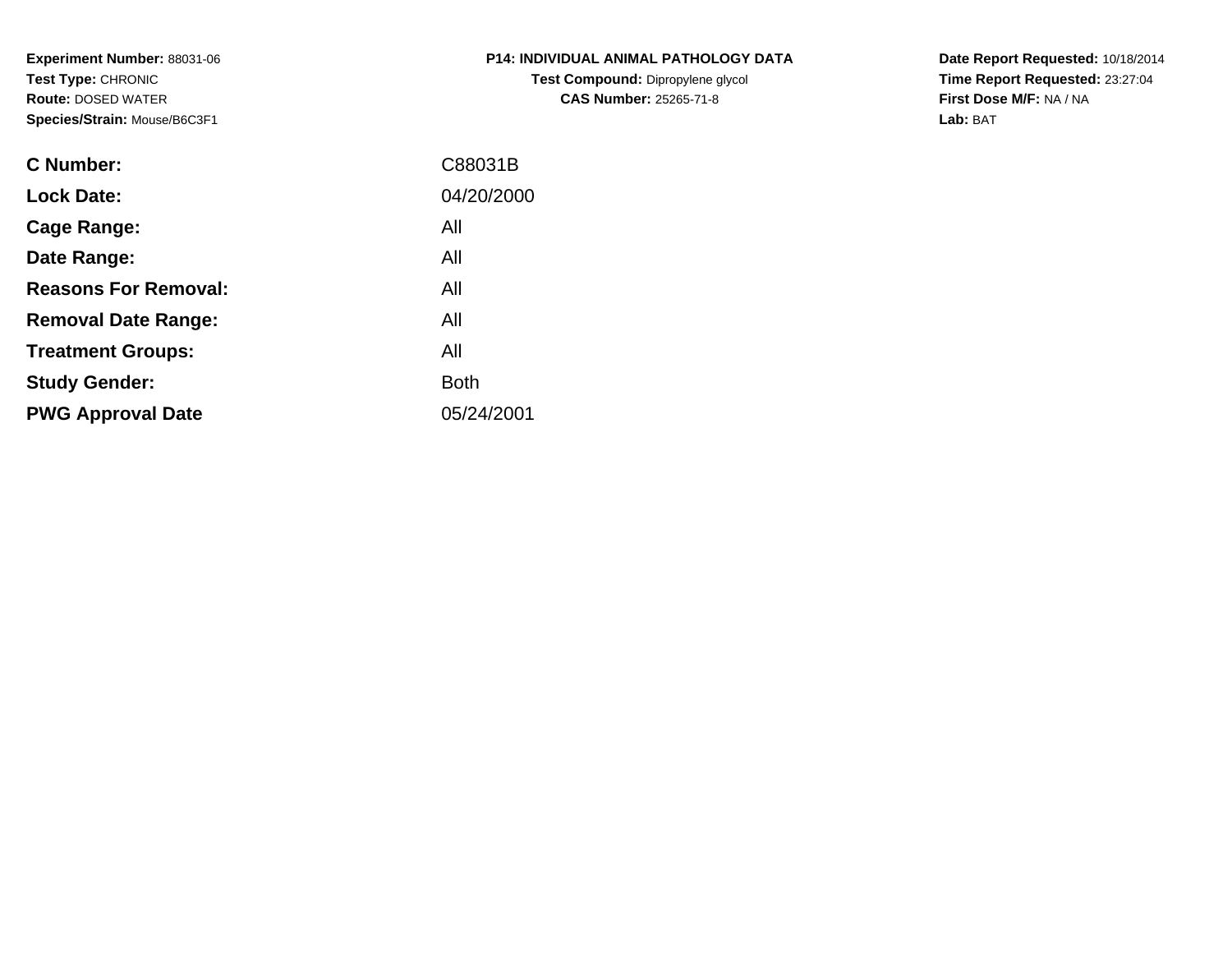| Experiment Number: 88031-06<br>Test Type: CHRONIC<br><b>Route: DOSED WATER</b><br>Species/Strain: Mouse/B6C3F1 |                          | P14: INDIVIDUAL ANIMAL PATHOLOGY DATA<br>Test Compound: Dipropylene glycol<br>CAS Number: 25265-71-8 | Date Report Requested: 10/18/2014<br>Time Report Requested: 23:27:04<br>First Dose M/F: NA / NA<br>Lab: BAT |
|----------------------------------------------------------------------------------------------------------------|--------------------------|------------------------------------------------------------------------------------------------------|-------------------------------------------------------------------------------------------------------------|
| <b>ANIMAL ID: 1</b>                                                                                            | <b>TRT#: 1</b>           | <b>SEX: Male</b>                                                                                     | DAY ON TEST: 729                                                                                            |
|                                                                                                                | <b>DOSE: 0.0%</b>        | <b>DISP: Terminal Sacrifice</b>                                                                      | <b>HISTO: 9900431</b>                                                                                       |
|                                                                                                                |                          | ORGAN AND ACCOUNTABLE SITE STATUS                                                                    |                                                                                                             |
| <b>NORMAL</b>                                                                                                  |                          |                                                                                                      |                                                                                                             |
| * Adrenal Medulla                                                                                              | <b>Blood Vessel</b>      | * Bone                                                                                               | * Bone Marrow                                                                                               |
| * Brain                                                                                                        | * Epididymis             | * Esophagus                                                                                          | * Gallbladder                                                                                               |
| * Heart                                                                                                        | * Intestine Large, Cecum | * Intestine Large, Colon                                                                             | * Intestine Large, Rectum                                                                                   |
| * Intestine Small, Duodenum                                                                                    | * Intestine Small, Ileum | * Intestine Small, Jejunum                                                                           | * Lung                                                                                                      |
| * Lymph Node, Mandibular                                                                                       | * Lymph Node, Mesenteric | * Nose                                                                                               | * Pancreas                                                                                                  |
| * Pituitary Gland                                                                                              | * Prostate               | * Salivary Glands                                                                                    | * Seminal Vesicle                                                                                           |
| * Skin                                                                                                         | * Spleen                 | * Stomach, Forestomach                                                                               | * Stomach, Glandular                                                                                        |
| * Testes                                                                                                       | * Thymus                 | * Thyroid Gland                                                                                      | * Trachea                                                                                                   |
| * Urinary Bladder                                                                                              |                          |                                                                                                      |                                                                                                             |
| <b>MISSING</b>                                                                                                 |                          |                                                                                                      |                                                                                                             |
| * Mammary Gland                                                                                                | * Parathyroid Gland      |                                                                                                      |                                                                                                             |
| <b>OBSERVATIONS</b>                                                                                            |                          |                                                                                                      |                                                                                                             |
| * Adrenal Cortex                                                                                               | Subcapsular              | Hyperplasia                                                                                          | Minimal                                                                                                     |
|                                                                                                                |                          | Hypertrophy                                                                                          | Focal, Mild                                                                                                 |
| * Islets, Pancreatic                                                                                           |                          | Hyperplasia                                                                                          | Marked                                                                                                      |
| * Kidney                                                                                                       | <b>Renal Tubule</b>      | Hyperplasia                                                                                          | Focal, Minimal                                                                                              |
|                                                                                                                |                          | Nephropathy                                                                                          | Minimal                                                                                                     |
| * Liver                                                                                                        |                          | Clear Cell Focus                                                                                     |                                                                                                             |
|                                                                                                                |                          | Inflammation                                                                                         | Chronic, Minimal                                                                                            |
|                                                                                                                |                          | Mixed Cell Focus                                                                                     |                                                                                                             |
| [Clear Cell Focus TGLS = $2,3-11+9$ ]<br>[Mixed Cell Focus TGLS = $2,4-11+10$ ]                                |                          |                                                                                                      |                                                                                                             |
| * Preputial Gland                                                                                              |                          | Cyst                                                                                                 | Mild                                                                                                        |
| [Cyst TGLS = $1-8$ ]                                                                                           |                          |                                                                                                      |                                                                                                             |
| Tooth                                                                                                          |                          | Malformation                                                                                         |                                                                                                             |
| PRIMARY CAUSE OF DEATH                                                                                         |                          |                                                                                                      |                                                                                                             |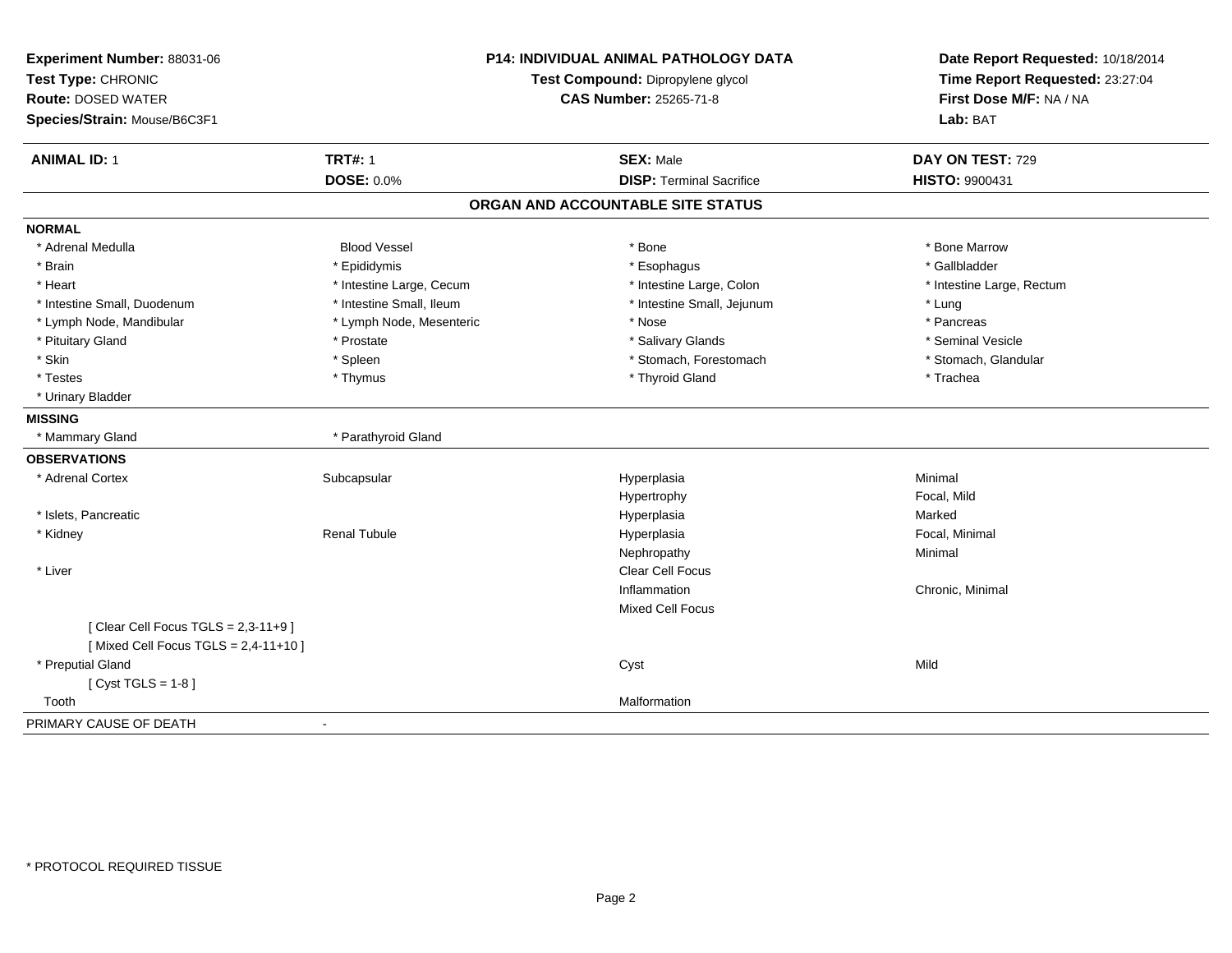| Experiment Number: 88031-06                |                                   | <b>P14: INDIVIDUAL ANIMAL PATHOLOGY DATA</b> | Date Report Requested: 10/18/2014 |
|--------------------------------------------|-----------------------------------|----------------------------------------------|-----------------------------------|
| Test Type: CHRONIC                         | Test Compound: Dipropylene glycol |                                              | Time Report Requested: 23:27:04   |
| <b>Route: DOSED WATER</b>                  |                                   | CAS Number: 25265-71-8                       | First Dose M/F: NA / NA           |
| Species/Strain: Mouse/B6C3F1               |                                   |                                              | Lab: BAT                          |
| <b>ANIMAL ID: 2</b>                        | <b>TRT#: 1</b>                    | <b>SEX: Male</b>                             | DAY ON TEST: 730                  |
|                                            | <b>DOSE: 0.0%</b>                 | <b>DISP: Terminal Sacrifice</b>              | <b>HISTO: 9900432</b>             |
|                                            |                                   | ORGAN AND ACCOUNTABLE SITE STATUS            |                                   |
| <b>NORMAL</b>                              |                                   |                                              |                                   |
| * Adrenal Medulla                          | <b>Blood Vessel</b>               | * Bone                                       | * Bone Marrow                     |
| * Brain                                    | * Epididymis                      | * Esophagus                                  | * Gallbladder                     |
| * Intestine Large, Cecum                   | * Intestine Large, Colon          | * Intestine Large, Rectum                    | * Intestine Small, Duodenum       |
| * Intestine Small, Ileum                   | * Intestine Small, Jejunum        | * Lung                                       | * Lymph Node, Mandibular          |
| * Lymph Node, Mesenteric                   | * Nose                            | * Pituitary Gland                            | * Prostate                        |
| * Salivary Glands                          | * Seminal Vesicle                 | * Skin                                       | * Spleen                          |
| * Stomach, Forestomach                     | * Stomach, Glandular              | * Testes                                     | * Thyroid Gland                   |
| * Trachea                                  | * Urinary Bladder                 |                                              |                                   |
| <b>MISSING</b>                             |                                   |                                              |                                   |
| * Mammary Gland                            | * Parathyroid Gland               | * Thymus                                     |                                   |
| <b>OBSERVATIONS</b>                        |                                   |                                              |                                   |
| * Adrenal Cortex                           | Subcapsular                       | Hyperplasia                                  | Minimal                           |
|                                            |                                   | Hypertrophy                                  | Focal, Minimal                    |
| * Heart                                    | Artery                            | Inflammation                                 | Chronic, Minimal                  |
| * Islets, Pancreatic                       |                                   | Hyperplasia                                  | Minimal                           |
| * Kidney                                   |                                   | Nephropathy                                  | Minimal                           |
| * Liver                                    |                                   | Clear Cell Focus                             |                                   |
|                                            |                                   | <b>Eosinophilic Focus</b>                    |                                   |
|                                            |                                   | Hepatocellular Adenoma                       | Multiple                          |
|                                            |                                   | Inflammation                                 | Chronic, Minimal                  |
| [ Hepatocellular Adenoma TGLS = 2,3-9+10 ] |                                   |                                              |                                   |
| * Pancreas                                 | Acinus                            | Atrophy                                      | Focal, Minimal                    |
| * Preputial Gland                          |                                   | Cyst                                         | Mild                              |
| [Cyst TGLS = $1-8$ ]                       |                                   |                                              |                                   |
| PRIMARY CAUSE OF DEATH                     | $\blacksquare$                    |                                              |                                   |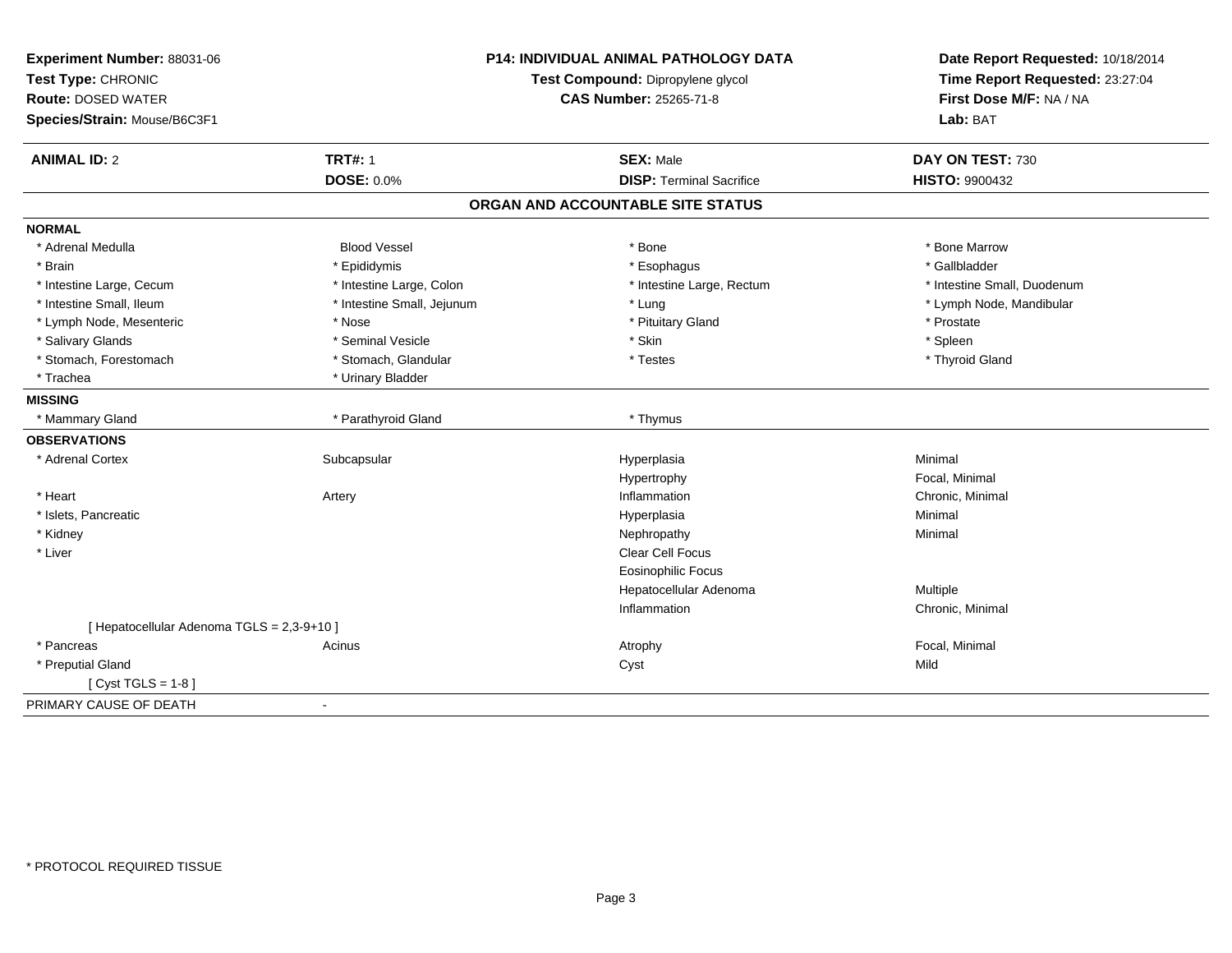| Experiment Number: 88031-06<br>Test Type: CHRONIC<br><b>Route: DOSED WATER</b><br>Species/Strain: Mouse/B6C3F1 |                            | <b>P14: INDIVIDUAL ANIMAL PATHOLOGY DATA</b><br>Test Compound: Dipropylene glycol<br><b>CAS Number: 25265-71-8</b> | Date Report Requested: 10/18/2014<br>Time Report Requested: 23:27:04<br>First Dose M/F: NA / NA<br>Lab: BAT |
|----------------------------------------------------------------------------------------------------------------|----------------------------|--------------------------------------------------------------------------------------------------------------------|-------------------------------------------------------------------------------------------------------------|
| <b>ANIMAL ID: 3</b>                                                                                            | <b>TRT#: 1</b>             | <b>SEX: Male</b>                                                                                                   | DAY ON TEST: 731                                                                                            |
|                                                                                                                | <b>DOSE: 0.0%</b>          | <b>DISP: Terminal Sacrifice</b>                                                                                    | HISTO: 9900433                                                                                              |
|                                                                                                                |                            | ORGAN AND ACCOUNTABLE SITE STATUS                                                                                  |                                                                                                             |
| <b>NORMAL</b>                                                                                                  |                            |                                                                                                                    |                                                                                                             |
| * Adrenal Medulla                                                                                              | <b>Blood Vessel</b>        | * Bone                                                                                                             | * Bone Marrow                                                                                               |
| * Brain                                                                                                        | * Esophagus                | * Gallbladder                                                                                                      | * Heart                                                                                                     |
| * Intestine Large, Cecum                                                                                       | * Intestine Large, Colon   | * Intestine Large, Rectum                                                                                          | * Intestine Small, Duodenum                                                                                 |
| * Intestine Small, Ileum                                                                                       | * Intestine Small, Jejunum | * Lung                                                                                                             | * Lymph Node, Mandibular                                                                                    |
| * Lymph Node, Mesenteric                                                                                       | * Nose                     | * Pancreas                                                                                                         | * Parathyroid Gland                                                                                         |
| * Prostate                                                                                                     | * Salivary Glands          | * Seminal Vesicle                                                                                                  | * Skin                                                                                                      |
| * Spleen                                                                                                       | * Stomach, Forestomach     | * Stomach, Glandular                                                                                               | * Testes                                                                                                    |
| * Thymus                                                                                                       | * Thyroid Gland            | * Trachea                                                                                                          | * Urinary Bladder                                                                                           |
| <b>MISSING</b>                                                                                                 |                            |                                                                                                                    |                                                                                                             |
| * Mammary Gland                                                                                                |                            |                                                                                                                    |                                                                                                             |
| <b>OBSERVATIONS</b>                                                                                            |                            |                                                                                                                    |                                                                                                             |
| * Adrenal Cortex                                                                                               | Subcapsular                | Hyperplasia                                                                                                        | Minimal                                                                                                     |
|                                                                                                                |                            | Hypertrophy                                                                                                        | Focal, Minimal                                                                                              |
| * Epididymis                                                                                                   |                            | Granuloma Sperm                                                                                                    | Mild                                                                                                        |
|                                                                                                                |                            | <b>Syncytial Alteration</b>                                                                                        | Mild                                                                                                        |
| * Islets, Pancreatic                                                                                           |                            | Hyperplasia                                                                                                        | Moderate                                                                                                    |
| * Kidney                                                                                                       | Renal Tubule               | Adenoma                                                                                                            |                                                                                                             |
|                                                                                                                |                            | Nephropathy                                                                                                        | Minimal                                                                                                     |
| * Liver                                                                                                        |                            | <b>Eosinophilic Focus</b>                                                                                          |                                                                                                             |
|                                                                                                                |                            | Hepatocellular Adenoma                                                                                             | Multiple                                                                                                    |
|                                                                                                                |                            | Inflammation                                                                                                       | Chronic, Minimal                                                                                            |
|                                                                                                                |                            | Necrosis                                                                                                           | Focal, Minimal                                                                                              |
| [Eosinophilic Focus TGLS = 4-5]<br>[ Hepatocellular Adenoma TGLS = 3-10 ]                                      |                            |                                                                                                                    |                                                                                                             |
| * Pituitary Gland                                                                                              | Pars Distalis              | Hyperplasia                                                                                                        | Focal, Minimal                                                                                              |
| * Preputial Gland                                                                                              |                            | Cyst                                                                                                               | Marked                                                                                                      |
| [Cyst TGLS = $1-8$ ]                                                                                           |                            |                                                                                                                    |                                                                                                             |
| * Sem Ves                                                                                                      |                            |                                                                                                                    |                                                                                                             |
| Note: Minimal hemorrhage in sem ves; cannot be coded because not on menu.                                      |                            |                                                                                                                    |                                                                                                             |
| PRIMARY CAUSE OF DEATH                                                                                         |                            |                                                                                                                    |                                                                                                             |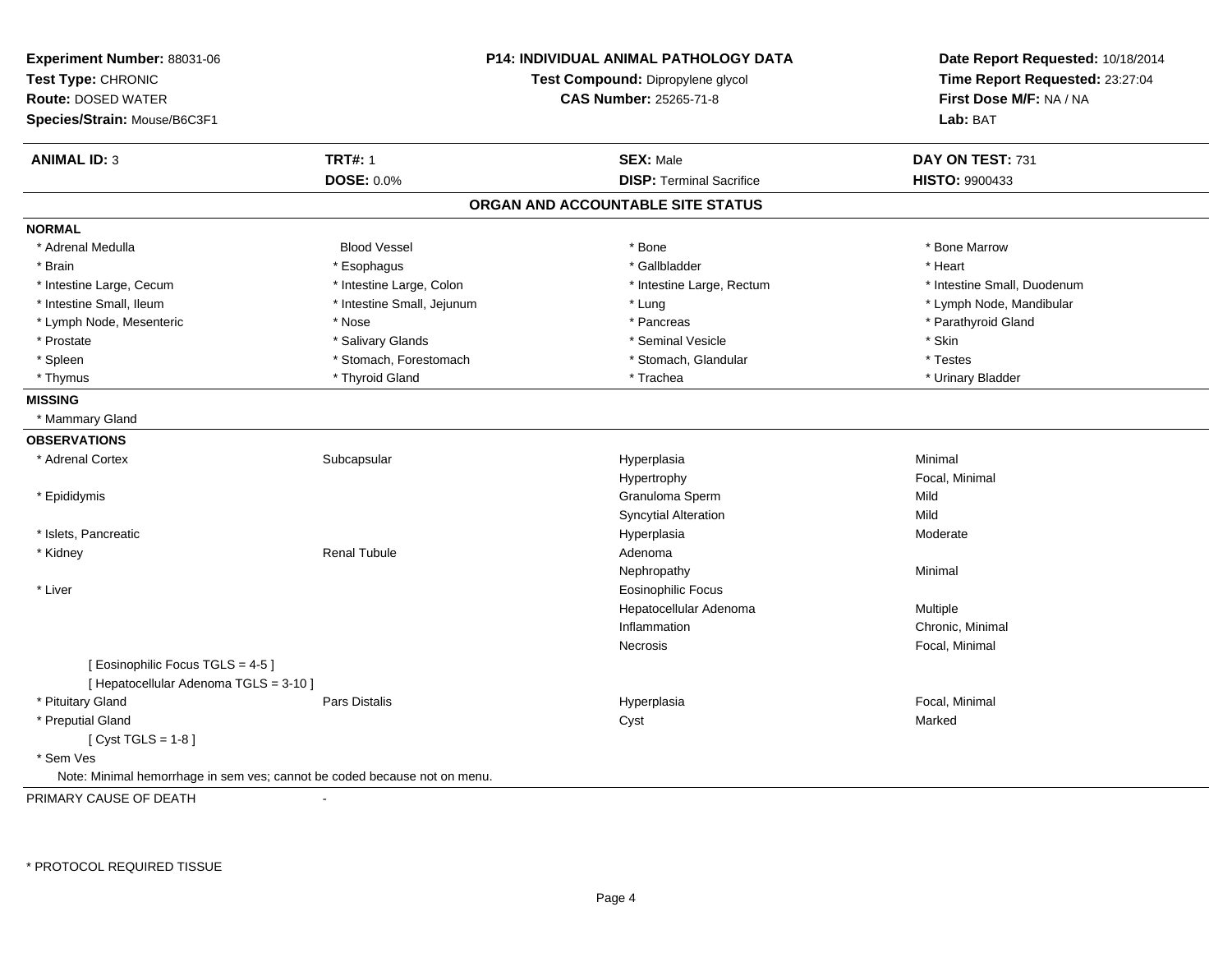| <b>Experiment Number: 88031-06</b><br><b>Test Type: CHRONIC</b><br><b>Route: DOSED WATER</b><br>Species/Strain: Mouse/B6C3F1 |                                     | <b>P14: INDIVIDUAL ANIMAL PATHOLOGY DATA</b><br>Test Compound: Dipropylene glycol<br><b>CAS Number: 25265-71-8</b> | Date Report Requested: 10/18/2014<br>Time Report Requested: 23:27:04<br>First Dose M/F: NA / NA<br>Lab: BAT |
|------------------------------------------------------------------------------------------------------------------------------|-------------------------------------|--------------------------------------------------------------------------------------------------------------------|-------------------------------------------------------------------------------------------------------------|
| <b>ANIMAL ID: 3</b>                                                                                                          | <b>TRT#: 1</b><br><b>DOSE: 0.0%</b> | <b>SEX: Male</b><br><b>DISP:</b> Terminal Sacrifice<br>ORGAN AND ACCOUNTABLE SITE STATUS                           | DAY ON TEST: 731<br><b>HISTO: 9900433</b>                                                                   |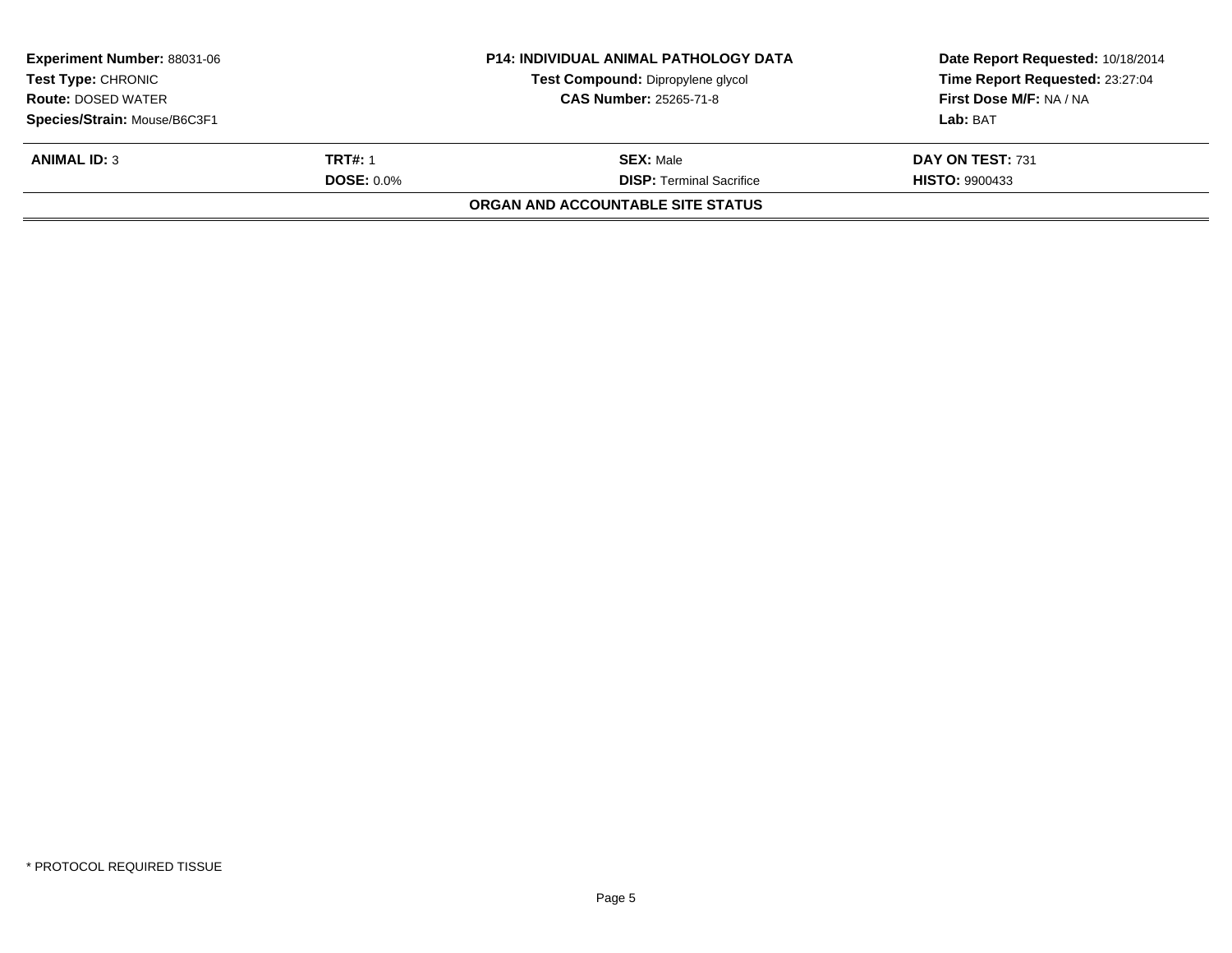| Experiment Number: 88031-06<br>Test Type: CHRONIC<br><b>Route: DOSED WATER</b> |                          | <b>P14: INDIVIDUAL ANIMAL PATHOLOGY DATA</b><br>Test Compound: Dipropylene glycol<br><b>CAS Number: 25265-71-8</b> | Date Report Requested: 10/18/2014<br>Time Report Requested: 23:27:04<br>First Dose M/F: NA / NA |
|--------------------------------------------------------------------------------|--------------------------|--------------------------------------------------------------------------------------------------------------------|-------------------------------------------------------------------------------------------------|
| Species/Strain: Mouse/B6C3F1                                                   |                          |                                                                                                                    | Lab: BAT                                                                                        |
| <b>ANIMAL ID: 4</b>                                                            | <b>TRT#: 1</b>           | <b>SEX: Male</b>                                                                                                   | DAY ON TEST: 731                                                                                |
|                                                                                | DOSE: 0.0%               | <b>DISP: Terminal Sacrifice</b>                                                                                    | <b>HISTO: 9900434</b>                                                                           |
|                                                                                |                          | ORGAN AND ACCOUNTABLE SITE STATUS                                                                                  |                                                                                                 |
| <b>NORMAL</b>                                                                  |                          |                                                                                                                    |                                                                                                 |
| * Adrenal Medulla                                                              | <b>Blood Vessel</b>      | * Bone                                                                                                             | * Bone Marrow                                                                                   |
| * Brain                                                                        | * Epididymis             | * Esophagus                                                                                                        | * Gallbladder                                                                                   |
| * Heart                                                                        | * Intestine Large, Cecum | * Intestine Large, Colon                                                                                           | * Intestine Large, Rectum                                                                       |
| * Intestine Small, Duodenum                                                    | * Intestine Small, Ileum | * Intestine Small, Jejunum                                                                                         | * Lung                                                                                          |
| * Lymph Node, Mandibular                                                       | * Lymph Node, Mesenteric | * Nose                                                                                                             | * Pancreas                                                                                      |
| * Pituitary Gland                                                              | * Prostate               | * Salivary Glands                                                                                                  | * Seminal Vesicle                                                                               |
| * Skin                                                                         | * Stomach, Forestomach   | * Stomach, Glandular                                                                                               | * Thymus                                                                                        |
| * Thyroid Gland                                                                | * Trachea                | * Urinary Bladder                                                                                                  |                                                                                                 |
| <b>MISSING</b>                                                                 |                          |                                                                                                                    |                                                                                                 |
| * Mammary Gland                                                                | * Parathyroid Gland      |                                                                                                                    |                                                                                                 |
| <b>OBSERVATIONS</b>                                                            |                          |                                                                                                                    |                                                                                                 |
| * Adrenal Cortex                                                               | Subcapsular              | Hyperplasia                                                                                                        | Minimal                                                                                         |
|                                                                                |                          | Hyperplasia                                                                                                        | Focal, Minimal                                                                                  |
|                                                                                |                          | Hypertrophy                                                                                                        | Focal, Mild                                                                                     |
| * Islets, Pancreatic                                                           |                          | Hyperplasia                                                                                                        | Mild                                                                                            |
| * Kidney                                                                       |                          | Nephropathy                                                                                                        | Mild                                                                                            |
| * Liver                                                                        |                          | <b>Basophilic Focus</b>                                                                                            |                                                                                                 |
|                                                                                |                          | Clear Cell Focus                                                                                                   |                                                                                                 |
|                                                                                |                          | <b>Eosinophilic Focus</b>                                                                                          |                                                                                                 |
|                                                                                |                          | Inflammation                                                                                                       | Chronic, Minimal                                                                                |
| [Clear Cell Focus TGLS = 5-5]<br>[Eosinophilic Focus TGLS = 4-9,5-5]           |                          |                                                                                                                    |                                                                                                 |
| Mesentery                                                                      | Fat                      | Necrosis                                                                                                           | Mild                                                                                            |
| [Necrosis $TGLS = 2-9$ ]                                                       |                          |                                                                                                                    |                                                                                                 |
| * Preputial Gland                                                              |                          | Cyst                                                                                                               | Mild                                                                                            |
| [Cyst TGLS = $1-8$ ]                                                           |                          |                                                                                                                    |                                                                                                 |
| * Spleen                                                                       | Lymph Follic             | Hyperplasia                                                                                                        | Minimal                                                                                         |
| * Testes                                                                       | <b>Interstit Cell</b>    | Adenoma                                                                                                            |                                                                                                 |
|                                                                                |                          |                                                                                                                    |                                                                                                 |
| [Adenoma TGLS = $3-7$ ]<br><b>DOILIADY OALIGE OF BEATLE</b>                    |                          |                                                                                                                    |                                                                                                 |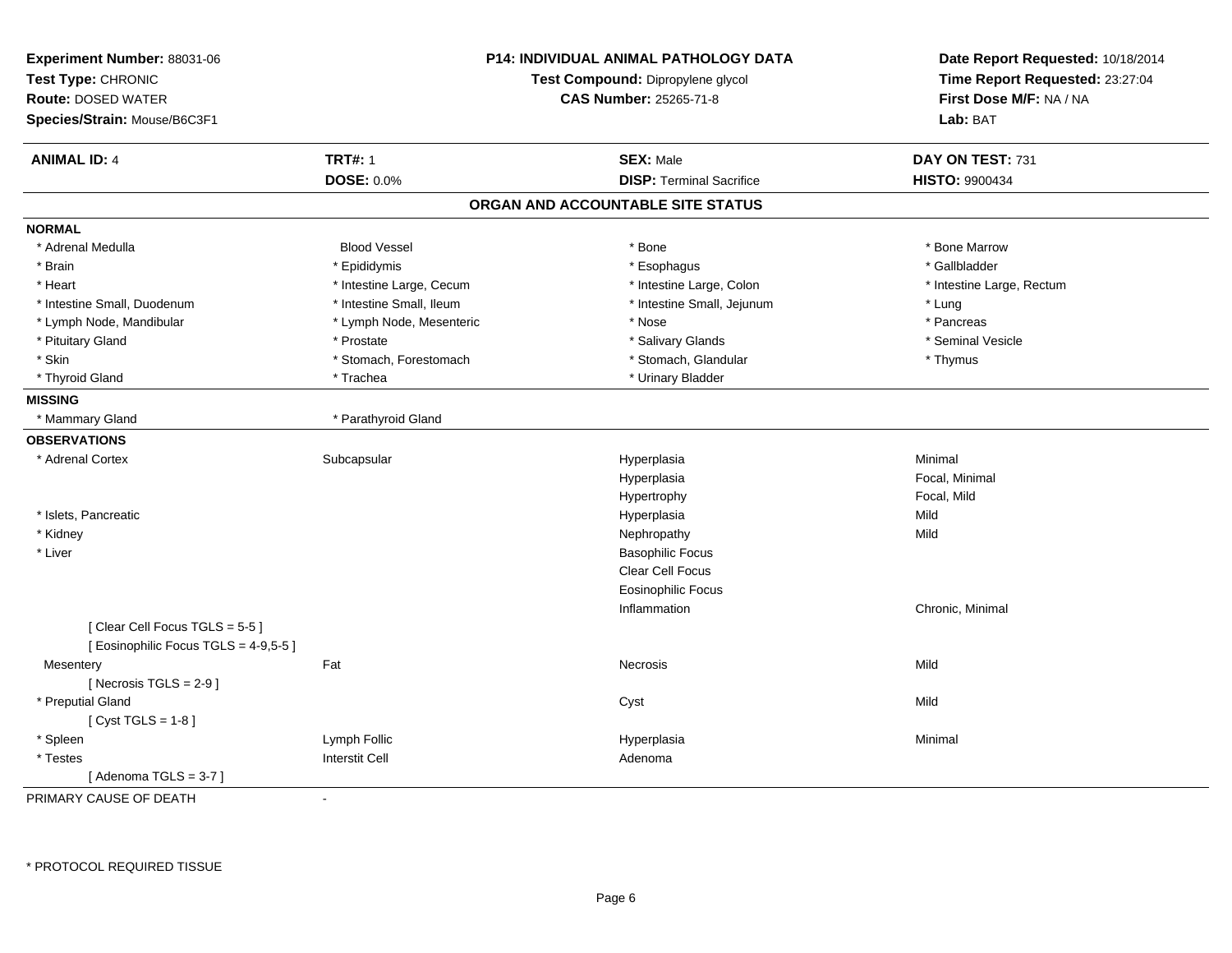| <b>Experiment Number: 88031-06</b><br><b>Test Type: CHRONIC</b><br><b>Route: DOSED WATER</b><br>Species/Strain: Mouse/B6C3F1 |                                     | <b>P14: INDIVIDUAL ANIMAL PATHOLOGY DATA</b><br>Test Compound: Dipropylene glycol<br><b>CAS Number: 25265-71-8</b> | Date Report Requested: 10/18/2014<br>Time Report Requested: 23:27:04<br>First Dose M/F: NA / NA<br>Lab: BAT |
|------------------------------------------------------------------------------------------------------------------------------|-------------------------------------|--------------------------------------------------------------------------------------------------------------------|-------------------------------------------------------------------------------------------------------------|
| <b>ANIMAL ID: 4</b>                                                                                                          | <b>TRT#: 1</b><br><b>DOSE: 0.0%</b> | <b>SEX: Male</b><br><b>DISP:</b> Terminal Sacrifice<br>ORGAN AND ACCOUNTABLE SITE STATUS                           | DAY ON TEST: 731<br><b>HISTO: 9900434</b>                                                                   |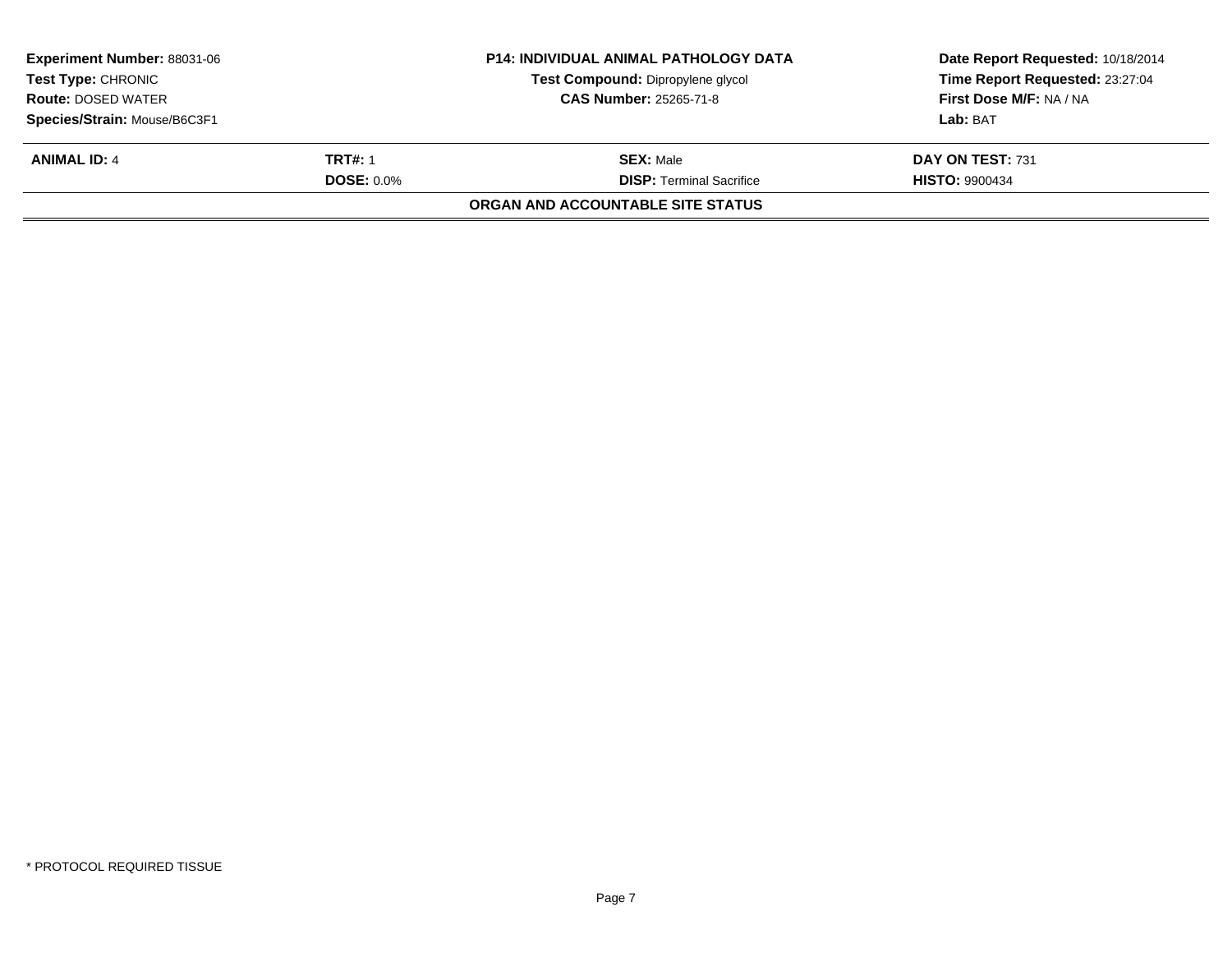| Experiment Number: 88031-06<br>Test Type: CHRONIC<br><b>Route: DOSED WATER</b><br>Species/Strain: Mouse/B6C3F1 |                          | <b>P14: INDIVIDUAL ANIMAL PATHOLOGY DATA</b><br>Test Compound: Dipropylene glycol<br><b>CAS Number: 25265-71-8</b> | Date Report Requested: 10/18/2014<br>Time Report Requested: 23:27:04<br>First Dose M/F: NA / NA<br>Lab: BAT |
|----------------------------------------------------------------------------------------------------------------|--------------------------|--------------------------------------------------------------------------------------------------------------------|-------------------------------------------------------------------------------------------------------------|
| <b>ANIMAL ID: 5</b>                                                                                            | <b>TRT#: 1</b>           | <b>SEX: Male</b>                                                                                                   | DAY ON TEST: 731                                                                                            |
|                                                                                                                | <b>DOSE: 0.0%</b>        | <b>DISP: Terminal Sacrifice</b>                                                                                    | <b>HISTO: 9900435</b>                                                                                       |
|                                                                                                                |                          | ORGAN AND ACCOUNTABLE SITE STATUS                                                                                  |                                                                                                             |
| <b>NORMAL</b>                                                                                                  |                          |                                                                                                                    |                                                                                                             |
| * Adrenal Medulla                                                                                              | <b>Blood Vessel</b>      | * Bone                                                                                                             | * Bone Marrow                                                                                               |
| * Brain                                                                                                        | * Epididymis             | * Esophagus                                                                                                        | * Gallbladder                                                                                               |
| * Heart                                                                                                        | * Intestine Large, Cecum | * Intestine Large, Colon                                                                                           | * Intestine Large, Rectum                                                                                   |
| * Intestine Small, Duodenum                                                                                    | * Intestine Small, Ileum | * Intestine Small, Jejunum                                                                                         | * Lung                                                                                                      |
| * Lymph Node, Mandibular                                                                                       | * Lymph Node, Mesenteric | * Nose                                                                                                             | * Pancreas                                                                                                  |
| * Parathyroid Gland                                                                                            | * Pituitary Gland        | * Prostate                                                                                                         | * Salivary Glands                                                                                           |
| * Seminal Vesicle                                                                                              | * Skin                   | * Stomach, Forestomach                                                                                             | * Stomach, Glandular                                                                                        |
| * Testes                                                                                                       | * Thymus                 | * Thyroid Gland                                                                                                    | * Trachea                                                                                                   |
| * Urinary Bladder                                                                                              |                          |                                                                                                                    |                                                                                                             |
| <b>MISSING</b>                                                                                                 |                          |                                                                                                                    |                                                                                                             |
| * Mammary Gland                                                                                                |                          |                                                                                                                    |                                                                                                             |
| <b>OBSERVATIONS</b>                                                                                            |                          |                                                                                                                    |                                                                                                             |
| * Adrenal Cortex                                                                                               | Subcapsular              | Hyperplasia                                                                                                        | Minimal                                                                                                     |
| * Islets, Pancreatic                                                                                           |                          | Hyperplasia                                                                                                        | Marked                                                                                                      |
| * Kidney                                                                                                       | <b>Renal Tubule</b>      | Hyperplasia                                                                                                        | Focal, Minimal                                                                                              |
|                                                                                                                |                          | Nephropathy                                                                                                        | Minimal                                                                                                     |
| * Liver                                                                                                        |                          | <b>Clear Cell Focus</b>                                                                                            |                                                                                                             |
|                                                                                                                |                          | <b>Eosinophilic Focus</b>                                                                                          |                                                                                                             |
|                                                                                                                |                          | Hepatocellular Adenoma                                                                                             |                                                                                                             |
| [Clear Cell Focus TGLS = 3-10]<br>[Eosinophilic Focus TGLS = 4-5]<br>[ Hepatocellular Adenoma TGLS = 2-9 ]     |                          |                                                                                                                    |                                                                                                             |
| * Preputial Gland                                                                                              |                          | Cyst                                                                                                               | Marked                                                                                                      |
| [Cyst TGLS = $1-8$ ]                                                                                           |                          |                                                                                                                    |                                                                                                             |
| * Spleen                                                                                                       | Lymph Follic             | Atrophy                                                                                                            | Minimal                                                                                                     |
|                                                                                                                |                          | Hematopoietic Cell Proliferation                                                                                   | Mild                                                                                                        |
| Tooth                                                                                                          |                          | Malformation                                                                                                       |                                                                                                             |
| PRIMARY CAUSE OF DEATH                                                                                         | $\blacksquare$           |                                                                                                                    |                                                                                                             |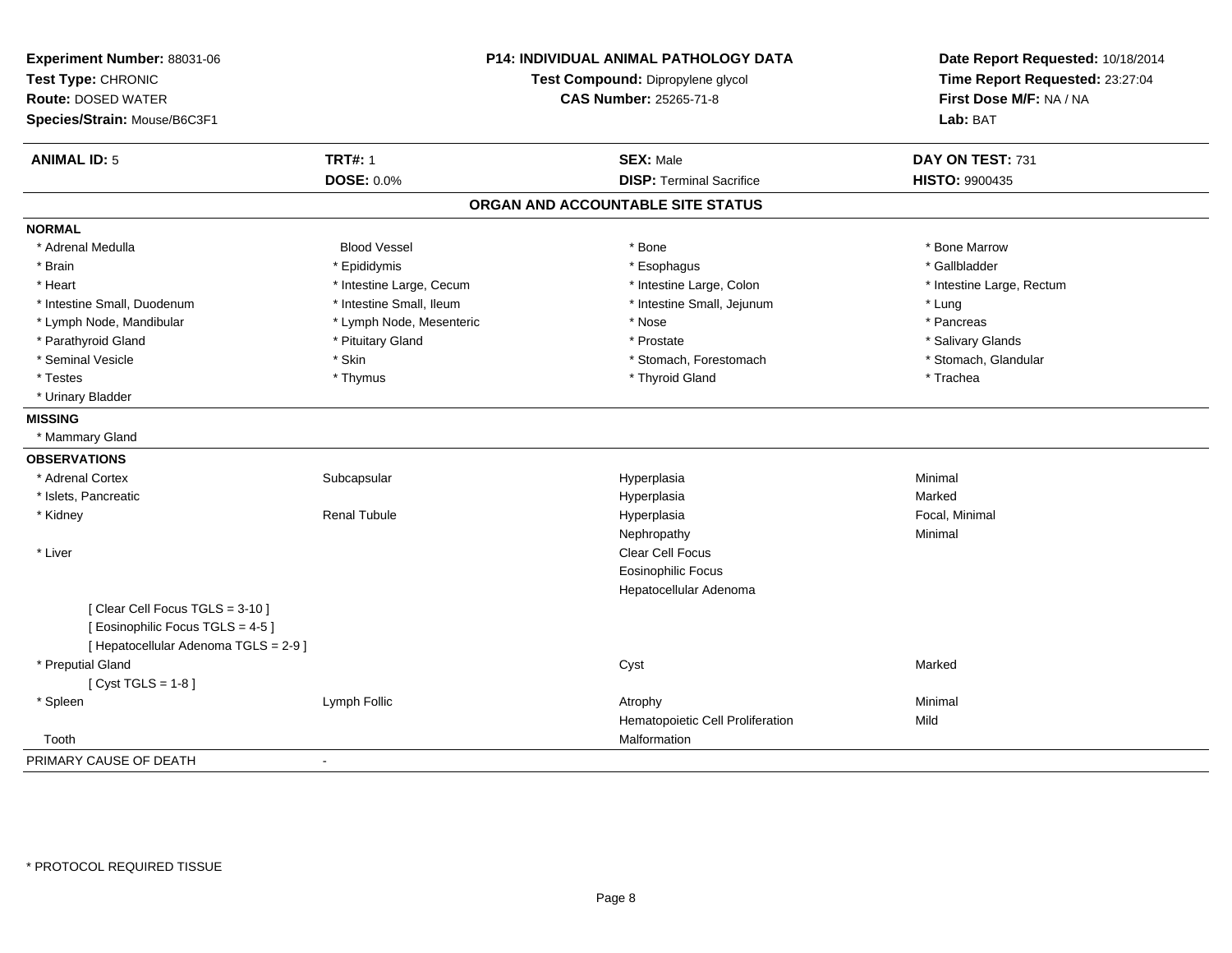| <b>Experiment Number: 88031-06</b><br>Test Type: CHRONIC<br><b>Route: DOSED WATER</b><br>Species/Strain: Mouse/B6C3F1 |                                                                                                                             | <b>P14: INDIVIDUAL ANIMAL PATHOLOGY DATA</b><br>Test Compound: Dipropylene glycol<br><b>CAS Number: 25265-71-8</b> | Date Report Requested: 10/18/2014<br>Time Report Requested: 23:27:04<br>First Dose M/F: NA / NA<br>Lab: BAT |
|-----------------------------------------------------------------------------------------------------------------------|-----------------------------------------------------------------------------------------------------------------------------|--------------------------------------------------------------------------------------------------------------------|-------------------------------------------------------------------------------------------------------------|
| <b>ANIMAL ID: 6</b>                                                                                                   | <b>TRT#: 1</b>                                                                                                              | <b>SEX: Male</b>                                                                                                   | DAY ON TEST: 730                                                                                            |
|                                                                                                                       | DOSE: 0.0%                                                                                                                  | <b>DISP: Terminal Sacrifice</b>                                                                                    | <b>HISTO: 9900436</b>                                                                                       |
|                                                                                                                       |                                                                                                                             | ORGAN AND ACCOUNTABLE SITE STATUS                                                                                  |                                                                                                             |
| <b>NORMAL</b>                                                                                                         |                                                                                                                             |                                                                                                                    |                                                                                                             |
| * Adrenal Medulla                                                                                                     | <b>Blood Vessel</b>                                                                                                         | * Bone                                                                                                             | * Bone Marrow                                                                                               |
| * Brain                                                                                                               | * Epididymis                                                                                                                | * Esophagus                                                                                                        | * Gallbladder                                                                                               |
| * Heart                                                                                                               | * Intestine Large, Cecum                                                                                                    | * Intestine Large, Colon                                                                                           | * Intestine Large, Rectum                                                                                   |
| * Intestine Small, Duodenum                                                                                           | * Intestine Small, Ileum                                                                                                    | * Intestine Small, Jejunum                                                                                         | * Lung                                                                                                      |
| * Lymph Node, Mandibular                                                                                              | * Lymph Node, Mesenteric                                                                                                    | * Nose                                                                                                             | * Pancreas                                                                                                  |
| * Parathyroid Gland                                                                                                   | * Pituitary Gland                                                                                                           | * Prostate                                                                                                         | * Salivary Glands                                                                                           |
| * Seminal Vesicle                                                                                                     | * Skin                                                                                                                      | * Spleen                                                                                                           | * Stomach, Forestomach                                                                                      |
| * Stomach, Glandular                                                                                                  | * Testes                                                                                                                    | * Thymus                                                                                                           | * Thyroid Gland                                                                                             |
| * Trachea                                                                                                             | * Urinary Bladder                                                                                                           |                                                                                                                    |                                                                                                             |
| <b>MISSING</b>                                                                                                        |                                                                                                                             |                                                                                                                    |                                                                                                             |
| * Mammary Gland                                                                                                       |                                                                                                                             |                                                                                                                    |                                                                                                             |
| <b>OBSERVATIONS</b>                                                                                                   |                                                                                                                             |                                                                                                                    |                                                                                                             |
| * Adrenal Cortex                                                                                                      | Subcapsular                                                                                                                 | Hyperplasia                                                                                                        | Moderate                                                                                                    |
|                                                                                                                       |                                                                                                                             | Hypertrophy                                                                                                        | Focal, Minimal                                                                                              |
| * Islets, Pancreatic                                                                                                  |                                                                                                                             | Hyperplasia                                                                                                        | Mild                                                                                                        |
| * Kidney                                                                                                              |                                                                                                                             | Nephropathy                                                                                                        | Mild                                                                                                        |
| * Liver                                                                                                               |                                                                                                                             | Clear Cell Focus                                                                                                   |                                                                                                             |
|                                                                                                                       |                                                                                                                             | <b>Eosinophilic Focus</b>                                                                                          |                                                                                                             |
|                                                                                                                       |                                                                                                                             | Hepatocellular Adenoma                                                                                             | Multiple                                                                                                    |
|                                                                                                                       |                                                                                                                             | Hepatodiaphragmatic Nodule                                                                                         |                                                                                                             |
| [ Clear Cell Focus TGLS = $4-11,6-4$ ]                                                                                |                                                                                                                             |                                                                                                                    |                                                                                                             |
| [ Eosinophilic Focus TGLS = 5-3 ]                                                                                     |                                                                                                                             |                                                                                                                    |                                                                                                             |
| [ Hepatocellular Adenoma TGLS = 3-10 ]                                                                                |                                                                                                                             |                                                                                                                    |                                                                                                             |
| [ Hepatodiaphragmatic Nodule TGLS = 2-9 ]                                                                             |                                                                                                                             |                                                                                                                    |                                                                                                             |
| Mesentery                                                                                                             | Fat                                                                                                                         | Necrosis                                                                                                           | Mild                                                                                                        |
| [Necrosis TGLS = $7-12$ ]                                                                                             |                                                                                                                             |                                                                                                                    |                                                                                                             |
| * Parathyroid GI                                                                                                      |                                                                                                                             |                                                                                                                    |                                                                                                             |
|                                                                                                                       | Note: Cannot be entered into data tables using histology menu, but ectopic salivary gland is incorporated into parathyroid. |                                                                                                                    |                                                                                                             |
| * Preputial Gland                                                                                                     |                                                                                                                             | Cyst                                                                                                               | Moderate                                                                                                    |
| [Cyst TGLS = $1-8$ ]                                                                                                  |                                                                                                                             |                                                                                                                    |                                                                                                             |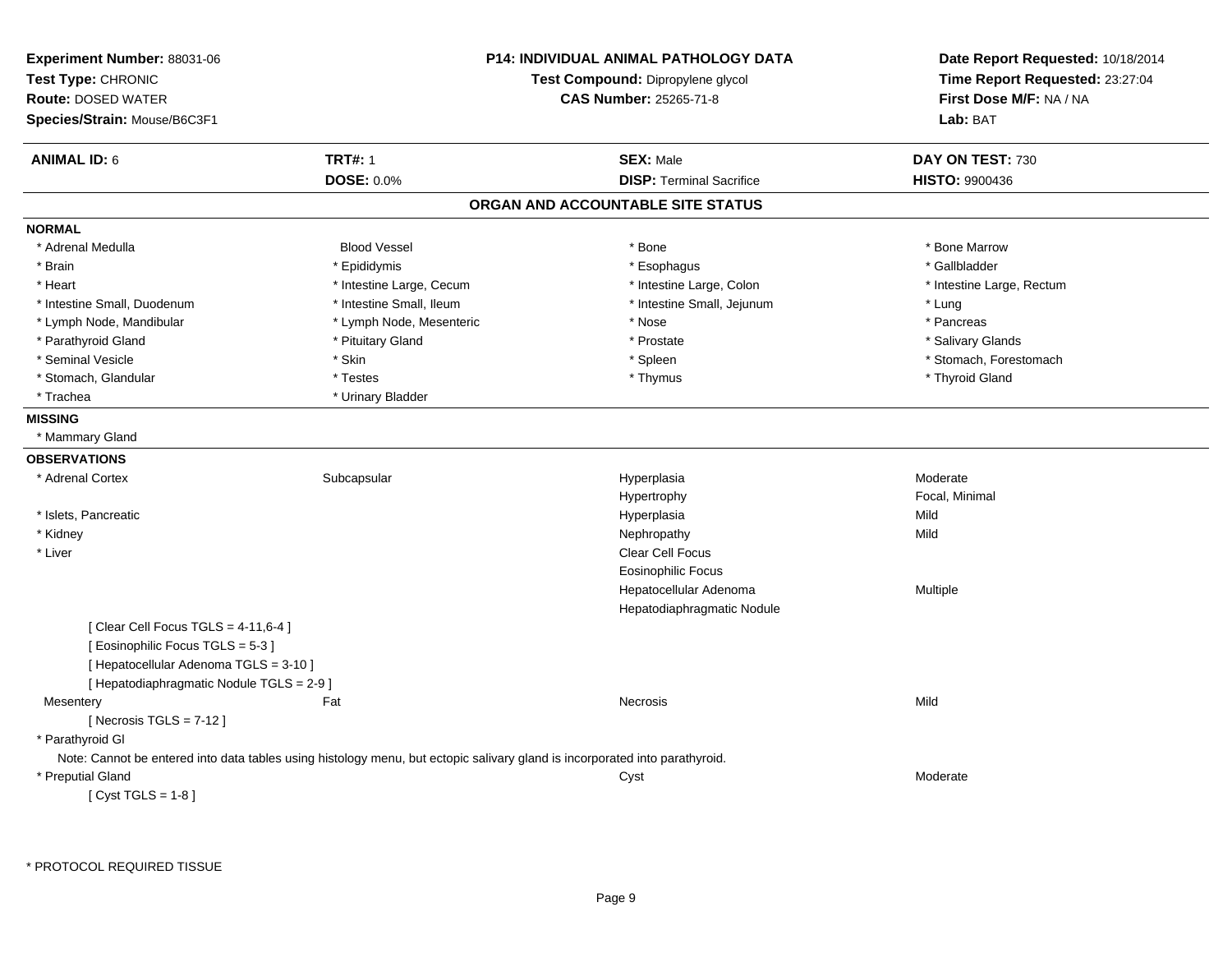| Experiment Number: 88031-06                     |                          | <b>P14: INDIVIDUAL ANIMAL PATHOLOGY DATA</b> | Date Report Requested: 10/18/2014 |
|-------------------------------------------------|--------------------------|----------------------------------------------|-----------------------------------|
| Test Type: CHRONIC<br><b>Route: DOSED WATER</b> |                          | Test Compound: Dipropylene glycol            | Time Report Requested: 23:27:04   |
|                                                 |                          | <b>CAS Number: 25265-71-8</b>                | First Dose M/F: NA / NA           |
| Species/Strain: Mouse/B6C3F1                    |                          |                                              | Lab: BAT                          |
| <b>ANIMAL ID: 6</b>                             | <b>TRT#: 1</b>           | <b>SEX: Male</b>                             | DAY ON TEST: 730                  |
|                                                 | <b>DOSE: 0.0%</b>        | <b>DISP: Terminal Sacrifice</b>              | <b>HISTO: 9900436</b>             |
|                                                 |                          | ORGAN AND ACCOUNTABLE SITE STATUS            |                                   |
| Tooth                                           |                          | Malformation                                 |                                   |
| PRIMARY CAUSE OF DEATH                          | $\overline{\phantom{a}}$ |                                              |                                   |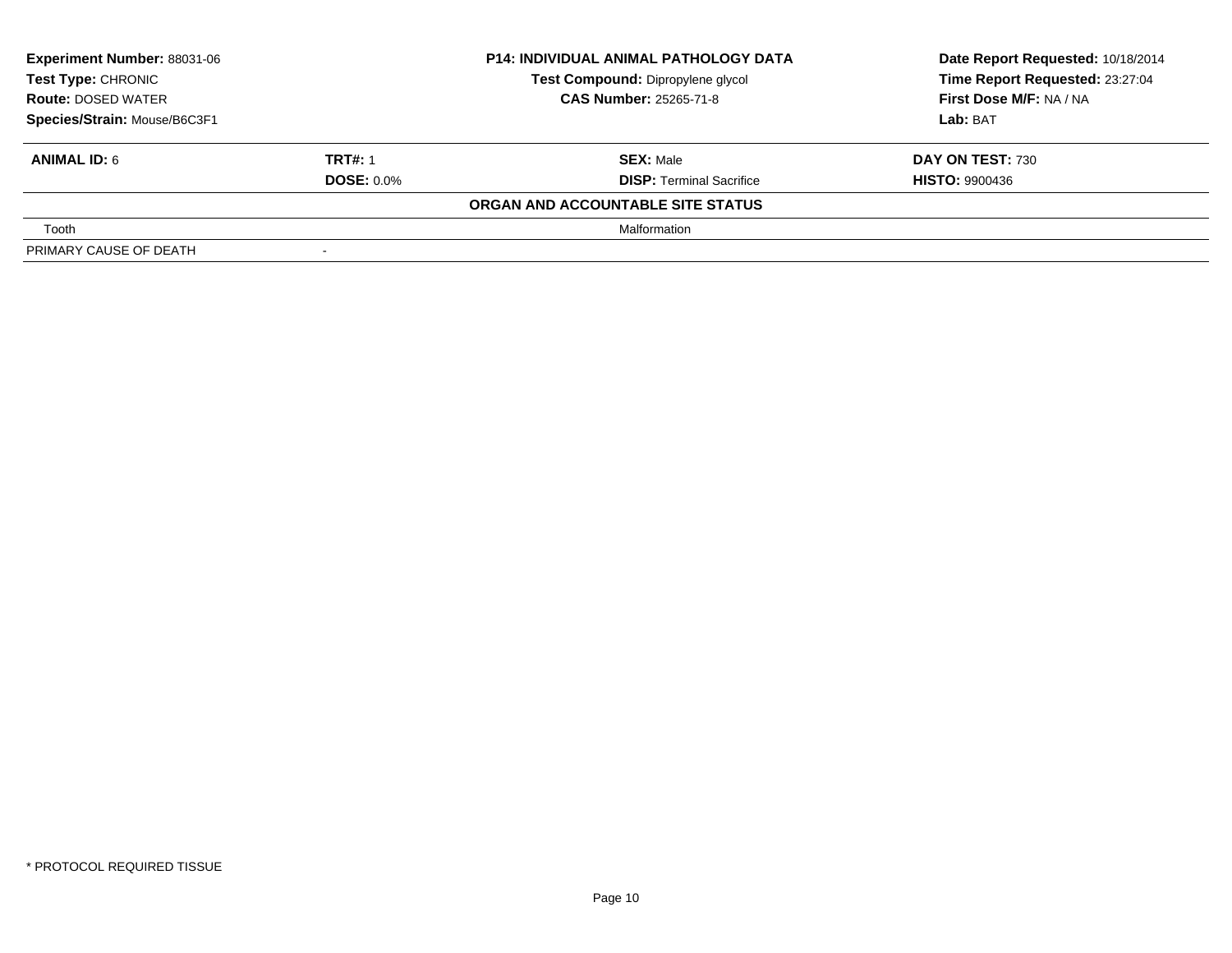| Experiment Number: 88031-06<br>Test Type: CHRONIC<br><b>Route: DOSED WATER</b><br>Species/Strain: Mouse/B6C3F1 |                            | <b>P14: INDIVIDUAL ANIMAL PATHOLOGY DATA</b><br>Test Compound: Dipropylene glycol<br><b>CAS Number: 25265-71-8</b> | Date Report Requested: 10/18/2014<br>Time Report Requested: 23:27:04<br>First Dose M/F: NA / NA<br>Lab: BAT |
|----------------------------------------------------------------------------------------------------------------|----------------------------|--------------------------------------------------------------------------------------------------------------------|-------------------------------------------------------------------------------------------------------------|
|                                                                                                                |                            |                                                                                                                    |                                                                                                             |
| <b>ANIMAL ID: 7</b>                                                                                            | <b>TRT#: 1</b>             | <b>SEX: Male</b>                                                                                                   | DAY ON TEST: 729                                                                                            |
|                                                                                                                | <b>DOSE: 0.0%</b>          | <b>DISP: Terminal Sacrifice</b>                                                                                    | <b>HISTO: 9900437</b>                                                                                       |
|                                                                                                                |                            | ORGAN AND ACCOUNTABLE SITE STATUS                                                                                  |                                                                                                             |
| <b>NORMAL</b>                                                                                                  |                            |                                                                                                                    |                                                                                                             |
| * Adrenal Medulla                                                                                              | * Bone                     | * Bone Marrow                                                                                                      | * Brain                                                                                                     |
| * Epididymis                                                                                                   | * Esophagus                | * Gallbladder                                                                                                      | * Heart                                                                                                     |
| * Intestine Large, Cecum                                                                                       | * Intestine Large, Colon   | * Intestine Large, Rectum                                                                                          | * Intestine Small, Duodenum                                                                                 |
| * Intestine Small, Ileum                                                                                       | * Intestine Small, Jejunum | * Lung                                                                                                             | * Lymph Node, Mandibular                                                                                    |
| * Lymph Node, Mesenteric                                                                                       | * Nose                     | * Pancreas                                                                                                         | * Parathyroid Gland                                                                                         |
| * Pituitary Gland                                                                                              | * Prostate                 | * Salivary Glands                                                                                                  | * Seminal Vesicle                                                                                           |
| * Skin                                                                                                         | * Spleen                   | * Stomach, Forestomach                                                                                             | * Stomach, Glandular                                                                                        |
| * Testes                                                                                                       | * Thymus                   | * Thyroid Gland                                                                                                    | * Trachea                                                                                                   |
| * Urinary Bladder                                                                                              |                            |                                                                                                                    |                                                                                                             |
| <b>MISSING</b>                                                                                                 |                            |                                                                                                                    |                                                                                                             |
| * Mammary Gland                                                                                                |                            |                                                                                                                    |                                                                                                             |
| <b>OBSERVATIONS</b>                                                                                            |                            |                                                                                                                    |                                                                                                             |
| * Adrenal Cortex                                                                                               | Subcapsular                | Hyperplasia                                                                                                        | Minimal                                                                                                     |
| <b>Blood Vessel</b>                                                                                            | Aorta                      | Inflammation                                                                                                       | Chronic, Minimal                                                                                            |
| * Islets, Pancreatic                                                                                           |                            | Hyperplasia                                                                                                        | Minimal                                                                                                     |
| * Kidney                                                                                                       |                            | Infarct                                                                                                            | Minimal                                                                                                     |
|                                                                                                                |                            | Nephropathy                                                                                                        | Minimal                                                                                                     |
| * Liver                                                                                                        |                            | Inflammation                                                                                                       | Chronic, Minimal                                                                                            |
| * Preputial Gland                                                                                              |                            | Cyst                                                                                                               | Moderate                                                                                                    |
| [ $Cyst TGLS = 1-8$ ]                                                                                          |                            |                                                                                                                    |                                                                                                             |
| PRIMARY CAUSE OF DEATH                                                                                         | $\overline{\phantom{a}}$   |                                                                                                                    |                                                                                                             |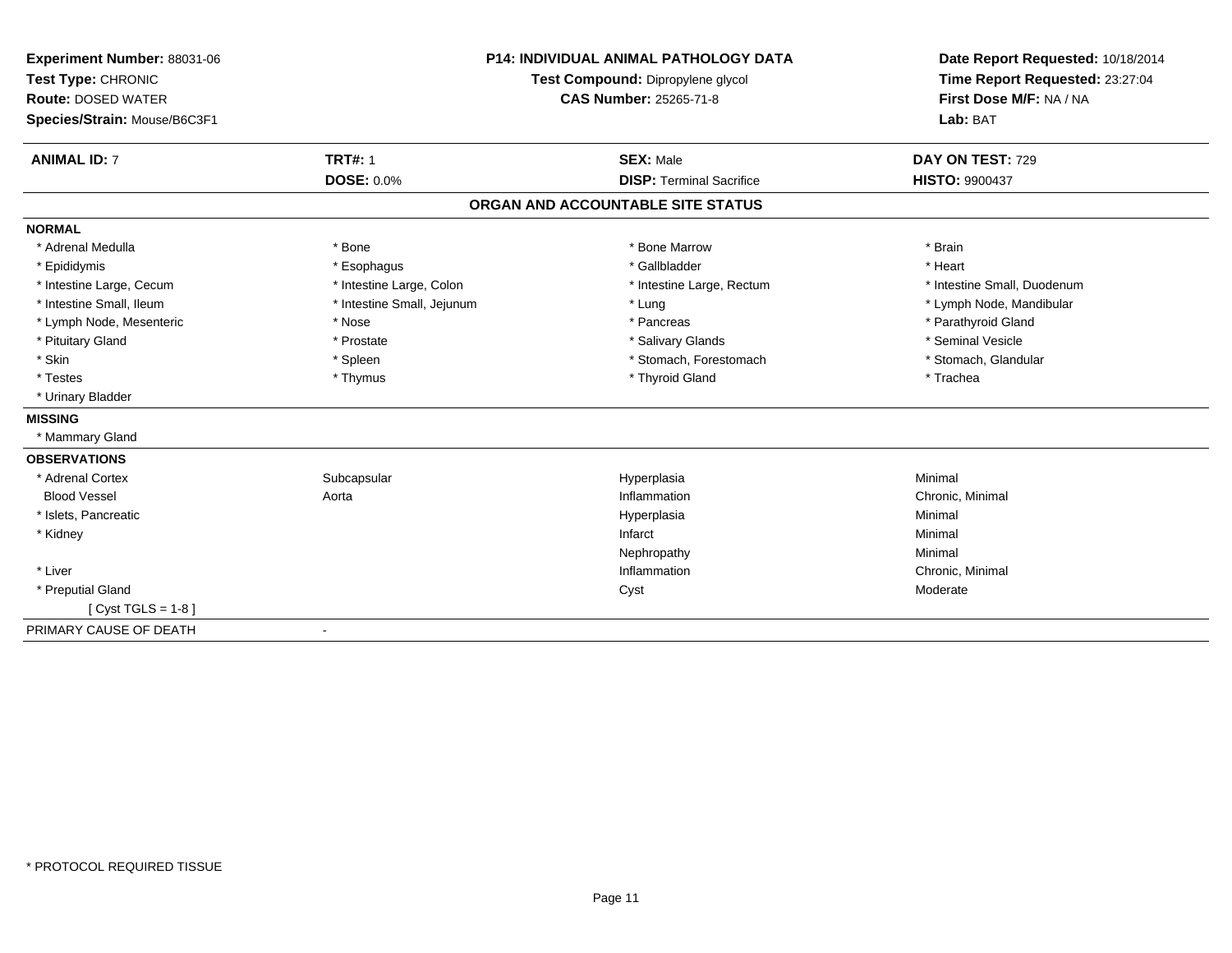| Experiment Number: 88031-06<br>Test Type: CHRONIC<br><b>Route: DOSED WATER</b> |                          | <b>P14: INDIVIDUAL ANIMAL PATHOLOGY DATA</b><br>Test Compound: Dipropylene glycol<br><b>CAS Number: 25265-71-8</b> | Date Report Requested: 10/18/2014<br>Time Report Requested: 23:27:04<br>First Dose M/F: NA / NA |
|--------------------------------------------------------------------------------|--------------------------|--------------------------------------------------------------------------------------------------------------------|-------------------------------------------------------------------------------------------------|
| Species/Strain: Mouse/B6C3F1                                                   |                          |                                                                                                                    | Lab: BAT                                                                                        |
| <b>ANIMAL ID: 8</b>                                                            | <b>TRT#: 1</b>           | <b>SEX: Male</b>                                                                                                   | DAY ON TEST: 731                                                                                |
|                                                                                | <b>DOSE: 0.0%</b>        | <b>DISP: Terminal Sacrifice</b>                                                                                    | <b>HISTO: 9900438</b>                                                                           |
|                                                                                |                          | ORGAN AND ACCOUNTABLE SITE STATUS                                                                                  |                                                                                                 |
| <b>NORMAL</b>                                                                  |                          |                                                                                                                    |                                                                                                 |
| * Adrenal Medulla                                                              | <b>Blood Vessel</b>      | * Bone                                                                                                             | * Bone Marrow                                                                                   |
| * Brain                                                                        | * Epididymis             | * Esophagus                                                                                                        | * Gallbladder                                                                                   |
| * Heart                                                                        | * Intestine Large, Cecum | * Intestine Large, Colon                                                                                           | * Intestine Large, Rectum                                                                       |
| * Intestine Small, Duodenum                                                    | * Intestine Small, Ileum | * Intestine Small, Jejunum                                                                                         | * Lymph Node, Mandibular                                                                        |
| * Lymph Node, Mesenteric                                                       | * Nose                   | * Parathyroid Gland                                                                                                | * Pituitary Gland                                                                               |
| * Preputial Gland                                                              | * Prostate               | * Salivary Glands                                                                                                  | * Seminal Vesicle                                                                               |
| * Skin                                                                         | * Stomach, Forestomach   | * Stomach, Glandular                                                                                               | * Testes                                                                                        |
| * Thymus                                                                       | * Thyroid Gland          | * Trachea                                                                                                          | * Urinary Bladder                                                                               |
| <b>MISSING</b>                                                                 |                          |                                                                                                                    |                                                                                                 |
| * Mammary Gland                                                                |                          |                                                                                                                    |                                                                                                 |
| <b>OBSERVATIONS</b>                                                            |                          |                                                                                                                    |                                                                                                 |
| * Adrenal Cortex                                                               | Subcapsular              | Hyperplasia                                                                                                        | Minimal                                                                                         |
|                                                                                |                          | Hypertrophy                                                                                                        | Focal, Minimal                                                                                  |
| * Islets, Pancreatic                                                           |                          | Hyperplasia                                                                                                        | Moderate                                                                                        |
| * Kidney                                                                       |                          | Nephropathy                                                                                                        | Mild                                                                                            |
| * Liver                                                                        |                          | <b>Clear Cell Focus</b>                                                                                            |                                                                                                 |
|                                                                                |                          | Hepatocellular Adenoma                                                                                             |                                                                                                 |
|                                                                                |                          | Inflammation                                                                                                       | Chronic, Minimal                                                                                |
| [Clear Cell Focus TGLS = 4-5]                                                  |                          |                                                                                                                    |                                                                                                 |
| [ Hepatocellular Adenoma TGLS = 3-10 ]                                         |                          |                                                                                                                    |                                                                                                 |
| * Lung                                                                         |                          | Alveolar/Bronchiolar Adenoma                                                                                       |                                                                                                 |
| Mesentery                                                                      | Fat                      | <b>Necrosis</b>                                                                                                    | Moderate                                                                                        |
| [ Necrosis $TGLS = 1-9$ ]                                                      |                          |                                                                                                                    |                                                                                                 |
| * Pancreas                                                                     |                          | Fibrosis                                                                                                           | Moderate                                                                                        |
| [Fibrosis TGLS = $2-5$ ]                                                       |                          |                                                                                                                    |                                                                                                 |
| * Spleen                                                                       |                          | Hematopoietic Cell Proliferation                                                                                   | Minimal                                                                                         |
| PRIMARY CAUSE OF DEATH                                                         | $\blacksquare$           |                                                                                                                    |                                                                                                 |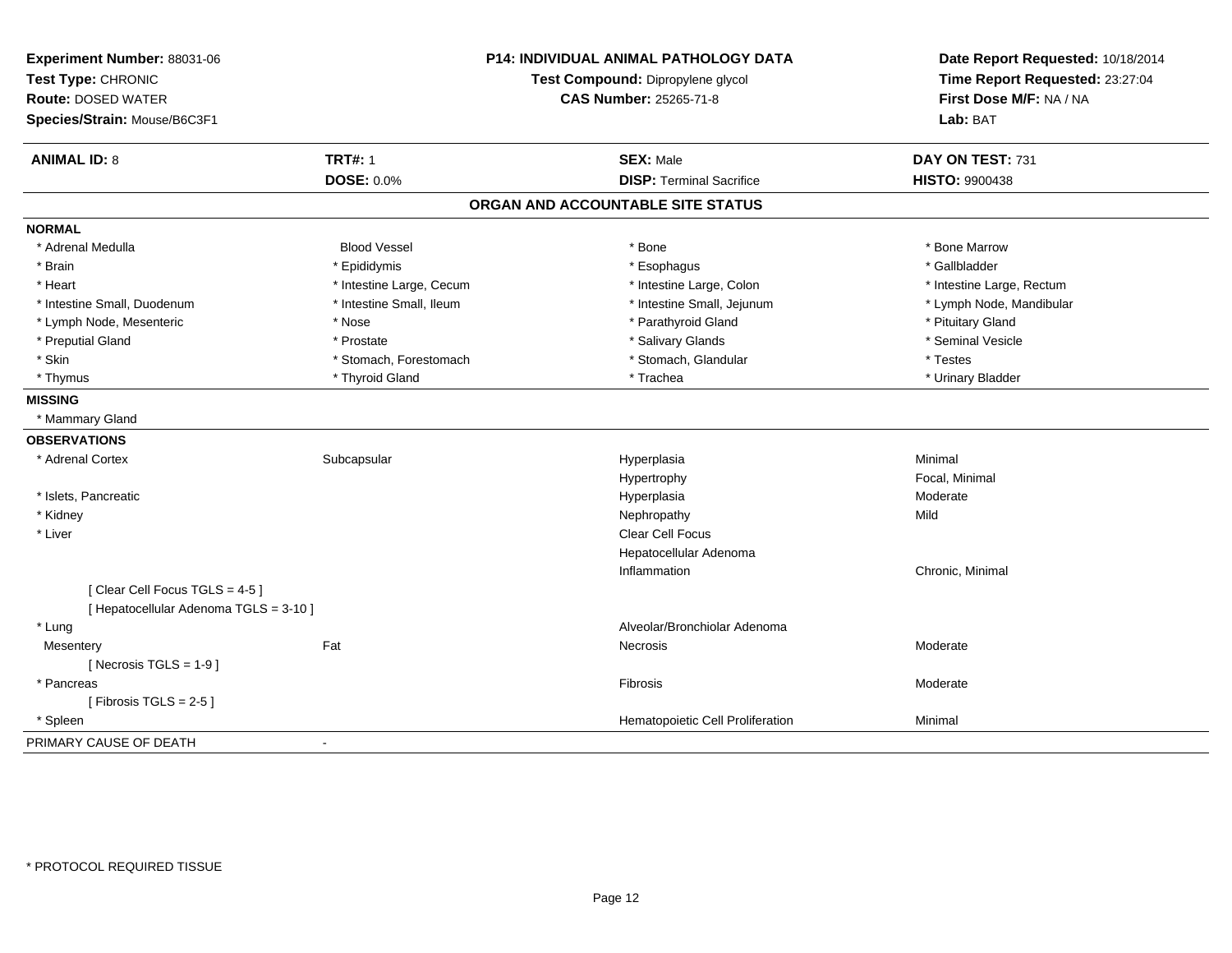| Experiment Number: 88031-06<br>Test Type: CHRONIC<br><b>Route: DOSED WATER</b><br>Species/Strain: Mouse/B6C3F1 |                          | <b>P14: INDIVIDUAL ANIMAL PATHOLOGY DATA</b><br>Test Compound: Dipropylene glycol<br><b>CAS Number: 25265-71-8</b> | Date Report Requested: 10/18/2014<br>Time Report Requested: 23:27:04<br>First Dose M/F: NA / NA<br>Lab: BAT |
|----------------------------------------------------------------------------------------------------------------|--------------------------|--------------------------------------------------------------------------------------------------------------------|-------------------------------------------------------------------------------------------------------------|
| <b>ANIMAL ID: 9</b>                                                                                            | <b>TRT#: 1</b>           | <b>SEX: Male</b>                                                                                                   | DAY ON TEST: 730                                                                                            |
|                                                                                                                | <b>DOSE: 0.0%</b>        | <b>DISP: Terminal Sacrifice</b>                                                                                    | <b>HISTO: 9900439</b>                                                                                       |
|                                                                                                                |                          | ORGAN AND ACCOUNTABLE SITE STATUS                                                                                  |                                                                                                             |
| <b>NORMAL</b>                                                                                                  |                          |                                                                                                                    |                                                                                                             |
| * Adrenal Medulla                                                                                              | <b>Blood Vessel</b>      | * Bone                                                                                                             | * Bone Marrow                                                                                               |
| * Brain                                                                                                        | * Epididymis             | * Esophagus                                                                                                        | * Gallbladder                                                                                               |
| * Heart                                                                                                        | * Intestine Large, Cecum | * Intestine Large, Colon                                                                                           | * Intestine Large, Rectum                                                                                   |
| * Intestine Small, Duodenum                                                                                    | * Intestine Small, Ileum | * Lung                                                                                                             | * Lymph Node, Mandibular                                                                                    |
| * Lymph Node, Mesenteric                                                                                       | * Nose                   | * Pancreas                                                                                                         | * Parathyroid Gland                                                                                         |
| * Pituitary Gland                                                                                              | * Salivary Glands        | * Seminal Vesicle                                                                                                  | * Skin                                                                                                      |
| * Stomach, Forestomach                                                                                         | * Stomach, Glandular     | * Thymus                                                                                                           | * Thyroid Gland                                                                                             |
| * Trachea                                                                                                      | * Urinary Bladder        |                                                                                                                    |                                                                                                             |
| <b>MISSING</b>                                                                                                 |                          |                                                                                                                    |                                                                                                             |
| * Mammary Gland                                                                                                |                          |                                                                                                                    |                                                                                                             |
| <b>OBSERVATIONS</b>                                                                                            |                          |                                                                                                                    |                                                                                                             |
| * Adrenal Cortex                                                                                               | Subcapsular              | Hyperplasia                                                                                                        | Minimal                                                                                                     |
| * Intestine Small, Jejunum                                                                                     |                          | Polyp Adenomatous                                                                                                  |                                                                                                             |
| [Polyp Adenomatous TGLS = 1-9]                                                                                 |                          |                                                                                                                    |                                                                                                             |
| * Islets. Pancreatic                                                                                           |                          | Hyperplasia                                                                                                        | Moderate                                                                                                    |
| * Kidney                                                                                                       | <b>Renal Tubule</b>      | Cyst                                                                                                               | Mild                                                                                                        |
|                                                                                                                |                          | Infarct                                                                                                            | Mild                                                                                                        |
|                                                                                                                |                          | Nephropathy                                                                                                        | Minimal                                                                                                     |
| [Cyst TGLS = $2-11$ ]                                                                                          |                          |                                                                                                                    |                                                                                                             |
| * Liver                                                                                                        |                          | <b>Clear Cell Focus</b>                                                                                            |                                                                                                             |
|                                                                                                                |                          | Inflammation                                                                                                       | Chronic, Minimal                                                                                            |
|                                                                                                                |                          | <b>Mixed Cell Focus</b>                                                                                            |                                                                                                             |
| [Clear Cell Focus TGLS = 4-10]<br>[Mixed Cell Focus TGLS = 3-4]                                                |                          |                                                                                                                    |                                                                                                             |
| * Preputial Gland                                                                                              |                          | Cyst                                                                                                               | Moderate                                                                                                    |
| * Prostate                                                                                                     |                          | Inflammation                                                                                                       | Suppurative, Mild                                                                                           |
| * Spleen                                                                                                       |                          | Hematopoietic Cell Proliferation                                                                                   | Mild                                                                                                        |
| * Testes                                                                                                       | <b>Interstit Cell</b>    | Hyperplasia                                                                                                        | Focal, Mild                                                                                                 |
| Tooth                                                                                                          |                          | Malformation                                                                                                       |                                                                                                             |

PRIMARY CAUSE OF DEATH-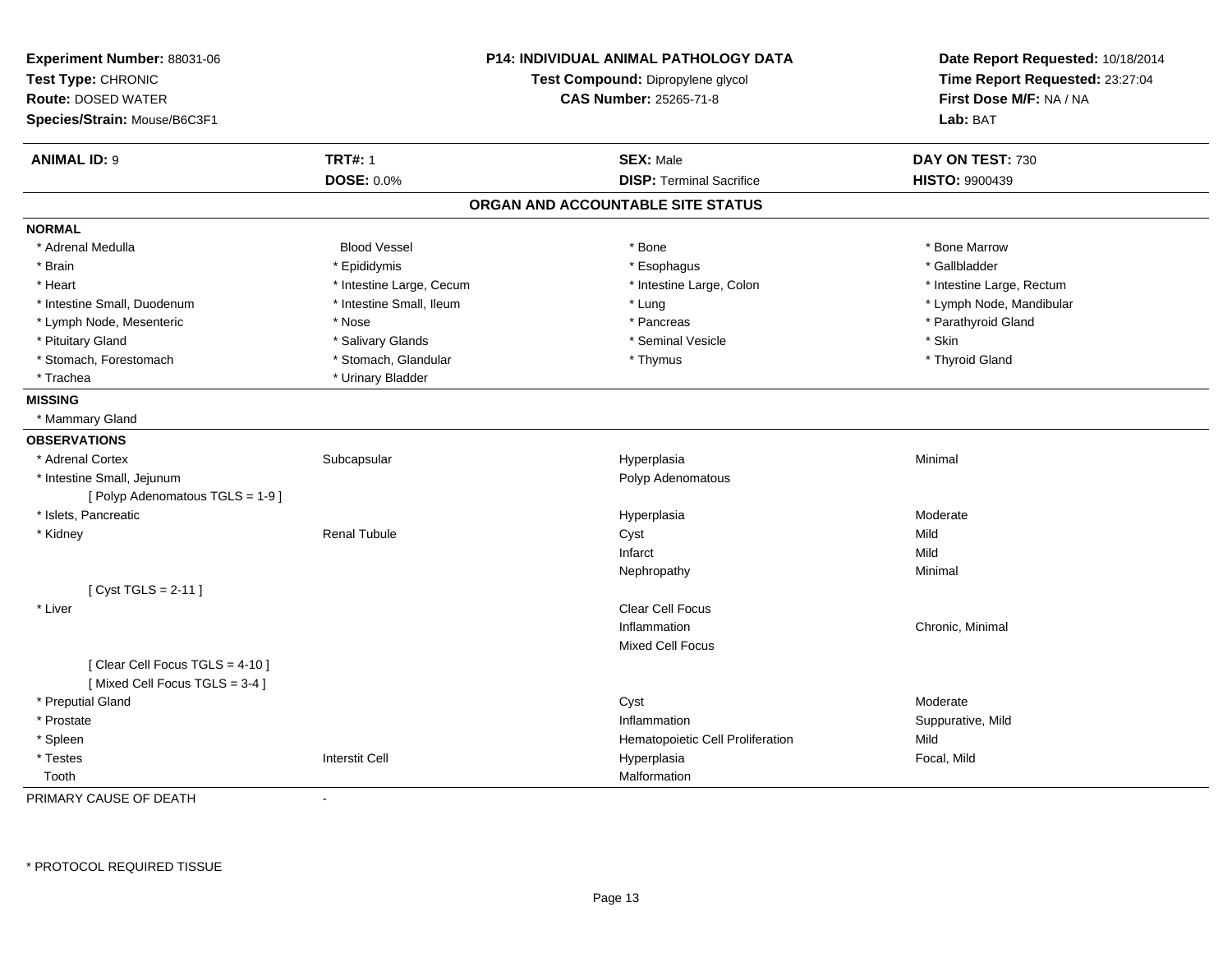| <b>Experiment Number: 88031-06</b><br><b>Test Type: CHRONIC</b><br><b>Route: DOSED WATER</b><br>Species/Strain: Mouse/B6C3F1 |                                     | <b>P14: INDIVIDUAL ANIMAL PATHOLOGY DATA</b><br>Test Compound: Dipropylene glycol<br><b>CAS Number: 25265-71-8</b> | Date Report Requested: 10/18/2014<br>Time Report Requested: 23:27:04<br>First Dose M/F: NA / NA<br>Lab: BAT |
|------------------------------------------------------------------------------------------------------------------------------|-------------------------------------|--------------------------------------------------------------------------------------------------------------------|-------------------------------------------------------------------------------------------------------------|
| <b>ANIMAL ID: 9</b>                                                                                                          | <b>TRT#: 1</b><br><b>DOSE: 0.0%</b> | <b>SEX: Male</b><br><b>DISP:</b> Terminal Sacrifice<br>ORGAN AND ACCOUNTABLE SITE STATUS                           | DAY ON TEST: 730<br><b>HISTO: 9900439</b>                                                                   |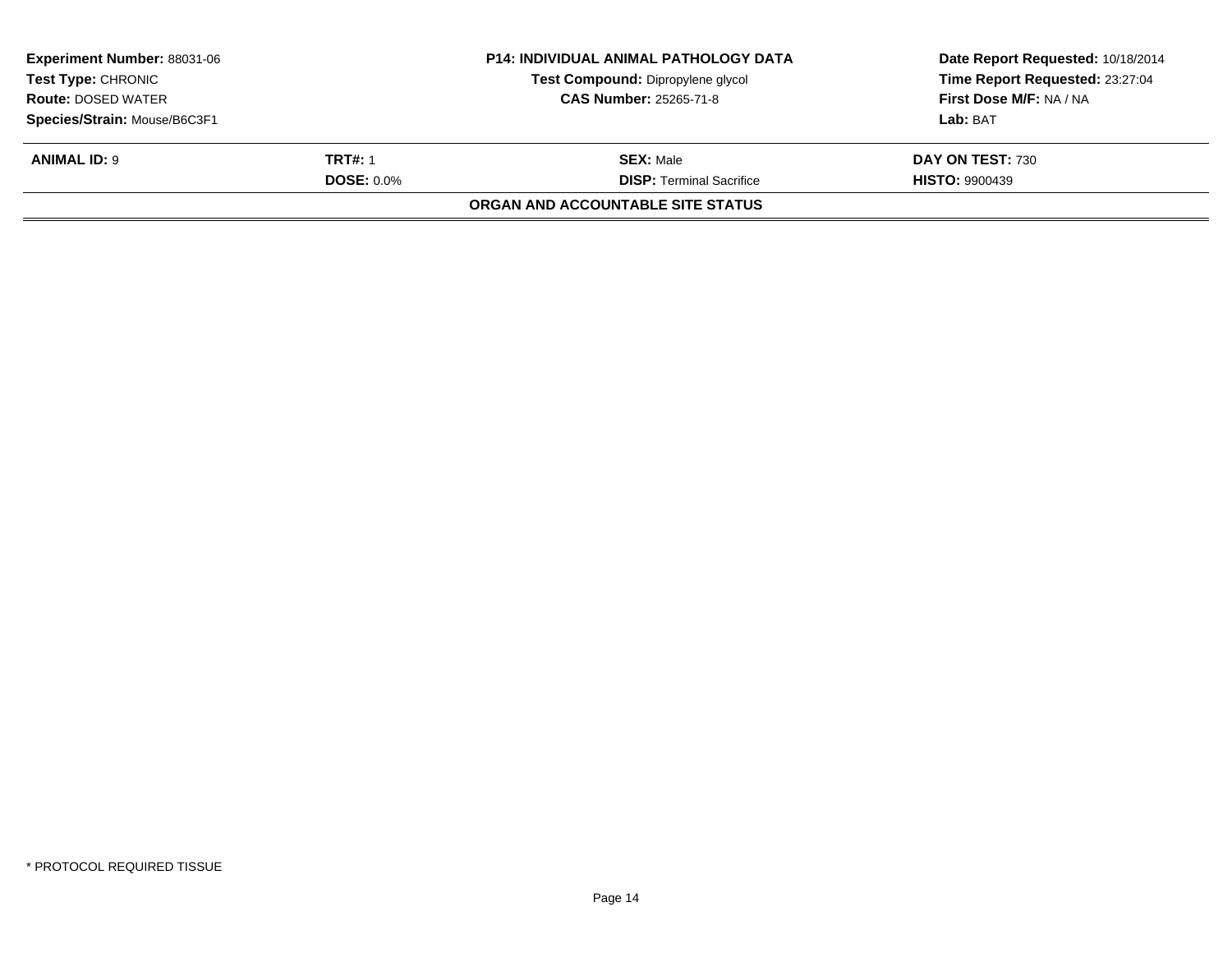| Experiment Number: 88031-06                     | <b>P14: INDIVIDUAL ANIMAL PATHOLOGY DATA</b><br>Test Compound: Dipropylene glycol |                                   | Date Report Requested: 10/18/2014 |
|-------------------------------------------------|-----------------------------------------------------------------------------------|-----------------------------------|-----------------------------------|
| Test Type: CHRONIC                              |                                                                                   |                                   | Time Report Requested: 23:27:04   |
| <b>Route: DOSED WATER</b>                       |                                                                                   | <b>CAS Number: 25265-71-8</b>     | First Dose M/F: NA / NA           |
| Species/Strain: Mouse/B6C3F1                    |                                                                                   |                                   | Lab: BAT                          |
| <b>ANIMAL ID: 10</b>                            | <b>TRT#: 1</b>                                                                    | <b>SEX: Male</b>                  | DAY ON TEST: 731                  |
|                                                 | <b>DOSE: 0.0%</b>                                                                 | <b>DISP: Terminal Sacrifice</b>   | <b>HISTO: 9900440</b>             |
|                                                 |                                                                                   | ORGAN AND ACCOUNTABLE SITE STATUS |                                   |
| <b>NORMAL</b>                                   |                                                                                   |                                   |                                   |
| * Adrenal Medulla                               | <b>Blood Vessel</b>                                                               | * Bone                            | * Bone Marrow                     |
| * Brain                                         | * Epididymis                                                                      | * Esophagus                       | * Gallbladder                     |
| * Intestine Large, Cecum                        | * Intestine Large, Colon                                                          | * Intestine Large, Rectum         | * Intestine Small, Duodenum       |
| * Intestine Small, Ileum                        | * Intestine Small, Jejunum                                                        | * Lung                            | * Lymph Node, Mandibular          |
| * Lymph Node, Mesenteric                        | * Nose                                                                            | * Pancreas                        | * Parathyroid Gland               |
| * Pituitary Gland                               | * Prostate                                                                        | * Salivary Glands                 | * Seminal Vesicle                 |
| * Skin                                          | * Testes                                                                          | * Thymus                          | * Thyroid Gland                   |
| * Trachea                                       | * Urinary Bladder                                                                 |                                   |                                   |
| <b>MISSING</b>                                  |                                                                                   |                                   |                                   |
| * Mammary Gland                                 |                                                                                   |                                   |                                   |
| <b>OBSERVATIONS</b>                             |                                                                                   |                                   |                                   |
| * Adrenal Cortex                                | Subcapsular                                                                       | Hyperplasia                       | Minimal                           |
|                                                 |                                                                                   | Hypertrophy                       | Focal, Minimal                    |
| Harderian Gland                                 |                                                                                   | Adenoma                           |                                   |
| [Adenoma TGLS = $6-10$ ]                        |                                                                                   |                                   |                                   |
| * Heart                                         | Myocardium                                                                        | Inflammation                      | Chronic Active, Focal, Minimal    |
| * Islets, Pancreatic                            |                                                                                   | Hyperplasia                       | Mild                              |
| * Kidney                                        |                                                                                   | Nephropathy                       | Minimal                           |
| * Liver                                         |                                                                                   | Clear Cell Focus                  |                                   |
|                                                 |                                                                                   | <b>Eosinophilic Focus</b>         |                                   |
|                                                 |                                                                                   | Inflammation                      | Chronic, Minimal                  |
| [ Eosinophilic Focus TGLS = 3,4,7-5+4+9 ]       |                                                                                   |                                   |                                   |
| * Preputial Gland                               |                                                                                   | Cyst                              | Moderate                          |
| [Cyst TGLS = $1-8$ ]                            |                                                                                   |                                   |                                   |
| * Spleen                                        |                                                                                   | Hematopoietic Cell Proliferation  | Marked                            |
| [ Hematopoietic Cell Proliferation TGLS = 5-4 ] |                                                                                   |                                   |                                   |
| * Stomach, Forestomach                          |                                                                                   | Squamous Cell Carcinoma           |                                   |
| [Squamous Cell Carcinoma TGLS = 2-11]           |                                                                                   |                                   |                                   |
| * Stomach, Glandular                            |                                                                                   | Inflammation                      | Chronic, Moderate                 |
| Tooth                                           |                                                                                   | Malformation                      |                                   |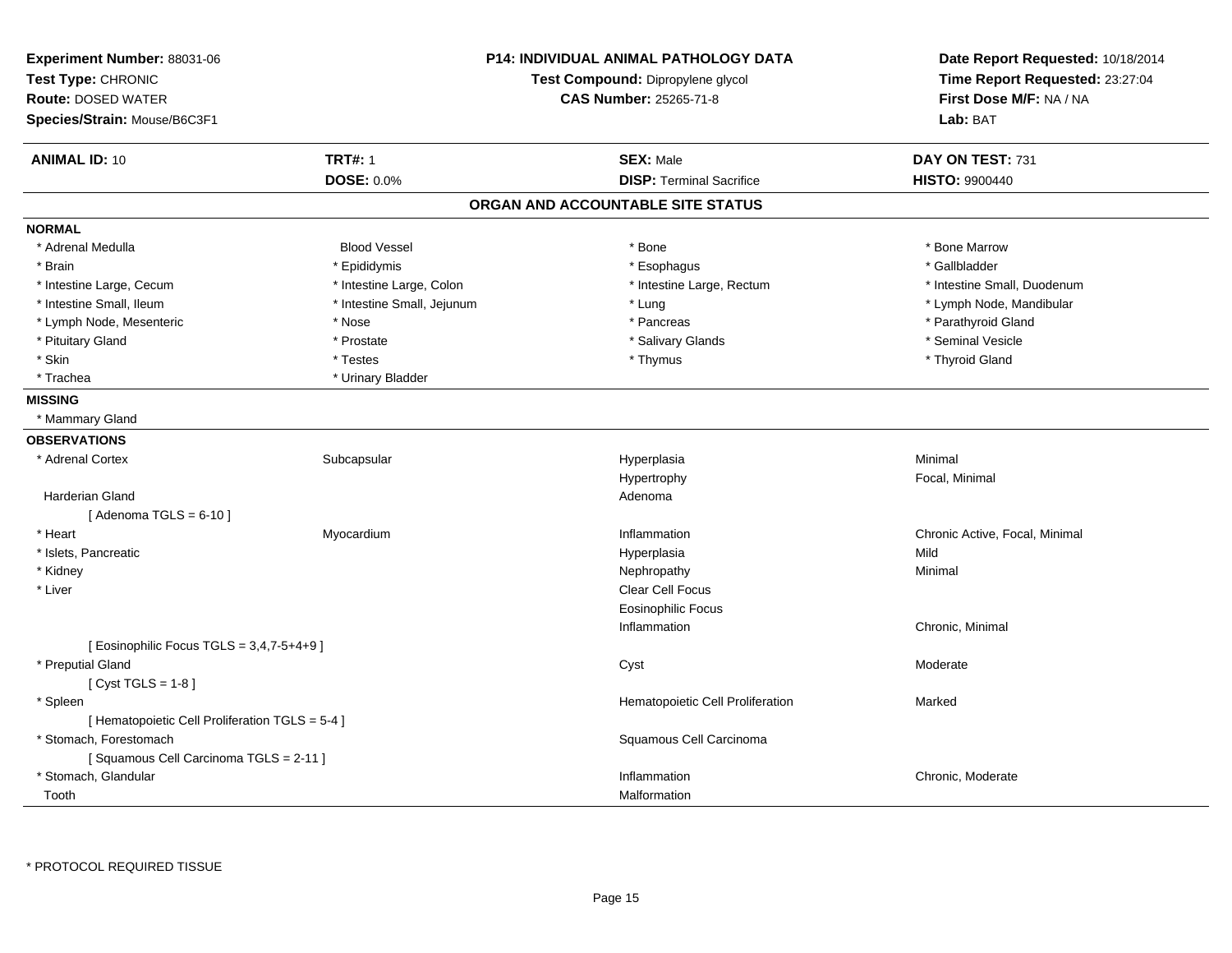| <b>Experiment Number: 88031-06</b>                     |                   | <b>P14: INDIVIDUAL ANIMAL PATHOLOGY DATA</b> | Date Report Requested: 10/18/2014 |  |
|--------------------------------------------------------|-------------------|----------------------------------------------|-----------------------------------|--|
| <b>Test Type: CHRONIC</b><br><b>Route: DOSED WATER</b> |                   | Test Compound: Dipropylene glycol            | Time Report Requested: 23:27:04   |  |
|                                                        |                   | <b>CAS Number: 25265-71-8</b>                | First Dose M/F: NA / NA           |  |
| Species/Strain: Mouse/B6C3F1                           |                   |                                              | Lab: BAT                          |  |
| <b>ANIMAL ID: 10</b>                                   | <b>TRT#: 1</b>    | <b>SEX: Male</b>                             | DAY ON TEST: 731                  |  |
|                                                        | <b>DOSE: 0.0%</b> | <b>DISP:</b> Terminal Sacrifice              | <b>HISTO: 9900440</b>             |  |
|                                                        |                   | ORGAN AND ACCOUNTABLE SITE STATUS            |                                   |  |
| PRIMARY CAUSE OF DEATH                                 |                   |                                              |                                   |  |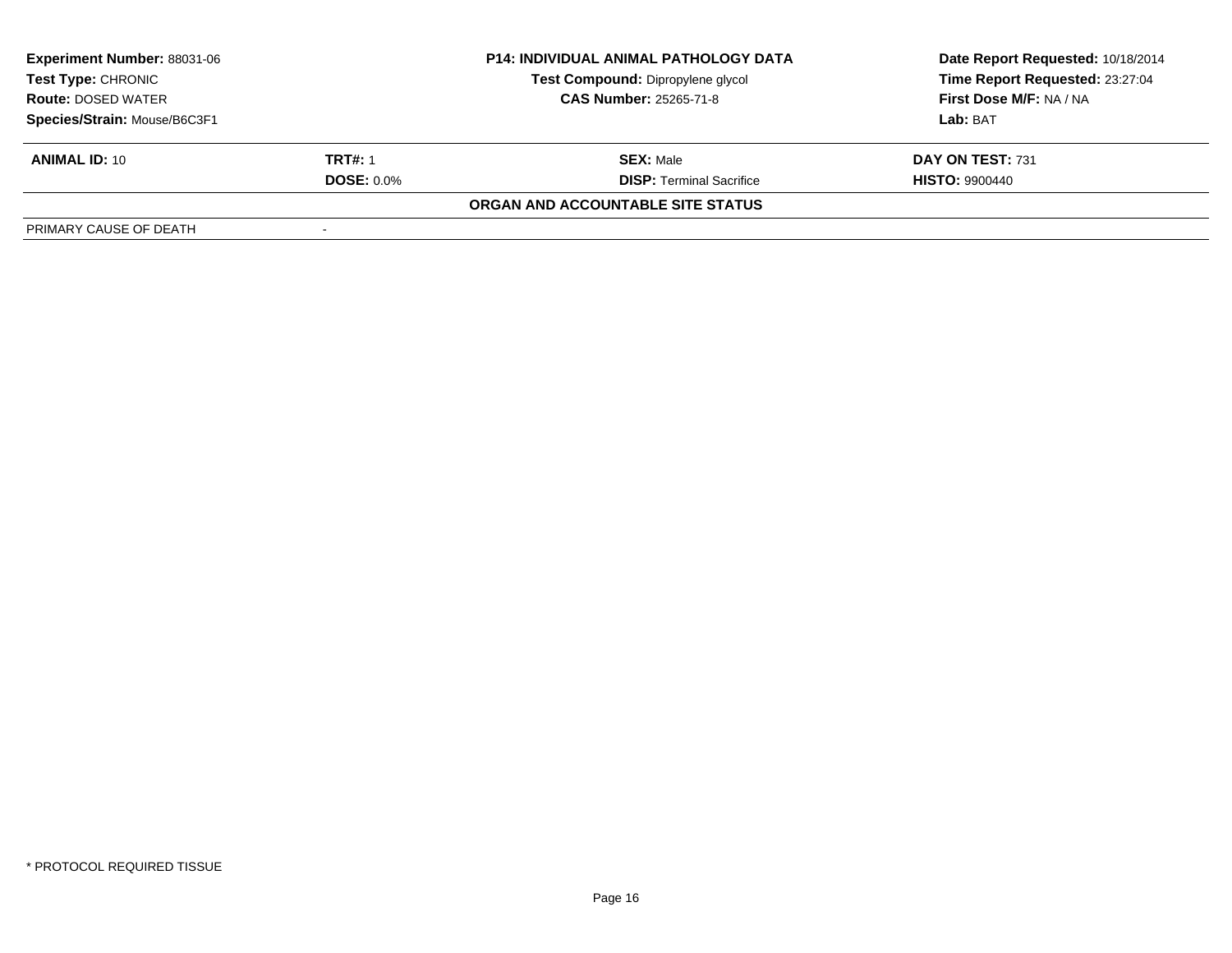| Experiment Number: 88031-06<br>Test Type: CHRONIC<br><b>Route: DOSED WATER</b><br>Species/Strain: Mouse/B6C3F1 |                            | P14: INDIVIDUAL ANIMAL PATHOLOGY DATA<br>Test Compound: Dipropylene glycol<br><b>CAS Number: 25265-71-8</b> | Date Report Requested: 10/18/2014<br>Time Report Requested: 23:27:04<br>First Dose M/F: NA / NA<br>Lab: BAT |
|----------------------------------------------------------------------------------------------------------------|----------------------------|-------------------------------------------------------------------------------------------------------------|-------------------------------------------------------------------------------------------------------------|
| <b>ANIMAL ID: 11</b>                                                                                           | <b>TRT#: 1</b>             | <b>SEX: Male</b>                                                                                            | DAY ON TEST: 729                                                                                            |
|                                                                                                                | <b>DOSE: 0.0%</b>          | <b>DISP: Terminal Sacrifice</b>                                                                             | <b>HISTO: 9900441</b>                                                                                       |
|                                                                                                                |                            | ORGAN AND ACCOUNTABLE SITE STATUS                                                                           |                                                                                                             |
| <b>NORMAL</b>                                                                                                  |                            |                                                                                                             |                                                                                                             |
| * Adrenal Medulla                                                                                              | <b>Blood Vessel</b>        | * Bone                                                                                                      | * Bone Marrow                                                                                               |
| * Brain                                                                                                        | * Epididymis               | * Esophagus                                                                                                 | * Heart                                                                                                     |
| * Intestine Large, Cecum                                                                                       | * Intestine Large, Colon   | * Intestine Large, Rectum                                                                                   | * Intestine Small, Duodenum                                                                                 |
| * Intestine Small, Ileum                                                                                       | * Intestine Small, Jejunum | * Lung                                                                                                      | * Lymph Node, Mesenteric                                                                                    |
| * Nose                                                                                                         | * Pancreas                 | * Parathyroid Gland                                                                                         | * Pituitary Gland                                                                                           |
| * Preputial Gland                                                                                              | * Prostate                 | * Salivary Glands                                                                                           | * Seminal Vesicle                                                                                           |
| * Skin                                                                                                         | * Stomach, Forestomach     | * Stomach, Glandular                                                                                        | * Testes                                                                                                    |
| * Thymus                                                                                                       | * Thyroid Gland            | * Trachea                                                                                                   | * Urinary Bladder                                                                                           |
| <b>MISSING</b>                                                                                                 |                            |                                                                                                             |                                                                                                             |
| * Mammary Gland                                                                                                |                            |                                                                                                             |                                                                                                             |
| <b>OBSERVATIONS</b>                                                                                            |                            |                                                                                                             |                                                                                                             |
| * Adrenal Cortex                                                                                               | Subcapsular                | Hyperplasia                                                                                                 | Mild                                                                                                        |
|                                                                                                                |                            | Hypertrophy                                                                                                 | Focal, Minimal                                                                                              |
| * Gallbladder                                                                                                  | Epithelium                 | <b>Cytoplasmic Alteration</b>                                                                               | Mild                                                                                                        |
| <b>Harderian Gland</b>                                                                                         |                            | Adenoma                                                                                                     |                                                                                                             |
| [Adenoma TGLS = $1-9$ ]                                                                                        |                            |                                                                                                             |                                                                                                             |
| * Islets, Pancreatic                                                                                           |                            | Hyperplasia                                                                                                 | Moderate                                                                                                    |
| * Kidney                                                                                                       |                            | Nephropathy                                                                                                 | Minimal                                                                                                     |
| * Liver                                                                                                        |                            | Clear Cell Focus                                                                                            |                                                                                                             |
|                                                                                                                |                            | Inflammation                                                                                                | Chronic, Minimal                                                                                            |
| [Clear Cell Focus TGLS = 3-5]<br>[ Necrosis $TGLS = 3-4$ ]                                                     |                            | Necrosis                                                                                                    | Focal, Minimal                                                                                              |
| * Lymph Node, Mandibular                                                                                       |                            | Hyperplasia                                                                                                 | Lymphoid, Moderate                                                                                          |
| Mesentery                                                                                                      | Fat                        | Necrosis                                                                                                    | Mild                                                                                                        |
| [ Necrosis $TGLS = 2-10$ ]                                                                                     |                            |                                                                                                             |                                                                                                             |
| * Spleen                                                                                                       |                            | Hematopoietic Cell Proliferation                                                                            | Minimal                                                                                                     |
| Tooth                                                                                                          |                            | Malformation                                                                                                |                                                                                                             |
| PRIMARY CAUSE OF DEATH                                                                                         | $\blacksquare$             |                                                                                                             |                                                                                                             |
|                                                                                                                |                            |                                                                                                             |                                                                                                             |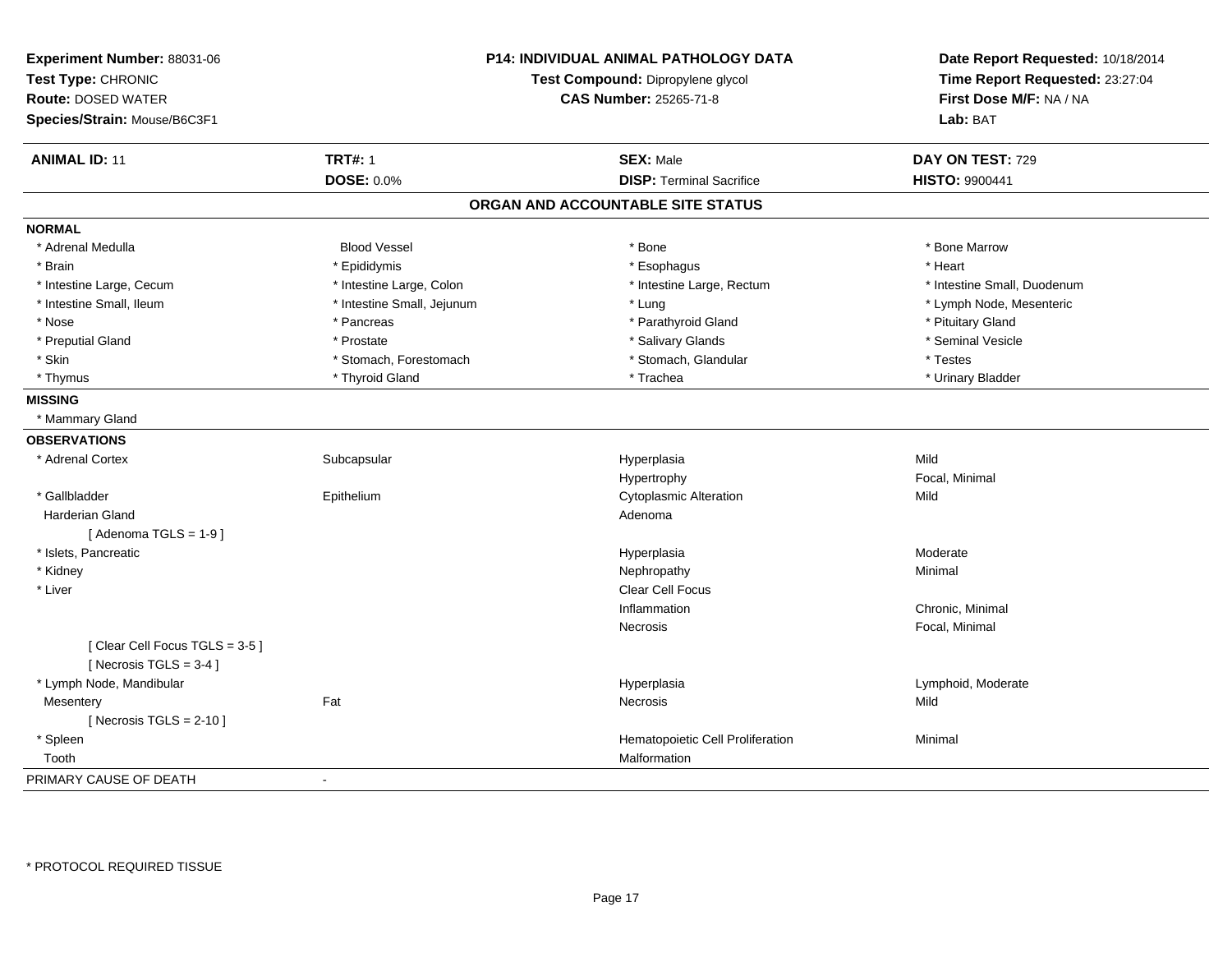| Experiment Number: 88031-06             |                          | <b>P14: INDIVIDUAL ANIMAL PATHOLOGY DATA</b> | Date Report Requested: 10/18/2014 |
|-----------------------------------------|--------------------------|----------------------------------------------|-----------------------------------|
| Test Type: CHRONIC                      |                          | Test Compound: Dipropylene glycol            | Time Report Requested: 23:27:04   |
| <b>Route: DOSED WATER</b>               |                          | <b>CAS Number: 25265-71-8</b>                | First Dose M/F: NA / NA           |
| Species/Strain: Mouse/B6C3F1            |                          |                                              | Lab: BAT                          |
|                                         |                          |                                              |                                   |
| <b>ANIMAL ID: 12</b>                    | <b>TRT#: 1</b>           | <b>SEX: Male</b>                             | DAY ON TEST: 730                  |
|                                         | <b>DOSE: 0.0%</b>        | <b>DISP: Terminal Sacrifice</b>              | <b>HISTO: 9900442</b>             |
|                                         |                          | ORGAN AND ACCOUNTABLE SITE STATUS            |                                   |
| <b>NORMAL</b>                           |                          |                                              |                                   |
| * Adrenal Medulla                       | <b>Blood Vessel</b>      | * Bone                                       | * Bone Marrow                     |
| * Brain                                 | * Epididymis             | * Esophagus                                  | * Gallbladder                     |
| * Heart                                 | * Intestine Large, Cecum | * Intestine Large, Colon                     | * Intestine Large, Rectum         |
| * Intestine Small, Duodenum             | * Intestine Small, Ileum | * Intestine Small, Jejunum                   | * Islets, Pancreatic              |
| * Lung                                  | * Lymph Node, Mandibular | * Lymph Node, Mesenteric                     | * Nose                            |
| * Pancreas                              | * Prostate               | * Salivary Glands                            | * Seminal Vesicle                 |
| * Skin                                  | * Stomach, Glandular     | * Testes                                     | * Thyroid Gland                   |
| * Trachea                               | * Urinary Bladder        |                                              |                                   |
| <b>MISSING</b>                          |                          |                                              |                                   |
| * Mammary Gland                         | * Parathyroid Gland      | * Thymus                                     |                                   |
| <b>OBSERVATIONS</b>                     |                          |                                              |                                   |
| * Adrenal Cortex                        | Subcapsular              | Hyperplasia                                  | Minimal                           |
| * Kidney                                |                          | Nephropathy                                  | Minimal                           |
| * Liver                                 |                          | Hepatocellular Carcinoma                     |                                   |
| [ Hepatocellular Carcinoma TGLS = 1-9 ] |                          |                                              |                                   |
| * Pituitary Gland                       | <b>Pars Distalis</b>     | Hyperplasia                                  | Focal, Minimal                    |
| * Preputial Gland                       |                          | Cyst                                         | Mild                              |
|                                         |                          | Inflammation                                 | Suppurative, Minimal              |
| * Spleen                                |                          | Hematopoietic Cell Proliferation             | Minimal                           |
| * Stomach, Forestomach                  |                          | Hyperplasia                                  | Squamous, Mild                    |
| PRIMARY CAUSE OF DEATH                  | $\blacksquare$           |                                              |                                   |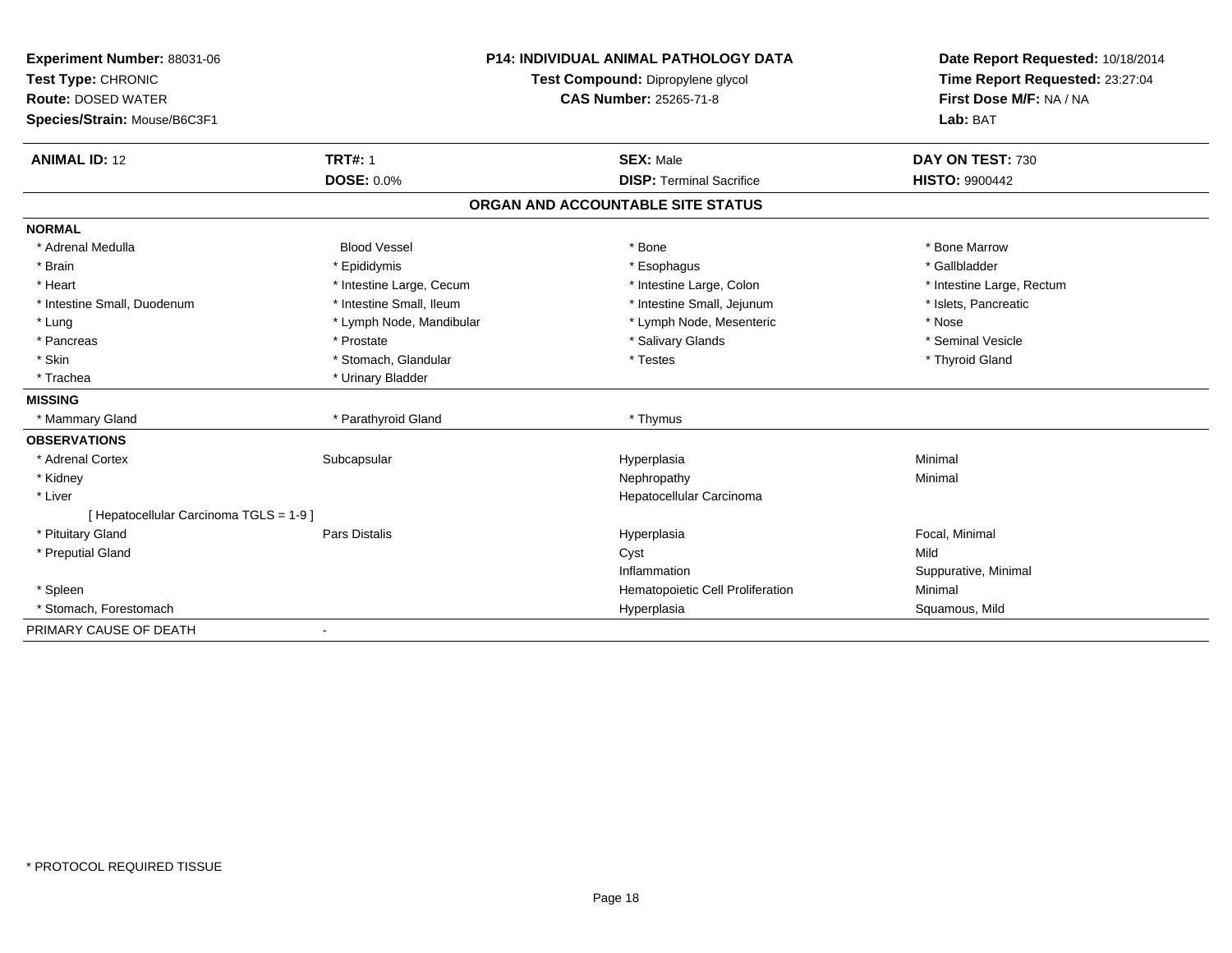| Experiment Number: 88031-06<br>Test Type: CHRONIC<br><b>Route: DOSED WATER</b><br>Species/Strain: Mouse/B6C3F1 |                          | <b>P14: INDIVIDUAL ANIMAL PATHOLOGY DATA</b><br>Test Compound: Dipropylene glycol<br><b>CAS Number: 25265-71-8</b> | Date Report Requested: 10/18/2014<br>Time Report Requested: 23:27:04<br>First Dose M/F: NA / NA<br>Lab: BAT |
|----------------------------------------------------------------------------------------------------------------|--------------------------|--------------------------------------------------------------------------------------------------------------------|-------------------------------------------------------------------------------------------------------------|
| <b>ANIMAL ID: 13</b>                                                                                           | <b>TRT#: 1</b>           | <b>SEX: Male</b>                                                                                                   | DAY ON TEST: 629                                                                                            |
|                                                                                                                | <b>DOSE: 0.0%</b>        | <b>DISP: Natural Death</b>                                                                                         | <b>HISTO: 9900443</b>                                                                                       |
|                                                                                                                |                          | ORGAN AND ACCOUNTABLE SITE STATUS                                                                                  |                                                                                                             |
| <b>NORMAL</b>                                                                                                  |                          |                                                                                                                    |                                                                                                             |
| * Adrenal Medulla                                                                                              | <b>Blood Vessel</b>      | * Bone                                                                                                             | * Bone Marrow                                                                                               |
| * Brain                                                                                                        | * Epididymis             | * Esophagus                                                                                                        | * Gallbladder                                                                                               |
| * Heart                                                                                                        | * Intestine Large, Cecum | * Intestine Large, Colon                                                                                           | * Intestine Large, Rectum                                                                                   |
| * Intestine Small, Duodenum                                                                                    | * Intestine Small, Ileum | * Intestine Small, Jejunum                                                                                         | * Islets, Pancreatic                                                                                        |
| * Lymph Node, Mesenteric                                                                                       | * Nose                   | * Pancreas                                                                                                         | * Parathyroid Gland                                                                                         |
| * Pituitary Gland                                                                                              | * Preputial Gland        | * Prostate                                                                                                         | * Salivary Glands                                                                                           |
| * Seminal Vesicle                                                                                              | * Skin                   | * Stomach, Forestomach                                                                                             | * Stomach, Glandular                                                                                        |
| * Testes                                                                                                       | * Thymus                 | * Thyroid Gland                                                                                                    | * Trachea                                                                                                   |
| * Urinary Bladder                                                                                              |                          |                                                                                                                    |                                                                                                             |
| <b>MISSING</b>                                                                                                 |                          |                                                                                                                    |                                                                                                             |
| * Lymph Node, Mandibular                                                                                       | * Mammary Gland          |                                                                                                                    |                                                                                                             |
| <b>OBSERVATIONS</b>                                                                                            |                          |                                                                                                                    |                                                                                                             |
| * Adrenal Cortex                                                                                               | Subcapsular              | Hyperplasia                                                                                                        | Minimal                                                                                                     |
| * Kidney                                                                                                       |                          | Inflammation                                                                                                       | Acute, Moderate                                                                                             |
| * Liver                                                                                                        |                          | Hepatocellular Carcinoma                                                                                           | Multiple                                                                                                    |
|                                                                                                                |                          | Mixed Cell Focus                                                                                                   |                                                                                                             |
| [ Hepatocellular Carcinoma TGLS = 1-9 ]<br>[Mixed Cell Focus TGLS = 2-5]                                       |                          |                                                                                                                    |                                                                                                             |
| * Lung                                                                                                         |                          | Alveolar/Bronchiolar Adenoma                                                                                       |                                                                                                             |
| [ Alveolar/Bronchiolar Adenoma TGLS = 3-10 ]                                                                   |                          |                                                                                                                    |                                                                                                             |
| * Spleen                                                                                                       | Lymph Follic             | Atrophy                                                                                                            | Marked                                                                                                      |
| Urethra                                                                                                        |                          | Inflammation                                                                                                       | Suppurative, Moderate                                                                                       |
| PRIMARY CAUSE OF DEATH                                                                                         | - Kidney Inflammation    |                                                                                                                    |                                                                                                             |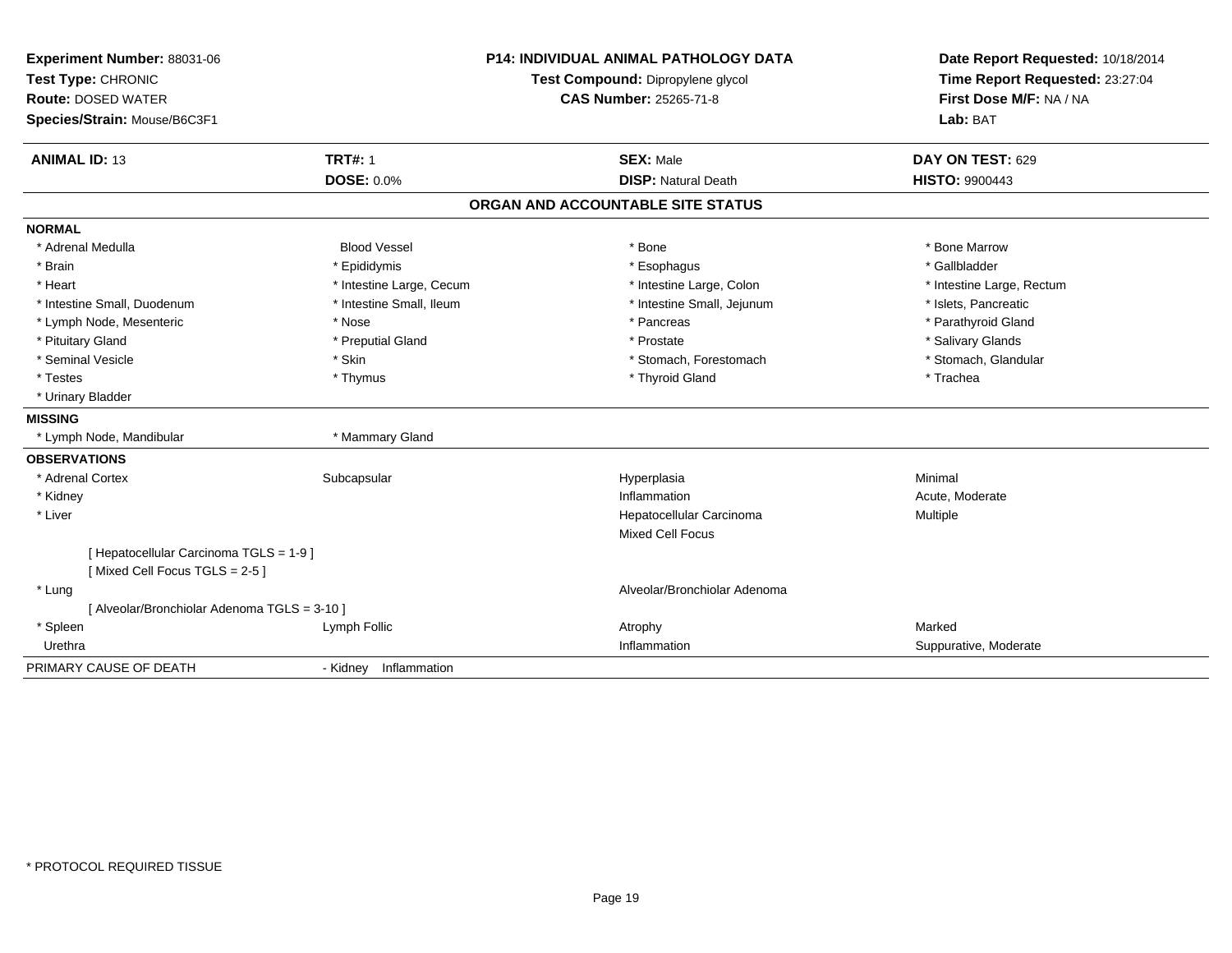| Experiment Number: 88031-06<br>Test Type: CHRONIC<br><b>Route: DOSED WATER</b><br>Species/Strain: Mouse/B6C3F1                                                                 |                            | <b>P14: INDIVIDUAL ANIMAL PATHOLOGY DATA</b><br>Test Compound: Dipropylene glycol<br><b>CAS Number: 25265-71-8</b> | Date Report Requested: 10/18/2014<br>Time Report Requested: 23:27:04<br>First Dose M/F: NA / NA<br>Lab: BAT |
|--------------------------------------------------------------------------------------------------------------------------------------------------------------------------------|----------------------------|--------------------------------------------------------------------------------------------------------------------|-------------------------------------------------------------------------------------------------------------|
| <b>ANIMAL ID: 14</b>                                                                                                                                                           | <b>TRT#: 1</b>             | <b>SEX: Male</b>                                                                                                   | DAY ON TEST: 730                                                                                            |
|                                                                                                                                                                                | <b>DOSE: 0.0%</b>          | <b>DISP: Terminal Sacrifice</b>                                                                                    | <b>HISTO: 9900444</b>                                                                                       |
|                                                                                                                                                                                |                            | ORGAN AND ACCOUNTABLE SITE STATUS                                                                                  |                                                                                                             |
| <b>NORMAL</b>                                                                                                                                                                  |                            |                                                                                                                    |                                                                                                             |
| * Adrenal Medulla                                                                                                                                                              | <b>Blood Vessel</b>        | * Bone                                                                                                             | * Bone Marrow                                                                                               |
| * Brain                                                                                                                                                                        | * Epididymis               | * Esophagus                                                                                                        | * Gallbladder                                                                                               |
| * Heart                                                                                                                                                                        | * Intestine Large, Cecum   | * Intestine Large, Rectum                                                                                          | * Intestine Small, Duodenum                                                                                 |
| * Intestine Small, Ileum                                                                                                                                                       | * Intestine Small, Jejunum | * Lung                                                                                                             | * Lymph Node, Mandibular                                                                                    |
| * Nose                                                                                                                                                                         | * Pancreas                 | * Parathyroid Gland                                                                                                | * Prostate                                                                                                  |
| * Salivary Glands                                                                                                                                                              | * Seminal Vesicle          | * Skin                                                                                                             | * Stomach, Forestomach                                                                                      |
| * Testes                                                                                                                                                                       | * Thymus                   | * Thyroid Gland                                                                                                    | * Trachea                                                                                                   |
| * Urinary Bladder                                                                                                                                                              |                            |                                                                                                                    |                                                                                                             |
| <b>MISSING</b>                                                                                                                                                                 |                            |                                                                                                                    |                                                                                                             |
| * Mammary Gland                                                                                                                                                                |                            |                                                                                                                    |                                                                                                             |
| <b>OBSERVATIONS</b>                                                                                                                                                            |                            |                                                                                                                    |                                                                                                             |
| * Adrenal Cortex                                                                                                                                                               | Subcapsular                | Hyperplasia                                                                                                        | Mild                                                                                                        |
|                                                                                                                                                                                |                            | Hyperplasia                                                                                                        | Focal, Minimal                                                                                              |
| * Intestine Large, Colon                                                                                                                                                       |                            | Inflammation                                                                                                       | Suppurative, Minimal                                                                                        |
| * Islets, Pancreatic                                                                                                                                                           |                            | Hyperplasia                                                                                                        | Moderate                                                                                                    |
| * Kidney                                                                                                                                                                       | <b>Renal Tubule</b>        | Cyst                                                                                                               | Mild                                                                                                        |
|                                                                                                                                                                                |                            | Infarct                                                                                                            | Minimal                                                                                                     |
|                                                                                                                                                                                |                            | Nephropathy                                                                                                        | Mild                                                                                                        |
| * Liver                                                                                                                                                                        |                            | Clear Cell Focus                                                                                                   |                                                                                                             |
|                                                                                                                                                                                |                            | Eosinophilic Focus                                                                                                 |                                                                                                             |
|                                                                                                                                                                                |                            | Hepatocellular Adenoma                                                                                             | Multiple                                                                                                    |
|                                                                                                                                                                                |                            | Inflammation                                                                                                       | Chronic, Minimal                                                                                            |
|                                                                                                                                                                                |                            | <b>Mixed Cell Focus</b>                                                                                            |                                                                                                             |
|                                                                                                                                                                                |                            | Necrosis                                                                                                           | Focal, Minimal                                                                                              |
| [Eosinophilic Focus TGLS = 5,9-11+15]<br>[ Hepatocellular Adenoma TGLS = 3,4-9+10 ]<br>[Mixed Cell Focus TGLS = 6-12]<br>[Necrosis TGLS = $8-14$ ]<br>* Lymph Node, Mesenteric |                            | Hematopoietic Cell Proliferation                                                                                   | Mild                                                                                                        |
|                                                                                                                                                                                | Fat                        |                                                                                                                    |                                                                                                             |
| Mesentery                                                                                                                                                                      |                            | Necrosis                                                                                                           | Moderate                                                                                                    |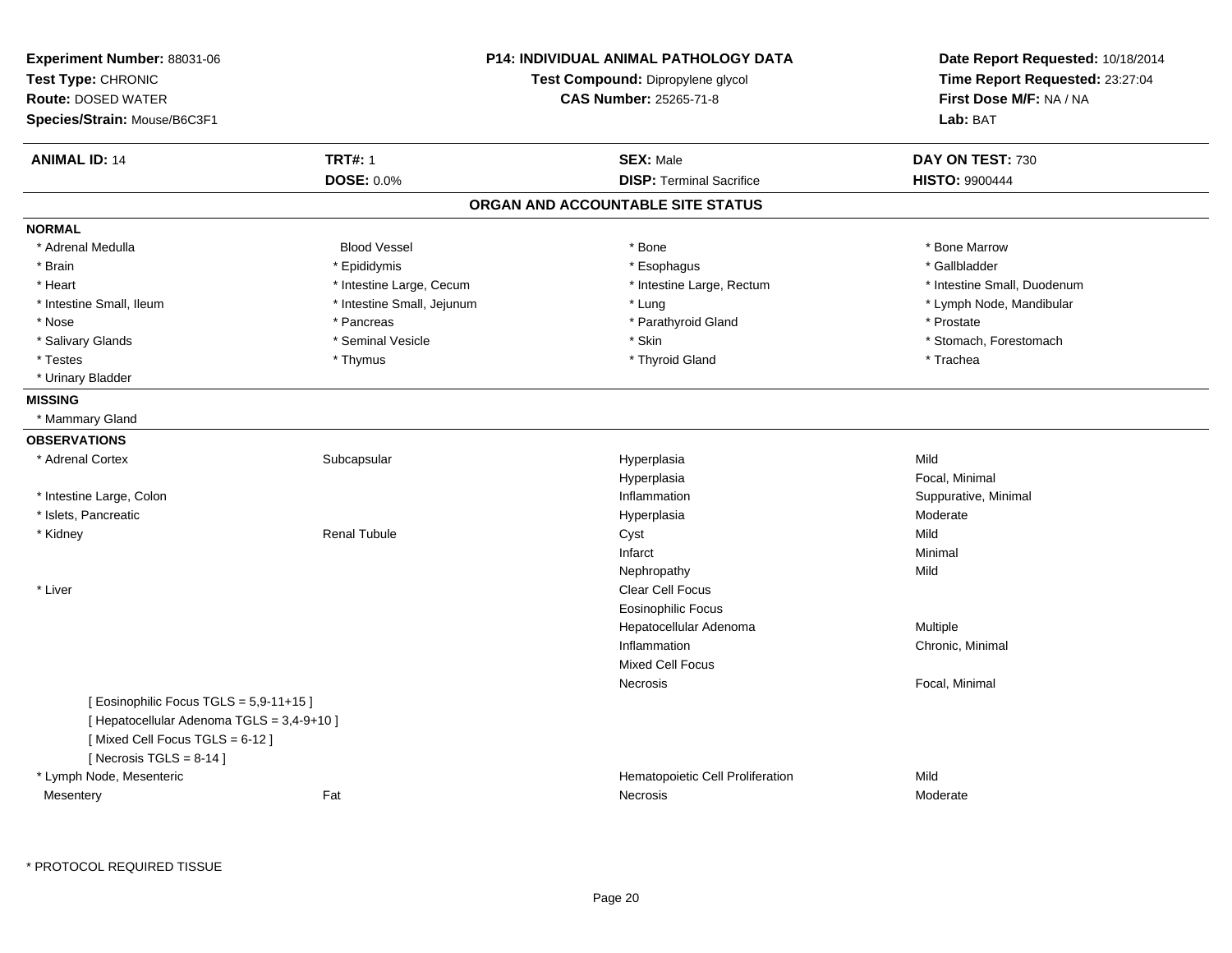| Experiment Number: 88031-06<br>Test Type: CHRONIC<br><b>Route: DOSED WATER</b><br>Species/Strain: Mouse/B6C3F1 |                   | <b>P14: INDIVIDUAL ANIMAL PATHOLOGY DATA</b><br>Test Compound: Dipropylene glycol<br><b>CAS Number: 25265-71-8</b> | Date Report Requested: 10/18/2014<br>Time Report Requested: 23:27:04<br>First Dose M/F: NA / NA<br>Lab: BAT |
|----------------------------------------------------------------------------------------------------------------|-------------------|--------------------------------------------------------------------------------------------------------------------|-------------------------------------------------------------------------------------------------------------|
|                                                                                                                |                   |                                                                                                                    |                                                                                                             |
| <b>ANIMAL ID: 14</b>                                                                                           | <b>TRT#: 1</b>    | <b>SEX: Male</b>                                                                                                   | DAY ON TEST: 730                                                                                            |
|                                                                                                                | <b>DOSE: 0.0%</b> | <b>DISP:</b> Terminal Sacrifice                                                                                    | <b>HISTO: 9900444</b>                                                                                       |
|                                                                                                                |                   | ORGAN AND ACCOUNTABLE SITE STATUS                                                                                  |                                                                                                             |
| [ Necrosis TGLS = $2-9$ ]                                                                                      |                   |                                                                                                                    |                                                                                                             |
| * Pituitary Gland                                                                                              | Pars Distalis     | Hyperplasia                                                                                                        | Focal, Minimal                                                                                              |
| * Preputial Gland                                                                                              |                   | Cyst                                                                                                               | Moderate                                                                                                    |
| $Cyst TGLS = 1-8$                                                                                              |                   |                                                                                                                    |                                                                                                             |
| * Spleen                                                                                                       | Lymph Follic      | Atrophy                                                                                                            | Marked                                                                                                      |
| * Stomach, Glandular                                                                                           |                   | Inflammation                                                                                                       | Chronic, Minimal                                                                                            |
| Tooth                                                                                                          |                   | Malformation                                                                                                       |                                                                                                             |
| PRIMARY CAUSE OF DEATH                                                                                         |                   |                                                                                                                    |                                                                                                             |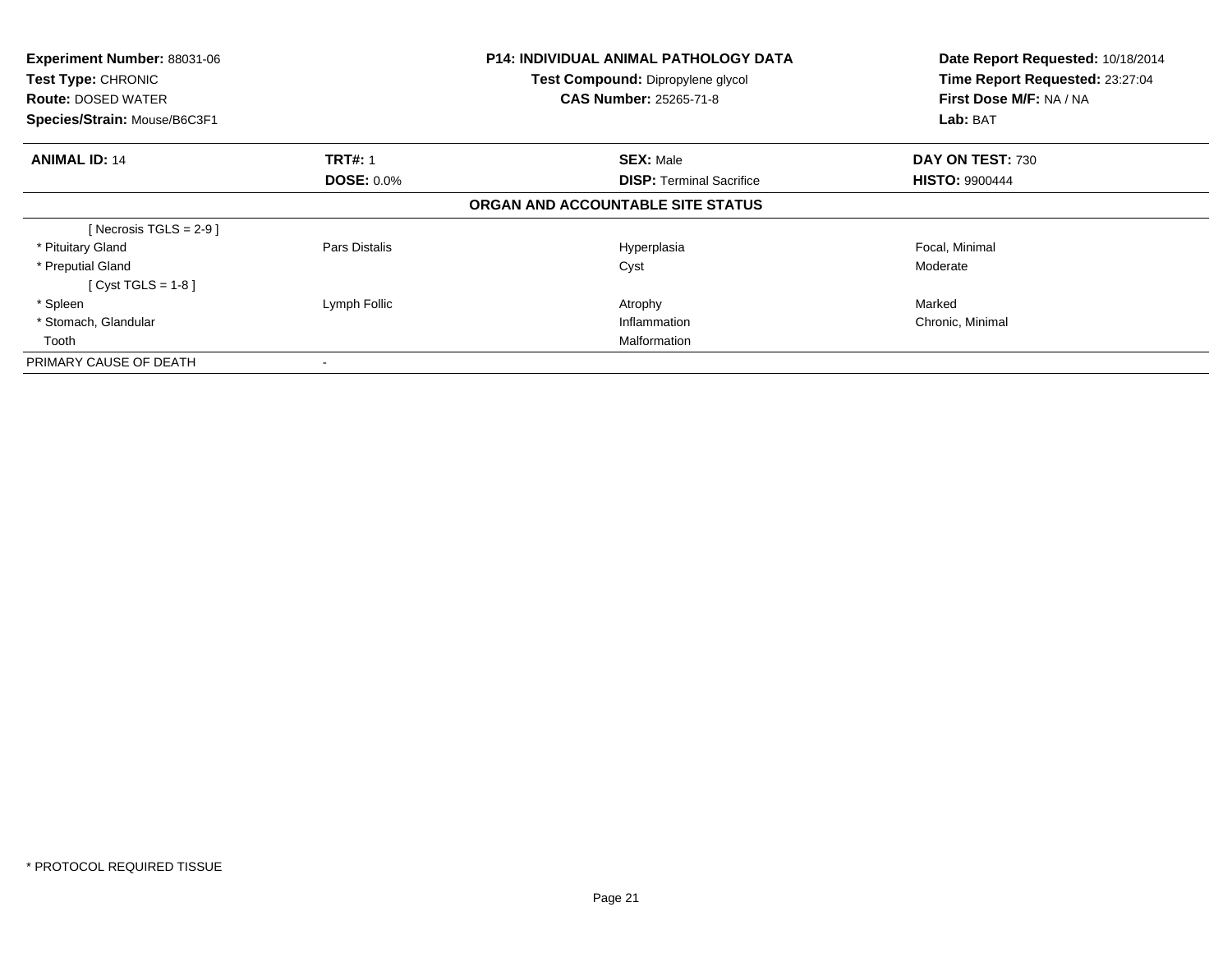| Experiment Number: 88031-06   |                                   | <b>P14: INDIVIDUAL ANIMAL PATHOLOGY DATA</b> | Date Report Requested: 10/18/2014 |
|-------------------------------|-----------------------------------|----------------------------------------------|-----------------------------------|
| Test Type: CHRONIC            | Test Compound: Dipropylene glycol |                                              | Time Report Requested: 23:27:04   |
| <b>Route: DOSED WATER</b>     |                                   | <b>CAS Number: 25265-71-8</b>                | First Dose M/F: NA / NA           |
| Species/Strain: Mouse/B6C3F1  |                                   |                                              | Lab: BAT                          |
| <b>ANIMAL ID: 15</b>          | <b>TRT#: 1</b>                    | <b>SEX: Male</b>                             | DAY ON TEST: 730                  |
|                               | <b>DOSE: 0.0%</b>                 | <b>DISP: Terminal Sacrifice</b>              | <b>HISTO: 9900445</b>             |
|                               |                                   | ORGAN AND ACCOUNTABLE SITE STATUS            |                                   |
| <b>NORMAL</b>                 |                                   |                                              |                                   |
| * Adrenal Medulla             | <b>Blood Vessel</b>               | * Bone                                       | * Bone Marrow                     |
| * Brain                       | * Epididymis                      | * Esophagus                                  | * Gallbladder                     |
| * Heart                       | * Intestine Large, Cecum          | * Intestine Large, Colon                     | * Intestine Large, Rectum         |
| * Intestine Small, Duodenum   | * Intestine Small, Ileum          | * Intestine Small, Jejunum                   | * Lung                            |
| * Lymph Node, Mandibular      | * Lymph Node, Mesenteric          | * Nose                                       | * Pancreas                        |
| * Parathyroid Gland           | * Pituitary Gland                 | * Prostate                                   | * Salivary Glands                 |
| * Seminal Vesicle             | * Skin                            | * Spleen                                     | * Stomach, Forestomach            |
| * Stomach, Glandular          | * Testes                          | * Thymus                                     | * Thyroid Gland                   |
| * Trachea                     | * Urinary Bladder                 |                                              |                                   |
| <b>MISSING</b>                |                                   |                                              |                                   |
| * Mammary Gland               |                                   |                                              |                                   |
| <b>OBSERVATIONS</b>           |                                   |                                              |                                   |
| * Adrenal Cortex              | Subcapsular                       | Hyperplasia                                  | Minimal                           |
|                               |                                   | Hyperplasia                                  | Focal, Mild                       |
|                               |                                   | Hypertrophy                                  | Focal, Mild                       |
| * Islets, Pancreatic          |                                   | Hyperplasia                                  | Mild                              |
| * Kidney                      |                                   | Nephropathy                                  | Minimal                           |
| * Liver                       |                                   | <b>Clear Cell Focus</b>                      |                                   |
|                               |                                   | <b>Mixed Cell Focus</b>                      |                                   |
| [Clear Cell Focus TGLS = 3-4] |                                   |                                              |                                   |
| [Mixed Cell Focus TGLS = 2-5] |                                   |                                              |                                   |
| * Preputial Gland             |                                   | Cyst                                         | Moderate                          |
| [ $Cyst TGLS = 1-8$ ]         |                                   |                                              |                                   |
| Tooth                         |                                   | Malformation                                 |                                   |
| PRIMARY CAUSE OF DEATH        | $\blacksquare$                    |                                              |                                   |
|                               |                                   |                                              |                                   |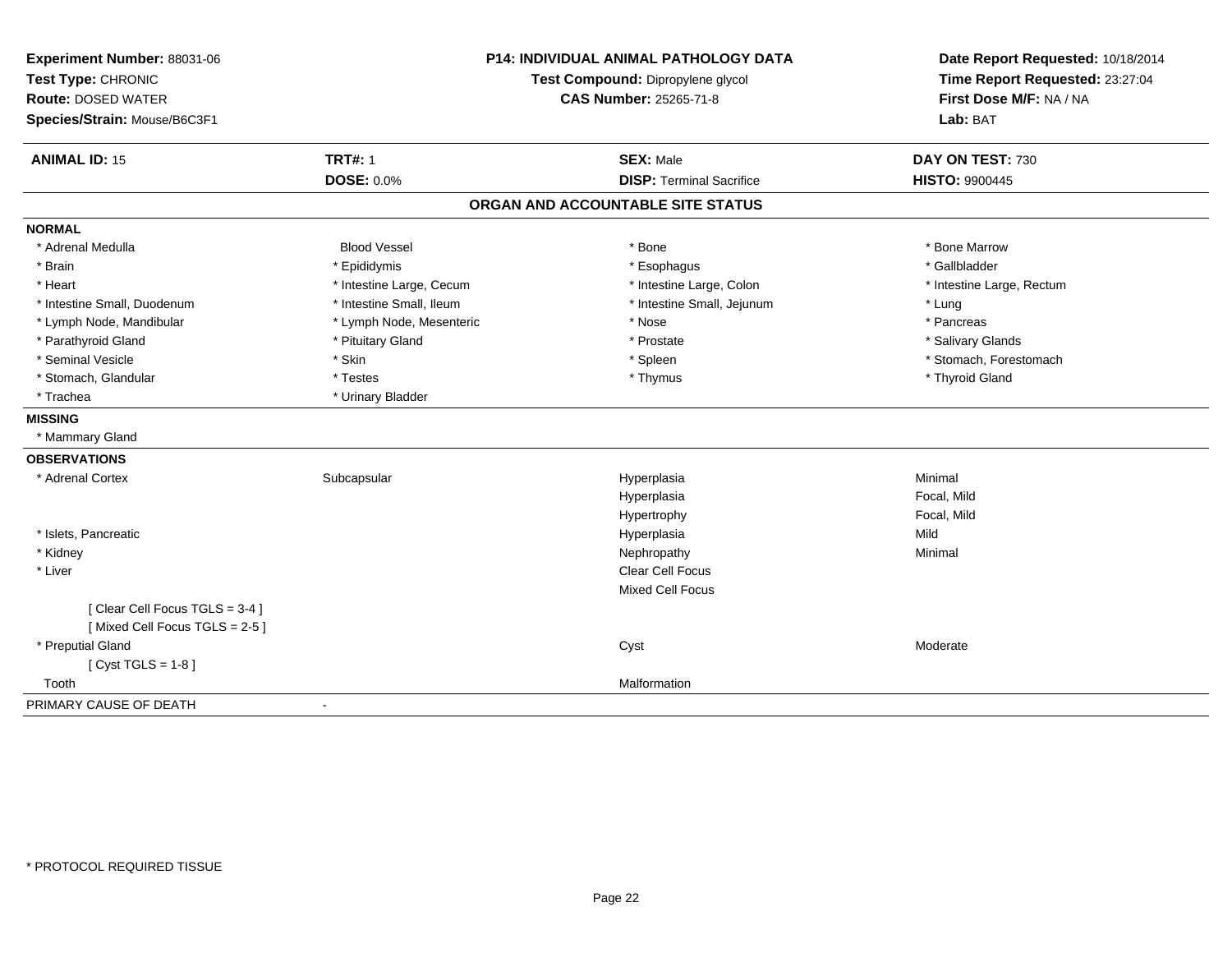| Experiment Number: 88031-06<br>Test Type: CHRONIC<br><b>Route: DOSED WATER</b> |                                  | <b>P14: INDIVIDUAL ANIMAL PATHOLOGY DATA</b><br>Test Compound: Dipropylene glycol<br><b>CAS Number: 25265-71-8</b> | Date Report Requested: 10/18/2014<br>Time Report Requested: 23:27:04<br>First Dose M/F: NA / NA |
|--------------------------------------------------------------------------------|----------------------------------|--------------------------------------------------------------------------------------------------------------------|-------------------------------------------------------------------------------------------------|
| Species/Strain: Mouse/B6C3F1                                                   |                                  |                                                                                                                    | Lab: BAT                                                                                        |
| <b>ANIMAL ID: 16</b>                                                           | <b>TRT#: 1</b>                   | <b>SEX: Male</b>                                                                                                   | DAY ON TEST: 708                                                                                |
|                                                                                | <b>DOSE: 0.0%</b>                | <b>DISP: Moribund Sacrifice</b>                                                                                    | <b>HISTO: 9900446</b>                                                                           |
|                                                                                |                                  | ORGAN AND ACCOUNTABLE SITE STATUS                                                                                  |                                                                                                 |
| <b>NORMAL</b>                                                                  |                                  |                                                                                                                    |                                                                                                 |
| * Adrenal Medulla                                                              | <b>Blood Vessel</b>              | * Bone                                                                                                             | * Bone Marrow                                                                                   |
| * Brain                                                                        | * Esophagus                      | * Gallbladder                                                                                                      | * Heart                                                                                         |
| * Intestine Large, Cecum                                                       | * Intestine Large, Colon         | * Intestine Small, Duodenum                                                                                        | * Intestine Small, Ileum                                                                        |
| * Intestine Small, Jejunum                                                     | * Kidney                         | * Lymph Node, Mandibular                                                                                           | * Lymph Node, Mesenteric                                                                        |
| * Nose                                                                         | * Pancreas                       | * Parathyroid Gland                                                                                                | * Prostate                                                                                      |
| * Salivary Glands                                                              | * Seminal Vesicle                | * Skin                                                                                                             | * Stomach, Glandular                                                                            |
| * Thymus                                                                       | * Thyroid Gland                  | * Trachea                                                                                                          | * Urinary Bladder                                                                               |
| <b>MISSING</b>                                                                 |                                  |                                                                                                                    |                                                                                                 |
| * Mammary Gland                                                                |                                  |                                                                                                                    |                                                                                                 |
| <b>OBSERVATIONS</b>                                                            |                                  |                                                                                                                    |                                                                                                 |
| * Adrenal Cortex                                                               | Zona Fascult, Zona Reticul       | Vacuolization Cytoplasmic                                                                                          | Marked                                                                                          |
| * Epididymis                                                                   |                                  | Inflammation                                                                                                       | Chronic, Mild                                                                                   |
| * Intestine Large, Rectum                                                      | Epithelium                       | Hyperplasia                                                                                                        | Focal, Marked                                                                                   |
| * Islets, Pancreatic                                                           |                                  | Hyperplasia                                                                                                        | Mild                                                                                            |
| * Liver                                                                        |                                  | <b>Eosinophilic Focus</b>                                                                                          |                                                                                                 |
|                                                                                |                                  | Hepatocellular Carcinoma                                                                                           |                                                                                                 |
| [ Hepatocellular Carcinoma TGLS = 2-10 ]                                       |                                  |                                                                                                                    |                                                                                                 |
| * Lung                                                                         |                                  | Hepatocellular Carcinoma                                                                                           | Metastatic (Liver)                                                                              |
| [ Hepatocellular Carcinoma TGLS = 3-9 ]                                        |                                  |                                                                                                                    |                                                                                                 |
| * Pituitary Gland                                                              | Pars Intermed                    | Adenoma                                                                                                            |                                                                                                 |
| * Preputial Gland                                                              | <b>Bilateral</b>                 | Cyst                                                                                                               | Mild                                                                                            |
|                                                                                |                                  | Inflammation                                                                                                       | Chronic, Mild                                                                                   |
| [Cyst TGLS = $1-8$ ]                                                           |                                  |                                                                                                                    |                                                                                                 |
| * Spleen                                                                       | Lymph Follic                     | Atrophy                                                                                                            | Marked                                                                                          |
| * Stomach, Forestomach                                                         |                                  | Inflammation                                                                                                       | Suppurative, Focal, Mild                                                                        |
| [Inflammation TGLS = $4-5$ ]                                                   |                                  |                                                                                                                    |                                                                                                 |
| * Testes                                                                       | <b>Interstit Cell</b>            | Adenoma                                                                                                            |                                                                                                 |
| PRIMARY CAUSE OF DEATH                                                         | - Liver Hepatocellular Carcinoma |                                                                                                                    |                                                                                                 |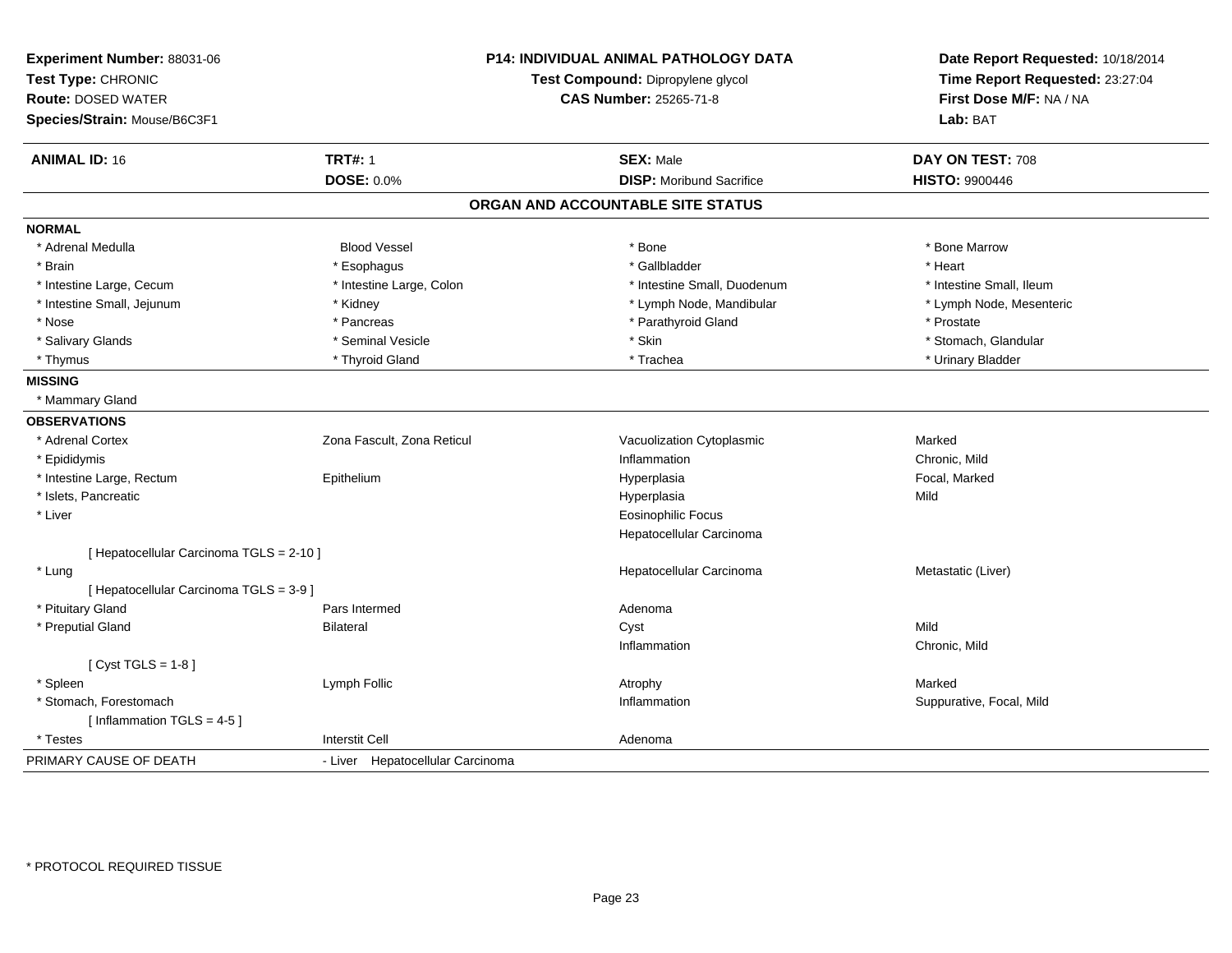| Experiment Number: 88031-06<br>Test Type: CHRONIC<br><b>Route: DOSED WATER</b><br>Species/Strain: Mouse/B6C3F1 |                          | <b>P14: INDIVIDUAL ANIMAL PATHOLOGY DATA</b><br>Test Compound: Dipropylene glycol<br>CAS Number: 25265-71-8 | Date Report Requested: 10/18/2014<br>Time Report Requested: 23:27:04<br>First Dose M/F: NA / NA<br>Lab: BAT |
|----------------------------------------------------------------------------------------------------------------|--------------------------|-------------------------------------------------------------------------------------------------------------|-------------------------------------------------------------------------------------------------------------|
| <b>ANIMAL ID: 17</b>                                                                                           | <b>TRT#: 1</b>           | <b>SEX: Male</b>                                                                                            | DAY ON TEST: 556                                                                                            |
|                                                                                                                | <b>DOSE: 0.0%</b>        | <b>DISP: Natural Death</b>                                                                                  | <b>HISTO: 9900447</b>                                                                                       |
|                                                                                                                |                          | ORGAN AND ACCOUNTABLE SITE STATUS                                                                           |                                                                                                             |
| <b>NORMAL</b>                                                                                                  |                          |                                                                                                             |                                                                                                             |
| * Adrenal Cortex                                                                                               | * Adrenal Medulla        | <b>Blood Vessel</b>                                                                                         | * Bone                                                                                                      |
| * Bone Marrow                                                                                                  | * Brain                  | * Esophagus                                                                                                 | * Gallbladder                                                                                               |
| * Heart                                                                                                        | * Intestine Large, Cecum | * Intestine Large, Colon                                                                                    | * Intestine Large, Rectum                                                                                   |
| * Intestine Small, Duodenum                                                                                    | * Intestine Small, Ileum | * Intestine Small, Jejunum                                                                                  | * Kidney                                                                                                    |
| * Liver                                                                                                        | * Lung                   | * Lymph Node, Mandibular                                                                                    | * Lymph Node, Mesenteric                                                                                    |
| * Nose                                                                                                         | * Pancreas               | * Parathyroid Gland                                                                                         | * Pituitary Gland                                                                                           |
| * Prostate                                                                                                     | * Salivary Glands        | * Seminal Vesicle                                                                                           | * Skin                                                                                                      |
| * Stomach, Forestomach                                                                                         | * Stomach, Glandular     | * Testes                                                                                                    | * Thymus                                                                                                    |
| * Thyroid Gland                                                                                                | * Trachea                | * Urinary Bladder                                                                                           |                                                                                                             |
| <b>MISSING</b>                                                                                                 |                          |                                                                                                             |                                                                                                             |
| * Mammary Gland                                                                                                |                          |                                                                                                             |                                                                                                             |
| <b>OBSERVATIONS</b>                                                                                            |                          |                                                                                                             |                                                                                                             |
| * Epididymis                                                                                                   |                          | Granuloma Sperm                                                                                             | Mild                                                                                                        |
| * Islets. Pancreatic                                                                                           |                          | Hyperplasia                                                                                                 | Moderate                                                                                                    |
| * Preputial Gland                                                                                              |                          | Cyst                                                                                                        | Mild                                                                                                        |
| * Spleen                                                                                                       | Lymph Follic             | Atrophy                                                                                                     | Mild                                                                                                        |
| Tooth                                                                                                          |                          | Malformation                                                                                                |                                                                                                             |
| PRIMARY CAUSE OF DEATH                                                                                         | - UNCERTAIN              |                                                                                                             |                                                                                                             |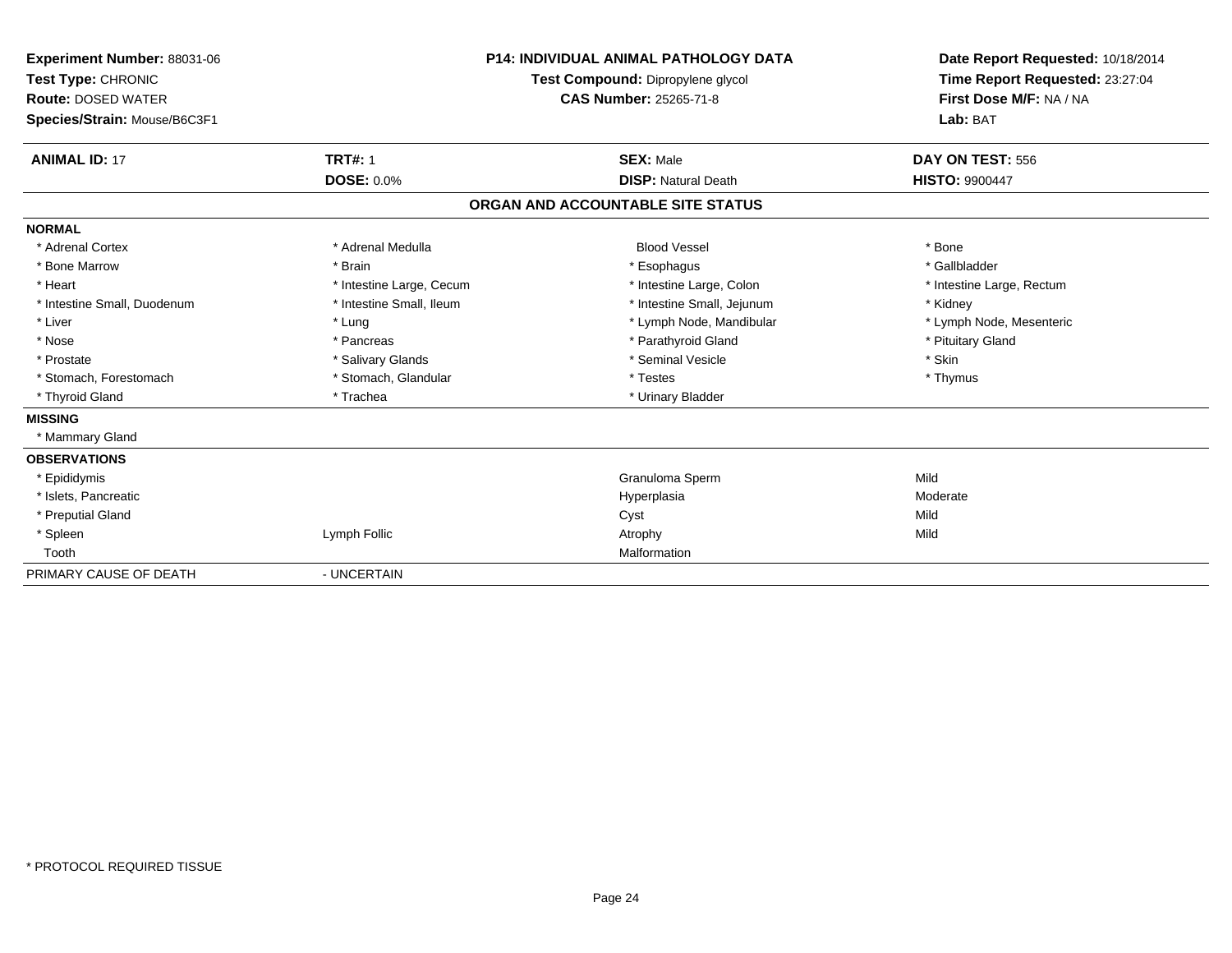| Experiment Number: 88031-06<br>Test Type: CHRONIC |                                  | <b>P14: INDIVIDUAL ANIMAL PATHOLOGY DATA</b> | Date Report Requested: 10/18/2014 |
|---------------------------------------------------|----------------------------------|----------------------------------------------|-----------------------------------|
|                                                   |                                  | Test Compound: Dipropylene glycol            | Time Report Requested: 23:27:04   |
| <b>Route: DOSED WATER</b>                         |                                  | <b>CAS Number: 25265-71-8</b>                | First Dose M/F: NA / NA           |
| Species/Strain: Mouse/B6C3F1                      |                                  |                                              | Lab: BAT                          |
| <b>ANIMAL ID: 18</b>                              | <b>TRT#: 1</b>                   | <b>SEX: Male</b>                             | DAY ON TEST: 603                  |
|                                                   | <b>DOSE: 0.0%</b>                | <b>DISP:</b> Moribund Sacrifice              | <b>HISTO: 9900448</b>             |
|                                                   |                                  | ORGAN AND ACCOUNTABLE SITE STATUS            |                                   |
| <b>NORMAL</b>                                     |                                  |                                              |                                   |
| * Adrenal Medulla                                 | <b>Blood Vessel</b>              | * Bone                                       | * Bone Marrow                     |
| * Brain                                           | * Epididymis                     | * Esophagus                                  | * Gallbladder                     |
| * Heart                                           | * Intestine Large, Cecum         | * Intestine Large, Colon                     | * Intestine Large, Rectum         |
| * Intestine Small, Duodenum                       | * Intestine Small, Ileum         | * Intestine Small, Jejunum                   | * Kidney                          |
| * Nose                                            | * Pancreas                       | * Parathyroid Gland                          | * Pituitary Gland                 |
| * Prostate                                        | * Salivary Glands                | * Seminal Vesicle                            | * Skin                            |
| * Stomach, Forestomach                            | * Stomach, Glandular             | * Testes                                     | * Thyroid Gland                   |
| * Trachea                                         | * Urinary Bladder                |                                              |                                   |
| <b>MISSING</b>                                    |                                  |                                              |                                   |
| * Lymph Node, Mesenteric                          | * Mammary Gland                  | * Thymus                                     |                                   |
| <b>OBSERVATIONS</b>                               |                                  |                                              |                                   |
| * Adrenal Cortex                                  | Subcapsular                      | Hyperplasia                                  | Minimal                           |
| * Islets, Pancreatic                              |                                  | Hyperplasia                                  | Moderate                          |
| * Liver                                           |                                  | Hepatocellular Carcinoma                     |                                   |
|                                                   |                                  | Necrosis                                     | Focal, Mild                       |
| [ Hepatocellular Carcinoma TGLS = 1-9+10 ]        |                                  |                                              |                                   |
| * Lung                                            |                                  | Hepatocellular Carcinoma                     | Metastatic (Liver)                |
| [ Hepatocellular Carcinoma TGLS = 2-3 ]           |                                  |                                              |                                   |
| * Lymph Node, Mandibular                          |                                  | <b>Infiltration Cellular</b>                 | Megakaryocyte, Minimal            |
| * Preputial Gland                                 |                                  | Cyst                                         | Mild                              |
| * Spleen                                          |                                  | Hematopoietic Cell Proliferation             | Moderate                          |
| PRIMARY CAUSE OF DEATH                            | - Liver Hepatocellular Carcinoma |                                              |                                   |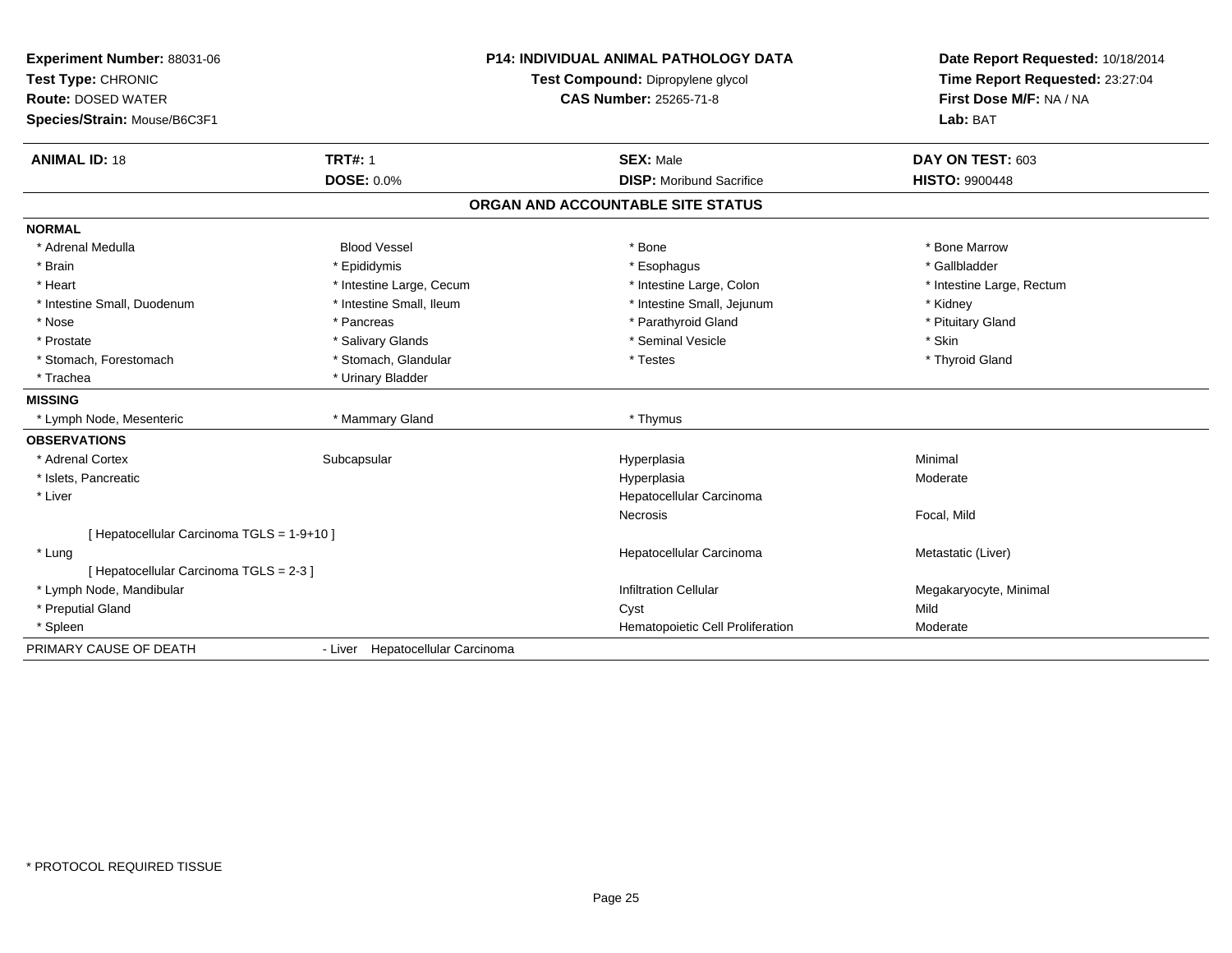| Experiment Number: 88031-06   | <b>P14: INDIVIDUAL ANIMAL PATHOLOGY DATA</b><br>Test Compound: Dipropylene glycol |                                   | Date Report Requested: 10/18/2014 |  |
|-------------------------------|-----------------------------------------------------------------------------------|-----------------------------------|-----------------------------------|--|
| Test Type: CHRONIC            |                                                                                   |                                   | Time Report Requested: 23:27:04   |  |
| <b>Route: DOSED WATER</b>     |                                                                                   | CAS Number: 25265-71-8            | First Dose M/F: NA / NA           |  |
| Species/Strain: Mouse/B6C3F1  |                                                                                   |                                   | Lab: BAT                          |  |
| <b>ANIMAL ID: 19</b>          | <b>TRT#: 1</b>                                                                    | <b>SEX: Male</b>                  | DAY ON TEST: 731                  |  |
|                               | <b>DOSE: 0.0%</b>                                                                 | <b>DISP: Terminal Sacrifice</b>   | <b>HISTO: 9900449</b>             |  |
|                               |                                                                                   | ORGAN AND ACCOUNTABLE SITE STATUS |                                   |  |
| <b>NORMAL</b>                 |                                                                                   |                                   |                                   |  |
| * Adrenal Medulla             | <b>Blood Vessel</b>                                                               | * Bone                            | * Bone Marrow                     |  |
| * Brain                       | * Epididymis                                                                      | * Esophagus                       | * Gallbladder                     |  |
| * Heart                       | * Intestine Large, Cecum                                                          | * Intestine Large, Colon          | * Intestine Large, Rectum         |  |
| * Intestine Small, Ileum      | * Intestine Small, Jejunum                                                        | * Islets, Pancreatic              | * Lung                            |  |
| * Lymph Node, Mandibular      | * Lymph Node, Mesenteric                                                          | * Nose                            | * Pancreas                        |  |
| * Pituitary Gland             | * Prostate                                                                        | * Salivary Glands                 | * Seminal Vesicle                 |  |
| * Skin                        | * Spleen                                                                          | * Stomach, Forestomach            | * Stomach, Glandular              |  |
| * Testes                      | * Thymus                                                                          | * Thyroid Gland                   | * Trachea                         |  |
| * Urinary Bladder             |                                                                                   |                                   |                                   |  |
| <b>MISSING</b>                |                                                                                   |                                   |                                   |  |
| * Mammary Gland               | * Parathyroid Gland                                                               |                                   |                                   |  |
| <b>OBSERVATIONS</b>           |                                                                                   |                                   |                                   |  |
| * Adrenal Cortex              | Subcapsular                                                                       | Hyperplasia                       | Minimal                           |  |
| * Intestine Small, Duodenum   |                                                                                   | Hemangioma                        |                                   |  |
| * Kidney                      |                                                                                   | Nephropathy                       | Minimal                           |  |
| * Liver                       |                                                                                   | <b>Clear Cell Focus</b>           |                                   |  |
|                               |                                                                                   | Inflammation                      | Chronic, Minimal                  |  |
|                               |                                                                                   | <b>Mixed Cell Focus</b>           |                                   |  |
|                               |                                                                                   | Vacuolization Cytoplasmic         | Focal, Minimal                    |  |
| [Clear Cell Focus TGLS = 2-5] |                                                                                   |                                   |                                   |  |
| * Preputial Gland             |                                                                                   | Cyst                              | Mild                              |  |
| [ $Cyst TGLS = 1-8$ ]         |                                                                                   |                                   |                                   |  |
| Tooth                         |                                                                                   | Malformation                      |                                   |  |
| PRIMARY CAUSE OF DEATH        |                                                                                   |                                   |                                   |  |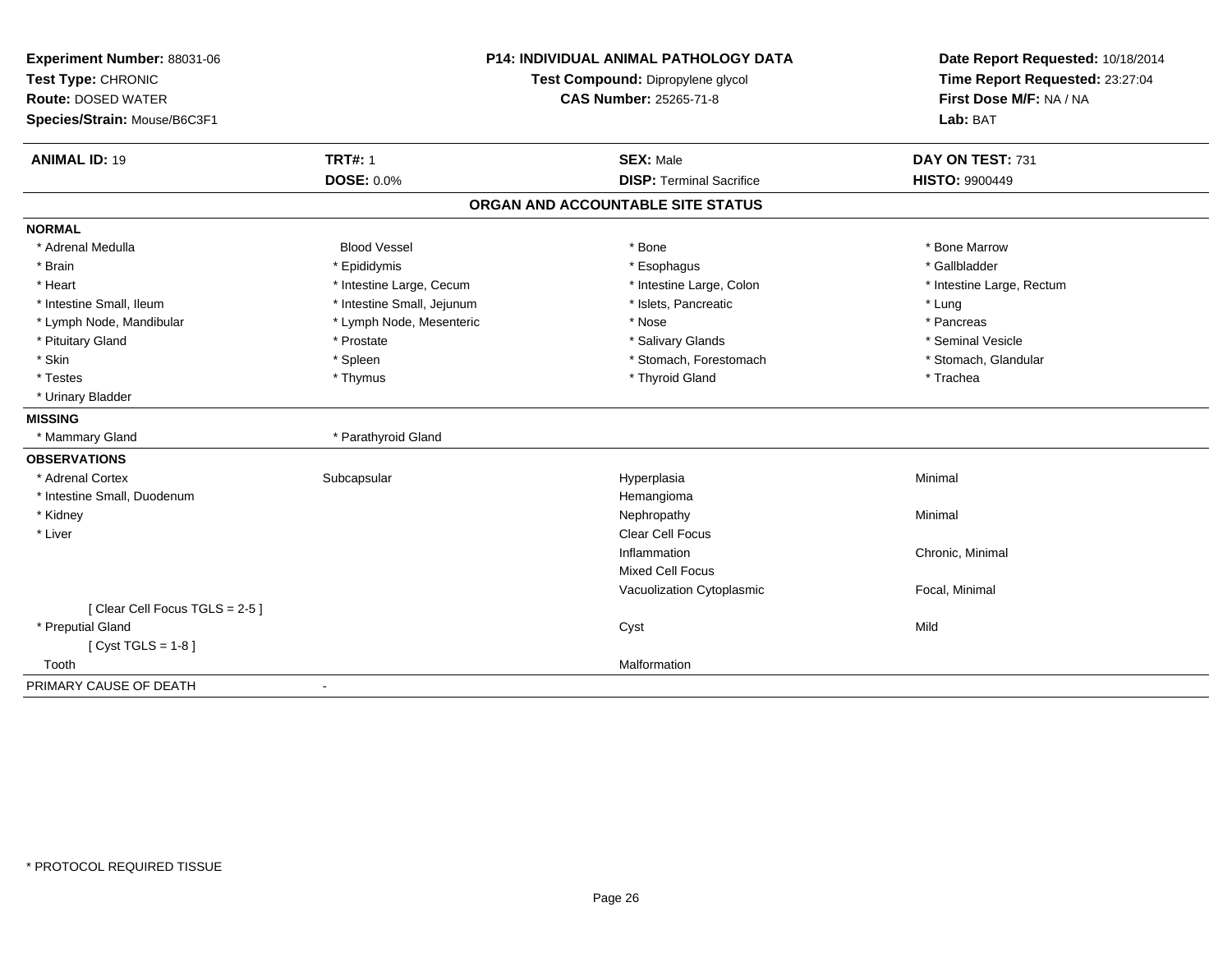| Experiment Number: 88031-06                  | <b>P14: INDIVIDUAL ANIMAL PATHOLOGY DATA</b>                                                     |                                   | Date Report Requested: 10/18/2014                          |
|----------------------------------------------|--------------------------------------------------------------------------------------------------|-----------------------------------|------------------------------------------------------------|
| Test Type: CHRONIC                           |                                                                                                  | Test Compound: Dipropylene glycol | Time Report Requested: 23:27:04<br>First Dose M/F: NA / NA |
| <b>Route: DOSED WATER</b>                    |                                                                                                  | <b>CAS Number: 25265-71-8</b>     |                                                            |
| Species/Strain: Mouse/B6C3F1                 |                                                                                                  |                                   | Lab: BAT                                                   |
| <b>ANIMAL ID: 20</b>                         | <b>TRT#: 1</b>                                                                                   | <b>SEX: Male</b>                  | DAY ON TEST: 731                                           |
|                                              | <b>DOSE: 0.0%</b>                                                                                | <b>DISP: Terminal Sacrifice</b>   | <b>HISTO: 9900450</b>                                      |
|                                              |                                                                                                  | ORGAN AND ACCOUNTABLE SITE STATUS |                                                            |
| <b>NORMAL</b>                                |                                                                                                  |                                   |                                                            |
| * Adrenal Medulla                            | <b>Blood Vessel</b>                                                                              | * Bone                            | * Bone Marrow                                              |
| * Brain                                      | * Epididymis                                                                                     | * Esophagus                       | * Gallbladder                                              |
| * Heart                                      | * Intestine Large, Cecum                                                                         | * Intestine Large, Colon          | * Intestine Large, Rectum                                  |
| * Intestine Small, Duodenum                  | * Intestine Small, Ileum                                                                         | * Intestine Small, Jejunum        | * Lung                                                     |
| * Lymph Node, Mandibular                     | * Mammary Gland                                                                                  | * Nose                            | * Pancreas                                                 |
| * Parathyroid Gland                          | * Pituitary Gland                                                                                | * Preputial Gland                 | * Prostate                                                 |
| * Salivary Glands                            | * Seminal Vesicle                                                                                | * Skin                            | * Stomach, Forestomach                                     |
| * Stomach, Glandular                         | * Testes                                                                                         | * Thymus                          | * Thyroid Gland                                            |
| * Trachea                                    | * Urinary Bladder                                                                                |                                   |                                                            |
| <b>OBSERVATIONS</b>                          |                                                                                                  |                                   |                                                            |
| * Adrenal Cortex                             | Subcapsular                                                                                      | Hyperplasia                       | Minimal                                                    |
|                                              |                                                                                                  | Hypertrophy                       | Focal, Minimal                                             |
| * Islets, Pancreatic                         |                                                                                                  | Hyperplasia                       | Mild                                                       |
| * Kidney                                     |                                                                                                  | Nephropathy                       | Minimal                                                    |
| * Liver                                      |                                                                                                  | Hepatocellular Adenoma            | Multiple                                                   |
|                                              | Note: The large hepatic tumor is a candidate for benign mixed hepatocellular/bile duct neoplasm. |                                   |                                                            |
| [ Hepatocellular Adenoma TGLS = 2,3-4+9+10 ] |                                                                                                  |                                   |                                                            |
| * Lymph Node, Mesenteric                     |                                                                                                  | Lymphoma Malignant                |                                                            |
| [ Lymphoma Malignant TGLS = 4-9 ]            |                                                                                                  |                                   |                                                            |
| * Spleen                                     |                                                                                                  | Hematopoietic Cell Proliferation  | Minimal                                                    |
|                                              |                                                                                                  | Lymphoma Malignant                |                                                            |
| [ Lymphoma Malignant TGLS = 1-4 ]            |                                                                                                  |                                   |                                                            |
| Tooth                                        |                                                                                                  | Malformation                      |                                                            |
| PRIMARY CAUSE OF DEATH                       | $\blacksquare$                                                                                   |                                   |                                                            |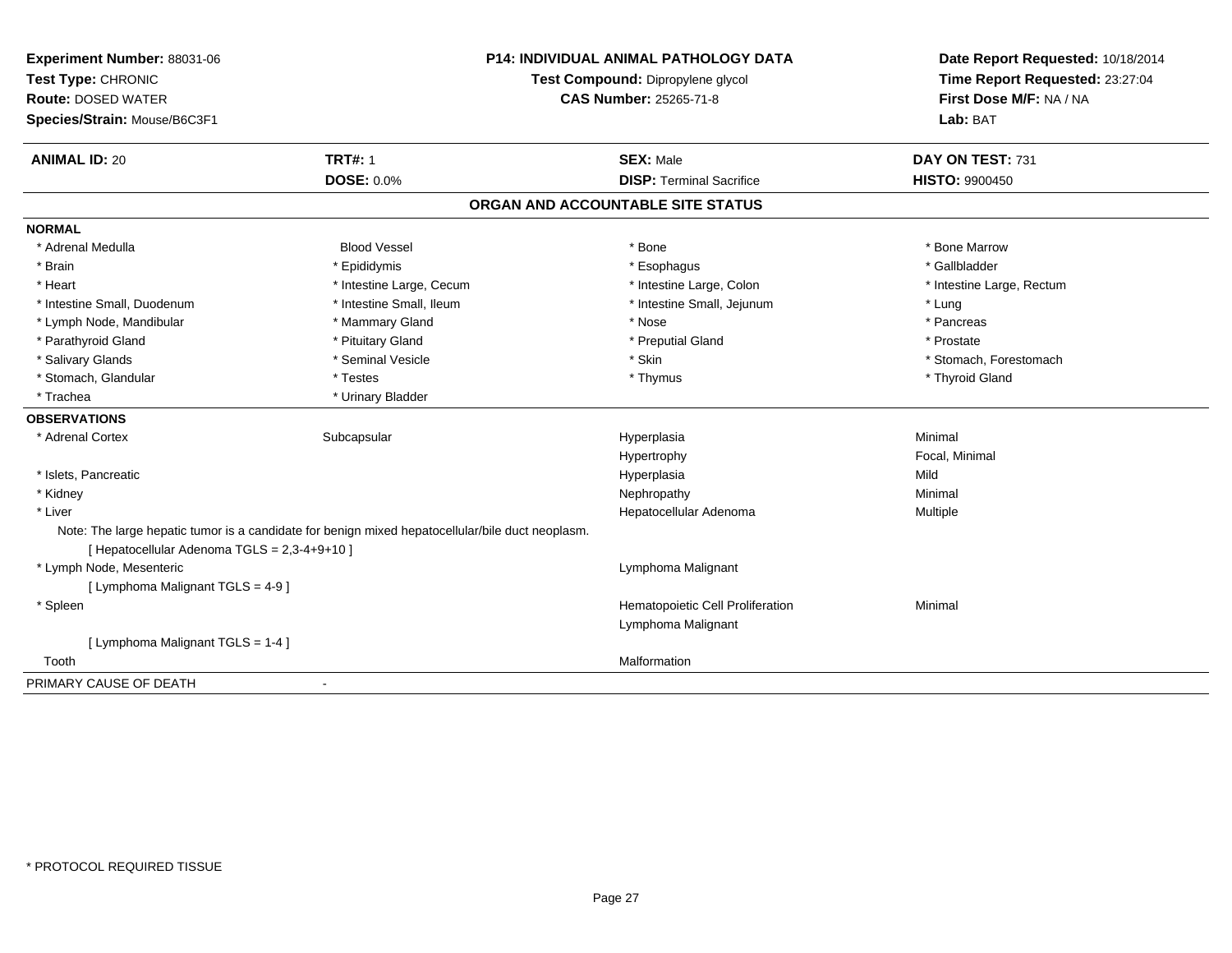| <b>Experiment Number: 88031-06</b><br>Test Type: CHRONIC<br><b>Route: DOSED WATER</b><br>Species/Strain: Mouse/B6C3F1 |                                  | P14: INDIVIDUAL ANIMAL PATHOLOGY DATA<br>Test Compound: Dipropylene glycol<br>CAS Number: 25265-71-8 | Date Report Requested: 10/18/2014<br>Time Report Requested: 23:27:04<br>First Dose M/F: NA / NA<br>Lab: BAT |
|-----------------------------------------------------------------------------------------------------------------------|----------------------------------|------------------------------------------------------------------------------------------------------|-------------------------------------------------------------------------------------------------------------|
| <b>ANIMAL ID: 21</b>                                                                                                  | <b>TRT#: 1</b>                   | <b>SEX: Male</b>                                                                                     | DAY ON TEST: 546                                                                                            |
|                                                                                                                       | <b>DOSE: 0.0%</b>                | <b>DISP: Natural Death</b>                                                                           | <b>HISTO: 9900451</b>                                                                                       |
|                                                                                                                       |                                  | ORGAN AND ACCOUNTABLE SITE STATUS                                                                    |                                                                                                             |
| <b>NORMAL</b>                                                                                                         |                                  |                                                                                                      |                                                                                                             |
| * Adrenal Medulla                                                                                                     | <b>Blood Vessel</b>              | * Bone                                                                                               | * Bone Marrow                                                                                               |
| * Brain                                                                                                               | * Epididymis                     | * Esophagus                                                                                          | * Gallbladder                                                                                               |
| * Heart                                                                                                               | * Intestine Large, Cecum         | * Intestine Large, Colon                                                                             | * Intestine Large, Rectum                                                                                   |
| * Intestine Small, Duodenum                                                                                           | * Intestine Small, Ileum         | * Intestine Small, Jejunum                                                                           | * Islets, Pancreatic                                                                                        |
| * Kidney                                                                                                              | * Lymph Node, Mandibular         | * Lymph Node, Mesenteric                                                                             | * Nose                                                                                                      |
| * Pancreas                                                                                                            | * Pituitary Gland                | * Preputial Gland                                                                                    | * Prostate                                                                                                  |
| * Salivary Glands                                                                                                     | * Seminal Vesicle                | * Skin                                                                                               | * Spleen                                                                                                    |
| * Stomach, Forestomach                                                                                                | * Stomach, Glandular             | * Testes                                                                                             | * Thymus                                                                                                    |
| * Thyroid Gland                                                                                                       | * Trachea                        | * Urinary Bladder                                                                                    |                                                                                                             |
| <b>MISSING</b>                                                                                                        |                                  |                                                                                                      |                                                                                                             |
| * Mammary Gland                                                                                                       | * Parathyroid Gland              |                                                                                                      |                                                                                                             |
| <b>OBSERVATIONS</b>                                                                                                   |                                  |                                                                                                      |                                                                                                             |
| * Adrenal Cortex                                                                                                      | Subcapsular                      | Hyperplasia                                                                                          | Minimal                                                                                                     |
| * Liver                                                                                                               |                                  | Hepatocellular Carcinoma                                                                             |                                                                                                             |
|                                                                                                                       |                                  | Mixed Cell Focus                                                                                     |                                                                                                             |
| [ Hepatocellular Carcinoma TGLS = 1-5 ]                                                                               |                                  |                                                                                                      |                                                                                                             |
| * Lung                                                                                                                | Alveolar Epith                   | Hyperplasia                                                                                          | Focal, Minimal                                                                                              |
| PRIMARY CAUSE OF DEATH                                                                                                | - Liver Hepatocellular Carcinoma |                                                                                                      |                                                                                                             |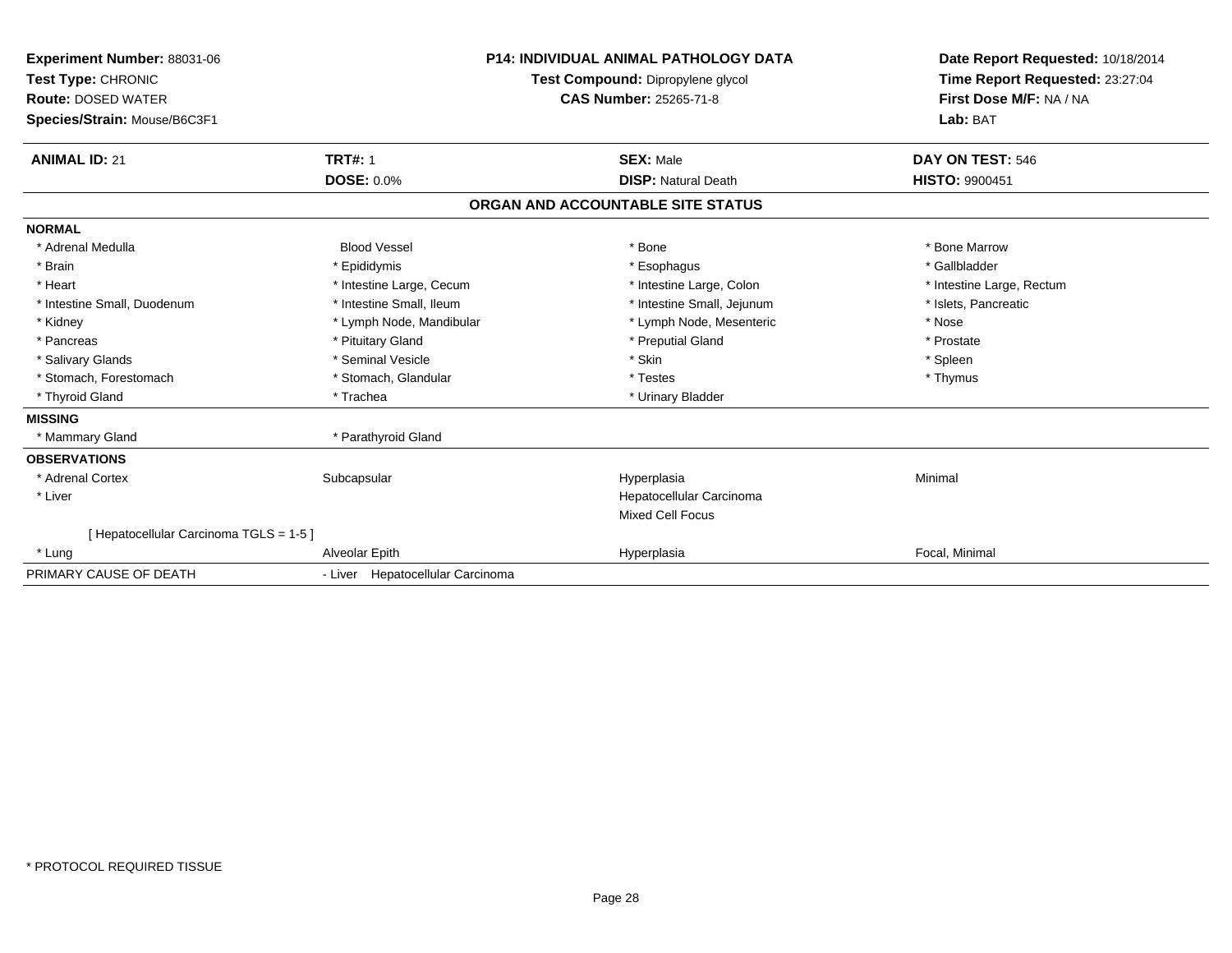| <b>P14: INDIVIDUAL ANIMAL PATHOLOGY DATA</b><br>Experiment Number: 88031-06<br>Test Type: CHRONIC<br>Test Compound: Dipropylene glycol<br><b>Route: DOSED WATER</b><br><b>CAS Number: 25265-71-8</b><br>Species/Strain: Mouse/B6C3F1 |                                  | Date Report Requested: 10/18/2014<br>Time Report Requested: 23:27:04<br>First Dose M/F: NA / NA<br>Lab: BAT |                           |
|--------------------------------------------------------------------------------------------------------------------------------------------------------------------------------------------------------------------------------------|----------------------------------|-------------------------------------------------------------------------------------------------------------|---------------------------|
| <b>ANIMAL ID: 22</b>                                                                                                                                                                                                                 | <b>TRT#: 1</b>                   | <b>SEX: Male</b>                                                                                            | DAY ON TEST: 666          |
|                                                                                                                                                                                                                                      | <b>DOSE: 0.0%</b>                | <b>DISP: Natural Death</b>                                                                                  | <b>HISTO: 9900452</b>     |
|                                                                                                                                                                                                                                      |                                  | ORGAN AND ACCOUNTABLE SITE STATUS                                                                           |                           |
| <b>NORMAL</b>                                                                                                                                                                                                                        |                                  |                                                                                                             |                           |
| * Adrenal Cortex                                                                                                                                                                                                                     | * Adrenal Medulla                | <b>Blood Vessel</b>                                                                                         | * Bone                    |
| * Bone Marrow                                                                                                                                                                                                                        | * Brain                          | * Epididymis                                                                                                | * Esophagus               |
| * Heart                                                                                                                                                                                                                              | * Intestine Large, Cecum         | * Intestine Large, Colon                                                                                    | * Intestine Large, Rectum |
| * Intestine Small, Duodenum                                                                                                                                                                                                          | * Intestine Small, Ileum         | * Intestine Small, Jejunum                                                                                  | * Islets, Pancreatic      |
| * Kidney                                                                                                                                                                                                                             | * Lymph Node, Mandibular         | * Mammary Gland                                                                                             | * Nose                    |
| * Pancreas                                                                                                                                                                                                                           | * Pituitary Gland                | * Prostate                                                                                                  | * Salivary Glands         |
| * Seminal Vesicle                                                                                                                                                                                                                    | * Skin                           | * Stomach, Forestomach                                                                                      | * Stomach, Glandular      |
| * Testes                                                                                                                                                                                                                             | * Thymus                         | * Thyroid Gland                                                                                             | * Trachea                 |
| * Urinary Bladder                                                                                                                                                                                                                    |                                  |                                                                                                             |                           |
| <b>MISSING</b>                                                                                                                                                                                                                       |                                  |                                                                                                             |                           |
| * Gallbladder                                                                                                                                                                                                                        | * Lymph Node, Mesenteric         | * Parathyroid Gland                                                                                         |                           |
| <b>OBSERVATIONS</b>                                                                                                                                                                                                                  |                                  |                                                                                                             |                           |
| * Liver                                                                                                                                                                                                                              |                                  | Hepatocellular Carcinoma                                                                                    |                           |
|                                                                                                                                                                                                                                      |                                  | Necrosis                                                                                                    | Focal, Moderate           |
| [ Hepatocellular Carcinoma TGLS = 2-9 ]                                                                                                                                                                                              |                                  |                                                                                                             |                           |
| * Lung                                                                                                                                                                                                                               |                                  | Hepatocellular Carcinoma                                                                                    | Metastatic (Liver)        |
| * Preputial Gland                                                                                                                                                                                                                    |                                  | Cyst                                                                                                        | Mild                      |
| [ $Cyst TGLS = 1-8$ ]                                                                                                                                                                                                                |                                  |                                                                                                             |                           |
| * Spleen                                                                                                                                                                                                                             | Lymph Follic                     | Atrophy                                                                                                     | Marked                    |
|                                                                                                                                                                                                                                      |                                  | Hematopoietic Cell Proliferation                                                                            | Marked                    |
| PRIMARY CAUSE OF DEATH                                                                                                                                                                                                               | - Liver Hepatocellular Carcinoma |                                                                                                             |                           |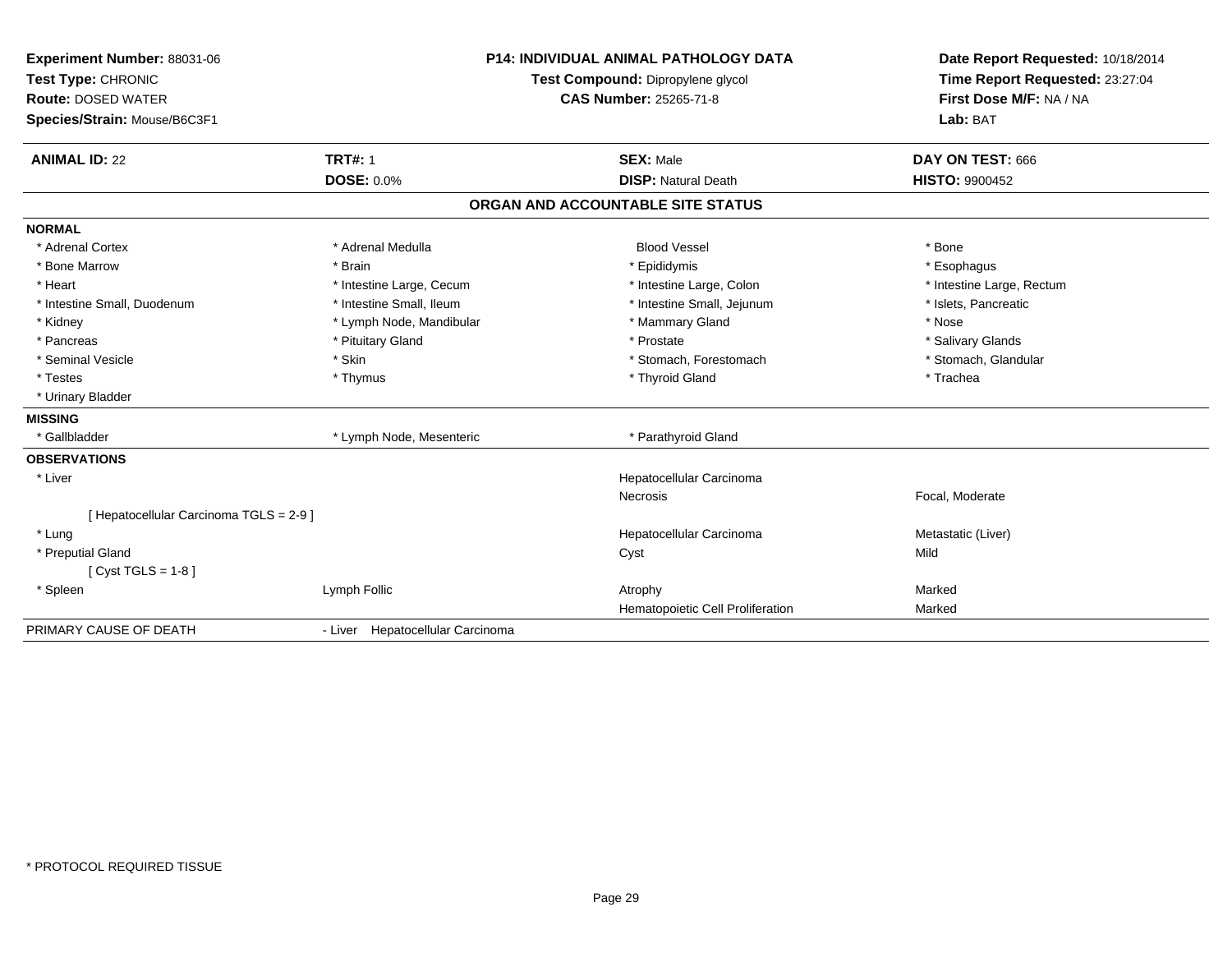| Experiment Number: 88031-06                                             |                                                             | <b>P14: INDIVIDUAL ANIMAL PATHOLOGY DATA</b> | Date Report Requested: 10/18/2014                          |
|-------------------------------------------------------------------------|-------------------------------------------------------------|----------------------------------------------|------------------------------------------------------------|
| Test Type: CHRONIC                                                      | Test Compound: Dipropylene glycol<br>CAS Number: 25265-71-8 |                                              | Time Report Requested: 23:27:04<br>First Dose M/F: NA / NA |
| <b>Route: DOSED WATER</b>                                               |                                                             |                                              |                                                            |
| Species/Strain: Mouse/B6C3F1                                            |                                                             |                                              | Lab: BAT                                                   |
| <b>ANIMAL ID: 23</b>                                                    | <b>TRT#: 1</b>                                              | <b>SEX: Male</b>                             | DAY ON TEST: 729                                           |
|                                                                         | <b>DOSE: 0.0%</b>                                           | <b>DISP: Terminal Sacrifice</b>              | <b>HISTO: 9900453</b>                                      |
|                                                                         |                                                             | ORGAN AND ACCOUNTABLE SITE STATUS            |                                                            |
| <b>NORMAL</b>                                                           |                                                             |                                              |                                                            |
| * Adrenal Medulla                                                       | <b>Blood Vessel</b>                                         | * Bone                                       | * Bone Marrow                                              |
| * Brain                                                                 | * Epididymis                                                | * Esophagus                                  | * Gallbladder                                              |
| * Heart                                                                 | * Intestine Large, Cecum                                    | * Intestine Large, Colon                     | * Intestine Large, Rectum                                  |
| * Intestine Small, Duodenum                                             | * Intestine Small, Ileum                                    | * Intestine Small, Jejunum                   | * Lung                                                     |
| * Lymph Node, Mandibular                                                | * Lymph Node, Mesenteric                                    | * Mammary Gland                              | * Nose                                                     |
| * Pancreas                                                              | * Pituitary Gland                                           | * Preputial Gland                            | * Prostate                                                 |
| * Salivary Glands                                                       | * Seminal Vesicle                                           | * Spleen                                     | * Stomach, Forestomach                                     |
| * Stomach, Glandular                                                    | * Testes                                                    | * Thymus                                     | * Thyroid Gland                                            |
| * Trachea                                                               | * Urinary Bladder                                           |                                              |                                                            |
| <b>MISSING</b>                                                          |                                                             |                                              |                                                            |
| * Parathyroid Gland                                                     |                                                             |                                              |                                                            |
| <b>OBSERVATIONS</b>                                                     |                                                             |                                              |                                                            |
| * Adrenal Cortex                                                        | Subcapsular                                                 | Hyperplasia                                  | Minimal                                                    |
|                                                                         |                                                             | Hypertrophy                                  | Focal, Minimal                                             |
| * Islets, Pancreatic                                                    |                                                             | Hyperplasia                                  | Moderate                                                   |
| * Kidney                                                                |                                                             | Nephropathy                                  | Minimal                                                    |
| * Liver                                                                 |                                                             | Hepatocellular Adenoma                       |                                                            |
|                                                                         |                                                             | <b>Mixed Cell Focus</b>                      |                                                            |
| [ Hepatocellular Adenoma TGLS = 2-4 ]<br>[Mixed Cell Focus TGLS = 3-10] |                                                             |                                              |                                                            |
| * Skin                                                                  | Ear, Pinna                                                  | <b>Neural Crest Tumor</b>                    |                                                            |
| [ Neural Crest Tumor TGLS = 1-9 ]                                       |                                                             |                                              |                                                            |
| PRIMARY CAUSE OF DEATH                                                  | $\sim$                                                      |                                              |                                                            |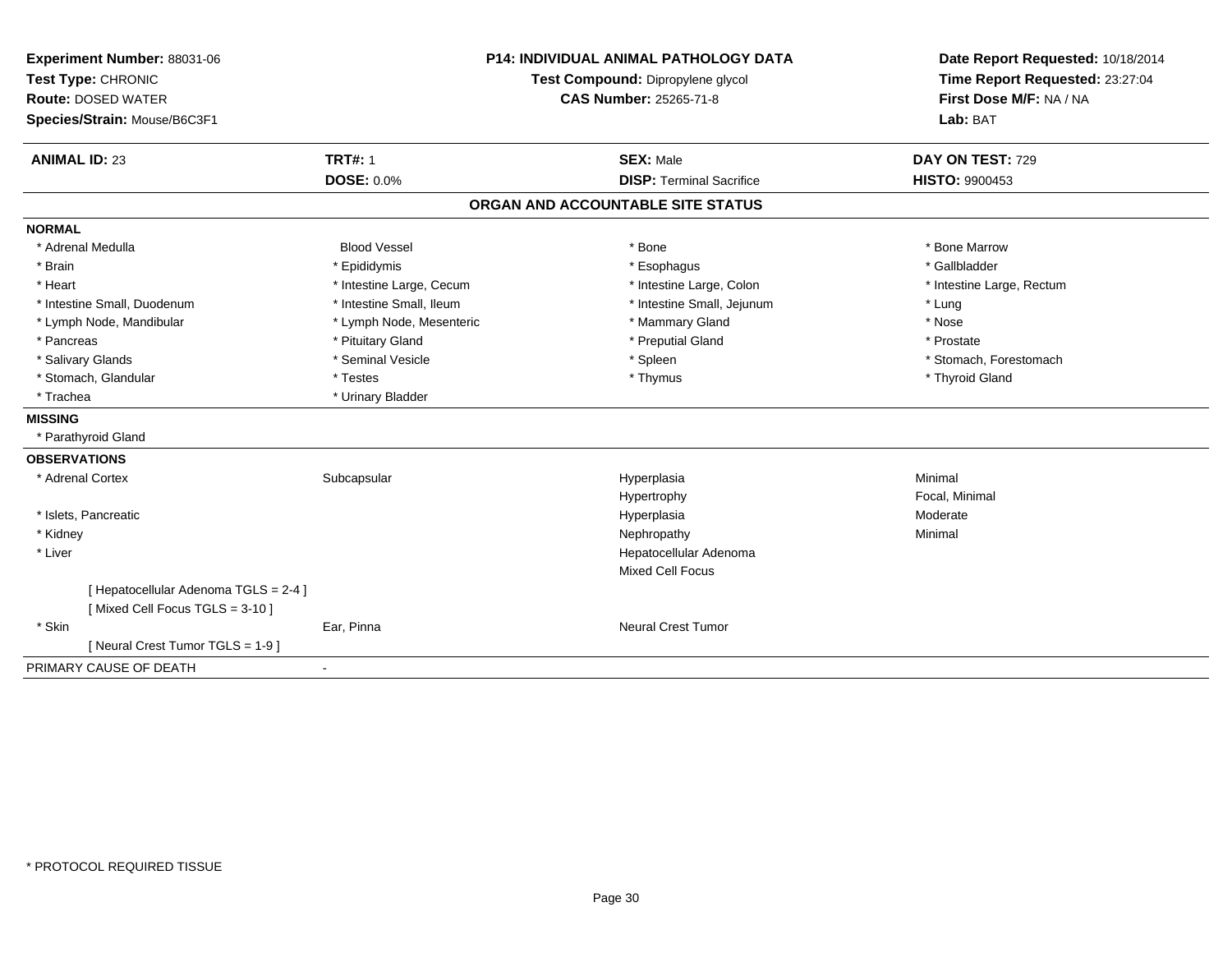| Experiment Number: 88031-06<br>Test Type: CHRONIC<br><b>Route: DOSED WATER</b><br>Species/Strain: Mouse/B6C3F1 |                          | P14: INDIVIDUAL ANIMAL PATHOLOGY DATA<br>Test Compound: Dipropylene glycol<br><b>CAS Number: 25265-71-8</b> | Date Report Requested: 10/18/2014<br>Time Report Requested: 23:27:04<br>First Dose M/F: NA / NA<br>Lab: BAT |
|----------------------------------------------------------------------------------------------------------------|--------------------------|-------------------------------------------------------------------------------------------------------------|-------------------------------------------------------------------------------------------------------------|
| <b>ANIMAL ID: 24</b>                                                                                           | <b>TRT#: 1</b>           | <b>SEX: Male</b>                                                                                            | DAY ON TEST: 730                                                                                            |
|                                                                                                                | <b>DOSE: 0.0%</b>        | <b>DISP: Terminal Sacrifice</b>                                                                             | <b>HISTO: 9900454</b>                                                                                       |
|                                                                                                                |                          | ORGAN AND ACCOUNTABLE SITE STATUS                                                                           |                                                                                                             |
| <b>NORMAL</b>                                                                                                  |                          |                                                                                                             |                                                                                                             |
| * Adrenal Medulla                                                                                              | <b>Blood Vessel</b>      | * Bone                                                                                                      | * Bone Marrow                                                                                               |
| * Brain                                                                                                        | * Epididymis             | * Esophagus                                                                                                 | * Gallbladder                                                                                               |
| * Heart                                                                                                        | * Intestine Large, Cecum | * Intestine Large, Colon                                                                                    | * Intestine Large, Rectum                                                                                   |
| * Intestine Small, Duodenum                                                                                    | * Intestine Small, Ileum | * Intestine Small, Jejunum                                                                                  | * Lung                                                                                                      |
| * Lymph Node, Mandibular                                                                                       | * Lymph Node, Mesenteric | * Nose                                                                                                      | * Pancreas                                                                                                  |
| * Parathyroid Gland                                                                                            | * Pituitary Gland        | * Prostate                                                                                                  | * Salivary Glands                                                                                           |
| * Seminal Vesicle                                                                                              | * Skin                   | * Stomach, Glandular                                                                                        | * Testes                                                                                                    |
| * Thymus                                                                                                       | * Trachea                | * Urinary Bladder                                                                                           |                                                                                                             |
| <b>MISSING</b>                                                                                                 |                          |                                                                                                             |                                                                                                             |
| * Mammary Gland                                                                                                |                          |                                                                                                             |                                                                                                             |
| <b>OBSERVATIONS</b>                                                                                            |                          |                                                                                                             |                                                                                                             |
| * Adrenal Cortex                                                                                               | Subcapsular              | Hyperplasia                                                                                                 | Moderate                                                                                                    |
| * Islets, Pancreatic                                                                                           |                          | Hyperplasia                                                                                                 | Moderate                                                                                                    |
| * Kidney                                                                                                       |                          | Nephropathy                                                                                                 | Mild                                                                                                        |
| * Liver                                                                                                        |                          | Hepatocellular Adenoma                                                                                      |                                                                                                             |
|                                                                                                                |                          | Inflammation                                                                                                | Chronic, Minimal                                                                                            |
| [ Hepatocellular Adenoma TGLS = 2-5 ]                                                                          |                          |                                                                                                             |                                                                                                             |
| Peritoneum                                                                                                     |                          | Inflammation                                                                                                | Chronic, Moderate                                                                                           |
| [Inflammation TGLS = $4-9$ ]                                                                                   |                          |                                                                                                             |                                                                                                             |
| * Preputial Gland                                                                                              |                          | Cyst                                                                                                        | Moderate                                                                                                    |
| [Cyst TGLS = $1-8$ ]                                                                                           |                          |                                                                                                             |                                                                                                             |
| * Spleen                                                                                                       | Lymph Follic             | Atrophy                                                                                                     | Minimal                                                                                                     |
|                                                                                                                |                          | Hematopoietic Cell Proliferation                                                                            | Mild                                                                                                        |
| [ Hematopoietic Cell Proliferation TGLS = 3-4 ]                                                                |                          |                                                                                                             |                                                                                                             |
| * Stomach. Forestomach                                                                                         |                          | Hyperplasia                                                                                                 | Squamous, Mild                                                                                              |
| [Hyperplasia TGLS = 5-5]                                                                                       |                          |                                                                                                             |                                                                                                             |
| * Thyroid Gland                                                                                                | Follicle                 | Cyst                                                                                                        | Mild                                                                                                        |
| PRIMARY CAUSE OF DEATH                                                                                         | $\sim$                   |                                                                                                             |                                                                                                             |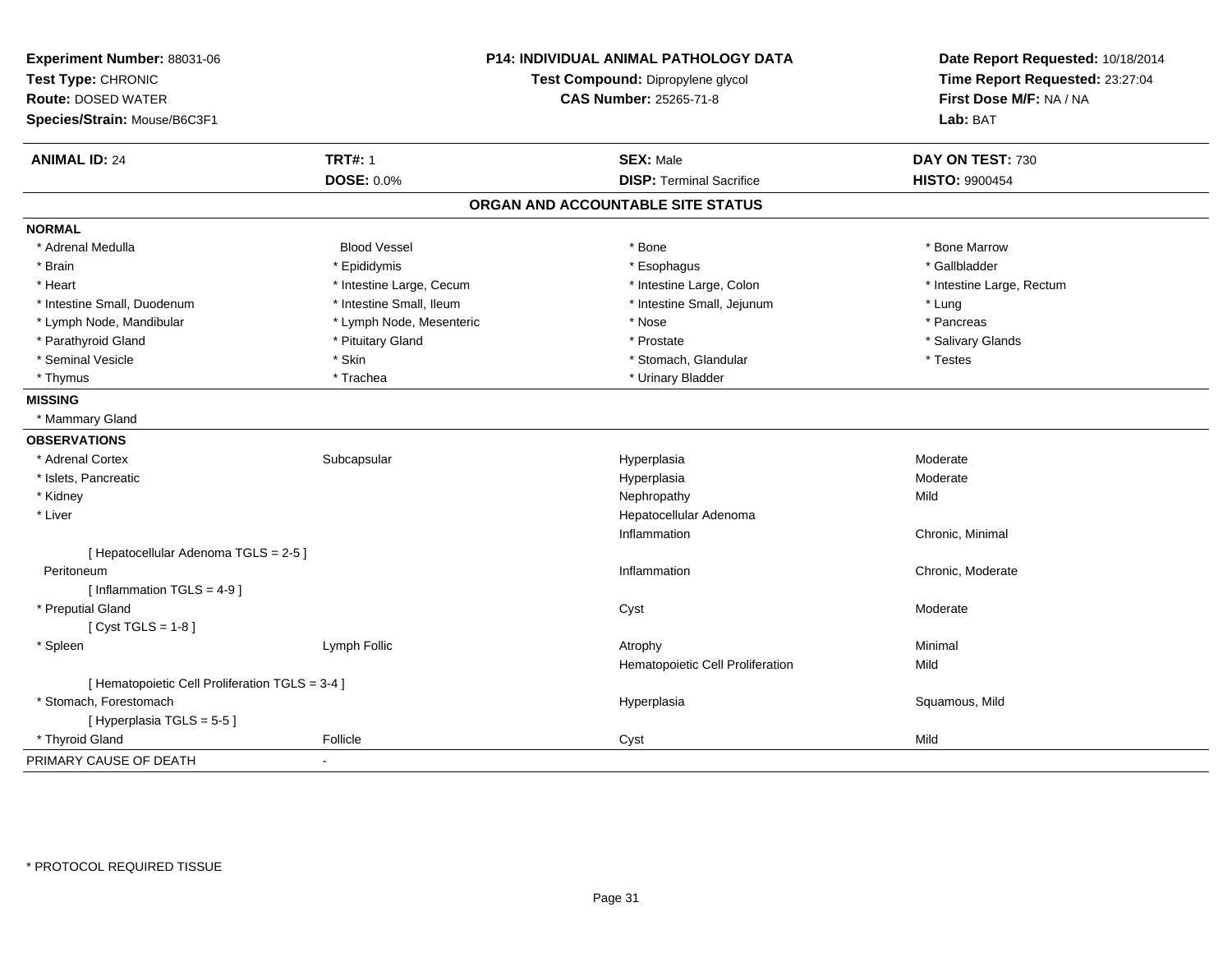| Experiment Number: 88031-06<br>Test Type: CHRONIC | P14: INDIVIDUAL ANIMAL PATHOLOGY DATA<br>Test Compound: Dipropylene glycol                                  |                                   | Date Report Requested: 10/18/2014<br>Time Report Requested: 23:27:04 |
|---------------------------------------------------|-------------------------------------------------------------------------------------------------------------|-----------------------------------|----------------------------------------------------------------------|
| <b>Route: DOSED WATER</b>                         |                                                                                                             | <b>CAS Number: 25265-71-8</b>     | First Dose M/F: NA / NA                                              |
| Species/Strain: Mouse/B6C3F1                      |                                                                                                             |                                   | Lab: BAT                                                             |
| <b>ANIMAL ID: 25</b>                              | <b>TRT#: 1</b>                                                                                              | <b>SEX: Male</b>                  | DAY ON TEST: 729                                                     |
|                                                   | DOSE: 0.0%                                                                                                  | <b>DISP: Terminal Sacrifice</b>   | HISTO: 9900455                                                       |
|                                                   |                                                                                                             | ORGAN AND ACCOUNTABLE SITE STATUS |                                                                      |
| <b>NORMAL</b>                                     |                                                                                                             |                                   |                                                                      |
| * Adrenal Medulla                                 | <b>Blood Vessel</b>                                                                                         | * Bone                            | * Bone Marrow                                                        |
| * Brain                                           | * Epididymis                                                                                                | * Esophagus                       | * Heart                                                              |
| * Intestine Large, Cecum                          | * Intestine Large, Colon                                                                                    | * Intestine Large, Rectum         | * Intestine Small, Duodenum                                          |
| * Intestine Small, Ileum                          | * Lymph Node, Mandibular                                                                                    | * Lymph Node, Mesenteric          | * Nose                                                               |
| * Pancreas                                        | * Parathyroid Gland                                                                                         | * Pituitary Gland                 | * Prostate                                                           |
| * Salivary Glands                                 | * Seminal Vesicle                                                                                           | * Skin                            | * Spleen                                                             |
| * Stomach, Forestomach                            | * Stomach, Glandular                                                                                        | * Testes                          | * Thymus                                                             |
| * Thyroid Gland                                   | * Trachea                                                                                                   | * Urinary Bladder                 |                                                                      |
| <b>MISSING</b>                                    |                                                                                                             |                                   |                                                                      |
| * Mammary Gland                                   |                                                                                                             |                                   |                                                                      |
| <b>OBSERVATIONS</b>                               |                                                                                                             |                                   |                                                                      |
| * Adrenal Cortex                                  | Subcapsular                                                                                                 | Hyperplasia                       | Minimal                                                              |
|                                                   |                                                                                                             | Hyperplasia                       | Focal, Minimal                                                       |
| * Gallbladder                                     | Epithelium                                                                                                  | <b>Cytoplasmic Alteration</b>     | Moderate                                                             |
| * Intestine Small, Jejunum                        |                                                                                                             | Carcinoma                         |                                                                      |
| [ Carcinoma TGLS = $4-11$ ]                       |                                                                                                             |                                   |                                                                      |
| * Islets, Pancreatic                              |                                                                                                             | Hyperplasia                       | Mild                                                                 |
| * Kidney                                          |                                                                                                             | Metaplasia                        | Osseous, Minimal                                                     |
|                                                   |                                                                                                             | Nephropathy                       | Minimal                                                              |
| * Liver                                           |                                                                                                             | Clear Cell Focus                  |                                                                      |
|                                                   |                                                                                                             | Hepatocellular Adenoma            |                                                                      |
|                                                   |                                                                                                             | <b>Mixed Cell Focus</b>           |                                                                      |
|                                                   | Note: The large liver mass is a candidate for mixed hepatocellular/biliary cell tumor; I think it's benign. |                                   |                                                                      |
| [ Hepatocellular Adenoma TGLS = 2-10 ]            |                                                                                                             |                                   |                                                                      |
| [Mixed Cell Focus TGLS = 3-9]                     |                                                                                                             |                                   |                                                                      |
| * Lung                                            |                                                                                                             | Alveolar/Bronchiolar Carcinoma    |                                                                      |
| * Preputial Gland                                 |                                                                                                             | Cyst                              | Moderate                                                             |
| [Cyst TGLS = $1-8$ ]                              |                                                                                                             |                                   |                                                                      |
| PRIMARY CAUSE OF DEATH                            | $\sim$                                                                                                      |                                   |                                                                      |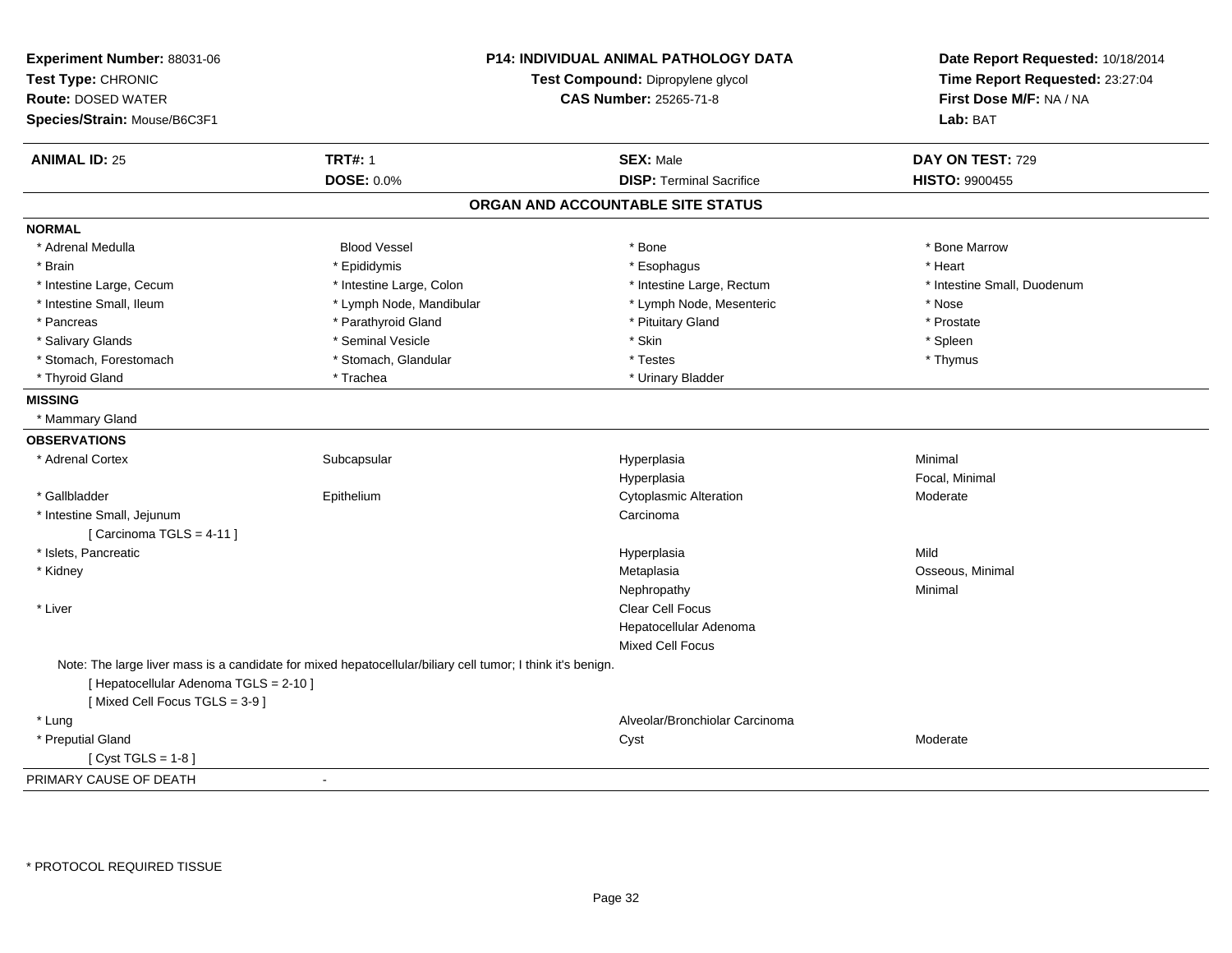| Experiment Number: 88031-06<br>Test Type: CHRONIC<br><b>Route: DOSED WATER</b><br>Species/Strain: Mouse/B6C3F1 | <b>P14: INDIVIDUAL ANIMAL PATHOLOGY DATA</b><br>Test Compound: Dipropylene glycol<br><b>CAS Number: 25265-71-8</b> |                                   | Date Report Requested: 10/18/2014<br>Time Report Requested: 23:27:04<br>First Dose M/F: NA / NA<br>Lab: BAT |
|----------------------------------------------------------------------------------------------------------------|--------------------------------------------------------------------------------------------------------------------|-----------------------------------|-------------------------------------------------------------------------------------------------------------|
| <b>ANIMAL ID: 26</b>                                                                                           | <b>TRT#: 1</b>                                                                                                     | <b>SEX: Male</b>                  | DAY ON TEST: 731                                                                                            |
|                                                                                                                | <b>DOSE: 0.0%</b>                                                                                                  | <b>DISP: Terminal Sacrifice</b>   | <b>HISTO: 9900456</b>                                                                                       |
|                                                                                                                |                                                                                                                    | ORGAN AND ACCOUNTABLE SITE STATUS |                                                                                                             |
| <b>NORMAL</b>                                                                                                  |                                                                                                                    |                                   |                                                                                                             |
| * Adrenal Medulla                                                                                              | <b>Blood Vessel</b>                                                                                                | * Bone                            | * Bone Marrow                                                                                               |
| * Brain                                                                                                        | * Epididymis                                                                                                       | * Esophagus                       | * Gallbladder                                                                                               |
| * Heart                                                                                                        | * Intestine Large, Cecum                                                                                           | * Intestine Large, Colon          | * Intestine Large, Rectum                                                                                   |
| * Intestine Small, Duodenum                                                                                    | * Intestine Small, Ileum                                                                                           | * Intestine Small, Jejunum        | * Lung                                                                                                      |
| * Lymph Node, Mandibular                                                                                       | * Lymph Node, Mesenteric                                                                                           | * Nose                            | * Pancreas                                                                                                  |
| * Parathyroid Gland                                                                                            | * Pituitary Gland                                                                                                  | * Preputial Gland                 | * Prostate                                                                                                  |
| * Salivary Glands                                                                                              | * Seminal Vesicle                                                                                                  | * Skin                            | * Spleen                                                                                                    |
| * Stomach, Forestomach                                                                                         | * Stomach, Glandular                                                                                               | * Testes                          | * Thymus                                                                                                    |
| * Thyroid Gland                                                                                                | * Trachea                                                                                                          |                                   |                                                                                                             |
| <b>MISSING</b>                                                                                                 |                                                                                                                    |                                   |                                                                                                             |
| * Mammary Gland                                                                                                |                                                                                                                    |                                   |                                                                                                             |
| <b>OBSERVATIONS</b>                                                                                            |                                                                                                                    |                                   |                                                                                                             |
| * Adrenal Cortex                                                                                               | Subcapsular                                                                                                        | Hyperplasia                       | Minimal                                                                                                     |
|                                                                                                                |                                                                                                                    | Hypertrophy                       | Focal, Minimal                                                                                              |
| * Islets, Pancreatic                                                                                           |                                                                                                                    | Hyperplasia                       | Moderate                                                                                                    |
| * Kidney                                                                                                       |                                                                                                                    | Infarct                           | Moderate                                                                                                    |
|                                                                                                                |                                                                                                                    | Metaplasia                        | Osseous, Minimal                                                                                            |
|                                                                                                                |                                                                                                                    | Nephropathy                       | Minimal                                                                                                     |
| [Infarct TGLS = $1-4$ ]                                                                                        |                                                                                                                    |                                   |                                                                                                             |
| * Liver                                                                                                        |                                                                                                                    | <b>Infiltration Cellular</b>      | Polymorphnuclr, Minimal                                                                                     |
|                                                                                                                |                                                                                                                    | Inflammation                      | Chronic, Minimal                                                                                            |
| Tooth                                                                                                          |                                                                                                                    | Malformation                      |                                                                                                             |
| * Urinary Bladder                                                                                              |                                                                                                                    | Inflammation                      | Suppurative, Moderate                                                                                       |
| PRIMARY CAUSE OF DEATH                                                                                         |                                                                                                                    |                                   |                                                                                                             |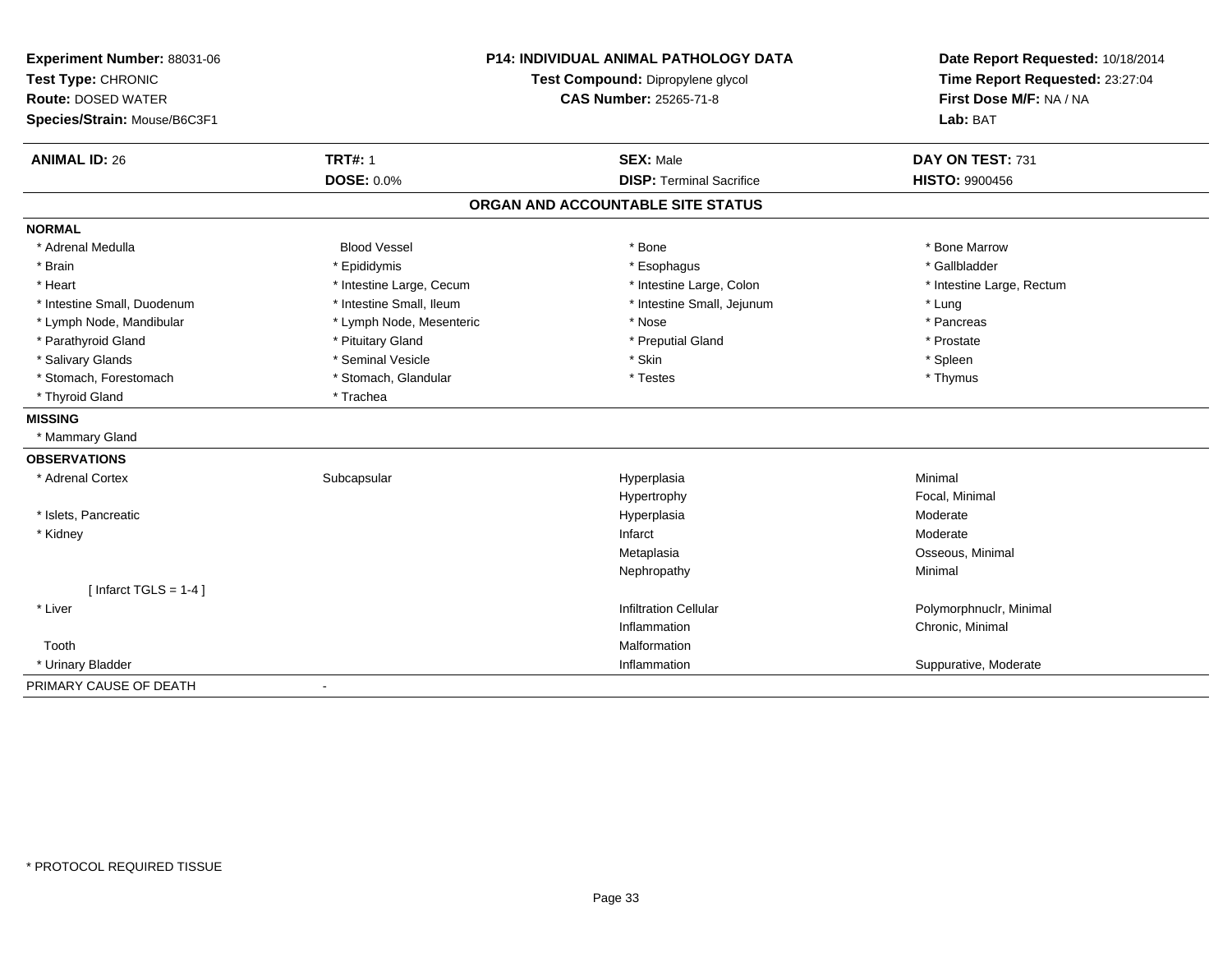| Experiment Number: 88031-06       | <b>P14: INDIVIDUAL ANIMAL PATHOLOGY DATA</b><br>Test Compound: Dipropylene glycol |                                   | Date Report Requested: 10/18/2014 |
|-----------------------------------|-----------------------------------------------------------------------------------|-----------------------------------|-----------------------------------|
| Test Type: CHRONIC                |                                                                                   |                                   | Time Report Requested: 23:27:04   |
| <b>Route: DOSED WATER</b>         |                                                                                   | <b>CAS Number: 25265-71-8</b>     | First Dose M/F: NA / NA           |
| Species/Strain: Mouse/B6C3F1      |                                                                                   |                                   | Lab: BAT                          |
| <b>ANIMAL ID: 27</b>              | <b>TRT#: 1</b>                                                                    | <b>SEX: Male</b>                  | DAY ON TEST: 730                  |
|                                   | <b>DOSE: 0.0%</b>                                                                 | <b>DISP: Terminal Sacrifice</b>   | <b>HISTO: 9900457</b>             |
|                                   |                                                                                   | ORGAN AND ACCOUNTABLE SITE STATUS |                                   |
| <b>NORMAL</b>                     |                                                                                   |                                   |                                   |
| * Adrenal Medulla                 | <b>Blood Vessel</b>                                                               | * Bone                            | * Bone Marrow                     |
| * Brain                           | * Epididymis                                                                      | * Esophagus                       | * Gallbladder                     |
| * Intestine Large, Cecum          | * Intestine Large, Colon                                                          | * Intestine Large, Rectum         | * Intestine Small, Duodenum       |
| * Intestine Small, Ileum          | * Intestine Small, Jejunum                                                        | * Lung                            | * Lymph Node, Mandibular          |
| * Lymph Node, Mesenteric          | * Nose                                                                            | * Pancreas                        | * Parathyroid Gland               |
| * Pituitary Gland                 | * Prostate                                                                        | * Salivary Glands                 | * Seminal Vesicle                 |
| * Skin                            | * Spleen                                                                          | * Stomach, Forestomach            | * Stomach, Glandular              |
| * Testes                          | * Thymus                                                                          | * Thyroid Gland                   | * Trachea                         |
| * Urinary Bladder                 |                                                                                   |                                   |                                   |
| <b>MISSING</b>                    |                                                                                   |                                   |                                   |
| * Mammary Gland                   |                                                                                   |                                   |                                   |
| <b>OBSERVATIONS</b>               |                                                                                   |                                   |                                   |
| * Adrenal Cortex                  | Subcapsular                                                                       | Hyperplasia                       | Mild                              |
|                                   |                                                                                   | Hypertrophy                       | Focal, Minimal                    |
| * Heart                           | Myocardium                                                                        | Inflammation                      | Chronic Active, Focal, Minimal    |
| * Islets, Pancreatic              |                                                                                   | Hyperplasia                       | Mild                              |
| * Kidney                          |                                                                                   | Nephropathy                       | Minimal                           |
| * Liver                           |                                                                                   | Clear Cell Focus                  |                                   |
|                                   |                                                                                   | <b>Eosinophilic Focus</b>         |                                   |
|                                   |                                                                                   | Mixed Cell Focus                  |                                   |
| [ Eosinophilic Focus TGLS = 2-9 ] |                                                                                   |                                   |                                   |
| [Mixed Cell Focus TGLS = 1-3]     |                                                                                   |                                   |                                   |
| * Preputial Gland                 |                                                                                   | Cyst                              | Moderate                          |
| PRIMARY CAUSE OF DEATH            |                                                                                   |                                   |                                   |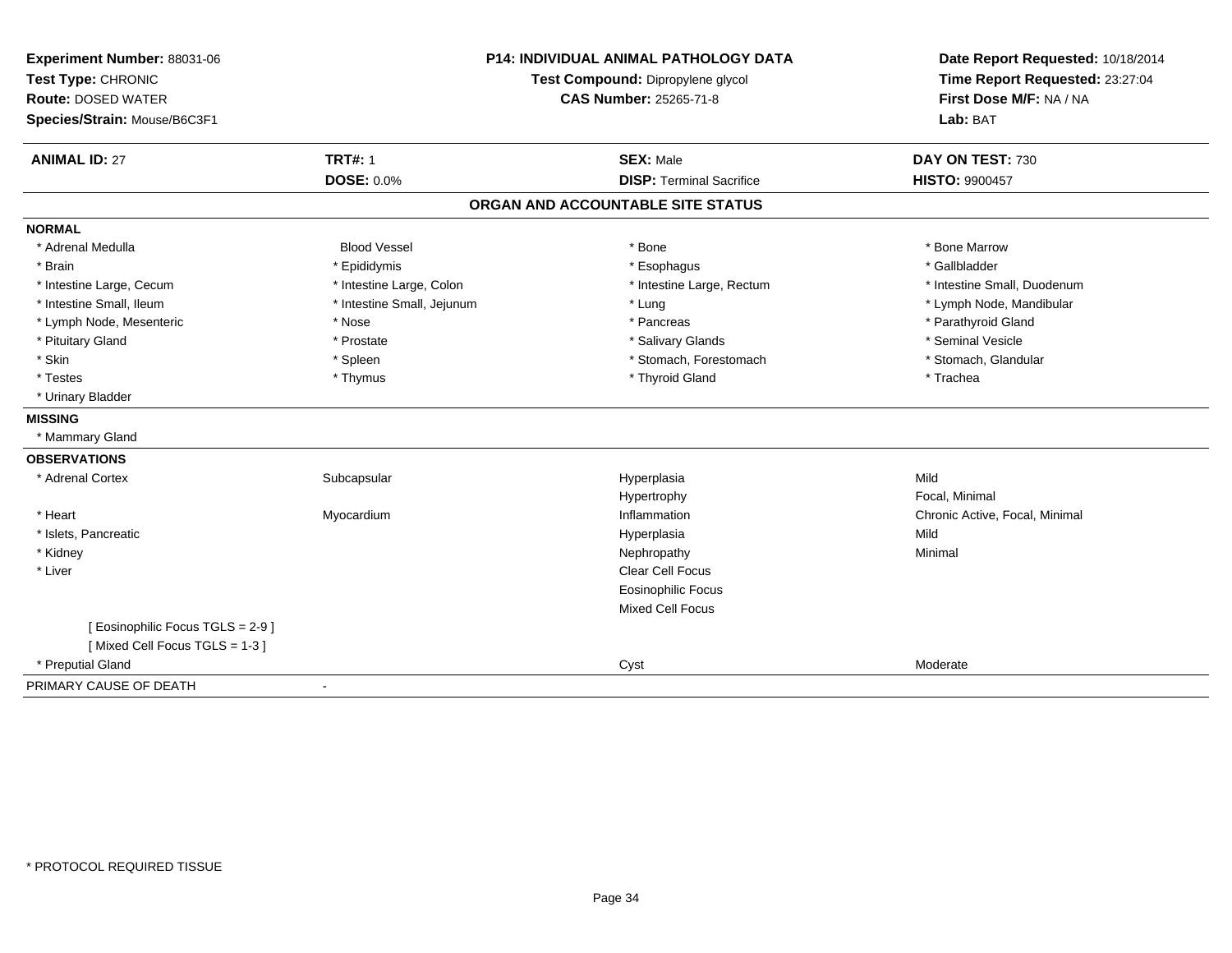| Experiment Number: 88031-06<br>Test Type: CHRONIC<br><b>Route: DOSED WATER</b><br>Species/Strain: Mouse/B6C3F1 | P14: INDIVIDUAL ANIMAL PATHOLOGY DATA<br>Test Compound: Dipropylene glycol<br><b>CAS Number: 25265-71-8</b> |                                   | Date Report Requested: 10/18/2014<br>Time Report Requested: 23:27:04<br>First Dose M/F: NA / NA<br>Lab: BAT |
|----------------------------------------------------------------------------------------------------------------|-------------------------------------------------------------------------------------------------------------|-----------------------------------|-------------------------------------------------------------------------------------------------------------|
| <b>ANIMAL ID: 28</b>                                                                                           | <b>TRT#: 1</b>                                                                                              | <b>SEX: Male</b>                  | DAY ON TEST: 731                                                                                            |
|                                                                                                                | <b>DOSE: 0.0%</b>                                                                                           | <b>DISP: Terminal Sacrifice</b>   | <b>HISTO: 9900458</b>                                                                                       |
|                                                                                                                |                                                                                                             | ORGAN AND ACCOUNTABLE SITE STATUS |                                                                                                             |
| <b>NORMAL</b>                                                                                                  |                                                                                                             |                                   |                                                                                                             |
| * Adrenal Medulla                                                                                              | <b>Blood Vessel</b>                                                                                         | * Bone Marrow                     | * Brain                                                                                                     |
| * Epididymis                                                                                                   | * Esophagus                                                                                                 | * Gallbladder                     | * Heart                                                                                                     |
| * Intestine Large, Cecum                                                                                       | * Intestine Large, Colon                                                                                    | * Intestine Large, Rectum         | * Intestine Small, Duodenum                                                                                 |
| * Intestine Small, Ileum                                                                                       | * Intestine Small, Jejunum                                                                                  | * Lymph Node, Mandibular          | * Lymph Node, Mesenteric                                                                                    |
| * Nose                                                                                                         | * Pancreas                                                                                                  | * Parathyroid Gland               | * Pituitary Gland                                                                                           |
| * Preputial Gland                                                                                              | * Prostate                                                                                                  | * Salivary Glands                 | * Seminal Vesicle                                                                                           |
| * Skin                                                                                                         | * Spleen                                                                                                    | * Stomach, Forestomach            | * Stomach, Glandular                                                                                        |
| * Testes                                                                                                       | * Thymus                                                                                                    | * Thyroid Gland                   | * Trachea                                                                                                   |
| * Urinary Bladder                                                                                              |                                                                                                             |                                   |                                                                                                             |
| <b>MISSING</b>                                                                                                 |                                                                                                             |                                   |                                                                                                             |
| * Mammary Gland                                                                                                |                                                                                                             |                                   |                                                                                                             |
| <b>OBSERVATIONS</b>                                                                                            |                                                                                                             |                                   |                                                                                                             |
| * Adrenal Cortex                                                                                               | Subcapsular                                                                                                 | Hyperplasia                       | Minimal                                                                                                     |
|                                                                                                                |                                                                                                             | Hyperplasia                       | Focal, Minimal                                                                                              |
|                                                                                                                |                                                                                                             | Hypertrophy                       | Focal, Mild                                                                                                 |
| * Bone                                                                                                         |                                                                                                             | Fibrosis                          | Mild                                                                                                        |
| * Islets, Pancreatic                                                                                           |                                                                                                             | Hyperplasia                       | Moderate                                                                                                    |
| * Kidney                                                                                                       |                                                                                                             | Infarct                           | Minimal                                                                                                     |
|                                                                                                                | Papilla                                                                                                     | Necrosis                          | Minimal                                                                                                     |
|                                                                                                                |                                                                                                             | Nephropathy                       | Minimal                                                                                                     |
| * Liver                                                                                                        |                                                                                                             | Clear Cell Focus                  |                                                                                                             |
|                                                                                                                |                                                                                                             | <b>Eosinophilic Focus</b>         |                                                                                                             |
|                                                                                                                |                                                                                                             | <b>Mixed Cell Focus</b>           |                                                                                                             |
| [ Clear Cell Focus TGLS = 1,2-4+5+9 ]<br>[ Eosinophilic Focus TGLS = 2-9 ]                                     |                                                                                                             |                                   |                                                                                                             |
| * Lung                                                                                                         | Alveolar Epith                                                                                              | Hyperplasia                       | Focal, Mild                                                                                                 |
| [Hyperplasia TGLS = 3-3]                                                                                       |                                                                                                             |                                   |                                                                                                             |
| PRIMARY CAUSE OF DEATH                                                                                         | $\blacksquare$                                                                                              |                                   |                                                                                                             |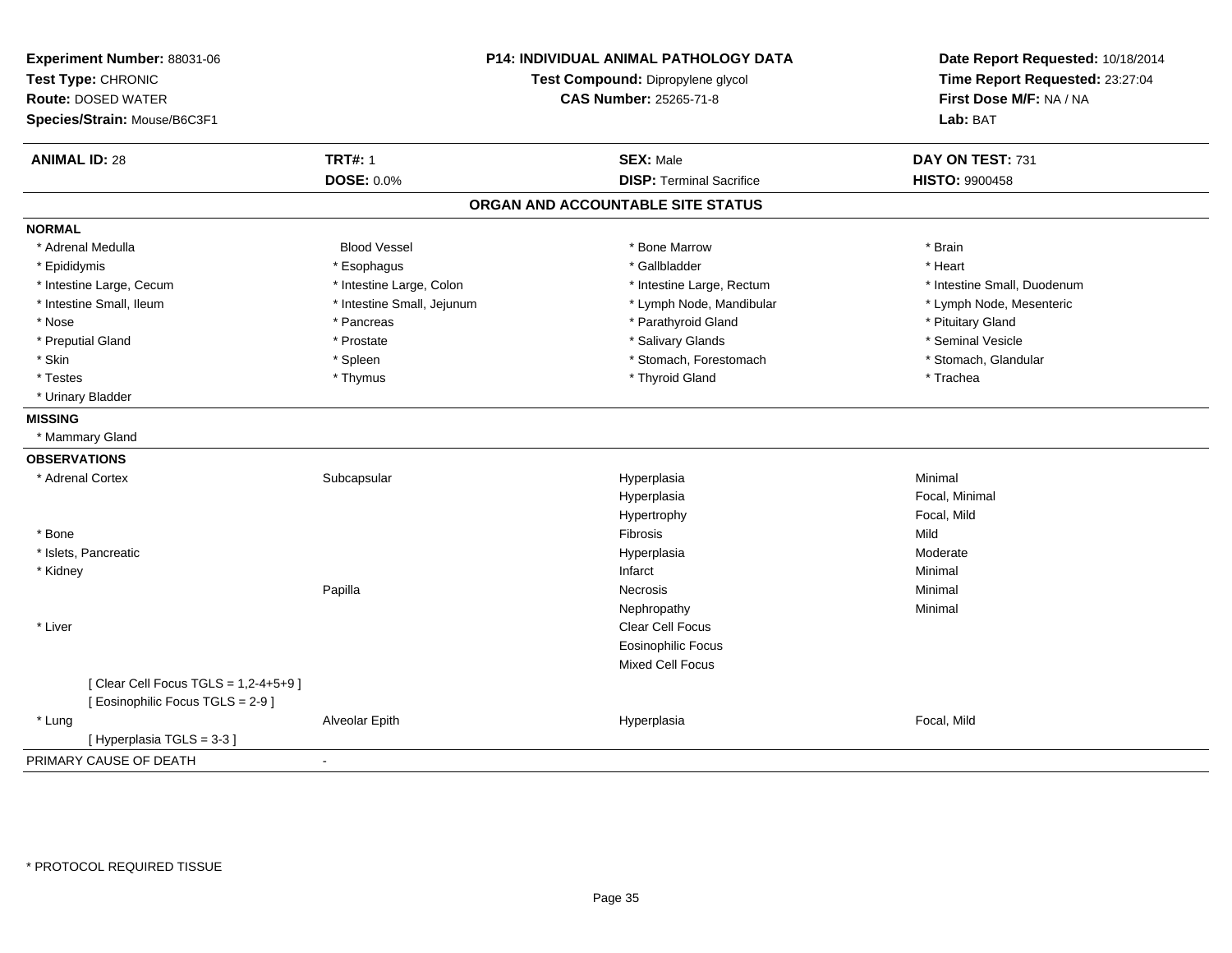| Experiment Number: 88031-06<br>Test Type: CHRONIC<br><b>Route: DOSED WATER</b><br>Species/Strain: Mouse/B6C3F1<br><b>ANIMAL ID: 29</b> | <b>TRT#: 1</b>                   | <b>P14: INDIVIDUAL ANIMAL PATHOLOGY DATA</b><br>Test Compound: Dipropylene glycol<br><b>CAS Number: 25265-71-8</b><br><b>SEX: Male</b> | Date Report Requested: 10/18/2014<br>Time Report Requested: 23:27:04<br>First Dose M/F: NA / NA<br>Lab: BAT<br>DAY ON TEST: 592 |
|----------------------------------------------------------------------------------------------------------------------------------------|----------------------------------|----------------------------------------------------------------------------------------------------------------------------------------|---------------------------------------------------------------------------------------------------------------------------------|
|                                                                                                                                        | <b>DOSE: 0.0%</b>                | <b>DISP: Natural Death</b>                                                                                                             | <b>HISTO: 9900459</b>                                                                                                           |
|                                                                                                                                        |                                  | ORGAN AND ACCOUNTABLE SITE STATUS                                                                                                      |                                                                                                                                 |
| <b>NORMAL</b>                                                                                                                          |                                  |                                                                                                                                        |                                                                                                                                 |
| * Adrenal Medulla                                                                                                                      | <b>Blood Vessel</b>              | * Bone                                                                                                                                 | * Bone Marrow                                                                                                                   |
| * Brain                                                                                                                                | * Epididymis                     | * Esophagus                                                                                                                            | * Gallbladder                                                                                                                   |
| * Heart                                                                                                                                | * Intestine Large, Cecum         | * Intestine Large, Colon                                                                                                               | * Intestine Large, Rectum                                                                                                       |
| * Intestine Small, Duodenum                                                                                                            | * Intestine Small, Ileum         | * Intestine Small, Jejunum                                                                                                             | * Islets, Pancreatic                                                                                                            |
| * Kidney                                                                                                                               | * Lymph Node, Mandibular         | * Lymph Node, Mesenteric                                                                                                               | * Nose                                                                                                                          |
| * Pancreas                                                                                                                             | * Preputial Gland                | * Prostate                                                                                                                             | * Salivary Glands                                                                                                               |
| * Seminal Vesicle                                                                                                                      | * Skin                           | * Spleen                                                                                                                               | * Stomach, Forestomach                                                                                                          |
| * Stomach, Glandular                                                                                                                   | * Testes                         | * Thymus                                                                                                                               | * Thyroid Gland                                                                                                                 |
| * Trachea                                                                                                                              | * Urinary Bladder                |                                                                                                                                        |                                                                                                                                 |
| <b>MISSING</b>                                                                                                                         |                                  |                                                                                                                                        |                                                                                                                                 |
| * Mammary Gland                                                                                                                        | * Parathyroid Gland              | * Pituitary Gland                                                                                                                      |                                                                                                                                 |
| <b>OBSERVATIONS</b>                                                                                                                    |                                  |                                                                                                                                        |                                                                                                                                 |
| * Adrenal Cortex                                                                                                                       | Subcapsular                      | Hyperplasia                                                                                                                            | Minimal                                                                                                                         |
| * Liver                                                                                                                                |                                  | Hepatocellular Adenoma<br>Hepatocellular Carcinoma                                                                                     |                                                                                                                                 |
| [ Hepatocellular Adenoma TGLS = 2-5 ]<br>[ Hepatocellular Carcinoma TGLS = 1-9 ]                                                       |                                  |                                                                                                                                        |                                                                                                                                 |
| * Lung                                                                                                                                 |                                  | Thrombosis                                                                                                                             | Minimal                                                                                                                         |
| PRIMARY CAUSE OF DEATH                                                                                                                 | - Liver Hepatocellular Carcinoma |                                                                                                                                        |                                                                                                                                 |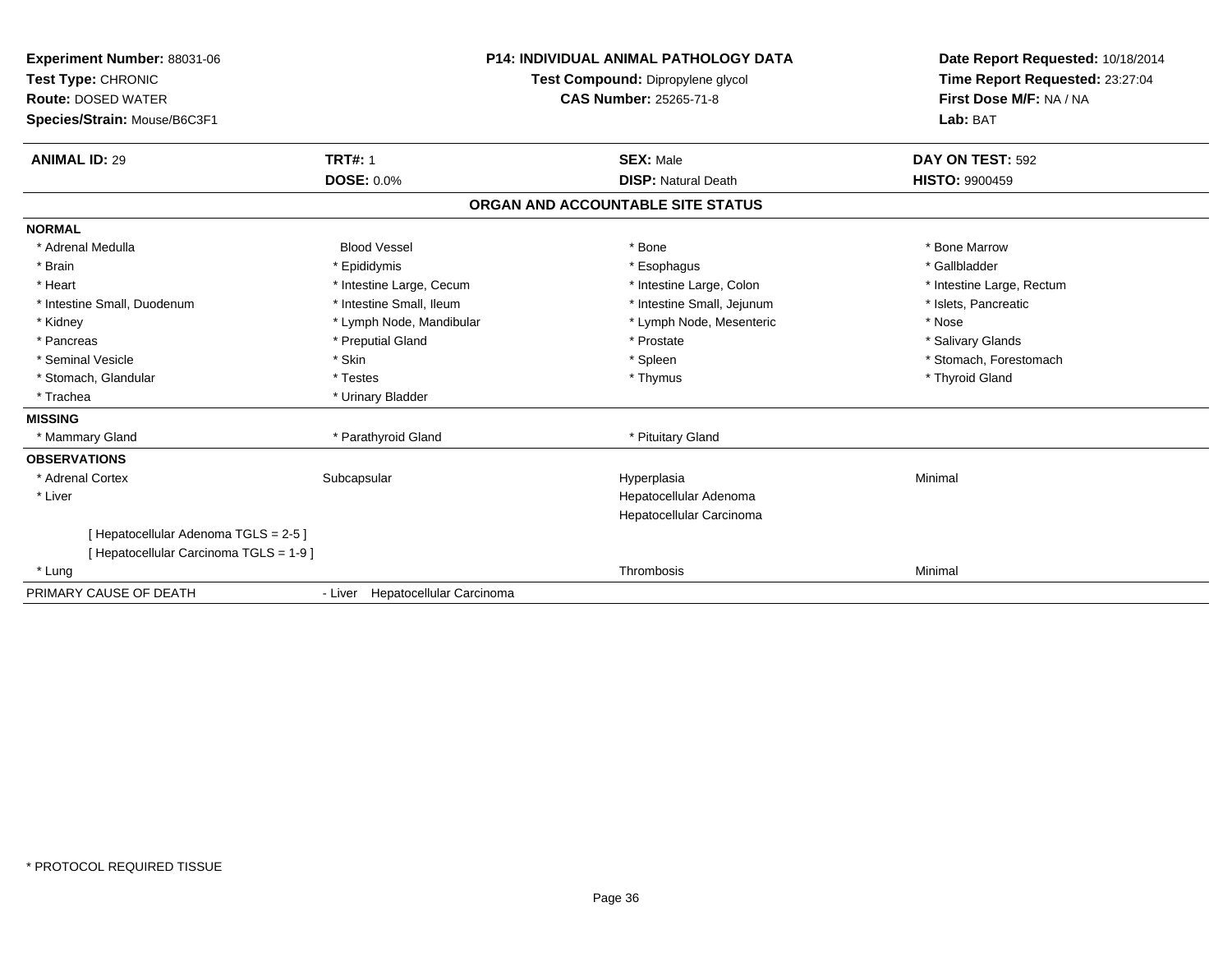| Experiment Number: 88031-06           | <b>P14: INDIVIDUAL ANIMAL PATHOLOGY DATA</b><br>Test Compound: Dipropylene glycol |                                   | Date Report Requested: 10/18/2014 |
|---------------------------------------|-----------------------------------------------------------------------------------|-----------------------------------|-----------------------------------|
| Test Type: CHRONIC                    |                                                                                   |                                   | Time Report Requested: 23:27:04   |
| <b>Route: DOSED WATER</b>             |                                                                                   | <b>CAS Number: 25265-71-8</b>     | First Dose M/F: NA / NA           |
| Species/Strain: Mouse/B6C3F1          |                                                                                   |                                   | Lab: BAT                          |
| <b>ANIMAL ID: 30</b>                  | <b>TRT#: 1</b>                                                                    | <b>SEX: Male</b>                  | DAY ON TEST: 730                  |
|                                       | <b>DOSE: 0.0%</b>                                                                 | <b>DISP: Terminal Sacrifice</b>   | <b>HISTO: 9900460</b>             |
|                                       |                                                                                   | ORGAN AND ACCOUNTABLE SITE STATUS |                                   |
| <b>NORMAL</b>                         |                                                                                   |                                   |                                   |
| * Adrenal Medulla                     | <b>Blood Vessel</b>                                                               | * Bone                            | * Bone Marrow                     |
| * Brain                               | * Epididymis                                                                      | * Esophagus                       | * Gallbladder                     |
| * Heart                               | * Intestine Large, Cecum                                                          | * Intestine Large, Colon          | * Intestine Large, Rectum         |
| * Intestine Small, Duodenum           | * Intestine Small, Ileum                                                          | * Intestine Small, Jejunum        | * Lung                            |
| * Lymph Node, Mandibular              | * Lymph Node, Mesenteric                                                          | * Nose                            | * Pancreas                        |
| * Parathyroid Gland                   | * Pituitary Gland                                                                 | * Prostate                        | * Salivary Glands                 |
| * Seminal Vesicle                     | * Skin                                                                            | * Spleen                          | * Stomach, Forestomach            |
| * Stomach, Glandular                  | * Testes                                                                          | * Thymus                          | * Thyroid Gland                   |
| * Trachea                             | * Urinary Bladder                                                                 |                                   |                                   |
| <b>MISSING</b>                        |                                                                                   |                                   |                                   |
| * Mammary Gland                       |                                                                                   |                                   |                                   |
| <b>OBSERVATIONS</b>                   |                                                                                   |                                   |                                   |
| * Adrenal Cortex                      | Subcapsular                                                                       | Hyperplasia                       | Minimal                           |
|                                       |                                                                                   | Hypertrophy                       | Focal, Minimal                    |
| * Islets, Pancreatic                  |                                                                                   | Hyperplasia                       | Moderate                          |
| * Kidney                              |                                                                                   | Nephropathy                       | Minimal                           |
| * Liver                               |                                                                                   | Clear Cell Focus                  |                                   |
|                                       |                                                                                   | Hepatocellular Adenoma            |                                   |
|                                       |                                                                                   | Vacuolization Cytoplasmic         | Focal, Minimal                    |
| [ Hepatocellular Adenoma TGLS = 2-4 ] |                                                                                   |                                   |                                   |
| * Preputial Gland                     |                                                                                   | Cyst                              | Moderate                          |
|                                       |                                                                                   | Inflammation                      | Suppurative, Minimal              |
| [ $Cyst TGLS = 1-8$ ]                 |                                                                                   |                                   |                                   |
| PRIMARY CAUSE OF DEATH                |                                                                                   |                                   |                                   |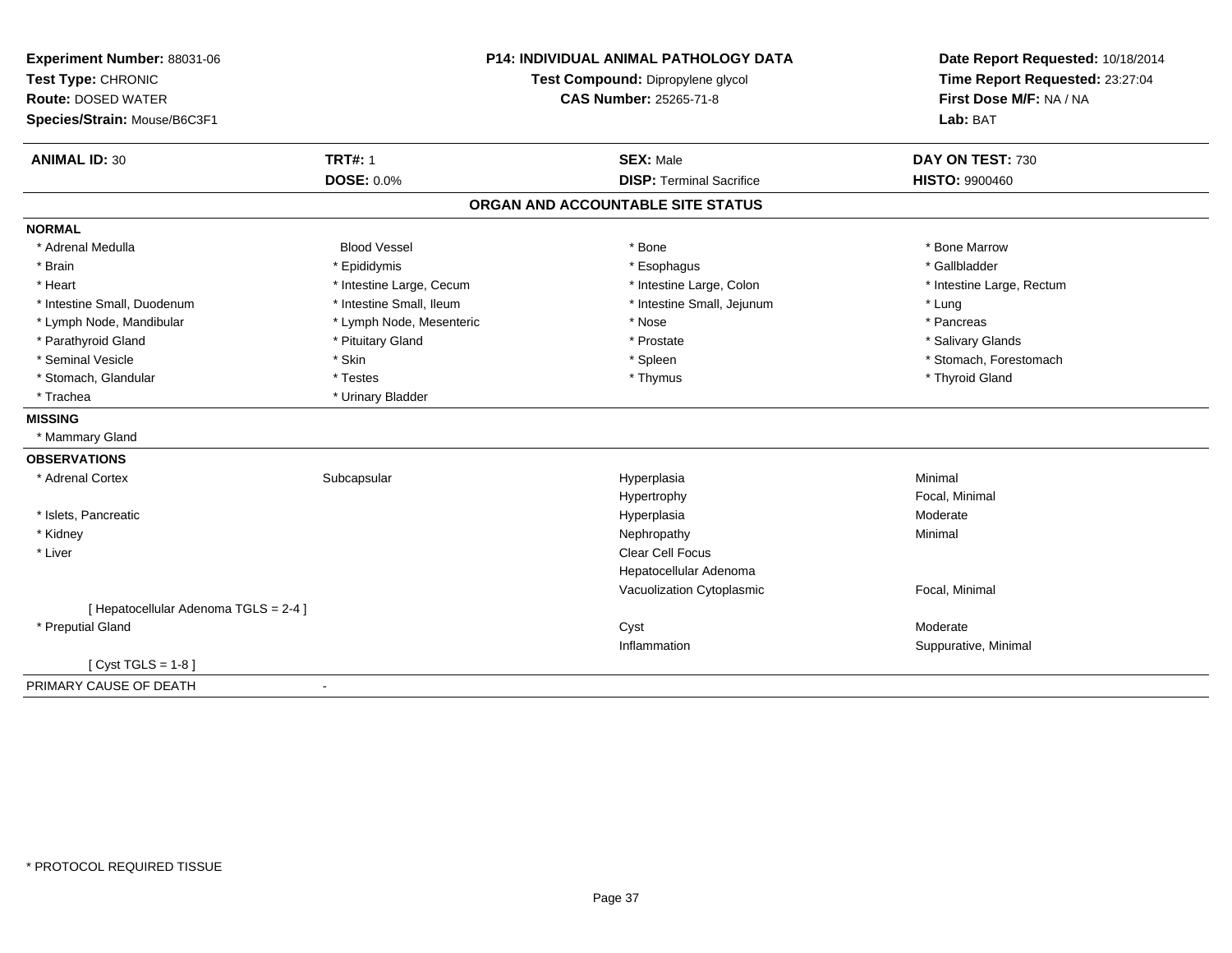| Experiment Number: 88031-06     |                                   | <b>P14: INDIVIDUAL ANIMAL PATHOLOGY DATA</b> | Date Report Requested: 10/18/2014 |
|---------------------------------|-----------------------------------|----------------------------------------------|-----------------------------------|
| Test Type: CHRONIC              | Test Compound: Dipropylene glycol |                                              | Time Report Requested: 23:27:04   |
| <b>Route: DOSED WATER</b>       |                                   | <b>CAS Number: 25265-71-8</b>                | First Dose M/F: NA / NA           |
| Species/Strain: Mouse/B6C3F1    |                                   |                                              | Lab: BAT                          |
| <b>ANIMAL ID: 31</b>            | <b>TRT#: 1</b>                    | <b>SEX: Male</b>                             | DAY ON TEST: 729                  |
|                                 | <b>DOSE: 0.0%</b>                 | <b>DISP: Terminal Sacrifice</b>              | HISTO: 9900461                    |
|                                 |                                   | ORGAN AND ACCOUNTABLE SITE STATUS            |                                   |
| <b>NORMAL</b>                   |                                   |                                              |                                   |
| * Adrenal Medulla               | <b>Blood Vessel</b>               | * Bone                                       | * Bone Marrow                     |
| * Brain                         | * Epididymis                      | * Esophagus                                  | * Gallbladder                     |
| * Heart                         | * Intestine Large, Cecum          | * Intestine Large, Colon                     | * Intestine Large, Rectum         |
| * Intestine Small, Duodenum     | * Intestine Small, Ileum          | * Lung                                       | * Lymph Node, Mandibular          |
| * Lymph Node, Mesenteric        | * Nose                            | * Pancreas                                   | * Parathyroid Gland               |
| * Pituitary Gland               | * Prostate                        | * Salivary Glands                            | * Seminal Vesicle                 |
| * Skin                          | * Stomach, Forestomach            | * Stomach, Glandular                         | * Testes                          |
| * Thymus                        | * Thyroid Gland                   | * Trachea                                    | * Urinary Bladder                 |
| <b>MISSING</b>                  |                                   |                                              |                                   |
| * Mammary Gland                 |                                   |                                              |                                   |
| <b>OBSERVATIONS</b>             |                                   |                                              |                                   |
| * Adrenal Cortex                | Subcapsular                       | Hyperplasia                                  | Mild                              |
|                                 |                                   | Hypertrophy                                  | Focal, Minimal                    |
| * Intestine Small, Jejunum      | Peyers Patch                      | Hyperplasia                                  | Lymphoid, Mild                    |
| [Hyperplasia TGLS = 3-5]        |                                   |                                              |                                   |
| * Islets, Pancreatic            |                                   | Hyperplasia                                  | Moderate                          |
| * Kidney                        |                                   | Nephropathy                                  | Minimal                           |
| * Liver                         |                                   | Clear Cell Focus                             |                                   |
|                                 |                                   | Inflammation                                 | Chronic, Minimal                  |
| [Clear Cell Focus TGLS = 2-4+5] |                                   |                                              |                                   |
| * Preputial Gland               |                                   | Cyst                                         | Minimal                           |
| [Cyst TGLS = $1-8$ ]            |                                   |                                              |                                   |
| * Spleen                        | Lymph Follic                      | Atrophy                                      | Minimal                           |
| Tooth                           |                                   | Malformation                                 |                                   |
| PRIMARY CAUSE OF DEATH          | $\blacksquare$                    |                                              |                                   |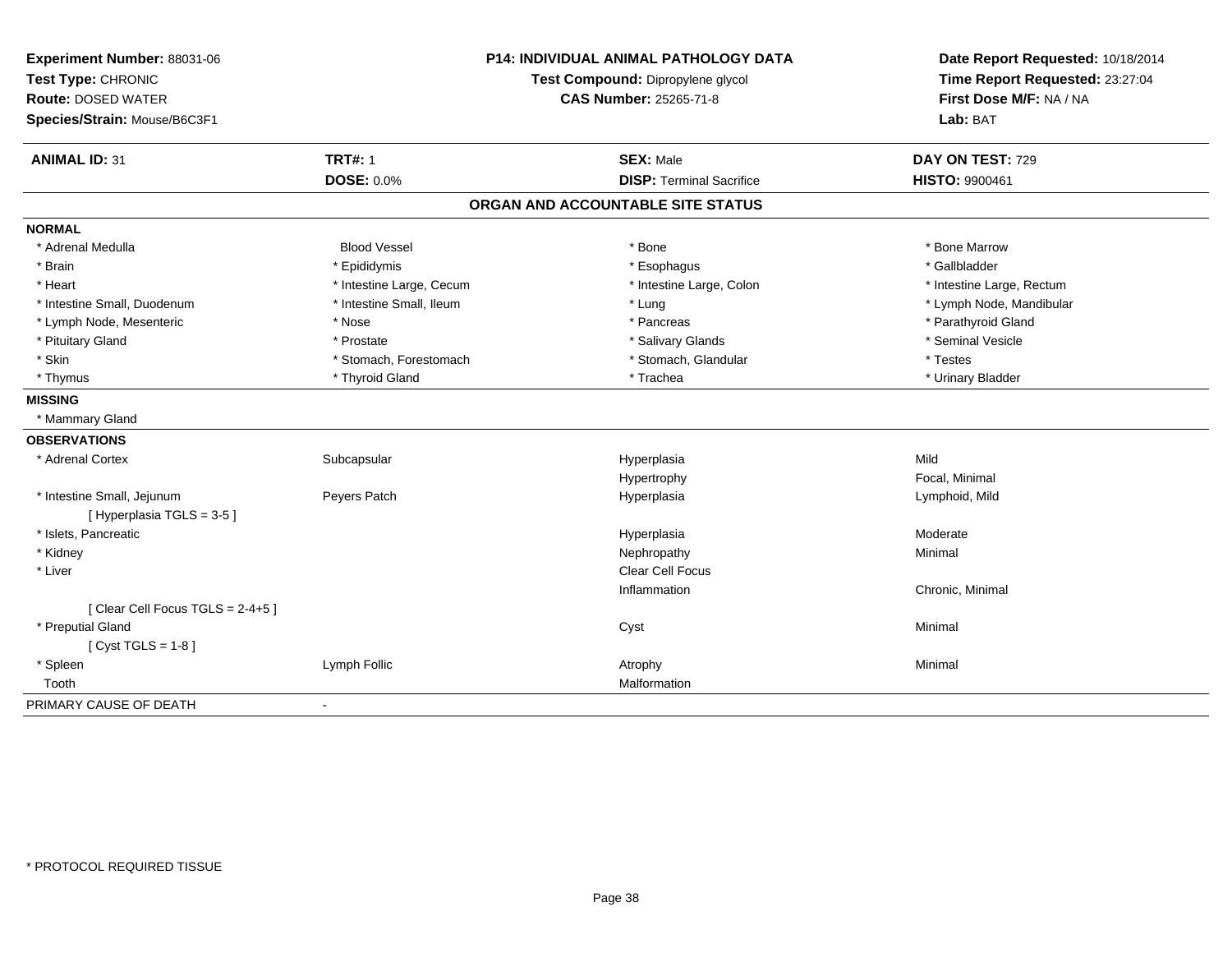| Experiment Number: 88031-06<br>Test Type: CHRONIC<br><b>Route: DOSED WATER</b><br>Species/Strain: Mouse/B6C3F1 |                            | <b>P14: INDIVIDUAL ANIMAL PATHOLOGY DATA</b><br>Test Compound: Dipropylene glycol<br><b>CAS Number: 25265-71-8</b> | Date Report Requested: 10/18/2014<br>Time Report Requested: 23:27:04<br>First Dose M/F: NA / NA<br>Lab: BAT |
|----------------------------------------------------------------------------------------------------------------|----------------------------|--------------------------------------------------------------------------------------------------------------------|-------------------------------------------------------------------------------------------------------------|
| <b>ANIMAL ID: 32</b>                                                                                           | <b>TRT#: 1</b>             | <b>SEX: Male</b>                                                                                                   | DAY ON TEST: 730                                                                                            |
|                                                                                                                | <b>DOSE: 0.0%</b>          | <b>DISP: Terminal Sacrifice</b>                                                                                    | <b>HISTO: 9900462</b>                                                                                       |
|                                                                                                                |                            | ORGAN AND ACCOUNTABLE SITE STATUS                                                                                  |                                                                                                             |
| <b>NORMAL</b>                                                                                                  |                            |                                                                                                                    |                                                                                                             |
| * Adrenal Medulla                                                                                              | <b>Blood Vessel</b>        | * Bone Marrow                                                                                                      | * Brain                                                                                                     |
| * Epididymis                                                                                                   | * Esophagus                | * Gallbladder                                                                                                      | * Heart                                                                                                     |
| * Intestine Large, Cecum                                                                                       | * Intestine Large, Colon   | * Intestine Large, Rectum                                                                                          | * Intestine Small, Duodenum                                                                                 |
| * Intestine Small, Ileum                                                                                       | * Intestine Small, Jejunum | * Lung                                                                                                             | * Lymph Node, Mandibular                                                                                    |
| * Lymph Node, Mesenteric                                                                                       | * Nose                     | * Pancreas                                                                                                         | * Pituitary Gland                                                                                           |
| * Prostate                                                                                                     | * Salivary Glands          | * Seminal Vesicle                                                                                                  | * Skin                                                                                                      |
| * Stomach, Forestomach                                                                                         | * Stomach, Glandular       | * Testes                                                                                                           | * Thymus                                                                                                    |
| * Thyroid Gland                                                                                                | * Trachea                  | * Urinary Bladder                                                                                                  |                                                                                                             |
| <b>MISSING</b>                                                                                                 |                            |                                                                                                                    |                                                                                                             |
| * Mammary Gland                                                                                                | * Parathyroid Gland        |                                                                                                                    |                                                                                                             |
| <b>OBSERVATIONS</b>                                                                                            |                            |                                                                                                                    |                                                                                                             |
| * Adrenal Cortex                                                                                               | Subcapsular                | Hyperplasia                                                                                                        | Minimal                                                                                                     |
|                                                                                                                |                            | Hypertrophy                                                                                                        | Focal, Minimal                                                                                              |
| * Bone                                                                                                         |                            | Fibrosis                                                                                                           | Minimal                                                                                                     |
| * Islets, Pancreatic                                                                                           |                            | Hyperplasia                                                                                                        | Minimal                                                                                                     |
| * Kidney                                                                                                       |                            | Metaplasia                                                                                                         | Osseous, Minimal                                                                                            |
|                                                                                                                |                            | Nephropathy                                                                                                        | Minimal                                                                                                     |
| * Liver                                                                                                        |                            | Hepatocellular Adenoma                                                                                             | Multiple                                                                                                    |
|                                                                                                                |                            | Hepatocellular Carcinoma                                                                                           | Multiple                                                                                                    |
|                                                                                                                |                            | Inflammation                                                                                                       | Chronic, Minimal                                                                                            |
|                                                                                                                |                            | <b>Mixed Cell Focus</b>                                                                                            |                                                                                                             |
| [ Hepatocellular Carcinoma TGLS = 2,4-4+5 ]<br>[Mixed Cell Focus TGLS = 3-9]                                   |                            |                                                                                                                    |                                                                                                             |
| * Preputial Gland                                                                                              |                            | Cyst                                                                                                               | Mild                                                                                                        |
| [Cyst TGLS = $1-8$ ]                                                                                           |                            |                                                                                                                    |                                                                                                             |
| * Spleen                                                                                                       |                            | Hematopoietic Cell Proliferation                                                                                   | Minimal                                                                                                     |
| Tooth                                                                                                          |                            | Malformation                                                                                                       |                                                                                                             |
| PRIMARY CAUSE OF DEATH                                                                                         | $\sim$                     |                                                                                                                    |                                                                                                             |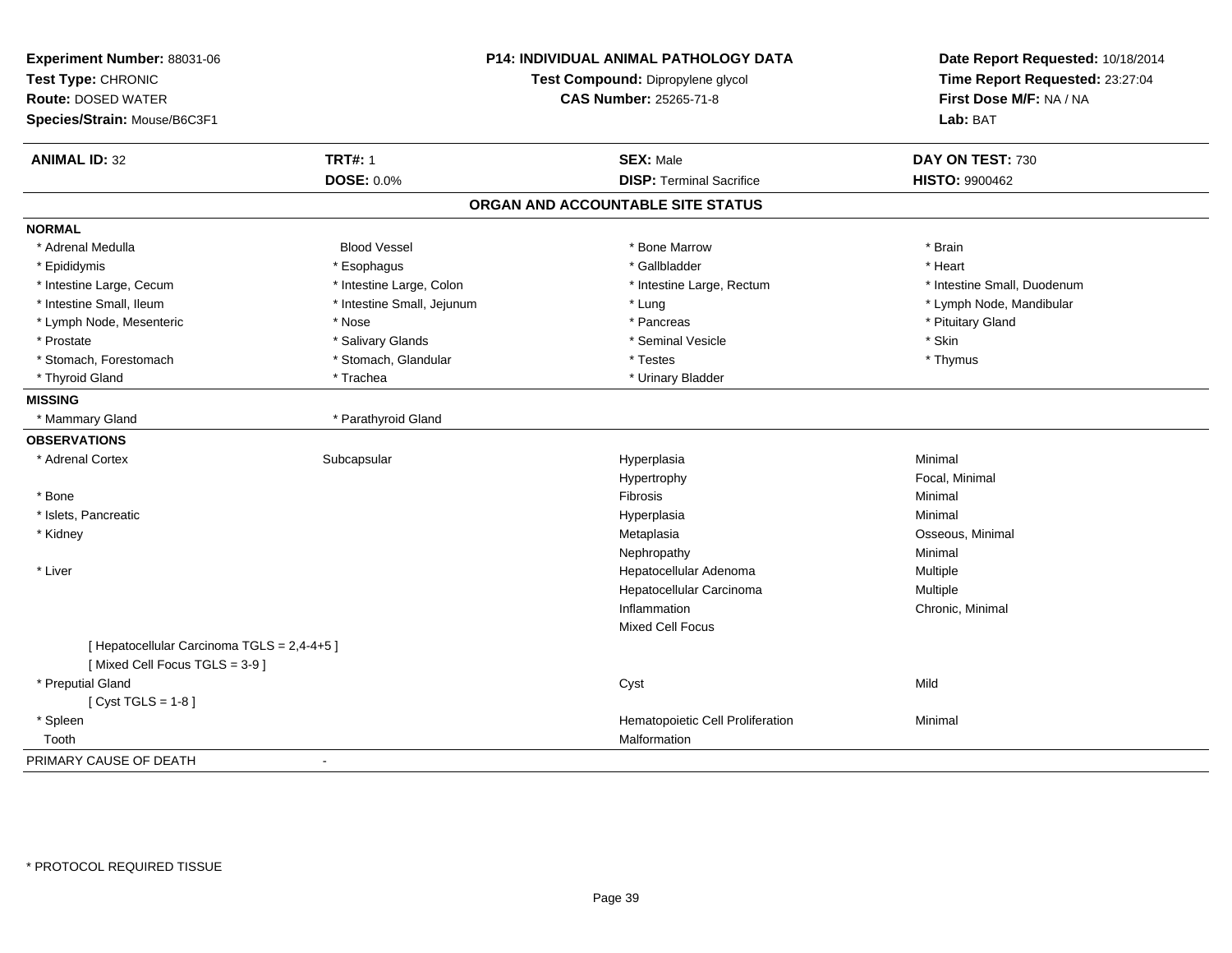| Experiment Number: 88031-06<br>Test Type: CHRONIC<br><b>Route: DOSED WATER</b><br>Species/Strain: Mouse/B6C3F1 |                           | P14: INDIVIDUAL ANIMAL PATHOLOGY DATA<br>Test Compound: Dipropylene glycol<br><b>CAS Number: 25265-71-8</b> | Date Report Requested: 10/18/2014<br>Time Report Requested: 23:27:04<br>First Dose M/F: NA / NA<br>Lab: BAT |
|----------------------------------------------------------------------------------------------------------------|---------------------------|-------------------------------------------------------------------------------------------------------------|-------------------------------------------------------------------------------------------------------------|
| <b>ANIMAL ID: 33</b>                                                                                           | <b>TRT#: 1</b>            | <b>SEX: Male</b>                                                                                            | DAY ON TEST: 730                                                                                            |
|                                                                                                                | <b>DOSE: 0.0%</b>         | <b>DISP: Terminal Sacrifice</b>                                                                             | HISTO: 9900463                                                                                              |
|                                                                                                                |                           | ORGAN AND ACCOUNTABLE SITE STATUS                                                                           |                                                                                                             |
| <b>NORMAL</b>                                                                                                  |                           |                                                                                                             |                                                                                                             |
| * Adrenal Medulla                                                                                              | <b>Blood Vessel</b>       | * Bone                                                                                                      | * Bone Marrow                                                                                               |
| * Brain                                                                                                        | * Epididymis              | * Gallbladder                                                                                               | * Intestine Large, Cecum                                                                                    |
| * Intestine Large, Colon                                                                                       | * Intestine Large, Rectum | * Intestine Small, Duodenum                                                                                 | * Intestine Small, Ileum                                                                                    |
| * Intestine Small, Jejunum                                                                                     | * Lung                    | * Lymph Node, Mandibular                                                                                    | * Lymph Node, Mesenteric                                                                                    |
| * Nose                                                                                                         | * Pancreas                | * Pituitary Gland                                                                                           | * Preputial Gland                                                                                           |
| * Prostate                                                                                                     | * Salivary Glands         | * Seminal Vesicle                                                                                           | * Skin                                                                                                      |
| * Spleen                                                                                                       | * Stomach, Forestomach    | * Stomach, Glandular                                                                                        | * Testes                                                                                                    |
| * Thymus                                                                                                       | * Thyroid Gland           | * Trachea                                                                                                   | * Urinary Bladder                                                                                           |
| <b>MISSING</b>                                                                                                 |                           |                                                                                                             |                                                                                                             |
| * Mammary Gland                                                                                                | * Parathyroid Gland       |                                                                                                             |                                                                                                             |
| <b>OBSERVATIONS</b>                                                                                            |                           |                                                                                                             |                                                                                                             |
| * Adrenal Cortex                                                                                               | Subcapsular               | Hyperplasia                                                                                                 | Moderate                                                                                                    |
|                                                                                                                |                           | Hyperplasia                                                                                                 | Focal, Minimal                                                                                              |
|                                                                                                                |                           | Hypertrophy                                                                                                 | Focal, Mild                                                                                                 |
| * Esophagus                                                                                                    |                           | Inflammation                                                                                                | Granulomatous, Mild                                                                                         |
| * Heart                                                                                                        |                           | Cardiomyopathy                                                                                              | Minimal                                                                                                     |
| * Islets, Pancreatic                                                                                           |                           | Hyperplasia                                                                                                 | Mild                                                                                                        |
| * Kidney                                                                                                       |                           | Nephropathy                                                                                                 | Mild                                                                                                        |
| * Liver                                                                                                        |                           | Clear Cell Focus                                                                                            |                                                                                                             |
|                                                                                                                |                           | <b>Eosinophilic Focus</b>                                                                                   |                                                                                                             |
|                                                                                                                |                           | Hepatocellular Adenoma                                                                                      |                                                                                                             |
| [Clear Cell Focus TGLS = 3-4]                                                                                  |                           |                                                                                                             |                                                                                                             |
| [ Eosinophilic Focus TGLS = 2-9,3-10 ]                                                                         |                           |                                                                                                             |                                                                                                             |
| [ Hepatocellular Adenoma TGLS = 1-5 ]                                                                          |                           |                                                                                                             |                                                                                                             |
| Tooth                                                                                                          |                           | Malformation                                                                                                |                                                                                                             |
| PRIMARY CAUSE OF DEATH                                                                                         |                           |                                                                                                             |                                                                                                             |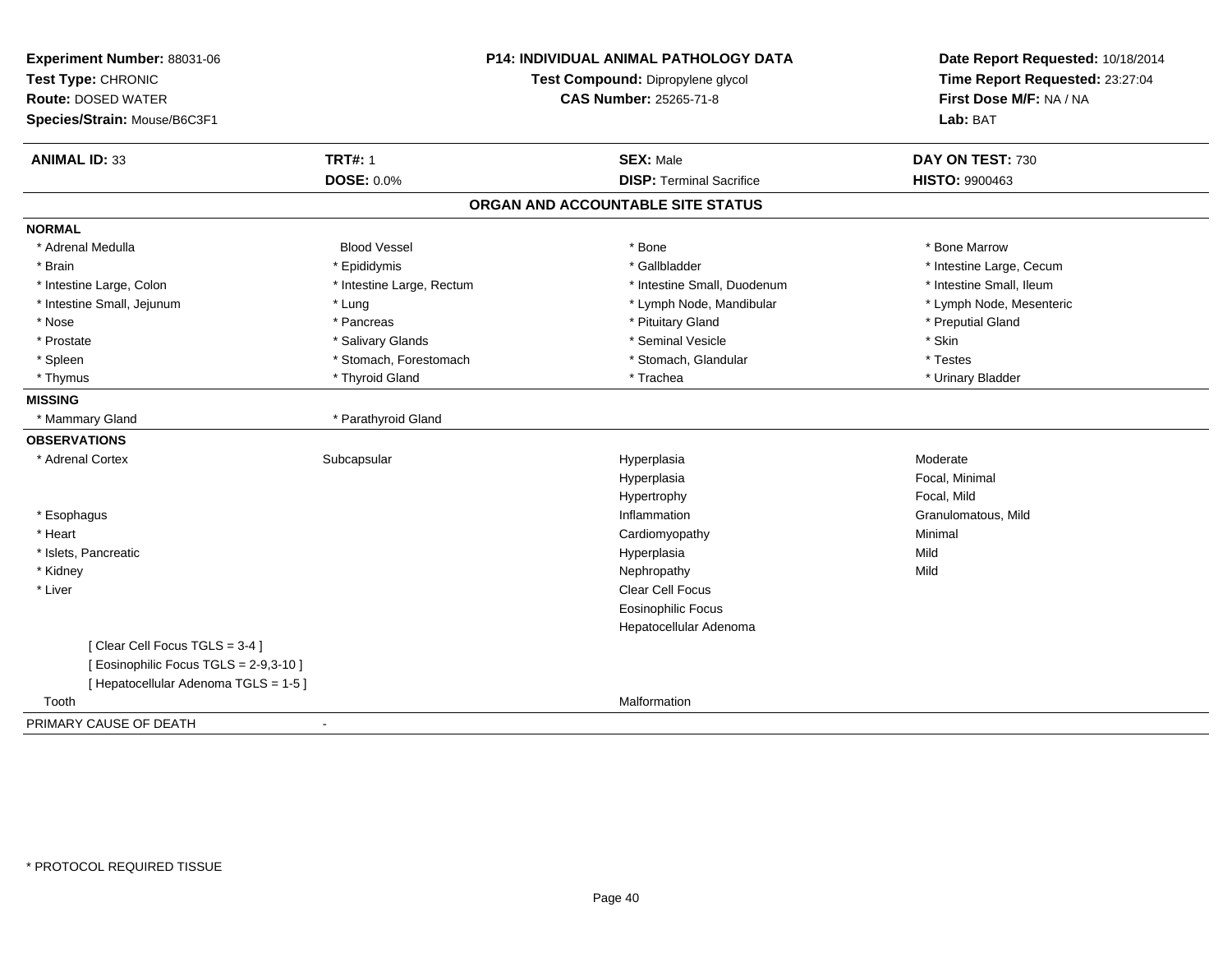| Experiment Number: 88031-06<br>Test Type: CHRONIC<br><b>Route: DOSED WATER</b><br>Species/Strain: Mouse/B6C3F1 |                                  | <b>P14: INDIVIDUAL ANIMAL PATHOLOGY DATA</b><br>Test Compound: Dipropylene glycol<br>CAS Number: 25265-71-8 | Date Report Requested: 10/18/2014<br>Time Report Requested: 23:27:04<br>First Dose M/F: NA / NA<br>Lab: BAT |
|----------------------------------------------------------------------------------------------------------------|----------------------------------|-------------------------------------------------------------------------------------------------------------|-------------------------------------------------------------------------------------------------------------|
| <b>ANIMAL ID: 34</b>                                                                                           | <b>TRT#: 1</b>                   | <b>SEX: Male</b>                                                                                            | DAY ON TEST: 724                                                                                            |
|                                                                                                                | <b>DOSE: 0.0%</b>                | <b>DISP: Natural Death</b>                                                                                  | <b>HISTO: 9900464</b>                                                                                       |
|                                                                                                                |                                  | ORGAN AND ACCOUNTABLE SITE STATUS                                                                           |                                                                                                             |
| <b>NORMAL</b>                                                                                                  |                                  |                                                                                                             |                                                                                                             |
| * Adrenal Medulla                                                                                              | <b>Blood Vessel</b>              | * Bone                                                                                                      | * Bone Marrow                                                                                               |
| * Brain                                                                                                        | * Epididymis                     | * Esophagus                                                                                                 | * Gallbladder                                                                                               |
| * Intestine Large, Cecum                                                                                       | * Intestine Large, Colon         | * Intestine Large, Rectum                                                                                   | * Intestine Small, Duodenum                                                                                 |
| * Intestine Small, Ileum                                                                                       | * Intestine Small, Jejunum       | * Islets, Pancreatic                                                                                        | * Kidney                                                                                                    |
| * Lymph Node, Mandibular                                                                                       | * Lymph Node, Mesenteric         | * Nose                                                                                                      | * Pancreas                                                                                                  |
| * Parathyroid Gland                                                                                            | * Pituitary Gland                | * Preputial Gland                                                                                           | * Prostate                                                                                                  |
| * Salivary Glands                                                                                              | * Seminal Vesicle                | * Skin                                                                                                      | * Stomach, Forestomach                                                                                      |
| * Stomach, Glandular                                                                                           | * Testes                         | * Thymus                                                                                                    | * Thyroid Gland                                                                                             |
| * Trachea                                                                                                      | * Urinary Bladder                |                                                                                                             |                                                                                                             |
| <b>MISSING</b>                                                                                                 |                                  |                                                                                                             |                                                                                                             |
| * Mammary Gland                                                                                                |                                  |                                                                                                             |                                                                                                             |
| <b>OBSERVATIONS</b>                                                                                            |                                  |                                                                                                             |                                                                                                             |
| * Adrenal Cortex                                                                                               | Subcapsular                      | Hyperplasia                                                                                                 | Minimal                                                                                                     |
| * Heart                                                                                                        | Myocardium                       | Mineralization                                                                                              | Minimal                                                                                                     |
| * Liver                                                                                                        |                                  | Hepatocellular Carcinoma                                                                                    |                                                                                                             |
|                                                                                                                |                                  | Inflammation                                                                                                | Chronic, Minimal                                                                                            |
|                                                                                                                |                                  | <b>Necrosis</b>                                                                                             | Focal, Moderate                                                                                             |
| [ Hepatocellular Carcinoma TGLS = 3-9 ]                                                                        |                                  |                                                                                                             |                                                                                                             |
| * Lung                                                                                                         |                                  | Hepatocellular Carcinoma                                                                                    | Metastatic (Liver)                                                                                          |
| [ Hepatocellular Carcinoma TGLS = 5,6,7,8,9-10 ]                                                               |                                  |                                                                                                             |                                                                                                             |
| Lymph Node                                                                                                     | Mediastinal                      | Hepatocellular Carcinoma                                                                                    | Metastatic (Liver)                                                                                          |
| * Spleen                                                                                                       | Lymph Follic                     | Atrophy                                                                                                     | Marked                                                                                                      |
|                                                                                                                |                                  | Hematopoietic Cell Proliferation                                                                            | Mild                                                                                                        |
| [ Hematopoietic Cell Proliferation TGLS = 2-4 ]                                                                |                                  |                                                                                                             |                                                                                                             |
| PRIMARY CAUSE OF DEATH                                                                                         | - Liver Hepatocellular Carcinoma |                                                                                                             |                                                                                                             |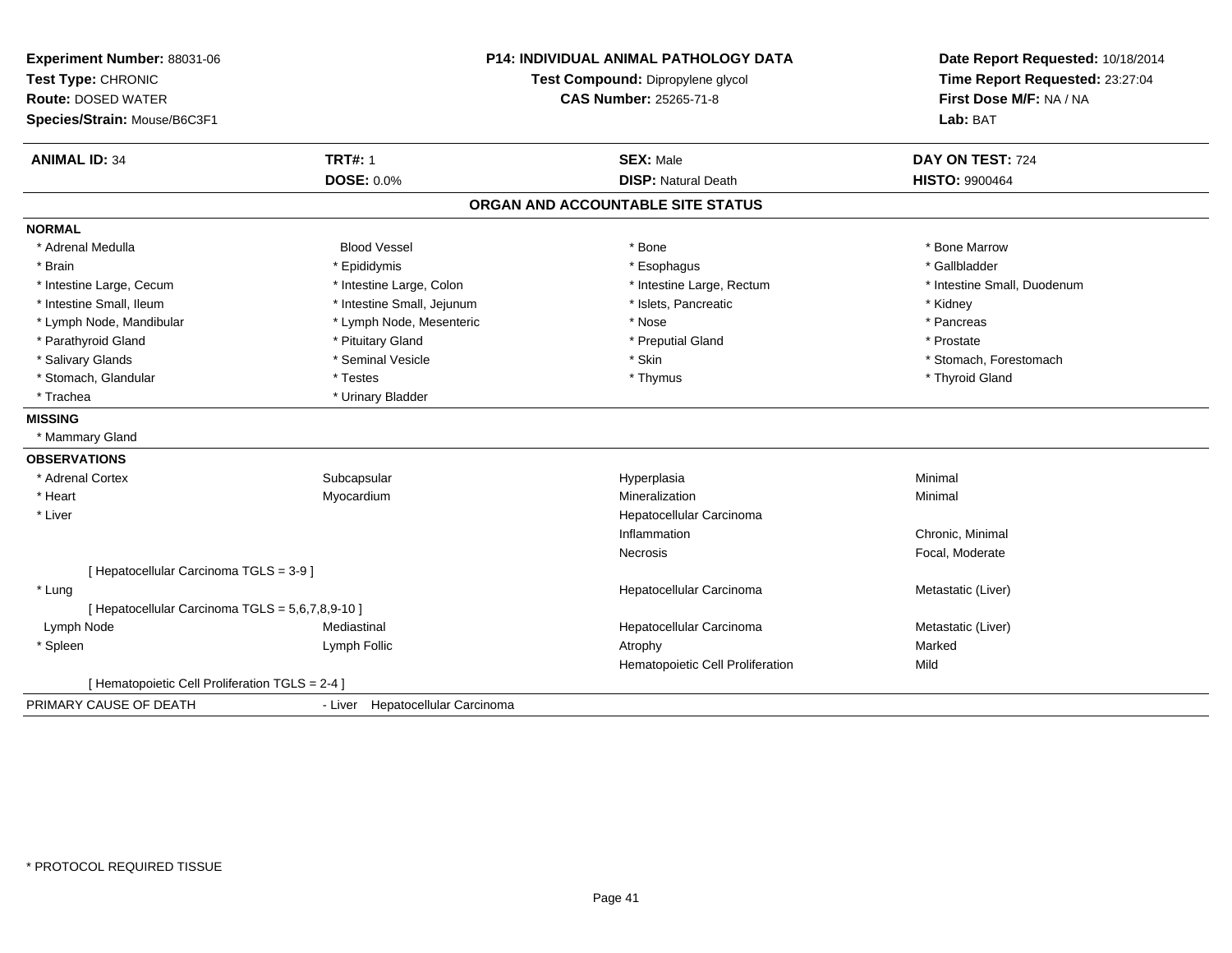| Experiment Number: 88031-06  |                            | <b>P14: INDIVIDUAL ANIMAL PATHOLOGY DATA</b> | Date Report Requested: 10/18/2014                          |
|------------------------------|----------------------------|----------------------------------------------|------------------------------------------------------------|
| Test Type: CHRONIC           |                            | Test Compound: Dipropylene glycol            | Time Report Requested: 23:27:04<br>First Dose M/F: NA / NA |
| <b>Route: DOSED WATER</b>    |                            | <b>CAS Number: 25265-71-8</b>                |                                                            |
| Species/Strain: Mouse/B6C3F1 |                            |                                              | Lab: BAT                                                   |
| <b>ANIMAL ID: 35</b>         | <b>TRT#: 1</b>             | <b>SEX: Male</b>                             | DAY ON TEST: 730                                           |
|                              | <b>DOSE: 0.0%</b>          | <b>DISP: Terminal Sacrifice</b>              | <b>HISTO: 9900465</b>                                      |
|                              |                            | ORGAN AND ACCOUNTABLE SITE STATUS            |                                                            |
| <b>NORMAL</b>                |                            |                                              |                                                            |
| * Adrenal Medulla            | <b>Blood Vessel</b>        | * Bone                                       | * Bone Marrow                                              |
| * Brain                      | * Epididymis               | * Esophagus                                  | * Gallbladder                                              |
| * Heart                      | * Intestine Large, Cecum   | * Intestine Large, Colon                     | * Intestine Large, Rectum                                  |
| * Intestine Small, Ileum     | * Intestine Small, Jejunum | * Lung                                       | * Lymph Node, Mandibular                                   |
| * Lymph Node, Mesenteric     | * Nose                     | * Pancreas                                   | * Parathyroid Gland                                        |
| * Pituitary Gland            | * Prostate                 | * Salivary Glands                            | * Seminal Vesicle                                          |
| * Skin                       | * Spleen                   | * Stomach, Forestomach                       | * Stomach, Glandular                                       |
| * Testes                     | * Thymus                   | * Thyroid Gland                              | * Trachea                                                  |
| * Urinary Bladder            |                            |                                              |                                                            |
| <b>MISSING</b>               |                            |                                              |                                                            |
| * Mammary Gland              |                            |                                              |                                                            |
| <b>OBSERVATIONS</b>          |                            |                                              |                                                            |
| * Adrenal Cortex             | Subcapsular                | Hyperplasia                                  | Minimal                                                    |
|                              |                            | Hypertrophy                                  | Focal, Minimal                                             |
| * Intestine Small, Duodenum  |                            | Polyp Adenomatous                            |                                                            |
| * Islets, Pancreatic         |                            | Hyperplasia                                  | Moderate                                                   |
| * Kidney                     |                            | Nephropathy                                  | Minimal                                                    |
| * Liver                      |                            | <b>Clear Cell Focus</b>                      |                                                            |
| * Preputial Gland            |                            | Cyst                                         | Moderate                                                   |
| [Cyst TGLS = $1-8$ ]         |                            |                                              |                                                            |
| Tooth                        |                            | Malformation                                 |                                                            |
| PRIMARY CAUSE OF DEATH       | $\overline{\phantom{a}}$   |                                              |                                                            |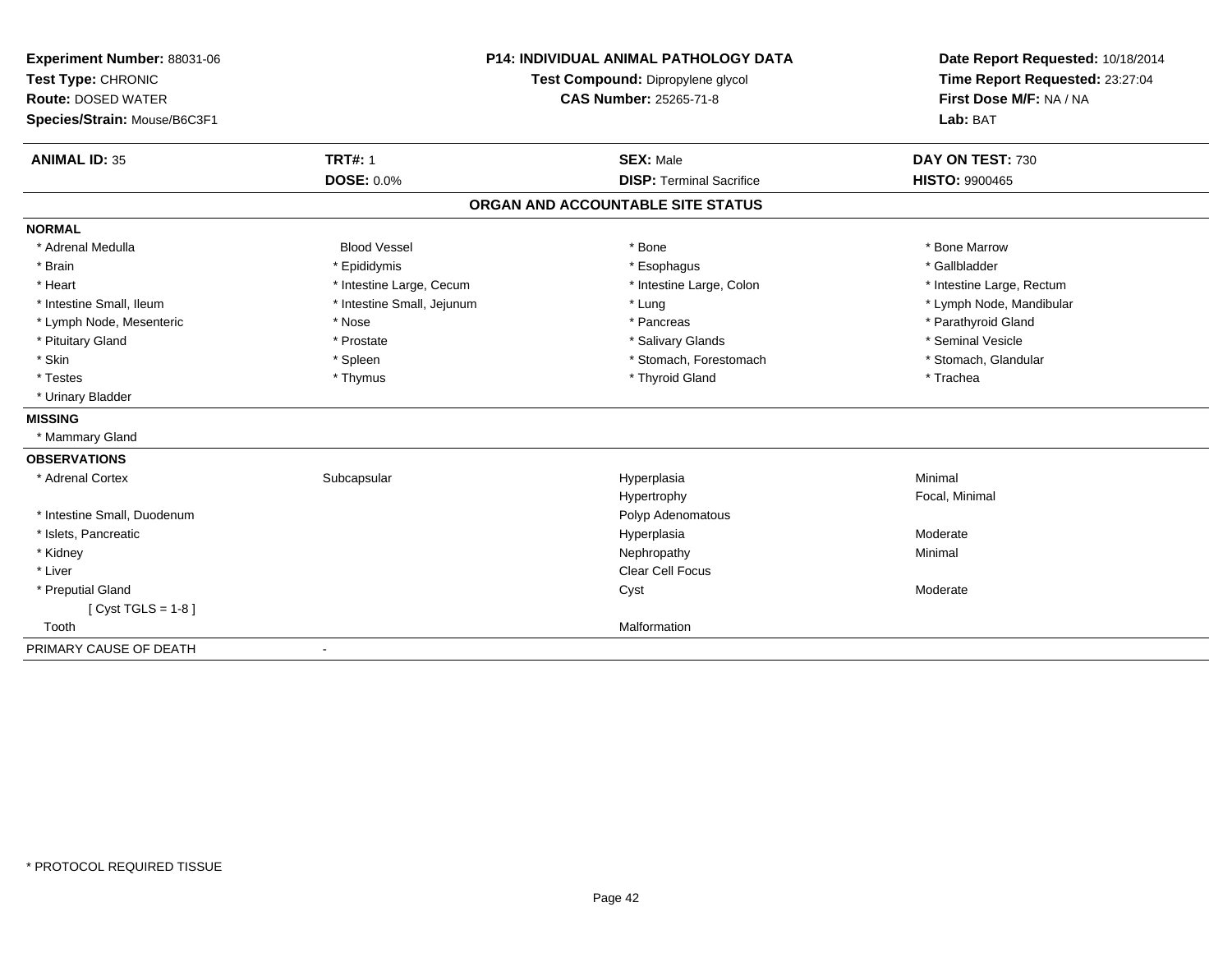| Experiment Number: 88031-06  | <b>P14: INDIVIDUAL ANIMAL PATHOLOGY DATA</b> |                                   | Date Report Requested: 10/18/2014                          |
|------------------------------|----------------------------------------------|-----------------------------------|------------------------------------------------------------|
| Test Type: CHRONIC           |                                              | Test Compound: Dipropylene glycol | Time Report Requested: 23:27:04<br>First Dose M/F: NA / NA |
| <b>Route: DOSED WATER</b>    |                                              | <b>CAS Number: 25265-71-8</b>     |                                                            |
| Species/Strain: Mouse/B6C3F1 |                                              |                                   | Lab: BAT                                                   |
| <b>ANIMAL ID: 36</b>         | <b>TRT#: 1</b>                               | <b>SEX: Male</b>                  | DAY ON TEST: 729                                           |
|                              | <b>DOSE: 0.0%</b>                            | <b>DISP: Terminal Sacrifice</b>   | HISTO: 9900466                                             |
|                              |                                              | ORGAN AND ACCOUNTABLE SITE STATUS |                                                            |
| <b>NORMAL</b>                |                                              |                                   |                                                            |
| * Adrenal Medulla            | <b>Blood Vessel</b>                          | * Bone                            | * Bone Marrow                                              |
| * Brain                      | * Epididymis                                 | * Esophagus                       | * Gallbladder                                              |
| * Heart                      | * Intestine Large, Cecum                     | * Intestine Large, Colon          | * Intestine Large, Rectum                                  |
| * Intestine Small, Duodenum  | * Intestine Small, Ileum                     | * Intestine Small, Jejunum        | * Lung                                                     |
| * Lymph Node, Mandibular     | * Lymph Node, Mesenteric                     | * Nose                            | * Pancreas                                                 |
| * Pituitary Gland            | * Prostate                                   | * Salivary Glands                 | * Seminal Vesicle                                          |
| * Skin                       | * Spleen                                     | * Stomach, Forestomach            | * Stomach, Glandular                                       |
| * Testes                     | * Thymus                                     | * Thyroid Gland                   | * Trachea                                                  |
| * Urinary Bladder            |                                              |                                   |                                                            |
| <b>MISSING</b>               |                                              |                                   |                                                            |
| * Mammary Gland              | * Parathyroid Gland                          |                                   |                                                            |
| <b>OBSERVATIONS</b>          |                                              |                                   |                                                            |
| * Adrenal Cortex             | Subcapsular                                  | Hyperplasia                       | Mild                                                       |
|                              |                                              | Hypertrophy                       | Focal, Mild                                                |
| * Islets, Pancreatic         |                                              | Hyperplasia                       | Moderate                                                   |
| * Kidney                     |                                              | Nephropathy                       | Mild                                                       |
| * Liver                      |                                              | Inflammation                      | Chronic, Minimal                                           |
| * Preputial Gland            |                                              | Cyst                              | Mild                                                       |
|                              |                                              | Inflammation                      | Suppurative, Mild                                          |
| [Cyst TGLS = $1-8$ ]         |                                              |                                   |                                                            |
| Tooth                        |                                              | Malformation                      |                                                            |
| PRIMARY CAUSE OF DEATH       | $\overline{\phantom{a}}$                     |                                   |                                                            |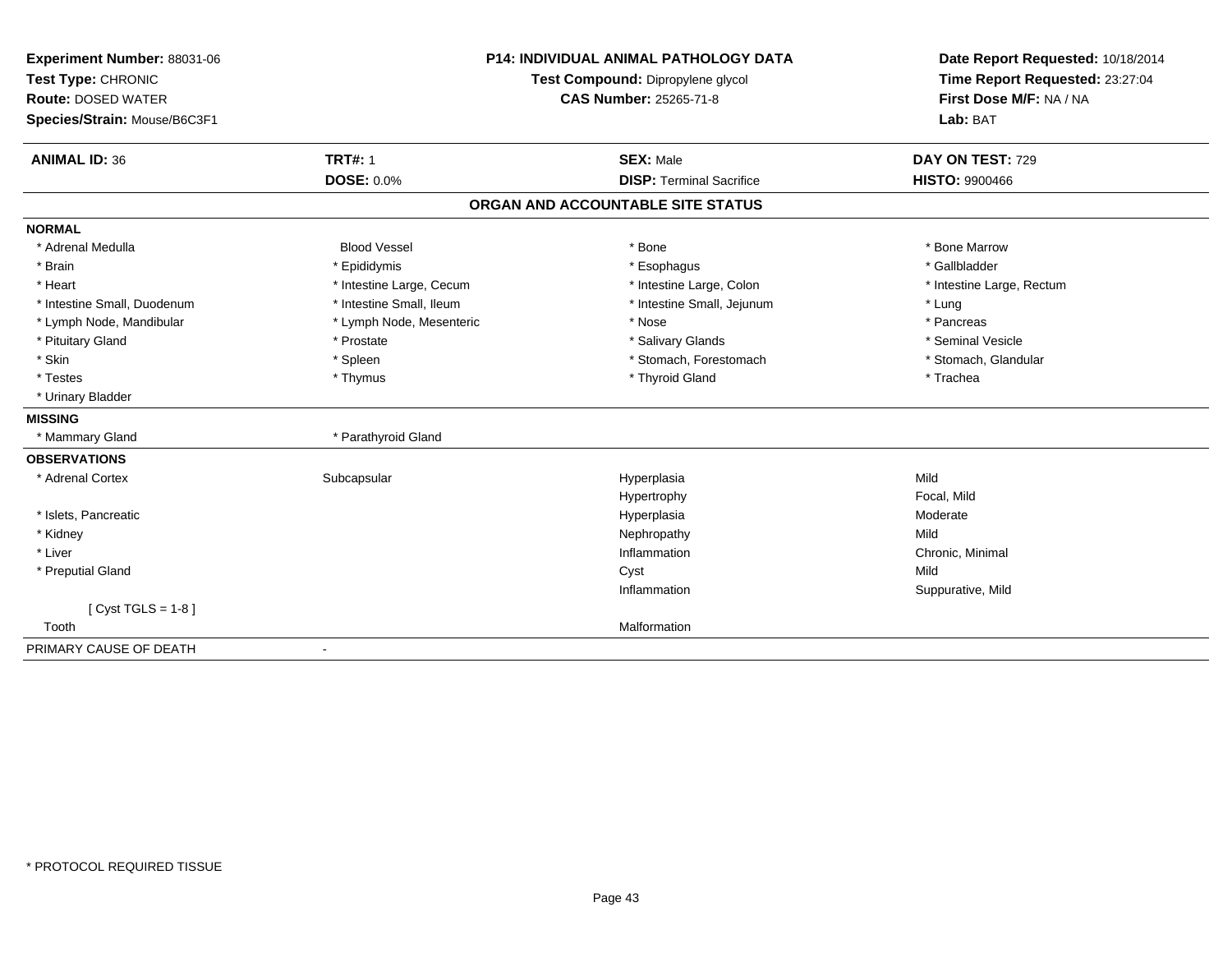| Experiment Number: 88031-06<br>Test Type: CHRONIC<br><b>Route: DOSED WATER</b><br>Species/Strain: Mouse/B6C3F1 |                          | <b>P14: INDIVIDUAL ANIMAL PATHOLOGY DATA</b><br>Test Compound: Dipropylene glycol<br><b>CAS Number: 25265-71-8</b> | Date Report Requested: 10/18/2014<br>Time Report Requested: 23:27:04<br>First Dose M/F: NA / NA<br>Lab: BAT |
|----------------------------------------------------------------------------------------------------------------|--------------------------|--------------------------------------------------------------------------------------------------------------------|-------------------------------------------------------------------------------------------------------------|
| <b>ANIMAL ID: 37</b>                                                                                           | <b>TRT#: 1</b>           | <b>SEX: Male</b>                                                                                                   | DAY ON TEST: 730                                                                                            |
|                                                                                                                | <b>DOSE: 0.0%</b>        | <b>DISP: Terminal Sacrifice</b>                                                                                    | <b>HISTO: 9900467</b>                                                                                       |
|                                                                                                                |                          | ORGAN AND ACCOUNTABLE SITE STATUS                                                                                  |                                                                                                             |
| <b>NORMAL</b>                                                                                                  |                          |                                                                                                                    |                                                                                                             |
| * Adrenal Medulla                                                                                              | <b>Blood Vessel</b>      | * Bone                                                                                                             | * Bone Marrow                                                                                               |
| * Brain                                                                                                        | * Epididymis             | * Esophagus                                                                                                        | * Gallbladder                                                                                               |
| * Heart                                                                                                        | * Intestine Large, Cecum | * Intestine Large, Colon                                                                                           | * Intestine Large, Rectum                                                                                   |
| * Intestine Small, Duodenum                                                                                    | * Intestine Small, Ileum | * Intestine Small, Jejunum                                                                                         | * Lung                                                                                                      |
| * Lymph Node, Mandibular                                                                                       | * Lymph Node, Mesenteric | * Nose                                                                                                             | * Pancreas                                                                                                  |
| * Parathyroid Gland                                                                                            | * Pituitary Gland        | * Prostate                                                                                                         | * Salivary Glands                                                                                           |
| * Seminal Vesicle                                                                                              | * Skin                   | * Spleen                                                                                                           | * Stomach, Forestomach                                                                                      |
| * Stomach, Glandular                                                                                           | * Testes                 | * Thymus                                                                                                           | * Thyroid Gland                                                                                             |
| * Trachea                                                                                                      | * Urinary Bladder        |                                                                                                                    |                                                                                                             |
| <b>MISSING</b>                                                                                                 |                          |                                                                                                                    |                                                                                                             |
| * Mammary Gland                                                                                                |                          |                                                                                                                    |                                                                                                             |
| <b>OBSERVATIONS</b>                                                                                            |                          |                                                                                                                    |                                                                                                             |
| * Adrenal Cortex                                                                                               | Subcapsular              | Hyperplasia                                                                                                        | Mild                                                                                                        |
|                                                                                                                |                          | Hypertrophy                                                                                                        | Focal, Mild                                                                                                 |
| * Islets, Pancreatic                                                                                           |                          | Hyperplasia                                                                                                        | Mild                                                                                                        |
| * Kidney                                                                                                       |                          | Nephropathy                                                                                                        | Minimal                                                                                                     |
| * Liver                                                                                                        |                          | Clear Cell Focus                                                                                                   |                                                                                                             |
|                                                                                                                |                          | <b>Eosinophilic Focus</b>                                                                                          |                                                                                                             |
|                                                                                                                |                          | Hepatocellular Adenoma                                                                                             |                                                                                                             |
|                                                                                                                |                          | Inflammation                                                                                                       | Chronic, Minimal                                                                                            |
| [ Clear Cell Focus TGLS = 4,5-4+5+10 ]                                                                         |                          |                                                                                                                    |                                                                                                             |
| [ Eosinophilic Focus TGLS = 6-10 ]                                                                             |                          |                                                                                                                    |                                                                                                             |
| [ Hepatocellular Adenoma TGLS = 3-4 ]                                                                          |                          |                                                                                                                    |                                                                                                             |
| Mesentery                                                                                                      | Fat                      | Necrosis                                                                                                           | Mild                                                                                                        |
| [Necrosis $TGLS = 2-9$ ]                                                                                       |                          |                                                                                                                    |                                                                                                             |
| * Preputial Gland                                                                                              |                          | Cyst                                                                                                               | Mild                                                                                                        |
| [Cyst TGLS = $1-8$ ]                                                                                           |                          |                                                                                                                    |                                                                                                             |
| PRIMARY CAUSE OF DEATH                                                                                         | $\blacksquare$           |                                                                                                                    |                                                                                                             |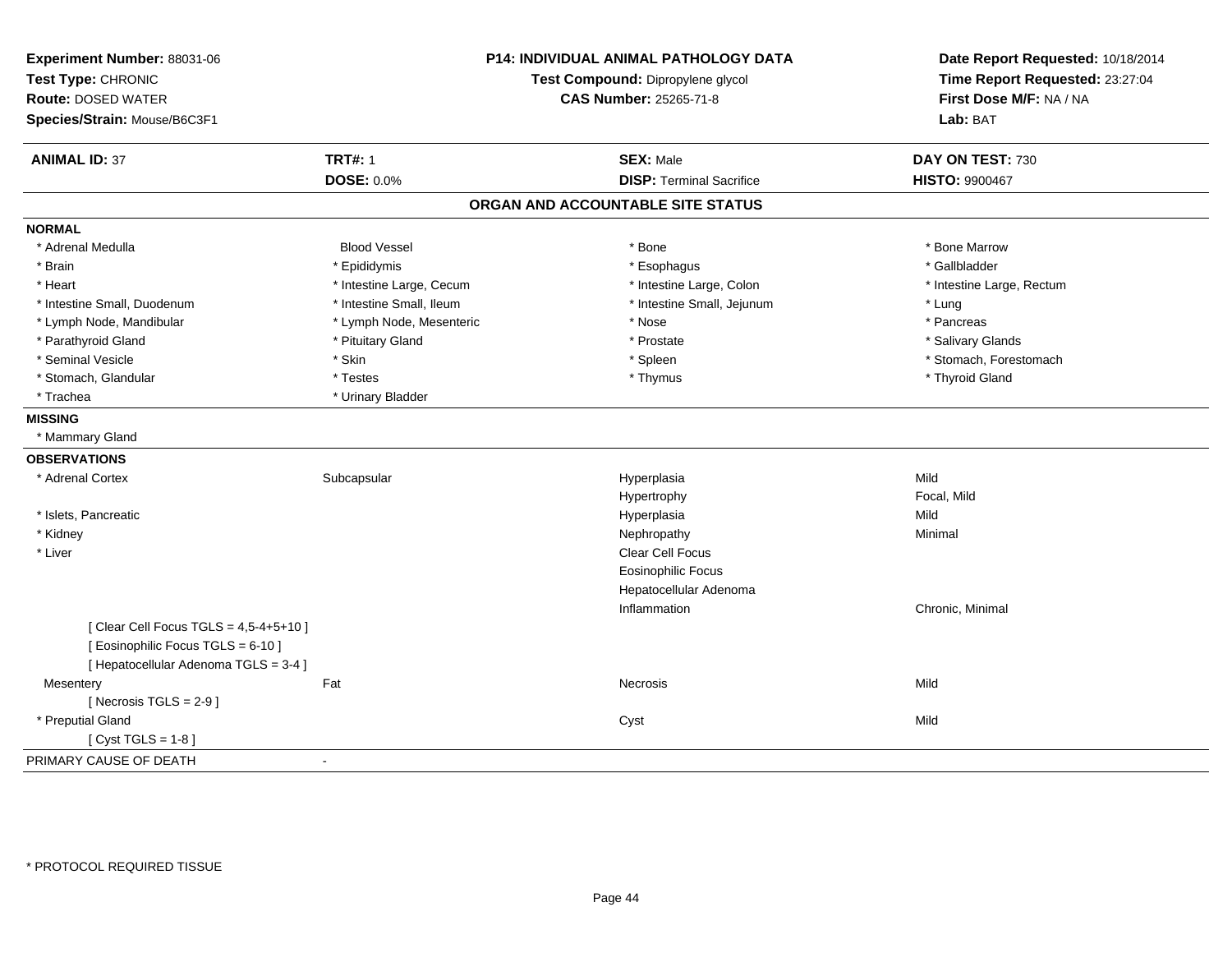| Experiment Number: 88031-06             | P14: INDIVIDUAL ANIMAL PATHOLOGY DATA                                                  |                                   | Date Report Requested: 10/18/2014 |
|-----------------------------------------|----------------------------------------------------------------------------------------|-----------------------------------|-----------------------------------|
| Test Type: CHRONIC                      |                                                                                        | Test Compound: Dipropylene glycol | Time Report Requested: 23:27:04   |
| <b>Route: DOSED WATER</b>               |                                                                                        | <b>CAS Number: 25265-71-8</b>     | First Dose M/F: NA / NA           |
| Species/Strain: Mouse/B6C3F1            |                                                                                        |                                   | Lab: BAT                          |
| <b>ANIMAL ID: 38</b>                    | <b>TRT#: 1</b>                                                                         | <b>SEX: Male</b>                  | DAY ON TEST: 729                  |
|                                         | DOSE: 0.0%                                                                             | <b>DISP: Terminal Sacrifice</b>   | <b>HISTO: 9900468</b>             |
|                                         |                                                                                        | ORGAN AND ACCOUNTABLE SITE STATUS |                                   |
| <b>NORMAL</b>                           |                                                                                        |                                   |                                   |
| * Adrenal Medulla                       | <b>Blood Vessel</b>                                                                    | * Bone                            | * Bone Marrow                     |
| * Brain                                 | * Epididymis                                                                           | * Esophagus                       | * Gallbladder                     |
| * Heart                                 | * Intestine Large, Cecum                                                               | * Intestine Large, Colon          | * Intestine Large, Rectum         |
| * Intestine Small, Duodenum             | * Intestine Small, Ileum                                                               | * Intestine Small, Jejunum        | * Lung                            |
| * Lymph Node, Mandibular                | * Lymph Node, Mesenteric                                                               | * Nose                            | * Pancreas                        |
| * Parathyroid Gland                     | * Pituitary Gland                                                                      | * Prostate                        | * Salivary Glands                 |
| * Seminal Vesicle                       | * Skin                                                                                 | * Stomach, Forestomach            | * Stomach, Glandular              |
| * Testes                                | * Thymus                                                                               | * Thyroid Gland                   | * Trachea                         |
| * Urinary Bladder                       |                                                                                        |                                   |                                   |
| <b>MISSING</b>                          |                                                                                        |                                   |                                   |
| * Mammary Gland                         |                                                                                        |                                   |                                   |
| <b>OBSERVATIONS</b>                     |                                                                                        |                                   |                                   |
| * Adrenal Cortex                        | Subcapsular                                                                            | Hyperplasia                       | Mild                              |
|                                         |                                                                                        | Hypertrophy                       | Focal, Minimal                    |
| * Islets, Pancreatic                    |                                                                                        | Hyperplasia                       | Moderate                          |
| * Kidney                                |                                                                                        | Nephropathy                       | Minimal                           |
| * Liver                                 |                                                                                        | Clear Cell Focus                  |                                   |
|                                         |                                                                                        | <b>Eosinophilic Focus</b>         |                                   |
|                                         |                                                                                        | Hepatocellular Adenoma            |                                   |
| [ Clear Cell Focus TGLS = 1,2-10+11 ]   |                                                                                        |                                   |                                   |
| [ Eosinophilic Focus TGLS = 2-11,1-10 ] |                                                                                        |                                   |                                   |
| [ Hepatocellular Adenoma TGLS = 3-9]    |                                                                                        |                                   |                                   |
| * Preputial Gland                       |                                                                                        | Cyst                              | Minimal                           |
| [Cyst TGLS = $5-8$ ]                    |                                                                                        |                                   |                                   |
| Skel Muscle                             |                                                                                        |                                   |                                   |
|                                         | Note: Hemorrhage present in seminal vesicle, but menu does not contain this diagnosis. |                                   |                                   |
| * Spleen                                | Lymph Follic                                                                           | Hyperplasia                       | Minimal                           |
| Tooth                                   |                                                                                        | Malformation                      |                                   |
| PRIMARY CAUSE OF DEATH                  |                                                                                        |                                   |                                   |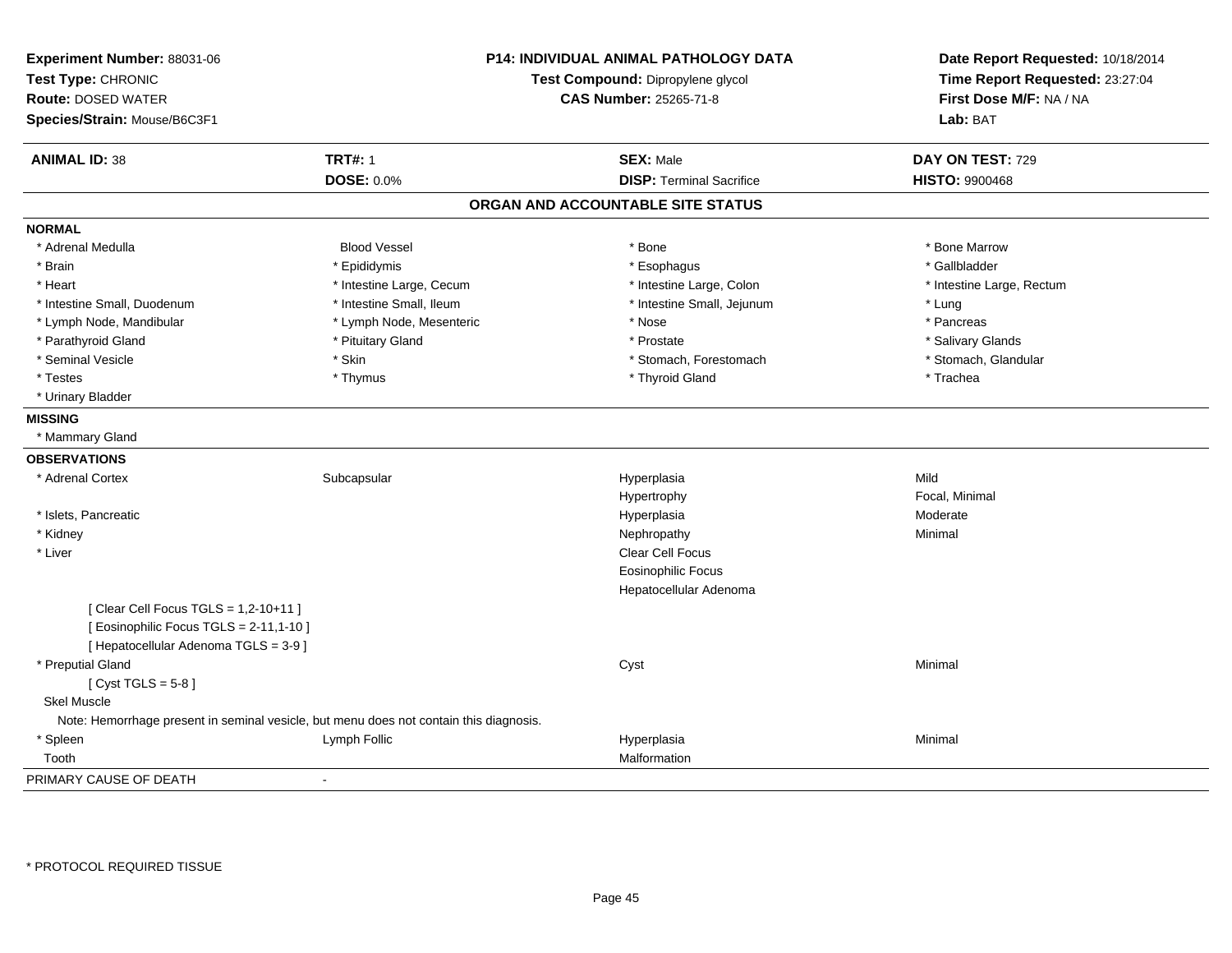| Experiment Number: 88031-06                      | <b>P14: INDIVIDUAL ANIMAL PATHOLOGY DATA</b> |                                   | Date Report Requested: 10/18/2014                          |
|--------------------------------------------------|----------------------------------------------|-----------------------------------|------------------------------------------------------------|
| Test Type: CHRONIC                               |                                              | Test Compound: Dipropylene glycol | Time Report Requested: 23:27:04<br>First Dose M/F: NA / NA |
| <b>Route: DOSED WATER</b>                        |                                              | <b>CAS Number: 25265-71-8</b>     |                                                            |
| Species/Strain: Mouse/B6C3F1                     |                                              |                                   | Lab: BAT                                                   |
| <b>ANIMAL ID: 39</b>                             | <b>TRT#: 1</b>                               | <b>SEX: Male</b>                  | DAY ON TEST: 731                                           |
|                                                  | <b>DOSE: 0.0%</b>                            | <b>DISP: Terminal Sacrifice</b>   | <b>HISTO: 9900469</b>                                      |
|                                                  |                                              | ORGAN AND ACCOUNTABLE SITE STATUS |                                                            |
| <b>NORMAL</b>                                    |                                              |                                   |                                                            |
| * Adrenal Medulla                                | <b>Blood Vessel</b>                          | * Bone                            | * Bone Marrow                                              |
| * Brain                                          | * Epididymis                                 | * Esophagus                       | * Heart                                                    |
| * Intestine Large, Cecum                         | * Intestine Large, Colon                     | * Intestine Large, Rectum         | * Intestine Small, Duodenum                                |
| * Intestine Small, Ileum                         | * Intestine Small, Jejunum                   | * Kidney                          | * Lymph Node, Mandibular                                   |
| * Lymph Node, Mesenteric                         | * Nose                                       | * Pancreas                        | * Pituitary Gland                                          |
| * Prostate                                       | * Salivary Glands                            | * Seminal Vesicle                 | * Skin                                                     |
| * Spleen                                         | * Stomach, Forestomach                       | * Testes                          | * Thymus                                                   |
| * Thyroid Gland                                  | * Trachea                                    | * Urinary Bladder                 |                                                            |
| <b>MISSING</b>                                   |                                              |                                   |                                                            |
| * Gallbladder                                    | * Mammary Gland                              | * Parathyroid Gland               |                                                            |
| <b>OBSERVATIONS</b>                              |                                              |                                   |                                                            |
| * Adrenal Cortex                                 | Subcapsular                                  | Hyperplasia                       | Minimal                                                    |
|                                                  |                                              | Hypertrophy                       | Focal, Minimal                                             |
| * Islets, Pancreatic                             |                                              | Hyperplasia                       | Moderate                                                   |
| * Liver                                          |                                              | Clear Cell Focus                  |                                                            |
|                                                  |                                              | Hepatocellular Carcinoma          |                                                            |
| [Clear Cell Focus TGLS = 2-9]                    |                                              |                                   |                                                            |
| [ Hepatocellular Carcinoma TGLS = 1-4 ]          |                                              |                                   |                                                            |
| * Lung                                           |                                              | Alveolar/Bronchiolar Carcinoma    | Multiple                                                   |
| [ Alveolar/Bronchiolar Carcinoma TGLS = 3,4-10 ] |                                              |                                   |                                                            |
| * Preputial Gland                                |                                              | Inflammation                      | Suppurative, Minimal                                       |
| * Stomach, Glandular                             |                                              | Inflammation                      | Chronic, Minimal                                           |
| PRIMARY CAUSE OF DEATH                           |                                              |                                   |                                                            |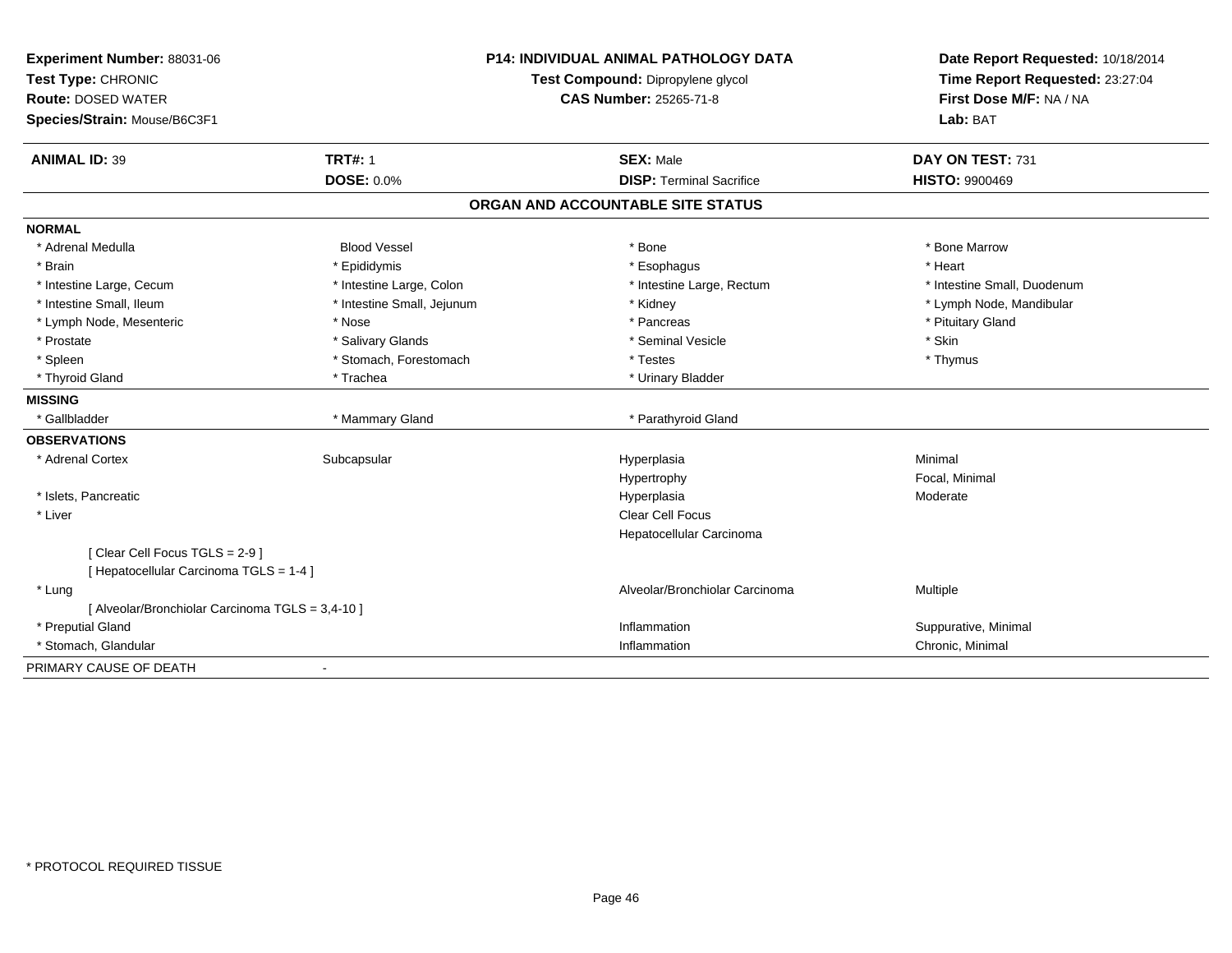| Experiment Number: 88031-06<br>Test Type: CHRONIC<br><b>Route: DOSED WATER</b><br>Species/Strain: Mouse/B6C3F1 |                                  | <b>P14: INDIVIDUAL ANIMAL PATHOLOGY DATA</b><br>Test Compound: Dipropylene glycol<br><b>CAS Number: 25265-71-8</b> | Date Report Requested: 10/18/2014<br>Time Report Requested: 23:27:04<br>First Dose M/F: NA / NA<br>Lab: BAT |
|----------------------------------------------------------------------------------------------------------------|----------------------------------|--------------------------------------------------------------------------------------------------------------------|-------------------------------------------------------------------------------------------------------------|
| <b>ANIMAL ID: 40</b>                                                                                           | <b>TRT#: 1</b>                   | <b>SEX: Male</b>                                                                                                   | DAY ON TEST: 575                                                                                            |
|                                                                                                                | <b>DOSE: 0.0%</b>                | <b>DISP: Natural Death</b>                                                                                         | <b>HISTO: 9900470</b>                                                                                       |
|                                                                                                                |                                  | ORGAN AND ACCOUNTABLE SITE STATUS                                                                                  |                                                                                                             |
| <b>NORMAL</b>                                                                                                  |                                  |                                                                                                                    |                                                                                                             |
| * Adrenal Medulla                                                                                              | <b>Blood Vessel</b>              | * Bone                                                                                                             | * Bone Marrow                                                                                               |
| * Brain                                                                                                        | * Epididymis                     | * Esophagus                                                                                                        | * Gallbladder                                                                                               |
| * Heart                                                                                                        | * Intestine Large, Cecum         | * Intestine Large, Colon                                                                                           | * Intestine Large, Rectum                                                                                   |
| * Intestine Small, Duodenum                                                                                    | * Intestine Small, Ileum         | * Intestine Small, Jejunum                                                                                         | * Islets, Pancreatic                                                                                        |
| * Lung                                                                                                         | * Lymph Node, Mesenteric         | * Nose                                                                                                             | * Pancreas                                                                                                  |
| * Parathyroid Gland                                                                                            | * Pituitary Gland                | * Preputial Gland                                                                                                  | * Prostate                                                                                                  |
| * Salivary Glands                                                                                              | * Seminal Vesicle                | * Skin                                                                                                             | * Stomach, Forestomach                                                                                      |
| * Stomach, Glandular                                                                                           | * Testes                         | * Thymus                                                                                                           | * Thyroid Gland                                                                                             |
| * Trachea                                                                                                      | * Urinary Bladder                |                                                                                                                    |                                                                                                             |
| <b>MISSING</b>                                                                                                 |                                  |                                                                                                                    |                                                                                                             |
| * Lymph Node, Mandibular                                                                                       | * Mammary Gland                  |                                                                                                                    |                                                                                                             |
| <b>OBSERVATIONS</b>                                                                                            |                                  |                                                                                                                    |                                                                                                             |
| * Adrenal Cortex                                                                                               | Subcapsular                      | Hyperplasia                                                                                                        | Minimal                                                                                                     |
| * Kidney                                                                                                       | Papilla                          | Necrosis                                                                                                           | Minimal                                                                                                     |
| * Liver                                                                                                        |                                  | Hepatocellular Carcinoma                                                                                           |                                                                                                             |
| * Spleen                                                                                                       | Lymph Follic                     | Atrophy                                                                                                            | Moderate                                                                                                    |
| Tooth                                                                                                          |                                  | Malformation                                                                                                       |                                                                                                             |
| PRIMARY CAUSE OF DEATH                                                                                         | - Liver Hepatocellular Carcinoma |                                                                                                                    |                                                                                                             |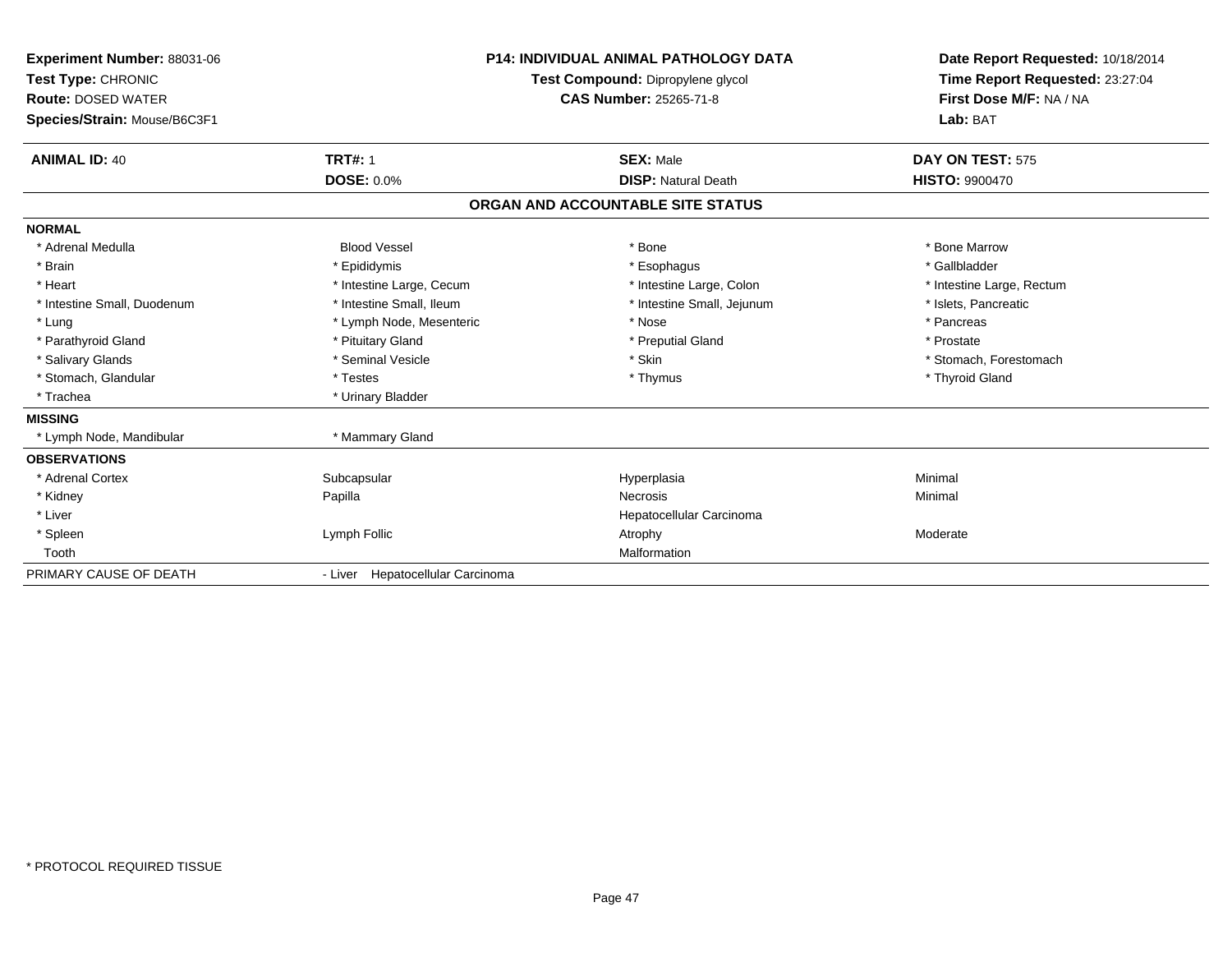| Experiment Number: 88031-06                   | <b>P14: INDIVIDUAL ANIMAL PATHOLOGY DATA</b> |                                   | Date Report Requested: 10/18/2014                          |
|-----------------------------------------------|----------------------------------------------|-----------------------------------|------------------------------------------------------------|
| Test Type: CHRONIC                            |                                              | Test Compound: Dipropylene glycol | Time Report Requested: 23:27:04<br>First Dose M/F: NA / NA |
| <b>Route: DOSED WATER</b>                     |                                              | <b>CAS Number: 25265-71-8</b>     |                                                            |
| Species/Strain: Mouse/B6C3F1                  |                                              |                                   | Lab: BAT                                                   |
| <b>ANIMAL ID: 41</b>                          | <b>TRT#: 1</b>                               | <b>SEX: Male</b>                  | DAY ON TEST: 731                                           |
|                                               | <b>DOSE: 0.0%</b>                            | <b>DISP: Terminal Sacrifice</b>   | <b>HISTO: 9900471</b>                                      |
|                                               |                                              | ORGAN AND ACCOUNTABLE SITE STATUS |                                                            |
| <b>NORMAL</b>                                 |                                              |                                   |                                                            |
| * Adrenal Medulla                             | <b>Blood Vessel</b>                          | * Bone                            | * Bone Marrow                                              |
| * Brain                                       | * Epididymis                                 | * Esophagus                       | * Gallbladder                                              |
| * Intestine Large, Cecum                      | * Intestine Large, Colon                     | * Intestine Large, Rectum         | * Intestine Small, Duodenum                                |
| * Intestine Small, Ileum                      | * Intestine Small, Jejunum                   | * Lymph Node, Mandibular          | * Lymph Node, Mesenteric                                   |
| * Nose                                        | * Pancreas                                   | * Parathyroid Gland               | * Pituitary Gland                                          |
| * Preputial Gland                             | * Prostate                                   | * Salivary Glands                 | * Seminal Vesicle                                          |
| * Skin                                        | * Stomach, Forestomach                       | * Stomach, Glandular              | * Testes                                                   |
| * Thymus                                      | * Thyroid Gland                              | * Trachea                         | * Urinary Bladder                                          |
| <b>MISSING</b>                                |                                              |                                   |                                                            |
| * Mammary Gland                               |                                              |                                   |                                                            |
| <b>OBSERVATIONS</b>                           |                                              |                                   |                                                            |
| * Adrenal Cortex                              | Subcapsular                                  | Hyperplasia                       | Mild                                                       |
|                                               |                                              | Hypertrophy                       | Focal, Mild                                                |
| * Heart                                       |                                              | Cardiomyopathy                    | Minimal                                                    |
| * Islets, Pancreatic                          |                                              | Hyperplasia                       | Moderate                                                   |
| * Kidney                                      |                                              | Nephropathy                       | Mild                                                       |
| * Liver                                       |                                              | Hepatocellular Carcinoma          | Multiple                                                   |
|                                               |                                              | <b>Mixed Cell Focus</b>           |                                                            |
| [ Hepatocellular Carcinoma TGLS = 1,2,-9+10 ] |                                              |                                   |                                                            |
| [Mixed Cell Focus TGLS = $3,4-5+3$ ]          |                                              |                                   |                                                            |
| * Lung                                        | Alveolar Epith                               | Hyperplasia                       | Focal, Minimal                                             |
| * Spleen                                      |                                              | Hematopoietic Cell Proliferation  | Minimal                                                    |
| PRIMARY CAUSE OF DEATH                        | $\blacksquare$                               |                                   |                                                            |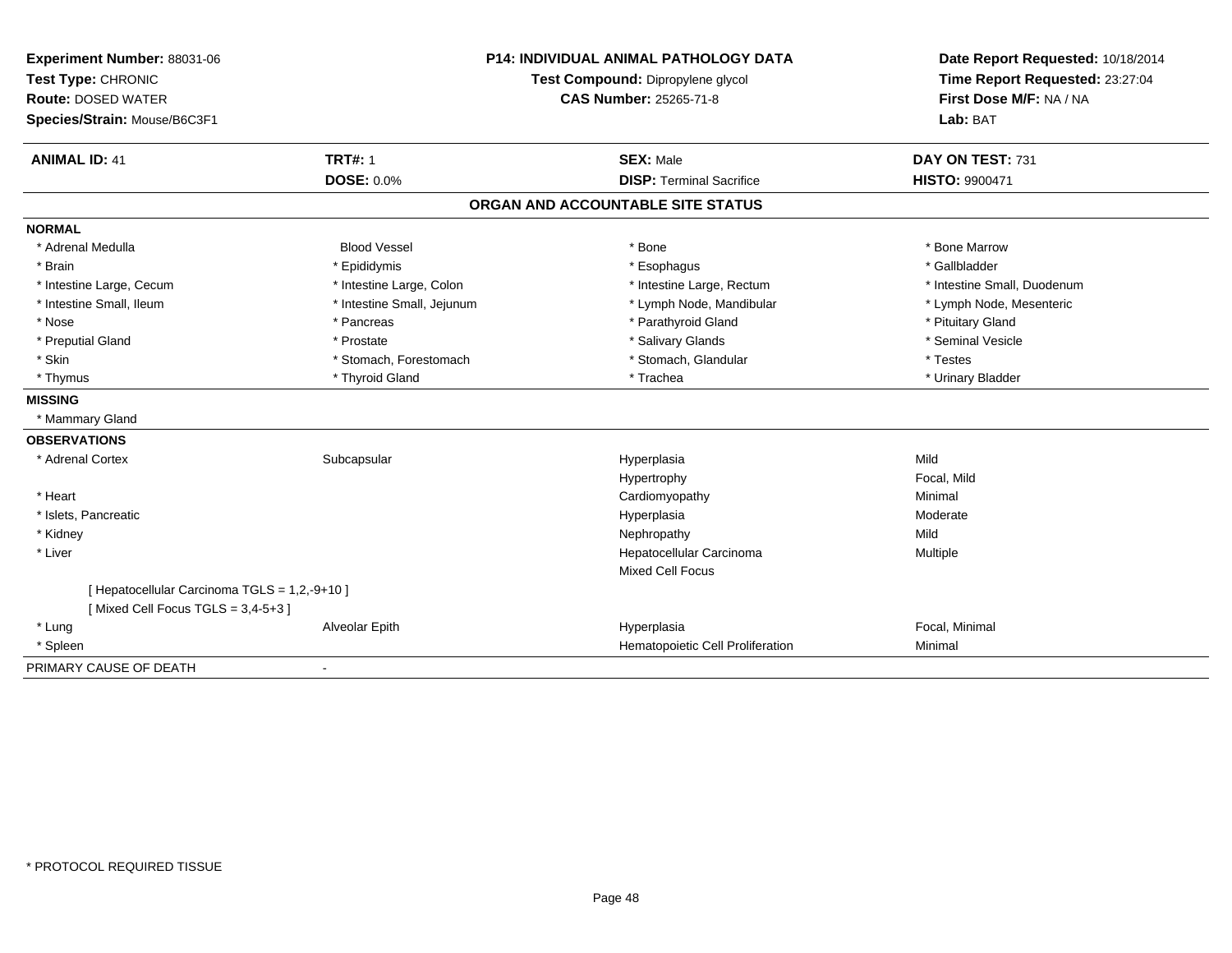| Experiment Number: 88031-06<br>Test Type: CHRONIC<br><b>Route: DOSED WATER</b><br>Species/Strain: Mouse/B6C3F1 |                          | <b>P14: INDIVIDUAL ANIMAL PATHOLOGY DATA</b><br>Test Compound: Dipropylene glycol<br><b>CAS Number: 25265-71-8</b> | Date Report Requested: 10/18/2014<br>Time Report Requested: 23:27:04<br>First Dose M/F: NA / NA<br>Lab: BAT |
|----------------------------------------------------------------------------------------------------------------|--------------------------|--------------------------------------------------------------------------------------------------------------------|-------------------------------------------------------------------------------------------------------------|
| <b>ANIMAL ID: 42</b>                                                                                           | <b>TRT#: 1</b>           | <b>SEX: Male</b>                                                                                                   | DAY ON TEST: 730                                                                                            |
|                                                                                                                | <b>DOSE: 0.0%</b>        | <b>DISP: Terminal Sacrifice</b>                                                                                    | <b>HISTO: 9900472</b>                                                                                       |
|                                                                                                                |                          | ORGAN AND ACCOUNTABLE SITE STATUS                                                                                  |                                                                                                             |
| <b>NORMAL</b>                                                                                                  |                          |                                                                                                                    |                                                                                                             |
| * Adrenal Medulla                                                                                              | <b>Blood Vessel</b>      | * Bone                                                                                                             | * Bone Marrow                                                                                               |
| * Brain                                                                                                        | * Epididymis             | * Esophagus                                                                                                        | * Gallbladder                                                                                               |
| * Heart                                                                                                        | * Intestine Large, Cecum | * Intestine Large, Colon                                                                                           | * Intestine Large, Rectum                                                                                   |
| * Intestine Small, Duodenum                                                                                    | * Intestine Small, Ileum | * Intestine Small, Jejunum                                                                                         | * Kidney                                                                                                    |
| * Lymph Node, Mandibular                                                                                       | * Lymph Node, Mesenteric | * Nose                                                                                                             | * Pancreas                                                                                                  |
| * Parathyroid Gland                                                                                            | * Pituitary Gland        | * Prostate                                                                                                         | * Salivary Glands                                                                                           |
| * Seminal Vesicle                                                                                              | * Skin                   | * Spleen                                                                                                           | * Stomach, Forestomach                                                                                      |
| * Stomach, Glandular                                                                                           | * Testes                 | * Thymus                                                                                                           | * Thyroid Gland                                                                                             |
| * Trachea                                                                                                      | * Urinary Bladder        |                                                                                                                    |                                                                                                             |
| <b>MISSING</b>                                                                                                 |                          |                                                                                                                    |                                                                                                             |
| * Mammary Gland                                                                                                |                          |                                                                                                                    |                                                                                                             |
| <b>OBSERVATIONS</b>                                                                                            |                          |                                                                                                                    |                                                                                                             |
| * Adrenal Cortex                                                                                               | Subcapsular              | Hyperplasia                                                                                                        | Minimal                                                                                                     |
| * Islets, Pancreatic                                                                                           |                          | Hyperplasia                                                                                                        | Mild                                                                                                        |
| * Liver                                                                                                        |                          | <b>Eosinophilic Focus</b>                                                                                          |                                                                                                             |
|                                                                                                                |                          | Hemangioma                                                                                                         |                                                                                                             |
|                                                                                                                |                          | Inflammation                                                                                                       | Chronic, Moderate                                                                                           |
|                                                                                                                |                          | Mixed Cell Focus                                                                                                   |                                                                                                             |
| [Eosinophilic Focus TGLS = 8-9]                                                                                |                          |                                                                                                                    |                                                                                                             |
| [Hemangioma TGLS = 2-4]                                                                                        |                          |                                                                                                                    |                                                                                                             |
| [Inflammation TGLS = $3,7-3+4+5+9$ ]                                                                           |                          |                                                                                                                    |                                                                                                             |
| [Mixed Cell Focus TGLS = $5,6-5+9$ ]                                                                           |                          |                                                                                                                    |                                                                                                             |
| * Lung                                                                                                         |                          | Alveolar/Bronchiolar Adenoma                                                                                       |                                                                                                             |
| [ Alveolar/Bronchiolar Adenoma TGLS = 4-9 ]                                                                    |                          |                                                                                                                    |                                                                                                             |
| * Preputial Gland                                                                                              |                          | Cyst                                                                                                               | Mild                                                                                                        |
| [Cyst TGLS = $1-8$ ]                                                                                           |                          |                                                                                                                    |                                                                                                             |
| Tooth                                                                                                          |                          | Malformation                                                                                                       |                                                                                                             |
| PRIMARY CAUSE OF DEATH                                                                                         | $\overline{\phantom{a}}$ |                                                                                                                    |                                                                                                             |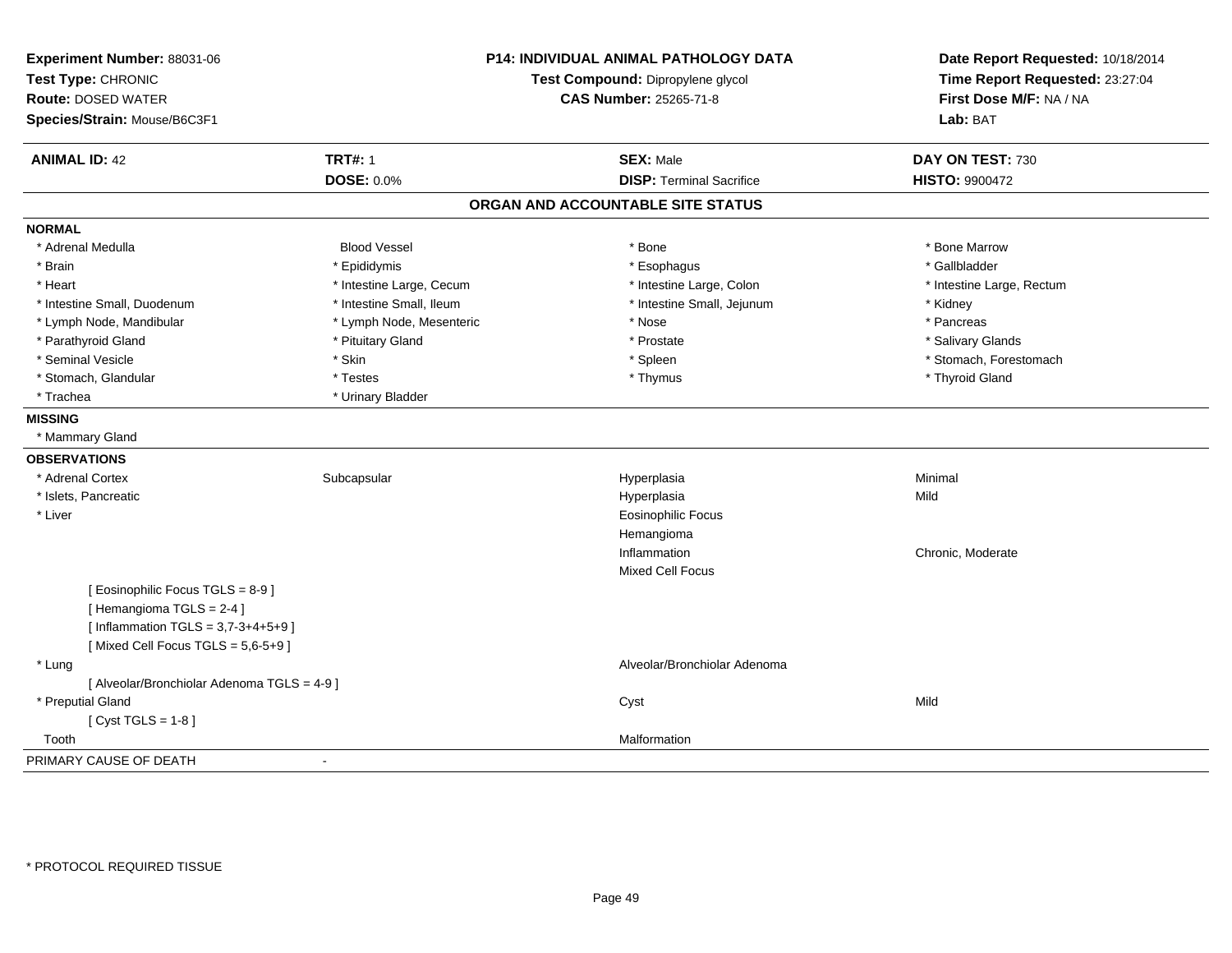| Experiment Number: 88031-06<br>Test Type: CHRONIC<br><b>Route: DOSED WATER</b><br>Species/Strain: Mouse/B6C3F1<br><b>ANIMAL ID: 43</b> | <b>TRT#: 1</b>                   | <b>P14: INDIVIDUAL ANIMAL PATHOLOGY DATA</b><br>Test Compound: Dipropylene glycol<br><b>CAS Number: 25265-71-8</b><br><b>SEX: Male</b> | Date Report Requested: 10/18/2014<br>Time Report Requested: 23:27:04<br>First Dose M/F: NA / NA<br>Lab: BAT<br>DAY ON TEST: 416 |
|----------------------------------------------------------------------------------------------------------------------------------------|----------------------------------|----------------------------------------------------------------------------------------------------------------------------------------|---------------------------------------------------------------------------------------------------------------------------------|
|                                                                                                                                        | <b>DOSE: 0.0%</b>                | <b>DISP:</b> Moribund Sacrifice                                                                                                        | <b>HISTO: 9900473</b>                                                                                                           |
|                                                                                                                                        |                                  | ORGAN AND ACCOUNTABLE SITE STATUS                                                                                                      |                                                                                                                                 |
| <b>NORMAL</b>                                                                                                                          |                                  |                                                                                                                                        |                                                                                                                                 |
| * Adrenal Medulla                                                                                                                      | <b>Blood Vessel</b>              | * Bone                                                                                                                                 | * Bone Marrow                                                                                                                   |
| * Brain                                                                                                                                | * Epididymis                     | * Esophagus                                                                                                                            | * Gallbladder                                                                                                                   |
| * Heart                                                                                                                                | * Intestine Large, Cecum         | * Intestine Large, Colon                                                                                                               | * Intestine Large, Rectum                                                                                                       |
| * Intestine Small, Duodenum                                                                                                            | * Intestine Small, Ileum         | * Intestine Small, Jejunum                                                                                                             | * Islets, Pancreatic                                                                                                            |
| * Lymph Node, Mandibular                                                                                                               | * Lymph Node, Mesenteric         | * Nose                                                                                                                                 | * Pancreas                                                                                                                      |
| * Parathyroid Gland                                                                                                                    | * Pituitary Gland                | * Prostate                                                                                                                             | * Salivary Glands                                                                                                               |
| * Seminal Vesicle                                                                                                                      | * Skin                           | * Stomach, Forestomach                                                                                                                 | * Stomach, Glandular                                                                                                            |
| * Testes                                                                                                                               | * Thymus                         | * Thyroid Gland                                                                                                                        | * Trachea                                                                                                                       |
| * Urinary Bladder                                                                                                                      |                                  |                                                                                                                                        |                                                                                                                                 |
| <b>MISSING</b>                                                                                                                         |                                  |                                                                                                                                        |                                                                                                                                 |
| * Mammary Gland                                                                                                                        |                                  |                                                                                                                                        |                                                                                                                                 |
| <b>OBSERVATIONS</b>                                                                                                                    |                                  |                                                                                                                                        |                                                                                                                                 |
| * Adrenal Cortex                                                                                                                       | Subcapsular                      | Hyperplasia                                                                                                                            | Minimal                                                                                                                         |
| * Kidney                                                                                                                               |                                  | Nephropathy                                                                                                                            | Mild                                                                                                                            |
| * Liver                                                                                                                                |                                  | <b>Clear Cell Focus</b>                                                                                                                |                                                                                                                                 |
|                                                                                                                                        |                                  | Hepatocellular Carcinoma                                                                                                               |                                                                                                                                 |
| [ Hepatocellular Carcinoma TGLS = 1-9 ]                                                                                                |                                  |                                                                                                                                        |                                                                                                                                 |
| * Lung                                                                                                                                 |                                  | Hepatocellular Carcinoma                                                                                                               | Metastatic (Liver)                                                                                                              |
| * Preputial Gland                                                                                                                      |                                  | Inflammation                                                                                                                           | Suppurative, Moderate                                                                                                           |
| * Spleen                                                                                                                               |                                  | Hematopoietic Cell Proliferation                                                                                                       | Moderate                                                                                                                        |
| PRIMARY CAUSE OF DEATH                                                                                                                 | - Liver Hepatocellular Carcinoma |                                                                                                                                        |                                                                                                                                 |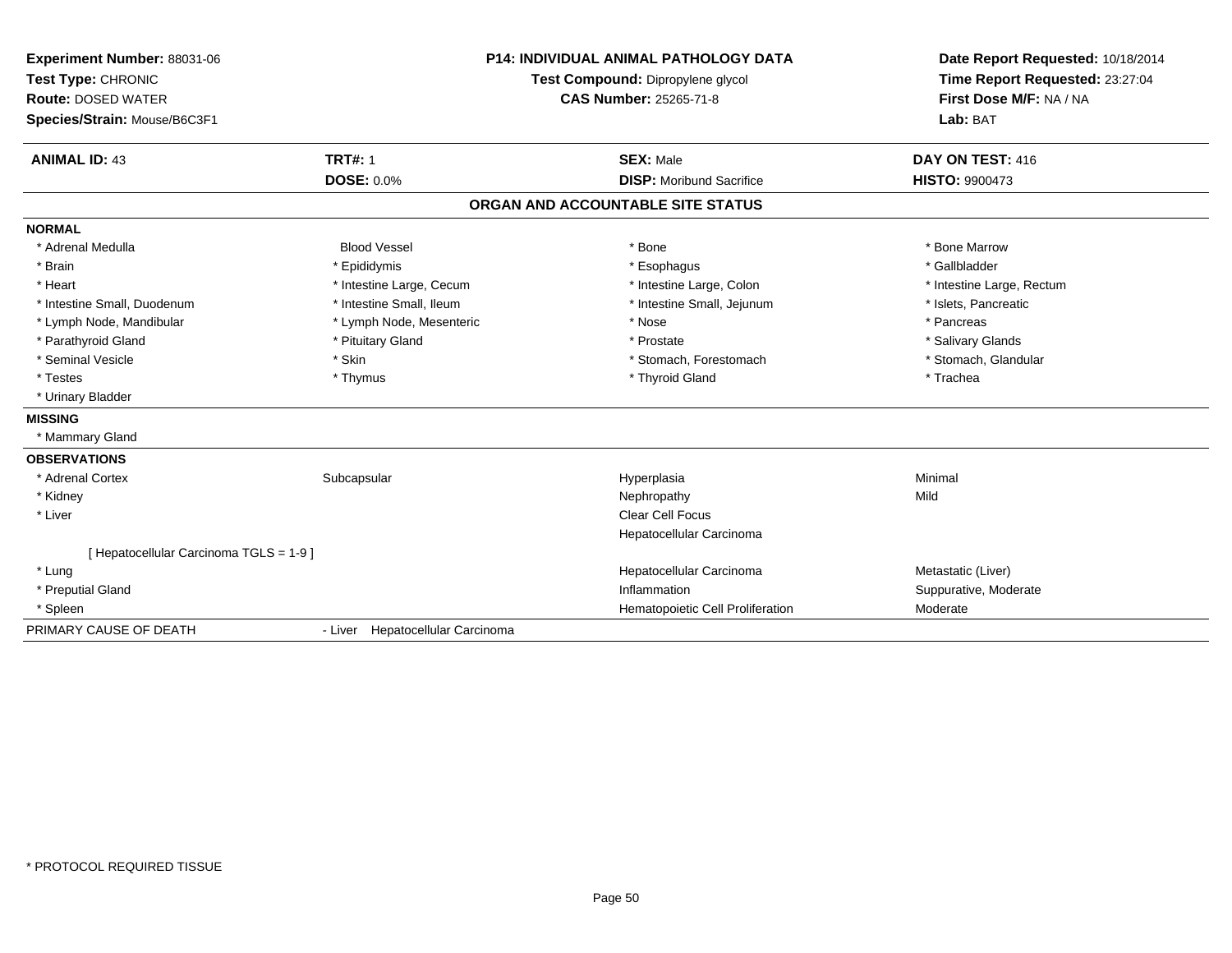| Experiment Number: 88031-06<br>Test Type: CHRONIC<br><b>Route: DOSED WATER</b><br>Species/Strain: Mouse/B6C3F1 |                                                                                                             | <b>P14: INDIVIDUAL ANIMAL PATHOLOGY DATA</b><br>Test Compound: Dipropylene glycol<br>CAS Number: 25265-71-8 | Date Report Requested: 10/18/2014<br>Time Report Requested: 23:27:04<br>First Dose M/F: NA / NA<br>Lab: BAT |  |
|----------------------------------------------------------------------------------------------------------------|-------------------------------------------------------------------------------------------------------------|-------------------------------------------------------------------------------------------------------------|-------------------------------------------------------------------------------------------------------------|--|
| <b>ANIMAL ID: 44</b>                                                                                           | <b>TRT#: 1</b>                                                                                              | <b>SEX: Male</b>                                                                                            | DAY ON TEST: 730                                                                                            |  |
|                                                                                                                | DOSE: 0.0%                                                                                                  | <b>DISP: Natural Death</b>                                                                                  | <b>HISTO: 9900474</b>                                                                                       |  |
|                                                                                                                |                                                                                                             | ORGAN AND ACCOUNTABLE SITE STATUS                                                                           |                                                                                                             |  |
| <b>NORMAL</b>                                                                                                  |                                                                                                             |                                                                                                             |                                                                                                             |  |
| * Adrenal Medulla                                                                                              | <b>Blood Vessel</b>                                                                                         | * Bone                                                                                                      | * Bone Marrow                                                                                               |  |
| * Brain                                                                                                        | * Esophagus                                                                                                 | * Gallbladder                                                                                               | * Intestine Large, Cecum                                                                                    |  |
| * Intestine Large, Colon                                                                                       | * Intestine Large, Rectum                                                                                   | * Intestine Small, Ileum                                                                                    | * Intestine Small, Jejunum                                                                                  |  |
| * Kidney                                                                                                       | * Lymph Node, Mesenteric                                                                                    | * Nose                                                                                                      | * Parathyroid Gland                                                                                         |  |
| * Pituitary Gland                                                                                              | * Preputial Gland                                                                                           | * Prostate                                                                                                  | * Salivary Glands                                                                                           |  |
| * Skin                                                                                                         | * Stomach, Glandular                                                                                        | * Testes                                                                                                    | * Thyroid Gland                                                                                             |  |
| * Trachea                                                                                                      | * Urinary Bladder                                                                                           |                                                                                                             |                                                                                                             |  |
| <b>MISSING</b>                                                                                                 |                                                                                                             |                                                                                                             |                                                                                                             |  |
| * Lymph Node, Mandibular                                                                                       | * Mammary Gland                                                                                             | * Thymus                                                                                                    |                                                                                                             |  |
| <b>OBSERVATIONS</b>                                                                                            |                                                                                                             |                                                                                                             |                                                                                                             |  |
| * Adrenal Cortex                                                                                               | Subcapsular                                                                                                 | Hyperplasia                                                                                                 | Minimal                                                                                                     |  |
|                                                                                                                |                                                                                                             | Mesothelioma Malignant                                                                                      |                                                                                                             |  |
| * Epididymis                                                                                                   |                                                                                                             | Mesothelioma Malignant                                                                                      |                                                                                                             |  |
| Harderian Gland                                                                                                |                                                                                                             | Carcinoma                                                                                                   |                                                                                                             |  |
| [Carcinoma TGLS = 1-9]                                                                                         |                                                                                                             |                                                                                                             |                                                                                                             |  |
| * Heart                                                                                                        | Myocardium                                                                                                  | Mineralization                                                                                              | Minimal                                                                                                     |  |
| * Intestine Small, Duodenum                                                                                    |                                                                                                             | Necrosis                                                                                                    | Focal, Minimal                                                                                              |  |
| * Islets, Pancreatic                                                                                           |                                                                                                             | Hyperplasia                                                                                                 | Mild                                                                                                        |  |
| * Liver                                                                                                        |                                                                                                             | Necrosis                                                                                                    | Focal, Moderate                                                                                             |  |
| [Necrosis TGLS = $3-10$ ]                                                                                      |                                                                                                             |                                                                                                             |                                                                                                             |  |
| * Lung                                                                                                         |                                                                                                             | Carcinoma                                                                                                   | Metastatic (Harderian Gland)                                                                                |  |
| [Carcinoma TGLS = 2-3]                                                                                         |                                                                                                             |                                                                                                             |                                                                                                             |  |
| Mesentery                                                                                                      |                                                                                                             | Mesothelioma Malignant                                                                                      |                                                                                                             |  |
| * Pancreas                                                                                                     |                                                                                                             | Mesothelioma Malignant                                                                                      |                                                                                                             |  |
| [Mesothelioma Malignant TGLS = 4-10]                                                                           |                                                                                                             |                                                                                                             |                                                                                                             |  |
| * Seminal Vesicle                                                                                              |                                                                                                             | Mesothelioma Malignant                                                                                      |                                                                                                             |  |
|                                                                                                                | Note: Seminal vesicles have hemorrhage, corresp to gross discoloration. Menu does not contain "hemorrhage." |                                                                                                             |                                                                                                             |  |
| <b>Skeletal Muscle</b>                                                                                         |                                                                                                             | Mesothelioma Malignant                                                                                      |                                                                                                             |  |
| * Spleen                                                                                                       | Lymph Follic                                                                                                | Atrophy                                                                                                     | Moderate                                                                                                    |  |
| * Stomach, Forestomach                                                                                         |                                                                                                             | Inflammation                                                                                                | Suppurative, Focal, Minimal                                                                                 |  |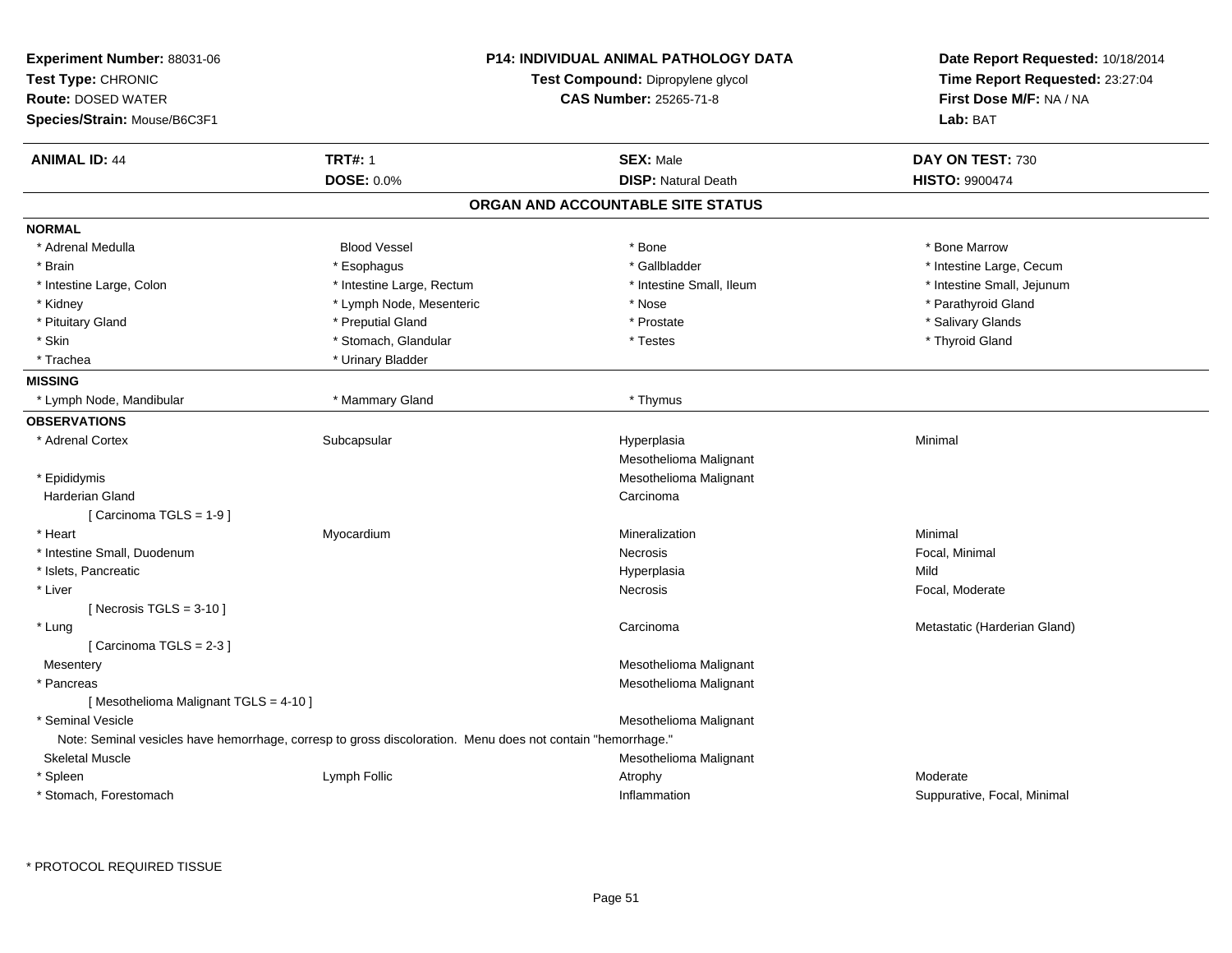| <b>Experiment Number: 88031-06</b><br><b>Test Type: CHRONIC</b><br><b>Route: DOSED WATER</b> |                             | <b>P14: INDIVIDUAL ANIMAL PATHOLOGY DATA</b> | Date Report Requested: 10/18/2014 |  |
|----------------------------------------------------------------------------------------------|-----------------------------|----------------------------------------------|-----------------------------------|--|
|                                                                                              |                             | Test Compound: Dipropylene glycol            | Time Report Requested: 23:27:04   |  |
|                                                                                              |                             | <b>CAS Number: 25265-71-8</b>                | First Dose M/F: NA / NA           |  |
| Species/Strain: Mouse/B6C3F1                                                                 |                             |                                              | Lab: BAT                          |  |
| <b>ANIMAL ID: 44</b>                                                                         | <b>TRT#: 1</b>              | <b>SEX: Male</b>                             | DAY ON TEST: 730                  |  |
|                                                                                              | <b>DOSE: 0.0%</b>           | <b>DISP:</b> Natural Death                   | <b>HISTO: 9900474</b>             |  |
|                                                                                              |                             | ORGAN AND ACCOUNTABLE SITE STATUS            |                                   |  |
| Tooth                                                                                        |                             | Malformation                                 |                                   |  |
| PRIMARY CAUSE OF DEATH                                                                       | - Harderian Gland Carcinoma |                                              |                                   |  |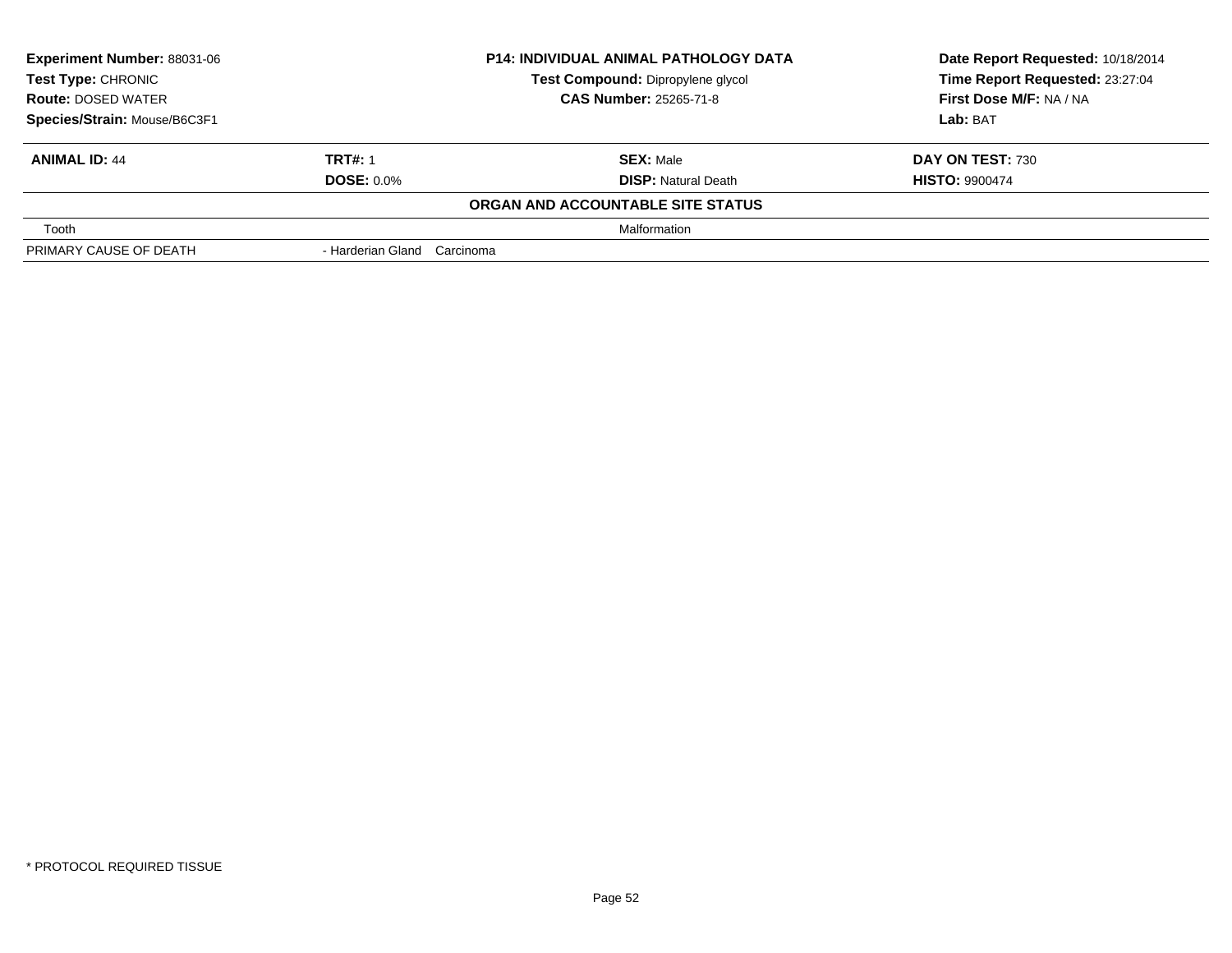| Experiment Number: 88031-06<br>Test Type: CHRONIC | <b>P14: INDIVIDUAL ANIMAL PATHOLOGY DATA</b><br>Test Compound: Dipropylene glycol<br><b>CAS Number: 25265-71-8</b> |                                   | Date Report Requested: 10/18/2014<br>Time Report Requested: 23:27:04 |
|---------------------------------------------------|--------------------------------------------------------------------------------------------------------------------|-----------------------------------|----------------------------------------------------------------------|
| <b>Route: DOSED WATER</b>                         |                                                                                                                    |                                   | First Dose M/F: NA / NA                                              |
| Species/Strain: Mouse/B6C3F1                      |                                                                                                                    |                                   | Lab: BAT                                                             |
| <b>ANIMAL ID: 45</b>                              | <b>TRT#: 1</b>                                                                                                     | <b>SEX: Male</b>                  | DAY ON TEST: 731                                                     |
|                                                   | <b>DOSE: 0.0%</b>                                                                                                  | <b>DISP: Terminal Sacrifice</b>   | <b>HISTO: 9900475</b>                                                |
|                                                   |                                                                                                                    | ORGAN AND ACCOUNTABLE SITE STATUS |                                                                      |
| <b>NORMAL</b>                                     |                                                                                                                    |                                   |                                                                      |
| * Adrenal Medulla                                 | <b>Blood Vessel</b>                                                                                                | * Bone Marrow                     | * Brain                                                              |
| * Epididymis                                      | * Esophagus                                                                                                        | * Gallbladder                     | * Heart                                                              |
| * Intestine Large, Cecum                          | * Intestine Large, Colon                                                                                           | * Intestine Large, Rectum         | * Intestine Small, Duodenum                                          |
| * Intestine Small, Ileum                          | * Intestine Small, Jejunum                                                                                         | * Lung                            | * Lymph Node, Mandibular                                             |
| * Lymph Node, Mesenteric                          | * Pancreas                                                                                                         | * Parathyroid Gland               | * Pituitary Gland                                                    |
| * Prostate                                        | * Salivary Glands                                                                                                  | * Seminal Vesicle                 | * Skin                                                               |
| * Spleen                                          | * Stomach, Forestomach                                                                                             | * Stomach, Glandular              | * Testes                                                             |
| * Thymus                                          | * Thyroid Gland                                                                                                    | * Trachea                         | * Urinary Bladder                                                    |
| <b>MISSING</b>                                    |                                                                                                                    |                                   |                                                                      |
| * Mammary Gland                                   |                                                                                                                    |                                   |                                                                      |
| <b>OBSERVATIONS</b>                               |                                                                                                                    |                                   |                                                                      |
| * Adrenal Cortex                                  | Subcapsular                                                                                                        | Hyperplasia                       | Minimal                                                              |
| * Islets, Pancreatic                              |                                                                                                                    | Hyperplasia                       | Moderate                                                             |
| * Kidney                                          | Renal Tubule                                                                                                       | Hyperplasia                       | Focal, Minimal                                                       |
|                                                   |                                                                                                                    | Infarct                           | Mild                                                                 |
|                                                   |                                                                                                                    | Nephropathy                       | Mild                                                                 |
| * Liver                                           |                                                                                                                    | Clear Cell Focus                  |                                                                      |
|                                                   |                                                                                                                    | Inflammation                      | Chronic, Minimal                                                     |
| [Clear Cell Focus TGLS = 3-9]                     |                                                                                                                    |                                   |                                                                      |
| Mesentery                                         | Fat                                                                                                                | Necrosis                          | Moderate                                                             |
| [Necrosis TGLS = $2-10$ ]                         |                                                                                                                    |                                   |                                                                      |
| * Nose                                            |                                                                                                                    | Hyperostosis                      | Moderate                                                             |
| * Preputial Gland                                 |                                                                                                                    | Cyst                              | Minimal                                                              |
| [Cyst TGLS = $1-8$ ]                              |                                                                                                                    |                                   |                                                                      |
| Tooth                                             |                                                                                                                    | Malformation                      |                                                                      |
| PRIMARY CAUSE OF DEATH                            | ÷.                                                                                                                 |                                   |                                                                      |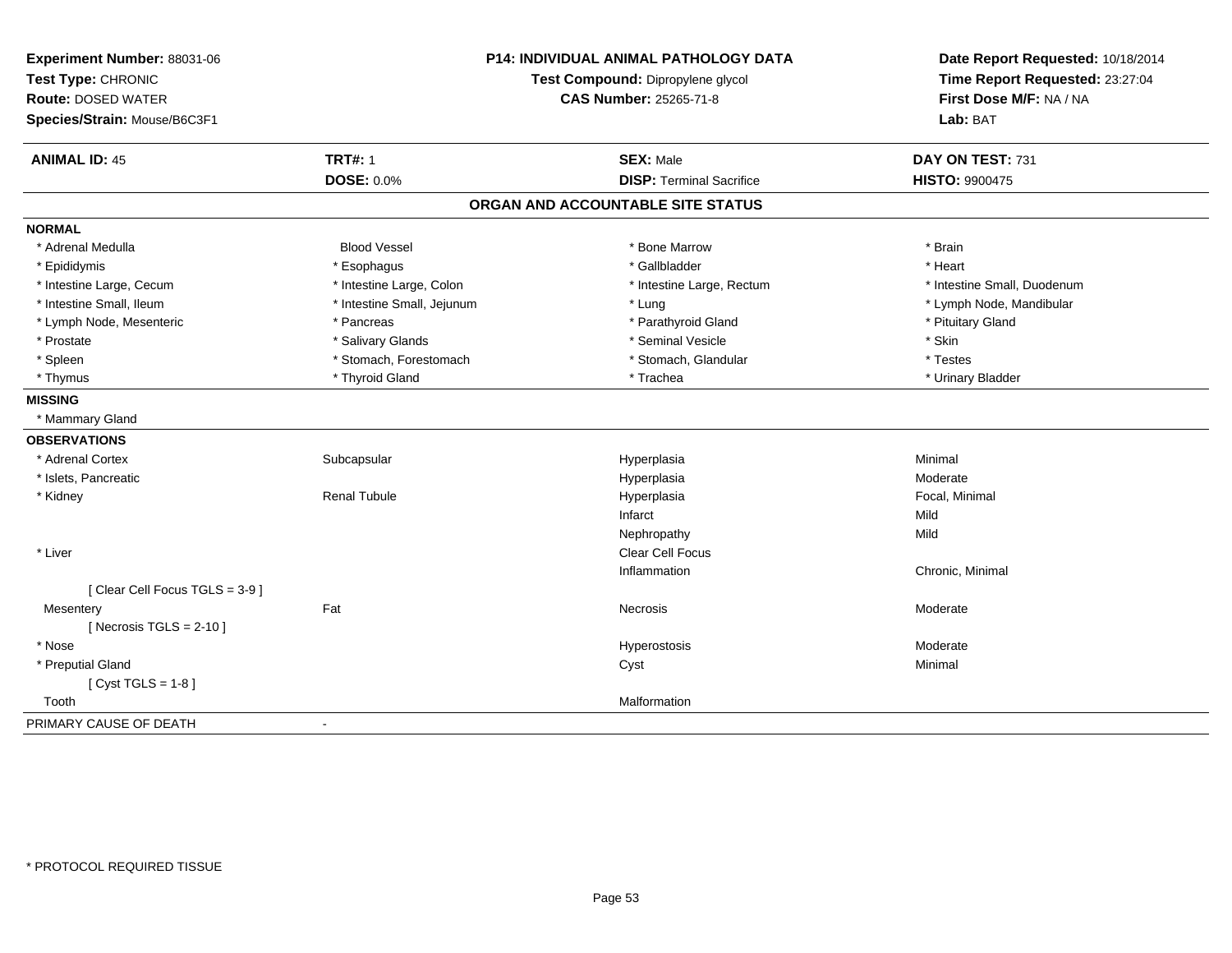| Experiment Number: 88031-06  | <b>P14: INDIVIDUAL ANIMAL PATHOLOGY DATA</b> |                                   | Date Report Requested: 10/18/2014 |  |  |
|------------------------------|----------------------------------------------|-----------------------------------|-----------------------------------|--|--|
| Test Type: CHRONIC           |                                              | Test Compound: Dipropylene glycol | Time Report Requested: 23:27:04   |  |  |
| <b>Route: DOSED WATER</b>    |                                              | <b>CAS Number: 25265-71-8</b>     | First Dose M/F: NA / NA           |  |  |
| Species/Strain: Mouse/B6C3F1 |                                              |                                   | Lab: BAT                          |  |  |
| <b>ANIMAL ID: 46</b>         | <b>TRT#: 1</b>                               | <b>SEX: Male</b>                  | DAY ON TEST: 729                  |  |  |
|                              | <b>DOSE: 0.0%</b>                            | <b>DISP: Terminal Sacrifice</b>   | <b>HISTO: 9900476</b>             |  |  |
|                              |                                              | ORGAN AND ACCOUNTABLE SITE STATUS |                                   |  |  |
| <b>NORMAL</b>                |                                              |                                   |                                   |  |  |
| * Adrenal Medulla            | <b>Blood Vessel</b>                          | * Bone                            | * Bone Marrow                     |  |  |
| * Brain                      | * Epididymis                                 | * Esophagus                       | * Gallbladder                     |  |  |
| * Heart                      | * Intestine Large, Cecum                     | * Intestine Large, Colon          | * Intestine Large, Rectum         |  |  |
| * Intestine Small, Duodenum  | * Intestine Small, Ileum                     | * Intestine Small, Jejunum        | * Lung                            |  |  |
| * Lymph Node, Mandibular     | * Lymph Node, Mesenteric                     | * Nose                            | * Pancreas                        |  |  |
| * Pituitary Gland            | * Preputial Gland                            | * Prostate                        | * Salivary Glands                 |  |  |
| * Skin                       | * Spleen                                     | * Stomach, Forestomach            | * Stomach, Glandular              |  |  |
| * Testes                     | * Thymus                                     | * Thyroid Gland                   | * Trachea                         |  |  |
| * Urinary Bladder            |                                              |                                   |                                   |  |  |
| <b>MISSING</b>               |                                              |                                   |                                   |  |  |
| * Mammary Gland              | * Parathyroid Gland                          |                                   |                                   |  |  |
| <b>OBSERVATIONS</b>          |                                              |                                   |                                   |  |  |
| * Adrenal Cortex             | Subcapsular                                  | Hyperplasia                       | Minimal                           |  |  |
| * Islets, Pancreatic         |                                              | Hyperplasia                       | Minimal                           |  |  |
| * Kidney                     |                                              | Nephropathy                       | Minimal                           |  |  |
| * Liver                      |                                              | Inflammation                      | Chronic, Minimal                  |  |  |
| * Seminal Vesicle            |                                              | Hyperplasia                       | Minimal                           |  |  |
| [Hyperplasia TGLS = $1-9$ ]  |                                              |                                   |                                   |  |  |
| Tooth                        |                                              | Malformation                      |                                   |  |  |
| PRIMARY CAUSE OF DEATH       |                                              |                                   |                                   |  |  |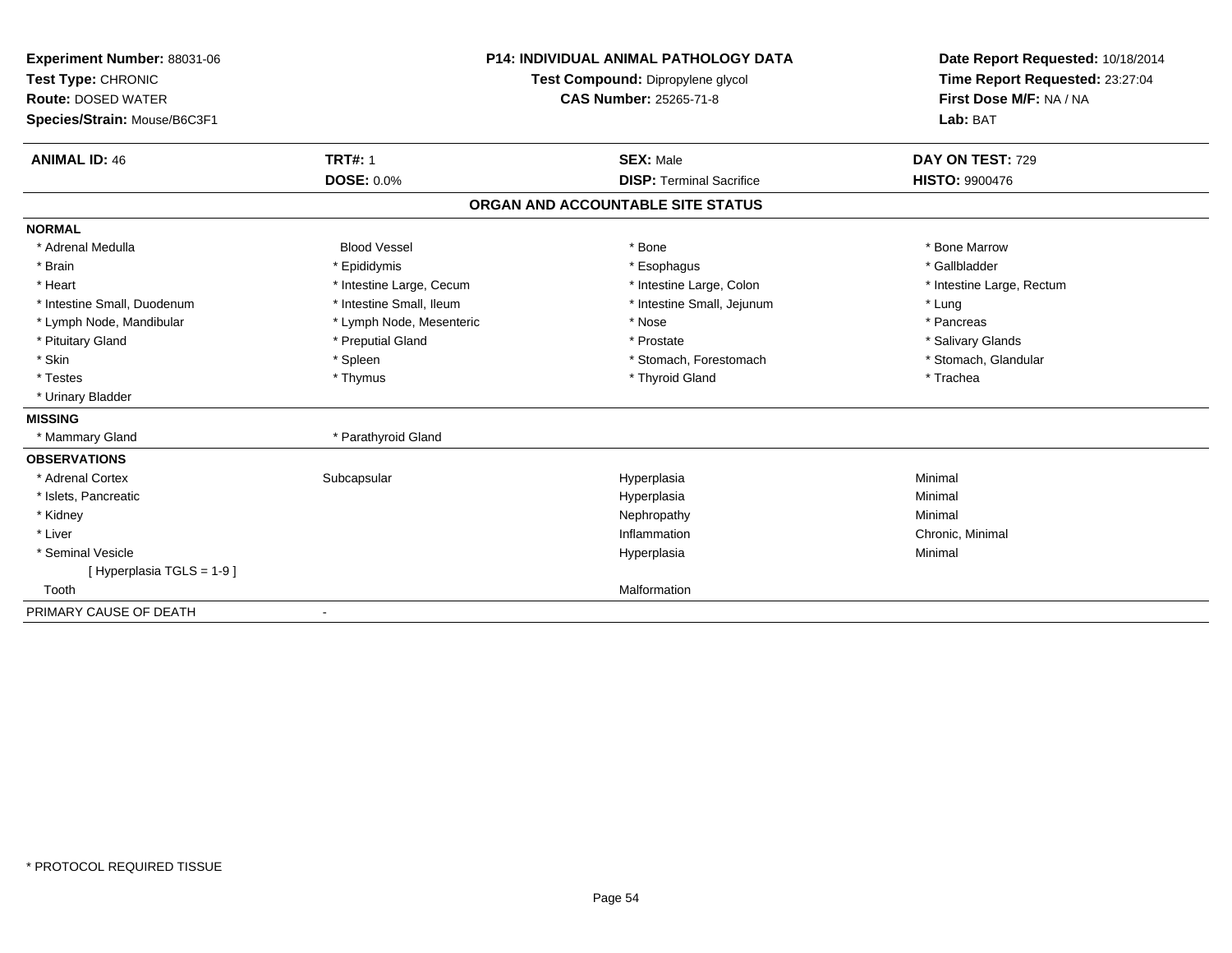| Experiment Number: 88031-06             |                          | <b>P14: INDIVIDUAL ANIMAL PATHOLOGY DATA</b> | Date Report Requested: 10/18/2014                          |  |
|-----------------------------------------|--------------------------|----------------------------------------------|------------------------------------------------------------|--|
| Test Type: CHRONIC                      |                          | Test Compound: Dipropylene glycol            | Time Report Requested: 23:27:04<br>First Dose M/F: NA / NA |  |
| <b>Route: DOSED WATER</b>               |                          | <b>CAS Number: 25265-71-8</b>                |                                                            |  |
| Species/Strain: Mouse/B6C3F1            |                          |                                              | Lab: BAT                                                   |  |
| <b>ANIMAL ID: 47</b>                    | <b>TRT#: 1</b>           | <b>SEX: Male</b>                             | DAY ON TEST: 731                                           |  |
|                                         | <b>DOSE: 0.0%</b>        | <b>DISP: Terminal Sacrifice</b>              | <b>HISTO: 9900477</b>                                      |  |
|                                         |                          | ORGAN AND ACCOUNTABLE SITE STATUS            |                                                            |  |
| <b>NORMAL</b>                           |                          |                                              |                                                            |  |
| * Adrenal Medulla                       | <b>Blood Vessel</b>      | * Bone                                       | * Bone Marrow                                              |  |
| * Brain                                 | * Epididymis             | * Esophagus                                  | * Gallbladder                                              |  |
| * Heart                                 | * Intestine Large, Cecum | * Intestine Large, Colon                     | * Intestine Large, Rectum                                  |  |
| * Intestine Small, Duodenum             | * Intestine Small, Ileum | * Intestine Small, Jejunum                   | * Lymph Node, Mandibular                                   |  |
| * Lymph Node, Mesenteric                | * Nose                   | * Pancreas                                   | * Parathyroid Gland                                        |  |
| * Pituitary Gland                       | * Prostate               | * Salivary Glands                            | * Seminal Vesicle                                          |  |
| * Skin                                  | * Stomach, Forestomach   | * Stomach, Glandular                         | * Testes                                                   |  |
| * Thymus                                | * Thyroid Gland          | * Trachea                                    | * Urinary Bladder                                          |  |
| <b>MISSING</b>                          |                          |                                              |                                                            |  |
| * Mammary Gland                         |                          |                                              |                                                            |  |
| <b>OBSERVATIONS</b>                     |                          |                                              |                                                            |  |
| * Adrenal Cortex                        | Subcapsular              | Hyperplasia                                  | Minimal                                                    |  |
|                                         |                          | Hypertrophy                                  | Focal, Minimal                                             |  |
| * Islets, Pancreatic                    |                          | Hyperplasia                                  | Minimal                                                    |  |
| * Kidney                                |                          | Nephropathy                                  | Minimal                                                    |  |
| * Liver                                 |                          | Hepatocellular Carcinoma                     |                                                            |  |
|                                         |                          | Inflammation                                 | Chronic, Minimal                                           |  |
| [ Hepatocellular Carcinoma TGLS = 2-9 ] |                          |                                              |                                                            |  |
| * Lung                                  |                          | Hepatocellular Carcinoma                     | Metastatic (Liver)                                         |  |
| * Preputial Gland                       |                          | Cyst                                         | Marked                                                     |  |
| [ $Cyst TGLS = 1-8$ ]                   |                          |                                              |                                                            |  |
| * Spleen                                |                          | Hematopoietic Cell Proliferation             | Minimal                                                    |  |
| PRIMARY CAUSE OF DEATH                  |                          |                                              |                                                            |  |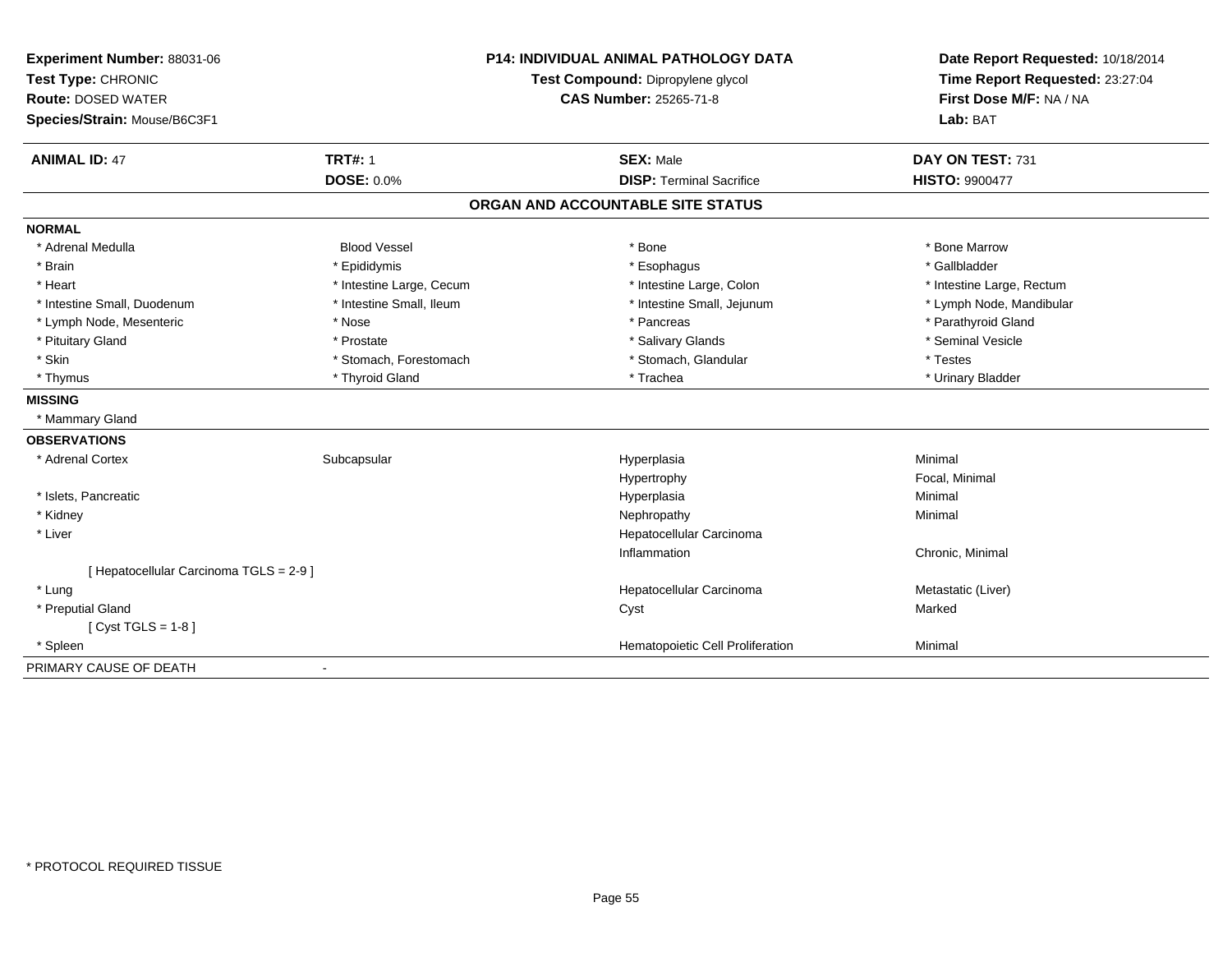| Experiment Number: 88031-06<br>Test Type: CHRONIC<br><b>Route: DOSED WATER</b><br>Species/Strain: Mouse/B6C3F1 | <b>TRT#: 1</b>           | <b>P14: INDIVIDUAL ANIMAL PATHOLOGY DATA</b><br>Test Compound: Dipropylene glycol<br><b>CAS Number: 25265-71-8</b> | Date Report Requested: 10/18/2014<br>Time Report Requested: 23:27:04<br>First Dose M/F: NA / NA<br>Lab: BAT<br>DAY ON TEST: 731 |  |
|----------------------------------------------------------------------------------------------------------------|--------------------------|--------------------------------------------------------------------------------------------------------------------|---------------------------------------------------------------------------------------------------------------------------------|--|
| <b>ANIMAL ID: 48</b>                                                                                           | <b>DOSE: 0.0%</b>        | <b>SEX: Male</b><br><b>DISP: Terminal Sacrifice</b>                                                                | <b>HISTO: 9900478</b>                                                                                                           |  |
|                                                                                                                |                          | ORGAN AND ACCOUNTABLE SITE STATUS                                                                                  |                                                                                                                                 |  |
| <b>NORMAL</b>                                                                                                  |                          |                                                                                                                    |                                                                                                                                 |  |
| * Adrenal Medulla                                                                                              | <b>Blood Vessel</b>      | * Bone                                                                                                             | * Bone Marrow                                                                                                                   |  |
| * Brain                                                                                                        | * Epididymis             | * Esophagus                                                                                                        | * Gallbladder                                                                                                                   |  |
| * Heart                                                                                                        | * Intestine Large, Cecum | * Intestine Large, Colon                                                                                           | * Intestine Large, Rectum                                                                                                       |  |
| * Intestine Small, Duodenum                                                                                    | * Intestine Small, Ileum | * Intestine Small, Jejunum                                                                                         | * Islets, Pancreatic                                                                                                            |  |
| * Lung                                                                                                         | * Lymph Node, Mandibular | * Lymph Node, Mesenteric                                                                                           | * Nose                                                                                                                          |  |
| * Pancreas                                                                                                     | * Parathyroid Gland      | * Pituitary Gland                                                                                                  | * Preputial Gland                                                                                                               |  |
| * Prostate                                                                                                     | * Salivary Glands        | * Seminal Vesicle                                                                                                  | * Skin                                                                                                                          |  |
| * Spleen                                                                                                       | * Stomach, Forestomach   | * Stomach, Glandular                                                                                               | * Thymus                                                                                                                        |  |
| * Thyroid Gland                                                                                                | * Trachea                | * Urinary Bladder                                                                                                  |                                                                                                                                 |  |
| <b>MISSING</b>                                                                                                 |                          |                                                                                                                    |                                                                                                                                 |  |
| * Mammary Gland                                                                                                |                          |                                                                                                                    |                                                                                                                                 |  |
| <b>OBSERVATIONS</b>                                                                                            |                          |                                                                                                                    |                                                                                                                                 |  |
| * Adrenal Cortex                                                                                               | Subcapsular              | Hyperplasia                                                                                                        | Minimal                                                                                                                         |  |
|                                                                                                                |                          | Hypertrophy                                                                                                        | Focal, Minimal                                                                                                                  |  |
| * Kidney                                                                                                       |                          | Nephropathy                                                                                                        | Mild                                                                                                                            |  |
| * Liver                                                                                                        |                          | Clear Cell Focus                                                                                                   |                                                                                                                                 |  |
|                                                                                                                |                          | <b>Eosinophilic Focus</b>                                                                                          |                                                                                                                                 |  |
| [Eosinophilic Focus TGLS = 2,3-4+5]                                                                            |                          |                                                                                                                    |                                                                                                                                 |  |
| * Testes                                                                                                       | <b>Interstit Cell</b>    | Adenoma                                                                                                            |                                                                                                                                 |  |
| [Adenoma TGLS = $1-7$ ]                                                                                        |                          |                                                                                                                    |                                                                                                                                 |  |
| Tooth                                                                                                          |                          | Malformation                                                                                                       |                                                                                                                                 |  |
| PRIMARY CAUSE OF DEATH                                                                                         | $\blacksquare$           |                                                                                                                    |                                                                                                                                 |  |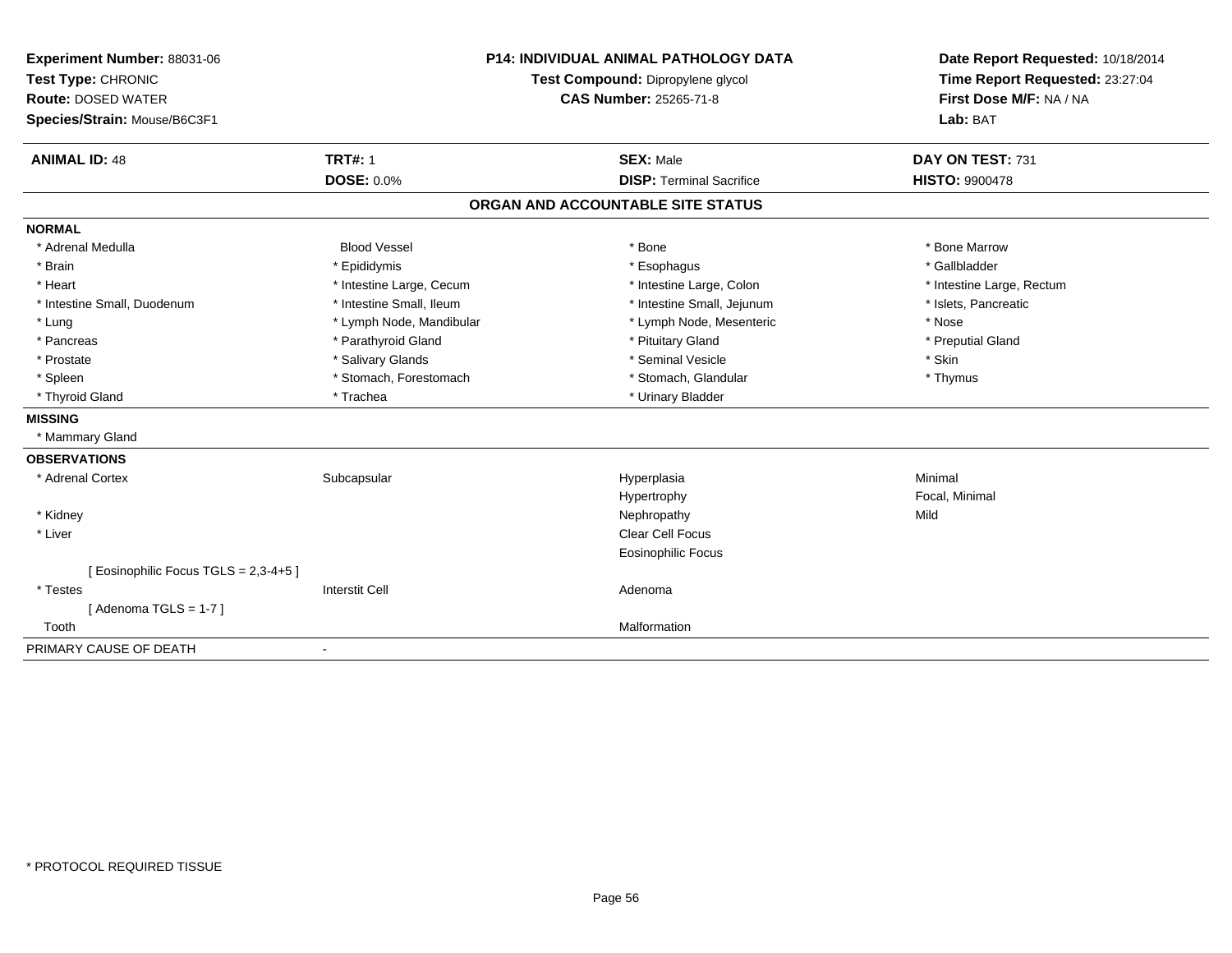| Experiment Number: 88031-06<br>Test Type: CHRONIC<br><b>Route: DOSED WATER</b> |                          | <b>P14: INDIVIDUAL ANIMAL PATHOLOGY DATA</b><br>Test Compound: Dipropylene glycol | Date Report Requested: 10/18/2014<br>Time Report Requested: 23:27:04 |  |
|--------------------------------------------------------------------------------|--------------------------|-----------------------------------------------------------------------------------|----------------------------------------------------------------------|--|
|                                                                                |                          | <b>CAS Number: 25265-71-8</b>                                                     | First Dose M/F: NA / NA                                              |  |
| Species/Strain: Mouse/B6C3F1                                                   |                          |                                                                                   | Lab: BAT                                                             |  |
| <b>ANIMAL ID: 49</b>                                                           | <b>TRT#: 1</b>           | <b>SEX: Male</b>                                                                  | DAY ON TEST: 731                                                     |  |
|                                                                                | DOSE: 0.0%               | <b>DISP: Terminal Sacrifice</b>                                                   | <b>HISTO: 9900479</b>                                                |  |
|                                                                                |                          | ORGAN AND ACCOUNTABLE SITE STATUS                                                 |                                                                      |  |
| <b>NORMAL</b>                                                                  |                          |                                                                                   |                                                                      |  |
| * Adrenal Medulla                                                              | <b>Blood Vessel</b>      | * Bone                                                                            | * Bone Marrow                                                        |  |
| * Brain                                                                        | * Epididymis             | * Esophagus                                                                       | * Gallbladder                                                        |  |
| * Heart                                                                        | * Intestine Large, Cecum | * Intestine Large, Colon                                                          | * Intestine Large, Rectum                                            |  |
| * Intestine Small, Duodenum                                                    | * Intestine Small, Ileum | * Intestine Small, Jejunum                                                        | * Lymph Node, Mandibular                                             |  |
| * Lymph Node, Mesenteric                                                       | * Nose                   | * Pancreas                                                                        | * Parathyroid Gland                                                  |  |
| * Pituitary Gland                                                              | * Prostate               | * Salivary Glands                                                                 | * Seminal Vesicle                                                    |  |
| * Skin                                                                         | * Spleen                 | * Stomach, Forestomach                                                            | * Stomach, Glandular                                                 |  |
| * Testes                                                                       | * Thymus                 | * Thyroid Gland                                                                   | * Trachea                                                            |  |
| * Urinary Bladder                                                              |                          |                                                                                   |                                                                      |  |
| <b>MISSING</b>                                                                 |                          |                                                                                   |                                                                      |  |
| * Mammary Gland                                                                |                          |                                                                                   |                                                                      |  |
| <b>OBSERVATIONS</b>                                                            |                          |                                                                                   |                                                                      |  |
| * Adrenal Cortex                                                               | Subcapsular              | Hyperplasia                                                                       | Minimal                                                              |  |
|                                                                                |                          | Hypertrophy                                                                       | Focal, Minimal                                                       |  |
| * Islets, Pancreatic                                                           |                          | Hyperplasia                                                                       | Moderate                                                             |  |
| * Kidney                                                                       |                          | Nephropathy                                                                       | Mild                                                                 |  |
| * Liver                                                                        |                          | <b>Basophilic Focus</b>                                                           |                                                                      |  |
|                                                                                |                          | Inflammation                                                                      | Chronic, Minimal                                                     |  |
|                                                                                |                          | Vacuolization Cytoplasmic                                                         | Focal, Minimal                                                       |  |
| * Lung                                                                         |                          | Alveolar/Bronchiolar Carcinoma                                                    | Multiple                                                             |  |
| [ Alveolar/Bronchiolar Carcinoma TGLS = 2,3-9 ]                                |                          |                                                                                   |                                                                      |  |
| * Preputial Gland                                                              |                          | Cyst                                                                              | Mild                                                                 |  |
| [Cyst TGLS = $1-8$ ]                                                           |                          |                                                                                   |                                                                      |  |
| Tooth                                                                          |                          | Malformation                                                                      |                                                                      |  |
| PRIMARY CAUSE OF DEATH                                                         | $\blacksquare$           |                                                                                   |                                                                      |  |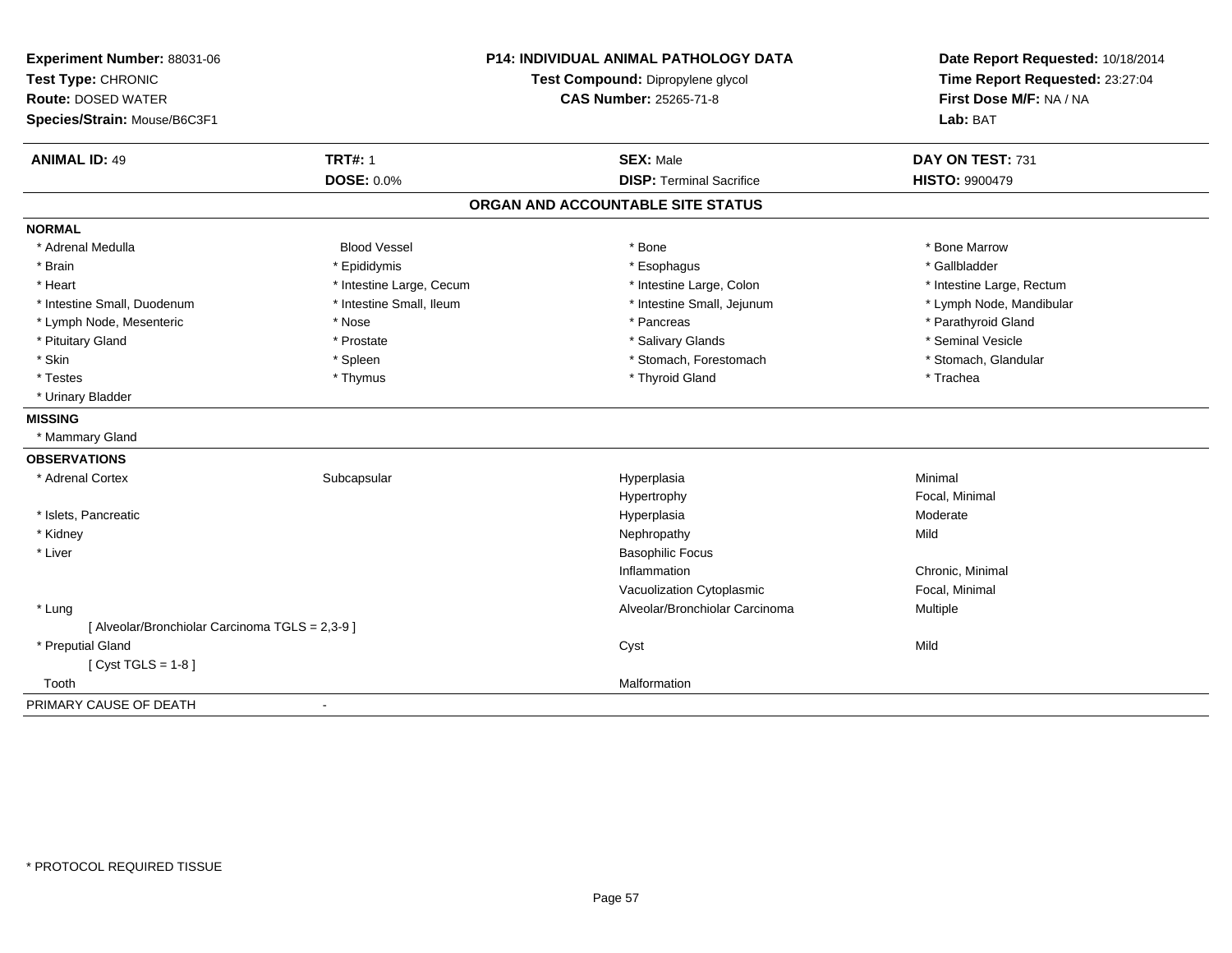| Test Type: CHRONIC<br><b>Route: DOSED WATER</b><br>Species/Strain: Mouse/B6C3F1<br><b>TRT#: 1</b><br><b>ANIMAL ID: 50</b><br>DOSE: 0.0% | Test Compound: Dipropylene glycol<br><b>CAS Number: 25265-71-8</b><br><b>SEX: Male</b><br><b>DISP: Terminal Sacrifice</b> | Time Report Requested: 23:27:04<br>First Dose M/F: NA / NA<br>Lab: BAT<br>DAY ON TEST: 729 |
|-----------------------------------------------------------------------------------------------------------------------------------------|---------------------------------------------------------------------------------------------------------------------------|--------------------------------------------------------------------------------------------|
|                                                                                                                                         |                                                                                                                           |                                                                                            |
|                                                                                                                                         |                                                                                                                           |                                                                                            |
|                                                                                                                                         |                                                                                                                           |                                                                                            |
|                                                                                                                                         |                                                                                                                           |                                                                                            |
|                                                                                                                                         |                                                                                                                           | <b>HISTO: 9900480</b>                                                                      |
|                                                                                                                                         | ORGAN AND ACCOUNTABLE SITE STATUS                                                                                         |                                                                                            |
| <b>NORMAL</b>                                                                                                                           |                                                                                                                           |                                                                                            |
| <b>Blood Vessel</b><br>* Adrenal Medulla                                                                                                | $*$ Bone                                                                                                                  | * Bone Marrow                                                                              |
| * Brain<br>* Epididymis                                                                                                                 | * Esophagus                                                                                                               | * Gallbladder                                                                              |
| * Intestine Large, Cecum<br>* Intestine Large, Colon                                                                                    | * Intestine Large, Rectum                                                                                                 | * Intestine Small, Duodenum                                                                |
| * Intestine Small, Ileum<br>* Intestine Small, Jejunum                                                                                  | * Lung                                                                                                                    | * Lymph Node, Mandibular                                                                   |
| * Lymph Node, Mesenteric<br>* Nose                                                                                                      | * Pancreas                                                                                                                | * Parathyroid Gland                                                                        |
| * Preputial Gland<br>* Pituitary Gland                                                                                                  | * Prostate                                                                                                                | * Salivary Glands                                                                          |
| * Seminal Vesicle<br>* Skin                                                                                                             | * Spleen                                                                                                                  | * Stomach, Forestomach                                                                     |
| * Stomach, Glandular<br>* Testes                                                                                                        | * Thymus                                                                                                                  | * Thyroid Gland                                                                            |
| * Trachea<br>* Urinary Bladder                                                                                                          |                                                                                                                           |                                                                                            |
| <b>MISSING</b>                                                                                                                          |                                                                                                                           |                                                                                            |
| * Mammary Gland                                                                                                                         |                                                                                                                           |                                                                                            |
| <b>OBSERVATIONS</b>                                                                                                                     |                                                                                                                           |                                                                                            |
| * Adrenal Cortex<br>Subcapsular                                                                                                         | Hyperplasia                                                                                                               | Minimal                                                                                    |
|                                                                                                                                         | Hyperplasia                                                                                                               | Focal, Minimal                                                                             |
|                                                                                                                                         | Hypertrophy                                                                                                               | Focal, Mild                                                                                |
| * Heart                                                                                                                                 | Cardiomyopathy                                                                                                            | Minimal                                                                                    |
| * Islets, Pancreatic                                                                                                                    | Hyperplasia                                                                                                               | Mild                                                                                       |
| * Kidney                                                                                                                                | Infarct                                                                                                                   | Mild                                                                                       |
|                                                                                                                                         | Nephropathy                                                                                                               | Mild                                                                                       |
| * Liver                                                                                                                                 | Clear Cell Focus                                                                                                          |                                                                                            |
|                                                                                                                                         | Hepatocellular Adenoma                                                                                                    | Multiple                                                                                   |
|                                                                                                                                         | <b>Mixed Cell Focus</b>                                                                                                   |                                                                                            |
| [ Clear Cell Focus TGLS = 6,7-3+5+10+11 ]                                                                                               |                                                                                                                           |                                                                                            |
| [ Hepatocellular Adenoma TGLS = 2-10,6-10,4-3 ]                                                                                         |                                                                                                                           |                                                                                            |
| [Mixed Cell Focus TGLS = 2,3,4,5,6,7-10+4+3+5+11 ]                                                                                      |                                                                                                                           |                                                                                            |
| * Sem Ves                                                                                                                               |                                                                                                                           |                                                                                            |
| Note: Hemorrhage present, corresponding to gross finding. "hemorrhage" not on menu of diagnoses.                                        |                                                                                                                           |                                                                                            |
| Tooth                                                                                                                                   | Malformation                                                                                                              |                                                                                            |
| PRIMARY CAUSE OF DEATH<br>$\overline{\phantom{a}}$                                                                                      |                                                                                                                           |                                                                                            |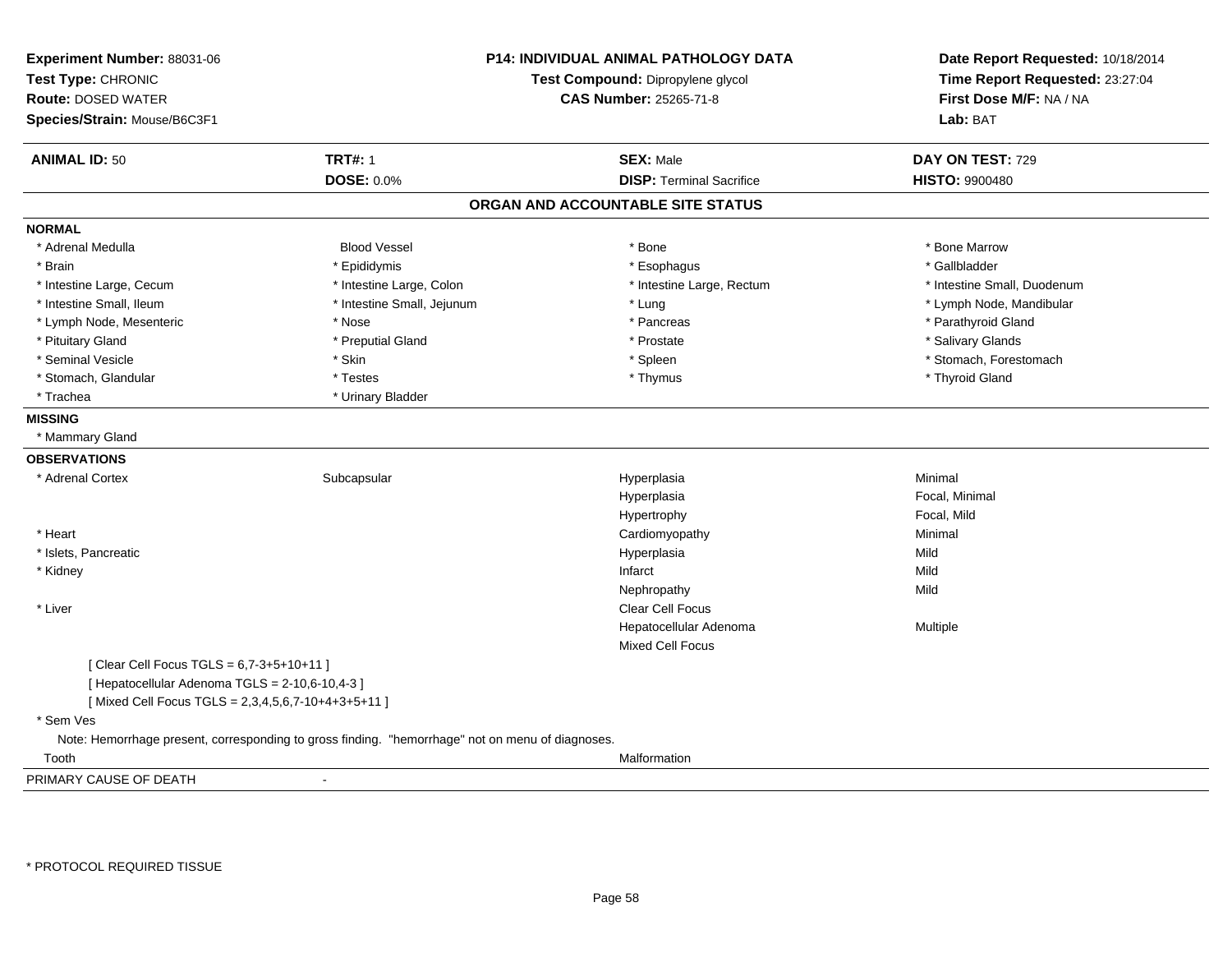| Experiment Number: 88031-06<br>Test Type: CHRONIC<br><b>Route: DOSED WATER</b><br>Species/Strain: Mouse/B6C3F1 |                                  | <b>P14: INDIVIDUAL ANIMAL PATHOLOGY DATA</b><br>Test Compound: Dipropylene glycol<br><b>CAS Number: 25265-71-8</b> | Date Report Requested: 10/18/2014<br>Time Report Requested: 23:27:04<br>First Dose M/F: NA / NA<br>Lab: BAT |
|----------------------------------------------------------------------------------------------------------------|----------------------------------|--------------------------------------------------------------------------------------------------------------------|-------------------------------------------------------------------------------------------------------------|
| <b>ANIMAL ID: 51</b>                                                                                           | TRT#: 3                          | <b>SEX: Male</b>                                                                                                   | DAY ON TEST: 501                                                                                            |
|                                                                                                                | <b>DOSE: 1.0%</b>                | <b>DISP: Natural Death</b>                                                                                         | <b>HISTO: 9900481</b>                                                                                       |
|                                                                                                                |                                  | ORGAN AND ACCOUNTABLE SITE STATUS                                                                                  |                                                                                                             |
| <b>NORMAL</b>                                                                                                  |                                  |                                                                                                                    |                                                                                                             |
| * Adrenal Medulla                                                                                              | <b>Blood Vessel</b>              | * Bone                                                                                                             | * Bone Marrow                                                                                               |
| * Brain                                                                                                        | * Epididymis                     | * Esophagus                                                                                                        | * Gallbladder                                                                                               |
| * Heart                                                                                                        | * Intestine Large, Cecum         | * Intestine Large, Colon                                                                                           | * Intestine Large, Rectum                                                                                   |
| * Intestine Small, Duodenum                                                                                    | * Intestine Small, Ileum         | * Intestine Small, Jejunum                                                                                         | * Islets, Pancreatic                                                                                        |
| * Lymph Node, Mandibular                                                                                       | * Lymph Node, Mesenteric         | * Nose                                                                                                             | * Pancreas                                                                                                  |
| * Parathyroid Gland                                                                                            | * Pituitary Gland                | * Prostate                                                                                                         | * Salivary Glands                                                                                           |
| * Seminal Vesicle                                                                                              | * Skin                           | * Stomach, Forestomach                                                                                             | * Stomach, Glandular                                                                                        |
| * Testes                                                                                                       | * Thymus                         | * Thyroid Gland                                                                                                    | * Trachea                                                                                                   |
| * Urinary Bladder                                                                                              |                                  |                                                                                                                    |                                                                                                             |
| <b>MISSING</b>                                                                                                 |                                  |                                                                                                                    |                                                                                                             |
| * Mammary Gland                                                                                                |                                  |                                                                                                                    |                                                                                                             |
| <b>OBSERVATIONS</b>                                                                                            |                                  |                                                                                                                    |                                                                                                             |
| * Adrenal Cortex                                                                                               | Subcapsular                      | Hyperplasia                                                                                                        | Minimal                                                                                                     |
| * Kidney                                                                                                       |                                  | Infarct                                                                                                            | Minimal                                                                                                     |
| * Liver                                                                                                        |                                  | Hepatocellular Carcinoma                                                                                           |                                                                                                             |
| [ Hepatocellular Carcinoma TGLS = 2-9 ]                                                                        |                                  |                                                                                                                    |                                                                                                             |
| * Lung                                                                                                         |                                  | Hepatocellular Carcinoma                                                                                           | Metastatic (Liver)                                                                                          |
| * Preputial Gland                                                                                              |                                  | Cyst                                                                                                               | Mild                                                                                                        |
| [ Cyst TGLS = $1-8$ ]                                                                                          |                                  |                                                                                                                    |                                                                                                             |
| * Spleen                                                                                                       |                                  | Hematopoietic Cell Proliferation                                                                                   | Mild                                                                                                        |
| PRIMARY CAUSE OF DEATH                                                                                         | - Liver Hepatocellular Carcinoma |                                                                                                                    |                                                                                                             |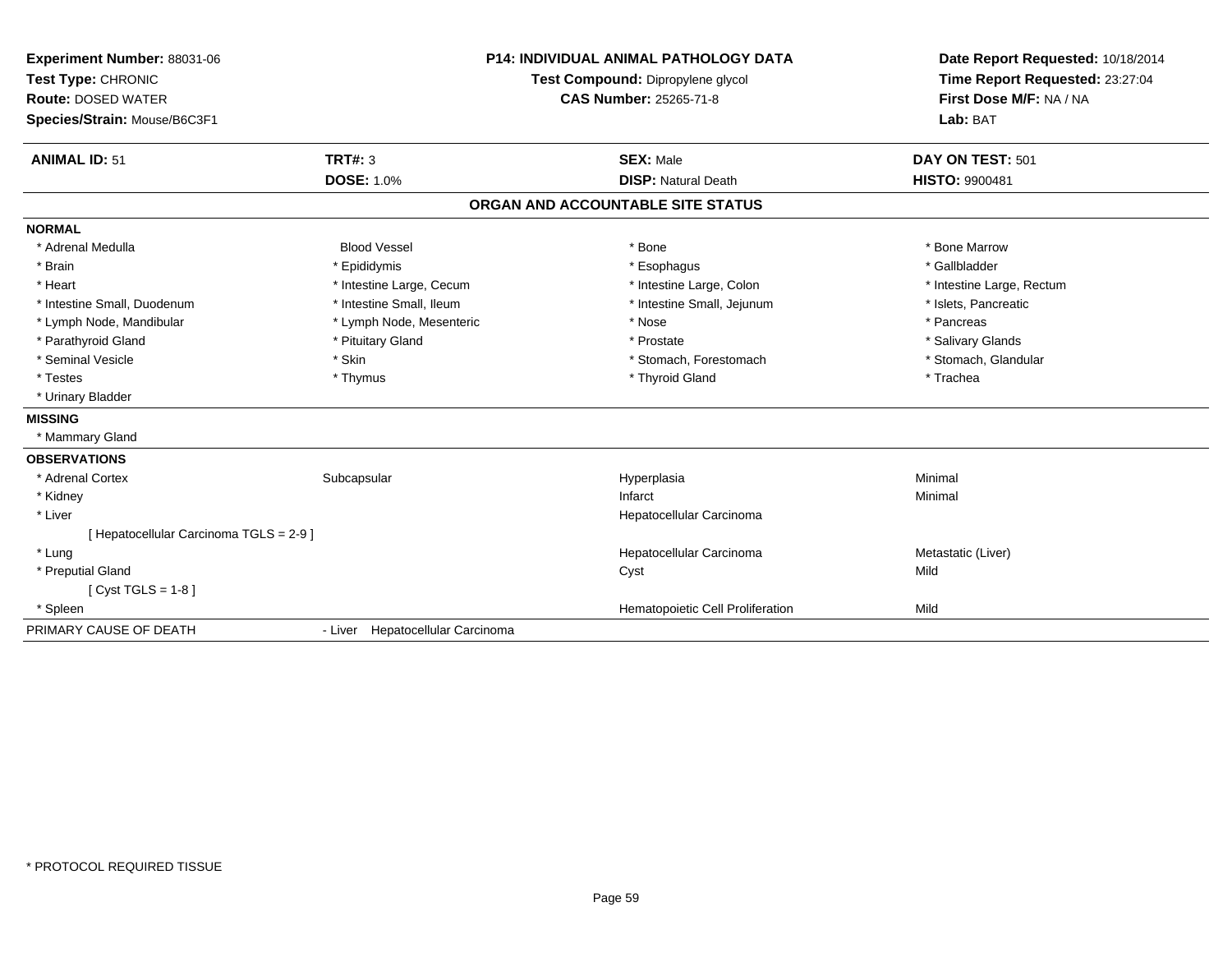| Experiment Number: 88031-06<br>Test Type: CHRONIC<br><b>Route: DOSED WATER</b><br>Species/Strain: Mouse/B6C3F1 | <b>P14: INDIVIDUAL ANIMAL PATHOLOGY DATA</b><br>Test Compound: Dipropylene glycol<br><b>CAS Number: 25265-71-8</b> |  | Date Report Requested: 10/18/2014<br>Time Report Requested: 23:27:04<br>First Dose M/F: NA / NA<br>Lab: BAT |                             |
|----------------------------------------------------------------------------------------------------------------|--------------------------------------------------------------------------------------------------------------------|--|-------------------------------------------------------------------------------------------------------------|-----------------------------|
| <b>ANIMAL ID: 52</b>                                                                                           | <b>TRT#: 3</b>                                                                                                     |  | <b>SEX: Male</b>                                                                                            | DAY ON TEST: 730            |
|                                                                                                                | <b>DOSE: 1.0%</b>                                                                                                  |  | <b>DISP: Terminal Sacrifice</b>                                                                             | <b>HISTO: 9900482</b>       |
|                                                                                                                |                                                                                                                    |  | ORGAN AND ACCOUNTABLE SITE STATUS                                                                           |                             |
| <b>NORMAL</b>                                                                                                  |                                                                                                                    |  |                                                                                                             |                             |
| * Adrenal Medulla                                                                                              | <b>Blood Vessel</b>                                                                                                |  | * Bone                                                                                                      | * Bone Marrow               |
| * Brain                                                                                                        | * Epididymis                                                                                                       |  | * Esophagus                                                                                                 | * Gallbladder               |
| * Heart                                                                                                        | * Intestine Large, Cecum                                                                                           |  | * Intestine Large, Colon                                                                                    | * Intestine Large, Rectum   |
| * Intestine Small, Duodenum                                                                                    | * Intestine Small, Ileum                                                                                           |  | * Intestine Small, Jejunum                                                                                  | * Lung                      |
| * Lymph Node, Mandibular                                                                                       | * Lymph Node, Mesenteric                                                                                           |  | * Nose                                                                                                      | * Pancreas                  |
| * Parathyroid Gland                                                                                            | * Pituitary Gland                                                                                                  |  | * Prostate                                                                                                  | * Salivary Glands           |
| * Seminal Vesicle                                                                                              | * Skin                                                                                                             |  | * Stomach, Forestomach                                                                                      | * Testes                    |
| * Thymus                                                                                                       | * Thyroid Gland                                                                                                    |  | * Trachea                                                                                                   | * Urinary Bladder           |
| <b>MISSING</b>                                                                                                 |                                                                                                                    |  |                                                                                                             |                             |
| * Mammary Gland                                                                                                |                                                                                                                    |  |                                                                                                             |                             |
| <b>OBSERVATIONS</b>                                                                                            |                                                                                                                    |  |                                                                                                             |                             |
| * Adrenal Cortex                                                                                               | Subcapsular                                                                                                        |  | Hyperplasia                                                                                                 | Minimal                     |
|                                                                                                                |                                                                                                                    |  | Hyperplasia                                                                                                 | Focal, Minimal              |
|                                                                                                                |                                                                                                                    |  | Hypertrophy                                                                                                 | Focal, Minimal              |
| * Islets, Pancreatic                                                                                           |                                                                                                                    |  | Hyperplasia                                                                                                 | Moderate                    |
| * Kidney                                                                                                       |                                                                                                                    |  | Infarct                                                                                                     | Mild                        |
|                                                                                                                |                                                                                                                    |  | Nephropathy                                                                                                 | Minimal                     |
| * Liver                                                                                                        |                                                                                                                    |  | Eosinophilic Focus                                                                                          |                             |
|                                                                                                                |                                                                                                                    |  | Hepatocellular Adenoma                                                                                      |                             |
|                                                                                                                |                                                                                                                    |  | <b>Mixed Cell Focus</b>                                                                                     |                             |
| [ Eosinophilic Focus TGLS = 3-9 ]                                                                              |                                                                                                                    |  |                                                                                                             |                             |
| [ Hepatocellular Adenoma TGLS = 4-4 ]                                                                          |                                                                                                                    |  |                                                                                                             |                             |
| [Mixed Cell Focus TGLS = 5-9]                                                                                  |                                                                                                                    |  |                                                                                                             |                             |
| Mesentery                                                                                                      | Fat                                                                                                                |  | Necrosis                                                                                                    | Mild                        |
| [ Necrosis $TGLS = 2-10$ ]                                                                                     |                                                                                                                    |  |                                                                                                             |                             |
| * Preputial Gland                                                                                              |                                                                                                                    |  | Cyst                                                                                                        | Moderate                    |
| [Cyst TGLS = $1-8$ ]                                                                                           |                                                                                                                    |  |                                                                                                             |                             |
| * Spleen                                                                                                       | Lymph Follic                                                                                                       |  | Atrophy                                                                                                     | Mild                        |
|                                                                                                                |                                                                                                                    |  | Hematopoietic Cell Proliferation                                                                            | Mild                        |
| * Stomach, Glandular                                                                                           | Epithelium                                                                                                         |  | Inflammation                                                                                                | Suppurative, Focal, Minimal |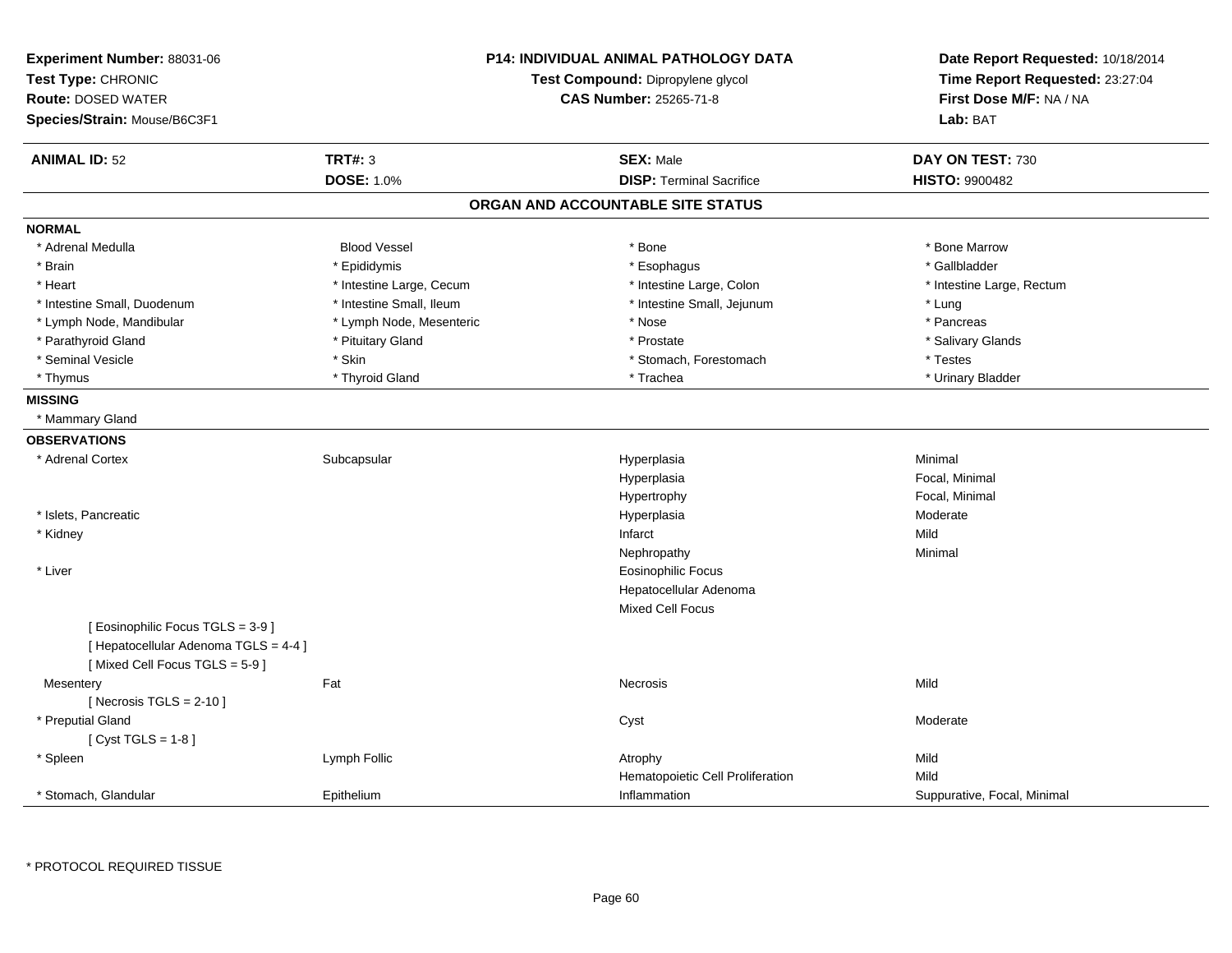| <b>Experiment Number: 88031-06</b> |                   | <b>P14: INDIVIDUAL ANIMAL PATHOLOGY DATA</b> | Date Report Requested: 10/18/2014 |
|------------------------------------|-------------------|----------------------------------------------|-----------------------------------|
| Test Type: CHRONIC                 |                   | Test Compound: Dipropylene glycol            | Time Report Requested: 23:27:04   |
| <b>Route: DOSED WATER</b>          |                   | <b>CAS Number: 25265-71-8</b>                | First Dose M/F: NA / NA           |
| Species/Strain: Mouse/B6C3F1       |                   |                                              | Lab: BAT                          |
| <b>ANIMAL ID: 52</b>               | TRT#: 3           | <b>SEX: Male</b>                             | DAY ON TEST: 730                  |
|                                    | <b>DOSE: 1.0%</b> | <b>DISP: Terminal Sacrifice</b>              | <b>HISTO: 9900482</b>             |
|                                    |                   | ORGAN AND ACCOUNTABLE SITE STATUS            |                                   |
| PRIMARY CAUSE OF DEATH             |                   |                                              |                                   |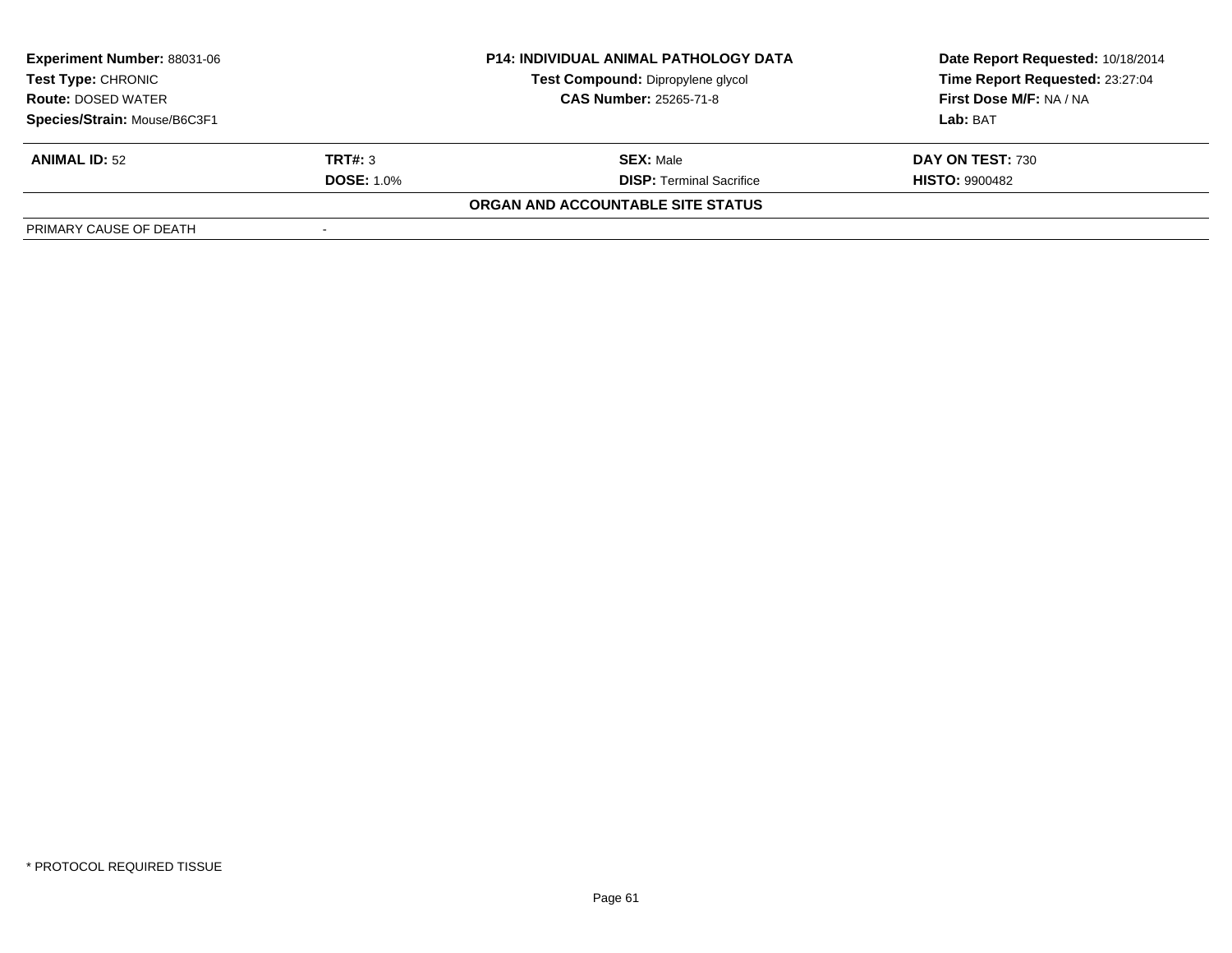| Experiment Number: 88031-06<br>Test Type: CHRONIC<br><b>Route: DOSED WATER</b><br>Species/Strain: Mouse/B6C3F1 |                          | P14: INDIVIDUAL ANIMAL PATHOLOGY DATA<br>Test Compound: Dipropylene glycol<br><b>CAS Number: 25265-71-8</b> | Date Report Requested: 10/18/2014<br>Time Report Requested: 23:27:04<br>First Dose M/F: NA / NA<br>Lab: BAT |
|----------------------------------------------------------------------------------------------------------------|--------------------------|-------------------------------------------------------------------------------------------------------------|-------------------------------------------------------------------------------------------------------------|
| <b>ANIMAL ID: 53</b>                                                                                           | <b>TRT#: 3</b>           | <b>SEX: Male</b>                                                                                            | DAY ON TEST: 731                                                                                            |
|                                                                                                                | <b>DOSE: 1.0%</b>        | <b>DISP: Terminal Sacrifice</b>                                                                             | <b>HISTO: 9900483</b>                                                                                       |
|                                                                                                                |                          | ORGAN AND ACCOUNTABLE SITE STATUS                                                                           |                                                                                                             |
| <b>NORMAL</b>                                                                                                  |                          |                                                                                                             |                                                                                                             |
| * Adrenal Medulla                                                                                              | <b>Blood Vessel</b>      | * Bone                                                                                                      | * Bone Marrow                                                                                               |
| * Brain                                                                                                        | * Epididymis             | * Esophagus                                                                                                 | * Gallbladder                                                                                               |
| * Heart                                                                                                        | * Intestine Large, Cecum | * Intestine Large, Colon                                                                                    | * Intestine Large, Rectum                                                                                   |
| * Intestine Small, Duodenum                                                                                    | * Intestine Small, Ileum | * Intestine Small, Jejunum                                                                                  | * Lung                                                                                                      |
| * Lymph Node, Mandibular                                                                                       | * Lymph Node, Mesenteric | * Nose                                                                                                      | * Pancreas                                                                                                  |
| * Parathyroid Gland                                                                                            | * Pituitary Gland        | * Prostate                                                                                                  | * Salivary Glands                                                                                           |
| * Seminal Vesicle                                                                                              | * Spleen                 | * Stomach, Forestomach                                                                                      | * Stomach, Glandular                                                                                        |
| * Testes                                                                                                       | * Thymus                 | * Thyroid Gland                                                                                             | * Trachea                                                                                                   |
| * Urinary Bladder                                                                                              |                          |                                                                                                             |                                                                                                             |
| <b>MISSING</b>                                                                                                 |                          |                                                                                                             |                                                                                                             |
| * Mammary Gland                                                                                                |                          |                                                                                                             |                                                                                                             |
| <b>OBSERVATIONS</b>                                                                                            |                          |                                                                                                             |                                                                                                             |
| * Adrenal Cortex                                                                                               |                          | Hyperplasia                                                                                                 | Focal, Minimal                                                                                              |
| * Islets, Pancreatic                                                                                           |                          | Hyperplasia                                                                                                 | Moderate                                                                                                    |
| * Kidney                                                                                                       |                          | Nephropathy                                                                                                 | Minimal                                                                                                     |
| * Liver                                                                                                        |                          | Hepatocellular Carcinoma                                                                                    |                                                                                                             |
|                                                                                                                |                          | <b>Mixed Cell Focus</b>                                                                                     |                                                                                                             |
|                                                                                                                |                          | Necrosis                                                                                                    | Focal, Moderate                                                                                             |
| [ Hepatocellular Carcinoma TGLS = 4-10 ]                                                                       |                          |                                                                                                             |                                                                                                             |
| Mesentery                                                                                                      | Fat                      | Necrosis                                                                                                    | Mild                                                                                                        |
| [Necrosis $TGLS = 3-9$ ]                                                                                       |                          |                                                                                                             |                                                                                                             |
| * Preputial Gland                                                                                              |                          | Cyst                                                                                                        | Moderate                                                                                                    |
| [Cyst TGLS = $2-8$ ]                                                                                           |                          |                                                                                                             |                                                                                                             |
| * Skin                                                                                                         | Ear, Pinna               | Neural Crest Tumor                                                                                          |                                                                                                             |
| [Neural Crest Tumor TGLS = 1-9]                                                                                |                          |                                                                                                             |                                                                                                             |
| Tooth                                                                                                          |                          | Malformation                                                                                                |                                                                                                             |
| PRIMARY CAUSE OF DEATH                                                                                         | $\sim$                   |                                                                                                             |                                                                                                             |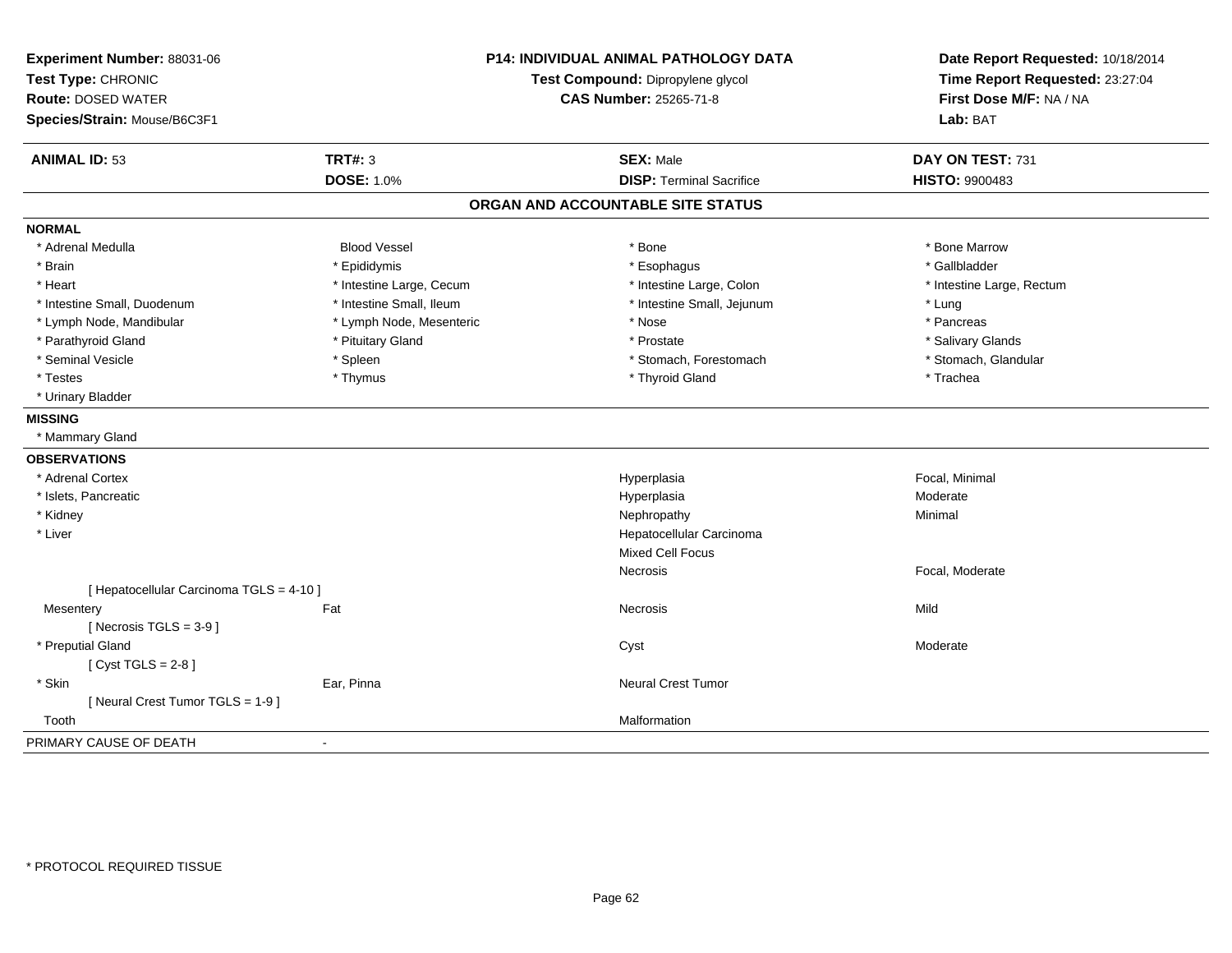| Experiment Number: 88031-06<br>Test Type: CHRONIC<br><b>Route: DOSED WATER</b> |                            | <b>P14: INDIVIDUAL ANIMAL PATHOLOGY DATA</b><br>Test Compound: Dipropylene glycol<br>CAS Number: 25265-71-8 | Date Report Requested: 10/18/2014<br>Time Report Requested: 23:27:04<br>First Dose M/F: NA / NA |
|--------------------------------------------------------------------------------|----------------------------|-------------------------------------------------------------------------------------------------------------|-------------------------------------------------------------------------------------------------|
| Species/Strain: Mouse/B6C3F1                                                   |                            |                                                                                                             | Lab: BAT                                                                                        |
| <b>ANIMAL ID: 54</b>                                                           | <b>TRT#: 3</b>             | <b>SEX: Male</b>                                                                                            | DAY ON TEST: 710                                                                                |
|                                                                                | <b>DOSE: 1.0%</b>          | <b>DISP:</b> Moribund Sacrifice                                                                             | <b>HISTO: 9900484</b>                                                                           |
|                                                                                |                            | ORGAN AND ACCOUNTABLE SITE STATUS                                                                           |                                                                                                 |
| <b>NORMAL</b>                                                                  |                            |                                                                                                             |                                                                                                 |
| <b>Blood Vessel</b>                                                            | * Bone                     | * Bone Marrow                                                                                               | * Brain                                                                                         |
| * Epididymis                                                                   | * Esophagus                | * Gallbladder                                                                                               | * Heart                                                                                         |
| * Intestine Large, Cecum                                                       | * Intestine Large, Colon   | * Intestine Large, Rectum                                                                                   | * Intestine Small, Duodenum                                                                     |
| * Intestine Small, Ileum                                                       | * Intestine Small, Jejunum | * Lung                                                                                                      | * Lymph Node, Mandibular                                                                        |
| * Lymph Node, Mesenteric                                                       | * Nose                     | * Pancreas                                                                                                  | * Parathyroid Gland                                                                             |
| * Pituitary Gland                                                              | * Prostate                 | * Salivary Glands                                                                                           | * Skin                                                                                          |
| * Stomach, Forestomach                                                         | * Stomach, Glandular       | * Testes                                                                                                    | * Thymus                                                                                        |
| * Thyroid Gland                                                                | * Trachea                  | * Urinary Bladder                                                                                           |                                                                                                 |
| <b>MISSING</b>                                                                 |                            |                                                                                                             |                                                                                                 |
| * Mammary Gland                                                                |                            |                                                                                                             |                                                                                                 |
| <b>OBSERVATIONS</b>                                                            |                            |                                                                                                             |                                                                                                 |
| * Adrenal Cortex                                                               | Subcapsular                | Hyperplasia                                                                                                 | Minimal                                                                                         |
| * Adrenal Medulla                                                              |                            | Hyperplasia                                                                                                 | Focal, Minimal                                                                                  |
| Eye                                                                            | Cornea                     | Degeneration                                                                                                | Minimal                                                                                         |
| [Degeneration TGLS = 2-9]                                                      |                            |                                                                                                             |                                                                                                 |
| <b>Harderian Gland</b>                                                         |                            | Adenoma                                                                                                     |                                                                                                 |
| [Adenoma TGLS = $1-9$ ]                                                        |                            |                                                                                                             |                                                                                                 |
| * Islets, Pancreatic                                                           |                            | Hyperplasia                                                                                                 | Mild                                                                                            |
| * Kidney                                                                       |                            | Infarct                                                                                                     | Moderate                                                                                        |
|                                                                                |                            | Nephropathy                                                                                                 | Minimal                                                                                         |
| [Infarct TGLS = $7-4$ ]                                                        |                            |                                                                                                             |                                                                                                 |
| * Liver                                                                        |                            | <b>Eosinophilic Focus</b>                                                                                   |                                                                                                 |
|                                                                                |                            | Inflammation                                                                                                | Chronic, Minimal                                                                                |
| Mesentery                                                                      | Fat                        | Necrosis                                                                                                    | Moderate                                                                                        |
| [Necrosis TGLS = $6-10$ ]                                                      |                            |                                                                                                             |                                                                                                 |
| * Preputial Gland                                                              |                            | Cyst                                                                                                        | Moderate                                                                                        |
| [Cyst TGLS = $3-8$ ]                                                           |                            |                                                                                                             |                                                                                                 |
| * Seminal Vesicle                                                              |                            | Inflammation                                                                                                | Chronic, Mild                                                                                   |
| [Inflammation TGLS = $4,5-10+7$ ]                                              |                            |                                                                                                             |                                                                                                 |
| * Spleen                                                                       | Lymph Follic               | Atrophy                                                                                                     | Mild                                                                                            |
|                                                                                |                            |                                                                                                             |                                                                                                 |

\* PROTOCOL REQUIRED TISSUE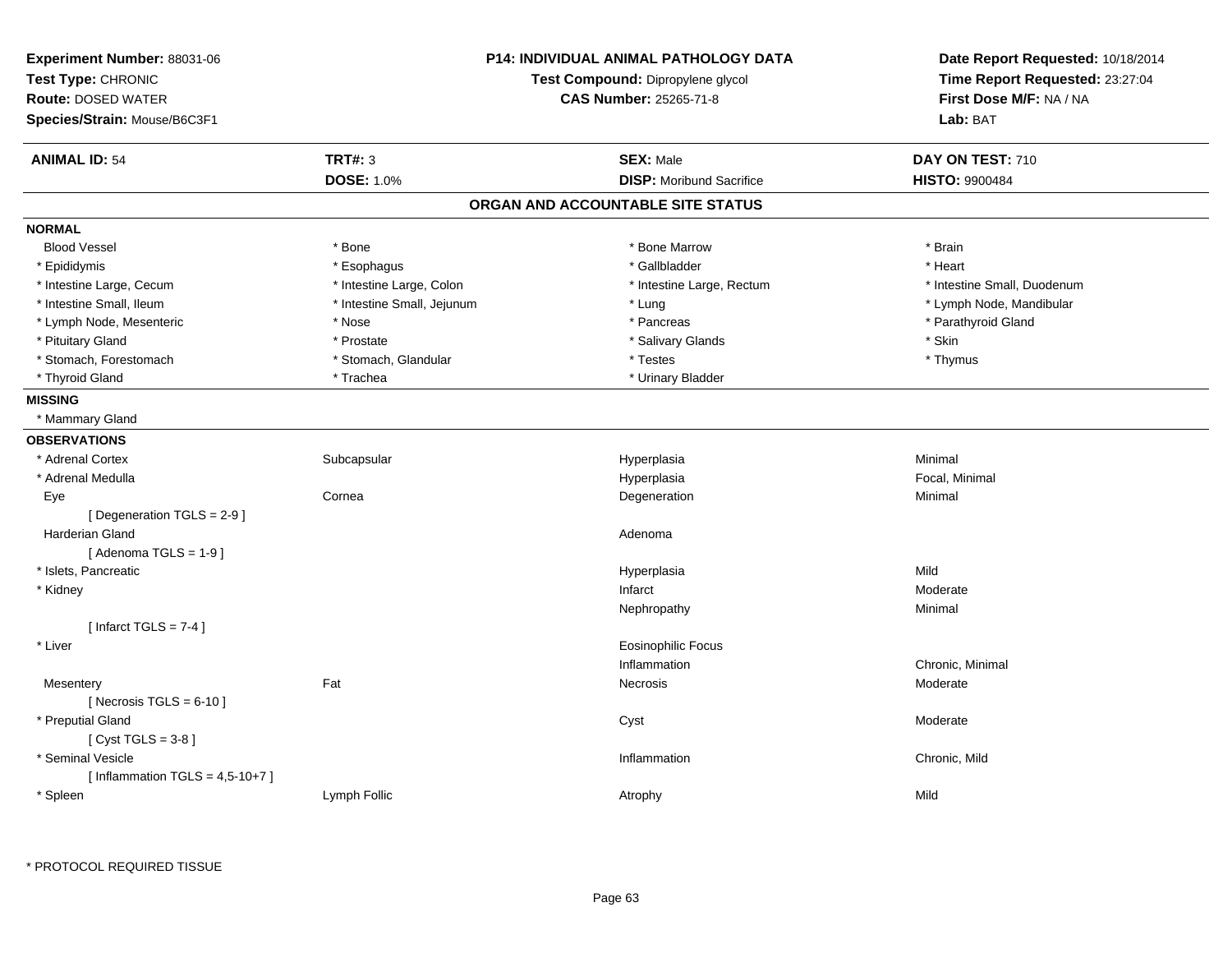| <b>Experiment Number: 88031-06</b><br><b>Test Type: CHRONIC</b> |                   | <b>P14: INDIVIDUAL ANIMAL PATHOLOGY DATA</b> | Date Report Requested: 10/18/2014 |
|-----------------------------------------------------------------|-------------------|----------------------------------------------|-----------------------------------|
|                                                                 |                   | Test Compound: Dipropylene glycol            | Time Report Requested: 23:27:04   |
| <b>Route: DOSED WATER</b>                                       |                   | <b>CAS Number: 25265-71-8</b>                | First Dose M/F: NA / NA           |
| Species/Strain: Mouse/B6C3F1                                    |                   |                                              | Lab: BAT                          |
| <b>ANIMAL ID: 54</b>                                            | TRT#: 3           | <b>SEX: Male</b>                             | <b>DAY ON TEST: 710</b>           |
|                                                                 | <b>DOSE: 1.0%</b> | <b>DISP:</b> Moribund Sacrifice              | <b>HISTO: 9900484</b>             |
|                                                                 |                   | ORGAN AND ACCOUNTABLE SITE STATUS            |                                   |
|                                                                 |                   | Hematopoietic Cell Proliferation             | Minimal                           |
| Tooth                                                           |                   | Malformation                                 |                                   |
| PRIMARY CAUSE OF DEATH                                          | - Kidney Infarct  |                                              |                                   |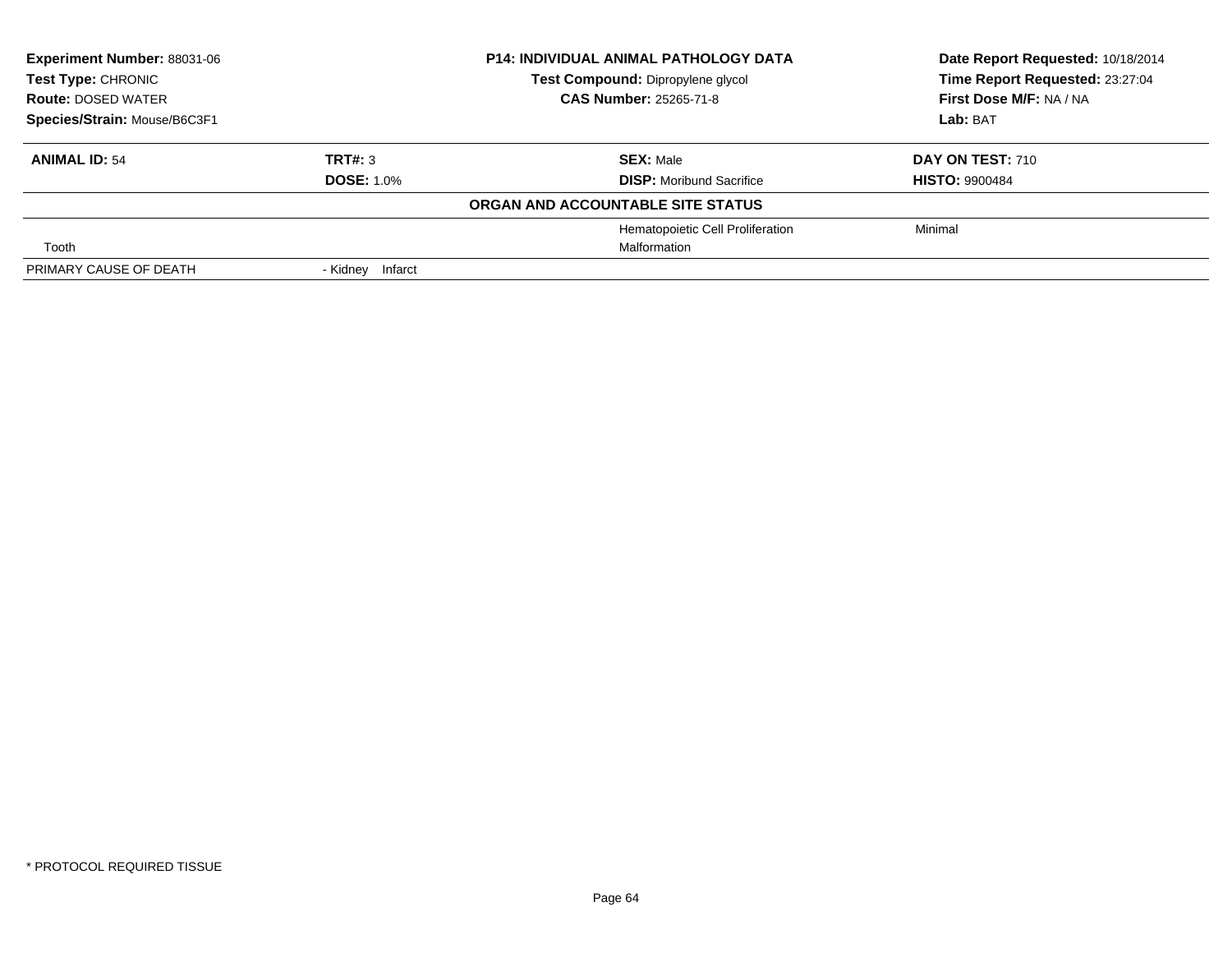| Experiment Number: 88031-06           |                          | <b>P14: INDIVIDUAL ANIMAL PATHOLOGY DATA</b> | Date Report Requested: 10/18/2014 |
|---------------------------------------|--------------------------|----------------------------------------------|-----------------------------------|
| Test Type: CHRONIC                    |                          | Test Compound: Dipropylene glycol            | Time Report Requested: 23:27:04   |
| <b>Route: DOSED WATER</b>             |                          | <b>CAS Number: 25265-71-8</b>                | First Dose M/F: NA / NA           |
| Species/Strain: Mouse/B6C3F1          |                          |                                              | Lab: BAT                          |
| <b>ANIMAL ID: 55</b>                  | TRT#: 3                  | <b>SEX: Male</b>                             | DAY ON TEST: 729                  |
|                                       | <b>DOSE: 1.0%</b>        | <b>DISP: Terminal Sacrifice</b>              | <b>HISTO: 9900485</b>             |
|                                       |                          | ORGAN AND ACCOUNTABLE SITE STATUS            |                                   |
| <b>NORMAL</b>                         |                          |                                              |                                   |
| * Adrenal Medulla                     | <b>Blood Vessel</b>      | * Bone                                       | * Bone Marrow                     |
| * Brain                               | * Epididymis             | * Esophagus                                  | * Gallbladder                     |
| * Heart                               | * Intestine Large, Cecum | * Intestine Large, Colon                     | * Intestine Large, Rectum         |
| * Intestine Small, Duodenum           | * Intestine Small, Ileum | * Intestine Small, Jejunum                   | * Lung                            |
| * Lymph Node, Mandibular              | * Lymph Node, Mesenteric | * Nose                                       | * Pancreas                        |
| * Parathyroid Gland                   | * Pituitary Gland        | * Preputial Gland                            | * Prostate                        |
| * Salivary Glands                     | * Seminal Vesicle        | * Skin                                       | * Spleen                          |
| * Stomach, Forestomach                | * Stomach, Glandular     | * Testes                                     | * Thymus                          |
| * Trachea                             | * Urinary Bladder        |                                              |                                   |
| <b>MISSING</b>                        |                          |                                              |                                   |
| * Mammary Gland                       |                          |                                              |                                   |
| <b>OBSERVATIONS</b>                   |                          |                                              |                                   |
| * Adrenal Cortex                      | Subcapsular              | Hyperplasia                                  | Minimal                           |
| * Islets, Pancreatic                  |                          | Hyperplasia                                  | Moderate                          |
| * Kidney                              |                          | Nephropathy                                  | Minimal                           |
| * Liver                               |                          | Clear Cell Focus                             |                                   |
| [ Clear Cell Focus TGLS = $1,2-4+9$ ] |                          |                                              |                                   |
| * Thyroid Gland                       |                          | Inflammation                                 | Granulomatous, Minimal            |
| Tooth                                 |                          | Malformation                                 |                                   |
| PRIMARY CAUSE OF DEATH                |                          |                                              |                                   |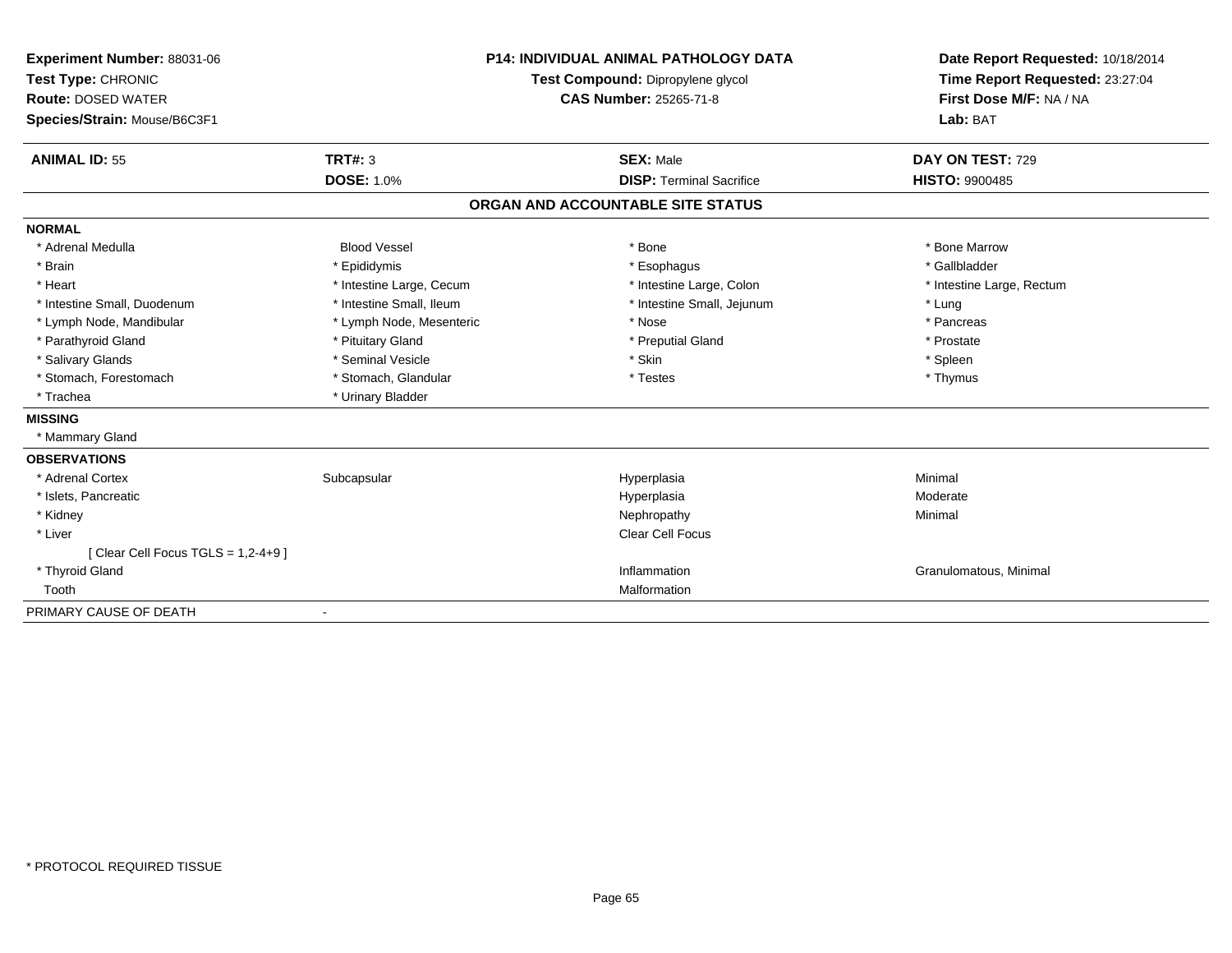| Experiment Number: 88031-06<br>Test Type: CHRONIC<br><b>Route: DOSED WATER</b><br>Species/Strain: Mouse/B6C3F1<br><b>ANIMAL ID: 56</b> | <b>TRT#: 3</b>           | <b>P14: INDIVIDUAL ANIMAL PATHOLOGY DATA</b><br>Test Compound: Dipropylene glycol<br><b>CAS Number: 25265-71-8</b><br><b>SEX: Male</b> | Date Report Requested: 10/18/2014<br>Time Report Requested: 23:27:04<br>First Dose M/F: NA / NA<br>Lab: BAT<br>DAY ON TEST: 729 |
|----------------------------------------------------------------------------------------------------------------------------------------|--------------------------|----------------------------------------------------------------------------------------------------------------------------------------|---------------------------------------------------------------------------------------------------------------------------------|
|                                                                                                                                        | <b>DOSE: 1.0%</b>        | <b>DISP: Terminal Sacrifice</b>                                                                                                        | <b>HISTO: 9900486</b>                                                                                                           |
|                                                                                                                                        |                          | ORGAN AND ACCOUNTABLE SITE STATUS                                                                                                      |                                                                                                                                 |
| <b>NORMAL</b>                                                                                                                          |                          |                                                                                                                                        |                                                                                                                                 |
| * Adrenal Medulla                                                                                                                      | <b>Blood Vessel</b>      | * Bone                                                                                                                                 | * Bone Marrow                                                                                                                   |
| * Brain                                                                                                                                | * Epididymis             | * Esophagus                                                                                                                            | * Gallbladder                                                                                                                   |
| * Heart                                                                                                                                | * Intestine Large, Cecum | * Intestine Large, Colon                                                                                                               | * Intestine Large, Rectum                                                                                                       |
| * Intestine Small, Duodenum                                                                                                            | * Intestine Small, Ileum | * Intestine Small, Jejunum                                                                                                             | * Islets, Pancreatic                                                                                                            |
| * Liver                                                                                                                                | * Lung                   | * Lymph Node, Mandibular                                                                                                               | * Nose                                                                                                                          |
| * Pancreas                                                                                                                             | * Parathyroid Gland      | * Pituitary Gland                                                                                                                      | * Prostate                                                                                                                      |
| * Salivary Glands                                                                                                                      | * Seminal Vesicle        | * Skin                                                                                                                                 | * Spleen                                                                                                                        |
| * Stomach, Forestomach                                                                                                                 | * Stomach, Glandular     | * Testes                                                                                                                               | * Thymus                                                                                                                        |
| * Thyroid Gland                                                                                                                        | * Trachea                | * Urinary Bladder                                                                                                                      |                                                                                                                                 |
| <b>MISSING</b>                                                                                                                         |                          |                                                                                                                                        |                                                                                                                                 |
| * Mammary Gland                                                                                                                        |                          |                                                                                                                                        |                                                                                                                                 |
| <b>OBSERVATIONS</b>                                                                                                                    |                          |                                                                                                                                        |                                                                                                                                 |
| * Adrenal Cortex                                                                                                                       | Subcapsular              | Hyperplasia                                                                                                                            | Minimal                                                                                                                         |
| * Kidney                                                                                                                               |                          | Nephropathy                                                                                                                            | Minimal                                                                                                                         |
| * Lymph Node, Mesenteric                                                                                                               |                          | <b>Infiltration Cellular</b>                                                                                                           | Plasma Cell, Marked                                                                                                             |
| [ Infiltration Cellular TGLS = 2-5 ]                                                                                                   |                          |                                                                                                                                        |                                                                                                                                 |
| * Preputial Gland                                                                                                                      |                          | Cyst                                                                                                                                   | Moderate                                                                                                                        |
| $Cvst TGLS = 1-8$                                                                                                                      |                          |                                                                                                                                        |                                                                                                                                 |
| PRIMARY CAUSE OF DEATH                                                                                                                 |                          |                                                                                                                                        |                                                                                                                                 |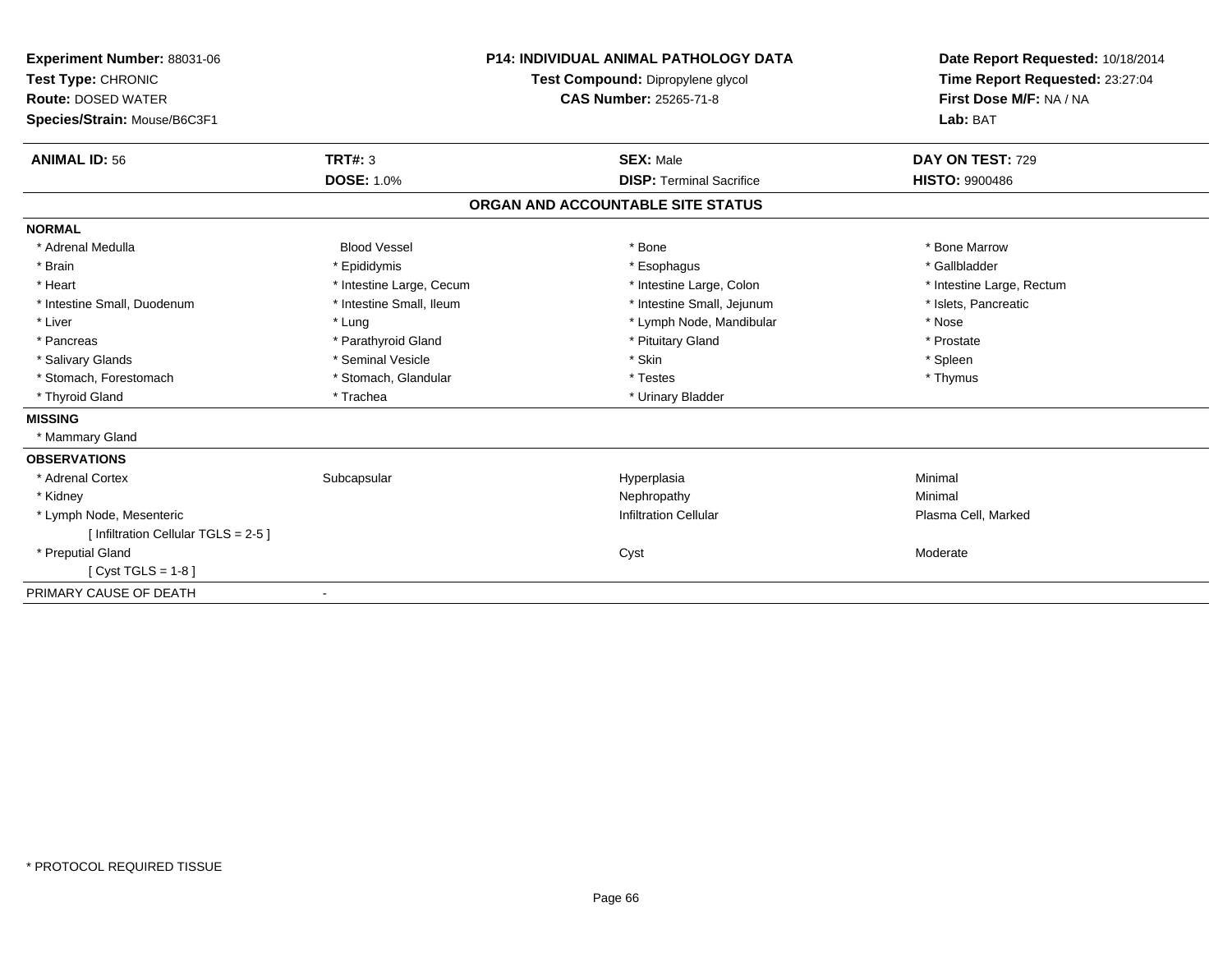| Experiment Number: 88031-06<br>Test Type: CHRONIC |                            | <b>P14: INDIVIDUAL ANIMAL PATHOLOGY DATA</b><br>Test Compound: Dipropylene glycol | Date Report Requested: 10/18/2014<br>Time Report Requested: 23:27:04 |
|---------------------------------------------------|----------------------------|-----------------------------------------------------------------------------------|----------------------------------------------------------------------|
| <b>Route: DOSED WATER</b>                         |                            | <b>CAS Number: 25265-71-8</b>                                                     | First Dose M/F: NA / NA                                              |
| Species/Strain: Mouse/B6C3F1                      |                            |                                                                                   | Lab: BAT                                                             |
| <b>ANIMAL ID: 57</b>                              | <b>TRT#: 3</b>             | <b>SEX: Male</b>                                                                  | DAY ON TEST: 731                                                     |
|                                                   | <b>DOSE: 1.0%</b>          | <b>DISP: Terminal Sacrifice</b>                                                   | <b>HISTO: 9900487</b>                                                |
|                                                   |                            | ORGAN AND ACCOUNTABLE SITE STATUS                                                 |                                                                      |
| <b>NORMAL</b>                                     |                            |                                                                                   |                                                                      |
| * Adrenal Medulla                                 | <b>Blood Vessel</b>        | * Bone                                                                            | * Bone Marrow                                                        |
| * Brain                                           | * Epididymis               | * Esophagus                                                                       | * Gallbladder                                                        |
| * Heart                                           | * Intestine Large, Cecum   | * Intestine Large, Colon                                                          | * Intestine Large, Rectum                                            |
| * Intestine Small, Ileum                          | * Intestine Small, Jejunum | * Lung                                                                            | * Lymph Node, Mandibular                                             |
| * Lymph Node, Mesenteric                          | * Nose                     | * Pancreas                                                                        | * Parathyroid Gland                                                  |
| * Pituitary Gland                                 | * Prostate                 | * Salivary Glands                                                                 | * Seminal Vesicle                                                    |
| * Skin                                            | * Stomach, Forestomach     | * Stomach, Glandular                                                              | * Testes                                                             |
| * Thymus                                          | * Thyroid Gland            | * Trachea                                                                         | * Urinary Bladder                                                    |
| <b>MISSING</b>                                    |                            |                                                                                   |                                                                      |
| * Mammary Gland                                   |                            |                                                                                   |                                                                      |
| <b>OBSERVATIONS</b>                               |                            |                                                                                   |                                                                      |
| * Adrenal Cortex                                  | Subcapsular                | Hyperplasia                                                                       | Mild                                                                 |
|                                                   |                            | Hypertrophy                                                                       | Focal, Minimal                                                       |
| * Intestine Small, Duodenum                       |                            | Polyp Adenomatous                                                                 |                                                                      |
| [Polyp Adenomatous TGLS = 4-9]                    |                            |                                                                                   |                                                                      |
| * Islets, Pancreatic                              |                            | Hyperplasia                                                                       | Moderate                                                             |
| * Kidney                                          |                            | Nephropathy                                                                       | Minimal                                                              |
| * Liver                                           |                            | Clear Cell Focus                                                                  |                                                                      |
|                                                   |                            | <b>Eosinophilic Focus</b>                                                         |                                                                      |
|                                                   |                            | Mixed Cell Focus                                                                  |                                                                      |
| [Clear Cell Focus TGLS = 3-5]                     |                            |                                                                                   |                                                                      |
| * Preputial Gland                                 |                            | Cyst                                                                              | Mild                                                                 |
| [Cyst TGLS = $1-8$ ]                              |                            |                                                                                   |                                                                      |
| * Spleen                                          | Lymph Follic               | Atrophy                                                                           | Moderate                                                             |
|                                                   |                            | Hematopoietic Cell Proliferation                                                  | Marked                                                               |
| [ Hematopoietic Cell Proliferation TGLS = 2-4 ]   |                            |                                                                                   |                                                                      |
| Tooth                                             |                            | Malformation                                                                      |                                                                      |
| PRIMARY CAUSE OF DEATH                            | ÷,                         |                                                                                   |                                                                      |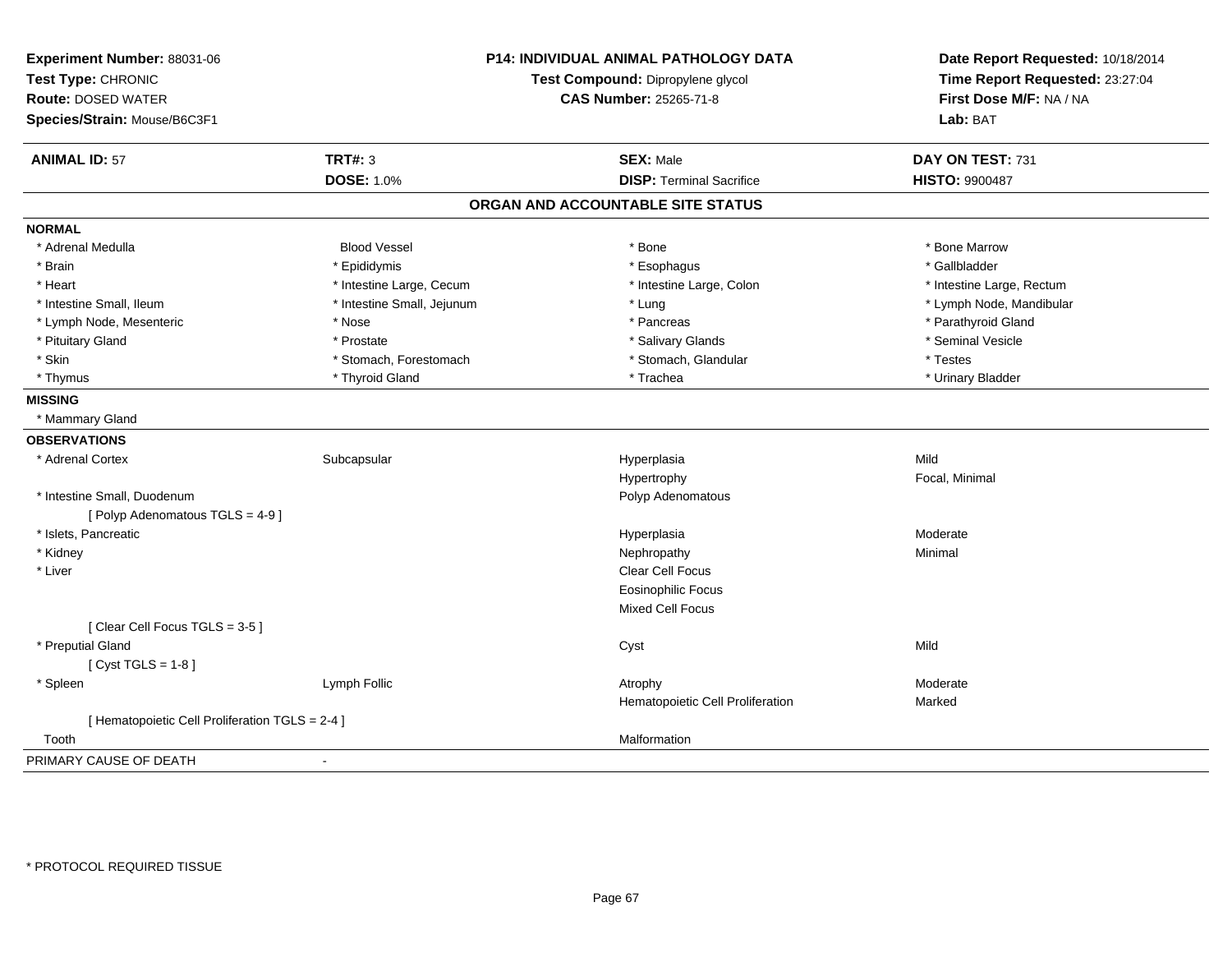| Experiment Number: 88031-06<br>Test Type: CHRONIC<br><b>Route: DOSED WATER</b> | <b>P14: INDIVIDUAL ANIMAL PATHOLOGY DATA</b><br>Test Compound: Dipropylene glycol<br>CAS Number: 25265-71-8 |                                   | Date Report Requested: 10/18/2014<br>Time Report Requested: 23:27:04<br>First Dose M/F: NA / NA |
|--------------------------------------------------------------------------------|-------------------------------------------------------------------------------------------------------------|-----------------------------------|-------------------------------------------------------------------------------------------------|
| Species/Strain: Mouse/B6C3F1                                                   |                                                                                                             |                                   | Lab: BAT                                                                                        |
| <b>ANIMAL ID: 58</b>                                                           | <b>TRT#: 3</b>                                                                                              | <b>SEX: Male</b>                  | DAY ON TEST: 731                                                                                |
|                                                                                | <b>DOSE: 1.0%</b>                                                                                           | <b>DISP: Terminal Sacrifice</b>   | <b>HISTO: 9900488</b>                                                                           |
|                                                                                |                                                                                                             | ORGAN AND ACCOUNTABLE SITE STATUS |                                                                                                 |
| <b>NORMAL</b>                                                                  |                                                                                                             |                                   |                                                                                                 |
| * Adrenal Medulla                                                              | <b>Blood Vessel</b>                                                                                         | * Bone                            | * Bone Marrow                                                                                   |
| * Brain                                                                        | * Epididymis                                                                                                | * Esophagus                       | * Gallbladder                                                                                   |
| * Heart                                                                        | * Intestine Large, Cecum                                                                                    | * Intestine Large, Colon          | * Intestine Large, Rectum                                                                       |
| * Intestine Small, Duodenum                                                    | * Intestine Small. Ileum                                                                                    | * Intestine Small, Jejunum        | * Lymph Node, Mandibular                                                                        |
| * Lymph Node, Mesenteric                                                       | * Mammary Gland                                                                                             | * Nose                            | * Pancreas                                                                                      |
| * Parathyroid Gland                                                            | * Preputial Gland                                                                                           | * Prostate                        | * Salivary Glands                                                                               |
| * Seminal Vesicle                                                              | * Skin                                                                                                      | * Spleen                          | * Stomach, Forestomach                                                                          |
| * Stomach, Glandular                                                           | * Testes                                                                                                    | * Thymus                          | * Thyroid Gland                                                                                 |
| * Trachea                                                                      | * Urinary Bladder                                                                                           |                                   |                                                                                                 |
| <b>OBSERVATIONS</b>                                                            |                                                                                                             |                                   |                                                                                                 |
| * Adrenal Cortex                                                               | Subcapsular                                                                                                 | Hyperplasia                       | Minimal                                                                                         |
|                                                                                |                                                                                                             | Hypertrophy                       | Focal, Minimal                                                                                  |
| * Islets, Pancreatic                                                           |                                                                                                             | Hyperplasia                       | Mild                                                                                            |
| * Kidney                                                                       |                                                                                                             | Nephropathy                       | Minimal                                                                                         |
| * Liver                                                                        |                                                                                                             | Clear Cell Focus                  |                                                                                                 |
|                                                                                |                                                                                                             | <b>Eosinophilic Focus</b>         |                                                                                                 |
|                                                                                |                                                                                                             | Inflammation                      | Chronic, Minimal                                                                                |
| [Clear Cell Focus TGLS = 1-4+5]<br>[ Eosinophilic Focus TGLS = 1-5 ]           |                                                                                                             |                                   |                                                                                                 |
| * Lung                                                                         |                                                                                                             | Alveolar/Bronchiolar Adenoma      |                                                                                                 |
|                                                                                | Alveolar Epith                                                                                              | Hyperplasia                       | Focal, Minimal                                                                                  |
| * Pituitary Gland                                                              | Pars Distalis                                                                                               | Hyperplasia                       | Focal, Minimal                                                                                  |
| Tooth                                                                          |                                                                                                             | Malformation                      |                                                                                                 |
| PRIMARY CAUSE OF DEATH                                                         | $\blacksquare$                                                                                              |                                   |                                                                                                 |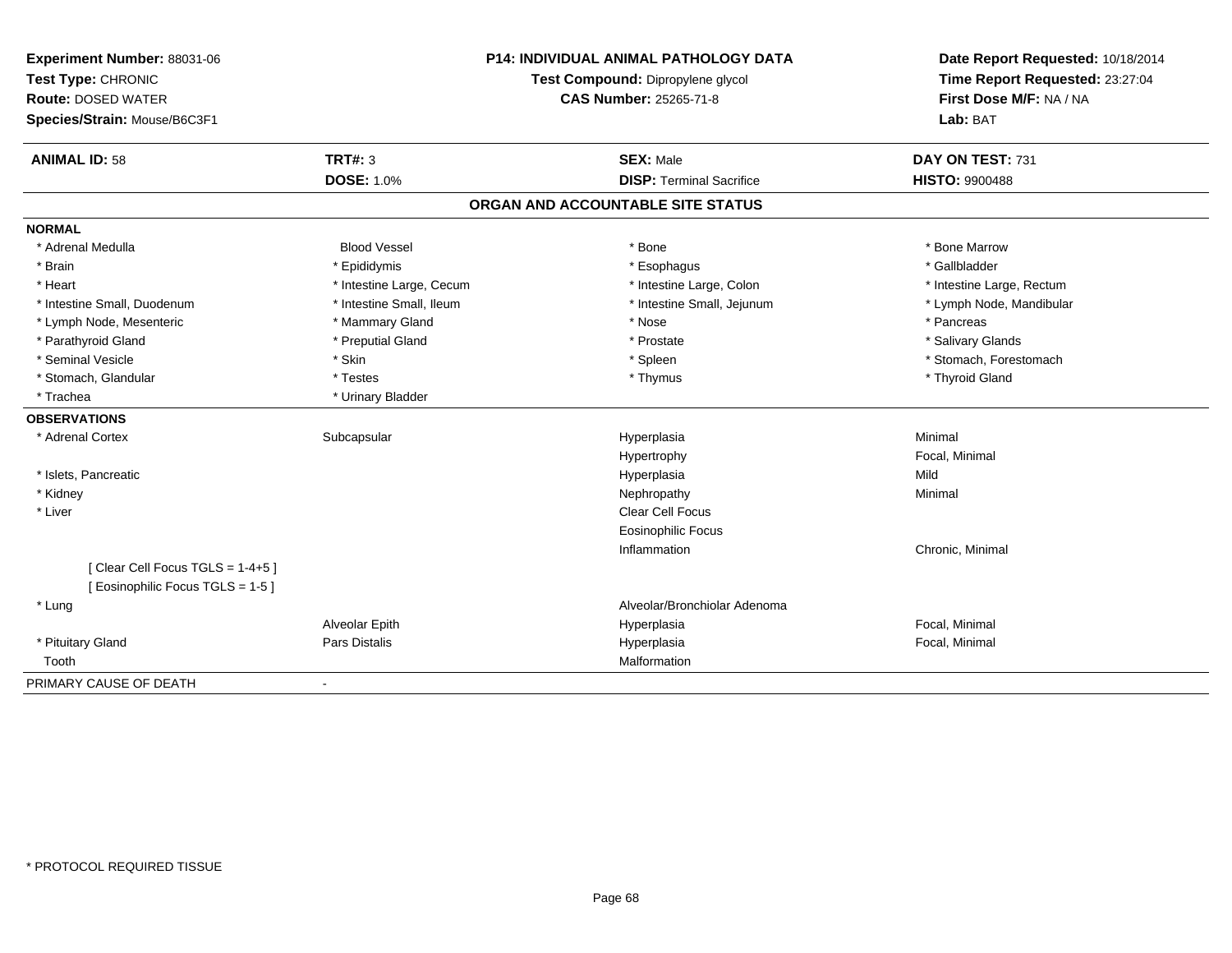| Experiment Number: 88031-06<br>Test Type: CHRONIC<br><b>Route: DOSED WATER</b><br>Species/Strain: Mouse/B6C3F1 |                            | P14: INDIVIDUAL ANIMAL PATHOLOGY DATA<br>Test Compound: Dipropylene glycol<br>CAS Number: 25265-71-8 | Date Report Requested: 10/18/2014<br>Time Report Requested: 23:27:04<br>First Dose M/F: NA / NA<br>Lab: BAT |
|----------------------------------------------------------------------------------------------------------------|----------------------------|------------------------------------------------------------------------------------------------------|-------------------------------------------------------------------------------------------------------------|
| <b>ANIMAL ID: 59</b>                                                                                           | TRT#: 3                    | <b>SEX: Male</b>                                                                                     | DAY ON TEST: 729                                                                                            |
|                                                                                                                | <b>DOSE: 1.0%</b>          | <b>DISP: Terminal Sacrifice</b>                                                                      | <b>HISTO: 9900489</b>                                                                                       |
|                                                                                                                |                            | ORGAN AND ACCOUNTABLE SITE STATUS                                                                    |                                                                                                             |
| <b>NORMAL</b>                                                                                                  |                            |                                                                                                      |                                                                                                             |
| * Adrenal Medulla                                                                                              | <b>Blood Vessel</b>        | * Bone                                                                                               | * Bone Marrow                                                                                               |
| * Brain                                                                                                        | * Epididymis               | * Esophagus                                                                                          | * Heart                                                                                                     |
| * Intestine Large, Cecum                                                                                       | * Intestine Large, Colon   | * Intestine Large, Rectum                                                                            | * Intestine Small, Duodenum                                                                                 |
| * Intestine Small, Ileum                                                                                       | * Intestine Small, Jejunum | * Lung                                                                                               | * Lymph Node, Mandibular                                                                                    |
| * Lymph Node, Mesenteric                                                                                       | * Nose                     | * Pancreas                                                                                           | * Parathyroid Gland                                                                                         |
| * Pituitary Gland                                                                                              | * Prostate                 | * Salivary Glands                                                                                    | * Seminal Vesicle                                                                                           |
| * Skin                                                                                                         | * Spleen                   | * Stomach, Forestomach                                                                               | * Stomach, Glandular                                                                                        |
| * Testes                                                                                                       | * Thymus                   | * Thyroid Gland                                                                                      | * Trachea                                                                                                   |
| * Urinary Bladder                                                                                              |                            |                                                                                                      |                                                                                                             |
| <b>MISSING</b>                                                                                                 |                            |                                                                                                      |                                                                                                             |
| * Mammary Gland                                                                                                |                            |                                                                                                      |                                                                                                             |
| <b>OBSERVATIONS</b>                                                                                            |                            |                                                                                                      |                                                                                                             |
| * Adrenal Cortex                                                                                               | Subcapsular                | Hyperplasia                                                                                          | Minimal                                                                                                     |
| * Gallbladder                                                                                                  | Epithelium                 | <b>Cytoplasmic Alteration</b>                                                                        | Marked                                                                                                      |
| * Islets, Pancreatic                                                                                           |                            | Hyperplasia                                                                                          | Moderate                                                                                                    |
| * Kidney                                                                                                       |                            | Infarct                                                                                              | Minimal                                                                                                     |
|                                                                                                                |                            | Nephropathy                                                                                          | Minimal                                                                                                     |
| * Liver                                                                                                        |                            | Clear Cell Focus                                                                                     |                                                                                                             |
|                                                                                                                |                            | <b>Eosinophilic Focus</b>                                                                            |                                                                                                             |
|                                                                                                                |                            | Inflammation                                                                                         | Chronic, Mild                                                                                               |
| [Clear Cell Focus TGLS = 3-4]                                                                                  |                            |                                                                                                      |                                                                                                             |
| [Eosinophilic Focus TGLS = 2-5]                                                                                |                            |                                                                                                      |                                                                                                             |
| [Inflammation TGLS = $4-9$ ]                                                                                   |                            |                                                                                                      |                                                                                                             |
| * Preputial Gland                                                                                              |                            | Cyst                                                                                                 | Mild                                                                                                        |
| [ $Cyst TGLS = 1-8$ ]                                                                                          |                            |                                                                                                      |                                                                                                             |
| PRIMARY CAUSE OF DEATH                                                                                         |                            |                                                                                                      |                                                                                                             |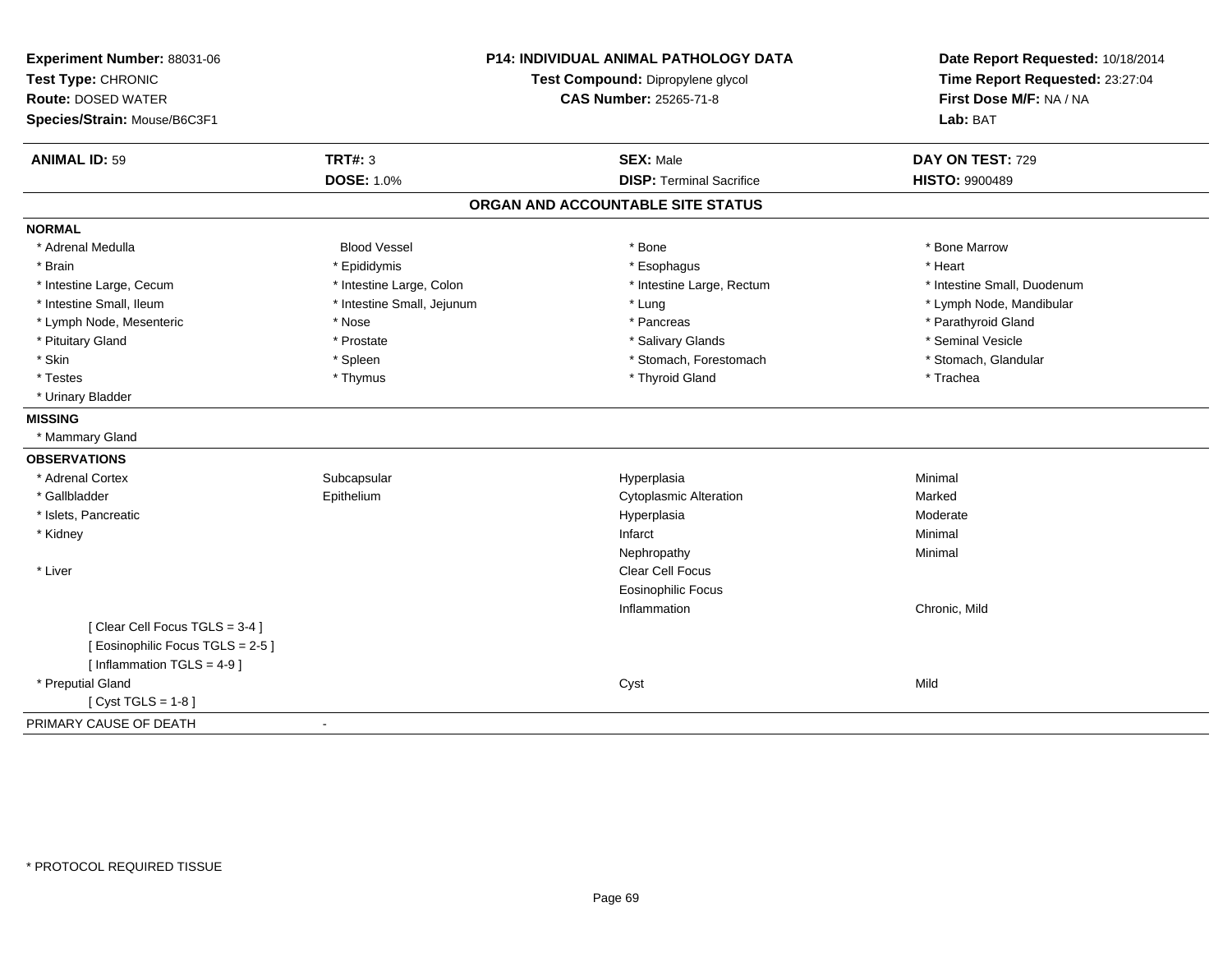| Experiment Number: 88031-06<br>Test Type: CHRONIC<br><b>Route: DOSED WATER</b><br>Species/Strain: Mouse/B6C3F1 |                             | <b>P14: INDIVIDUAL ANIMAL PATHOLOGY DATA</b><br>Test Compound: Dipropylene glycol<br><b>CAS Number: 25265-71-8</b> | Date Report Requested: 10/18/2014<br>Time Report Requested: 23:27:04<br>First Dose M/F: NA / NA<br>Lab: BAT |
|----------------------------------------------------------------------------------------------------------------|-----------------------------|--------------------------------------------------------------------------------------------------------------------|-------------------------------------------------------------------------------------------------------------|
| <b>ANIMAL ID: 60</b>                                                                                           | TRT#: 3                     | <b>SEX: Male</b>                                                                                                   | DAY ON TEST: 588                                                                                            |
|                                                                                                                | <b>DOSE: 1.0%</b>           | <b>DISP: Natural Death</b>                                                                                         | <b>HISTO: 9900490</b>                                                                                       |
|                                                                                                                |                             | ORGAN AND ACCOUNTABLE SITE STATUS                                                                                  |                                                                                                             |
| <b>NORMAL</b>                                                                                                  |                             |                                                                                                                    |                                                                                                             |
| * Adrenal Cortex                                                                                               | * Adrenal Medulla           | <b>Blood Vessel</b>                                                                                                | * Bone                                                                                                      |
| * Bone Marrow                                                                                                  | * Brain                     | * Epididymis                                                                                                       | * Esophagus                                                                                                 |
| * Gallbladder                                                                                                  | * Heart                     | * Intestine Large, Cecum                                                                                           | * Intestine Large, Colon                                                                                    |
| * Intestine Large, Rectum                                                                                      | * Intestine Small, Duodenum | * Intestine Small, Ileum                                                                                           | * Intestine Small, Jejunum                                                                                  |
| * Islets, Pancreatic                                                                                           | * Lung                      | * Lymph Node, Mandibular                                                                                           | * Lymph Node, Mesenteric                                                                                    |
| * Nose                                                                                                         | * Pancreas                  | * Parathyroid Gland                                                                                                | * Pituitary Gland                                                                                           |
| * Preputial Gland                                                                                              | * Prostate                  | * Salivary Glands                                                                                                  | * Skin                                                                                                      |
| * Stomach, Forestomach                                                                                         | * Stomach, Glandular        | * Testes                                                                                                           | * Thymus                                                                                                    |
| * Thyroid Gland                                                                                                | * Trachea                   | * Urinary Bladder                                                                                                  |                                                                                                             |
| <b>MISSING</b>                                                                                                 |                             |                                                                                                                    |                                                                                                             |
| * Mammary Gland                                                                                                |                             |                                                                                                                    |                                                                                                             |
| <b>OBSERVATIONS</b>                                                                                            |                             |                                                                                                                    |                                                                                                             |
| * Kidney                                                                                                       |                             | Hydronephrosis                                                                                                     | Mild                                                                                                        |
|                                                                                                                |                             | Infarct                                                                                                            | Mild                                                                                                        |
| [Hydronephrosis TGLS = 3-4]                                                                                    |                             |                                                                                                                    |                                                                                                             |
| * Liver                                                                                                        |                             | <b>Eosinophilic Focus</b>                                                                                          |                                                                                                             |
| * Seminal Vesicle                                                                                              |                             | Cyst                                                                                                               | Moderate                                                                                                    |
| [ $Cyst TGLS = 2-10$ ]                                                                                         |                             |                                                                                                                    |                                                                                                             |
| * Spleen                                                                                                       | Lymph Follic                | Atrophy                                                                                                            | Marked                                                                                                      |
| Tooth                                                                                                          |                             | Malformation                                                                                                       |                                                                                                             |
| PRIMARY CAUSE OF DEATH                                                                                         | - Kidney Hydronephrosis     |                                                                                                                    |                                                                                                             |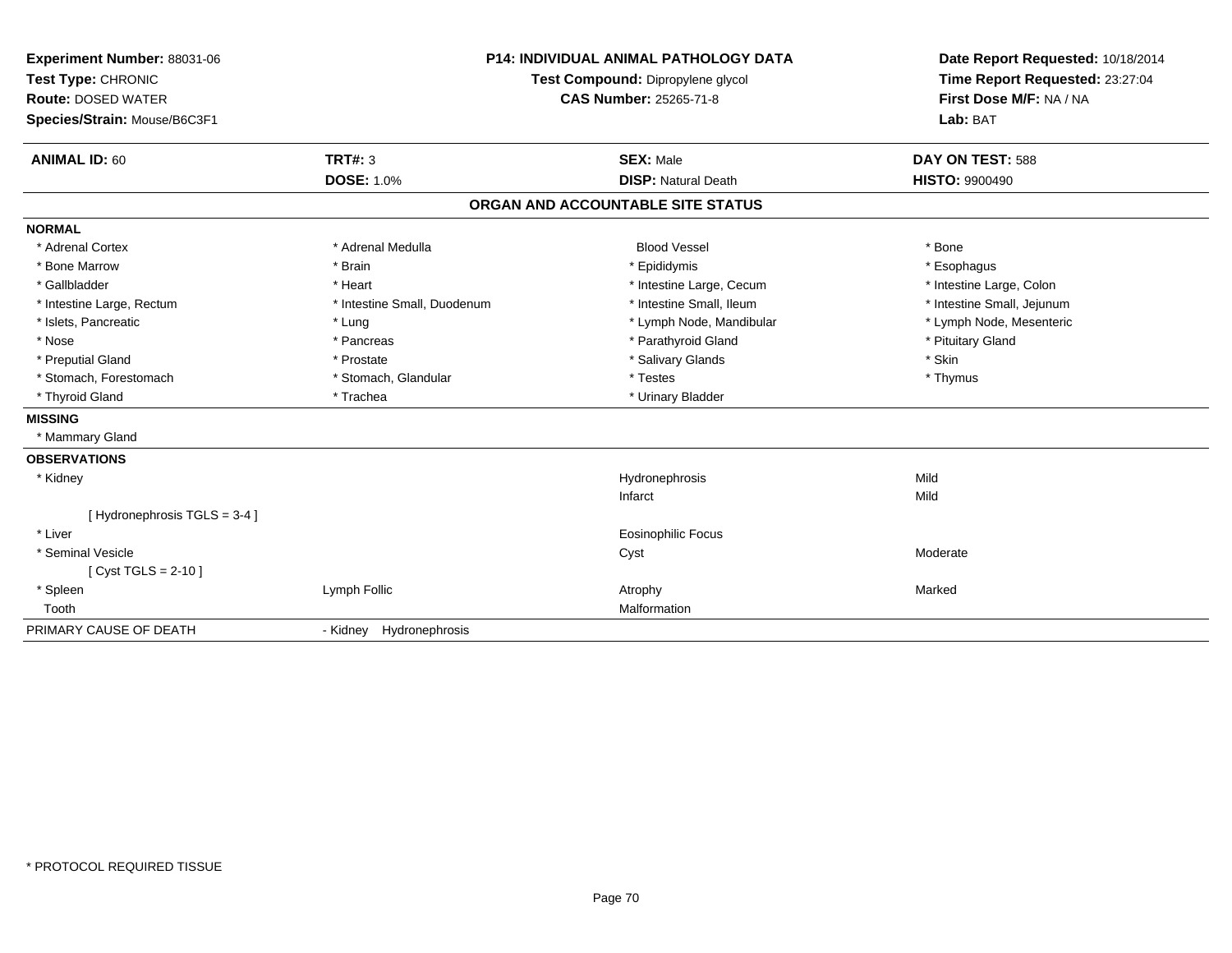| Experiment Number: 88031-06                   |                          | <b>P14: INDIVIDUAL ANIMAL PATHOLOGY DATA</b> | Date Report Requested: 10/18/2014 |
|-----------------------------------------------|--------------------------|----------------------------------------------|-----------------------------------|
| Test Type: CHRONIC                            |                          | Test Compound: Dipropylene glycol            | Time Report Requested: 23:27:04   |
| <b>Route: DOSED WATER</b>                     |                          | <b>CAS Number: 25265-71-8</b>                | First Dose M/F: NA / NA           |
| Species/Strain: Mouse/B6C3F1                  |                          |                                              | Lab: BAT                          |
| <b>ANIMAL ID: 61</b>                          | <b>TRT#: 3</b>           | <b>SEX: Male</b>                             | DAY ON TEST: 731                  |
|                                               | <b>DOSE: 1.0%</b>        | <b>DISP: Terminal Sacrifice</b>              | HISTO: 9900491                    |
|                                               |                          | ORGAN AND ACCOUNTABLE SITE STATUS            |                                   |
| <b>NORMAL</b>                                 |                          |                                              |                                   |
| * Adrenal Medulla                             | <b>Blood Vessel</b>      | * Bone                                       | * Bone Marrow                     |
| * Brain                                       | * Epididymis             | * Esophagus                                  | * Gallbladder                     |
| * Heart                                       | * Intestine Large, Cecum | * Intestine Large, Colon                     | * Intestine Large, Rectum         |
| * Intestine Small, Duodenum                   | * Intestine Small, Ileum | * Intestine Small, Jejunum                   | * Lymph Node, Mandibular          |
| * Lymph Node, Mesenteric                      | * Nose                   | * Pancreas                                   | * Parathyroid Gland               |
| * Pituitary Gland                             | * Prostate               | * Salivary Glands                            | * Seminal Vesicle                 |
| * Skin                                        | * Stomach, Forestomach   | * Stomach, Glandular                         | * Testes                          |
| * Thymus                                      | * Thyroid Gland          | * Trachea                                    | * Urinary Bladder                 |
| <b>MISSING</b>                                |                          |                                              |                                   |
| * Mammary Gland                               |                          |                                              |                                   |
| <b>OBSERVATIONS</b>                           |                          |                                              |                                   |
| * Adrenal Cortex                              | Subcapsular              | Hyperplasia                                  | Minimal                           |
|                                               |                          | Hypertrophy                                  | Focal, Minimal                    |
| * Islets, Pancreatic                          |                          | Hyperplasia                                  | Minimal                           |
| * Kidney                                      |                          | Nephropathy                                  | Minimal                           |
| * Liver                                       |                          | <b>Clear Cell Focus</b>                      |                                   |
|                                               |                          | Inflammation                                 | Chronic, Minimal                  |
| [Clear Cell Focus TGLS = 2-4+5]               |                          |                                              |                                   |
| * Lung                                        |                          | Alveolar/Bronchiolar Carcinoma               |                                   |
| [ Alveolar/Bronchiolar Carcinoma TGLS = 3-9 ] |                          |                                              |                                   |
| * Preputial Gland                             |                          | Cyst                                         | Mild                              |
| [ $Cyst TGLS = 1-8$ ]                         |                          |                                              |                                   |
| * Spleen                                      | Lymph Follic             | Atrophy                                      | Minimal                           |
| Tooth                                         |                          | Malformation                                 |                                   |
| PRIMARY CAUSE OF DEATH                        | $\blacksquare$           |                                              |                                   |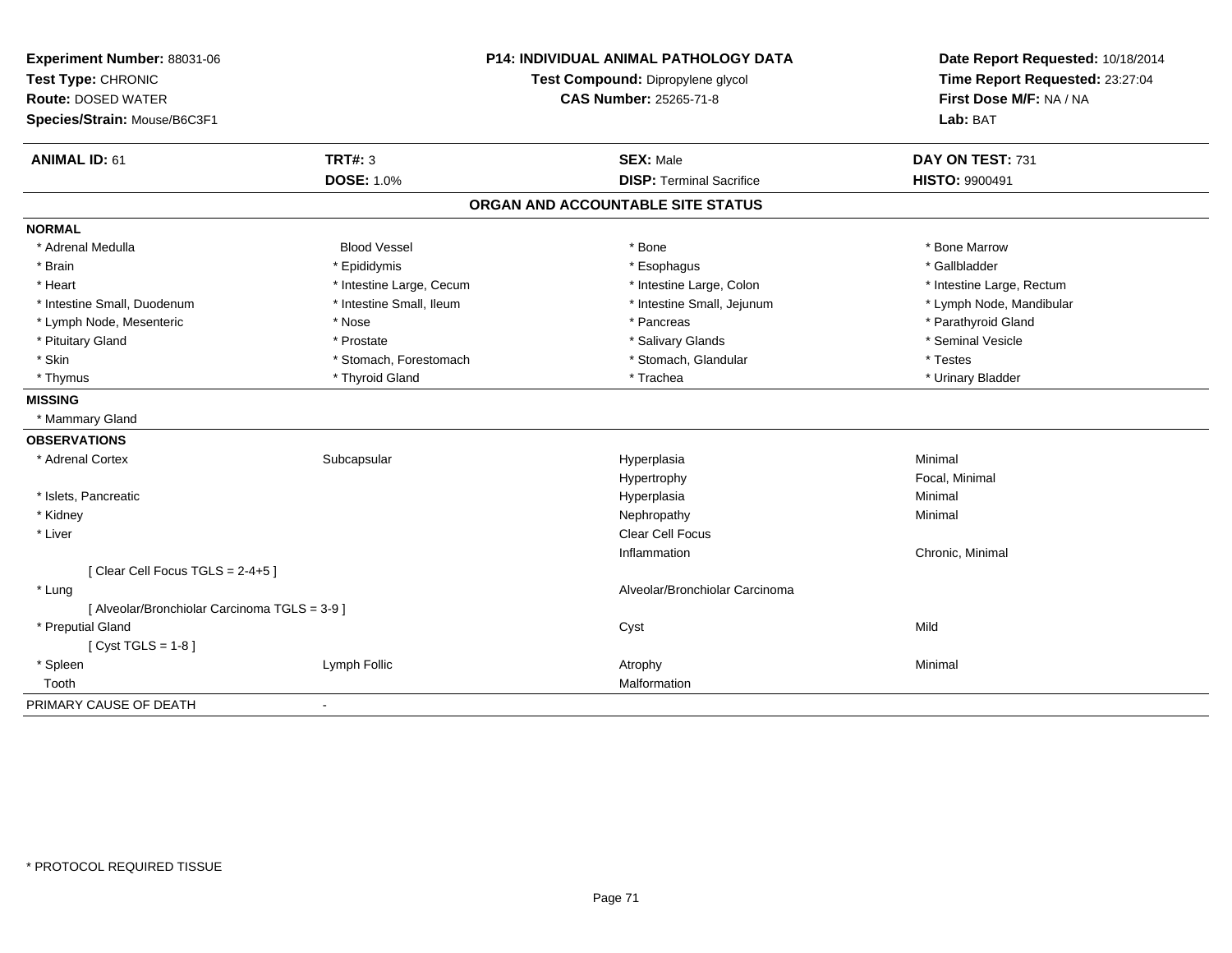| Experiment Number: 88031-06<br>Test Type: CHRONIC |                          | <b>P14: INDIVIDUAL ANIMAL PATHOLOGY DATA</b><br>Test Compound: Dipropylene glycol | Date Report Requested: 10/18/2014<br>Time Report Requested: 23:27:04<br>First Dose M/F: NA / NA |
|---------------------------------------------------|--------------------------|-----------------------------------------------------------------------------------|-------------------------------------------------------------------------------------------------|
| <b>Route: DOSED WATER</b>                         |                          | CAS Number: 25265-71-8                                                            |                                                                                                 |
| Species/Strain: Mouse/B6C3F1                      |                          |                                                                                   | Lab: BAT                                                                                        |
| <b>ANIMAL ID: 62</b>                              | <b>TRT#: 3</b>           | <b>SEX: Male</b>                                                                  | DAY ON TEST: 731                                                                                |
|                                                   | <b>DOSE: 1.0%</b>        | <b>DISP: Terminal Sacrifice</b>                                                   | <b>HISTO: 9900492</b>                                                                           |
|                                                   |                          | ORGAN AND ACCOUNTABLE SITE STATUS                                                 |                                                                                                 |
| <b>NORMAL</b>                                     |                          |                                                                                   |                                                                                                 |
| * Adrenal Medulla                                 | <b>Blood Vessel</b>      | * Bone                                                                            | * Bone Marrow                                                                                   |
| * Brain                                           | * Epididymis             | * Esophagus                                                                       | * Gallbladder                                                                                   |
| * Heart                                           | * Intestine Large, Cecum | * Intestine Large, Colon                                                          | * Intestine Large, Rectum                                                                       |
| * Intestine Small, Duodenum                       | * Intestine Small, Ileum | * Lung                                                                            | * Lymph Node, Mandibular                                                                        |
| * Lymph Node, Mesenteric                          | * Nose                   | * Pancreas                                                                        | * Parathyroid Gland                                                                             |
| * Pituitary Gland                                 | * Preputial Gland        | * Prostate                                                                        | * Salivary Glands                                                                               |
| * Seminal Vesicle                                 | * Skin                   | * Spleen                                                                          | * Stomach, Forestomach                                                                          |
| * Stomach, Glandular                              | * Testes                 | * Thymus                                                                          | * Thyroid Gland                                                                                 |
| * Trachea                                         | * Urinary Bladder        |                                                                                   |                                                                                                 |
| <b>MISSING</b>                                    |                          |                                                                                   |                                                                                                 |
| * Mammary Gland                                   |                          |                                                                                   |                                                                                                 |
| <b>OBSERVATIONS</b>                               |                          |                                                                                   |                                                                                                 |
| * Adrenal Cortex                                  | Subcapsular              | Hyperplasia                                                                       | Minimal                                                                                         |
| * Intestine Small, Jejunum                        |                          | Carcinoma                                                                         |                                                                                                 |
| [Carcinoma TGLS = 3-9]                            |                          |                                                                                   |                                                                                                 |
| * Islets, Pancreatic                              |                          | Hyperplasia                                                                       | Mild                                                                                            |
| * Kidney                                          |                          | Nephropathy                                                                       | Minimal                                                                                         |
| * Liver                                           |                          | <b>Eosinophilic Focus</b>                                                         |                                                                                                 |
|                                                   |                          | Inflammation                                                                      | Chronic, Minimal                                                                                |
|                                                   |                          | <b>Mixed Cell Focus</b>                                                           |                                                                                                 |
|                                                   |                          | Vacuolization Cytoplasmic                                                         | Focal, Minimal                                                                                  |
| [ Eosinophilic Focus TGLS = 1-11 ]                |                          |                                                                                   |                                                                                                 |
| [Mixed Cell Focus TGLS = 2-10]                    |                          |                                                                                   |                                                                                                 |
| PRIMARY CAUSE OF DEATH                            | $\blacksquare$           |                                                                                   |                                                                                                 |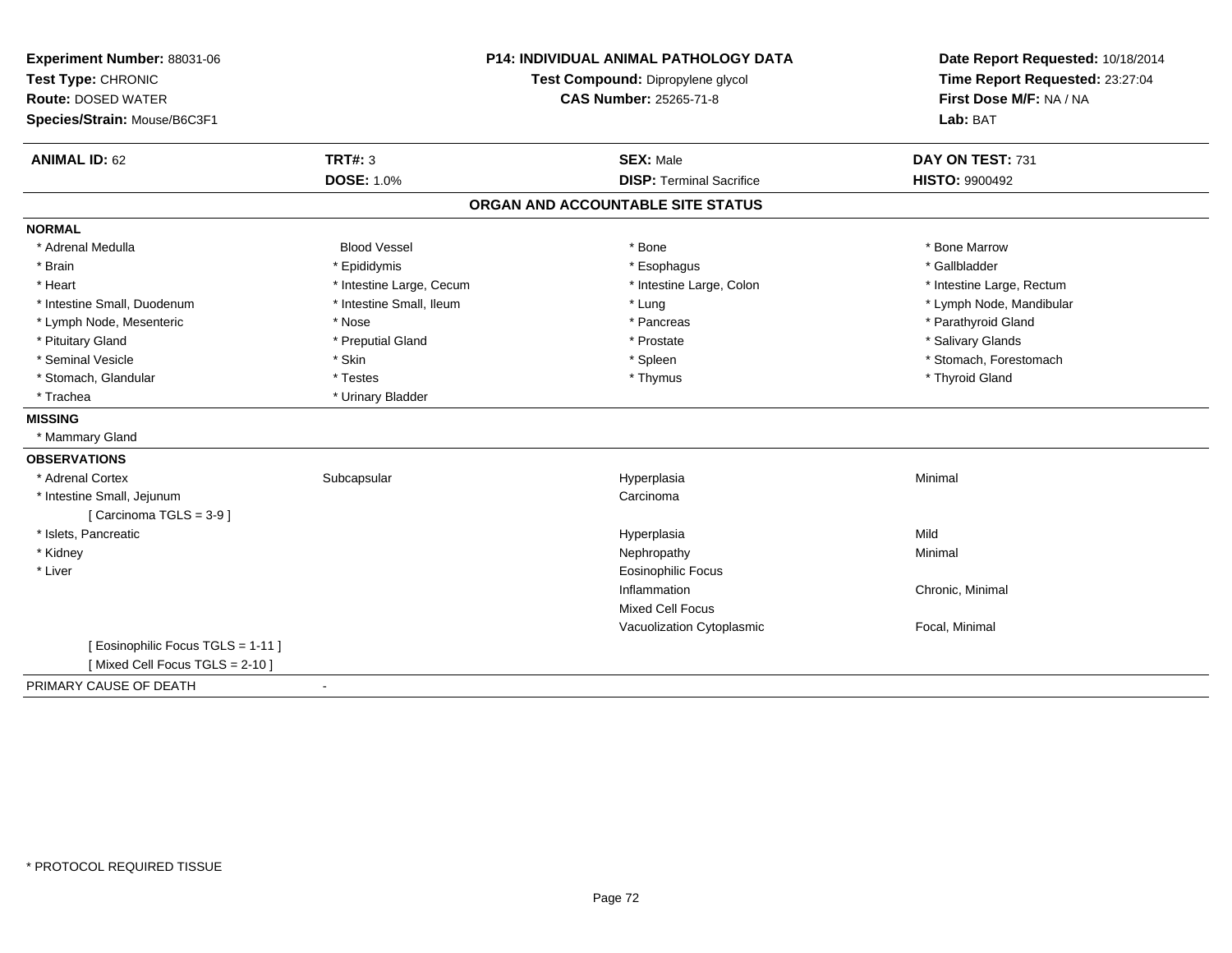| Experiment Number: 88031-06<br>Test Type: CHRONIC<br><b>Route: DOSED WATER</b><br>Species/Strain: Mouse/B6C3F1 | <b>P14: INDIVIDUAL ANIMAL PATHOLOGY DATA</b><br>Test Compound: Dipropylene glycol<br><b>CAS Number: 25265-71-8</b> |                                   | Date Report Requested: 10/18/2014<br>Time Report Requested: 23:27:04<br>First Dose M/F: NA / NA<br>Lab: BAT |  |
|----------------------------------------------------------------------------------------------------------------|--------------------------------------------------------------------------------------------------------------------|-----------------------------------|-------------------------------------------------------------------------------------------------------------|--|
| <b>ANIMAL ID: 63</b>                                                                                           | <b>TRT#: 3</b>                                                                                                     | <b>SEX: Male</b>                  | DAY ON TEST: 731                                                                                            |  |
|                                                                                                                | <b>DOSE: 1.0%</b>                                                                                                  | <b>DISP: Terminal Sacrifice</b>   | <b>HISTO: 9900493</b>                                                                                       |  |
|                                                                                                                |                                                                                                                    | ORGAN AND ACCOUNTABLE SITE STATUS |                                                                                                             |  |
| <b>NORMAL</b>                                                                                                  |                                                                                                                    |                                   |                                                                                                             |  |
| * Adrenal Medulla                                                                                              | <b>Blood Vessel</b>                                                                                                | * Bone                            | * Bone Marrow                                                                                               |  |
| * Brain                                                                                                        | * Epididymis                                                                                                       | * Esophagus                       | * Gallbladder                                                                                               |  |
| * Heart                                                                                                        | * Intestine Large, Cecum                                                                                           | * Intestine Large, Colon          | * Intestine Large, Rectum                                                                                   |  |
| * Intestine Small, Duodenum                                                                                    | * Intestine Small, Ileum                                                                                           | * Intestine Small, Jejunum        | * Kidney                                                                                                    |  |
| * Lymph Node, Mandibular                                                                                       | * Lymph Node, Mesenteric                                                                                           | * Nose                            | * Pancreas                                                                                                  |  |
| * Parathyroid Gland                                                                                            | * Pituitary Gland                                                                                                  | * Prostate                        | * Salivary Glands                                                                                           |  |
| * Seminal Vesicle                                                                                              | * Skin                                                                                                             | * Stomach, Forestomach            | * Stomach, Glandular                                                                                        |  |
| * Testes                                                                                                       | * Thymus                                                                                                           | * Thyroid Gland                   | * Trachea                                                                                                   |  |
| * Urinary Bladder                                                                                              |                                                                                                                    |                                   |                                                                                                             |  |
| <b>MISSING</b>                                                                                                 |                                                                                                                    |                                   |                                                                                                             |  |
| * Mammary Gland                                                                                                |                                                                                                                    |                                   |                                                                                                             |  |
| <b>OBSERVATIONS</b>                                                                                            |                                                                                                                    |                                   |                                                                                                             |  |
| * Adrenal Cortex                                                                                               | Subcapsular                                                                                                        | Hyperplasia                       | Minimal                                                                                                     |  |
| * Islets, Pancreatic                                                                                           |                                                                                                                    | Hyperplasia                       | Minimal                                                                                                     |  |
| * Liver                                                                                                        |                                                                                                                    | Clear Cell Focus                  |                                                                                                             |  |
|                                                                                                                |                                                                                                                    | Hepatocellular Adenoma            |                                                                                                             |  |
|                                                                                                                |                                                                                                                    | Inflammation                      | Chronic, Minimal                                                                                            |  |
| [ Hepatocellular Adenoma TGLS = 2-9 ]                                                                          |                                                                                                                    |                                   |                                                                                                             |  |
| * Lung                                                                                                         |                                                                                                                    | Inflammation                      | Chronic, Focal, Minimal                                                                                     |  |
| * Preputial Gland                                                                                              |                                                                                                                    | Cyst                              | Moderate                                                                                                    |  |
|                                                                                                                |                                                                                                                    | Inflammation                      | Suppurative, Mild                                                                                           |  |
| [Cyst TGLS = $1-8$ ]                                                                                           |                                                                                                                    |                                   |                                                                                                             |  |
| [Inflammation TGLS = $1-8$ ]                                                                                   |                                                                                                                    |                                   |                                                                                                             |  |
| * Spleen                                                                                                       |                                                                                                                    | Hematopoietic Cell Proliferation  | Minimal                                                                                                     |  |
| Tooth                                                                                                          |                                                                                                                    | Malformation                      |                                                                                                             |  |
| PRIMARY CAUSE OF DEATH                                                                                         |                                                                                                                    |                                   |                                                                                                             |  |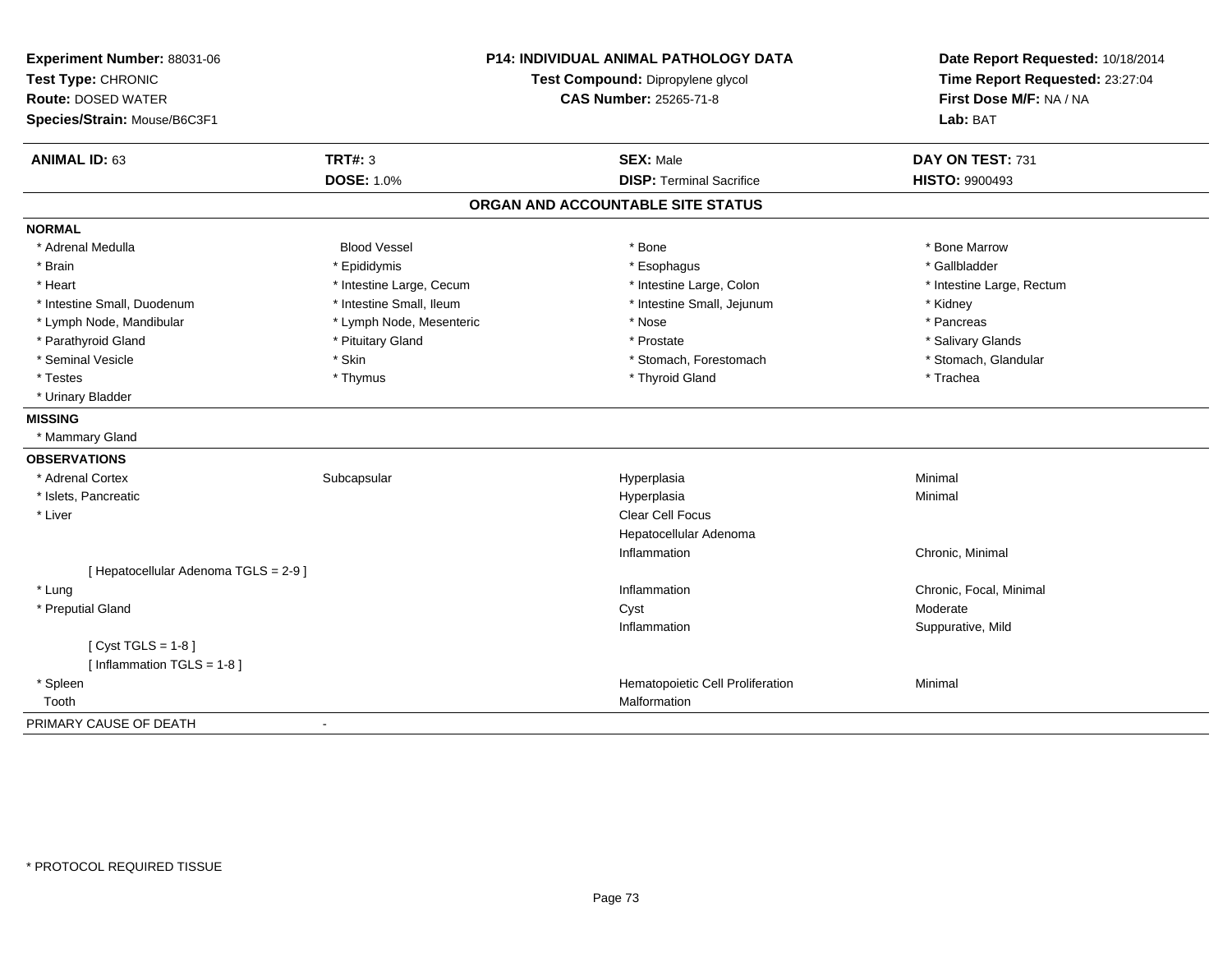| Experiment Number: 88031-06<br>Test Type: CHRONIC<br><b>Route: DOSED WATER</b><br>Species/Strain: Mouse/B6C3F1 | <b>P14: INDIVIDUAL ANIMAL PATHOLOGY DATA</b><br>Test Compound: Dipropylene glycol<br><b>CAS Number: 25265-71-8</b> |                                   | Date Report Requested: 10/18/2014<br>Time Report Requested: 23:27:04<br>First Dose M/F: NA / NA<br>Lab: BAT |
|----------------------------------------------------------------------------------------------------------------|--------------------------------------------------------------------------------------------------------------------|-----------------------------------|-------------------------------------------------------------------------------------------------------------|
| <b>ANIMAL ID: 64</b>                                                                                           | <b>TRT#: 3</b>                                                                                                     | <b>SEX: Male</b>                  | DAY ON TEST: 731                                                                                            |
|                                                                                                                | <b>DOSE: 1.0%</b>                                                                                                  | <b>DISP: Terminal Sacrifice</b>   | <b>HISTO: 9900494</b>                                                                                       |
|                                                                                                                |                                                                                                                    | ORGAN AND ACCOUNTABLE SITE STATUS |                                                                                                             |
| <b>NORMAL</b>                                                                                                  |                                                                                                                    |                                   |                                                                                                             |
| * Adrenal Medulla                                                                                              | <b>Blood Vessel</b>                                                                                                | * Bone                            | * Bone Marrow                                                                                               |
| * Brain                                                                                                        | * Epididymis                                                                                                       | * Esophagus                       | * Gallbladder                                                                                               |
| * Heart                                                                                                        | * Intestine Large, Cecum                                                                                           | * Intestine Large, Colon          | * Intestine Large, Rectum                                                                                   |
| * Intestine Small, Duodenum                                                                                    | * Intestine Small, Ileum                                                                                           | * Intestine Small, Jejunum        | * Lung                                                                                                      |
| * Lymph Node, Mandibular                                                                                       | * Lymph Node, Mesenteric                                                                                           | * Nose                            | * Pancreas                                                                                                  |
| * Parathyroid Gland                                                                                            | * Pituitary Gland                                                                                                  | * Prostate                        | * Salivary Glands                                                                                           |
| * Seminal Vesicle                                                                                              | * Skin                                                                                                             | * Spleen                          | * Stomach, Forestomach                                                                                      |
| * Stomach, Glandular                                                                                           | * Thymus                                                                                                           | * Thyroid Gland                   | * Trachea                                                                                                   |
| * Urinary Bladder                                                                                              |                                                                                                                    |                                   |                                                                                                             |
| <b>MISSING</b>                                                                                                 |                                                                                                                    |                                   |                                                                                                             |
| * Mammary Gland                                                                                                |                                                                                                                    |                                   |                                                                                                             |
| <b>OBSERVATIONS</b>                                                                                            |                                                                                                                    |                                   |                                                                                                             |
| * Adrenal Cortex                                                                                               | Subcapsular                                                                                                        | Hyperplasia                       | Minimal                                                                                                     |
|                                                                                                                |                                                                                                                    | Hypertrophy                       | Focal, Minimal                                                                                              |
| * Islets, Pancreatic                                                                                           |                                                                                                                    | Hyperplasia                       | Moderate                                                                                                    |
| * Kidney                                                                                                       |                                                                                                                    | Infarct                           | Minimal                                                                                                     |
| * Liver                                                                                                        |                                                                                                                    | Clear Cell Focus                  |                                                                                                             |
|                                                                                                                |                                                                                                                    | <b>Eosinophilic Focus</b>         |                                                                                                             |
|                                                                                                                |                                                                                                                    | Hepatocellular Adenoma            | Multiple                                                                                                    |
|                                                                                                                |                                                                                                                    | <b>Mixed Cell Focus</b>           |                                                                                                             |
| [ Hepatocellular Adenoma TGLS = 3,4-10 ]<br>[Mixed Cell Focus TGLS = 5-4]                                      |                                                                                                                    |                                   |                                                                                                             |
| Mesentery                                                                                                      | Fat                                                                                                                | <b>Necrosis</b>                   | Mild                                                                                                        |
| [Necrosis TGLS = $2-9$ ]                                                                                       |                                                                                                                    |                                   |                                                                                                             |
| * Preputial Gland                                                                                              |                                                                                                                    | Cyst                              | Moderate                                                                                                    |
| [Cyst TGLS = $1-8$ ]                                                                                           |                                                                                                                    |                                   |                                                                                                             |
| * Testes                                                                                                       | <b>Interstit Cell</b>                                                                                              | Hyperplasia                       | Focal, Moderate                                                                                             |
| PRIMARY CAUSE OF DEATH                                                                                         | $\blacksquare$                                                                                                     |                                   |                                                                                                             |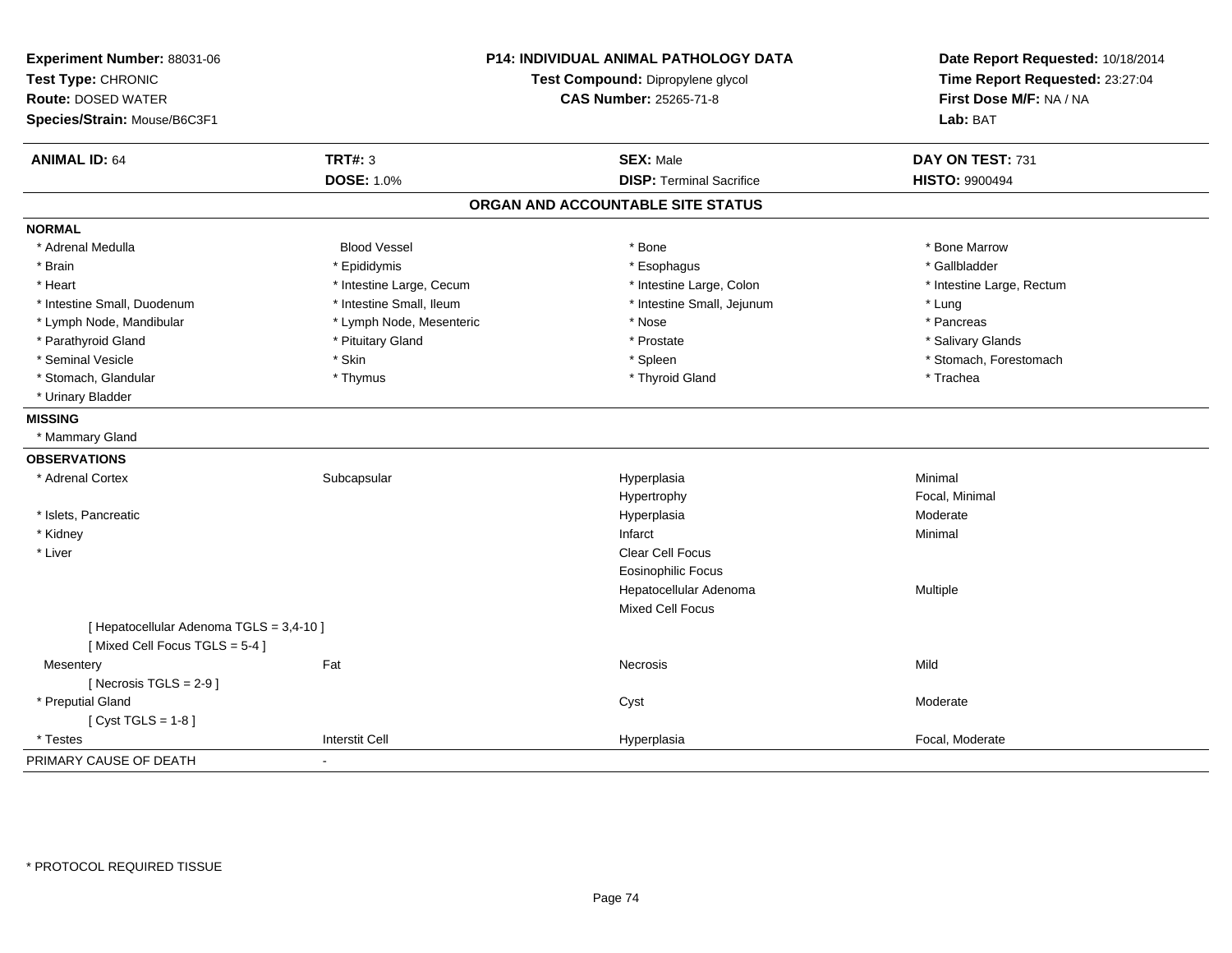| Experiment Number: 88031-06<br>Test Type: CHRONIC<br><b>Route: DOSED WATER</b><br>Species/Strain: Mouse/B6C3F1 |                          | P14: INDIVIDUAL ANIMAL PATHOLOGY DATA<br>Test Compound: Dipropylene glycol<br><b>CAS Number: 25265-71-8</b> | Date Report Requested: 10/18/2014<br>Time Report Requested: 23:27:04<br>First Dose M/F: NA / NA<br>Lab: BAT |
|----------------------------------------------------------------------------------------------------------------|--------------------------|-------------------------------------------------------------------------------------------------------------|-------------------------------------------------------------------------------------------------------------|
| <b>ANIMAL ID: 65</b>                                                                                           | <b>TRT#: 3</b>           | <b>SEX: Male</b>                                                                                            | DAY ON TEST: 731                                                                                            |
|                                                                                                                | <b>DOSE: 1.0%</b>        | <b>DISP: Terminal Sacrifice</b>                                                                             | <b>HISTO: 9900495</b>                                                                                       |
|                                                                                                                |                          | ORGAN AND ACCOUNTABLE SITE STATUS                                                                           |                                                                                                             |
| <b>NORMAL</b>                                                                                                  |                          |                                                                                                             |                                                                                                             |
| * Adrenal Medulla                                                                                              | <b>Blood Vessel</b>      | * Bone                                                                                                      | * Bone Marrow                                                                                               |
| * Brain                                                                                                        | * Epididymis             | * Esophagus                                                                                                 | * Gallbladder                                                                                               |
| * Heart                                                                                                        | * Intestine Large, Cecum | * Intestine Large, Colon                                                                                    | * Intestine Large, Rectum                                                                                   |
| * Intestine Small, Duodenum                                                                                    | * Intestine Small, Ileum | * Lung                                                                                                      | * Lymph Node, Mandibular                                                                                    |
| * Lymph Node, Mesenteric                                                                                       | * Nose                   | * Pancreas                                                                                                  | * Parathyroid Gland                                                                                         |
| * Pituitary Gland                                                                                              | * Preputial Gland        | * Prostate                                                                                                  | * Salivary Glands                                                                                           |
| * Seminal Vesicle                                                                                              | * Skin                   | * Stomach, Forestomach                                                                                      | * Stomach, Glandular                                                                                        |
| * Testes                                                                                                       | * Thymus                 | * Thyroid Gland                                                                                             | * Trachea                                                                                                   |
| * Urinary Bladder                                                                                              |                          |                                                                                                             |                                                                                                             |
| <b>MISSING</b>                                                                                                 |                          |                                                                                                             |                                                                                                             |
| * Mammary Gland                                                                                                |                          |                                                                                                             |                                                                                                             |
| <b>OBSERVATIONS</b>                                                                                            |                          |                                                                                                             |                                                                                                             |
| * Adrenal Cortex                                                                                               | Subcapsular              | Hyperplasia                                                                                                 | Minimal                                                                                                     |
|                                                                                                                |                          | Hypertrophy                                                                                                 | Focal, Minimal                                                                                              |
| * Intestine Small, Jejunum                                                                                     |                          | Polyp Adenomatous                                                                                           |                                                                                                             |
| [Polyp Adenomatous TGLS = 6-9]                                                                                 |                          |                                                                                                             |                                                                                                             |
| * Islets, Pancreatic                                                                                           |                          | Hyperplasia                                                                                                 | Minimal                                                                                                     |
| * Kidney                                                                                                       |                          | Nephropathy                                                                                                 | Minimal                                                                                                     |
| * Liver                                                                                                        |                          | <b>Eosinophilic Focus</b>                                                                                   |                                                                                                             |
|                                                                                                                |                          | Hepatocellular Adenoma                                                                                      | Multiple                                                                                                    |
|                                                                                                                |                          | Vacuolization Cytoplasmic                                                                                   | Focal, Minimal                                                                                              |
| [ Eosinophilic Focus TGLS = 3,5,7-5+10 ]                                                                       |                          |                                                                                                             |                                                                                                             |
| [ Hepatocellular Adenoma TGLS = 2,4-11+9 ]                                                                     |                          |                                                                                                             |                                                                                                             |
| Mesentery                                                                                                      | Fat                      | Necrosis                                                                                                    | Mild                                                                                                        |
| [ Necrosis $TGLS = 1-9$ ]                                                                                      |                          |                                                                                                             |                                                                                                             |
| * Spleen                                                                                                       |                          | Hematopoietic Cell Proliferation                                                                            | Mild                                                                                                        |
| Tooth                                                                                                          |                          | Malformation                                                                                                |                                                                                                             |
| PRIMARY CAUSE OF DEATH                                                                                         |                          |                                                                                                             |                                                                                                             |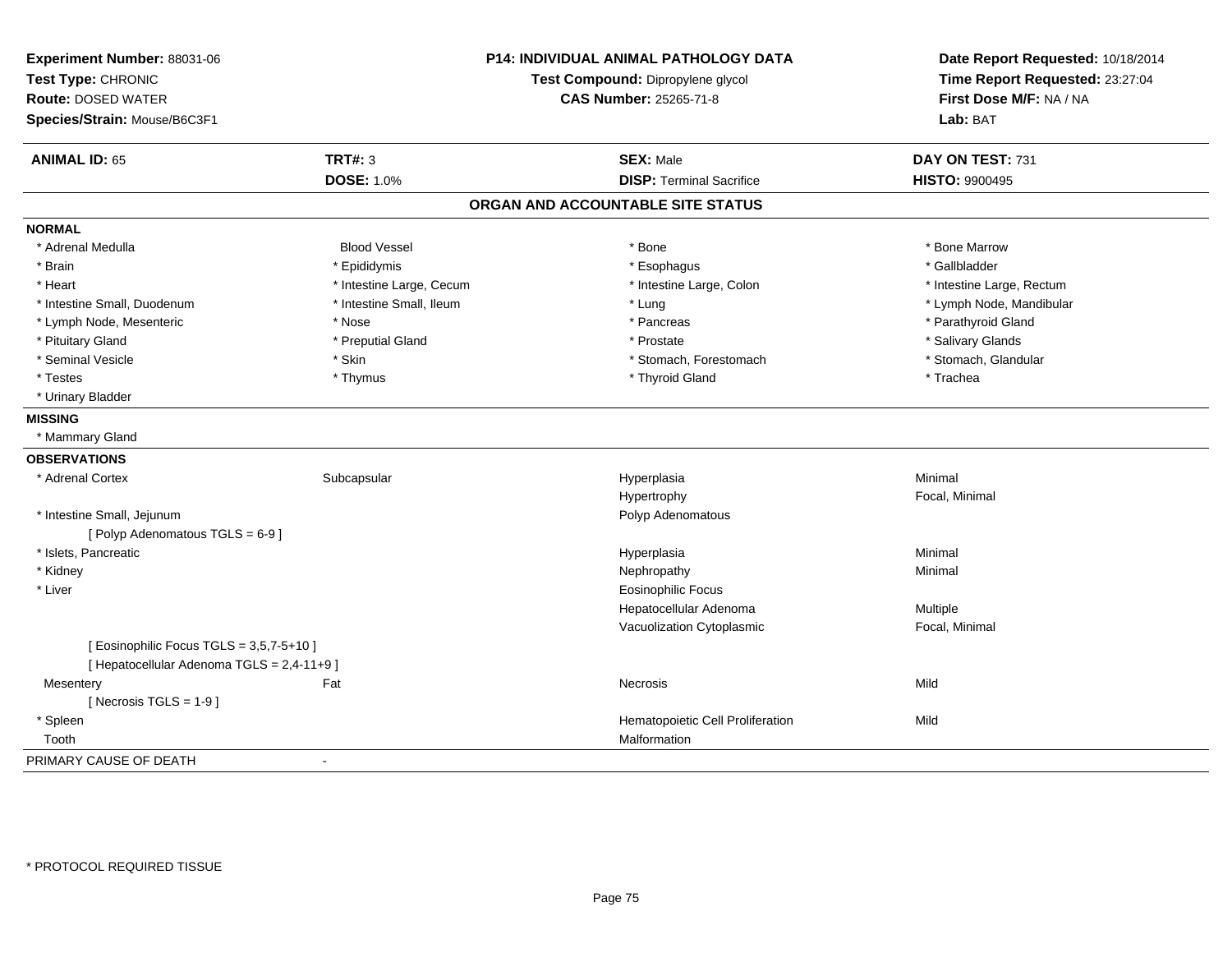| Experiment Number: 88031-06<br>Test Type: CHRONIC<br><b>Route: DOSED WATER</b><br>Species/Strain: Mouse/B6C3F1 |                            | <b>P14: INDIVIDUAL ANIMAL PATHOLOGY DATA</b><br>Test Compound: Dipropylene glycol<br><b>CAS Number: 25265-71-8</b> |                             |
|----------------------------------------------------------------------------------------------------------------|----------------------------|--------------------------------------------------------------------------------------------------------------------|-----------------------------|
| <b>ANIMAL ID: 66</b>                                                                                           | <b>TRT#: 3</b>             | <b>SEX: Male</b>                                                                                                   | DAY ON TEST: 730            |
|                                                                                                                | <b>DOSE: 1.0%</b>          | <b>DISP: Terminal Sacrifice</b>                                                                                    | <b>HISTO: 9900496</b>       |
|                                                                                                                |                            | ORGAN AND ACCOUNTABLE SITE STATUS                                                                                  |                             |
| <b>NORMAL</b>                                                                                                  |                            |                                                                                                                    |                             |
| * Adrenal Medulla                                                                                              | <b>Blood Vessel</b>        | * Bone                                                                                                             | * Bone Marrow               |
| * Brain                                                                                                        | * Epididymis               | * Esophagus                                                                                                        | * Gallbladder               |
| * Intestine Large, Cecum                                                                                       | * Intestine Large, Colon   | * Intestine Large, Rectum                                                                                          | * Intestine Small, Duodenum |
| * Intestine Small, Ileum                                                                                       | * Intestine Small, Jejunum | * Lung                                                                                                             | * Lymph Node, Mandibular    |
| * Lymph Node, Mesenteric                                                                                       | * Nose                     | * Pancreas                                                                                                         | * Parathyroid Gland         |
| * Pituitary Gland                                                                                              | * Prostate                 | * Salivary Glands                                                                                                  | * Seminal Vesicle           |
| * Skin                                                                                                         | * Spleen                   | * Stomach, Forestomach                                                                                             | * Stomach, Glandular        |
| * Testes                                                                                                       | * Thymus                   | * Thyroid Gland                                                                                                    | * Trachea                   |
| * Urinary Bladder                                                                                              |                            |                                                                                                                    |                             |
| <b>MISSING</b>                                                                                                 |                            |                                                                                                                    |                             |
| * Mammary Gland                                                                                                |                            |                                                                                                                    |                             |
| <b>OBSERVATIONS</b>                                                                                            |                            |                                                                                                                    |                             |
| * Adrenal Cortex                                                                                               | Subcapsular                | Hyperplasia                                                                                                        | Minimal                     |
|                                                                                                                |                            | Hypertrophy                                                                                                        | Focal, Minimal              |
| * Heart                                                                                                        | Artery                     | Inflammation                                                                                                       | Chronic, Moderate           |
| * Islets, Pancreatic                                                                                           |                            | Hyperplasia                                                                                                        | Moderate                    |
| * Kidney                                                                                                       |                            | Nephropathy                                                                                                        | Minimal                     |
| * Liver                                                                                                        |                            | Clear Cell Focus                                                                                                   |                             |
|                                                                                                                |                            | <b>Eosinophilic Focus</b>                                                                                          |                             |
|                                                                                                                |                            | Hepatocellular Adenoma                                                                                             |                             |
|                                                                                                                |                            | Mixed Cell Focus                                                                                                   |                             |
| [ Eosinophilic Focus TGLS = 2-10 ]                                                                             |                            |                                                                                                                    |                             |
| [ Hepatocellular Adenoma TGLS = 3-11 ]                                                                         |                            |                                                                                                                    |                             |
| [Mixed Cell Focus TGLS = 2,3,4,5-10+11+4+9]                                                                    |                            |                                                                                                                    |                             |
| * Preputial Gland                                                                                              |                            | Cyst                                                                                                               | Mild                        |
| [ $Cyst TGLS = 1-8$ ]                                                                                          |                            |                                                                                                                    |                             |
| PRIMARY CAUSE OF DEATH                                                                                         |                            |                                                                                                                    |                             |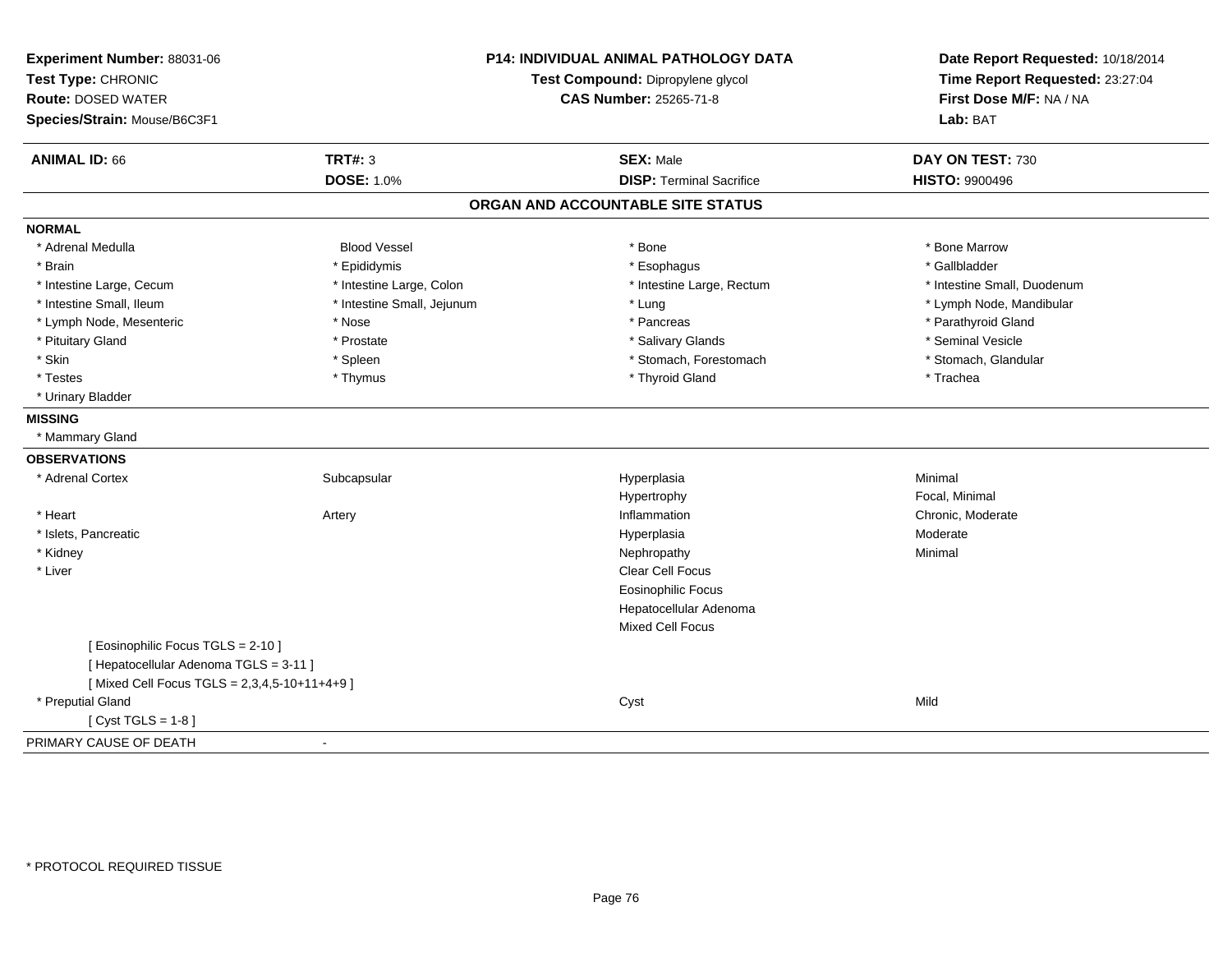| Experiment Number: 88031-06                           |                                   | <b>P14: INDIVIDUAL ANIMAL PATHOLOGY DATA</b> | Date Report Requested: 10/18/2014<br>Time Report Requested: 23:27:04 |
|-------------------------------------------------------|-----------------------------------|----------------------------------------------|----------------------------------------------------------------------|
| Test Type: CHRONIC                                    | Test Compound: Dipropylene glycol |                                              |                                                                      |
| <b>Route: DOSED WATER</b>                             |                                   | <b>CAS Number: 25265-71-8</b>                | First Dose M/F: NA / NA                                              |
| Species/Strain: Mouse/B6C3F1                          |                                   |                                              | Lab: BAT                                                             |
| <b>ANIMAL ID: 67</b>                                  | TRT#: 3                           | <b>SEX: Male</b>                             | DAY ON TEST: 686                                                     |
|                                                       | <b>DOSE: 1.0%</b>                 | <b>DISP: Natural Death</b>                   | <b>HISTO: 9900497</b>                                                |
|                                                       |                                   | ORGAN AND ACCOUNTABLE SITE STATUS            |                                                                      |
| <b>NORMAL</b>                                         |                                   |                                              |                                                                      |
| * Adrenal Medulla                                     | <b>Blood Vessel</b>               | * Bone                                       | * Bone Marrow                                                        |
| * Brain                                               | * Epididymis                      | * Esophagus                                  | * Gallbladder                                                        |
| * Heart                                               | * Intestine Large, Cecum          | * Intestine Large, Colon                     | * Intestine Large, Rectum                                            |
| * Intestine Small, Duodenum                           | * Intestine Small, Ileum          | * Intestine Small, Jejunum                   | * Lymph Node, Mandibular                                             |
| * Lymph Node, Mesenteric                              | * Nose                            | * Pancreas                                   | * Parathyroid Gland                                                  |
| * Prostate                                            | * Salivary Glands                 | * Seminal Vesicle                            | * Skin                                                               |
| * Stomach, Forestomach                                | * Stomach, Glandular              | * Testes                                     | * Thymus                                                             |
| * Thyroid Gland                                       | * Trachea                         | * Urinary Bladder                            |                                                                      |
| <b>MISSING</b>                                        |                                   |                                              |                                                                      |
| * Mammary Gland                                       | * Pituitary Gland                 |                                              |                                                                      |
| <b>OBSERVATIONS</b>                                   |                                   |                                              |                                                                      |
| * Adrenal Cortex                                      | Subcapsular                       | Hyperplasia                                  | Minimal                                                              |
| * Islets, Pancreatic                                  |                                   | Hyperplasia                                  | Minimal                                                              |
| * Kidney                                              |                                   | Nephropathy                                  | Minimal                                                              |
| * Liver                                               |                                   | <b>Eosinophilic Focus</b>                    |                                                                      |
|                                                       |                                   | Hepatocellular Carcinoma                     | Multiple                                                             |
| [ Hepatocellular Carcinoma TGLS = 3,4-6+9 ]           |                                   |                                              |                                                                      |
| * Lung                                                |                                   | Hepatocellular Carcinoma                     | Metastatic (Liver)                                                   |
| [ Hepatocellular Carcinoma TGLS = 5,6,7,8-3+9+10+11 ] |                                   |                                              |                                                                      |
| * Preputial Gland                                     |                                   | Cyst                                         | Moderate                                                             |
| $[Cyst TGLS = 1-8]$                                   |                                   |                                              |                                                                      |
| * Spleen                                              |                                   | Hematopoietic Cell Proliferation             | Moderate                                                             |
| [ Hematopoietic Cell Proliferation TGLS = 2-4 ]       |                                   |                                              |                                                                      |
| PRIMARY CAUSE OF DEATH                                | - Liver Hepatocellular Carcinoma  |                                              |                                                                      |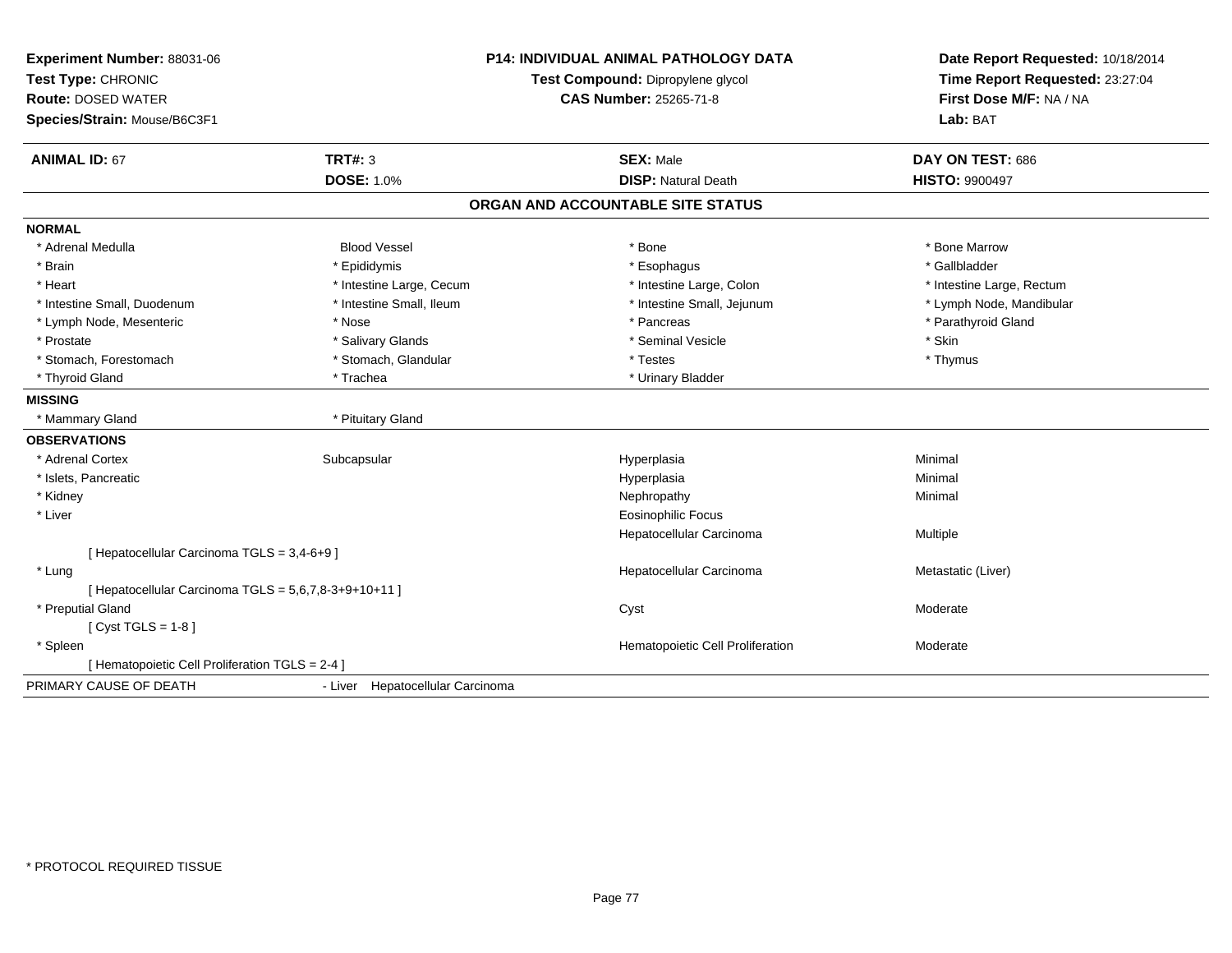| Experiment Number: 88031-06<br>Test Type: CHRONIC<br><b>Route: DOSED WATER</b><br>Species/Strain: Mouse/B6C3F1 |                          | <b>P14: INDIVIDUAL ANIMAL PATHOLOGY DATA</b><br>Test Compound: Dipropylene glycol<br><b>CAS Number: 25265-71-8</b> | Date Report Requested: 10/18/2014<br>Time Report Requested: 23:27:04<br>First Dose M/F: NA / NA<br>Lab: BAT |
|----------------------------------------------------------------------------------------------------------------|--------------------------|--------------------------------------------------------------------------------------------------------------------|-------------------------------------------------------------------------------------------------------------|
| <b>ANIMAL ID: 68</b>                                                                                           | <b>TRT#: 3</b>           | <b>SEX: Male</b>                                                                                                   | DAY ON TEST: 731                                                                                            |
|                                                                                                                | <b>DOSE: 1.0%</b>        | <b>DISP: Terminal Sacrifice</b>                                                                                    | <b>HISTO: 9900498</b>                                                                                       |
|                                                                                                                |                          | ORGAN AND ACCOUNTABLE SITE STATUS                                                                                  |                                                                                                             |
| <b>NORMAL</b>                                                                                                  |                          |                                                                                                                    |                                                                                                             |
| * Adrenal Medulla                                                                                              | <b>Blood Vessel</b>      | * Bone                                                                                                             | * Bone Marrow                                                                                               |
| * Brain                                                                                                        | * Epididymis             | * Esophagus                                                                                                        | * Gallbladder                                                                                               |
| * Heart                                                                                                        | * Intestine Large, Cecum | * Intestine Large, Colon                                                                                           | * Intestine Large, Rectum                                                                                   |
| * Intestine Small, Duodenum                                                                                    | * Intestine Small, Ileum | * Lymph Node, Mandibular                                                                                           | * Lymph Node, Mesenteric                                                                                    |
| * Nose                                                                                                         | * Pancreas               | * Parathyroid Gland                                                                                                | * Pituitary Gland                                                                                           |
| * Preputial Gland                                                                                              | * Prostate               | * Salivary Glands                                                                                                  | * Seminal Vesicle                                                                                           |
| * Skin                                                                                                         | * Stomach, Forestomach   | * Stomach, Glandular                                                                                               | * Testes                                                                                                    |
| * Thyroid Gland                                                                                                | * Trachea                | * Urinary Bladder                                                                                                  |                                                                                                             |
| <b>MISSING</b>                                                                                                 |                          |                                                                                                                    |                                                                                                             |
| * Mammary Gland                                                                                                | * Thymus                 |                                                                                                                    |                                                                                                             |
| <b>OBSERVATIONS</b>                                                                                            |                          |                                                                                                                    |                                                                                                             |
| * Adrenal Cortex                                                                                               | Subcapsular              | Hyperplasia                                                                                                        | Mild                                                                                                        |
|                                                                                                                |                          | Hypertrophy                                                                                                        | Focal, Minimal                                                                                              |
| * Intestine Small, Jejunum                                                                                     | Peyers Patch             | Hyperplasia                                                                                                        | Lymphoid, Moderate                                                                                          |
| * Islets, Pancreatic                                                                                           |                          | Hyperplasia                                                                                                        | Mild                                                                                                        |
| * Kidney                                                                                                       |                          | Nephropathy                                                                                                        | Minimal                                                                                                     |
| * Liver                                                                                                        |                          | <b>Eosinophilic Focus</b>                                                                                          |                                                                                                             |
|                                                                                                                |                          | Inflammation                                                                                                       | Chronic, Minimal                                                                                            |
|                                                                                                                |                          | <b>Mixed Cell Focus</b>                                                                                            |                                                                                                             |
| * Lung                                                                                                         |                          | Alveolar/Bronchiolar Adenoma                                                                                       |                                                                                                             |
|                                                                                                                | Alveolar Epith           | Hyperplasia                                                                                                        | Focal, Minimal                                                                                              |
| Mesentery                                                                                                      | Fat                      | Necrosis                                                                                                           | Moderate                                                                                                    |
| [Necrosis TGLS = $1-9$ ]                                                                                       |                          |                                                                                                                    |                                                                                                             |
| * Spleen                                                                                                       | Lymph Follic             | Hyperplasia                                                                                                        | Marked                                                                                                      |
| [ Hyperplasia TGLS = 2-4 ]                                                                                     |                          |                                                                                                                    |                                                                                                             |
| PRIMARY CAUSE OF DEATH                                                                                         |                          |                                                                                                                    |                                                                                                             |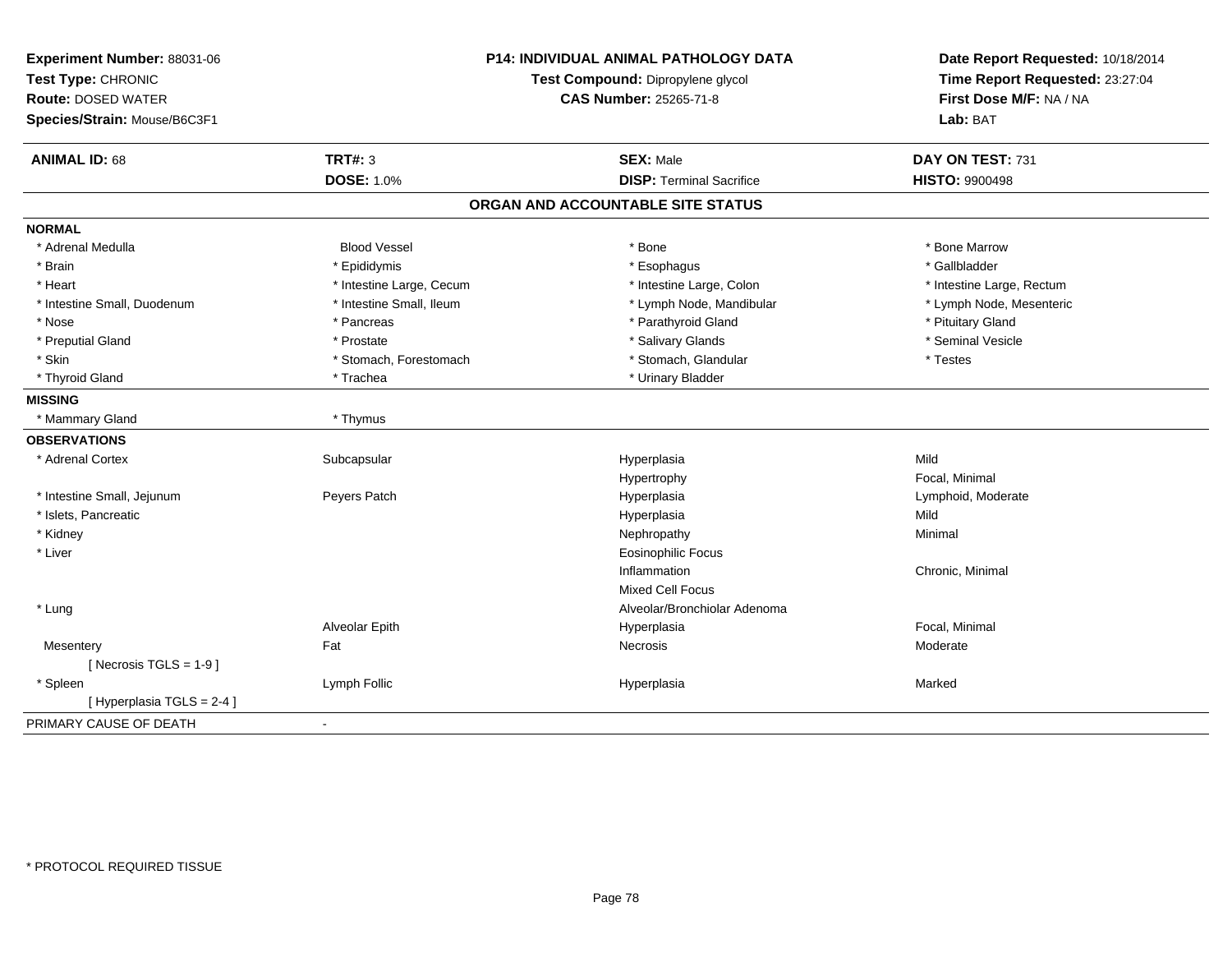| Experiment Number: 88031-06<br>Test Type: CHRONIC<br><b>Route: DOSED WATER</b><br>Species/Strain: Mouse/B6C3F1    |                          | <b>P14: INDIVIDUAL ANIMAL PATHOLOGY DATA</b><br>Test Compound: Dipropylene glycol<br><b>CAS Number: 25265-71-8</b> | Date Report Requested: 10/18/2014<br>Time Report Requested: 23:27:04<br>First Dose M/F: NA / NA<br>Lab: BAT |
|-------------------------------------------------------------------------------------------------------------------|--------------------------|--------------------------------------------------------------------------------------------------------------------|-------------------------------------------------------------------------------------------------------------|
| <b>ANIMAL ID: 69</b>                                                                                              | <b>TRT#: 3</b>           | <b>SEX: Male</b>                                                                                                   | DAY ON TEST: 731                                                                                            |
|                                                                                                                   | <b>DOSE: 1.0%</b>        | <b>DISP: Terminal Sacrifice</b>                                                                                    | <b>HISTO: 9900499</b>                                                                                       |
|                                                                                                                   |                          | ORGAN AND ACCOUNTABLE SITE STATUS                                                                                  |                                                                                                             |
| <b>NORMAL</b>                                                                                                     |                          |                                                                                                                    |                                                                                                             |
| * Adrenal Medulla                                                                                                 | <b>Blood Vessel</b>      | * Bone                                                                                                             | * Bone Marrow                                                                                               |
| * Brain                                                                                                           | * Epididymis             | * Esophagus                                                                                                        | * Gallbladder                                                                                               |
| * Heart                                                                                                           | * Intestine Large, Cecum | * Intestine Large, Colon                                                                                           | * Intestine Large, Rectum                                                                                   |
| * Intestine Small, Duodenum                                                                                       | * Intestine Small, Ileum | * Lung                                                                                                             | * Lymph Node, Mandibular                                                                                    |
| * Lymph Node, Mesenteric                                                                                          | * Nose                   | * Pancreas                                                                                                         | * Parathyroid Gland                                                                                         |
| * Pituitary Gland                                                                                                 | * Prostate               | * Salivary Glands                                                                                                  | * Seminal Vesicle                                                                                           |
| * Skin                                                                                                            | * Stomach, Forestomach   | * Testes                                                                                                           | * Thymus                                                                                                    |
| * Thyroid Gland                                                                                                   | * Trachea                | * Urinary Bladder                                                                                                  |                                                                                                             |
| <b>MISSING</b>                                                                                                    |                          |                                                                                                                    |                                                                                                             |
| * Mammary Gland                                                                                                   |                          |                                                                                                                    |                                                                                                             |
| <b>OBSERVATIONS</b>                                                                                               |                          |                                                                                                                    |                                                                                                             |
| * Adrenal Cortex                                                                                                  | Subcapsular              | Hyperplasia                                                                                                        | Minimal                                                                                                     |
| * Intestine Small, Jejunum                                                                                        |                          | Carcinoma                                                                                                          |                                                                                                             |
| [Carcinoma TGLS = 5-9]                                                                                            |                          |                                                                                                                    |                                                                                                             |
| * Islets, Pancreatic                                                                                              |                          | Hyperplasia                                                                                                        | Moderate                                                                                                    |
| * Kidney                                                                                                          |                          | Nephropathy                                                                                                        | Minimal                                                                                                     |
| * Liver                                                                                                           |                          | Clear Cell Focus                                                                                                   |                                                                                                             |
|                                                                                                                   |                          | <b>Eosinophilic Focus</b>                                                                                          |                                                                                                             |
|                                                                                                                   |                          | Inflammation                                                                                                       | Chronic, Minimal                                                                                            |
|                                                                                                                   |                          | <b>Mixed Cell Focus</b>                                                                                            |                                                                                                             |
| [Clear Cell Focus TGLS = 2-4+5]<br>[ Eosinophilic Focus TGLS = 2,4-5+10 ]<br>[Mixed Cell Focus TGLS = $2,3-5+9$ ] |                          |                                                                                                                    |                                                                                                             |
| * Preputial Gland                                                                                                 |                          | Cyst                                                                                                               | Mild                                                                                                        |
| [Cyst TGLS = $1-8$ ]                                                                                              |                          |                                                                                                                    |                                                                                                             |
| * Spleen                                                                                                          | Lymph Follic             | Atrophy                                                                                                            | Minimal                                                                                                     |
|                                                                                                                   |                          | Hematopoietic Cell Proliferation                                                                                   | Mild                                                                                                        |
| * Stomach, Glandular                                                                                              |                          | Mineralization                                                                                                     | Focal, Mild                                                                                                 |
| PRIMARY CAUSE OF DEATH                                                                                            | $\blacksquare$           |                                                                                                                    |                                                                                                             |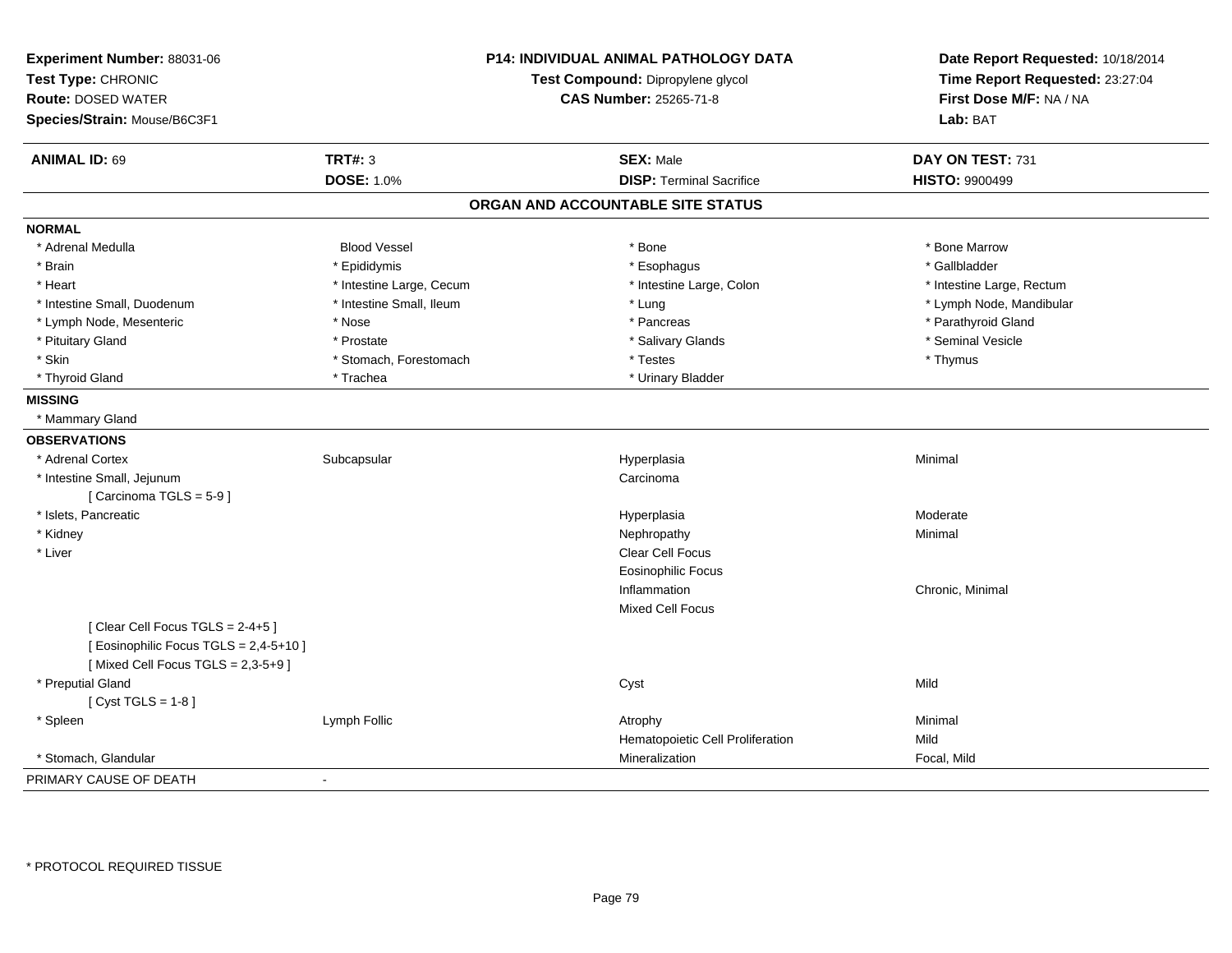| Experiment Number: 88031-06   | <b>P14: INDIVIDUAL ANIMAL PATHOLOGY DATA</b><br>Test Compound: Dipropylene glycol<br><b>CAS Number: 25265-71-8</b> |                                   | Date Report Requested: 10/18/2014<br>Time Report Requested: 23:27:04<br>First Dose M/F: NA / NA |
|-------------------------------|--------------------------------------------------------------------------------------------------------------------|-----------------------------------|-------------------------------------------------------------------------------------------------|
| Test Type: CHRONIC            |                                                                                                                    |                                   |                                                                                                 |
| <b>Route: DOSED WATER</b>     |                                                                                                                    |                                   |                                                                                                 |
| Species/Strain: Mouse/B6C3F1  |                                                                                                                    |                                   | Lab: BAT                                                                                        |
|                               |                                                                                                                    |                                   |                                                                                                 |
| <b>ANIMAL ID: 70</b>          | <b>TRT#: 3</b>                                                                                                     | <b>SEX: Male</b>                  | DAY ON TEST: 731                                                                                |
|                               | <b>DOSE: 1.0%</b>                                                                                                  | <b>DISP: Terminal Sacrifice</b>   | <b>HISTO: 9900500</b>                                                                           |
|                               |                                                                                                                    | ORGAN AND ACCOUNTABLE SITE STATUS |                                                                                                 |
| <b>NORMAL</b>                 |                                                                                                                    |                                   |                                                                                                 |
| * Adrenal Medulla             | <b>Blood Vessel</b>                                                                                                | * Bone                            | * Bone Marrow                                                                                   |
| * Brain                       | * Epididymis                                                                                                       | * Esophagus                       | * Gallbladder                                                                                   |
| * Heart                       | * Intestine Large, Cecum                                                                                           | * Intestine Large, Colon          | * Intestine Large, Rectum                                                                       |
| * Intestine Small, Duodenum   | * Intestine Small, Ileum                                                                                           | * Intestine Small, Jejunum        | * Lung                                                                                          |
| * Lymph Node, Mandibular      | * Lymph Node, Mesenteric                                                                                           | * Nose                            | * Parathyroid Gland                                                                             |
| * Pituitary Gland             | * Prostate                                                                                                         | * Salivary Glands                 | * Seminal Vesicle                                                                               |
| * Skin                        | * Spleen                                                                                                           | * Stomach, Forestomach            | * Stomach, Glandular                                                                            |
| * Testes                      | * Thyroid Gland                                                                                                    | * Trachea                         | * Urinary Bladder                                                                               |
| <b>MISSING</b>                |                                                                                                                    |                                   |                                                                                                 |
| * Mammary Gland               | * Thymus                                                                                                           |                                   |                                                                                                 |
| <b>OBSERVATIONS</b>           |                                                                                                                    |                                   |                                                                                                 |
| * Adrenal Cortex              | Subcapsular                                                                                                        | Hyperplasia                       | Moderate                                                                                        |
|                               |                                                                                                                    | Hyperplasia                       | Focal, Minimal                                                                                  |
| * Islets, Pancreatic          |                                                                                                                    | Hyperplasia                       | Moderate                                                                                        |
| * Kidney                      |                                                                                                                    | Infarct                           | Minimal                                                                                         |
| * Liver                       |                                                                                                                    | <b>Mixed Cell Focus</b>           |                                                                                                 |
| [Mixed Cell Focus TGLS = 2-9] |                                                                                                                    |                                   |                                                                                                 |
| * Pancreas                    |                                                                                                                    | Inflammation                      | Chronic, Minimal                                                                                |
| * Preputial Gland             |                                                                                                                    | Cyst                              | Minimal                                                                                         |
| [Cyst TGLS = $1-8$ ]          |                                                                                                                    |                                   |                                                                                                 |
| PRIMARY CAUSE OF DEATH        | ٠                                                                                                                  |                                   |                                                                                                 |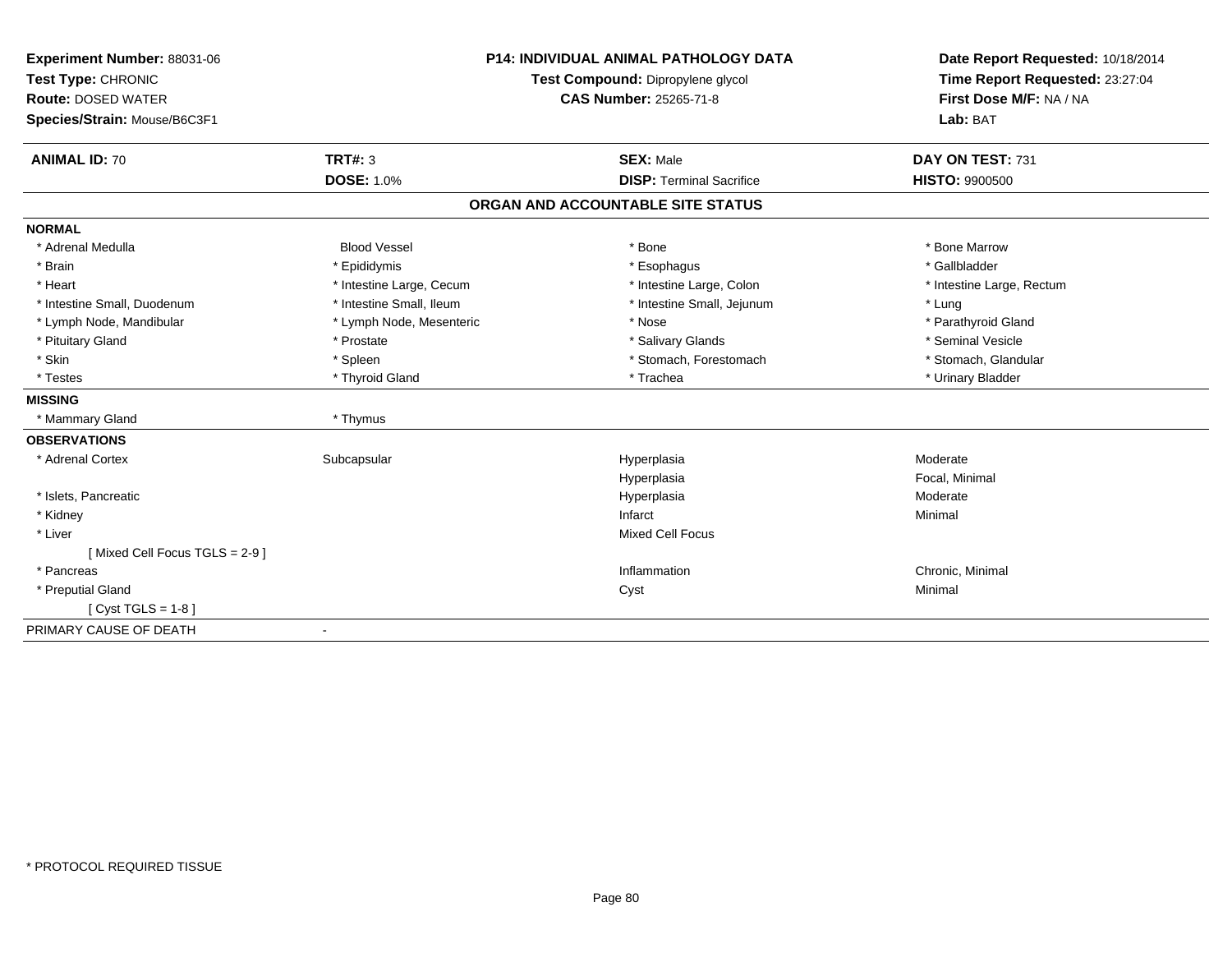| Experiment Number: 88031-06   |                          | <b>P14: INDIVIDUAL ANIMAL PATHOLOGY DATA</b> | Date Report Requested: 10/18/2014                          |
|-------------------------------|--------------------------|----------------------------------------------|------------------------------------------------------------|
| Test Type: CHRONIC            |                          | Test Compound: Dipropylene glycol            | Time Report Requested: 23:27:04<br>First Dose M/F: NA / NA |
| <b>Route: DOSED WATER</b>     |                          | CAS Number: 25265-71-8                       |                                                            |
| Species/Strain: Mouse/B6C3F1  |                          |                                              | Lab: BAT                                                   |
| <b>ANIMAL ID: 71</b>          | <b>TRT#: 3</b>           | <b>SEX: Male</b>                             | DAY ON TEST: 730                                           |
|                               | <b>DOSE: 1.0%</b>        | <b>DISP: Terminal Sacrifice</b>              | HISTO: 9900501                                             |
|                               |                          | ORGAN AND ACCOUNTABLE SITE STATUS            |                                                            |
| <b>NORMAL</b>                 |                          |                                              |                                                            |
| * Adrenal Medulla             | <b>Blood Vessel</b>      | * Bone                                       | * Bone Marrow                                              |
| * Brain                       | * Epididymis             | * Esophagus                                  | * Gallbladder                                              |
| * Heart                       | * Intestine Large, Cecum | * Intestine Large, Colon                     | * Intestine Large, Rectum                                  |
| * Intestine Small. Duodenum   | * Intestine Small, Ileum | * Intestine Small, Jejunum                   | * Kidney                                                   |
| * Lymph Node, Mandibular      | * Lymph Node, Mesenteric | * Nose                                       | * Pancreas                                                 |
| * Parathyroid Gland           | * Pituitary Gland        | * Prostate                                   | * Salivary Glands                                          |
| * Seminal Vesicle             | * Skin                   | * Spleen                                     | * Stomach, Forestomach                                     |
| * Stomach, Glandular          | * Testes                 | * Thymus                                     | * Thyroid Gland                                            |
| * Trachea                     | * Urinary Bladder        |                                              |                                                            |
| <b>MISSING</b>                |                          |                                              |                                                            |
| * Mammary Gland               |                          |                                              |                                                            |
| <b>OBSERVATIONS</b>           |                          |                                              |                                                            |
| * Adrenal Cortex              | Subcapsular              | Hyperplasia                                  | Minimal                                                    |
| * Islets, Pancreatic          |                          | Hyperplasia                                  | Moderate                                                   |
| * Liver                       |                          | Clear Cell Focus                             |                                                            |
|                               |                          | Inflammation                                 | Chronic, Minimal                                           |
|                               |                          | <b>Mixed Cell Focus</b>                      |                                                            |
| [Clear Cell Focus TGLS = 3-4] |                          |                                              |                                                            |
| [Mixed Cell Focus TGLS = 2-5] |                          |                                              |                                                            |
| * Lung                        |                          | Alveolar/Bronchiolar Adenoma                 |                                                            |
| * Preputial Gland             |                          | Cyst                                         | Minimal                                                    |
| [Cyst TGLS = $1-8$ ]          |                          |                                              |                                                            |
| PRIMARY CAUSE OF DEATH        |                          |                                              |                                                            |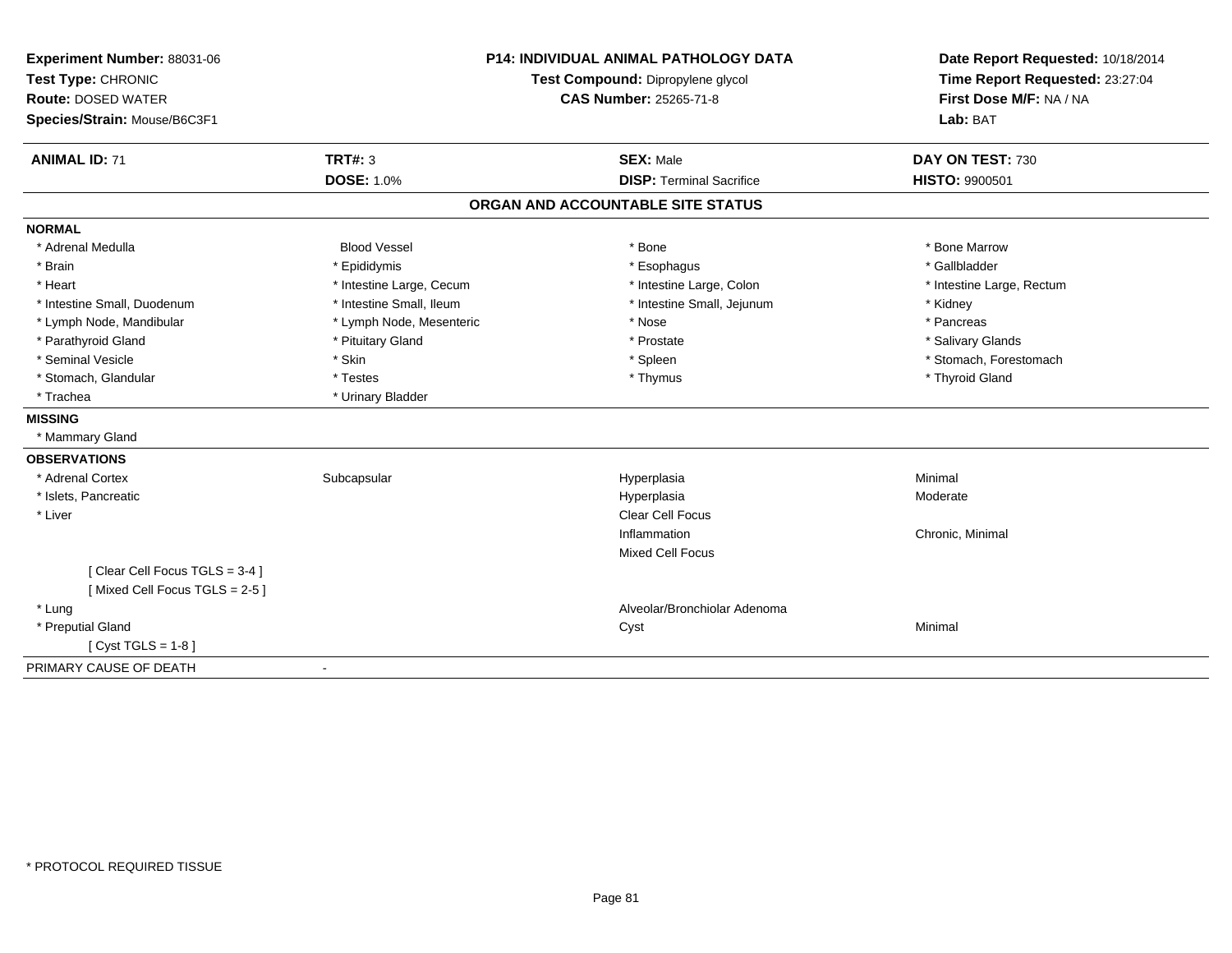| <b>Experiment Number: 88031-06</b><br>Test Type: CHRONIC<br><b>Route: DOSED WATER</b><br>Species/Strain: Mouse/B6C3F1 |                                | <b>P14: INDIVIDUAL ANIMAL PATHOLOGY DATA</b><br>Test Compound: Dipropylene glycol<br><b>CAS Number: 25265-71-8</b> | Date Report Requested: 10/18/2014<br>Time Report Requested: 23:27:04<br>First Dose M/F: NA / NA<br>Lab: BAT |
|-----------------------------------------------------------------------------------------------------------------------|--------------------------------|--------------------------------------------------------------------------------------------------------------------|-------------------------------------------------------------------------------------------------------------|
| <b>ANIMAL ID: 72</b>                                                                                                  | TRT#: 3                        | <b>SEX: Male</b>                                                                                                   | DAY ON TEST: 405                                                                                            |
|                                                                                                                       | <b>DOSE: 1.0%</b>              | <b>DISP: Natural Death</b>                                                                                         | <b>HISTO: 9900502</b>                                                                                       |
|                                                                                                                       |                                | ORGAN AND ACCOUNTABLE SITE STATUS                                                                                  |                                                                                                             |
| <b>NORMAL</b>                                                                                                         |                                |                                                                                                                    |                                                                                                             |
| * Adrenal Medulla                                                                                                     | <b>Blood Vessel</b>            | * Bone                                                                                                             | * Bone Marrow                                                                                               |
| * Brain                                                                                                               | * Epididymis                   | * Esophagus                                                                                                        | * Gallbladder                                                                                               |
| * Heart                                                                                                               | * Intestine Large, Colon       | * Intestine Large, Rectum                                                                                          | * Intestine Small, Ileum                                                                                    |
| * Intestine Small, Jejunum                                                                                            | * Kidney                       | * Liver                                                                                                            | * Lung                                                                                                      |
| * Lymph Node, Mandibular                                                                                              | * Lymph Node, Mesenteric       | * Nose                                                                                                             | * Pancreas                                                                                                  |
| * Parathyroid Gland                                                                                                   | * Pituitary Gland              | * Preputial Gland                                                                                                  | * Prostate                                                                                                  |
| * Salivary Glands                                                                                                     | * Seminal Vesicle              | * Skin                                                                                                             | * Spleen                                                                                                    |
| * Stomach, Forestomach                                                                                                | * Stomach, Glandular           | * Testes                                                                                                           | * Thymus                                                                                                    |
| * Thyroid Gland                                                                                                       | * Trachea                      | * Urinary Bladder                                                                                                  |                                                                                                             |
| <b>MISSING</b>                                                                                                        |                                |                                                                                                                    |                                                                                                             |
| * Intestine Small, Duodenum                                                                                           | * Mammary Gland                |                                                                                                                    |                                                                                                             |
| <b>OBSERVATIONS</b>                                                                                                   |                                |                                                                                                                    |                                                                                                             |
| * Adrenal Cortex                                                                                                      | Subcapsular                    | Hyperplasia                                                                                                        | Minimal                                                                                                     |
| * Intestine Large, Cecum                                                                                              |                                | Ulcer                                                                                                              | Marked                                                                                                      |
| [ Ulcer TGLS = $2-4$ ]                                                                                                |                                |                                                                                                                    |                                                                                                             |
| * Islets. Pancreatic                                                                                                  |                                | Hyperplasia                                                                                                        | Mild                                                                                                        |
| PRIMARY CAUSE OF DEATH                                                                                                | - Intestine Large, Cecum Ulcer |                                                                                                                    |                                                                                                             |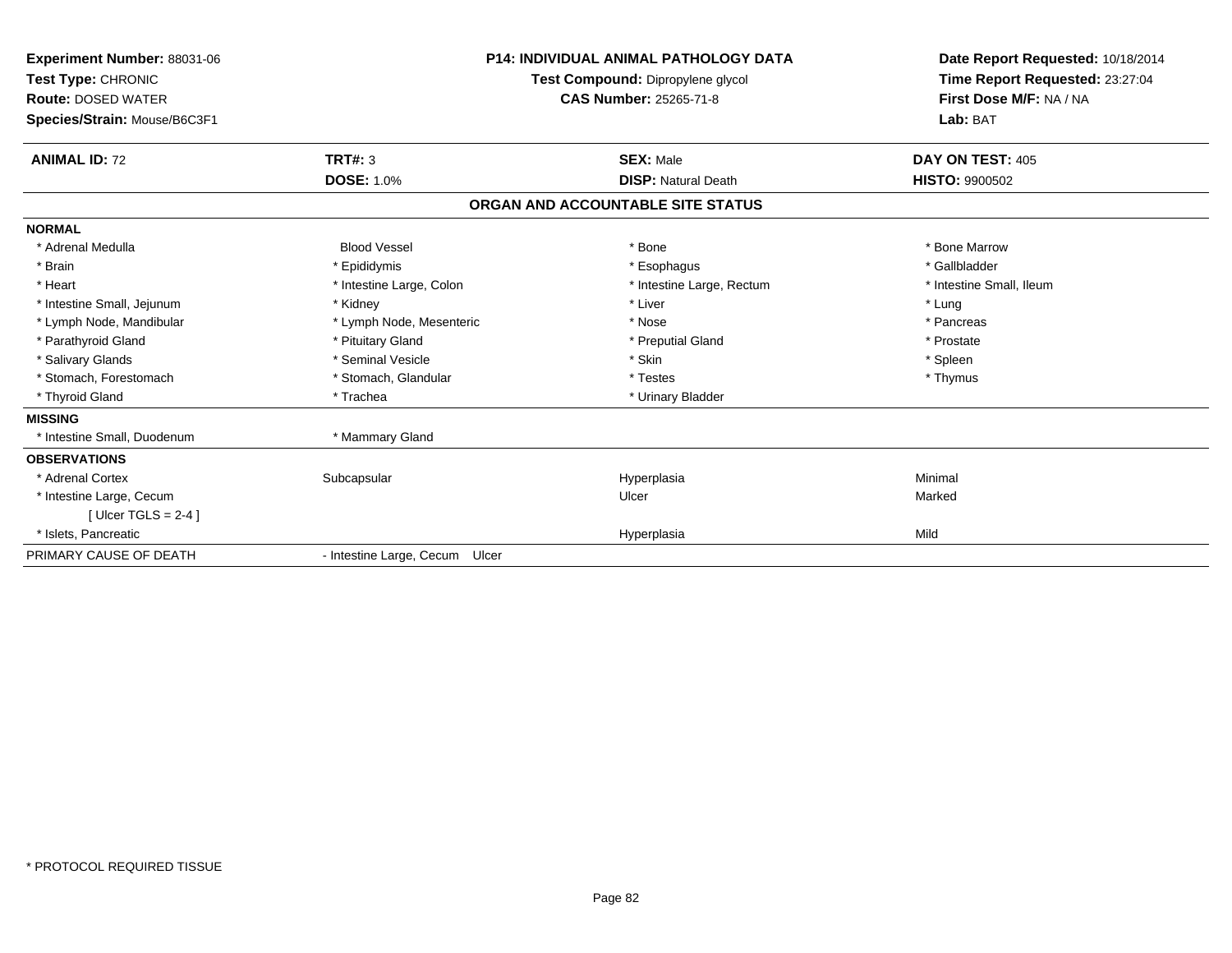| Experiment Number: 88031-06<br>Test Type: CHRONIC<br><b>Route: DOSED WATER</b> |                            | <b>P14: INDIVIDUAL ANIMAL PATHOLOGY DATA</b><br>Test Compound: Dipropylene glycol<br><b>CAS Number: 25265-71-8</b> | Date Report Requested: 10/18/2014<br>Time Report Requested: 23:27:04<br>First Dose M/F: NA / NA |
|--------------------------------------------------------------------------------|----------------------------|--------------------------------------------------------------------------------------------------------------------|-------------------------------------------------------------------------------------------------|
| Species/Strain: Mouse/B6C3F1                                                   |                            |                                                                                                                    | Lab: BAT                                                                                        |
| <b>ANIMAL ID: 73</b>                                                           | TRT#: 3                    | <b>SEX: Male</b>                                                                                                   | DAY ON TEST: 730                                                                                |
|                                                                                | <b>DOSE: 1.0%</b>          | <b>DISP: Terminal Sacrifice</b>                                                                                    | <b>HISTO: 9900503</b>                                                                           |
|                                                                                |                            | ORGAN AND ACCOUNTABLE SITE STATUS                                                                                  |                                                                                                 |
| <b>NORMAL</b>                                                                  |                            |                                                                                                                    |                                                                                                 |
| * Adrenal Medulla                                                              | <b>Blood Vessel</b>        | * Bone                                                                                                             | * Bone Marrow                                                                                   |
| * Brain                                                                        | * Epididymis               | * Esophagus                                                                                                        | * Heart                                                                                         |
| * Intestine Large, Cecum                                                       | * Intestine Large, Colon   | * Intestine Large, Rectum                                                                                          | * Intestine Small, Duodenum                                                                     |
| * Intestine Small, Ileum                                                       | * Intestine Small, Jejunum | * Liver                                                                                                            | * Lung                                                                                          |
| * Lymph Node, Mandibular                                                       | * Lymph Node, Mesenteric   | * Nose                                                                                                             | * Pancreas                                                                                      |
| * Parathyroid Gland                                                            | * Pituitary Gland          | * Prostate                                                                                                         | * Salivary Glands                                                                               |
| * Seminal Vesicle                                                              | * Skin                     | * Spleen                                                                                                           | * Stomach, Forestomach                                                                          |
| * Stomach, Glandular                                                           | * Testes                   | * Thymus                                                                                                           | * Thyroid Gland                                                                                 |
| * Trachea                                                                      | * Urinary Bladder          |                                                                                                                    |                                                                                                 |
| <b>MISSING</b>                                                                 |                            |                                                                                                                    |                                                                                                 |
| * Mammary Gland                                                                |                            |                                                                                                                    |                                                                                                 |
| <b>OBSERVATIONS</b>                                                            |                            |                                                                                                                    |                                                                                                 |
| * Adrenal Cortex                                                               | Subcapsular                | Hyperplasia                                                                                                        | Minimal                                                                                         |
|                                                                                |                            | Hypertrophy                                                                                                        | Focal, Minimal                                                                                  |
| * Gallbladder                                                                  | Epithelium                 | Cyst                                                                                                               | Minimal                                                                                         |
| * Islets, Pancreatic                                                           |                            | Hyperplasia                                                                                                        | Moderate                                                                                        |
| * Kidney                                                                       |                            | Nephropathy                                                                                                        | Minimal                                                                                         |
| * Preputial Gland                                                              |                            | Cyst                                                                                                               | Minimal                                                                                         |
| [ $Cyst TGLS = 1-8$ ]                                                          |                            |                                                                                                                    |                                                                                                 |
| PRIMARY CAUSE OF DEATH                                                         |                            |                                                                                                                    |                                                                                                 |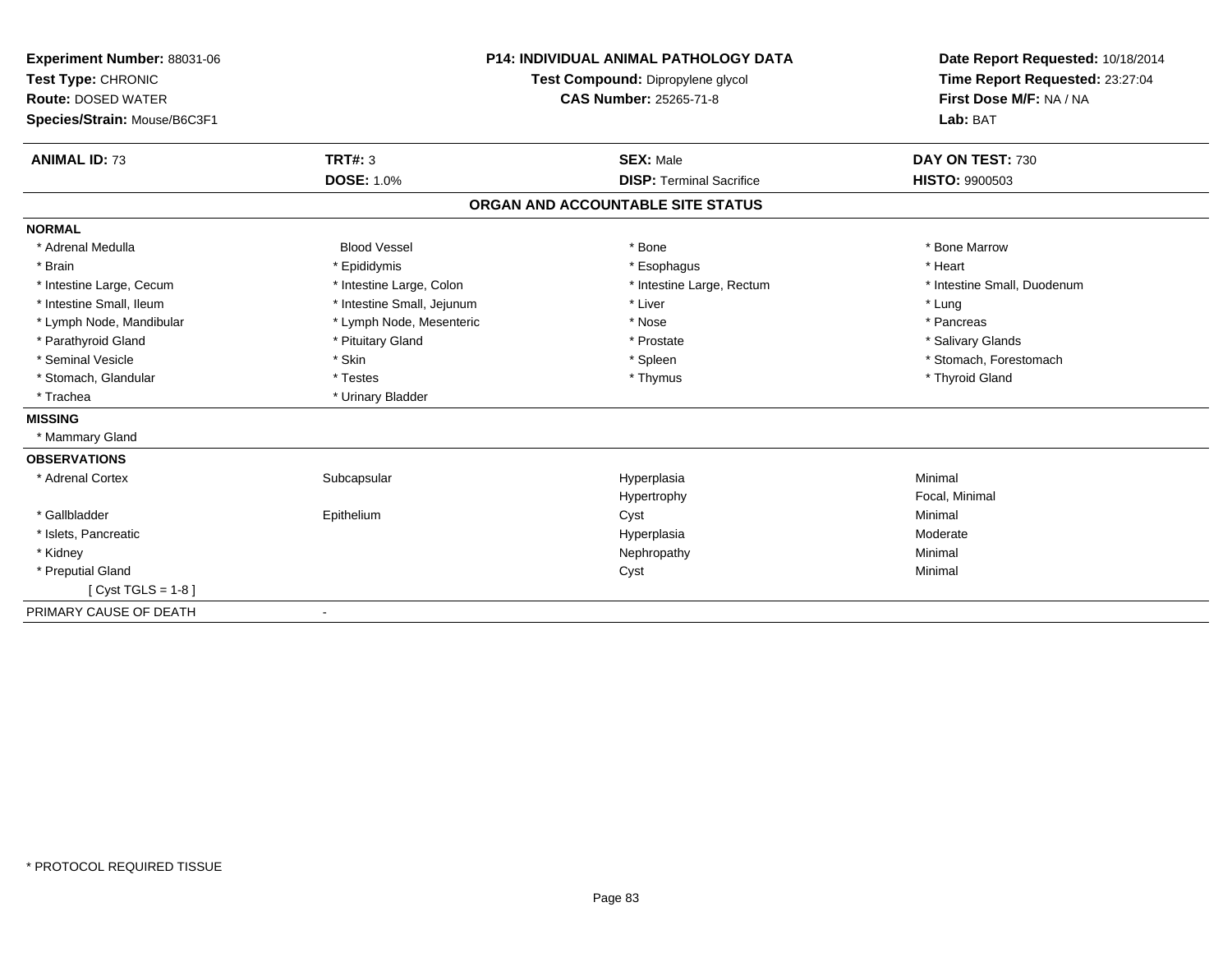| Experiment Number: 88031-06  | <b>P14: INDIVIDUAL ANIMAL PATHOLOGY DATA</b> |                                   | Date Report Requested: 10/18/2014<br>Time Report Requested: 23:27:04 |
|------------------------------|----------------------------------------------|-----------------------------------|----------------------------------------------------------------------|
| Test Type: CHRONIC           |                                              | Test Compound: Dipropylene glycol |                                                                      |
| <b>Route: DOSED WATER</b>    | <b>CAS Number: 25265-71-8</b>                |                                   | First Dose M/F: NA / NA                                              |
| Species/Strain: Mouse/B6C3F1 |                                              |                                   | Lab: BAT                                                             |
| <b>ANIMAL ID: 74</b>         | TRT#: 3                                      | <b>SEX: Male</b>                  | DAY ON TEST: 731                                                     |
|                              | <b>DOSE: 1.0%</b>                            | <b>DISP: Terminal Sacrifice</b>   | <b>HISTO: 9900504</b>                                                |
|                              |                                              | ORGAN AND ACCOUNTABLE SITE STATUS |                                                                      |
| <b>NORMAL</b>                |                                              |                                   |                                                                      |
| * Adrenal Medulla            | <b>Blood Vessel</b>                          | * Bone                            | * Bone Marrow                                                        |
| * Brain                      | * Epididymis                                 | * Esophagus                       | * Gallbladder                                                        |
| * Heart                      | * Intestine Large, Cecum                     | * Intestine Large, Colon          | * Intestine Large, Rectum                                            |
| * Intestine Small, Duodenum  | * Intestine Small, Ileum                     | * Intestine Small, Jejunum        | * Lung                                                               |
| * Lymph Node, Mandibular     | * Lymph Node, Mesenteric                     | * Nose                            | * Pancreas                                                           |
| * Parathyroid Gland          | * Pituitary Gland                            | * Preputial Gland                 | * Prostate                                                           |
| * Salivary Glands            | * Seminal Vesicle                            | * Skin                            | * Spleen                                                             |
| * Stomach, Forestomach       | * Stomach, Glandular                         | * Testes                          | * Thymus                                                             |
| * Thyroid Gland              | * Trachea                                    | * Urinary Bladder                 |                                                                      |
| <b>MISSING</b>               |                                              |                                   |                                                                      |
| * Mammary Gland              |                                              |                                   |                                                                      |
| <b>OBSERVATIONS</b>          |                                              |                                   |                                                                      |
| * Adrenal Cortex             | Subcapsular                                  | Hyperplasia                       | Minimal                                                              |
|                              |                                              | Hypertrophy                       | Focal, Minimal                                                       |
| * Islets, Pancreatic         |                                              | Hyperplasia                       | Moderate                                                             |
| * Kidney                     |                                              | Nephropathy                       | Minimal                                                              |
| * Liver                      |                                              | Hepatocellular Adenoma            |                                                                      |
|                              |                                              | Inflammation                      | Chronic, Minimal                                                     |
| Tooth                        |                                              | Malformation                      |                                                                      |
| PRIMARY CAUSE OF DEATH       | $\overline{\phantom{a}}$                     |                                   |                                                                      |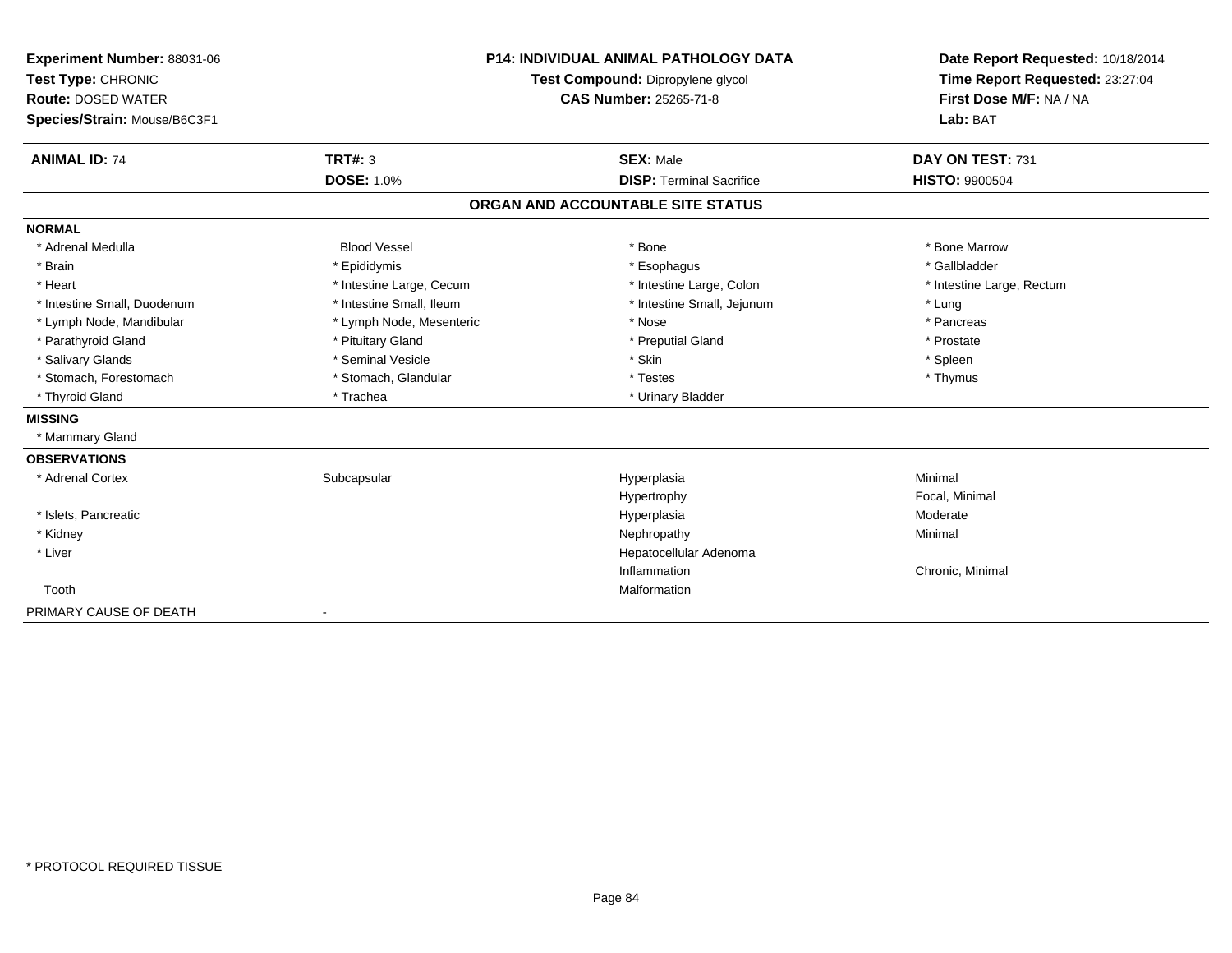| Experiment Number: 88031-06           | <b>P14: INDIVIDUAL ANIMAL PATHOLOGY DATA</b> |                                   | Date Report Requested: 10/18/2014                          |  |
|---------------------------------------|----------------------------------------------|-----------------------------------|------------------------------------------------------------|--|
| Test Type: CHRONIC                    |                                              | Test Compound: Dipropylene glycol | Time Report Requested: 23:27:04<br>First Dose M/F: NA / NA |  |
| <b>Route: DOSED WATER</b>             |                                              | <b>CAS Number: 25265-71-8</b>     |                                                            |  |
| Species/Strain: Mouse/B6C3F1          |                                              |                                   | Lab: BAT                                                   |  |
| <b>ANIMAL ID: 75</b>                  | <b>TRT#: 3</b>                               | <b>SEX: Male</b>                  | DAY ON TEST: 730                                           |  |
|                                       | <b>DOSE: 1.0%</b>                            | <b>DISP: Terminal Sacrifice</b>   | <b>HISTO: 9900505</b>                                      |  |
|                                       |                                              | ORGAN AND ACCOUNTABLE SITE STATUS |                                                            |  |
| <b>NORMAL</b>                         |                                              |                                   |                                                            |  |
| * Adrenal Medulla                     | <b>Blood Vessel</b>                          | * Bone                            | * Bone Marrow                                              |  |
| * Brain                               | * Epididymis                                 | * Esophagus                       | * Gallbladder                                              |  |
| * Heart                               | * Intestine Large, Cecum                     | * Intestine Large, Colon          | * Intestine Large, Rectum                                  |  |
| * Intestine Small, Duodenum           | * Intestine Small, Ileum                     | * Intestine Small, Jejunum        | * Lung                                                     |  |
| * Lymph Node, Mandibular              | * Lymph Node, Mesenteric                     | * Nose                            | * Pancreas                                                 |  |
| * Parathyroid Gland                   | * Pituitary Gland                            | * Prostate                        | * Salivary Glands                                          |  |
| * Seminal Vesicle                     | * Skin                                       | * Spleen                          | * Stomach, Forestomach                                     |  |
| * Stomach, Glandular                  | * Testes                                     | * Thymus                          | * Thyroid Gland                                            |  |
| * Trachea                             | * Urinary Bladder                            |                                   |                                                            |  |
| <b>MISSING</b>                        |                                              |                                   |                                                            |  |
| * Mammary Gland                       |                                              |                                   |                                                            |  |
| <b>OBSERVATIONS</b>                   |                                              |                                   |                                                            |  |
| * Adrenal Cortex                      | Subcapsular                                  | Hyperplasia                       | Moderate                                                   |  |
| * Islets, Pancreatic                  |                                              | Hyperplasia                       | Moderate                                                   |  |
| * Kidney                              |                                              | Nephropathy                       | Minimal                                                    |  |
| * Liver                               |                                              | <b>Clear Cell Focus</b>           |                                                            |  |
|                                       |                                              | <b>Eosinophilic Focus</b>         |                                                            |  |
|                                       |                                              | Hepatocellular Adenoma            |                                                            |  |
|                                       |                                              | Inflammation                      | Chronic, Minimal                                           |  |
| [ Hepatocellular Adenoma TGLS = 1-9 ] |                                              |                                   |                                                            |  |
| * Preputial Gland                     |                                              | Cyst                              | Mild                                                       |  |
| Tooth                                 |                                              | Malformation                      |                                                            |  |
| PRIMARY CAUSE OF DEATH                |                                              |                                   |                                                            |  |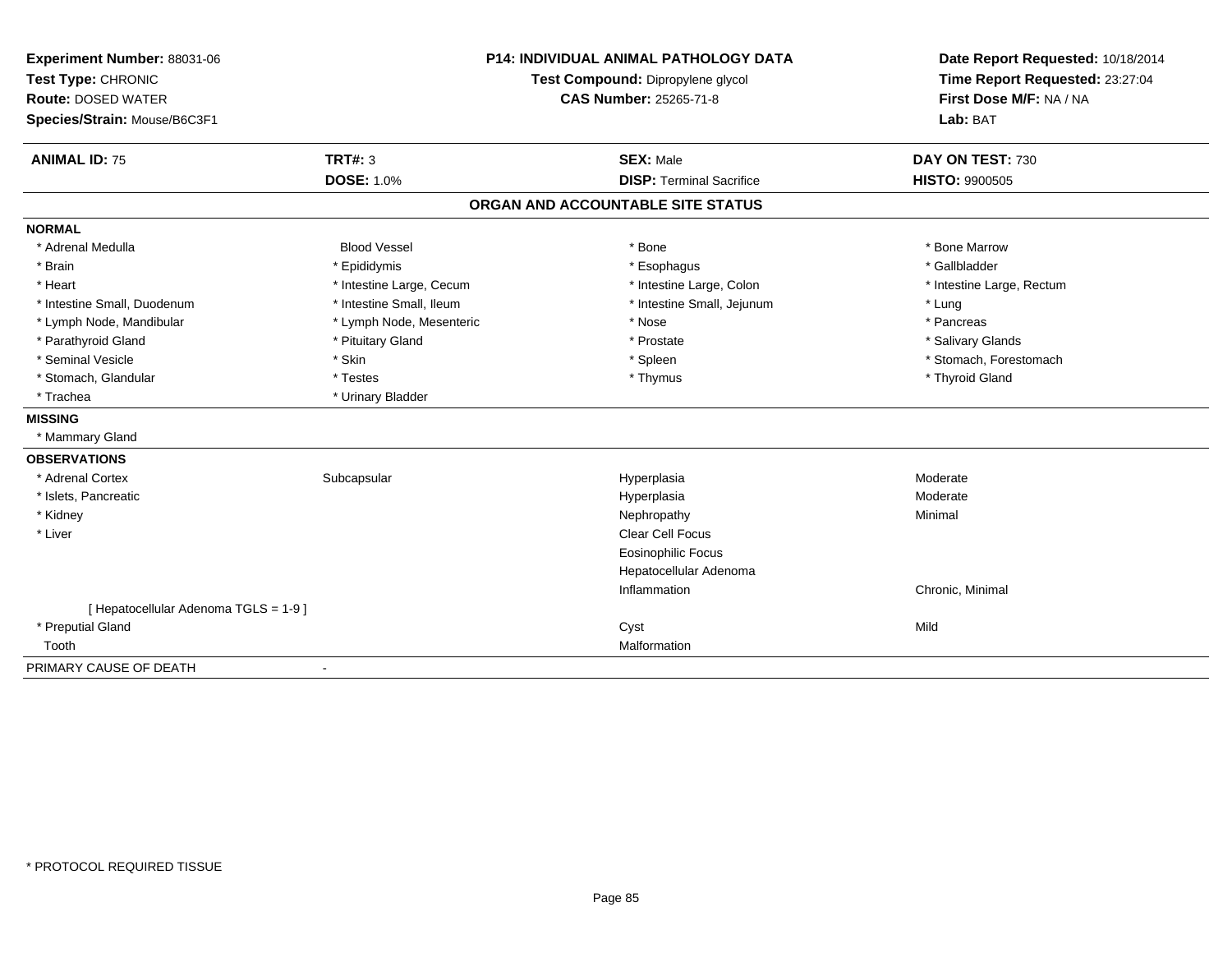| Test Type: CHRONIC<br><b>Route: DOSED WATER</b><br>Species/Strain: Mouse/B6C3F1 | P14: INDIVIDUAL ANIMAL PATHOLOGY DATA<br>Test Compound: Dipropylene glycol<br><b>CAS Number: 25265-71-8</b> | Date Report Requested: 10/18/2014<br>Time Report Requested: 23:27:04<br>First Dose M/F: NA / NA<br>Lab: BAT |
|---------------------------------------------------------------------------------|-------------------------------------------------------------------------------------------------------------|-------------------------------------------------------------------------------------------------------------|
| <b>TRT#: 3</b>                                                                  | <b>SEX: Male</b>                                                                                            |                                                                                                             |
| <b>ANIMAL ID: 76</b><br><b>DOSE: 1.0%</b>                                       | <b>DISP: Terminal Sacrifice</b>                                                                             | DAY ON TEST: 731<br><b>HISTO: 9900506</b>                                                                   |
|                                                                                 | ORGAN AND ACCOUNTABLE SITE STATUS                                                                           |                                                                                                             |
| <b>NORMAL</b>                                                                   |                                                                                                             |                                                                                                             |
| <b>Blood Vessel</b><br>* Adrenal Cortex                                         | * Bone                                                                                                      | * Bone Marrow                                                                                               |
| * Epididymis<br>* Esophagus                                                     | * Gallbladder                                                                                               | * Heart                                                                                                     |
| * Intestine Large, Cecum<br>* Intestine Large, Rectum                           | * Intestine Small, Duodenum                                                                                 | * Intestine Small, Ileum                                                                                    |
| * Intestine Small, Jejunum<br>* Lymph Node, Mandibular                          | * Lymph Node, Mesenteric                                                                                    | * Nose                                                                                                      |
| * Parathyroid Gland<br>* Pancreas                                               | * Pituitary Gland                                                                                           | * Prostate                                                                                                  |
| * Salivary Glands<br>* Seminal Vesicle                                          | * Skin                                                                                                      | * Stomach, Forestomach                                                                                      |
| * Stomach, Glandular<br>* Testes                                                | * Thyroid Gland                                                                                             | * Trachea                                                                                                   |
| * Urinary Bladder                                                               |                                                                                                             |                                                                                                             |
| <b>MISSING</b>                                                                  |                                                                                                             |                                                                                                             |
| * Mammary Gland<br>* Thymus                                                     |                                                                                                             |                                                                                                             |
| <b>OBSERVATIONS</b>                                                             |                                                                                                             |                                                                                                             |
| * Adrenal Medulla                                                               | Hyperplasia                                                                                                 | Focal, Moderate                                                                                             |
| * Brain                                                                         | Hemorrhage                                                                                                  | Mild                                                                                                        |
| [Hemorrhage TGLS = 5-2]                                                         |                                                                                                             |                                                                                                             |
| * Intestine Large, Colon<br>Serosa                                              | Inflammation                                                                                                | Granulomatous, Mild                                                                                         |
| * Islets, Pancreatic                                                            |                                                                                                             | Moderate                                                                                                    |
|                                                                                 | Hyperplasia                                                                                                 | Mild                                                                                                        |
| * Kidney                                                                        | Hydronephrosis                                                                                              | Mild                                                                                                        |
| [Hydronephrosis TGLS = 4-4]                                                     | Nephropathy                                                                                                 |                                                                                                             |
| * Liver                                                                         | Hepatocellular Carcinoma                                                                                    |                                                                                                             |
|                                                                                 | Inflammation                                                                                                | Chronic, Minimal                                                                                            |
| [ Hepatocellular Carcinoma TGLS = 3-4 ]                                         |                                                                                                             |                                                                                                             |
| * Lung                                                                          | Alveolar/Bronchiolar Carcinoma                                                                              |                                                                                                             |
|                                                                                 | Hepatocellular Carcinoma                                                                                    | Metastatic (Liver)                                                                                          |
| [ Alveolar/Bronchiolar Carcinoma TGLS = 2-3 ]                                   |                                                                                                             |                                                                                                             |
| * Preputial Gland                                                               | Cyst                                                                                                        | Moderate                                                                                                    |
| [Cyst TGLS = $1-8$ ]                                                            |                                                                                                             |                                                                                                             |
| * Spleen                                                                        | Hematopoietic Cell Proliferation                                                                            | Mild                                                                                                        |
| PRIMARY CAUSE OF DEATH<br>$\blacksquare$                                        |                                                                                                             |                                                                                                             |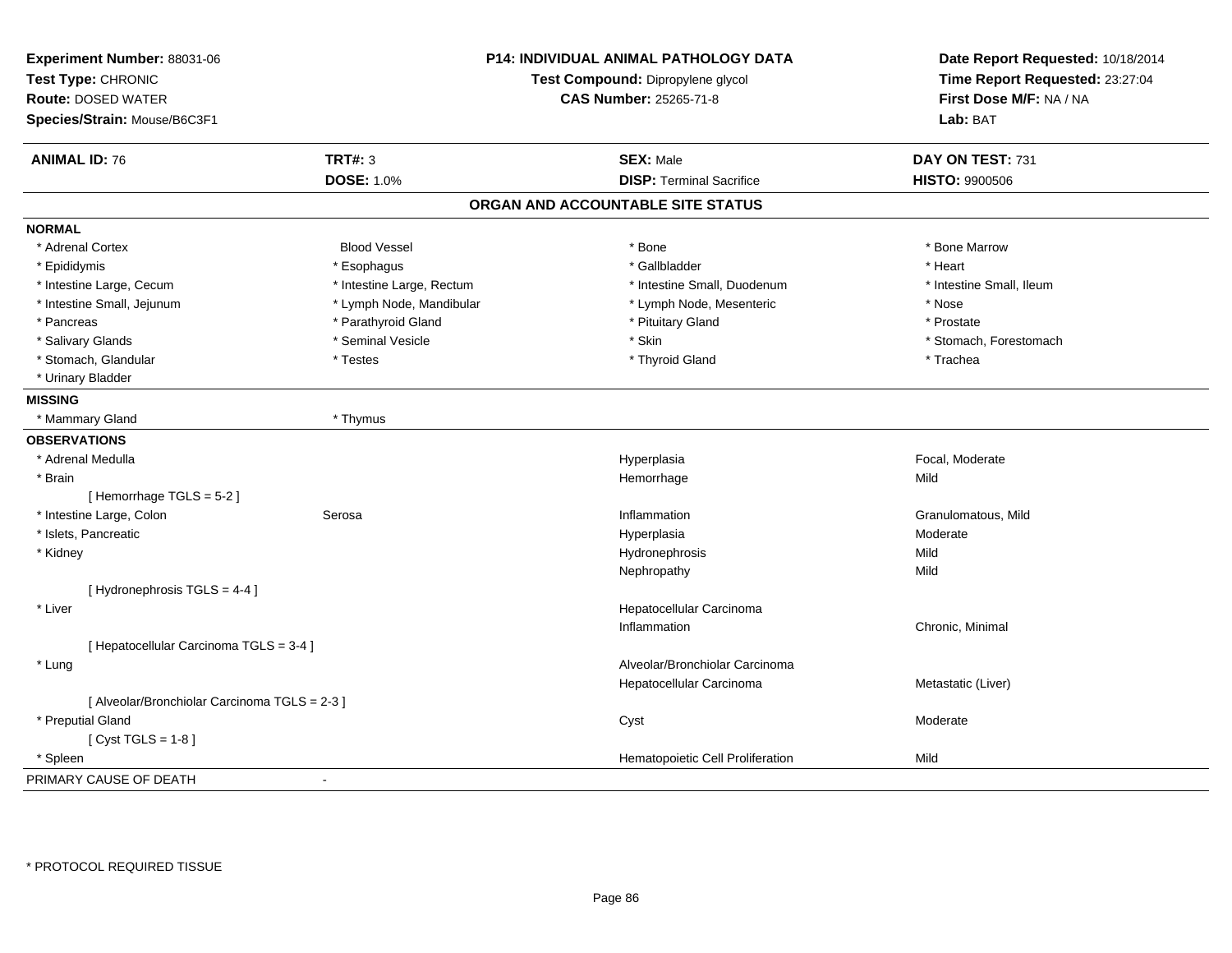| <b>Experiment Number: 88031-06</b><br>Test Type: CHRONIC<br><b>Route: DOSED WATER</b><br>Species/Strain: Mouse/B6C3F1 |                             | <b>P14: INDIVIDUAL ANIMAL PATHOLOGY DATA</b><br>Test Compound: Dipropylene glycol<br><b>CAS Number: 25265-71-8</b> | Date Report Requested: 10/18/2014<br>Time Report Requested: 23:27:04<br>First Dose M/F: NA / NA<br>Lab: BAT |
|-----------------------------------------------------------------------------------------------------------------------|-----------------------------|--------------------------------------------------------------------------------------------------------------------|-------------------------------------------------------------------------------------------------------------|
| <b>ANIMAL ID: 77</b>                                                                                                  | <b>TRT#: 3</b>              | <b>SEX: Male</b>                                                                                                   | DAY ON TEST: 224                                                                                            |
|                                                                                                                       | <b>DOSE: 1.0%</b>           | <b>DISP: Moribund Sacrifice</b>                                                                                    | <b>HISTO: 9900507</b>                                                                                       |
|                                                                                                                       |                             | ORGAN AND ACCOUNTABLE SITE STATUS                                                                                  |                                                                                                             |
| <b>NORMAL</b>                                                                                                         |                             |                                                                                                                    |                                                                                                             |
| * Adrenal Cortex                                                                                                      | * Adrenal Medulla           | <b>Blood Vessel</b>                                                                                                | * Bone                                                                                                      |
| * Bone Marrow                                                                                                         | * Brain                     | * Epididymis                                                                                                       | * Esophagus                                                                                                 |
| * Gallbladder                                                                                                         | * Heart                     | * Intestine Large, Cecum                                                                                           | * Intestine Large, Colon                                                                                    |
| * Intestine Large, Rectum                                                                                             | * Intestine Small, Duodenum | * Intestine Small. Ileum                                                                                           | * Intestine Small, Jejunum                                                                                  |
| * Kidney                                                                                                              | * Liver                     | * Lung                                                                                                             | * Lymph Node, Mandibular                                                                                    |
| * Lymph Node, Mesenteric                                                                                              | * Nose                      | * Pancreas                                                                                                         | * Parathyroid Gland                                                                                         |
| * Pituitary Gland                                                                                                     | * Preputial Gland           | * Prostate                                                                                                         | * Salivary Glands                                                                                           |
| * Seminal Vesicle                                                                                                     | * Skin                      | * Stomach. Forestomach                                                                                             | * Stomach, Glandular                                                                                        |
| * Testes                                                                                                              | * Thymus                    | * Thyroid Gland                                                                                                    | * Trachea                                                                                                   |
| * Urinary Bladder                                                                                                     |                             |                                                                                                                    |                                                                                                             |
| <b>MISSING</b>                                                                                                        |                             |                                                                                                                    |                                                                                                             |
| * Mammary Gland                                                                                                       |                             |                                                                                                                    |                                                                                                             |
| <b>OBSERVATIONS</b>                                                                                                   |                             |                                                                                                                    |                                                                                                             |
| * Islets, Pancreatic                                                                                                  |                             | Hyperplasia                                                                                                        | Mild                                                                                                        |
| Mesentery                                                                                                             | Artery                      | Inflammation                                                                                                       | Chronic, Moderate                                                                                           |
| * Spleen                                                                                                              | Lymph Follic                | Atrophy                                                                                                            | Minimal                                                                                                     |
|                                                                                                                       |                             | Hematopoietic Cell Proliferation                                                                                   | Minimal                                                                                                     |
| PRIMARY CAUSE OF DEATH                                                                                                | - UNCERTAIN                 |                                                                                                                    |                                                                                                             |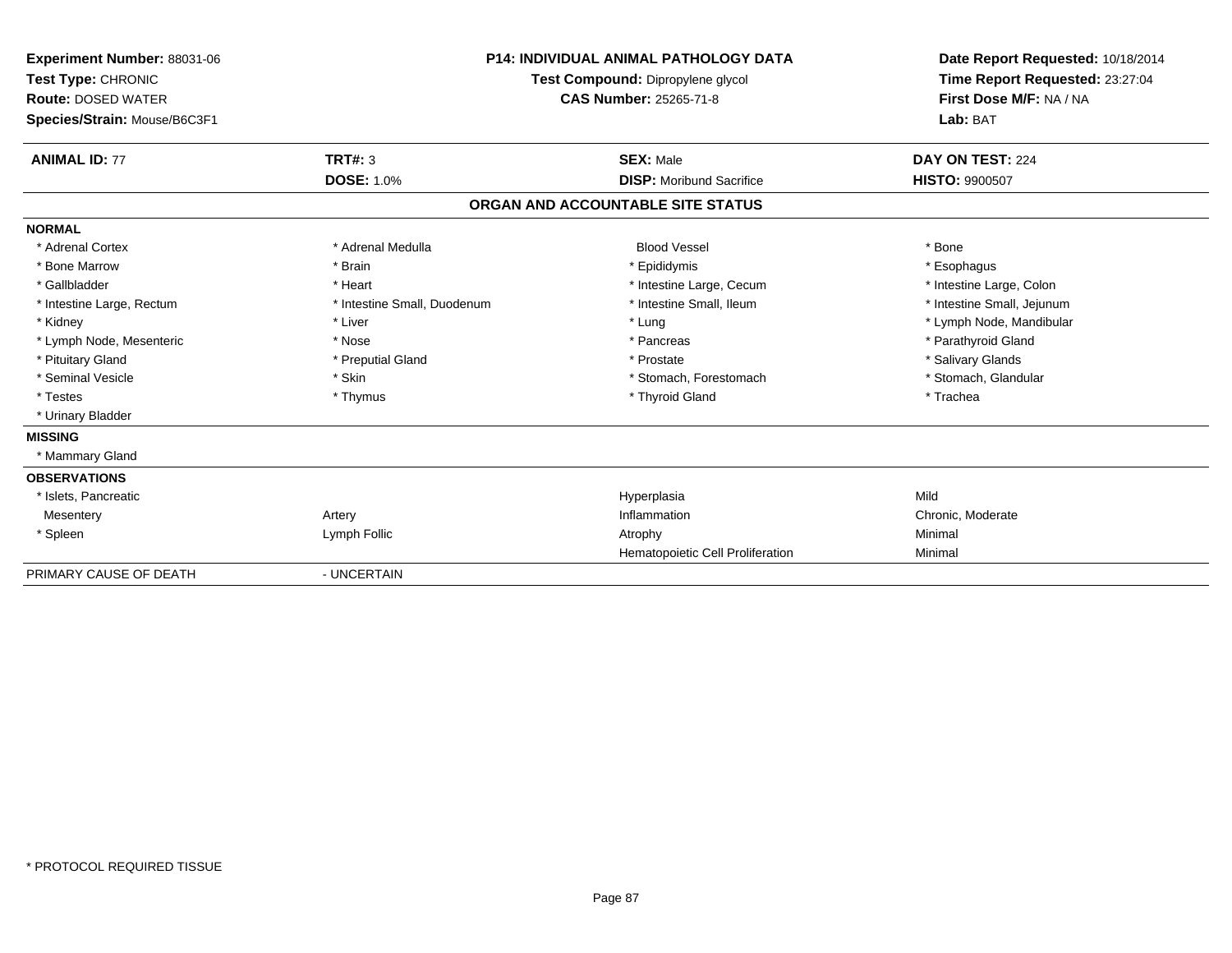| Experiment Number: 88031-06<br>Test Type: CHRONIC<br><b>Route: DOSED WATER</b><br>Species/Strain: Mouse/B6C3F1 |                            | <b>P14: INDIVIDUAL ANIMAL PATHOLOGY DATA</b><br>Test Compound: Dipropylene glycol<br><b>CAS Number: 25265-71-8</b> | Date Report Requested: 10/18/2014<br>Time Report Requested: 23:27:04<br>First Dose M/F: NA / NA<br>Lab: BAT |
|----------------------------------------------------------------------------------------------------------------|----------------------------|--------------------------------------------------------------------------------------------------------------------|-------------------------------------------------------------------------------------------------------------|
| <b>ANIMAL ID: 78</b>                                                                                           | <b>TRT#: 3</b>             | <b>SEX: Male</b>                                                                                                   | DAY ON TEST: 731                                                                                            |
|                                                                                                                | <b>DOSE: 1.0%</b>          | <b>DISP: Terminal Sacrifice</b>                                                                                    | <b>HISTO: 9900508</b>                                                                                       |
|                                                                                                                |                            | ORGAN AND ACCOUNTABLE SITE STATUS                                                                                  |                                                                                                             |
| <b>NORMAL</b>                                                                                                  |                            |                                                                                                                    |                                                                                                             |
| * Adrenal Medulla                                                                                              | <b>Blood Vessel</b>        | * Bone                                                                                                             | * Bone Marrow                                                                                               |
| * Brain                                                                                                        | * Epididymis               | * Esophagus                                                                                                        | * Gallbladder                                                                                               |
| * Intestine Large, Cecum                                                                                       | * Intestine Large, Colon   | * Intestine Large, Rectum                                                                                          | * Intestine Small, Duodenum                                                                                 |
| * Intestine Small, Ileum                                                                                       | * Intestine Small, Jejunum | * Lymph Node, Mandibular                                                                                           | * Lymph Node, Mesenteric                                                                                    |
| * Nose                                                                                                         | * Pancreas                 | * Parathyroid Gland                                                                                                | * Pituitary Gland                                                                                           |
| * Prostate                                                                                                     | * Salivary Glands          | * Skin                                                                                                             | * Stomach, Forestomach                                                                                      |
| * Stomach, Glandular                                                                                           | * Testes                   | * Thymus                                                                                                           | * Thyroid Gland                                                                                             |
| * Trachea                                                                                                      | * Urinary Bladder          |                                                                                                                    |                                                                                                             |
| <b>MISSING</b>                                                                                                 |                            |                                                                                                                    |                                                                                                             |
| * Mammary Gland                                                                                                |                            |                                                                                                                    |                                                                                                             |
| <b>OBSERVATIONS</b>                                                                                            |                            |                                                                                                                    |                                                                                                             |
| * Adrenal Cortex                                                                                               | Subcapsular                | Hyperplasia                                                                                                        | Mild                                                                                                        |
| * Heart                                                                                                        | Myocardium                 | Inflammation                                                                                                       | Chronic Active, Focal, Mild                                                                                 |
| * Islets, Pancreatic                                                                                           |                            | Hyperplasia                                                                                                        | Moderate                                                                                                    |
| * Kidney                                                                                                       |                            | Nephropathy                                                                                                        | Minimal                                                                                                     |
| * Liver                                                                                                        |                            | <b>Eosinophilic Focus</b>                                                                                          |                                                                                                             |
|                                                                                                                |                            | Hemangiosarcoma                                                                                                    |                                                                                                             |
|                                                                                                                |                            | Hepatocellular Adenoma                                                                                             |                                                                                                             |
|                                                                                                                |                            | Inflammation                                                                                                       | Chronic, Minimal                                                                                            |
|                                                                                                                |                            | Necrosis                                                                                                           | Focal, Minimal                                                                                              |
| [Hemangiosarcoma TGLS = 2-10]                                                                                  |                            |                                                                                                                    |                                                                                                             |
| [ Hepatocellular Adenoma TGLS = 3-5 ]                                                                          |                            |                                                                                                                    |                                                                                                             |
| * Lung                                                                                                         |                            | Alveolar/Bronchiolar Adenoma                                                                                       |                                                                                                             |
| [ Alveolar/Bronchiolar Adenoma TGLS = 5-9 ]                                                                    |                            |                                                                                                                    |                                                                                                             |
| * Preputial Gland                                                                                              |                            | Inflammation                                                                                                       | Suppurative, Mild                                                                                           |
| * Seminal Vesicle                                                                                              |                            | Cyst                                                                                                               | Mild                                                                                                        |
| [ $Cyst TGLS = 1-10$ ]                                                                                         |                            |                                                                                                                    |                                                                                                             |
| * Spleen                                                                                                       |                            | Hematopoietic Cell Proliferation                                                                                   | Mild                                                                                                        |
| Tooth                                                                                                          |                            | Malformation                                                                                                       |                                                                                                             |

PRIMARY CAUSE OF DEATH-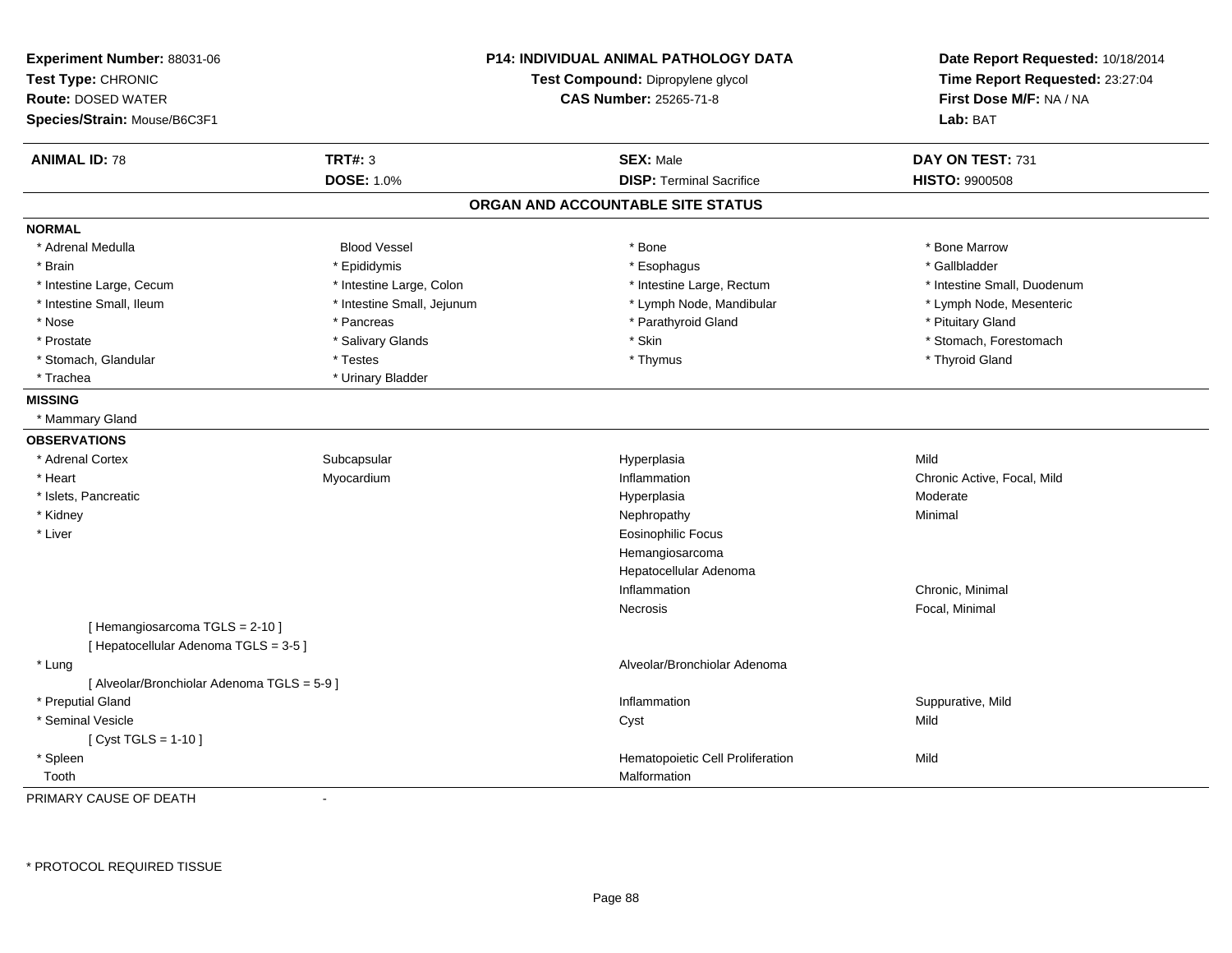| <b>Experiment Number: 88031-06</b><br><b>Test Type: CHRONIC</b><br><b>Route: DOSED WATER</b><br>Species/Strain: Mouse/B6C3F1 |  | <b>P14: INDIVIDUAL ANIMAL PATHOLOGY DATA</b><br>Test Compound: Dipropylene glycol<br><b>CAS Number: 25265-71-8</b> | Date Report Requested: 10/18/2014<br>Time Report Requested: 23:27:04<br>First Dose M/F: NA / NA<br>Lab: BAT |  |
|------------------------------------------------------------------------------------------------------------------------------|--|--------------------------------------------------------------------------------------------------------------------|-------------------------------------------------------------------------------------------------------------|--|
| <b>ANIMAL ID: 78</b><br>TRT#: 3<br><b>DOSE: 1.0%</b>                                                                         |  | <b>SEX: Male</b><br><b>DISP: Terminal Sacrifice</b><br>ORGAN AND ACCOUNTABLE SITE STATUS                           | DAY ON TEST: 731<br><b>HISTO: 9900508</b>                                                                   |  |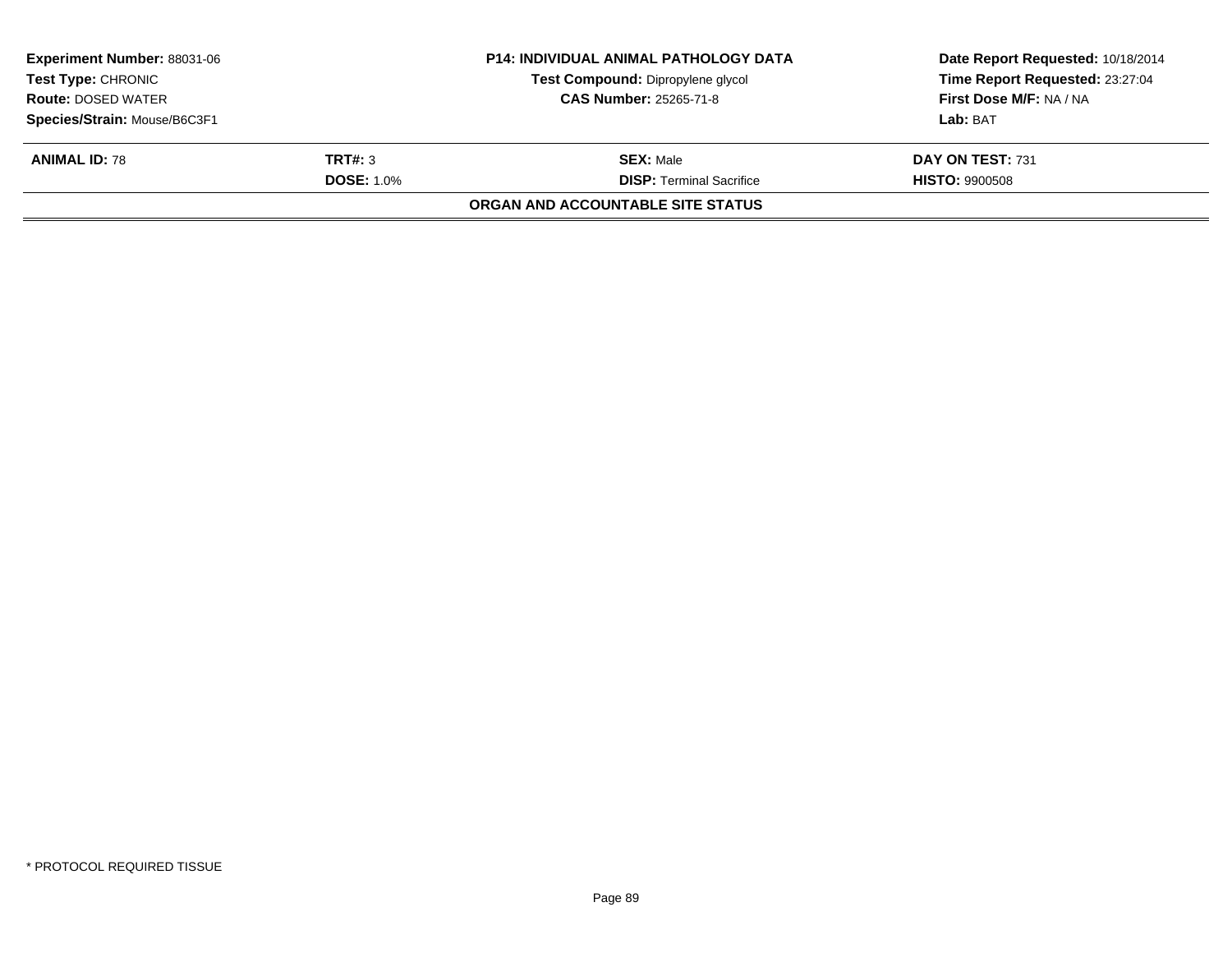| Experiment Number: 88031-06                     | <b>P14: INDIVIDUAL ANIMAL PATHOLOGY DATA</b> |                                   | Date Report Requested: 10/18/2014                          |  |
|-------------------------------------------------|----------------------------------------------|-----------------------------------|------------------------------------------------------------|--|
| Test Type: CHRONIC<br><b>Route: DOSED WATER</b> |                                              | Test Compound: Dipropylene glycol | Time Report Requested: 23:27:04<br>First Dose M/F: NA / NA |  |
|                                                 |                                              | <b>CAS Number: 25265-71-8</b>     |                                                            |  |
| Species/Strain: Mouse/B6C3F1                    |                                              |                                   | Lab: BAT                                                   |  |
| <b>ANIMAL ID: 79</b>                            | <b>TRT#: 3</b>                               | <b>SEX: Male</b>                  | DAY ON TEST: 729                                           |  |
|                                                 | <b>DOSE: 1.0%</b>                            | <b>DISP: Terminal Sacrifice</b>   | <b>HISTO: 9900509</b>                                      |  |
|                                                 |                                              | ORGAN AND ACCOUNTABLE SITE STATUS |                                                            |  |
| <b>NORMAL</b>                                   |                                              |                                   |                                                            |  |
| * Adrenal Medulla                               | <b>Blood Vessel</b>                          | * Bone                            | * Bone Marrow                                              |  |
| * Brain                                         | * Epididymis                                 | * Esophagus                       | * Gallbladder                                              |  |
| * Heart                                         | * Intestine Large, Cecum                     | * Intestine Large, Colon          | * Intestine Large, Rectum                                  |  |
| * Intestine Small, Duodenum                     | * Intestine Small, Ileum                     | * Intestine Small, Jejunum        | * Lung                                                     |  |
| * Lymph Node, Mandibular                        | * Lymph Node, Mesenteric                     | * Nose                            | * Pancreas                                                 |  |
| * Parathyroid Gland                             | * Prostate                                   | * Salivary Glands                 | * Seminal Vesicle                                          |  |
| * Skin                                          | * Spleen                                     | * Stomach, Forestomach            | * Stomach, Glandular                                       |  |
| * Testes                                        | * Thyroid Gland                              | * Trachea                         | * Urinary Bladder                                          |  |
| <b>MISSING</b>                                  |                                              |                                   |                                                            |  |
| * Mammary Gland                                 | * Thymus                                     |                                   |                                                            |  |
| <b>OBSERVATIONS</b>                             |                                              |                                   |                                                            |  |
| * Adrenal Cortex                                | Subcapsular                                  | Hyperplasia                       | Minimal                                                    |  |
| * Islets, Pancreatic                            |                                              | Hyperplasia                       | Moderate                                                   |  |
| * Kidney                                        | <b>Renal Tubule</b>                          | Hyperplasia                       | Focal, Minimal                                             |  |
|                                                 |                                              | Nephropathy                       | Mild                                                       |  |
| * Liver                                         |                                              | Clear Cell Focus                  |                                                            |  |
|                                                 |                                              | <b>Mixed Cell Focus</b>           |                                                            |  |
| * Pituitary Gland                               | Pars Distalis                                | Hyperplasia                       | Focal, Minimal                                             |  |
| * Preputial Gland                               |                                              | Cyst                              | Mild                                                       |  |
| [Cyst TGLS = $1-8$ ]                            |                                              |                                   |                                                            |  |
| Tooth                                           |                                              | Malformation                      |                                                            |  |
| PRIMARY CAUSE OF DEATH                          | $\blacksquare$                               |                                   |                                                            |  |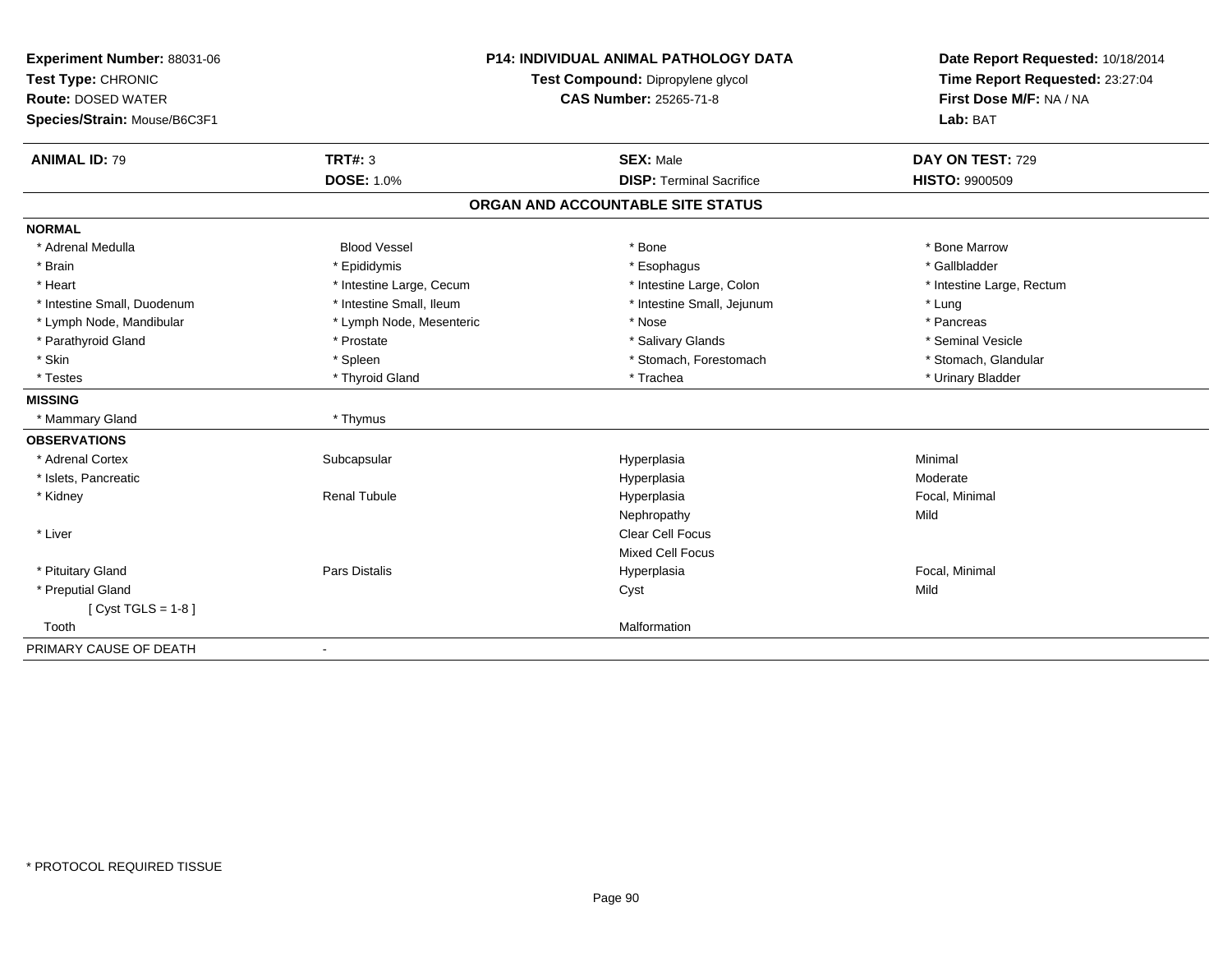| Experiment Number: 88031-06<br>Test Type: CHRONIC<br><b>Route: DOSED WATER</b><br>Species/Strain: Mouse/B6C3F1 |                            | <b>P14: INDIVIDUAL ANIMAL PATHOLOGY DATA</b><br>Test Compound: Dipropylene glycol<br><b>CAS Number: 25265-71-8</b> | Date Report Requested: 10/18/2014<br>Time Report Requested: 23:27:04<br>First Dose M/F: NA / NA<br>Lab: BAT |
|----------------------------------------------------------------------------------------------------------------|----------------------------|--------------------------------------------------------------------------------------------------------------------|-------------------------------------------------------------------------------------------------------------|
| <b>ANIMAL ID: 80</b>                                                                                           | <b>TRT#: 3</b>             | <b>SEX: Male</b>                                                                                                   | DAY ON TEST: 730                                                                                            |
|                                                                                                                | <b>DOSE: 1.0%</b>          | <b>DISP: Terminal Sacrifice</b>                                                                                    | <b>HISTO: 9900510</b>                                                                                       |
|                                                                                                                |                            | ORGAN AND ACCOUNTABLE SITE STATUS                                                                                  |                                                                                                             |
| <b>NORMAL</b>                                                                                                  |                            |                                                                                                                    |                                                                                                             |
| * Adrenal Medulla                                                                                              | <b>Blood Vessel</b>        | * Bone                                                                                                             | * Bone Marrow                                                                                               |
| * Brain                                                                                                        | * Epididymis               | * Esophagus                                                                                                        | * Heart                                                                                                     |
| * Intestine Large, Cecum                                                                                       | * Intestine Large, Colon   | * Intestine Large, Rectum                                                                                          | * Intestine Small, Duodenum                                                                                 |
| * Intestine Small, Ileum                                                                                       | * Intestine Small, Jejunum | * Lung                                                                                                             | * Lymph Node, Mandibular                                                                                    |
| * Lymph Node, Mesenteric                                                                                       | * Nose                     | * Pancreas                                                                                                         | * Pituitary Gland                                                                                           |
| * Prostate                                                                                                     | * Salivary Glands          | * Seminal Vesicle                                                                                                  | * Skin                                                                                                      |
| * Stomach, Forestomach                                                                                         | * Testes                   | * Thymus                                                                                                           | * Thyroid Gland                                                                                             |
| * Trachea                                                                                                      | * Urinary Bladder          |                                                                                                                    |                                                                                                             |
| <b>MISSING</b>                                                                                                 |                            |                                                                                                                    |                                                                                                             |
| * Gallbladder                                                                                                  | * Mammary Gland            | * Parathyroid Gland                                                                                                |                                                                                                             |
| <b>OBSERVATIONS</b>                                                                                            |                            |                                                                                                                    |                                                                                                             |
| * Adrenal Cortex                                                                                               | Subcapsular                | Hyperplasia                                                                                                        | Minimal                                                                                                     |
| * Islets, Pancreatic                                                                                           |                            | Hyperplasia                                                                                                        | Moderate                                                                                                    |
| * Kidney                                                                                                       |                            | Infarct                                                                                                            | Minimal                                                                                                     |
|                                                                                                                |                            | Nephropathy                                                                                                        | Minimal                                                                                                     |
| * Liver                                                                                                        |                            | <b>Eosinophilic Focus</b>                                                                                          |                                                                                                             |
|                                                                                                                |                            | Hemangiosarcoma                                                                                                    |                                                                                                             |
|                                                                                                                |                            | Hepatocellular Adenoma                                                                                             |                                                                                                             |
| [ Eosinophilic Focus TGLS = 5-9 ]                                                                              |                            |                                                                                                                    |                                                                                                             |
| [Hemangiosarcoma TGLS = 4-5]                                                                                   |                            |                                                                                                                    |                                                                                                             |
| [ Hepatocellular Adenoma TGLS = 3-9 ]                                                                          |                            |                                                                                                                    |                                                                                                             |
| * Preputial Gland                                                                                              |                            | Cyst                                                                                                               | Moderate                                                                                                    |
| [Cyst TGLS = $2-8$ ]                                                                                           |                            |                                                                                                                    |                                                                                                             |
| * Spleen                                                                                                       |                            | Hematopoietic Cell Proliferation                                                                                   | Mild                                                                                                        |
| [ Hematopoietic Cell Proliferation TGLS = 1-4 ]                                                                |                            |                                                                                                                    |                                                                                                             |
| * Stomach, Glandular                                                                                           |                            | Mineralization                                                                                                     | Focal, Minimal                                                                                              |
| Tooth                                                                                                          |                            | Malformation                                                                                                       |                                                                                                             |
| PRIMARY CAUSE OF DEATH                                                                                         | $\overline{\phantom{a}}$   |                                                                                                                    |                                                                                                             |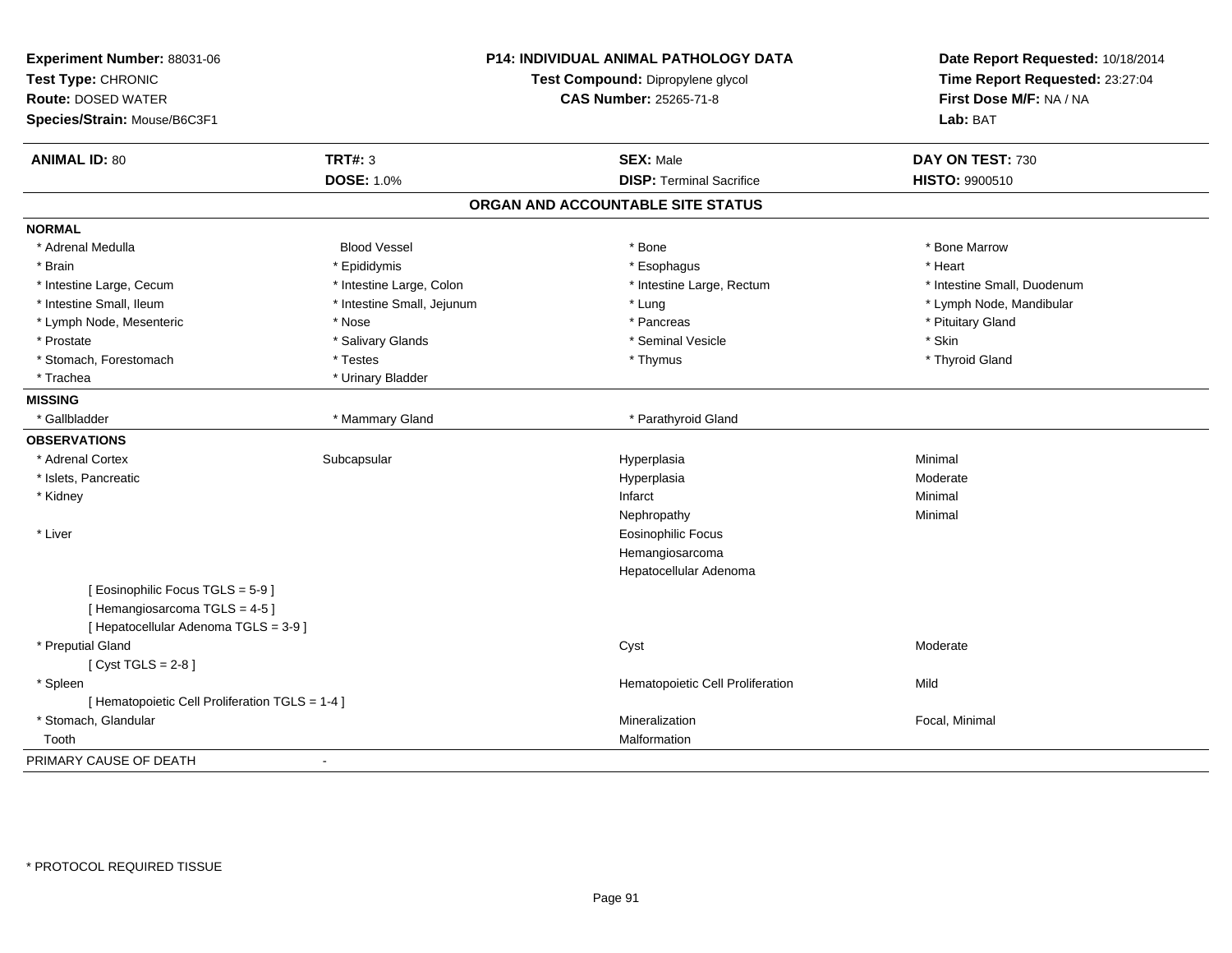| Experiment Number: 88031-06<br>Test Type: CHRONIC<br><b>Route: DOSED WATER</b><br>Species/Strain: Mouse/B6C3F1 |                          | P14: INDIVIDUAL ANIMAL PATHOLOGY DATA<br>Test Compound: Dipropylene glycol<br>CAS Number: 25265-71-8 | Date Report Requested: 10/18/2014<br>Time Report Requested: 23:27:04<br>First Dose M/F: NA / NA<br>Lab: BAT |
|----------------------------------------------------------------------------------------------------------------|--------------------------|------------------------------------------------------------------------------------------------------|-------------------------------------------------------------------------------------------------------------|
| <b>ANIMAL ID: 81</b>                                                                                           | <b>TRT#: 3</b>           | <b>SEX: Male</b>                                                                                     | DAY ON TEST: 730                                                                                            |
|                                                                                                                | <b>DOSE: 1.0%</b>        | <b>DISP: Terminal Sacrifice</b>                                                                      | HISTO: 9900511                                                                                              |
|                                                                                                                |                          | ORGAN AND ACCOUNTABLE SITE STATUS                                                                    |                                                                                                             |
| <b>NORMAL</b>                                                                                                  |                          |                                                                                                      |                                                                                                             |
| * Adrenal Medulla                                                                                              | <b>Blood Vessel</b>      | * Bone                                                                                               | * Bone Marrow                                                                                               |
| * Brain                                                                                                        | * Epididymis             | * Esophagus                                                                                          | * Gallbladder                                                                                               |
| * Heart                                                                                                        | * Intestine Large, Cecum | * Intestine Large, Colon                                                                             | * Intestine Large, Rectum                                                                                   |
| * Intestine Small, Duodenum                                                                                    | * Intestine Small, Ileum | * Intestine Small, Jejunum                                                                           | * Lymph Node, Mandibular                                                                                    |
| * Lymph Node, Mesenteric                                                                                       | * Mammary Gland          | * Nose                                                                                               | * Pancreas                                                                                                  |
| * Parathyroid Gland                                                                                            | * Pituitary Gland        | * Prostate                                                                                           | * Salivary Glands                                                                                           |
| * Seminal Vesicle                                                                                              | * Skin                   | * Stomach, Forestomach                                                                               | * Stomach, Glandular                                                                                        |
| * Testes                                                                                                       | * Thymus                 | * Thyroid Gland                                                                                      | * Trachea                                                                                                   |
| * Urinary Bladder                                                                                              |                          |                                                                                                      |                                                                                                             |
| <b>OBSERVATIONS</b>                                                                                            |                          |                                                                                                      |                                                                                                             |
| * Adrenal Cortex                                                                                               | Subcapsular              | Hyperplasia                                                                                          | Minimal                                                                                                     |
| * Islets, Pancreatic                                                                                           |                          | Hyperplasia                                                                                          | Moderate                                                                                                    |
| * Kidney                                                                                                       |                          | Infarct                                                                                              | Minimal                                                                                                     |
|                                                                                                                |                          | Nephropathy                                                                                          | Minimal                                                                                                     |
| * Liver                                                                                                        |                          | Clear Cell Focus                                                                                     |                                                                                                             |
|                                                                                                                |                          | <b>Eosinophilic Focus</b>                                                                            |                                                                                                             |
|                                                                                                                |                          | Hepatocellular Carcinoma                                                                             |                                                                                                             |
|                                                                                                                |                          | Inflammation                                                                                         | Chronic, Minimal                                                                                            |
|                                                                                                                |                          | <b>Mixed Cell Focus</b>                                                                              |                                                                                                             |
|                                                                                                                |                          | Necrosis                                                                                             | Focal, Minimal                                                                                              |
| [ Eosinophilic Focus TGLS = 1-5 ]                                                                              |                          |                                                                                                      |                                                                                                             |
| [ Hepatocellular Carcinoma TGLS = 3-10 ]                                                                       |                          |                                                                                                      |                                                                                                             |
| [Mixed Cell Focus TGLS = $2,5-4+9$ ]                                                                           |                          |                                                                                                      |                                                                                                             |
| * Lung                                                                                                         |                          | Hepatocellular Carcinoma                                                                             | Metastatic (Liver)                                                                                          |
| * Preputial Gland                                                                                              |                          | Cyst                                                                                                 | Mild                                                                                                        |
| [Cyst TGLS = $4-8$ ]                                                                                           |                          |                                                                                                      |                                                                                                             |
| * Spleen                                                                                                       |                          | Hematopoietic Cell Proliferation                                                                     | Mild                                                                                                        |
| PRIMARY CAUSE OF DEATH                                                                                         | $\blacksquare$           |                                                                                                      |                                                                                                             |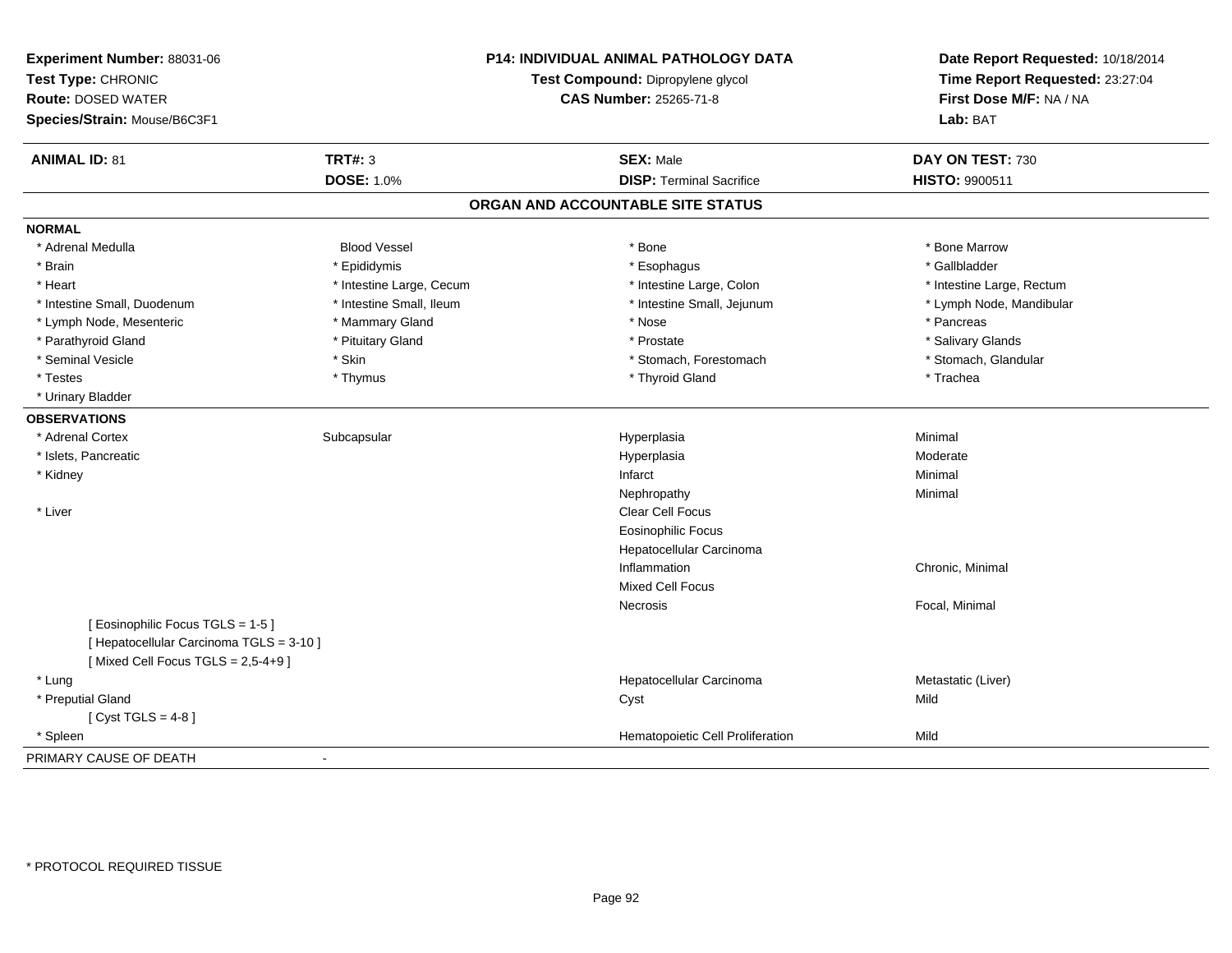| Experiment Number: 88031-06          |                                   | <b>P14: INDIVIDUAL ANIMAL PATHOLOGY DATA</b> | Date Report Requested: 10/18/2014<br>Time Report Requested: 23:27:04 |
|--------------------------------------|-----------------------------------|----------------------------------------------|----------------------------------------------------------------------|
| Test Type: CHRONIC                   | Test Compound: Dipropylene glycol |                                              |                                                                      |
| <b>Route: DOSED WATER</b>            |                                   | CAS Number: 25265-71-8                       | First Dose M/F: NA / NA                                              |
| Species/Strain: Mouse/B6C3F1         |                                   |                                              | Lab: BAT                                                             |
| <b>ANIMAL ID: 82</b>                 | <b>TRT#: 3</b>                    | <b>SEX: Male</b>                             | DAY ON TEST: 729                                                     |
|                                      | <b>DOSE: 1.0%</b>                 | <b>DISP: Terminal Sacrifice</b>              | HISTO: 9900512                                                       |
|                                      |                                   | ORGAN AND ACCOUNTABLE SITE STATUS            |                                                                      |
| <b>NORMAL</b>                        |                                   |                                              |                                                                      |
| * Adrenal Medulla                    | <b>Blood Vessel</b>               | * Bone                                       | * Bone Marrow                                                        |
| * Brain                              | * Epididymis                      | * Esophagus                                  | * Gallbladder                                                        |
| * Heart                              | * Intestine Large, Cecum          | * Intestine Large, Colon                     | * Intestine Large, Rectum                                            |
| * Intestine Small, Duodenum          | * Intestine Small, Ileum          | * Intestine Small, Jejunum                   | * Islets, Pancreatic                                                 |
| * Lung                               | * Lymph Node, Mandibular          | * Lymph Node, Mesenteric                     | * Nose                                                               |
| * Pancreas                           | * Parathyroid Gland               | * Pituitary Gland                            | * Prostate                                                           |
| * Salivary Glands                    | * Seminal Vesicle                 | * Skin                                       | * Stomach, Forestomach                                               |
| * Stomach, Glandular                 | * Testes                          | * Thymus                                     | * Thyroid Gland                                                      |
| * Trachea                            | * Urinary Bladder                 |                                              |                                                                      |
| <b>MISSING</b>                       |                                   |                                              |                                                                      |
| * Mammary Gland                      |                                   |                                              |                                                                      |
| <b>OBSERVATIONS</b>                  |                                   |                                              |                                                                      |
| * Adrenal Cortex                     | Subcapsular                       | Hyperplasia                                  | Minimal                                                              |
|                                      |                                   | Hypertrophy                                  | Focal, Minimal                                                       |
| * Kidney                             |                                   | Infarct                                      | Minimal                                                              |
|                                      |                                   | Nephropathy                                  | Minimal                                                              |
| * Liver                              |                                   | Clear Cell Focus                             |                                                                      |
|                                      |                                   | <b>Eosinophilic Focus</b>                    |                                                                      |
|                                      |                                   | <b>Mixed Cell Focus</b>                      |                                                                      |
| [Clear Cell Focus TGLS = $1-4+5+9$ ] |                                   |                                              |                                                                      |
| [Mixed Cell Focus TGLS = 1-5+9]      |                                   |                                              |                                                                      |
| * Preputial Gland                    |                                   | Cyst                                         | Minimal                                                              |
| * Spleen                             | Lymph Follic                      | Atrophy                                      | Mild                                                                 |
|                                      |                                   | Hematopoietic Cell Proliferation             | Minimal                                                              |
| PRIMARY CAUSE OF DEATH               |                                   |                                              |                                                                      |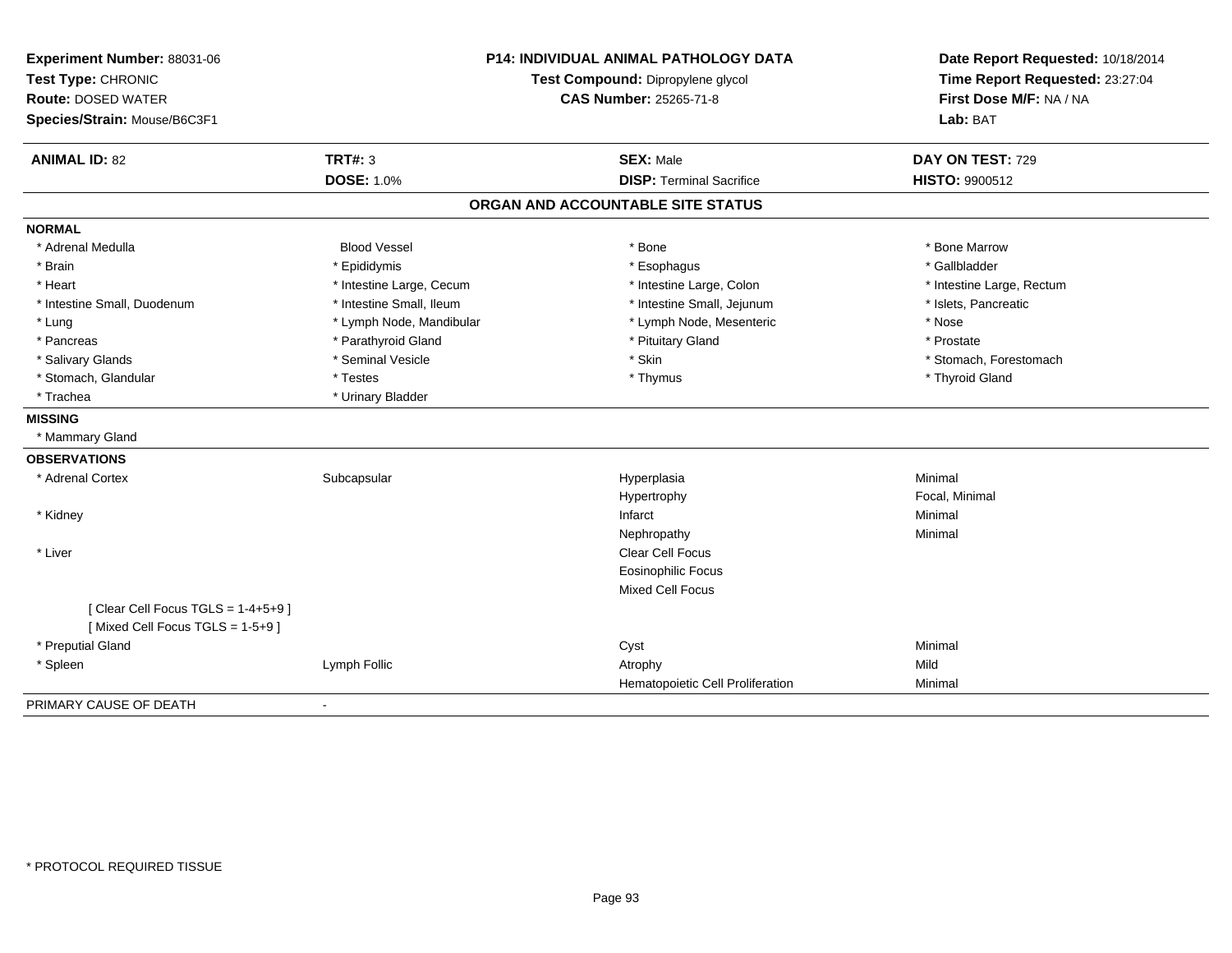| Experiment Number: 88031-06<br>Test Type: CHRONIC<br><b>Route: DOSED WATER</b><br>Species/Strain: Mouse/B6C3F1 | <b>P14: INDIVIDUAL ANIMAL PATHOLOGY DATA</b><br>Test Compound: Dipropylene glycol<br><b>CAS Number: 25265-71-8</b> |                                   | Date Report Requested: 10/18/2014<br>Time Report Requested: 23:27:04<br>First Dose M/F: NA / NA<br>Lab: BAT |
|----------------------------------------------------------------------------------------------------------------|--------------------------------------------------------------------------------------------------------------------|-----------------------------------|-------------------------------------------------------------------------------------------------------------|
| <b>ANIMAL ID: 83</b>                                                                                           | <b>TRT#: 3</b>                                                                                                     | <b>SEX: Male</b>                  | DAY ON TEST: 730                                                                                            |
|                                                                                                                | <b>DOSE: 1.0%</b>                                                                                                  | <b>DISP: Terminal Sacrifice</b>   | HISTO: 9900513                                                                                              |
|                                                                                                                |                                                                                                                    | ORGAN AND ACCOUNTABLE SITE STATUS |                                                                                                             |
| <b>NORMAL</b>                                                                                                  |                                                                                                                    |                                   |                                                                                                             |
| * Adrenal Medulla                                                                                              | <b>Blood Vessel</b>                                                                                                | * Bone                            | * Bone Marrow                                                                                               |
| * Brain                                                                                                        | * Epididymis                                                                                                       | * Esophagus                       | * Gallbladder                                                                                               |
| * Heart                                                                                                        | * Intestine Large, Cecum                                                                                           | * Intestine Large, Colon          | * Intestine Large, Rectum                                                                                   |
| * Intestine Small, Duodenum                                                                                    | * Intestine Small, Ileum                                                                                           | * Intestine Small, Jejunum        | * Lung                                                                                                      |
| * Lymph Node, Mandibular                                                                                       | * Lymph Node, Mesenteric                                                                                           | * Nose                            | * Pancreas                                                                                                  |
| * Parathyroid Gland                                                                                            | * Pituitary Gland                                                                                                  | * Prostate                        | * Salivary Glands                                                                                           |
| * Skin                                                                                                         | * Stomach, Forestomach                                                                                             | * Stomach, Glandular              | * Thymus                                                                                                    |
| * Thyroid Gland                                                                                                | * Trachea                                                                                                          | * Urinary Bladder                 |                                                                                                             |
| <b>MISSING</b>                                                                                                 |                                                                                                                    |                                   |                                                                                                             |
| * Mammary Gland                                                                                                |                                                                                                                    |                                   |                                                                                                             |
| <b>OBSERVATIONS</b>                                                                                            |                                                                                                                    |                                   |                                                                                                             |
| * Adrenal Cortex                                                                                               | Subcapsular                                                                                                        | Hyperplasia                       | Minimal                                                                                                     |
|                                                                                                                |                                                                                                                    | Hypertrophy                       | Focal, Minimal                                                                                              |
| * Islets, Pancreatic                                                                                           |                                                                                                                    | Hyperplasia                       | Mild                                                                                                        |
| * Kidney                                                                                                       |                                                                                                                    | Nephropathy                       | Minimal                                                                                                     |
| * Liver                                                                                                        |                                                                                                                    | <b>Eosinophilic Focus</b>         |                                                                                                             |
|                                                                                                                |                                                                                                                    | Hepatocellular Adenoma            | Multiple                                                                                                    |
|                                                                                                                |                                                                                                                    | Hepatocellular Carcinoma          |                                                                                                             |
|                                                                                                                |                                                                                                                    | Inflammation                      | Chronic, Minimal                                                                                            |
|                                                                                                                |                                                                                                                    | Necrosis                          | Focal, Mild                                                                                                 |
| [ Eosinophilic Focus TGLS = 4-4 ]                                                                              |                                                                                                                    |                                   |                                                                                                             |
| [ Hepatocellular Adenoma TGLS = 3-3+5 ]                                                                        |                                                                                                                    |                                   |                                                                                                             |
| [ Hepatocellular Carcinoma TGLS = 2-9 ]                                                                        |                                                                                                                    |                                   |                                                                                                             |
| * Preputial Gland                                                                                              |                                                                                                                    | Cyst                              | Minimal                                                                                                     |
| * Seminal Vesicle                                                                                              |                                                                                                                    | Cyst                              | Moderate                                                                                                    |
| [ Cyst TGLS = $1-10$ ]                                                                                         |                                                                                                                    |                                   |                                                                                                             |
| * Spleen                                                                                                       | Lymph Follic                                                                                                       | Atrophy                           | Minimal                                                                                                     |
| * Testes                                                                                                       | <b>Interstit Cell</b>                                                                                              | Hyperplasia                       | Focal, Mild                                                                                                 |
| Tooth                                                                                                          |                                                                                                                    | Malformation                      |                                                                                                             |

PRIMARY CAUSE OF DEATH-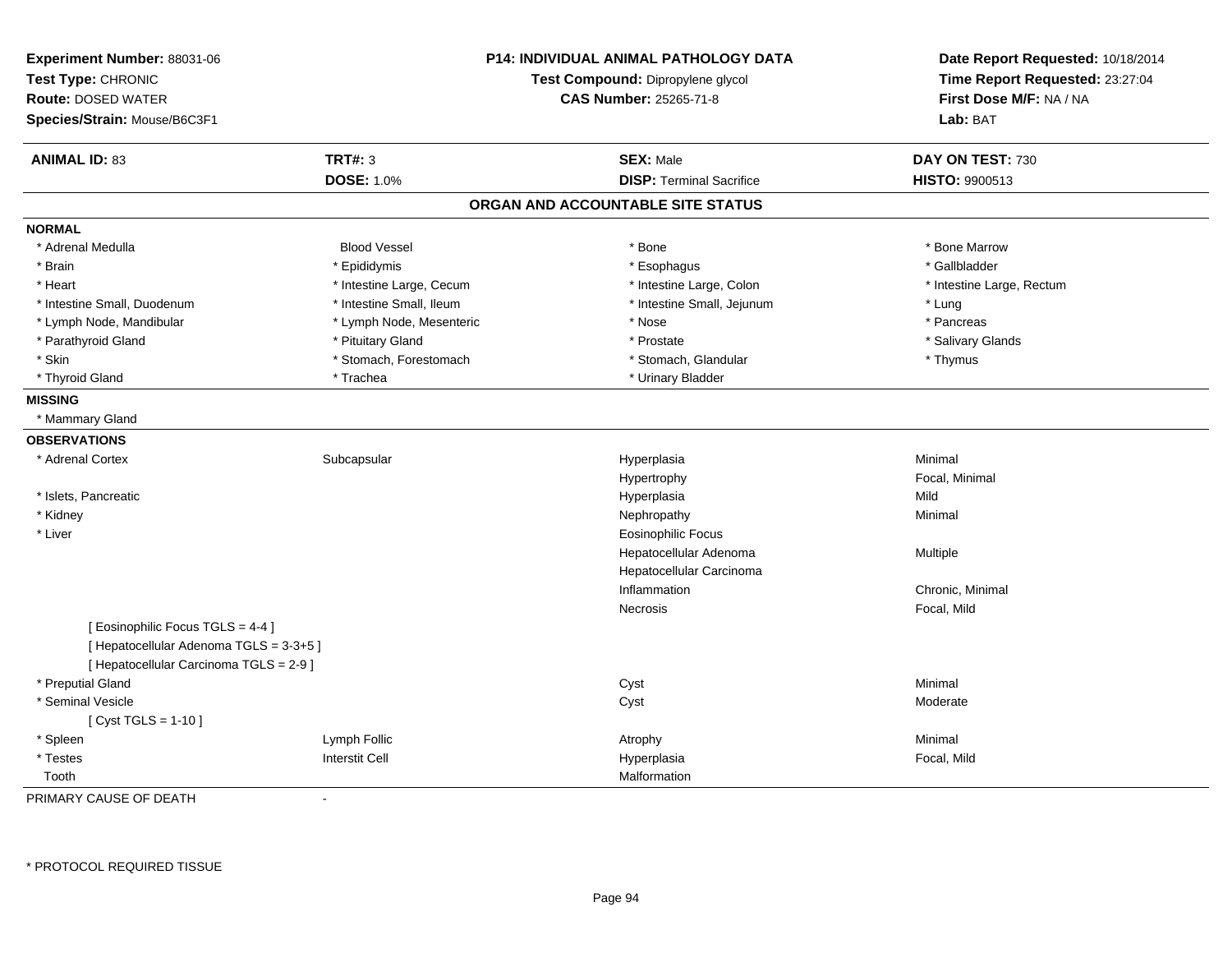| <b>Experiment Number: 88031-06</b> |                   | <b>P14: INDIVIDUAL ANIMAL PATHOLOGY DATA</b> | Date Report Requested: 10/18/2014 |
|------------------------------------|-------------------|----------------------------------------------|-----------------------------------|
| <b>Test Type: CHRONIC</b>          |                   | Test Compound: Dipropylene glycol            | Time Report Requested: 23:27:04   |
| <b>Route: DOSED WATER</b>          |                   | <b>CAS Number: 25265-71-8</b>                | First Dose M/F: NA / NA           |
| Species/Strain: Mouse/B6C3F1       |                   |                                              | Lab: BAT                          |
| <b>ANIMAL ID: 83</b>               | TRT#: 3           | <b>SEX: Male</b>                             | DAY ON TEST: 730                  |
|                                    | <b>DOSE: 1.0%</b> | <b>DISP: Terminal Sacrifice</b>              | <b>HISTO: 9900513</b>             |
|                                    |                   | ORGAN AND ACCOUNTABLE SITE STATUS            |                                   |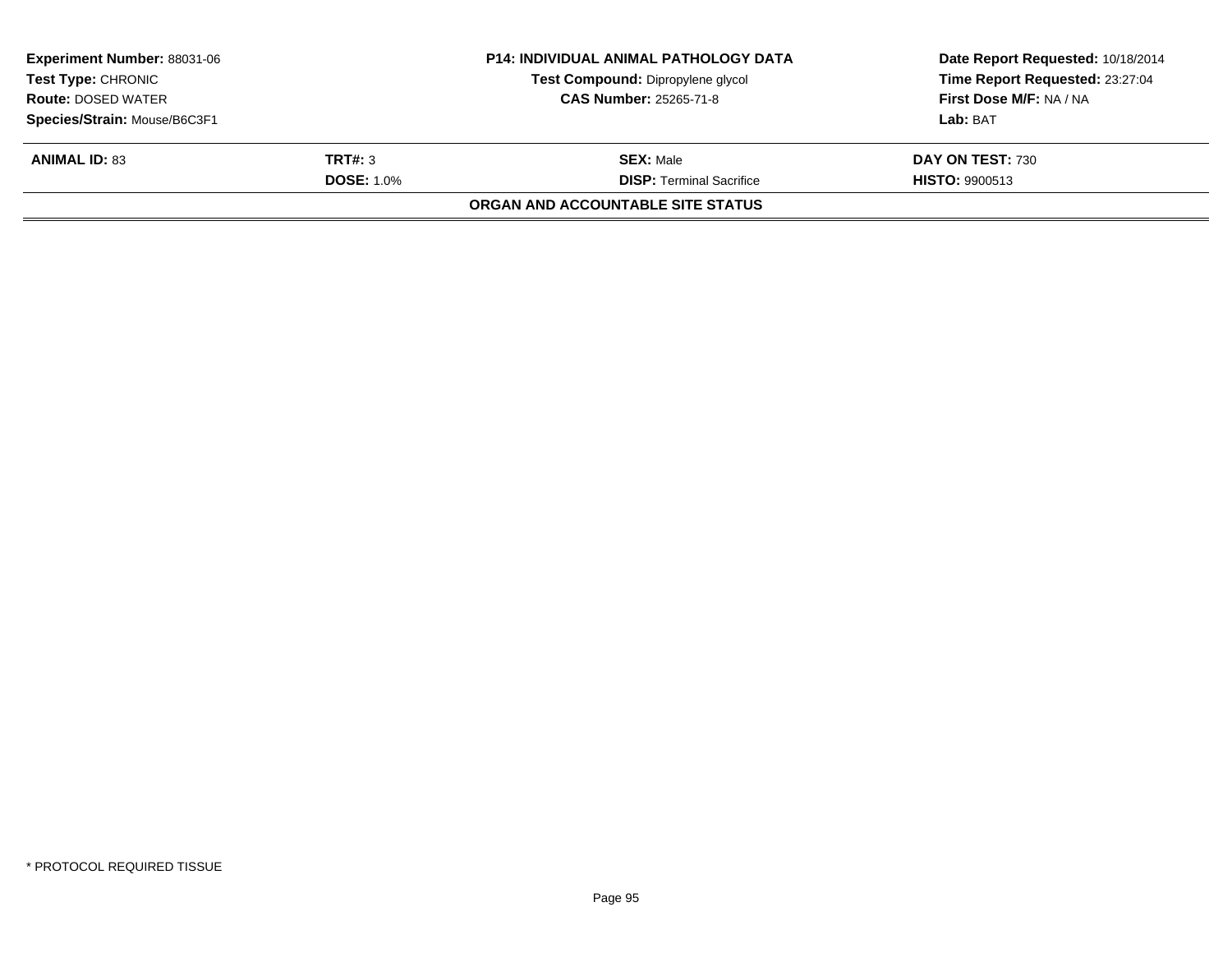| Experiment Number: 88031-06<br>Test Type: CHRONIC<br><b>Route: DOSED WATER</b><br>Species/Strain: Mouse/B6C3F1 |                          | <b>P14: INDIVIDUAL ANIMAL PATHOLOGY DATA</b><br>Test Compound: Dipropylene glycol<br><b>CAS Number: 25265-71-8</b> | Date Report Requested: 10/18/2014<br>Time Report Requested: 23:27:04<br>First Dose M/F: NA / NA<br>Lab: BAT |
|----------------------------------------------------------------------------------------------------------------|--------------------------|--------------------------------------------------------------------------------------------------------------------|-------------------------------------------------------------------------------------------------------------|
| <b>ANIMAL ID: 84</b>                                                                                           | <b>TRT#: 3</b>           | <b>SEX: Male</b>                                                                                                   | DAY ON TEST: 730                                                                                            |
|                                                                                                                | <b>DOSE: 1.0%</b>        | <b>DISP: Terminal Sacrifice</b>                                                                                    | HISTO: 9900514                                                                                              |
|                                                                                                                |                          | ORGAN AND ACCOUNTABLE SITE STATUS                                                                                  |                                                                                                             |
| <b>NORMAL</b>                                                                                                  |                          |                                                                                                                    |                                                                                                             |
| * Adrenal Medulla                                                                                              | <b>Blood Vessel</b>      | * Bone                                                                                                             | * Bone Marrow                                                                                               |
| * Brain                                                                                                        | * Epididymis             | * Esophagus                                                                                                        | * Gallbladder                                                                                               |
| * Heart                                                                                                        | * Intestine Large, Cecum | * Intestine Large, Colon                                                                                           | * Intestine Large, Rectum                                                                                   |
| * Intestine Small, Duodenum                                                                                    | * Intestine Small, Ileum | * Intestine Small, Jejunum                                                                                         | * Lymph Node, Mandibular                                                                                    |
| * Lymph Node, Mesenteric                                                                                       | * Nose                   | * Pancreas                                                                                                         | * Parathyroid Gland                                                                                         |
| * Pituitary Gland                                                                                              | * Prostate               | * Salivary Glands                                                                                                  | * Seminal Vesicle                                                                                           |
| * Skin                                                                                                         | * Spleen                 | * Stomach, Forestomach                                                                                             | * Stomach, Glandular                                                                                        |
| * Testes                                                                                                       | * Thymus                 | * Thyroid Gland                                                                                                    | * Trachea                                                                                                   |
| * Urinary Bladder                                                                                              |                          |                                                                                                                    |                                                                                                             |
| <b>MISSING</b>                                                                                                 |                          |                                                                                                                    |                                                                                                             |
| * Mammary Gland                                                                                                |                          |                                                                                                                    |                                                                                                             |
| <b>OBSERVATIONS</b>                                                                                            |                          |                                                                                                                    |                                                                                                             |
| * Adrenal Cortex                                                                                               | Subcapsular              | Hyperplasia                                                                                                        | Minimal                                                                                                     |
|                                                                                                                |                          | Hyperplasia                                                                                                        | Focal, Mild                                                                                                 |
|                                                                                                                |                          | Hypertrophy                                                                                                        | Focal, Minimal                                                                                              |
| * Islets, Pancreatic                                                                                           |                          | Hyperplasia                                                                                                        | Moderate                                                                                                    |
| * Kidney                                                                                                       |                          | Nephropathy                                                                                                        | Minimal                                                                                                     |
| * Liver                                                                                                        |                          | Clear Cell Focus                                                                                                   |                                                                                                             |
|                                                                                                                |                          | <b>Eosinophilic Focus</b>                                                                                          |                                                                                                             |
|                                                                                                                |                          | <b>Mixed Cell Focus</b>                                                                                            |                                                                                                             |
| [ Clear Cell Focus TGLS = 2,3,4-3+9+10 ]                                                                       |                          |                                                                                                                    |                                                                                                             |
| [Eosinophilic Focus TGLS = 2-9]                                                                                |                          |                                                                                                                    |                                                                                                             |
| [Mixed Cell Focus TGLS = $2,3-3+9$ ]                                                                           |                          |                                                                                                                    |                                                                                                             |
| * Lung                                                                                                         |                          | Alveolar/Bronchiolar Carcinoma                                                                                     |                                                                                                             |
| [ Alveolar/Bronchiolar Carcinoma TGLS = 5-11 ]                                                                 |                          |                                                                                                                    |                                                                                                             |
| * Preputial Gland                                                                                              |                          | Cyst                                                                                                               | Moderate                                                                                                    |
| [Cyst TGLS = $1-8$ ]                                                                                           |                          |                                                                                                                    |                                                                                                             |
| PRIMARY CAUSE OF DEATH                                                                                         | $\blacksquare$           |                                                                                                                    |                                                                                                             |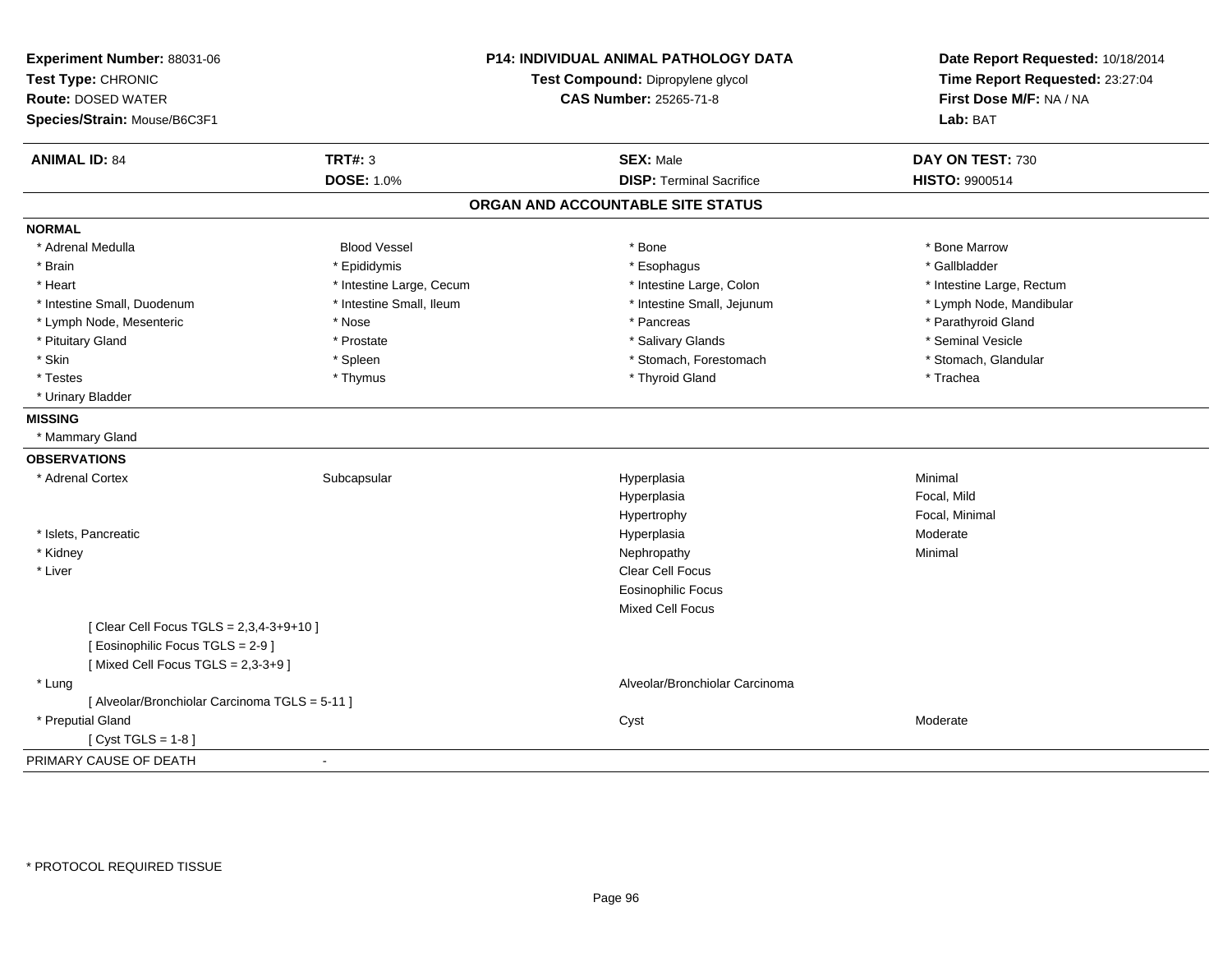| Experiment Number: 88031-06<br>Test Type: CHRONIC<br><b>Route: DOSED WATER</b><br>Species/Strain: Mouse/B6C3F1 |                          | P14: INDIVIDUAL ANIMAL PATHOLOGY DATA<br>Test Compound: Dipropylene glycol<br><b>CAS Number: 25265-71-8</b> | Date Report Requested: 10/18/2014<br>Time Report Requested: 23:27:04<br>First Dose M/F: NA / NA<br>Lab: BAT |
|----------------------------------------------------------------------------------------------------------------|--------------------------|-------------------------------------------------------------------------------------------------------------|-------------------------------------------------------------------------------------------------------------|
| <b>ANIMAL ID: 85</b>                                                                                           | <b>TRT#: 3</b>           | <b>SEX: Male</b>                                                                                            | DAY ON TEST: 731                                                                                            |
|                                                                                                                | <b>DOSE: 1.0%</b>        | <b>DISP: Terminal Sacrifice</b>                                                                             | HISTO: 9900515                                                                                              |
|                                                                                                                |                          | ORGAN AND ACCOUNTABLE SITE STATUS                                                                           |                                                                                                             |
| <b>NORMAL</b>                                                                                                  |                          |                                                                                                             |                                                                                                             |
| * Adrenal Medulla                                                                                              | <b>Blood Vessel</b>      | * Bone                                                                                                      | * Bone Marrow                                                                                               |
| * Brain                                                                                                        | * Epididymis             | * Esophagus                                                                                                 | * Gallbladder                                                                                               |
| * Heart                                                                                                        | * Intestine Large, Cecum | * Intestine Large, Colon                                                                                    | * Intestine Large, Rectum                                                                                   |
| * Intestine Small, Duodenum                                                                                    | * Intestine Small, Ileum | * Intestine Small, Jejunum                                                                                  | * Lung                                                                                                      |
| * Lymph Node, Mandibular                                                                                       | * Lymph Node, Mesenteric | * Mammary Gland                                                                                             | * Nose                                                                                                      |
| * Pancreas                                                                                                     | * Pituitary Gland        | * Prostate                                                                                                  | * Salivary Glands                                                                                           |
| * Seminal Vesicle                                                                                              | * Skin                   | * Spleen                                                                                                    | * Stomach, Forestomach                                                                                      |
| * Stomach, Glandular                                                                                           | * Testes                 | * Thymus                                                                                                    | * Thyroid Gland                                                                                             |
| * Trachea                                                                                                      | * Urinary Bladder        |                                                                                                             |                                                                                                             |
| <b>MISSING</b>                                                                                                 |                          |                                                                                                             |                                                                                                             |
| * Parathyroid Gland                                                                                            |                          |                                                                                                             |                                                                                                             |
| <b>OBSERVATIONS</b>                                                                                            |                          |                                                                                                             |                                                                                                             |
| * Adrenal Cortex                                                                                               | Subcapsular              | Hyperplasia                                                                                                 | Mild                                                                                                        |
| * Islets, Pancreatic                                                                                           |                          | Hyperplasia                                                                                                 | Moderate                                                                                                    |
| * Kidney                                                                                                       |                          | Nephropathy                                                                                                 | Minimal                                                                                                     |
| * Liver                                                                                                        |                          | <b>Clear Cell Focus</b>                                                                                     |                                                                                                             |
|                                                                                                                |                          | <b>Eosinophilic Focus</b>                                                                                   |                                                                                                             |
|                                                                                                                |                          | Hemangiosarcoma                                                                                             |                                                                                                             |
|                                                                                                                |                          | <b>Mixed Cell Focus</b>                                                                                     |                                                                                                             |
| [Clear Cell Focus TGLS = 2-5+10]                                                                               |                          |                                                                                                             |                                                                                                             |
| [ Eosinophilic Focus TGLS = 5-10 ]                                                                             |                          |                                                                                                             |                                                                                                             |
| [Hemangiosarcoma TGLS = 2,3-5+9]                                                                               |                          |                                                                                                             |                                                                                                             |
| [Mixed Cell Focus TGLS = 2,3-5+10+9]                                                                           |                          |                                                                                                             |                                                                                                             |
| * Preputial Gland                                                                                              |                          | Cyst                                                                                                        | Moderate                                                                                                    |
| [Cyst TGLS = $1-8$ ]                                                                                           |                          |                                                                                                             |                                                                                                             |
| Tooth                                                                                                          |                          | Malformation                                                                                                |                                                                                                             |
| PRIMARY CAUSE OF DEATH                                                                                         | $\blacksquare$           |                                                                                                             |                                                                                                             |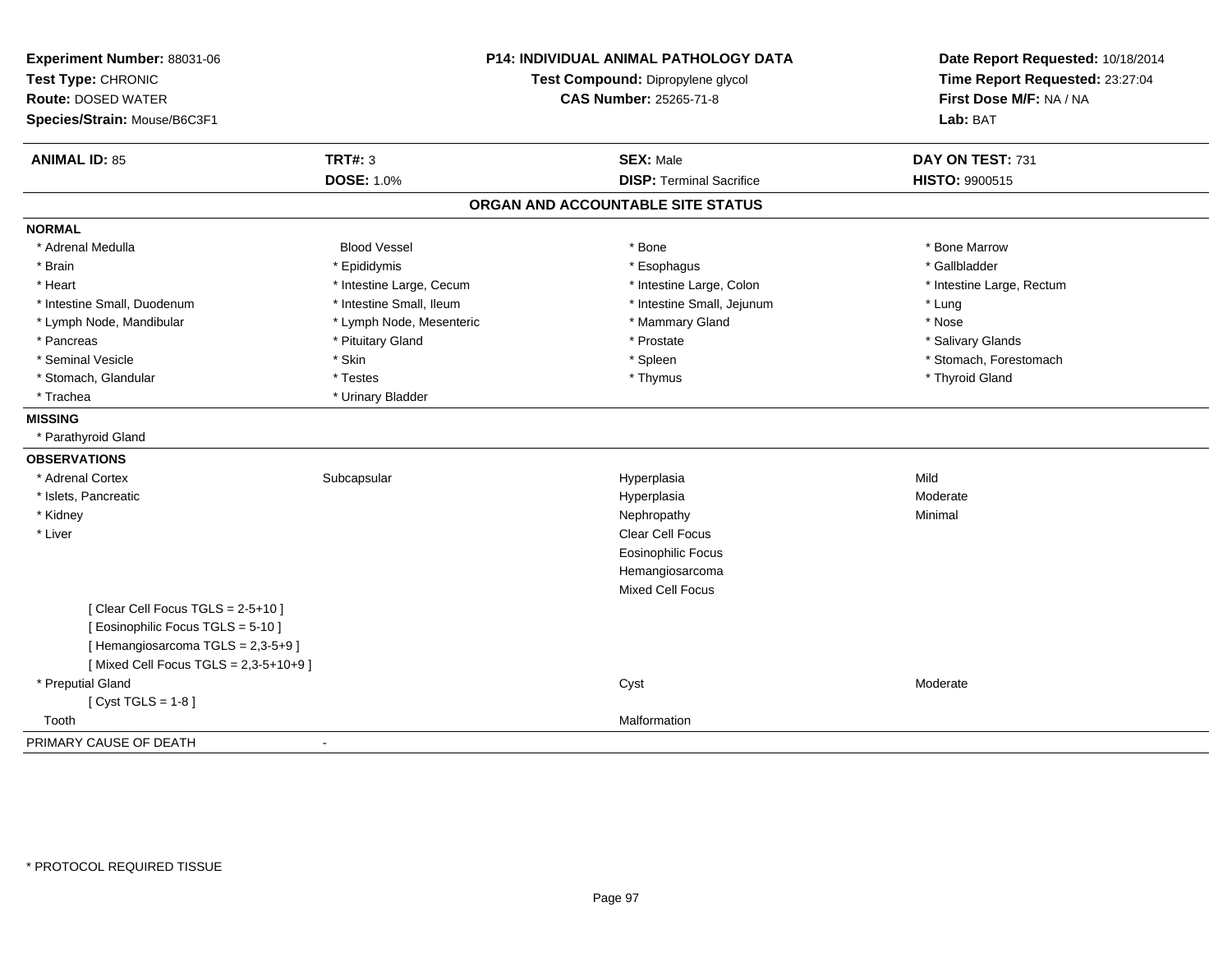| Experiment Number: 88031-06       | <b>P14: INDIVIDUAL ANIMAL PATHOLOGY DATA</b><br>Test Compound: Dipropylene glycol |                                   | Date Report Requested: 10/18/2014 |
|-----------------------------------|-----------------------------------------------------------------------------------|-----------------------------------|-----------------------------------|
| Test Type: CHRONIC                |                                                                                   |                                   | Time Report Requested: 23:27:04   |
| <b>Route: DOSED WATER</b>         |                                                                                   | <b>CAS Number: 25265-71-8</b>     | First Dose M/F: NA / NA           |
| Species/Strain: Mouse/B6C3F1      |                                                                                   |                                   | Lab: BAT                          |
| <b>ANIMAL ID: 86</b>              | <b>TRT#: 3</b>                                                                    | <b>SEX: Male</b>                  | DAY ON TEST: 491                  |
|                                   | <b>DOSE: 1.0%</b>                                                                 | <b>DISP: Natural Death</b>        | HISTO: 9900516                    |
|                                   |                                                                                   | ORGAN AND ACCOUNTABLE SITE STATUS |                                   |
| <b>NORMAL</b>                     |                                                                                   |                                   |                                   |
| * Adrenal Medulla                 | <b>Blood Vessel</b>                                                               | * Bone                            | * Bone Marrow                     |
| * Brain                           | * Epididymis                                                                      | * Esophagus                       | * Gallbladder                     |
| * Heart                           | * Intestine Large, Cecum                                                          | * Intestine Large, Colon          | * Intestine Large, Rectum         |
| * Intestine Small, Duodenum       | * Intestine Small, Ileum                                                          | * Intestine Small, Jejunum        | * Kidney                          |
| * Lung                            | * Lymph Node, Mesenteric                                                          | * Nose                            | * Pancreas                        |
| * Parathyroid Gland               | * Pituitary Gland                                                                 | * Preputial Gland                 | * Prostate                        |
| * Salivary Glands                 | * Seminal Vesicle                                                                 | * Skin                            | * Stomach, Forestomach            |
| * Stomach, Glandular              | * Testes                                                                          | * Thymus                          | * Thyroid Gland                   |
| * Trachea                         | * Urinary Bladder                                                                 |                                   |                                   |
| <b>MISSING</b>                    |                                                                                   |                                   |                                   |
| * Lymph Node, Mandibular          | * Mammary Gland                                                                   |                                   |                                   |
| <b>OBSERVATIONS</b>               |                                                                                   |                                   |                                   |
| * Adrenal Cortex                  | Subcapsular                                                                       | Hyperplasia                       | Minimal                           |
| * Islets, Pancreatic              |                                                                                   | Hyperplasia                       | Moderate                          |
| * Liver                           |                                                                                   | <b>Clear Cell Focus</b>           |                                   |
|                                   |                                                                                   | <b>Eosinophilic Focus</b>         |                                   |
|                                   |                                                                                   | <b>Mixed Cell Focus</b>           |                                   |
| [Clear Cell Focus TGLS = 1-4]     |                                                                                   |                                   |                                   |
| [Eosinophilic Focus TGLS = 1-4+9] |                                                                                   |                                   |                                   |
| [Mixed Cell Focus TGLS = 1-5+9]   |                                                                                   |                                   |                                   |
| * Spleen                          | Lymph Follic                                                                      | Atrophy                           | Mild                              |
| Tooth                             |                                                                                   | Malformation                      |                                   |
| PRIMARY CAUSE OF DEATH            | - UNCERTAIN                                                                       |                                   |                                   |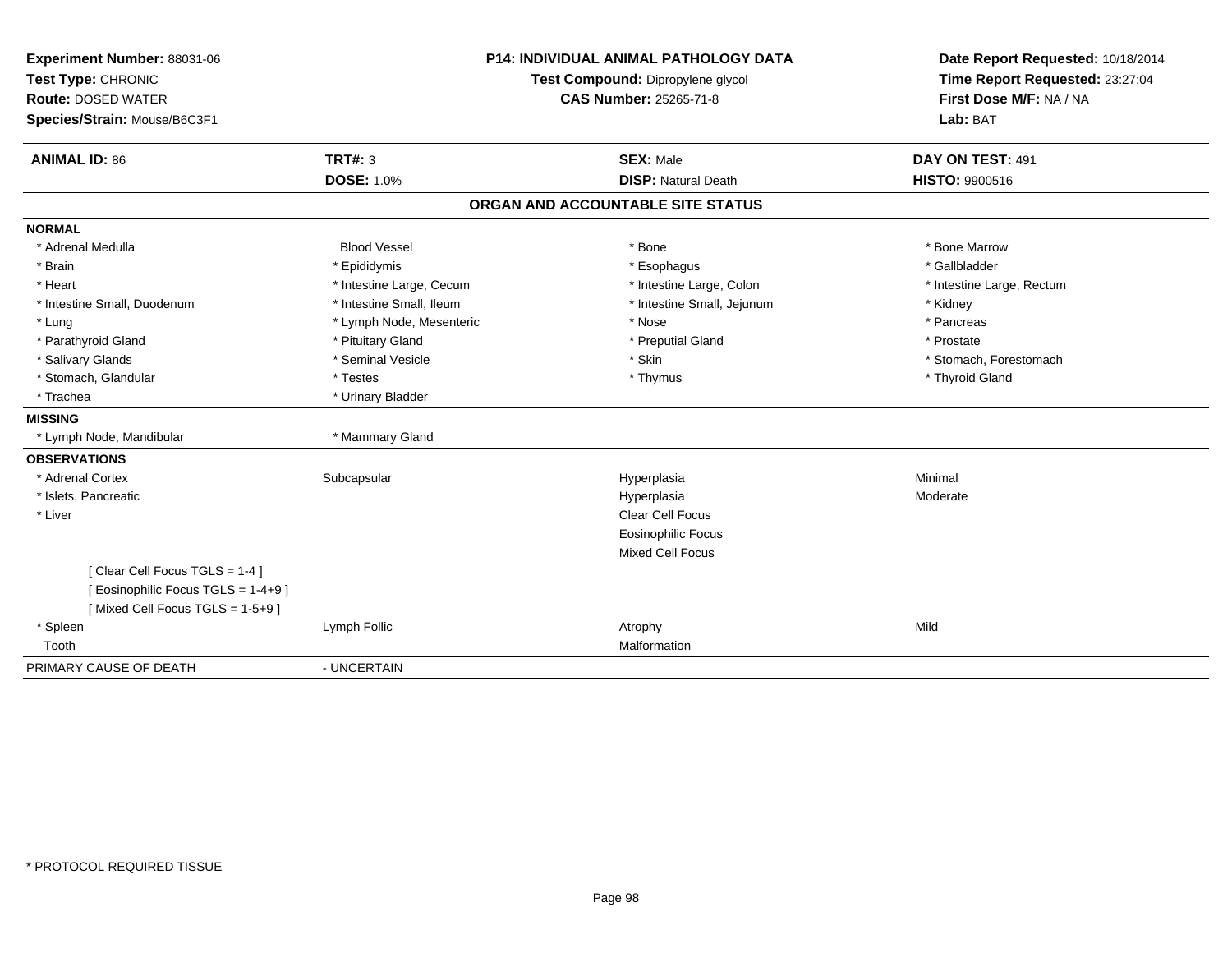| Experiment Number: 88031-06<br>Test Type: CHRONIC |                                  | <b>P14: INDIVIDUAL ANIMAL PATHOLOGY DATA</b><br>Test Compound: Dipropylene glycol | Date Report Requested: 10/18/2014<br>Time Report Requested: 23:27:04 |
|---------------------------------------------------|----------------------------------|-----------------------------------------------------------------------------------|----------------------------------------------------------------------|
| <b>Route: DOSED WATER</b>                         |                                  | <b>CAS Number: 25265-71-8</b>                                                     | First Dose M/F: NA / NA                                              |
| Species/Strain: Mouse/B6C3F1                      |                                  |                                                                                   | Lab: BAT                                                             |
| <b>ANIMAL ID: 87</b>                              | TRT#: 3                          | <b>SEX: Male</b>                                                                  | DAY ON TEST: 561                                                     |
|                                                   | <b>DOSE: 1.0%</b>                | <b>DISP: Natural Death</b>                                                        | <b>HISTO: 9900517</b>                                                |
|                                                   |                                  | ORGAN AND ACCOUNTABLE SITE STATUS                                                 |                                                                      |
| <b>NORMAL</b>                                     |                                  |                                                                                   |                                                                      |
| * Adrenal Medulla                                 | <b>Blood Vessel</b>              | * Bone                                                                            | * Bone Marrow                                                        |
| * Brain                                           | * Epididymis                     | * Esophagus                                                                       | * Gallbladder                                                        |
| * Heart                                           | * Intestine Large, Cecum         | * Intestine Large, Colon                                                          | * Intestine Large, Rectum                                            |
| * Intestine Small, Duodenum                       | * Intestine Small, Ileum         | * Intestine Small, Jejunum                                                        | * Kidney                                                             |
| * Lung                                            | * Lymph Node, Mandibular         | * Lymph Node, Mesenteric                                                          | * Nose                                                               |
| * Pancreas                                        | * Pituitary Gland                | * Preputial Gland                                                                 | * Prostate                                                           |
| * Salivary Glands                                 | * Seminal Vesicle                | * Skin                                                                            | * Spleen                                                             |
| * Stomach, Forestomach                            | * Stomach, Glandular             | * Testes                                                                          | * Thymus                                                             |
| * Thyroid Gland                                   | * Trachea                        | * Urinary Bladder                                                                 |                                                                      |
| <b>MISSING</b>                                    |                                  |                                                                                   |                                                                      |
| * Mammary Gland                                   | * Parathyroid Gland              |                                                                                   |                                                                      |
| <b>OBSERVATIONS</b>                               |                                  |                                                                                   |                                                                      |
| * Adrenal Cortex                                  | Subcapsular                      | Hyperplasia                                                                       | Minimal                                                              |
| * Islets, Pancreatic                              |                                  | Hyperplasia                                                                       | Moderate                                                             |
| * Liver                                           |                                  | <b>Clear Cell Focus</b>                                                           |                                                                      |
|                                                   |                                  | <b>Eosinophilic Focus</b>                                                         |                                                                      |
|                                                   |                                  | Hepatocellular Carcinoma                                                          |                                                                      |
| [Clear Cell Focus TGLS = 3-9]                     |                                  |                                                                                   |                                                                      |
| [Eosinophilic Focus TGLS = 2-5]                   |                                  |                                                                                   |                                                                      |
| [ Hepatocellular Carcinoma TGLS = 1-10 ]          |                                  |                                                                                   |                                                                      |
| PRIMARY CAUSE OF DEATH                            | - Liver Hepatocellular Carcinoma |                                                                                   |                                                                      |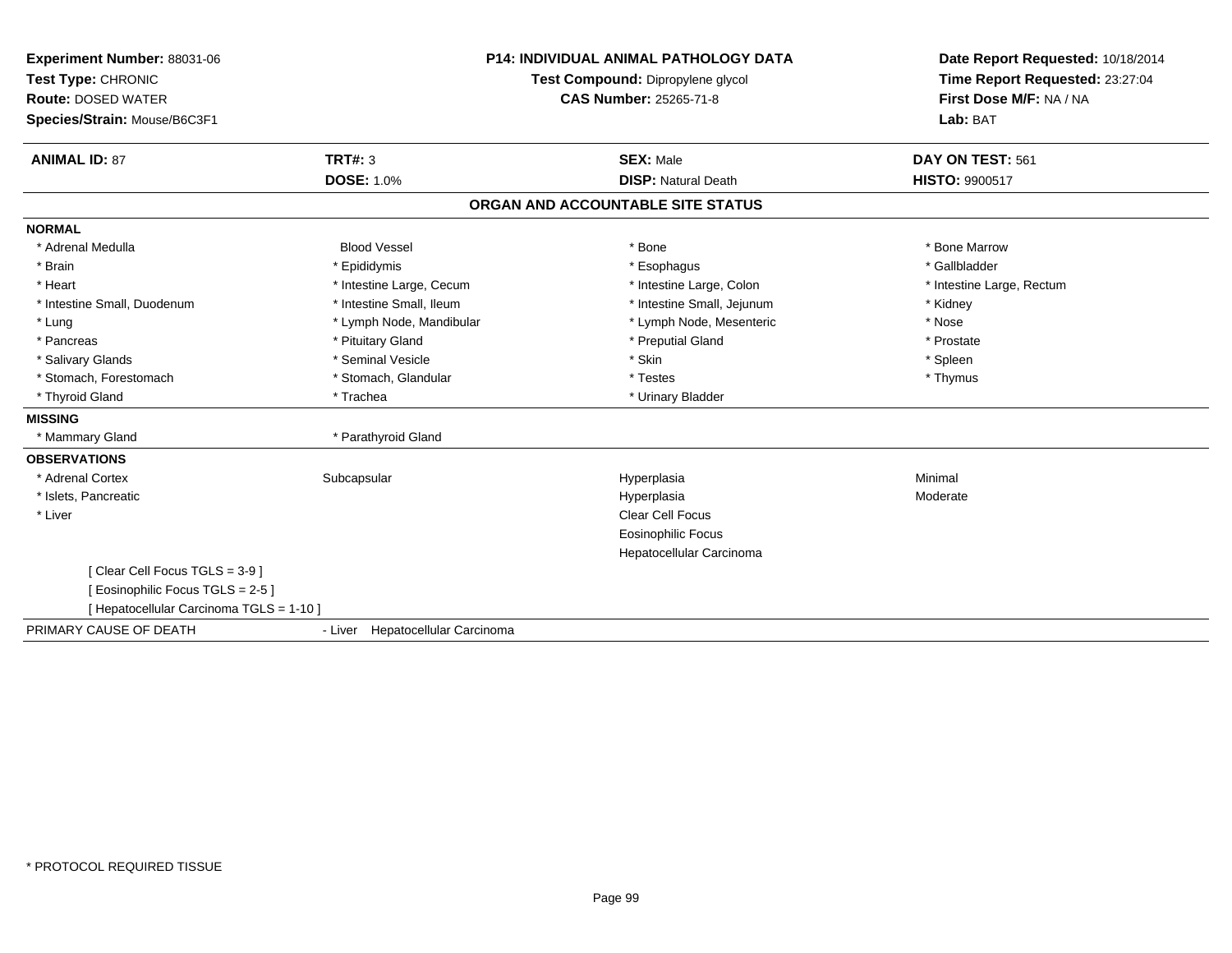| Experiment Number: 88031-06<br>Test Type: CHRONIC<br><b>Route: DOSED WATER</b><br>Species/Strain: Mouse/B6C3F1 |                          | <b>P14: INDIVIDUAL ANIMAL PATHOLOGY DATA</b><br>Test Compound: Dipropylene glycol<br><b>CAS Number: 25265-71-8</b> | Date Report Requested: 10/18/2014<br>Time Report Requested: 23:27:04<br>First Dose M/F: NA / NA<br>Lab: BAT |
|----------------------------------------------------------------------------------------------------------------|--------------------------|--------------------------------------------------------------------------------------------------------------------|-------------------------------------------------------------------------------------------------------------|
| <b>ANIMAL ID: 88</b>                                                                                           | <b>TRT#: 3</b>           | <b>SEX: Male</b>                                                                                                   | DAY ON TEST: 731                                                                                            |
|                                                                                                                | <b>DOSE: 1.0%</b>        | <b>DISP: Terminal Sacrifice</b>                                                                                    | HISTO: 9900518                                                                                              |
|                                                                                                                |                          | ORGAN AND ACCOUNTABLE SITE STATUS                                                                                  |                                                                                                             |
| <b>NORMAL</b>                                                                                                  |                          |                                                                                                                    |                                                                                                             |
| * Adrenal Medulla                                                                                              | <b>Blood Vessel</b>      | * Bone                                                                                                             | * Bone Marrow                                                                                               |
| * Brain                                                                                                        | * Epididymis             | * Esophagus                                                                                                        | * Gallbladder                                                                                               |
| * Heart                                                                                                        | * Intestine Large, Cecum | * Intestine Large, Colon                                                                                           | * Intestine Large, Rectum                                                                                   |
| * Intestine Small, Duodenum                                                                                    | * Intestine Small, Ileum | * Intestine Small, Jejunum                                                                                         | * Lymph Node, Mandibular                                                                                    |
| * Lymph Node, Mesenteric                                                                                       | * Nose                   | * Pancreas                                                                                                         | * Prostate                                                                                                  |
| * Salivary Glands                                                                                              | * Seminal Vesicle        | * Skin                                                                                                             | * Spleen                                                                                                    |
| * Stomach, Forestomach                                                                                         | * Stomach, Glandular     | * Testes                                                                                                           | * Thymus                                                                                                    |
| * Trachea                                                                                                      | * Urinary Bladder        |                                                                                                                    |                                                                                                             |
| <b>MISSING</b>                                                                                                 |                          |                                                                                                                    |                                                                                                             |
| * Mammary Gland                                                                                                | * Parathyroid Gland      |                                                                                                                    |                                                                                                             |
| <b>OBSERVATIONS</b>                                                                                            |                          |                                                                                                                    |                                                                                                             |
| * Adrenal Cortex                                                                                               | Subcapsular              | Hyperplasia                                                                                                        | Minimal                                                                                                     |
|                                                                                                                |                          | Hypertrophy                                                                                                        | Focal, Minimal                                                                                              |
| * Islets, Pancreatic                                                                                           |                          | Hyperplasia                                                                                                        | Moderate                                                                                                    |
| * Kidney                                                                                                       |                          | Nephropathy                                                                                                        | Minimal                                                                                                     |
| * Liver                                                                                                        |                          | Clear Cell Focus                                                                                                   |                                                                                                             |
|                                                                                                                |                          | Hepatocellular Adenoma                                                                                             |                                                                                                             |
|                                                                                                                |                          | <b>Mixed Cell Focus</b>                                                                                            |                                                                                                             |
| [ Hepatocellular Adenoma TGLS = 2-9 ]<br>[Mixed Cell Focus TGLS = 4-5]                                         |                          |                                                                                                                    |                                                                                                             |
| * Lung                                                                                                         |                          | Alveolar/Bronchiolar Adenoma                                                                                       |                                                                                                             |
| * Pituitary Gland                                                                                              | Pars Distalis            | Hyperplasia                                                                                                        | Focal, Minimal                                                                                              |
| * Preputial Gland                                                                                              |                          | Hemangiosarcoma                                                                                                    |                                                                                                             |
| [Hemangiosarcoma TGLS = 1-8]                                                                                   |                          |                                                                                                                    |                                                                                                             |
| * Thyroid Gland                                                                                                | Follicle                 | Adenoma                                                                                                            |                                                                                                             |
| [Adenoma TGLS = $3-10$ ]                                                                                       |                          |                                                                                                                    |                                                                                                             |
| Tooth                                                                                                          |                          | Malformation                                                                                                       |                                                                                                             |
| PRIMARY CAUSE OF DEATH                                                                                         | $\overline{a}$           |                                                                                                                    |                                                                                                             |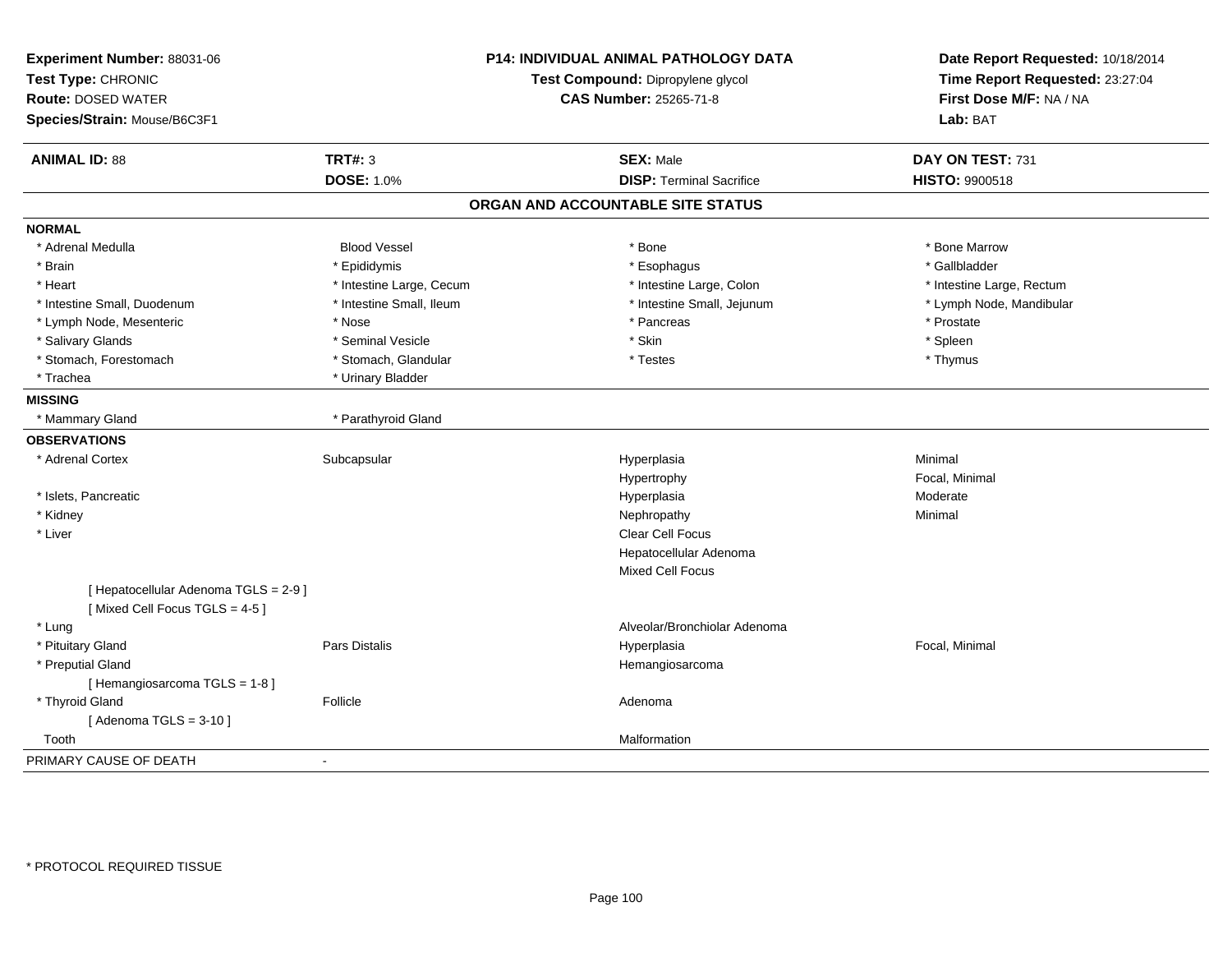| Experiment Number: 88031-06<br>Test Type: CHRONIC<br><b>Route: DOSED WATER</b><br>Species/Strain: Mouse/B6C3F1 | P14: INDIVIDUAL ANIMAL PATHOLOGY DATA<br>Test Compound: Dipropylene glycol<br><b>CAS Number: 25265-71-8</b> |                                   | Date Report Requested: 10/18/2014<br>Time Report Requested: 23:27:04<br>First Dose M/F: NA / NA<br>Lab: BAT |
|----------------------------------------------------------------------------------------------------------------|-------------------------------------------------------------------------------------------------------------|-----------------------------------|-------------------------------------------------------------------------------------------------------------|
| <b>ANIMAL ID: 89</b>                                                                                           | <b>TRT#: 3</b>                                                                                              | <b>SEX: Male</b>                  | DAY ON TEST: 730                                                                                            |
|                                                                                                                | <b>DOSE: 1.0%</b>                                                                                           | <b>DISP: Terminal Sacrifice</b>   | <b>HISTO: 9900519</b>                                                                                       |
|                                                                                                                |                                                                                                             | ORGAN AND ACCOUNTABLE SITE STATUS |                                                                                                             |
| <b>NORMAL</b>                                                                                                  |                                                                                                             |                                   |                                                                                                             |
| * Adrenal Medulla                                                                                              | <b>Blood Vessel</b>                                                                                         | * Bone                            | * Bone Marrow                                                                                               |
| * Brain                                                                                                        | * Epididymis                                                                                                | * Esophagus                       | * Gallbladder                                                                                               |
| * Heart                                                                                                        | * Intestine Large, Cecum                                                                                    | * Intestine Large, Colon          | * Intestine Large, Rectum                                                                                   |
| * Intestine Small, Duodenum                                                                                    | * Intestine Small, Ileum                                                                                    | * Intestine Small, Jejunum        | * Lymph Node, Mandibular                                                                                    |
| * Lymph Node, Mesenteric                                                                                       | * Nose                                                                                                      | * Pancreas                        | * Parathyroid Gland                                                                                         |
| * Pituitary Gland                                                                                              | * Prostate                                                                                                  | * Salivary Glands                 | * Seminal Vesicle                                                                                           |
| * Skin                                                                                                         | * Spleen                                                                                                    | * Stomach, Forestomach            | * Stomach, Glandular                                                                                        |
| * Testes                                                                                                       | * Thymus                                                                                                    | * Thyroid Gland                   | * Trachea                                                                                                   |
| * Urinary Bladder                                                                                              |                                                                                                             |                                   |                                                                                                             |
| <b>MISSING</b>                                                                                                 |                                                                                                             |                                   |                                                                                                             |
| * Mammary Gland                                                                                                |                                                                                                             |                                   |                                                                                                             |
| <b>OBSERVATIONS</b>                                                                                            |                                                                                                             |                                   |                                                                                                             |
| * Adrenal Cortex                                                                                               | Subcapsular                                                                                                 | Hyperplasia                       | Mild                                                                                                        |
|                                                                                                                |                                                                                                             | Hypertrophy                       | Focal, Mild                                                                                                 |
| Harderian Gland                                                                                                |                                                                                                             | Adenoma                           |                                                                                                             |
| [Adenoma TGLS = $3-9$ ]                                                                                        |                                                                                                             |                                   |                                                                                                             |
| * Islets, Pancreatic                                                                                           |                                                                                                             | Hyperplasia                       | Moderate                                                                                                    |
| * Kidney                                                                                                       |                                                                                                             | Nephropathy                       | Minimal                                                                                                     |
| * Liver                                                                                                        |                                                                                                             | <b>Eosinophilic Focus</b>         |                                                                                                             |
|                                                                                                                |                                                                                                             | Hepatocellular Adenoma            |                                                                                                             |
|                                                                                                                |                                                                                                             | Inflammation                      | Chronic, Minimal                                                                                            |
| [ Hepatocellular Adenoma TGLS = 1-4 ]                                                                          |                                                                                                             |                                   |                                                                                                             |
| * Lung                                                                                                         |                                                                                                             | Alveolar/Bronchiolar Adenoma      |                                                                                                             |
|                                                                                                                |                                                                                                             | Inflammation                      | Granulomatous, Minimal                                                                                      |
| * Preputial Gland                                                                                              |                                                                                                             | Cyst                              | Minimal                                                                                                     |
| [Cyst TGLS = $2-8$ ]                                                                                           |                                                                                                             |                                   |                                                                                                             |
| Tooth                                                                                                          |                                                                                                             | Malformation                      |                                                                                                             |
| PRIMARY CAUSE OF DEATH                                                                                         |                                                                                                             |                                   |                                                                                                             |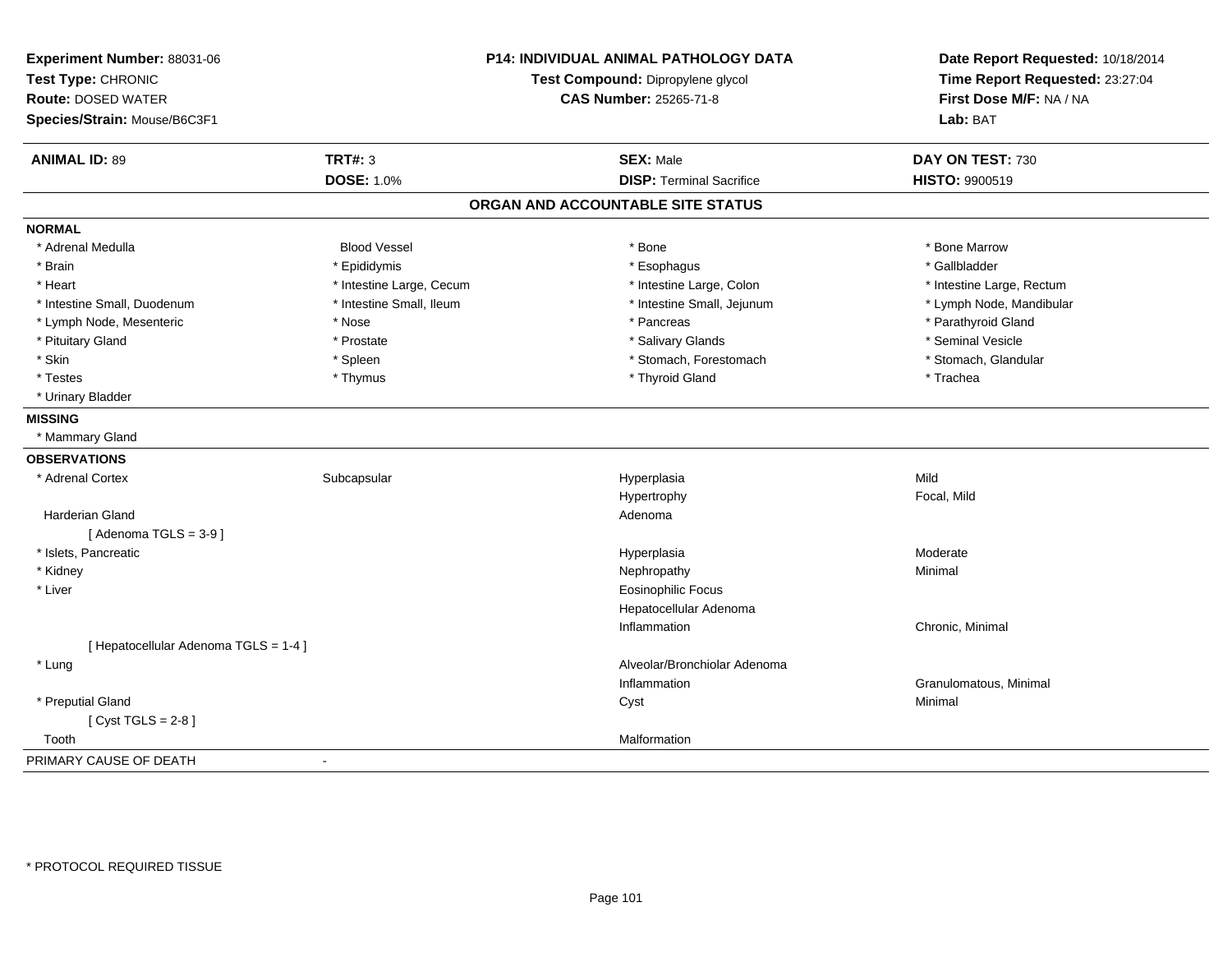| Experiment Number: 88031-06<br>Test Type: CHRONIC<br><b>Route: DOSED WATER</b><br>Species/Strain: Mouse/B6C3F1 |                          | <b>P14: INDIVIDUAL ANIMAL PATHOLOGY DATA</b><br>Test Compound: Dipropylene glycol<br><b>CAS Number: 25265-71-8</b> | Date Report Requested: 10/18/2014<br>Time Report Requested: 23:27:04<br>First Dose M/F: NA / NA<br>Lab: BAT |
|----------------------------------------------------------------------------------------------------------------|--------------------------|--------------------------------------------------------------------------------------------------------------------|-------------------------------------------------------------------------------------------------------------|
| <b>ANIMAL ID: 90</b>                                                                                           | <b>TRT#: 3</b>           | <b>SEX: Male</b>                                                                                                   | DAY ON TEST: 731                                                                                            |
|                                                                                                                | <b>DOSE: 1.0%</b>        | <b>DISP: Terminal Sacrifice</b>                                                                                    | HISTO: 9900520                                                                                              |
|                                                                                                                |                          | ORGAN AND ACCOUNTABLE SITE STATUS                                                                                  |                                                                                                             |
| <b>NORMAL</b>                                                                                                  |                          |                                                                                                                    |                                                                                                             |
| * Adrenal Medulla                                                                                              | <b>Blood Vessel</b>      | * Bone                                                                                                             | * Bone Marrow                                                                                               |
| * Brain                                                                                                        | * Epididymis             | * Esophagus                                                                                                        | * Gallbladder                                                                                               |
| * Heart                                                                                                        | * Intestine Large, Cecum | * Intestine Large, Colon                                                                                           | * Intestine Large, Rectum                                                                                   |
| * Intestine Small, Duodenum                                                                                    | * Intestine Small, Ileum | * Intestine Small, Jejunum                                                                                         | * Lymph Node, Mandibular                                                                                    |
| * Lymph Node, Mesenteric                                                                                       | * Nose                   | * Pancreas                                                                                                         | * Parathyroid Gland                                                                                         |
| * Pituitary Gland                                                                                              | * Prostate               | * Salivary Glands                                                                                                  | * Skin                                                                                                      |
| * Spleen                                                                                                       | * Stomach, Forestomach   | * Stomach, Glandular                                                                                               | * Testes                                                                                                    |
| * Thymus                                                                                                       | * Thyroid Gland          | * Trachea                                                                                                          | * Urinary Bladder                                                                                           |
| <b>MISSING</b><br>* Mammary Gland                                                                              |                          |                                                                                                                    |                                                                                                             |
| <b>OBSERVATIONS</b>                                                                                            |                          |                                                                                                                    |                                                                                                             |
| * Adrenal Cortex                                                                                               | Subcapsular              | Hyperplasia                                                                                                        | Moderate                                                                                                    |
|                                                                                                                |                          | Hypertrophy                                                                                                        | Focal, Mild                                                                                                 |
| * Islets, Pancreatic                                                                                           |                          | Hyperplasia                                                                                                        | Minimal                                                                                                     |
| * Kidney                                                                                                       | <b>Renal Tubule</b>      | Hyperplasia                                                                                                        | Focal, Minimal                                                                                              |
|                                                                                                                |                          | Infarct                                                                                                            | Minimal                                                                                                     |
| * Liver                                                                                                        |                          | Clear Cell Focus                                                                                                   |                                                                                                             |
|                                                                                                                |                          | Hepatocellular Adenoma                                                                                             |                                                                                                             |
|                                                                                                                |                          | Inflammation                                                                                                       | Chronic, Minimal                                                                                            |
|                                                                                                                |                          | Mixed Cell Focus                                                                                                   |                                                                                                             |
| [Clear Cell Focus TGLS = 3-9]<br>[ Hepatocellular Adenoma TGLS = 2-5 ]                                         |                          |                                                                                                                    |                                                                                                             |
| [Mixed Cell Focus TGLS = 3-9]                                                                                  |                          |                                                                                                                    |                                                                                                             |
| * Lung<br>* Preputial Gland                                                                                    |                          | Alveolar/Bronchiolar Adenoma                                                                                       | Mild                                                                                                        |
| [Cyst TGLS = $1-8$ ]                                                                                           |                          | Cyst                                                                                                               |                                                                                                             |
| * Seminal Vesicle                                                                                              |                          | Hyperplasia                                                                                                        | Marked                                                                                                      |
| [Hyperplasia TGLS = 4-10+11]                                                                                   |                          |                                                                                                                    |                                                                                                             |
| Tooth                                                                                                          |                          | Malformation                                                                                                       |                                                                                                             |
| PRIMARY CAUSE OF DEATH                                                                                         | $\sim$                   |                                                                                                                    |                                                                                                             |

-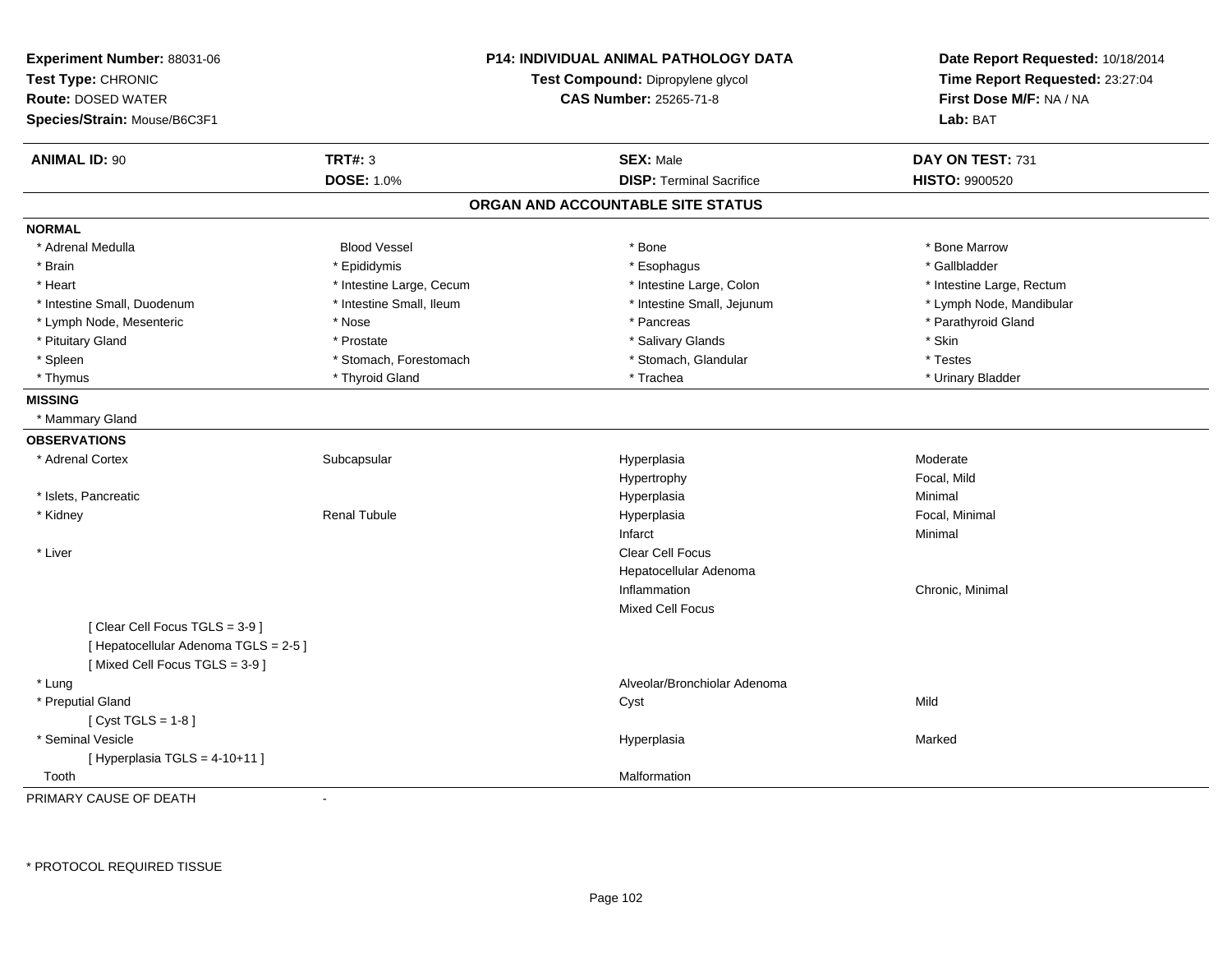| <b>Experiment Number: 88031-06</b><br><b>Test Type: CHRONIC</b><br><b>Route: DOSED WATER</b><br>Species/Strain: Mouse/B6C3F1 |                              | <b>P14: INDIVIDUAL ANIMAL PATHOLOGY DATA</b><br>Test Compound: Dipropylene glycol<br><b>CAS Number: 25265-71-8</b> | Date Report Requested: 10/18/2014<br>Time Report Requested: 23:27:04<br>First Dose M/F: NA / NA<br>Lab: BAT |
|------------------------------------------------------------------------------------------------------------------------------|------------------------------|--------------------------------------------------------------------------------------------------------------------|-------------------------------------------------------------------------------------------------------------|
| <b>ANIMAL ID: 90</b>                                                                                                         | TRT#: 3<br><b>DOSE: 1.0%</b> | <b>SEX: Male</b><br><b>DISP: Terminal Sacrifice</b>                                                                | DAY ON TEST: 731<br><b>HISTO: 9900520</b>                                                                   |
|                                                                                                                              |                              | ORGAN AND ACCOUNTABLE SITE STATUS                                                                                  |                                                                                                             |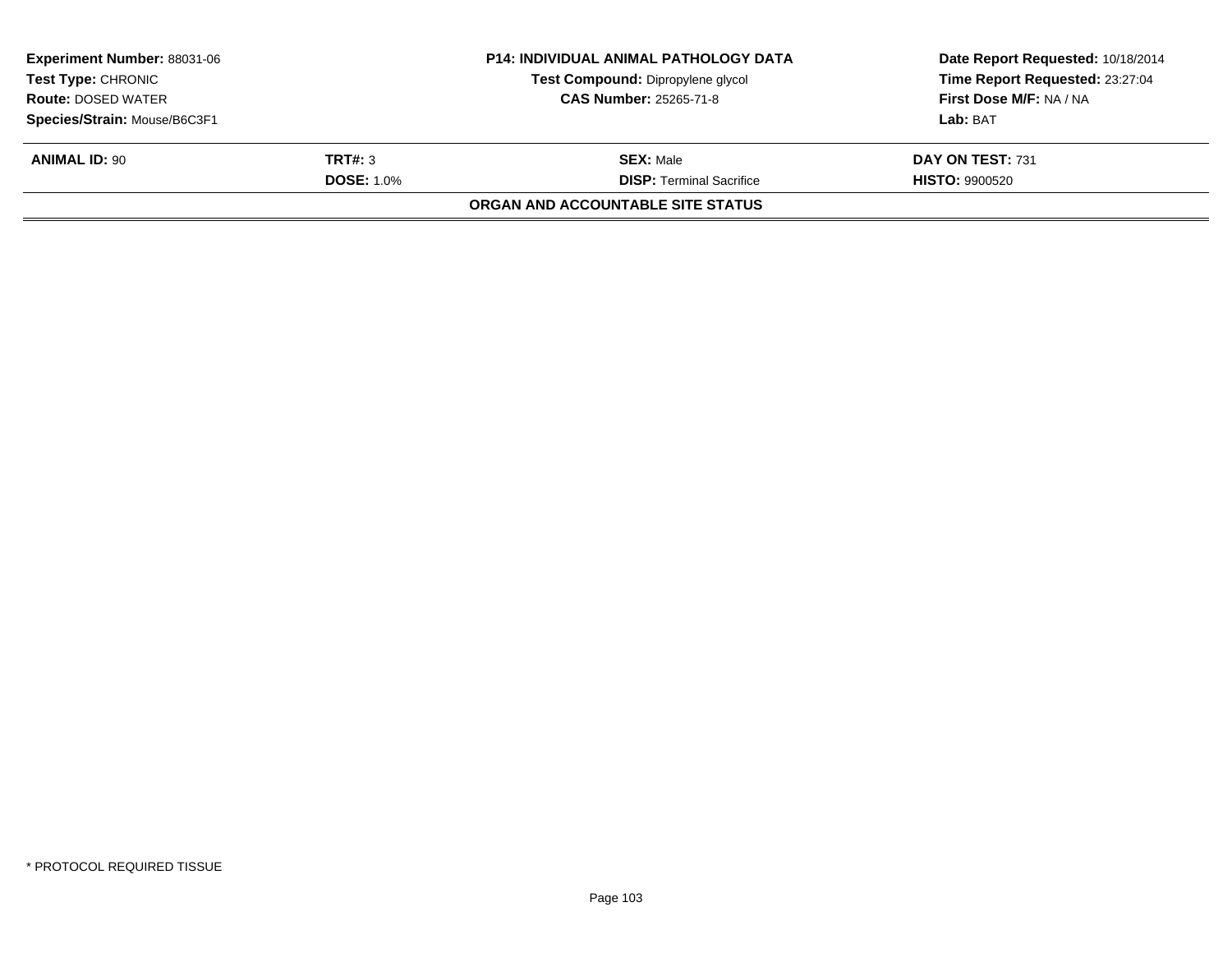| Experiment Number: 88031-06<br>Test Type: CHRONIC<br><b>Route: DOSED WATER</b><br>Species/Strain: Mouse/B6C3F1 |                          | P14: INDIVIDUAL ANIMAL PATHOLOGY DATA<br>Test Compound: Dipropylene glycol<br><b>CAS Number: 25265-71-8</b> | Date Report Requested: 10/18/2014<br>Time Report Requested: 23:27:04<br>First Dose M/F: NA / NA<br>Lab: BAT |
|----------------------------------------------------------------------------------------------------------------|--------------------------|-------------------------------------------------------------------------------------------------------------|-------------------------------------------------------------------------------------------------------------|
| <b>ANIMAL ID: 91</b>                                                                                           | <b>TRT#: 3</b>           | <b>SEX: Male</b>                                                                                            | DAY ON TEST: 731                                                                                            |
|                                                                                                                | <b>DOSE: 1.0%</b>        | <b>DISP: Terminal Sacrifice</b>                                                                             | <b>HISTO: 9900521</b>                                                                                       |
|                                                                                                                |                          | ORGAN AND ACCOUNTABLE SITE STATUS                                                                           |                                                                                                             |
| <b>NORMAL</b>                                                                                                  |                          |                                                                                                             |                                                                                                             |
| * Adrenal Medulla                                                                                              | <b>Blood Vessel</b>      | * Bone                                                                                                      | * Bone Marrow                                                                                               |
| * Brain                                                                                                        | * Epididymis             | * Esophagus                                                                                                 | * Gallbladder                                                                                               |
| * Heart                                                                                                        | * Intestine Large, Cecum | * Intestine Large, Colon                                                                                    | * Intestine Large, Rectum                                                                                   |
| * Intestine Small, Duodenum                                                                                    | * Intestine Small, Ileum | * Intestine Small, Jejunum                                                                                  | * Islets, Pancreatic                                                                                        |
| * Lymph Node, Mandibular                                                                                       | * Lymph Node, Mesenteric | * Nose                                                                                                      | * Pancreas                                                                                                  |
| * Parathyroid Gland                                                                                            | * Pituitary Gland        | * Prostate                                                                                                  | * Salivary Glands                                                                                           |
| * Seminal Vesicle                                                                                              | * Skin                   | * Spleen                                                                                                    | * Stomach, Forestomach                                                                                      |
| * Stomach, Glandular                                                                                           | * Testes                 | * Thyroid Gland                                                                                             | * Trachea                                                                                                   |
| * Urinary Bladder                                                                                              |                          |                                                                                                             |                                                                                                             |
| <b>MISSING</b>                                                                                                 |                          |                                                                                                             |                                                                                                             |
| * Mammary Gland                                                                                                |                          |                                                                                                             |                                                                                                             |
| <b>OBSERVATIONS</b>                                                                                            |                          |                                                                                                             |                                                                                                             |
| * Adrenal Cortex                                                                                               | Subcapsular              | Hyperplasia                                                                                                 | Minimal                                                                                                     |
|                                                                                                                |                          | Hypertrophy                                                                                                 | Focal, Minimal                                                                                              |
| * Kidney                                                                                                       | Renal Tubule             | Hyperplasia                                                                                                 | Focal, Minimal                                                                                              |
|                                                                                                                |                          | Infarct                                                                                                     | Minimal                                                                                                     |
|                                                                                                                |                          | Nephropathy                                                                                                 | Minimal                                                                                                     |
| * Liver                                                                                                        |                          | <b>Basophilic Focus</b>                                                                                     |                                                                                                             |
|                                                                                                                |                          | Clear Cell Focus                                                                                            |                                                                                                             |
|                                                                                                                |                          | Hepatocellular Adenoma                                                                                      |                                                                                                             |
|                                                                                                                |                          | Inflammation                                                                                                | Chronic, Minimal                                                                                            |
| [Clear Cell Focus TGLS = 3-5]<br>[ Hepatocellular Adenoma TGLS = 2-4 ]                                         |                          |                                                                                                             |                                                                                                             |
| * Lung                                                                                                         |                          | Alveolar/Bronchiolar Adenoma                                                                                |                                                                                                             |
| * Preputial Gland                                                                                              |                          | Cyst                                                                                                        | Minimal                                                                                                     |
| [ $Cyst TGLS = 1-8$ ]                                                                                          |                          |                                                                                                             |                                                                                                             |
| * Thymus                                                                                                       |                          | Hyperplasia                                                                                                 | Lymphoid, Marked                                                                                            |
| PRIMARY CAUSE OF DEATH                                                                                         | $\blacksquare$           |                                                                                                             |                                                                                                             |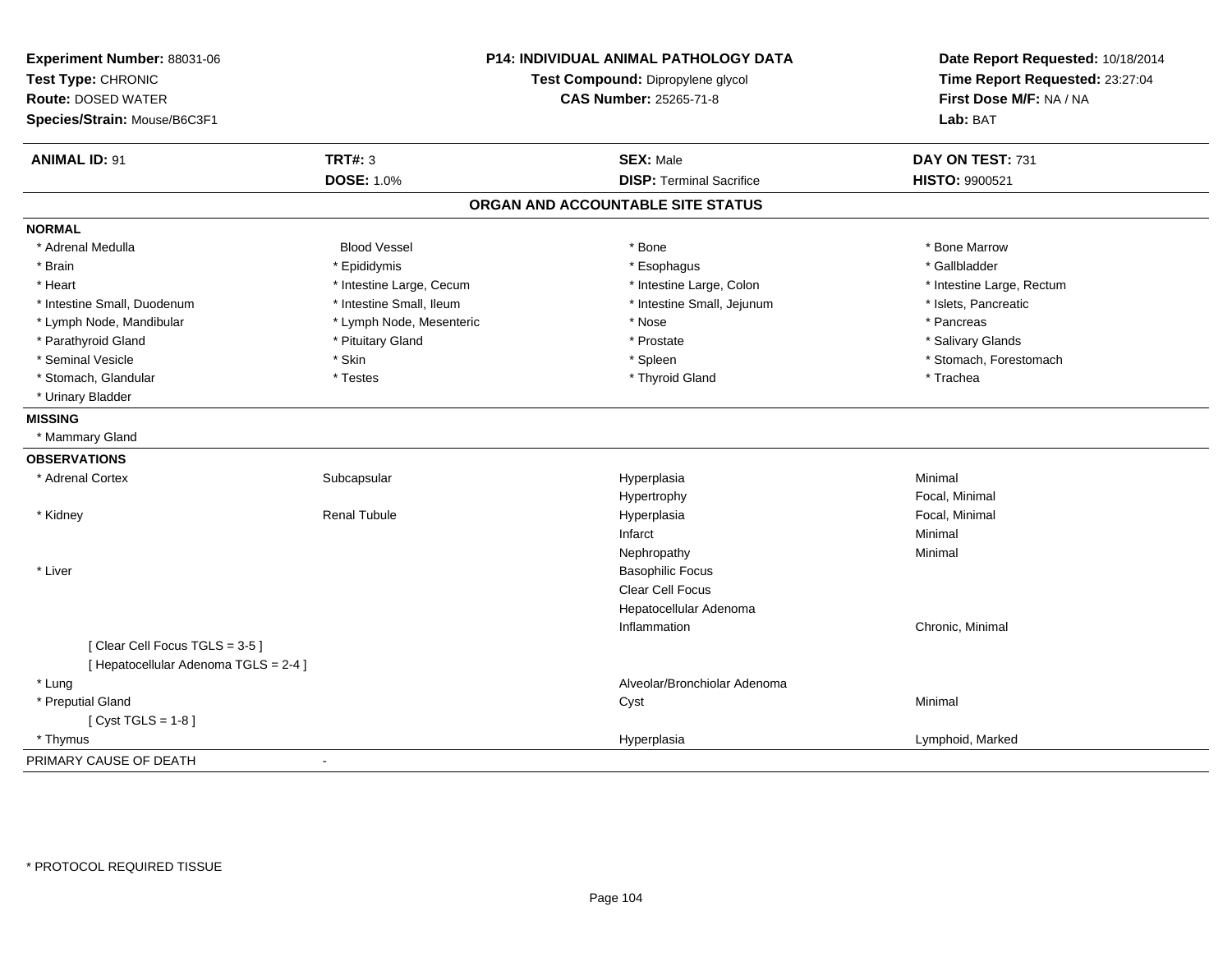| Experiment Number: 88031-06<br>Test Type: CHRONIC |                                  | <b>P14: INDIVIDUAL ANIMAL PATHOLOGY DATA</b> | Date Report Requested: 10/18/2014 |
|---------------------------------------------------|----------------------------------|----------------------------------------------|-----------------------------------|
|                                                   |                                  | Test Compound: Dipropylene glycol            | Time Report Requested: 23:27:04   |
| <b>Route: DOSED WATER</b>                         |                                  | <b>CAS Number: 25265-71-8</b>                | First Dose M/F: NA / NA           |
| Species/Strain: Mouse/B6C3F1                      |                                  |                                              | Lab: BAT                          |
| <b>ANIMAL ID: 92</b>                              | <b>TRT#: 3</b>                   | <b>SEX: Male</b>                             | DAY ON TEST: 661                  |
|                                                   | <b>DOSE: 1.0%</b>                | <b>DISP:</b> Moribund Sacrifice              | <b>HISTO: 9900522</b>             |
|                                                   |                                  | ORGAN AND ACCOUNTABLE SITE STATUS            |                                   |
| <b>NORMAL</b>                                     |                                  |                                              |                                   |
| * Adrenal Medulla                                 | <b>Blood Vessel</b>              | * Bone                                       | * Bone Marrow                     |
| * Brain                                           | * Epididymis                     | * Esophagus                                  | * Heart                           |
| * Intestine Large, Cecum                          | * Intestine Large, Colon         | * Intestine Large, Rectum                    | * Intestine Small, Duodenum       |
| * Intestine Small, Ileum                          | * Intestine Small, Jejunum       | * Islets, Pancreatic                         | * Lymph Node, Mandibular          |
| * Lymph Node, Mesenteric                          | * Nose                           | * Pancreas                                   | * Parathyroid Gland               |
| * Preputial Gland                                 | * Prostate                       | * Salivary Glands                            | * Seminal Vesicle                 |
| * Skin                                            | * Stomach, Forestomach           | * Stomach, Glandular                         | * Testes                          |
| * Thymus                                          | * Thyroid Gland                  | * Trachea                                    | * Urinary Bladder                 |
| <b>MISSING</b>                                    |                                  |                                              |                                   |
| * Gallbladder                                     | * Mammary Gland                  | * Pituitary Gland                            |                                   |
| <b>OBSERVATIONS</b>                               |                                  |                                              |                                   |
| * Adrenal Cortex                                  | Subcapsular                      | Hyperplasia                                  | Minimal                           |
| * Kidney                                          |                                  | Nephropathy                                  | Mild                              |
| * Liver                                           |                                  | Hepatocellular Carcinoma                     | Multiple                          |
|                                                   |                                  | Necrosis                                     | Focal, Mild                       |
| [ Hepatocellular Carcinoma TGLS = 1,2,3-5+10+11 ] |                                  |                                              |                                   |
| * Lung                                            |                                  | Alveolar/Bronchiolar Carcinoma               | Multiple                          |
|                                                   |                                  | Hepatocellular Carcinoma                     | Metastatic (Liver)                |
| [ Alveolar/Bronchiolar Carcinoma TGLS = 4-9 ]     |                                  |                                              |                                   |
| * Spleen                                          | Lymph Follic                     | Atrophy                                      | Mild                              |
|                                                   |                                  | Hematopoietic Cell Proliferation             | Moderate                          |
| PRIMARY CAUSE OF DEATH                            | - Liver Hepatocellular Carcinoma |                                              |                                   |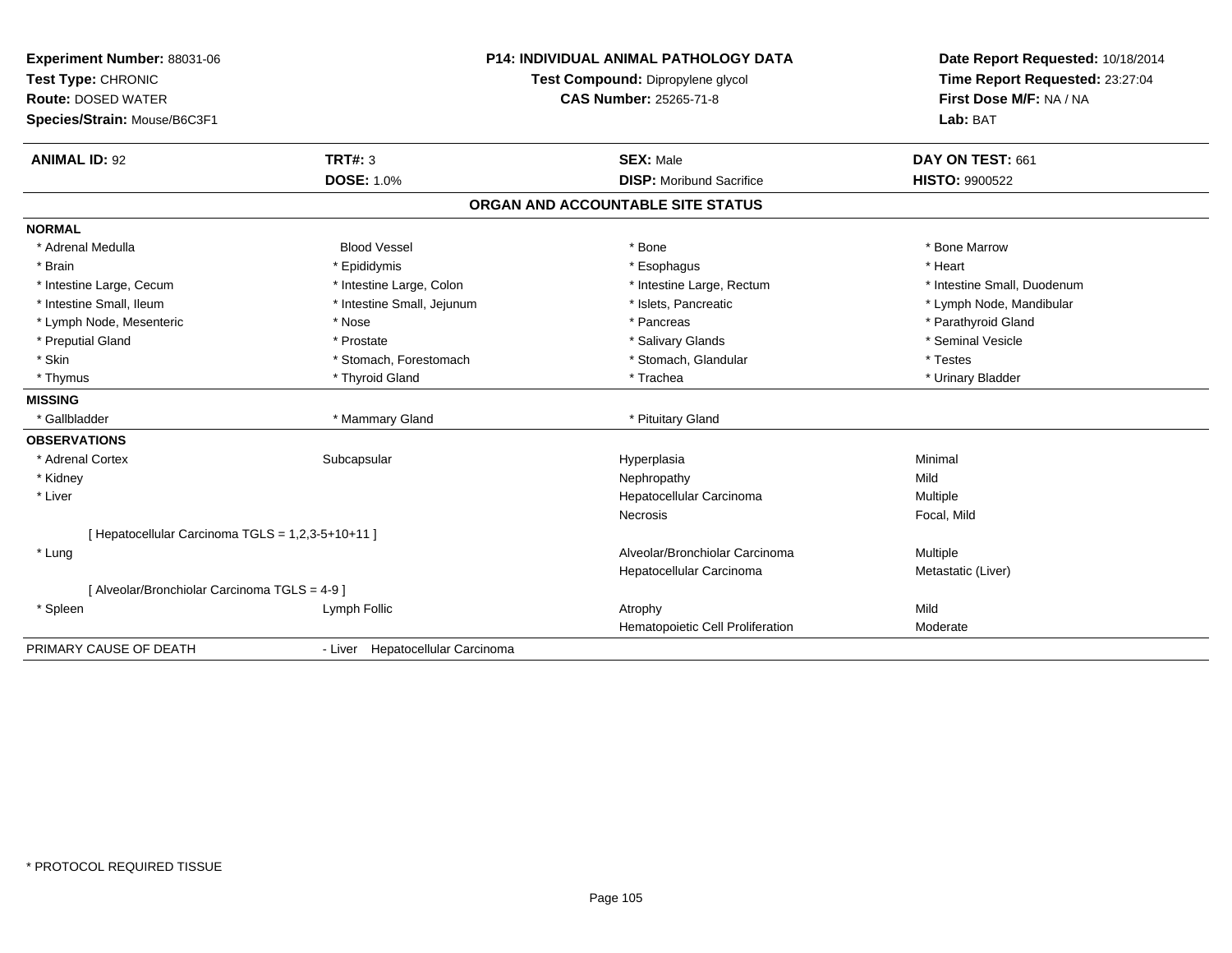| Experiment Number: 88031-06<br>Test Type: CHRONIC<br><b>Route: DOSED WATER</b><br>Species/Strain: Mouse/B6C3F1 |                                        | <b>P14: INDIVIDUAL ANIMAL PATHOLOGY DATA</b><br>Test Compound: Dipropylene glycol<br><b>CAS Number: 25265-71-8</b> | Date Report Requested: 10/18/2014<br>Time Report Requested: 23:27:04<br>First Dose M/F: NA / NA<br>Lab: BAT |
|----------------------------------------------------------------------------------------------------------------|----------------------------------------|--------------------------------------------------------------------------------------------------------------------|-------------------------------------------------------------------------------------------------------------|
| <b>ANIMAL ID: 93</b>                                                                                           | <b>TRT#: 3</b>                         | <b>SEX: Male</b>                                                                                                   | DAY ON TEST: 405                                                                                            |
|                                                                                                                | <b>DOSE: 1.0%</b>                      | <b>DISP: Natural Death</b>                                                                                         | HISTO: 9900523                                                                                              |
|                                                                                                                |                                        | ORGAN AND ACCOUNTABLE SITE STATUS                                                                                  |                                                                                                             |
| <b>NORMAL</b>                                                                                                  |                                        |                                                                                                                    |                                                                                                             |
| <b>Blood Vessel</b>                                                                                            | * Bone                                 | * Brain                                                                                                            | * Epididymis                                                                                                |
| * Esophagus                                                                                                    | * Gallbladder                          | * Heart                                                                                                            | * Intestine Large, Cecum                                                                                    |
| * Intestine Large, Colon                                                                                       | * Intestine Large, Rectum              | * Intestine Small, Duodenum                                                                                        | * Intestine Small, Ileum                                                                                    |
| * Intestine Small, Jejunum                                                                                     | * Islets, Pancreatic                   | * Kidney                                                                                                           | * Lymph Node, Mandibular                                                                                    |
| * Lymph Node, Mesenteric                                                                                       | * Nose                                 | * Pancreas                                                                                                         | * Pituitary Gland                                                                                           |
| * Preputial Gland                                                                                              | * Prostate                             | * Salivary Glands                                                                                                  | * Seminal Vesicle                                                                                           |
| * Skin                                                                                                         | * Stomach. Forestomach                 | * Stomach, Glandular                                                                                               | * Testes                                                                                                    |
| * Thyroid Gland                                                                                                | * Trachea                              | * Urinary Bladder                                                                                                  |                                                                                                             |
| <b>MISSING</b>                                                                                                 |                                        |                                                                                                                    |                                                                                                             |
| * Adrenal Medulla                                                                                              | * Mammary Gland                        | * Parathyroid Gland                                                                                                |                                                                                                             |
| <b>OBSERVATIONS</b>                                                                                            |                                        |                                                                                                                    |                                                                                                             |
| * Adrenal Cortex                                                                                               | Subcapsular                            | Hyperplasia                                                                                                        | Minimal                                                                                                     |
| * Bone Marrow                                                                                                  |                                        | Histiocytic Sarcoma                                                                                                |                                                                                                             |
| * Liver                                                                                                        |                                        | Histiocytic Sarcoma                                                                                                |                                                                                                             |
| [Histiocytic Sarcoma TGLS = 1-9]                                                                               |                                        |                                                                                                                    |                                                                                                             |
| * Lung                                                                                                         |                                        | Histiocytic Sarcoma                                                                                                |                                                                                                             |
| * Spleen                                                                                                       |                                        | Histiocytic Sarcoma                                                                                                |                                                                                                             |
| * Thymus                                                                                                       |                                        | Histiocytic Sarcoma                                                                                                |                                                                                                             |
| PRIMARY CAUSE OF DEATH                                                                                         | <b>Histiocytic Sarcoma</b><br>- Spleen |                                                                                                                    |                                                                                                             |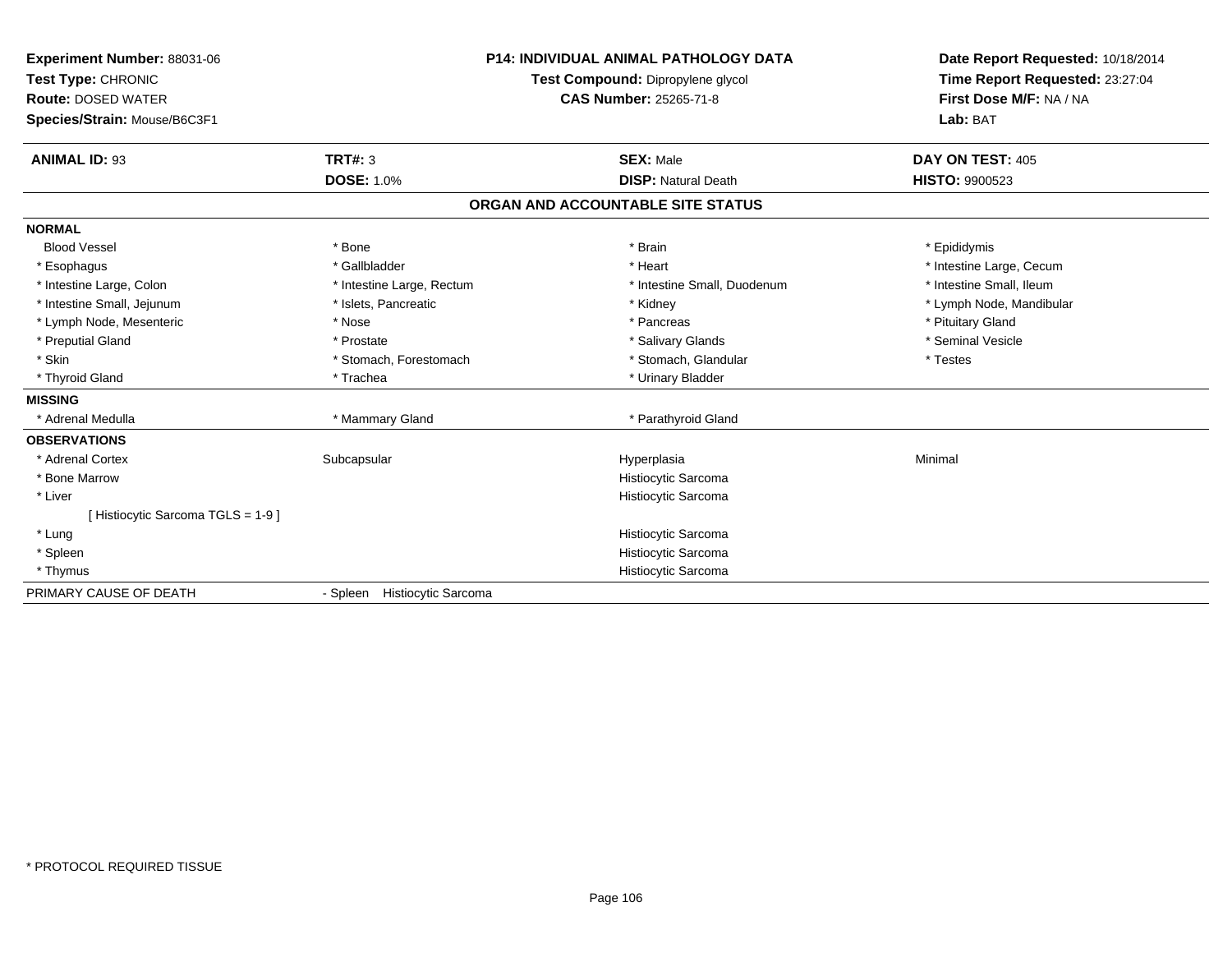| Experiment Number: 88031-06<br>Test Type: CHRONIC |                            | <b>P14: INDIVIDUAL ANIMAL PATHOLOGY DATA</b><br>Test Compound: Dipropylene glycol | Date Report Requested: 10/18/2014 |
|---------------------------------------------------|----------------------------|-----------------------------------------------------------------------------------|-----------------------------------|
| <b>Route: DOSED WATER</b>                         |                            |                                                                                   | Time Report Requested: 23:27:04   |
|                                                   |                            | <b>CAS Number: 25265-71-8</b>                                                     | First Dose M/F: NA / NA           |
| Species/Strain: Mouse/B6C3F1                      |                            |                                                                                   | Lab: BAT                          |
| <b>ANIMAL ID: 94</b>                              | <b>TRT#: 3</b>             | <b>SEX: Male</b>                                                                  | DAY ON TEST: 729                  |
|                                                   | <b>DOSE: 1.0%</b>          | <b>DISP: Terminal Sacrifice</b>                                                   | HISTO: 9900524                    |
|                                                   |                            | ORGAN AND ACCOUNTABLE SITE STATUS                                                 |                                   |
| <b>NORMAL</b>                                     |                            |                                                                                   |                                   |
| * Adrenal Medulla                                 | <b>Blood Vessel</b>        | * Bone                                                                            | * Bone Marrow                     |
| * Brain                                           | * Esophagus                | * Gallbladder                                                                     | * Heart                           |
| * Intestine Large, Cecum                          | * Intestine Large, Colon   | * Intestine Large, Rectum                                                         | * Intestine Small, Duodenum       |
| * Intestine Small, Ileum                          | * Intestine Small, Jejunum | * Islets, Pancreatic                                                              | * Lung                            |
| * Lymph Node, Mandibular                          | * Lymph Node, Mesenteric   | * Nose                                                                            | * Pancreas                        |
| * Parathyroid Gland                               | * Pituitary Gland          | * Preputial Gland                                                                 | * Prostate                        |
| * Salivary Glands                                 | * Seminal Vesicle          | * Skin                                                                            | * Spleen                          |
| * Stomach, Forestomach                            | * Stomach, Glandular       | * Testes                                                                          | * Thymus                          |
| * Thyroid Gland                                   | * Trachea                  | * Urinary Bladder                                                                 |                                   |
| <b>MISSING</b>                                    |                            |                                                                                   |                                   |
| * Mammary Gland                                   |                            |                                                                                   |                                   |
| <b>OBSERVATIONS</b>                               |                            |                                                                                   |                                   |
| * Adrenal Cortex                                  | Subcapsular                | Hyperplasia                                                                       | Minimal                           |
|                                                   |                            | Hypertrophy                                                                       | Focal, Minimal                    |
| * Epididymis                                      |                            | Granuloma Sperm                                                                   | Marked                            |
| [Granuloma Sperm TGLS = 1-7]                      |                            |                                                                                   |                                   |
| * Kidney                                          |                            | Nephropathy                                                                       | Minimal                           |
| * Liver                                           |                            | Clear Cell Focus                                                                  |                                   |
|                                                   |                            | <b>Eosinophilic Focus</b>                                                         |                                   |
|                                                   |                            | Inflammation                                                                      | Chronic, Minimal                  |
| [Clear Cell Focus TGLS = $4,5-4+5$ ]              |                            |                                                                                   |                                   |
| [ Eosinophilic Focus TGLS = 3,6-4+9 ]             |                            |                                                                                   |                                   |
| Mesentery                                         | Fat                        | <b>Necrosis</b>                                                                   | Mild                              |
| [ Necrosis TGLS = $2-9$ ]                         |                            |                                                                                   |                                   |
| PRIMARY CAUSE OF DEATH                            | $\overline{a}$             |                                                                                   |                                   |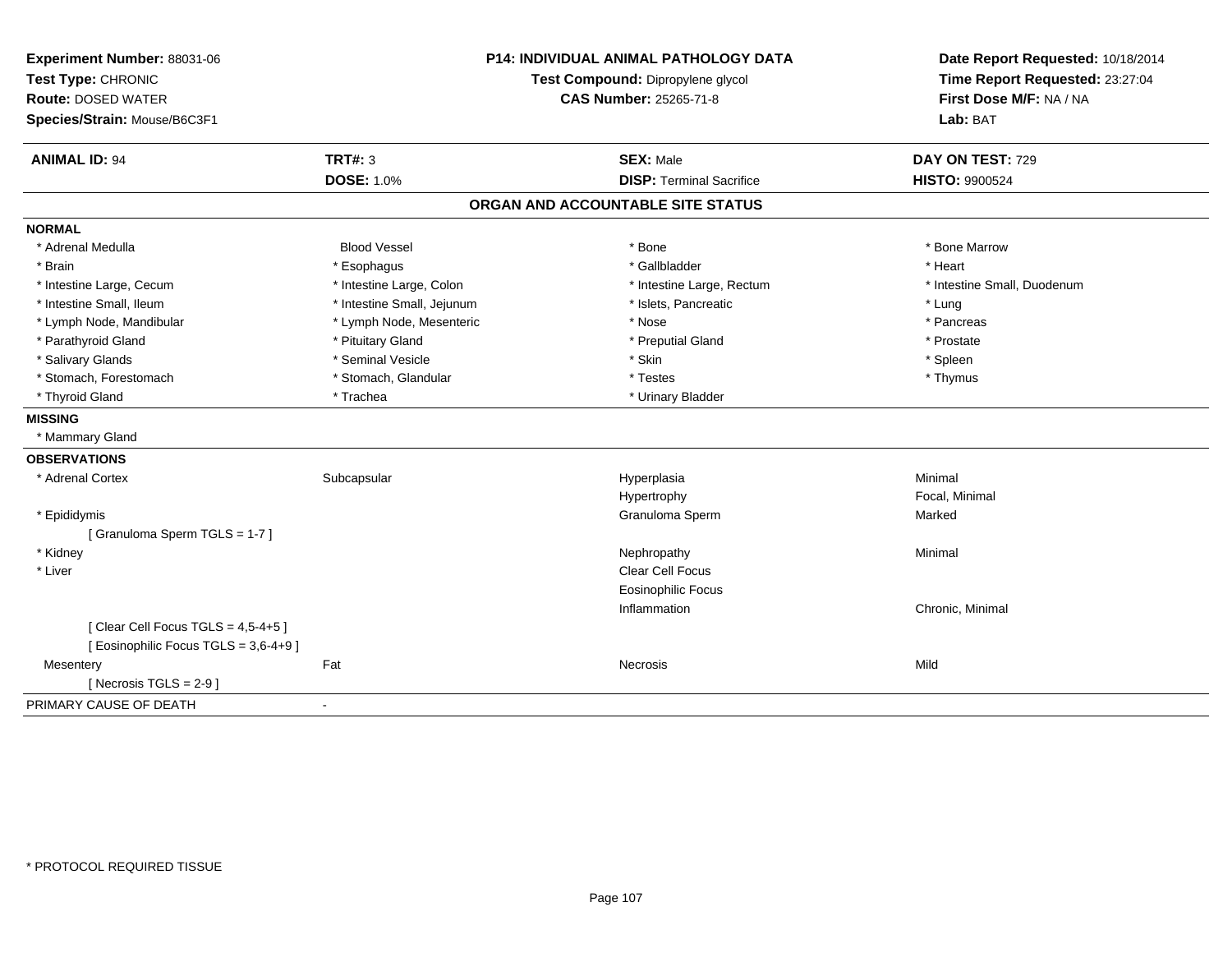| Experiment Number: 88031-06<br>Test Type: CHRONIC<br><b>Route: DOSED WATER</b><br>Species/Strain: Mouse/B6C3F1 |                          | P14: INDIVIDUAL ANIMAL PATHOLOGY DATA<br>Test Compound: Dipropylene glycol<br><b>CAS Number: 25265-71-8</b> | Date Report Requested: 10/18/2014<br>Time Report Requested: 23:27:04<br>First Dose M/F: NA / NA<br>Lab: BAT |
|----------------------------------------------------------------------------------------------------------------|--------------------------|-------------------------------------------------------------------------------------------------------------|-------------------------------------------------------------------------------------------------------------|
| <b>ANIMAL ID: 95</b>                                                                                           | <b>TRT#: 3</b>           | <b>SEX: Male</b>                                                                                            | DAY ON TEST: 731                                                                                            |
|                                                                                                                | <b>DOSE: 1.0%</b>        | <b>DISP: Terminal Sacrifice</b>                                                                             | HISTO: 9900525                                                                                              |
|                                                                                                                |                          | ORGAN AND ACCOUNTABLE SITE STATUS                                                                           |                                                                                                             |
| <b>NORMAL</b>                                                                                                  |                          |                                                                                                             |                                                                                                             |
| * Adrenal Medulla                                                                                              | <b>Blood Vessel</b>      | * Bone                                                                                                      | * Bone Marrow                                                                                               |
| * Brain                                                                                                        | * Epididymis             | * Esophagus                                                                                                 | * Gallbladder                                                                                               |
| * Heart                                                                                                        | * Intestine Large, Cecum | * Intestine Large, Colon                                                                                    | * Intestine Large, Rectum                                                                                   |
| * Intestine Small, Duodenum                                                                                    | * Intestine Small, Ileum | * Intestine Small, Jejunum                                                                                  | * Lung                                                                                                      |
| * Lymph Node, Mandibular                                                                                       | * Lymph Node, Mesenteric | * Nose                                                                                                      | * Pancreas                                                                                                  |
| * Parathyroid Gland                                                                                            | * Pituitary Gland        | * Prostate                                                                                                  | * Salivary Glands                                                                                           |
| * Skin                                                                                                         | * Spleen                 | * Stomach, Forestomach                                                                                      | * Stomach, Glandular                                                                                        |
| * Testes                                                                                                       | * Thymus                 | * Thyroid Gland                                                                                             | * Trachea                                                                                                   |
| * Urinary Bladder                                                                                              |                          |                                                                                                             |                                                                                                             |
| <b>MISSING</b>                                                                                                 |                          |                                                                                                             |                                                                                                             |
| * Mammary Gland                                                                                                |                          |                                                                                                             |                                                                                                             |
| <b>OBSERVATIONS</b>                                                                                            |                          |                                                                                                             |                                                                                                             |
| * Adrenal Cortex                                                                                               | Subcapsular              | Hyperplasia                                                                                                 | Minimal                                                                                                     |
|                                                                                                                |                          | Hypertrophy                                                                                                 | Focal, Mild                                                                                                 |
| * Islets, Pancreatic                                                                                           |                          | Hyperplasia                                                                                                 | Moderate                                                                                                    |
| * Kidney                                                                                                       |                          | Nephropathy                                                                                                 | Minimal                                                                                                     |
| * Liver                                                                                                        |                          | Hemangioma                                                                                                  |                                                                                                             |
|                                                                                                                |                          | Hepatocellular Adenoma                                                                                      |                                                                                                             |
|                                                                                                                |                          | <b>Mixed Cell Focus</b>                                                                                     |                                                                                                             |
|                                                                                                                |                          | Vacuolization Cytoplasmic                                                                                   | Focal, Minimal                                                                                              |
| [Hemangioma TGLS = 4-4]                                                                                        |                          |                                                                                                             |                                                                                                             |
| [ Hepatocellular Adenoma TGLS = 3-9 ]                                                                          |                          |                                                                                                             |                                                                                                             |
| * Preputial Gland                                                                                              |                          | Cyst                                                                                                        | Minimal                                                                                                     |
| [Cyst TGLS = $1-8$ ]                                                                                           |                          |                                                                                                             |                                                                                                             |
| * Seminal Vesicle                                                                                              |                          | Cyst                                                                                                        | Mild                                                                                                        |
| [ $Cyst TGLS = 2-10$ ]                                                                                         |                          |                                                                                                             |                                                                                                             |
| PRIMARY CAUSE OF DEATH                                                                                         | $\sim$                   |                                                                                                             |                                                                                                             |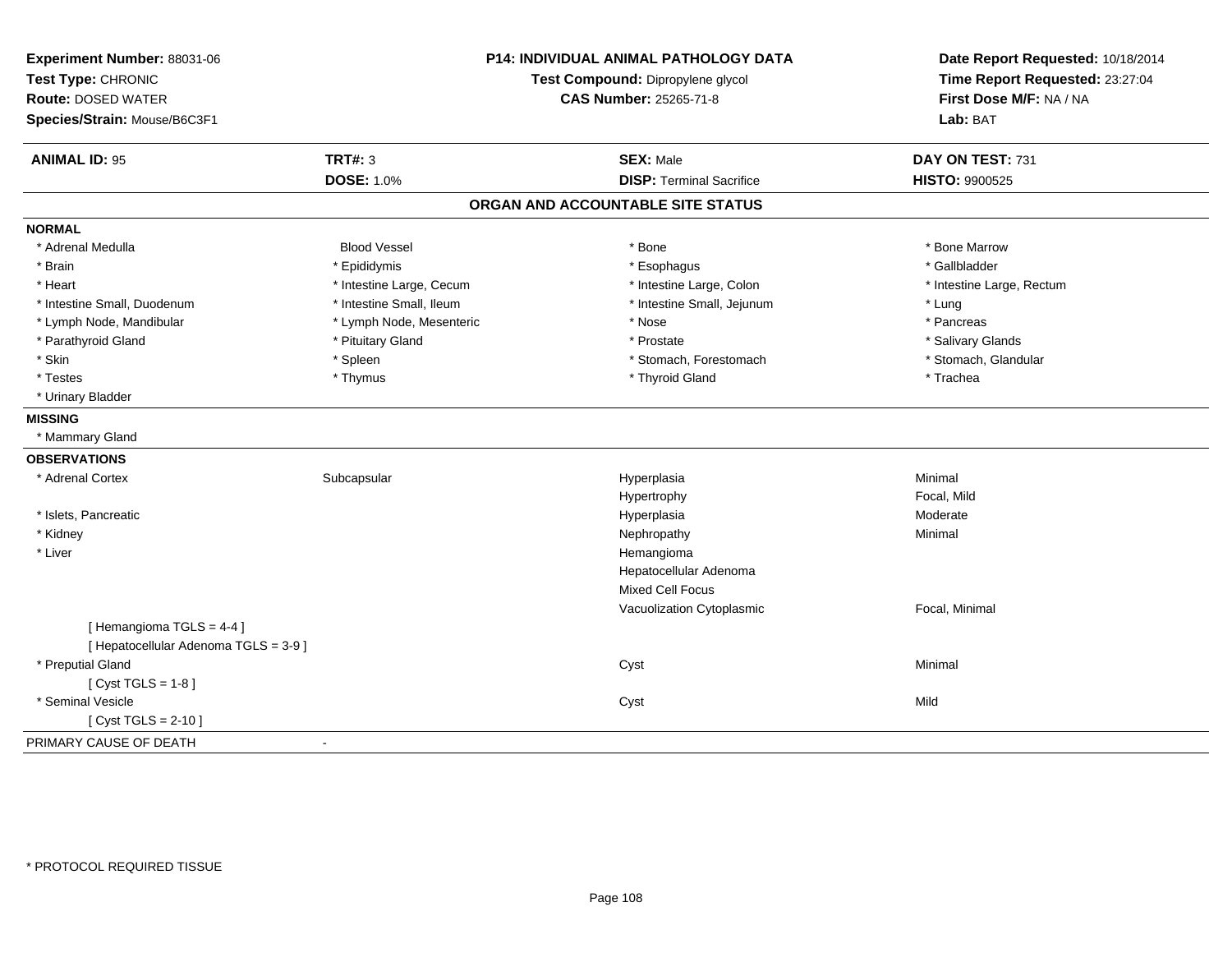| Experiment Number: 88031-06   |                          | <b>P14: INDIVIDUAL ANIMAL PATHOLOGY DATA</b> | Date Report Requested: 10/18/2014                          |  |
|-------------------------------|--------------------------|----------------------------------------------|------------------------------------------------------------|--|
| Test Type: CHRONIC            |                          | Test Compound: Dipropylene glycol            | Time Report Requested: 23:27:04<br>First Dose M/F: NA / NA |  |
| <b>Route: DOSED WATER</b>     |                          | <b>CAS Number: 25265-71-8</b>                |                                                            |  |
| Species/Strain: Mouse/B6C3F1  |                          |                                              | Lab: BAT                                                   |  |
| <b>ANIMAL ID: 96</b>          | <b>TRT#: 3</b>           | <b>SEX: Male</b>                             | DAY ON TEST: 730                                           |  |
|                               | <b>DOSE: 1.0%</b>        | <b>DISP: Terminal Sacrifice</b>              | <b>HISTO: 9900526</b>                                      |  |
|                               |                          | ORGAN AND ACCOUNTABLE SITE STATUS            |                                                            |  |
| <b>NORMAL</b>                 |                          |                                              |                                                            |  |
| * Adrenal Medulla             | <b>Blood Vessel</b>      | * Bone                                       | * Bone Marrow                                              |  |
| * Brain                       | * Epididymis             | * Esophagus                                  | * Gallbladder                                              |  |
| * Heart                       | * Intestine Large, Cecum | * Intestine Large, Colon                     | * Intestine Large, Rectum                                  |  |
| * Intestine Small, Duodenum   | * Intestine Small, Ileum | * Intestine Small, Jejunum                   | * Lung                                                     |  |
| * Lymph Node, Mesenteric      | * Nose                   | * Pancreas                                   | * Parathyroid Gland                                        |  |
| * Pituitary Gland             | * Preputial Gland        | * Prostate                                   | * Salivary Glands                                          |  |
| * Seminal Vesicle             | * Skin                   | * Stomach, Forestomach                       | * Stomach, Glandular                                       |  |
| * Testes                      | * Thyroid Gland          | * Trachea                                    | * Urinary Bladder                                          |  |
| <b>MISSING</b>                |                          |                                              |                                                            |  |
| * Mammary Gland               | * Thymus                 |                                              |                                                            |  |
| <b>OBSERVATIONS</b>           |                          |                                              |                                                            |  |
| * Adrenal Cortex              | Subcapsular              | Hyperplasia                                  | Mild                                                       |  |
|                               |                          | Hypertrophy                                  | Focal, Minimal                                             |  |
| Eye                           | Cornea                   | Inflammation                                 | Suppurative, Marked                                        |  |
| [Inflammation TGLS = $2-10$ ] |                          |                                              |                                                            |  |
| Harderian Gland               |                          | Adenoma                                      |                                                            |  |
| [Adenoma TGLS = $1-9$ ]       |                          |                                              |                                                            |  |
| * Islets, Pancreatic          |                          | Hyperplasia                                  | Moderate                                                   |  |
| * Kidney                      |                          | Nephropathy                                  | Minimal                                                    |  |
| * Liver                       |                          | Inflammation                                 | Chronic, Minimal                                           |  |
| * Lymph Node, Mandibular      |                          | <b>Infiltration Cellular</b>                 | Plasma Cell, Marked                                        |  |
| * Spleen                      |                          | Hematopoietic Cell Proliferation             | Minimal                                                    |  |
| PRIMARY CAUSE OF DEATH        |                          |                                              |                                                            |  |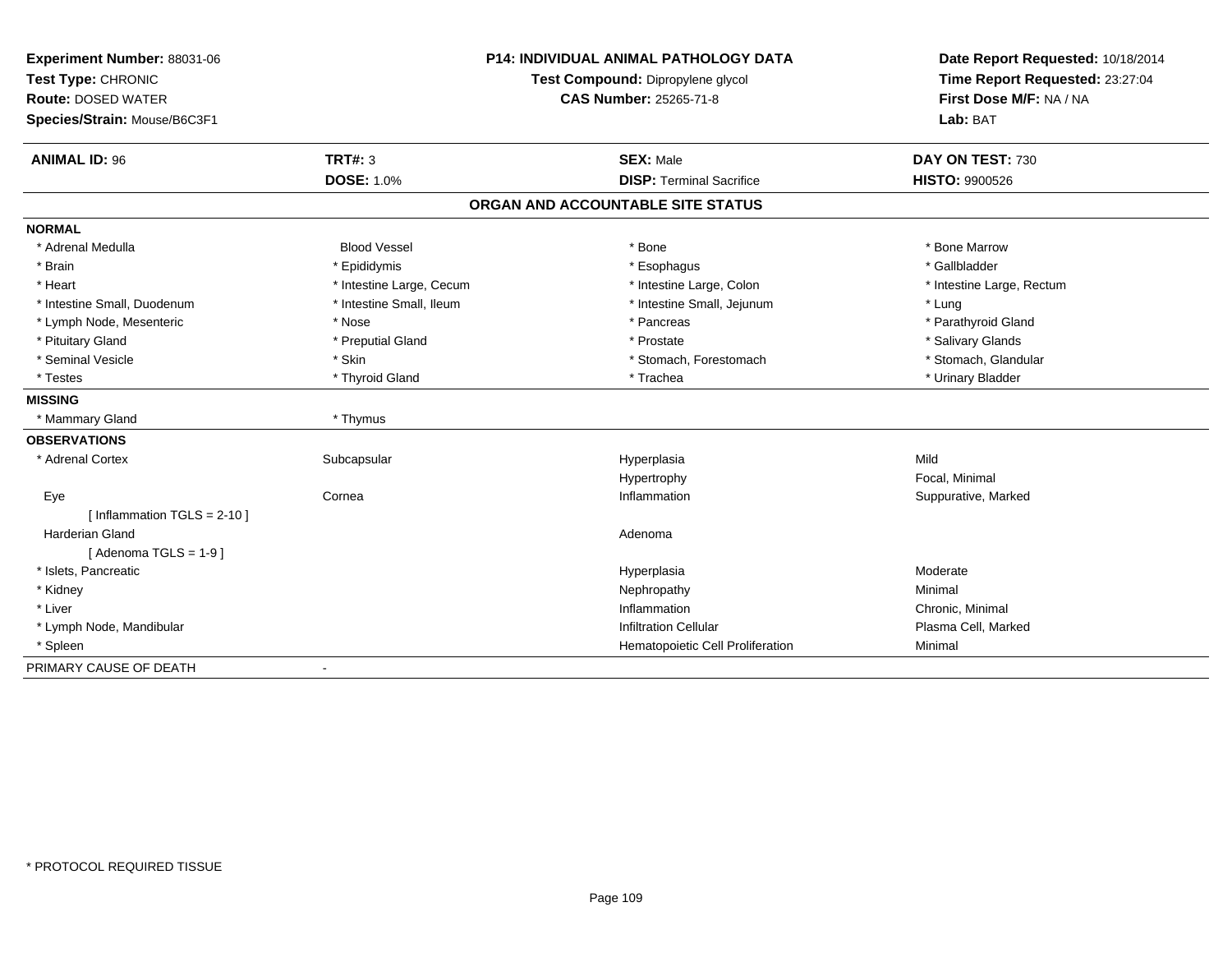| Experiment Number: 88031-06<br>Test Type: CHRONIC |                                                                    |  | <b>P14: INDIVIDUAL ANIMAL PATHOLOGY DATA</b> | Date Report Requested: 10/18/2014<br>Time Report Requested: 23:27:04 |
|---------------------------------------------------|--------------------------------------------------------------------|--|----------------------------------------------|----------------------------------------------------------------------|
| <b>Route: DOSED WATER</b>                         | Test Compound: Dipropylene glycol<br><b>CAS Number: 25265-71-8</b> |  | First Dose M/F: NA / NA                      |                                                                      |
|                                                   |                                                                    |  |                                              |                                                                      |
| Species/Strain: Mouse/B6C3F1                      |                                                                    |  |                                              | Lab: BAT                                                             |
| <b>ANIMAL ID: 97</b>                              | <b>TRT#: 3</b>                                                     |  | <b>SEX: Male</b>                             | DAY ON TEST: 730                                                     |
|                                                   | <b>DOSE: 1.0%</b>                                                  |  | <b>DISP: Terminal Sacrifice</b>              | HISTO: 9900527                                                       |
|                                                   |                                                                    |  | ORGAN AND ACCOUNTABLE SITE STATUS            |                                                                      |
| <b>NORMAL</b>                                     |                                                                    |  |                                              |                                                                      |
| * Adrenal Medulla                                 | <b>Blood Vessel</b>                                                |  | * Bone                                       | * Bone Marrow                                                        |
| * Brain                                           | * Epididymis                                                       |  | * Esophagus                                  | * Gallbladder                                                        |
| * Heart                                           | * Intestine Large, Cecum                                           |  | * Intestine Large, Colon                     | * Intestine Large, Rectum                                            |
| * Intestine Small, Ileum                          | * Intestine Small, Jejunum                                         |  | * Lymph Node, Mandibular                     | * Lymph Node, Mesenteric                                             |
| * Nose                                            | * Pancreas                                                         |  | * Parathyroid Gland                          | * Pituitary Gland                                                    |
| * Prostate                                        | * Salivary Glands                                                  |  | * Seminal Vesicle                            | * Stomach, Forestomach                                               |
| * Testes                                          | * Thymus                                                           |  | * Thyroid Gland                              | * Trachea                                                            |
| * Urinary Bladder                                 |                                                                    |  |                                              |                                                                      |
| <b>MISSING</b>                                    |                                                                    |  |                                              |                                                                      |
| * Mammary Gland                                   |                                                                    |  |                                              |                                                                      |
| <b>OBSERVATIONS</b>                               |                                                                    |  |                                              |                                                                      |
| * Adrenal Cortex                                  | Subcapsular                                                        |  | Hyperplasia                                  | Mild                                                                 |
|                                                   |                                                                    |  | Hypertrophy                                  | Focal, Moderate                                                      |
| * Intestine Small, Duodenum                       |                                                                    |  | Polyp Adenomatous                            |                                                                      |
| [Polyp Adenomatous TGLS = 6-10]                   |                                                                    |  |                                              |                                                                      |
| * Islets, Pancreatic                              |                                                                    |  | Hyperplasia                                  | Mild                                                                 |
| * Kidney                                          | <b>Renal Tubule</b>                                                |  | Cyst                                         | Mild                                                                 |
|                                                   |                                                                    |  | Infarct                                      | Minimal                                                              |
|                                                   |                                                                    |  | Nephropathy                                  | Minimal                                                              |
| * Liver                                           |                                                                    |  | <b>Eosinophilic Focus</b>                    |                                                                      |
|                                                   |                                                                    |  | Hepatocellular Adenoma                       |                                                                      |
| [ Eosinophilic Focus TGLS = 5-10 ]                |                                                                    |  |                                              |                                                                      |
| [ Hepatocellular Adenoma TGLS = 4-5 ]             |                                                                    |  |                                              |                                                                      |
| * Lung                                            |                                                                    |  | Alveolar/Bronchiolar Adenoma                 |                                                                      |
| Mesentery                                         | Fat                                                                |  | Necrosis                                     | Minimal                                                              |
| * Preputial Gland                                 |                                                                    |  | Cyst                                         | Moderate                                                             |
|                                                   |                                                                    |  | Inflammation                                 | Suppurative, Mild                                                    |
| [Cyst TGLS = $2-8$ ]                              |                                                                    |  |                                              |                                                                      |
| [Inflammation $TGLS = 2-8$ ]                      |                                                                    |  |                                              |                                                                      |
| * Skin                                            |                                                                    |  | Ulcer                                        | Moderate                                                             |
|                                                   |                                                                    |  |                                              |                                                                      |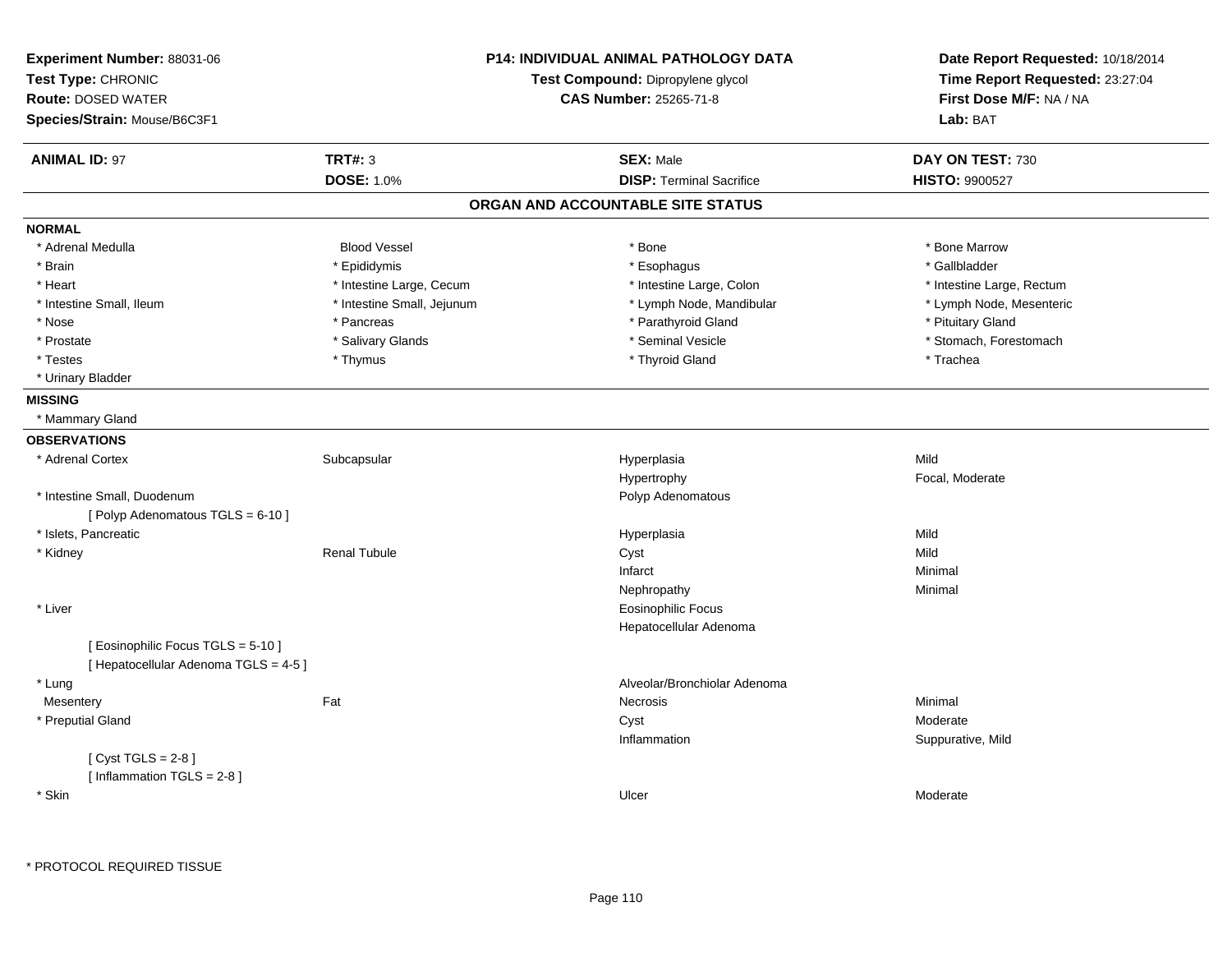| <b>Experiment Number: 88031-06</b><br>Test Type: CHRONIC |                   | <b>P14: INDIVIDUAL ANIMAL PATHOLOGY DATA</b><br>Test Compound: Dipropylene glycol | Date Report Requested: 10/18/2014<br>Time Report Requested: 23:27:04 |
|----------------------------------------------------------|-------------------|-----------------------------------------------------------------------------------|----------------------------------------------------------------------|
| <b>Route: DOSED WATER</b>                                |                   | <b>CAS Number: 25265-71-8</b>                                                     | First Dose M/F: NA / NA                                              |
| Species/Strain: Mouse/B6C3F1                             |                   |                                                                                   | Lab: BAT                                                             |
| <b>ANIMAL ID: 97</b>                                     | TRT#: 3           | <b>SEX: Male</b>                                                                  | DAY ON TEST: 730                                                     |
|                                                          | <b>DOSE: 1.0%</b> | <b>DISP:</b> Terminal Sacrifice                                                   | <b>HISTO: 9900527</b>                                                |
|                                                          |                   | ORGAN AND ACCOUNTABLE SITE STATUS                                                 |                                                                      |
| [ Ulcer TGLS = $1-9$ ]                                   |                   |                                                                                   |                                                                      |
| * Spleen                                                 |                   | Hematopoietic Cell Proliferation                                                  | Moderate                                                             |
| [ Hematopoietic Cell Proliferation TGLS = 3-4 ]          |                   |                                                                                   |                                                                      |
| * Stomach, Glandular                                     |                   | Mineralization                                                                    | Focal, Minimal                                                       |
| PRIMARY CAUSE OF DEATH                                   |                   |                                                                                   |                                                                      |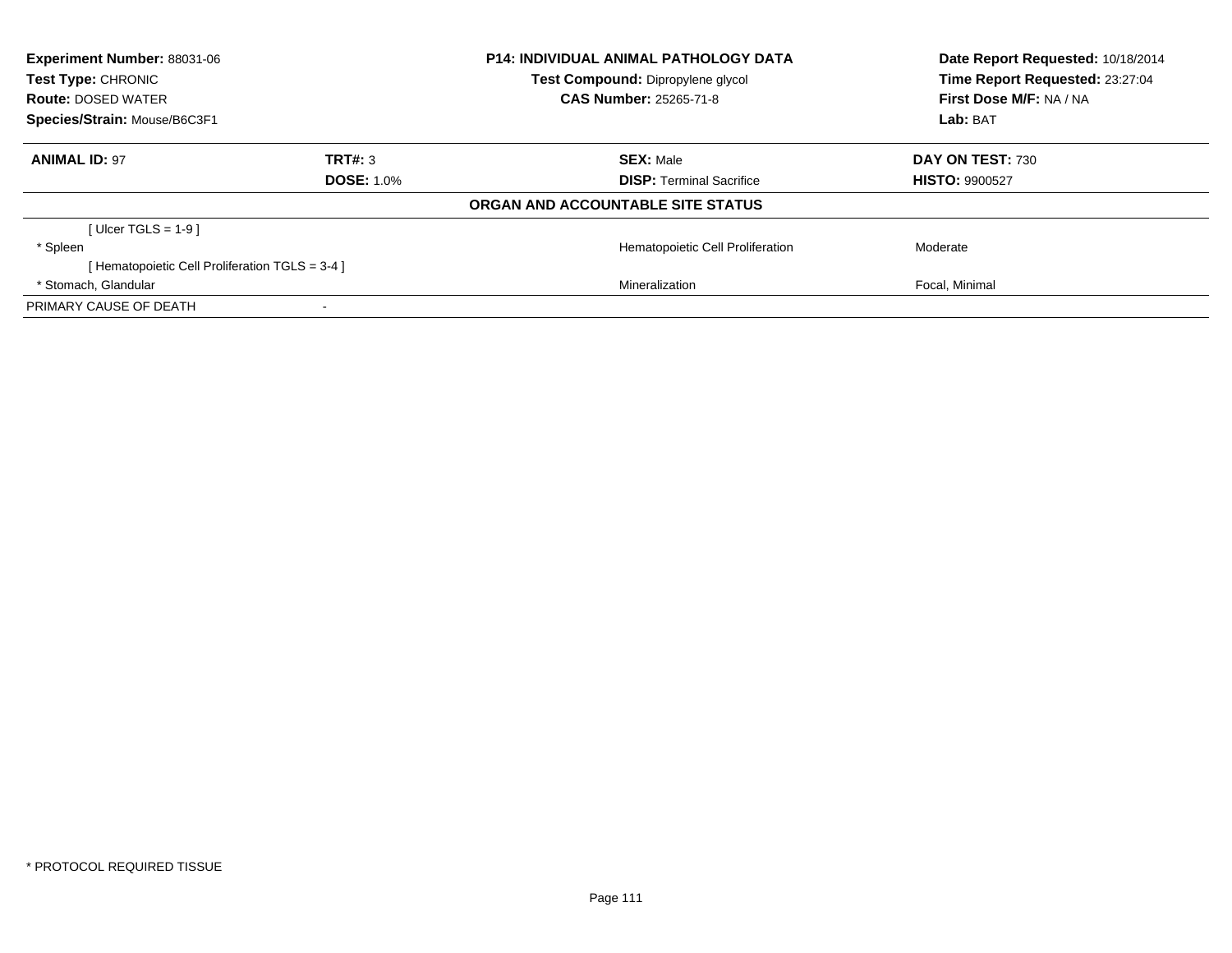| Experiment Number: 88031-06                      |                                  | <b>P14: INDIVIDUAL ANIMAL PATHOLOGY DATA</b> | Date Report Requested: 10/18/2014 |
|--------------------------------------------------|----------------------------------|----------------------------------------------|-----------------------------------|
| Test Type: CHRONIC                               |                                  | Test Compound: Dipropylene glycol            | Time Report Requested: 23:27:04   |
| <b>Route: DOSED WATER</b>                        |                                  | <b>CAS Number: 25265-71-8</b>                | First Dose M/F: NA / NA           |
| Species/Strain: Mouse/B6C3F1                     |                                  |                                              | Lab: BAT                          |
| <b>ANIMAL ID: 98</b>                             | <b>TRT#: 3</b>                   | <b>SEX: Male</b>                             | DAY ON TEST: 619                  |
|                                                  | <b>DOSE: 1.0%</b>                | <b>DISP: Natural Death</b>                   | <b>HISTO: 9900528</b>             |
|                                                  |                                  | ORGAN AND ACCOUNTABLE SITE STATUS            |                                   |
| <b>NORMAL</b>                                    |                                  |                                              |                                   |
| * Adrenal Medulla                                | <b>Blood Vessel</b>              | * Bone                                       | * Bone Marrow                     |
| * Brain                                          | * Epididymis                     | * Esophagus                                  | * Gallbladder                     |
| * Heart                                          | * Intestine Large, Cecum         | * Intestine Large, Colon                     | * Intestine Large, Rectum         |
| * Intestine Small, Duodenum                      | * Intestine Small, Ileum         | * Intestine Small, Jejunum                   | * Islets, Pancreatic              |
| * Kidney                                         | * Lymph Node, Mandibular         | * Lymph Node, Mesenteric                     | * Nose                            |
| * Pancreas                                       | * Parathyroid Gland              | * Pituitary Gland                            | * Prostate                        |
| * Salivary Glands                                | * Seminal Vesicle                | * Skin                                       | * Stomach, Forestomach            |
| * Stomach, Glandular                             | * Testes                         | * Thymus                                     | * Thyroid Gland                   |
| * Trachea                                        | * Urinary Bladder                |                                              |                                   |
| <b>MISSING</b>                                   |                                  |                                              |                                   |
| * Mammary Gland                                  |                                  |                                              |                                   |
| <b>OBSERVATIONS</b>                              |                                  |                                              |                                   |
| * Adrenal Cortex                                 | Subcapsular                      | Hyperplasia                                  | Minimal                           |
|                                                  |                                  | Hypertrophy                                  | Focal, Mild                       |
| * Liver                                          |                                  | Hepatocellular Carcinoma                     | Multiple                          |
| [ Hepatocellular Carcinoma TGLS = 2,3,4-4+10+9 ] |                                  |                                              |                                   |
| * Lung                                           |                                  | Hepatocellular Carcinoma                     | Metastatic (Liver)                |
| * Preputial Gland                                |                                  | Cyst                                         | Mild                              |
| [ $Cyst TGLS = 1-8$ ]                            |                                  |                                              |                                   |
| * Spleen                                         | Lymph Follic                     | Atrophy                                      | Mild                              |
| PRIMARY CAUSE OF DEATH                           | - Liver Hepatocellular Carcinoma |                                              |                                   |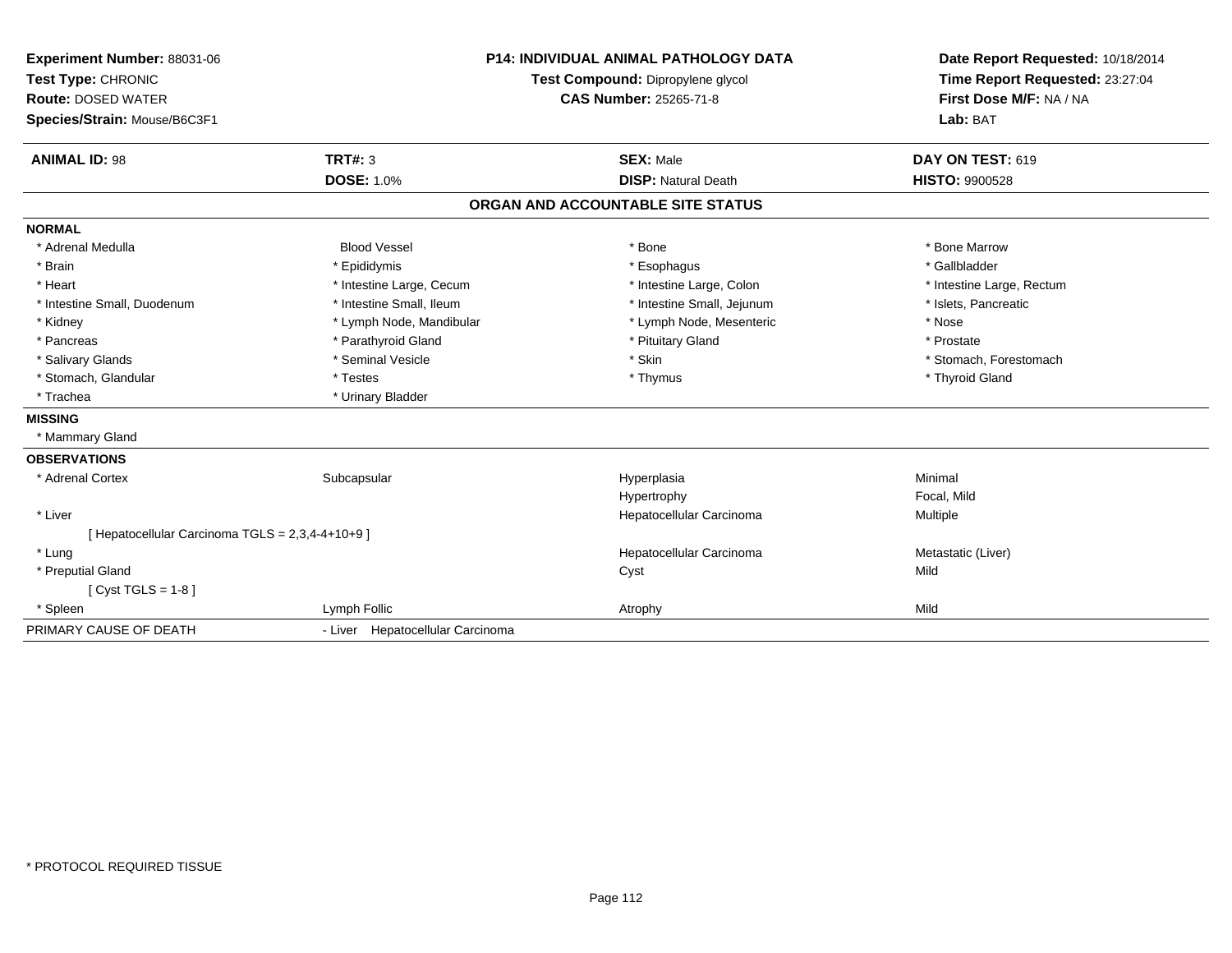| Experiment Number: 88031-06<br>Test Type: CHRONIC<br><b>Route: DOSED WATER</b><br>Species/Strain: Mouse/B6C3F1 |                            | P14: INDIVIDUAL ANIMAL PATHOLOGY DATA<br>Test Compound: Dipropylene glycol<br><b>CAS Number: 25265-71-8</b> | Date Report Requested: 10/18/2014<br>Time Report Requested: 23:27:04<br>First Dose M/F: NA / NA<br>Lab: BAT |
|----------------------------------------------------------------------------------------------------------------|----------------------------|-------------------------------------------------------------------------------------------------------------|-------------------------------------------------------------------------------------------------------------|
| <b>ANIMAL ID: 99</b>                                                                                           | <b>TRT#: 3</b>             | <b>SEX: Male</b>                                                                                            | DAY ON TEST: 731                                                                                            |
|                                                                                                                | <b>DOSE: 1.0%</b>          | <b>DISP: Terminal Sacrifice</b>                                                                             | HISTO: 9900529                                                                                              |
|                                                                                                                |                            | ORGAN AND ACCOUNTABLE SITE STATUS                                                                           |                                                                                                             |
| <b>NORMAL</b>                                                                                                  |                            |                                                                                                             |                                                                                                             |
| * Adrenal Medulla                                                                                              | * Bone                     | * Bone Marrow                                                                                               | * Brain                                                                                                     |
| * Epididymis                                                                                                   | * Esophagus                | * Gallbladder                                                                                               | * Heart                                                                                                     |
| * Intestine Large, Cecum                                                                                       | * Intestine Large, Colon   | * Intestine Large, Rectum                                                                                   | * Intestine Small, Duodenum                                                                                 |
| * Intestine Small, Ileum                                                                                       | * Intestine Small, Jejunum | * Lymph Node, Mandibular                                                                                    | * Lymph Node, Mesenteric                                                                                    |
| * Nose                                                                                                         | * Pancreas                 | * Parathyroid Gland                                                                                         | * Pituitary Gland                                                                                           |
| * Preputial Gland                                                                                              | * Prostate                 | * Salivary Glands                                                                                           | * Seminal Vesicle                                                                                           |
| * Skin                                                                                                         | * Spleen                   | * Stomach, Forestomach                                                                                      | * Stomach, Glandular                                                                                        |
| * Testes                                                                                                       | * Thymus                   | * Thyroid Gland                                                                                             | * Trachea                                                                                                   |
| * Urinary Bladder                                                                                              |                            |                                                                                                             |                                                                                                             |
| <b>MISSING</b>                                                                                                 |                            |                                                                                                             |                                                                                                             |
| * Mammary Gland                                                                                                |                            |                                                                                                             |                                                                                                             |
| <b>OBSERVATIONS</b>                                                                                            |                            |                                                                                                             |                                                                                                             |
| * Adrenal Cortex                                                                                               | Subcapsular                | Hyperplasia                                                                                                 | Minimal                                                                                                     |
|                                                                                                                |                            | Hypertrophy                                                                                                 | Focal, Minimal                                                                                              |
| <b>Blood Vessel</b>                                                                                            | Pulmn Artery               | Mineralization                                                                                              | Minimal                                                                                                     |
| * Islets, Pancreatic                                                                                           |                            | Hyperplasia                                                                                                 | Mild                                                                                                        |
| * Kidney                                                                                                       |                            | Infarct                                                                                                     | Minimal                                                                                                     |
|                                                                                                                |                            | Nephropathy                                                                                                 | Mild                                                                                                        |
| $^{\star}$ Liver                                                                                               |                            | <b>Clear Cell Focus</b>                                                                                     |                                                                                                             |
|                                                                                                                |                            | <b>Eosinophilic Focus</b>                                                                                   |                                                                                                             |
|                                                                                                                |                            | Hepatocellular Adenoma                                                                                      |                                                                                                             |
|                                                                                                                |                            | Hepatocellular Carcinoma                                                                                    |                                                                                                             |
| [ Eosinophilic Focus TGLS = 4,5-3+5+11 ]                                                                       |                            |                                                                                                             |                                                                                                             |
| [ Hepatocellular Adenoma TGLS = 3-9]                                                                           |                            |                                                                                                             |                                                                                                             |
| [ Hepatocellular Carcinoma TGLS = 2-4 ]                                                                        |                            |                                                                                                             |                                                                                                             |
| * Lung                                                                                                         |                            | Alveolar/Bronchiolar Carcinoma                                                                              | Multiple                                                                                                    |
|                                                                                                                | Alveolar Epith             | Hyperplasia                                                                                                 | Focal, Minimal                                                                                              |
| [Alveolar/Bronchiolar Carcinoma TGLS = 1-9]                                                                    |                            |                                                                                                             |                                                                                                             |
| Tooth                                                                                                          |                            | Malformation                                                                                                |                                                                                                             |

\* PROTOCOL REQUIRED TISSUE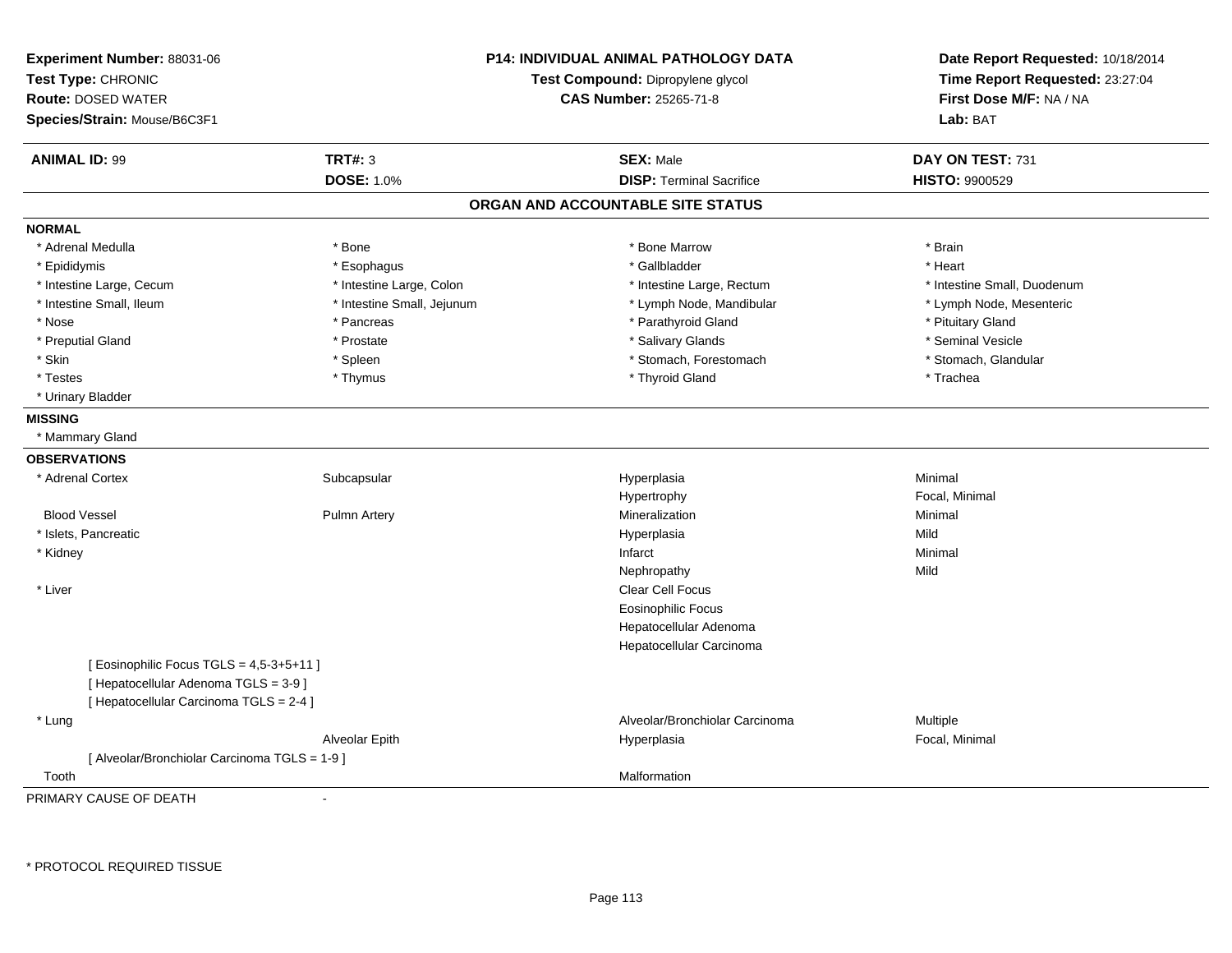| <b>Experiment Number: 88031-06</b><br><b>Test Type: CHRONIC</b><br><b>Route: DOSED WATER</b><br>Species/Strain: Mouse/B6C3F1 |                              | <b>P14: INDIVIDUAL ANIMAL PATHOLOGY DATA</b><br>Test Compound: Dipropylene glycol<br><b>CAS Number: 25265-71-8</b> | Date Report Requested: 10/18/2014<br>Time Report Requested: 23:27:04<br>First Dose M/F: NA / NA<br>Lab: BAT |
|------------------------------------------------------------------------------------------------------------------------------|------------------------------|--------------------------------------------------------------------------------------------------------------------|-------------------------------------------------------------------------------------------------------------|
| <b>ANIMAL ID: 99</b>                                                                                                         | TRT#: 3<br><b>DOSE: 1.0%</b> | <b>SEX: Male</b><br><b>DISP: Terminal Sacrifice</b><br>ORGAN AND ACCOUNTABLE SITE STATUS                           | DAY ON TEST: 731<br><b>HISTO: 9900529</b>                                                                   |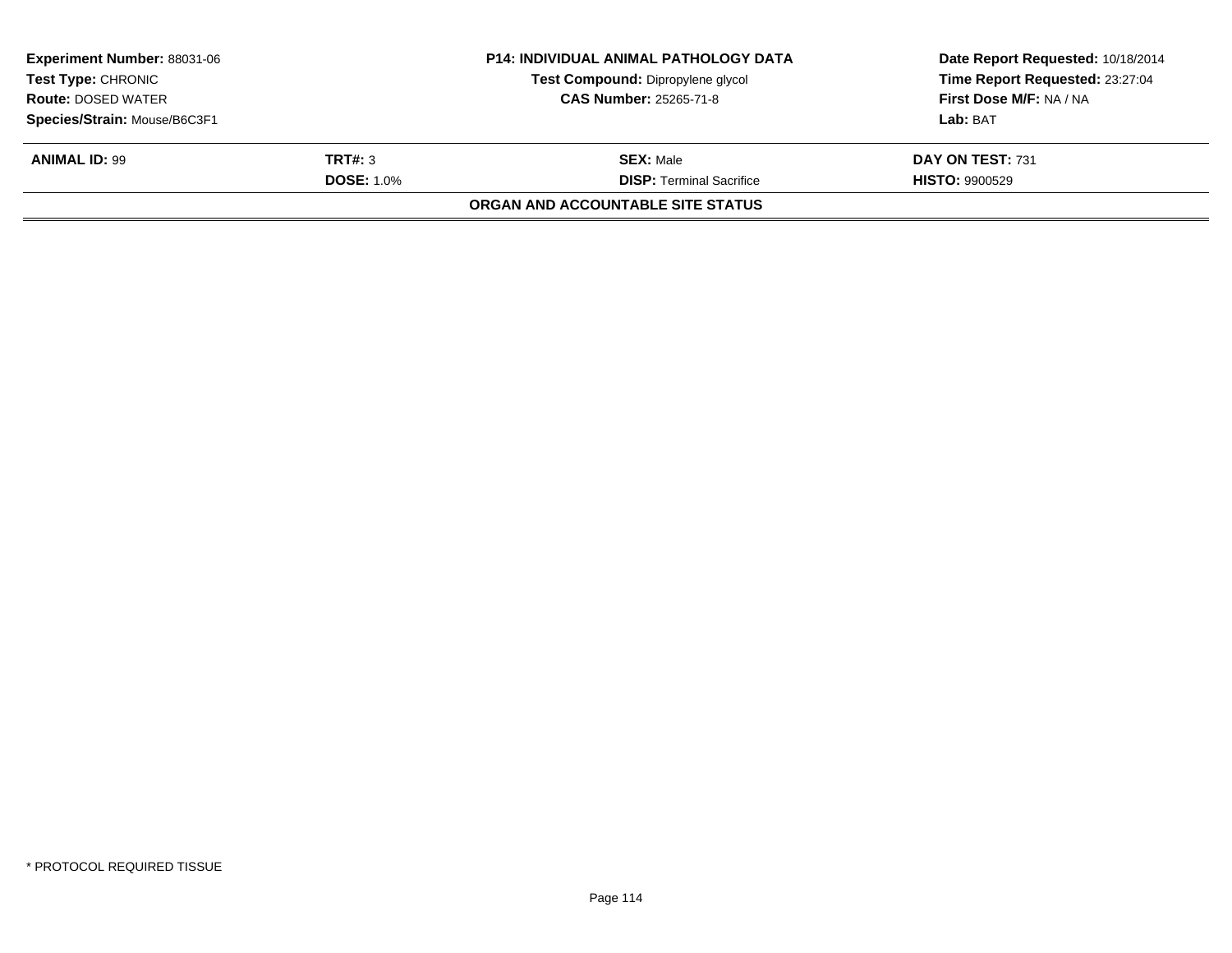| Experiment Number: 88031-06<br>Test Type: CHRONIC<br><b>Route: DOSED WATER</b><br>Species/Strain: Mouse/B6C3F1 |                          | P14: INDIVIDUAL ANIMAL PATHOLOGY DATA<br>Test Compound: Dipropylene glycol<br><b>CAS Number: 25265-71-8</b> | Date Report Requested: 10/18/2014<br>Time Report Requested: 23:27:04<br>First Dose M/F: NA / NA<br>Lab: BAT |
|----------------------------------------------------------------------------------------------------------------|--------------------------|-------------------------------------------------------------------------------------------------------------|-------------------------------------------------------------------------------------------------------------|
| <b>ANIMAL ID: 100</b>                                                                                          | <b>TRT#: 3</b>           | <b>SEX: Male</b>                                                                                            | DAY ON TEST: 731                                                                                            |
|                                                                                                                | <b>DOSE: 1.0%</b>        | <b>DISP: Terminal Sacrifice</b>                                                                             | <b>HISTO: 9900530</b>                                                                                       |
|                                                                                                                |                          | ORGAN AND ACCOUNTABLE SITE STATUS                                                                           |                                                                                                             |
| <b>NORMAL</b>                                                                                                  |                          |                                                                                                             |                                                                                                             |
| * Adrenal Medulla                                                                                              | <b>Blood Vessel</b>      | * Bone                                                                                                      | * Bone Marrow                                                                                               |
| * Brain                                                                                                        | * Epididymis             | * Esophagus                                                                                                 | * Gallbladder                                                                                               |
| * Heart                                                                                                        | * Intestine Large, Cecum | * Intestine Large, Colon                                                                                    | * Intestine Large, Rectum                                                                                   |
| * Intestine Small, Duodenum                                                                                    | * Intestine Small, Ileum | * Intestine Small, Jejunum                                                                                  | * Lung                                                                                                      |
| * Lymph Node, Mandibular                                                                                       | * Lymph Node, Mesenteric | * Nose                                                                                                      | * Pancreas                                                                                                  |
| * Parathyroid Gland                                                                                            | * Pituitary Gland        | * Prostate                                                                                                  | * Salivary Glands                                                                                           |
| * Seminal Vesicle                                                                                              | * Skin                   | * Spleen                                                                                                    | * Stomach, Forestomach                                                                                      |
| * Stomach, Glandular                                                                                           | * Testes                 | * Thymus                                                                                                    | * Thyroid Gland                                                                                             |
| * Trachea                                                                                                      | * Urinary Bladder        |                                                                                                             |                                                                                                             |
| <b>MISSING</b>                                                                                                 |                          |                                                                                                             |                                                                                                             |
| * Mammary Gland                                                                                                |                          |                                                                                                             |                                                                                                             |
| <b>OBSERVATIONS</b>                                                                                            |                          |                                                                                                             |                                                                                                             |
| * Adrenal Cortex                                                                                               | Subcapsular              | Hyperplasia                                                                                                 | Minimal                                                                                                     |
|                                                                                                                |                          | Hypertrophy                                                                                                 | Focal, Minimal                                                                                              |
| * Islets, Pancreatic                                                                                           |                          | Hyperplasia                                                                                                 | Moderate                                                                                                    |
| * Kidney                                                                                                       | <b>Renal Tubule</b>      | Hyperplasia                                                                                                 | Focal, Minimal                                                                                              |
|                                                                                                                |                          | Nephropathy                                                                                                 | Minimal                                                                                                     |
| * Liver                                                                                                        |                          | Clear Cell Focus                                                                                            |                                                                                                             |
|                                                                                                                |                          | <b>Eosinophilic Focus</b>                                                                                   |                                                                                                             |
|                                                                                                                |                          | Inflammation                                                                                                | Chronic, Minimal                                                                                            |
|                                                                                                                |                          | Mixed Cell Focus                                                                                            |                                                                                                             |
| [ Clear Cell Focus TGLS = 2,4,5-9+10+4 ]                                                                       |                          |                                                                                                             |                                                                                                             |
| Mesentery                                                                                                      | Fat                      | Necrosis                                                                                                    | Mild                                                                                                        |
| [Necrosis TGLS = $3-9$ ]                                                                                       |                          |                                                                                                             |                                                                                                             |
| * Preputial Gland                                                                                              |                          | Cyst                                                                                                        | Moderate                                                                                                    |
| [ $Cyst TGLS = 1-8$ ]                                                                                          |                          |                                                                                                             |                                                                                                             |
| Tooth                                                                                                          |                          | Malformation                                                                                                |                                                                                                             |
| PRIMARY CAUSE OF DEATH                                                                                         |                          |                                                                                                             |                                                                                                             |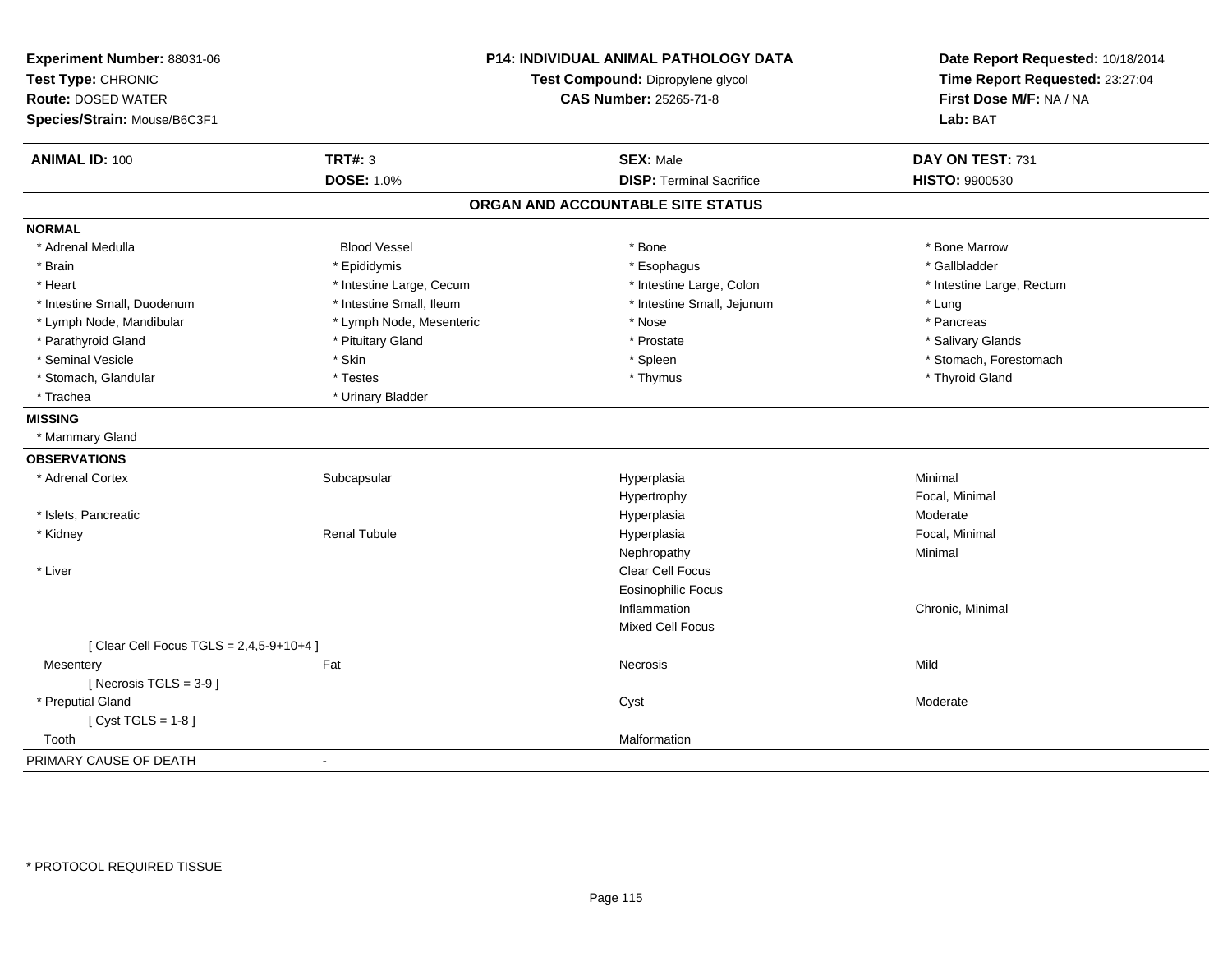| Experiment Number: 88031-06                  |                          | <b>P14: INDIVIDUAL ANIMAL PATHOLOGY DATA</b> | Date Report Requested: 10/18/2014 |
|----------------------------------------------|--------------------------|----------------------------------------------|-----------------------------------|
| Test Type: CHRONIC                           |                          | Test Compound: Dipropylene glycol            | Time Report Requested: 23:27:04   |
| <b>Route: DOSED WATER</b>                    |                          | <b>CAS Number: 25265-71-8</b>                | First Dose M/F: NA / NA           |
| Species/Strain: Mouse/B6C3F1                 |                          |                                              | Lab: BAT                          |
| <b>ANIMAL ID: 101</b>                        | TRT#: 5                  | <b>SEX: Male</b>                             | DAY ON TEST: 730                  |
|                                              | <b>DOSE: 2.0%</b>        | <b>DISP: Terminal Sacrifice</b>              | HISTO: 9900531                    |
|                                              |                          | ORGAN AND ACCOUNTABLE SITE STATUS            |                                   |
| <b>NORMAL</b>                                |                          |                                              |                                   |
| * Adrenal Medulla                            | <b>Blood Vessel</b>      | * Bone                                       | * Bone Marrow                     |
| * Brain                                      | * Epididymis             | * Esophagus                                  | * Gallbladder                     |
| * Heart                                      | * Intestine Large, Cecum | * Intestine Large, Colon                     | * Intestine Large, Rectum         |
| * Intestine Small, Duodenum                  | * Intestine Small, Ileum | * Lung                                       | * Lymph Node, Mandibular          |
| * Lymph Node, Mesenteric                     | * Nose                   | * Pancreas                                   | * Parathyroid Gland               |
| * Pituitary Gland                            | * Prostate               | * Salivary Glands                            | * Seminal Vesicle                 |
| * Skin                                       | * Stomach, Forestomach   | * Stomach, Glandular                         | * Testes                          |
| * Thymus                                     | * Thyroid Gland          | * Trachea                                    | * Urinary Bladder                 |
| <b>MISSING</b>                               |                          |                                              |                                   |
| * Mammary Gland                              |                          |                                              |                                   |
| <b>OBSERVATIONS</b>                          |                          |                                              |                                   |
| * Adrenal Cortex                             | Subcapsular              | Hyperplasia                                  | Minimal                           |
| * Intestine Small, Jejunum                   |                          | Carcinoma                                    |                                   |
| [Carcinoma TGLS = 5-9]                       |                          |                                              |                                   |
| * Islets, Pancreatic                         |                          | Hyperplasia                                  | Moderate                          |
| * Kidney                                     |                          | Nephropathy                                  | Mild                              |
| * Liver                                      |                          | Clear Cell Focus                             |                                   |
|                                              |                          | <b>Eosinophilic Focus</b>                    |                                   |
|                                              |                          | Inflammation                                 | Chronic, Minimal                  |
|                                              |                          | <b>Mixed Cell Focus</b>                      |                                   |
| [ Clear Cell Focus TGLS = $2,4-10+11$ ]      |                          |                                              |                                   |
| [Mixed Cell Focus TGLS = $2,3,4,6-10+11+4$ ] |                          |                                              |                                   |
| * Preputial Gland                            |                          | Cyst                                         | Moderate                          |
| [Cyst TGLS = $1-8$ ]                         |                          |                                              |                                   |
| * Spleen                                     |                          | Hematopoietic Cell Proliferation             | Minimal                           |
| Tooth                                        |                          | Malformation                                 |                                   |
| PRIMARY CAUSE OF DEATH                       |                          |                                              |                                   |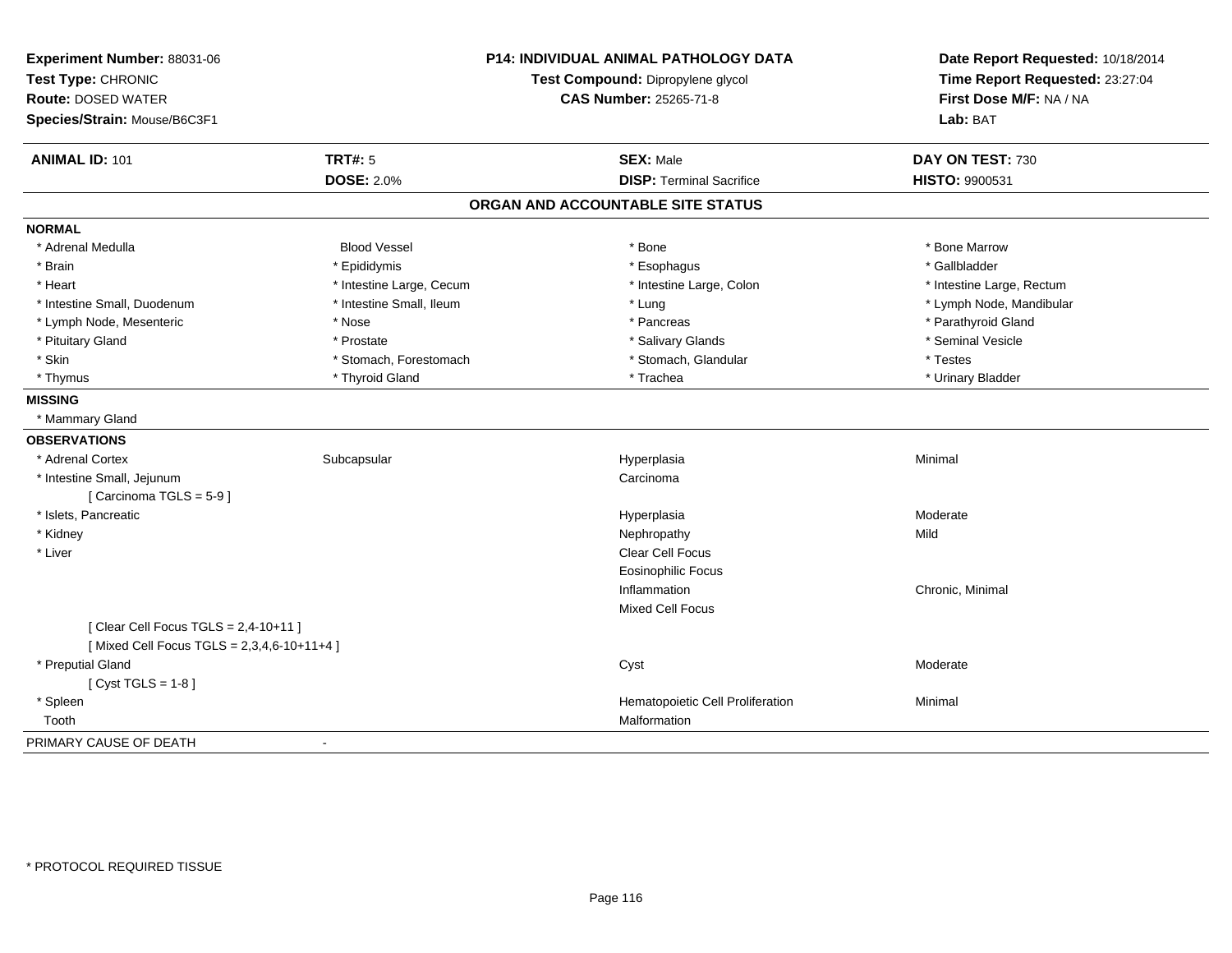| Experiment Number: 88031-06<br>Test Type: CHRONIC<br><b>Route: DOSED WATER</b> |                                                                                                                                | <b>P14: INDIVIDUAL ANIMAL PATHOLOGY DATA</b><br>Test Compound: Dipropylene glycol<br><b>CAS Number: 25265-71-8</b> | Date Report Requested: 10/18/2014<br>Time Report Requested: 23:27:04<br>First Dose M/F: NA / NA |
|--------------------------------------------------------------------------------|--------------------------------------------------------------------------------------------------------------------------------|--------------------------------------------------------------------------------------------------------------------|-------------------------------------------------------------------------------------------------|
| Species/Strain: Mouse/B6C3F1                                                   |                                                                                                                                |                                                                                                                    | Lab: BAT                                                                                        |
| <b>ANIMAL ID: 102</b>                                                          | <b>TRT#: 5</b>                                                                                                                 | <b>SEX: Male</b>                                                                                                   | DAY ON TEST: 640                                                                                |
|                                                                                | <b>DOSE: 2.0%</b>                                                                                                              | <b>DISP: Natural Death</b>                                                                                         | <b>HISTO: 9900532</b>                                                                           |
|                                                                                |                                                                                                                                | ORGAN AND ACCOUNTABLE SITE STATUS                                                                                  |                                                                                                 |
| <b>NORMAL</b>                                                                  |                                                                                                                                |                                                                                                                    |                                                                                                 |
| * Adrenal Medulla                                                              | <b>Blood Vessel</b>                                                                                                            | * Bone                                                                                                             | * Bone Marrow                                                                                   |
| * Brain                                                                        | * Epididymis                                                                                                                   | * Esophagus                                                                                                        | * Gallbladder                                                                                   |
| * Heart                                                                        | * Intestine Large, Cecum                                                                                                       | * Intestine Large, Colon                                                                                           | * Intestine Large, Rectum                                                                       |
| * Intestine Small, Duodenum                                                    | * Intestine Small, Ileum                                                                                                       | * Intestine Small, Jejunum                                                                                         | * Islets, Pancreatic                                                                            |
| * Kidney                                                                       | * Lymph Node, Mesenteric                                                                                                       | * Nose                                                                                                             | * Pancreas                                                                                      |
| * Parathyroid Gland                                                            | * Pituitary Gland                                                                                                              | * Prostate                                                                                                         | * Salivary Glands                                                                               |
| * Seminal Vesicle                                                              | * Skin                                                                                                                         | * Spleen                                                                                                           | * Stomach, Glandular                                                                            |
| * Testes                                                                       | * Thymus                                                                                                                       | * Thyroid Gland                                                                                                    | * Trachea                                                                                       |
| * Urinary Bladder                                                              |                                                                                                                                |                                                                                                                    |                                                                                                 |
| <b>MISSING</b>                                                                 |                                                                                                                                |                                                                                                                    |                                                                                                 |
| * Lymph Node, Mandibular                                                       | * Mammary Gland                                                                                                                |                                                                                                                    |                                                                                                 |
| <b>OBSERVATIONS</b>                                                            |                                                                                                                                |                                                                                                                    |                                                                                                 |
| * Adrenal Cortex                                                               | Subcapsular                                                                                                                    | Hyperplasia                                                                                                        | Minimal                                                                                         |
| * Liver                                                                        |                                                                                                                                | Clear Cell Focus                                                                                                   |                                                                                                 |
|                                                                                |                                                                                                                                | Hepatocellular Carcinoma                                                                                           |                                                                                                 |
|                                                                                |                                                                                                                                | Necrosis                                                                                                           | Focal, Moderate                                                                                 |
|                                                                                | Note: The cause of death for this animal is necrosis of a malignant hepatic tumor, possibly due to strangulation of the tumor. |                                                                                                                    |                                                                                                 |
| [Clear Cell Focus TGLS = 3-3+5]                                                |                                                                                                                                |                                                                                                                    |                                                                                                 |
| [ Hepatocellular Carcinoma TGLS = 2-4 ]                                        |                                                                                                                                |                                                                                                                    |                                                                                                 |
| * Lung                                                                         |                                                                                                                                | Alveolar/Bronchiolar Adenoma                                                                                       |                                                                                                 |
| * Preputial Gland                                                              |                                                                                                                                | Cyst                                                                                                               | Moderate                                                                                        |
| [ $Cyst TGLS = 1-8$ ]                                                          |                                                                                                                                |                                                                                                                    |                                                                                                 |
| * Stomach, Forestomach                                                         |                                                                                                                                | Ulcer                                                                                                              | Mild                                                                                            |
| [ Ulcer TGLS = $4-5+9$ ]                                                       |                                                                                                                                |                                                                                                                    |                                                                                                 |
| Tooth                                                                          |                                                                                                                                | Malformation                                                                                                       |                                                                                                 |
| PRIMARY CAUSE OF DEATH                                                         | - Liver Necrosis                                                                                                               |                                                                                                                    |                                                                                                 |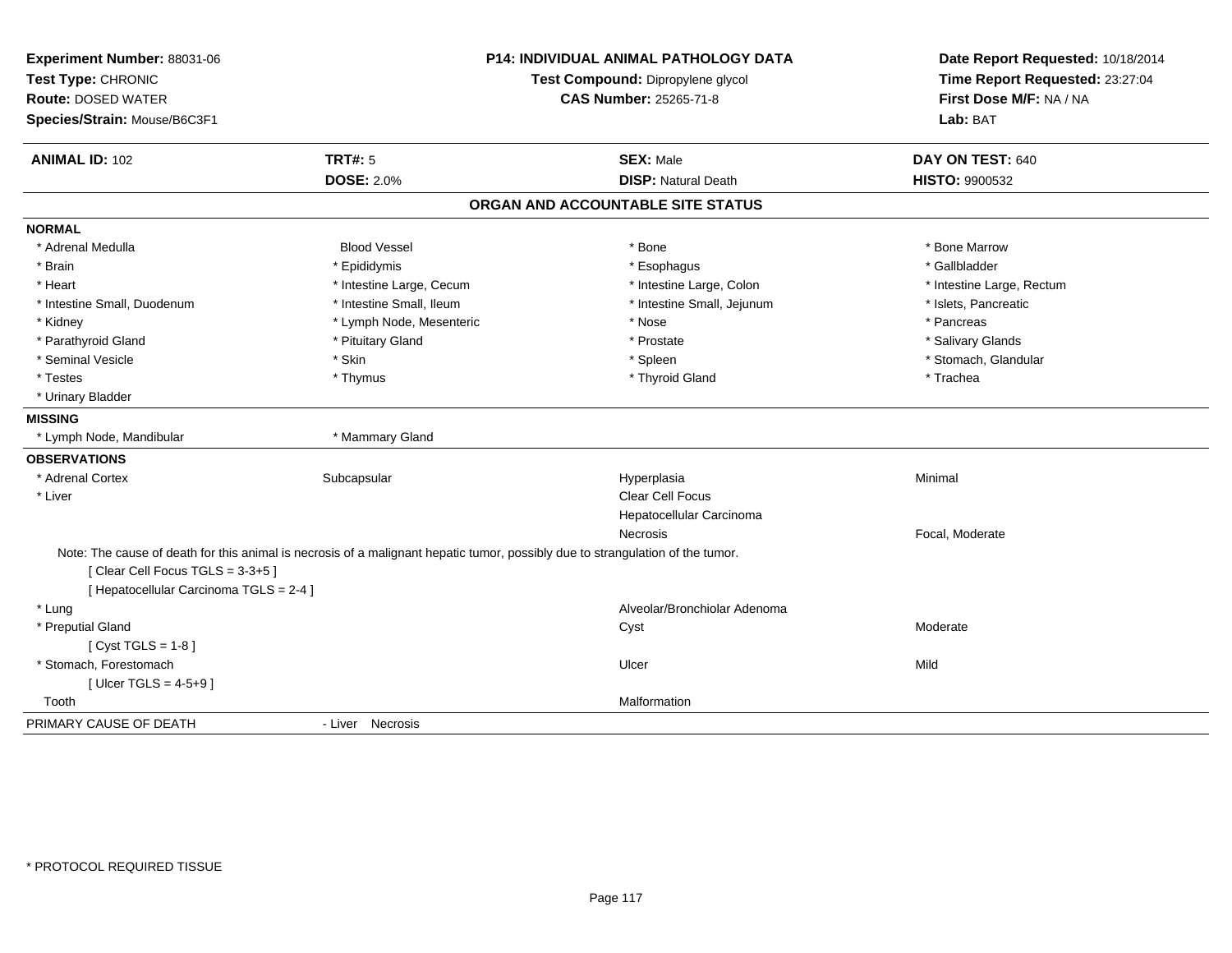| Experiment Number: 88031-06<br>Test Type: CHRONIC                   |                          | <b>P14: INDIVIDUAL ANIMAL PATHOLOGY DATA</b><br>Test Compound: Dipropylene glycol | Date Report Requested: 10/18/2014<br>Time Report Requested: 23:27:04 |  |
|---------------------------------------------------------------------|--------------------------|-----------------------------------------------------------------------------------|----------------------------------------------------------------------|--|
| <b>Route: DOSED WATER</b>                                           |                          | <b>CAS Number: 25265-71-8</b>                                                     | First Dose M/F: NA / NA                                              |  |
| Species/Strain: Mouse/B6C3F1                                        |                          |                                                                                   | Lab: BAT                                                             |  |
| <b>ANIMAL ID: 103</b>                                               | <b>TRT#: 5</b>           | <b>SEX: Male</b>                                                                  | DAY ON TEST: 730                                                     |  |
|                                                                     | <b>DOSE: 2.0%</b>        | <b>DISP: Terminal Sacrifice</b>                                                   | <b>HISTO: 9900533</b>                                                |  |
|                                                                     |                          | ORGAN AND ACCOUNTABLE SITE STATUS                                                 |                                                                      |  |
| <b>NORMAL</b>                                                       |                          |                                                                                   |                                                                      |  |
| * Adrenal Medulla                                                   | <b>Blood Vessel</b>      | * Bone                                                                            | * Bone Marrow                                                        |  |
| * Brain                                                             | * Epididymis             | * Esophagus                                                                       | * Gallbladder                                                        |  |
| * Heart                                                             | * Intestine Large, Cecum | * Intestine Large, Colon                                                          | * Intestine Large, Rectum                                            |  |
| * Intestine Small, Duodenum                                         | * Intestine Small, Ileum | * Intestine Small, Jejunum                                                        | * Lung                                                               |  |
| * Lymph Node, Mandibular                                            | * Lymph Node, Mesenteric | * Nose                                                                            | * Pancreas                                                           |  |
| * Parathyroid Gland                                                 | * Preputial Gland        | * Prostate                                                                        | * Salivary Glands                                                    |  |
| * Seminal Vesicle                                                   | * Skin                   | * Spleen                                                                          | * Stomach, Forestomach                                               |  |
| * Stomach, Glandular                                                | * Testes                 | * Thymus                                                                          | * Thyroid Gland                                                      |  |
| * Trachea                                                           | * Urinary Bladder        |                                                                                   |                                                                      |  |
| <b>MISSING</b>                                                      |                          |                                                                                   |                                                                      |  |
| * Mammary Gland                                                     |                          |                                                                                   |                                                                      |  |
| <b>OBSERVATIONS</b>                                                 |                          |                                                                                   |                                                                      |  |
| * Adrenal Cortex                                                    | Subcapsular              | Hyperplasia                                                                       | Minimal                                                              |  |
|                                                                     |                          | Hypertrophy                                                                       | Focal, Minimal                                                       |  |
| * Islets, Pancreatic                                                |                          | Hyperplasia                                                                       | Moderate                                                             |  |
| * Kidney                                                            |                          | Nephropathy                                                                       | Minimal                                                              |  |
| * Liver                                                             |                          | Clear Cell Focus                                                                  |                                                                      |  |
|                                                                     |                          | Eosinophilic Focus                                                                |                                                                      |  |
| [Clear Cell Focus TGLS = 3-10]<br>[ Eosinophilic Focus TGLS = 2-9 ] |                          |                                                                                   |                                                                      |  |
| * Pituitary Gland                                                   | Pars Distalis            | Hyperplasia                                                                       | Focal, Mild                                                          |  |
| Tooth                                                               |                          | Malformation                                                                      |                                                                      |  |
| PRIMARY CAUSE OF DEATH                                              | $\blacksquare$           |                                                                                   |                                                                      |  |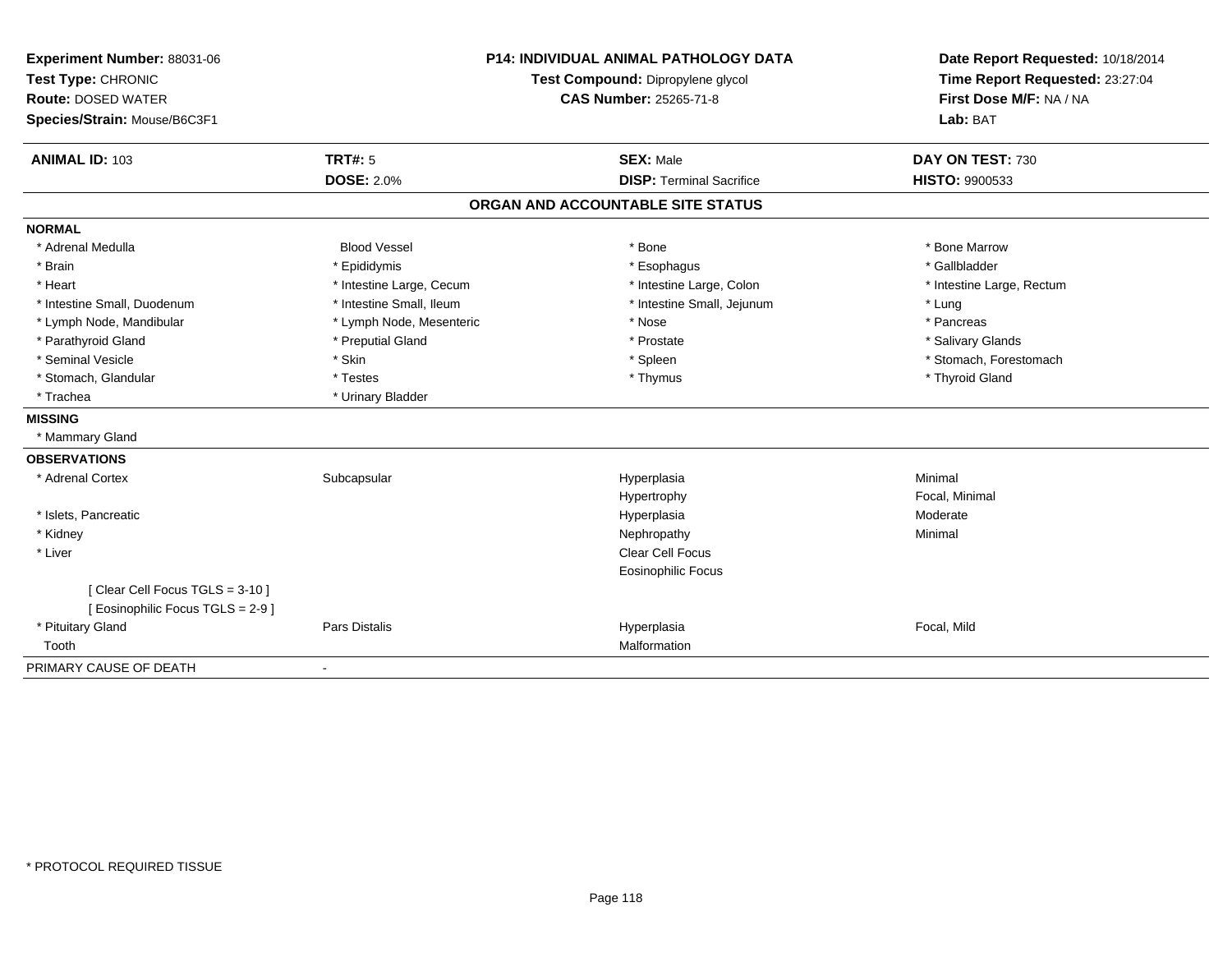| Experiment Number: 88031-06                             | <b>P14: INDIVIDUAL ANIMAL PATHOLOGY DATA</b><br>Test Compound: Dipropylene glycol<br><b>CAS Number: 25265-71-8</b> |                                   | Date Report Requested: 10/18/2014 |
|---------------------------------------------------------|--------------------------------------------------------------------------------------------------------------------|-----------------------------------|-----------------------------------|
| Test Type: CHRONIC                                      |                                                                                                                    |                                   | Time Report Requested: 23:27:04   |
| <b>Route: DOSED WATER</b>                               |                                                                                                                    |                                   | First Dose M/F: NA / NA           |
| Species/Strain: Mouse/B6C3F1                            |                                                                                                                    |                                   | Lab: BAT                          |
| <b>ANIMAL ID: 104</b>                                   | <b>TRT#: 5</b>                                                                                                     | <b>SEX: Male</b>                  | DAY ON TEST: 518                  |
|                                                         | <b>DOSE: 2.0%</b>                                                                                                  | <b>DISP: Natural Death</b>        | <b>HISTO: 9900534</b>             |
|                                                         |                                                                                                                    | ORGAN AND ACCOUNTABLE SITE STATUS |                                   |
| <b>NORMAL</b>                                           |                                                                                                                    |                                   |                                   |
| * Adrenal Medulla                                       | <b>Blood Vessel</b>                                                                                                | * Bone                            | * Bone Marrow                     |
| * Brain                                                 | * Epididymis                                                                                                       | * Esophagus                       | * Gallbladder                     |
| * Heart                                                 | * Intestine Large, Cecum                                                                                           | * Intestine Large, Colon          | * Intestine Large, Rectum         |
| * Intestine Small, Duodenum                             | * Intestine Small, Ileum                                                                                           | * Intestine Small, Jejunum        | * Islets, Pancreatic              |
| * Kidney                                                | * Lymph Node, Mandibular                                                                                           | * Lymph Node, Mesenteric          | * Nose                            |
| * Pancreas                                              | * Pituitary Gland                                                                                                  | * Prostate                        | * Salivary Glands                 |
| * Seminal Vesicle                                       | * Skin                                                                                                             | * Stomach, Forestomach            | * Stomach, Glandular              |
| * Testes                                                | * Thymus                                                                                                           | * Thyroid Gland                   | * Trachea                         |
| * Urinary Bladder                                       |                                                                                                                    |                                   |                                   |
| <b>MISSING</b>                                          |                                                                                                                    |                                   |                                   |
| * Mammary Gland                                         | * Parathyroid Gland                                                                                                |                                   |                                   |
| <b>OBSERVATIONS</b>                                     |                                                                                                                    |                                   |                                   |
| * Adrenal Cortex                                        | Subcapsular                                                                                                        | Hyperplasia                       | Mild                              |
|                                                         |                                                                                                                    | Hypertrophy                       | Focal, Minimal                    |
| * Liver                                                 |                                                                                                                    | <b>Eosinophilic Focus</b>         |                                   |
| * Lung                                                  |                                                                                                                    | Alveolar/Bronchiolar Carcinoma    | Multiple                          |
| [ Alveolar/Bronchiolar Carcinoma TGLS = 1,2,4-9+10+11 ] |                                                                                                                    |                                   |                                   |
| * Preputial Gland                                       |                                                                                                                    | Cyst                              | Moderate                          |
| [Cyst TGLS = $3-8$ ]                                    |                                                                                                                    |                                   |                                   |
| * Spleen                                                | Lymph Follic                                                                                                       | Atrophy                           | Moderate                          |
| PRIMARY CAUSE OF DEATH                                  | - Lung Alveolar/Bronchiolar Carcinoma                                                                              |                                   |                                   |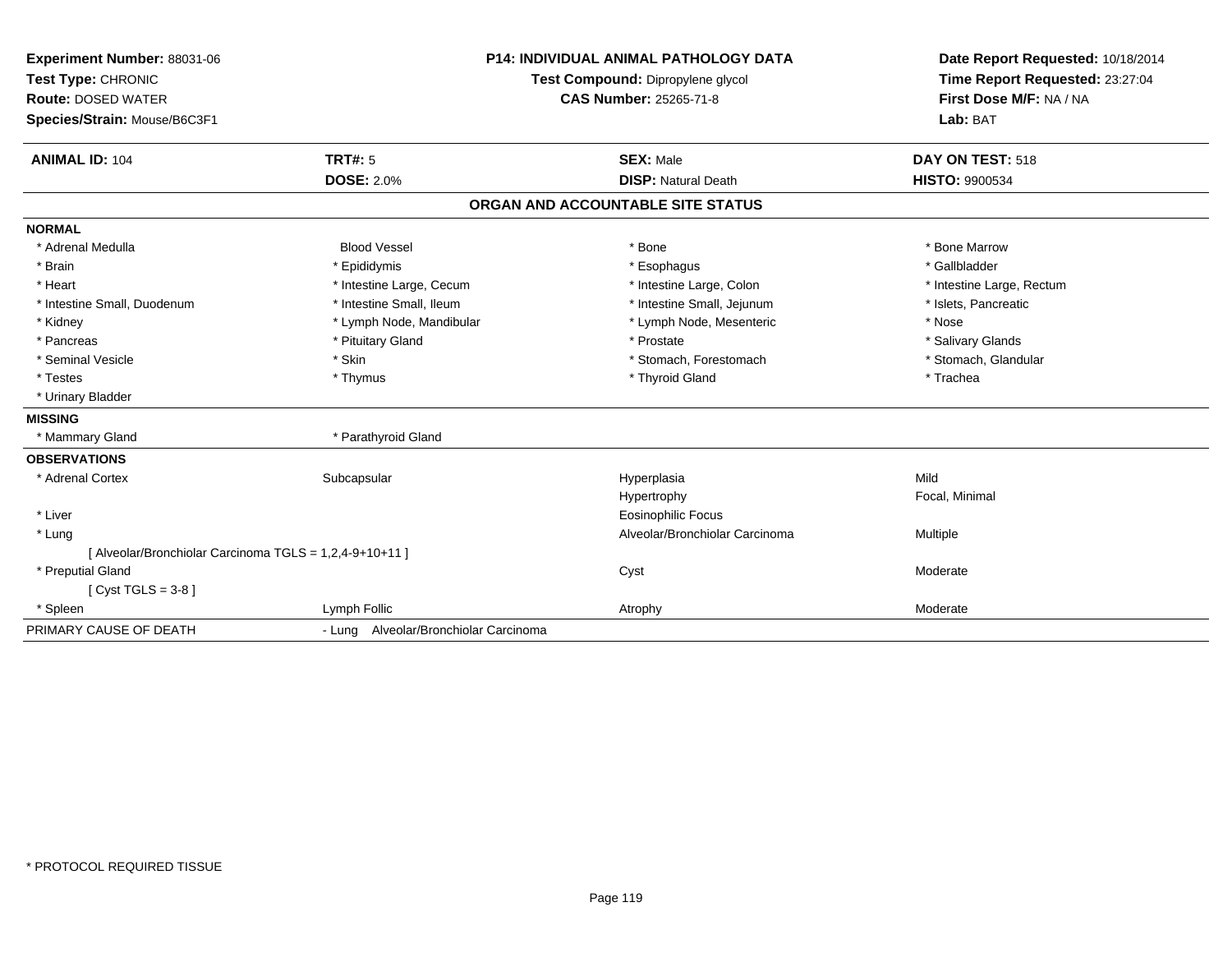| Experiment Number: 88031-06<br>Test Type: CHRONIC<br><b>Route: DOSED WATER</b><br>Species/Strain: Mouse/B6C3F1 |                            | <b>P14: INDIVIDUAL ANIMAL PATHOLOGY DATA</b><br>Test Compound: Dipropylene glycol<br><b>CAS Number: 25265-71-8</b> | Date Report Requested: 10/18/2014<br>Time Report Requested: 23:27:04<br>First Dose M/F: NA / NA<br>Lab: BAT |
|----------------------------------------------------------------------------------------------------------------|----------------------------|--------------------------------------------------------------------------------------------------------------------|-------------------------------------------------------------------------------------------------------------|
| <b>ANIMAL ID: 105</b>                                                                                          | <b>TRT#: 5</b>             | <b>SEX: Male</b>                                                                                                   | DAY ON TEST: 730                                                                                            |
|                                                                                                                | <b>DOSE: 2.0%</b>          | <b>DISP: Terminal Sacrifice</b>                                                                                    | <b>HISTO: 9900535</b>                                                                                       |
|                                                                                                                |                            | ORGAN AND ACCOUNTABLE SITE STATUS                                                                                  |                                                                                                             |
| <b>NORMAL</b>                                                                                                  |                            |                                                                                                                    |                                                                                                             |
| * Adrenal Medulla                                                                                              | <b>Blood Vessel</b>        | * Bone                                                                                                             | * Bone Marrow                                                                                               |
| * Brain                                                                                                        | * Epididymis               | * Esophagus                                                                                                        | * Gallbladder                                                                                               |
| * Intestine Large, Cecum                                                                                       | * Intestine Large, Colon   | * Intestine Large, Rectum                                                                                          | * Intestine Small, Duodenum                                                                                 |
| * Intestine Small, Ileum                                                                                       | * Intestine Small, Jejunum | * Islets, Pancreatic                                                                                               | * Lung                                                                                                      |
| * Lymph Node, Mandibular                                                                                       | * Lymph Node, Mesenteric   | * Nose                                                                                                             | * Pancreas                                                                                                  |
| * Pituitary Gland                                                                                              | * Preputial Gland          | * Prostate                                                                                                         | * Salivary Glands                                                                                           |
| * Seminal Vesicle                                                                                              | * Skin                     | * Stomach, Forestomach                                                                                             | * Stomach, Glandular                                                                                        |
| * Thymus                                                                                                       | * Thyroid Gland            | * Trachea                                                                                                          | * Urinary Bladder                                                                                           |
| <b>MISSING</b>                                                                                                 |                            |                                                                                                                    |                                                                                                             |
| * Mammary Gland                                                                                                | * Parathyroid Gland        |                                                                                                                    |                                                                                                             |
| <b>OBSERVATIONS</b>                                                                                            |                            |                                                                                                                    |                                                                                                             |
| * Adrenal Cortex                                                                                               |                            | Hypertrophy                                                                                                        | Focal, Mild                                                                                                 |
| Eye                                                                                                            | Cornea                     | Inflammation                                                                                                       | Chronic, Moderate                                                                                           |
| [ Inflammation TGLS = 1-10 ]                                                                                   |                            |                                                                                                                    |                                                                                                             |
| Harderian Gland                                                                                                |                            | Adenoma                                                                                                            |                                                                                                             |
| [Adenoma TGLS = $2-9$ ]                                                                                        |                            |                                                                                                                    |                                                                                                             |
| * Heart                                                                                                        | Myocardium                 | Inflammation                                                                                                       | Chronic Active, Focal, Minimal                                                                              |
| * Kidney                                                                                                       |                            | Nephropathy                                                                                                        | Mild                                                                                                        |
| * Liver                                                                                                        |                            | Angiectasis                                                                                                        | Focal, Mild                                                                                                 |
|                                                                                                                |                            | Clear Cell Focus                                                                                                   |                                                                                                             |
|                                                                                                                |                            | <b>Eosinophilic Focus</b>                                                                                          |                                                                                                             |
|                                                                                                                |                            | Fibrosis                                                                                                           | Focal, Mild                                                                                                 |
|                                                                                                                |                            | Hepatocellular Adenoma                                                                                             | Multiple                                                                                                    |
|                                                                                                                |                            | Necrosis                                                                                                           | Focal, Minimal                                                                                              |
| [ Hepatocellular Adenoma TGLS = 3,4,5-4+11+12 ]                                                                |                            |                                                                                                                    |                                                                                                             |
| * Spleen                                                                                                       | Lymph Follic               | Atrophy                                                                                                            | Minimal                                                                                                     |
|                                                                                                                |                            | Hematopoietic Cell Proliferation                                                                                   | Mild                                                                                                        |
| * Testes                                                                                                       |                            | Inflammation                                                                                                       | Granulomatous, Minimal                                                                                      |
| PRIMARY CAUSE OF DEATH                                                                                         | $\sim$                     |                                                                                                                    |                                                                                                             |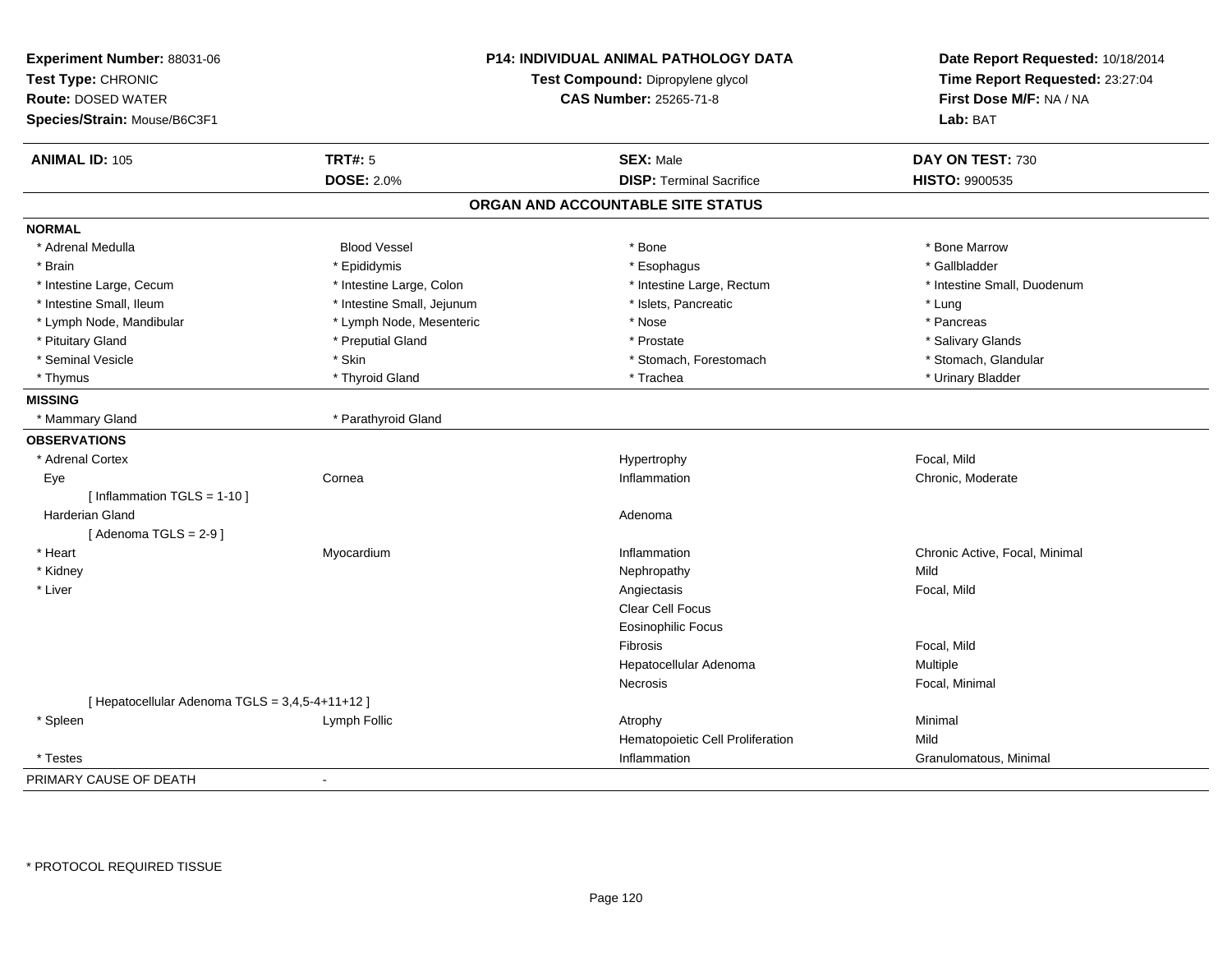| Experiment Number: 88031-06<br>Test Type: CHRONIC<br><b>Route: DOSED WATER</b><br>Species/Strain: Mouse/B6C3F1 |                          | P14: INDIVIDUAL ANIMAL PATHOLOGY DATA<br>Test Compound: Dipropylene glycol<br><b>CAS Number: 25265-71-8</b> | Date Report Requested: 10/18/2014<br>Time Report Requested: 23:27:04<br>First Dose M/F: NA / NA<br>Lab: BAT |
|----------------------------------------------------------------------------------------------------------------|--------------------------|-------------------------------------------------------------------------------------------------------------|-------------------------------------------------------------------------------------------------------------|
| <b>ANIMAL ID: 106</b>                                                                                          | <b>TRT#: 5</b>           | <b>SEX: Male</b>                                                                                            | DAY ON TEST: 731                                                                                            |
|                                                                                                                | <b>DOSE: 2.0%</b>        | <b>DISP: Terminal Sacrifice</b>                                                                             | HISTO: 9900536                                                                                              |
|                                                                                                                |                          | ORGAN AND ACCOUNTABLE SITE STATUS                                                                           |                                                                                                             |
| <b>NORMAL</b>                                                                                                  |                          |                                                                                                             |                                                                                                             |
| * Adrenal Medulla                                                                                              | <b>Blood Vessel</b>      | * Bone                                                                                                      | * Bone Marrow                                                                                               |
| * Brain                                                                                                        | * Epididymis             | * Esophagus                                                                                                 | * Gallbladder                                                                                               |
| * Heart                                                                                                        | * Intestine Large, Cecum | * Intestine Large, Colon                                                                                    | * Intestine Large, Rectum                                                                                   |
| * Intestine Small, Duodenum                                                                                    | * Intestine Small, Ileum | * Islets, Pancreatic                                                                                        | * Lung                                                                                                      |
| * Lymph Node, Mandibular                                                                                       | * Lymph Node, Mesenteric | * Nose                                                                                                      | * Pancreas                                                                                                  |
| * Pituitary Gland                                                                                              | * Prostate               | * Salivary Glands                                                                                           | * Seminal Vesicle                                                                                           |
| * Stomach, Forestomach                                                                                         | * Stomach, Glandular     | * Testes                                                                                                    | * Thymus                                                                                                    |
| * Thyroid Gland                                                                                                | * Trachea                | * Urinary Bladder                                                                                           |                                                                                                             |
| <b>MISSING</b>                                                                                                 |                          |                                                                                                             |                                                                                                             |
| * Mammary Gland                                                                                                | * Parathyroid Gland      |                                                                                                             |                                                                                                             |
| <b>OBSERVATIONS</b>                                                                                            |                          |                                                                                                             |                                                                                                             |
| * Adrenal Cortex                                                                                               | Subcapsular              | Hyperplasia                                                                                                 | Minimal                                                                                                     |
| Harderian Gland                                                                                                |                          | Adenoma                                                                                                     |                                                                                                             |
| [Adenoma TGLS = $2-10$ ]                                                                                       |                          |                                                                                                             |                                                                                                             |
| * Intestine Small, Jejunum                                                                                     |                          | Carcinoma                                                                                                   |                                                                                                             |
| [Carcinoma TGLS = 7-9]                                                                                         |                          |                                                                                                             |                                                                                                             |
| * Kidney                                                                                                       |                          | Nephropathy                                                                                                 | Minimal                                                                                                     |
| * Liver                                                                                                        |                          | <b>Eosinophilic Focus</b>                                                                                   |                                                                                                             |
|                                                                                                                |                          | Inflammation                                                                                                | Chronic, Minimal                                                                                            |
|                                                                                                                |                          | Necrosis                                                                                                    | Focal, Minimal                                                                                              |
| [ Eosinophilic Focus TGLS = 5-11 ]                                                                             |                          |                                                                                                             |                                                                                                             |
| [Necrosis TGLS = $6-11$ ]                                                                                      |                          |                                                                                                             |                                                                                                             |
| * Preputial Gland                                                                                              |                          | Cyst                                                                                                        | Moderate                                                                                                    |
| [Cyst TGLS = $4-8$ ]                                                                                           |                          |                                                                                                             |                                                                                                             |
| * Skin                                                                                                         |                          | Ulcer                                                                                                       | Moderate                                                                                                    |
| [Ulcer TGLS = $1-12$ ]                                                                                         |                          |                                                                                                             |                                                                                                             |
| * Spleen                                                                                                       |                          | Hematopoietic Cell Proliferation                                                                            | Moderate                                                                                                    |
| [ Hematopoietic Cell Proliferation TGLS = 3-4 ]                                                                |                          |                                                                                                             |                                                                                                             |
| PRIMARY CAUSE OF DEATH                                                                                         | $\blacksquare$           |                                                                                                             |                                                                                                             |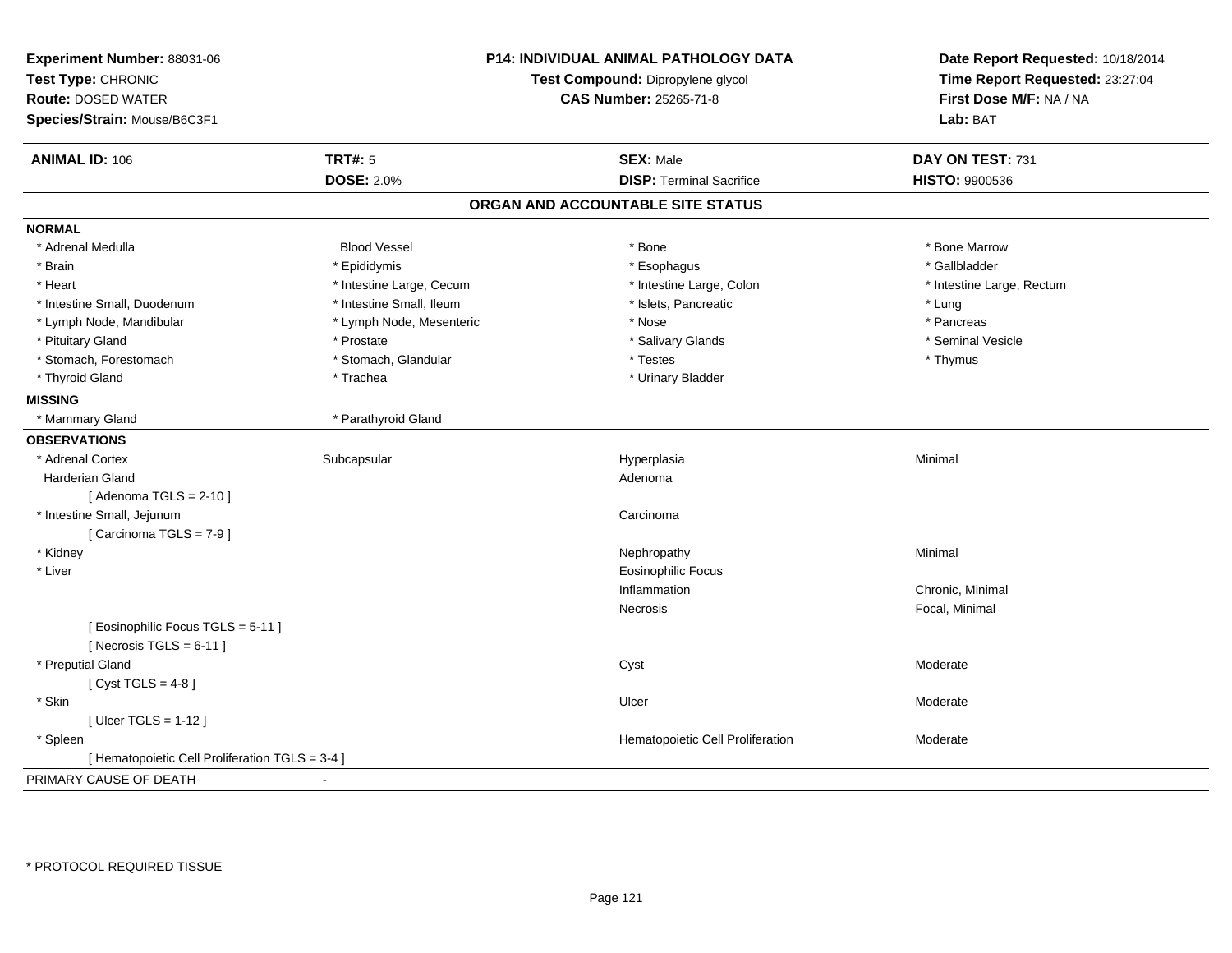| Experiment Number: 88031-06           |                                                                    | P14: INDIVIDUAL ANIMAL PATHOLOGY DATA | Date Report Requested: 10/18/2014 |
|---------------------------------------|--------------------------------------------------------------------|---------------------------------------|-----------------------------------|
| Test Type: CHRONIC                    | Test Compound: Dipropylene glycol<br><b>CAS Number: 25265-71-8</b> |                                       | Time Report Requested: 23:27:04   |
| <b>Route: DOSED WATER</b>             |                                                                    |                                       | First Dose M/F: NA / NA           |
| Species/Strain: Mouse/B6C3F1          |                                                                    |                                       | Lab: BAT                          |
| <b>ANIMAL ID: 107</b>                 | <b>TRT#: 5</b>                                                     | <b>SEX: Male</b>                      | DAY ON TEST: 729                  |
|                                       | <b>DOSE: 2.0%</b>                                                  | <b>DISP: Terminal Sacrifice</b>       | HISTO: 9900537                    |
|                                       |                                                                    | ORGAN AND ACCOUNTABLE SITE STATUS     |                                   |
| <b>NORMAL</b>                         |                                                                    |                                       |                                   |
| * Adrenal Medulla                     | <b>Blood Vessel</b>                                                | * Bone                                | * Bone Marrow                     |
| * Brain                               | * Epididymis                                                       | * Esophagus                           | * Gallbladder                     |
| * Heart                               | * Intestine Large, Cecum                                           | * Intestine Large, Colon              | * Intestine Large, Rectum         |
| * Intestine Small, Duodenum           | * Intestine Small, Ileum                                           | * Intestine Small, Jejunum            | * Lung                            |
| * Lymph Node, Mandibular              | * Lymph Node, Mesenteric                                           | * Nose                                | * Pancreas                        |
| * Pituitary Gland                     | * Prostate                                                         | * Salivary Glands                     | * Seminal Vesicle                 |
| * Skin                                | * Stomach, Forestomach                                             | * Stomach, Glandular                  | * Testes                          |
| * Thymus                              | * Thyroid Gland                                                    | * Trachea                             | * Urinary Bladder                 |
| <b>MISSING</b>                        |                                                                    |                                       |                                   |
| * Mammary Gland                       | * Parathyroid Gland                                                |                                       |                                   |
| <b>OBSERVATIONS</b>                   |                                                                    |                                       |                                   |
| * Adrenal Cortex                      |                                                                    | Hypertrophy                           | Focal, Minimal                    |
| * Islets, Pancreatic                  |                                                                    | Hyperplasia                           | Mild                              |
| * Kidney                              |                                                                    | Nephropathy                           | Minimal                           |
| * Liver                               |                                                                    | Clear Cell Focus                      |                                   |
|                                       |                                                                    | <b>Eosinophilic Focus</b>             |                                   |
|                                       |                                                                    | Hepatocellular Adenoma                |                                   |
|                                       |                                                                    | Inflammation                          | Chronic, Minimal                  |
| [Clear Cell Focus TGLS = 4-10]        |                                                                    |                                       |                                   |
| [ Eosinophilic Focus TGLS = 3-10 ]    |                                                                    |                                       |                                   |
| [ Hepatocellular Adenoma TGLS = 2-9 ] |                                                                    |                                       |                                   |
| * Preputial Gland                     |                                                                    | Cyst                                  | Mild                              |
| [ $Cyst TGLS = 1-8$ ]                 |                                                                    |                                       |                                   |
| * Spleen                              |                                                                    | Hematopoietic Cell Proliferation      | Minimal                           |
| Tooth                                 |                                                                    | Malformation                          |                                   |
| PRIMARY CAUSE OF DEATH                |                                                                    |                                       |                                   |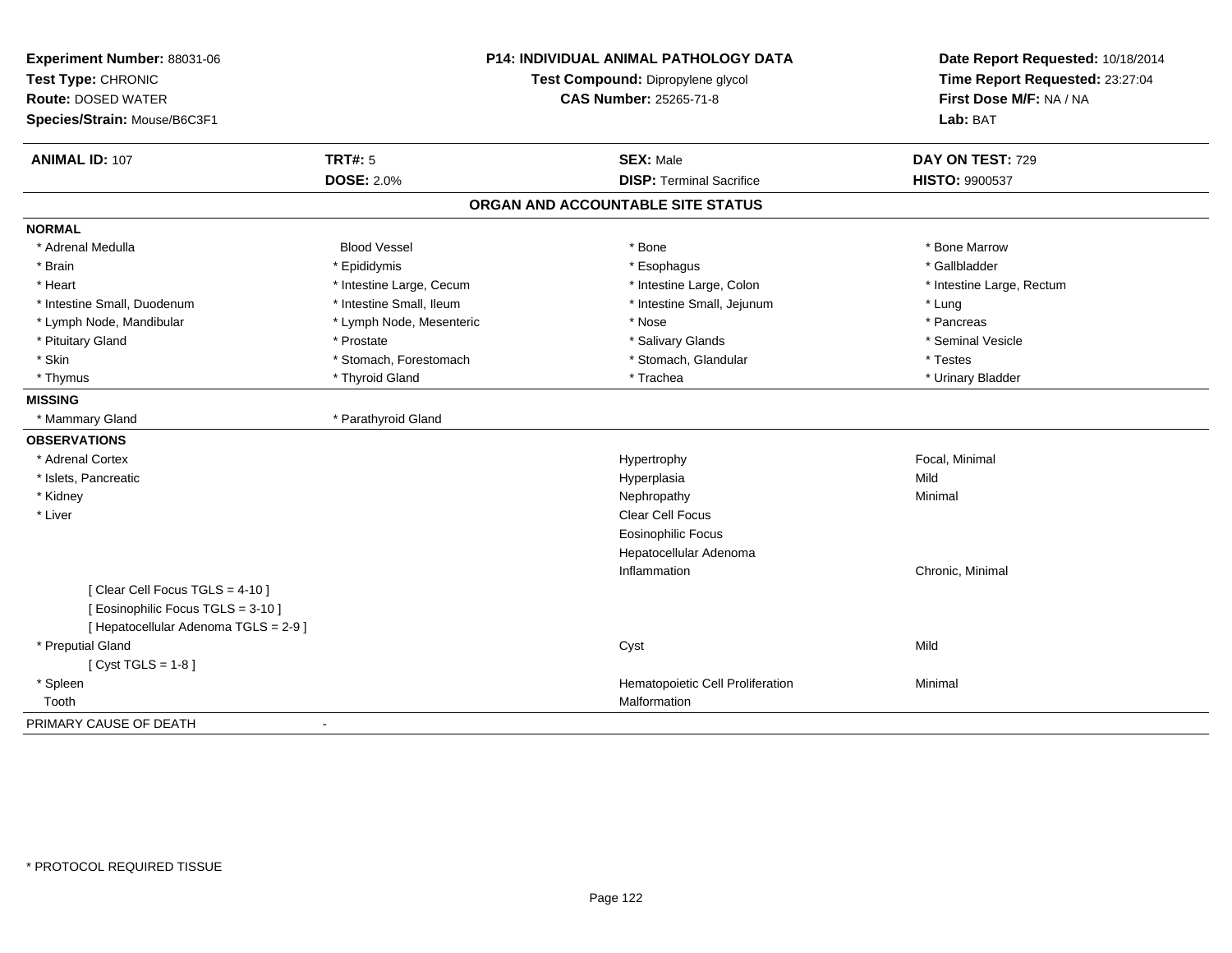| Experiment Number: 88031-06<br>Test Type: CHRONIC<br><b>Route: DOSED WATER</b> |                          | <b>P14: INDIVIDUAL ANIMAL PATHOLOGY DATA</b><br>Test Compound: Dipropylene glycol<br><b>CAS Number: 25265-71-8</b> | Date Report Requested: 10/18/2014<br>Time Report Requested: 23:27:04<br>First Dose M/F: NA / NA |
|--------------------------------------------------------------------------------|--------------------------|--------------------------------------------------------------------------------------------------------------------|-------------------------------------------------------------------------------------------------|
| Species/Strain: Mouse/B6C3F1                                                   |                          |                                                                                                                    | Lab: BAT                                                                                        |
| <b>ANIMAL ID: 108</b>                                                          | <b>TRT#: 5</b>           | <b>SEX: Male</b>                                                                                                   | DAY ON TEST: 729                                                                                |
|                                                                                | <b>DOSE: 2.0%</b>        | <b>DISP: Terminal Sacrifice</b>                                                                                    | <b>HISTO: 9900538</b>                                                                           |
|                                                                                |                          | ORGAN AND ACCOUNTABLE SITE STATUS                                                                                  |                                                                                                 |
| <b>NORMAL</b>                                                                  |                          |                                                                                                                    |                                                                                                 |
| * Adrenal Medulla                                                              | <b>Blood Vessel</b>      | * Bone                                                                                                             | * Bone Marrow                                                                                   |
| * Brain                                                                        | * Epididymis             | * Esophagus                                                                                                        | * Gallbladder                                                                                   |
| * Heart                                                                        | * Intestine Large, Cecum | * Intestine Large, Colon                                                                                           | * Intestine Large, Rectum                                                                       |
| * Intestine Small, Duodenum                                                    | * Intestine Small, Ileum | * Intestine Small, Jejunum                                                                                         | * Lung                                                                                          |
| * Lymph Node, Mandibular                                                       | * Lymph Node, Mesenteric | * Nose                                                                                                             | * Pancreas                                                                                      |
| * Pituitary Gland                                                              | * Prostate               | * Salivary Glands                                                                                                  | * Seminal Vesicle                                                                               |
| * Skin                                                                         | * Stomach, Forestomach   | * Stomach, Glandular                                                                                               | * Testes                                                                                        |
| * Thymus                                                                       | * Thyroid Gland          | * Trachea                                                                                                          | * Urinary Bladder                                                                               |
| <b>MISSING</b>                                                                 |                          |                                                                                                                    |                                                                                                 |
| * Mammary Gland                                                                | * Parathyroid Gland      |                                                                                                                    |                                                                                                 |
| <b>OBSERVATIONS</b>                                                            |                          |                                                                                                                    |                                                                                                 |
| * Adrenal Cortex                                                               | Subcapsular              | Hyperplasia                                                                                                        | Minimal                                                                                         |
|                                                                                |                          | Hypertrophy                                                                                                        | Focal, Minimal                                                                                  |
| * Islets, Pancreatic                                                           |                          | Hyperplasia                                                                                                        | Moderate                                                                                        |
| * Kidney                                                                       |                          | Glomerulosclerosis                                                                                                 | Moderate                                                                                        |
|                                                                                |                          | Nephropathy                                                                                                        | Minimal                                                                                         |
| * Liver                                                                        |                          | <b>Clear Cell Focus</b>                                                                                            |                                                                                                 |
|                                                                                |                          | Hepatocellular Adenoma                                                                                             |                                                                                                 |
|                                                                                |                          | Inflammation                                                                                                       | Chronic, Minimal                                                                                |
|                                                                                |                          | Mixed Cell Focus                                                                                                   |                                                                                                 |
| [ Hepatocellular Adenoma TGLS = 4-10 ]                                         |                          |                                                                                                                    |                                                                                                 |
| [Mixed Cell Focus TGLS = 3,5-4+9]                                              |                          |                                                                                                                    |                                                                                                 |
| * Preputial Gland                                                              |                          | Cyst                                                                                                               | Mild                                                                                            |
| [Cyst TGLS = $1-8$ ]                                                           |                          |                                                                                                                    |                                                                                                 |
| * Spleen                                                                       | Lymph Follic             | Hyperplasia                                                                                                        | Marked                                                                                          |
| [ Hyperplasia TGLS = $2,6-4+10$ ]                                              |                          |                                                                                                                    |                                                                                                 |
| PRIMARY CAUSE OF DEATH                                                         | $\blacksquare$           |                                                                                                                    |                                                                                                 |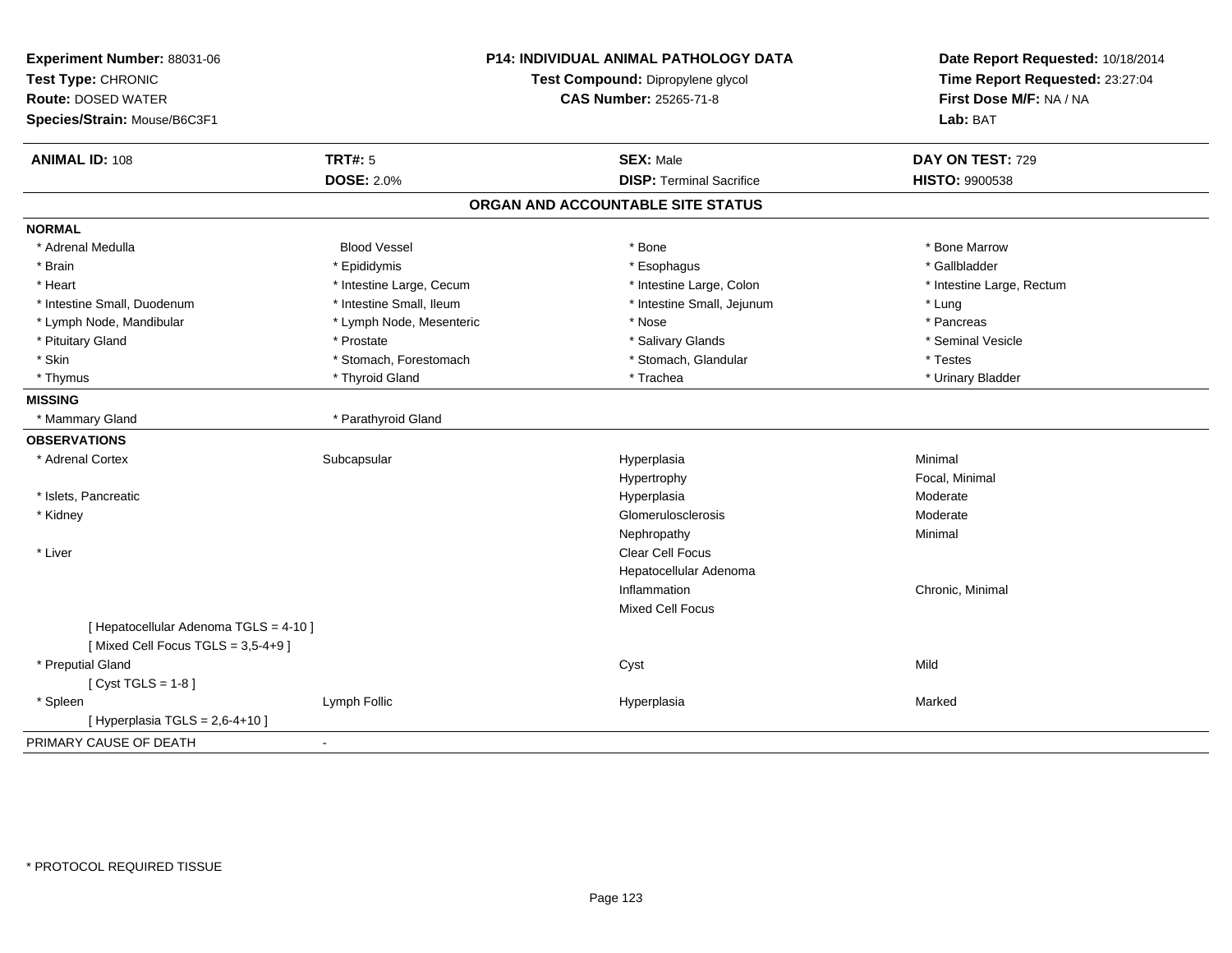| Experiment Number: 88031-06<br>Test Type: CHRONIC<br><b>Route: DOSED WATER</b><br>Species/Strain: Mouse/B6C3F1 |                                  | <b>P14: INDIVIDUAL ANIMAL PATHOLOGY DATA</b><br>Test Compound: Dipropylene glycol<br><b>CAS Number: 25265-71-8</b> | Date Report Requested: 10/18/2014<br>Time Report Requested: 23:27:04<br>First Dose M/F: NA / NA<br>Lab: BAT |
|----------------------------------------------------------------------------------------------------------------|----------------------------------|--------------------------------------------------------------------------------------------------------------------|-------------------------------------------------------------------------------------------------------------|
| <b>ANIMAL ID: 109</b>                                                                                          | TRT#: 5                          | <b>SEX: Male</b>                                                                                                   | DAY ON TEST: 706                                                                                            |
|                                                                                                                | <b>DOSE: 2.0%</b>                | <b>DISP: Natural Death</b>                                                                                         | <b>HISTO: 9900539</b>                                                                                       |
|                                                                                                                |                                  | ORGAN AND ACCOUNTABLE SITE STATUS                                                                                  |                                                                                                             |
| <b>NORMAL</b>                                                                                                  |                                  |                                                                                                                    |                                                                                                             |
| * Adrenal Medulla                                                                                              | <b>Blood Vessel</b>              | * Bone                                                                                                             | * Bone Marrow                                                                                               |
| * Brain                                                                                                        | * Epididymis                     | * Esophagus                                                                                                        | * Gallbladder                                                                                               |
| * Heart                                                                                                        | * Intestine Large, Cecum         | * Intestine Large, Colon                                                                                           | * Intestine Large, Rectum                                                                                   |
| * Intestine Small, Duodenum                                                                                    | * Intestine Small, Ileum         | * Intestine Small, Jejunum                                                                                         | * Lymph Node, Mandibular                                                                                    |
| * Lymph Node, Mesenteric                                                                                       | * Nose                           | * Pancreas                                                                                                         | * Parathyroid Gland                                                                                         |
| * Pituitary Gland                                                                                              | * Prostate                       | * Salivary Glands                                                                                                  | * Seminal Vesicle                                                                                           |
| * Skin                                                                                                         | * Spleen                         | * Stomach, Forestomach                                                                                             | * Stomach, Glandular                                                                                        |
| * Testes                                                                                                       | * Thymus                         | * Thyroid Gland                                                                                                    | * Trachea                                                                                                   |
| * Urinary Bladder                                                                                              |                                  |                                                                                                                    |                                                                                                             |
| <b>MISSING</b>                                                                                                 |                                  |                                                                                                                    |                                                                                                             |
| * Mammary Gland                                                                                                |                                  |                                                                                                                    |                                                                                                             |
| <b>OBSERVATIONS</b>                                                                                            |                                  |                                                                                                                    |                                                                                                             |
| * Adrenal Cortex                                                                                               | Subcapsular                      | Hyperplasia                                                                                                        | Minimal                                                                                                     |
| * Islets, Pancreatic                                                                                           |                                  | Hyperplasia                                                                                                        | Minimal                                                                                                     |
| * Kidney                                                                                                       |                                  | Infarct                                                                                                            | Minimal                                                                                                     |
| * Liver                                                                                                        |                                  | <b>Clear Cell Focus</b>                                                                                            |                                                                                                             |
|                                                                                                                |                                  | Hepatocellular Carcinoma                                                                                           |                                                                                                             |
| [ Hepatocellular Carcinoma TGLS = 2-9 ]                                                                        |                                  |                                                                                                                    |                                                                                                             |
| * Lung                                                                                                         |                                  | Alveolar/Bronchiolar Adenoma                                                                                       | Multiple                                                                                                    |
| [ Alveolar/Bronchiolar Adenoma TGLS = 3-3 ]                                                                    |                                  |                                                                                                                    |                                                                                                             |
| * Preputial Gland                                                                                              |                                  | <b>Cytoplasmic Alteration</b>                                                                                      | Mild                                                                                                        |
| [ Cytoplasmic Alteration TGLS = 1-8 ]                                                                          |                                  |                                                                                                                    |                                                                                                             |
| PRIMARY CAUSE OF DEATH                                                                                         | - Liver Hepatocellular Carcinoma |                                                                                                                    |                                                                                                             |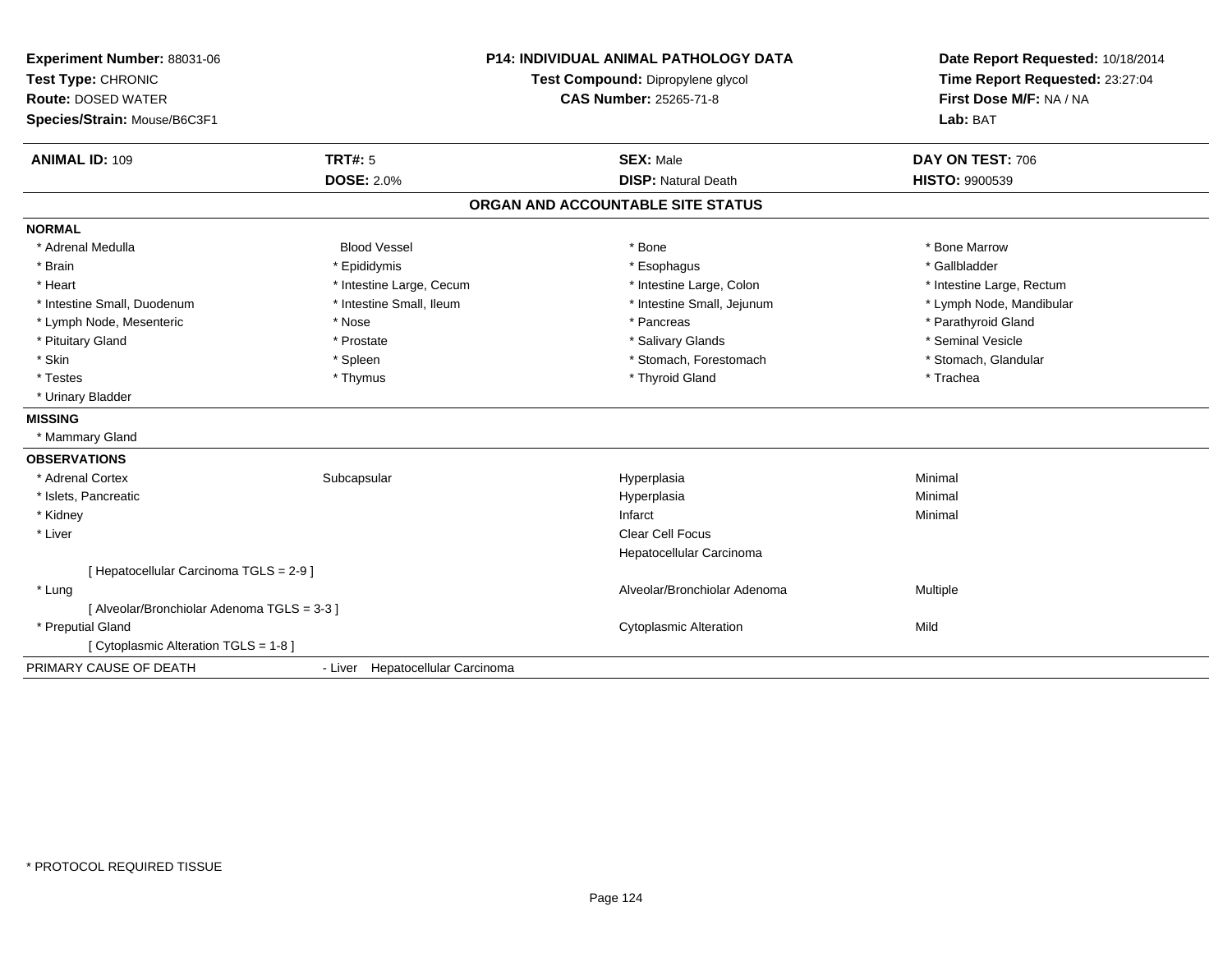| Experiment Number: 88031-06<br>Test Type: CHRONIC<br><b>Route: DOSED WATER</b><br>Species/Strain: Mouse/B6C3F1 |                                     | <b>P14: INDIVIDUAL ANIMAL PATHOLOGY DATA</b><br>Test Compound: Dipropylene glycol<br><b>CAS Number: 25265-71-8</b> | Date Report Requested: 10/18/2014<br>Time Report Requested: 23:27:04<br>First Dose M/F: NA / NA<br>Lab: BAT |
|----------------------------------------------------------------------------------------------------------------|-------------------------------------|--------------------------------------------------------------------------------------------------------------------|-------------------------------------------------------------------------------------------------------------|
| <b>ANIMAL ID: 110</b>                                                                                          | <b>TRT#: 5</b><br><b>DOSE: 2.0%</b> | <b>SEX: Male</b><br><b>DISP: Terminal Sacrifice</b>                                                                | DAY ON TEST: 731<br><b>HISTO: 9900540</b>                                                                   |
|                                                                                                                |                                     | ORGAN AND ACCOUNTABLE SITE STATUS                                                                                  |                                                                                                             |
| <b>NORMAL</b>                                                                                                  |                                     |                                                                                                                    |                                                                                                             |
| * Adrenal Medulla                                                                                              | <b>Blood Vessel</b>                 | * Bone                                                                                                             | * Bone Marrow                                                                                               |
| * Brain                                                                                                        | * Epididymis                        | * Esophagus                                                                                                        | * Gallbladder                                                                                               |
| * Heart                                                                                                        | * Intestine Large, Cecum            | * Intestine Large, Colon                                                                                           | * Intestine Large, Rectum                                                                                   |
| * Intestine Small, Duodenum                                                                                    | * Intestine Small, Ileum            | * Intestine Small, Jejunum                                                                                         | * Lymph Node, Mandibular                                                                                    |
| * Nose                                                                                                         | * Pancreas                          | * Parathyroid Gland                                                                                                | * Pituitary Gland                                                                                           |
| * Preputial Gland                                                                                              | * Prostate                          | * Salivary Glands                                                                                                  | * Seminal Vesicle                                                                                           |
| * Skin                                                                                                         | * Spleen                            | * Stomach, Forestomach                                                                                             | * Stomach, Glandular                                                                                        |
| * Testes                                                                                                       | * Thymus                            | * Thyroid Gland                                                                                                    | * Trachea                                                                                                   |
| * Urinary Bladder                                                                                              |                                     |                                                                                                                    |                                                                                                             |
| <b>MISSING</b>                                                                                                 |                                     |                                                                                                                    |                                                                                                             |
| * Mammary Gland                                                                                                |                                     |                                                                                                                    |                                                                                                             |
| <b>OBSERVATIONS</b>                                                                                            |                                     |                                                                                                                    |                                                                                                             |
| * Adrenal Cortex                                                                                               | Subcapsular                         | Hyperplasia                                                                                                        | Minimal                                                                                                     |
| * Islets, Pancreatic                                                                                           |                                     | Hyperplasia                                                                                                        | Moderate                                                                                                    |
| * Kidney                                                                                                       |                                     | Nephropathy                                                                                                        | Minimal                                                                                                     |
| * Liver                                                                                                        |                                     | <b>Eosinophilic Focus</b>                                                                                          |                                                                                                             |
|                                                                                                                |                                     | Hepatocellular Carcinoma                                                                                           |                                                                                                             |
|                                                                                                                |                                     | Inflammation                                                                                                       | Chronic, Minimal                                                                                            |
| [Eosinophilic Focus TGLS = 4-9]                                                                                |                                     |                                                                                                                    |                                                                                                             |
| [ Hepatocellular Carcinoma TGLS = 1-10 ]                                                                       |                                     |                                                                                                                    |                                                                                                             |
| * Lung                                                                                                         |                                     | Metaplasia                                                                                                         | Osseous, Focal, Minimal                                                                                     |
|                                                                                                                |                                     | Thrombosis                                                                                                         | Minimal                                                                                                     |
| * Lymph Node, Mesenteric                                                                                       |                                     | Inflammation                                                                                                       | Granulomatous, Mild                                                                                         |
| [Inflammation TGLS = $2-5$ ]                                                                                   |                                     |                                                                                                                    |                                                                                                             |
| PRIMARY CAUSE OF DEATH                                                                                         | $\blacksquare$                      |                                                                                                                    |                                                                                                             |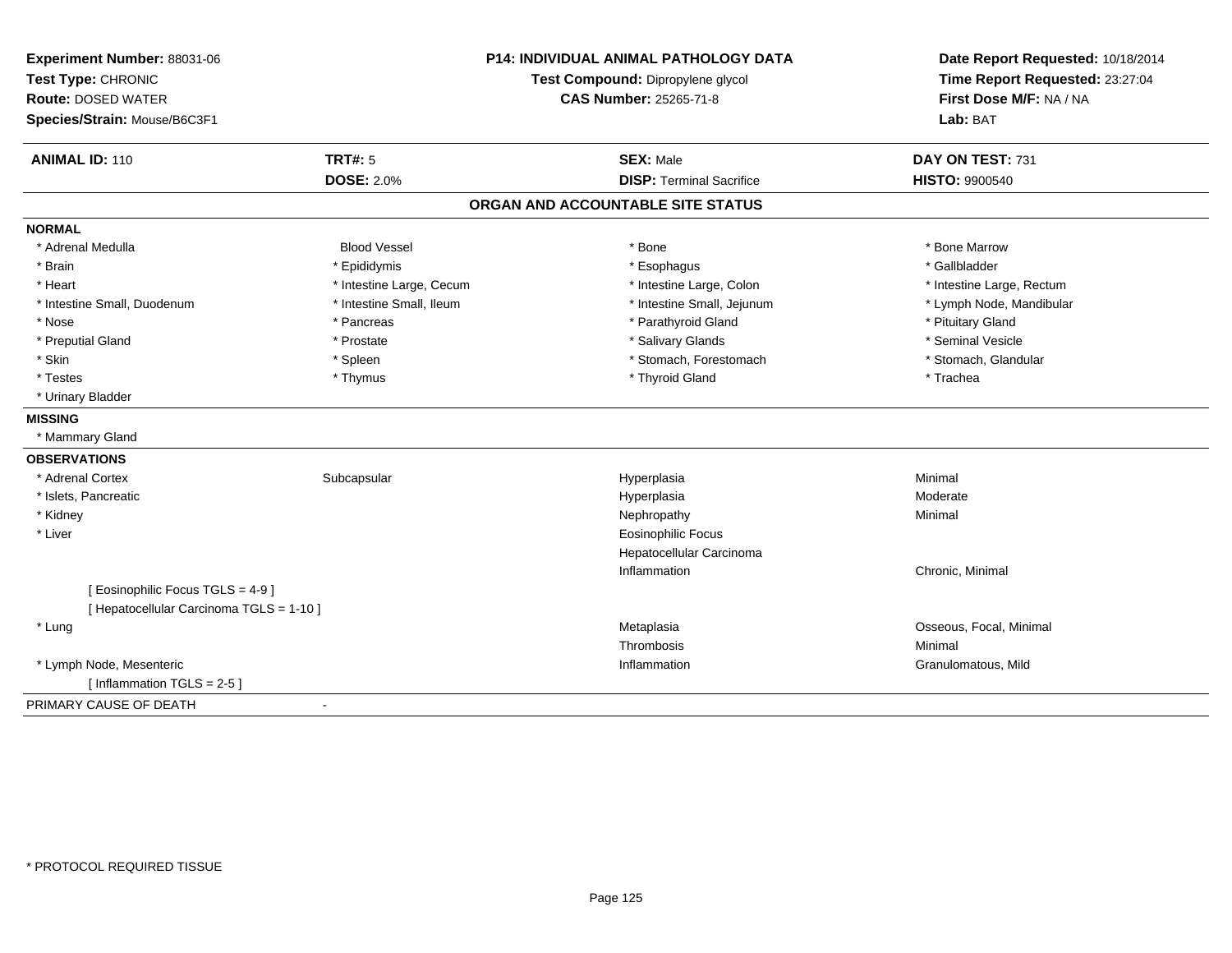| Experiment Number: 88031-06<br>Test Type: CHRONIC<br><b>Route: DOSED WATER</b><br>Species/Strain: Mouse/B6C3F1 |                                     | <b>P14: INDIVIDUAL ANIMAL PATHOLOGY DATA</b><br>Test Compound: Dipropylene glycol<br><b>CAS Number: 25265-71-8</b> | Date Report Requested: 10/18/2014<br>Time Report Requested: 23:27:04<br>First Dose M/F: NA / NA<br>Lab: BAT |
|----------------------------------------------------------------------------------------------------------------|-------------------------------------|--------------------------------------------------------------------------------------------------------------------|-------------------------------------------------------------------------------------------------------------|
| <b>ANIMAL ID: 111</b>                                                                                          | <b>TRT#: 5</b>                      | <b>SEX: Male</b>                                                                                                   | DAY ON TEST: 542                                                                                            |
|                                                                                                                | <b>DOSE: 2.0%</b>                   | <b>DISP:</b> Moribund Sacrifice                                                                                    | <b>HISTO: 9900541</b>                                                                                       |
|                                                                                                                |                                     | ORGAN AND ACCOUNTABLE SITE STATUS                                                                                  |                                                                                                             |
| <b>NORMAL</b>                                                                                                  |                                     |                                                                                                                    |                                                                                                             |
| * Adrenal Medulla                                                                                              | <b>Blood Vessel</b>                 | * Bone                                                                                                             | * Bone Marrow                                                                                               |
| * Brain                                                                                                        | * Epididymis                        | * Esophagus                                                                                                        | * Gallbladder                                                                                               |
| * Heart                                                                                                        | * Intestine Large, Cecum            | * Intestine Large, Colon                                                                                           | * Intestine Large, Rectum                                                                                   |
| * Intestine Small, Duodenum                                                                                    | * Intestine Small, Ileum            | * Intestine Small, Jejunum                                                                                         | * Kidney                                                                                                    |
| * Lymph Node, Mandibular                                                                                       | * Lymph Node, Mesenteric            | * Mammary Gland                                                                                                    | * Nose                                                                                                      |
| * Pancreas                                                                                                     | * Pituitary Gland                   | * Prostate                                                                                                         | * Salivary Glands                                                                                           |
| * Seminal Vesicle                                                                                              | * Skin                              | * Stomach, Forestomach                                                                                             | * Stomach, Glandular                                                                                        |
| * Testes                                                                                                       | * Thymus                            | * Thyroid Gland                                                                                                    | * Trachea                                                                                                   |
| * Urinary Bladder                                                                                              |                                     |                                                                                                                    |                                                                                                             |
| <b>MISSING</b>                                                                                                 |                                     |                                                                                                                    |                                                                                                             |
| * Parathyroid Gland                                                                                            |                                     |                                                                                                                    |                                                                                                             |
| <b>OBSERVATIONS</b>                                                                                            |                                     |                                                                                                                    |                                                                                                             |
| * Adrenal Cortex                                                                                               | Subcapsular                         | Hyperplasia                                                                                                        | Minimal                                                                                                     |
| * Islets, Pancreatic                                                                                           |                                     | Hyperplasia                                                                                                        | Minimal                                                                                                     |
| * Liver                                                                                                        |                                     | Hepatocellular Adenoma                                                                                             |                                                                                                             |
| [ Hepatocellular Adenoma TGLS = 3-5 ]                                                                          |                                     |                                                                                                                    |                                                                                                             |
| * Lung                                                                                                         |                                     | Alveolar/Bronchiolar Adenoma                                                                                       |                                                                                                             |
| [ Alveolar/Bronchiolar Adenoma TGLS = 2-9 ]                                                                    |                                     |                                                                                                                    |                                                                                                             |
| * Preputial Gland                                                                                              |                                     | Cyst                                                                                                               | Mild                                                                                                        |
| [ $Cyst TGLS = 1-8$ ]                                                                                          |                                     |                                                                                                                    |                                                                                                             |
| * Spleen                                                                                                       | Lymph Follic                        | Atrophy                                                                                                            | Moderate                                                                                                    |
| PRIMARY CAUSE OF DEATH                                                                                         | - Lung Alveolar/Bronchiolar Adenoma |                                                                                                                    |                                                                                                             |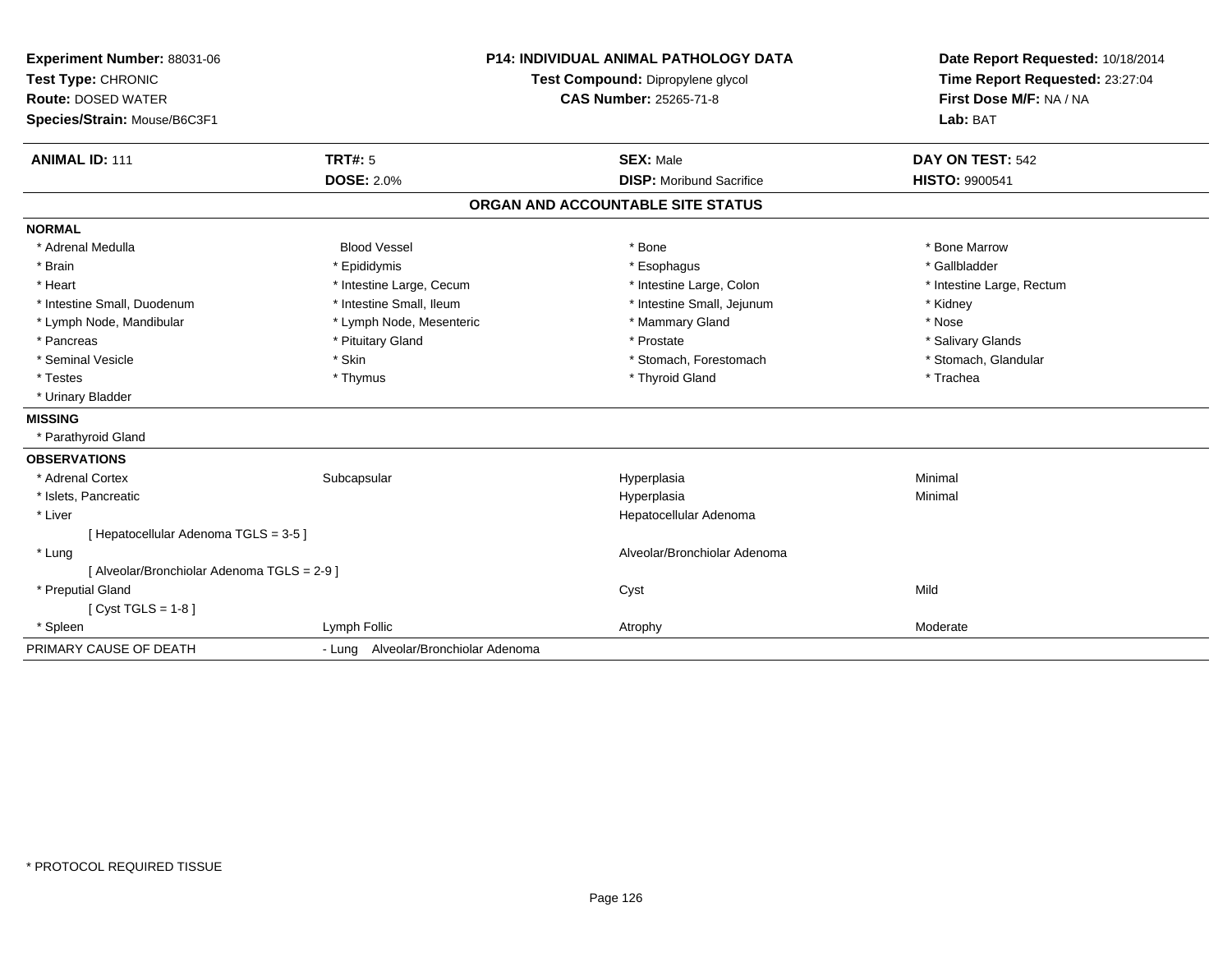| Experiment Number: 88031-06<br>Test Type: CHRONIC<br><b>Route: DOSED WATER</b><br>Species/Strain: Mouse/B6C3F1 |                                | <b>P14: INDIVIDUAL ANIMAL PATHOLOGY DATA</b><br>Test Compound: Dipropylene glycol<br><b>CAS Number: 25265-71-8</b> | Date Report Requested: 10/18/2014<br>Time Report Requested: 23:27:04<br>First Dose M/F: NA / NA<br>Lab: BAT |
|----------------------------------------------------------------------------------------------------------------|--------------------------------|--------------------------------------------------------------------------------------------------------------------|-------------------------------------------------------------------------------------------------------------|
| <b>ANIMAL ID: 112</b>                                                                                          | <b>TRT#: 5</b>                 | <b>SEX: Male</b>                                                                                                   | DAY ON TEST: 672                                                                                            |
|                                                                                                                | <b>DOSE: 2.0%</b>              | <b>DISP: Natural Death</b>                                                                                         | <b>HISTO: 9900542</b>                                                                                       |
|                                                                                                                |                                | ORGAN AND ACCOUNTABLE SITE STATUS                                                                                  |                                                                                                             |
| <b>NORMAL</b>                                                                                                  |                                |                                                                                                                    |                                                                                                             |
| * Adrenal Cortex                                                                                               | * Adrenal Medulla              | <b>Blood Vessel</b>                                                                                                | * Bone                                                                                                      |
| * Bone Marrow                                                                                                  | * Brain                        | * Epididymis                                                                                                       | * Esophagus                                                                                                 |
| * Heart                                                                                                        | * Intestine Large, Cecum       | * Intestine Large, Colon                                                                                           | * Intestine Large, Rectum                                                                                   |
| * Intestine Small, Duodenum                                                                                    | * Intestine Small, Ileum       | * Intestine Small, Jejunum                                                                                         | * Islets, Pancreatic                                                                                        |
| * Kidney                                                                                                       | * Lung                         | * Lymph Node, Mandibular                                                                                           | * Lymph Node, Mesenteric                                                                                    |
| * Nose                                                                                                         | * Pancreas                     | * Pituitary Gland                                                                                                  | * Prostate                                                                                                  |
| * Salivary Glands                                                                                              | * Seminal Vesicle              | * Skin                                                                                                             | * Spleen                                                                                                    |
| * Stomach, Forestomach                                                                                         | * Stomach, Glandular           | * Testes                                                                                                           | * Thymus                                                                                                    |
| * Thyroid Gland                                                                                                | * Trachea                      | * Urinary Bladder                                                                                                  |                                                                                                             |
| <b>MISSING</b>                                                                                                 |                                |                                                                                                                    |                                                                                                             |
| * Mammary Gland                                                                                                | * Parathyroid Gland            |                                                                                                                    |                                                                                                             |
| <b>OBSERVATIONS</b>                                                                                            |                                |                                                                                                                    |                                                                                                             |
| * Gallbladder                                                                                                  | Epithelium                     | Mineralization                                                                                                     | Marked                                                                                                      |
| * Liver                                                                                                        |                                | Angiectasis                                                                                                        | Focal, Marked                                                                                               |
|                                                                                                                |                                | Hepatoblastoma                                                                                                     |                                                                                                             |
|                                                                                                                |                                | Hepatocellular Adenoma                                                                                             | <b>Multiple</b>                                                                                             |
| [Angiectasis TGLS = 3-9]                                                                                       |                                |                                                                                                                    |                                                                                                             |
| [Hepatoblastoma TGLS = 3-9]                                                                                    |                                |                                                                                                                    |                                                                                                             |
| [ Hepatocellular Adenoma TGLS = 5-10,4-5 ]                                                                     |                                |                                                                                                                    |                                                                                                             |
| * Preputial Gland                                                                                              |                                | Cyst                                                                                                               | Moderate                                                                                                    |
| [ $Cyst TGLS = 1-8$ ]                                                                                          |                                |                                                                                                                    |                                                                                                             |
| PRIMARY CAUSE OF DEATH                                                                                         |                                |                                                                                                                    |                                                                                                             |
| CONTRIBUTORY CAUSE OF DEATH                                                                                    | - Liver Hepatocellular Adenoma |                                                                                                                    |                                                                                                             |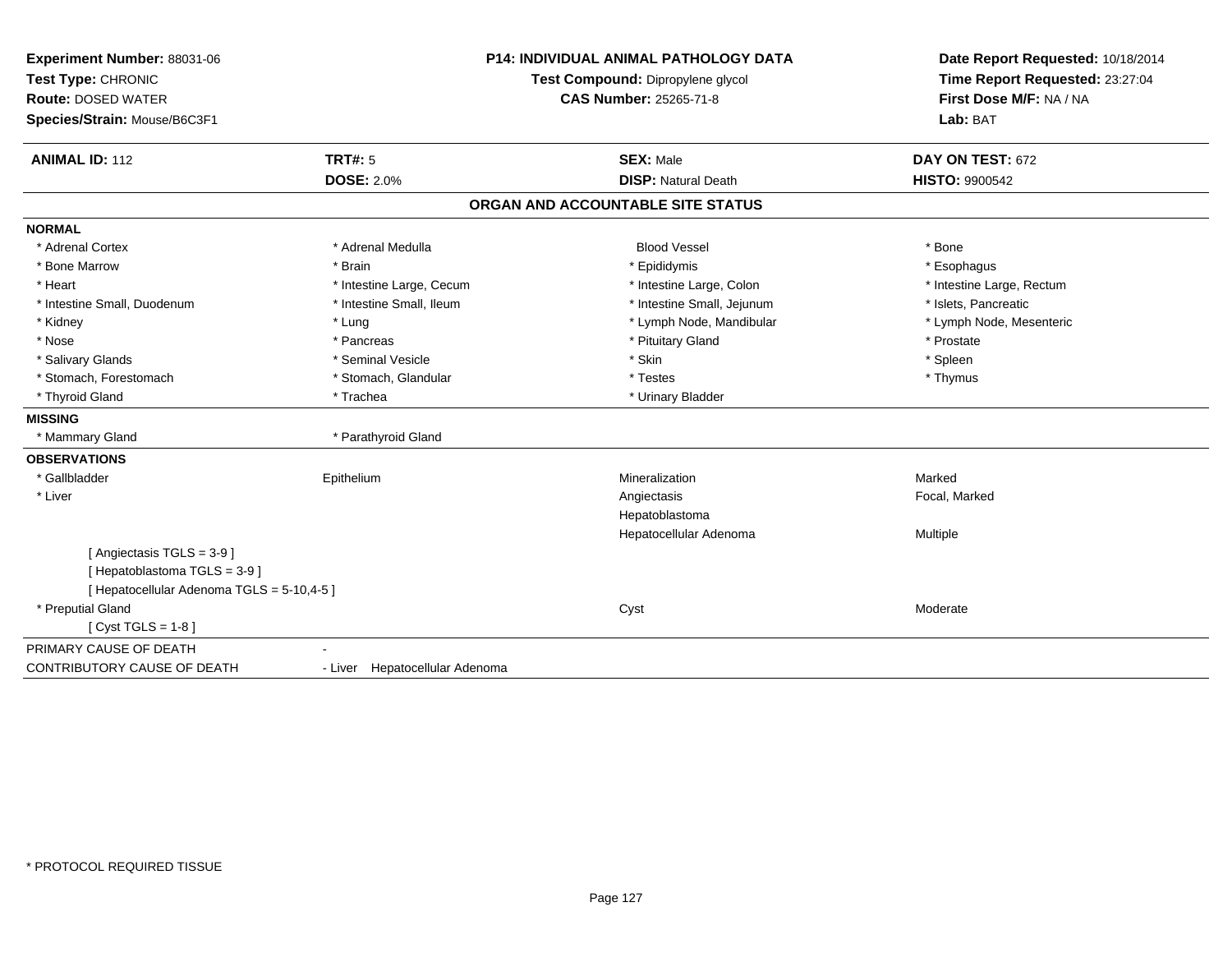| <b>Experiment Number: 88031-06</b><br>Test Type: CHRONIC<br><b>Route: DOSED WATER</b><br>Species/Strain: Mouse/B6C3F1 | <b>P14: INDIVIDUAL ANIMAL PATHOLOGY DATA</b><br>Test Compound: Dipropylene glycol<br><b>CAS Number: 25265-71-8</b> | Date Report Requested: 10/18/2014<br>Time Report Requested: 23:27:04<br>First Dose M/F: NA / NA<br>Lab: BAT |
|-----------------------------------------------------------------------------------------------------------------------|--------------------------------------------------------------------------------------------------------------------|-------------------------------------------------------------------------------------------------------------|
| <b>ANIMAL ID: 113</b><br><b>TRT#: 5</b>                                                                               | <b>SEX: Male</b>                                                                                                   | DAY ON TEST: 494                                                                                            |
| <b>DOSE: 2.0%</b>                                                                                                     | <b>DISP: Natural Death</b>                                                                                         | HISTO: 9900543                                                                                              |
|                                                                                                                       | ORGAN AND ACCOUNTABLE SITE STATUS                                                                                  |                                                                                                             |
| <b>NORMAL</b>                                                                                                         |                                                                                                                    |                                                                                                             |
| * Adrenal Cortex<br><b>Blood Vessel</b>                                                                               | * Bone                                                                                                             | * Bone Marrow                                                                                               |
| * Epididymis<br>* Brain                                                                                               | * Esophagus                                                                                                        | * Gallbladder                                                                                               |
| * Intestine Large, Cecum<br>* Intestine Large, Colon                                                                  | * Intestine Large, Rectum                                                                                          | * Intestine Small, Duodenum                                                                                 |
| * Intestine Small, Ileum<br>* Intestine Small, Jejunum                                                                | * Lymph Node, Mandibular                                                                                           | * Lymph Node, Mesenteric                                                                                    |
| * Nose<br>* Pancreas                                                                                                  | * Parathyroid Gland                                                                                                | * Pituitary Gland                                                                                           |
| * Salivary Glands<br>* Prostate                                                                                       | * Seminal Vesicle                                                                                                  | * Skin                                                                                                      |
| * Stomach, Forestomach<br>* Stomach, Glandular                                                                        | * Testes                                                                                                           | * Thymus                                                                                                    |
| * Thyroid Gland<br>* Trachea                                                                                          | * Urinary Bladder                                                                                                  |                                                                                                             |
| <b>MISSING</b>                                                                                                        |                                                                                                                    |                                                                                                             |
| * Mammary Gland                                                                                                       |                                                                                                                    |                                                                                                             |
| <b>OBSERVATIONS</b>                                                                                                   |                                                                                                                    |                                                                                                             |
| * Adrenal Medulla                                                                                                     | Alveolar/Bronchiolar Carcinoma                                                                                     | Metastatic (Lung)                                                                                           |
| * Heart                                                                                                               | Sarcoma                                                                                                            | Metastatic (Skeletal Muscle)                                                                                |
| * Islets, Pancreatic                                                                                                  | Hyperplasia                                                                                                        | Moderate                                                                                                    |
| * Kidney                                                                                                              | Sarcoma                                                                                                            | Metastatic (Skeletal Muscle)                                                                                |
| [Sarcoma TGLS = $6-4$ ]                                                                                               |                                                                                                                    |                                                                                                             |
| * Liver                                                                                                               | Alveolar/Bronchiolar Carcinoma                                                                                     | Metastatic (Lung)                                                                                           |
|                                                                                                                       | Clear Cell Focus                                                                                                   |                                                                                                             |
|                                                                                                                       | Hepatocholangiocarcinoma                                                                                           |                                                                                                             |
| [ Hepatocholangiocarcinoma TGLS = 2-10 ]                                                                              |                                                                                                                    |                                                                                                             |
| * Lung                                                                                                                | Alveolar/Bronchiolar Carcinoma                                                                                     | <b>Multiple</b>                                                                                             |
| [ Alveolar/Bronchiolar Carcinoma TGLS = 4-3 ]                                                                         |                                                                                                                    |                                                                                                             |
| * Preputial Gland                                                                                                     | Cyst                                                                                                               | Moderate                                                                                                    |
| [Cyst TGLS = $1-8$ ]                                                                                                  |                                                                                                                    |                                                                                                             |
| <b>Skeletal Muscle</b>                                                                                                | Sarcoma                                                                                                            |                                                                                                             |
| [Sarcoma TGLS = $5-9$ ]                                                                                               |                                                                                                                    |                                                                                                             |
| Lymph Follic<br>* Spleen                                                                                              | Atrophy                                                                                                            | Mild                                                                                                        |
|                                                                                                                       | Hematopoietic Cell Proliferation                                                                                   | Mild                                                                                                        |
| PRIMARY CAUSE OF DEATH<br>- Lung Alveolar/Bronchiolar Carcinoma                                                       |                                                                                                                    |                                                                                                             |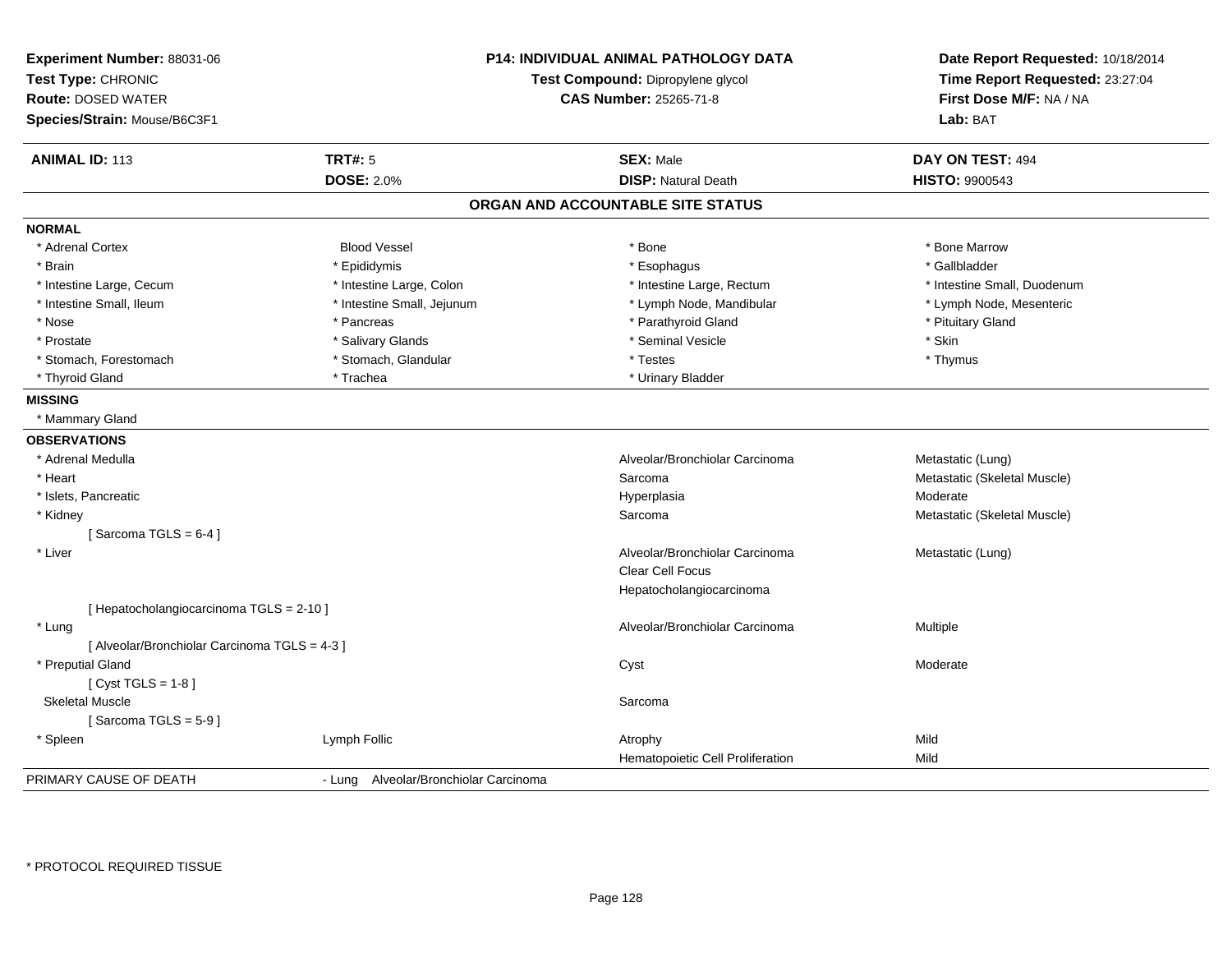| Experiment Number: 88031-06<br>Test Type: CHRONIC |                          | <b>P14: INDIVIDUAL ANIMAL PATHOLOGY DATA</b><br>Test Compound: Dipropylene glycol | Date Report Requested: 10/18/2014<br>Time Report Requested: 23:27:04 |
|---------------------------------------------------|--------------------------|-----------------------------------------------------------------------------------|----------------------------------------------------------------------|
| <b>Route: DOSED WATER</b>                         |                          | <b>CAS Number: 25265-71-8</b>                                                     | First Dose M/F: NA / NA                                              |
| Species/Strain: Mouse/B6C3F1                      |                          |                                                                                   | Lab: BAT                                                             |
| <b>ANIMAL ID: 114</b>                             | <b>TRT#: 5</b>           | <b>SEX: Male</b>                                                                  | DAY ON TEST: 731                                                     |
|                                                   | <b>DOSE: 2.0%</b>        | <b>DISP: Terminal Sacrifice</b>                                                   | <b>HISTO: 9900544</b>                                                |
|                                                   |                          | ORGAN AND ACCOUNTABLE SITE STATUS                                                 |                                                                      |
| <b>NORMAL</b>                                     |                          |                                                                                   |                                                                      |
| * Adrenal Medulla                                 | <b>Blood Vessel</b>      | * Bone                                                                            | * Bone Marrow                                                        |
| * Brain                                           | * Epididymis             | * Esophagus                                                                       | * Gallbladder                                                        |
| * Heart                                           | * Intestine Large, Cecum | * Intestine Large, Colon                                                          | * Intestine Large, Rectum                                            |
| * Intestine Small, Duodenum                       | * Intestine Small, Ileum | * Intestine Small, Jejunum                                                        | * Lymph Node, Mandibular                                             |
| * Lymph Node, Mesenteric                          | * Nose                   | * Pancreas                                                                        | * Parathyroid Gland                                                  |
| * Pituitary Gland                                 | * Preputial Gland        | * Prostate                                                                        | * Salivary Glands                                                    |
| * Seminal Vesicle                                 | * Skin                   | * Stomach, Forestomach                                                            | * Testes                                                             |
| * Thymus                                          | * Thyroid Gland          | * Trachea                                                                         | * Urinary Bladder                                                    |
| <b>MISSING</b>                                    |                          |                                                                                   |                                                                      |
| * Mammary Gland                                   |                          |                                                                                   |                                                                      |
| <b>OBSERVATIONS</b>                               |                          |                                                                                   |                                                                      |
| * Adrenal Cortex                                  | Subcapsular              | Hyperplasia                                                                       | Minimal                                                              |
|                                                   |                          | Hypertrophy                                                                       | Focal, Minimal                                                       |
| <b>Harderian Gland</b>                            |                          | Adenoma                                                                           |                                                                      |
| [Adenoma TGLS = $1-9$ ]                           |                          |                                                                                   |                                                                      |
| * Islets, Pancreatic                              |                          | Hyperplasia                                                                       | Mild                                                                 |
| * Kidney                                          |                          | Nephropathy                                                                       | Minimal                                                              |
| * Liver                                           |                          | <b>Clear Cell Focus</b>                                                           |                                                                      |
|                                                   |                          | Hemangioma                                                                        |                                                                      |
|                                                   |                          | Inflammation                                                                      | Chronic, Minimal                                                     |
|                                                   |                          | <b>Mixed Cell Focus</b>                                                           |                                                                      |
|                                                   |                          | Vacuolization Cytoplasmic                                                         | Focal, Minimal                                                       |
| [Clear Cell Focus TGLS = 5-12]                    |                          |                                                                                   |                                                                      |
| [Hemangioma TGLS = 2-10]                          |                          |                                                                                   |                                                                      |
| [Mixed Cell Focus TGLS = 3,4,5-11+4+5+12]         |                          |                                                                                   |                                                                      |
| * Lung                                            |                          | Inflammation                                                                      | Granulomatous, Minimal                                               |
| * Spleen                                          | Lymph Follic             | Hyperplasia                                                                       | Minimal                                                              |
| * Stomach, Glandular                              | Epithelium               | Hyperplasia                                                                       | Focal, Minimal                                                       |
|                                                   |                          | <b>Infiltration Cellular</b>                                                      | Lymphocyte, Minimal                                                  |
| [Hyperplasia TGLS = 6-5]                          |                          |                                                                                   |                                                                      |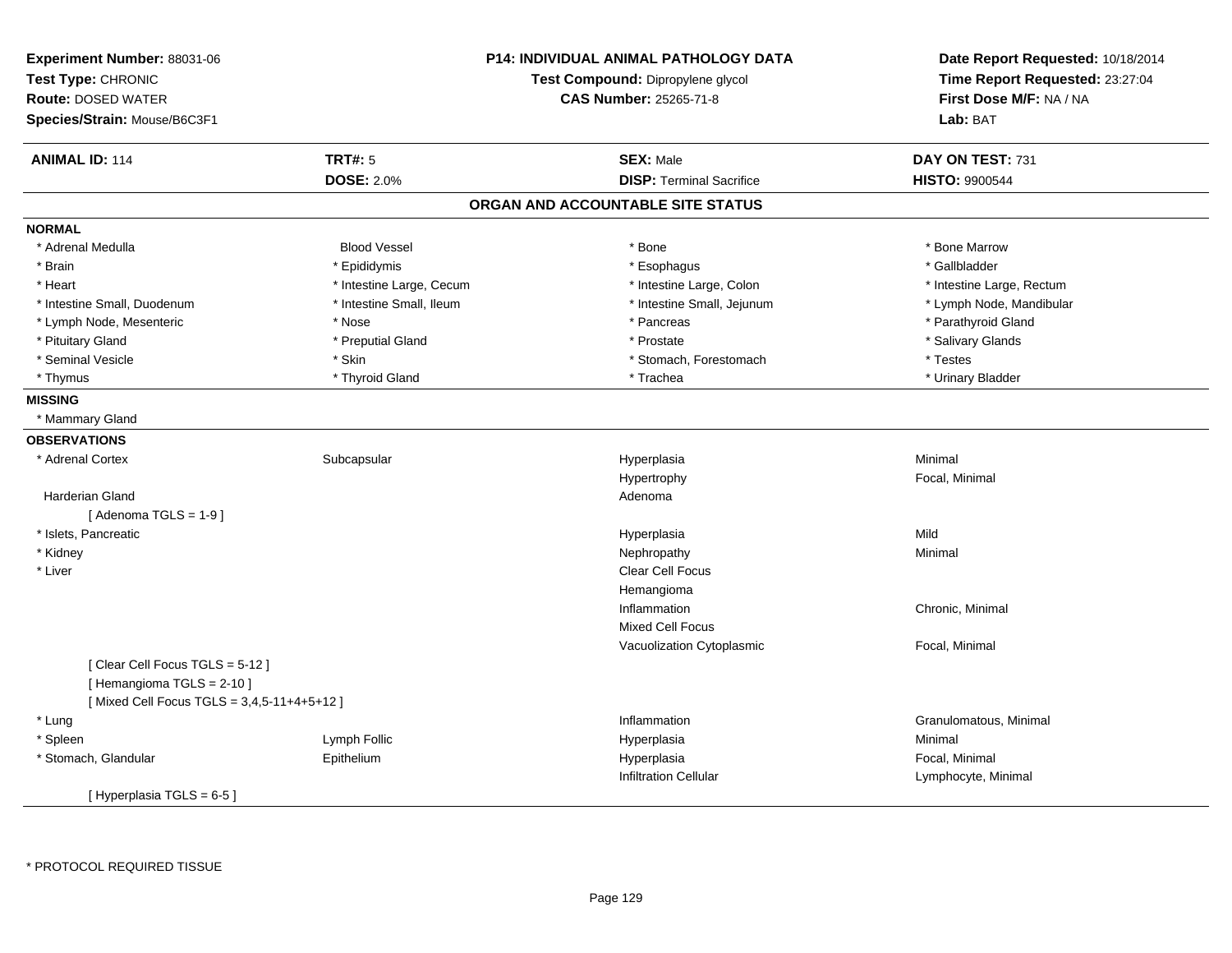| <b>Experiment Number: 88031-06</b>              | <b>P14: INDIVIDUAL ANIMAL PATHOLOGY DATA</b> |                                   | Date Report Requested: 10/18/2014 |  |
|-------------------------------------------------|----------------------------------------------|-----------------------------------|-----------------------------------|--|
| Test Type: CHRONIC<br><b>Route: DOSED WATER</b> |                                              | Test Compound: Dipropylene glycol | Time Report Requested: 23:27:04   |  |
|                                                 |                                              | <b>CAS Number: 25265-71-8</b>     | First Dose M/F: NA / NA           |  |
| Species/Strain: Mouse/B6C3F1                    |                                              |                                   | Lab: BAT                          |  |
| <b>ANIMAL ID: 114</b>                           | <b>TRT#:</b> 5                               | <b>SEX: Male</b>                  | DAY ON TEST: 731                  |  |
|                                                 | <b>DOSE: 2.0%</b>                            | <b>DISP: Terminal Sacrifice</b>   | <b>HISTO: 9900544</b>             |  |
|                                                 |                                              | ORGAN AND ACCOUNTABLE SITE STATUS |                                   |  |
| PRIMARY CAUSE OF DEATH                          |                                              |                                   |                                   |  |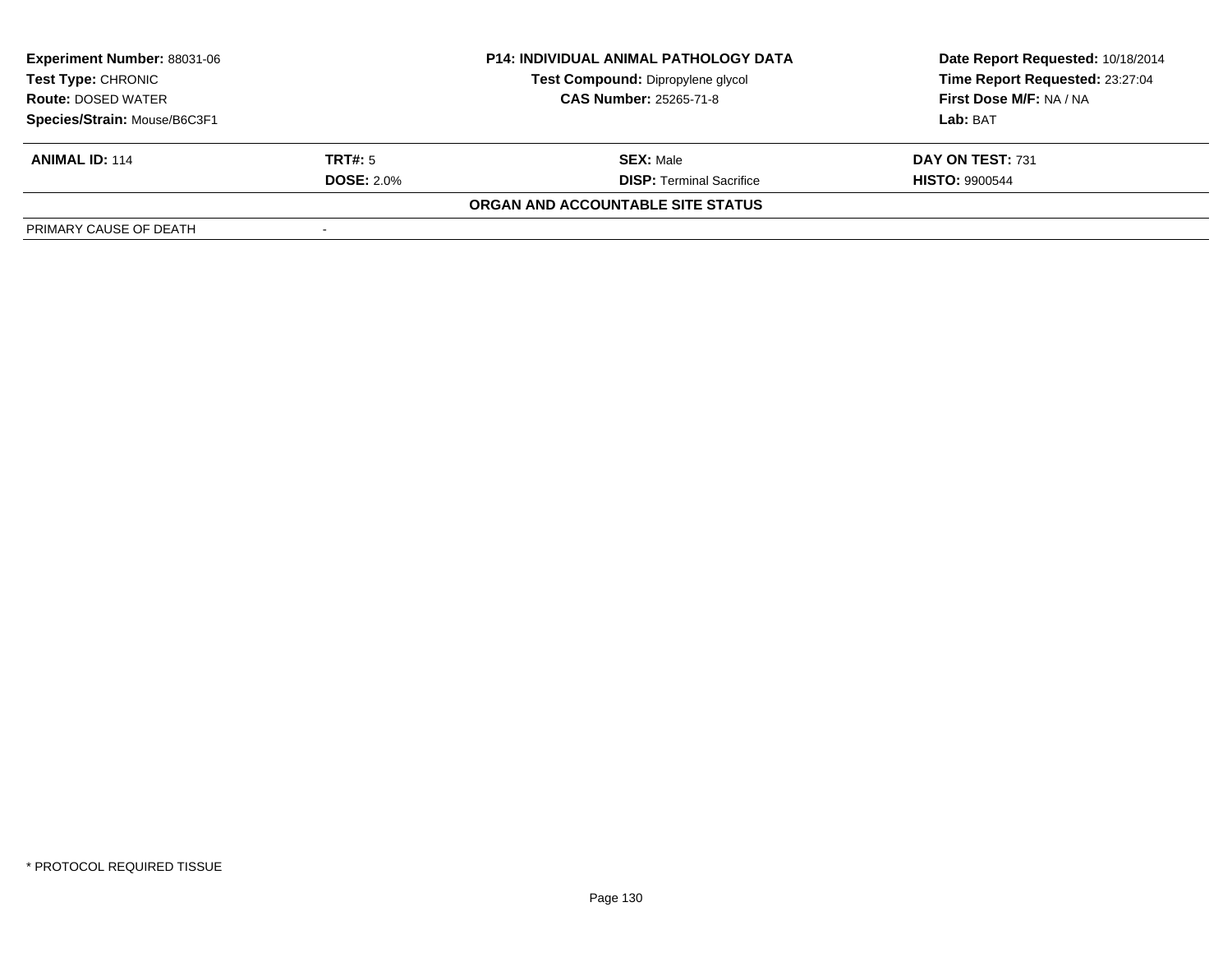| Experiment Number: 88031-06  |                          | <b>P14: INDIVIDUAL ANIMAL PATHOLOGY DATA</b> | Date Report Requested: 10/18/2014 |
|------------------------------|--------------------------|----------------------------------------------|-----------------------------------|
| Test Type: CHRONIC           |                          | Test Compound: Dipropylene glycol            | Time Report Requested: 23:27:04   |
| <b>Route: DOSED WATER</b>    |                          | <b>CAS Number: 25265-71-8</b>                | First Dose M/F: NA / NA           |
| Species/Strain: Mouse/B6C3F1 |                          |                                              | Lab: BAT                          |
|                              |                          |                                              |                                   |
| <b>ANIMAL ID: 115</b>        | TRT#: 5                  | <b>SEX: Male</b>                             | DAY ON TEST: 661                  |
|                              | <b>DOSE: 2.0%</b>        | <b>DISP:</b> Moribund Sacrifice              | <b>HISTO: 9900545</b>             |
|                              |                          | ORGAN AND ACCOUNTABLE SITE STATUS            |                                   |
| <b>NORMAL</b>                |                          |                                              |                                   |
| * Adrenal Medulla            | <b>Blood Vessel</b>      | * Bone                                       | * Bone Marrow                     |
| * Brain                      | * Epididymis             | * Esophagus                                  | * Gallbladder                     |
| * Heart                      | * Intestine Large, Cecum | * Intestine Large, Colon                     | * Intestine Large, Rectum         |
| * Intestine Small, Duodenum  | * Intestine Small, Ileum | * Intestine Small, Jejunum                   | * Lung                            |
| * Lymph Node, Mandibular     | * Lymph Node, Mesenteric | * Mammary Gland                              | * Nose                            |
| * Pancreas                   | * Pituitary Gland        | * Prostate                                   | * Salivary Glands                 |
| * Seminal Vesicle            | * Skin                   | * Spleen                                     | * Stomach, Forestomach            |
| * Stomach, Glandular         | * Testes                 | * Thyroid Gland                              | * Trachea                         |
| * Urinary Bladder            |                          |                                              |                                   |
| <b>MISSING</b>               |                          |                                              |                                   |
| * Parathyroid Gland          | * Thymus                 |                                              |                                   |
| <b>OBSERVATIONS</b>          |                          |                                              |                                   |
| * Adrenal Cortex             | Subcapsular              | Hyperplasia                                  | Minimal                           |
| * Islets, Pancreatic         |                          | Hyperplasia                                  | Moderate                          |
| * Kidney                     |                          | Nephropathy                                  | Minimal                           |
| * Liver                      |                          | Inflammation                                 | Chronic, Minimal                  |
|                              |                          | <b>Mixed Cell Focus</b>                      |                                   |
| * Preputial Gland            |                          | Cyst                                         | Mild                              |
| [ $Cyst TGLS = 1-8$ ]        |                          |                                              |                                   |
| Tooth                        |                          | Malformation                                 |                                   |
| PRIMARY CAUSE OF DEATH       | - UNCERTAIN              |                                              |                                   |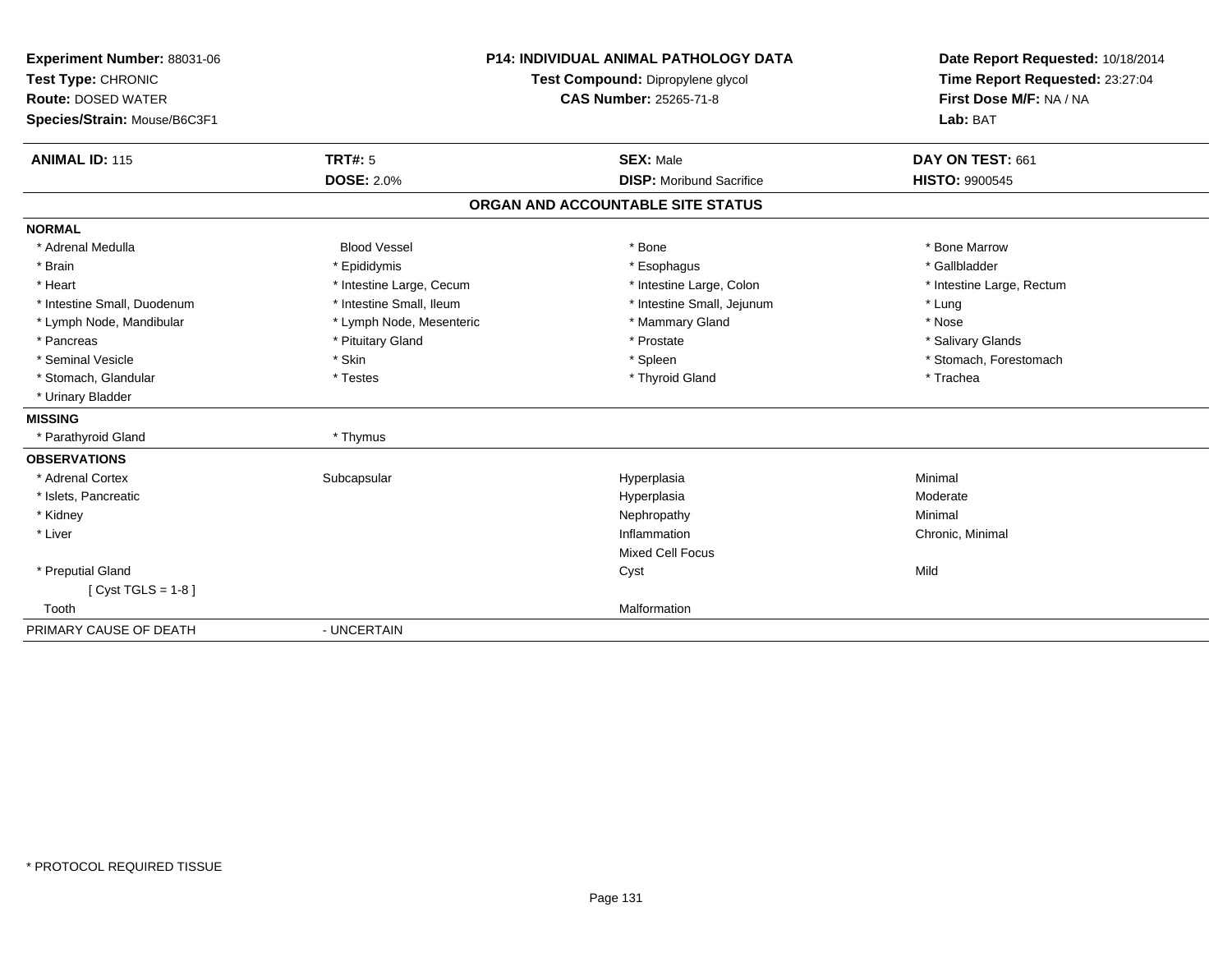| Experiment Number: 88031-06       |                                                                    | <b>P14: INDIVIDUAL ANIMAL PATHOLOGY DATA</b> | Date Report Requested: 10/18/2014                          |
|-----------------------------------|--------------------------------------------------------------------|----------------------------------------------|------------------------------------------------------------|
| Test Type: CHRONIC                | Test Compound: Dipropylene glycol<br><b>CAS Number: 25265-71-8</b> |                                              | Time Report Requested: 23:27:04<br>First Dose M/F: NA / NA |
| <b>Route: DOSED WATER</b>         |                                                                    |                                              |                                                            |
| Species/Strain: Mouse/B6C3F1      |                                                                    |                                              | Lab: BAT                                                   |
| <b>ANIMAL ID: 116</b>             | <b>TRT#: 5</b>                                                     | <b>SEX: Male</b>                             | DAY ON TEST: 730                                           |
|                                   | <b>DOSE: 2.0%</b>                                                  | <b>DISP: Terminal Sacrifice</b>              | <b>HISTO: 9900546</b>                                      |
|                                   |                                                                    | ORGAN AND ACCOUNTABLE SITE STATUS            |                                                            |
| <b>NORMAL</b>                     |                                                                    |                                              |                                                            |
| * Adrenal Medulla                 | <b>Blood Vessel</b>                                                | * Bone                                       | * Bone Marrow                                              |
| * Brain                           | * Epididymis                                                       | * Esophagus                                  | * Gallbladder                                              |
| * Heart                           | * Intestine Large, Cecum                                           | * Intestine Large, Colon                     | * Intestine Large, Rectum                                  |
| * Intestine Small, Duodenum       | * Intestine Small, Ileum                                           | * Intestine Small, Jejunum                   | * Lymph Node, Mandibular                                   |
| * Lymph Node, Mesenteric          | * Nose                                                             | * Pancreas                                   | * Parathyroid Gland                                        |
| * Pituitary Gland                 | * Preputial Gland                                                  | * Prostate                                   | * Salivary Glands                                          |
| * Seminal Vesicle                 | * Skin                                                             | * Spleen                                     | * Stomach, Forestomach                                     |
| * Stomach, Glandular              | * Testes                                                           | * Thymus                                     | * Thyroid Gland                                            |
| * Trachea                         | * Urinary Bladder                                                  |                                              |                                                            |
| <b>MISSING</b>                    |                                                                    |                                              |                                                            |
| * Mammary Gland                   |                                                                    |                                              |                                                            |
| <b>OBSERVATIONS</b>               |                                                                    |                                              |                                                            |
| * Adrenal Cortex                  | Subcapsular                                                        | Hyperplasia                                  | Minimal                                                    |
| * Islets, Pancreatic              |                                                                    | Hyperplasia                                  | Moderate                                                   |
| * Kidney                          |                                                                    | Nephropathy                                  | Minimal                                                    |
| * Liver                           |                                                                    | Clear Cell Focus                             |                                                            |
|                                   |                                                                    | <b>Eosinophilic Focus</b>                    |                                                            |
|                                   |                                                                    | Mixed Cell Focus                             |                                                            |
|                                   |                                                                    | Vacuolization Cytoplasmic                    | Focal, Minimal                                             |
| [Clear Cell Focus TGLS = 1-4+5+9] |                                                                    |                                              |                                                            |
| [ Eosinophilic Focus TGLS = 1-9 ] |                                                                    |                                              |                                                            |
| [Mixed Cell Focus TGLS = 1-5]     |                                                                    |                                              |                                                            |
| * Lung                            |                                                                    | Alveolar/Bronchiolar Carcinoma               |                                                            |
| Tooth                             |                                                                    | Malformation                                 |                                                            |
| PRIMARY CAUSE OF DEATH            | $\blacksquare$                                                     |                                              |                                                            |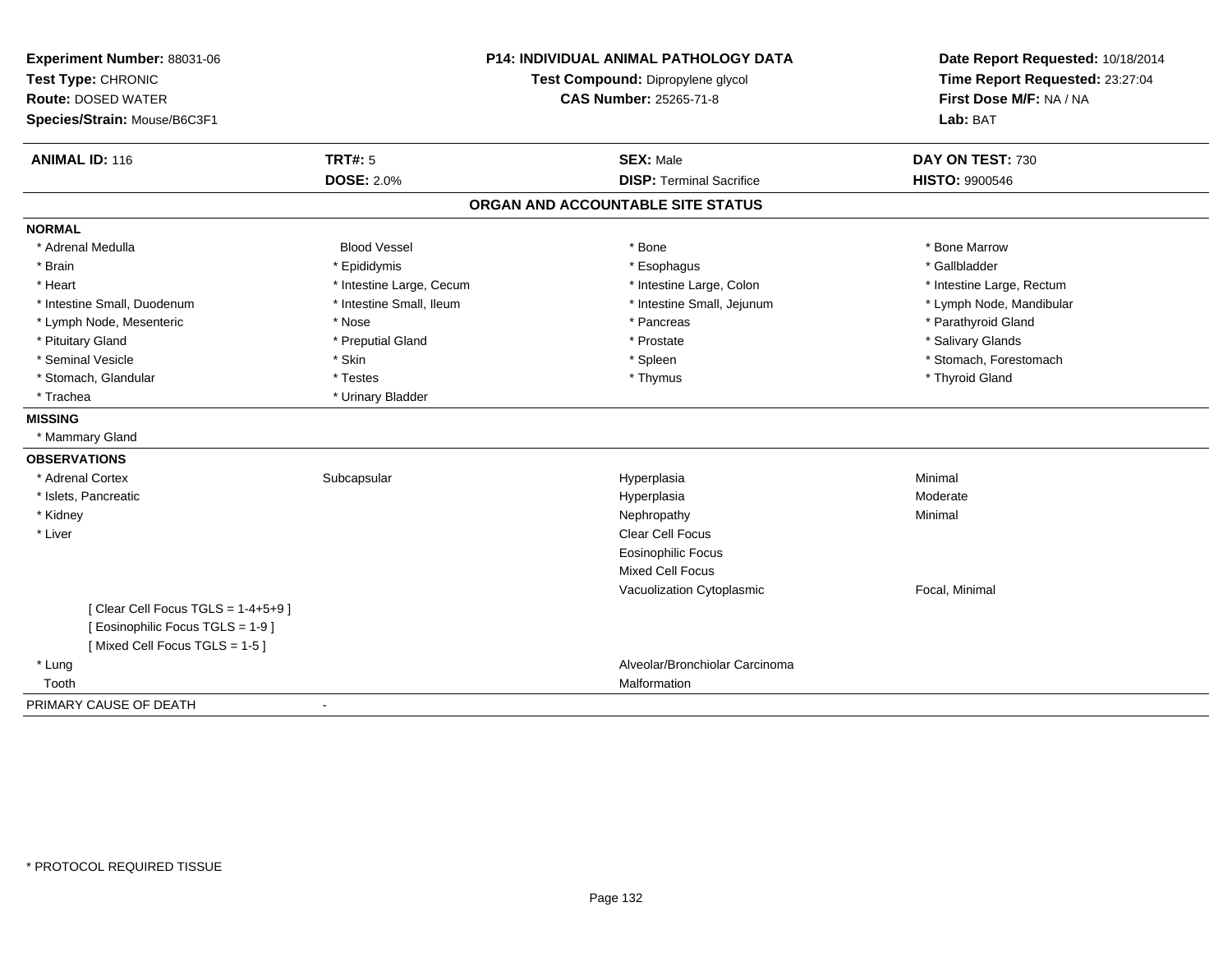| Experiment Number: 88031-06<br>Test Type: CHRONIC<br><b>Route: DOSED WATER</b><br>Species/Strain: Mouse/B6C3F1 |                          | P14: INDIVIDUAL ANIMAL PATHOLOGY DATA<br>Test Compound: Dipropylene glycol<br>CAS Number: 25265-71-8 | Date Report Requested: 10/18/2014<br>Time Report Requested: 23:27:04<br>First Dose M/F: NA / NA<br>Lab: BAT |
|----------------------------------------------------------------------------------------------------------------|--------------------------|------------------------------------------------------------------------------------------------------|-------------------------------------------------------------------------------------------------------------|
| <b>ANIMAL ID: 117</b>                                                                                          | <b>TRT#: 5</b>           | <b>SEX: Male</b>                                                                                     | DAY ON TEST: 730                                                                                            |
|                                                                                                                | <b>DOSE: 2.0%</b>        | <b>DISP: Terminal Sacrifice</b>                                                                      | <b>HISTO: 9900547</b>                                                                                       |
|                                                                                                                |                          | ORGAN AND ACCOUNTABLE SITE STATUS                                                                    |                                                                                                             |
| <b>NORMAL</b>                                                                                                  |                          |                                                                                                      |                                                                                                             |
| * Adrenal Medulla                                                                                              | <b>Blood Vessel</b>      | * Bone                                                                                               | * Bone Marrow                                                                                               |
| * Brain                                                                                                        | * Epididymis             | * Esophagus                                                                                          | * Gallbladder                                                                                               |
| * Heart                                                                                                        | * Intestine Large, Cecum | * Intestine Large, Colon                                                                             | * Intestine Large, Rectum                                                                                   |
| * Intestine Small, Duodenum                                                                                    | * Intestine Small, Ileum | * Intestine Small, Jejunum                                                                           | * Lymph Node, Mandibular                                                                                    |
| * Lymph Node, Mesenteric                                                                                       | * Nose                   | * Pancreas                                                                                           | * Parathyroid Gland                                                                                         |
| * Pituitary Gland                                                                                              | * Prostate               | * Salivary Glands                                                                                    | * Seminal Vesicle                                                                                           |
| * Skin                                                                                                         | * Spleen                 | * Stomach, Forestomach                                                                               | * Stomach, Glandular                                                                                        |
| * Testes                                                                                                       | * Thymus                 | * Thyroid Gland                                                                                      | * Trachea                                                                                                   |
| * Urinary Bladder                                                                                              |                          |                                                                                                      |                                                                                                             |
| <b>MISSING</b>                                                                                                 |                          |                                                                                                      |                                                                                                             |
| * Mammary Gland                                                                                                |                          |                                                                                                      |                                                                                                             |
| <b>OBSERVATIONS</b>                                                                                            |                          |                                                                                                      |                                                                                                             |
| * Adrenal Cortex                                                                                               | Subcapsular              | Hyperplasia                                                                                          | Minimal                                                                                                     |
|                                                                                                                |                          | Hypertrophy                                                                                          | Focal, Minimal                                                                                              |
| <b>Harderian Gland</b>                                                                                         |                          | Adenoma                                                                                              |                                                                                                             |
| [Adenoma TGLS = $3-9$ ]                                                                                        |                          |                                                                                                      |                                                                                                             |
| * Islets, Pancreatic                                                                                           |                          | Hyperplasia                                                                                          | Minimal                                                                                                     |
| * Kidney                                                                                                       |                          | Infarct                                                                                              | Minimal                                                                                                     |
|                                                                                                                |                          | Nephropathy                                                                                          | Minimal                                                                                                     |
| * Liver                                                                                                        |                          | Clear Cell Focus                                                                                     |                                                                                                             |
|                                                                                                                |                          | <b>Mixed Cell Focus</b>                                                                              |                                                                                                             |
|                                                                                                                |                          | Vacuolization Cytoplasmic                                                                            | Focal, Minimal                                                                                              |
| [Clear Cell Focus TGLS = 2-5]                                                                                  |                          |                                                                                                      |                                                                                                             |
| [Mixed Cell Focus TGLS = 2-5]                                                                                  |                          |                                                                                                      |                                                                                                             |
| * Lung                                                                                                         |                          | Alveolar/Bronchiolar Adenoma                                                                         |                                                                                                             |
|                                                                                                                | Alveolar Epith           | Hyperplasia                                                                                          | Focal, Minimal                                                                                              |
| * Preputial Gland                                                                                              |                          | Cyst                                                                                                 | Moderate                                                                                                    |
| [ $Cyst TGLS = 1-8$ ]                                                                                          |                          |                                                                                                      |                                                                                                             |
| PRIMARY CAUSE OF DEATH                                                                                         | $\sim$                   |                                                                                                      |                                                                                                             |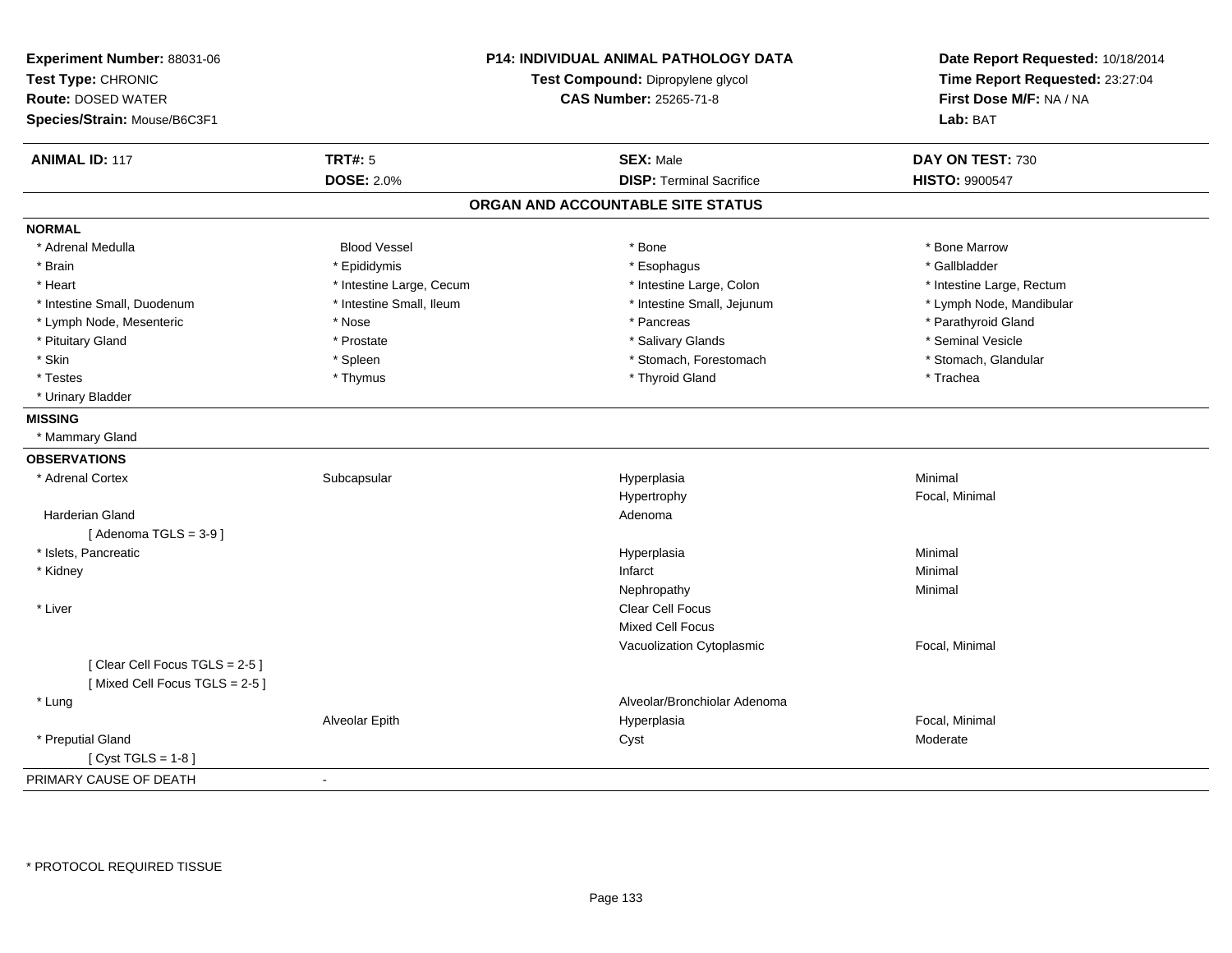| Experiment Number: 88031-06<br>Test Type: CHRONIC |                            | <b>P14: INDIVIDUAL ANIMAL PATHOLOGY DATA</b><br>Test Compound: Dipropylene glycol | Date Report Requested: 10/18/2014<br>Time Report Requested: 23:27:04 |
|---------------------------------------------------|----------------------------|-----------------------------------------------------------------------------------|----------------------------------------------------------------------|
| <b>Route: DOSED WATER</b>                         |                            | <b>CAS Number: 25265-71-8</b>                                                     | First Dose M/F: NA / NA                                              |
| Species/Strain: Mouse/B6C3F1                      |                            |                                                                                   | Lab: BAT                                                             |
| <b>ANIMAL ID: 118</b>                             | <b>TRT#: 5</b>             | <b>SEX: Male</b>                                                                  | DAY ON TEST: 730                                                     |
|                                                   | <b>DOSE: 2.0%</b>          | <b>DISP: Terminal Sacrifice</b>                                                   | <b>HISTO: 9900548</b>                                                |
|                                                   |                            | ORGAN AND ACCOUNTABLE SITE STATUS                                                 |                                                                      |
| <b>NORMAL</b>                                     |                            |                                                                                   |                                                                      |
| * Adrenal Medulla                                 | <b>Blood Vessel</b>        | * Bone                                                                            | * Bone Marrow                                                        |
| * Brain                                           | * Epididymis               | * Esophagus                                                                       | * Gallbladder                                                        |
| * Intestine Large, Cecum                          | * Intestine Large, Colon   | * Intestine Large, Rectum                                                         | * Intestine Small, Duodenum                                          |
| * Intestine Small, Ileum                          | * Intestine Small, Jejunum | * Lung                                                                            | * Lymph Node, Mandibular                                             |
| * Lymph Node, Mesenteric                          | * Nose                     | * Pancreas                                                                        | * Pituitary Gland                                                    |
| * Prostate                                        | * Salivary Glands          | * Seminal Vesicle                                                                 | * Skin                                                               |
| * Stomach, Forestomach                            | * Stomach, Glandular       | * Testes                                                                          | * Thymus                                                             |
| * Thyroid Gland                                   | * Trachea                  | * Urinary Bladder                                                                 |                                                                      |
| <b>MISSING</b>                                    |                            |                                                                                   |                                                                      |
| * Mammary Gland                                   | * Parathyroid Gland        |                                                                                   |                                                                      |
| <b>OBSERVATIONS</b>                               |                            |                                                                                   |                                                                      |
| * Adrenal Cortex                                  | Subcapsular                | Hyperplasia                                                                       | Minimal                                                              |
|                                                   |                            | Hypertrophy                                                                       | Focal, Minimal                                                       |
| * Heart                                           |                            | Cardiomyopathy                                                                    | Minimal                                                              |
| * Islets, Pancreatic                              |                            | Hyperplasia                                                                       | Mild                                                                 |
| * Kidney                                          | <b>Renal Tubule</b>        | Cyst                                                                              | Mild                                                                 |
|                                                   |                            | Nephropathy                                                                       | Minimal                                                              |
| [Cyst TGLS = $2-4$ ]                              |                            |                                                                                   |                                                                      |
| * Liver                                           |                            | Clear Cell Focus                                                                  |                                                                      |
|                                                   |                            | Inflammation                                                                      | Chronic, Minimal                                                     |
|                                                   |                            | <b>Mixed Cell Focus</b>                                                           |                                                                      |
| [Mixed Cell Focus TGLS = 3-5]                     |                            |                                                                                   |                                                                      |
| * Preputial Gland                                 |                            | Cyst                                                                              | Moderate                                                             |
| [Cyst TGLS = $1-8$ ]                              |                            |                                                                                   |                                                                      |
| * Spleen                                          |                            | Hemangiosarcoma                                                                   |                                                                      |
| Tooth                                             |                            | Malformation                                                                      |                                                                      |
| PRIMARY CAUSE OF DEATH                            | $\blacksquare$             |                                                                                   |                                                                      |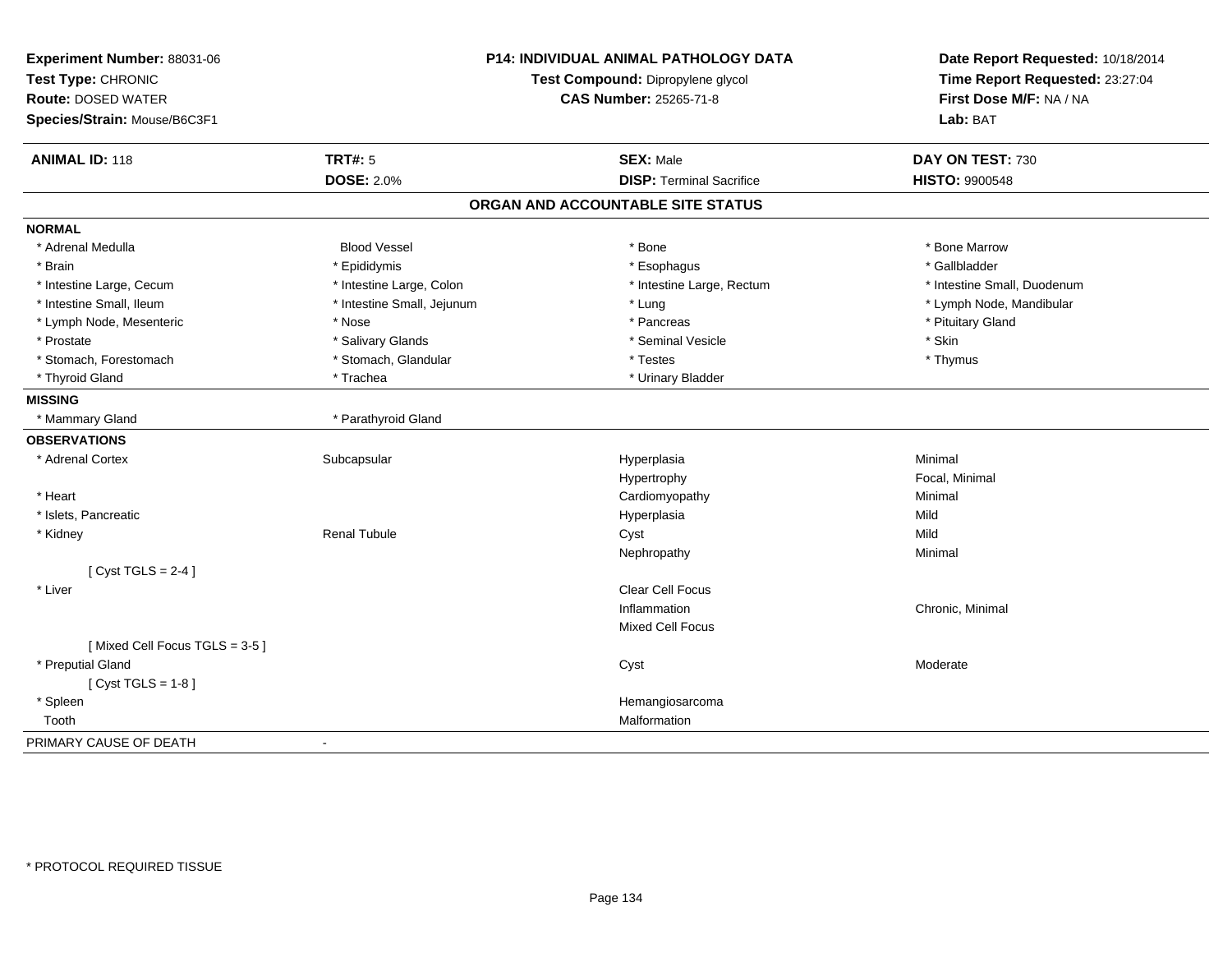| <b>Experiment Number: 88031-06</b><br>Test Type: CHRONIC<br><b>Route: DOSED WATER</b> |                          | <b>P14: INDIVIDUAL ANIMAL PATHOLOGY DATA</b><br>Test Compound: Dipropylene glycol<br><b>CAS Number: 25265-71-8</b> | Date Report Requested: 10/18/2014<br>Time Report Requested: 23:27:04<br>First Dose M/F: NA / NA |
|---------------------------------------------------------------------------------------|--------------------------|--------------------------------------------------------------------------------------------------------------------|-------------------------------------------------------------------------------------------------|
| Species/Strain: Mouse/B6C3F1                                                          |                          |                                                                                                                    | Lab: BAT                                                                                        |
| <b>ANIMAL ID: 119</b>                                                                 | <b>TRT#: 5</b>           | <b>SEX: Male</b>                                                                                                   | DAY ON TEST: 676                                                                                |
|                                                                                       | <b>DOSE: 2.0%</b>        | <b>DISP: Natural Death</b>                                                                                         | <b>HISTO: 9900549</b>                                                                           |
|                                                                                       |                          | ORGAN AND ACCOUNTABLE SITE STATUS                                                                                  |                                                                                                 |
| <b>NORMAL</b>                                                                         |                          |                                                                                                                    |                                                                                                 |
| * Adrenal Medulla                                                                     | <b>Blood Vessel</b>      | * Bone                                                                                                             | * Bone Marrow                                                                                   |
| * Brain                                                                               | * Epididymis             | * Esophagus                                                                                                        | * Gallbladder                                                                                   |
| * Heart                                                                               | * Intestine Large, Cecum | * Intestine Large, Colon                                                                                           | * Intestine Large, Rectum                                                                       |
| * Intestine Small, Duodenum                                                           | * Intestine Small, Ileum | * Intestine Small, Jejunum                                                                                         | * Liver                                                                                         |
| * Lung                                                                                | * Lymph Node, Mandibular | * Lymph Node, Mesenteric                                                                                           | * Nose                                                                                          |
| * Pancreas                                                                            | * Parathyroid Gland      | * Pituitary Gland                                                                                                  | * Preputial Gland                                                                               |
| * Prostate                                                                            | * Salivary Glands        | * Seminal Vesicle                                                                                                  | * Skin                                                                                          |
| * Stomach, Forestomach                                                                | * Stomach, Glandular     | * Testes                                                                                                           | * Thymus                                                                                        |
| * Thyroid Gland                                                                       | * Trachea                | * Urinary Bladder                                                                                                  |                                                                                                 |
| <b>MISSING</b>                                                                        |                          |                                                                                                                    |                                                                                                 |
| * Mammary Gland                                                                       |                          |                                                                                                                    |                                                                                                 |
| <b>OBSERVATIONS</b>                                                                   |                          |                                                                                                                    |                                                                                                 |
| * Adrenal Cortex                                                                      | Subcapsular              | Hyperplasia                                                                                                        | Mild                                                                                            |
|                                                                                       |                          | Hypertrophy                                                                                                        | Focal, Minimal                                                                                  |
| * Islets, Pancreatic                                                                  |                          | Hyperplasia                                                                                                        | Moderate                                                                                        |
| * Kidney                                                                              |                          | Inflammation                                                                                                       | Chronic, Focal, Moderate                                                                        |
| * Spleen                                                                              | Lymph Follic             | Atrophy                                                                                                            | Moderate                                                                                        |
| Tooth                                                                                 |                          | Malformation                                                                                                       |                                                                                                 |
| PRIMARY CAUSE OF DEATH                                                                | - Kidney Inflammation    |                                                                                                                    |                                                                                                 |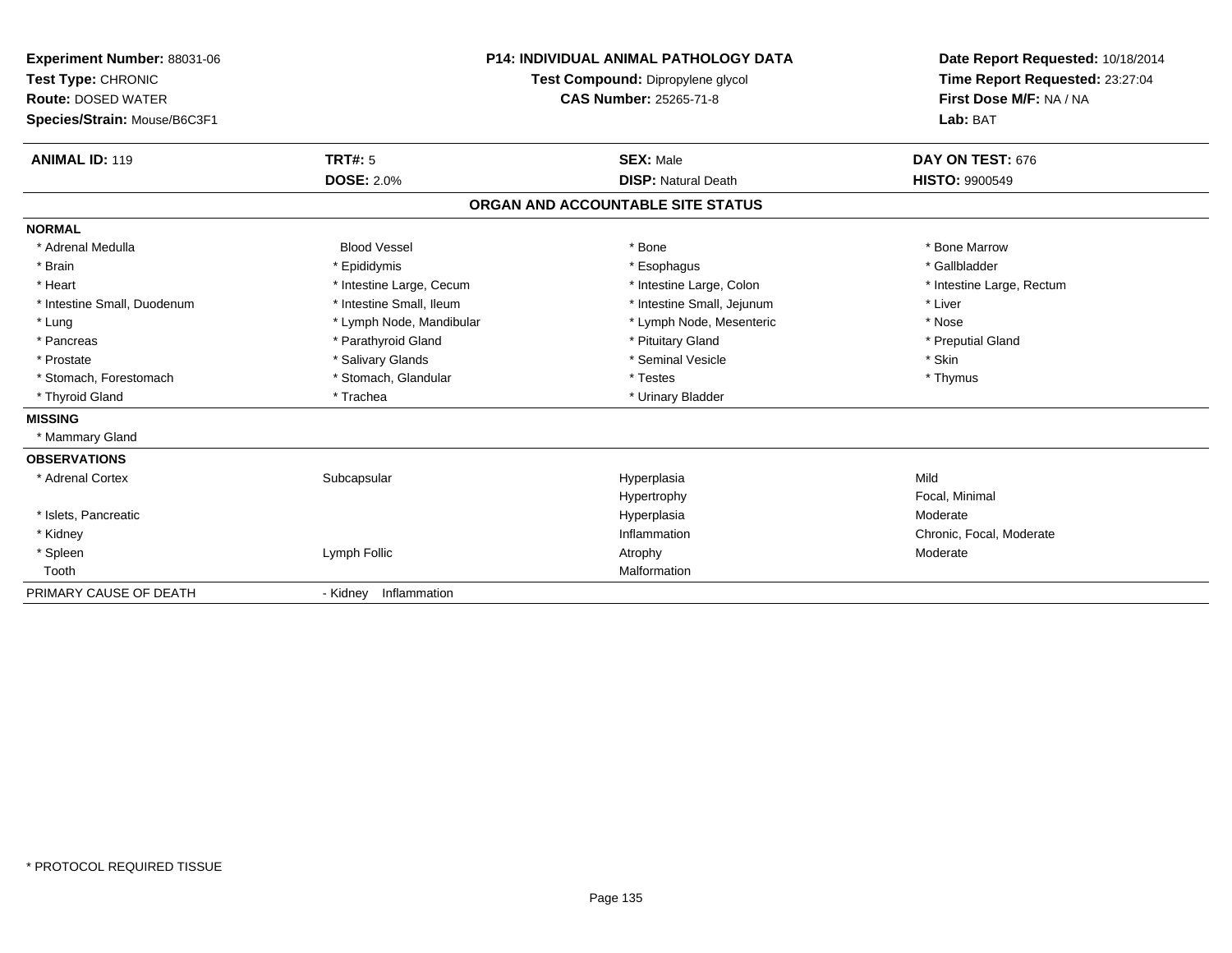| Experiment Number: 88031-06                     |                            | <b>P14: INDIVIDUAL ANIMAL PATHOLOGY DATA</b> |                                                                                                 |
|-------------------------------------------------|----------------------------|----------------------------------------------|-------------------------------------------------------------------------------------------------|
| Test Type: CHRONIC                              |                            | Test Compound: Dipropylene glycol            | Date Report Requested: 10/18/2014<br>Time Report Requested: 23:27:04<br>First Dose M/F: NA / NA |
| <b>Route: DOSED WATER</b>                       |                            | <b>CAS Number: 25265-71-8</b>                |                                                                                                 |
| Species/Strain: Mouse/B6C3F1                    |                            |                                              | Lab: BAT                                                                                        |
| <b>ANIMAL ID: 120</b>                           | <b>TRT#: 5</b>             | <b>SEX: Male</b>                             | DAY ON TEST: 731                                                                                |
|                                                 | <b>DOSE: 2.0%</b>          | <b>DISP: Terminal Sacrifice</b>              | <b>HISTO: 9900550</b>                                                                           |
|                                                 |                            | ORGAN AND ACCOUNTABLE SITE STATUS            |                                                                                                 |
| <b>NORMAL</b>                                   |                            |                                              |                                                                                                 |
| * Adrenal Medulla                               | <b>Blood Vessel</b>        | * Bone                                       | * Bone Marrow                                                                                   |
| * Brain                                         | * Epididymis               | * Esophagus                                  | * Heart                                                                                         |
| * Intestine Large, Cecum                        | * Intestine Large, Colon   | * Intestine Large, Rectum                    | * Intestine Small, Duodenum                                                                     |
| * Intestine Small, Ileum                        | * Intestine Small, Jejunum | * Lymph Node, Mandibular                     | * Lymph Node, Mesenteric                                                                        |
| * Nose                                          | * Pancreas                 | * Parathyroid Gland                          | * Pituitary Gland                                                                               |
| * Preputial Gland                               | * Prostate                 | * Salivary Glands                            | * Seminal Vesicle                                                                               |
| * Skin                                          | * Stomach, Forestomach     | * Stomach, Glandular                         | * Testes                                                                                        |
| * Thymus                                        | * Thyroid Gland            | * Trachea                                    | * Urinary Bladder                                                                               |
| <b>MISSING</b>                                  |                            |                                              |                                                                                                 |
| * Gallbladder                                   | * Mammary Gland            |                                              |                                                                                                 |
| <b>OBSERVATIONS</b>                             |                            |                                              |                                                                                                 |
| * Adrenal Cortex                                | Subcapsular                | Hyperplasia                                  | Minimal                                                                                         |
|                                                 |                            | Hypertrophy                                  | Focal, Minimal                                                                                  |
| * Islets, Pancreatic                            |                            | Hyperplasia                                  | Moderate                                                                                        |
| * Kidney                                        |                            | Nephropathy                                  | Minimal                                                                                         |
| * Liver                                         |                            | Hepatocellular Adenoma                       | Multiple                                                                                        |
|                                                 |                            | Hepatocellular Carcinoma                     |                                                                                                 |
|                                                 |                            | <b>Mixed Cell Focus</b>                      |                                                                                                 |
| [ Hepatocellular Adenoma TGLS = 4-4,2-9 ]       |                            |                                              |                                                                                                 |
| [ Hepatocellular Carcinoma TGLS = 1-10 ]        |                            |                                              |                                                                                                 |
| * Lung                                          |                            | Hepatocellular Carcinoma                     | Metastatic (Liver)                                                                              |
| * Spleen                                        |                            | Hematopoietic Cell Proliferation             | Moderate                                                                                        |
| [ Hematopoietic Cell Proliferation TGLS = 3-4 ] |                            |                                              |                                                                                                 |
| PRIMARY CAUSE OF DEATH                          | ٠                          |                                              |                                                                                                 |
|                                                 |                            |                                              |                                                                                                 |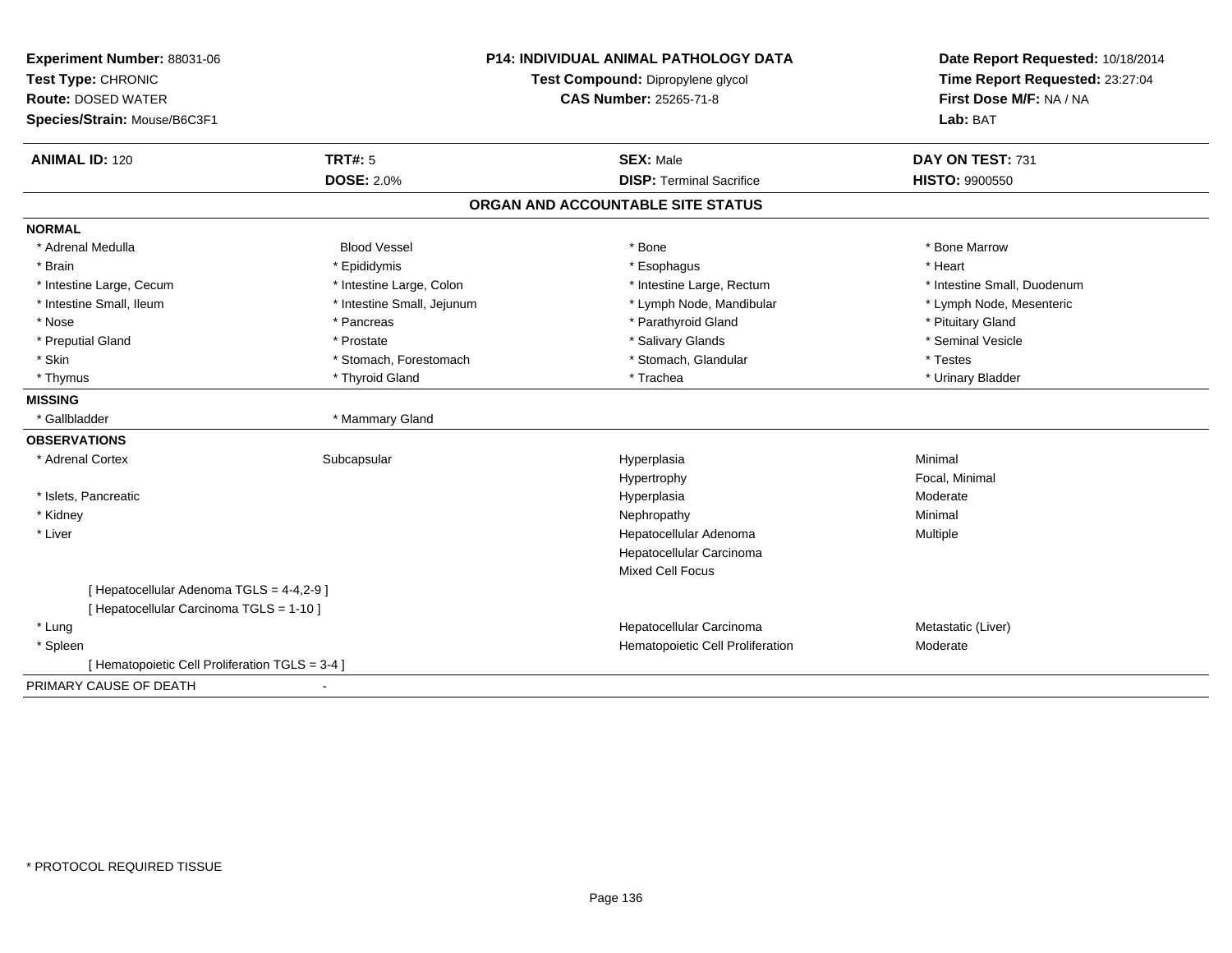| Experiment Number: 88031-06<br>Test Type: CHRONIC<br><b>Route: DOSED WATER</b><br>Species/Strain: Mouse/B6C3F1 |                          | P14: INDIVIDUAL ANIMAL PATHOLOGY DATA<br>Test Compound: Dipropylene glycol<br>CAS Number: 25265-71-8 | Date Report Requested: 10/18/2014<br>Time Report Requested: 23:27:04<br>First Dose M/F: NA / NA<br>Lab: BAT |
|----------------------------------------------------------------------------------------------------------------|--------------------------|------------------------------------------------------------------------------------------------------|-------------------------------------------------------------------------------------------------------------|
| <b>ANIMAL ID: 121</b>                                                                                          | <b>TRT#: 5</b>           | <b>SEX: Male</b>                                                                                     | DAY ON TEST: 730                                                                                            |
|                                                                                                                | <b>DOSE: 2.0%</b>        | <b>DISP: Terminal Sacrifice</b>                                                                      | HISTO: 9900551                                                                                              |
|                                                                                                                |                          | ORGAN AND ACCOUNTABLE SITE STATUS                                                                    |                                                                                                             |
| <b>NORMAL</b>                                                                                                  |                          |                                                                                                      |                                                                                                             |
| * Adrenal Medulla                                                                                              | <b>Blood Vessel</b>      | * Bone                                                                                               | * Bone Marrow                                                                                               |
| * Brain                                                                                                        | * Epididymis             | * Esophagus                                                                                          | * Gallbladder                                                                                               |
| * Heart                                                                                                        | * Intestine Large, Cecum | * Intestine Large, Colon                                                                             | * Intestine Large, Rectum                                                                                   |
| * Intestine Small, Duodenum                                                                                    | * Intestine Small, Ileum | * Intestine Small, Jejunum                                                                           | * Lung                                                                                                      |
| * Lymph Node, Mandibular                                                                                       | * Lymph Node, Mesenteric | $^\star$ Nose                                                                                        | * Pancreas                                                                                                  |
| * Parathyroid Gland                                                                                            | * Pituitary Gland        | * Prostate                                                                                           | * Salivary Glands                                                                                           |
| * Seminal Vesicle                                                                                              | * Skin                   | * Spleen                                                                                             | * Stomach, Forestomach                                                                                      |
| * Stomach, Glandular                                                                                           | * Testes                 | * Thymus                                                                                             | * Thyroid Gland                                                                                             |
| * Trachea                                                                                                      | * Urinary Bladder        |                                                                                                      |                                                                                                             |
| <b>MISSING</b>                                                                                                 |                          |                                                                                                      |                                                                                                             |
| * Mammary Gland                                                                                                |                          |                                                                                                      |                                                                                                             |
| <b>OBSERVATIONS</b>                                                                                            |                          |                                                                                                      |                                                                                                             |
| * Adrenal Cortex                                                                                               | Subcapsular              | Hyperplasia                                                                                          | Mild                                                                                                        |
|                                                                                                                |                          | Hypertrophy                                                                                          | Focal, Minimal                                                                                              |
| * Islets, Pancreatic                                                                                           |                          | Hyperplasia                                                                                          | Moderate                                                                                                    |
| * Kidney                                                                                                       | <b>Renal Tubule</b>      | Hyperplasia                                                                                          | Focal, Minimal                                                                                              |
|                                                                                                                |                          | Infarct                                                                                              | Mild                                                                                                        |
|                                                                                                                |                          | Nephropathy                                                                                          | Minimal                                                                                                     |
| * Liver                                                                                                        |                          | Clear Cell Focus                                                                                     |                                                                                                             |
|                                                                                                                |                          | Hepatocellular Adenoma                                                                               |                                                                                                             |
|                                                                                                                |                          | Inflammation                                                                                         | Chronic, Minimal                                                                                            |
|                                                                                                                |                          | <b>Mixed Cell Focus</b>                                                                              |                                                                                                             |
| [Clear Cell Focus TGLS = 2-5+9]                                                                                |                          |                                                                                                      |                                                                                                             |
| [ Hepatocellular Adenoma TGLS = 3-4 ]                                                                          |                          |                                                                                                      |                                                                                                             |
| [Mixed Cell Focus TGLS = 2-5]                                                                                  |                          |                                                                                                      |                                                                                                             |
| * Preputial Gland                                                                                              |                          | Cyst                                                                                                 | Mild                                                                                                        |
| [Cyst TGLS = $1-8$ ]                                                                                           |                          |                                                                                                      |                                                                                                             |
| Tooth                                                                                                          |                          | Malformation                                                                                         |                                                                                                             |
| PRIMARY CAUSE OF DEATH                                                                                         | $\blacksquare$           |                                                                                                      |                                                                                                             |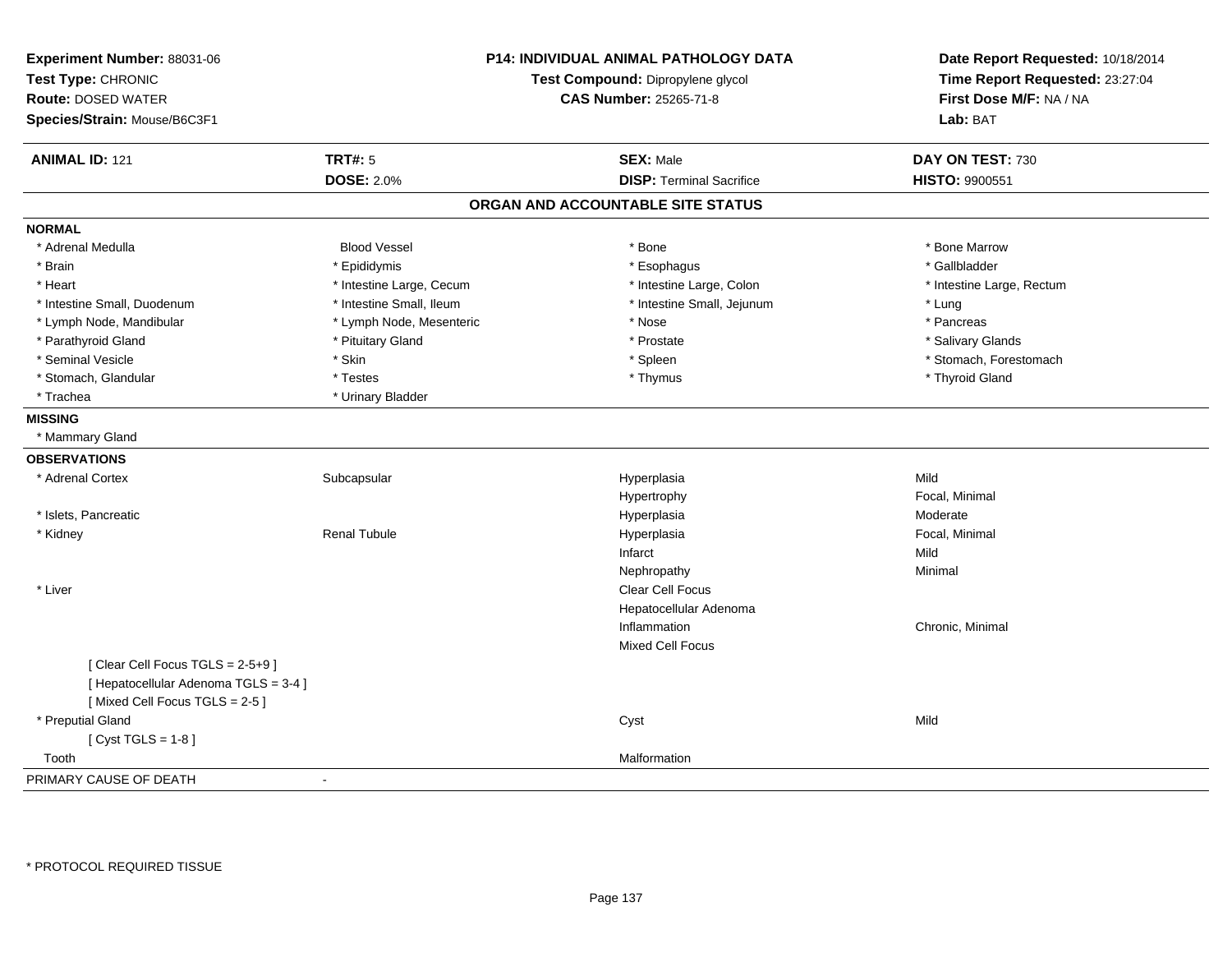| Experiment Number: 88031-06             | <b>P14: INDIVIDUAL ANIMAL PATHOLOGY DATA</b><br>Test Compound: Dipropylene glycol |                                   | Date Report Requested: 10/18/2014 |
|-----------------------------------------|-----------------------------------------------------------------------------------|-----------------------------------|-----------------------------------|
| Test Type: CHRONIC                      |                                                                                   |                                   | Time Report Requested: 23:27:04   |
| <b>Route: DOSED WATER</b>               |                                                                                   | CAS Number: 25265-71-8            | First Dose M/F: NA / NA           |
| Species/Strain: Mouse/B6C3F1            |                                                                                   |                                   | Lab: BAT                          |
| <b>ANIMAL ID: 122</b>                   | <b>TRT#: 5</b>                                                                    | <b>SEX: Male</b>                  | DAY ON TEST: 731                  |
|                                         | <b>DOSE: 2.0%</b>                                                                 | <b>DISP: Terminal Sacrifice</b>   | HISTO: 9900552                    |
|                                         |                                                                                   | ORGAN AND ACCOUNTABLE SITE STATUS |                                   |
| <b>NORMAL</b>                           |                                                                                   |                                   |                                   |
| * Adrenal Medulla                       | <b>Blood Vessel</b>                                                               | * Bone                            | * Bone Marrow                     |
| * Brain                                 | * Epididymis                                                                      | * Esophagus                       | * Gallbladder                     |
| * Heart                                 | * Intestine Large, Cecum                                                          | * Intestine Large, Colon          | * Intestine Large, Rectum         |
| * Intestine Small, Duodenum             | * Intestine Small, Ileum                                                          | * Intestine Small, Jejunum        | * Lung                            |
| * Lymph Node, Mandibular                | * Lymph Node, Mesenteric                                                          | * Nose                            | * Pancreas                        |
| * Parathyroid Gland                     | * Pituitary Gland                                                                 | * Prostate                        | * Salivary Glands                 |
| * Seminal Vesicle                       | * Skin                                                                            | * Spleen                          | * Stomach, Forestomach            |
| * Stomach, Glandular                    | * Testes                                                                          | * Thymus                          | * Thyroid Gland                   |
| * Trachea                               | * Urinary Bladder                                                                 |                                   |                                   |
| <b>MISSING</b>                          |                                                                                   |                                   |                                   |
| * Mammary Gland                         |                                                                                   |                                   |                                   |
| <b>OBSERVATIONS</b>                     |                                                                                   |                                   |                                   |
| * Adrenal Cortex                        |                                                                                   | Hyperplasia                       | Focal, Mild                       |
| * Islets, Pancreatic                    |                                                                                   | Hyperplasia                       | Moderate                          |
| * Kidney                                |                                                                                   | Nephropathy                       | Minimal                           |
| * Liver                                 |                                                                                   | Clear Cell Focus                  |                                   |
|                                         |                                                                                   | Hepatocellular Adenoma            | Multiple                          |
|                                         |                                                                                   | Hepatocellular Carcinoma          |                                   |
| [Clear Cell Focus TGLS = 3,5-5+4]       |                                                                                   |                                   |                                   |
| [ Hepatocellular Adenoma TGLS = 5-4 ]   |                                                                                   |                                   |                                   |
| [ Hepatocellular Carcinoma TGLS = 2-9 ] |                                                                                   |                                   |                                   |
| * Preputial Gland                       |                                                                                   | Cyst                              | Moderate                          |
| [Cyst TGLS = $1-8$ ]                    |                                                                                   |                                   |                                   |
| PRIMARY CAUSE OF DEATH                  | $\overline{\phantom{a}}$                                                          |                                   |                                   |
|                                         |                                                                                   |                                   |                                   |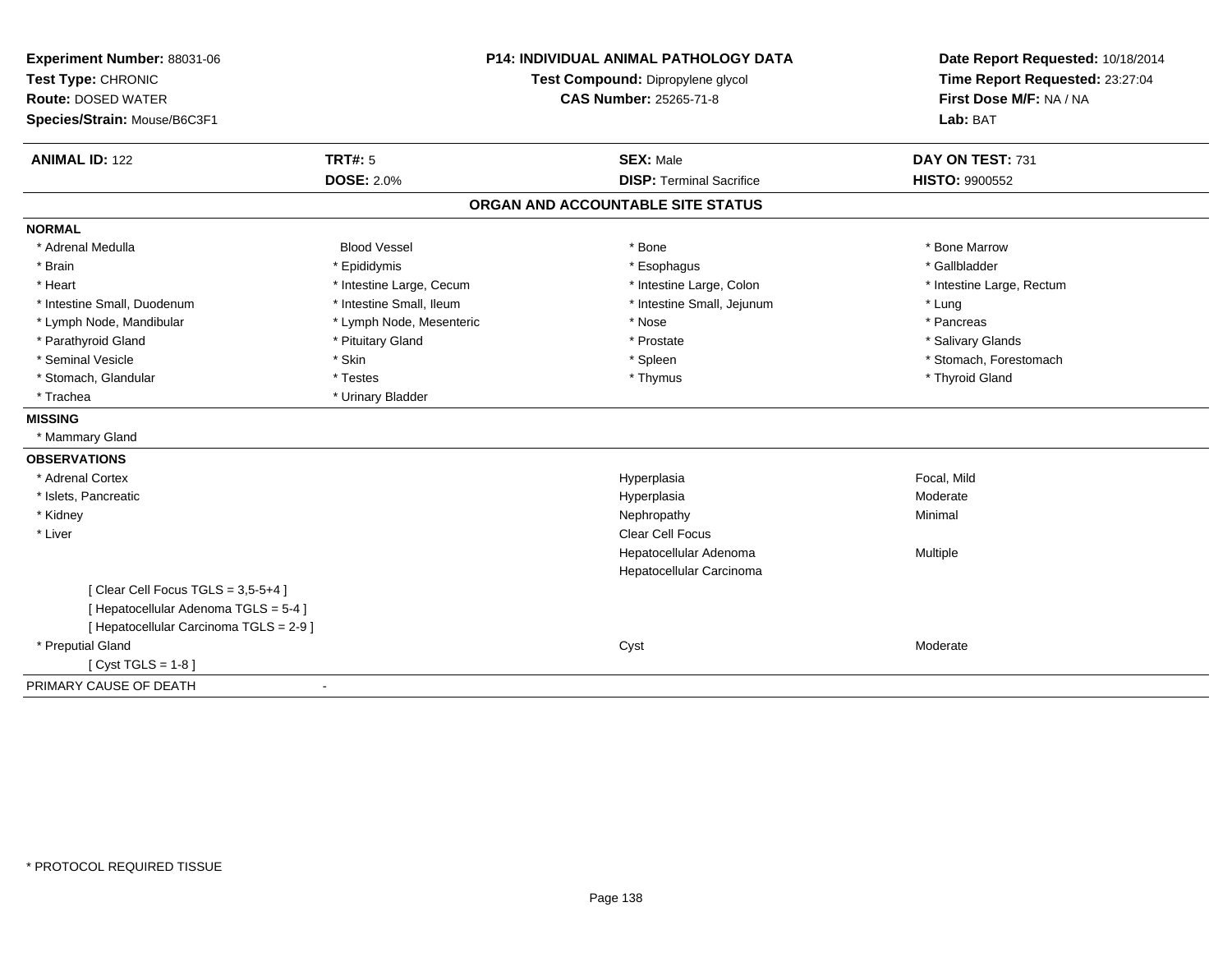| Experiment Number: 88031-06            |                          | P14: INDIVIDUAL ANIMAL PATHOLOGY DATA | Date Report Requested: 10/18/2014 |
|----------------------------------------|--------------------------|---------------------------------------|-----------------------------------|
| Test Type: CHRONIC                     |                          | Test Compound: Dipropylene glycol     | Time Report Requested: 23:27:04   |
| <b>Route: DOSED WATER</b>              | CAS Number: 25265-71-8   |                                       | First Dose M/F: NA / NA           |
| Species/Strain: Mouse/B6C3F1           |                          |                                       | Lab: BAT                          |
| <b>ANIMAL ID: 123</b>                  | <b>TRT#: 5</b>           | <b>SEX: Male</b>                      | DAY ON TEST: 730                  |
|                                        | <b>DOSE: 2.0%</b>        | <b>DISP: Terminal Sacrifice</b>       | HISTO: 9900553                    |
|                                        |                          | ORGAN AND ACCOUNTABLE SITE STATUS     |                                   |
| <b>NORMAL</b>                          |                          |                                       |                                   |
| * Adrenal Medulla                      | <b>Blood Vessel</b>      | * Bone                                | * Bone Marrow                     |
| * Brain                                | * Epididymis             | * Esophagus                           | * Gallbladder                     |
| * Heart                                | * Intestine Large, Cecum | * Intestine Large, Colon              | * Intestine Large, Rectum         |
| * Intestine Small, Duodenum            | * Intestine Small, Ileum | * Kidney                              | * Lung                            |
| * Lymph Node, Mandibular               | * Lymph Node, Mesenteric | * Nose                                | * Pancreas                        |
| * Pituitary Gland                      | * Prostate               | * Salivary Glands                     | * Seminal Vesicle                 |
| * Skin                                 | * Stomach, Forestomach   | * Stomach, Glandular                  | * Testes                          |
| * Thymus                               | * Thyroid Gland          | * Trachea                             | * Urinary Bladder                 |
| <b>MISSING</b>                         |                          |                                       |                                   |
| * Mammary Gland                        | * Parathyroid Gland      |                                       |                                   |
| <b>OBSERVATIONS</b>                    |                          |                                       |                                   |
| * Adrenal Cortex                       | Subcapsular              | Hyperplasia                           | Minimal                           |
|                                        |                          | Hypertrophy                           | Focal, Minimal                    |
| * Intestine Small, Jejunum             |                          | Carcinoma                             |                                   |
| [Carcinoma TGLS = 3-9]                 |                          |                                       |                                   |
| * Islets, Pancreatic                   |                          | Hyperplasia                           | Moderate                          |
| * Liver                                |                          | Clear Cell Focus                      |                                   |
|                                        |                          | <b>Eosinophilic Focus</b>             |                                   |
|                                        |                          | Hepatocellular Adenoma                |                                   |
|                                        |                          | Inflammation                          | Chronic, Minimal                  |
| [ Hepatocellular Adenoma TGLS = 2-10 ] |                          |                                       |                                   |
| * Preputial Gland                      |                          | Cyst                                  | Mild                              |
| [Cyst TGLS = $1-8$ ]                   |                          |                                       |                                   |
| * Spleen                               |                          | Hematopoietic Cell Proliferation      | Mild                              |
| Tooth                                  |                          | Malformation                          |                                   |
| PRIMARY CAUSE OF DEATH                 |                          |                                       |                                   |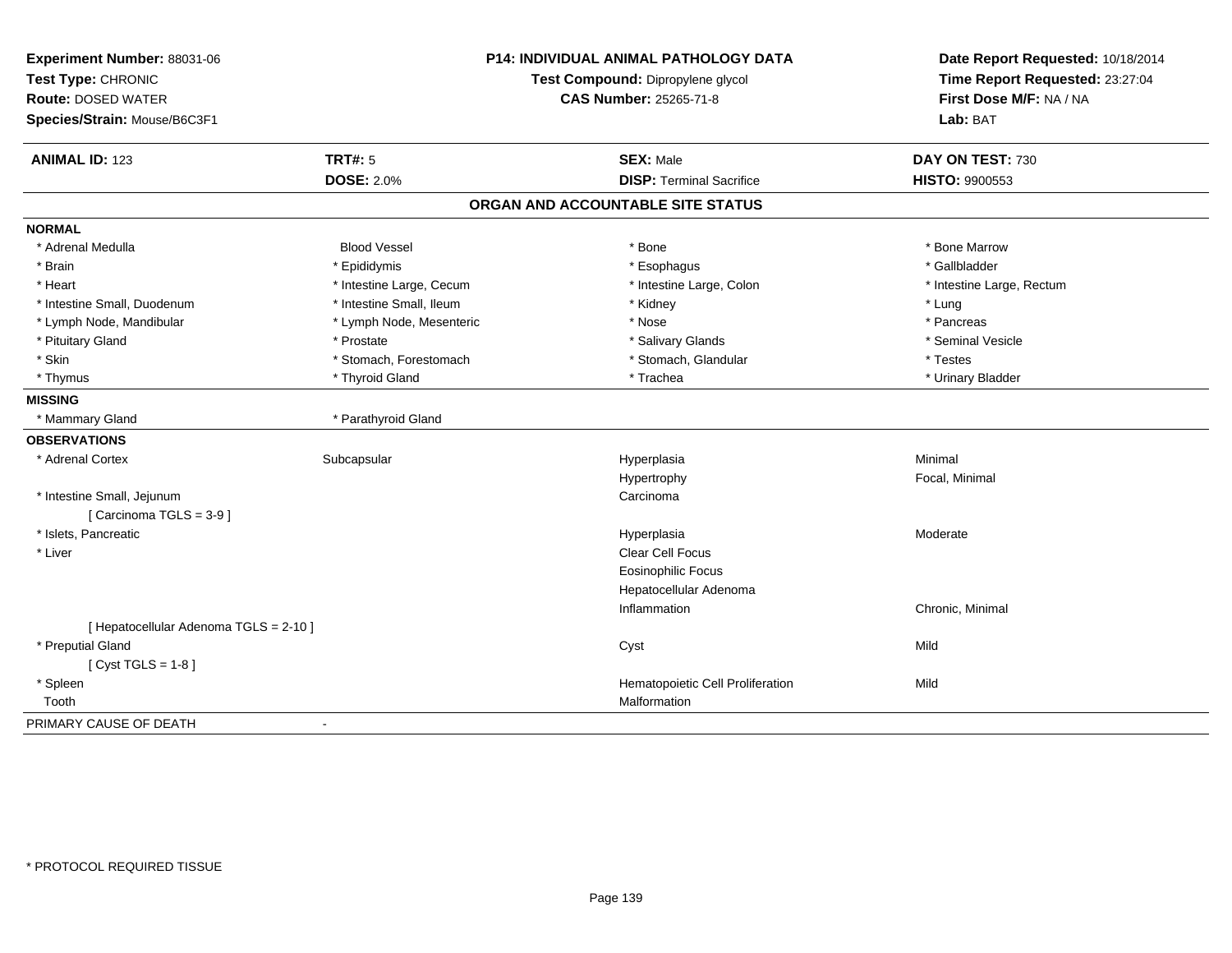| Experiment Number: 88031-06<br>Test Type: CHRONIC<br><b>Route: DOSED WATER</b><br>Species/Strain: Mouse/B6C3F1 |                          | <b>P14: INDIVIDUAL ANIMAL PATHOLOGY DATA</b><br>Test Compound: Dipropylene glycol<br><b>CAS Number: 25265-71-8</b> | Date Report Requested: 10/18/2014<br>Time Report Requested: 23:27:04<br>First Dose M/F: NA / NA<br>Lab: BAT |
|----------------------------------------------------------------------------------------------------------------|--------------------------|--------------------------------------------------------------------------------------------------------------------|-------------------------------------------------------------------------------------------------------------|
| <b>ANIMAL ID: 124</b>                                                                                          | <b>TRT#: 5</b>           | <b>SEX: Male</b>                                                                                                   | DAY ON TEST: 729                                                                                            |
|                                                                                                                | <b>DOSE: 2.0%</b>        | <b>DISP: Terminal Sacrifice</b>                                                                                    | HISTO: 9900554                                                                                              |
|                                                                                                                |                          | ORGAN AND ACCOUNTABLE SITE STATUS                                                                                  |                                                                                                             |
| <b>NORMAL</b>                                                                                                  |                          |                                                                                                                    |                                                                                                             |
| * Adrenal Medulla                                                                                              | <b>Blood Vessel</b>      | * Bone                                                                                                             | * Bone Marrow                                                                                               |
| * Brain                                                                                                        | * Epididymis             | * Esophagus                                                                                                        | * Gallbladder                                                                                               |
| * Heart                                                                                                        | * Intestine Large, Cecum | * Intestine Large, Colon                                                                                           | * Intestine Large, Rectum                                                                                   |
| * Intestine Small, Duodenum                                                                                    | * Intestine Small, Ileum | * Intestine Small, Jejunum                                                                                         | * Lung                                                                                                      |
| * Lymph Node, Mandibular                                                                                       | * Lymph Node, Mesenteric | * Nose                                                                                                             | * Pancreas                                                                                                  |
| * Parathyroid Gland                                                                                            | * Pituitary Gland        | * Prostate                                                                                                         | * Salivary Glands                                                                                           |
| * Seminal Vesicle                                                                                              | * Skin                   | * Stomach, Forestomach                                                                                             | * Stomach, Glandular                                                                                        |
| * Testes                                                                                                       | * Thymus                 | * Thyroid Gland                                                                                                    | * Trachea                                                                                                   |
| * Urinary Bladder                                                                                              |                          |                                                                                                                    |                                                                                                             |
| <b>MISSING</b>                                                                                                 |                          |                                                                                                                    |                                                                                                             |
| * Mammary Gland                                                                                                |                          |                                                                                                                    |                                                                                                             |
| <b>OBSERVATIONS</b>                                                                                            |                          |                                                                                                                    |                                                                                                             |
| * Adrenal Cortex                                                                                               | Subcapsular              | Hyperplasia                                                                                                        | Minimal                                                                                                     |
| * Islets, Pancreatic                                                                                           |                          | Hyperplasia                                                                                                        | Minimal                                                                                                     |
| * Kidney                                                                                                       |                          | Nephropathy                                                                                                        | Minimal                                                                                                     |
| * Liver                                                                                                        |                          | Clear Cell Focus                                                                                                   |                                                                                                             |
|                                                                                                                |                          | Hemangioma                                                                                                         |                                                                                                             |
|                                                                                                                |                          | Hepatocellular Adenoma                                                                                             |                                                                                                             |
|                                                                                                                |                          | Hepatocellular Carcinoma                                                                                           |                                                                                                             |
|                                                                                                                |                          | Inflammation                                                                                                       | Chronic, Minimal                                                                                            |
| [Clear Cell Focus TGLS = $3,4-5+10$ ]                                                                          |                          |                                                                                                                    |                                                                                                             |
| [Hemangioma TGLS = 5-11]                                                                                       |                          |                                                                                                                    |                                                                                                             |
| [ Hepatocellular Adenoma TGLS = 2-9]                                                                           |                          |                                                                                                                    |                                                                                                             |
| [ Hepatocellular Carcinoma TGLS = 5-11 ]                                                                       |                          |                                                                                                                    |                                                                                                             |
| * Preputial Gland                                                                                              |                          | Cyst                                                                                                               | Moderate                                                                                                    |
| [Cyst TGLS = $1-8$ ]                                                                                           |                          |                                                                                                                    |                                                                                                             |
| * Spleen                                                                                                       |                          | Hematopoietic Cell Proliferation                                                                                   | Minimal                                                                                                     |
| PRIMARY CAUSE OF DEATH                                                                                         | $\blacksquare$           |                                                                                                                    |                                                                                                             |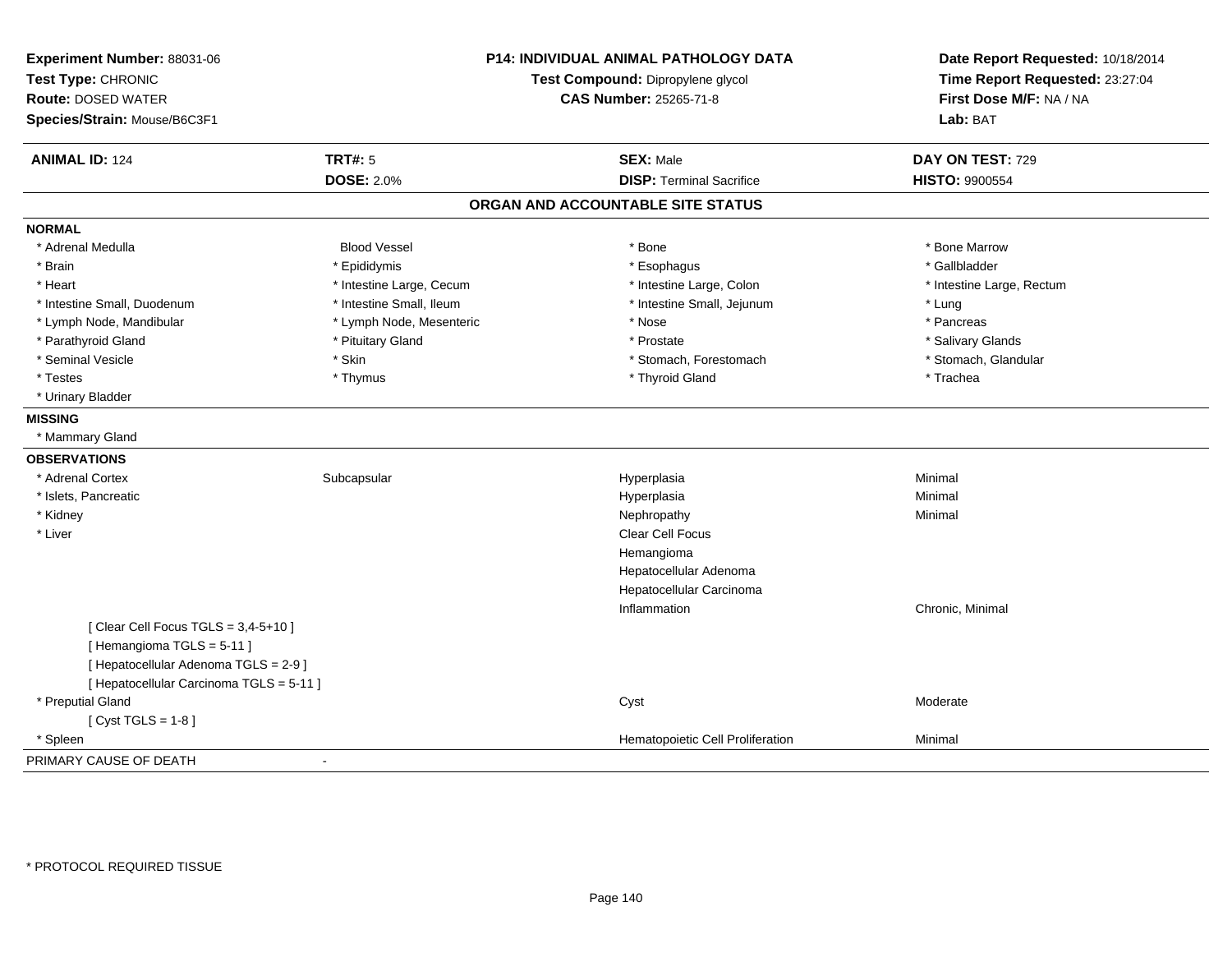| Experiment Number: 88031-06             |                                   | <b>P14: INDIVIDUAL ANIMAL PATHOLOGY DATA</b> | Date Report Requested: 10/18/2014 |
|-----------------------------------------|-----------------------------------|----------------------------------------------|-----------------------------------|
| Test Type: CHRONIC                      | Test Compound: Dipropylene glycol |                                              | Time Report Requested: 23:27:04   |
| <b>Route: DOSED WATER</b>               |                                   | CAS Number: 25265-71-8                       | First Dose M/F: NA / NA           |
| Species/Strain: Mouse/B6C3F1            |                                   |                                              | Lab: BAT                          |
| <b>ANIMAL ID: 125</b>                   | <b>TRT#: 5</b>                    | <b>SEX: Male</b>                             | DAY ON TEST: 729                  |
|                                         | <b>DOSE: 2.0%</b>                 | <b>DISP: Terminal Sacrifice</b>              | <b>HISTO: 9900555</b>             |
|                                         |                                   | ORGAN AND ACCOUNTABLE SITE STATUS            |                                   |
| <b>NORMAL</b>                           |                                   |                                              |                                   |
| * Adrenal Medulla                       | <b>Blood Vessel</b>               | * Bone                                       | * Bone Marrow                     |
| * Brain                                 | * Epididymis                      | * Esophagus                                  | * Gallbladder                     |
| * Heart                                 | * Intestine Large, Cecum          | * Intestine Large, Colon                     | * Intestine Large, Rectum         |
| * Intestine Small, Duodenum             | * Intestine Small, Ileum          | * Intestine Small, Jejunum                   | * Lung                            |
| * Lymph Node, Mandibular                | * Lymph Node, Mesenteric          | * Nose                                       | * Pancreas                        |
| * Parathyroid Gland                     | * Pituitary Gland                 | * Prostate                                   | * Salivary Glands                 |
| * Seminal Vesicle                       | * Skin                            | * Spleen                                     | * Stomach, Forestomach            |
| * Stomach, Glandular                    | * Testes                          | * Thymus                                     | * Thyroid Gland                   |
| * Trachea                               | * Urinary Bladder                 |                                              |                                   |
| <b>MISSING</b>                          |                                   |                                              |                                   |
| * Mammary Gland                         |                                   |                                              |                                   |
| <b>OBSERVATIONS</b>                     |                                   |                                              |                                   |
| * Adrenal Cortex                        | Subcapsular                       | Hyperplasia                                  | Minimal                           |
| * Islets, Pancreatic                    |                                   | Hyperplasia                                  | Mild                              |
| * Kidney                                | <b>Renal Tubule</b>               | Hyperplasia                                  | Focal, Minimal                    |
|                                         |                                   | Infarct                                      | Minimal                           |
|                                         |                                   | Nephropathy                                  | Minimal                           |
| * Liver                                 |                                   | Hepatocellular Carcinoma                     |                                   |
|                                         |                                   | Inflammation                                 | Chronic, Minimal                  |
| [ Hepatocellular Carcinoma TGLS = 2-9 ] |                                   |                                              |                                   |
| * Preputial Gland                       |                                   | Cyst                                         | Moderate                          |
| [ $Cyst TGLS = 1-8$ ]                   |                                   |                                              |                                   |
| PRIMARY CAUSE OF DEATH                  |                                   |                                              |                                   |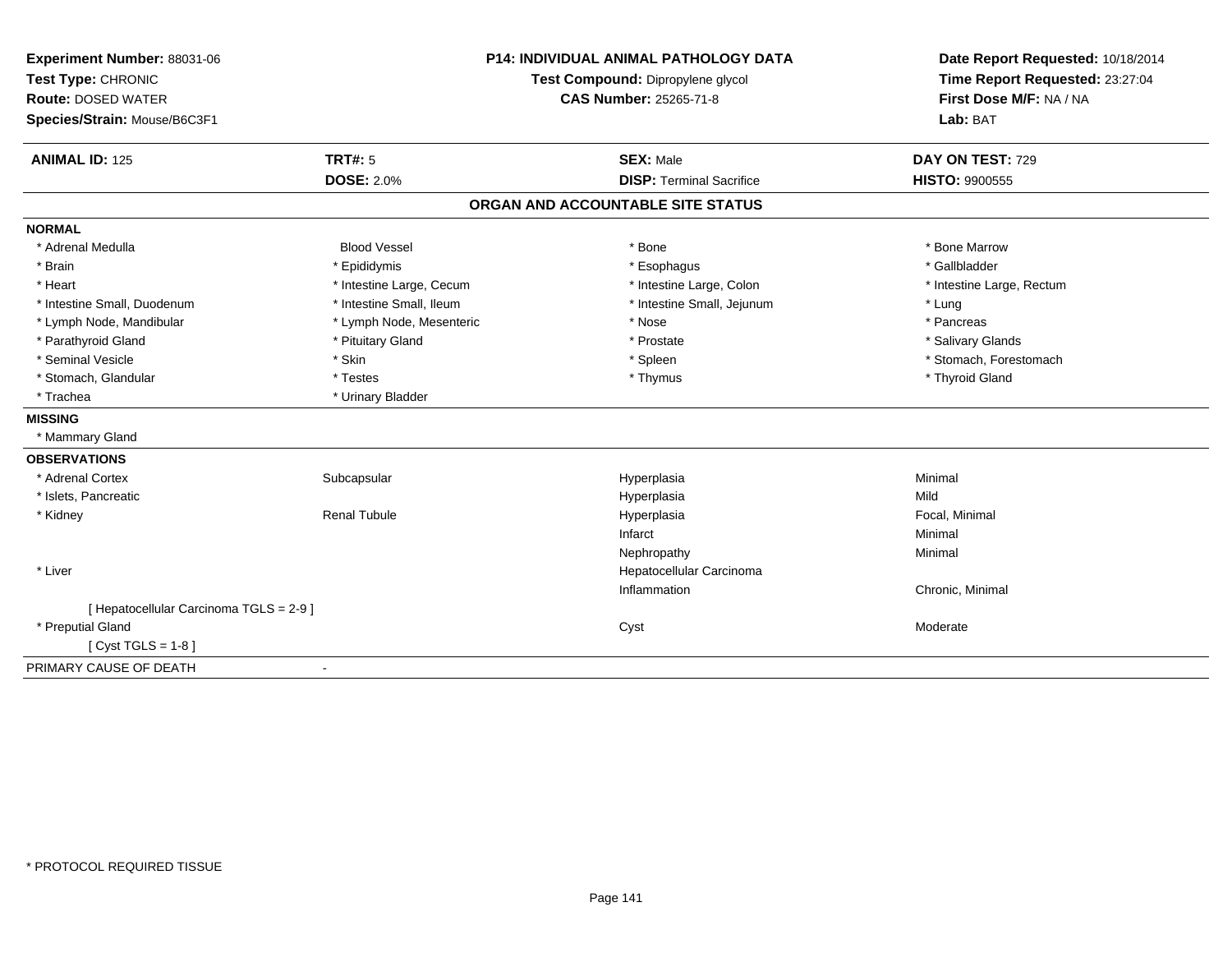| Experiment Number: 88031-06<br>Test Type: CHRONIC<br><b>Route: DOSED WATER</b><br>Species/Strain: Mouse/B6C3F1 |                          | <b>P14: INDIVIDUAL ANIMAL PATHOLOGY DATA</b><br>Test Compound: Dipropylene glycol<br><b>CAS Number: 25265-71-8</b> | Date Report Requested: 10/18/2014<br>Time Report Requested: 23:27:04<br>First Dose M/F: NA / NA<br>Lab: BAT |
|----------------------------------------------------------------------------------------------------------------|--------------------------|--------------------------------------------------------------------------------------------------------------------|-------------------------------------------------------------------------------------------------------------|
| <b>ANIMAL ID: 126</b>                                                                                          | <b>TRT#: 5</b>           | <b>SEX: Male</b>                                                                                                   | DAY ON TEST: 729                                                                                            |
|                                                                                                                | <b>DOSE: 2.0%</b>        | <b>DISP: Terminal Sacrifice</b>                                                                                    | HISTO: 9900556                                                                                              |
|                                                                                                                |                          | ORGAN AND ACCOUNTABLE SITE STATUS                                                                                  |                                                                                                             |
| <b>NORMAL</b>                                                                                                  |                          |                                                                                                                    |                                                                                                             |
| * Adrenal Medulla                                                                                              | <b>Blood Vessel</b>      | * Bone                                                                                                             | * Bone Marrow                                                                                               |
| * Brain                                                                                                        | * Epididymis             | * Esophagus                                                                                                        | * Gallbladder                                                                                               |
| * Heart                                                                                                        | * Intestine Large, Cecum | * Intestine Large, Colon                                                                                           | * Intestine Large, Rectum                                                                                   |
| * Intestine Small, Duodenum                                                                                    | * Intestine Small, Ileum | * Intestine Small, Jejunum                                                                                         | * Lymph Node, Mandibular                                                                                    |
| * Lymph Node, Mesenteric                                                                                       | * Nose                   | * Pancreas                                                                                                         | * Parathyroid Gland                                                                                         |
| * Pituitary Gland                                                                                              | * Prostate               | * Salivary Glands                                                                                                  | * Seminal Vesicle                                                                                           |
| * Skin                                                                                                         | * Stomach, Forestomach   | * Stomach, Glandular                                                                                               | * Testes                                                                                                    |
| * Thymus                                                                                                       | * Thyroid Gland          | * Trachea                                                                                                          | * Urinary Bladder                                                                                           |
| <b>MISSING</b>                                                                                                 |                          |                                                                                                                    |                                                                                                             |
| * Mammary Gland                                                                                                |                          |                                                                                                                    |                                                                                                             |
| <b>OBSERVATIONS</b>                                                                                            |                          |                                                                                                                    |                                                                                                             |
| * Adrenal Cortex                                                                                               | Subcapsular              | Hyperplasia                                                                                                        | Mild                                                                                                        |
|                                                                                                                |                          | Hypertrophy                                                                                                        | Focal, Minimal                                                                                              |
| * Islets, Pancreatic                                                                                           |                          | Hyperplasia                                                                                                        | Moderate                                                                                                    |
| * Kidney                                                                                                       |                          | Nephropathy                                                                                                        | Minimal                                                                                                     |
| * Liver                                                                                                        |                          | Clear Cell Focus                                                                                                   |                                                                                                             |
|                                                                                                                |                          | <b>Eosinophilic Focus</b>                                                                                          |                                                                                                             |
|                                                                                                                |                          | Hepatocellular Adenoma                                                                                             |                                                                                                             |
|                                                                                                                |                          | Inflammation                                                                                                       | Chronic, Minimal                                                                                            |
|                                                                                                                |                          | <b>Mixed Cell Focus</b>                                                                                            |                                                                                                             |
| [ Clear Cell Focus TGLS = 4-10 ]                                                                               |                          |                                                                                                                    |                                                                                                             |
| [ Hepatocellular Adenoma TGLS = 3-11 ]                                                                         |                          |                                                                                                                    |                                                                                                             |
| [Mixed Cell Focus TGLS = 4,5-10+12]                                                                            |                          |                                                                                                                    |                                                                                                             |
| * Lung                                                                                                         |                          | Alveolar/Bronchiolar Carcinoma                                                                                     |                                                                                                             |
| [ Alveolar/Bronchiolar Carcinoma TGLS = 2-9 ]                                                                  |                          |                                                                                                                    |                                                                                                             |
| * Preputial Gland                                                                                              |                          | Cyst                                                                                                               | Minimal                                                                                                     |
| [Cyst TGLS = $1-8$ ]                                                                                           |                          |                                                                                                                    |                                                                                                             |
| * Spleen                                                                                                       |                          | Hematopoietic Cell Proliferation                                                                                   | Minimal                                                                                                     |
| Tooth                                                                                                          |                          | Malformation                                                                                                       |                                                                                                             |

PRIMARY CAUSE OF DEATH-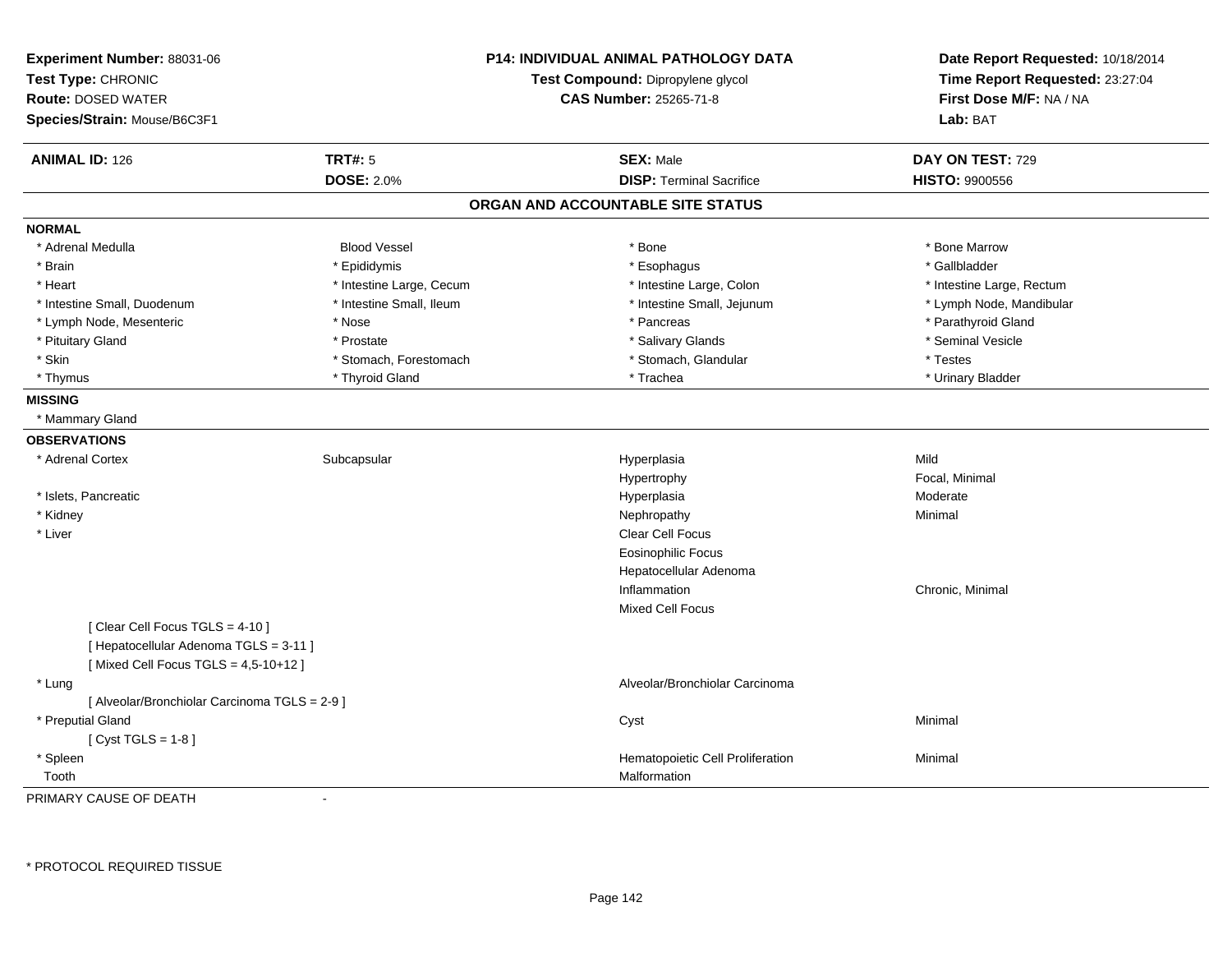| <b>Experiment Number: 88031-06</b> |                   | <b>P14: INDIVIDUAL ANIMAL PATHOLOGY DATA</b> | Date Report Requested: 10/18/2014 |
|------------------------------------|-------------------|----------------------------------------------|-----------------------------------|
| <b>Test Type: CHRONIC</b>          |                   | Test Compound: Dipropylene glycol            | Time Report Requested: 23:27:04   |
| <b>Route: DOSED WATER</b>          |                   | <b>CAS Number: 25265-71-8</b>                | First Dose M/F: NA / NA           |
| Species/Strain: Mouse/B6C3F1       |                   |                                              | Lab: BAT                          |
| <b>ANIMAL ID:</b> $126$            | TRT#: 5           | <b>SEX: Male</b>                             | DAY ON TEST: 729                  |
|                                    | <b>DOSE: 2.0%</b> | <b>DISP:</b> Terminal Sacrifice              | <b>HISTO: 9900556</b>             |
|                                    |                   | ORGAN AND ACCOUNTABLE SITE STATUS            |                                   |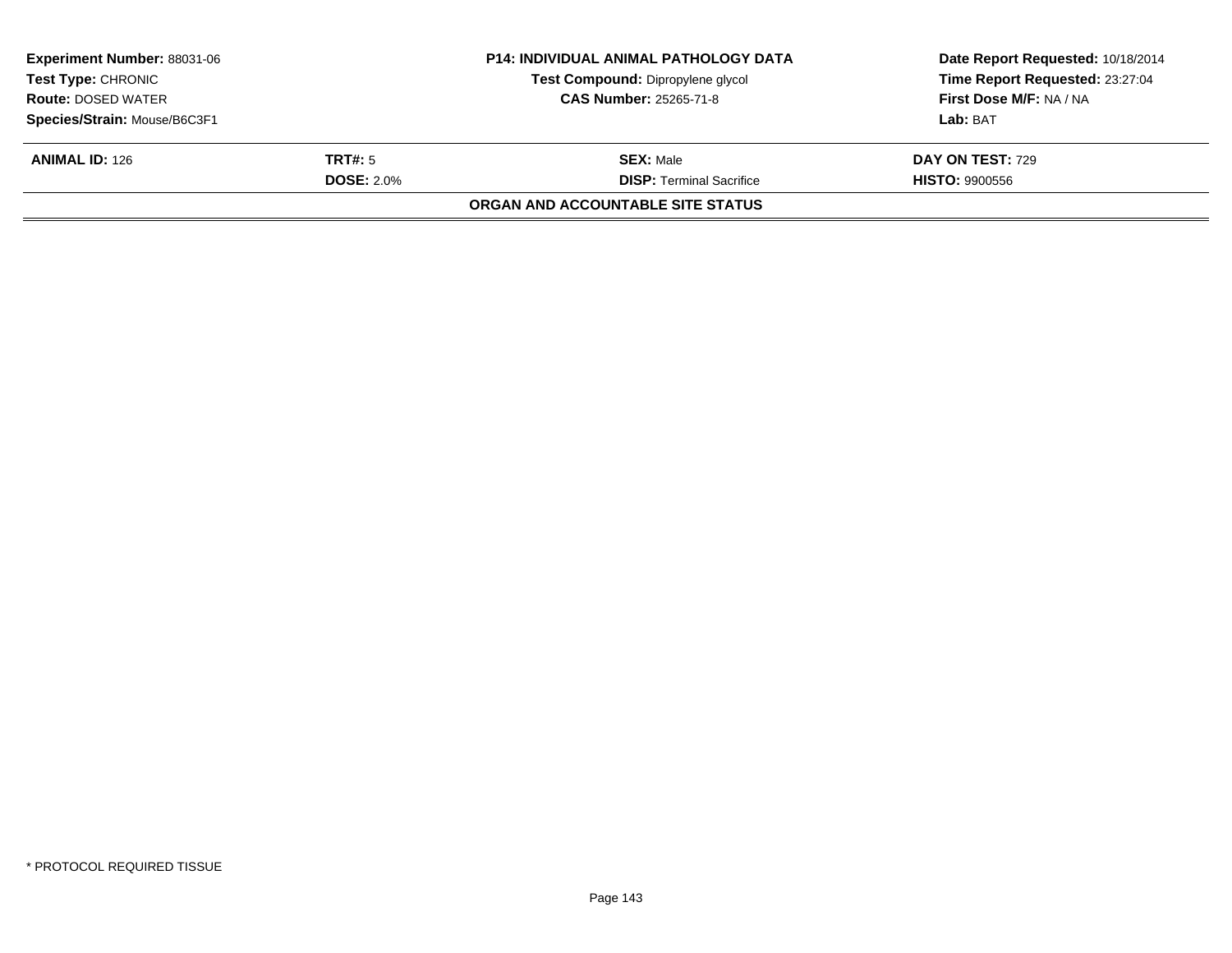| Experiment Number: 88031-06           |                                   | <b>P14: INDIVIDUAL ANIMAL PATHOLOGY DATA</b> | Date Report Requested: 10/18/2014 |
|---------------------------------------|-----------------------------------|----------------------------------------------|-----------------------------------|
| Test Type: CHRONIC                    | Test Compound: Dipropylene glycol |                                              | Time Report Requested: 23:27:04   |
| <b>Route: DOSED WATER</b>             |                                   | <b>CAS Number: 25265-71-8</b>                | First Dose M/F: NA / NA           |
| Species/Strain: Mouse/B6C3F1          |                                   |                                              | Lab: BAT                          |
| <b>ANIMAL ID: 127</b>                 | <b>TRT#: 5</b>                    | <b>SEX: Male</b>                             | DAY ON TEST: 731                  |
|                                       | <b>DOSE: 2.0%</b>                 | <b>DISP: Terminal Sacrifice</b>              | <b>HISTO: 9900557</b>             |
|                                       |                                   | ORGAN AND ACCOUNTABLE SITE STATUS            |                                   |
| <b>NORMAL</b>                         |                                   |                                              |                                   |
| * Adrenal Medulla                     | <b>Blood Vessel</b>               | * Bone                                       | * Bone Marrow                     |
| * Brain                               | * Epididymis                      | * Esophagus                                  | * Gallbladder                     |
| * Heart                               | * Intestine Large, Cecum          | * Intestine Large, Colon                     | * Intestine Large, Rectum         |
| * Intestine Small, Duodenum           | * Intestine Small, Ileum          | * Intestine Small, Jejunum                   | * Lymph Node, Mandibular          |
| * Lymph Node, Mesenteric              | * Nose                            | * Pancreas                                   | * Parathyroid Gland               |
| * Pituitary Gland                     | * Prostate                        | * Salivary Glands                            | * Seminal Vesicle                 |
| * Skin                                | * Spleen                          | * Stomach, Forestomach                       | * Testes                          |
| * Thymus                              | * Thyroid Gland                   | * Trachea                                    | * Urinary Bladder                 |
| <b>MISSING</b>                        |                                   |                                              |                                   |
| * Mammary Gland                       |                                   |                                              |                                   |
| <b>OBSERVATIONS</b>                   |                                   |                                              |                                   |
| * Adrenal Cortex                      | Subcapsular                       | Hyperplasia                                  | Minimal                           |
|                                       |                                   | Hypertrophy                                  | Focal, Minimal                    |
| * Islets, Pancreatic                  |                                   | Hyperplasia                                  | Moderate                          |
| * Kidney                              |                                   | Nephropathy                                  | Minimal                           |
| * Liver                               |                                   | Hepatocellular Adenoma                       |                                   |
|                                       |                                   | Inflammation                                 | Chronic, Minimal                  |
|                                       |                                   | Mixed Cell Focus                             |                                   |
| [ Hepatocellular Adenoma TGLS = 2-5 ] |                                   |                                              |                                   |
| [Mixed Cell Focus TGLS = 3-9]         |                                   |                                              |                                   |
| * Lung                                | Alveolar Epith                    | Hyperplasia                                  | Focal, Mild                       |
| * Preputial Gland                     |                                   | Cyst                                         | Moderate                          |
| [ Cyst TGLS = $1-8$ ]                 |                                   |                                              |                                   |
| * Stomach, Glandular                  | Epithelium                        | Hyperplasia                                  | Focal, Minimal                    |
| PRIMARY CAUSE OF DEATH                |                                   |                                              |                                   |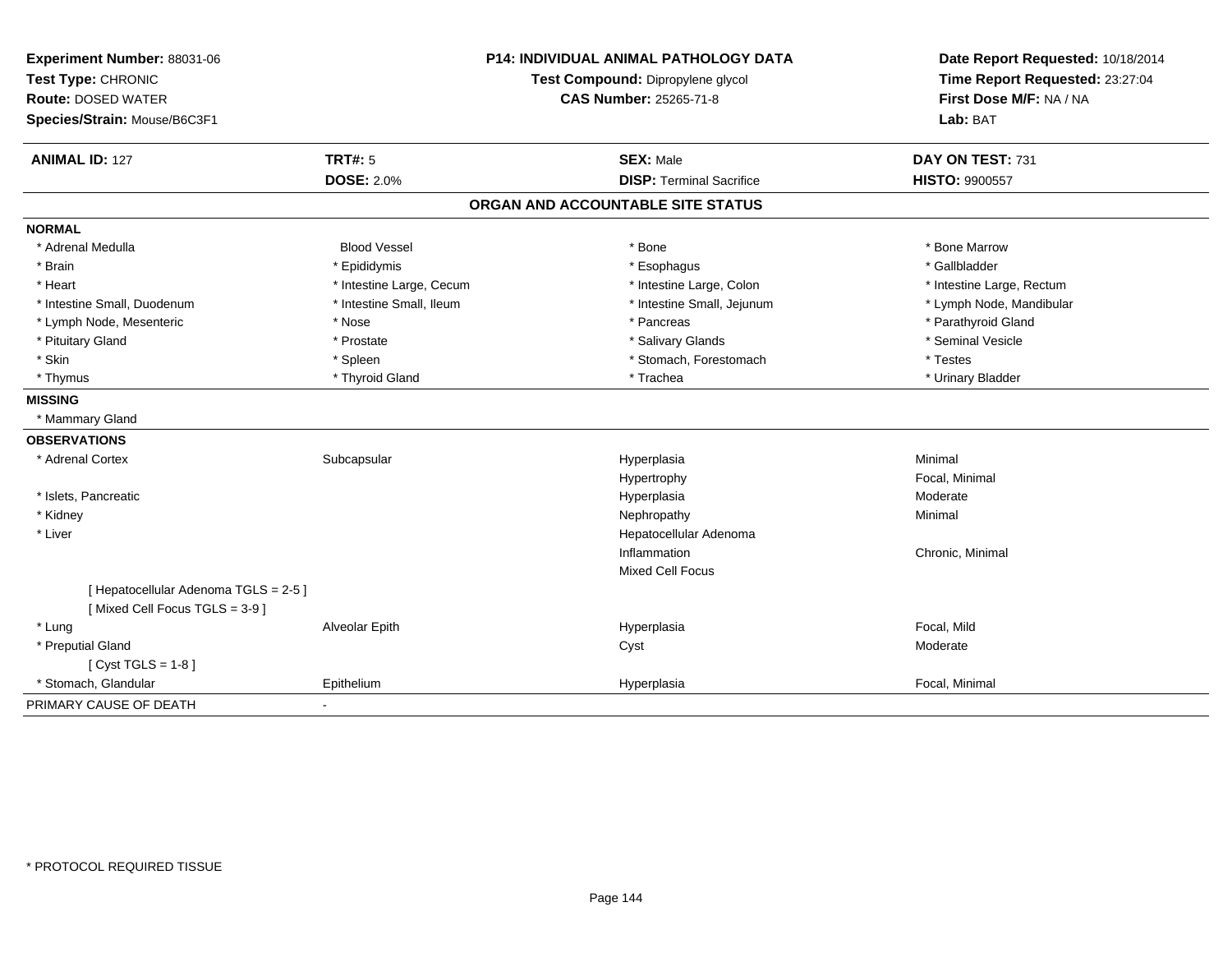| Experiment Number: 88031-06     |                                   | <b>P14: INDIVIDUAL ANIMAL PATHOLOGY DATA</b> | Date Report Requested: 10/18/2014 |
|---------------------------------|-----------------------------------|----------------------------------------------|-----------------------------------|
| Test Type: CHRONIC              | Test Compound: Dipropylene glycol |                                              | Time Report Requested: 23:27:04   |
| <b>Route: DOSED WATER</b>       |                                   | CAS Number: 25265-71-8                       | First Dose M/F: NA / NA           |
| Species/Strain: Mouse/B6C3F1    |                                   |                                              | Lab: BAT                          |
| <b>ANIMAL ID: 128</b>           | <b>TRT#: 5</b>                    | <b>SEX: Male</b>                             | DAY ON TEST: 729                  |
|                                 | <b>DOSE: 2.0%</b>                 | <b>DISP: Terminal Sacrifice</b>              | <b>HISTO: 9900558</b>             |
|                                 |                                   | ORGAN AND ACCOUNTABLE SITE STATUS            |                                   |
| <b>NORMAL</b>                   |                                   |                                              |                                   |
| * Adrenal Medulla               | <b>Blood Vessel</b>               | * Bone                                       | * Bone Marrow                     |
| * Brain                         | * Epididymis                      | * Esophagus                                  | * Gallbladder                     |
| * Heart                         | * Intestine Large, Cecum          | * Intestine Large, Colon                     | * Intestine Large, Rectum         |
| * Intestine Small, Duodenum     | * Intestine Small, Ileum          | * Intestine Small, Jejunum                   | * Lung                            |
| * Lymph Node, Mandibular        | * Lymph Node, Mesenteric          | * Nose                                       | * Pancreas                        |
| * Parathyroid Gland             | * Pituitary Gland                 | * Prostate                                   | * Salivary Glands                 |
| * Seminal Vesicle               | * Skin                            | * Spleen                                     | * Stomach, Forestomach            |
| * Stomach, Glandular            | * Testes                          | * Thyroid Gland                              | * Trachea                         |
| * Urinary Bladder               |                                   |                                              |                                   |
| <b>MISSING</b>                  |                                   |                                              |                                   |
| * Mammary Gland                 | * Thymus                          |                                              |                                   |
| <b>OBSERVATIONS</b>             |                                   |                                              |                                   |
| * Adrenal Cortex                | Subcapsular                       | Hyperplasia                                  | Mild                              |
| * Islets, Pancreatic            |                                   | Hyperplasia                                  | Mild                              |
| * Kidney                        |                                   | Infarct                                      | Moderate                          |
|                                 |                                   | Nephropathy                                  | Minimal                           |
| [Infarct TGLS = $2-4$ ]         |                                   |                                              |                                   |
| * Liver                         |                                   | Eosinophilic Focus                           |                                   |
| [Eosinophilic Focus TGLS = 3-5] |                                   |                                              |                                   |
| * Preputial Gland               |                                   | Cyst                                         | Moderate                          |
| [ $Cyst TGLS = 1-8$ ]           |                                   |                                              |                                   |
| PRIMARY CAUSE OF DEATH          |                                   |                                              |                                   |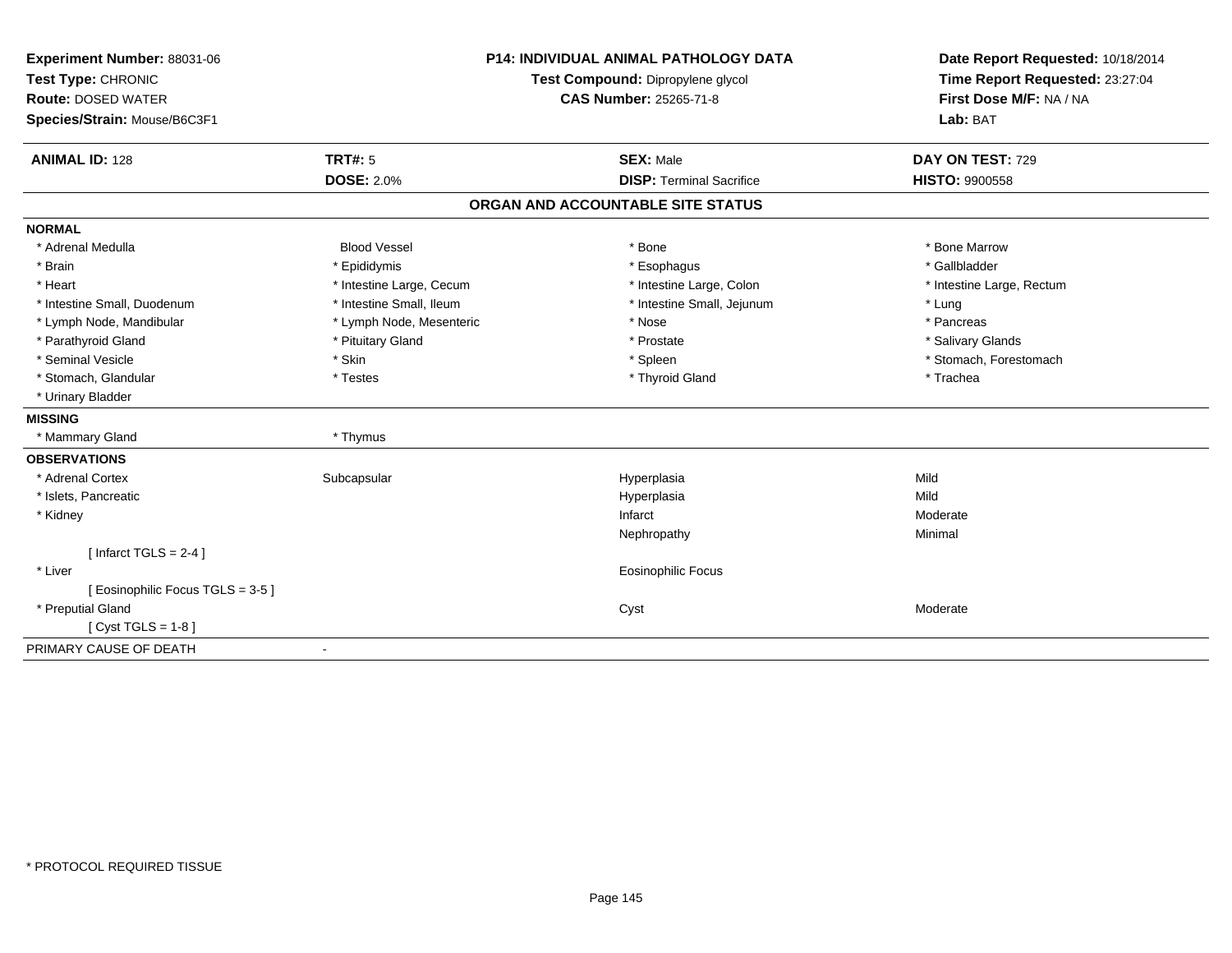| Experiment Number: 88031-06          |                                   | <b>P14: INDIVIDUAL ANIMAL PATHOLOGY DATA</b> | Date Report Requested: 10/18/2014 |
|--------------------------------------|-----------------------------------|----------------------------------------------|-----------------------------------|
| Test Type: CHRONIC                   | Test Compound: Dipropylene glycol |                                              | Time Report Requested: 23:27:04   |
| <b>Route: DOSED WATER</b>            |                                   | <b>CAS Number: 25265-71-8</b>                | First Dose M/F: NA / NA           |
| Species/Strain: Mouse/B6C3F1         |                                   |                                              | Lab: BAT                          |
| <b>ANIMAL ID: 129</b>                | <b>TRT#: 5</b>                    | <b>SEX: Male</b>                             | DAY ON TEST: 730                  |
|                                      | <b>DOSE: 2.0%</b>                 | <b>DISP: Terminal Sacrifice</b>              | <b>HISTO: 9900559</b>             |
|                                      |                                   | ORGAN AND ACCOUNTABLE SITE STATUS            |                                   |
| <b>NORMAL</b>                        |                                   |                                              |                                   |
| * Adrenal Cortex                     | * Adrenal Medulla                 | <b>Blood Vessel</b>                          | * Bone                            |
| * Bone Marrow                        | * Brain                           | * Epididymis                                 | * Esophagus                       |
| * Gallbladder                        | * Heart                           | * Intestine Large, Cecum                     | * Intestine Large, Colon          |
| * Intestine Large, Rectum            | * Intestine Small, Duodenum       | * Intestine Small, Ileum                     | * Lung                            |
| * Lymph Node, Mandibular             | * Lymph Node, Mesenteric          | * Nose                                       | * Pancreas                        |
| * Parathyroid Gland                  | * Pituitary Gland                 | * Preputial Gland                            | * Prostate                        |
| * Salivary Glands                    | * Seminal Vesicle                 | * Skin                                       | * Spleen                          |
| * Stomach, Forestomach               | * Stomach, Glandular              | * Testes                                     | * Thymus                          |
| * Thyroid Gland                      | * Trachea                         | * Urinary Bladder                            |                                   |
| <b>MISSING</b>                       |                                   |                                              |                                   |
| * Mammary Gland                      |                                   |                                              |                                   |
| <b>OBSERVATIONS</b>                  |                                   |                                              |                                   |
| * Intestine Small, Jejunum           | Epithelium                        | Hyperplasia                                  | Focal, Mild                       |
|                                      | Peyers Patch                      | Hyperplasia                                  | Lymphoid, Moderate                |
| [Hyperplasia TGLS = 3-5]             |                                   |                                              |                                   |
| [Hyperplasia TGLS = 3-5]             |                                   |                                              |                                   |
| * Islets, Pancreatic                 |                                   | Hyperplasia                                  | Moderate                          |
| * Kidney                             |                                   | Nephropathy                                  | Minimal                           |
| * Liver                              |                                   | Clear Cell Focus                             |                                   |
| [Clear Cell Focus TGLS = $1,2-4+5$ ] |                                   |                                              |                                   |
| Tooth                                |                                   | Malformation                                 |                                   |
| PRIMARY CAUSE OF DEATH               | $\blacksquare$                    |                                              |                                   |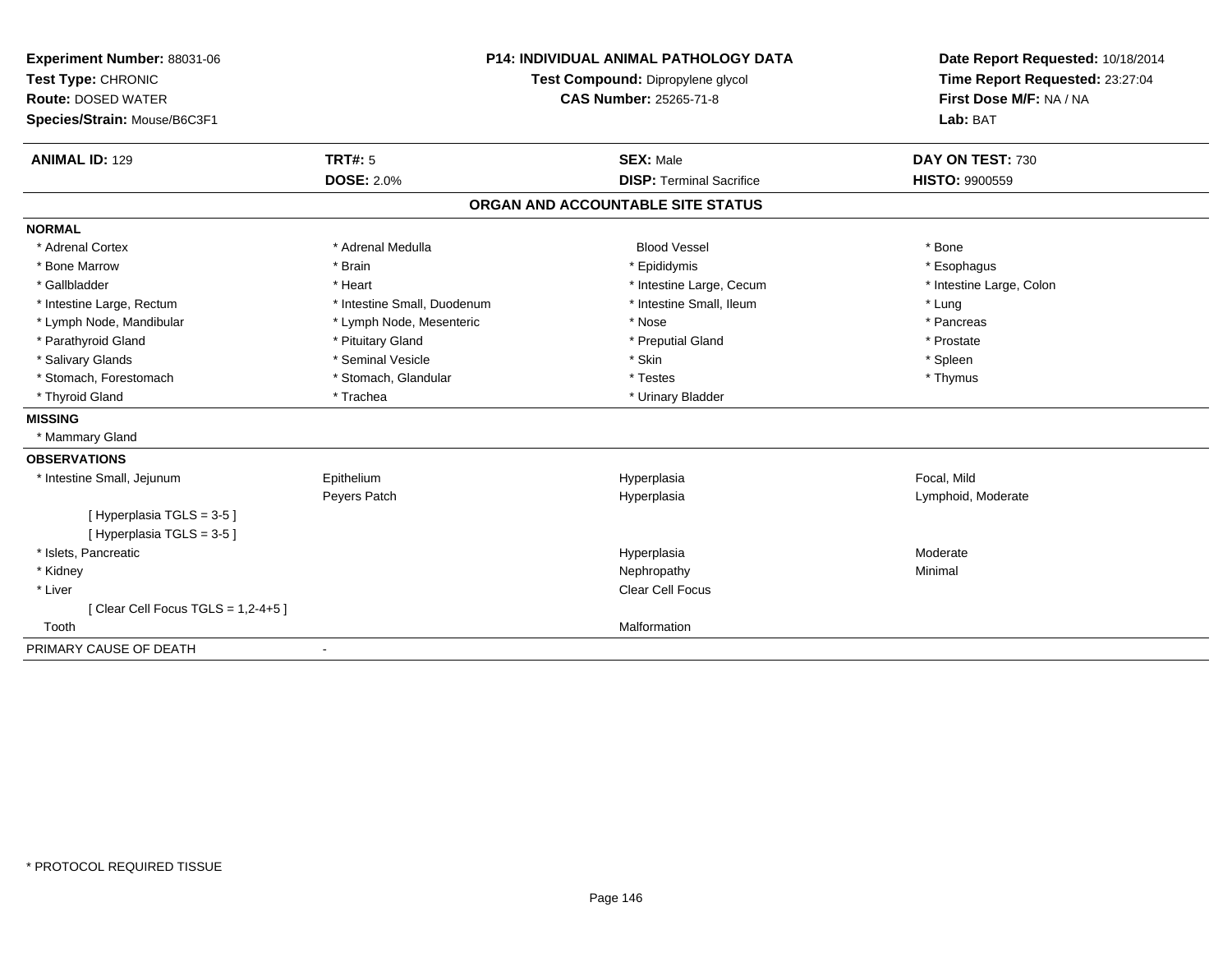| Experiment Number: 88031-06<br>Test Type: CHRONIC<br><b>Route: DOSED WATER</b><br>Species/Strain: Mouse/B6C3F1 |                          | P14: INDIVIDUAL ANIMAL PATHOLOGY DATA<br>Test Compound: Dipropylene glycol<br><b>CAS Number: 25265-71-8</b> | Date Report Requested: 10/18/2014<br>Time Report Requested: 23:27:04<br>First Dose M/F: NA / NA<br>Lab: BAT |
|----------------------------------------------------------------------------------------------------------------|--------------------------|-------------------------------------------------------------------------------------------------------------|-------------------------------------------------------------------------------------------------------------|
| <b>ANIMAL ID: 130</b>                                                                                          | <b>TRT#: 5</b>           | <b>SEX: Male</b>                                                                                            | DAY ON TEST: 731                                                                                            |
|                                                                                                                | <b>DOSE: 2.0%</b>        | <b>DISP: Terminal Sacrifice</b>                                                                             | <b>HISTO: 9900560</b>                                                                                       |
|                                                                                                                |                          | ORGAN AND ACCOUNTABLE SITE STATUS                                                                           |                                                                                                             |
| <b>NORMAL</b>                                                                                                  |                          |                                                                                                             |                                                                                                             |
| * Adrenal Medulla                                                                                              | <b>Blood Vessel</b>      | * Bone                                                                                                      | * Bone Marrow                                                                                               |
| * Brain                                                                                                        | * Epididymis             | * Esophagus                                                                                                 | * Gallbladder                                                                                               |
| * Heart                                                                                                        | * Intestine Large, Cecum | * Intestine Large, Colon                                                                                    | * Intestine Large, Rectum                                                                                   |
| * Intestine Small, Duodenum                                                                                    | * Intestine Small, Ileum | * Intestine Small, Jejunum                                                                                  | * Lymph Node, Mandibular                                                                                    |
| * Lymph Node, Mesenteric                                                                                       | * Nose                   | * Pancreas                                                                                                  | * Parathyroid Gland                                                                                         |
| * Pituitary Gland                                                                                              | * Preputial Gland        | * Prostate                                                                                                  | * Salivary Glands                                                                                           |
| * Seminal Vesicle                                                                                              | * Skin                   | * Stomach, Forestomach                                                                                      | * Stomach, Glandular                                                                                        |
| * Testes                                                                                                       | * Thymus                 | * Thyroid Gland                                                                                             | * Trachea                                                                                                   |
| * Urinary Bladder                                                                                              |                          |                                                                                                             |                                                                                                             |
| <b>MISSING</b>                                                                                                 |                          |                                                                                                             |                                                                                                             |
| * Mammary Gland                                                                                                |                          |                                                                                                             |                                                                                                             |
| <b>OBSERVATIONS</b>                                                                                            |                          |                                                                                                             |                                                                                                             |
| * Adrenal Cortex                                                                                               | Subcapsular              | Hyperplasia                                                                                                 | Minimal                                                                                                     |
|                                                                                                                |                          | Hypertrophy                                                                                                 | Focal, Minimal                                                                                              |
| * Islets, Pancreatic                                                                                           |                          | Hyperplasia                                                                                                 | Mild                                                                                                        |
| * Kidney                                                                                                       |                          | Nephropathy                                                                                                 | Minimal                                                                                                     |
| * Liver                                                                                                        |                          | Clear Cell Focus                                                                                            |                                                                                                             |
|                                                                                                                |                          | <b>Eosinophilic Focus</b>                                                                                   |                                                                                                             |
|                                                                                                                |                          | Hepatocellular Adenoma                                                                                      |                                                                                                             |
|                                                                                                                |                          | Inflammation                                                                                                | Chronic, Minimal                                                                                            |
|                                                                                                                |                          | Necrosis                                                                                                    | Focal, Minimal                                                                                              |
| [Clear Cell Focus TGLS = 1-4]                                                                                  |                          |                                                                                                             |                                                                                                             |
| [ Hepatocellular Adenoma TGLS = 2-9 ]                                                                          |                          |                                                                                                             |                                                                                                             |
| * Lung                                                                                                         |                          | Alveolar/Bronchiolar Carcinoma                                                                              |                                                                                                             |
| [ Alveolar/Bronchiolar Carcinoma TGLS = 3-3 ]                                                                  |                          |                                                                                                             |                                                                                                             |
| * Spleen                                                                                                       |                          | Hematopoietic Cell Proliferation                                                                            | Minimal                                                                                                     |
| Tooth                                                                                                          |                          | Malformation                                                                                                |                                                                                                             |
| PRIMARY CAUSE OF DEATH                                                                                         | ÷,                       |                                                                                                             |                                                                                                             |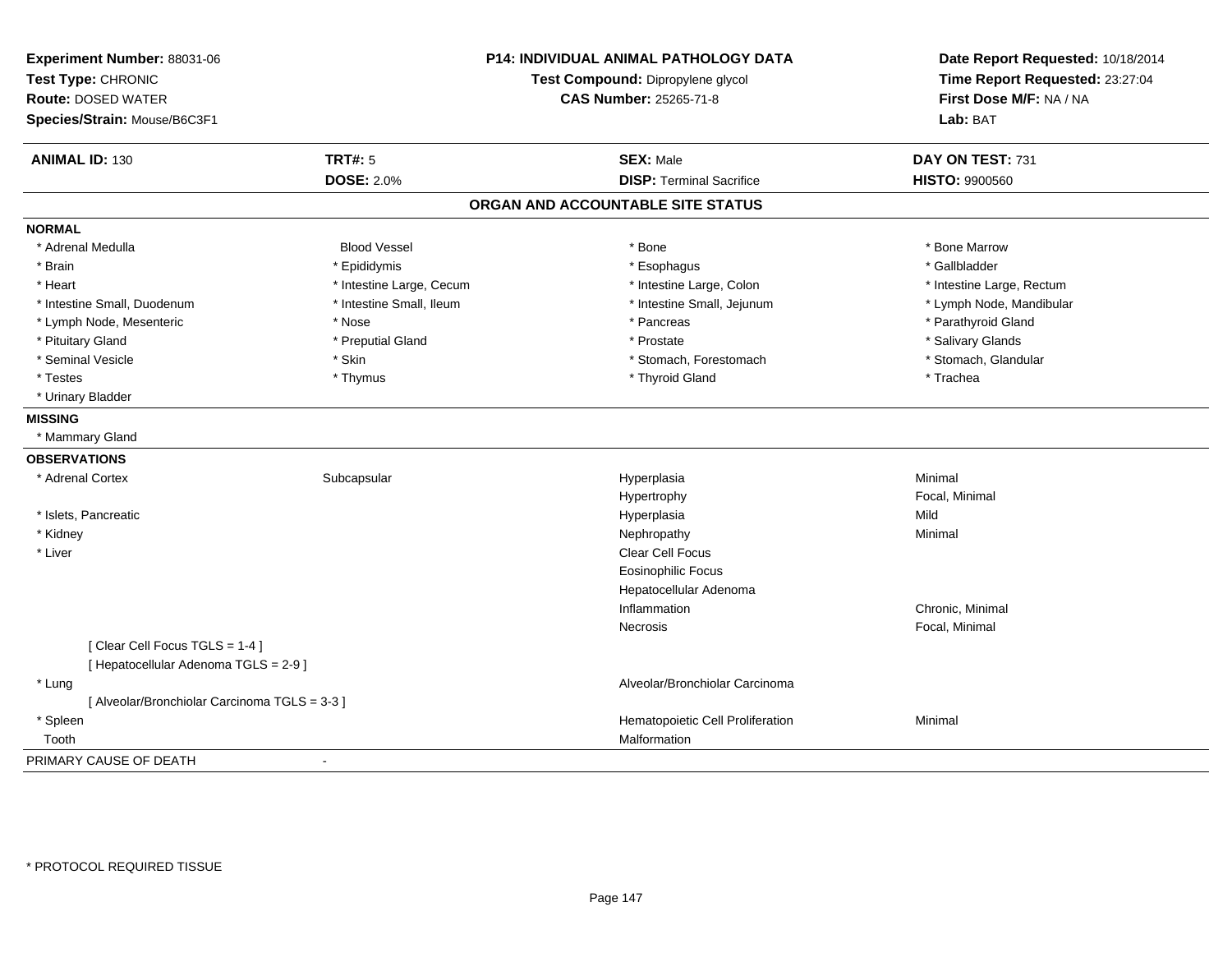| Experiment Number: 88031-06<br>Test Type: CHRONIC<br><b>Route: DOSED WATER</b><br>Species/Strain: Mouse/B6C3F1 |                                   | <b>P14: INDIVIDUAL ANIMAL PATHOLOGY DATA</b><br>Test Compound: Dipropylene glycol<br><b>CAS Number: 25265-71-8</b> | Date Report Requested: 10/18/2014<br>Time Report Requested: 23:27:04<br>First Dose M/F: NA / NA<br>Lab: BAT |
|----------------------------------------------------------------------------------------------------------------|-----------------------------------|--------------------------------------------------------------------------------------------------------------------|-------------------------------------------------------------------------------------------------------------|
| <b>ANIMAL ID: 131</b>                                                                                          | <b>TRT#: 5</b>                    | <b>SEX: Male</b>                                                                                                   | DAY ON TEST: 645                                                                                            |
|                                                                                                                | <b>DOSE: 2.0%</b>                 | <b>DISP: Natural Death</b>                                                                                         | HISTO: 9900561                                                                                              |
|                                                                                                                |                                   | ORGAN AND ACCOUNTABLE SITE STATUS                                                                                  |                                                                                                             |
| <b>NORMAL</b>                                                                                                  |                                   |                                                                                                                    |                                                                                                             |
| * Adrenal Medulla                                                                                              | <b>Blood Vessel</b>               | * Bone                                                                                                             | * Bone Marrow                                                                                               |
| * Brain                                                                                                        | * Epididymis                      | * Esophagus                                                                                                        | * Gallbladder                                                                                               |
| * Intestine Large, Cecum                                                                                       | * Intestine Large, Colon          | * Intestine Large, Rectum                                                                                          | * Intestine Small, Duodenum                                                                                 |
| * Intestine Small, Ileum                                                                                       | * Intestine Small, Jejunum        | * Lung                                                                                                             | * Lymph Node, Mandibular                                                                                    |
| * Lymph Node, Mesenteric                                                                                       | * Nose                            | * Pancreas                                                                                                         | * Pituitary Gland                                                                                           |
| * Prostate                                                                                                     | * Salivary Glands                 | * Skin                                                                                                             | * Spleen                                                                                                    |
| * Stomach, Glandular                                                                                           | * Testes                          | * Thyroid Gland                                                                                                    | * Trachea                                                                                                   |
| * Urinary Bladder                                                                                              |                                   |                                                                                                                    |                                                                                                             |
| <b>MISSING</b>                                                                                                 |                                   |                                                                                                                    |                                                                                                             |
| * Mammary Gland                                                                                                | * Parathyroid Gland               | * Thymus                                                                                                           |                                                                                                             |
| <b>OBSERVATIONS</b>                                                                                            |                                   |                                                                                                                    |                                                                                                             |
| * Adrenal Cortex                                                                                               | Subcapsular                       | Hyperplasia                                                                                                        | Minimal                                                                                                     |
| * Heart                                                                                                        | Myocardium                        | Mineralization                                                                                                     | Mild                                                                                                        |
| * Islets, Pancreatic                                                                                           |                                   | Adenoma                                                                                                            |                                                                                                             |
|                                                                                                                |                                   | Hyperplasia                                                                                                        | Minimal                                                                                                     |
| * Kidney                                                                                                       | <b>Renal Tubule</b>               | Vacuolization Cytoplasmic                                                                                          | Mild                                                                                                        |
| [Vacuolization Cytoplasmic TGLS = 4-4]                                                                         |                                   |                                                                                                                    |                                                                                                             |
| * Liver                                                                                                        |                                   | Hepatoblastoma                                                                                                     |                                                                                                             |
|                                                                                                                |                                   | Hepatocellular Adenoma                                                                                             |                                                                                                             |
| [Hepatoblastoma TGLS = 3-4]                                                                                    |                                   |                                                                                                                    |                                                                                                             |
| [ Hepatocellular Adenoma TGLS = 5-5]                                                                           |                                   |                                                                                                                    |                                                                                                             |
| * Preputial Gland                                                                                              |                                   | Cyst                                                                                                               | Moderate                                                                                                    |
| [Cyst TGLS = $1-8$ ]                                                                                           |                                   |                                                                                                                    |                                                                                                             |
| * Seminal Vesicle                                                                                              |                                   | Hyperplasia                                                                                                        | Moderate                                                                                                    |
| [ Hyperplasia TGLS = 2-9 ]                                                                                     |                                   |                                                                                                                    |                                                                                                             |
| * Stomach, Forestomach                                                                                         |                                   | Hyperplasia                                                                                                        | Squamous, Mild                                                                                              |
| Tooth                                                                                                          |                                   | Malformation                                                                                                       |                                                                                                             |
| PRIMARY CAUSE OF DEATH                                                                                         | - Heart Myocardium Mineralization |                                                                                                                    |                                                                                                             |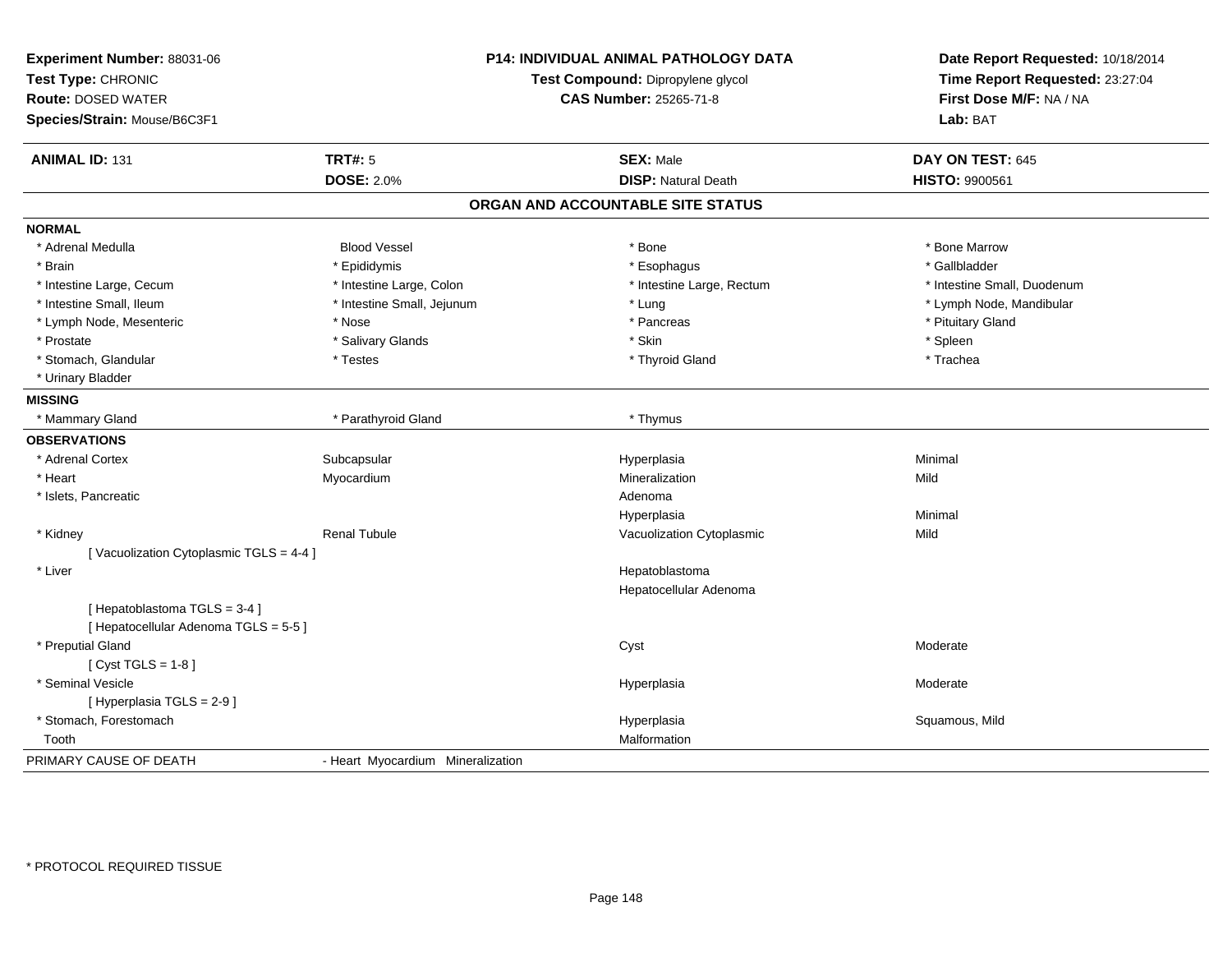| First Dose M/F: NA / NA<br><b>Route: DOSED WATER</b><br><b>CAS Number: 25265-71-8</b><br>Species/Strain: Mouse/B6C3F1<br>Lab: BAT<br><b>ANIMAL ID: 132</b><br><b>TRT#: 5</b><br><b>SEX: Male</b><br>DAY ON TEST: 730<br><b>DOSE: 2.0%</b><br><b>DISP: Terminal Sacrifice</b><br><b>HISTO: 9900562</b><br>ORGAN AND ACCOUNTABLE SITE STATUS<br><b>NORMAL</b><br>* Adrenal Medulla<br><b>Blood Vessel</b><br>* Bone<br>* Bone Marrow<br>* Brain<br>* Epididymis<br>* Gallbladder<br>* Esophagus<br>* Heart<br>* Intestine Large, Cecum<br>* Intestine Large, Colon<br>* Intestine Large, Rectum<br>* Intestine Small, Ileum<br>* Intestine Small, Duodenum<br>* Intestine Small, Jejunum<br>* Lymph Node, Mandibular<br>* Parathyroid Gland<br>* Lymph Node, Mesenteric<br>* Nose<br>* Pancreas<br>* Seminal Vesicle<br>* Pituitary Gland<br>* Prostate<br>* Salivary Glands<br>* Skin<br>* Stomach, Forestomach<br>* Spleen<br>* Stomach, Glandular<br>* Thyroid Gland<br>* Testes<br>* Trachea<br>* Thymus<br>* Urinary Bladder<br><b>MISSING</b><br>* Mammary Gland<br><b>OBSERVATIONS</b><br>Minimal<br>* Adrenal Cortex<br>Subcapsular<br>Hyperplasia<br>Focal, Minimal<br>Hypertrophy<br>* Islets, Pancreatic<br>Mild<br>Hyperplasia<br>* Kidney<br>Nephropathy<br>Minimal<br><b>Clear Cell Focus</b><br>* Liver<br>Hepatocellular Adenoma<br>Multiple<br>[Clear Cell Focus TGLS = 3-5]<br>[ Hepatocellular Adenoma TGLS = 2,4-4+9 ]<br>Alveolar/Bronchiolar Carcinoma<br>* Lung<br>[ Alveolar/Bronchiolar Carcinoma TGLS = 5-3 ] | Experiment Number: 88031-06<br>Test Type: CHRONIC | <b>P14: INDIVIDUAL ANIMAL PATHOLOGY DATA</b><br>Test Compound: Dipropylene glycol | Date Report Requested: 10/18/2014<br>Time Report Requested: 23:27:04 |
|---------------------------------------------------------------------------------------------------------------------------------------------------------------------------------------------------------------------------------------------------------------------------------------------------------------------------------------------------------------------------------------------------------------------------------------------------------------------------------------------------------------------------------------------------------------------------------------------------------------------------------------------------------------------------------------------------------------------------------------------------------------------------------------------------------------------------------------------------------------------------------------------------------------------------------------------------------------------------------------------------------------------------------------------------------------------------------------------------------------------------------------------------------------------------------------------------------------------------------------------------------------------------------------------------------------------------------------------------------------------------------------------------------------------------------------------------------------------------------------------------------------------------------------|---------------------------------------------------|-----------------------------------------------------------------------------------|----------------------------------------------------------------------|
|                                                                                                                                                                                                                                                                                                                                                                                                                                                                                                                                                                                                                                                                                                                                                                                                                                                                                                                                                                                                                                                                                                                                                                                                                                                                                                                                                                                                                                                                                                                                       |                                                   |                                                                                   |                                                                      |
|                                                                                                                                                                                                                                                                                                                                                                                                                                                                                                                                                                                                                                                                                                                                                                                                                                                                                                                                                                                                                                                                                                                                                                                                                                                                                                                                                                                                                                                                                                                                       |                                                   |                                                                                   |                                                                      |
|                                                                                                                                                                                                                                                                                                                                                                                                                                                                                                                                                                                                                                                                                                                                                                                                                                                                                                                                                                                                                                                                                                                                                                                                                                                                                                                                                                                                                                                                                                                                       |                                                   |                                                                                   |                                                                      |
|                                                                                                                                                                                                                                                                                                                                                                                                                                                                                                                                                                                                                                                                                                                                                                                                                                                                                                                                                                                                                                                                                                                                                                                                                                                                                                                                                                                                                                                                                                                                       |                                                   |                                                                                   |                                                                      |
|                                                                                                                                                                                                                                                                                                                                                                                                                                                                                                                                                                                                                                                                                                                                                                                                                                                                                                                                                                                                                                                                                                                                                                                                                                                                                                                                                                                                                                                                                                                                       |                                                   |                                                                                   |                                                                      |
|                                                                                                                                                                                                                                                                                                                                                                                                                                                                                                                                                                                                                                                                                                                                                                                                                                                                                                                                                                                                                                                                                                                                                                                                                                                                                                                                                                                                                                                                                                                                       |                                                   |                                                                                   |                                                                      |
|                                                                                                                                                                                                                                                                                                                                                                                                                                                                                                                                                                                                                                                                                                                                                                                                                                                                                                                                                                                                                                                                                                                                                                                                                                                                                                                                                                                                                                                                                                                                       |                                                   |                                                                                   |                                                                      |
|                                                                                                                                                                                                                                                                                                                                                                                                                                                                                                                                                                                                                                                                                                                                                                                                                                                                                                                                                                                                                                                                                                                                                                                                                                                                                                                                                                                                                                                                                                                                       |                                                   |                                                                                   |                                                                      |
|                                                                                                                                                                                                                                                                                                                                                                                                                                                                                                                                                                                                                                                                                                                                                                                                                                                                                                                                                                                                                                                                                                                                                                                                                                                                                                                                                                                                                                                                                                                                       |                                                   |                                                                                   |                                                                      |
|                                                                                                                                                                                                                                                                                                                                                                                                                                                                                                                                                                                                                                                                                                                                                                                                                                                                                                                                                                                                                                                                                                                                                                                                                                                                                                                                                                                                                                                                                                                                       |                                                   |                                                                                   |                                                                      |
|                                                                                                                                                                                                                                                                                                                                                                                                                                                                                                                                                                                                                                                                                                                                                                                                                                                                                                                                                                                                                                                                                                                                                                                                                                                                                                                                                                                                                                                                                                                                       |                                                   |                                                                                   |                                                                      |
|                                                                                                                                                                                                                                                                                                                                                                                                                                                                                                                                                                                                                                                                                                                                                                                                                                                                                                                                                                                                                                                                                                                                                                                                                                                                                                                                                                                                                                                                                                                                       |                                                   |                                                                                   |                                                                      |
|                                                                                                                                                                                                                                                                                                                                                                                                                                                                                                                                                                                                                                                                                                                                                                                                                                                                                                                                                                                                                                                                                                                                                                                                                                                                                                                                                                                                                                                                                                                                       |                                                   |                                                                                   |                                                                      |
|                                                                                                                                                                                                                                                                                                                                                                                                                                                                                                                                                                                                                                                                                                                                                                                                                                                                                                                                                                                                                                                                                                                                                                                                                                                                                                                                                                                                                                                                                                                                       |                                                   |                                                                                   |                                                                      |
|                                                                                                                                                                                                                                                                                                                                                                                                                                                                                                                                                                                                                                                                                                                                                                                                                                                                                                                                                                                                                                                                                                                                                                                                                                                                                                                                                                                                                                                                                                                                       |                                                   |                                                                                   |                                                                      |
|                                                                                                                                                                                                                                                                                                                                                                                                                                                                                                                                                                                                                                                                                                                                                                                                                                                                                                                                                                                                                                                                                                                                                                                                                                                                                                                                                                                                                                                                                                                                       |                                                   |                                                                                   |                                                                      |
|                                                                                                                                                                                                                                                                                                                                                                                                                                                                                                                                                                                                                                                                                                                                                                                                                                                                                                                                                                                                                                                                                                                                                                                                                                                                                                                                                                                                                                                                                                                                       |                                                   |                                                                                   |                                                                      |
|                                                                                                                                                                                                                                                                                                                                                                                                                                                                                                                                                                                                                                                                                                                                                                                                                                                                                                                                                                                                                                                                                                                                                                                                                                                                                                                                                                                                                                                                                                                                       |                                                   |                                                                                   |                                                                      |
|                                                                                                                                                                                                                                                                                                                                                                                                                                                                                                                                                                                                                                                                                                                                                                                                                                                                                                                                                                                                                                                                                                                                                                                                                                                                                                                                                                                                                                                                                                                                       |                                                   |                                                                                   |                                                                      |
|                                                                                                                                                                                                                                                                                                                                                                                                                                                                                                                                                                                                                                                                                                                                                                                                                                                                                                                                                                                                                                                                                                                                                                                                                                                                                                                                                                                                                                                                                                                                       |                                                   |                                                                                   |                                                                      |
|                                                                                                                                                                                                                                                                                                                                                                                                                                                                                                                                                                                                                                                                                                                                                                                                                                                                                                                                                                                                                                                                                                                                                                                                                                                                                                                                                                                                                                                                                                                                       |                                                   |                                                                                   |                                                                      |
|                                                                                                                                                                                                                                                                                                                                                                                                                                                                                                                                                                                                                                                                                                                                                                                                                                                                                                                                                                                                                                                                                                                                                                                                                                                                                                                                                                                                                                                                                                                                       |                                                   |                                                                                   |                                                                      |
|                                                                                                                                                                                                                                                                                                                                                                                                                                                                                                                                                                                                                                                                                                                                                                                                                                                                                                                                                                                                                                                                                                                                                                                                                                                                                                                                                                                                                                                                                                                                       |                                                   |                                                                                   |                                                                      |
|                                                                                                                                                                                                                                                                                                                                                                                                                                                                                                                                                                                                                                                                                                                                                                                                                                                                                                                                                                                                                                                                                                                                                                                                                                                                                                                                                                                                                                                                                                                                       |                                                   |                                                                                   |                                                                      |
|                                                                                                                                                                                                                                                                                                                                                                                                                                                                                                                                                                                                                                                                                                                                                                                                                                                                                                                                                                                                                                                                                                                                                                                                                                                                                                                                                                                                                                                                                                                                       |                                                   |                                                                                   |                                                                      |
|                                                                                                                                                                                                                                                                                                                                                                                                                                                                                                                                                                                                                                                                                                                                                                                                                                                                                                                                                                                                                                                                                                                                                                                                                                                                                                                                                                                                                                                                                                                                       |                                                   |                                                                                   |                                                                      |
|                                                                                                                                                                                                                                                                                                                                                                                                                                                                                                                                                                                                                                                                                                                                                                                                                                                                                                                                                                                                                                                                                                                                                                                                                                                                                                                                                                                                                                                                                                                                       |                                                   |                                                                                   |                                                                      |
|                                                                                                                                                                                                                                                                                                                                                                                                                                                                                                                                                                                                                                                                                                                                                                                                                                                                                                                                                                                                                                                                                                                                                                                                                                                                                                                                                                                                                                                                                                                                       |                                                   |                                                                                   |                                                                      |
|                                                                                                                                                                                                                                                                                                                                                                                                                                                                                                                                                                                                                                                                                                                                                                                                                                                                                                                                                                                                                                                                                                                                                                                                                                                                                                                                                                                                                                                                                                                                       | * Preputial Gland                                 | Cyst                                                                              | Moderate                                                             |
| [Cyst TGLS = $1-8$ ]                                                                                                                                                                                                                                                                                                                                                                                                                                                                                                                                                                                                                                                                                                                                                                                                                                                                                                                                                                                                                                                                                                                                                                                                                                                                                                                                                                                                                                                                                                                  |                                                   |                                                                                   |                                                                      |
| PRIMARY CAUSE OF DEATH<br>$\blacksquare$                                                                                                                                                                                                                                                                                                                                                                                                                                                                                                                                                                                                                                                                                                                                                                                                                                                                                                                                                                                                                                                                                                                                                                                                                                                                                                                                                                                                                                                                                              |                                                   |                                                                                   |                                                                      |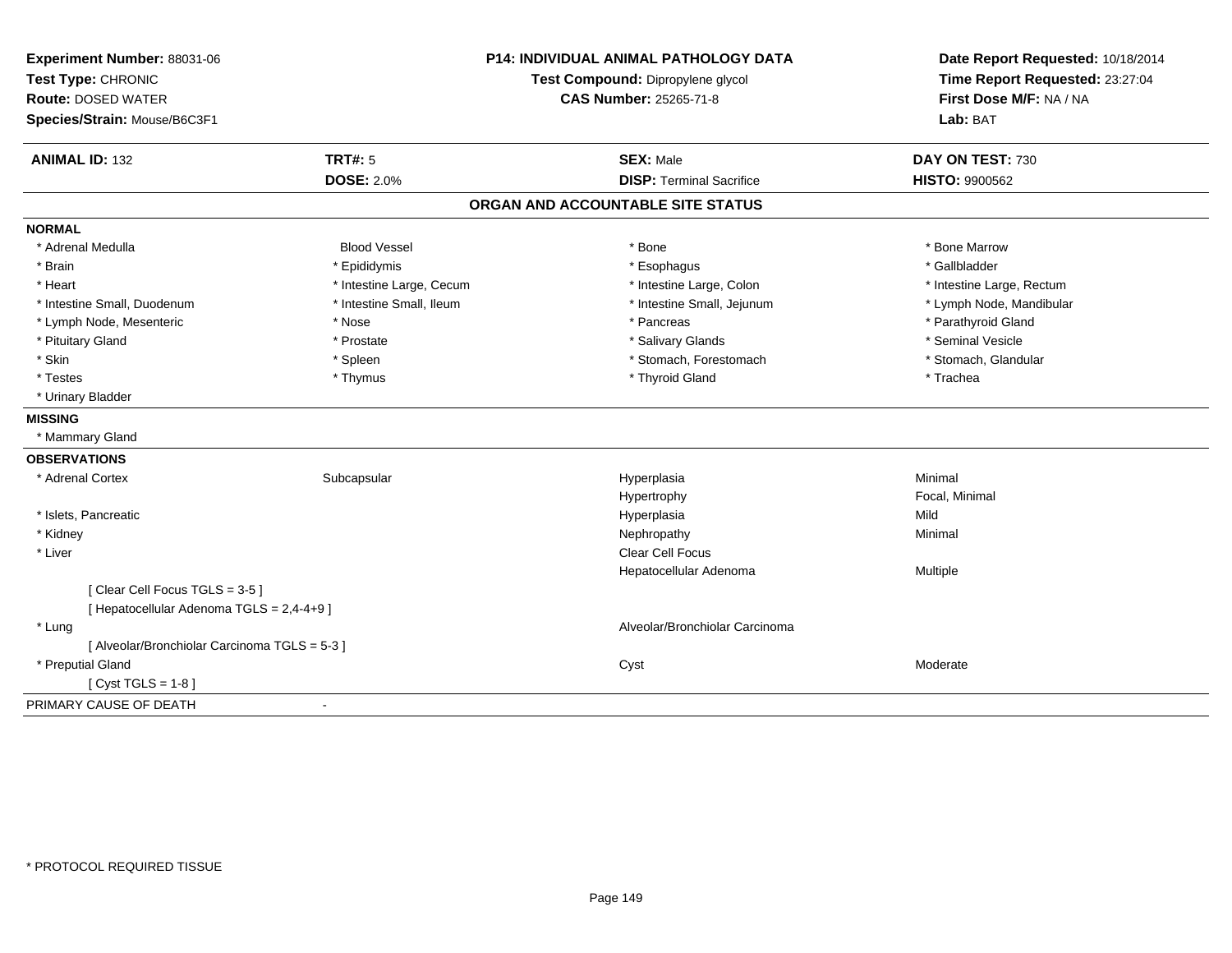| Experiment Number: 88031-06     |                          | <b>P14: INDIVIDUAL ANIMAL PATHOLOGY DATA</b> | Date Report Requested: 10/18/2014 |
|---------------------------------|--------------------------|----------------------------------------------|-----------------------------------|
| Test Type: CHRONIC              |                          | Test Compound: Dipropylene glycol            | Time Report Requested: 23:27:04   |
| <b>Route: DOSED WATER</b>       |                          | <b>CAS Number: 25265-71-8</b>                | First Dose M/F: NA / NA           |
| Species/Strain: Mouse/B6C3F1    |                          |                                              | Lab: BAT                          |
|                                 |                          |                                              |                                   |
| <b>ANIMAL ID: 133</b>           | <b>TRT#: 5</b>           | <b>SEX: Male</b>                             | DAY ON TEST: 730                  |
|                                 | <b>DOSE: 2.0%</b>        | <b>DISP: Terminal Sacrifice</b>              | <b>HISTO: 9900563</b>             |
|                                 |                          | ORGAN AND ACCOUNTABLE SITE STATUS            |                                   |
| <b>NORMAL</b>                   |                          |                                              |                                   |
| * Adrenal Medulla               | <b>Blood Vessel</b>      | * Bone                                       | * Bone Marrow                     |
| * Brain                         | * Epididymis             | * Esophagus                                  | * Gallbladder                     |
| * Heart                         | * Intestine Large, Cecum | * Intestine Large, Colon                     | * Intestine Large, Rectum         |
| * Intestine Small, Duodenum     | * Intestine Small, Ileum | * Intestine Small, Jejunum                   | * Islets, Pancreatic              |
| * Lung                          | * Lymph Node, Mandibular | * Lymph Node, Mesenteric                     | * Mammary Gland                   |
| * Nose                          | * Pancreas               | * Parathyroid Gland                          | * Pituitary Gland                 |
| * Preputial Gland               | * Prostate               | * Salivary Glands                            | * Seminal Vesicle                 |
| * Skin                          | * Spleen                 | * Stomach, Forestomach                       | * Stomach, Glandular              |
| * Testes                        | * Thymus                 | * Thyroid Gland                              | * Trachea                         |
| * Urinary Bladder               |                          |                                              |                                   |
| <b>OBSERVATIONS</b>             |                          |                                              |                                   |
| * Adrenal Cortex                | Subcapsular              | Hyperplasia                                  | Minimal                           |
|                                 |                          | Hypertrophy                                  | Focal, Minimal                    |
|                                 |                          | Necrosis                                     | Minimal                           |
| * Kidney                        |                          | Infarct                                      | Minimal                           |
|                                 |                          | Nephropathy                                  | Minimal                           |
| * Liver                         |                          | <b>Clear Cell Focus</b>                      |                                   |
|                                 |                          | <b>Mixed Cell Focus</b>                      |                                   |
| [Clear Cell Focus TGLS = 1-4+5] |                          |                                              |                                   |
| Tooth                           |                          | Malformation                                 |                                   |
| PRIMARY CAUSE OF DEATH          |                          |                                              |                                   |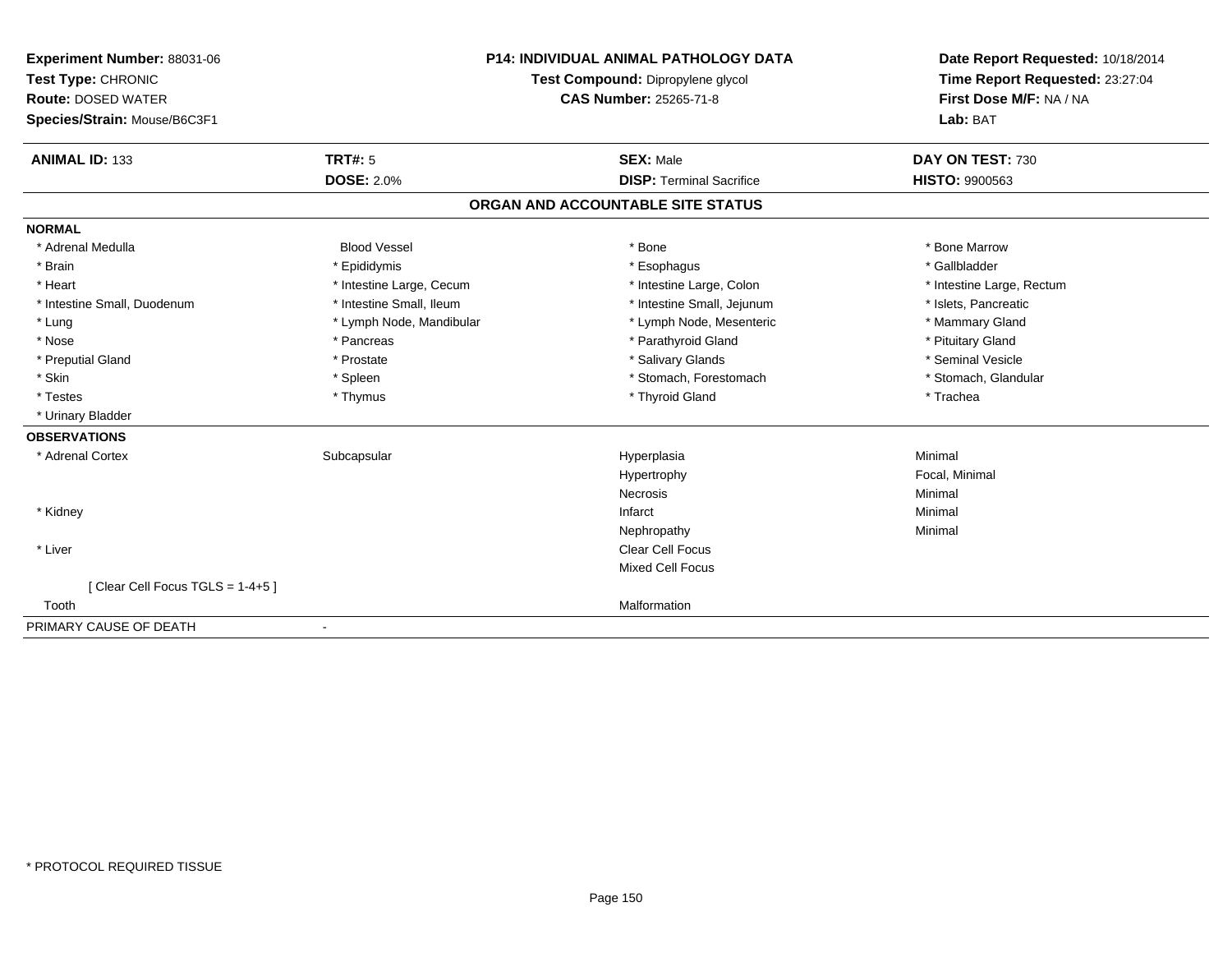| Experiment Number: 88031-06           |                                   | <b>P14: INDIVIDUAL ANIMAL PATHOLOGY DATA</b> | Date Report Requested: 10/18/2014 |
|---------------------------------------|-----------------------------------|----------------------------------------------|-----------------------------------|
| Test Type: CHRONIC                    | Test Compound: Dipropylene glycol |                                              | Time Report Requested: 23:27:04   |
| <b>Route: DOSED WATER</b>             |                                   | <b>CAS Number: 25265-71-8</b>                | First Dose M/F: NA / NA           |
| Species/Strain: Mouse/B6C3F1          |                                   |                                              | Lab: BAT                          |
| <b>ANIMAL ID: 134</b>                 | <b>TRT#: 5</b>                    | <b>SEX: Male</b>                             | DAY ON TEST: 730                  |
|                                       | <b>DOSE: 2.0%</b>                 | <b>DISP: Terminal Sacrifice</b>              | <b>HISTO: 9900564</b>             |
|                                       |                                   | ORGAN AND ACCOUNTABLE SITE STATUS            |                                   |
| <b>NORMAL</b>                         |                                   |                                              |                                   |
| * Adrenal Medulla                     | <b>Blood Vessel</b>               | * Bone                                       | * Bone Marrow                     |
| * Brain                               | * Epididymis                      | * Esophagus                                  | * Gallbladder                     |
| * Heart                               | * Intestine Large, Cecum          | * Intestine Large, Colon                     | * Intestine Large, Rectum         |
| * Intestine Small, Duodenum           | * Intestine Small, Ileum          | * Intestine Small, Jejunum                   | * Islets, Pancreatic              |
| * Lung                                | * Lymph Node, Mandibular          | * Lymph Node, Mesenteric                     | * Nose                            |
| * Pancreas                            | * Parathyroid Gland               | * Pituitary Gland                            | * Preputial Gland                 |
| * Prostate                            | * Salivary Glands                 | * Seminal Vesicle                            | * Skin                            |
| * Spleen                              | * Stomach, Forestomach            | * Stomach, Glandular                         | * Testes                          |
| * Thymus                              | * Thyroid Gland                   | * Trachea                                    | * Urinary Bladder                 |
| <b>MISSING</b>                        |                                   |                                              |                                   |
| * Mammary Gland                       |                                   |                                              |                                   |
| <b>OBSERVATIONS</b>                   |                                   |                                              |                                   |
| * Adrenal Cortex                      | Subcapsular                       | Hyperplasia                                  | Minimal                           |
| * Kidney                              | <b>Renal Tubule</b>               | Cyst                                         | Moderate                          |
|                                       |                                   | Nephropathy                                  | Minimal                           |
| [Cyst TGLS = $5-4$ ]                  |                                   |                                              |                                   |
| * Liver                               |                                   | <b>Clear Cell Focus</b>                      |                                   |
|                                       |                                   | <b>Eosinophilic Focus</b>                    |                                   |
|                                       |                                   | Hepatocellular Adenoma                       |                                   |
|                                       |                                   | <b>Mixed Cell Focus</b>                      |                                   |
| [Clear Cell Focus TGLS = $3,4-4+5$ ]  |                                   |                                              |                                   |
| [ Eosinophilic Focus TGLS = 2-5 ]     |                                   |                                              |                                   |
| [ Hepatocellular Adenoma TGLS = 1-9 ] |                                   |                                              |                                   |
| Tooth                                 |                                   | Malformation                                 |                                   |
| PRIMARY CAUSE OF DEATH                | ÷,                                |                                              |                                   |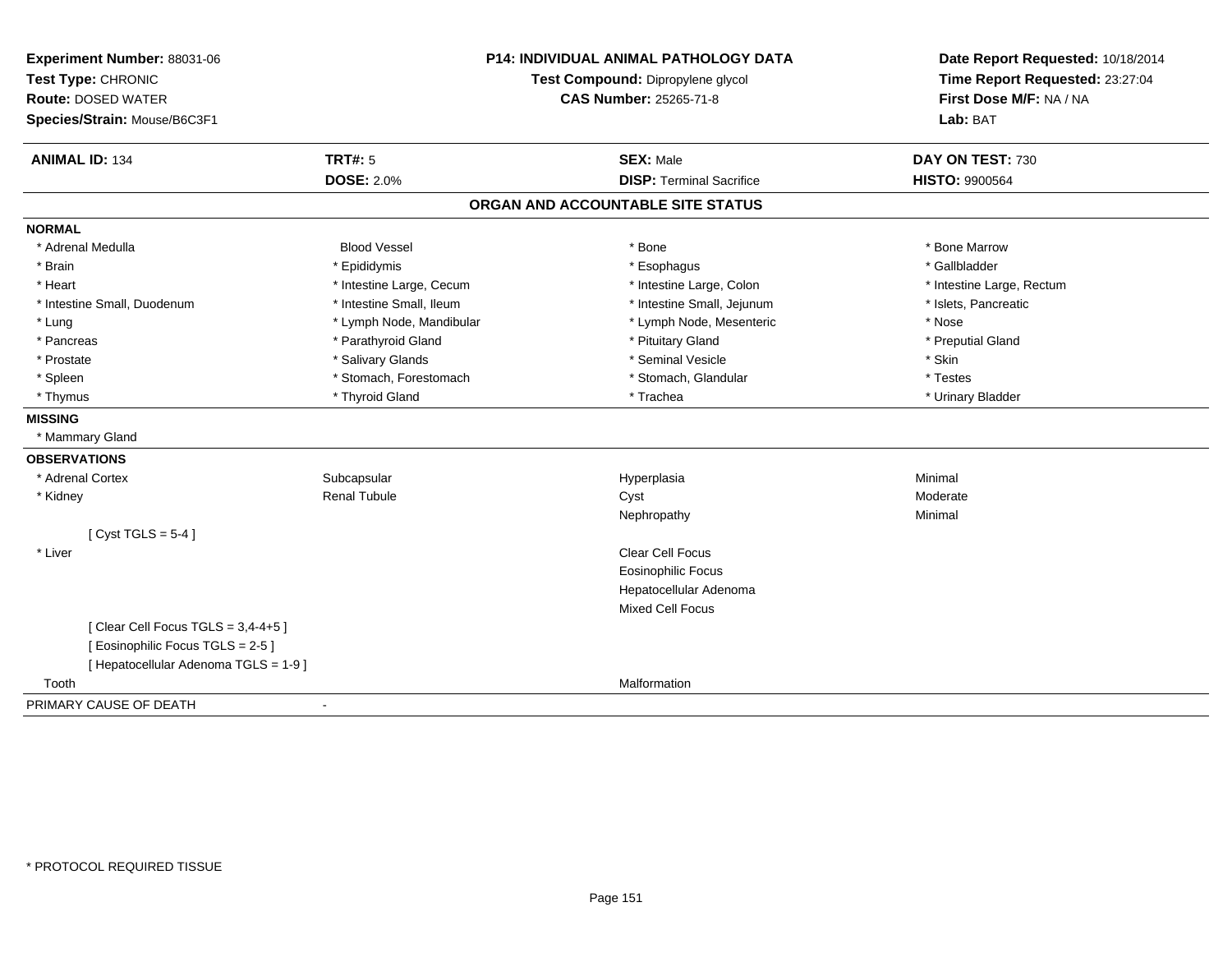| Experiment Number: 88031-06<br>Test Type: CHRONIC<br><b>Route: DOSED WATER</b> |                                  | <b>P14: INDIVIDUAL ANIMAL PATHOLOGY DATA</b><br>Test Compound: Dipropylene glycol<br><b>CAS Number: 25265-71-8</b> | Date Report Requested: 10/18/2014<br>Time Report Requested: 23:27:04<br>First Dose M/F: NA / NA |
|--------------------------------------------------------------------------------|----------------------------------|--------------------------------------------------------------------------------------------------------------------|-------------------------------------------------------------------------------------------------|
| Species/Strain: Mouse/B6C3F1                                                   |                                  |                                                                                                                    | Lab: BAT                                                                                        |
| <b>ANIMAL ID: 135</b>                                                          | <b>TRT#: 5</b>                   | <b>SEX: Male</b>                                                                                                   | DAY ON TEST: 616                                                                                |
|                                                                                | <b>DOSE: 2.0%</b>                | <b>DISP:</b> Moribund Sacrifice                                                                                    | <b>HISTO: 9900565</b>                                                                           |
|                                                                                |                                  | ORGAN AND ACCOUNTABLE SITE STATUS                                                                                  |                                                                                                 |
| <b>NORMAL</b>                                                                  |                                  |                                                                                                                    |                                                                                                 |
| * Adrenal Medulla                                                              | <b>Blood Vessel</b>              | * Bone                                                                                                             | * Bone Marrow                                                                                   |
| * Brain                                                                        | * Epididymis                     | * Esophagus                                                                                                        | * Gallbladder                                                                                   |
| * Heart                                                                        | * Intestine Large, Cecum         | * Intestine Large, Colon                                                                                           | * Intestine Large, Rectum                                                                       |
| * Intestine Small, Duodenum                                                    | * Intestine Small, Ileum         | * Intestine Small, Jejunum                                                                                         | * Lymph Node, Mandibular                                                                        |
| * Lymph Node, Mesenteric                                                       | * Nose                           | * Pancreas                                                                                                         | * Pituitary Gland                                                                               |
| * Preputial Gland                                                              | * Prostate                       | * Salivary Glands                                                                                                  | * Seminal Vesicle                                                                               |
| * Skin                                                                         | * Stomach, Forestomach           | * Stomach, Glandular                                                                                               | * Testes                                                                                        |
| * Thymus                                                                       | * Thyroid Gland                  | * Trachea                                                                                                          | * Urinary Bladder                                                                               |
| <b>MISSING</b>                                                                 |                                  |                                                                                                                    |                                                                                                 |
| * Mammary Gland                                                                | * Parathyroid Gland              |                                                                                                                    |                                                                                                 |
| <b>OBSERVATIONS</b>                                                            |                                  |                                                                                                                    |                                                                                                 |
| * Adrenal Cortex                                                               | Subcapsular                      | Hyperplasia                                                                                                        | Minimal                                                                                         |
|                                                                                |                                  | Hypertrophy                                                                                                        | Focal, Minimal                                                                                  |
| * Islets, Pancreatic                                                           |                                  | Hyperplasia                                                                                                        | Moderate                                                                                        |
| * Kidney                                                                       |                                  | Nephropathy                                                                                                        | Moderate                                                                                        |
| * Liver                                                                        |                                  | <b>Eosinophilic Focus</b>                                                                                          |                                                                                                 |
|                                                                                |                                  | Hepatoblastoma                                                                                                     |                                                                                                 |
|                                                                                |                                  | Hepatocellular Carcinoma                                                                                           | Multiple                                                                                        |
|                                                                                |                                  | Necrosis                                                                                                           | Focal, Moderate                                                                                 |
| [ Eosinophilic Focus TGLS = 3-9 ]                                              |                                  |                                                                                                                    |                                                                                                 |
| [Hepatoblastoma TGLS = 1-9]                                                    |                                  |                                                                                                                    |                                                                                                 |
| [ Hepatocellular Carcinoma TGLS = 2,4-10 ]                                     |                                  |                                                                                                                    |                                                                                                 |
| * Lung                                                                         |                                  | Hepatocellular Carcinoma                                                                                           | Metastatic (Liver)                                                                              |
|                                                                                |                                  | Metaplasia                                                                                                         | Osseous, Focal, Minimal                                                                         |
| * Spleen                                                                       | Lymph Follic                     | Atrophy                                                                                                            | Moderate                                                                                        |
| PRIMARY CAUSE OF DEATH                                                         | - Liver Hepatocellular Carcinoma |                                                                                                                    |                                                                                                 |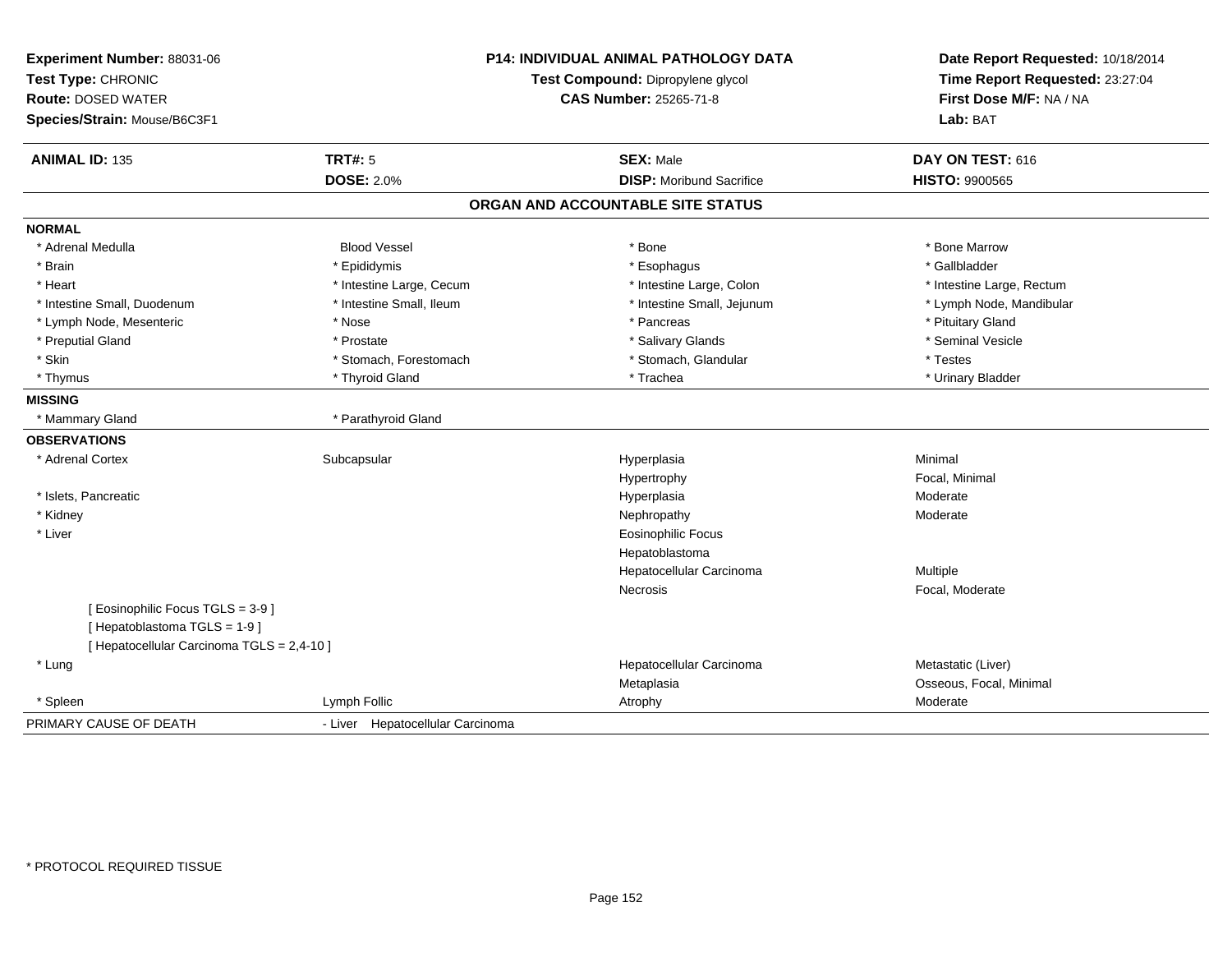| Experiment Number: 88031-06<br>Test Type: CHRONIC |                          | <b>P14: INDIVIDUAL ANIMAL PATHOLOGY DATA</b><br>Test Compound: Dipropylene glycol | Date Report Requested: 10/18/2014<br>Time Report Requested: 23:27:04 |
|---------------------------------------------------|--------------------------|-----------------------------------------------------------------------------------|----------------------------------------------------------------------|
| <b>Route: DOSED WATER</b>                         |                          | <b>CAS Number: 25265-71-8</b>                                                     | First Dose M/F: NA / NA                                              |
| Species/Strain: Mouse/B6C3F1                      |                          |                                                                                   | Lab: BAT                                                             |
| <b>ANIMAL ID: 136</b>                             | <b>TRT#: 5</b>           | <b>SEX: Male</b>                                                                  | DAY ON TEST: 731                                                     |
|                                                   | <b>DOSE: 2.0%</b>        | <b>DISP: Terminal Sacrifice</b>                                                   | <b>HISTO: 9900566</b>                                                |
|                                                   |                          | ORGAN AND ACCOUNTABLE SITE STATUS                                                 |                                                                      |
| <b>NORMAL</b>                                     |                          |                                                                                   |                                                                      |
| * Adrenal Medulla                                 | <b>Blood Vessel</b>      | * Bone                                                                            | * Bone Marrow                                                        |
| * Brain                                           | * Epididymis             | * Esophagus                                                                       | * Gallbladder                                                        |
| * Heart                                           | * Intestine Large, Cecum | * Intestine Large, Colon                                                          | * Intestine Large, Rectum                                            |
| * Intestine Small, Duodenum                       | * Intestine Small, Ileum | * Intestine Small, Jejunum                                                        | * Lung                                                               |
| * Lymph Node, Mandibular                          | * Lymph Node, Mesenteric | * Nose                                                                            | * Pancreas                                                           |
| * Parathyroid Gland                               | * Pituitary Gland        | * Prostate                                                                        | * Salivary Glands                                                    |
| * Seminal Vesicle                                 | * Skin                   | * Stomach, Forestomach                                                            | * Stomach, Glandular                                                 |
| * Testes                                          | * Thymus                 | * Thyroid Gland                                                                   | * Trachea                                                            |
| * Urinary Bladder                                 |                          |                                                                                   |                                                                      |
| <b>MISSING</b>                                    |                          |                                                                                   |                                                                      |
| * Mammary Gland                                   |                          |                                                                                   |                                                                      |
| <b>OBSERVATIONS</b>                               |                          |                                                                                   |                                                                      |
| * Adrenal Cortex                                  | Subcapsular              | Hyperplasia                                                                       | Mild                                                                 |
| * Islets, Pancreatic                              |                          | Hyperplasia                                                                       | Moderate                                                             |
| * Kidney                                          |                          | Nephropathy                                                                       | Minimal                                                              |
| * Liver                                           |                          | <b>Clear Cell Focus</b>                                                           |                                                                      |
|                                                   |                          | Inflammation                                                                      | Chronic, Minimal                                                     |
|                                                   |                          | <b>Mixed Cell Focus</b>                                                           |                                                                      |
|                                                   |                          | Vacuolization Cytoplasmic                                                         | Focal, Minimal                                                       |
| [Mixed Cell Focus TGLS = 2-9]                     |                          |                                                                                   |                                                                      |
| * Preputial Gland                                 |                          | Cyst                                                                              | Mild                                                                 |
| [Cyst TGLS = $1-8$ ]                              |                          |                                                                                   |                                                                      |
| * Spleen                                          |                          | Hematopoietic Cell Proliferation                                                  | Minimal                                                              |
| PRIMARY CAUSE OF DEATH                            |                          |                                                                                   |                                                                      |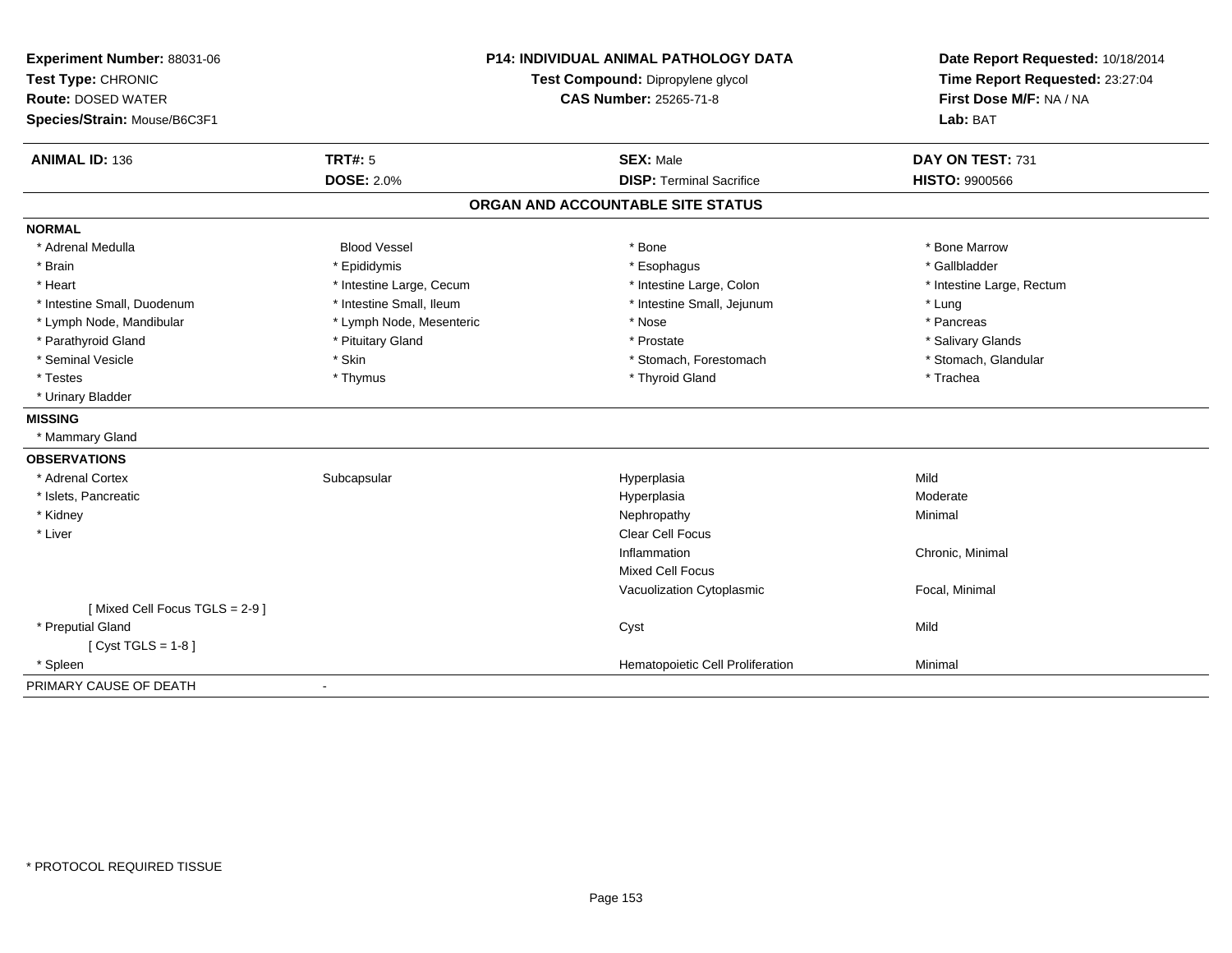| Experiment Number: 88031-06<br>Test Type: CHRONIC                      |                          | <b>P14: INDIVIDUAL ANIMAL PATHOLOGY DATA</b><br>Test Compound: Dipropylene glycol | Date Report Requested: 10/18/2014<br>Time Report Requested: 23:27:05 |
|------------------------------------------------------------------------|--------------------------|-----------------------------------------------------------------------------------|----------------------------------------------------------------------|
| <b>Route: DOSED WATER</b>                                              |                          | <b>CAS Number: 25265-71-8</b>                                                     | First Dose M/F: NA / NA                                              |
| Species/Strain: Mouse/B6C3F1                                           |                          |                                                                                   | Lab: BAT                                                             |
| <b>ANIMAL ID: 137</b>                                                  | <b>TRT#: 5</b>           | <b>SEX: Male</b>                                                                  | DAY ON TEST: 730                                                     |
|                                                                        | <b>DOSE: 2.0%</b>        | <b>DISP: Terminal Sacrifice</b>                                                   | HISTO: 9900567                                                       |
|                                                                        |                          | ORGAN AND ACCOUNTABLE SITE STATUS                                                 |                                                                      |
| <b>NORMAL</b>                                                          |                          |                                                                                   |                                                                      |
| * Adrenal Medulla                                                      | <b>Blood Vessel</b>      | * Bone                                                                            | * Bone Marrow                                                        |
| * Brain                                                                | * Epididymis             | * Esophagus                                                                       | * Gallbladder                                                        |
| * Heart                                                                | * Intestine Large, Cecum | * Intestine Large, Colon                                                          | * Intestine Large, Rectum                                            |
| * Intestine Small, Duodenum                                            | * Intestine Small, Ileum | * Lymph Node, Mandibular                                                          | * Nose                                                               |
| * Pancreas                                                             | * Parathyroid Gland      | * Pituitary Gland                                                                 | * Prostate                                                           |
| * Salivary Glands                                                      | * Seminal Vesicle        | * Skin                                                                            | * Stomach, Forestomach                                               |
| * Stomach, Glandular                                                   | * Testes                 | * Thymus                                                                          | * Thyroid Gland                                                      |
| * Trachea                                                              | * Urinary Bladder        |                                                                                   |                                                                      |
| <b>MISSING</b>                                                         |                          |                                                                                   |                                                                      |
| * Mammary Gland                                                        |                          |                                                                                   |                                                                      |
| <b>OBSERVATIONS</b>                                                    |                          |                                                                                   |                                                                      |
| * Adrenal Cortex                                                       | Subcapsular              | Hyperplasia                                                                       | Moderate                                                             |
| * Intestine Small, Jejunum                                             | Peyers Patch             | Hyperplasia                                                                       | Lymphoid, Marked                                                     |
|                                                                        | Peyers Patch             | <b>Infiltration Cellular</b>                                                      | Plasma Cell, Marked                                                  |
|                                                                        |                          | Ulcer                                                                             | Moderate                                                             |
| [ Hyperplasia TGLS = 4-9 ]                                             |                          |                                                                                   |                                                                      |
| [ Infiltration Cellular TGLS = 4,5-9+5 ]                               |                          |                                                                                   |                                                                      |
| [ Ulcer TGLS = $4-9$ ]                                                 |                          |                                                                                   |                                                                      |
| * Islets, Pancreatic                                                   |                          | Hyperplasia                                                                       | Mild                                                                 |
| * Kidney                                                               |                          | Nephropathy                                                                       | Minimal                                                              |
| * Liver                                                                |                          | Hepatocellular Adenoma                                                            |                                                                      |
|                                                                        |                          | <b>Mixed Cell Focus</b>                                                           |                                                                      |
| [ Hepatocellular Adenoma TGLS = 2-9 ]<br>[Mixed Cell Focus TGLS = 3-5] |                          |                                                                                   |                                                                      |
| * Lung                                                                 | Alveolar Epith           | Hyperplasia                                                                       | Focal, Minimal                                                       |
| * Lymph Node, Mesenteric                                               |                          | Hyperplasia                                                                       | Lymphoid, Marked                                                     |
| [Hyperplasia TGLS = 6-5]                                               |                          |                                                                                   |                                                                      |
| * Preputial Gland                                                      |                          | Cyst                                                                              | Mild                                                                 |
| [Cyst TGLS = $1-8$ ]                                                   |                          |                                                                                   |                                                                      |
| * Spleen                                                               |                          | Hematopoietic Cell Proliferation                                                  | Mild                                                                 |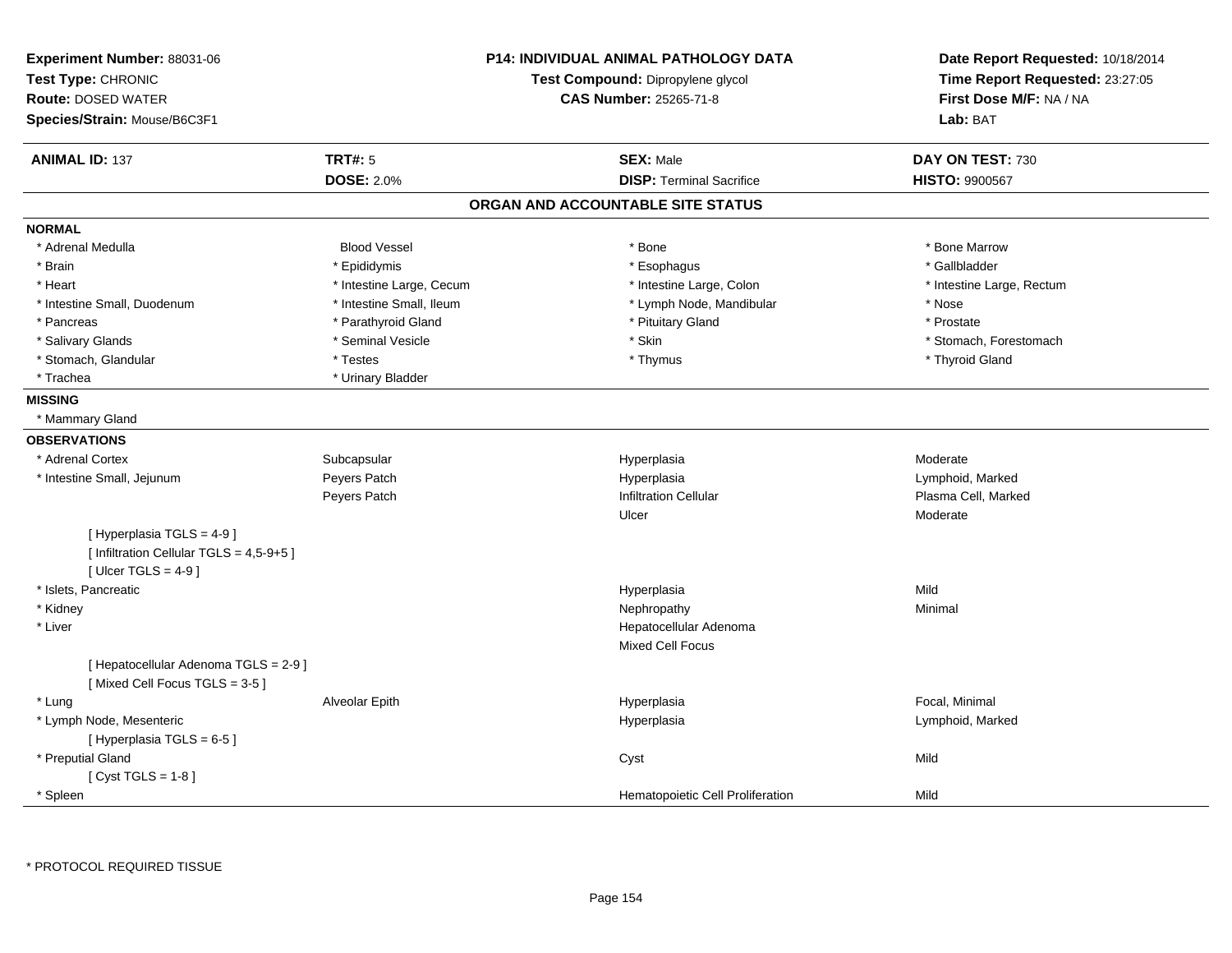| <b>Experiment Number: 88031-06</b> |                   | <b>P14: INDIVIDUAL ANIMAL PATHOLOGY DATA</b> | Date Report Requested: 10/18/2014 |
|------------------------------------|-------------------|----------------------------------------------|-----------------------------------|
| Test Type: CHRONIC                 |                   | Test Compound: Dipropylene glycol            | Time Report Requested: 23:27:05   |
| <b>Route: DOSED WATER</b>          |                   | <b>CAS Number: 25265-71-8</b>                | First Dose M/F: NA / NA           |
| Species/Strain: Mouse/B6C3F1       |                   |                                              | Lab: BAT                          |
| <b>ANIMAL ID: 137</b>              | <b>TRT#:</b> 5    | <b>SEX: Male</b>                             | DAY ON TEST: 730                  |
|                                    | <b>DOSE: 2.0%</b> | <b>DISP: Terminal Sacrifice</b>              | <b>HISTO: 9900567</b>             |
|                                    |                   | ORGAN AND ACCOUNTABLE SITE STATUS            |                                   |
| PRIMARY CAUSE OF DEATH             |                   |                                              |                                   |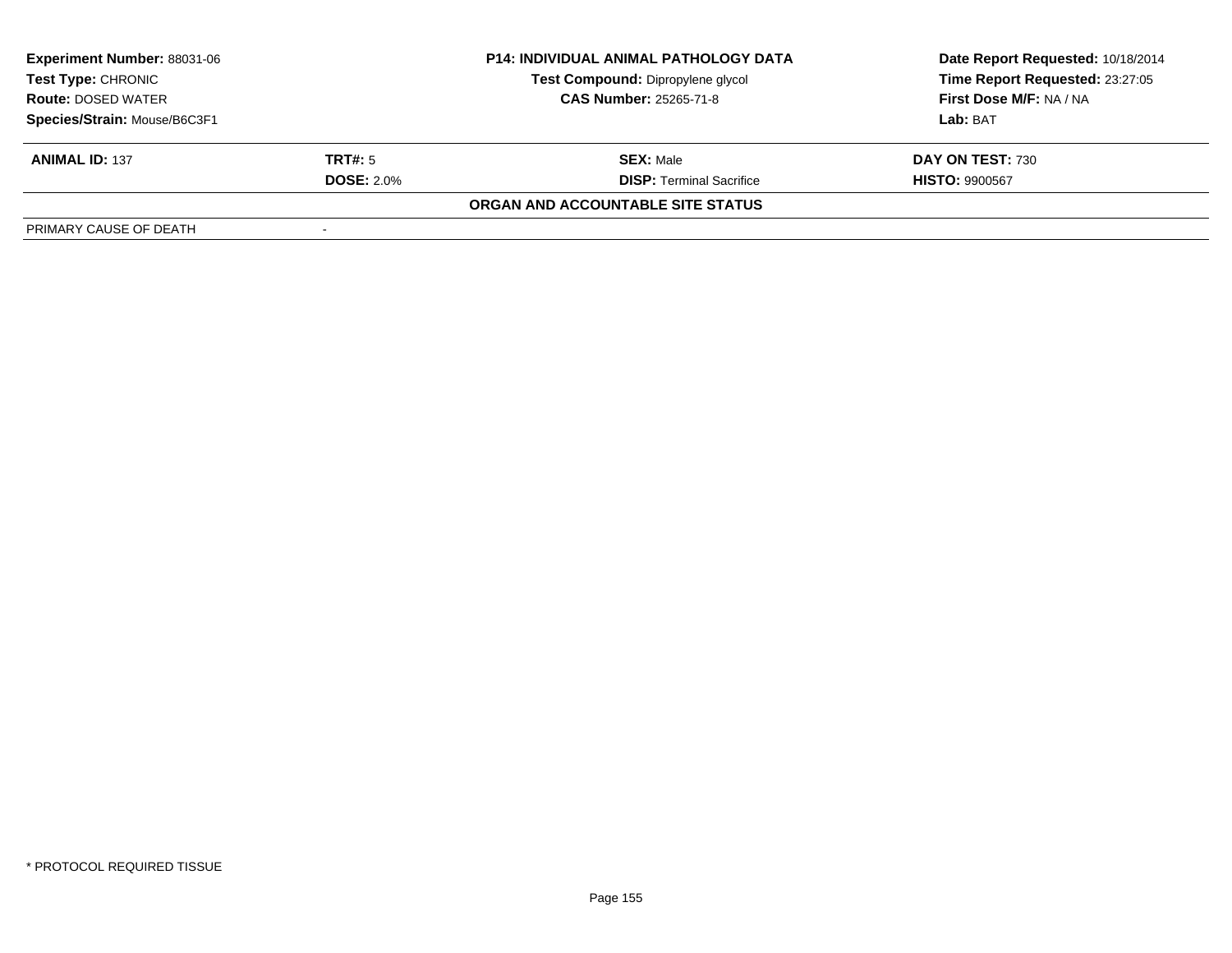| Experiment Number: 88031-06<br>Test Type: CHRONIC<br><b>Route: DOSED WATER</b><br>Species/Strain: Mouse/B6C3F1 |                                     | <b>P14: INDIVIDUAL ANIMAL PATHOLOGY DATA</b><br>Test Compound: Dipropylene glycol<br><b>CAS Number: 25265-71-8</b> | Date Report Requested: 10/18/2014<br>Time Report Requested: 23:27:05<br>First Dose M/F: NA / NA<br>Lab: BAT |
|----------------------------------------------------------------------------------------------------------------|-------------------------------------|--------------------------------------------------------------------------------------------------------------------|-------------------------------------------------------------------------------------------------------------|
| <b>ANIMAL ID: 138</b>                                                                                          | <b>TRT#: 5</b><br><b>DOSE: 2.0%</b> | <b>SEX: Male</b><br><b>DISP: Terminal Sacrifice</b>                                                                | DAY ON TEST: 730<br><b>HISTO: 9900568</b>                                                                   |
|                                                                                                                |                                     | ORGAN AND ACCOUNTABLE SITE STATUS                                                                                  |                                                                                                             |
| <b>NORMAL</b>                                                                                                  |                                     |                                                                                                                    |                                                                                                             |
| * Adrenal Medulla                                                                                              | <b>Blood Vessel</b>                 | * Bone                                                                                                             | * Bone Marrow                                                                                               |
| * Brain                                                                                                        | * Epididymis                        | * Esophagus                                                                                                        | * Gallbladder                                                                                               |
| * Heart                                                                                                        | * Intestine Large, Cecum            | * Intestine Large, Colon                                                                                           | * Intestine Large, Rectum                                                                                   |
| * Intestine Small, Duodenum                                                                                    | * Intestine Small, Ileum            | * Intestine Small, Jejunum                                                                                         | * Lymph Node, Mandibular                                                                                    |
| * Lymph Node, Mesenteric                                                                                       | * Nose                              | * Pancreas                                                                                                         | * Parathyroid Gland                                                                                         |
| * Pituitary Gland                                                                                              | * Prostate                          | * Salivary Glands                                                                                                  | * Seminal Vesicle                                                                                           |
| * Skin                                                                                                         | * Spleen                            | * Stomach, Forestomach                                                                                             | * Stomach, Glandular                                                                                        |
| * Testes                                                                                                       | * Thymus                            | * Thyroid Gland                                                                                                    | * Trachea                                                                                                   |
| * Urinary Bladder                                                                                              |                                     |                                                                                                                    |                                                                                                             |
| <b>MISSING</b>                                                                                                 |                                     |                                                                                                                    |                                                                                                             |
| * Mammary Gland                                                                                                |                                     |                                                                                                                    |                                                                                                             |
| <b>OBSERVATIONS</b>                                                                                            |                                     |                                                                                                                    |                                                                                                             |
| * Adrenal Cortex                                                                                               | Subcapsular                         | Hyperplasia                                                                                                        | Minimal                                                                                                     |
| * Islets, Pancreatic                                                                                           |                                     | Hyperplasia                                                                                                        | Moderate                                                                                                    |
| * Kidney                                                                                                       |                                     | Nephropathy                                                                                                        | Minimal                                                                                                     |
| * Liver                                                                                                        |                                     | <b>Clear Cell Focus</b>                                                                                            |                                                                                                             |
|                                                                                                                |                                     | Hepatocellular Adenoma                                                                                             | Multiple                                                                                                    |
|                                                                                                                |                                     | Mixed Cell Focus                                                                                                   |                                                                                                             |
| [Clear Cell Focus TGLS = 2-9]                                                                                  |                                     |                                                                                                                    |                                                                                                             |
| [ Hepatocellular Adenoma TGLS = 3,4-10+9 ]                                                                     |                                     |                                                                                                                    |                                                                                                             |
| * Lung                                                                                                         | Alveolar Epith                      | Hyperplasia                                                                                                        | Focal, Mild                                                                                                 |
| * Preputial Gland                                                                                              |                                     | Cyst                                                                                                               | Moderate                                                                                                    |
| [ $Cyst TGLS = 1-8$ ]                                                                                          |                                     |                                                                                                                    |                                                                                                             |
| PRIMARY CAUSE OF DEATH                                                                                         | $\blacksquare$                      |                                                                                                                    |                                                                                                             |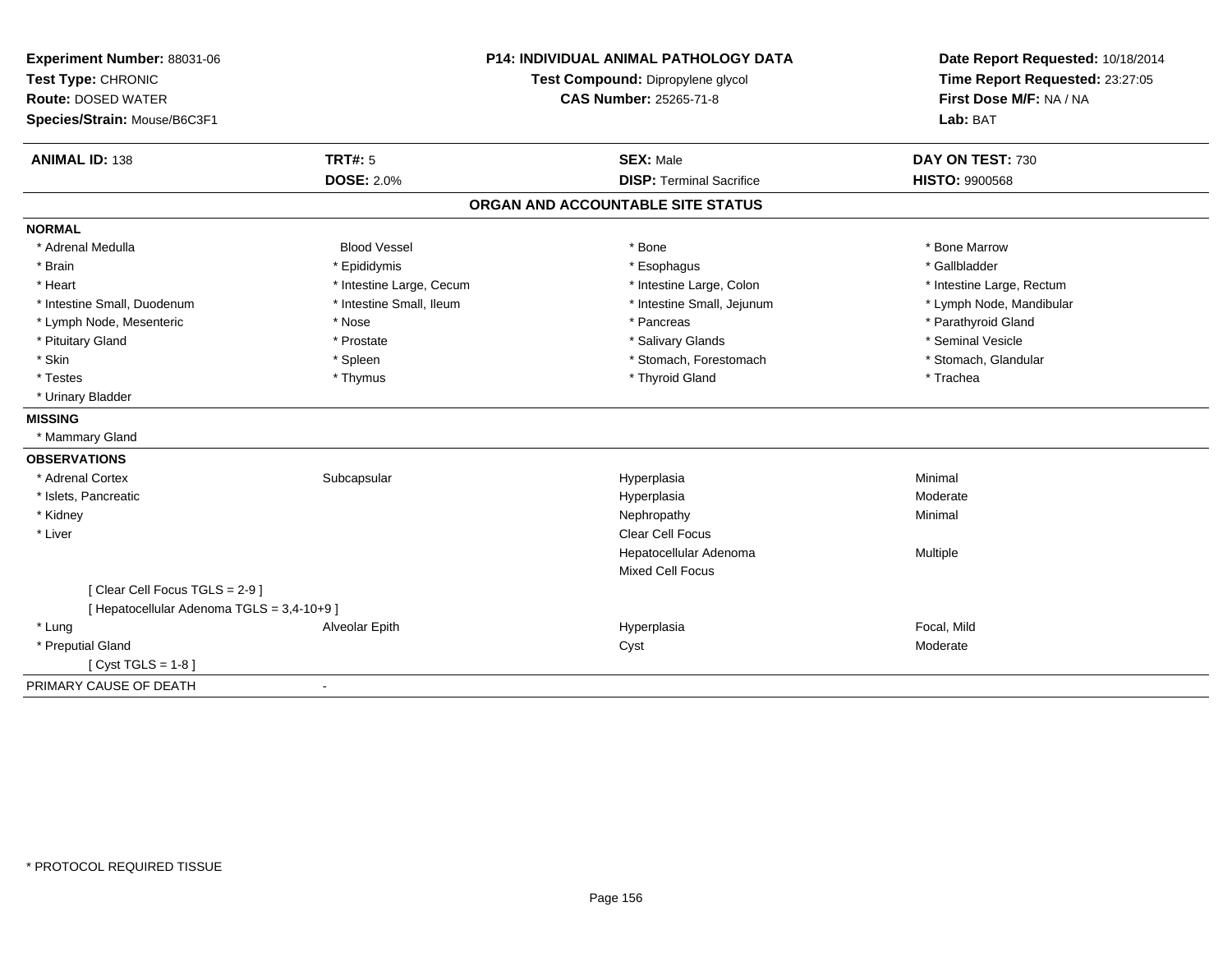| Experiment Number: 88031-06     |                                   | <b>P14: INDIVIDUAL ANIMAL PATHOLOGY DATA</b> | Date Report Requested: 10/18/2014 |
|---------------------------------|-----------------------------------|----------------------------------------------|-----------------------------------|
| Test Type: CHRONIC              | Test Compound: Dipropylene glycol |                                              | Time Report Requested: 23:27:05   |
| <b>Route: DOSED WATER</b>       |                                   | <b>CAS Number: 25265-71-8</b>                | First Dose M/F: NA / NA           |
| Species/Strain: Mouse/B6C3F1    |                                   |                                              | Lab: BAT                          |
| <b>ANIMAL ID: 139</b>           | <b>TRT#: 5</b>                    | <b>SEX: Male</b>                             | DAY ON TEST: 731                  |
|                                 | <b>DOSE: 2.0%</b>                 | <b>DISP: Terminal Sacrifice</b>              | <b>HISTO: 9900569</b>             |
|                                 |                                   | ORGAN AND ACCOUNTABLE SITE STATUS            |                                   |
| <b>NORMAL</b>                   |                                   |                                              |                                   |
| * Adrenal Medulla               | <b>Blood Vessel</b>               | * Bone                                       | * Bone Marrow                     |
| * Brain                         | * Epididymis                      | * Esophagus                                  | * Gallbladder                     |
| * Heart                         | * Intestine Large, Cecum          | * Intestine Large, Colon                     | * Intestine Large, Rectum         |
| * Intestine Small, Duodenum     | * Intestine Small, Ileum          | * Intestine Small, Jejunum                   | * Lung                            |
| * Lymph Node, Mandibular        | * Lymph Node, Mesenteric          | * Nose                                       | * Pancreas                        |
| * Parathyroid Gland             | * Pituitary Gland                 | * Prostate                                   | * Salivary Glands                 |
| * Skin                          | * Spleen                          | * Stomach, Forestomach                       | * Stomach, Glandular              |
| * Testes                        | * Thymus                          | * Thyroid Gland                              | * Trachea                         |
| * Urinary Bladder               |                                   |                                              |                                   |
| <b>MISSING</b>                  |                                   |                                              |                                   |
| * Mammary Gland                 |                                   |                                              |                                   |
| <b>OBSERVATIONS</b>             |                                   |                                              |                                   |
| * Adrenal Cortex                | Subcapsular                       | Hyperplasia                                  | Minimal                           |
| * Islets, Pancreatic            |                                   | Hyperplasia                                  | Moderate                          |
| * Kidney                        |                                   | Nephropathy                                  | Minimal                           |
| * Liver                         |                                   | Clear Cell Focus                             |                                   |
|                                 |                                   | Inflammation                                 | Chronic, Minimal                  |
| [Clear Cell Focus TGLS = 3-4+5] |                                   |                                              |                                   |
| * Preputial Gland               |                                   | Cyst                                         | Moderate                          |
| [ $Cyst TGLS = 1-8$ ]           |                                   |                                              |                                   |
| * Seminal Vesicle               |                                   | Fibrosis                                     | Minimal                           |
| [Fibrosis TGLS = $2-9$ ]        |                                   |                                              |                                   |
| PRIMARY CAUSE OF DEATH          | $\blacksquare$                    |                                              |                                   |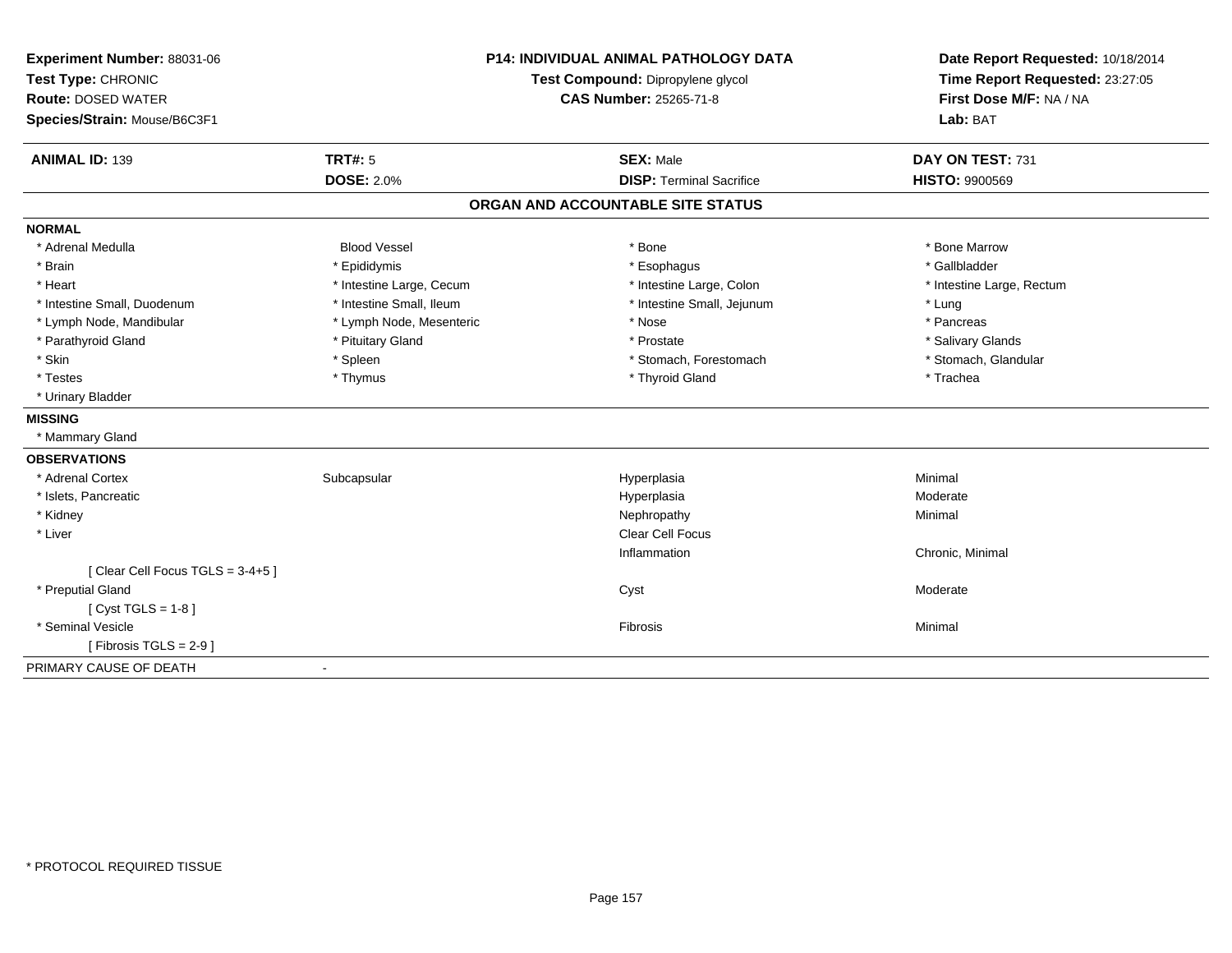| Experiment Number: 88031-06              | <b>P14: INDIVIDUAL ANIMAL PATHOLOGY DATA</b><br>Test Compound: Dipropylene glycol |                                   | Date Report Requested: 10/18/2014 |  |
|------------------------------------------|-----------------------------------------------------------------------------------|-----------------------------------|-----------------------------------|--|
| Test Type: CHRONIC                       |                                                                                   |                                   | Time Report Requested: 23:27:05   |  |
| <b>Route: DOSED WATER</b>                |                                                                                   | <b>CAS Number: 25265-71-8</b>     | First Dose M/F: NA / NA           |  |
| Species/Strain: Mouse/B6C3F1             |                                                                                   |                                   | Lab: BAT                          |  |
| <b>ANIMAL ID: 140</b>                    | TRT#: 5                                                                           | <b>SEX: Male</b>                  | DAY ON TEST: 731                  |  |
|                                          | <b>DOSE: 2.0%</b>                                                                 | <b>DISP: Terminal Sacrifice</b>   | <b>HISTO: 9900570</b>             |  |
|                                          |                                                                                   | ORGAN AND ACCOUNTABLE SITE STATUS |                                   |  |
| <b>NORMAL</b>                            |                                                                                   |                                   |                                   |  |
| * Adrenal Medulla                        | <b>Blood Vessel</b>                                                               | * Bone                            | * Bone Marrow                     |  |
| * Brain                                  | * Epididymis                                                                      | * Esophagus                       | * Gallbladder                     |  |
| * Heart                                  | * Intestine Large, Cecum                                                          | * Intestine Large, Colon          | * Intestine Large, Rectum         |  |
| * Intestine Small, Duodenum              | * Intestine Small, Ileum                                                          | * Intestine Small, Jejunum        | * Kidney                          |  |
| * Lung                                   | * Lymph Node, Mandibular                                                          | * Lymph Node, Mesenteric          | * Nose                            |  |
| * Pancreas                               | * Pituitary Gland                                                                 | * Preputial Gland                 | * Prostate                        |  |
| * Salivary Glands                        | * Seminal Vesicle                                                                 | * Skin                            | * Spleen                          |  |
| * Stomach, Forestomach                   | * Stomach, Glandular                                                              | * Testes                          | * Thymus                          |  |
| * Thyroid Gland                          | * Trachea                                                                         | * Urinary Bladder                 |                                   |  |
| <b>MISSING</b>                           |                                                                                   |                                   |                                   |  |
| * Mammary Gland                          | * Parathyroid Gland                                                               |                                   |                                   |  |
| <b>OBSERVATIONS</b>                      |                                                                                   |                                   |                                   |  |
| * Adrenal Cortex                         | Subcapsular                                                                       | Hyperplasia                       | Minimal                           |  |
|                                          |                                                                                   | Hypertrophy                       | Focal, Moderate                   |  |
| * Islets, Pancreatic                     |                                                                                   | Hyperplasia                       | Mild                              |  |
| * Liver                                  |                                                                                   | <b>Clear Cell Focus</b>           |                                   |  |
|                                          |                                                                                   | <b>Eosinophilic Focus</b>         |                                   |  |
|                                          |                                                                                   | Hepatocellular Adenoma            |                                   |  |
| [ Clear Cell Focus TGLS = 2,3,4-5+9+10 ] |                                                                                   |                                   |                                   |  |
| [Hepatocellular Adenoma TGLS = 1-4]      |                                                                                   |                                   |                                   |  |
| PRIMARY CAUSE OF DEATH<br>$\blacksquare$ |                                                                                   |                                   |                                   |  |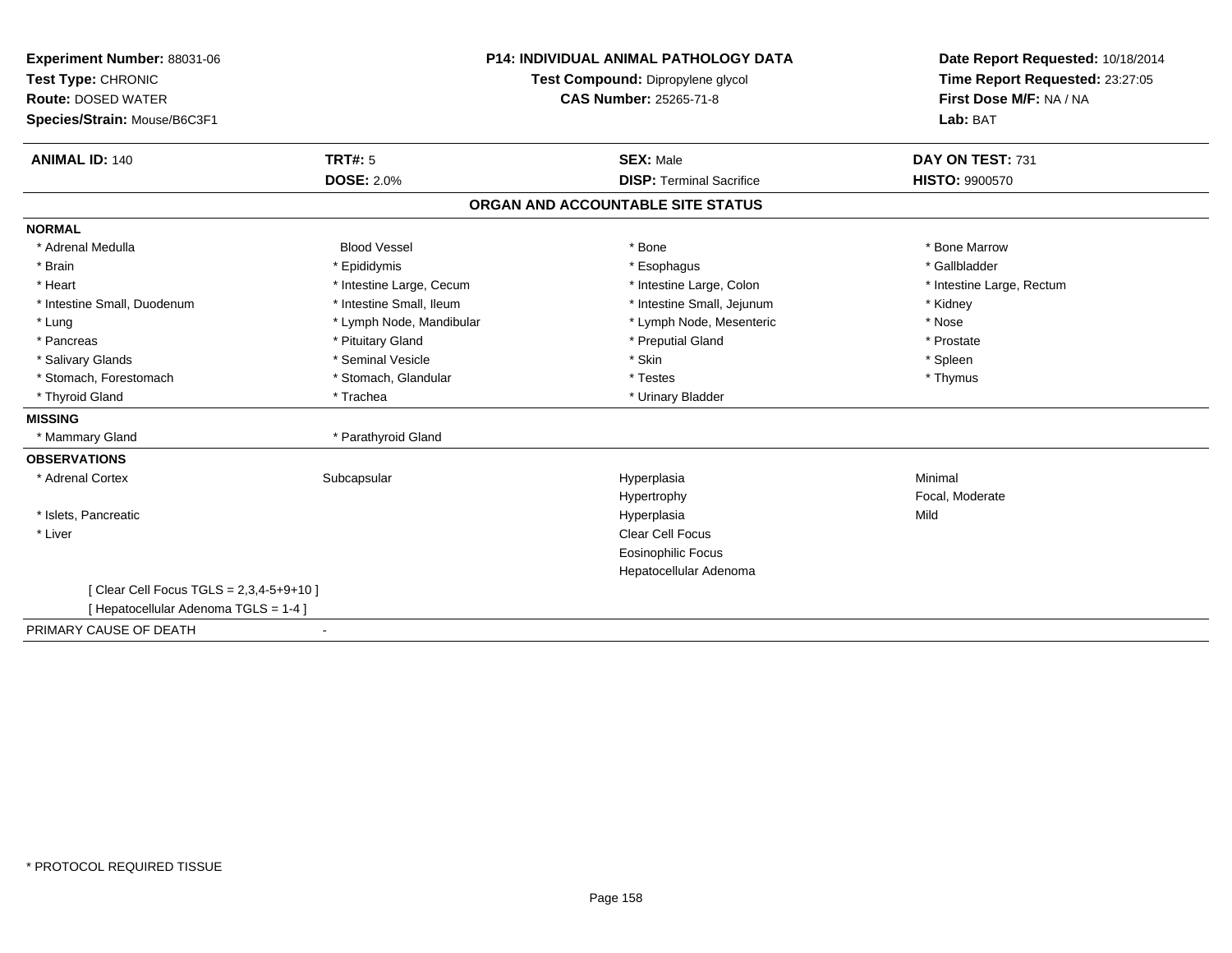| Experiment Number: 88031-06                                                                                             |                                   | P14: INDIVIDUAL ANIMAL PATHOLOGY DATA | Date Report Requested: 10/18/2014 |
|-------------------------------------------------------------------------------------------------------------------------|-----------------------------------|---------------------------------------|-----------------------------------|
| Test Type: CHRONIC                                                                                                      | Test Compound: Dipropylene glycol |                                       | Time Report Requested: 23:27:05   |
| <b>Route: DOSED WATER</b>                                                                                               |                                   | <b>CAS Number: 25265-71-8</b>         | First Dose M/F: NA / NA           |
| Species/Strain: Mouse/B6C3F1                                                                                            |                                   |                                       | Lab: BAT                          |
| <b>ANIMAL ID: 141</b>                                                                                                   | <b>TRT#: 5</b>                    | <b>SEX: Male</b>                      | DAY ON TEST: 575                  |
|                                                                                                                         | <b>DOSE: 2.0%</b>                 | <b>DISP:</b> Moribund Sacrifice       | <b>HISTO: 9900571</b>             |
|                                                                                                                         |                                   | ORGAN AND ACCOUNTABLE SITE STATUS     |                                   |
| <b>NORMAL</b>                                                                                                           |                                   |                                       |                                   |
| * Adrenal Medulla                                                                                                       | <b>Blood Vessel</b>               | * Bone                                | * Bone Marrow                     |
| * Brain                                                                                                                 | * Epididymis                      | * Esophagus                           | * Gallbladder                     |
| * Heart                                                                                                                 | * Intestine Large, Cecum          | * Intestine Large, Colon              | * Intestine Large, Rectum         |
| * Intestine Small, Duodenum                                                                                             | * Intestine Small, Ileum          | * Intestine Small, Jejunum            | * Islets, Pancreatic              |
| * Lung                                                                                                                  | * Lymph Node, Mandibular          | * Lymph Node, Mesenteric              | * Nose                            |
| * Pancreas                                                                                                              | * Parathyroid Gland               | * Pituitary Gland                     | * Prostate                        |
| * Salivary Glands                                                                                                       | * Seminal Vesicle                 | * Skin                                | * Stomach, Glandular              |
| * Testes                                                                                                                | * Thymus                          | * Thyroid Gland                       | * Trachea                         |
| * Urinary Bladder                                                                                                       |                                   |                                       |                                   |
| <b>MISSING</b>                                                                                                          |                                   |                                       |                                   |
| * Mammary Gland                                                                                                         |                                   |                                       |                                   |
| <b>OBSERVATIONS</b>                                                                                                     |                                   |                                       |                                   |
| * Adrenal Cortex                                                                                                        | Subcapsular                       | Hyperplasia                           | Minimal                           |
| * Kidney                                                                                                                | <b>Renal Tubule</b>               | Degeneration                          | Moderate                          |
|                                                                                                                         |                                   | Hydronephrosis                        | Mild                              |
| [Hydronephrosis TGLS = 3-4]                                                                                             |                                   |                                       |                                   |
| * Liver                                                                                                                 |                                   | Clear Cell Focus                      |                                   |
|                                                                                                                         |                                   | <b>Eosinophilic Focus</b>             |                                   |
|                                                                                                                         |                                   | <b>Mixed Cell Focus</b>               |                                   |
| [Clear Cell Focus TGLS = 5-3+4+5]                                                                                       |                                   |                                       |                                   |
| [ Eosinophilic Focus TGLS = 5-10 ]                                                                                      |                                   |                                       |                                   |
| [Mixed Cell Focus TGLS = 4-9]                                                                                           |                                   |                                       |                                   |
| * Preputial Gland                                                                                                       |                                   | Cyst                                  | Mild                              |
| [Cyst TGLS = $1-8$ ]                                                                                                    |                                   |                                       |                                   |
| * Spleen                                                                                                                | Lymph Follic                      | Atrophy                               | Mild                              |
| * Stomach, Forestomach                                                                                                  |                                   | Ulcer                                 | Mild                              |
| Tooth                                                                                                                   |                                   | Malformation                          |                                   |
| * Urin Bladder                                                                                                          |                                   |                                       |                                   |
| Note: Urinary bladder stretched out but otherwise normal. No microscopic lesion codes available to diagnose dilatation. |                                   |                                       |                                   |
| PRIMARY CAUSE OF DEATH                                                                                                  | - Kidney Hydronephrosis           |                                       |                                   |

\* PROTOCOL REQUIRED TISSUE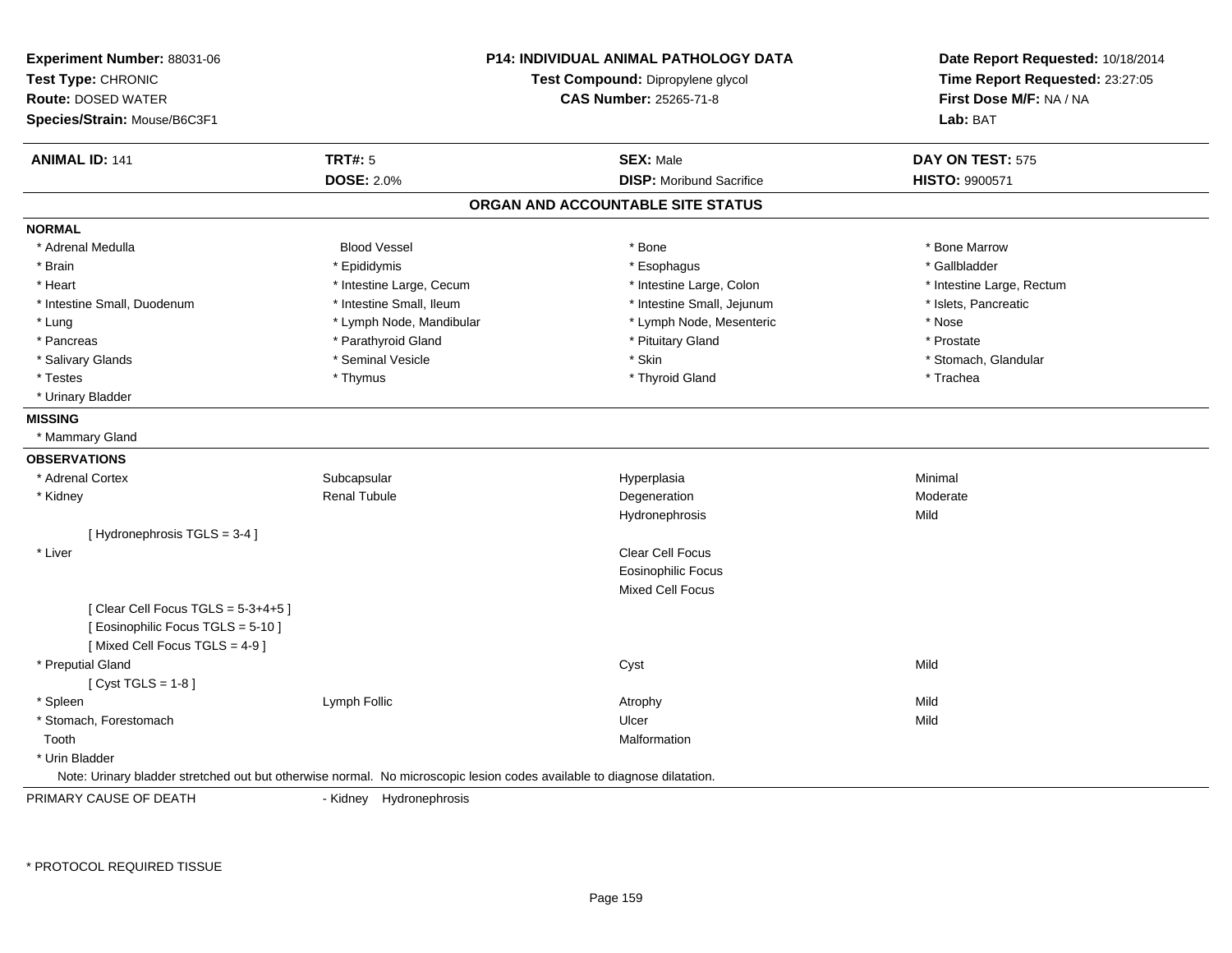| <b>Experiment Number: 88031-06</b> |                   | <b>P14: INDIVIDUAL ANIMAL PATHOLOGY DATA</b> | Date Report Requested: 10/18/2014 |
|------------------------------------|-------------------|----------------------------------------------|-----------------------------------|
| <b>Test Type: CHRONIC</b>          |                   | Test Compound: Dipropylene glycol            | Time Report Requested: 23:27:05   |
| <b>Route: DOSED WATER</b>          |                   | <b>CAS Number: 25265-71-8</b>                | First Dose M/F: NA / NA           |
| Species/Strain: Mouse/B6C3F1       |                   |                                              | Lab: BAT                          |
| <b>ANIMAL ID: 141</b>              | <b>TRT#:</b> 5    | <b>SEX: Male</b>                             | <b>DAY ON TEST: 575</b>           |
|                                    | <b>DOSE: 2.0%</b> | <b>DISP:</b> Moribund Sacrifice              | <b>HISTO: 9900571</b>             |
|                                    |                   | ORGAN AND ACCOUNTABLE SITE STATUS            |                                   |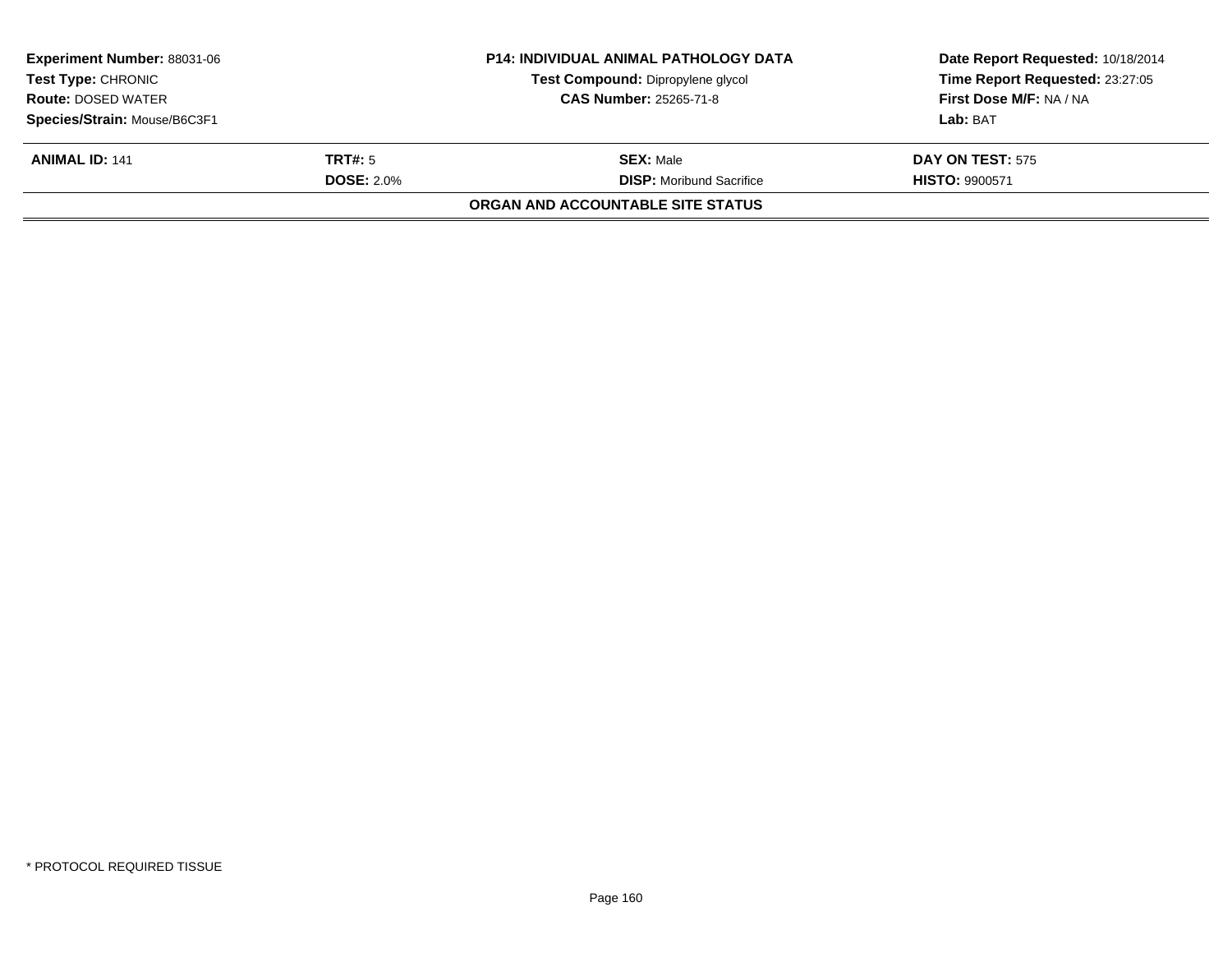| Experiment Number: 88031-06<br>Test Type: CHRONIC<br><b>Route: DOSED WATER</b><br>Species/Strain: Mouse/B6C3F1<br><b>ANIMAL ID: 142</b> | <b>TRT#: 5</b>                   | <b>P14: INDIVIDUAL ANIMAL PATHOLOGY DATA</b><br>Test Compound: Dipropylene glycol<br><b>CAS Number: 25265-71-8</b><br><b>SEX: Male</b> | Date Report Requested: 10/18/2014<br>Time Report Requested: 23:27:05<br>First Dose M/F: NA / NA<br>Lab: BAT<br>DAY ON TEST: 666 |
|-----------------------------------------------------------------------------------------------------------------------------------------|----------------------------------|----------------------------------------------------------------------------------------------------------------------------------------|---------------------------------------------------------------------------------------------------------------------------------|
|                                                                                                                                         | <b>DOSE: 2.0%</b>                | <b>DISP: Natural Death</b>                                                                                                             | <b>HISTO: 9900572</b>                                                                                                           |
|                                                                                                                                         |                                  | ORGAN AND ACCOUNTABLE SITE STATUS                                                                                                      |                                                                                                                                 |
| <b>NORMAL</b>                                                                                                                           |                                  |                                                                                                                                        |                                                                                                                                 |
| * Adrenal Medulla                                                                                                                       | <b>Blood Vessel</b>              | * Bone                                                                                                                                 | * Bone Marrow                                                                                                                   |
| * Brain                                                                                                                                 | * Epididymis                     | * Esophagus                                                                                                                            | * Gallbladder                                                                                                                   |
| * Heart                                                                                                                                 | * Intestine Large, Cecum         | * Intestine Large, Colon                                                                                                               | * Intestine Large, Rectum                                                                                                       |
| * Intestine Small, Duodenum                                                                                                             | * Intestine Small, Ileum         | * Intestine Small, Jejunum                                                                                                             | * Islets, Pancreatic                                                                                                            |
| * Lung                                                                                                                                  | * Nose                           | * Pancreas                                                                                                                             | * Parathyroid Gland                                                                                                             |
| * Pituitary Gland                                                                                                                       | * Prostate                       | * Salivary Glands                                                                                                                      | * Seminal Vesicle                                                                                                               |
| * Skin                                                                                                                                  | * Stomach, Forestomach           | * Stomach, Glandular                                                                                                                   | * Testes                                                                                                                        |
| * Thymus                                                                                                                                | * Thyroid Gland                  | * Trachea                                                                                                                              | * Urinary Bladder                                                                                                               |
| <b>MISSING</b>                                                                                                                          |                                  |                                                                                                                                        |                                                                                                                                 |
| * Lymph Node, Mandibular                                                                                                                | * Lymph Node, Mesenteric         | * Mammary Gland                                                                                                                        |                                                                                                                                 |
| <b>OBSERVATIONS</b>                                                                                                                     |                                  |                                                                                                                                        |                                                                                                                                 |
| * Adrenal Cortex                                                                                                                        | Subcapsular                      | Hyperplasia                                                                                                                            | Minimal                                                                                                                         |
| * Kidney                                                                                                                                |                                  | Infarct                                                                                                                                | Mild                                                                                                                            |
| * Liver                                                                                                                                 |                                  | Hepatocellular Carcinoma                                                                                                               | Multiple                                                                                                                        |
| [ Hepatocellular Carcinoma TGLS = 2,3-10+9 ]                                                                                            |                                  |                                                                                                                                        |                                                                                                                                 |
| * Preputial Gland                                                                                                                       |                                  | Cyst                                                                                                                                   | Moderate                                                                                                                        |
| [Cyst TGLS = $1-8$ ]                                                                                                                    |                                  |                                                                                                                                        |                                                                                                                                 |
| * Spleen                                                                                                                                | Lymph Follic                     | Atrophy                                                                                                                                | Moderate                                                                                                                        |
| PRIMARY CAUSE OF DEATH                                                                                                                  | - Liver Hepatocellular Carcinoma |                                                                                                                                        |                                                                                                                                 |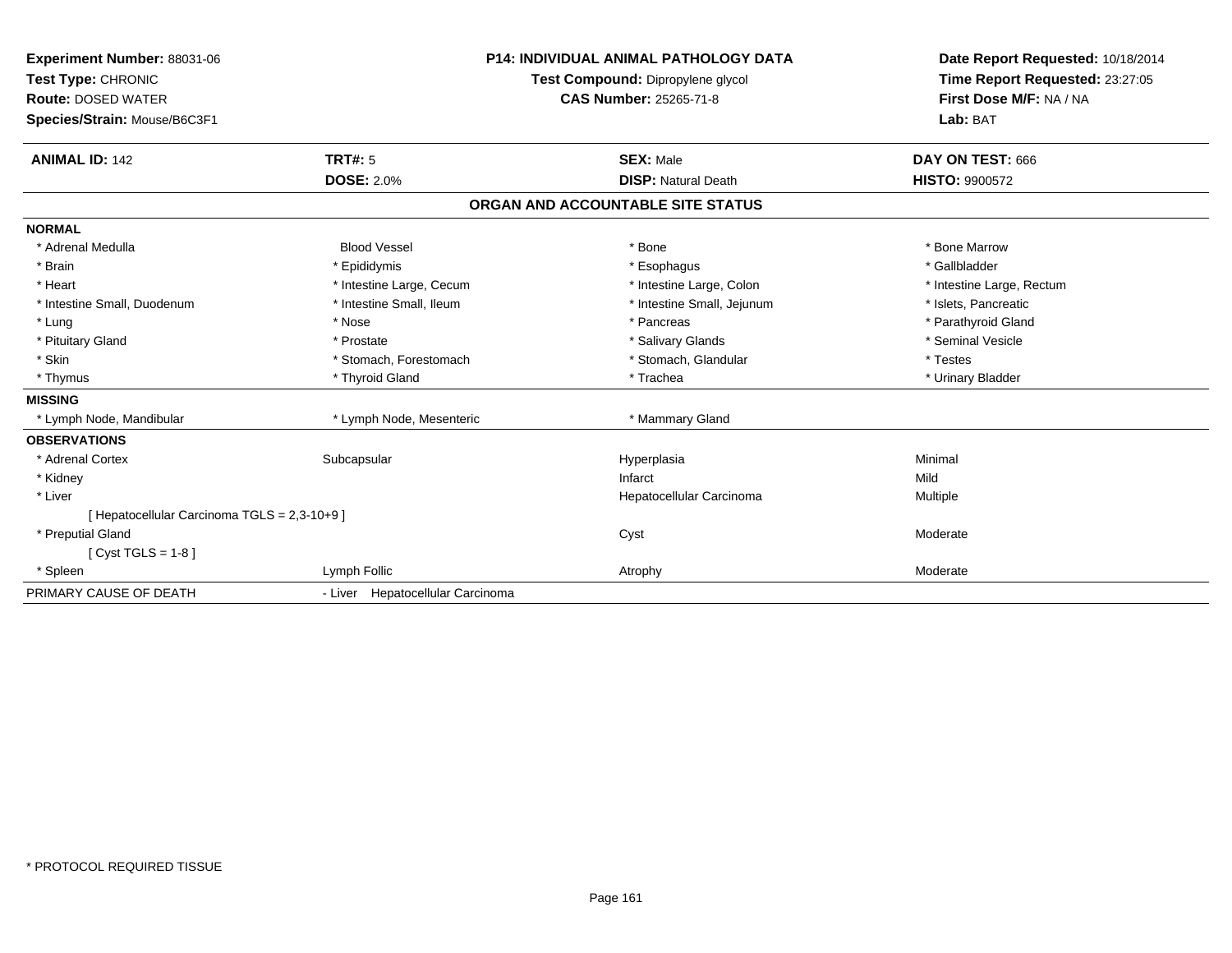| Experiment Number: 88031-06                     | <b>P14: INDIVIDUAL ANIMAL PATHOLOGY DATA</b><br>Test Compound: Dipropylene glycol |                                   | Date Report Requested: 10/18/2014                          |
|-------------------------------------------------|-----------------------------------------------------------------------------------|-----------------------------------|------------------------------------------------------------|
| Test Type: CHRONIC<br><b>Route: DOSED WATER</b> |                                                                                   |                                   | Time Report Requested: 23:27:05<br>First Dose M/F: NA / NA |
| Species/Strain: Mouse/B6C3F1                    |                                                                                   | <b>CAS Number: 25265-71-8</b>     | Lab: BAT                                                   |
|                                                 |                                                                                   |                                   |                                                            |
| <b>ANIMAL ID: 143</b>                           | <b>TRT#: 5</b>                                                                    | <b>SEX: Male</b>                  | DAY ON TEST: 731                                           |
|                                                 | <b>DOSE: 2.0%</b>                                                                 | <b>DISP: Terminal Sacrifice</b>   | HISTO: 9900573                                             |
|                                                 |                                                                                   | ORGAN AND ACCOUNTABLE SITE STATUS |                                                            |
| <b>NORMAL</b>                                   |                                                                                   |                                   |                                                            |
| * Adrenal Medulla                               | <b>Blood Vessel</b>                                                               | * Bone                            | * Bone Marrow                                              |
| * Brain                                         | * Epididymis                                                                      | * Esophagus                       | * Gallbladder                                              |
| * Heart                                         | * Intestine Large, Cecum                                                          | * Intestine Large, Colon          | * Intestine Large, Rectum                                  |
| * Intestine Small, Duodenum                     | * Intestine Small, Ileum                                                          | * Intestine Small, Jejunum        | * Lung                                                     |
| * Lymph Node, Mandibular                        | * Lymph Node, Mesenteric                                                          | * Nose                            | * Pancreas                                                 |
| * Parathyroid Gland                             | * Pituitary Gland                                                                 | * Preputial Gland                 | * Prostate                                                 |
| * Salivary Glands                               | * Seminal Vesicle                                                                 | * Skin                            | * Stomach, Forestomach                                     |
| * Stomach, Glandular                            | * Testes                                                                          | * Thymus                          | * Thyroid Gland                                            |
| * Trachea                                       | * Urinary Bladder                                                                 |                                   |                                                            |
| <b>MISSING</b>                                  |                                                                                   |                                   |                                                            |
| * Mammary Gland                                 |                                                                                   |                                   |                                                            |
| <b>OBSERVATIONS</b>                             |                                                                                   |                                   |                                                            |
| * Adrenal Cortex                                | Subcapsular                                                                       | Hyperplasia                       | Minimal                                                    |
|                                                 |                                                                                   | Hypertrophy                       | Focal, Minimal                                             |
| * Islets, Pancreatic                            |                                                                                   | Hyperplasia                       | Moderate                                                   |
| * Kidney                                        |                                                                                   | Infarct                           | Minimal                                                    |
|                                                 |                                                                                   | Nephropathy                       | Moderate                                                   |
| * Liver                                         |                                                                                   | Clear Cell Focus                  |                                                            |
|                                                 |                                                                                   | Hepatocellular Carcinoma          |                                                            |
|                                                 |                                                                                   | Inflammation                      | Chronic, Minimal                                           |
| [Clear Cell Focus TGLS = 2-10]                  |                                                                                   |                                   |                                                            |
| [ Hepatocellular Carcinoma TGLS = 1-9 ]         |                                                                                   |                                   |                                                            |
| * Spleen                                        |                                                                                   | Hematopoietic Cell Proliferation  | Minimal                                                    |
| PRIMARY CAUSE OF DEATH                          |                                                                                   |                                   |                                                            |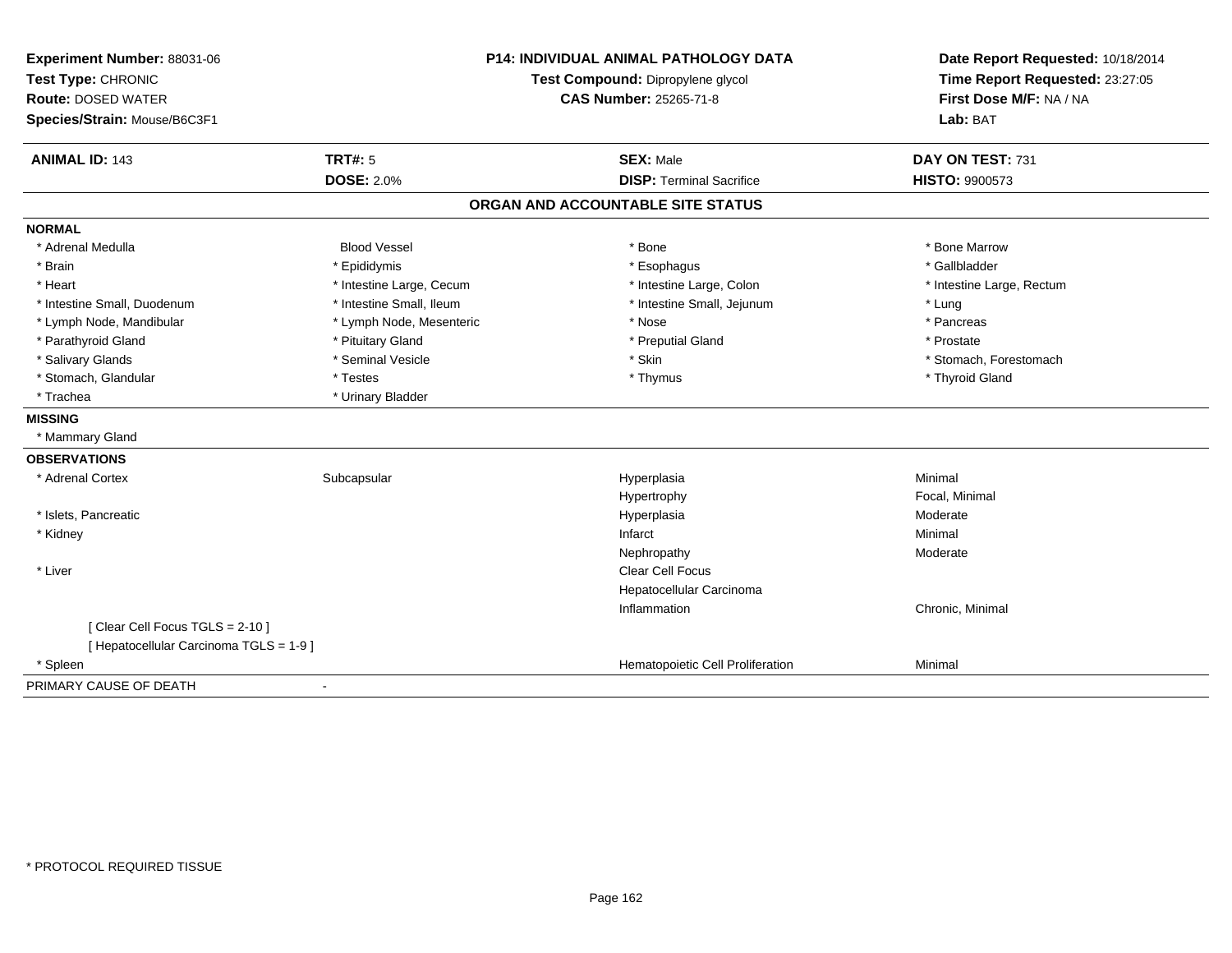| Experiment Number: 88031-06<br>Test Type: CHRONIC         |                          | <b>P14: INDIVIDUAL ANIMAL PATHOLOGY DATA</b><br>Test Compound: Dipropylene glycol | Date Report Requested: 10/18/2014<br>Time Report Requested: 23:27:05 |
|-----------------------------------------------------------|--------------------------|-----------------------------------------------------------------------------------|----------------------------------------------------------------------|
| <b>Route: DOSED WATER</b><br>Species/Strain: Mouse/B6C3F1 |                          | <b>CAS Number: 25265-71-8</b>                                                     | First Dose M/F: NA / NA<br>Lab: BAT                                  |
| <b>ANIMAL ID: 144</b>                                     | <b>TRT#: 5</b>           | <b>SEX: Male</b>                                                                  | DAY ON TEST: 730                                                     |
|                                                           | <b>DOSE: 2.0%</b>        | <b>DISP: Terminal Sacrifice</b>                                                   | HISTO: 9900574                                                       |
|                                                           |                          | ORGAN AND ACCOUNTABLE SITE STATUS                                                 |                                                                      |
| <b>NORMAL</b>                                             |                          |                                                                                   |                                                                      |
| * Adrenal Medulla                                         | <b>Blood Vessel</b>      | * Bone                                                                            | * Bone Marrow                                                        |
| * Brain                                                   | * Epididymis             | * Esophagus                                                                       | * Gallbladder                                                        |
| * Heart                                                   | * Intestine Large, Cecum | * Intestine Large, Colon                                                          | * Intestine Large, Rectum                                            |
| * Intestine Small, Duodenum                               | * Intestine Small, Ileum | * Intestine Small, Jejunum                                                        | * Lymph Node, Mandibular                                             |
| * Lymph Node, Mesenteric                                  | * Nose                   | * Pancreas                                                                        | * Parathyroid Gland                                                  |
| * Preputial Gland                                         | * Prostate               | * Salivary Glands                                                                 | * Seminal Vesicle                                                    |
| * Skin                                                    | * Spleen                 | * Stomach, Forestomach                                                            | * Stomach, Glandular                                                 |
| * Testes                                                  | * Thymus                 | * Thyroid Gland                                                                   | * Trachea                                                            |
| * Urinary Bladder                                         |                          |                                                                                   |                                                                      |
| <b>MISSING</b>                                            |                          |                                                                                   |                                                                      |
| * Mammary Gland                                           | * Pituitary Gland        |                                                                                   |                                                                      |
| <b>OBSERVATIONS</b>                                       |                          |                                                                                   |                                                                      |
| * Adrenal Cortex                                          | Subcapsular              | Hyperplasia                                                                       | Minimal                                                              |
|                                                           |                          | Hypertrophy                                                                       | Focal, Minimal                                                       |
| * Islets, Pancreatic                                      |                          | Hyperplasia                                                                       | Moderate                                                             |
| * Kidney                                                  |                          | Nephropathy                                                                       | Moderate                                                             |
| * Liver                                                   |                          | Clear Cell Focus                                                                  |                                                                      |
|                                                           |                          | Hepatocellular Adenoma                                                            |                                                                      |
|                                                           |                          | <b>Mixed Cell Focus</b>                                                           |                                                                      |
| [ Hepatocellular Adenoma TGLS = 1,2-9+10 ]                |                          |                                                                                   |                                                                      |
| [Mixed Cell Focus TGLS = 3-12]                            |                          |                                                                                   |                                                                      |
| * Lung                                                    |                          | Alveolar/Bronchiolar Carcinoma                                                    |                                                                      |
| [ Alveolar/Bronchiolar Carcinoma TGLS = 4-11 ]            |                          |                                                                                   |                                                                      |
| PRIMARY CAUSE OF DEATH                                    |                          |                                                                                   |                                                                      |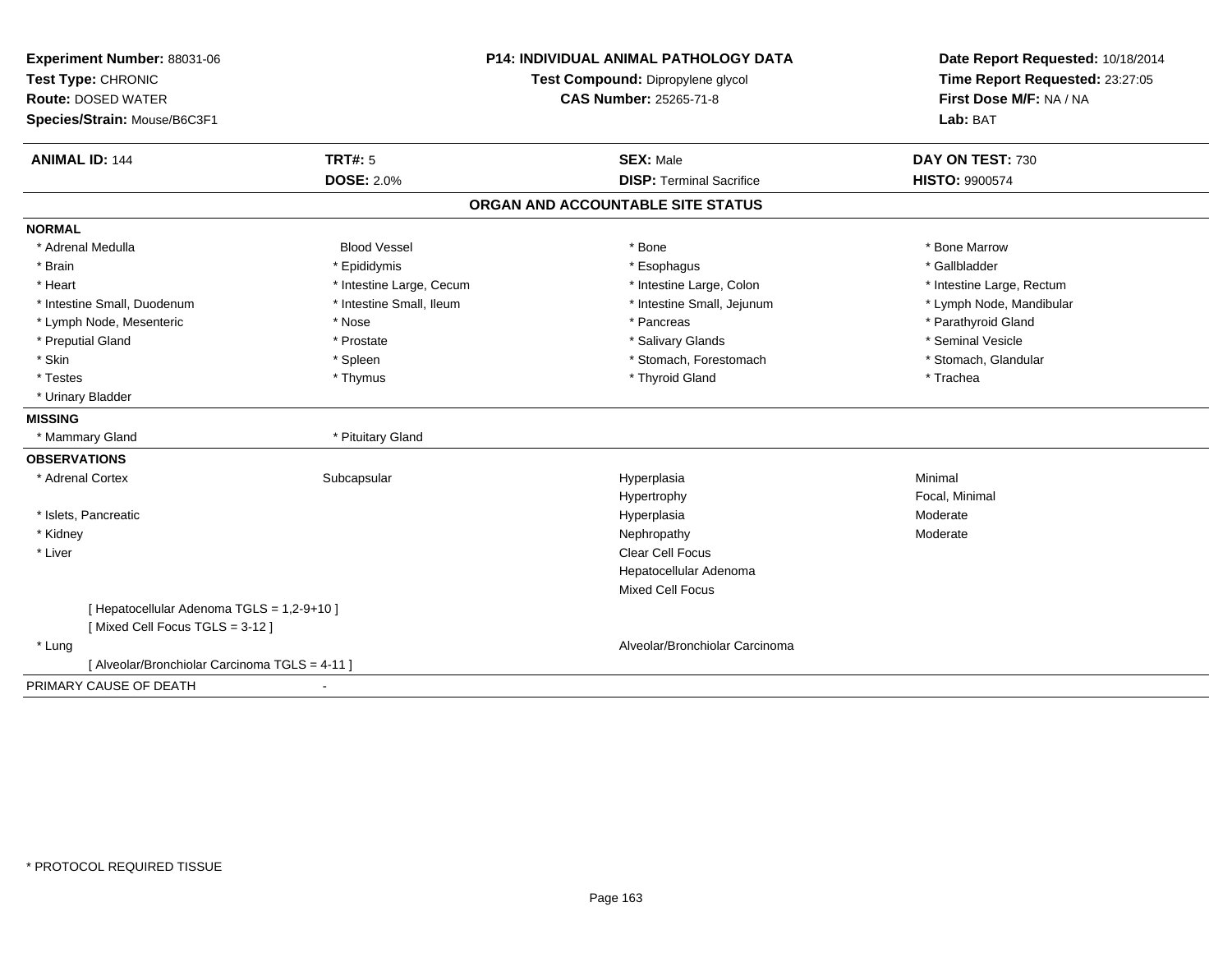| Experiment Number: 88031-06<br>Test Type: CHRONIC<br><b>Route: DOSED WATER</b><br>Species/Strain: Mouse/B6C3F1 | <b>P14: INDIVIDUAL ANIMAL PATHOLOGY DATA</b><br>Test Compound: Dipropylene glycol<br><b>CAS Number: 25265-71-8</b> |                                   | Date Report Requested: 10/18/2014<br>Time Report Requested: 23:27:05<br>First Dose M/F: NA / NA<br>Lab: BAT |  |
|----------------------------------------------------------------------------------------------------------------|--------------------------------------------------------------------------------------------------------------------|-----------------------------------|-------------------------------------------------------------------------------------------------------------|--|
| <b>ANIMAL ID: 145</b>                                                                                          | <b>TRT#: 5</b>                                                                                                     | <b>SEX: Male</b>                  | DAY ON TEST: 727                                                                                            |  |
|                                                                                                                | <b>DOSE: 2.0%</b>                                                                                                  | <b>DISP: Natural Death</b>        | HISTO: 9900575                                                                                              |  |
|                                                                                                                |                                                                                                                    | ORGAN AND ACCOUNTABLE SITE STATUS |                                                                                                             |  |
| <b>NORMAL</b>                                                                                                  |                                                                                                                    |                                   |                                                                                                             |  |
| * Adrenal Medulla                                                                                              | <b>Blood Vessel</b>                                                                                                | * Bone                            | * Bone Marrow                                                                                               |  |
| * Brain                                                                                                        | * Epididymis                                                                                                       | * Esophagus                       | * Gallbladder                                                                                               |  |
| * Heart                                                                                                        | * Intestine Large, Cecum                                                                                           | * Intestine Large, Colon          | * Intestine Large, Rectum                                                                                   |  |
| * Intestine Small, Duodenum                                                                                    | * Intestine Small, Ileum                                                                                           | * Intestine Small, Jejunum        | * Kidney                                                                                                    |  |
| * Lung                                                                                                         | * Lymph Node, Mandibular                                                                                           | * Lymph Node, Mesenteric          | * Nose                                                                                                      |  |
| * Pancreas                                                                                                     | * Parathyroid Gland                                                                                                | * Pituitary Gland                 | * Prostate                                                                                                  |  |
| * Salivary Glands                                                                                              | * Seminal Vesicle                                                                                                  | * Skin                            | * Stomach, Forestomach                                                                                      |  |
| * Stomach, Glandular                                                                                           | * Testes                                                                                                           | * Thymus                          | * Thyroid Gland                                                                                             |  |
| * Trachea                                                                                                      |                                                                                                                    |                                   |                                                                                                             |  |
| <b>MISSING</b>                                                                                                 |                                                                                                                    |                                   |                                                                                                             |  |
| * Mammary Gland                                                                                                |                                                                                                                    |                                   |                                                                                                             |  |
| <b>OBSERVATIONS</b>                                                                                            |                                                                                                                    |                                   |                                                                                                             |  |
| * Adrenal Cortex                                                                                               | Subcapsular                                                                                                        | Hyperplasia                       | Minimal                                                                                                     |  |
| * Islets, Pancreatic                                                                                           |                                                                                                                    | Hyperplasia                       | Moderate                                                                                                    |  |
| * Liver                                                                                                        |                                                                                                                    | Hemangiosarcoma                   |                                                                                                             |  |
|                                                                                                                |                                                                                                                    | <b>Mixed Cell Focus</b>           |                                                                                                             |  |
| [Hemangiosarcoma TGLS = $3-9$ ]                                                                                |                                                                                                                    |                                   |                                                                                                             |  |
| Mesentery                                                                                                      | Fat                                                                                                                | Necrosis                          | Mild                                                                                                        |  |
| [ Necrosis $TGLS = 2-9$ ]                                                                                      |                                                                                                                    |                                   |                                                                                                             |  |
| * Preputial Gland                                                                                              |                                                                                                                    | Cyst                              | Mild                                                                                                        |  |
| [Cyst TGLS = $1-8$ ]                                                                                           |                                                                                                                    |                                   |                                                                                                             |  |
| * Spleen                                                                                                       | Lymph Follic                                                                                                       | Atrophy                           | Moderate                                                                                                    |  |
| * Urinary Bladder                                                                                              | <b>Transit Epithe</b>                                                                                              | Hyperplasia                       | Focal, Minimal                                                                                              |  |
| PRIMARY CAUSE OF DEATH                                                                                         | - UNCERTAIN                                                                                                        |                                   |                                                                                                             |  |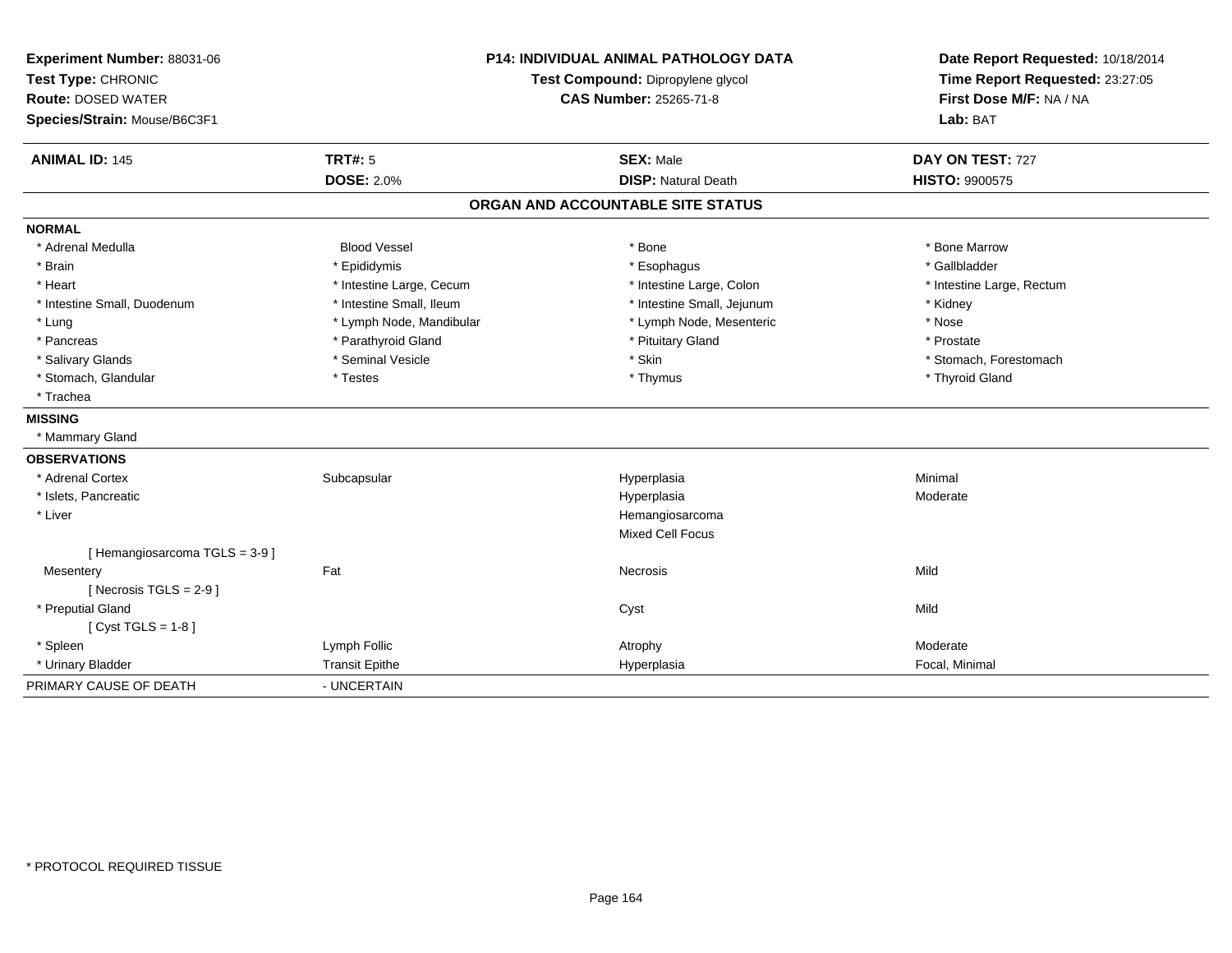| Experiment Number: 88031-06<br>Test Type: CHRONIC<br><b>Route: DOSED WATER</b><br>Species/Strain: Mouse/B6C3F1 | <b>P14: INDIVIDUAL ANIMAL PATHOLOGY DATA</b><br>Test Compound: Dipropylene glycol<br><b>CAS Number: 25265-71-8</b> |                                   | Date Report Requested: 10/18/2014<br>Time Report Requested: 23:27:05<br>First Dose M/F: NA / NA<br>Lab: BAT |  |
|----------------------------------------------------------------------------------------------------------------|--------------------------------------------------------------------------------------------------------------------|-----------------------------------|-------------------------------------------------------------------------------------------------------------|--|
| <b>ANIMAL ID: 146</b>                                                                                          | <b>TRT#: 5</b>                                                                                                     | <b>SEX: Male</b>                  | DAY ON TEST: 645                                                                                            |  |
|                                                                                                                | <b>DOSE: 2.0%</b>                                                                                                  | <b>DISP: Natural Death</b>        | <b>HISTO: 9900576</b>                                                                                       |  |
|                                                                                                                |                                                                                                                    | ORGAN AND ACCOUNTABLE SITE STATUS |                                                                                                             |  |
| <b>NORMAL</b>                                                                                                  |                                                                                                                    |                                   |                                                                                                             |  |
| * Adrenal Medulla                                                                                              | <b>Blood Vessel</b>                                                                                                | * Bone                            | * Bone Marrow                                                                                               |  |
| * Brain                                                                                                        | * Epididymis                                                                                                       | * Esophagus                       | * Gallbladder                                                                                               |  |
| * Heart                                                                                                        | * Intestine Large, Cecum                                                                                           | * Intestine Large, Colon          | * Intestine Large, Rectum                                                                                   |  |
| * Intestine Small, Duodenum                                                                                    | * Intestine Small, Ileum                                                                                           | * Intestine Small, Jejunum        | * Lung                                                                                                      |  |
| * Lymph Node, Mandibular                                                                                       | * Lymph Node, Mesenteric                                                                                           | * Nose                            | * Pancreas                                                                                                  |  |
| * Parathyroid Gland                                                                                            | * Pituitary Gland                                                                                                  | * Prostate                        | * Salivary Glands                                                                                           |  |
| * Seminal Vesicle                                                                                              | * Skin                                                                                                             | * Stomach, Forestomach            | * Stomach, Glandular                                                                                        |  |
| * Testes                                                                                                       | * Thymus                                                                                                           | * Thyroid Gland                   | * Trachea                                                                                                   |  |
| * Urinary Bladder                                                                                              |                                                                                                                    |                                   |                                                                                                             |  |
| <b>MISSING</b>                                                                                                 |                                                                                                                    |                                   |                                                                                                             |  |
| * Mammary Gland                                                                                                |                                                                                                                    |                                   |                                                                                                             |  |
| <b>OBSERVATIONS</b>                                                                                            |                                                                                                                    |                                   |                                                                                                             |  |
| * Adrenal Cortex                                                                                               | Subcapsular                                                                                                        | Hyperplasia                       | Minimal                                                                                                     |  |
| * Islets, Pancreatic                                                                                           |                                                                                                                    | Hyperplasia                       | Mild                                                                                                        |  |
| * Kidney                                                                                                       |                                                                                                                    | Infarct                           | Minimal                                                                                                     |  |
| * Liver                                                                                                        |                                                                                                                    | Hepatoblastoma                    |                                                                                                             |  |
|                                                                                                                |                                                                                                                    | Hepatocellular Carcinoma          | Multiple                                                                                                    |  |
| [Hepatoblastoma TGLS = 2-9]                                                                                    |                                                                                                                    |                                   |                                                                                                             |  |
| [ Hepatocellular Carcinoma TGLS = 2,3-9+4 ]                                                                    |                                                                                                                    |                                   |                                                                                                             |  |
| * Preputial Gland                                                                                              |                                                                                                                    | Cyst                              | Minimal                                                                                                     |  |
| [ $Cyst TGLS = 1-8$ ]                                                                                          |                                                                                                                    |                                   |                                                                                                             |  |
| * Spleen                                                                                                       | Lymph Follic                                                                                                       | Atrophy                           | Mild                                                                                                        |  |
|                                                                                                                |                                                                                                                    | Hematopoietic Cell Proliferation  | Mild                                                                                                        |  |
| Tooth                                                                                                          |                                                                                                                    | Malformation                      |                                                                                                             |  |
| PRIMARY CAUSE OF DEATH                                                                                         | - Liver Hepatocellular Carcinoma                                                                                   |                                   |                                                                                                             |  |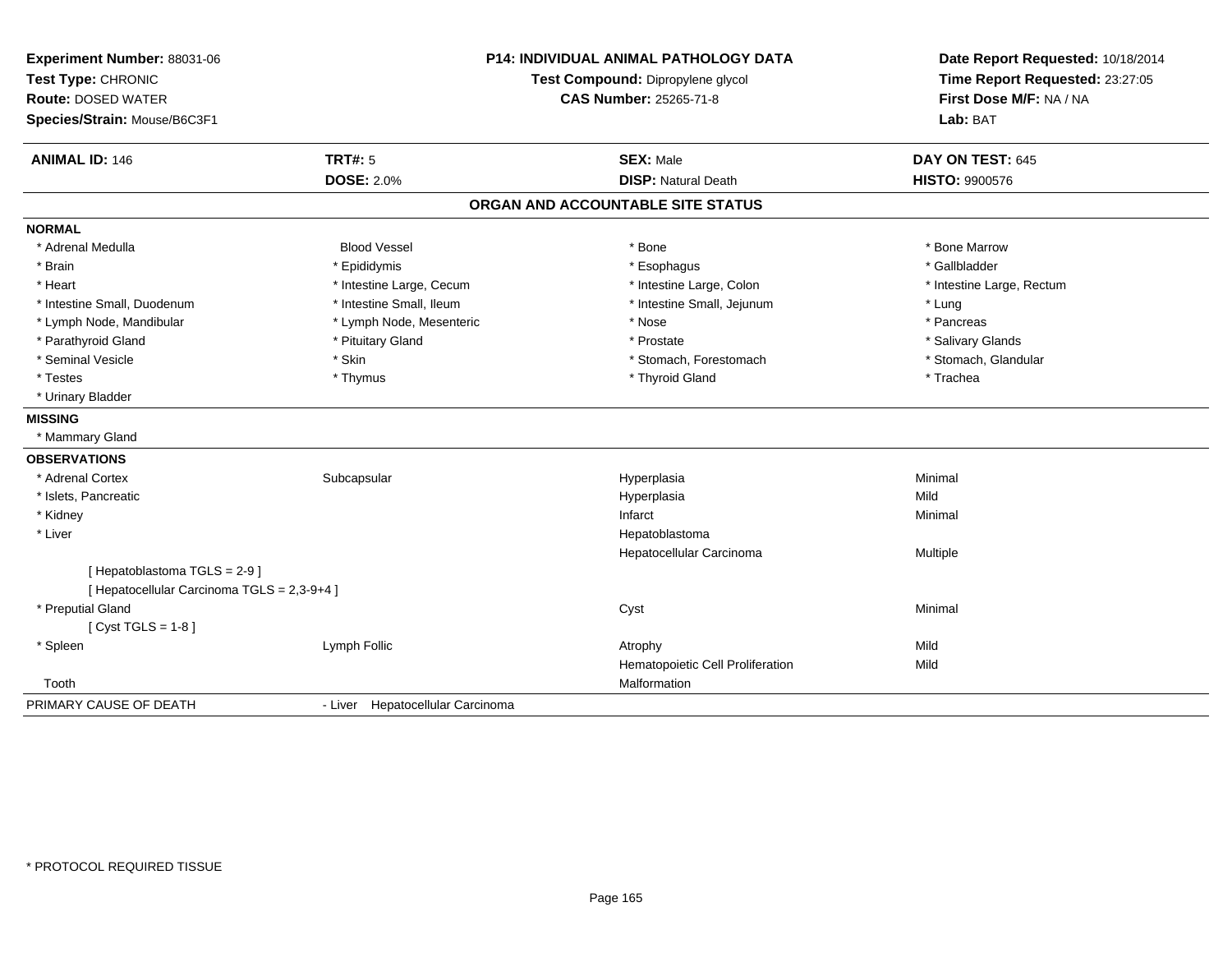| Experiment Number: 88031-06<br>Test Type: CHRONIC<br><b>Route: DOSED WATER</b><br>Species/Strain: Mouse/B6C3F1 |                          | P14: INDIVIDUAL ANIMAL PATHOLOGY DATA<br>Test Compound: Dipropylene glycol<br>CAS Number: 25265-71-8 | Date Report Requested: 10/18/2014<br>Time Report Requested: 23:27:05<br>First Dose M/F: NA / NA<br>Lab: BAT |
|----------------------------------------------------------------------------------------------------------------|--------------------------|------------------------------------------------------------------------------------------------------|-------------------------------------------------------------------------------------------------------------|
| <b>ANIMAL ID: 147</b>                                                                                          | <b>TRT#: 5</b>           | <b>SEX: Male</b>                                                                                     | DAY ON TEST: 730                                                                                            |
|                                                                                                                | <b>DOSE: 2.0%</b>        | <b>DISP: Terminal Sacrifice</b>                                                                      | <b>HISTO: 9900577</b>                                                                                       |
|                                                                                                                |                          | ORGAN AND ACCOUNTABLE SITE STATUS                                                                    |                                                                                                             |
| <b>NORMAL</b>                                                                                                  |                          |                                                                                                      |                                                                                                             |
| * Adrenal Medulla                                                                                              | <b>Blood Vessel</b>      | * Bone                                                                                               | * Bone Marrow                                                                                               |
| * Brain                                                                                                        | * Epididymis             | * Esophagus                                                                                          | * Gallbladder                                                                                               |
| * Heart                                                                                                        | * Intestine Large, Cecum | * Intestine Large, Colon                                                                             | * Intestine Large, Rectum                                                                                   |
| * Intestine Small, Duodenum                                                                                    | * Intestine Small, Ileum | * Intestine Small, Jejunum                                                                           | * Kidney                                                                                                    |
| * Lymph Node, Mandibular                                                                                       | * Lymph Node, Mesenteric | * Nose                                                                                               | * Pancreas                                                                                                  |
| * Parathyroid Gland                                                                                            | * Pituitary Gland        | * Prostate                                                                                           | * Salivary Glands                                                                                           |
| * Seminal Vesicle                                                                                              | * Skin                   | * Stomach, Forestomach                                                                               | * Stomach, Glandular                                                                                        |
| * Testes                                                                                                       | * Thymus                 | * Thyroid Gland                                                                                      | * Trachea                                                                                                   |
| * Urinary Bladder                                                                                              |                          |                                                                                                      |                                                                                                             |
| <b>MISSING</b>                                                                                                 |                          |                                                                                                      |                                                                                                             |
| * Mammary Gland                                                                                                |                          |                                                                                                      |                                                                                                             |
| <b>OBSERVATIONS</b>                                                                                            |                          |                                                                                                      |                                                                                                             |
| * Adrenal Cortex                                                                                               | Subcapsular              | Hyperplasia                                                                                          | Minimal                                                                                                     |
|                                                                                                                |                          | Hypertrophy                                                                                          | Focal, Minimal                                                                                              |
| * Islets, Pancreatic                                                                                           |                          | Hyperplasia                                                                                          | Mild                                                                                                        |
| * Liver                                                                                                        |                          | <b>Eosinophilic Focus</b>                                                                            |                                                                                                             |
|                                                                                                                |                          | Inflammation                                                                                         | Chronic, Minimal                                                                                            |
|                                                                                                                |                          | Mixed Cell Focus                                                                                     |                                                                                                             |
| [Eosinophilic Focus TGLS = 2-9]<br>[Mixed Cell Focus TGLS = 2-9]                                               |                          |                                                                                                      |                                                                                                             |
| * Lung                                                                                                         |                          | Alveolar/Bronchiolar Adenoma                                                                         |                                                                                                             |
| [ Alveolar/Bronchiolar Adenoma TGLS = 3-10 ]                                                                   |                          |                                                                                                      |                                                                                                             |
| * Preputial Gland                                                                                              |                          | Cyst                                                                                                 | Moderate                                                                                                    |
| [ $Cyst TGLS = 1-8$ ]                                                                                          |                          |                                                                                                      |                                                                                                             |
| * Spleen                                                                                                       | Lymph Follic             | Atrophy                                                                                              | Mild                                                                                                        |
| PRIMARY CAUSE OF DEATH                                                                                         |                          |                                                                                                      |                                                                                                             |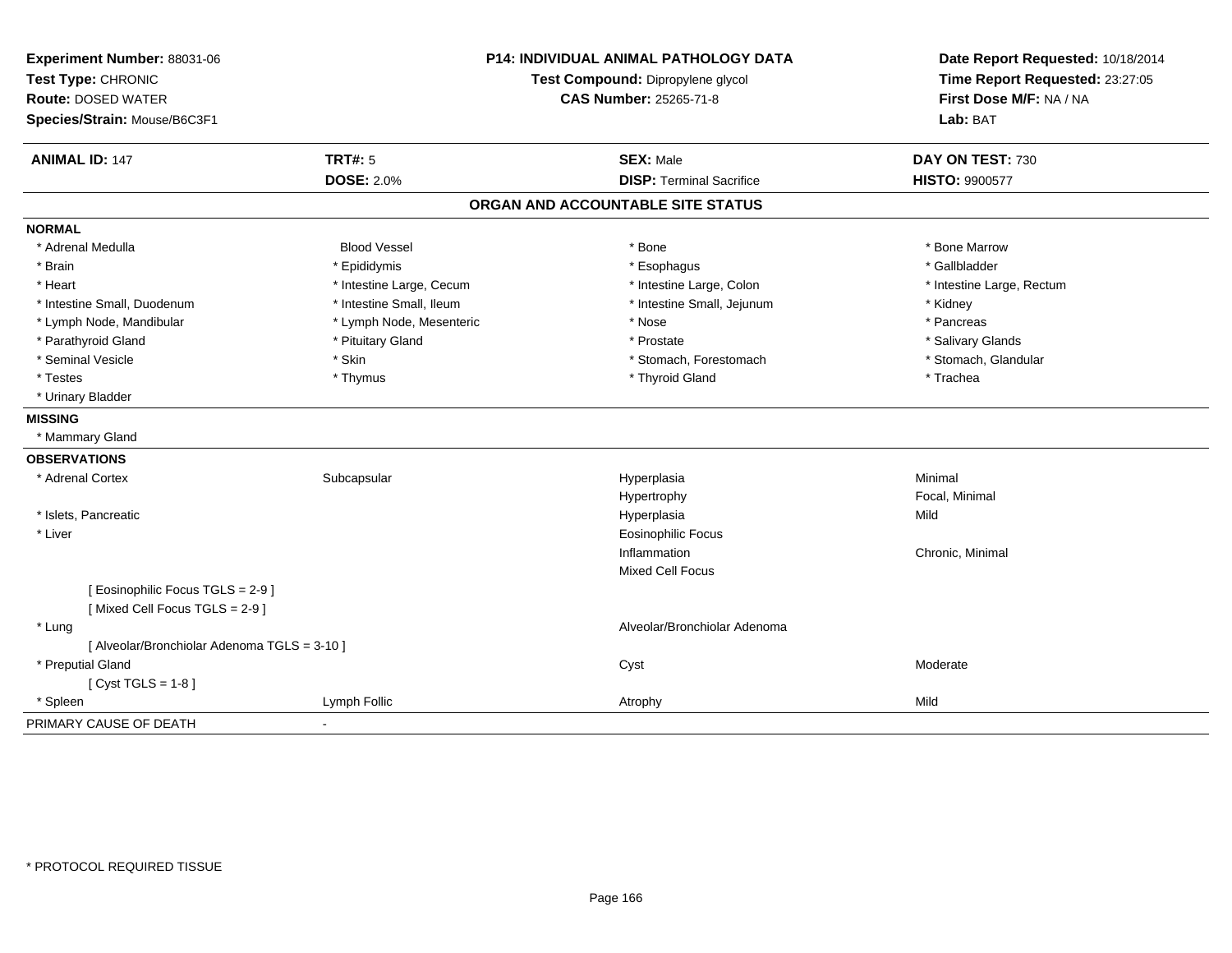| Experiment Number: 88031-06                            | <b>P14: INDIVIDUAL ANIMAL PATHOLOGY DATA</b><br>Test Compound: Dipropylene glycol |                                   | Date Report Requested: 10/18/2014 |
|--------------------------------------------------------|-----------------------------------------------------------------------------------|-----------------------------------|-----------------------------------|
| Test Type: CHRONIC                                     |                                                                                   |                                   | Time Report Requested: 23:27:05   |
| <b>Route: DOSED WATER</b>                              |                                                                                   | <b>CAS Number: 25265-71-8</b>     | First Dose M/F: NA / NA           |
| Species/Strain: Mouse/B6C3F1                           |                                                                                   |                                   | Lab: BAT                          |
| <b>ANIMAL ID: 148</b>                                  | <b>TRT#: 5</b>                                                                    | <b>SEX: Male</b>                  | DAY ON TEST: 729                  |
|                                                        | <b>DOSE: 2.0%</b>                                                                 | <b>DISP: Terminal Sacrifice</b>   | <b>HISTO: 9900578</b>             |
|                                                        |                                                                                   | ORGAN AND ACCOUNTABLE SITE STATUS |                                   |
| <b>NORMAL</b>                                          |                                                                                   |                                   |                                   |
| * Adrenal Medulla                                      | <b>Blood Vessel</b>                                                               | * Bone                            | * Bone Marrow                     |
| * Brain                                                | * Epididymis                                                                      | * Esophagus                       | * Gallbladder                     |
| * Heart                                                | * Intestine Large, Cecum                                                          | * Intestine Large, Colon          | * Intestine Large, Rectum         |
| * Intestine Small, Duodenum                            | * Intestine Small, Ileum                                                          | * Islets, Pancreatic              | * Lung                            |
| * Lymph Node, Mandibular                               | * Lymph Node, Mesenteric                                                          | * Nose                            | * Pancreas                        |
| * Parathyroid Gland                                    | * Prostate                                                                        | * Salivary Glands                 | * Seminal Vesicle                 |
| * Skin                                                 | * Stomach, Forestomach                                                            | * Stomach, Glandular              | * Testes                          |
| * Thymus                                               | * Thyroid Gland                                                                   | * Trachea                         | * Urinary Bladder                 |
| <b>MISSING</b>                                         |                                                                                   |                                   |                                   |
| * Mammary Gland                                        |                                                                                   |                                   |                                   |
| <b>OBSERVATIONS</b>                                    |                                                                                   |                                   |                                   |
| * Adrenal Cortex                                       | Subcapsular                                                                       | Hyperplasia                       | Minimal                           |
|                                                        |                                                                                   | Hypertrophy                       | Focal, Minimal                    |
| * Intestine Small, Jejunum<br>[Hyperplasia TGLS = 4-5] | Peyers Patch                                                                      | Hyperplasia                       | Lymphoid, Mild                    |
| * Kidney                                               |                                                                                   | Nephropathy                       | Minimal                           |
| * Liver                                                |                                                                                   | <b>Clear Cell Focus</b>           |                                   |
|                                                        |                                                                                   | <b>Eosinophilic Focus</b>         |                                   |
| [Clear Cell Focus TGLS = 3-4]                          |                                                                                   |                                   |                                   |
| * Pituitary Gland                                      | <b>Pars Distalis</b>                                                              | Hyperplasia                       | Focal, Minimal                    |
| * Preputial Gland                                      |                                                                                   | Cyst                              | Moderate                          |
| [Cyst TGLS = $1-8$ ]                                   |                                                                                   |                                   |                                   |
| * Spleen                                               | Lymph Follic                                                                      | Hyperplasia                       | Moderate                          |
| [ Hyperplasia TGLS = 2-4 ]                             |                                                                                   |                                   |                                   |
| PRIMARY CAUSE OF DEATH                                 | $\blacksquare$                                                                    |                                   |                                   |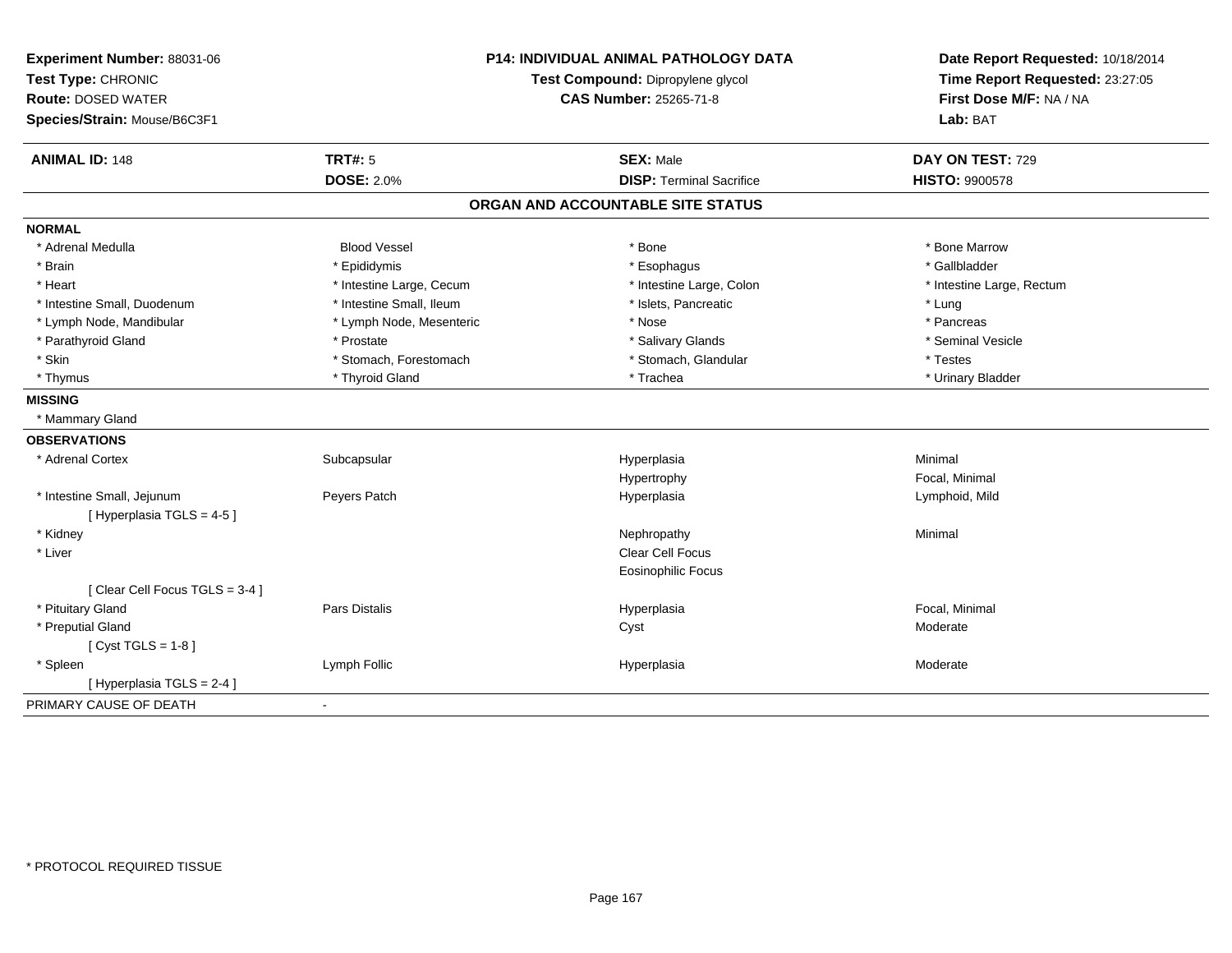| Experiment Number: 88031-06                 |                                                                    | <b>P14: INDIVIDUAL ANIMAL PATHOLOGY DATA</b> | Date Report Requested: 10/18/2014<br>Time Report Requested: 23:27:05 |
|---------------------------------------------|--------------------------------------------------------------------|----------------------------------------------|----------------------------------------------------------------------|
| Test Type: CHRONIC                          | Test Compound: Dipropylene glycol<br><b>CAS Number: 25265-71-8</b> |                                              |                                                                      |
| <b>Route: DOSED WATER</b>                   |                                                                    |                                              | First Dose M/F: NA / NA                                              |
| Species/Strain: Mouse/B6C3F1                |                                                                    |                                              | Lab: BAT                                                             |
| <b>ANIMAL ID: 149</b>                       | <b>TRT#: 5</b>                                                     | <b>SEX: Male</b>                             | DAY ON TEST: 708                                                     |
|                                             | <b>DOSE: 2.0%</b>                                                  | <b>DISP:</b> Moribund Sacrifice              | <b>HISTO: 9900579</b>                                                |
|                                             |                                                                    | ORGAN AND ACCOUNTABLE SITE STATUS            |                                                                      |
| <b>NORMAL</b>                               |                                                                    |                                              |                                                                      |
| * Adrenal Medulla                           | <b>Blood Vessel</b>                                                | * Bone                                       | * Bone Marrow                                                        |
| * Brain                                     | * Epididymis                                                       | * Esophagus                                  | * Gallbladder                                                        |
| * Heart                                     | * Intestine Large, Cecum                                           | * Intestine Large, Colon                     | * Intestine Large, Rectum                                            |
| * Intestine Small, Duodenum                 | * Intestine Small, Ileum                                           | * Intestine Small, Jejunum                   | * Islets, Pancreatic                                                 |
| * Kidney                                    | * Liver                                                            | * Lymph Node, Mandibular                     | * Lymph Node, Mesenteric                                             |
| * Pancreas                                  | * Parathyroid Gland                                                | * Pituitary Gland                            | * Prostate                                                           |
| * Salivary Glands                           | * Seminal Vesicle                                                  | * Skin                                       | * Spleen                                                             |
| * Stomach, Forestomach                      | * Stomach, Glandular                                               | * Testes                                     | * Thymus                                                             |
| * Thyroid Gland                             | * Trachea                                                          | * Urinary Bladder                            |                                                                      |
| <b>MISSING</b>                              |                                                                    |                                              |                                                                      |
| * Mammary Gland                             |                                                                    |                                              |                                                                      |
| <b>OBSERVATIONS</b>                         |                                                                    |                                              |                                                                      |
| * Adrenal Cortex                            | Subcapsular                                                        | Hyperplasia                                  | Minimal                                                              |
| * Lung                                      |                                                                    | Alveolar/Bronchiolar Carcinoma               |                                                                      |
|                                             |                                                                    | Inflammation                                 | Chronic, Focal, Moderate                                             |
| [Alveolar/Bronchiolar Carcinoma TGLS = 1-9] |                                                                    |                                              |                                                                      |
| [ Inflammation $TGLS = 2-10$ ]              |                                                                    |                                              |                                                                      |
| * Nose                                      |                                                                    | Inflammation                                 | Suppurative, Mild                                                    |
| * Preputial Gland                           |                                                                    | Cyst                                         | Mild                                                                 |
| Tooth                                       |                                                                    | Malformation                                 |                                                                      |
| PRIMARY CAUSE OF DEATH                      | - Lung Alveolar/Bronchiolar Carcinoma                              |                                              |                                                                      |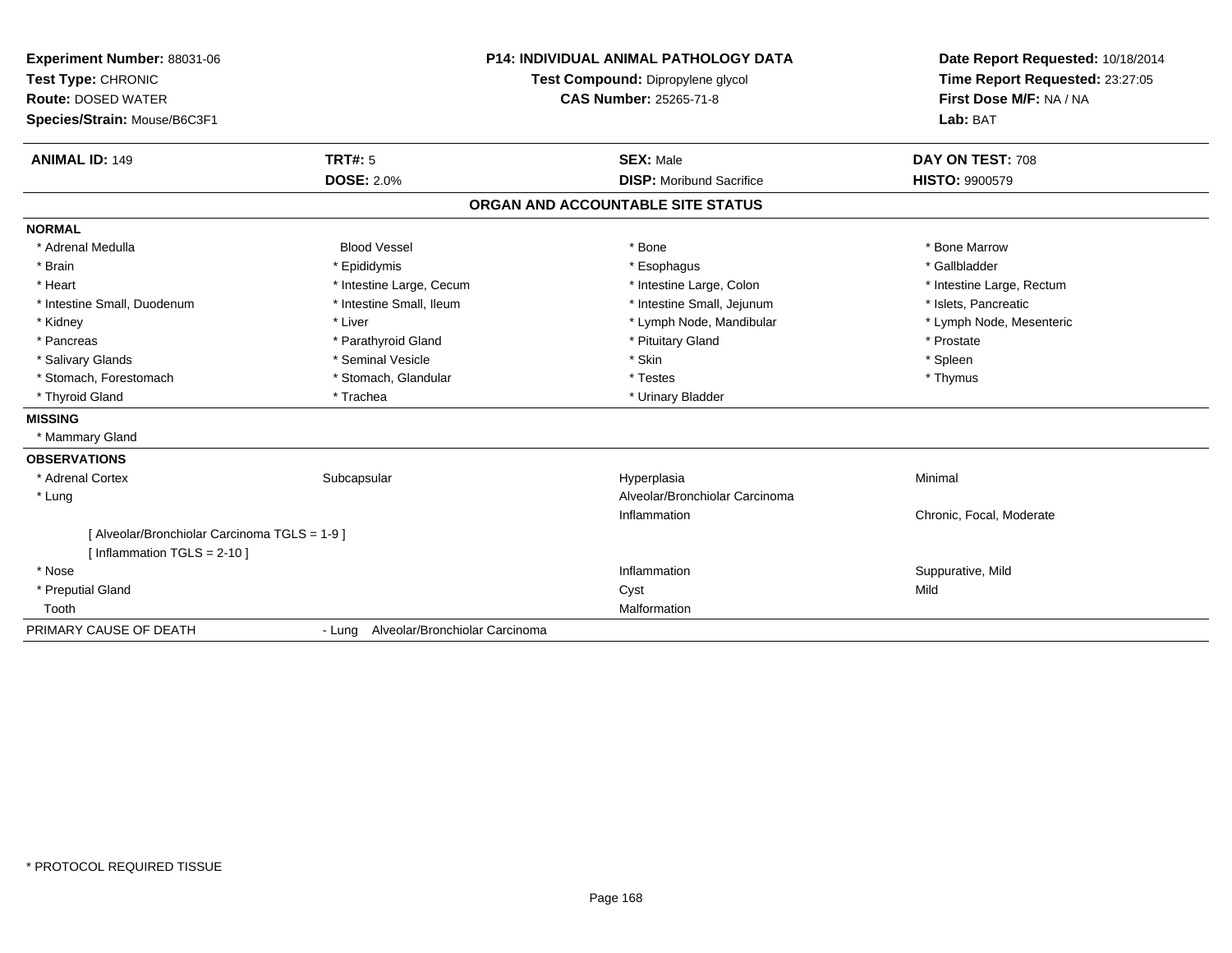| Experiment Number: 88031-06<br>Test Type: CHRONIC<br><b>Route: DOSED WATER</b><br>Species/Strain: Mouse/B6C3F1 |                          | <b>P14: INDIVIDUAL ANIMAL PATHOLOGY DATA</b><br>Test Compound: Dipropylene glycol<br><b>CAS Number: 25265-71-8</b> | Date Report Requested: 10/18/2014<br>Time Report Requested: 23:27:05<br>First Dose M/F: NA / NA<br>Lab: BAT |
|----------------------------------------------------------------------------------------------------------------|--------------------------|--------------------------------------------------------------------------------------------------------------------|-------------------------------------------------------------------------------------------------------------|
| <b>ANIMAL ID: 150</b>                                                                                          | <b>TRT#: 5</b>           | <b>SEX: Male</b><br><b>DISP: Terminal Sacrifice</b>                                                                | DAY ON TEST: 730                                                                                            |
|                                                                                                                | <b>DOSE: 2.0%</b>        |                                                                                                                    | <b>HISTO: 9900580</b>                                                                                       |
|                                                                                                                |                          | ORGAN AND ACCOUNTABLE SITE STATUS                                                                                  |                                                                                                             |
| <b>NORMAL</b>                                                                                                  |                          |                                                                                                                    |                                                                                                             |
| * Adrenal Medulla                                                                                              | <b>Blood Vessel</b>      | * Bone                                                                                                             | * Bone Marrow                                                                                               |
| * Brain                                                                                                        | * Epididymis             | * Esophagus                                                                                                        | * Gallbladder                                                                                               |
| * Heart                                                                                                        | * Intestine Large, Cecum | * Intestine Large, Colon                                                                                           | * Intestine Large, Rectum                                                                                   |
| * Intestine Small, Duodenum                                                                                    | * Intestine Small, Ileum | * Intestine Small, Jejunum                                                                                         | * Lung                                                                                                      |
| * Lymph Node, Mandibular                                                                                       | * Lymph Node, Mesenteric | * Nose                                                                                                             | * Pancreas                                                                                                  |
| * Parathyroid Gland                                                                                            | * Pituitary Gland        | * Prostate                                                                                                         | * Salivary Glands                                                                                           |
| * Skin                                                                                                         | * Spleen                 | * Stomach, Forestomach                                                                                             | * Stomach, Glandular                                                                                        |
| * Testes                                                                                                       | * Thymus                 | * Thyroid Gland                                                                                                    | * Trachea                                                                                                   |
| * Urinary Bladder                                                                                              |                          |                                                                                                                    |                                                                                                             |
| <b>MISSING</b>                                                                                                 |                          |                                                                                                                    |                                                                                                             |
| * Mammary Gland                                                                                                |                          |                                                                                                                    |                                                                                                             |
| <b>OBSERVATIONS</b>                                                                                            |                          |                                                                                                                    |                                                                                                             |
| * Adrenal Cortex                                                                                               | Subcapsular              | Hyperplasia                                                                                                        | Mild                                                                                                        |
| * Islets, Pancreatic                                                                                           |                          | Hyperplasia                                                                                                        | Moderate                                                                                                    |
| * Kidney                                                                                                       |                          | Infarct                                                                                                            | Minimal                                                                                                     |
|                                                                                                                |                          | Nephropathy                                                                                                        | Minimal                                                                                                     |
| * Liver                                                                                                        |                          | Clear Cell Focus                                                                                                   |                                                                                                             |
|                                                                                                                |                          | Inflammation                                                                                                       | Chronic, Minimal                                                                                            |
|                                                                                                                |                          | Mixed Cell Focus                                                                                                   |                                                                                                             |
| [Clear Cell Focus TGLS = $3,4-5+4$ ]                                                                           |                          |                                                                                                                    |                                                                                                             |
| * Preputial Gland                                                                                              |                          | Cyst                                                                                                               | Minimal                                                                                                     |
| [Cyst TGLS = $2-8$ ]                                                                                           |                          |                                                                                                                    |                                                                                                             |
| * Seminal Vesicle                                                                                              |                          | Hyperplasia                                                                                                        | Moderate                                                                                                    |
| [Hyperplasia TGLS = 1-9]                                                                                       |                          |                                                                                                                    |                                                                                                             |
| Tooth                                                                                                          |                          | Malformation                                                                                                       |                                                                                                             |
| PRIMARY CAUSE OF DEATH                                                                                         | $\blacksquare$           |                                                                                                                    |                                                                                                             |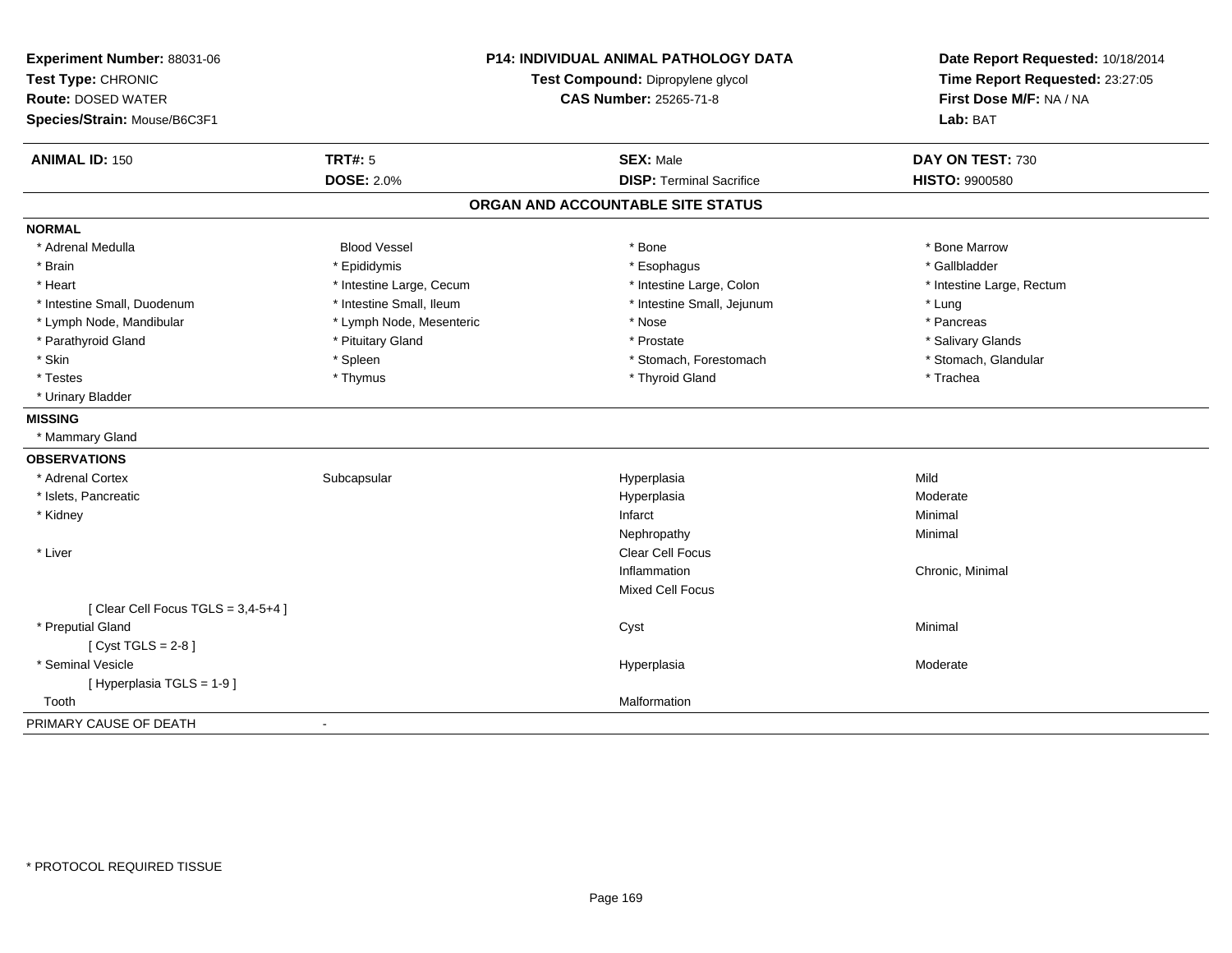| Experiment Number: 88031-06<br>Test Type: CHRONIC<br><b>Route: DOSED WATER</b><br>Species/Strain: Mouse/B6C3F1 |                          | <b>P14: INDIVIDUAL ANIMAL PATHOLOGY DATA</b><br>Test Compound: Dipropylene glycol<br><b>CAS Number: 25265-71-8</b> | Date Report Requested: 10/18/2014<br>Time Report Requested: 23:27:05<br>First Dose M/F: NA / NA<br>Lab: BAT |
|----------------------------------------------------------------------------------------------------------------|--------------------------|--------------------------------------------------------------------------------------------------------------------|-------------------------------------------------------------------------------------------------------------|
| <b>ANIMAL ID: 151</b>                                                                                          | <b>TRT#: 7</b>           | <b>SEX: Male</b>                                                                                                   | DAY ON TEST: 731                                                                                            |
|                                                                                                                | <b>DOSE: 4.0%</b>        | <b>DISP: Terminal Sacrifice</b>                                                                                    | <b>HISTO: 9900581</b>                                                                                       |
|                                                                                                                |                          | ORGAN AND ACCOUNTABLE SITE STATUS                                                                                  |                                                                                                             |
| <b>NORMAL</b>                                                                                                  |                          |                                                                                                                    |                                                                                                             |
| * Adrenal Medulla                                                                                              | <b>Blood Vessel</b>      | * Bone                                                                                                             | * Bone Marrow                                                                                               |
| * Brain                                                                                                        | * Epididymis             | * Esophagus                                                                                                        | * Gallbladder                                                                                               |
| * Heart                                                                                                        | * Intestine Large, Cecum | * Intestine Large, Colon                                                                                           | * Intestine Large, Rectum                                                                                   |
| * Intestine Small, Duodenum                                                                                    | * Intestine Small, Ileum | * Intestine Small, Jejunum                                                                                         | * Lung                                                                                                      |
| * Lymph Node, Mandibular                                                                                       | * Lymph Node, Mesenteric | * Nose                                                                                                             | * Pancreas                                                                                                  |
| * Pituitary Gland                                                                                              | * Preputial Gland        | * Prostate                                                                                                         | * Salivary Glands                                                                                           |
| * Seminal Vesicle                                                                                              | * Skin                   | * Spleen                                                                                                           | * Stomach, Forestomach                                                                                      |
| * Stomach, Glandular                                                                                           | * Testes                 | * Thymus                                                                                                           | * Thyroid Gland                                                                                             |
| * Trachea                                                                                                      | * Urinary Bladder        |                                                                                                                    |                                                                                                             |
| <b>MISSING</b>                                                                                                 |                          |                                                                                                                    |                                                                                                             |
| * Mammary Gland                                                                                                | * Parathyroid Gland      |                                                                                                                    |                                                                                                             |
| <b>OBSERVATIONS</b>                                                                                            |                          |                                                                                                                    |                                                                                                             |
| * Adrenal Cortex                                                                                               | Subcapsular              | Hyperplasia                                                                                                        | Minimal                                                                                                     |
| * Islets, Pancreatic                                                                                           |                          | Hyperplasia                                                                                                        | Mild                                                                                                        |
| * Kidney                                                                                                       |                          | Nephropathy                                                                                                        | Minimal                                                                                                     |
| * Liver                                                                                                        |                          | <b>Eosinophilic Focus</b>                                                                                          |                                                                                                             |
|                                                                                                                |                          | Inflammation                                                                                                       | Chronic, Minimal                                                                                            |
| [ Eosinophilic Focus TGLS = 1-9 ]                                                                              |                          |                                                                                                                    |                                                                                                             |
| PRIMARY CAUSE OF DEATH                                                                                         | $\overline{\phantom{a}}$ |                                                                                                                    |                                                                                                             |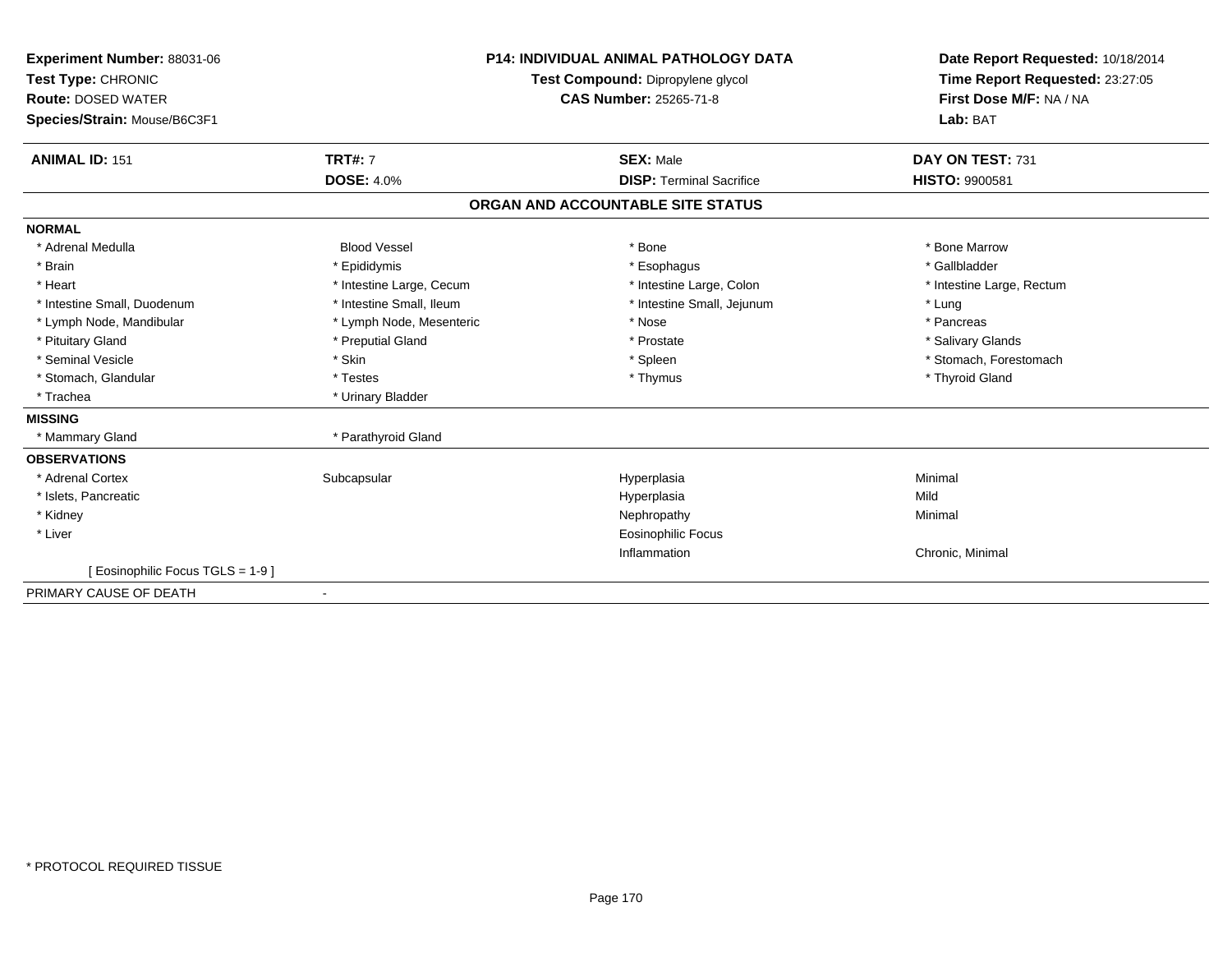| Experiment Number: 88031-06   |                          | <b>P14: INDIVIDUAL ANIMAL PATHOLOGY DATA</b> | Date Report Requested: 10/18/2014                          |
|-------------------------------|--------------------------|----------------------------------------------|------------------------------------------------------------|
| Test Type: CHRONIC            |                          | Test Compound: Dipropylene glycol            | Time Report Requested: 23:27:05<br>First Dose M/F: NA / NA |
| <b>Route: DOSED WATER</b>     |                          | <b>CAS Number: 25265-71-8</b>                |                                                            |
| Species/Strain: Mouse/B6C3F1  |                          |                                              | Lab: BAT                                                   |
| <b>ANIMAL ID: 152</b>         | <b>TRT#: 7</b>           | <b>SEX: Male</b>                             | DAY ON TEST: 731                                           |
|                               | <b>DOSE: 4.0%</b>        | <b>DISP: Terminal Sacrifice</b>              | <b>HISTO: 9900582</b>                                      |
|                               |                          | ORGAN AND ACCOUNTABLE SITE STATUS            |                                                            |
| <b>NORMAL</b>                 |                          |                                              |                                                            |
| * Adrenal Medulla             | <b>Blood Vessel</b>      | * Bone                                       | * Bone Marrow                                              |
| * Brain                       | * Epididymis             | * Esophagus                                  | * Gallbladder                                              |
| * Heart                       | * Intestine Large, Cecum | * Intestine Large, Colon                     | * Intestine Large, Rectum                                  |
| * Intestine Small, Duodenum   | * Intestine Small, Ileum | * Lung                                       | * Lymph Node, Mandibular                                   |
| * Lymph Node, Mesenteric      | * Nose                   | * Pancreas                                   | * Parathyroid Gland                                        |
| * Pituitary Gland             | * Prostate               | * Salivary Glands                            | * Seminal Vesicle                                          |
| * Skin                        | * Stomach, Forestomach   | * Testes                                     | * Thymus                                                   |
| * Thyroid Gland               | * Trachea                | * Urinary Bladder                            |                                                            |
| <b>MISSING</b>                |                          |                                              |                                                            |
| * Mammary Gland               |                          |                                              |                                                            |
| <b>OBSERVATIONS</b>           |                          |                                              |                                                            |
| * Adrenal Cortex              | Subcapsular              | Hyperplasia                                  | Minimal                                                    |
| * Intestine Small, Jejunum    |                          | Hyperplasia                                  | Marked                                                     |
| [Hyperplasia TGLS = 3-9]      |                          |                                              |                                                            |
| * Islets, Pancreatic          |                          | Hyperplasia                                  | Mild                                                       |
| * Kidney                      |                          | Nephropathy                                  | Minimal                                                    |
| * Liver                       |                          | <b>Mixed Cell Focus</b>                      |                                                            |
| [Mixed Cell Focus TGLS = 2-4] |                          |                                              |                                                            |
| * Preputial Gland             |                          | Cyst                                         | Mild                                                       |
|                               |                          | Inflammation                                 | Chronic, Mild                                              |
| [ $Cyst TGLS = 1-8$ ]         |                          |                                              |                                                            |
| * Spleen                      |                          | Hematopoietic Cell Proliferation             | Mild                                                       |
| * Stomach, Glandular          |                          | Mineralization                               | Focal, Minimal                                             |
| PRIMARY CAUSE OF DEATH        | $\blacksquare$           |                                              |                                                            |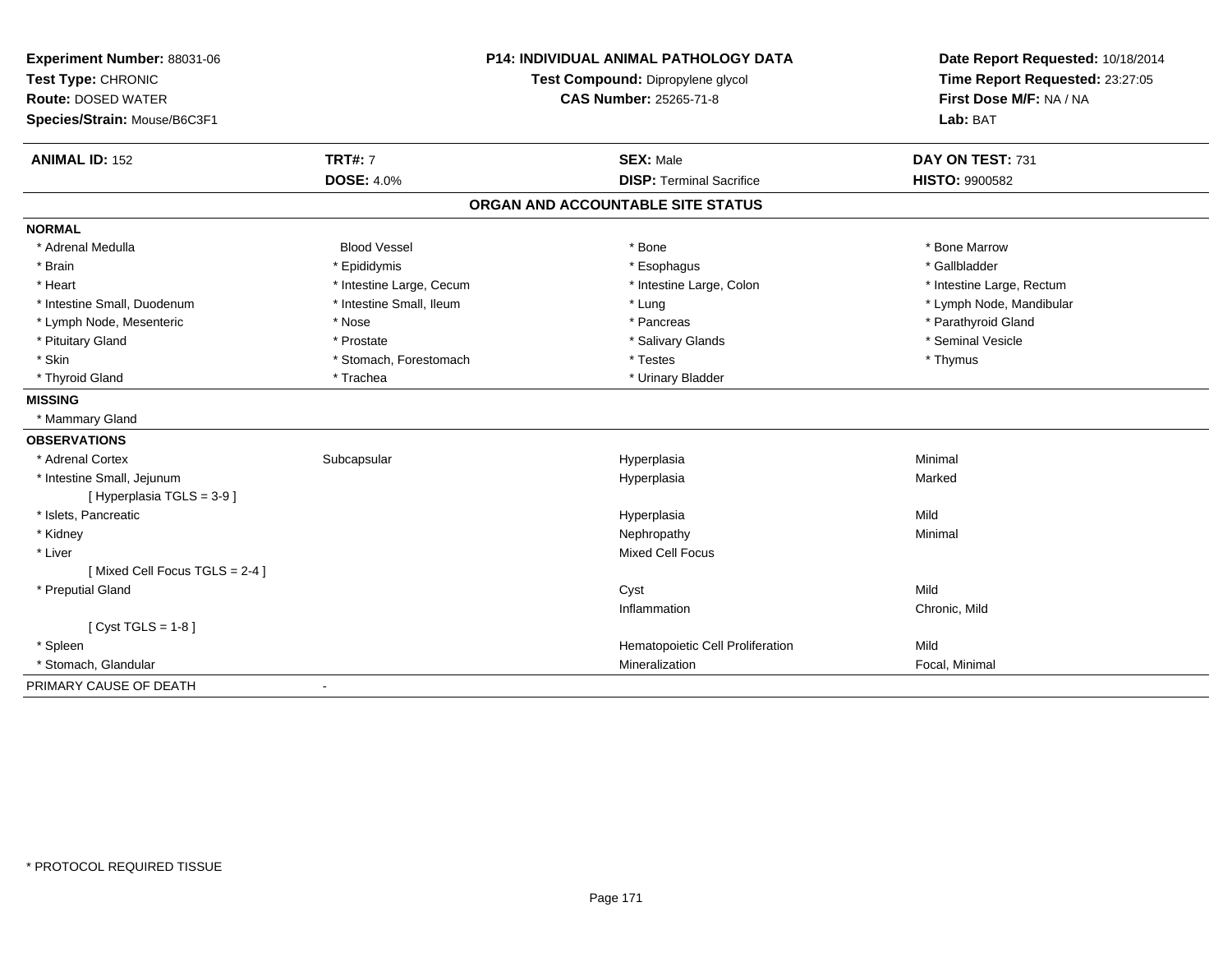| Experiment Number: 88031-06<br>Test Type: CHRONIC<br><b>Route: DOSED WATER</b><br>Species/Strain: Mouse/B6C3F1<br><b>ANIMAL ID: 153</b> | <b>TRT#: 7</b>           | <b>P14: INDIVIDUAL ANIMAL PATHOLOGY DATA</b><br>Test Compound: Dipropylene glycol<br><b>CAS Number: 25265-71-8</b><br><b>SEX: Male</b> | Date Report Requested: 10/18/2014<br>Time Report Requested: 23:27:05<br>First Dose M/F: NA / NA<br>Lab: BAT<br>DAY ON TEST: 731 |
|-----------------------------------------------------------------------------------------------------------------------------------------|--------------------------|----------------------------------------------------------------------------------------------------------------------------------------|---------------------------------------------------------------------------------------------------------------------------------|
|                                                                                                                                         | <b>DOSE: 4.0%</b>        | <b>DISP: Terminal Sacrifice</b>                                                                                                        | <b>HISTO: 9900583</b>                                                                                                           |
|                                                                                                                                         |                          | ORGAN AND ACCOUNTABLE SITE STATUS                                                                                                      |                                                                                                                                 |
| <b>NORMAL</b>                                                                                                                           |                          |                                                                                                                                        |                                                                                                                                 |
| * Adrenal Medulla                                                                                                                       | <b>Blood Vessel</b>      | * Bone                                                                                                                                 | * Bone Marrow                                                                                                                   |
| * Brain                                                                                                                                 | * Epididymis             | * Esophagus                                                                                                                            | * Gallbladder                                                                                                                   |
| * Heart                                                                                                                                 | * Intestine Large, Cecum | * Intestine Large, Colon                                                                                                               | * Intestine Large, Rectum                                                                                                       |
| * Intestine Small, Duodenum                                                                                                             | * Intestine Small, Ileum | * Intestine Small, Jejunum                                                                                                             | * Lung                                                                                                                          |
| * Lymph Node, Mandibular                                                                                                                | * Lymph Node, Mesenteric | * Nose                                                                                                                                 | * Pancreas                                                                                                                      |
| * Parathyroid Gland                                                                                                                     | * Pituitary Gland        | * Prostate                                                                                                                             | * Salivary Glands                                                                                                               |
| * Seminal Vesicle                                                                                                                       | * Skin                   | * Spleen                                                                                                                               | * Stomach, Forestomach                                                                                                          |
| * Stomach, Glandular                                                                                                                    | * Testes                 | * Thymus                                                                                                                               | * Thyroid Gland                                                                                                                 |
| * Trachea                                                                                                                               | * Urinary Bladder        |                                                                                                                                        |                                                                                                                                 |
| <b>MISSING</b>                                                                                                                          |                          |                                                                                                                                        |                                                                                                                                 |
| * Mammary Gland                                                                                                                         |                          |                                                                                                                                        |                                                                                                                                 |
| <b>OBSERVATIONS</b>                                                                                                                     |                          |                                                                                                                                        |                                                                                                                                 |
| * Adrenal Cortex                                                                                                                        | Subcapsular              | Hyperplasia                                                                                                                            | Minimal                                                                                                                         |
|                                                                                                                                         |                          | Hypertrophy                                                                                                                            | Focal, Minimal                                                                                                                  |
| * Islets, Pancreatic                                                                                                                    |                          | Hyperplasia                                                                                                                            | Minimal                                                                                                                         |
| * Kidney                                                                                                                                |                          | Nephropathy                                                                                                                            | Minimal                                                                                                                         |
| * Liver                                                                                                                                 |                          | <b>Basophilic Focus</b>                                                                                                                |                                                                                                                                 |
| * Preputial Gland                                                                                                                       |                          | Cyst                                                                                                                                   | Moderate                                                                                                                        |
| [ $Cyst TGLS = 1-8$ ]                                                                                                                   |                          |                                                                                                                                        |                                                                                                                                 |
| PRIMARY CAUSE OF DEATH                                                                                                                  | $\overline{\phantom{a}}$ |                                                                                                                                        |                                                                                                                                 |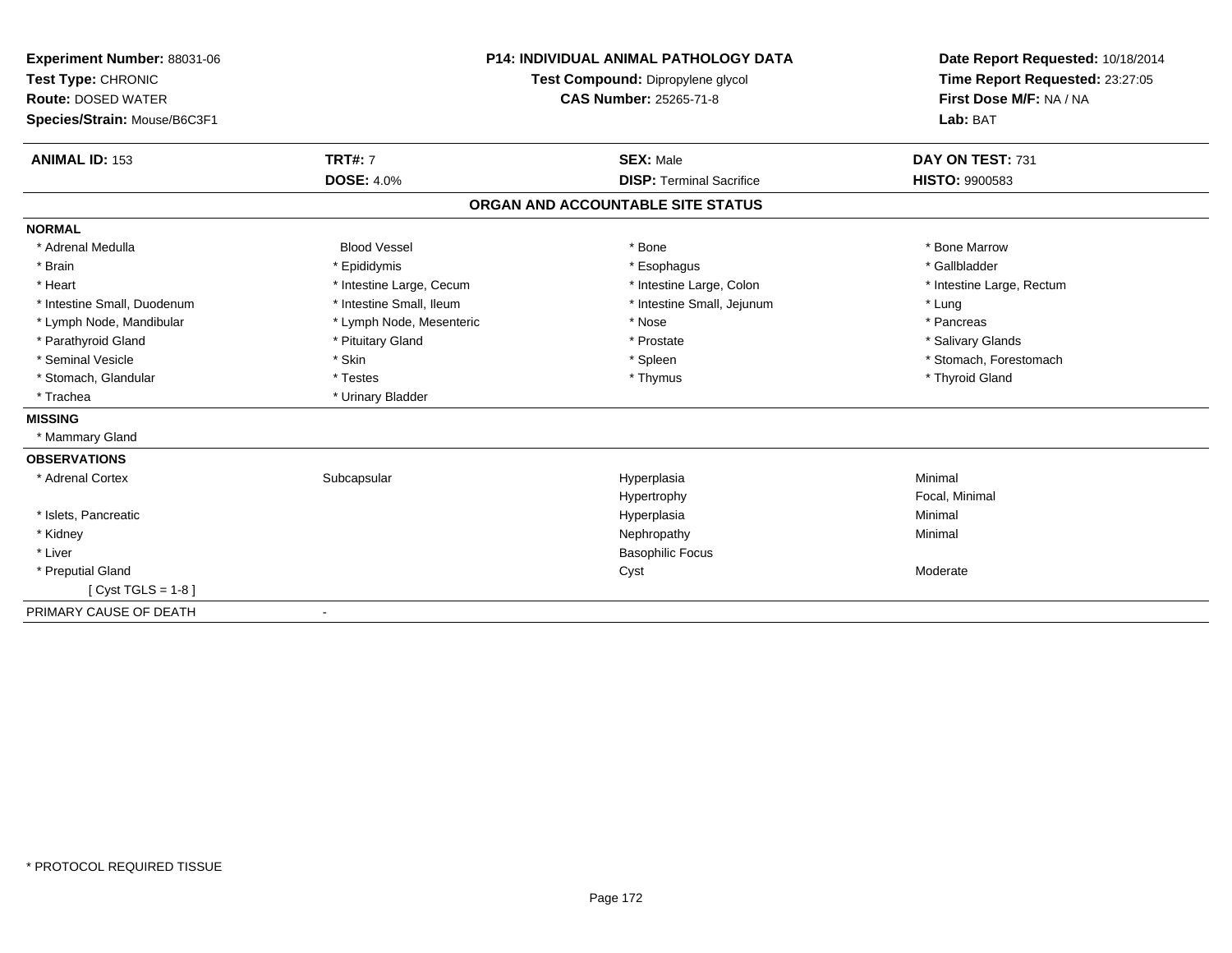| Experiment Number: 88031-06<br>Test Type: CHRONIC<br><b>Route: DOSED WATER</b><br>Species/Strain: Mouse/B6C3F1 |                                     | Test Compound: Dipropylene glycol<br><b>CAS Number: 25265-71-8</b> | <b>P14: INDIVIDUAL ANIMAL PATHOLOGY DATA</b> | Date Report Requested: 10/18/2014<br>Time Report Requested: 23:27:05<br>First Dose M/F: NA / NA<br>Lab: BAT |
|----------------------------------------------------------------------------------------------------------------|-------------------------------------|--------------------------------------------------------------------|----------------------------------------------|-------------------------------------------------------------------------------------------------------------|
| <b>ANIMAL ID: 154</b>                                                                                          | <b>TRT#: 7</b><br><b>DOSE: 4.0%</b> |                                                                    | <b>SEX: Male</b>                             | DAY ON TEST: 731                                                                                            |
|                                                                                                                |                                     |                                                                    | <b>DISP: Terminal Sacrifice</b>              | <b>HISTO: 9900584</b>                                                                                       |
|                                                                                                                |                                     | ORGAN AND ACCOUNTABLE SITE STATUS                                  |                                              |                                                                                                             |
| <b>NORMAL</b>                                                                                                  |                                     |                                                                    |                                              |                                                                                                             |
| * Adrenal Cortex                                                                                               | * Adrenal Medulla                   |                                                                    | <b>Blood Vessel</b>                          | * Bone                                                                                                      |
| * Bone Marrow                                                                                                  | * Brain                             |                                                                    | * Epididymis                                 | * Esophagus                                                                                                 |
| * Gallbladder                                                                                                  | * Heart                             |                                                                    | * Intestine Large, Cecum                     | * Intestine Large, Colon                                                                                    |
| * Intestine Large, Rectum                                                                                      | * Intestine Small, Duodenum         |                                                                    | * Intestine Small, Ileum                     | * Intestine Small, Jejunum                                                                                  |
| * Lung                                                                                                         | * Lymph Node, Mandibular            |                                                                    | * Lymph Node, Mesenteric                     | * Nose                                                                                                      |
| * Pancreas                                                                                                     | * Parathyroid Gland                 |                                                                    | * Pituitary Gland                            | * Prostate                                                                                                  |
| * Salivary Glands                                                                                              | * Seminal Vesicle                   |                                                                    | * Skin                                       | * Spleen                                                                                                    |
| * Stomach, Forestomach                                                                                         | * Stomach, Glandular                |                                                                    | * Testes                                     | * Thymus                                                                                                    |
| * Thyroid Gland                                                                                                | * Trachea                           |                                                                    | * Urinary Bladder                            |                                                                                                             |
| <b>MISSING</b>                                                                                                 |                                     |                                                                    |                                              |                                                                                                             |
| * Mammary Gland                                                                                                |                                     |                                                                    |                                              |                                                                                                             |
| <b>OBSERVATIONS</b>                                                                                            |                                     |                                                                    |                                              |                                                                                                             |
| * Islets, Pancreatic                                                                                           |                                     |                                                                    | Hyperplasia                                  | Mild                                                                                                        |
| * Kidney                                                                                                       |                                     |                                                                    | Nephropathy                                  | Moderate                                                                                                    |
| * Liver                                                                                                        |                                     |                                                                    | Hepatocellular Carcinoma                     |                                                                                                             |
| [ Hepatocellular Carcinoma TGLS = 1-9 ]                                                                        |                                     |                                                                    |                                              |                                                                                                             |
| * Preputial Gland                                                                                              |                                     | Cyst                                                               |                                              | Mild                                                                                                        |
| $Cvst TGLS = 2-8$                                                                                              |                                     |                                                                    |                                              |                                                                                                             |
| PRIMARY CAUSE OF DEATH                                                                                         | $\overline{\phantom{a}}$            |                                                                    |                                              |                                                                                                             |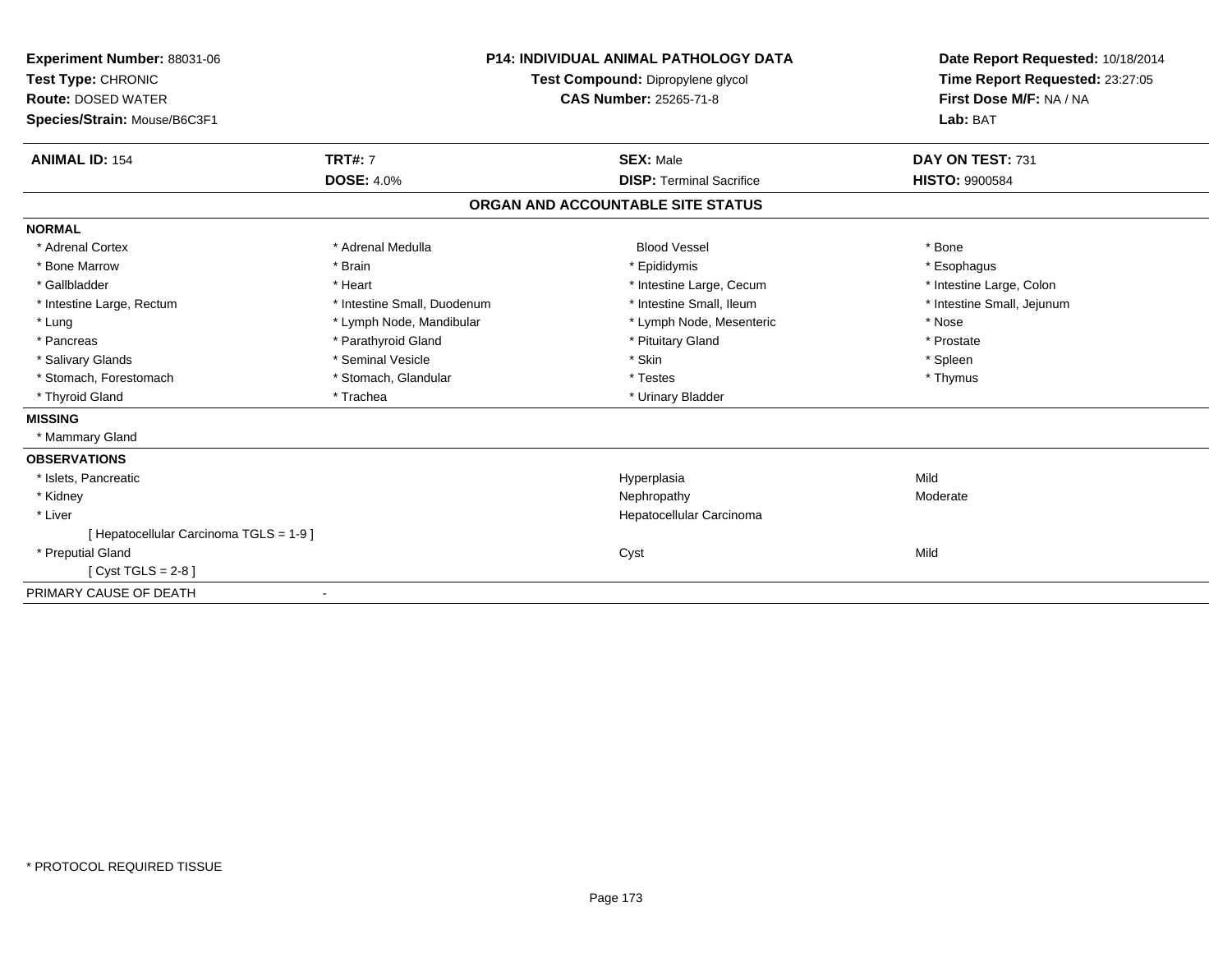| Experiment Number: 88031-06             |                          | <b>P14: INDIVIDUAL ANIMAL PATHOLOGY DATA</b> | Date Report Requested: 10/18/2014 |
|-----------------------------------------|--------------------------|----------------------------------------------|-----------------------------------|
| Test Type: CHRONIC                      |                          | Test Compound: Dipropylene glycol            | Time Report Requested: 23:27:05   |
| <b>Route: DOSED WATER</b>               |                          | <b>CAS Number: 25265-71-8</b>                | First Dose M/F: NA / NA           |
| Species/Strain: Mouse/B6C3F1            |                          |                                              | Lab: BAT                          |
| <b>ANIMAL ID: 155</b>                   | <b>TRT#: 7</b>           | <b>SEX: Male</b>                             | DAY ON TEST: 729                  |
|                                         | <b>DOSE: 4.0%</b>        | <b>DISP: Terminal Sacrifice</b>              | <b>HISTO: 9900585</b>             |
|                                         |                          | ORGAN AND ACCOUNTABLE SITE STATUS            |                                   |
| <b>NORMAL</b>                           |                          |                                              |                                   |
| * Adrenal Medulla                       | <b>Blood Vessel</b>      | * Bone                                       | * Bone Marrow                     |
| * Brain                                 | * Epididymis             | * Esophagus                                  | * Gallbladder                     |
| * Heart                                 | * Intestine Large, Cecum | * Intestine Large, Colon                     | * Intestine Large, Rectum         |
| * Intestine Small, Duodenum             | * Intestine Small, Ileum | * Intestine Small, Jejunum                   | * Lymph Node, Mandibular          |
| * Lymph Node, Mesenteric                | * Nose                   | * Pancreas                                   | * Pituitary Gland                 |
| * Prostate                              | * Salivary Glands        | * Seminal Vesicle                            | * Skin                            |
| * Spleen                                | * Stomach, Forestomach   | * Stomach, Glandular                         | * Testes                          |
| * Thyroid Gland                         | * Trachea                | * Urinary Bladder                            |                                   |
| <b>MISSING</b>                          |                          |                                              |                                   |
| * Mammary Gland                         | * Parathyroid Gland      | * Thymus                                     |                                   |
| <b>OBSERVATIONS</b>                     |                          |                                              |                                   |
| * Adrenal Cortex                        | Subcapsular              | Hyperplasia                                  | Minimal                           |
|                                         |                          | Hypertrophy                                  | Focal, Minimal                    |
| * Islets, Pancreatic                    |                          | Hyperplasia                                  | Minimal                           |
| * Kidney                                |                          | Nephropathy                                  | Minimal                           |
| * Liver                                 |                          | <b>Eosinophilic Focus</b>                    |                                   |
|                                         |                          | Hepatocellular Carcinoma                     |                                   |
|                                         |                          | <b>Mixed Cell Focus</b>                      |                                   |
| [ Hepatocellular Carcinoma TGLS = 2-9 ] |                          |                                              |                                   |
| * Lung                                  |                          | Hepatocellular Carcinoma                     | Metastatic (Liver)                |
| * Preputial Gland                       |                          | Cyst                                         | Moderate                          |
| [ $Cyst TGLS = 1-8$ ]                   |                          |                                              |                                   |
| PRIMARY CAUSE OF DEATH                  | $\blacksquare$           |                                              |                                   |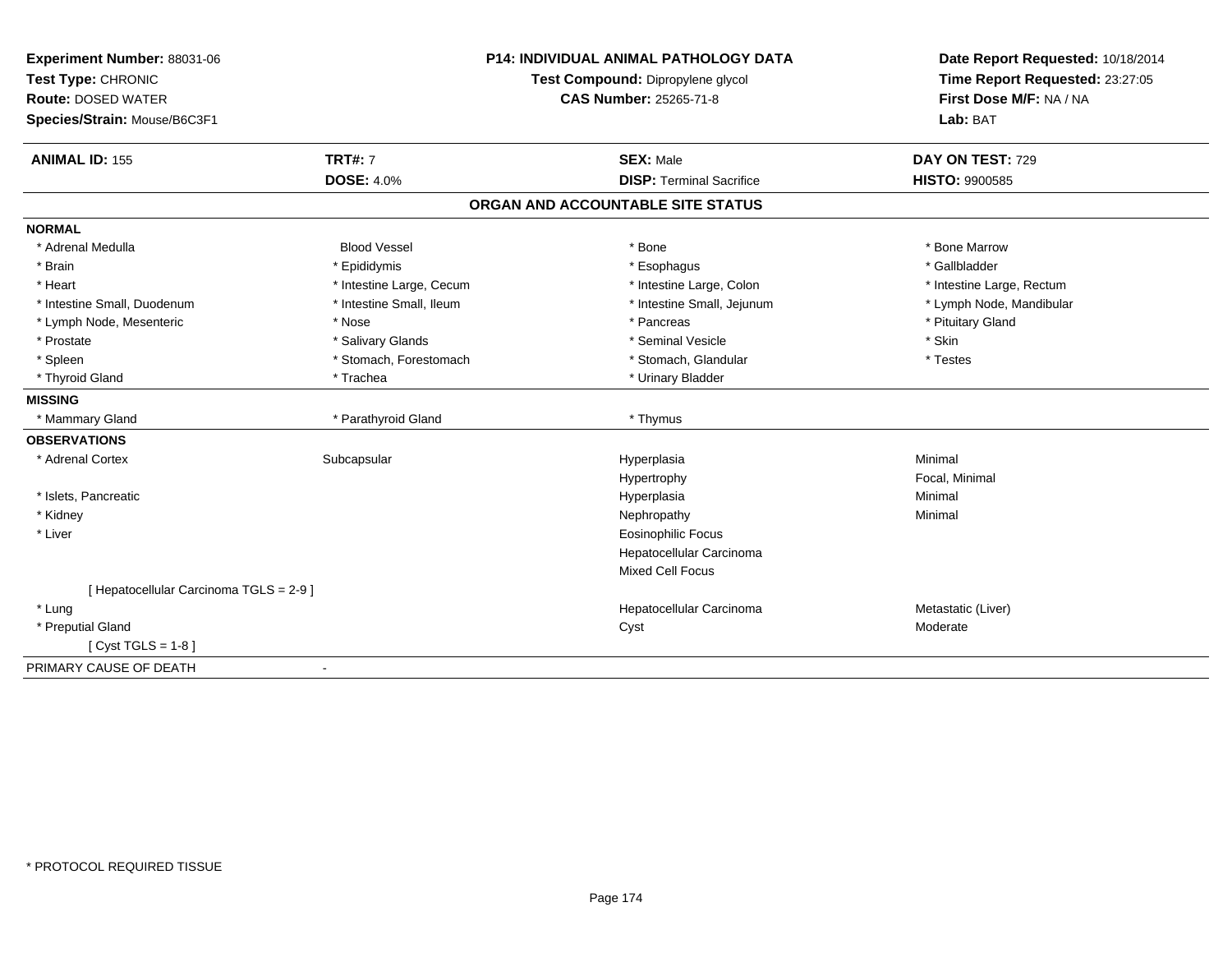| Experiment Number: 88031-06                     |                          | <b>P14: INDIVIDUAL ANIMAL PATHOLOGY DATA</b> | Date Report Requested: 10/18/2014 |  |
|-------------------------------------------------|--------------------------|----------------------------------------------|-----------------------------------|--|
| Test Type: CHRONIC<br><b>Route: DOSED WATER</b> |                          | Test Compound: Dipropylene glycol            | Time Report Requested: 23:27:05   |  |
|                                                 |                          | <b>CAS Number: 25265-71-8</b>                | First Dose M/F: NA / NA           |  |
| Species/Strain: Mouse/B6C3F1                    |                          |                                              | Lab: BAT                          |  |
| <b>ANIMAL ID: 156</b>                           | <b>TRT#: 7</b>           | <b>SEX: Male</b>                             | DAY ON TEST: 730                  |  |
|                                                 | <b>DOSE: 4.0%</b>        | <b>DISP: Terminal Sacrifice</b>              | <b>HISTO: 9900586</b>             |  |
|                                                 |                          | ORGAN AND ACCOUNTABLE SITE STATUS            |                                   |  |
| <b>NORMAL</b>                                   |                          |                                              |                                   |  |
| * Adrenal Medulla                               | <b>Blood Vessel</b>      | * Bone                                       | * Bone Marrow                     |  |
| * Brain                                         | * Epididymis             | * Esophagus                                  | * Gallbladder                     |  |
| * Heart                                         | * Intestine Large, Cecum | * Intestine Large, Colon                     | * Intestine Large, Rectum         |  |
| * Intestine Small, Duodenum                     | * Intestine Small, Ileum | * Intestine Small, Jejunum                   | * Lung                            |  |
| * Lymph Node, Mesenteric                        | * Nose                   | * Pancreas                                   | * Parathyroid Gland               |  |
| * Pituitary Gland                               | * Prostate               | * Salivary Glands                            | * Seminal Vesicle                 |  |
| * Skin                                          | * Spleen                 | * Stomach, Forestomach                       | * Stomach, Glandular              |  |
| * Testes                                        | * Trachea                | * Urinary Bladder                            |                                   |  |
| <b>MISSING</b>                                  |                          |                                              |                                   |  |
| * Lymph Node, Mandibular                        | * Mammary Gland          | * Thymus                                     |                                   |  |
| <b>OBSERVATIONS</b>                             |                          |                                              |                                   |  |
| * Adrenal Cortex                                | Subcapsular              | Hyperplasia                                  | Minimal                           |  |
|                                                 |                          | Hypertrophy                                  | Focal, Minimal                    |  |
| * Islets, Pancreatic                            |                          | Hyperplasia                                  | Moderate                          |  |
| * Kidney                                        |                          | Nephropathy                                  | Minimal                           |  |
| * Liver                                         |                          | Clear Cell Focus                             |                                   |  |
| [Clear Cell Focus TGLS = 2-9]                   |                          |                                              |                                   |  |
| * Preputial Gland                               |                          | Cyst                                         | Moderate                          |  |
| [ $Cyst TGLS = 1,3-8$ ]                         |                          |                                              |                                   |  |
| * Thyroid Gland                                 | Follicle                 | Cyst                                         | Minimal                           |  |
| Tooth                                           |                          | Malformation                                 |                                   |  |
| PRIMARY CAUSE OF DEATH                          | $\overline{\phantom{a}}$ |                                              |                                   |  |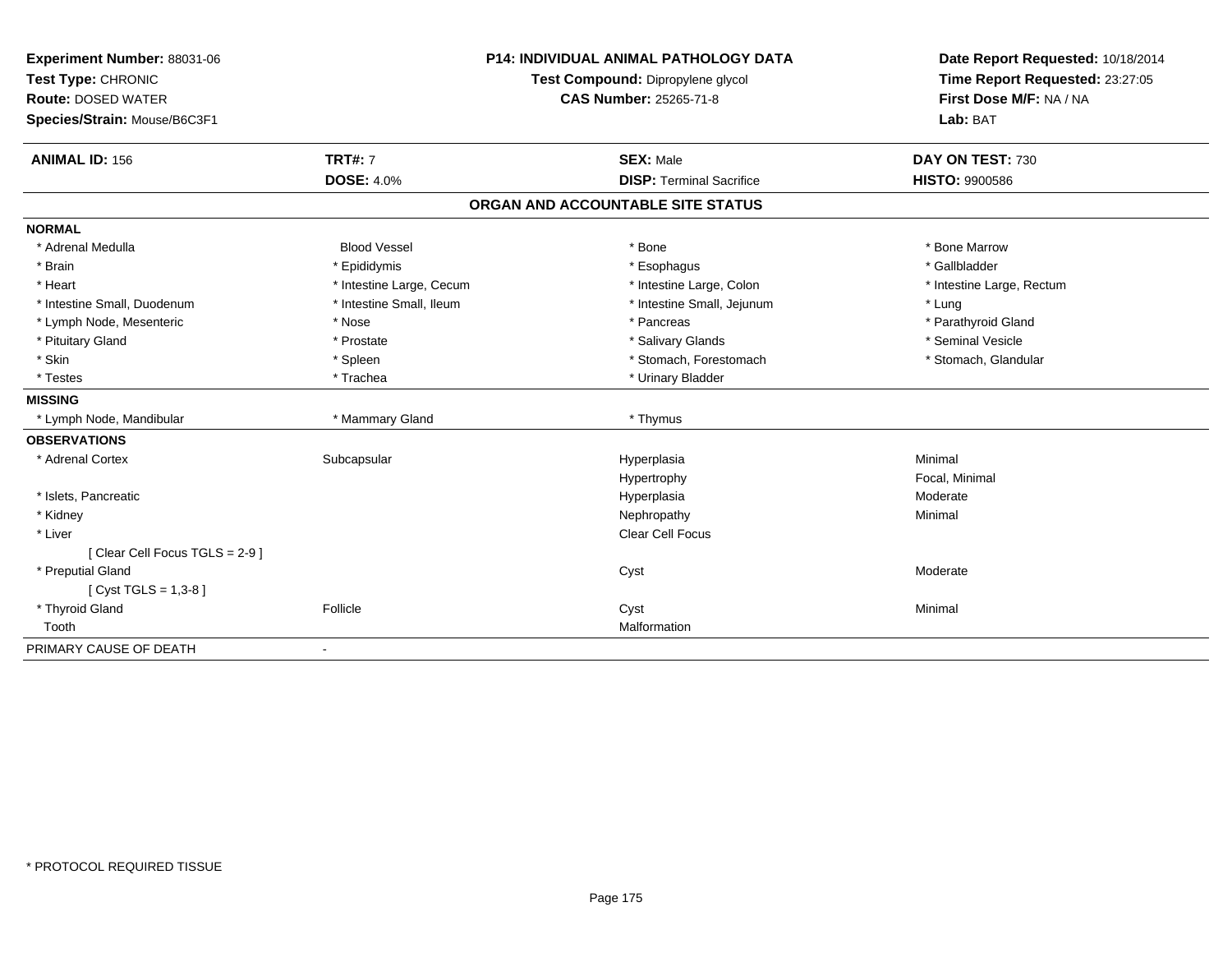| Experiment Number: 88031-06           |                                   | <b>P14: INDIVIDUAL ANIMAL PATHOLOGY DATA</b> | Date Report Requested: 10/18/2014 |
|---------------------------------------|-----------------------------------|----------------------------------------------|-----------------------------------|
| Test Type: CHRONIC                    | Test Compound: Dipropylene glycol |                                              | Time Report Requested: 23:27:05   |
| <b>Route: DOSED WATER</b>             |                                   | <b>CAS Number: 25265-71-8</b>                | First Dose M/F: NA / NA           |
| Species/Strain: Mouse/B6C3F1          |                                   |                                              | Lab: BAT                          |
| <b>ANIMAL ID: 157</b>                 | <b>TRT#: 7</b>                    | <b>SEX: Male</b>                             | DAY ON TEST: 729                  |
|                                       | <b>DOSE: 4.0%</b>                 | <b>DISP: Terminal Sacrifice</b>              | <b>HISTO: 9900587</b>             |
|                                       |                                   | ORGAN AND ACCOUNTABLE SITE STATUS            |                                   |
| <b>NORMAL</b>                         |                                   |                                              |                                   |
| * Adrenal Medulla                     | <b>Blood Vessel</b>               | * Bone                                       | * Bone Marrow                     |
| * Brain                               | * Epididymis                      | * Esophagus                                  | * Gallbladder                     |
| * Heart                               | * Intestine Large, Cecum          | * Intestine Large, Colon                     | * Intestine Large, Rectum         |
| * Intestine Small, Duodenum           | * Intestine Small, Ileum          | * Intestine Small, Jejunum                   | * Lymph Node, Mandibular          |
| * Lymph Node, Mesenteric              | * Mammary Gland                   | * Nose                                       | * Pancreas                        |
| * Parathyroid Gland                   | * Pituitary Gland                 | * Prostate                                   | * Salivary Glands                 |
| * Seminal Vesicle                     | * Skin                            | * Spleen                                     | * Stomach, Forestomach            |
| * Stomach, Glandular                  | * Testes                          | * Thymus                                     | * Thyroid Gland                   |
| * Trachea                             | * Urinary Bladder                 |                                              |                                   |
| <b>OBSERVATIONS</b>                   |                                   |                                              |                                   |
| * Adrenal Cortex                      | Subcapsular                       | Hyperplasia                                  | Minimal                           |
| * Islets, Pancreatic                  |                                   | Hyperplasia                                  | Mild                              |
| * Kidney                              |                                   | Nephropathy                                  | Minimal                           |
| * Liver                               |                                   | <b>Eosinophilic Focus</b>                    |                                   |
|                                       |                                   | Hepatocellular Adenoma                       |                                   |
| [Eosinophilic Focus TGLS = 3-5]       |                                   |                                              |                                   |
| [ Hepatocellular Adenoma TGLS = 2-9 ] |                                   |                                              |                                   |
| * Lung                                |                                   | Alveolar/Bronchiolar Adenoma                 |                                   |
| * Preputial Gland                     |                                   | Cyst                                         | Moderate                          |
| [ $Cyst TGLS = 1-8$ ]                 |                                   |                                              |                                   |
| Tooth                                 |                                   | Malformation                                 |                                   |
| Note: Tooth deformity is in incisor.  |                                   |                                              |                                   |
| PRIMARY CAUSE OF DEATH                | $\blacksquare$                    |                                              |                                   |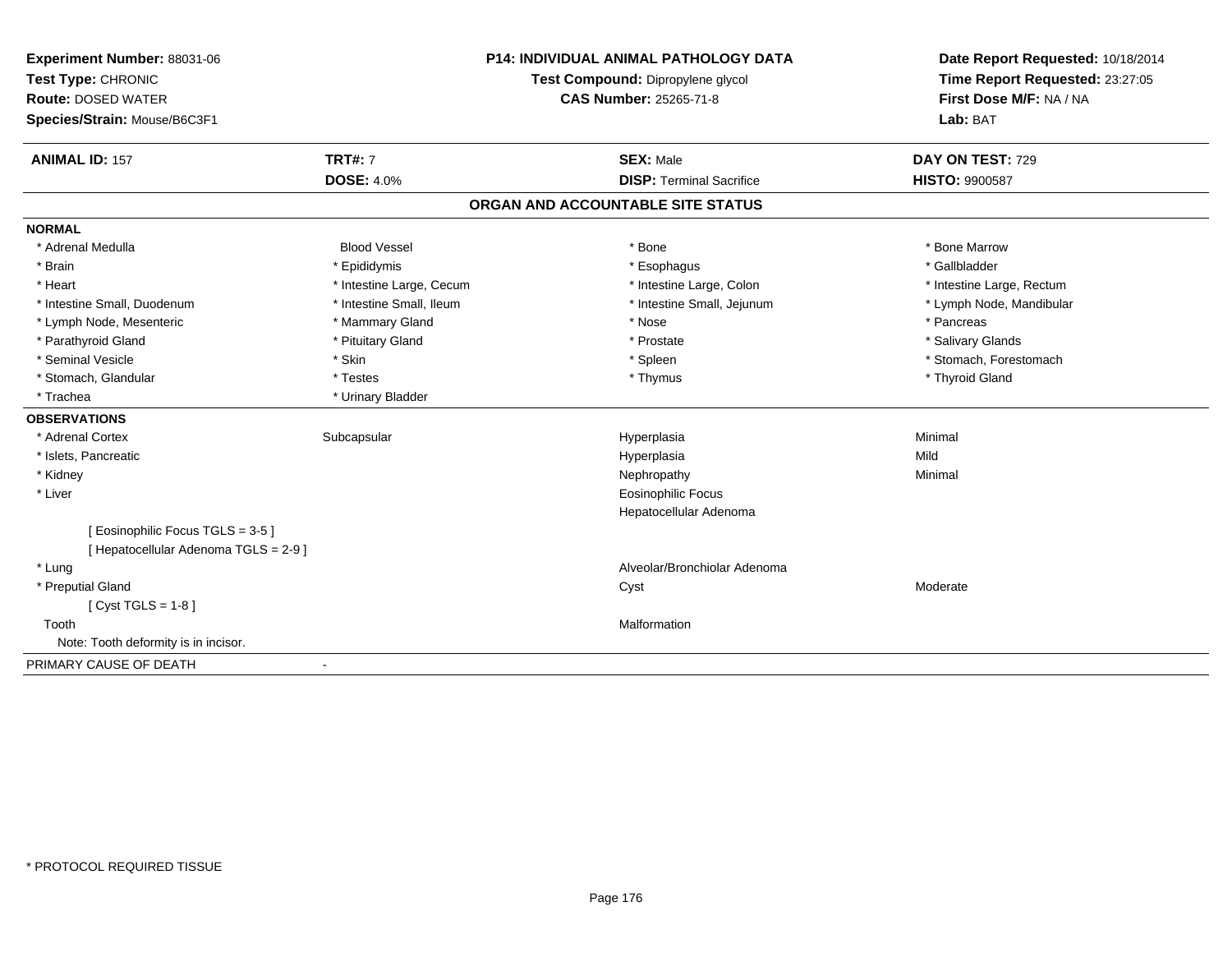| Experiment Number: 88031-06                   |                          | P14: INDIVIDUAL ANIMAL PATHOLOGY DATA | Date Report Requested: 10/18/2014 |  |
|-----------------------------------------------|--------------------------|---------------------------------------|-----------------------------------|--|
| Test Type: CHRONIC                            |                          | Test Compound: Dipropylene glycol     | Time Report Requested: 23:27:05   |  |
| <b>Route: DOSED WATER</b>                     |                          | <b>CAS Number: 25265-71-8</b>         | First Dose M/F: NA / NA           |  |
| Species/Strain: Mouse/B6C3F1                  |                          |                                       | Lab: BAT                          |  |
| <b>ANIMAL ID: 158</b>                         | <b>TRT#: 7</b>           | <b>SEX: Male</b>                      | DAY ON TEST: 731                  |  |
|                                               | <b>DOSE: 4.0%</b>        | <b>DISP: Terminal Sacrifice</b>       | HISTO: 9900588                    |  |
|                                               |                          | ORGAN AND ACCOUNTABLE SITE STATUS     |                                   |  |
| <b>NORMAL</b>                                 |                          |                                       |                                   |  |
| * Adrenal Medulla                             | <b>Blood Vessel</b>      | * Bone                                | * Bone Marrow                     |  |
| * Brain                                       | * Epididymis             | * Esophagus                           | * Gallbladder                     |  |
| * Heart                                       | * Intestine Large, Cecum | * Intestine Large, Colon              | * Intestine Large, Rectum         |  |
| * Intestine Small, Duodenum                   | * Intestine Small, Ileum | * Intestine Small, Jejunum            | * Lymph Node, Mandibular          |  |
| * Lymph Node, Mesenteric                      | * Nose                   | * Pancreas                            | * Parathyroid Gland               |  |
| * Pituitary Gland                             | * Prostate               | * Salivary Glands                     | * Seminal Vesicle                 |  |
| * Skin                                        | * Stomach, Forestomach   | * Stomach, Glandular                  | * Testes                          |  |
| * Thymus                                      | * Thyroid Gland          | * Trachea                             | * Urinary Bladder                 |  |
| <b>MISSING</b>                                |                          |                                       |                                   |  |
| * Mammary Gland                               |                          |                                       |                                   |  |
| <b>OBSERVATIONS</b>                           |                          |                                       |                                   |  |
| * Adrenal Cortex                              | Subcapsular              | Hyperplasia                           | Minimal                           |  |
| * Islets, Pancreatic                          |                          | Hyperplasia                           | Mild                              |  |
| * Kidney                                      |                          | Nephropathy                           | Minimal                           |  |
| * Liver                                       |                          | <b>Clear Cell Focus</b>               |                                   |  |
| [Clear Cell Focus TGLS = 3-10]                |                          |                                       |                                   |  |
| * Lung                                        |                          | Alveolar/Bronchiolar Carcinoma        |                                   |  |
| [ Alveolar/Bronchiolar Carcinoma TGLS = 1-9 ] |                          |                                       |                                   |  |
| * Preputial Gland                             |                          | Cyst                                  | Moderate                          |  |
| [Cyst TGLS = $2-8$ ]                          |                          |                                       |                                   |  |
| * Spleen                                      |                          | Hematopoietic Cell Proliferation      | Minimal                           |  |
| Tooth                                         |                          | Malformation                          |                                   |  |
| PRIMARY CAUSE OF DEATH                        | $\blacksquare$           |                                       |                                   |  |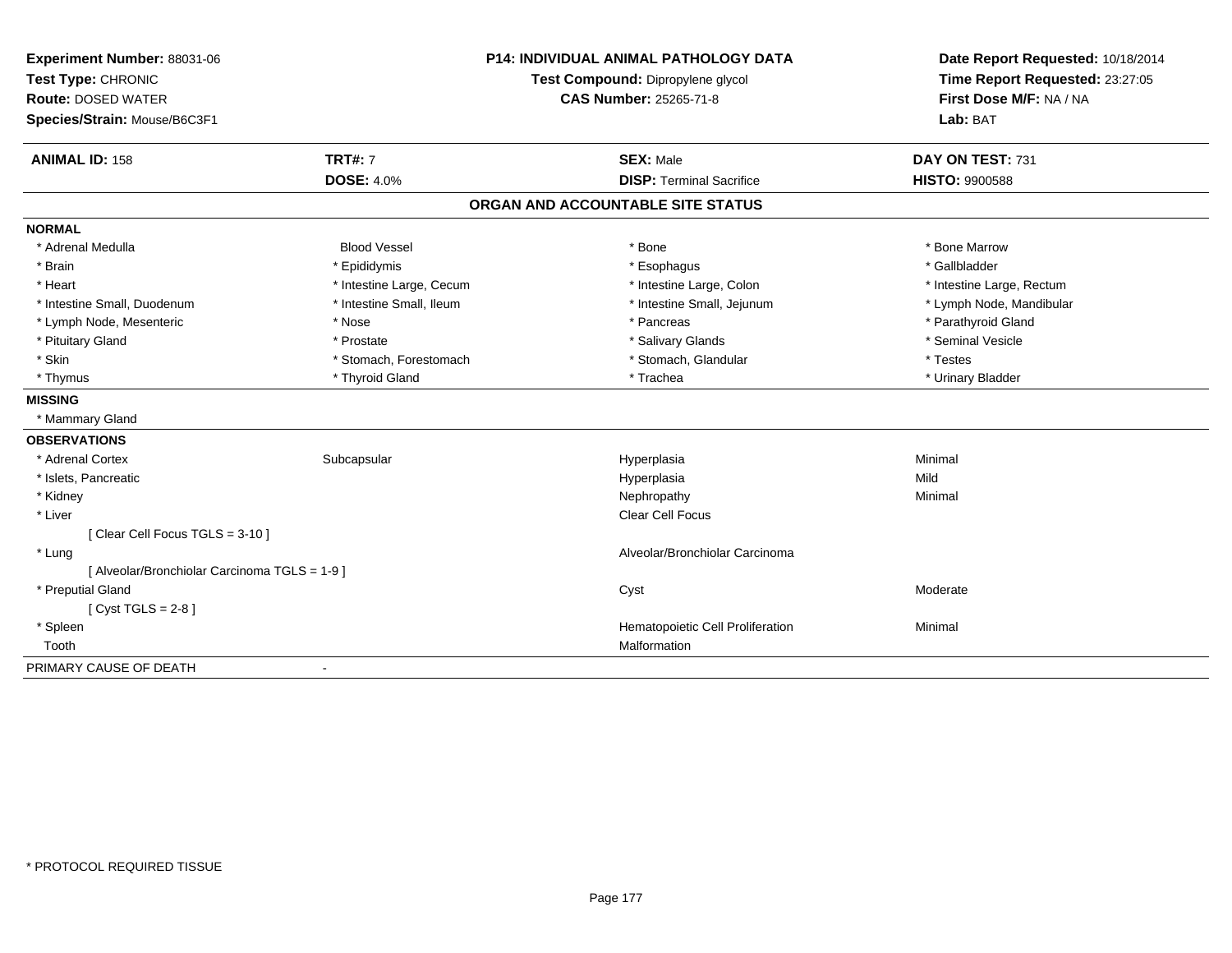| <b>Experiment Number: 88031-06</b><br>Test Type: CHRONIC<br><b>Route: DOSED WATER</b><br>Species/Strain: Mouse/B6C3F1 |                          | <b>P14: INDIVIDUAL ANIMAL PATHOLOGY DATA</b><br>Test Compound: Dipropylene glycol<br><b>CAS Number: 25265-71-8</b> | Date Report Requested: 10/18/2014<br>Time Report Requested: 23:27:05<br>First Dose M/F: NA / NA<br>Lab: BAT |
|-----------------------------------------------------------------------------------------------------------------------|--------------------------|--------------------------------------------------------------------------------------------------------------------|-------------------------------------------------------------------------------------------------------------|
| <b>ANIMAL ID: 159</b>                                                                                                 | <b>TRT#: 7</b>           | <b>SEX: Male</b>                                                                                                   | DAY ON TEST: 730                                                                                            |
|                                                                                                                       | <b>DOSE: 4.0%</b>        | <b>DISP: Terminal Sacrifice</b>                                                                                    | <b>HISTO: 9900589</b>                                                                                       |
|                                                                                                                       |                          | ORGAN AND ACCOUNTABLE SITE STATUS                                                                                  |                                                                                                             |
| <b>NORMAL</b>                                                                                                         |                          |                                                                                                                    |                                                                                                             |
| * Adrenal Medulla                                                                                                     | <b>Blood Vessel</b>      | * Bone                                                                                                             | * Bone Marrow                                                                                               |
| * Brain                                                                                                               | * Epididymis             | * Esophagus                                                                                                        | * Gallbladder                                                                                               |
| * Heart                                                                                                               | * Intestine Large, Cecum | * Intestine Large, Colon                                                                                           | * Intestine Large, Rectum                                                                                   |
| * Intestine Small, Duodenum                                                                                           | * Intestine Small, Ileum | * Intestine Small, Jejunum                                                                                         | * Liver                                                                                                     |
| * Lung                                                                                                                | * Lymph Node, Mandibular | * Lymph Node, Mesenteric                                                                                           | * Nose                                                                                                      |
| * Pancreas                                                                                                            | * Parathyroid Gland      | * Pituitary Gland                                                                                                  | * Prostate                                                                                                  |
| * Salivary Glands                                                                                                     | * Seminal Vesicle        | * Skin                                                                                                             | * Stomach, Forestomach                                                                                      |
| * Stomach, Glandular                                                                                                  | * Testes                 | * Thymus                                                                                                           | * Thyroid Gland                                                                                             |
| * Trachea                                                                                                             | * Urinary Bladder        |                                                                                                                    |                                                                                                             |
| <b>MISSING</b>                                                                                                        |                          |                                                                                                                    |                                                                                                             |
| * Mammary Gland                                                                                                       |                          |                                                                                                                    |                                                                                                             |
| <b>OBSERVATIONS</b>                                                                                                   |                          |                                                                                                                    |                                                                                                             |
| * Adrenal Cortex                                                                                                      | Subcapsular              | Hyperplasia                                                                                                        | Minimal                                                                                                     |
| * Islets, Pancreatic                                                                                                  |                          | Hyperplasia                                                                                                        | Mild                                                                                                        |
| * Kidney                                                                                                              |                          | Nephropathy                                                                                                        | Minimal                                                                                                     |
| * Preputial Gland                                                                                                     |                          | Cyst                                                                                                               | Moderate                                                                                                    |
| * Spleen                                                                                                              | Lymph Follic             | Hyperplasia                                                                                                        | Minimal                                                                                                     |
| PRIMARY CAUSE OF DEATH                                                                                                |                          |                                                                                                                    |                                                                                                             |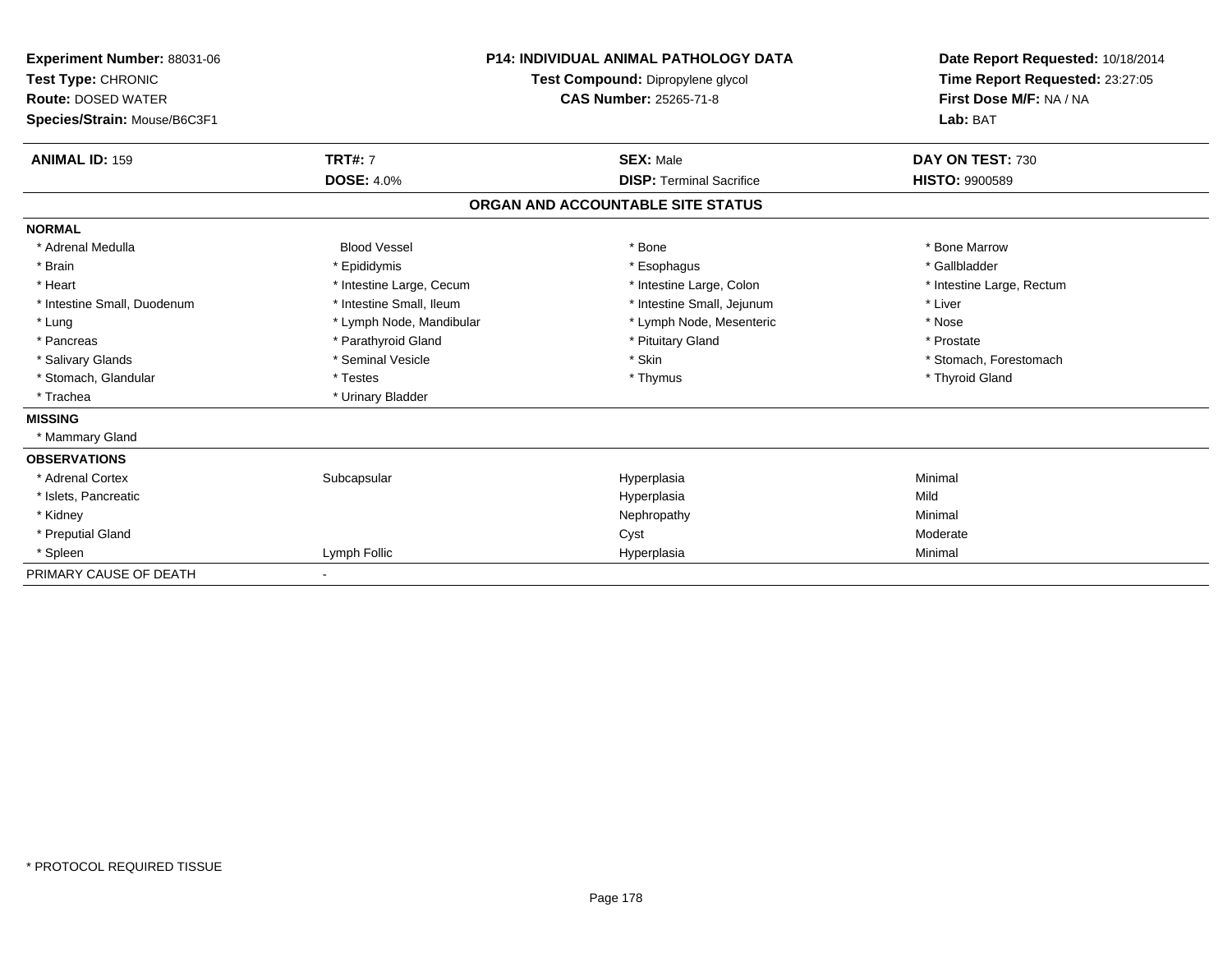| Experiment Number: 88031-06                 |                            | <b>P14: INDIVIDUAL ANIMAL PATHOLOGY DATA</b> | Date Report Requested: 10/18/2014                          |
|---------------------------------------------|----------------------------|----------------------------------------------|------------------------------------------------------------|
| Test Type: CHRONIC                          |                            | Test Compound: Dipropylene glycol            | Time Report Requested: 23:27:05<br>First Dose M/F: NA / NA |
| <b>Route: DOSED WATER</b>                   |                            | <b>CAS Number: 25265-71-8</b>                |                                                            |
| Species/Strain: Mouse/B6C3F1                |                            |                                              | Lab: BAT                                                   |
| <b>ANIMAL ID: 160</b>                       | <b>TRT#: 7</b>             | <b>SEX: Male</b>                             | DAY ON TEST: 729                                           |
|                                             | <b>DOSE: 4.0%</b>          | <b>DISP: Terminal Sacrifice</b>              | <b>HISTO: 9900590</b>                                      |
|                                             |                            | ORGAN AND ACCOUNTABLE SITE STATUS            |                                                            |
| <b>NORMAL</b>                               |                            |                                              |                                                            |
| * Adrenal Medulla                           | <b>Blood Vessel</b>        | * Bone                                       | * Bone Marrow                                              |
| * Brain                                     | * Epididymis               | * Esophagus                                  | * Gallbladder                                              |
| * Heart                                     | * Intestine Large, Cecum   | * Intestine Large, Colon                     | * Intestine Large, Rectum                                  |
| * Intestine Small, Ileum                    | * Intestine Small, Jejunum | * Lung                                       | * Lymph Node, Mandibular                                   |
| * Lymph Node, Mesenteric                    | * Nose                     | * Pancreas                                   | * Parathyroid Gland                                        |
| * Prostate                                  | * Salivary Glands          | * Seminal Vesicle                            | * Skin                                                     |
| * Spleen                                    | * Stomach, Forestomach     | * Stomach, Glandular                         | * Testes                                                   |
| * Thymus                                    | * Thyroid Gland            | * Trachea                                    | * Urinary Bladder                                          |
| <b>MISSING</b>                              |                            |                                              |                                                            |
| * Mammary Gland                             |                            |                                              |                                                            |
| <b>OBSERVATIONS</b>                         |                            |                                              |                                                            |
| * Adrenal Cortex                            | Subcapsular                | Hyperplasia                                  | Mild                                                       |
| * Intestine Small, Duodenum                 | Epithelium                 | Hyperplasia                                  | Focal, Minimal                                             |
| * Islets, Pancreatic                        |                            | Hyperplasia                                  | Moderate                                                   |
| * Kidney                                    |                            | Infarct                                      | Minimal                                                    |
|                                             |                            | Nephropathy                                  | Minimal                                                    |
| * Liver                                     |                            | <b>Clear Cell Focus</b>                      |                                                            |
|                                             |                            | Hepatocellular Adenoma                       | Multiple                                                   |
| [Clear Cell Focus TGLS = 4-9]               |                            |                                              |                                                            |
| [ Hepatocellular Adenoma TGLS = 2,3-3+9+4 ] |                            |                                              |                                                            |
| * Pituitary Gland                           | <b>Pars Distalis</b>       | Hyperplasia                                  | Focal, Minimal                                             |
| * Preputial Gland                           |                            | Inflammation                                 | Chronic, Minimal                                           |
| [Inflammation $TGLS = 1-8$ ]                |                            |                                              |                                                            |
| Tooth                                       |                            | Malformation                                 |                                                            |
| PRIMARY CAUSE OF DEATH                      |                            |                                              |                                                            |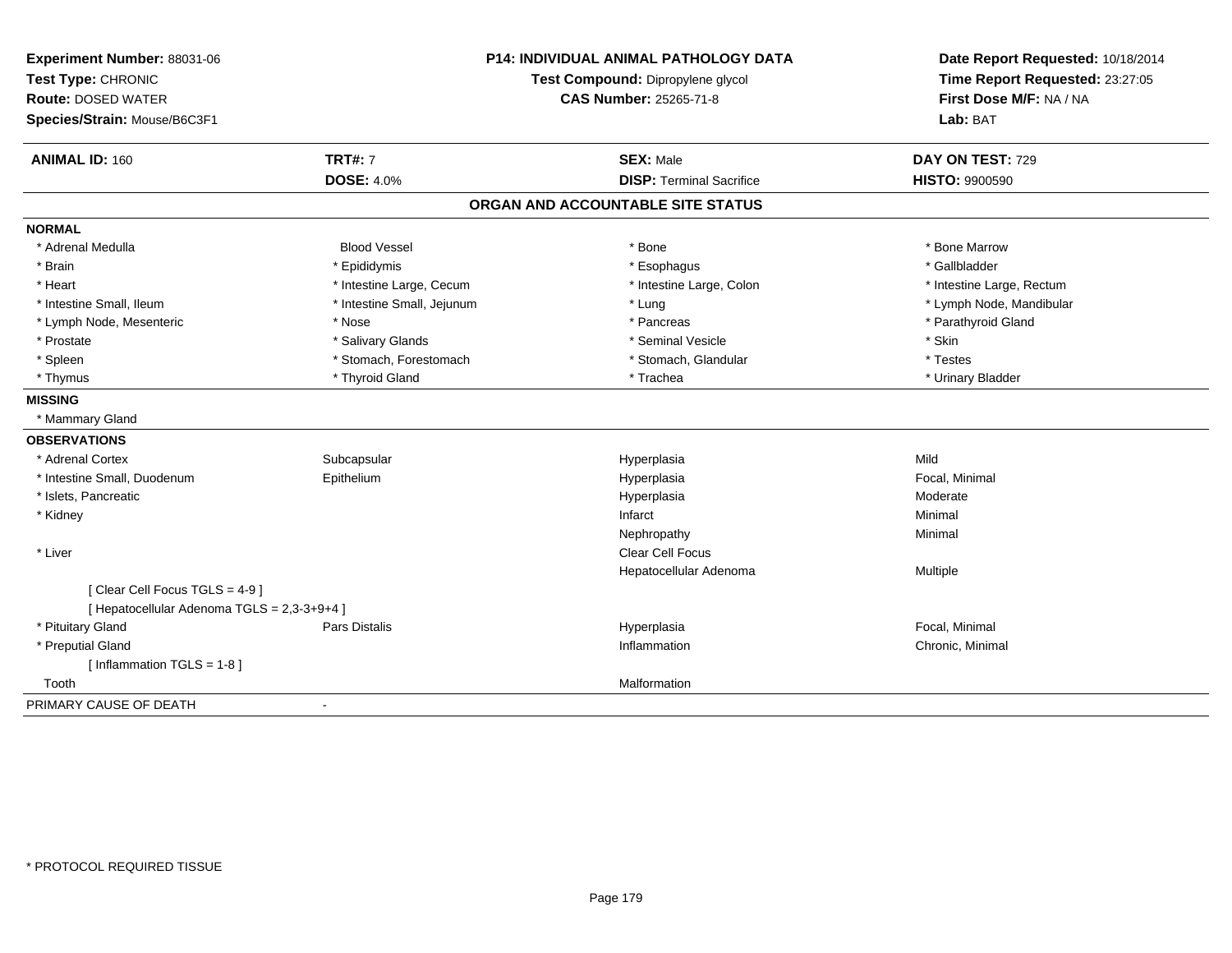| Experiment Number: 88031-06             |                          | <b>P14: INDIVIDUAL ANIMAL PATHOLOGY DATA</b> | Date Report Requested: 10/18/2014                          |
|-----------------------------------------|--------------------------|----------------------------------------------|------------------------------------------------------------|
| Test Type: CHRONIC                      |                          | Test Compound: Dipropylene glycol            | Time Report Requested: 23:27:05<br>First Dose M/F: NA / NA |
| <b>Route: DOSED WATER</b>               |                          | <b>CAS Number: 25265-71-8</b>                |                                                            |
| Species/Strain: Mouse/B6C3F1            |                          |                                              | Lab: BAT                                                   |
| <b>ANIMAL ID: 161</b>                   | <b>TRT#: 7</b>           | <b>SEX: Male</b>                             | DAY ON TEST: 729                                           |
|                                         | <b>DOSE: 4.0%</b>        | <b>DISP: Terminal Sacrifice</b>              | <b>HISTO: 9900591</b>                                      |
|                                         |                          | ORGAN AND ACCOUNTABLE SITE STATUS            |                                                            |
| <b>NORMAL</b>                           |                          |                                              |                                                            |
| * Adrenal Medulla                       | <b>Blood Vessel</b>      | * Bone                                       | * Bone Marrow                                              |
| * Brain                                 | * Epididymis             | * Esophagus                                  | * Gallbladder                                              |
| * Heart                                 | * Intestine Large, Cecum | * Intestine Large, Colon                     | * Intestine Large, Rectum                                  |
| * Intestine Small, Duodenum             | * Intestine Small, Ileum | * Intestine Small, Jejunum                   | * Lung                                                     |
| * Lymph Node, Mandibular                | * Lymph Node, Mesenteric | * Nose                                       | * Pancreas                                                 |
| * Parathyroid Gland                     | * Pituitary Gland        | * Prostate                                   | * Salivary Glands                                          |
| * Seminal Vesicle                       | * Skin                   | * Spleen                                     | * Stomach, Forestomach                                     |
| * Stomach, Glandular                    | * Testes                 | * Thymus                                     | * Thyroid Gland                                            |
| * Trachea                               | * Urinary Bladder        |                                              |                                                            |
| <b>MISSING</b>                          |                          |                                              |                                                            |
| * Mammary Gland                         |                          |                                              |                                                            |
| <b>OBSERVATIONS</b>                     |                          |                                              |                                                            |
| * Adrenal Cortex                        | Subcapsular              | Hyperplasia                                  | Minimal                                                    |
| * Islets, Pancreatic                    |                          | Hyperplasia                                  | Moderate                                                   |
| * Kidney                                |                          | Infarct                                      | Minimal                                                    |
| * Liver                                 |                          | Hepatocellular Adenoma                       |                                                            |
|                                         |                          | Hepatocellular Carcinoma                     |                                                            |
| [ Hepatocellular Adenoma TGLS = 3-10 ]  |                          |                                              |                                                            |
| [ Hepatocellular Carcinoma TGLS = 2-9 ] |                          |                                              |                                                            |
| * Preputial Gland                       |                          | Cyst                                         | Moderate                                                   |
| [ $Cyst TGLS = 1-8$ ]                   |                          |                                              |                                                            |
| PRIMARY CAUSE OF DEATH                  | $\blacksquare$           |                                              |                                                            |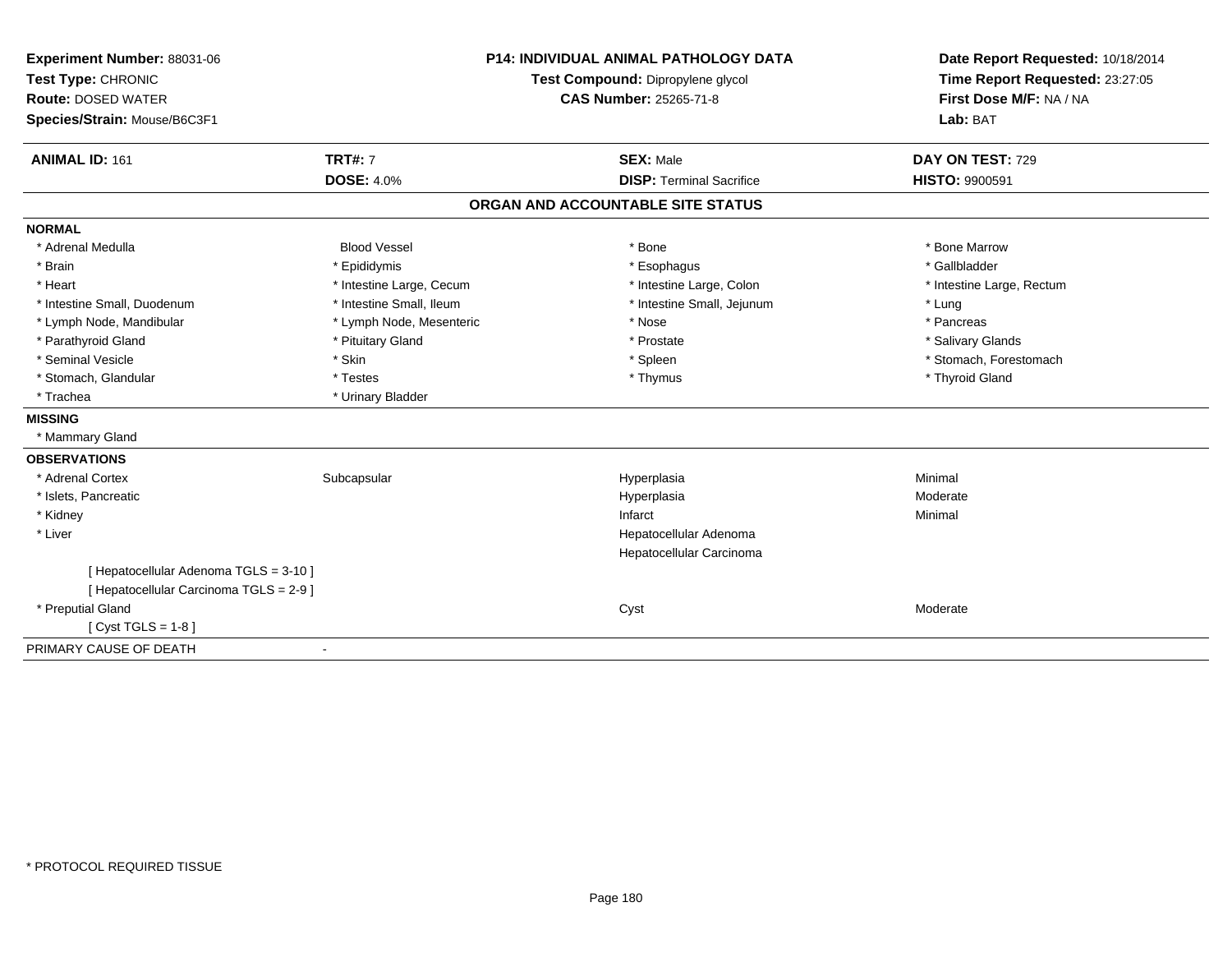| Experiment Number: 88031-06                     |                          | <b>P14: INDIVIDUAL ANIMAL PATHOLOGY DATA</b> | Date Report Requested: 10/18/2014                          |  |
|-------------------------------------------------|--------------------------|----------------------------------------------|------------------------------------------------------------|--|
| Test Type: CHRONIC                              |                          | Test Compound: Dipropylene glycol            | Time Report Requested: 23:27:05<br>First Dose M/F: NA / NA |  |
| <b>Route: DOSED WATER</b>                       |                          | <b>CAS Number: 25265-71-8</b>                |                                                            |  |
| Species/Strain: Mouse/B6C3F1                    |                          |                                              | Lab: BAT                                                   |  |
| <b>ANIMAL ID: 162</b>                           | <b>TRT#: 7</b>           | <b>SEX: Male</b>                             | DAY ON TEST: 730                                           |  |
|                                                 | <b>DOSE: 4.0%</b>        | <b>DISP: Terminal Sacrifice</b>              | <b>HISTO: 9900592</b>                                      |  |
|                                                 |                          | ORGAN AND ACCOUNTABLE SITE STATUS            |                                                            |  |
| <b>NORMAL</b>                                   |                          |                                              |                                                            |  |
| * Adrenal Medulla                               | <b>Blood Vessel</b>      | * Bone                                       | * Bone Marrow                                              |  |
| * Brain                                         | * Epididymis             | * Esophagus                                  | * Gallbladder                                              |  |
| * Heart                                         | * Intestine Large, Cecum | * Intestine Large, Colon                     | * Intestine Large, Rectum                                  |  |
| * Intestine Small, Duodenum                     | * Intestine Small, Ileum | * Intestine Small, Jejunum                   | * Lymph Node, Mandibular                                   |  |
| * Lymph Node, Mesenteric                        | * Nose                   | * Pancreas                                   | * Parathyroid Gland                                        |  |
| * Pituitary Gland                               | * Prostate               | * Salivary Glands                            | * Seminal Vesicle                                          |  |
| * Skin                                          | * Stomach, Forestomach   | * Stomach, Glandular                         | * Testes                                                   |  |
| * Thymus                                        | * Thyroid Gland          | * Trachea                                    | * Urinary Bladder                                          |  |
| <b>MISSING</b>                                  |                          |                                              |                                                            |  |
| * Mammary Gland                                 |                          |                                              |                                                            |  |
| <b>OBSERVATIONS</b>                             |                          |                                              |                                                            |  |
| * Adrenal Cortex                                |                          | Hypertrophy                                  | Focal, Minimal                                             |  |
| * Islets, Pancreatic                            |                          | Hyperplasia                                  | Mild                                                       |  |
| * Kidney                                        |                          | Nephropathy                                  | Minimal                                                    |  |
| * Liver                                         |                          | Hepatocellular Carcinoma                     | Multiple                                                   |  |
|                                                 |                          | <b>Necrosis</b>                              | Focal, Mild                                                |  |
| Note: NO CORRELATING LESION FOR TGLS 3-5        |                          |                                              |                                                            |  |
| [ Hepatocellular Carcinoma TGLS = 3,4,5-3+9+4 ] |                          |                                              |                                                            |  |
| * Lung                                          |                          | Hepatocellular Carcinoma                     | Metastatic (Liver)                                         |  |
| * Preputial Gland                               |                          | Cyst                                         | Minimal                                                    |  |
| [Cyst TGLS = $1-8$ ]                            |                          |                                              |                                                            |  |
| * Spleen                                        | Lymph Follic             | Atrophy                                      | Mild                                                       |  |
|                                                 |                          | Hematopoietic Cell Proliferation             | Moderate                                                   |  |
| [Atrophy TGLS = $2-4$ ]                         |                          |                                              |                                                            |  |
| PRIMARY CAUSE OF DEATH                          | $\blacksquare$           |                                              |                                                            |  |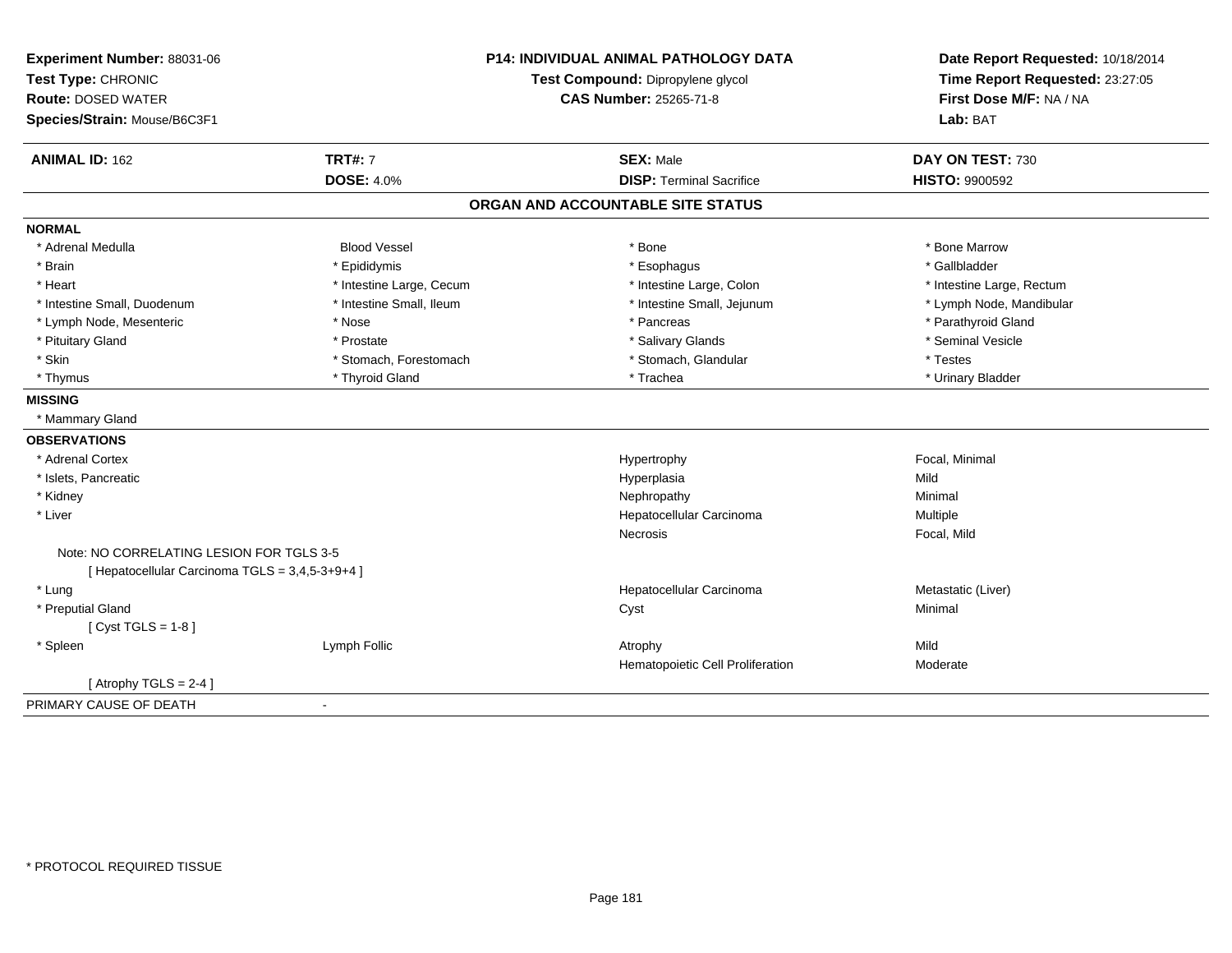| Experiment Number: 88031-06<br>Test Type: CHRONIC<br><b>Route: DOSED WATER</b><br>Species/Strain: Mouse/B6C3F1<br>ANIMAL ID: 163 | <b>TRT#: 7</b>                   | <b>P14: INDIVIDUAL ANIMAL PATHOLOGY DATA</b><br>Test Compound: Dipropylene glycol<br><b>CAS Number: 25265-71-8</b><br><b>SEX: Male</b> | Date Report Requested: 10/18/2014<br>Time Report Requested: 23:27:05<br>First Dose M/F: NA / NA<br>Lab: BAT<br>DAY ON TEST: 451 |
|----------------------------------------------------------------------------------------------------------------------------------|----------------------------------|----------------------------------------------------------------------------------------------------------------------------------------|---------------------------------------------------------------------------------------------------------------------------------|
|                                                                                                                                  | <b>DOSE: 4.0%</b>                | <b>DISP:</b> Moribund Sacrifice                                                                                                        | <b>HISTO: 9900593</b>                                                                                                           |
|                                                                                                                                  |                                  | ORGAN AND ACCOUNTABLE SITE STATUS                                                                                                      |                                                                                                                                 |
| <b>NORMAL</b>                                                                                                                    |                                  |                                                                                                                                        |                                                                                                                                 |
| * Adrenal Cortex                                                                                                                 | * Adrenal Medulla                | <b>Blood Vessel</b>                                                                                                                    | * Bone                                                                                                                          |
| * Bone Marrow                                                                                                                    | * Brain                          | * Epididymis                                                                                                                           | * Esophagus                                                                                                                     |
| * Gallbladder                                                                                                                    | * Heart                          | * Intestine Large, Cecum                                                                                                               | * Intestine Large, Colon                                                                                                        |
| * Intestine Large, Rectum                                                                                                        | * Intestine Small, Duodenum      | * Intestine Small, Ileum                                                                                                               | * Intestine Small, Jejunum                                                                                                      |
| * Lung                                                                                                                           | * Lymph Node, Mandibular         | * Lymph Node, Mesenteric                                                                                                               | * Nose                                                                                                                          |
| * Pancreas                                                                                                                       | * Parathyroid Gland              | * Pituitary Gland                                                                                                                      | * Preputial Gland                                                                                                               |
| * Prostate                                                                                                                       | * Salivary Glands                | * Seminal Vesicle                                                                                                                      | * Skin                                                                                                                          |
| * Stomach. Forestomach                                                                                                           | * Stomach, Glandular             | * Testes                                                                                                                               | * Thymus                                                                                                                        |
| * Thyroid Gland                                                                                                                  | * Trachea                        | * Urinary Bladder                                                                                                                      |                                                                                                                                 |
| <b>MISSING</b>                                                                                                                   |                                  |                                                                                                                                        |                                                                                                                                 |
| * Mammary Gland                                                                                                                  |                                  |                                                                                                                                        |                                                                                                                                 |
| <b>OBSERVATIONS</b>                                                                                                              |                                  |                                                                                                                                        |                                                                                                                                 |
| * Islets, Pancreatic                                                                                                             |                                  | Hyperplasia                                                                                                                            | Moderate                                                                                                                        |
| * Kidney                                                                                                                         |                                  | Nephropathy                                                                                                                            | Mild                                                                                                                            |
| * Liver                                                                                                                          |                                  | Eosinophilic Focus                                                                                                                     |                                                                                                                                 |
|                                                                                                                                  |                                  | Hepatocellular Carcinoma                                                                                                               | Multiple                                                                                                                        |
| [ Hepatocellular Carcinoma TGLS = 1-4+9 ]                                                                                        |                                  |                                                                                                                                        |                                                                                                                                 |
| * Spleen                                                                                                                         |                                  | Hematopoietic Cell Proliferation                                                                                                       | Mild                                                                                                                            |
| PRIMARY CAUSE OF DEATH                                                                                                           | - Liver Hepatocellular Carcinoma |                                                                                                                                        |                                                                                                                                 |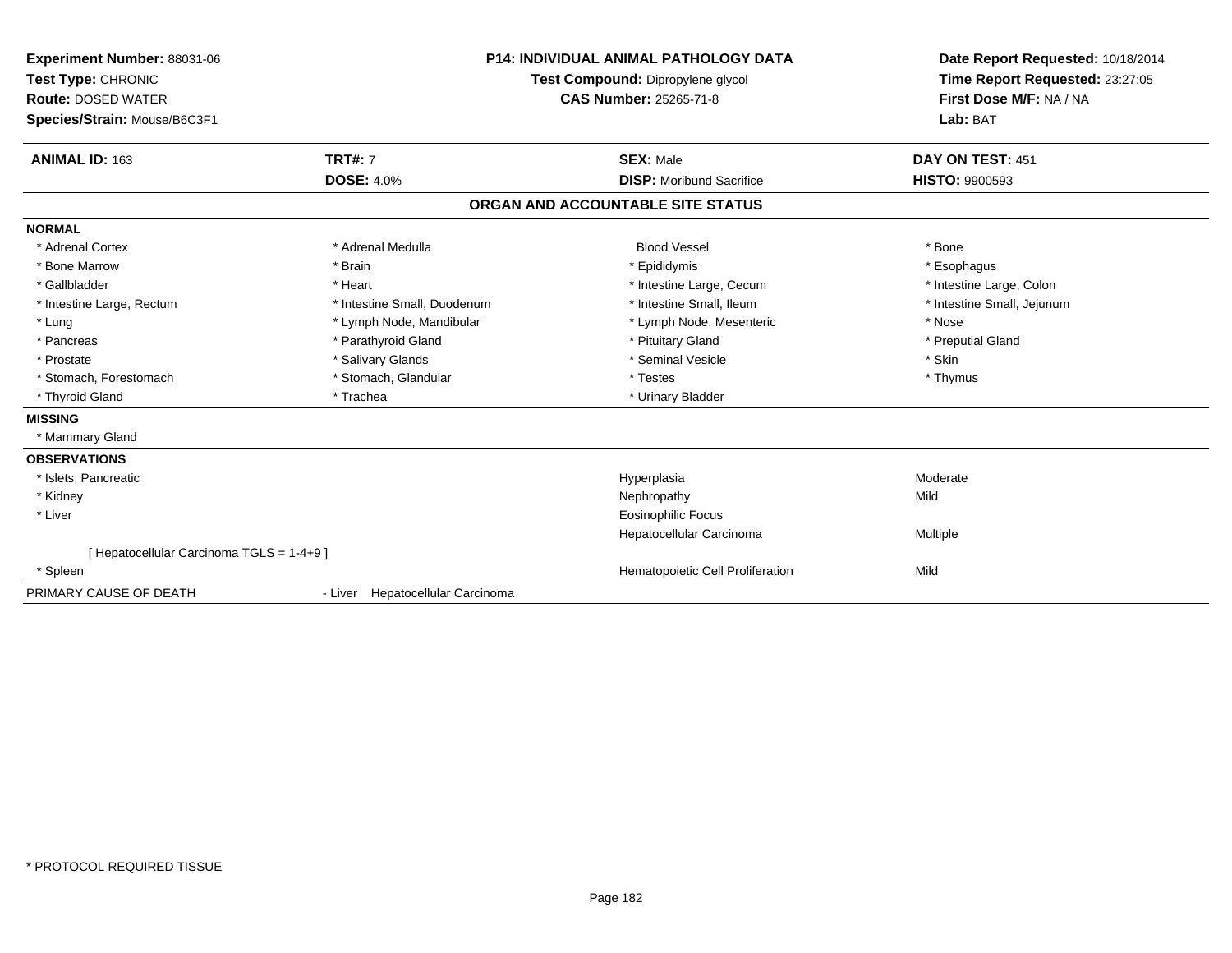| Experiment Number: 88031-06   |                            | <b>P14: INDIVIDUAL ANIMAL PATHOLOGY DATA</b> | Date Report Requested: 10/18/2014                          |  |
|-------------------------------|----------------------------|----------------------------------------------|------------------------------------------------------------|--|
| Test Type: CHRONIC            |                            | Test Compound: Dipropylene glycol            | Time Report Requested: 23:27:05<br>First Dose M/F: NA / NA |  |
| <b>Route: DOSED WATER</b>     |                            | <b>CAS Number: 25265-71-8</b>                |                                                            |  |
| Species/Strain: Mouse/B6C3F1  |                            |                                              | Lab: BAT                                                   |  |
| <b>ANIMAL ID: 164</b>         | <b>TRT#: 7</b>             | <b>SEX: Male</b>                             | DAY ON TEST: 730                                           |  |
|                               | <b>DOSE: 4.0%</b>          | <b>DISP: Terminal Sacrifice</b>              | <b>HISTO: 9900594</b>                                      |  |
|                               |                            | ORGAN AND ACCOUNTABLE SITE STATUS            |                                                            |  |
| <b>NORMAL</b>                 |                            |                                              |                                                            |  |
| * Adrenal Medulla             | <b>Blood Vessel</b>        | * Bone                                       | * Bone Marrow                                              |  |
| * Brain                       | * Epididymis               | * Esophagus                                  | * Gallbladder                                              |  |
| * Heart                       | * Intestine Large, Colon   | * Intestine Large, Rectum                    | * Intestine Small, Duodenum                                |  |
| * Intestine Small, Ileum      | * Intestine Small, Jejunum | * Lung                                       | * Lymph Node, Mandibular                                   |  |
| * Nose                        | * Pancreas                 | * Parathyroid Gland                          | * Pituitary Gland                                          |  |
| * Prostate                    | * Salivary Glands          | * Seminal Vesicle                            | * Skin                                                     |  |
| * Spleen                      | * Stomach, Forestomach     | * Stomach, Glandular                         | * Testes                                                   |  |
| * Thymus                      | * Thyroid Gland            | * Trachea                                    | * Urinary Bladder                                          |  |
| <b>MISSING</b>                |                            |                                              |                                                            |  |
| * Mammary Gland               |                            |                                              |                                                            |  |
| <b>OBSERVATIONS</b>           |                            |                                              |                                                            |  |
| * Adrenal Cortex              | Subcapsular                | Hyperplasia                                  | Minimal                                                    |  |
| * Intestine Large, Cecum      |                            | Carcinoma                                    |                                                            |  |
| [Carcinoma TGLS = $4-4$ ]     |                            |                                              |                                                            |  |
| * Islets, Pancreatic          |                            | Hyperplasia                                  | Minimal                                                    |  |
| * Kidney                      |                            | Nephropathy                                  | Minimal                                                    |  |
| * Liver                       |                            | Inflammation                                 | Chronic, Minimal                                           |  |
|                               |                            | Mixed Cell Focus                             |                                                            |  |
| [Mixed Cell Focus TGLS = 2-9] |                            |                                              |                                                            |  |
| * Lymph Node, Mesenteric      |                            | Carcinoma                                    | Metastatic (Intestine Large, Cecum)                        |  |
| * Preputial Gland             |                            | Cyst                                         | Moderate                                                   |  |
| [Cyst TGLS = $1-8$ ]          |                            |                                              |                                                            |  |
| PRIMARY CAUSE OF DEATH        | $\blacksquare$             |                                              |                                                            |  |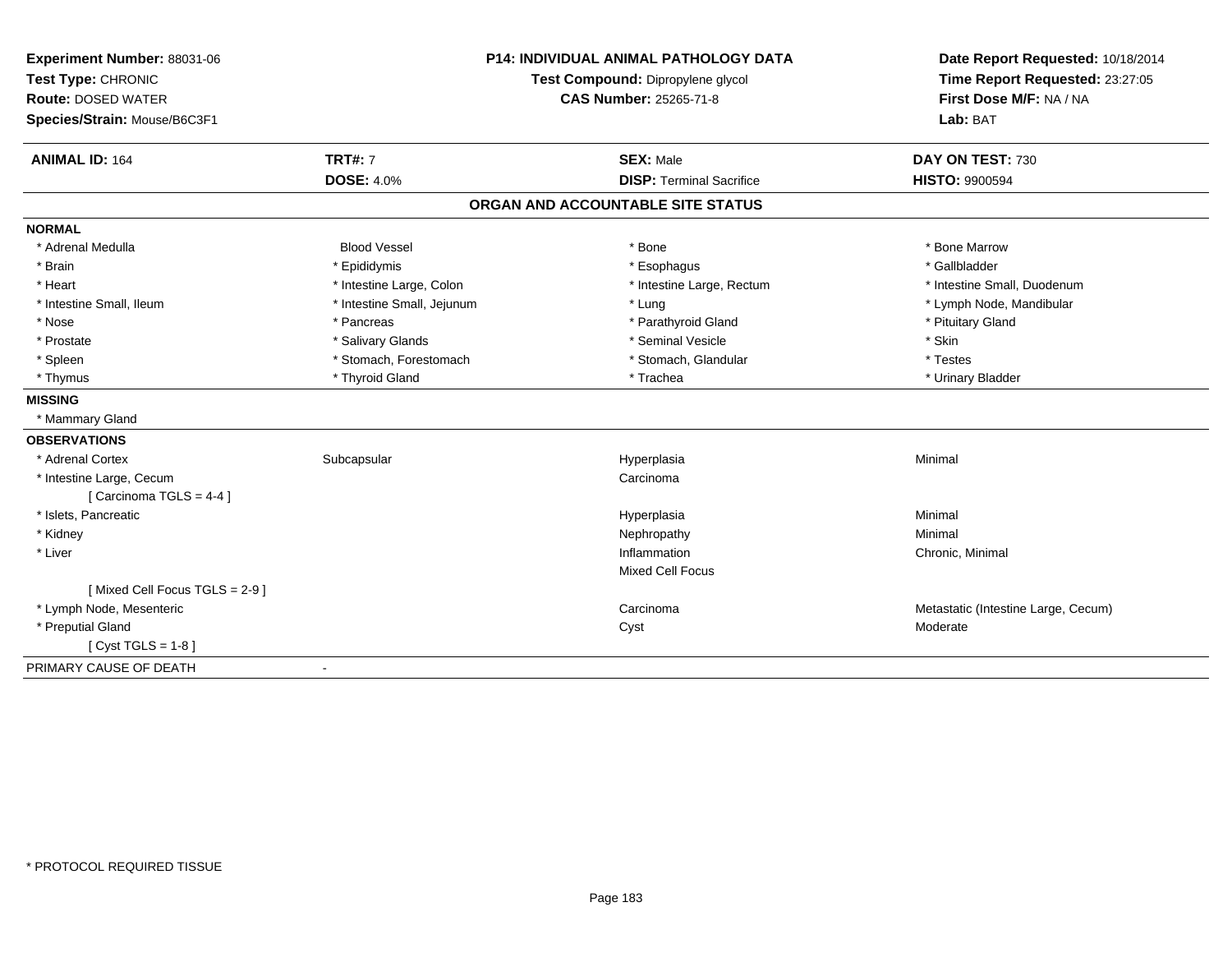| Experiment Number: 88031-06          |                          | <b>P14: INDIVIDUAL ANIMAL PATHOLOGY DATA</b> | Date Report Requested: 10/18/2014                          |  |
|--------------------------------------|--------------------------|----------------------------------------------|------------------------------------------------------------|--|
| Test Type: CHRONIC                   |                          | Test Compound: Dipropylene glycol            | Time Report Requested: 23:27:05<br>First Dose M/F: NA / NA |  |
| <b>Route: DOSED WATER</b>            |                          | <b>CAS Number: 25265-71-8</b>                |                                                            |  |
| Species/Strain: Mouse/B6C3F1         |                          |                                              | Lab: BAT                                                   |  |
| <b>ANIMAL ID: 165</b>                | <b>TRT#: 7</b>           | <b>SEX: Male</b>                             | DAY ON TEST: 730                                           |  |
|                                      | <b>DOSE: 4.0%</b>        | <b>DISP: Terminal Sacrifice</b>              | <b>HISTO: 9900595</b>                                      |  |
|                                      |                          | ORGAN AND ACCOUNTABLE SITE STATUS            |                                                            |  |
| <b>NORMAL</b>                        |                          |                                              |                                                            |  |
| * Adrenal Medulla                    | <b>Blood Vessel</b>      | * Bone                                       | * Bone Marrow                                              |  |
| * Brain                              | * Epididymis             | * Esophagus                                  | * Gallbladder                                              |  |
| * Heart                              | * Intestine Large, Cecum | * Intestine Large, Colon                     | * Intestine Large, Rectum                                  |  |
| * Intestine Small, Duodenum          | * Intestine Small, Ileum | * Intestine Small, Jejunum                   | * Lung                                                     |  |
| * Lymph Node, Mandibular             | * Lymph Node, Mesenteric | * Nose                                       | * Pancreas                                                 |  |
| * Parathyroid Gland                  | * Pituitary Gland        | * Prostate                                   | * Salivary Glands                                          |  |
| * Seminal Vesicle                    | * Skin                   | * Spleen                                     | * Stomach, Forestomach                                     |  |
| * Stomach, Glandular                 | * Testes                 | * Thymus                                     | * Thyroid Gland                                            |  |
| * Trachea                            | * Urinary Bladder        |                                              |                                                            |  |
| <b>MISSING</b>                       |                          |                                              |                                                            |  |
| * Mammary Gland                      |                          |                                              |                                                            |  |
| <b>OBSERVATIONS</b>                  |                          |                                              |                                                            |  |
| * Adrenal Cortex                     | Subcapsular              | Hyperplasia                                  | Minimal                                                    |  |
| * Islets, Pancreatic                 |                          | Hyperplasia                                  | Moderate                                                   |  |
| * Kidney                             |                          | Nephropathy                                  | Minimal                                                    |  |
| * Liver                              |                          | Clear Cell Focus                             |                                                            |  |
|                                      |                          | Hemangiosarcoma                              |                                                            |  |
|                                      |                          | Inflammation                                 | Chronic, Minimal                                           |  |
|                                      |                          | <b>Mixed Cell Focus</b>                      |                                                            |  |
| [Hemangiosarcoma TGLS = 2,3-5+10+11] |                          |                                              |                                                            |  |
| [Mixed Cell Focus TGLS = 1-9]        |                          |                                              |                                                            |  |
| * Preputial Gland                    |                          | Cyst                                         | Moderate                                                   |  |
| [ $Cyst TGLS = 4-8$ ]                |                          |                                              |                                                            |  |
| PRIMARY CAUSE OF DEATH               | $\blacksquare$           |                                              |                                                            |  |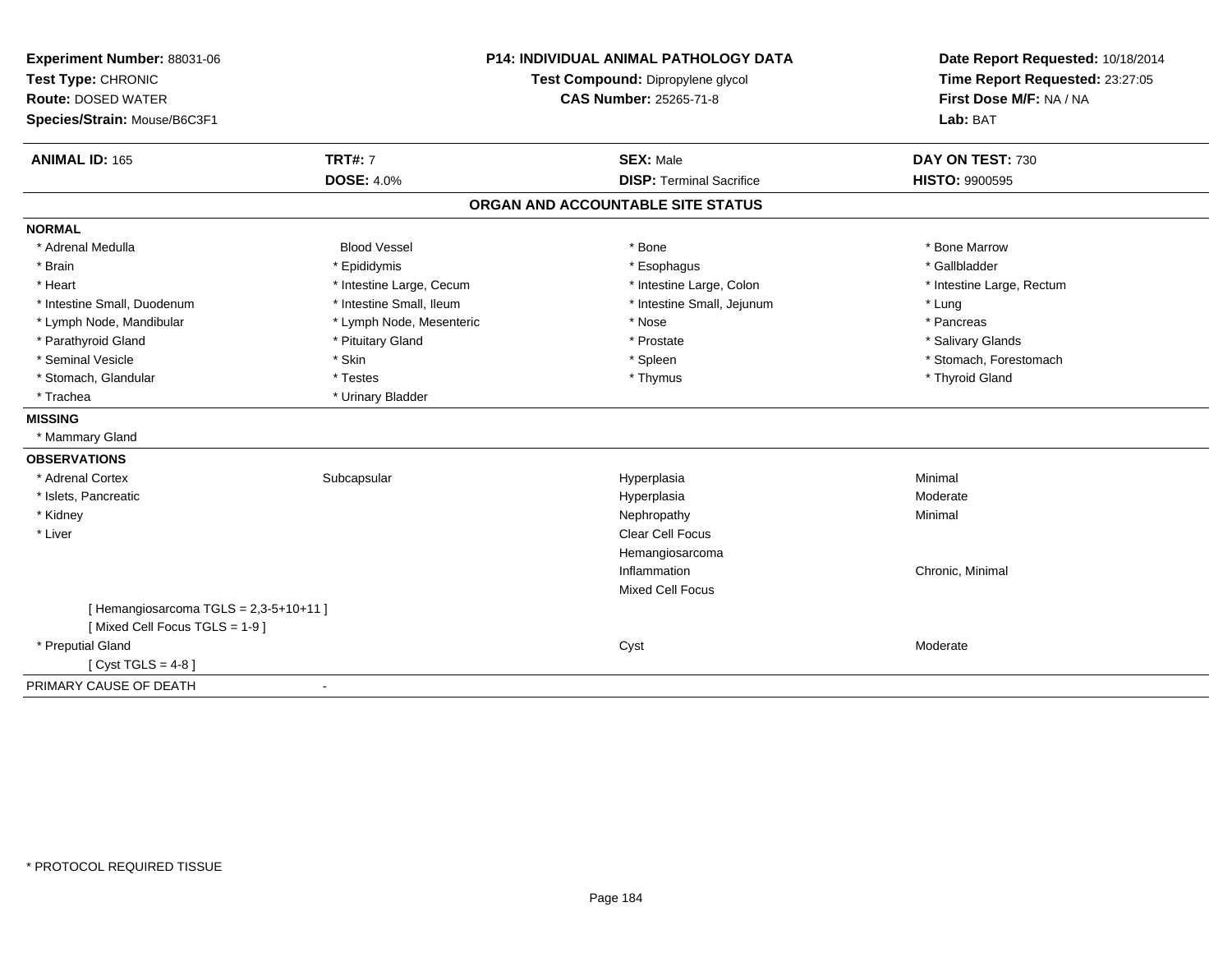| Experiment Number: 88031-06<br>Test Type: CHRONIC<br><b>Route: DOSED WATER</b> | <b>P14: INDIVIDUAL ANIMAL PATHOLOGY DATA</b><br>Test Compound: Dipropylene glycol |                                   | Date Report Requested: 10/18/2014<br>Time Report Requested: 23:27:05<br>First Dose M/F: NA / NA |  |
|--------------------------------------------------------------------------------|-----------------------------------------------------------------------------------|-----------------------------------|-------------------------------------------------------------------------------------------------|--|
| Species/Strain: Mouse/B6C3F1                                                   |                                                                                   | CAS Number: 25265-71-8            | Lab: BAT                                                                                        |  |
| <b>ANIMAL ID: 166</b>                                                          | <b>TRT#: 7</b>                                                                    | <b>SEX: Male</b>                  | DAY ON TEST: 730                                                                                |  |
|                                                                                | <b>DOSE: 4.0%</b>                                                                 | <b>DISP: Terminal Sacrifice</b>   | <b>HISTO: 9900596</b>                                                                           |  |
|                                                                                |                                                                                   | ORGAN AND ACCOUNTABLE SITE STATUS |                                                                                                 |  |
| <b>NORMAL</b>                                                                  |                                                                                   |                                   |                                                                                                 |  |
| * Adrenal Medulla                                                              | <b>Blood Vessel</b>                                                               | * Bone                            | * Bone Marrow                                                                                   |  |
| * Brain                                                                        | * Epididymis                                                                      | * Esophagus                       | * Gallbladder                                                                                   |  |
| * Heart                                                                        | * Intestine Large, Cecum                                                          | * Intestine Large, Colon          | * Intestine Large, Rectum                                                                       |  |
| * Intestine Small, Duodenum                                                    | * Intestine Small, Ileum                                                          | * Intestine Small, Jejunum        | * Lung                                                                                          |  |
| * Lymph Node, Mandibular                                                       | * Lymph Node, Mesenteric                                                          | * Nose                            | * Pancreas                                                                                      |  |
| * Parathyroid Gland                                                            | * Pituitary Gland                                                                 | * Prostate                        | * Salivary Glands                                                                               |  |
| * Seminal Vesicle                                                              | * Skin                                                                            | * Spleen                          | * Stomach, Forestomach                                                                          |  |
| * Stomach, Glandular                                                           | * Testes                                                                          | * Thymus                          | * Thyroid Gland                                                                                 |  |
| * Trachea                                                                      | * Urinary Bladder                                                                 |                                   |                                                                                                 |  |
| <b>MISSING</b>                                                                 |                                                                                   |                                   |                                                                                                 |  |
| * Mammary Gland                                                                |                                                                                   |                                   |                                                                                                 |  |
| <b>OBSERVATIONS</b>                                                            |                                                                                   |                                   |                                                                                                 |  |
| * Adrenal Cortex                                                               | Subcapsular                                                                       | Hyperplasia                       | Mild                                                                                            |  |
| * Islets, Pancreatic                                                           |                                                                                   | Hyperplasia                       | Moderate                                                                                        |  |
| * Kidney                                                                       |                                                                                   | Inflammation                      | Chronic, Focal, Moderate                                                                        |  |
|                                                                                |                                                                                   | Nephropathy                       | Minimal                                                                                         |  |
| [ Inflammation TGLS = 1-4 ]                                                    |                                                                                   |                                   |                                                                                                 |  |
| * Liver                                                                        |                                                                                   | Clear Cell Focus                  |                                                                                                 |  |
|                                                                                |                                                                                   | Inflammation                      | Chronic, Minimal                                                                                |  |
| [Clear Cell Focus TGLS = 3-9]                                                  |                                                                                   |                                   |                                                                                                 |  |
| * Preputial Gland                                                              |                                                                                   | Cyst                              | Minimal                                                                                         |  |
| [Cyst TGLS = $2-8$ ]                                                           |                                                                                   |                                   |                                                                                                 |  |
| PRIMARY CAUSE OF DEATH                                                         |                                                                                   |                                   |                                                                                                 |  |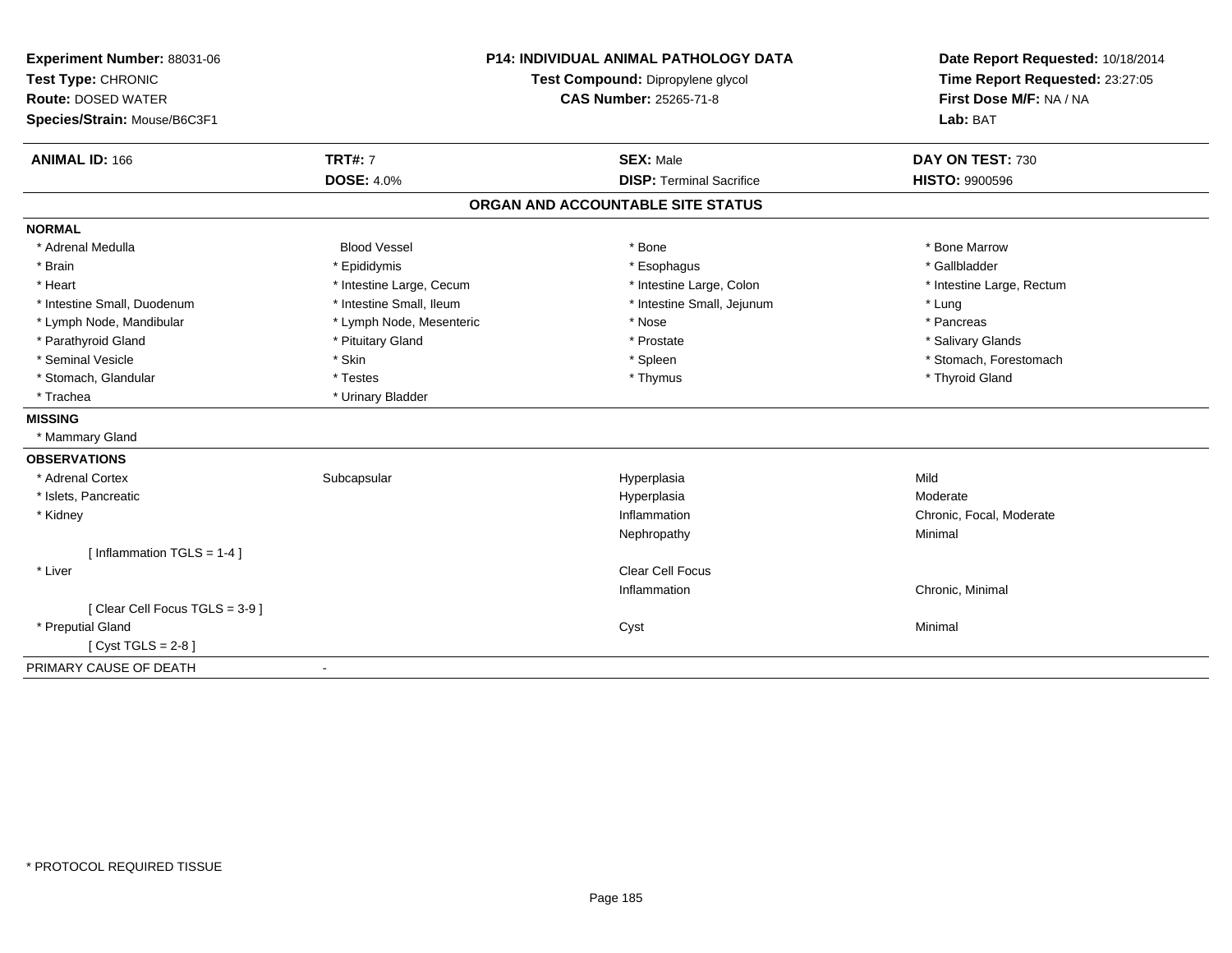| Experiment Number: 88031-06<br>Test Type: CHRONIC<br><b>Route: DOSED WATER</b><br>Species/Strain: Mouse/B6C3F1<br><b>ANIMAL ID: 167</b> | <b>TRT#: 7</b>           | <b>P14: INDIVIDUAL ANIMAL PATHOLOGY DATA</b><br>Test Compound: Dipropylene glycol<br><b>CAS Number: 25265-71-8</b><br><b>SEX: Male</b> | Date Report Requested: 10/18/2014<br>Time Report Requested: 23:27:05<br>First Dose M/F: NA / NA<br>Lab: BAT<br>DAY ON TEST: 730 |
|-----------------------------------------------------------------------------------------------------------------------------------------|--------------------------|----------------------------------------------------------------------------------------------------------------------------------------|---------------------------------------------------------------------------------------------------------------------------------|
|                                                                                                                                         | <b>DOSE: 4.0%</b>        | <b>DISP: Terminal Sacrifice</b>                                                                                                        | <b>HISTO: 9900597</b>                                                                                                           |
|                                                                                                                                         |                          | ORGAN AND ACCOUNTABLE SITE STATUS                                                                                                      |                                                                                                                                 |
| <b>NORMAL</b>                                                                                                                           |                          |                                                                                                                                        |                                                                                                                                 |
| * Adrenal Medulla                                                                                                                       | <b>Blood Vessel</b>      | * Bone                                                                                                                                 | * Bone Marrow                                                                                                                   |
| * Brain                                                                                                                                 | * Epididymis             | * Esophagus                                                                                                                            | * Gallbladder                                                                                                                   |
| * Heart                                                                                                                                 | * Intestine Large, Cecum | * Intestine Large, Colon                                                                                                               | * Intestine Large, Rectum                                                                                                       |
| * Intestine Small, Duodenum                                                                                                             | * Intestine Small, Ileum | * Intestine Small, Jejunum                                                                                                             | * Lung                                                                                                                          |
| * Lymph Node, Mandibular                                                                                                                | * Lymph Node, Mesenteric | * Nose                                                                                                                                 | * Pancreas                                                                                                                      |
| * Parathyroid Gland                                                                                                                     | * Pituitary Gland        | * Prostate                                                                                                                             | * Salivary Glands                                                                                                               |
| * Seminal Vesicle                                                                                                                       | * Skin                   | * Spleen                                                                                                                               | * Stomach, Forestomach                                                                                                          |
| * Stomach, Glandular                                                                                                                    | * Testes                 | * Thymus                                                                                                                               | * Thyroid Gland                                                                                                                 |
| * Trachea                                                                                                                               | * Urinary Bladder        |                                                                                                                                        |                                                                                                                                 |
| <b>MISSING</b>                                                                                                                          |                          |                                                                                                                                        |                                                                                                                                 |
| * Mammary Gland                                                                                                                         |                          |                                                                                                                                        |                                                                                                                                 |
| <b>OBSERVATIONS</b>                                                                                                                     |                          |                                                                                                                                        |                                                                                                                                 |
| * Adrenal Cortex                                                                                                                        | Subcapsular              | Hyperplasia                                                                                                                            | Minimal                                                                                                                         |
|                                                                                                                                         |                          | Hypertrophy                                                                                                                            | Focal, Minimal                                                                                                                  |
| * Islets, Pancreatic                                                                                                                    |                          | Hyperplasia                                                                                                                            | Minimal                                                                                                                         |
| * Kidney                                                                                                                                |                          | Nephropathy                                                                                                                            | Minimal                                                                                                                         |
| * Liver                                                                                                                                 |                          | <b>Clear Cell Focus</b>                                                                                                                |                                                                                                                                 |
| * Preputial Gland                                                                                                                       |                          | Cyst                                                                                                                                   | Moderate                                                                                                                        |
| [ $Cyst TGLS = 1-8$ ]                                                                                                                   |                          |                                                                                                                                        |                                                                                                                                 |
| PRIMARY CAUSE OF DEATH                                                                                                                  | $\overline{\phantom{a}}$ |                                                                                                                                        |                                                                                                                                 |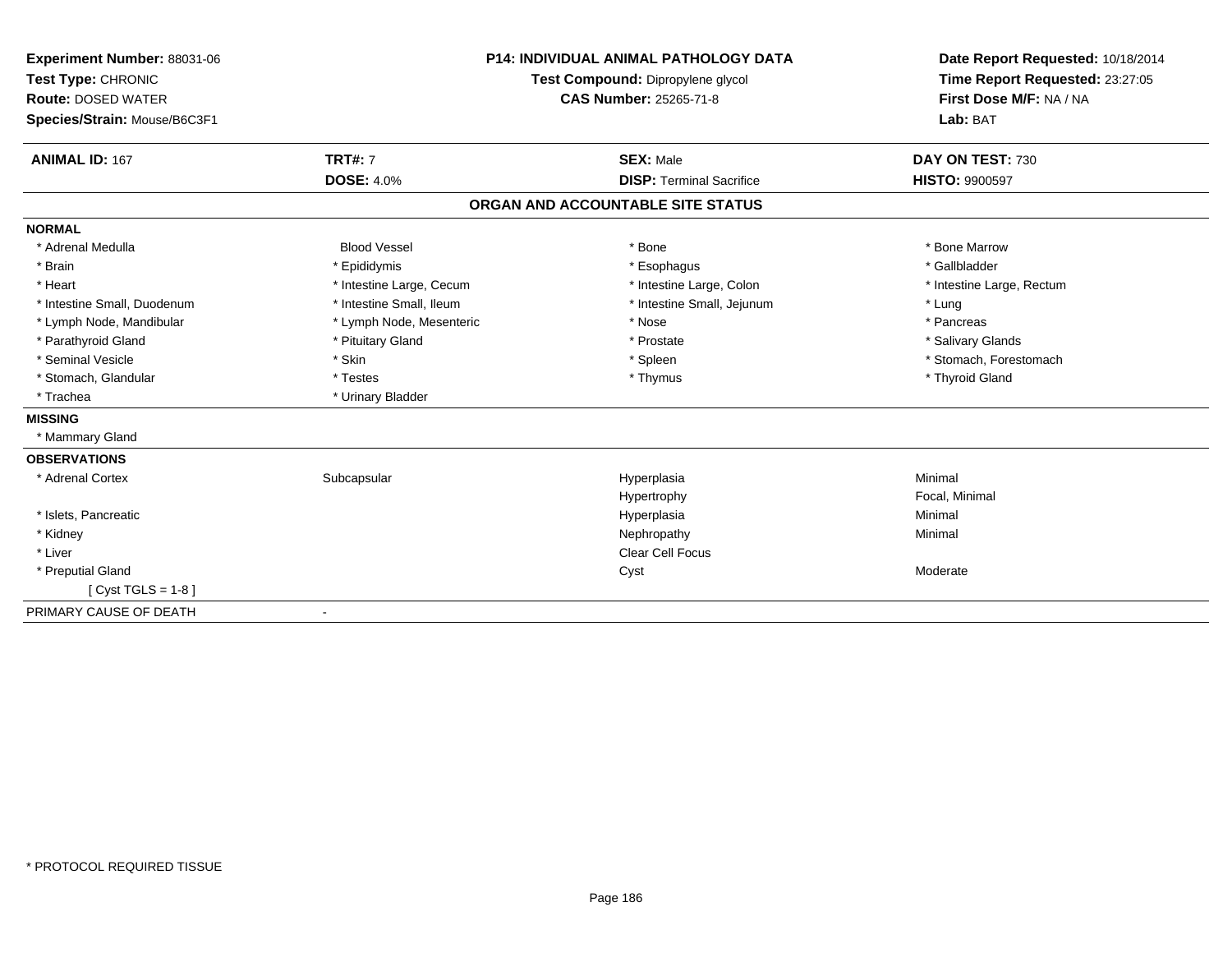| Experiment Number: 88031-06  |                          | <b>P14: INDIVIDUAL ANIMAL PATHOLOGY DATA</b> | Date Report Requested: 10/18/2014 |  |
|------------------------------|--------------------------|----------------------------------------------|-----------------------------------|--|
| Test Type: CHRONIC           |                          | Test Compound: Dipropylene glycol            | Time Report Requested: 23:27:05   |  |
| <b>Route: DOSED WATER</b>    |                          | <b>CAS Number: 25265-71-8</b>                | First Dose M/F: NA / NA           |  |
| Species/Strain: Mouse/B6C3F1 |                          |                                              | Lab: BAT                          |  |
| <b>ANIMAL ID: 168</b>        | <b>TRT#: 7</b>           | <b>SEX: Male</b>                             | DAY ON TEST: 730                  |  |
|                              | <b>DOSE: 4.0%</b>        | <b>DISP: Terminal Sacrifice</b>              | <b>HISTO: 9900598</b>             |  |
|                              |                          | ORGAN AND ACCOUNTABLE SITE STATUS            |                                   |  |
| <b>NORMAL</b>                |                          |                                              |                                   |  |
| * Adrenal Medulla            | <b>Blood Vessel</b>      | * Bone                                       | * Bone Marrow                     |  |
| * Brain                      | * Epididymis             | * Esophagus                                  | * Gallbladder                     |  |
| * Heart                      | * Intestine Large, Cecum | * Intestine Large, Colon                     | * Intestine Large, Rectum         |  |
| * Intestine Small, Duodenum  | * Intestine Small, Ileum | * Intestine Small, Jejunum                   | * Lymph Node, Mandibular          |  |
| * Lymph Node, Mesenteric     | * Nose                   | * Pancreas                                   | * Parathyroid Gland               |  |
| * Pituitary Gland            | * Preputial Gland        | * Prostate                                   | * Salivary Glands                 |  |
| * Seminal Vesicle            | * Skin                   | * Spleen                                     | * Stomach, Forestomach            |  |
| * Stomach, Glandular         | * Testes                 | * Thymus                                     | * Thyroid Gland                   |  |
| * Trachea                    | * Urinary Bladder        |                                              |                                   |  |
| <b>MISSING</b>               |                          |                                              |                                   |  |
| * Mammary Gland              |                          |                                              |                                   |  |
| <b>OBSERVATIONS</b>          |                          |                                              |                                   |  |
| * Adrenal Cortex             | Subcapsular              | Hyperplasia                                  | Minimal                           |  |
|                              |                          | Hypertrophy                                  | Focal, Minimal                    |  |
| * Islets, Pancreatic         |                          | Hyperplasia                                  | Mild                              |  |
| * Kidney                     |                          | Nephropathy                                  | Minimal                           |  |
| * Liver                      |                          | <b>Eosinophilic Focus</b>                    |                                   |  |
|                              |                          | Hemangiosarcoma                              |                                   |  |
|                              |                          | Inflammation                                 | Chronic, Minimal                  |  |
| [Hemangiosarcoma TGLS = 1-9] |                          |                                              |                                   |  |
| * Lung                       | Alveolar Epith           | Hyperplasia                                  | Focal, Minimal                    |  |
| Tooth                        |                          | Malformation                                 |                                   |  |
| PRIMARY CAUSE OF DEATH       |                          |                                              |                                   |  |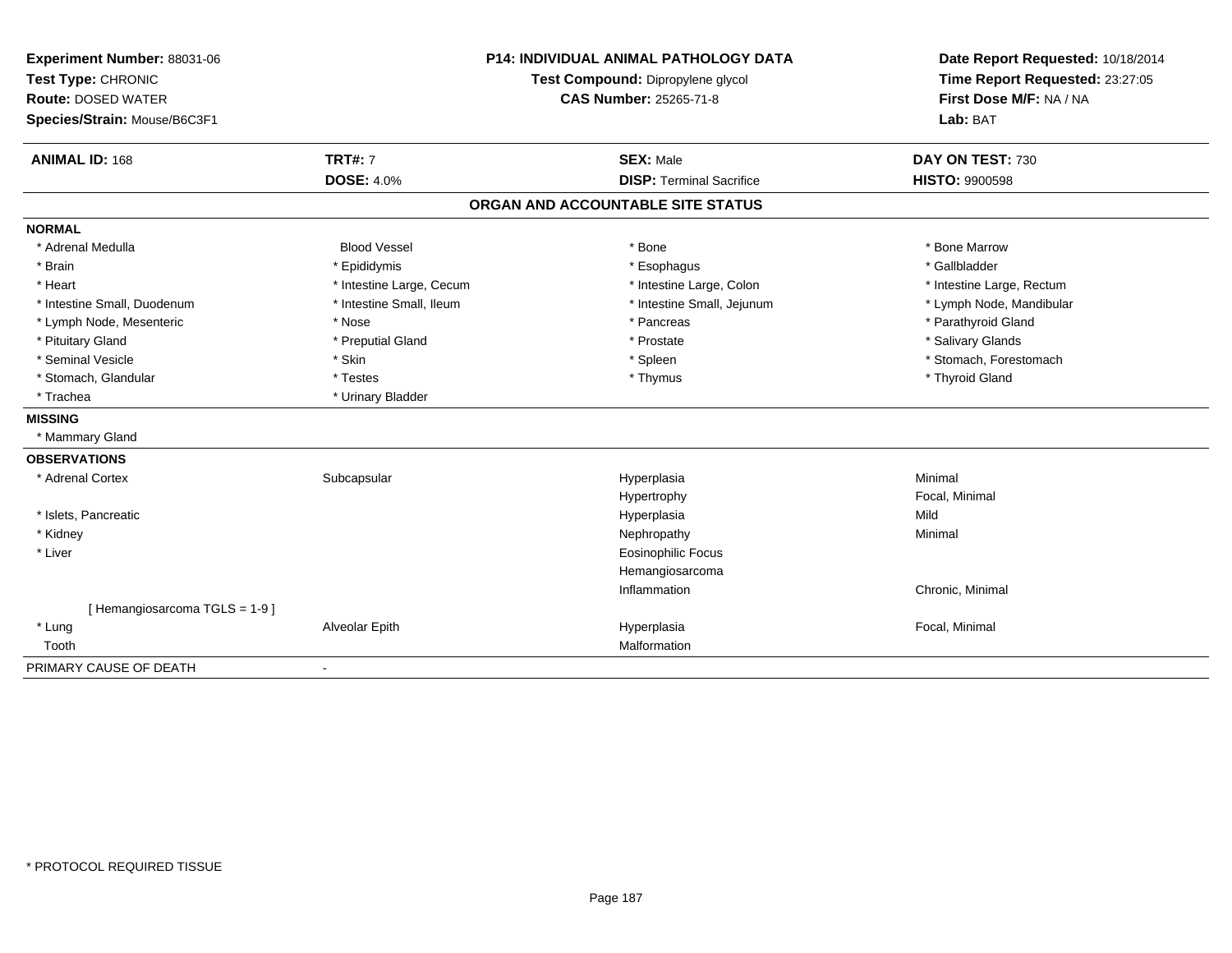| Experiment Number: 88031-06                        |                                  | <b>P14: INDIVIDUAL ANIMAL PATHOLOGY DATA</b> | Date Report Requested: 10/18/2014 |
|----------------------------------------------------|----------------------------------|----------------------------------------------|-----------------------------------|
| Test Type: CHRONIC                                 |                                  | Test Compound: Dipropylene glycol            | Time Report Requested: 23:27:05   |
| <b>Route: DOSED WATER</b>                          |                                  | <b>CAS Number: 25265-71-8</b>                | First Dose M/F: NA / NA           |
| Species/Strain: Mouse/B6C3F1                       |                                  |                                              | Lab: BAT                          |
| <b>ANIMAL ID: 169</b>                              | <b>TRT#: 7</b>                   | <b>SEX: Male</b>                             | DAY ON TEST: 688                  |
|                                                    | <b>DOSE: 4.0%</b>                | <b>DISP: Natural Death</b>                   | <b>HISTO: 9900599</b>             |
|                                                    |                                  | ORGAN AND ACCOUNTABLE SITE STATUS            |                                   |
| <b>NORMAL</b>                                      |                                  |                                              |                                   |
| * Adrenal Medulla                                  | <b>Blood Vessel</b>              | * Bone                                       | * Bone Marrow                     |
| * Brain                                            | * Epididymis                     | * Esophagus                                  | * Gallbladder                     |
| * Heart                                            | * Intestine Large, Cecum         | * Intestine Large, Colon                     | * Intestine Large, Rectum         |
| * Intestine Small, Duodenum                        | * Intestine Small, Ileum         | * Intestine Small, Jejunum                   | * Kidney                          |
| * Lymph Node, Mandibular                           | * Lymph Node, Mesenteric         | * Nose                                       | * Pancreas                        |
| * Parathyroid Gland                                | * Pituitary Gland                | * Prostate                                   | * Salivary Glands                 |
| * Seminal Vesicle                                  | * Skin                           | * Spleen                                     | * Stomach, Forestomach            |
| * Stomach, Glandular                               | * Testes                         | * Thymus                                     | * Thyroid Gland                   |
| * Trachea                                          | * Urinary Bladder                |                                              |                                   |
| <b>MISSING</b>                                     |                                  |                                              |                                   |
| * Mammary Gland                                    |                                  |                                              |                                   |
| <b>OBSERVATIONS</b>                                |                                  |                                              |                                   |
| * Adrenal Cortex                                   | Subcapsular                      | Hyperplasia                                  | Mild                              |
| * Islets, Pancreatic                               |                                  | Hyperplasia                                  | Moderate                          |
| * Liver                                            |                                  | <b>Basophilic Focus</b>                      |                                   |
|                                                    |                                  | Hepatocellular Carcinoma                     | Multiple                          |
|                                                    |                                  | <b>Necrosis</b>                              | Focal, Moderate                   |
| [ Hepatocellular Carcinoma TGLS = 2,3,4,5-5+9+10 ] |                                  |                                              |                                   |
| * Lung                                             |                                  | Inflammation                                 | Chronic, Focal, Minimal           |
| * Preputial Gland                                  |                                  | Cyst                                         | Moderate                          |
| [ $Cyst TGLS = 1-8$ ]                              |                                  |                                              |                                   |
| PRIMARY CAUSE OF DEATH                             | - Liver Hepatocellular Carcinoma |                                              |                                   |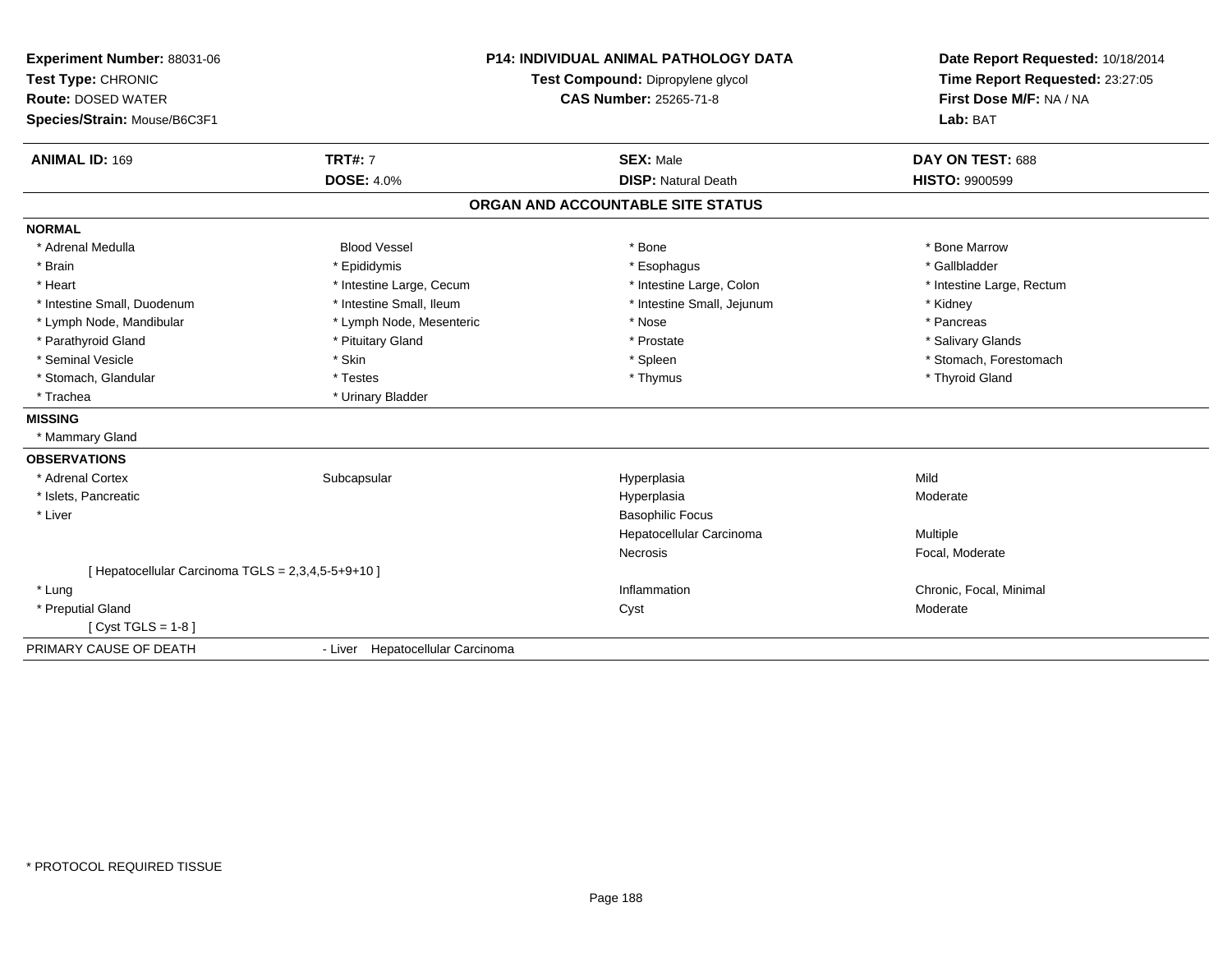| Experiment Number: 88031-06             |                               | <b>P14: INDIVIDUAL ANIMAL PATHOLOGY DATA</b> | Date Report Requested: 10/18/2014 |  |
|-----------------------------------------|-------------------------------|----------------------------------------------|-----------------------------------|--|
| Test Type: CHRONIC                      |                               | Test Compound: Dipropylene glycol            | Time Report Requested: 23:27:05   |  |
| <b>Route: DOSED WATER</b>               | <b>CAS Number: 25265-71-8</b> |                                              | First Dose M/F: NA / NA           |  |
| Species/Strain: Mouse/B6C3F1            |                               |                                              | Lab: BAT                          |  |
|                                         |                               |                                              |                                   |  |
| <b>ANIMAL ID: 171</b>                   | <b>TRT#: 7</b>                | <b>SEX: Male</b>                             | DAY ON TEST: 730                  |  |
|                                         | <b>DOSE: 4.0%</b>             | <b>DISP: Terminal Sacrifice</b>              | <b>HISTO: 9900601</b>             |  |
|                                         |                               | ORGAN AND ACCOUNTABLE SITE STATUS            |                                   |  |
| <b>NORMAL</b>                           |                               |                                              |                                   |  |
| * Adrenal Cortex                        | * Adrenal Medulla             | <b>Blood Vessel</b>                          | * Bone                            |  |
| * Bone Marrow                           | * Brain                       | * Epididymis                                 | * Esophagus                       |  |
| * Gallbladder                           | * Heart                       | * Intestine Large, Cecum                     | * Intestine Large, Colon          |  |
| * Intestine Large, Rectum               | * Intestine Small, Duodenum   | * Intestine Small, Ileum                     | * Intestine Small, Jejunum        |  |
| * Islets, Pancreatic                    | * Lung                        | * Lymph Node, Mandibular                     | * Lymph Node, Mesenteric          |  |
| * Nose                                  | * Pancreas                    | * Pituitary Gland                            | * Prostate                        |  |
| * Salivary Glands                       | * Seminal Vesicle             | * Skin                                       | * Stomach, Forestomach            |  |
| * Stomach, Glandular                    | * Testes                      | * Thyroid Gland                              | * Trachea                         |  |
| * Urinary Bladder                       |                               |                                              |                                   |  |
| <b>MISSING</b>                          |                               |                                              |                                   |  |
| * Mammary Gland                         | * Parathyroid Gland           | * Thymus                                     |                                   |  |
| <b>OBSERVATIONS</b>                     |                               |                                              |                                   |  |
| * Kidney                                |                               | Infarct                                      | Minimal                           |  |
|                                         |                               | Nephropathy                                  | Moderate                          |  |
| * Liver                                 |                               | Hepatocellular Carcinoma                     |                                   |  |
|                                         |                               | Inflammation                                 | Chronic, Minimal                  |  |
| [ Hepatocellular Carcinoma TGLS = 2-9 ] |                               |                                              |                                   |  |
| * Preputial Gland                       |                               | Cyst                                         | Mild                              |  |
| [ $Cyst TGLS = 1-8$ ]                   |                               |                                              |                                   |  |
| * Spleen                                |                               | Hematopoietic Cell Proliferation             | Mild                              |  |
| PRIMARY CAUSE OF DEATH                  |                               |                                              |                                   |  |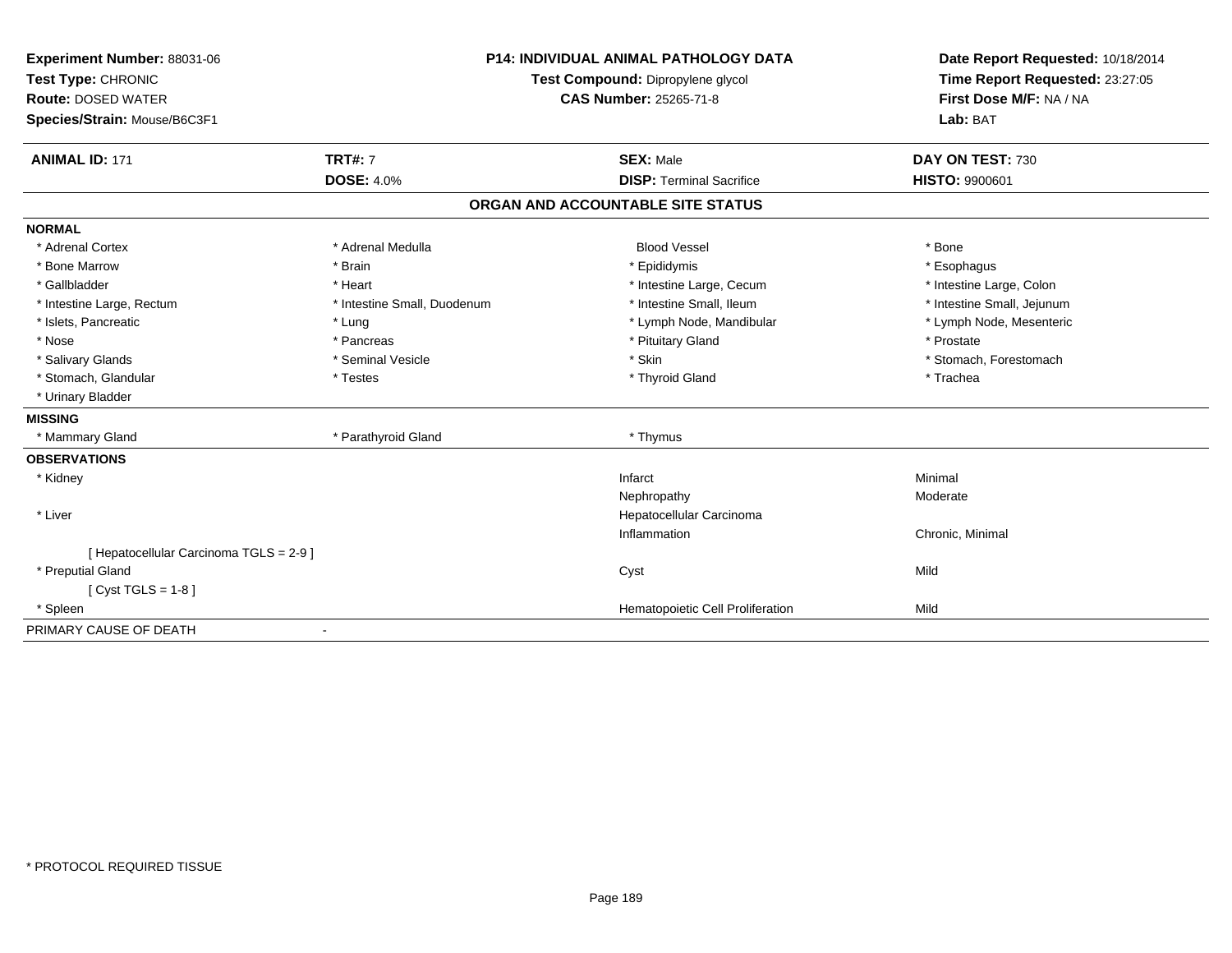| Experiment Number: 88031-06<br>Test Type: CHRONIC<br><b>Route: DOSED WATER</b><br>Species/Strain: Mouse/B6C3F1 |                          | <b>P14: INDIVIDUAL ANIMAL PATHOLOGY DATA</b><br>Test Compound: Dipropylene glycol<br><b>CAS Number: 25265-71-8</b> | Date Report Requested: 10/18/2014<br>Time Report Requested: 23:27:05<br>First Dose M/F: NA / NA<br>Lab: BAT |  |
|----------------------------------------------------------------------------------------------------------------|--------------------------|--------------------------------------------------------------------------------------------------------------------|-------------------------------------------------------------------------------------------------------------|--|
| <b>ANIMAL ID: 172</b>                                                                                          | <b>TRT#: 7</b>           | <b>SEX: Male</b>                                                                                                   | DAY ON TEST: 730                                                                                            |  |
|                                                                                                                | <b>DOSE: 4.0%</b>        | <b>DISP:</b> Terminal Sacrifice                                                                                    | <b>HISTO: 9900602</b>                                                                                       |  |
|                                                                                                                |                          | ORGAN AND ACCOUNTABLE SITE STATUS                                                                                  |                                                                                                             |  |
| <b>NORMAL</b>                                                                                                  |                          |                                                                                                                    |                                                                                                             |  |
| * Adrenal Medulla                                                                                              | <b>Blood Vessel</b>      | * Bone                                                                                                             | * Bone Marrow                                                                                               |  |
| * Brain                                                                                                        | * Epididymis             | * Esophagus                                                                                                        | * Gallbladder                                                                                               |  |
| * Heart                                                                                                        | * Intestine Large, Cecum | * Intestine Large, Colon                                                                                           | * Intestine Large, Rectum                                                                                   |  |
| * Intestine Small, Duodenum                                                                                    | * Intestine Small, Ileum | * Intestine Small, Jejunum                                                                                         | * Islets, Pancreatic                                                                                        |  |
| * Kidney                                                                                                       | * Lung                   | * Lymph Node, Mandibular                                                                                           | * Lymph Node, Mesenteric                                                                                    |  |
| * Nose                                                                                                         | * Pancreas               | * Parathyroid Gland                                                                                                | * Pituitary Gland                                                                                           |  |
| * Preputial Gland                                                                                              | * Prostate               | * Salivary Glands                                                                                                  | * Seminal Vesicle                                                                                           |  |
| * Skin                                                                                                         | * Spleen                 | * Stomach, Forestomach                                                                                             | * Stomach, Glandular                                                                                        |  |
| * Testes                                                                                                       | * Thymus                 | * Thyroid Gland                                                                                                    | * Trachea                                                                                                   |  |
| * Urinary Bladder                                                                                              |                          |                                                                                                                    |                                                                                                             |  |
| <b>MISSING</b>                                                                                                 |                          |                                                                                                                    |                                                                                                             |  |
| * Mammary Gland                                                                                                |                          |                                                                                                                    |                                                                                                             |  |
| <b>OBSERVATIONS</b>                                                                                            |                          |                                                                                                                    |                                                                                                             |  |
| * Adrenal Cortex                                                                                               | Subcapsular              | Hyperplasia                                                                                                        | Minimal                                                                                                     |  |
| * Liver                                                                                                        |                          | Inflammation                                                                                                       | Chronic, Minimal                                                                                            |  |
| PRIMARY CAUSE OF DEATH                                                                                         |                          |                                                                                                                    |                                                                                                             |  |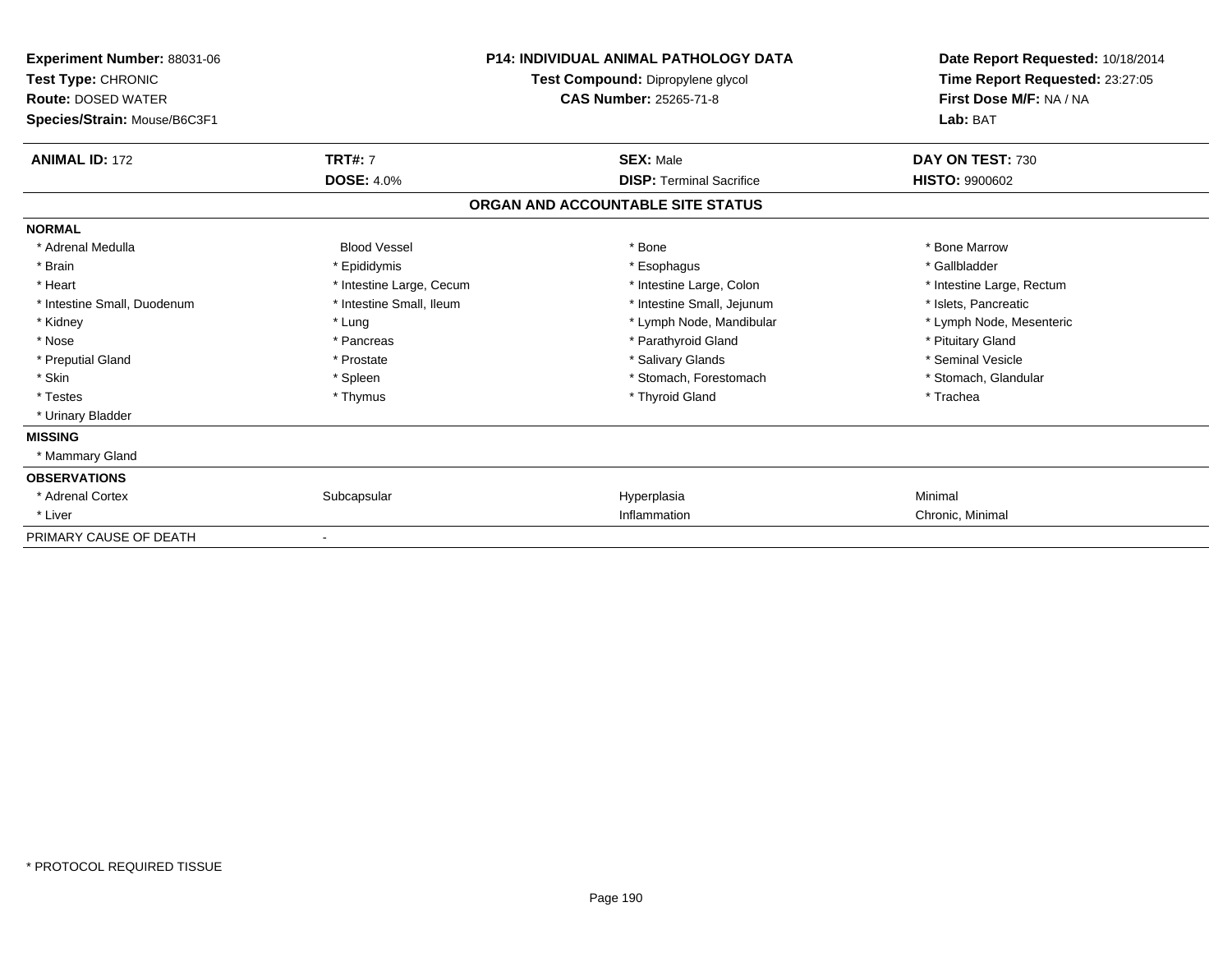| <b>Experiment Number: 88031-06</b><br>Test Type: CHRONIC<br><b>Route: DOSED WATER</b><br>Species/Strain: Mouse/B6C3F1 |                          | <b>P14: INDIVIDUAL ANIMAL PATHOLOGY DATA</b><br>Test Compound: Dipropylene glycol<br><b>CAS Number: 25265-71-8</b> | Date Report Requested: 10/18/2014<br>Time Report Requested: 23:27:05<br>First Dose M/F: NA / NA<br>Lab: BAT |  |
|-----------------------------------------------------------------------------------------------------------------------|--------------------------|--------------------------------------------------------------------------------------------------------------------|-------------------------------------------------------------------------------------------------------------|--|
| <b>ANIMAL ID: 173</b>                                                                                                 | <b>TRT#: 7</b>           | <b>SEX: Male</b>                                                                                                   | DAY ON TEST: 513                                                                                            |  |
|                                                                                                                       | <b>DOSE: 4.0%</b>        | <b>DISP:</b> Moribund Sacrifice                                                                                    | <b>HISTO: 9900603</b>                                                                                       |  |
|                                                                                                                       |                          | ORGAN AND ACCOUNTABLE SITE STATUS                                                                                  |                                                                                                             |  |
| <b>NORMAL</b>                                                                                                         |                          |                                                                                                                    |                                                                                                             |  |
| * Adrenal Medulla                                                                                                     | <b>Blood Vessel</b>      | * Bone                                                                                                             | * Bone Marrow                                                                                               |  |
| * Brain                                                                                                               | * Epididymis             | * Esophagus                                                                                                        | * Gallbladder                                                                                               |  |
| * Heart                                                                                                               | * Intestine Large, Cecum | * Intestine Large, Colon                                                                                           | * Intestine Large, Rectum                                                                                   |  |
| * Intestine Small, Duodenum                                                                                           | * Intestine Small, Ileum | * Intestine Small, Jejunum                                                                                         | * Islets. Pancreatic                                                                                        |  |
| * Kidney                                                                                                              | * Lung                   | * Lymph Node, Mandibular                                                                                           | * Lymph Node, Mesenteric                                                                                    |  |
| * Nose                                                                                                                | * Pancreas               | * Pituitary Gland                                                                                                  | * Preputial Gland                                                                                           |  |
| * Prostate                                                                                                            | * Salivary Glands        | * Seminal Vesicle                                                                                                  | * Skin                                                                                                      |  |
| * Spleen                                                                                                              | * Stomach, Forestomach   | * Stomach, Glandular                                                                                               | * Testes                                                                                                    |  |
| * Thyroid Gland                                                                                                       | * Trachea                | * Urinary Bladder                                                                                                  |                                                                                                             |  |
| <b>MISSING</b>                                                                                                        |                          |                                                                                                                    |                                                                                                             |  |
| * Mammary Gland                                                                                                       | * Parathyroid Gland      | * Thymus                                                                                                           |                                                                                                             |  |
| <b>OBSERVATIONS</b>                                                                                                   |                          |                                                                                                                    |                                                                                                             |  |
| * Adrenal Cortex                                                                                                      | Subcapsular              | Hyperplasia                                                                                                        | Minimal                                                                                                     |  |
| * Liver                                                                                                               |                          | Inflammation                                                                                                       | Chronic, Minimal                                                                                            |  |
| PRIMARY CAUSE OF DEATH                                                                                                | - UNCERTAIN              |                                                                                                                    |                                                                                                             |  |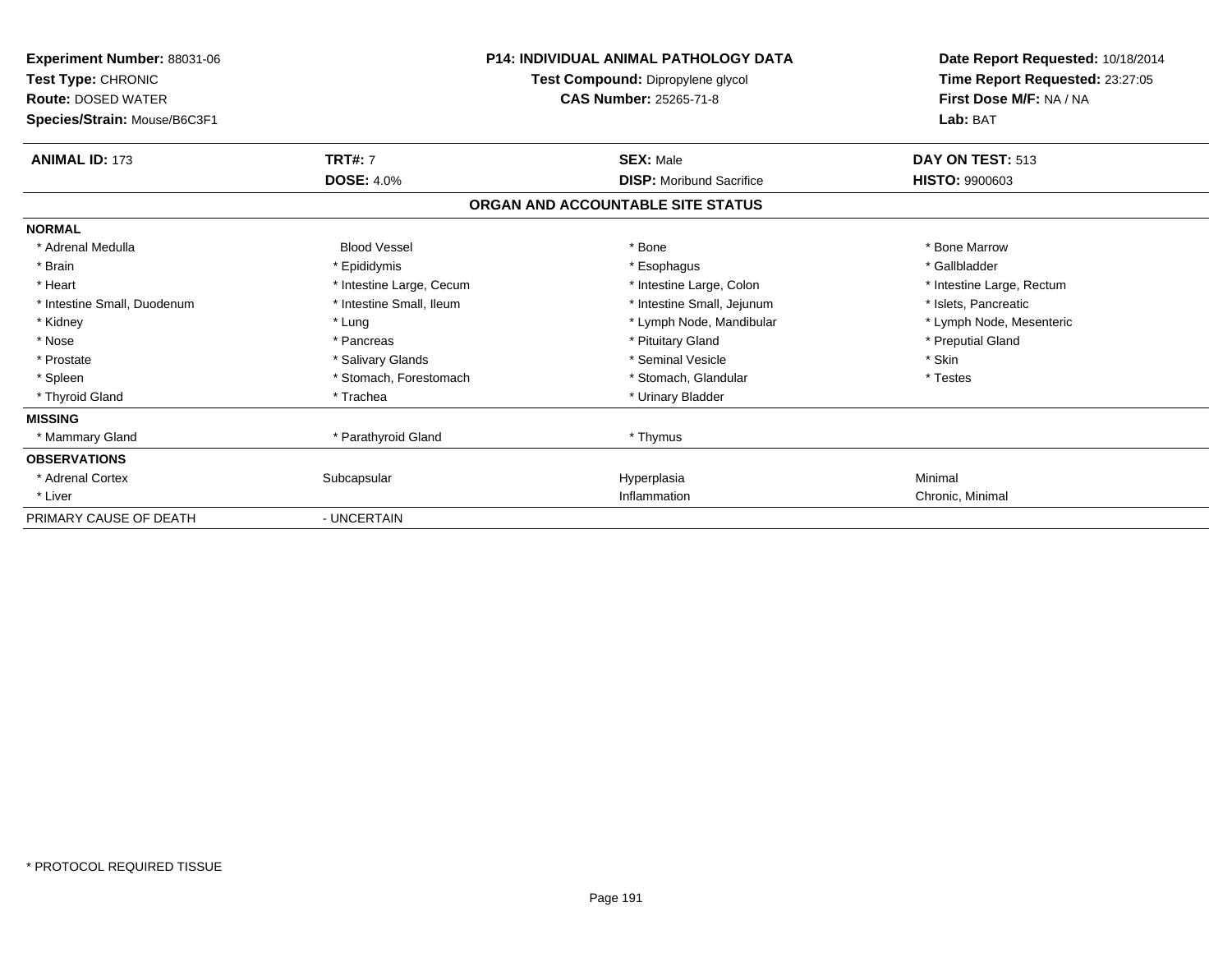| Experiment Number: 88031-06<br>Test Type: CHRONIC<br><b>Route: DOSED WATER</b><br>Species/Strain: Mouse/B6C3F1 | <b>P14: INDIVIDUAL ANIMAL PATHOLOGY DATA</b><br>Test Compound: Dipropylene glycol<br><b>CAS Number: 25265-71-8</b> |  | Date Report Requested: 10/18/2014<br>Time Report Requested: 23:27:05<br>First Dose M/F: NA / NA<br>Lab: BAT |                                           |
|----------------------------------------------------------------------------------------------------------------|--------------------------------------------------------------------------------------------------------------------|--|-------------------------------------------------------------------------------------------------------------|-------------------------------------------|
| <b>ANIMAL ID: 174</b>                                                                                          | <b>TRT#: 7</b><br><b>DOSE: 4.0%</b>                                                                                |  | <b>SEX: Male</b><br><b>DISP: Natural Death</b>                                                              | DAY ON TEST: 464<br><b>HISTO: 9900604</b> |
|                                                                                                                |                                                                                                                    |  |                                                                                                             |                                           |
|                                                                                                                |                                                                                                                    |  | ORGAN AND ACCOUNTABLE SITE STATUS                                                                           |                                           |
| <b>NORMAL</b>                                                                                                  |                                                                                                                    |  |                                                                                                             |                                           |
| * Adrenal Medulla                                                                                              | <b>Blood Vessel</b>                                                                                                |  | * Bone                                                                                                      | * Bone Marrow                             |
| * Brain                                                                                                        | * Epididymis                                                                                                       |  | * Esophagus                                                                                                 | * Gallbladder                             |
| * Heart                                                                                                        | * Intestine Large, Cecum                                                                                           |  | * Intestine Large, Colon                                                                                    | * Intestine Large, Rectum                 |
| * Intestine Small, Duodenum                                                                                    | * Intestine Small, Ileum                                                                                           |  | * Intestine Small, Jejunum                                                                                  | * Islets, Pancreatic                      |
| * Kidney                                                                                                       | * Lymph Node, Mandibular                                                                                           |  | * Lymph Node, Mesenteric                                                                                    | * Pancreas                                |
| * Parathyroid Gland                                                                                            | * Pituitary Gland                                                                                                  |  | * Preputial Gland                                                                                           | * Prostate                                |
| * Salivary Glands                                                                                              | * Seminal Vesicle                                                                                                  |  | * Skin                                                                                                      | * Stomach, Forestomach                    |
| * Stomach, Glandular                                                                                           | * Testes                                                                                                           |  | * Thymus                                                                                                    | * Thyroid Gland                           |
| * Trachea                                                                                                      | * Urinary Bladder                                                                                                  |  |                                                                                                             |                                           |
| <b>MISSING</b>                                                                                                 |                                                                                                                    |  |                                                                                                             |                                           |
| * Mammary Gland                                                                                                |                                                                                                                    |  |                                                                                                             |                                           |
| <b>OBSERVATIONS</b>                                                                                            |                                                                                                                    |  |                                                                                                             |                                           |
| * Adrenal Cortex                                                                                               | Subcapsular                                                                                                        |  | Hyperplasia                                                                                                 | Minimal                                   |
| * Liver                                                                                                        |                                                                                                                    |  | <b>Eosinophilic Focus</b>                                                                                   |                                           |
|                                                                                                                |                                                                                                                    |  | Hepatocellular Adenoma                                                                                      |                                           |
| [ Hepatocellular Adenoma TGLS = 1-9 ]                                                                          |                                                                                                                    |  |                                                                                                             |                                           |
| * Lung                                                                                                         | Artery                                                                                                             |  | Mineralization                                                                                              | Mild                                      |
| * Nose                                                                                                         | Glands                                                                                                             |  | Carcinoma                                                                                                   |                                           |
| * Spleen                                                                                                       | Lymph Follic                                                                                                       |  | Atrophy                                                                                                     | Marked                                    |
| PRIMARY CAUSE OF DEATH                                                                                         | - Nose Glands Carcinoma                                                                                            |  |                                                                                                             |                                           |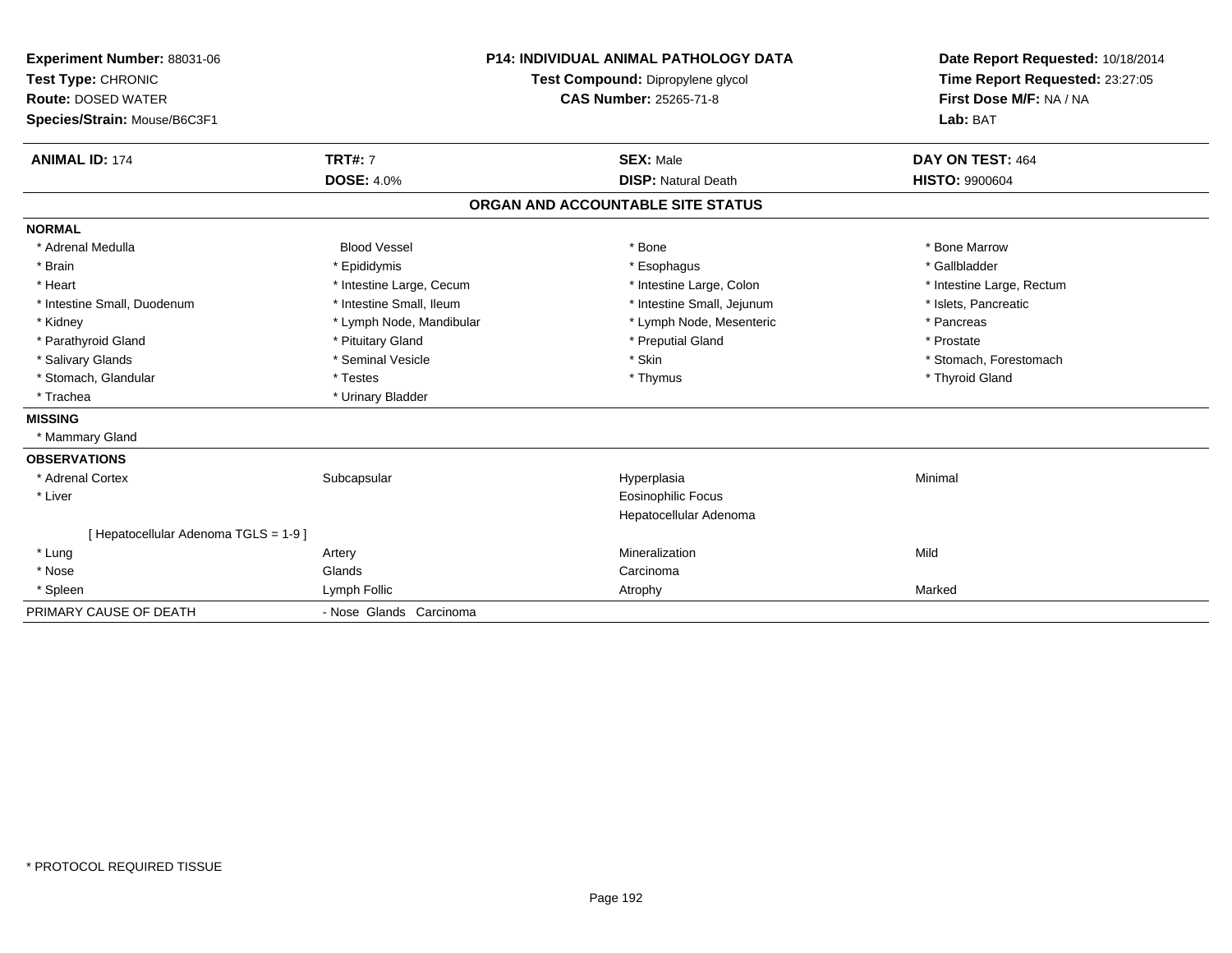| <b>Experiment Number: 88031-06</b><br>Test Type: CHRONIC<br><b>Route: DOSED WATER</b><br>Species/Strain: Mouse/B6C3F1 |                          | <b>P14: INDIVIDUAL ANIMAL PATHOLOGY DATA</b><br>Test Compound: Dipropylene glycol<br><b>CAS Number: 25265-71-8</b> | Date Report Requested: 10/18/2014<br>Time Report Requested: 23:27:05<br>First Dose M/F: NA / NA<br>Lab: BAT |
|-----------------------------------------------------------------------------------------------------------------------|--------------------------|--------------------------------------------------------------------------------------------------------------------|-------------------------------------------------------------------------------------------------------------|
| <b>ANIMAL ID: 175</b>                                                                                                 | <b>TRT#: 7</b>           | <b>SEX: Male</b>                                                                                                   | DAY ON TEST: 731                                                                                            |
|                                                                                                                       | <b>DOSE: 4.0%</b>        | <b>DISP: Terminal Sacrifice</b>                                                                                    | <b>HISTO: 9900605</b>                                                                                       |
|                                                                                                                       |                          | ORGAN AND ACCOUNTABLE SITE STATUS                                                                                  |                                                                                                             |
| <b>NORMAL</b>                                                                                                         |                          |                                                                                                                    |                                                                                                             |
| * Adrenal Medulla                                                                                                     | <b>Blood Vessel</b>      | * Bone                                                                                                             | * Bone Marrow                                                                                               |
| * Brain                                                                                                               | * Epididymis             | * Esophagus                                                                                                        | * Gallbladder                                                                                               |
| * Heart                                                                                                               | * Intestine Large, Cecum | * Intestine Large, Colon                                                                                           | * Intestine Large, Rectum                                                                                   |
| * Intestine Small, Duodenum                                                                                           | * Intestine Small, Ileum | * Intestine Small, Jejunum                                                                                         | * Islets, Pancreatic                                                                                        |
| * Lung                                                                                                                | * Lymph Node, Mandibular | * Lymph Node, Mesenteric                                                                                           | * Nose                                                                                                      |
| * Pancreas                                                                                                            | * Pituitary Gland        | * Prostate                                                                                                         | * Salivary Glands                                                                                           |
| * Seminal Vesicle                                                                                                     | * Skin                   | * Spleen                                                                                                           | * Stomach, Forestomach                                                                                      |
| * Stomach, Glandular                                                                                                  | * Testes                 | * Thymus                                                                                                           | * Thyroid Gland                                                                                             |
| * Trachea                                                                                                             | * Urinary Bladder        |                                                                                                                    |                                                                                                             |
| <b>MISSING</b>                                                                                                        |                          |                                                                                                                    |                                                                                                             |
| * Mammary Gland                                                                                                       | * Parathyroid Gland      |                                                                                                                    |                                                                                                             |
| <b>OBSERVATIONS</b>                                                                                                   |                          |                                                                                                                    |                                                                                                             |
| * Adrenal Cortex                                                                                                      | Subcapsular              | Hyperplasia                                                                                                        | Minimal                                                                                                     |
|                                                                                                                       |                          | Hypertrophy                                                                                                        | Focal, Minimal                                                                                              |
| * Kidney                                                                                                              |                          | Nephropathy                                                                                                        | Minimal                                                                                                     |
| * Liver                                                                                                               |                          | Inflammation                                                                                                       | Chronic, Minimal                                                                                            |
| * Preputial Gland                                                                                                     |                          | Cyst                                                                                                               | Mild                                                                                                        |
| [ $Cyst TGLS = 1-8$ ]                                                                                                 |                          |                                                                                                                    |                                                                                                             |
| PRIMARY CAUSE OF DEATH                                                                                                |                          |                                                                                                                    |                                                                                                             |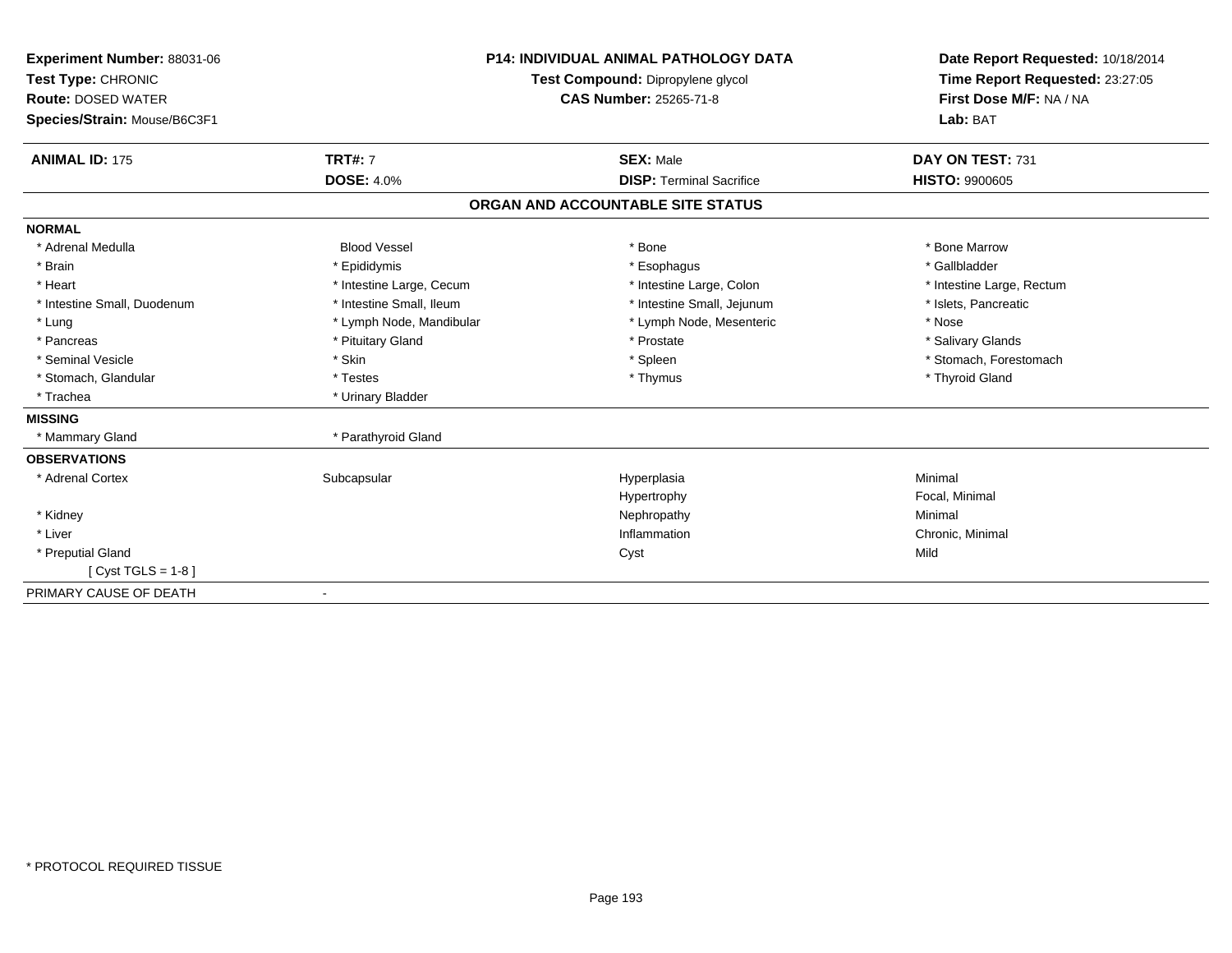| Experiment Number: 88031-06<br>Test Type: CHRONIC<br><b>Route: DOSED WATER</b><br>Species/Strain: Mouse/B6C3F1 |                          | <b>P14: INDIVIDUAL ANIMAL PATHOLOGY DATA</b><br>Test Compound: Dipropylene glycol<br><b>CAS Number: 25265-71-8</b> | Date Report Requested: 10/18/2014<br>Time Report Requested: 23:27:05<br>First Dose M/F: NA / NA<br>Lab: BAT |  |
|----------------------------------------------------------------------------------------------------------------|--------------------------|--------------------------------------------------------------------------------------------------------------------|-------------------------------------------------------------------------------------------------------------|--|
| <b>ANIMAL ID: 176</b>                                                                                          | <b>TRT#: 7</b>           | <b>SEX: Male</b>                                                                                                   | DAY ON TEST: 416                                                                                            |  |
|                                                                                                                | <b>DOSE: 4.0%</b>        | <b>DISP:</b> Moribund Sacrifice                                                                                    | <b>HISTO: 9900606</b>                                                                                       |  |
|                                                                                                                |                          | ORGAN AND ACCOUNTABLE SITE STATUS                                                                                  |                                                                                                             |  |
| <b>NORMAL</b>                                                                                                  |                          |                                                                                                                    |                                                                                                             |  |
| * Adrenal Medulla                                                                                              | <b>Blood Vessel</b>      | * Bone                                                                                                             | * Bone Marrow                                                                                               |  |
| * Brain                                                                                                        | * Epididymis             | * Esophagus                                                                                                        | * Gallbladder                                                                                               |  |
| * Heart                                                                                                        | * Intestine Large, Cecum | * Intestine Large, Colon                                                                                           | * Intestine Large, Rectum                                                                                   |  |
| * Intestine Small, Duodenum                                                                                    | * Intestine Small, Ileum | * Intestine Small, Jejunum                                                                                         | * Kidney                                                                                                    |  |
| * Liver                                                                                                        | * Lung                   | * Lymph Node, Mesenteric                                                                                           | * Nose                                                                                                      |  |
| * Pancreas                                                                                                     | * Parathyroid Gland      | * Pituitary Gland                                                                                                  | * Preputial Gland                                                                                           |  |
| * Prostate                                                                                                     | * Salivary Glands        | * Seminal Vesicle                                                                                                  | * Skin                                                                                                      |  |
| * Spleen                                                                                                       | * Stomach, Forestomach   | * Stomach, Glandular                                                                                               | * Testes                                                                                                    |  |
| * Thymus                                                                                                       | * Thyroid Gland          | * Trachea                                                                                                          | * Urinary Bladder                                                                                           |  |
| <b>MISSING</b>                                                                                                 |                          |                                                                                                                    |                                                                                                             |  |
| * Lymph Node, Mandibular                                                                                       | * Mammary Gland          |                                                                                                                    |                                                                                                             |  |
| <b>OBSERVATIONS</b>                                                                                            |                          |                                                                                                                    |                                                                                                             |  |
| * Adrenal Cortex                                                                                               | Subcapsular              | Hyperplasia                                                                                                        | Minimal                                                                                                     |  |
| * Islets, Pancreatic                                                                                           |                          | Hyperplasia                                                                                                        | Minimal                                                                                                     |  |
| PRIMARY CAUSE OF DEATH                                                                                         | - UNCERTAIN              |                                                                                                                    |                                                                                                             |  |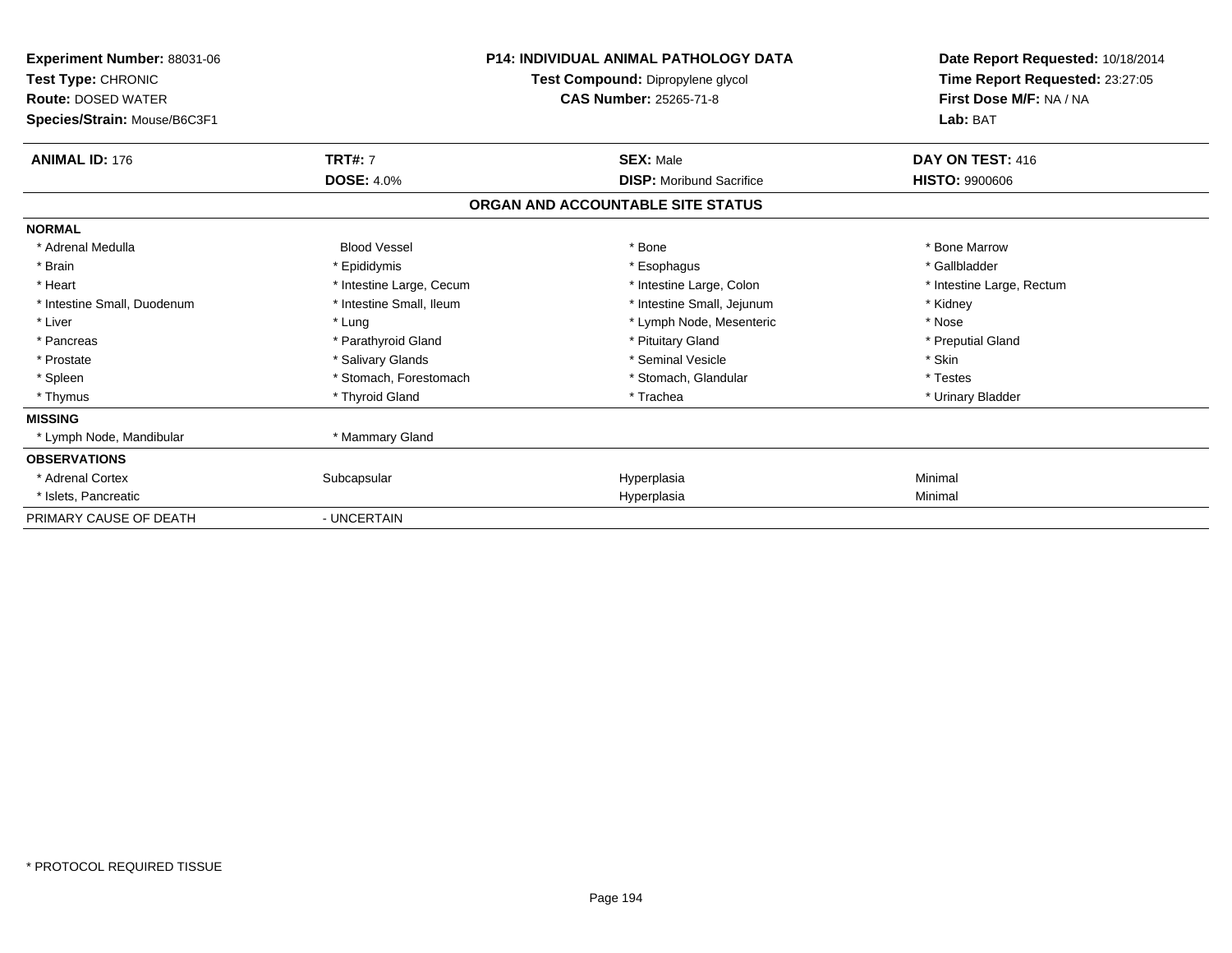| Experiment Number: 88031-06  |                            | <b>P14: INDIVIDUAL ANIMAL PATHOLOGY DATA</b> | Date Report Requested: 10/18/2014                          |
|------------------------------|----------------------------|----------------------------------------------|------------------------------------------------------------|
| Test Type: CHRONIC           |                            | Test Compound: Dipropylene glycol            | Time Report Requested: 23:27:05<br>First Dose M/F: NA / NA |
| <b>Route: DOSED WATER</b>    |                            | <b>CAS Number: 25265-71-8</b>                |                                                            |
| Species/Strain: Mouse/B6C3F1 |                            |                                              | Lab: BAT                                                   |
| <b>ANIMAL ID: 177</b>        | <b>TRT#: 7</b>             | <b>SEX: Male</b>                             | DAY ON TEST: 731                                           |
|                              | <b>DOSE: 4.0%</b>          | <b>DISP: Terminal Sacrifice</b>              | <b>HISTO: 9900607</b>                                      |
|                              |                            | ORGAN AND ACCOUNTABLE SITE STATUS            |                                                            |
| <b>NORMAL</b>                |                            |                                              |                                                            |
| * Adrenal Medulla            | <b>Blood Vessel</b>        | * Bone                                       | * Bone Marrow                                              |
| * Brain                      | * Epididymis               | * Esophagus                                  | * Gallbladder                                              |
| * Intestine Large, Cecum     | * Intestine Large, Colon   | * Intestine Large, Rectum                    | * Intestine Small, Duodenum                                |
| * Intestine Small, Ileum     | * Intestine Small, Jejunum | * Lung                                       | * Lymph Node, Mandibular                                   |
| * Lymph Node, Mesenteric     | * Nose                     | * Pituitary Gland                            | * Prostate                                                 |
| * Salivary Glands            | * Seminal Vesicle          | * Skin                                       | * Spleen                                                   |
| * Stomach, Glandular         | * Testes                   | * Thyroid Gland                              | * Trachea                                                  |
| * Urinary Bladder            |                            |                                              |                                                            |
| <b>MISSING</b>               |                            |                                              |                                                            |
| * Mammary Gland              | * Parathyroid Gland        | * Thymus                                     |                                                            |
| <b>OBSERVATIONS</b>          |                            |                                              |                                                            |
| * Adrenal Cortex             | Subcapsular                | Hyperplasia                                  | Minimal                                                    |
| * Heart                      | Myocardium                 | Inflammation                                 | Chronic Active, Focal, Minimal                             |
| * Islets, Pancreatic         |                            | Hyperplasia                                  | Mild                                                       |
| * Kidney                     |                            | Infarct                                      | Minimal                                                    |
|                              |                            | Nephropathy                                  | Minimal                                                    |
| * Liver                      |                            | <b>Eosinophilic Focus</b>                    |                                                            |
| * Pancreas                   | Duct                       | Cyst                                         | Mild                                                       |
| * Preputial Gland            |                            | Cyst                                         | Mild                                                       |
| [ $Cyst TGLS = 1-8$ ]        |                            |                                              |                                                            |
| * Stomach, Forestomach       |                            | Hyperplasia                                  | Squamous, Mild                                             |
| PRIMARY CAUSE OF DEATH       |                            |                                              |                                                            |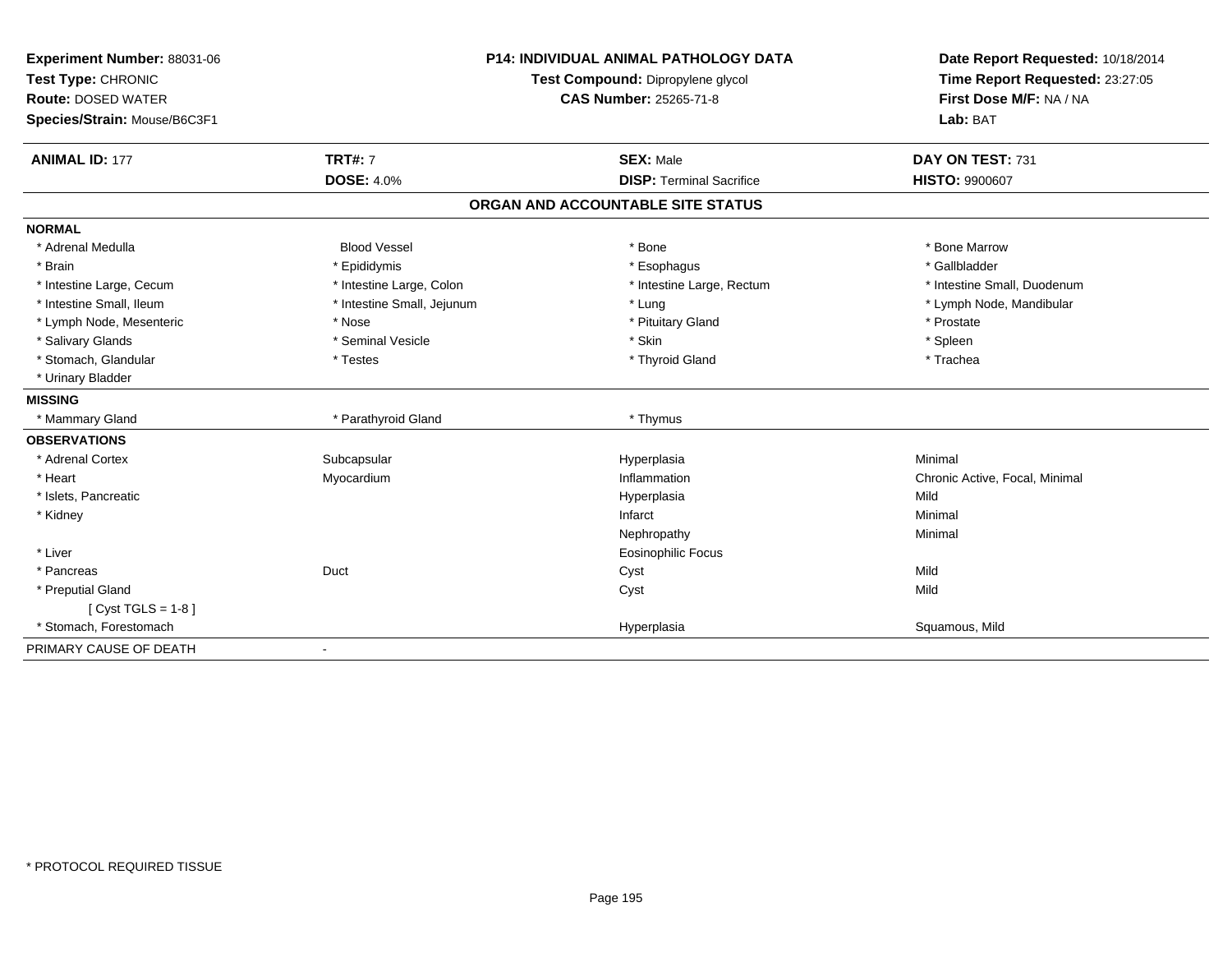| Experiment Number: 88031-06<br>Test Type: CHRONIC<br><b>Route: DOSED WATER</b> |                          | <b>P14: INDIVIDUAL ANIMAL PATHOLOGY DATA</b><br>Test Compound: Dipropylene glycol | Date Report Requested: 10/18/2014<br>Time Report Requested: 23:27:05 |
|--------------------------------------------------------------------------------|--------------------------|-----------------------------------------------------------------------------------|----------------------------------------------------------------------|
|                                                                                |                          | <b>CAS Number: 25265-71-8</b>                                                     | First Dose M/F: NA / NA                                              |
| Species/Strain: Mouse/B6C3F1                                                   |                          |                                                                                   | Lab: BAT                                                             |
| <b>ANIMAL ID: 178</b>                                                          | <b>TRT#: 7</b>           | <b>SEX: Male</b>                                                                  | DAY ON TEST: 731                                                     |
|                                                                                | <b>DOSE: 4.0%</b>        | <b>DISP: Terminal Sacrifice</b>                                                   | <b>HISTO: 9900608</b>                                                |
|                                                                                |                          | ORGAN AND ACCOUNTABLE SITE STATUS                                                 |                                                                      |
| <b>NORMAL</b>                                                                  |                          |                                                                                   |                                                                      |
| * Adrenal Medulla                                                              | <b>Blood Vessel</b>      | * Bone                                                                            | * Bone Marrow                                                        |
| * Brain                                                                        | * Epididymis             | * Esophagus                                                                       | * Gallbladder                                                        |
| * Heart                                                                        | * Intestine Large, Cecum | * Intestine Large, Colon                                                          | * Intestine Large, Rectum                                            |
| * Intestine Small, Duodenum                                                    | * Intestine Small, Ileum | * Intestine Small, Jejunum                                                        | * Lymph Node, Mandibular                                             |
| * Lymph Node, Mesenteric                                                       | * Nose                   | * Pancreas                                                                        | * Pituitary Gland                                                    |
| * Prostate                                                                     | * Salivary Glands        | * Seminal Vesicle                                                                 | * Skin                                                               |
| * Stomach, Glandular                                                           | * Testes                 | * Thymus                                                                          | * Thyroid Gland                                                      |
| * Trachea                                                                      | * Urinary Bladder        |                                                                                   |                                                                      |
| <b>MISSING</b>                                                                 |                          |                                                                                   |                                                                      |
| * Mammary Gland                                                                | * Parathyroid Gland      |                                                                                   |                                                                      |
| <b>OBSERVATIONS</b>                                                            |                          |                                                                                   |                                                                      |
| * Adrenal Cortex                                                               | Subcapsular              | Hyperplasia                                                                       | Minimal                                                              |
|                                                                                |                          | Hypertrophy                                                                       | Focal, Minimal                                                       |
| * Islets, Pancreatic                                                           |                          | Hyperplasia                                                                       | Minimal                                                              |
| * Kidney                                                                       |                          | Nephropathy                                                                       | Minimal                                                              |
| * Liver                                                                        |                          | Angiectasis                                                                       | Focal, Minimal                                                       |
|                                                                                |                          | Inflammation                                                                      | Chronic, Minimal                                                     |
| [ Angiectasis TGLS = 1-9 ]                                                     |                          |                                                                                   |                                                                      |
| * Lung                                                                         |                          | Alveolar/Bronchiolar Carcinoma                                                    |                                                                      |
| [ Alveolar/Bronchiolar Carcinoma TGLS = 2-10 ]                                 |                          |                                                                                   |                                                                      |
| * Preputial Gland                                                              |                          | Cyst                                                                              | Mild                                                                 |
| [Cyst TGLS = $3-8$ ]                                                           |                          |                                                                                   |                                                                      |
| * Spleen                                                                       | Lymph Follic             | Atrophy                                                                           | Minimal                                                              |
| * Stomach, Forestomach                                                         |                          | Hyperplasia                                                                       | Squamous, Moderate                                                   |
| [Hyperplasia TGLS = 4-5]                                                       |                          |                                                                                   |                                                                      |
| PRIMARY CAUSE OF DEATH                                                         | $\blacksquare$           |                                                                                   |                                                                      |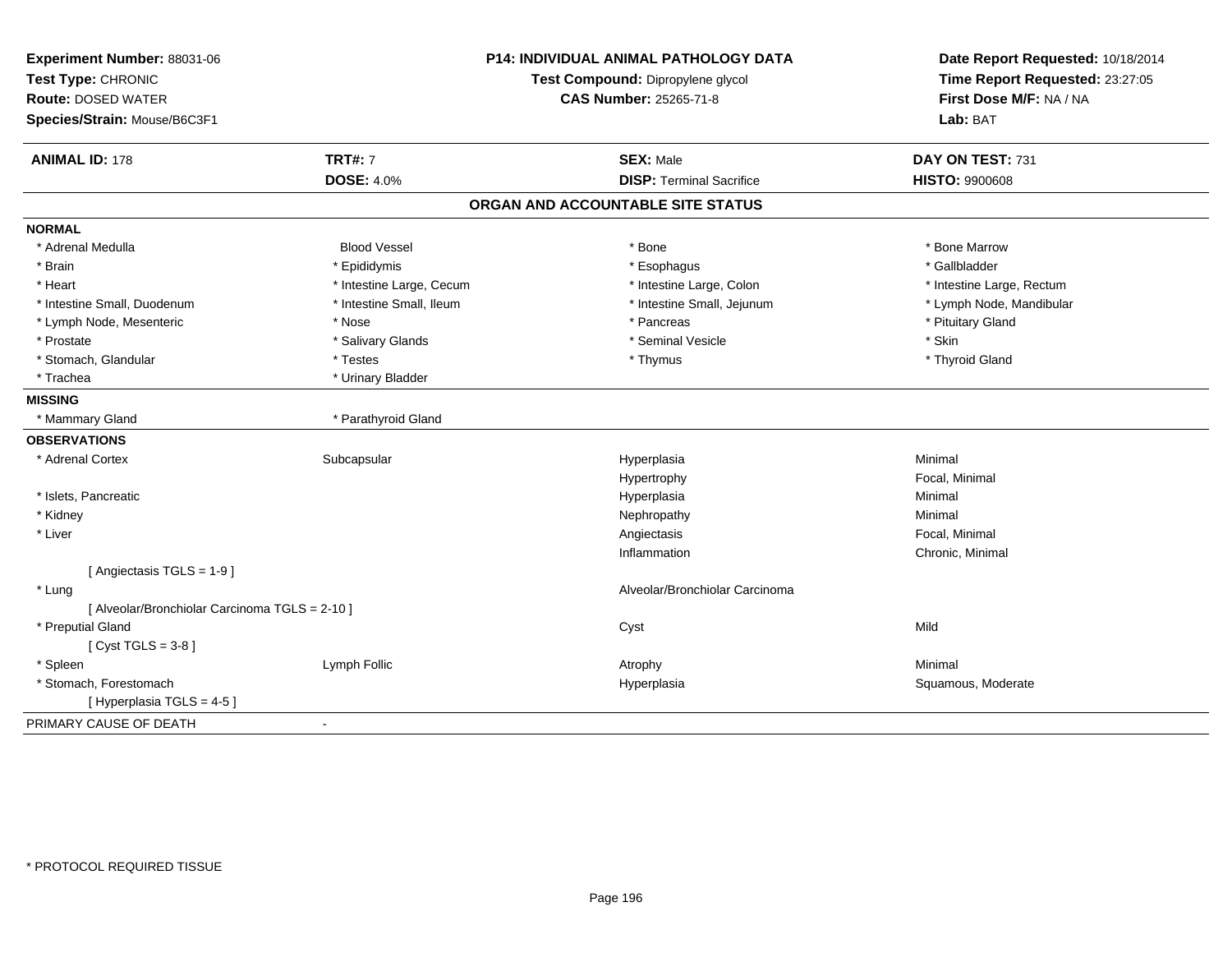| Experiment Number: 88031-06                  | <b>P14: INDIVIDUAL ANIMAL PATHOLOGY DATA</b><br>Test Compound: Dipropylene glycol |                                   |                                 |  | Date Report Requested: 10/18/2014 |
|----------------------------------------------|-----------------------------------------------------------------------------------|-----------------------------------|---------------------------------|--|-----------------------------------|
| Test Type: CHRONIC                           |                                                                                   |                                   | Time Report Requested: 23:27:05 |  |                                   |
| <b>Route: DOSED WATER</b>                    |                                                                                   | CAS Number: 25265-71-8            | First Dose M/F: NA / NA         |  |                                   |
| Species/Strain: Mouse/B6C3F1                 |                                                                                   |                                   | Lab: BAT                        |  |                                   |
| <b>ANIMAL ID: 179</b>                        | <b>TRT#: 7</b>                                                                    | <b>SEX: Male</b>                  | DAY ON TEST: 710                |  |                                   |
|                                              | <b>DOSE: 4.0%</b>                                                                 | <b>DISP:</b> Moribund Sacrifice   | <b>HISTO: 9900609</b>           |  |                                   |
|                                              |                                                                                   | ORGAN AND ACCOUNTABLE SITE STATUS |                                 |  |                                   |
| <b>NORMAL</b>                                |                                                                                   |                                   |                                 |  |                                   |
| * Adrenal Medulla                            | <b>Blood Vessel</b>                                                               | * Bone                            | * Bone Marrow                   |  |                                   |
| * Brain                                      | * Esophagus                                                                       | * Gallbladder                     | * Heart                         |  |                                   |
| * Intestine Large, Cecum                     | * Intestine Large, Colon                                                          | * Intestine Large, Rectum         | * Intestine Small, Duodenum     |  |                                   |
| * Intestine Small, Ileum                     | * Intestine Small, Jejunum                                                        | * Lung                            | * Lymph Node, Mandibular        |  |                                   |
| * Lymph Node, Mesenteric                     | * Nose                                                                            | * Pancreas                        | * Pituitary Gland               |  |                                   |
| * Preputial Gland                            | * Prostate                                                                        | * Salivary Glands                 | * Skin                          |  |                                   |
| * Stomach, Forestomach                       | * Stomach, Glandular                                                              | * Testes                          | * Thymus                        |  |                                   |
| * Thyroid Gland                              | * Trachea                                                                         | * Urinary Bladder                 |                                 |  |                                   |
| <b>MISSING</b>                               |                                                                                   |                                   |                                 |  |                                   |
| * Mammary Gland                              | * Parathyroid Gland                                                               |                                   |                                 |  |                                   |
| <b>OBSERVATIONS</b>                          |                                                                                   |                                   |                                 |  |                                   |
| * Adrenal Cortex                             | Subcapsular                                                                       | Hyperplasia                       | Minimal                         |  |                                   |
|                                              |                                                                                   | Hypertrophy                       | Focal, Minimal                  |  |                                   |
| * Epididymis                                 |                                                                                   | Granuloma Sperm                   | Minimal                         |  |                                   |
| * Islets, Pancreatic                         |                                                                                   | Hyperplasia                       | Mild                            |  |                                   |
| * Kidney                                     |                                                                                   | Infarct                           | Minimal                         |  |                                   |
|                                              |                                                                                   | Nephropathy                       | Minimal                         |  |                                   |
| * Liver                                      |                                                                                   | <b>Clear Cell Focus</b>           |                                 |  |                                   |
|                                              |                                                                                   | Hepatocellular Carcinoma          | Multiple                        |  |                                   |
|                                              |                                                                                   | <b>Necrosis</b>                   | Focal, Minimal                  |  |                                   |
| [ Hepatocellular Carcinoma TGLS = 3-10,2-9 ] |                                                                                   |                                   |                                 |  |                                   |
| * Seminal Vesicle                            |                                                                                   | Atrophy                           | Moderate                        |  |                                   |
| [Atrophy TGLS = $1-9$ ]                      |                                                                                   |                                   |                                 |  |                                   |
| * Spleen                                     |                                                                                   | Hematopoietic Cell Proliferation  | Minimal                         |  |                                   |
| PRIMARY CAUSE OF DEATH                       | - Liver Hepatocellular Carcinoma                                                  |                                   |                                 |  |                                   |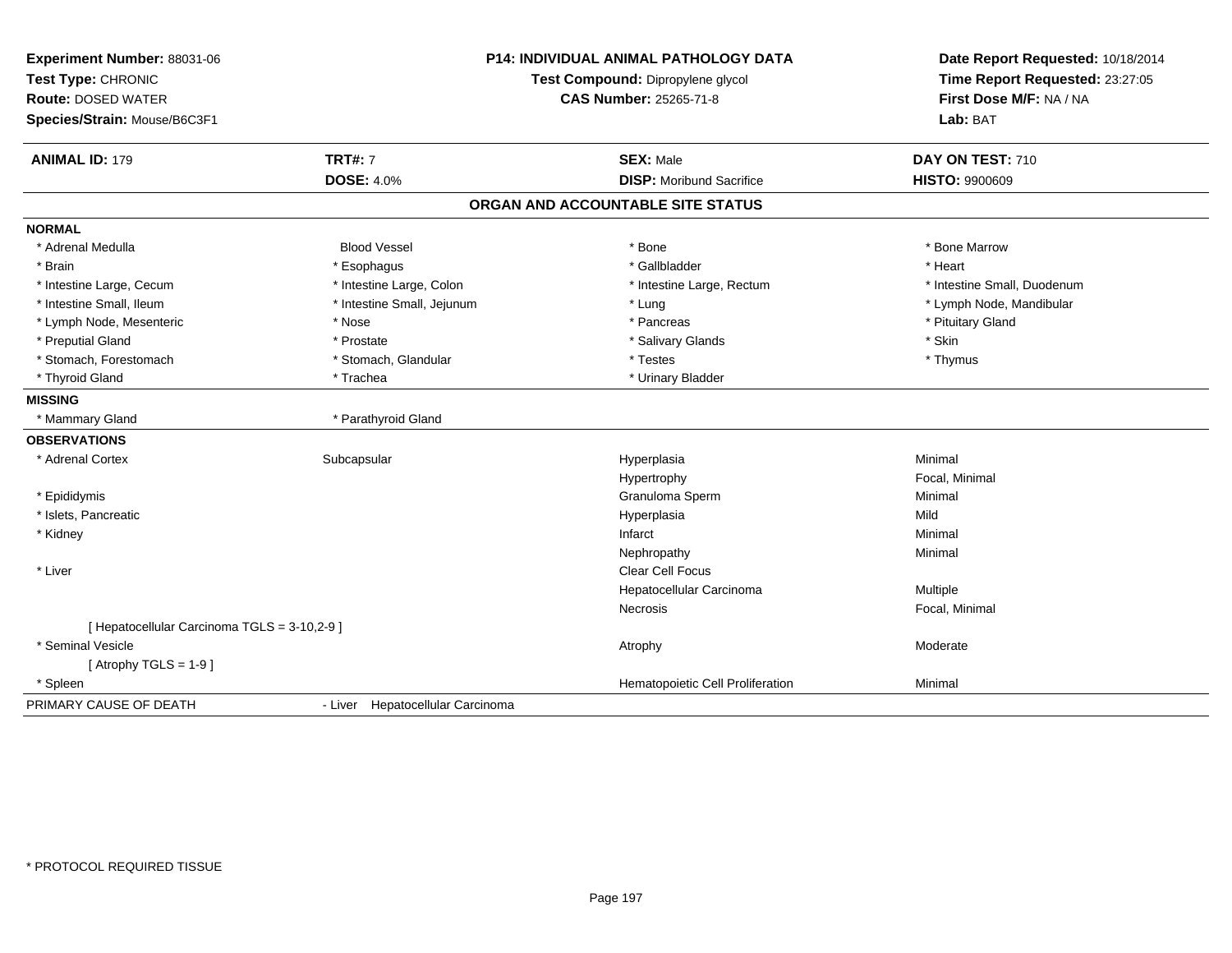| Experiment Number: 88031-06<br><b>Test Type: CHRONIC</b><br><b>Route: DOSED WATER</b><br>Species/Strain: Mouse/B6C3F1 |                                  | <b>P14: INDIVIDUAL ANIMAL PATHOLOGY DATA</b><br>Test Compound: Dipropylene glycol<br><b>CAS Number: 25265-71-8</b> | Date Report Requested: 10/18/2014<br>Time Report Requested: 23:27:05<br>First Dose M/F: NA / NA<br>Lab: BAT |
|-----------------------------------------------------------------------------------------------------------------------|----------------------------------|--------------------------------------------------------------------------------------------------------------------|-------------------------------------------------------------------------------------------------------------|
| <b>ANIMAL ID: 180</b>                                                                                                 | <b>TRT#: 7</b>                   | <b>SEX: Male</b>                                                                                                   | DAY ON TEST: 515                                                                                            |
|                                                                                                                       | <b>DOSE: 4.0%</b>                | <b>DISP: Natural Death</b>                                                                                         | <b>HISTO: 9900610</b>                                                                                       |
|                                                                                                                       |                                  | ORGAN AND ACCOUNTABLE SITE STATUS                                                                                  |                                                                                                             |
| <b>NORMAL</b>                                                                                                         |                                  |                                                                                                                    |                                                                                                             |
| * Adrenal Medulla                                                                                                     | <b>Blood Vessel</b>              | * Bone                                                                                                             | * Bone Marrow                                                                                               |
| * Brain                                                                                                               | * Epididymis                     | * Esophagus                                                                                                        | * Heart                                                                                                     |
| * Intestine Large, Cecum                                                                                              | * Intestine Large, Colon         | * Intestine Large, Rectum                                                                                          | * Intestine Small, Duodenum                                                                                 |
| * Intestine Small, Ileum                                                                                              | * Intestine Small, Jejunum       | * Lung                                                                                                             | * Lymph Node, Mandibular                                                                                    |
| * Lymph Node, Mesenteric                                                                                              | * Nose                           | * Pancreas                                                                                                         | * Pituitary Gland                                                                                           |
| * Preputial Gland                                                                                                     | * Prostate                       | * Salivary Glands                                                                                                  | * Seminal Vesicle                                                                                           |
| * Skin                                                                                                                | * Stomach, Forestomach           | * Stomach, Glandular                                                                                               | * Testes                                                                                                    |
| * Thymus                                                                                                              | * Thyroid Gland                  | * Trachea                                                                                                          | * Urinary Bladder                                                                                           |
| <b>MISSING</b>                                                                                                        |                                  |                                                                                                                    |                                                                                                             |
| * Gallbladder                                                                                                         | * Mammary Gland                  | * Parathyroid Gland                                                                                                |                                                                                                             |
| <b>OBSERVATIONS</b>                                                                                                   |                                  |                                                                                                                    |                                                                                                             |
| * Adrenal Cortex                                                                                                      | Subcapsular                      | Hyperplasia                                                                                                        | Minimal                                                                                                     |
| * Islets, Pancreatic                                                                                                  |                                  | Hyperplasia                                                                                                        | Mild                                                                                                        |
| * Kidney                                                                                                              |                                  | Nephropathy                                                                                                        | Minimal                                                                                                     |
| * Liver                                                                                                               |                                  | Hepatocellular Carcinoma                                                                                           |                                                                                                             |
| [Hepatocellular Carcinoma TGLS = 1-9]                                                                                 |                                  |                                                                                                                    |                                                                                                             |
| * Spleen                                                                                                              | Lymph Follic                     | Atrophy                                                                                                            | Marked                                                                                                      |
| PRIMARY CAUSE OF DEATH                                                                                                | - Liver Hepatocellular Carcinoma |                                                                                                                    |                                                                                                             |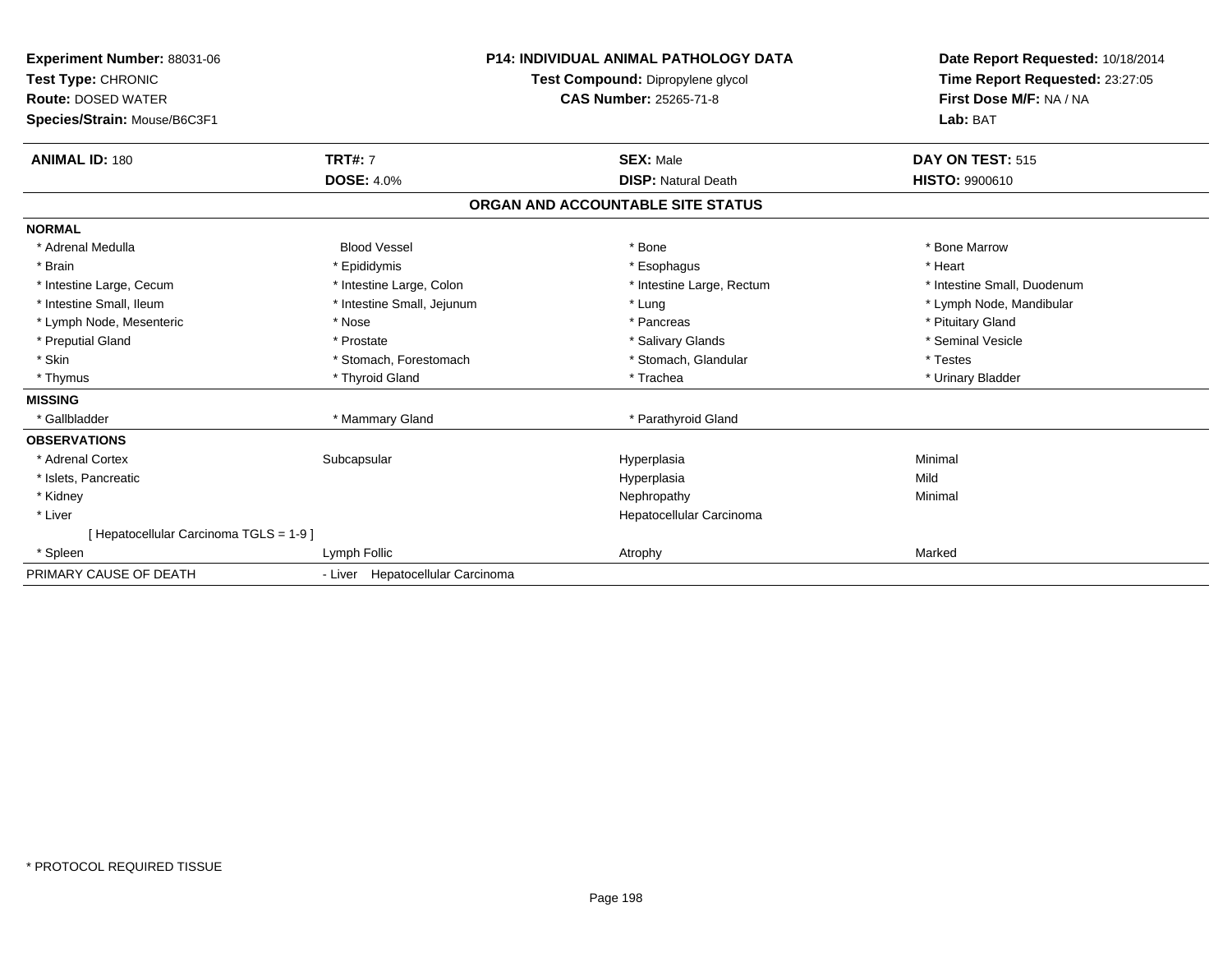| Experiment Number: 88031-06<br>Test Type: CHRONIC<br><b>Route: DOSED WATER</b><br>Species/Strain: Mouse/B6C3F1 |                                                                                             | P14: INDIVIDUAL ANIMAL PATHOLOGY DATA<br>Test Compound: Dipropylene glycol<br><b>CAS Number: 25265-71-8</b> | Date Report Requested: 10/18/2014<br>Time Report Requested: 23:27:05<br>First Dose M/F: NA / NA<br>Lab: BAT |
|----------------------------------------------------------------------------------------------------------------|---------------------------------------------------------------------------------------------|-------------------------------------------------------------------------------------------------------------|-------------------------------------------------------------------------------------------------------------|
| <b>ANIMAL ID: 181</b>                                                                                          | <b>TRT#: 7</b>                                                                              | <b>SEX: Male</b>                                                                                            | DAY ON TEST: 729                                                                                            |
|                                                                                                                | <b>DOSE: 4.0%</b>                                                                           | <b>DISP: Terminal Sacrifice</b>                                                                             | HISTO: 9900611                                                                                              |
|                                                                                                                |                                                                                             | ORGAN AND ACCOUNTABLE SITE STATUS                                                                           |                                                                                                             |
| <b>NORMAL</b>                                                                                                  |                                                                                             |                                                                                                             |                                                                                                             |
| * Adrenal Medulla                                                                                              | <b>Blood Vessel</b>                                                                         | * Bone                                                                                                      | * Bone Marrow                                                                                               |
| * Brain                                                                                                        | * Esophagus                                                                                 | * Heart                                                                                                     | * Intestine Large, Cecum                                                                                    |
| * Intestine Large, Colon                                                                                       | * Intestine Large, Rectum                                                                   | * Intestine Small, Duodenum                                                                                 | * Intestine Small, Ileum                                                                                    |
| * Intestine Small, Jejunum                                                                                     | * Lymph Node, Mandibular                                                                    | * Lymph Node, Mesenteric                                                                                    | * Nose                                                                                                      |
| * Pancreas                                                                                                     | * Pituitary Gland                                                                           | * Salivary Glands                                                                                           | * Stomach, Forestomach                                                                                      |
| * Stomach, Glandular                                                                                           | * Thymus                                                                                    | * Thyroid Gland                                                                                             | * Trachea                                                                                                   |
| * Urinary Bladder                                                                                              |                                                                                             |                                                                                                             |                                                                                                             |
| <b>MISSING</b>                                                                                                 |                                                                                             |                                                                                                             |                                                                                                             |
| * Mammary Gland                                                                                                | * Parathyroid Gland                                                                         |                                                                                                             |                                                                                                             |
| <b>OBSERVATIONS</b>                                                                                            |                                                                                             |                                                                                                             |                                                                                                             |
| * Adrenal Cortex                                                                                               | Subcapsular                                                                                 | Hyperplasia                                                                                                 | Minimal                                                                                                     |
| * Epididymis                                                                                                   |                                                                                             | Atrophy                                                                                                     | Moderate                                                                                                    |
|                                                                                                                | Note: Best diagnosis for epididymides would be aspermia, but it is no longer in dictionary. |                                                                                                             |                                                                                                             |
| [Atrophy TGLS = $4-7$ ]                                                                                        |                                                                                             |                                                                                                             |                                                                                                             |
| * Gallbladder                                                                                                  | Epithelium                                                                                  | Cyst                                                                                                        | Mild                                                                                                        |
| * Islets, Pancreatic                                                                                           |                                                                                             | Hyperplasia                                                                                                 | Mild                                                                                                        |
| * Kidney                                                                                                       |                                                                                             | Nephropathy                                                                                                 | Minimal                                                                                                     |
| * Liver                                                                                                        |                                                                                             | Hepatocellular Carcinoma                                                                                    | Multiple                                                                                                    |
| [ Hepatocellular Carcinoma TGLS = 6,7,8-4+9+10 ]                                                               |                                                                                             |                                                                                                             |                                                                                                             |
| * Lung                                                                                                         |                                                                                             | Alveolar/Bronchiolar Adenoma                                                                                |                                                                                                             |
|                                                                                                                |                                                                                             | Hepatocellular Carcinoma                                                                                    | Metastatic (Liver)                                                                                          |
| * Preputial Gland                                                                                              |                                                                                             | Cyst                                                                                                        | Mild                                                                                                        |
| [Cyst TGLS = $5-8$ ]                                                                                           |                                                                                             |                                                                                                             |                                                                                                             |
| * Prostate                                                                                                     |                                                                                             | Atrophy                                                                                                     | Mild                                                                                                        |
| [Atrophy TGLS = $2-8$ ]                                                                                        |                                                                                             |                                                                                                             |                                                                                                             |
| * Seminal Vesicle                                                                                              |                                                                                             | Atrophy                                                                                                     | Mild                                                                                                        |
| [Atrophy TGLS = $3-7$ ]                                                                                        |                                                                                             |                                                                                                             |                                                                                                             |
| * Skin                                                                                                         |                                                                                             | Hyperkeratosis                                                                                              | Moderate                                                                                                    |
| * Spleen                                                                                                       | Lymph Follic                                                                                | Atrophy                                                                                                     | Mild                                                                                                        |
|                                                                                                                |                                                                                             | Hematopoietic Cell Proliferation                                                                            | Moderate                                                                                                    |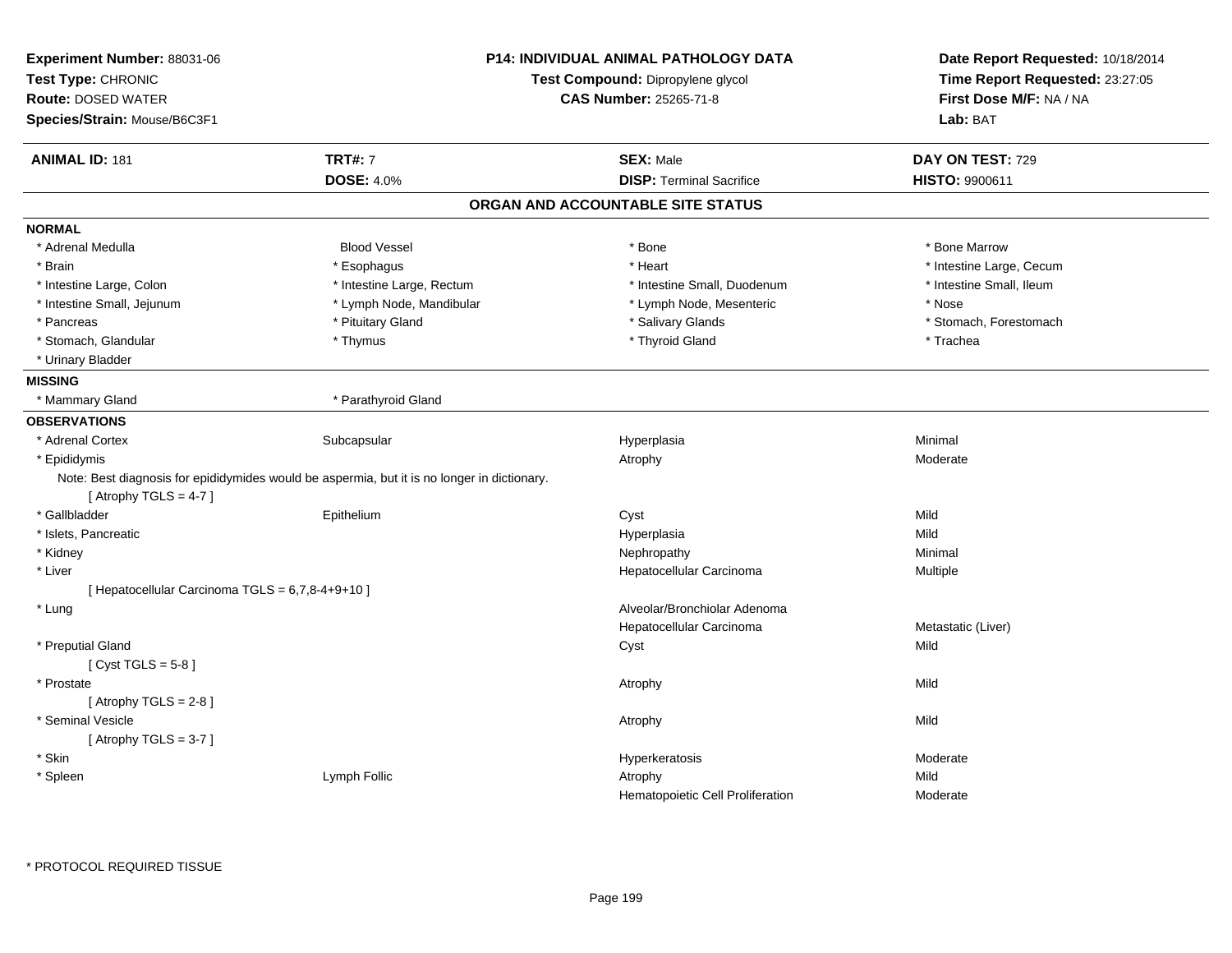| Experiment Number: 88031-06<br>Test Type: CHRONIC<br><b>Route: DOSED WATER</b><br>Species/Strain: Mouse/B6C3F1 |                       | <b>P14: INDIVIDUAL ANIMAL PATHOLOGY DATA</b> | Date Report Requested: 10/18/2014 |  |
|----------------------------------------------------------------------------------------------------------------|-----------------------|----------------------------------------------|-----------------------------------|--|
|                                                                                                                |                       | Test Compound: Dipropylene glycol            | Time Report Requested: 23:27:05   |  |
|                                                                                                                |                       | <b>CAS Number: 25265-71-8</b>                | First Dose M/F: NA / NA           |  |
|                                                                                                                |                       |                                              | Lab: BAT                          |  |
| <b>ANIMAL ID: 181</b>                                                                                          | <b>TRT#: 7</b>        | <b>SEX: Male</b>                             | <b>DAY ON TEST: 729</b>           |  |
|                                                                                                                | <b>DOSE: 4.0%</b>     | <b>DISP: Terminal Sacrifice</b>              | <b>HISTO: 9900611</b>             |  |
|                                                                                                                |                       | ORGAN AND ACCOUNTABLE SITE STATUS            |                                   |  |
| * Testes                                                                                                       | <b>Germinal Epith</b> | Atrophy                                      | Moderate                          |  |
| [Atrophy TGLS = 1-7 ]                                                                                          |                       |                                              |                                   |  |
| PRIMARY CAUSE OF DEATH                                                                                         |                       |                                              |                                   |  |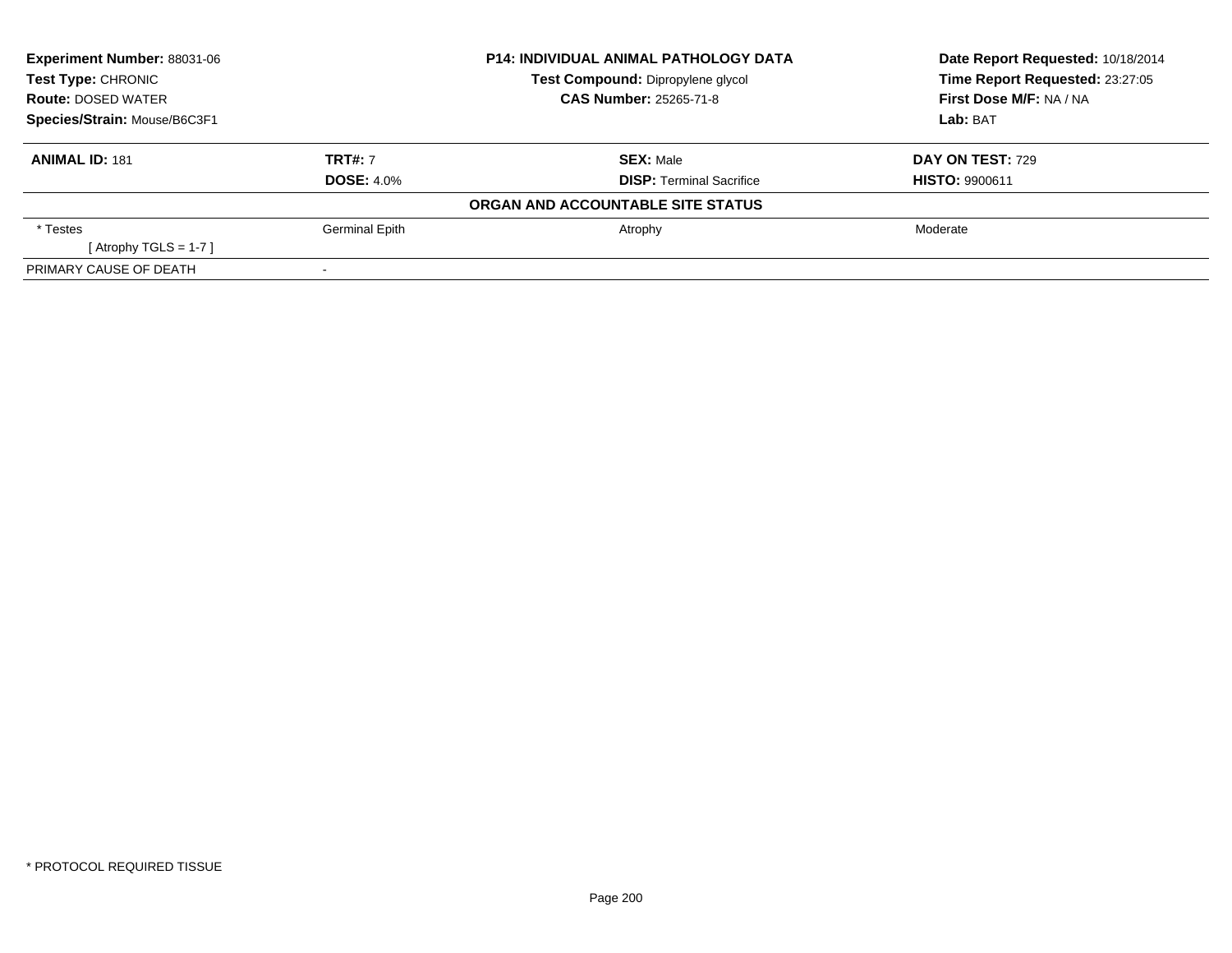| Experiment Number: 88031-06                   |                          | <b>P14: INDIVIDUAL ANIMAL PATHOLOGY DATA</b> | Date Report Requested: 10/18/2014 |  |
|-----------------------------------------------|--------------------------|----------------------------------------------|-----------------------------------|--|
| Test Type: CHRONIC                            |                          | Test Compound: Dipropylene glycol            | Time Report Requested: 23:27:05   |  |
| <b>Route: DOSED WATER</b>                     |                          | <b>CAS Number: 25265-71-8</b>                | First Dose M/F: NA / NA           |  |
| Species/Strain: Mouse/B6C3F1                  |                          |                                              | Lab: BAT                          |  |
| <b>ANIMAL ID: 182</b>                         | <b>TRT#: 7</b>           | <b>SEX: Male</b>                             | DAY ON TEST: 730                  |  |
|                                               | <b>DOSE: 4.0%</b>        | <b>DISP: Terminal Sacrifice</b>              | HISTO: 9900612                    |  |
|                                               |                          | ORGAN AND ACCOUNTABLE SITE STATUS            |                                   |  |
| <b>NORMAL</b>                                 |                          |                                              |                                   |  |
| * Adrenal Medulla                             | <b>Blood Vessel</b>      | * Bone                                       | * Bone Marrow                     |  |
| * Brain                                       | * Epididymis             | * Esophagus                                  | * Gallbladder                     |  |
| * Heart                                       | * Intestine Large, Cecum | * Intestine Large, Colon                     | * Intestine Large, Rectum         |  |
| * Intestine Small, Duodenum                   | * Intestine Small, Ileum | * Intestine Small, Jejunum                   | * Lymph Node, Mandibular          |  |
| * Lymph Node, Mesenteric                      | * Nose                   | * Pancreas                                   | * Pituitary Gland                 |  |
| * Prostate                                    | * Salivary Glands        | * Seminal Vesicle                            | * Skin                            |  |
| * Stomach, Forestomach                        | * Stomach, Glandular     | * Testes                                     | * Thymus                          |  |
| * Thyroid Gland                               | * Trachea                | * Urinary Bladder                            |                                   |  |
| <b>MISSING</b>                                |                          |                                              |                                   |  |
| * Mammary Gland                               | * Parathyroid Gland      |                                              |                                   |  |
| <b>OBSERVATIONS</b>                           |                          |                                              |                                   |  |
| * Adrenal Cortex                              | Subcapsular              | Hyperplasia                                  | Minimal                           |  |
| * Islets, Pancreatic                          |                          | Hyperplasia                                  | Mild                              |  |
| * Kidney                                      |                          | Nephropathy                                  | Minimal                           |  |
| * Liver                                       |                          | Clear Cell Focus                             |                                   |  |
| [Clear Cell Focus TGLS = 3-10]                |                          |                                              |                                   |  |
| * Lung                                        |                          | Alveolar/Bronchiolar Carcinoma               |                                   |  |
| [ Alveolar/Bronchiolar Carcinoma TGLS = 4-9 ] |                          |                                              |                                   |  |
| * Preputial Gland                             |                          | Cyst                                         | Moderate                          |  |
| [Cyst TGLS = $1-8$ ]                          |                          |                                              |                                   |  |
| * Spleen                                      | Lymph Follic             | Atrophy                                      | Mild                              |  |
| [Atrophy TGLS = $2-4$ ]                       |                          |                                              |                                   |  |
| PRIMARY CAUSE OF DEATH                        | $\overline{\phantom{a}}$ |                                              |                                   |  |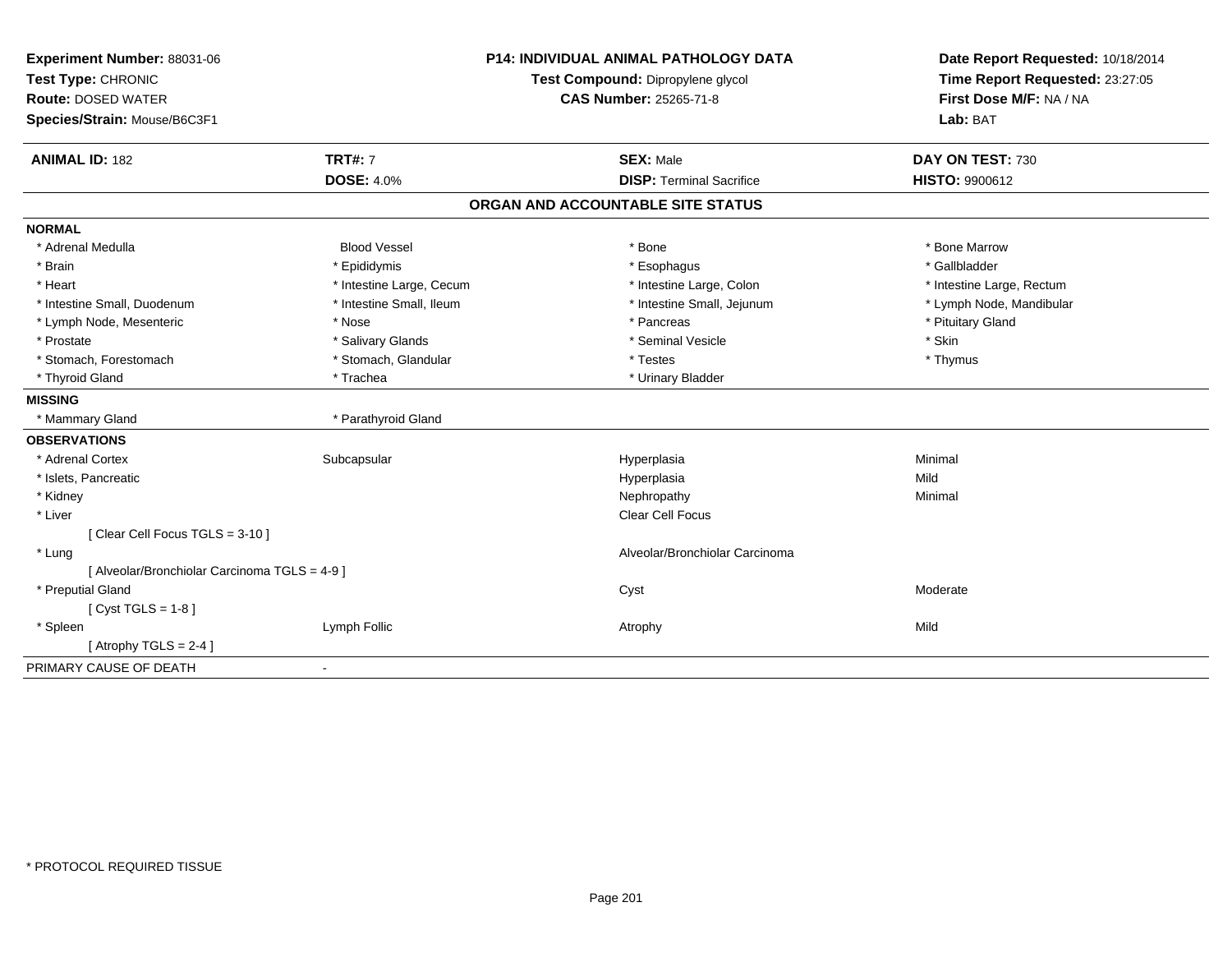| Experiment Number: 88031-06<br>Test Type: CHRONIC<br><b>Route: DOSED WATER</b><br>Species/Strain: Mouse/B6C3F1<br><b>ANIMAL ID: 183</b> | <b>TRT#: 7</b>                   | P14: INDIVIDUAL ANIMAL PATHOLOGY DATA<br>Test Compound: Dipropylene glycol<br><b>CAS Number: 25265-71-8</b><br><b>SEX: Male</b> | Date Report Requested: 10/18/2014<br>Time Report Requested: 23:27:05<br>First Dose M/F: NA / NA<br>Lab: BAT<br>DAY ON TEST: 533 |
|-----------------------------------------------------------------------------------------------------------------------------------------|----------------------------------|---------------------------------------------------------------------------------------------------------------------------------|---------------------------------------------------------------------------------------------------------------------------------|
|                                                                                                                                         | <b>DOSE: 4.0%</b>                | <b>DISP: Natural Death</b>                                                                                                      | <b>HISTO: 9900613</b>                                                                                                           |
|                                                                                                                                         |                                  | ORGAN AND ACCOUNTABLE SITE STATUS                                                                                               |                                                                                                                                 |
| <b>NORMAL</b>                                                                                                                           |                                  |                                                                                                                                 |                                                                                                                                 |
| * Adrenal Cortex                                                                                                                        | * Adrenal Medulla                | <b>Blood Vessel</b>                                                                                                             | * Bone                                                                                                                          |
| * Bone Marrow                                                                                                                           | * Brain                          | * Epididymis                                                                                                                    | * Esophagus                                                                                                                     |
| * Gallbladder                                                                                                                           | * Heart                          | * Intestine Large, Cecum                                                                                                        | * Intestine Large, Colon                                                                                                        |
| * Intestine Large, Rectum                                                                                                               | * Intestine Small, Duodenum      | * Intestine Small, Ileum                                                                                                        | * Intestine Small, Jejunum                                                                                                      |
| * Islets, Pancreatic                                                                                                                    | * Lung                           | * Lymph Node, Mandibular                                                                                                        | * Nose                                                                                                                          |
| * Pancreas                                                                                                                              | * Parathyroid Gland              | * Pituitary Gland                                                                                                               | * Prostate                                                                                                                      |
| * Salivary Glands                                                                                                                       | * Seminal Vesicle                | * Skin                                                                                                                          | * Stomach, Forestomach                                                                                                          |
| * Stomach, Glandular                                                                                                                    | * Testes                         | * Thymus                                                                                                                        | * Thyroid Gland                                                                                                                 |
| * Trachea                                                                                                                               | * Urinary Bladder                |                                                                                                                                 |                                                                                                                                 |
| <b>MISSING</b>                                                                                                                          |                                  |                                                                                                                                 |                                                                                                                                 |
| * Lymph Node, Mesenteric                                                                                                                | * Mammary Gland                  |                                                                                                                                 |                                                                                                                                 |
| <b>OBSERVATIONS</b>                                                                                                                     |                                  |                                                                                                                                 |                                                                                                                                 |
| * Kidney                                                                                                                                |                                  | Infarct                                                                                                                         | Minimal                                                                                                                         |
| * Liver                                                                                                                                 |                                  | Hepatocellular Carcinoma                                                                                                        | Multiple                                                                                                                        |
| [ Hepatocellular Carcinoma TGLS = 2,3-10+9 ]                                                                                            |                                  |                                                                                                                                 |                                                                                                                                 |
| * Preputial Gland                                                                                                                       |                                  | Cyst                                                                                                                            | Mild                                                                                                                            |
| [Cyst TGLS = $1-8$ ]                                                                                                                    |                                  |                                                                                                                                 |                                                                                                                                 |
| * Spleen                                                                                                                                | Lymph Follic                     | Atrophy                                                                                                                         | Marked                                                                                                                          |
| PRIMARY CAUSE OF DEATH                                                                                                                  | - Liver Hepatocellular Carcinoma |                                                                                                                                 |                                                                                                                                 |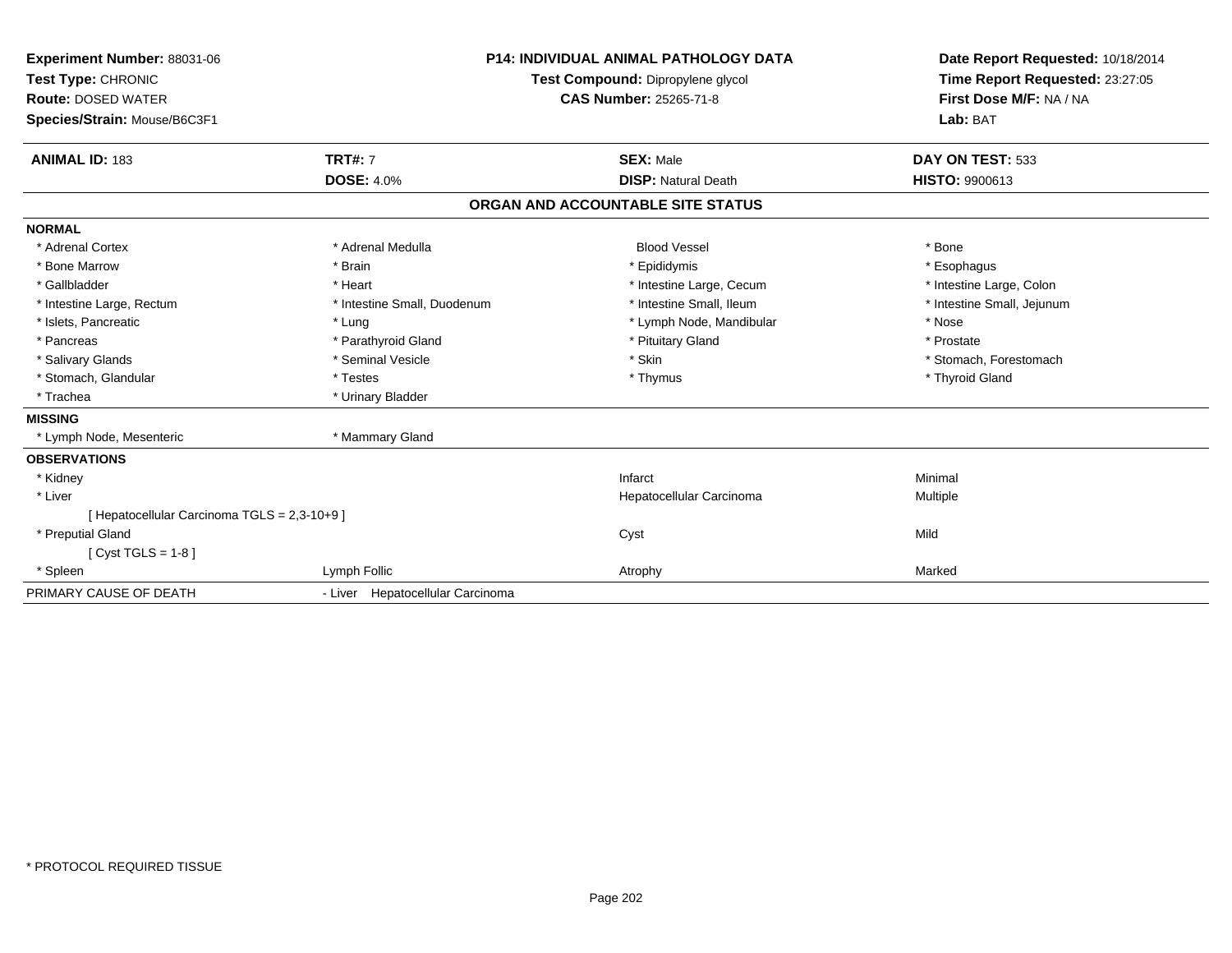| <b>Experiment Number: 88031-06</b><br>Test Type: CHRONIC<br><b>Route: DOSED WATER</b><br>Species/Strain: Mouse/B6C3F1 |                          | <b>P14: INDIVIDUAL ANIMAL PATHOLOGY DATA</b><br>Test Compound: Dipropylene glycol<br><b>CAS Number: 25265-71-8</b> | Date Report Requested: 10/18/2014<br>Time Report Requested: 23:27:05<br>First Dose M/F: NA / NA<br>Lab: BAT |
|-----------------------------------------------------------------------------------------------------------------------|--------------------------|--------------------------------------------------------------------------------------------------------------------|-------------------------------------------------------------------------------------------------------------|
| <b>ANIMAL ID: 184</b>                                                                                                 | <b>TRT#: 7</b>           | <b>SEX: Male</b>                                                                                                   | DAY ON TEST: 416                                                                                            |
|                                                                                                                       | <b>DOSE: 4.0%</b>        | <b>DISP:</b> Moribund Sacrifice                                                                                    | <b>HISTO: 9900614</b>                                                                                       |
|                                                                                                                       |                          | ORGAN AND ACCOUNTABLE SITE STATUS                                                                                  |                                                                                                             |
| <b>NORMAL</b>                                                                                                         |                          |                                                                                                                    |                                                                                                             |
| * Adrenal Medulla                                                                                                     | <b>Blood Vessel</b>      | * Bone                                                                                                             | * Bone Marrow                                                                                               |
| * Brain                                                                                                               | * Epididymis             | * Esophagus                                                                                                        | * Gallbladder                                                                                               |
| * Heart                                                                                                               | * Intestine Large, Cecum | * Intestine Large, Colon                                                                                           | * Intestine Large, Rectum                                                                                   |
| * Intestine Small, Duodenum                                                                                           | * Intestine Small, Ileum | * Intestine Small, Jejunum                                                                                         | * Kidney                                                                                                    |
| * Lung                                                                                                                | * Lymph Node, Mandibular | * Lymph Node, Mesenteric                                                                                           | * Nose                                                                                                      |
| * Pancreas                                                                                                            | * Parathyroid Gland      | * Pituitary Gland                                                                                                  | * Prostate                                                                                                  |
| * Salivary Glands                                                                                                     | * Seminal Vesicle        | * Skin                                                                                                             | * Spleen                                                                                                    |
| * Stomach, Forestomach                                                                                                | * Stomach, Glandular     | * Testes                                                                                                           | * Thymus                                                                                                    |
| * Thyroid Gland                                                                                                       | * Trachea                | * Urinary Bladder                                                                                                  |                                                                                                             |
| <b>MISSING</b>                                                                                                        |                          |                                                                                                                    |                                                                                                             |
| * Mammary Gland                                                                                                       |                          |                                                                                                                    |                                                                                                             |
| <b>OBSERVATIONS</b>                                                                                                   |                          |                                                                                                                    |                                                                                                             |
| * Adrenal Cortex                                                                                                      | Subcapsular              | Hyperplasia                                                                                                        | Minimal                                                                                                     |
| * Islets, Pancreatic                                                                                                  |                          | Hyperplasia                                                                                                        | Minimal                                                                                                     |
| * Liver                                                                                                               |                          | Inflammation                                                                                                       | Chronic, Mild                                                                                               |
| * Preputial Gland                                                                                                     |                          | Cyst                                                                                                               | Moderate                                                                                                    |
| [Cyst TGLS = $1-8$ ]                                                                                                  |                          |                                                                                                                    |                                                                                                             |
| PRIMARY CAUSE OF DEATH                                                                                                | - UNCERTAIN              |                                                                                                                    |                                                                                                             |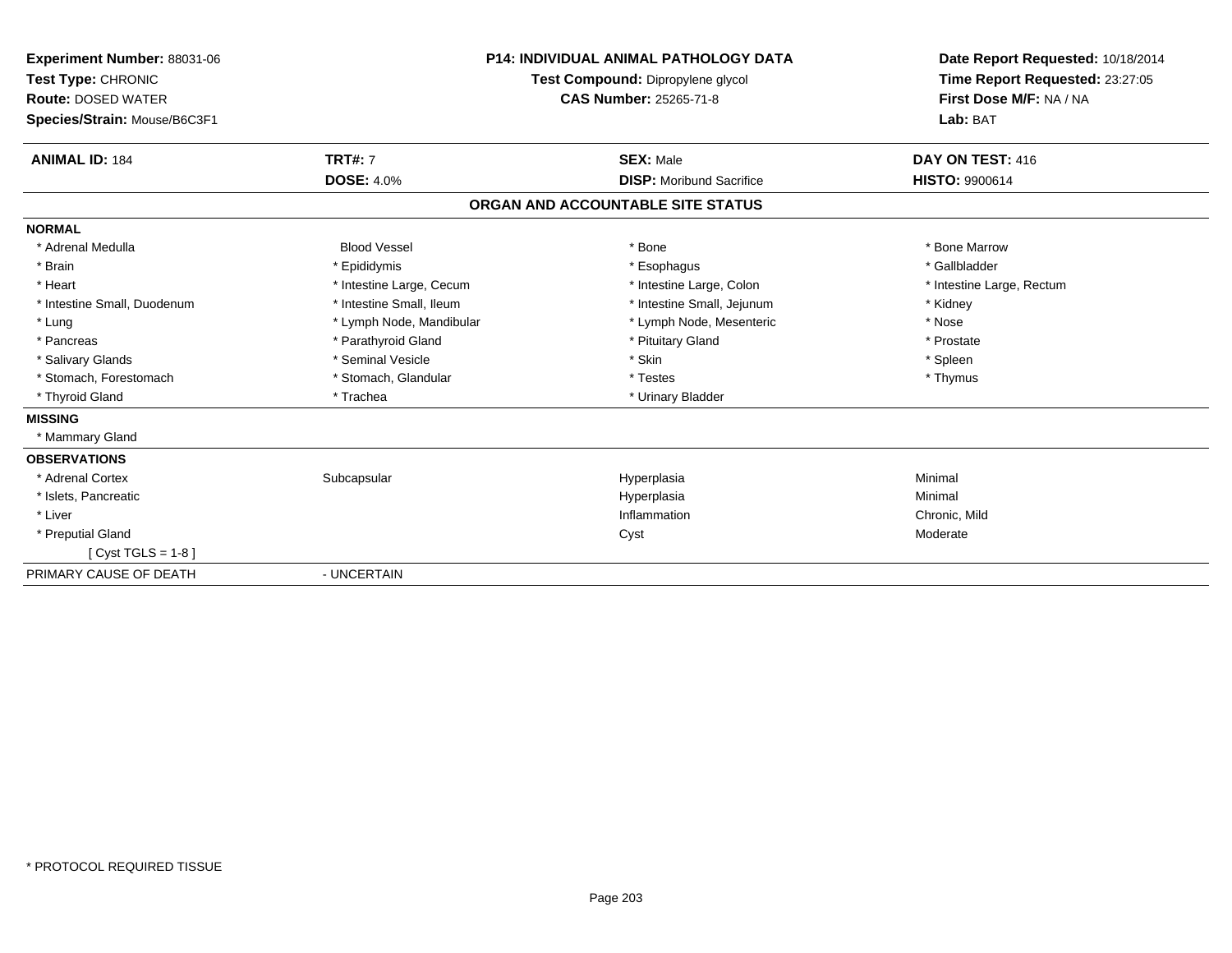| Experiment Number: 88031-06<br>Test Type: CHRONIC<br><b>Route: DOSED WATER</b><br>Species/Strain: Mouse/B6C3F1 | P14: INDIVIDUAL ANIMAL PATHOLOGY DATA<br>Test Compound: Dipropylene glycol<br>CAS Number: 25265-71-8 |                                   | Date Report Requested: 10/18/2014<br>Time Report Requested: 23:27:05<br>First Dose M/F: NA / NA<br>Lab: BAT |
|----------------------------------------------------------------------------------------------------------------|------------------------------------------------------------------------------------------------------|-----------------------------------|-------------------------------------------------------------------------------------------------------------|
| <b>ANIMAL ID: 185</b>                                                                                          | <b>TRT#: 7</b>                                                                                       | <b>SEX: Male</b>                  | DAY ON TEST: 610                                                                                            |
|                                                                                                                | <b>DOSE: 4.0%</b>                                                                                    | <b>DISP:</b> Moribund Sacrifice   | <b>HISTO: 9900615</b>                                                                                       |
|                                                                                                                |                                                                                                      | ORGAN AND ACCOUNTABLE SITE STATUS |                                                                                                             |
| <b>NORMAL</b>                                                                                                  |                                                                                                      |                                   |                                                                                                             |
| * Adrenal Cortex                                                                                               | * Adrenal Medulla                                                                                    | <b>Blood Vessel</b>               | * Bone                                                                                                      |
| * Bone Marrow                                                                                                  | * Brain                                                                                              | * Epididymis                      | * Esophagus                                                                                                 |
| * Gallbladder                                                                                                  | * Heart                                                                                              | * Intestine Large, Cecum          | * Intestine Large, Colon                                                                                    |
| * Intestine Large, Rectum                                                                                      | * Intestine Small, Duodenum                                                                          | * Intestine Small, Ileum          | * Intestine Small, Jejunum                                                                                  |
| * Lung                                                                                                         | * Lymph Node, Mandibular                                                                             | * Lymph Node, Mesenteric          | * Nose                                                                                                      |
| * Pancreas                                                                                                     | * Parathyroid Gland                                                                                  | * Pituitary Gland                 | * Prostate                                                                                                  |
| * Salivary Glands                                                                                              | * Seminal Vesicle                                                                                    | * Skin                            | <b>Spinal Cord</b>                                                                                          |
| * Stomach, Glandular                                                                                           | * Testes                                                                                             | * Thymus                          | * Thyroid Gland                                                                                             |
| * Trachea                                                                                                      | * Urinary Bladder                                                                                    |                                   |                                                                                                             |
| <b>MISSING</b>                                                                                                 |                                                                                                      |                                   |                                                                                                             |
| * Mammary Gland                                                                                                |                                                                                                      |                                   |                                                                                                             |
| <b>OBSERVATIONS</b>                                                                                            |                                                                                                      |                                   |                                                                                                             |
| * Islets, Pancreatic                                                                                           |                                                                                                      | Hyperplasia                       | Mild                                                                                                        |
| * Kidney                                                                                                       | <b>Renal Tubule</b>                                                                                  | Hyperplasia                       | Focal, Mild                                                                                                 |
|                                                                                                                |                                                                                                      | Nephropathy                       | Mild                                                                                                        |
| * Liver                                                                                                        |                                                                                                      | <b>Basophilic Focus</b>           |                                                                                                             |
|                                                                                                                |                                                                                                      | Vacuolization Cytoplasmic         | Focal, Minimal                                                                                              |
| Peripheral Nerve                                                                                               | Axon                                                                                                 | Degeneration                      | Minimal                                                                                                     |
| * Preputial Gland                                                                                              |                                                                                                      | Cyst                              | Mild                                                                                                        |
| * Spleen                                                                                                       |                                                                                                      | Hemangiosarcoma                   |                                                                                                             |
|                                                                                                                |                                                                                                      | Hematopoietic Cell Proliferation  | Minimal                                                                                                     |
| [Hemangiosarcoma TGLS = 1-13]                                                                                  |                                                                                                      |                                   |                                                                                                             |
| * Stomach, Forestomach                                                                                         |                                                                                                      | Ulcer                             | Mild                                                                                                        |
| [Ulcer TGLS = $2-5$ ]                                                                                          |                                                                                                      |                                   |                                                                                                             |
| PRIMARY CAUSE OF DEATH                                                                                         | - Spleen Hemangiosarcoma                                                                             |                                   |                                                                                                             |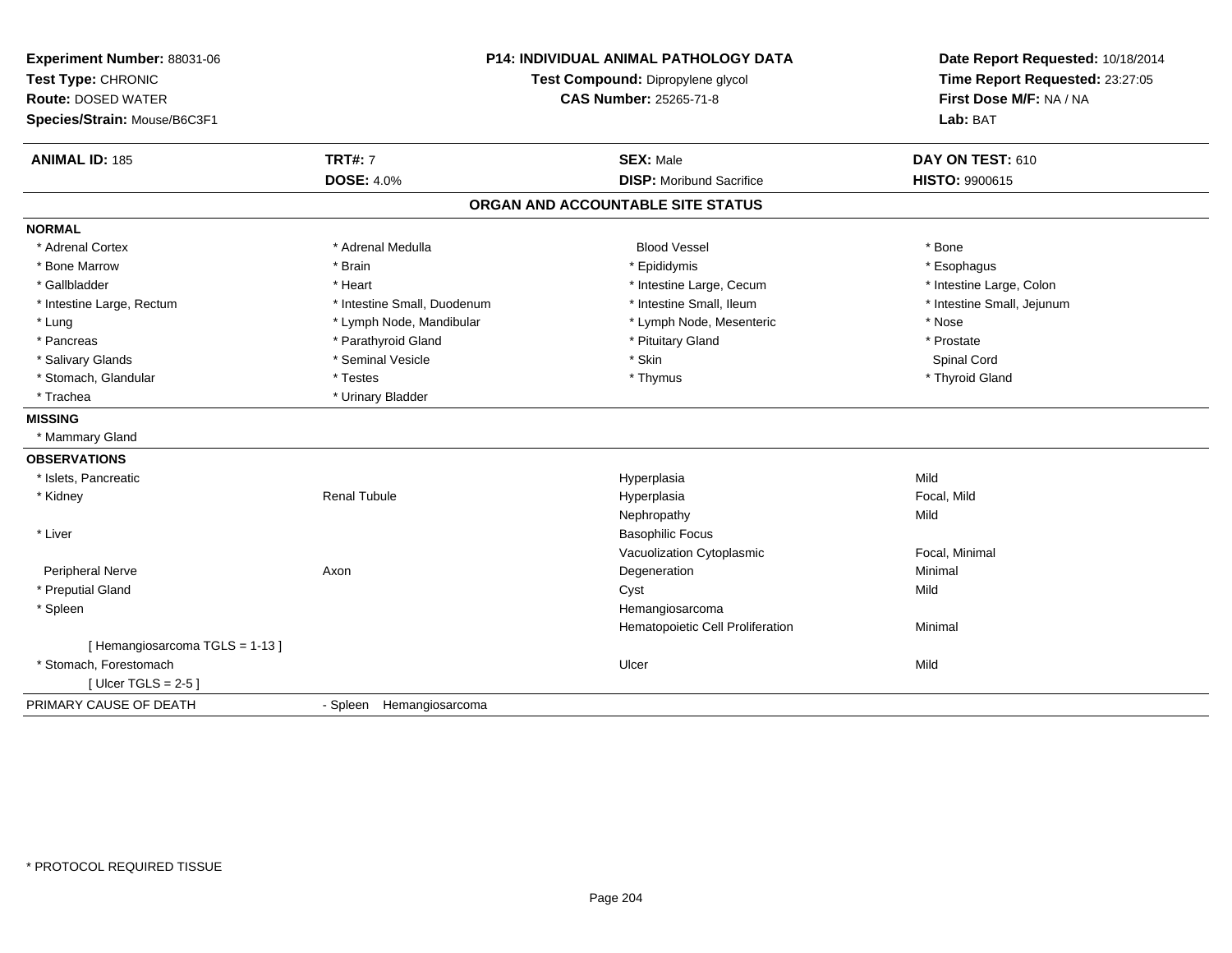| Experiment Number: 88031-06         |                          | <b>P14: INDIVIDUAL ANIMAL PATHOLOGY DATA</b> | Date Report Requested: 10/18/2014<br>Time Report Requested: 23:27:05 |  |
|-------------------------------------|--------------------------|----------------------------------------------|----------------------------------------------------------------------|--|
| Test Type: CHRONIC                  |                          | Test Compound: Dipropylene glycol            |                                                                      |  |
| <b>Route: DOSED WATER</b>           |                          | <b>CAS Number: 25265-71-8</b>                | First Dose M/F: NA / NA                                              |  |
| Species/Strain: Mouse/B6C3F1        |                          |                                              | Lab: BAT                                                             |  |
| <b>ANIMAL ID: 186</b>               | <b>TRT#: 7</b>           | <b>SEX: Male</b>                             | DAY ON TEST: 730                                                     |  |
|                                     | <b>DOSE: 4.0%</b>        | <b>DISP: Terminal Sacrifice</b>              | <b>HISTO: 9900616</b>                                                |  |
|                                     |                          | ORGAN AND ACCOUNTABLE SITE STATUS            |                                                                      |  |
| <b>NORMAL</b>                       |                          |                                              |                                                                      |  |
| * Adrenal Medulla                   | <b>Blood Vessel</b>      | * Bone                                       | * Bone Marrow                                                        |  |
| * Brain                             | * Epididymis             | * Esophagus                                  | * Gallbladder                                                        |  |
| * Heart                             | * Intestine Large, Cecum | * Intestine Large, Colon                     | * Intestine Large, Rectum                                            |  |
| * Intestine Small, Duodenum         | * Intestine Small, Ileum | * Intestine Small, Jejunum                   | * Lymph Node, Mandibular                                             |  |
| * Lymph Node, Mesenteric            | * Nose                   | * Pancreas                                   | * Parathyroid Gland                                                  |  |
| * Pituitary Gland                   | * Prostate               | * Seminal Vesicle                            | * Skin                                                               |  |
| * Stomach, Forestomach              | * Stomach, Glandular     | * Testes                                     | * Thymus                                                             |  |
| * Thyroid Gland                     | * Trachea                | * Urinary Bladder                            |                                                                      |  |
| <b>MISSING</b>                      |                          |                                              |                                                                      |  |
| * Mammary Gland                     |                          |                                              |                                                                      |  |
| <b>OBSERVATIONS</b>                 |                          |                                              |                                                                      |  |
| * Adrenal Cortex                    | Subcapsular              | Hyperplasia                                  | Minimal                                                              |  |
| * Islets, Pancreatic                |                          | Hyperplasia                                  | Mild                                                                 |  |
| * Kidney                            |                          | Nephropathy                                  | Minimal                                                              |  |
| * Liver                             |                          | <b>Eosinophilic Focus</b>                    |                                                                      |  |
|                                     |                          | Inflammation                                 | Chronic, Minimal                                                     |  |
| [Eosinophilic Focus TGLS = 3,5-5+4] |                          |                                              |                                                                      |  |
| * Lung                              |                          | Alveolar/Bronchiolar Adenoma                 |                                                                      |  |
|                                     | Alveolar Epith           | Hyperplasia                                  | Focal, Minimal                                                       |  |
| * Preputial Gland                   |                          | Cyst                                         | Minimal                                                              |  |
| [ $Cyst TGLS = 2-8$ ]               |                          |                                              |                                                                      |  |
| * Salivary Glands                   |                          | Atrophy                                      | Focal, Minimal                                                       |  |
| * Spleen                            | Lymph Follic             | Atrophy                                      | Mild                                                                 |  |
| [Atrophy TGLS = $1-4$ ]             |                          |                                              |                                                                      |  |
| PRIMARY CAUSE OF DEATH              | $\blacksquare$           |                                              |                                                                      |  |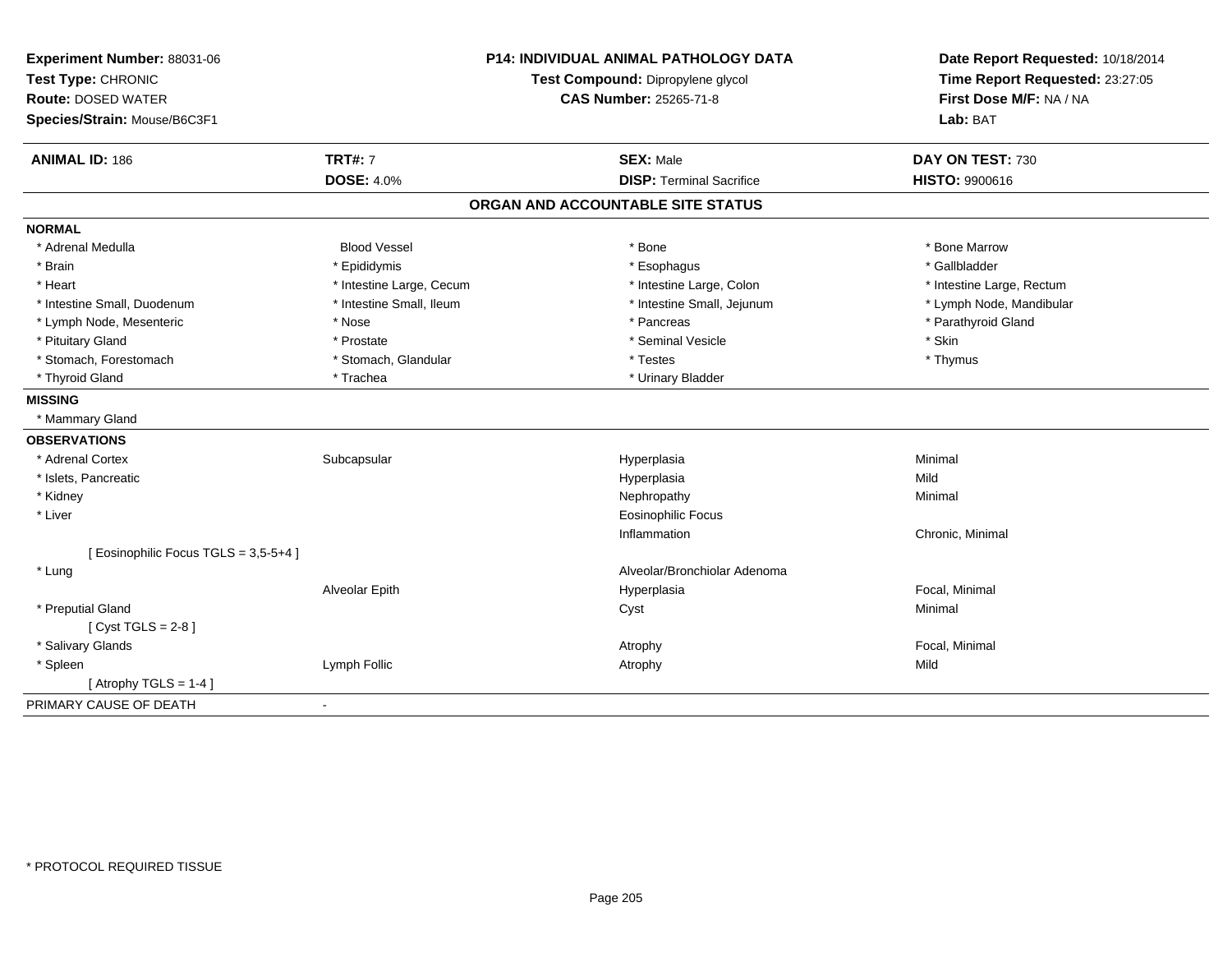| Experiment Number: 88031-06<br>Test Type: CHRONIC<br><b>Route: DOSED WATER</b><br>Species/Strain: Mouse/B6C3F1 |                          | <b>P14: INDIVIDUAL ANIMAL PATHOLOGY DATA</b><br>Test Compound: Dipropylene glycol<br><b>CAS Number: 25265-71-8</b> | Date Report Requested: 10/18/2014<br>Time Report Requested: 23:27:05<br>First Dose M/F: NA / NA<br>Lab: BAT |
|----------------------------------------------------------------------------------------------------------------|--------------------------|--------------------------------------------------------------------------------------------------------------------|-------------------------------------------------------------------------------------------------------------|
| <b>ANIMAL ID: 187</b>                                                                                          | <b>TRT#: 7</b>           | <b>SEX: Male</b>                                                                                                   | DAY ON TEST: 668                                                                                            |
|                                                                                                                | <b>DOSE: 4.0%</b>        | <b>DISP: Natural Death</b>                                                                                         | <b>HISTO: 9900617</b>                                                                                       |
|                                                                                                                |                          | ORGAN AND ACCOUNTABLE SITE STATUS                                                                                  |                                                                                                             |
| <b>NORMAL</b>                                                                                                  |                          |                                                                                                                    |                                                                                                             |
| * Adrenal Medulla                                                                                              | <b>Blood Vessel</b>      | * Bone                                                                                                             | * Bone Marrow                                                                                               |
| * Brain                                                                                                        | * Epididymis             | * Esophagus                                                                                                        | * Gallbladder                                                                                               |
| * Heart                                                                                                        | * Intestine Large, Cecum | * Intestine Large, Colon                                                                                           | * Intestine Large, Rectum                                                                                   |
| * Intestine Small, Duodenum                                                                                    | * Intestine Small, Ileum | * Intestine Small, Jejunum                                                                                         | * Kidney                                                                                                    |
| * Lymph Node, Mandibular                                                                                       | * Lymph Node, Mesenteric | * Nose                                                                                                             | * Pancreas                                                                                                  |
| * Pituitary Gland                                                                                              | * Preputial Gland        | * Prostate                                                                                                         | * Salivary Glands                                                                                           |
| * Seminal Vesicle                                                                                              | * Skin                   | * Stomach, Forestomach                                                                                             | * Stomach, Glandular                                                                                        |
| * Testes                                                                                                       | * Thymus                 | * Thyroid Gland                                                                                                    | * Trachea                                                                                                   |
| * Urinary Bladder                                                                                              |                          |                                                                                                                    |                                                                                                             |
| <b>MISSING</b>                                                                                                 |                          |                                                                                                                    |                                                                                                             |
| * Mammary Gland                                                                                                | * Parathyroid Gland      |                                                                                                                    |                                                                                                             |
| <b>OBSERVATIONS</b>                                                                                            |                          |                                                                                                                    |                                                                                                             |
| * Adrenal Cortex                                                                                               | Subcapsular              | Hyperplasia                                                                                                        | Minimal                                                                                                     |
| * Islets, Pancreatic                                                                                           |                          | Hyperplasia                                                                                                        | Moderate                                                                                                    |
| * Liver                                                                                                        | Serosa                   | Fibrosis                                                                                                           | Mild                                                                                                        |
|                                                                                                                |                          | Hepatoblastoma                                                                                                     |                                                                                                             |
|                                                                                                                |                          | Hepatocellular Carcinoma                                                                                           | Multiple                                                                                                    |
|                                                                                                                |                          | <b>Necrosis</b>                                                                                                    | Focal, Mild                                                                                                 |
| [Hepatoblastoma TGLS = 1-10]                                                                                   |                          |                                                                                                                    |                                                                                                             |
| [ Hepatocellular Carcinoma TGLS = 2,5-5+9 ]                                                                    |                          |                                                                                                                    |                                                                                                             |
| * Lung                                                                                                         |                          | Hepatoblastoma                                                                                                     | Metastatic (Liver)                                                                                          |
| <b>Skeletal Muscle</b>                                                                                         |                          | Hepatoblastoma                                                                                                     | Metastatic (Liver)                                                                                          |
| [Hepatoblastoma TGLS = 4-9]                                                                                    |                          |                                                                                                                    |                                                                                                             |
| * Spleen                                                                                                       | Lymph Follic             | Atrophy                                                                                                            | Marked                                                                                                      |
|                                                                                                                |                          | Hematopoietic Cell Proliferation                                                                                   | Moderate                                                                                                    |
| Tooth                                                                                                          |                          | Malformation                                                                                                       |                                                                                                             |
| PRIMARY CAUSE OF DEATH                                                                                         | - Liver Hepatoblastoma   |                                                                                                                    |                                                                                                             |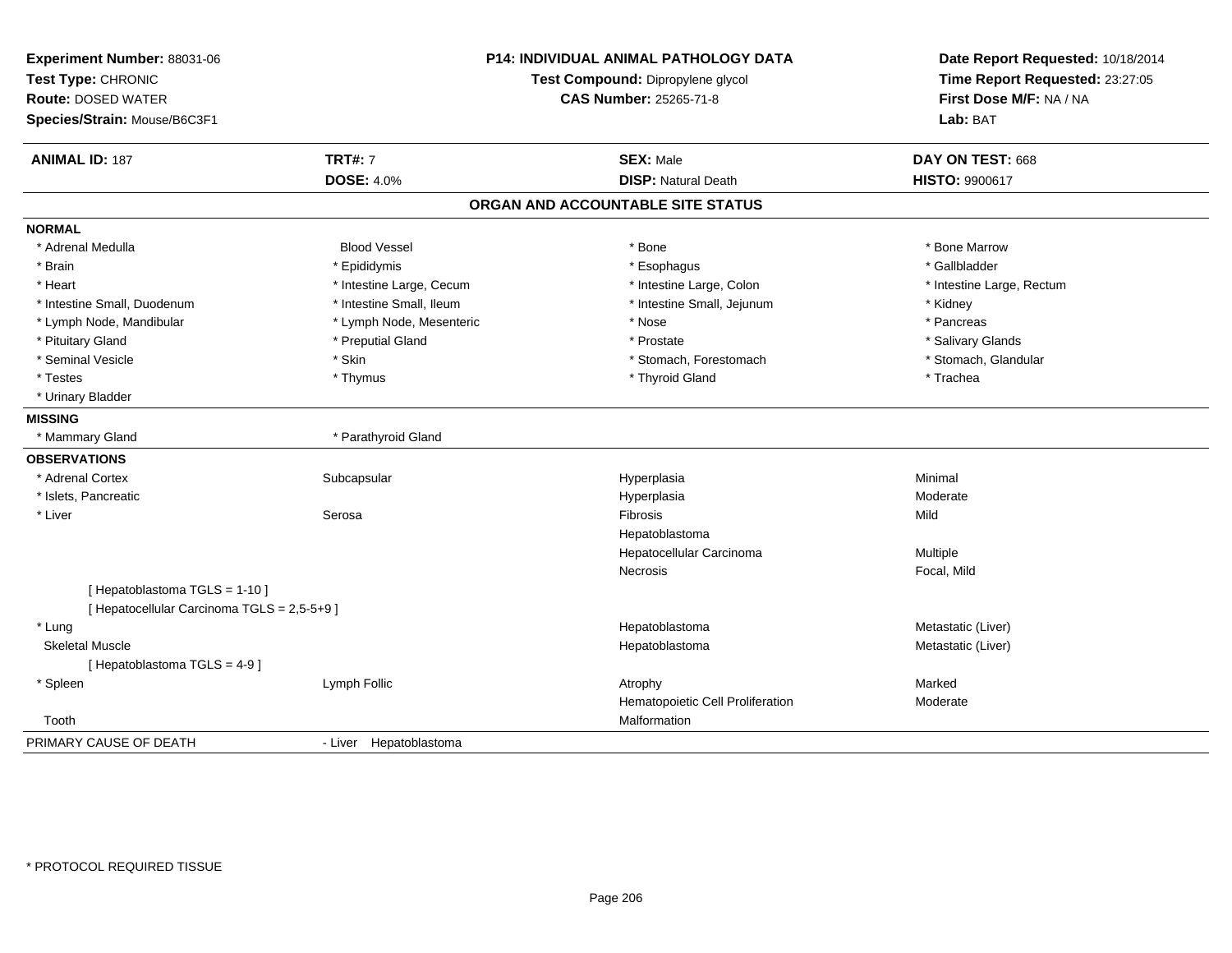| Experiment Number: 88031-06<br>Test Type: CHRONIC<br><b>Route: DOSED WATER</b> | <b>P14: INDIVIDUAL ANIMAL PATHOLOGY DATA</b><br>Test Compound: Dipropylene glycol<br><b>CAS Number: 25265-71-8</b> |                                   | Date Report Requested: 10/18/2014<br>Time Report Requested: 23:27:05<br>First Dose M/F: NA / NA |
|--------------------------------------------------------------------------------|--------------------------------------------------------------------------------------------------------------------|-----------------------------------|-------------------------------------------------------------------------------------------------|
| Species/Strain: Mouse/B6C3F1                                                   |                                                                                                                    |                                   | Lab: BAT                                                                                        |
| <b>ANIMAL ID: 188</b>                                                          | <b>TRT#: 7</b>                                                                                                     | <b>SEX: Male</b>                  | DAY ON TEST: 729                                                                                |
|                                                                                | <b>DOSE: 4.0%</b>                                                                                                  | <b>DISP: Terminal Sacrifice</b>   | HISTO: 9900618                                                                                  |
|                                                                                |                                                                                                                    | ORGAN AND ACCOUNTABLE SITE STATUS |                                                                                                 |
| <b>NORMAL</b>                                                                  |                                                                                                                    |                                   |                                                                                                 |
| * Adrenal Medulla                                                              | <b>Blood Vessel</b>                                                                                                | * Bone                            | * Bone Marrow                                                                                   |
| * Brain                                                                        | * Epididymis                                                                                                       | * Esophagus                       | * Gallbladder                                                                                   |
| * Heart                                                                        | * Intestine Large, Cecum                                                                                           | * Intestine Large, Colon          | * Intestine Large, Rectum                                                                       |
| * Intestine Small, Duodenum                                                    | * Intestine Small, Ileum                                                                                           | * Intestine Small, Jejunum        | * Kidney                                                                                        |
| * Lung                                                                         | * Lymph Node, Mandibular                                                                                           | * Lymph Node, Mesenteric          | * Nose                                                                                          |
| * Pancreas                                                                     | * Parathyroid Gland                                                                                                | * Pituitary Gland                 | * Prostate                                                                                      |
| * Salivary Glands                                                              | * Seminal Vesicle                                                                                                  | * Skin                            | * Stomach, Glandular                                                                            |
| * Testes                                                                       | * Thymus                                                                                                           | * Thyroid Gland                   | * Trachea                                                                                       |
| * Urinary Bladder                                                              |                                                                                                                    |                                   |                                                                                                 |
| <b>MISSING</b>                                                                 |                                                                                                                    |                                   |                                                                                                 |
| * Mammary Gland                                                                |                                                                                                                    |                                   |                                                                                                 |
| <b>OBSERVATIONS</b>                                                            |                                                                                                                    |                                   |                                                                                                 |
| * Adrenal Cortex                                                               | Subcapsular                                                                                                        | Hyperplasia                       | Minimal                                                                                         |
|                                                                                |                                                                                                                    | Hypertrophy                       | Focal, Minimal                                                                                  |
| Harderian Gland                                                                |                                                                                                                    | Adenoma                           |                                                                                                 |
| [Adenoma TGLS = $1-9$ ]                                                        |                                                                                                                    |                                   |                                                                                                 |
| * Islets, Pancreatic                                                           |                                                                                                                    | Hyperplasia                       | Mild                                                                                            |
| * Liver                                                                        |                                                                                                                    | Inflammation                      | Chronic, Minimal                                                                                |
| * Preputial Gland                                                              |                                                                                                                    | Cyst                              | Moderate                                                                                        |
| [Cyst TGLS = $2-8$ ]                                                           |                                                                                                                    |                                   |                                                                                                 |
| * Spleen                                                                       | Lymph Follic                                                                                                       | Atrophy                           | Mild                                                                                            |
| * Stomach, Forestomach                                                         |                                                                                                                    | Hyperplasia                       | Squamous, Minimal                                                                               |
| [ Hyperplasia TGLS = 3-5 ]                                                     |                                                                                                                    |                                   |                                                                                                 |
| PRIMARY CAUSE OF DEATH                                                         | $\blacksquare$                                                                                                     |                                   |                                                                                                 |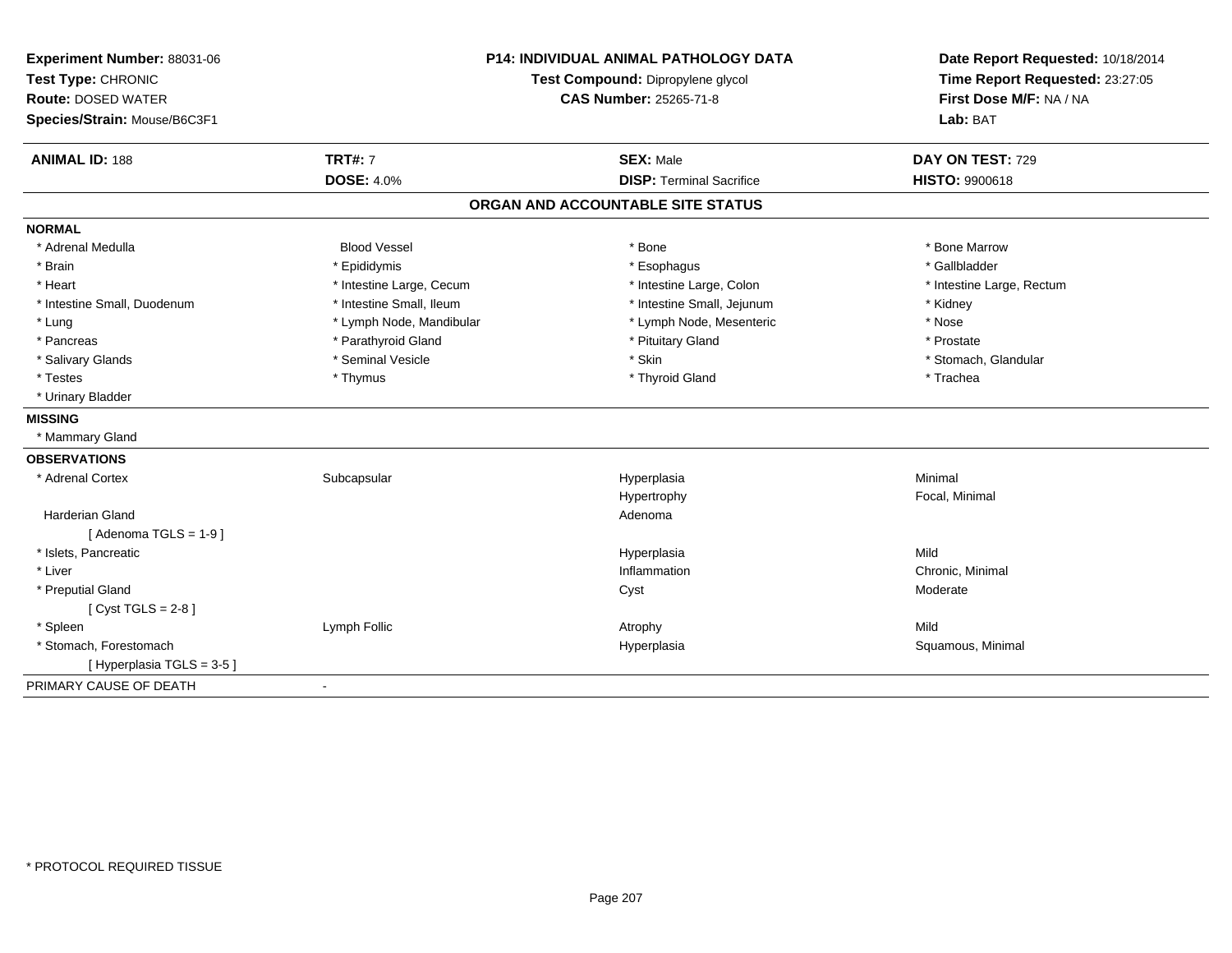| Experiment Number: 88031-06<br>Test Type: CHRONIC<br><b>Route: DOSED WATER</b><br>Species/Strain: Mouse/B6C3F1 |                                  | <b>P14: INDIVIDUAL ANIMAL PATHOLOGY DATA</b><br>Test Compound: Dipropylene glycol<br><b>CAS Number: 25265-71-8</b> | Date Report Requested: 10/18/2014<br>Time Report Requested: 23:27:05<br>First Dose M/F: NA / NA<br>Lab: BAT |
|----------------------------------------------------------------------------------------------------------------|----------------------------------|--------------------------------------------------------------------------------------------------------------------|-------------------------------------------------------------------------------------------------------------|
| <b>ANIMAL ID: 189</b>                                                                                          | <b>TRT#: 7</b>                   | <b>SEX: Male</b>                                                                                                   | DAY ON TEST: 582                                                                                            |
|                                                                                                                | <b>DOSE: 4.0%</b>                | <b>DISP: Natural Death</b>                                                                                         | <b>HISTO: 9900619</b>                                                                                       |
|                                                                                                                |                                  | ORGAN AND ACCOUNTABLE SITE STATUS                                                                                  |                                                                                                             |
| <b>NORMAL</b>                                                                                                  |                                  |                                                                                                                    |                                                                                                             |
| * Adrenal Medulla                                                                                              | <b>Blood Vessel</b>              | * Bone                                                                                                             | * Bone Marrow                                                                                               |
| * Brain                                                                                                        | * Epididymis                     | * Esophagus                                                                                                        | * Gallbladder                                                                                               |
| * Heart                                                                                                        | * Intestine Large, Cecum         | * Intestine Large, Colon                                                                                           | * Intestine Large, Rectum                                                                                   |
| * Intestine Small, Duodenum                                                                                    | * Intestine Small, Ileum         | * Intestine Small, Jejunum                                                                                         | * Lung                                                                                                      |
| * Lymph Node, Mandibular                                                                                       | * Lymph Node, Mesenteric         | * Nose                                                                                                             | * Pancreas                                                                                                  |
| * Parathyroid Gland                                                                                            | * Pituitary Gland                | * Prostate                                                                                                         | * Salivary Glands                                                                                           |
| * Seminal Vesicle                                                                                              | * Skin                           | * Stomach, Forestomach                                                                                             | * Stomach, Glandular                                                                                        |
| * Testes                                                                                                       | * Thymus                         | * Thyroid Gland                                                                                                    | * Trachea                                                                                                   |
| * Urinary Bladder                                                                                              |                                  |                                                                                                                    |                                                                                                             |
| <b>MISSING</b>                                                                                                 |                                  |                                                                                                                    |                                                                                                             |
| * Mammary Gland                                                                                                |                                  |                                                                                                                    |                                                                                                             |
| <b>OBSERVATIONS</b>                                                                                            |                                  |                                                                                                                    |                                                                                                             |
| * Adrenal Cortex                                                                                               | Subcapsular                      | Hyperplasia                                                                                                        | Minimal                                                                                                     |
| * Islets, Pancreatic                                                                                           |                                  | Hyperplasia                                                                                                        | Moderate                                                                                                    |
| * Kidney                                                                                                       | <b>Renal Tubule</b>              | Hyperplasia                                                                                                        | Focal, Minimal                                                                                              |
|                                                                                                                |                                  | Nephropathy                                                                                                        | Minimal                                                                                                     |
| * Liver                                                                                                        |                                  | Hepatocellular Carcinoma                                                                                           |                                                                                                             |
|                                                                                                                |                                  | Necrosis                                                                                                           | Focal, Minimal                                                                                              |
| [ Hepatocellular Carcinoma TGLS = 1-9 ]                                                                        |                                  |                                                                                                                    |                                                                                                             |
| [Necrosis TGLS = $2-4$ ]                                                                                       |                                  |                                                                                                                    |                                                                                                             |
| * Preputial Gland                                                                                              |                                  | Cyst                                                                                                               | Mild                                                                                                        |
| [Cyst TGLS = $3-8$ ]                                                                                           |                                  |                                                                                                                    |                                                                                                             |
| * Spleen                                                                                                       | Lymph Follic                     | Atrophy                                                                                                            | Mild                                                                                                        |
|                                                                                                                |                                  | Hematopoietic Cell Proliferation                                                                                   | Mild                                                                                                        |
| PRIMARY CAUSE OF DEATH                                                                                         | - Liver Hepatocellular Carcinoma |                                                                                                                    |                                                                                                             |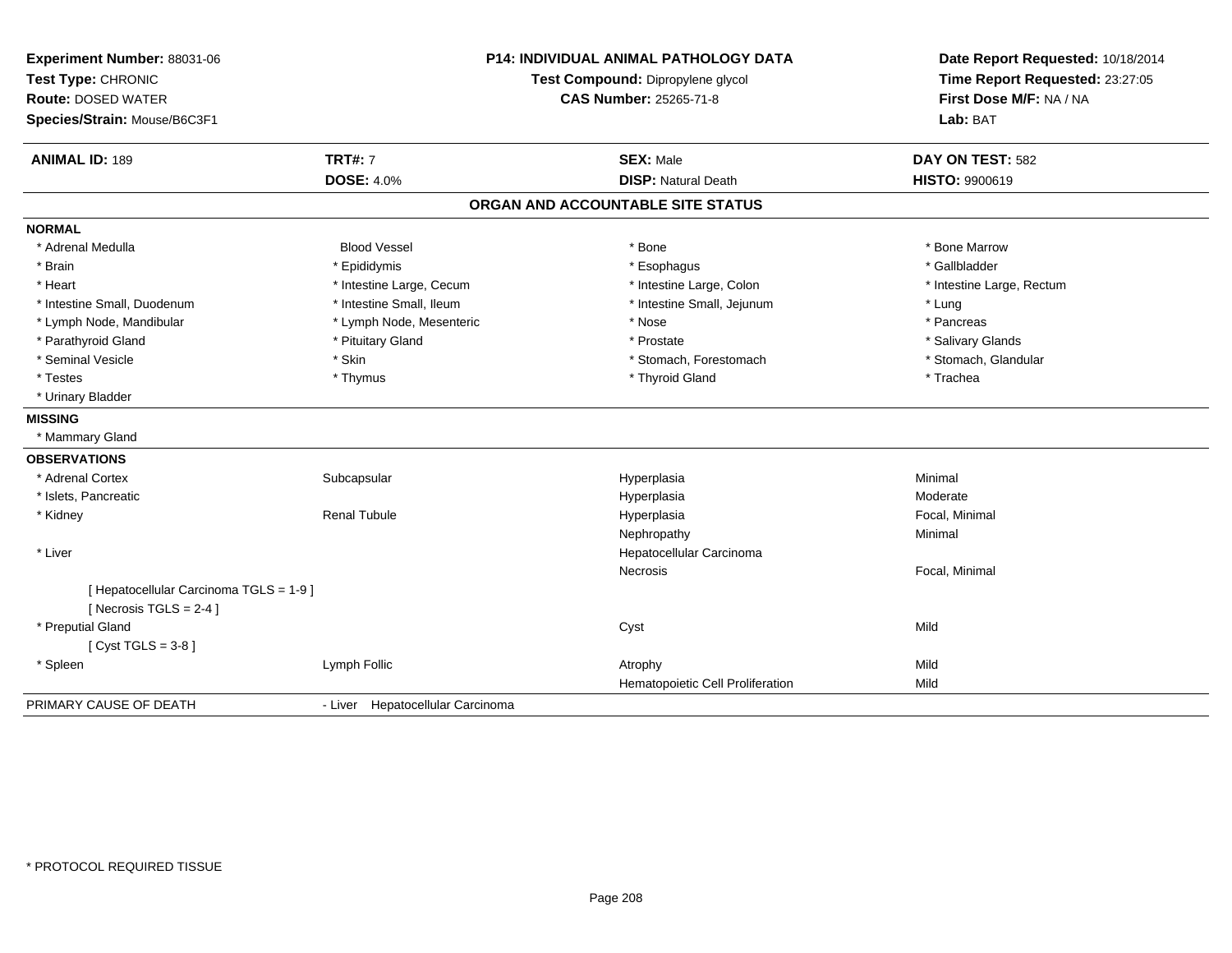| Experiment Number: 88031-06  |                                   | <b>P14: INDIVIDUAL ANIMAL PATHOLOGY DATA</b> | Date Report Requested: 10/18/2014 |  |
|------------------------------|-----------------------------------|----------------------------------------------|-----------------------------------|--|
| Test Type: CHRONIC           | Test Compound: Dipropylene glycol |                                              | Time Report Requested: 23:27:05   |  |
| <b>Route: DOSED WATER</b>    |                                   | <b>CAS Number: 25265-71-8</b>                | First Dose M/F: NA / NA           |  |
| Species/Strain: Mouse/B6C3F1 |                                   |                                              | Lab: BAT                          |  |
| <b>ANIMAL ID: 190</b>        | <b>TRT#: 7</b>                    | <b>SEX: Male</b>                             | DAY ON TEST: 730                  |  |
|                              | <b>DOSE: 4.0%</b>                 | <b>DISP: Terminal Sacrifice</b>              | <b>HISTO: 9900620</b>             |  |
|                              |                                   | ORGAN AND ACCOUNTABLE SITE STATUS            |                                   |  |
| <b>NORMAL</b>                |                                   |                                              |                                   |  |
| * Adrenal Medulla            | <b>Blood Vessel</b>               | * Bone                                       | * Bone Marrow                     |  |
| * Brain                      | * Epididymis                      | * Esophagus                                  | * Gallbladder                     |  |
| * Heart                      | * Intestine Large, Cecum          | * Intestine Large, Colon                     | * Intestine Large, Rectum         |  |
| * Intestine Small, Duodenum  | * Intestine Small, Ileum          | * Intestine Small, Jejunum                   | * Lung                            |  |
| * Lymph Node, Mandibular     | * Lymph Node, Mesenteric          | * Nose                                       | * Pancreas                        |  |
| * Pituitary Gland            | * Prostate                        | * Salivary Glands                            | * Seminal Vesicle                 |  |
| * Skin                       | * Stomach, Forestomach            | * Stomach, Glandular                         | * Testes                          |  |
| * Thymus                     | * Thyroid Gland                   | * Trachea                                    | * Urinary Bladder                 |  |
| <b>MISSING</b>               |                                   |                                              |                                   |  |
| * Mammary Gland              | * Parathyroid Gland               |                                              |                                   |  |
| <b>OBSERVATIONS</b>          |                                   |                                              |                                   |  |
| * Adrenal Cortex             | Subcapsular                       | Hyperplasia                                  | Minimal                           |  |
|                              |                                   | Hypertrophy                                  | Focal, Minimal                    |  |
| * Islets, Pancreatic         |                                   | Hyperplasia                                  | Minimal                           |  |
| * Kidney                     |                                   | Infarct                                      | Minimal                           |  |
| * Liver                      |                                   | Inflammation                                 | Chronic, Minimal                  |  |
| * Preputial Gland            |                                   | Cyst                                         | Moderate                          |  |
| [ $Cyst TGLS = 1-8$ ]        |                                   |                                              |                                   |  |
| * Spleen                     |                                   | Hematopoietic Cell Proliferation             | Moderate                          |  |
| PRIMARY CAUSE OF DEATH       |                                   |                                              |                                   |  |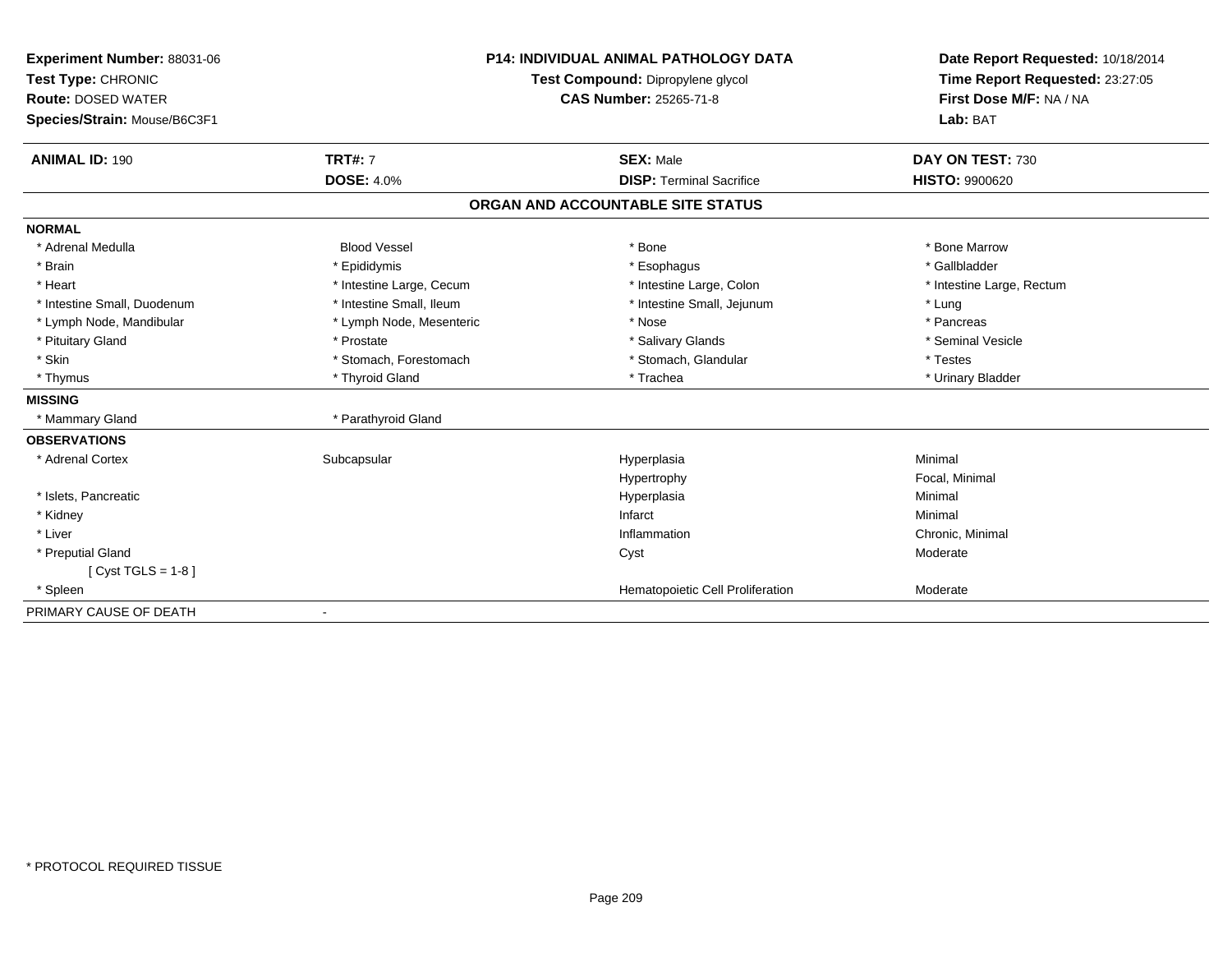| Experiment Number: 88031-06<br>Test Type: CHRONIC<br><b>Route: DOSED WATER</b> |                          | <b>P14: INDIVIDUAL ANIMAL PATHOLOGY DATA</b><br>Test Compound: Dipropylene glycol<br><b>CAS Number: 25265-71-8</b> | Date Report Requested: 10/18/2014<br>Time Report Requested: 23:27:05<br>First Dose M/F: NA / NA |
|--------------------------------------------------------------------------------|--------------------------|--------------------------------------------------------------------------------------------------------------------|-------------------------------------------------------------------------------------------------|
| Species/Strain: Mouse/B6C3F1                                                   |                          |                                                                                                                    | Lab: BAT                                                                                        |
| <b>ANIMAL ID: 191</b>                                                          | <b>TRT#: 7</b>           | <b>SEX: Male</b>                                                                                                   | DAY ON TEST: 729                                                                                |
|                                                                                | <b>DOSE: 4.0%</b>        | <b>DISP: Terminal Sacrifice</b>                                                                                    | <b>HISTO: 9900621</b>                                                                           |
|                                                                                |                          | ORGAN AND ACCOUNTABLE SITE STATUS                                                                                  |                                                                                                 |
| <b>NORMAL</b>                                                                  |                          |                                                                                                                    |                                                                                                 |
| * Adrenal Medulla                                                              | <b>Blood Vessel</b>      | * Bone                                                                                                             | * Bone Marrow                                                                                   |
| * Brain                                                                        | * Epididymis             | * Esophagus                                                                                                        | * Gallbladder                                                                                   |
| * Heart                                                                        | * Intestine Large, Cecum | * Intestine Large, Colon                                                                                           | * Intestine Large, Rectum                                                                       |
| * Intestine Small, Duodenum                                                    | * Intestine Small, Ileum | * Intestine Small, Jejunum                                                                                         | * Lymph Node, Mandibular                                                                        |
| * Lymph Node, Mesenteric                                                       | * Nose                   | * Pancreas                                                                                                         | * Parathyroid Gland                                                                             |
| * Pituitary Gland                                                              | * Prostate               | * Salivary Glands                                                                                                  | * Seminal Vesicle                                                                               |
| * Skin                                                                         | * Spleen                 | * Stomach, Forestomach                                                                                             | * Stomach, Glandular                                                                            |
| * Testes                                                                       | * Thymus                 | * Thyroid Gland                                                                                                    | * Trachea                                                                                       |
| * Urinary Bladder                                                              |                          |                                                                                                                    |                                                                                                 |
| <b>MISSING</b>                                                                 |                          |                                                                                                                    |                                                                                                 |
| * Mammary Gland                                                                |                          |                                                                                                                    |                                                                                                 |
| <b>OBSERVATIONS</b>                                                            |                          |                                                                                                                    |                                                                                                 |
| * Adrenal Cortex                                                               | Subcapsular              | Hyperplasia                                                                                                        | Minimal                                                                                         |
| * Islets, Pancreatic                                                           |                          | Hyperplasia                                                                                                        | Minimal                                                                                         |
| * Kidney                                                                       |                          | Nephropathy                                                                                                        | Minimal                                                                                         |
| * Liver                                                                        |                          | <b>Clear Cell Focus</b>                                                                                            |                                                                                                 |
|                                                                                |                          | <b>Eosinophilic Focus</b>                                                                                          |                                                                                                 |
|                                                                                |                          | <b>Mixed Cell Focus</b>                                                                                            |                                                                                                 |
| [Eosinophilic Focus TGLS = 2,3-4+5]                                            |                          |                                                                                                                    |                                                                                                 |
| * Lung                                                                         |                          | Alveolar/Bronchiolar Adenoma                                                                                       |                                                                                                 |
| * Preputial Gland                                                              |                          | Cyst                                                                                                               | Moderate                                                                                        |
| [ $Cyst TGLS = 1-8$ ]                                                          |                          |                                                                                                                    |                                                                                                 |
| PRIMARY CAUSE OF DEATH                                                         |                          |                                                                                                                    |                                                                                                 |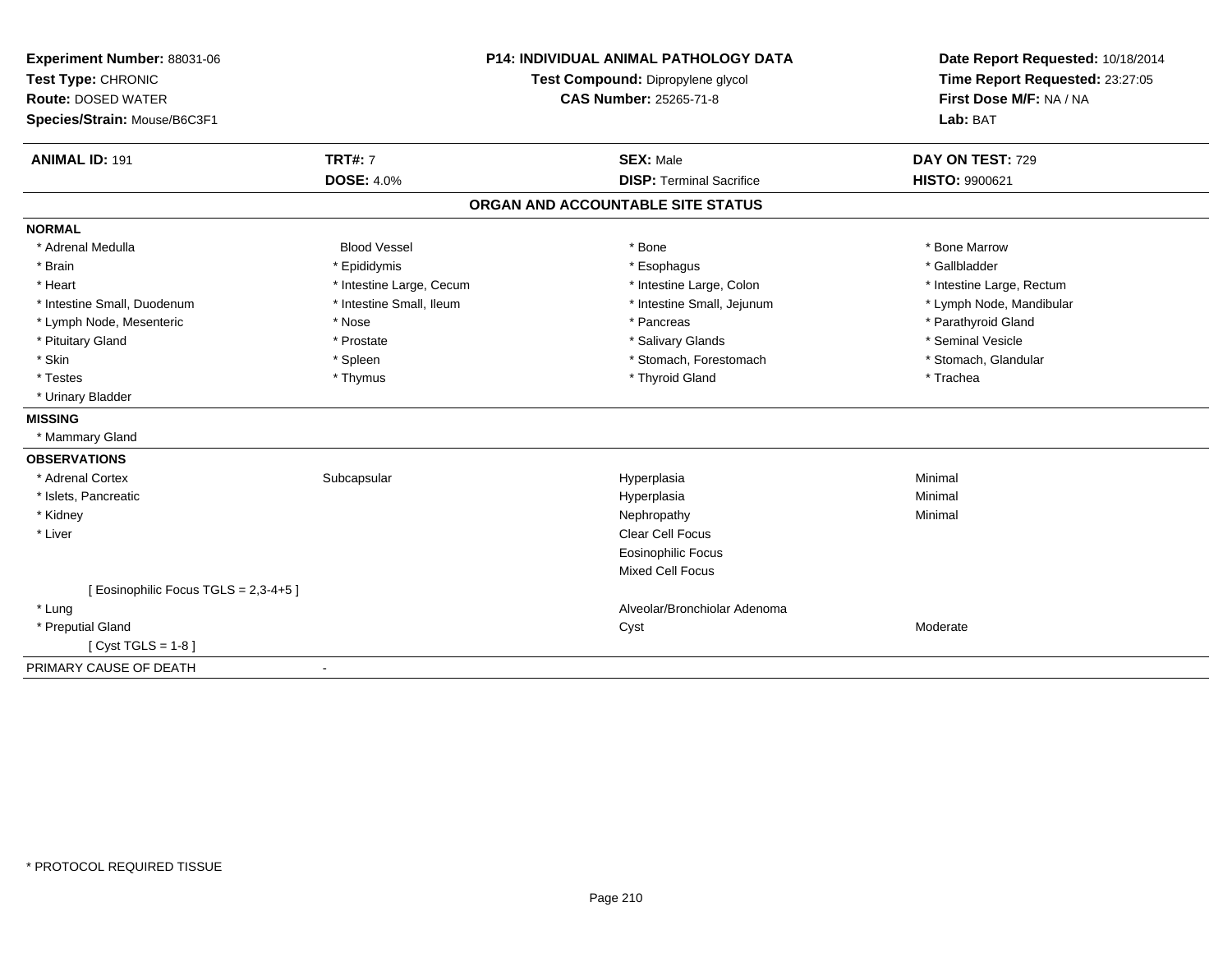| Experiment Number: 88031-06<br>Test Type: CHRONIC<br><b>Route: DOSED WATER</b><br>Species/Strain: Mouse/B6C3F1 |                                  | <b>P14: INDIVIDUAL ANIMAL PATHOLOGY DATA</b><br>Test Compound: Dipropylene glycol<br><b>CAS Number: 25265-71-8</b> | Date Report Requested: 10/18/2014<br>Time Report Requested: 23:27:05<br>First Dose M/F: NA / NA<br>Lab: BAT |
|----------------------------------------------------------------------------------------------------------------|----------------------------------|--------------------------------------------------------------------------------------------------------------------|-------------------------------------------------------------------------------------------------------------|
| <b>ANIMAL ID: 192</b>                                                                                          | <b>TRT#: 7</b>                   | <b>SEX: Male</b>                                                                                                   | DAY ON TEST: 661                                                                                            |
|                                                                                                                | <b>DOSE: 4.0%</b>                | <b>DISP:</b> Moribund Sacrifice                                                                                    | <b>HISTO: 9900622</b>                                                                                       |
|                                                                                                                |                                  | ORGAN AND ACCOUNTABLE SITE STATUS                                                                                  |                                                                                                             |
| <b>NORMAL</b>                                                                                                  |                                  |                                                                                                                    |                                                                                                             |
| * Adrenal Medulla                                                                                              | <b>Blood Vessel</b>              | * Bone                                                                                                             | * Bone Marrow                                                                                               |
| * Brain                                                                                                        | * Epididymis                     | * Esophagus                                                                                                        | * Gallbladder                                                                                               |
| * Heart                                                                                                        | * Intestine Large, Cecum         | * Intestine Large, Colon                                                                                           | * Intestine Large, Rectum                                                                                   |
| * Intestine Small, Duodenum                                                                                    | * Intestine Small, Ileum         | * Intestine Small, Jejunum                                                                                         | * Lymph Node, Mandibular                                                                                    |
| * Lymph Node, Mesenteric                                                                                       | * Nose                           | * Pancreas                                                                                                         | * Parathyroid Gland                                                                                         |
| * Pituitary Gland                                                                                              | * Prostate                       | * Salivary Glands                                                                                                  | * Seminal Vesicle                                                                                           |
| * Skin                                                                                                         | * Spleen                         | * Stomach, Forestomach                                                                                             | * Stomach, Glandular                                                                                        |
| * Testes                                                                                                       | * Thymus                         | * Thyroid Gland                                                                                                    | * Trachea                                                                                                   |
| * Urinary Bladder                                                                                              |                                  |                                                                                                                    |                                                                                                             |
| <b>MISSING</b>                                                                                                 |                                  |                                                                                                                    |                                                                                                             |
| * Mammary Gland                                                                                                |                                  |                                                                                                                    |                                                                                                             |
| <b>OBSERVATIONS</b>                                                                                            |                                  |                                                                                                                    |                                                                                                             |
| * Adrenal Cortex                                                                                               | Subcapsular                      | Hyperplasia                                                                                                        | Minimal                                                                                                     |
| * Islets, Pancreatic                                                                                           |                                  | Hyperplasia                                                                                                        | Mild                                                                                                        |
| * Kidney                                                                                                       |                                  | Infarct                                                                                                            | Mild                                                                                                        |
|                                                                                                                |                                  | Nephropathy                                                                                                        | Minimal                                                                                                     |
| * Liver                                                                                                        |                                  | Hepatocellular Carcinoma                                                                                           |                                                                                                             |
|                                                                                                                |                                  | Inflammation                                                                                                       | Chronic, Minimal                                                                                            |
| [ Hepatocellular Carcinoma TGLS = 2-9 ]                                                                        |                                  |                                                                                                                    |                                                                                                             |
| * Lung                                                                                                         | Alveolar Epith                   | Hyperplasia                                                                                                        | Focal, Minimal                                                                                              |
| * Preputial Gland                                                                                              |                                  | Cyst                                                                                                               | Moderate                                                                                                    |
| [ $Cyst TGLS = 1-8$ ]                                                                                          |                                  |                                                                                                                    |                                                                                                             |
| PRIMARY CAUSE OF DEATH                                                                                         | - Liver Hepatocellular Carcinoma |                                                                                                                    |                                                                                                             |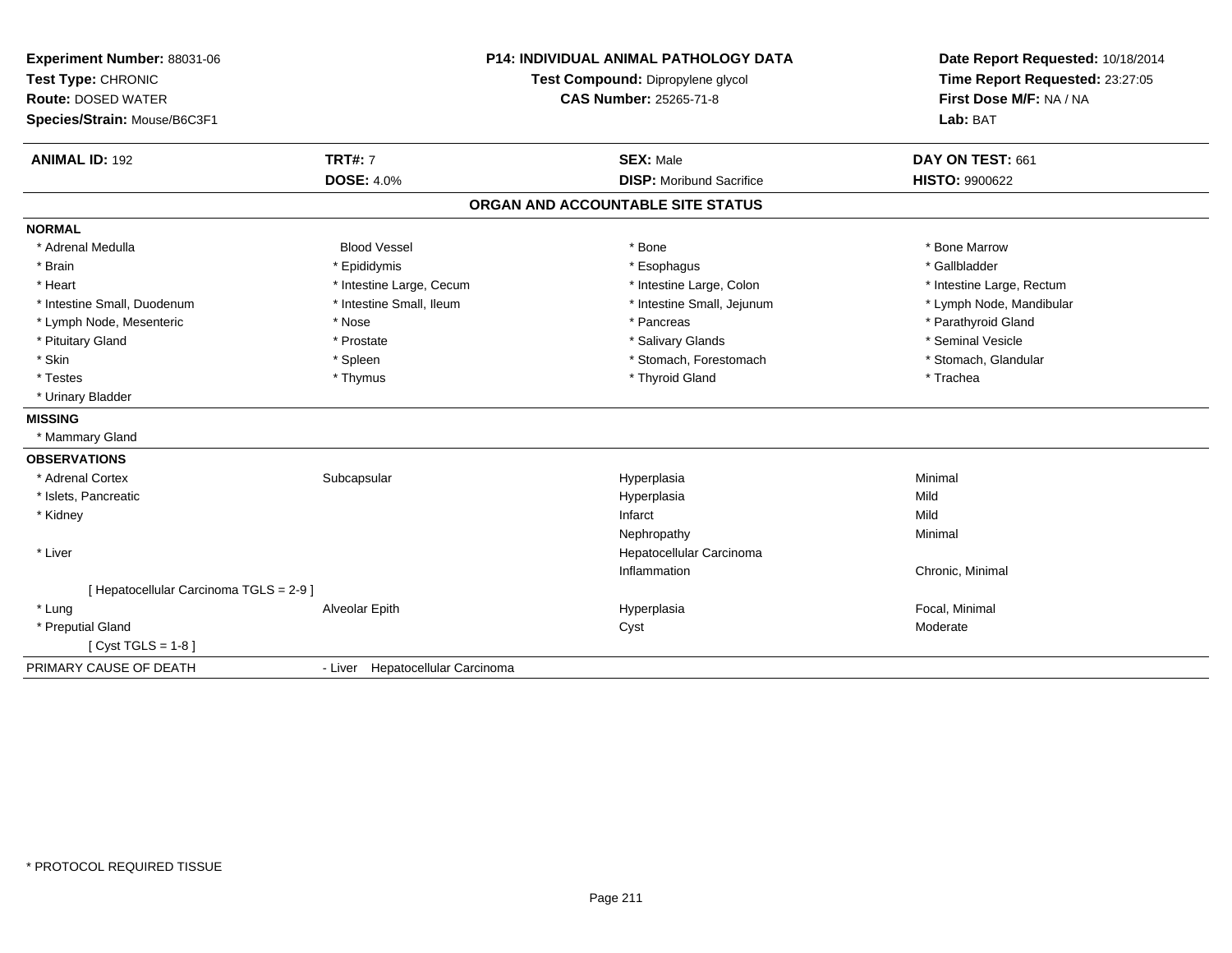| Experiment Number: 88031-06<br>Test Type: CHRONIC |                          | <b>P14: INDIVIDUAL ANIMAL PATHOLOGY DATA</b> | Date Report Requested: 10/18/2014 |  |
|---------------------------------------------------|--------------------------|----------------------------------------------|-----------------------------------|--|
|                                                   |                          | Test Compound: Dipropylene glycol            | Time Report Requested: 23:27:05   |  |
| <b>Route: DOSED WATER</b>                         |                          | <b>CAS Number: 25265-71-8</b>                | First Dose M/F: NA / NA           |  |
| Species/Strain: Mouse/B6C3F1                      |                          |                                              | Lab: BAT                          |  |
| <b>ANIMAL ID: 193</b>                             | <b>TRT#: 7</b>           | <b>SEX: Male</b>                             | DAY ON TEST: 731                  |  |
|                                                   | <b>DOSE: 4.0%</b>        | <b>DISP: Terminal Sacrifice</b>              | HISTO: 9900623                    |  |
|                                                   |                          | ORGAN AND ACCOUNTABLE SITE STATUS            |                                   |  |
| <b>NORMAL</b>                                     |                          |                                              |                                   |  |
| * Adrenal Medulla                                 | <b>Blood Vessel</b>      | $*$ Bone                                     | * Bone Marrow                     |  |
| * Brain                                           | * Epididymis             | * Esophagus                                  | * Gallbladder                     |  |
| * Heart                                           | * Intestine Large, Cecum | * Intestine Large, Colon                     | * Intestine Large, Rectum         |  |
| * Intestine Small, Duodenum                       | * Intestine Small, Ileum | * Intestine Small, Jejunum                   | * Lung                            |  |
| * Lymph Node, Mandibular                          | * Nose                   | * Pancreas                                   | * Pituitary Gland                 |  |
| * Prostate                                        | * Salivary Glands        | * Skin                                       | * Stomach, Forestomach            |  |
| * Stomach, Glandular                              | * Testes                 | * Thymus                                     | * Thyroid Gland                   |  |
| * Trachea                                         | * Urinary Bladder        |                                              |                                   |  |
| <b>MISSING</b>                                    |                          |                                              |                                   |  |
| * Mammary Gland                                   | * Parathyroid Gland      |                                              |                                   |  |
| <b>OBSERVATIONS</b>                               |                          |                                              |                                   |  |
| * Adrenal Cortex                                  | Subcapsular              | Hyperplasia                                  | Minimal                           |  |
| * Islets, Pancreatic                              |                          | Hyperplasia                                  | Mild                              |  |
| * Kidney                                          |                          | Nephropathy                                  | Minimal                           |  |
| * Liver                                           |                          | Clear Cell Focus                             |                                   |  |
|                                                   |                          | <b>Eosinophilic Focus</b>                    |                                   |  |
|                                                   |                          | Hepatocellular Adenoma                       | Multiple                          |  |
|                                                   |                          | Inflammation                                 | Chronic, Minimal                  |  |
| [ Hepatocellular Adenoma TGLS = 3,4-10+9]         |                          |                                              |                                   |  |
| * Lymph Node, Mesenteric                          |                          | <b>Infiltration Cellular</b>                 | Histiocyte, Mild                  |  |
|                                                   |                          | <b>Infiltration Cellular</b>                 | Plasma Cell, Mild                 |  |
| [ Infiltration Cellular TGLS = 5-5 ]              |                          |                                              |                                   |  |
| [ Infiltration Cellular TGLS = 5-5 ]              |                          |                                              |                                   |  |
| * Preputial Gland                                 |                          | Cyst                                         | Moderate                          |  |
| [Cyst TGLS = $1-8$ ]                              |                          |                                              |                                   |  |
| * Seminal Vesicle                                 |                          | Cyst                                         | Mild                              |  |
| [Cyst TGLS = $2-9$ ]                              |                          |                                              |                                   |  |
| * Spleen                                          |                          | Hematopoietic Cell Proliferation             | Minimal                           |  |
| Tooth                                             |                          | Malformation                                 |                                   |  |

PRIMARY CAUSE OF DEATH-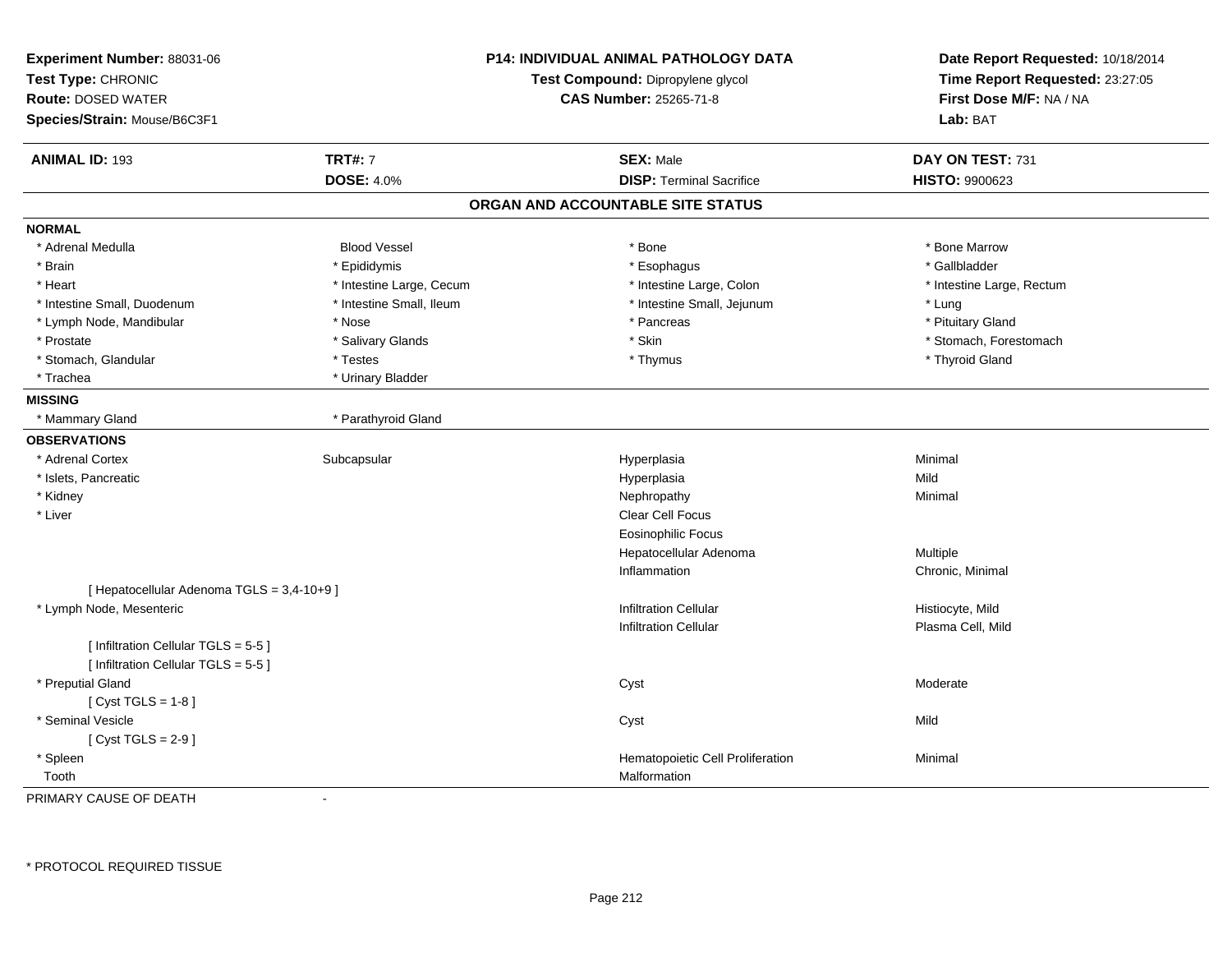| <b>Experiment Number: 88031-06</b><br><b>Test Type: CHRONIC</b> |                   | <b>P14: INDIVIDUAL ANIMAL PATHOLOGY DATA</b><br>Test Compound: Dipropylene glycol | Date Report Requested: 10/18/2014<br>Time Report Requested: 23:27:05 |
|-----------------------------------------------------------------|-------------------|-----------------------------------------------------------------------------------|----------------------------------------------------------------------|
| <b>Route: DOSED WATER</b>                                       |                   | <b>CAS Number: 25265-71-8</b>                                                     | First Dose M/F: NA / NA                                              |
| Species/Strain: Mouse/B6C3F1                                    |                   |                                                                                   | Lab: BAT                                                             |
| <b>ANIMAL ID: 193</b>                                           | <b>TRT#: 7</b>    | <b>SEX:</b> Male                                                                  | DAY ON TEST: 731                                                     |
|                                                                 | <b>DOSE: 4.0%</b> | <b>DISP: Terminal Sacrifice</b>                                                   | <b>HISTO: 9900623</b>                                                |
|                                                                 |                   | ORGAN AND ACCOUNTABLE SITE STATUS                                                 |                                                                      |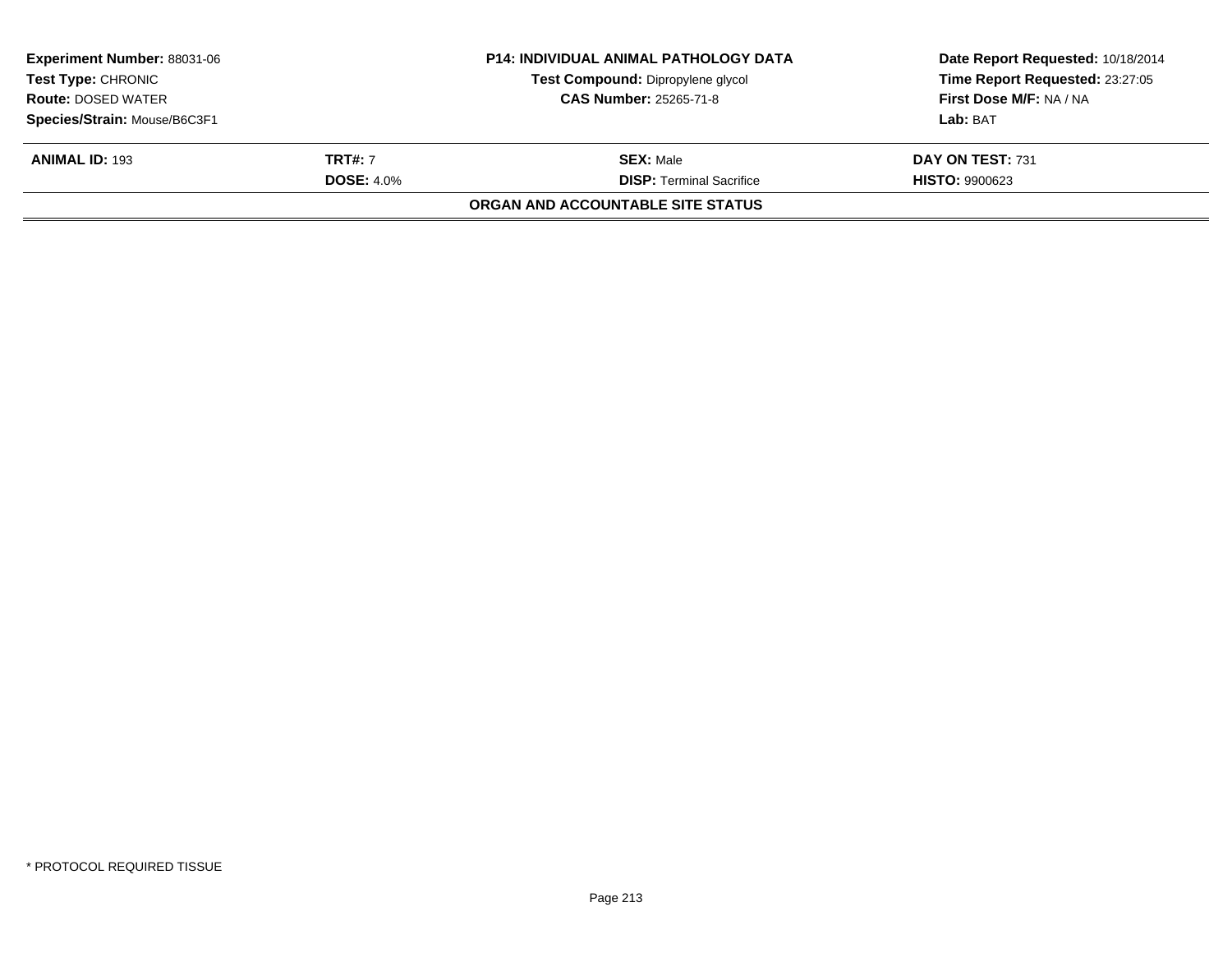| Experiment Number: 88031-06<br>Test Type: CHRONIC<br><b>Route: DOSED WATER</b> |                          | <b>P14: INDIVIDUAL ANIMAL PATHOLOGY DATA</b> | Date Report Requested: 10/18/2014<br>Time Report Requested: 23:27:05<br>First Dose M/F: NA / NA |  |
|--------------------------------------------------------------------------------|--------------------------|----------------------------------------------|-------------------------------------------------------------------------------------------------|--|
|                                                                                |                          | Test Compound: Dipropylene glycol            |                                                                                                 |  |
|                                                                                |                          | <b>CAS Number: 25265-71-8</b>                |                                                                                                 |  |
| Species/Strain: Mouse/B6C3F1                                                   |                          |                                              | Lab: BAT                                                                                        |  |
| <b>ANIMAL ID: 194</b>                                                          | <b>TRT#: 7</b>           | <b>SEX: Male</b>                             | DAY ON TEST: 731                                                                                |  |
|                                                                                | <b>DOSE: 4.0%</b>        | <b>DISP: Terminal Sacrifice</b>              | <b>HISTO: 9900624</b>                                                                           |  |
|                                                                                |                          | ORGAN AND ACCOUNTABLE SITE STATUS            |                                                                                                 |  |
| <b>NORMAL</b>                                                                  |                          |                                              |                                                                                                 |  |
| * Adrenal Medulla                                                              | <b>Blood Vessel</b>      | * Bone                                       | * Bone Marrow                                                                                   |  |
| * Brain                                                                        | * Epididymis             | * Esophagus                                  | * Gallbladder                                                                                   |  |
| * Heart                                                                        | * Intestine Large, Cecum | * Intestine Large, Colon                     | * Intestine Large, Rectum                                                                       |  |
| * Intestine Small, Duodenum                                                    | * Intestine Small, Ileum | * Intestine Small, Jejunum                   | * Lymph Node, Mandibular                                                                        |  |
| * Lymph Node, Mesenteric                                                       | * Nose                   | * Pancreas                                   | * Parathyroid Gland                                                                             |  |
| * Pituitary Gland                                                              | * Prostate               | * Salivary Glands                            | * Seminal Vesicle                                                                               |  |
| * Skin                                                                         | * Spleen                 | * Stomach, Forestomach                       | * Stomach, Glandular                                                                            |  |
| * Testes                                                                       | * Thymus                 | * Thyroid Gland                              | * Trachea                                                                                       |  |
| * Urinary Bladder                                                              |                          |                                              |                                                                                                 |  |
| <b>MISSING</b>                                                                 |                          |                                              |                                                                                                 |  |
| * Mammary Gland                                                                |                          |                                              |                                                                                                 |  |
| <b>OBSERVATIONS</b>                                                            |                          |                                              |                                                                                                 |  |
| * Adrenal Cortex                                                               | Subcapsular              | Hyperplasia                                  | Minimal                                                                                         |  |
| * Islets, Pancreatic                                                           |                          | Hyperplasia                                  | Mild                                                                                            |  |
| * Kidney                                                                       |                          | Nephropathy                                  | Minimal                                                                                         |  |
| * Liver                                                                        |                          | Hepatocellular Carcinoma                     |                                                                                                 |  |
| [ Hepatocellular Carcinoma TGLS = 1-5 ]                                        |                          |                                              |                                                                                                 |  |
| * Lung                                                                         |                          | Inflammation                                 | Granulomatous, Minimal                                                                          |  |
|                                                                                |                          | Metaplasia                                   | Osseous, Focal, Minimal                                                                         |  |
| * Preputial Gland                                                              |                          | Cyst                                         | Moderate                                                                                        |  |
| [ $Cyst TGLS = 2-8$ ]                                                          |                          |                                              |                                                                                                 |  |
| PRIMARY CAUSE OF DEATH                                                         |                          |                                              |                                                                                                 |  |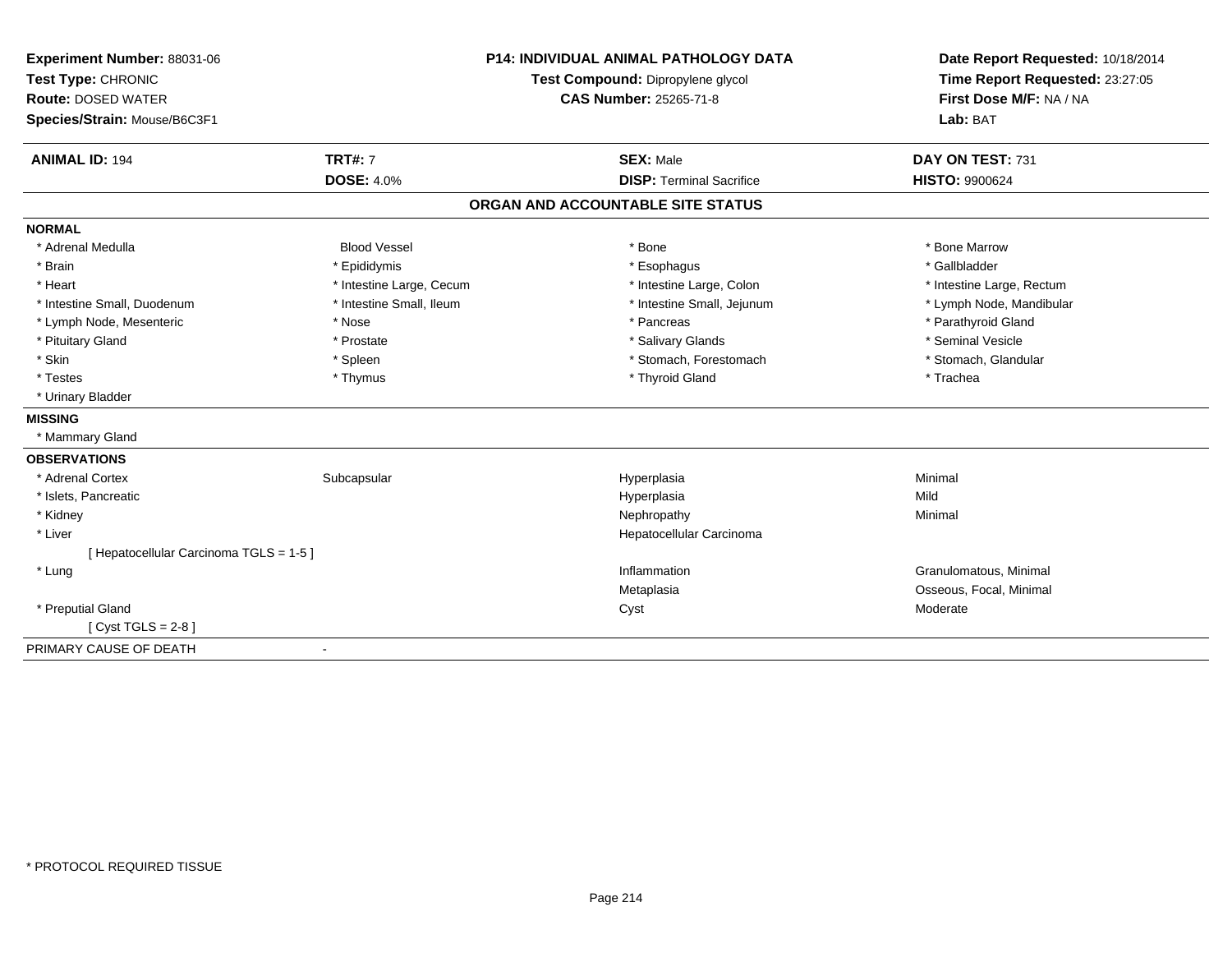| Experiment Number: 88031-06<br>Test Type: CHRONIC<br><b>Route: DOSED WATER</b><br>Species/Strain: Mouse/B6C3F1<br><b>ANIMAL ID: 195</b> | <b>TRT#: 7</b>           | <b>P14: INDIVIDUAL ANIMAL PATHOLOGY DATA</b><br>Test Compound: Dipropylene glycol<br><b>CAS Number: 25265-71-8</b><br><b>SEX: Male</b> | Date Report Requested: 10/18/2014<br>Time Report Requested: 23:27:05<br>First Dose M/F: NA / NA<br>Lab: BAT<br>DAY ON TEST: 661 |
|-----------------------------------------------------------------------------------------------------------------------------------------|--------------------------|----------------------------------------------------------------------------------------------------------------------------------------|---------------------------------------------------------------------------------------------------------------------------------|
|                                                                                                                                         | <b>DOSE: 4.0%</b>        | <b>DISP: Moribund Sacrifice</b>                                                                                                        | <b>HISTO: 9900625</b>                                                                                                           |
|                                                                                                                                         |                          | ORGAN AND ACCOUNTABLE SITE STATUS                                                                                                      |                                                                                                                                 |
| <b>NORMAL</b>                                                                                                                           |                          |                                                                                                                                        |                                                                                                                                 |
| * Adrenal Medulla                                                                                                                       | <b>Blood Vessel</b>      | * Bone                                                                                                                                 | * Bone Marrow                                                                                                                   |
| * Brain                                                                                                                                 | * Epididymis             | * Esophagus                                                                                                                            | * Gallbladder                                                                                                                   |
| * Heart                                                                                                                                 | * Intestine Large, Cecum | * Intestine Large, Colon                                                                                                               | * Intestine Large, Rectum                                                                                                       |
| * Intestine Small, Duodenum                                                                                                             | * Intestine Small, Ileum | * Intestine Small, Jejunum                                                                                                             | * Kidney                                                                                                                        |
| * Lung                                                                                                                                  | * Lymph Node, Mandibular | * Lymph Node, Mesenteric                                                                                                               | * Nose                                                                                                                          |
| * Pancreas                                                                                                                              | * Parathyroid Gland      | * Pituitary Gland                                                                                                                      | * Preputial Gland                                                                                                               |
| * Prostate                                                                                                                              | * Salivary Glands        | * Seminal Vesicle                                                                                                                      | * Skin                                                                                                                          |
| * Stomach, Forestomach                                                                                                                  | * Stomach, Glandular     | * Testes                                                                                                                               | * Thymus                                                                                                                        |
| * Thyroid Gland                                                                                                                         | * Trachea                |                                                                                                                                        |                                                                                                                                 |
| <b>MISSING</b>                                                                                                                          |                          |                                                                                                                                        |                                                                                                                                 |
| * Mammary Gland                                                                                                                         | * Urinary Bladder        |                                                                                                                                        |                                                                                                                                 |
| <b>OBSERVATIONS</b>                                                                                                                     |                          |                                                                                                                                        |                                                                                                                                 |
| * Adrenal Cortex                                                                                                                        | Subcapsular              | Hyperplasia                                                                                                                            | Minimal                                                                                                                         |
| * Islets, Pancreatic                                                                                                                    |                          | Hyperplasia                                                                                                                            | Minimal                                                                                                                         |
| * Liver                                                                                                                                 |                          | Hepatocellular Adenoma                                                                                                                 |                                                                                                                                 |
|                                                                                                                                         |                          | Inflammation                                                                                                                           | Chronic, Minimal                                                                                                                |
| [Hepatocellular Adenoma TGLS = 1-9]                                                                                                     |                          |                                                                                                                                        |                                                                                                                                 |
| * Spleen                                                                                                                                | Lymph Follic             | Atrophy                                                                                                                                | Mild                                                                                                                            |
| PRIMARY CAUSE OF DEATH                                                                                                                  | - UNCERTAIN              |                                                                                                                                        |                                                                                                                                 |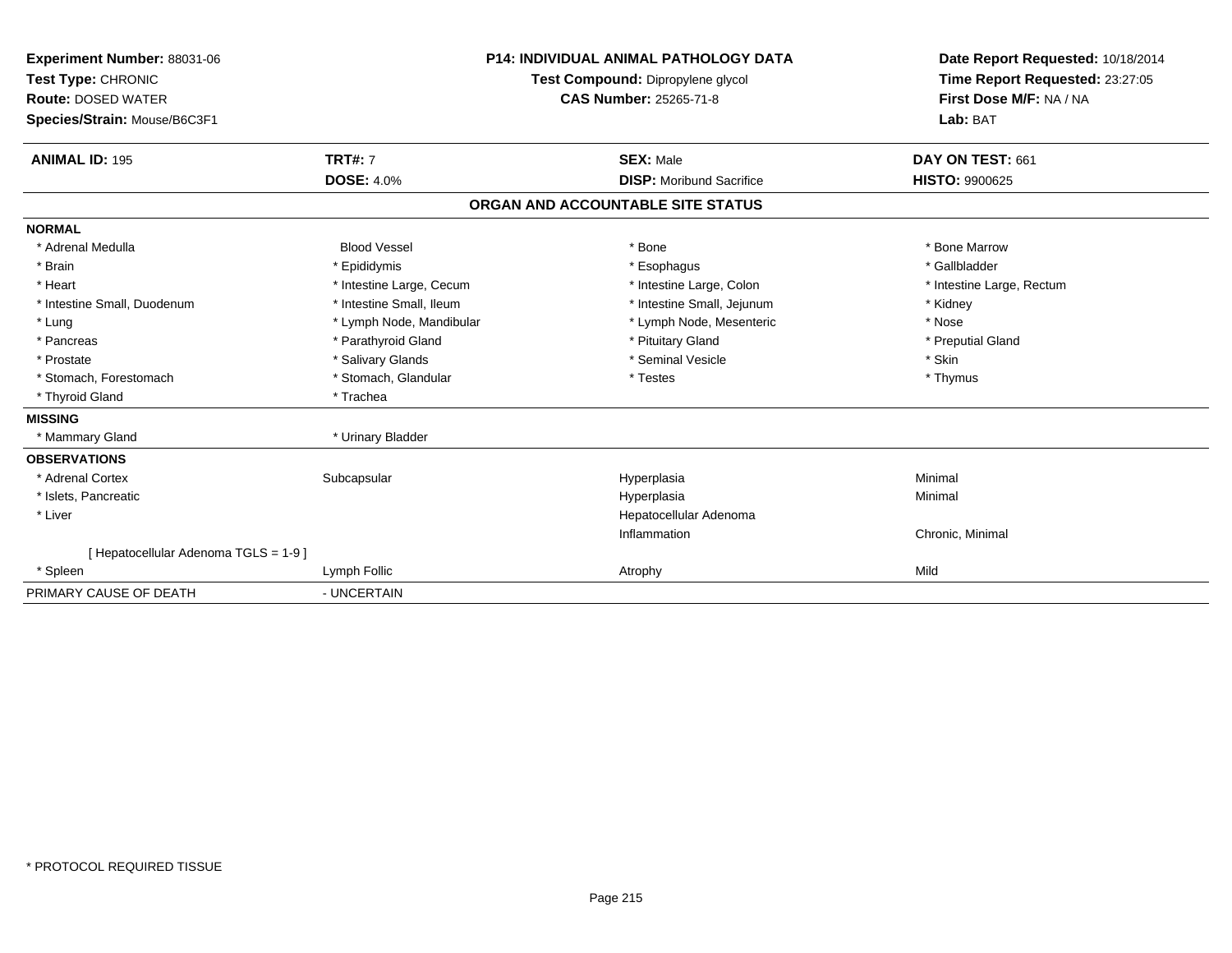| Experiment Number: 88031-06                   | <b>P14: INDIVIDUAL ANIMAL PATHOLOGY DATA</b> |                                   | Date Report Requested: 10/18/2014 |  |
|-----------------------------------------------|----------------------------------------------|-----------------------------------|-----------------------------------|--|
| Test Type: CHRONIC                            |                                              | Test Compound: Dipropylene glycol | Time Report Requested: 23:27:05   |  |
| <b>Route: DOSED WATER</b>                     |                                              | <b>CAS Number: 25265-71-8</b>     | First Dose M/F: NA / NA           |  |
| Species/Strain: Mouse/B6C3F1                  |                                              |                                   | Lab: BAT                          |  |
| <b>ANIMAL ID: 196</b>                         | <b>TRT#: 7</b>                               | <b>SEX: Male</b>                  | DAY ON TEST: 731                  |  |
|                                               | <b>DOSE: 4.0%</b>                            | <b>DISP: Terminal Sacrifice</b>   | <b>HISTO: 9900626</b>             |  |
|                                               |                                              | ORGAN AND ACCOUNTABLE SITE STATUS |                                   |  |
| <b>NORMAL</b>                                 |                                              |                                   |                                   |  |
| * Adrenal Medulla                             | <b>Blood Vessel</b>                          | * Bone                            | * Bone Marrow                     |  |
| * Brain                                       | * Epididymis                                 | * Esophagus                       | * Heart                           |  |
| * Intestine Large, Cecum                      | * Intestine Large, Colon                     | * Intestine Large, Rectum         | * Intestine Small, Duodenum       |  |
| * Intestine Small, Ileum                      | * Intestine Small, Jejunum                   | * Lymph Node, Mandibular          | * Lymph Node, Mesenteric          |  |
| * Nose                                        | * Pancreas                                   | * Parathyroid Gland               | * Pituitary Gland                 |  |
| * Prostate                                    | * Salivary Glands                            | * Seminal Vesicle                 | * Skin                            |  |
| * Spleen                                      | * Stomach, Forestomach                       | * Stomach, Glandular              | * Testes                          |  |
| * Thymus                                      | * Thyroid Gland                              | * Trachea                         | * Urinary Bladder                 |  |
| <b>MISSING</b>                                |                                              |                                   |                                   |  |
| * Mammary Gland                               |                                              |                                   |                                   |  |
| <b>OBSERVATIONS</b>                           |                                              |                                   |                                   |  |
| * Adrenal Cortex                              | Subcapsular                                  | Hyperplasia                       | Minimal                           |  |
|                                               |                                              | Hypertrophy                       | Focal, Minimal                    |  |
| * Gallbladder                                 | Epithelium                                   | Cyst                              | Minimal                           |  |
| * Islets, Pancreatic                          |                                              | Hyperplasia                       | Minimal                           |  |
| * Kidney                                      |                                              | Infarct                           | Minimal                           |  |
|                                               |                                              | Nephropathy                       | Minimal                           |  |
| * Liver                                       |                                              | Clear Cell Focus                  |                                   |  |
|                                               |                                              | <b>Mixed Cell Focus</b>           |                                   |  |
| * Lung                                        |                                              | Alveolar/Bronchiolar Carcinoma    |                                   |  |
| [ Alveolar/Bronchiolar Carcinoma TGLS = 2-9 ] |                                              |                                   |                                   |  |
| * Preputial Gland                             |                                              | Cyst                              | Moderate                          |  |
| [ $Cyst TGLS = 1-8$ ]                         |                                              |                                   |                                   |  |
| PRIMARY CAUSE OF DEATH                        | $\blacksquare$                               |                                   |                                   |  |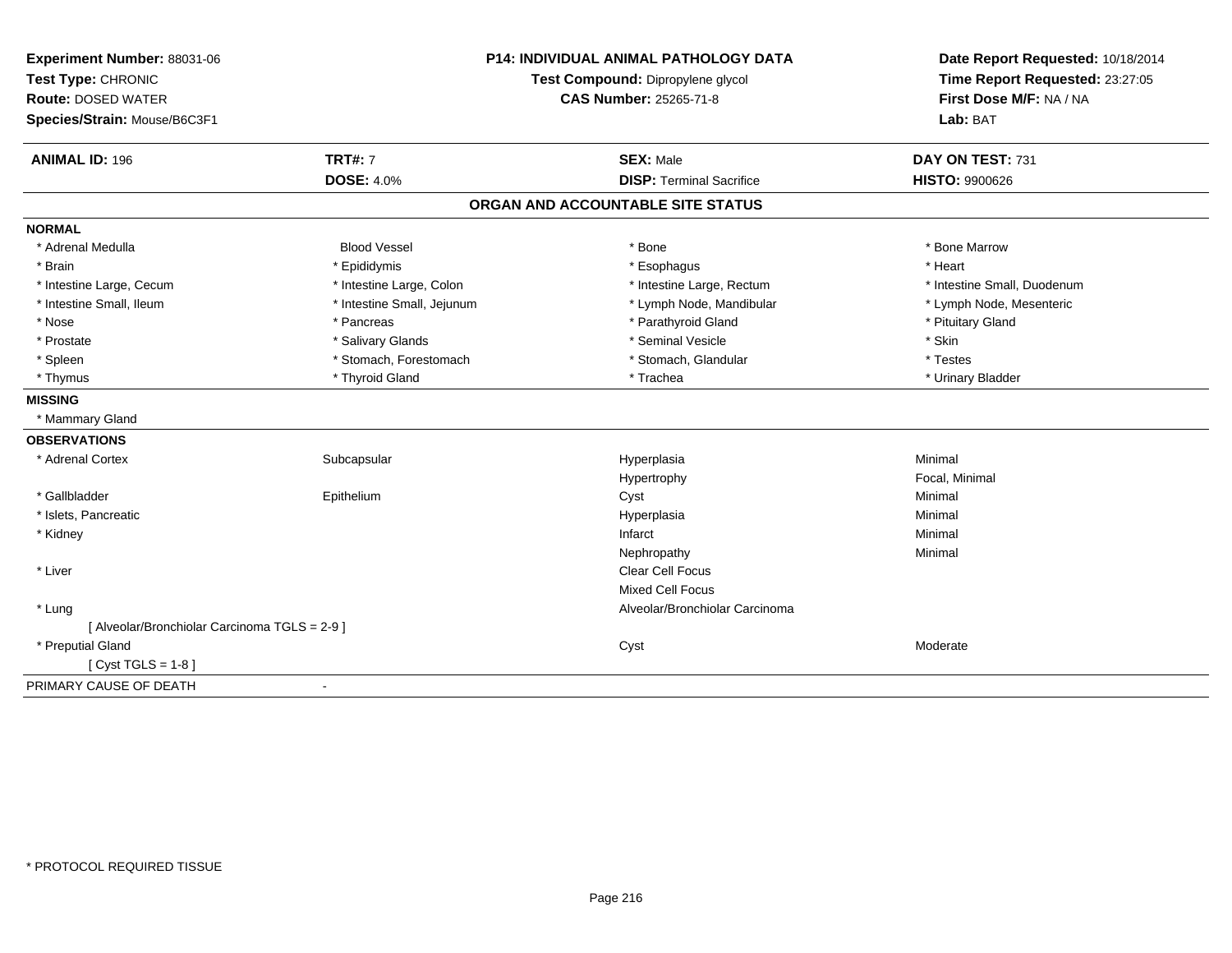| Experiment Number: 88031-06<br>Test Type: CHRONIC<br><b>Route: DOSED WATER</b><br>Species/Strain: Mouse/B6C3F1 |                          | <b>P14: INDIVIDUAL ANIMAL PATHOLOGY DATA</b><br>Test Compound: Dipropylene glycol<br><b>CAS Number: 25265-71-8</b> | Date Report Requested: 10/18/2014<br>Time Report Requested: 23:27:05<br>First Dose M/F: NA / NA<br>Lab: BAT |
|----------------------------------------------------------------------------------------------------------------|--------------------------|--------------------------------------------------------------------------------------------------------------------|-------------------------------------------------------------------------------------------------------------|
| <b>ANIMAL ID: 197</b>                                                                                          | <b>TRT#: 7</b>           | <b>SEX: Male</b>                                                                                                   | DAY ON TEST: 730                                                                                            |
|                                                                                                                | <b>DOSE: 4.0%</b>        | <b>DISP: Terminal Sacrifice</b>                                                                                    | HISTO: 9900627                                                                                              |
|                                                                                                                |                          | ORGAN AND ACCOUNTABLE SITE STATUS                                                                                  |                                                                                                             |
| <b>NORMAL</b>                                                                                                  |                          |                                                                                                                    |                                                                                                             |
| * Adrenal Medulla                                                                                              | <b>Blood Vessel</b>      | * Bone                                                                                                             | * Bone Marrow                                                                                               |
| * Brain                                                                                                        | * Epididymis             | * Esophagus                                                                                                        | * Gallbladder                                                                                               |
| * Heart                                                                                                        | * Intestine Large, Cecum | * Intestine Large, Colon                                                                                           | * Intestine Large, Rectum                                                                                   |
| * Intestine Small, Duodenum                                                                                    | * Intestine Small, Ileum | * Intestine Small, Jejunum                                                                                         | * Lung                                                                                                      |
| * Lymph Node, Mandibular                                                                                       | * Lymph Node, Mesenteric | * Nose                                                                                                             | * Pancreas                                                                                                  |
| * Parathyroid Gland                                                                                            | * Pituitary Gland        | * Prostate                                                                                                         | * Salivary Glands                                                                                           |
| * Seminal Vesicle                                                                                              | * Skin                   | * Spleen                                                                                                           | * Stomach, Forestomach                                                                                      |
| * Stomach, Glandular                                                                                           | * Testes                 | * Thymus                                                                                                           | * Thyroid Gland                                                                                             |
| * Trachea                                                                                                      | * Urinary Bladder        |                                                                                                                    |                                                                                                             |
| <b>MISSING</b>                                                                                                 |                          |                                                                                                                    |                                                                                                             |
| * Mammary Gland                                                                                                |                          |                                                                                                                    |                                                                                                             |
| <b>OBSERVATIONS</b>                                                                                            |                          |                                                                                                                    |                                                                                                             |
| * Adrenal Cortex                                                                                               | Subcapsular              | Hyperplasia                                                                                                        | Minimal                                                                                                     |
|                                                                                                                |                          | Hypertrophy                                                                                                        | Focal, Mild                                                                                                 |
| * Islets, Pancreatic                                                                                           |                          | Hyperplasia                                                                                                        | Mild                                                                                                        |
| * Kidney                                                                                                       |                          | Nephropathy                                                                                                        | Minimal                                                                                                     |
| * Liver                                                                                                        |                          | Inflammation                                                                                                       | Chronic, Minimal                                                                                            |
| * Preputial Gland                                                                                              |                          | Cyst                                                                                                               | Mild                                                                                                        |
| PRIMARY CAUSE OF DEATH                                                                                         |                          |                                                                                                                    |                                                                                                             |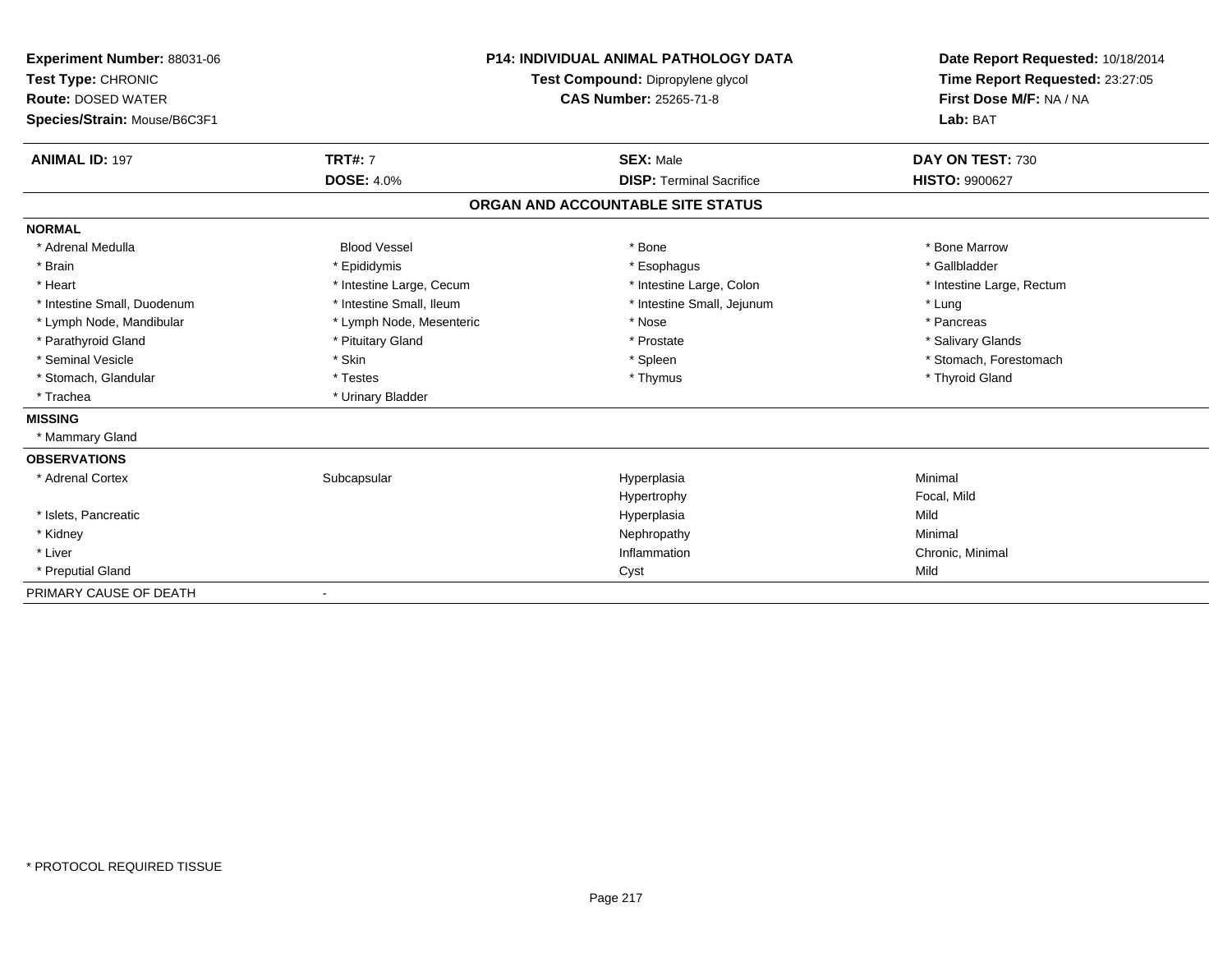| Experiment Number: 88031-06<br>Test Type: CHRONIC<br><b>Route: DOSED WATER</b><br>Species/Strain: Mouse/B6C3F1 | <b>P14: INDIVIDUAL ANIMAL PATHOLOGY DATA</b><br>Test Compound: Dipropylene glycol<br><b>CAS Number: 25265-71-8</b> |                                                     | Date Report Requested: 10/18/2014<br>Time Report Requested: 23:27:05<br>First Dose M/F: NA / NA<br>Lab: BAT |
|----------------------------------------------------------------------------------------------------------------|--------------------------------------------------------------------------------------------------------------------|-----------------------------------------------------|-------------------------------------------------------------------------------------------------------------|
| <b>ANIMAL ID: 198</b>                                                                                          | <b>TRT#: 7</b><br><b>DOSE: 4.0%</b>                                                                                | <b>SEX: Male</b><br><b>DISP: Terminal Sacrifice</b> | DAY ON TEST: 731<br><b>HISTO: 9900628</b>                                                                   |
|                                                                                                                |                                                                                                                    |                                                     |                                                                                                             |
|                                                                                                                |                                                                                                                    | ORGAN AND ACCOUNTABLE SITE STATUS                   |                                                                                                             |
| <b>NORMAL</b>                                                                                                  |                                                                                                                    |                                                     |                                                                                                             |
| * Adrenal Medulla                                                                                              | <b>Blood Vessel</b>                                                                                                | * Bone                                              | * Bone Marrow                                                                                               |
| * Brain                                                                                                        | * Epididymis                                                                                                       | * Esophagus                                         | * Gallbladder                                                                                               |
| * Heart                                                                                                        | * Intestine Large, Cecum                                                                                           | * Intestine Large, Colon                            | * Intestine Large, Rectum                                                                                   |
| * Intestine Small, Ileum                                                                                       | * Intestine Small, Jejunum                                                                                         | * Lung                                              | * Lymph Node, Mandibular                                                                                    |
| * Lymph Node, Mesenteric                                                                                       | * Nose                                                                                                             | * Pancreas                                          | * Pituitary Gland                                                                                           |
| * Preputial Gland                                                                                              | * Prostate                                                                                                         | * Salivary Glands                                   | * Seminal Vesicle                                                                                           |
| * Skin                                                                                                         | * Spleen                                                                                                           | * Stomach, Forestomach                              | * Stomach, Glandular                                                                                        |
| * Testes                                                                                                       | * Thymus                                                                                                           | * Thyroid Gland                                     | * Trachea                                                                                                   |
| * Urinary Bladder                                                                                              |                                                                                                                    |                                                     |                                                                                                             |
| <b>MISSING</b>                                                                                                 |                                                                                                                    |                                                     |                                                                                                             |
| * Mammary Gland                                                                                                | * Parathyroid Gland                                                                                                |                                                     |                                                                                                             |
| <b>OBSERVATIONS</b>                                                                                            |                                                                                                                    |                                                     |                                                                                                             |
| * Adrenal Cortex                                                                                               | Subcapsular                                                                                                        | Hyperplasia                                         | Minimal                                                                                                     |
|                                                                                                                |                                                                                                                    | Hypertrophy                                         | Focal, Minimal                                                                                              |
| * Intestine Small, Duodenum                                                                                    |                                                                                                                    | Cyst                                                | Moderate                                                                                                    |
| Note: Cystic structure is pancreatic duct.                                                                     |                                                                                                                    |                                                     |                                                                                                             |
| * Islets, Pancreatic                                                                                           |                                                                                                                    | Hyperplasia                                         | Moderate                                                                                                    |
| * Kidney                                                                                                       |                                                                                                                    | Nephropathy                                         | Minimal                                                                                                     |
| * Liver                                                                                                        |                                                                                                                    | Clear Cell Focus                                    |                                                                                                             |
|                                                                                                                |                                                                                                                    | Inflammation                                        | Chronic, Minimal                                                                                            |
|                                                                                                                |                                                                                                                    | <b>Mixed Cell Focus</b>                             |                                                                                                             |
| [Clear Cell Focus TGLS = 1,2-5+4]                                                                              |                                                                                                                    |                                                     |                                                                                                             |
| [Mixed Cell Focus TGLS = 3-9]                                                                                  |                                                                                                                    |                                                     |                                                                                                             |
| PRIMARY CAUSE OF DEATH                                                                                         | $\blacksquare$                                                                                                     |                                                     |                                                                                                             |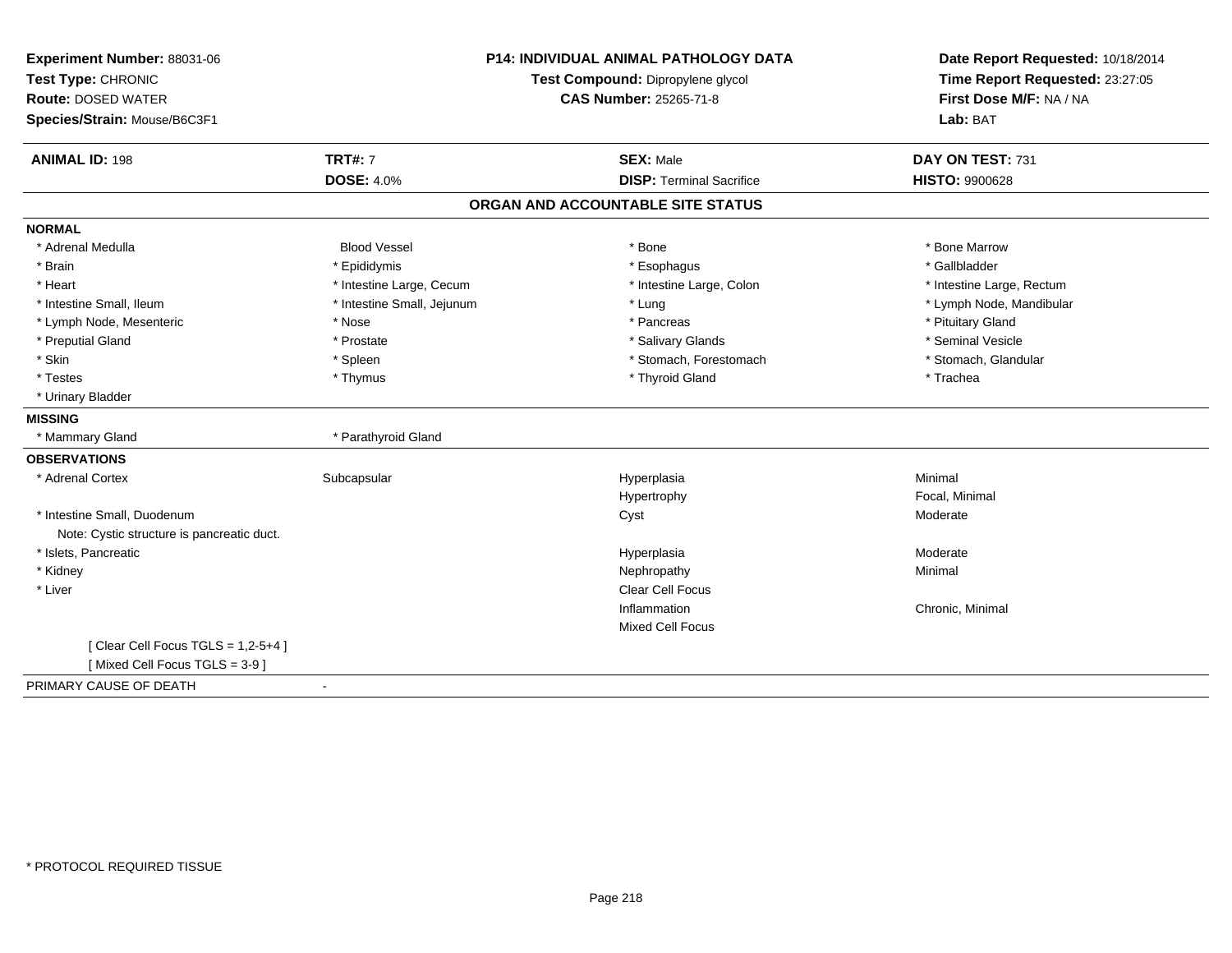| Experiment Number: 88031-06             |                                     | <b>P14: INDIVIDUAL ANIMAL PATHOLOGY DATA</b> | Date Report Requested: 10/18/2014 |
|-----------------------------------------|-------------------------------------|----------------------------------------------|-----------------------------------|
| Test Type: CHRONIC                      | Test Compound: Dipropylene glycol   |                                              | Time Report Requested: 23:27:05   |
| <b>Route: DOSED WATER</b>               |                                     | <b>CAS Number: 25265-71-8</b>                | First Dose M/F: NA / NA           |
| Species/Strain: Mouse/B6C3F1            |                                     |                                              | Lab: BAT                          |
| <b>ANIMAL ID: 199</b>                   | <b>TRT#: 7</b>                      | <b>SEX: Male</b>                             | DAY ON TEST: 708                  |
|                                         | <b>DOSE: 4.0%</b>                   | <b>DISP:</b> Moribund Sacrifice              | <b>HISTO: 9900629</b>             |
|                                         |                                     | ORGAN AND ACCOUNTABLE SITE STATUS            |                                   |
| <b>NORMAL</b>                           |                                     |                                              |                                   |
| * Adrenal Cortex                        | * Adrenal Medulla                   | <b>Blood Vessel</b>                          | * Bone                            |
| * Bone Marrow                           | * Brain                             | * Epididymis                                 | * Esophagus                       |
| * Gallbladder                           | * Heart                             | * Intestine Large, Cecum                     | * Intestine Large, Colon          |
| * Intestine Large, Rectum               | * Intestine Small, Duodenum         | * Intestine Small, Ileum                     | * Intestine Small, Jejunum        |
| * Lymph Node, Mandibular                | * Lymph Node, Mesenteric            | * Nose                                       | * Pancreas                        |
| * Pituitary Gland                       | * Preputial Gland                   | * Prostate                                   | * Salivary Glands                 |
| * Seminal Vesicle                       | * Skin                              | * Stomach, Glandular                         | * Testes                          |
| * Thymus                                | * Thyroid Gland                     | * Trachea                                    | * Urinary Bladder                 |
| <b>MISSING</b>                          |                                     |                                              |                                   |
| * Mammary Gland                         | * Parathyroid Gland                 |                                              |                                   |
| <b>OBSERVATIONS</b>                     |                                     |                                              |                                   |
| * Islets, Pancreatic                    |                                     | Hyperplasia                                  | Mild                              |
| * Kidney                                |                                     | Nephropathy                                  | Marked                            |
| * Liver                                 |                                     | Hepatocellular Carcinoma                     |                                   |
| [ Hepatocellular Carcinoma TGLS = 1-9 ] |                                     |                                              |                                   |
| * Lung                                  |                                     | Hepatocellular Carcinoma                     | Metastatic (Liver)                |
| * Spleen                                | Lymph Follic                        | Atrophy                                      | Moderate                          |
| * Stomach, Forestomach                  |                                     | Ulcer                                        | Mild                              |
| PRIMARY CAUSE OF DEATH                  | Hepatocellular Carcinoma<br>- Liver |                                              |                                   |
| CONTRIBUTORY CAUSE OF DEATH             | - Kidney Nephropathy                |                                              |                                   |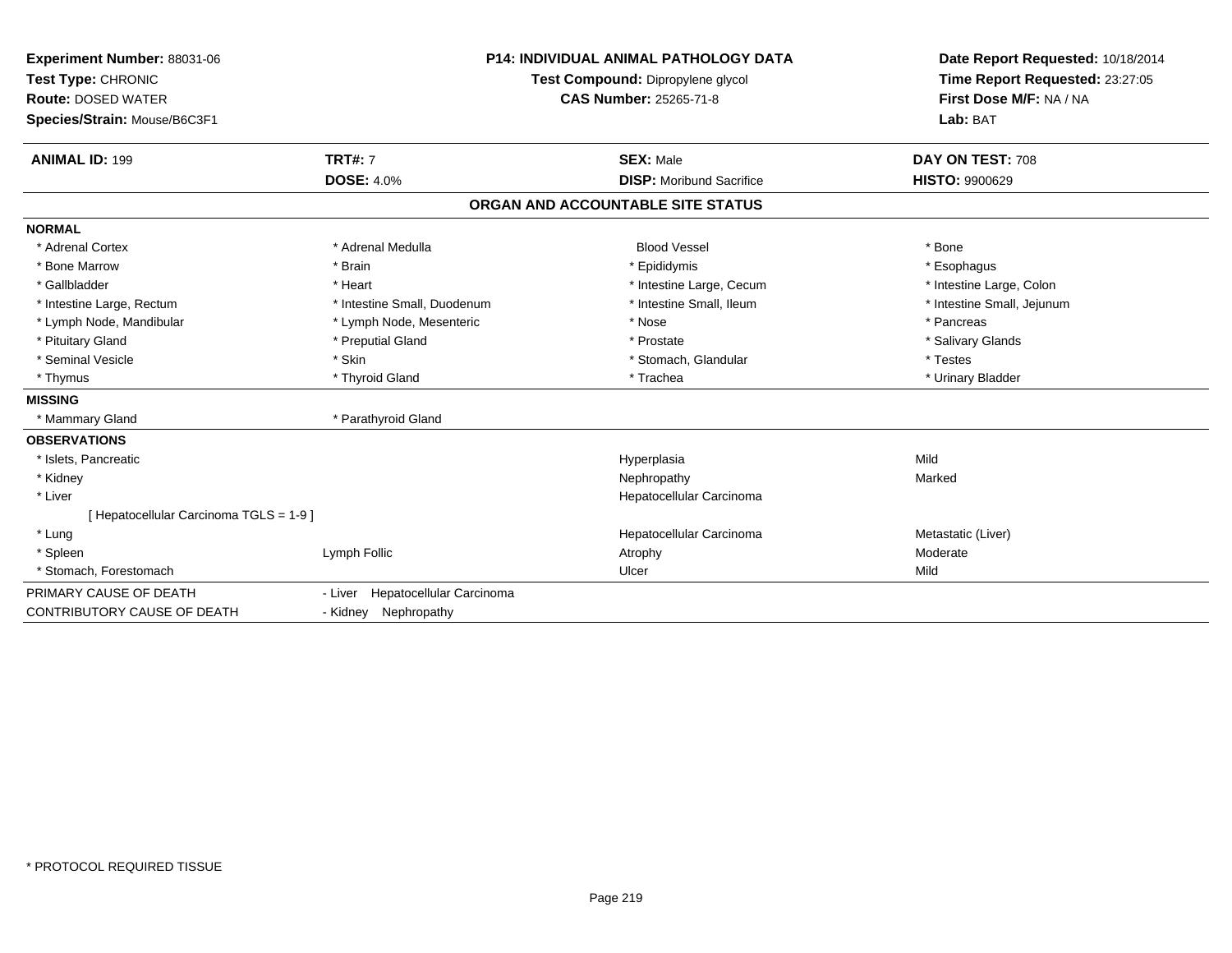| Experiment Number: 88031-06  |                          | <b>P14: INDIVIDUAL ANIMAL PATHOLOGY DATA</b> | Date Report Requested: 10/18/2014<br>Time Report Requested: 23:27:05 |
|------------------------------|--------------------------|----------------------------------------------|----------------------------------------------------------------------|
| Test Type: CHRONIC           |                          | Test Compound: Dipropylene glycol            |                                                                      |
| <b>Route: DOSED WATER</b>    |                          | <b>CAS Number: 25265-71-8</b>                | First Dose M/F: NA / NA                                              |
| Species/Strain: Mouse/B6C3F1 |                          |                                              | Lab: BAT                                                             |
| <b>ANIMAL ID: 200</b>        | <b>TRT#: 7</b>           | <b>SEX: Male</b>                             | DAY ON TEST: 730                                                     |
|                              | <b>DOSE: 4.0%</b>        | <b>DISP: Terminal Sacrifice</b>              | HISTO: 9900630                                                       |
|                              |                          | ORGAN AND ACCOUNTABLE SITE STATUS            |                                                                      |
| <b>NORMAL</b>                |                          |                                              |                                                                      |
| * Adrenal Medulla            | <b>Blood Vessel</b>      | * Bone                                       | * Bone Marrow                                                        |
| * Brain                      | * Epididymis             | * Esophagus                                  | * Gallbladder                                                        |
| * Heart                      | * Intestine Large, Cecum | * Intestine Large, Colon                     | * Intestine Large, Rectum                                            |
| * Intestine Small, Duodenum  | * Intestine Small, Ileum | * Intestine Small, Jejunum                   | * Kidney                                                             |
| * Lung                       | * Lymph Node, Mandibular | * Lymph Node, Mesenteric                     | * Nose                                                               |
| * Pancreas                   | * Parathyroid Gland      | * Pituitary Gland                            | * Preputial Gland                                                    |
| * Prostate                   | * Salivary Glands        | * Seminal Vesicle                            | * Skin                                                               |
| * Spleen                     | * Stomach, Forestomach   | * Thymus                                     | * Thyroid Gland                                                      |
| * Trachea                    | * Urinary Bladder        |                                              |                                                                      |
| <b>MISSING</b>               |                          |                                              |                                                                      |
| * Mammary Gland              |                          |                                              |                                                                      |
| <b>OBSERVATIONS</b>          |                          |                                              |                                                                      |
| * Adrenal Cortex             | Subcapsular              | Hyperplasia                                  | Minimal                                                              |
|                              |                          | Hypertrophy                                  | Focal, Minimal                                                       |
| * Islets, Pancreatic         |                          | Hyperplasia                                  | Moderate                                                             |
| * Liver                      |                          | <b>Eosinophilic Focus</b>                    |                                                                      |
|                              |                          | Inflammation                                 | Chronic, Minimal                                                     |
|                              |                          | Vacuolization Cytoplasmic                    | Focal, Minimal                                                       |
| * Stomach, Glandular         |                          | Mineralization                               | Focal, Minimal                                                       |
| * Testes                     | <b>Interstit Cell</b>    | Adenoma                                      |                                                                      |
| [Adenoma TGLS = $1-7$ ]      |                          |                                              |                                                                      |
| PRIMARY CAUSE OF DEATH       | $\blacksquare$           |                                              |                                                                      |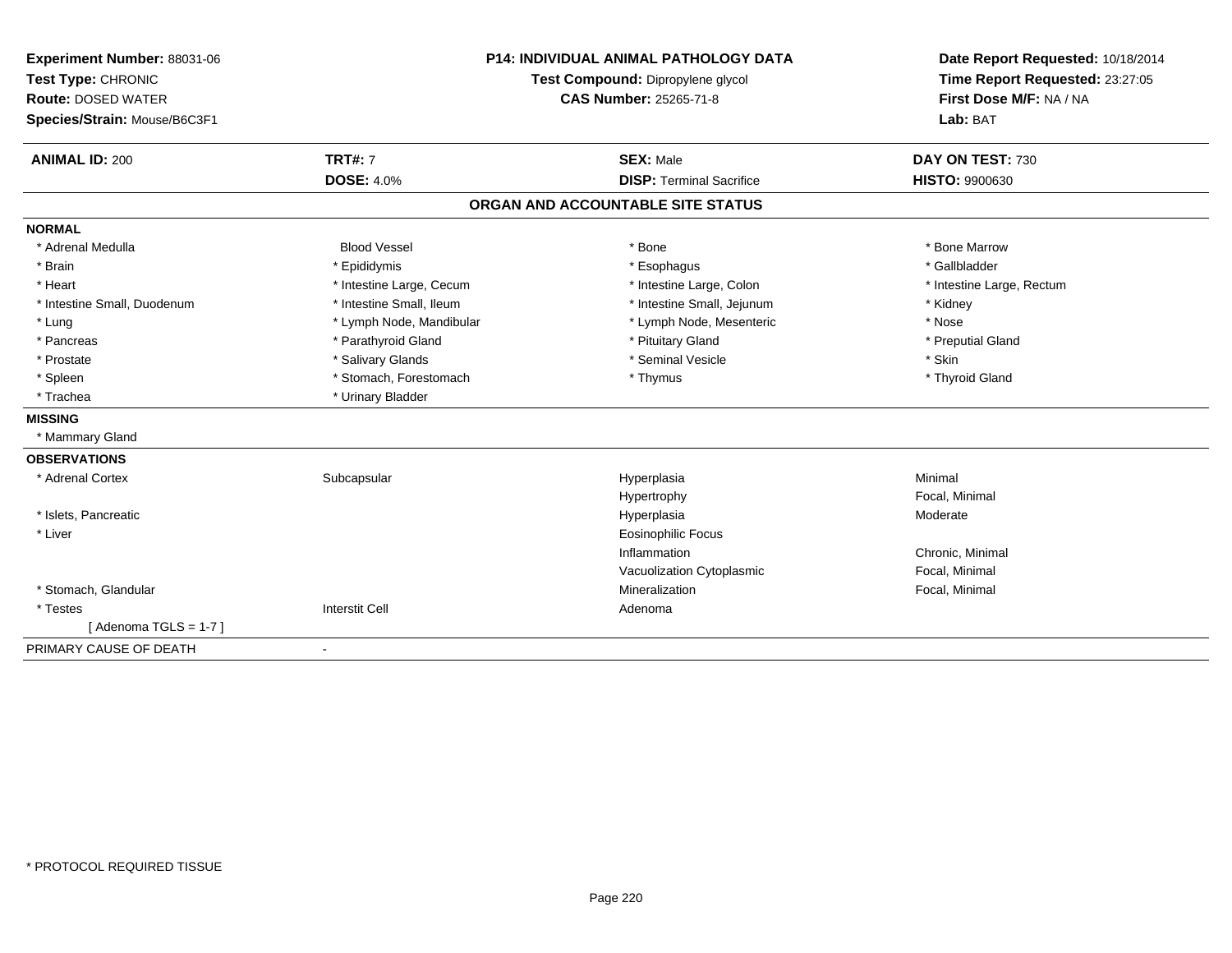| Experiment Number: 88031-06<br>Test Type: CHRONIC<br><b>Route: DOSED WATER</b><br>Species/Strain: Mouse/B6C3F1 |                          | P14: INDIVIDUAL ANIMAL PATHOLOGY DATA<br>Test Compound: Dipropylene glycol<br><b>CAS Number: 25265-71-8</b> | Date Report Requested: 10/18/2014<br>Time Report Requested: 23:27:05<br>First Dose M/F: NA / NA<br>Lab: BAT |
|----------------------------------------------------------------------------------------------------------------|--------------------------|-------------------------------------------------------------------------------------------------------------|-------------------------------------------------------------------------------------------------------------|
| <b>ANIMAL ID: 201</b>                                                                                          | <b>TRT#: 2</b>           | <b>SEX: Female</b>                                                                                          | DAY ON TEST: 729                                                                                            |
|                                                                                                                | DOSE: 0.0%               | <b>DISP: Terminal Sacrifice</b>                                                                             | HISTO: 9900631                                                                                              |
|                                                                                                                |                          | ORGAN AND ACCOUNTABLE SITE STATUS                                                                           |                                                                                                             |
| <b>NORMAL</b>                                                                                                  |                          |                                                                                                             |                                                                                                             |
| * Adrenal Medulla                                                                                              | <b>Blood Vessel</b>      | * Bone                                                                                                      | * Bone Marrow                                                                                               |
| * Brain                                                                                                        | * Clitoral Gland         | * Esophagus                                                                                                 | * Gallbladder                                                                                               |
| * Heart                                                                                                        | * Intestine Large, Cecum | * Intestine Large, Colon                                                                                    | * Intestine Large, Rectum                                                                                   |
| * Intestine Small, Duodenum                                                                                    | * Intestine Small, Ileum | * Intestine Small, Jejunum                                                                                  | * Kidney                                                                                                    |
| * Lymph Node, Mandibular                                                                                       | * Lymph Node, Mesenteric | * Mammary Gland                                                                                             | $*$ Nose                                                                                                    |
| * Pancreas                                                                                                     | * Parathyroid Gland      | * Salivary Glands                                                                                           | * Skin                                                                                                      |
| * Stomach, Forestomach                                                                                         | * Thymus                 | * Thyroid Gland                                                                                             | * Trachea                                                                                                   |
| * Urinary Bladder                                                                                              |                          |                                                                                                             |                                                                                                             |
| <b>OBSERVATIONS</b>                                                                                            |                          |                                                                                                             |                                                                                                             |
| * Adrenal Cortex                                                                                               | Subcapsular              | Hyperplasia                                                                                                 | Minimal                                                                                                     |
| * Islets, Pancreatic                                                                                           |                          | Hyperplasia                                                                                                 | Minimal                                                                                                     |
| * Liver                                                                                                        |                          | Hepatocellular Carcinoma                                                                                    |                                                                                                             |
|                                                                                                                |                          | <b>Infiltration Cellular</b>                                                                                | Lymphocyte, Minimal                                                                                         |
|                                                                                                                |                          | Inflammation                                                                                                | Chronic, Minimal                                                                                            |
|                                                                                                                |                          | <b>Mixed Cell Focus</b>                                                                                     |                                                                                                             |
|                                                                                                                |                          | Vacuolization Cytoplasmic                                                                                   | Focal, Minimal                                                                                              |
| [ Hepatocellular Carcinoma TGLS = 2-11 ]<br>[Mixed Cell Focus TGLS = 3,5-5+10]                                 |                          |                                                                                                             |                                                                                                             |
| * Lung                                                                                                         |                          | Alveolar/Bronchiolar Adenoma                                                                                |                                                                                                             |
|                                                                                                                |                          | Alveolar/Bronchiolar Carcinoma                                                                              |                                                                                                             |
| [ Alveolar/Bronchiolar Carcinoma TGLS = 4-9 ]                                                                  |                          |                                                                                                             |                                                                                                             |
| * Ovary                                                                                                        |                          | Cyst                                                                                                        | Mild                                                                                                        |
| * Pituitary Gland                                                                                              | Pars Distalis            | Hyperplasia                                                                                                 | Focal, Mild                                                                                                 |
| * Spleen                                                                                                       |                          | Hematopoietic Cell Proliferation                                                                            | Mild                                                                                                        |
|                                                                                                                | Lymph Follic             | Hyperplasia                                                                                                 | Minimal                                                                                                     |
| * Stomach, Glandular                                                                                           |                          | Mineralization                                                                                              | Focal, Minimal                                                                                              |
| * Uterus                                                                                                       | Endometrium              | Hyperplasia                                                                                                 | Cystic, Mild                                                                                                |
| [ Hyperplasia TGLS = 1-7 ]                                                                                     |                          |                                                                                                             |                                                                                                             |
| PRIMARY CAUSE OF DEATH                                                                                         |                          |                                                                                                             |                                                                                                             |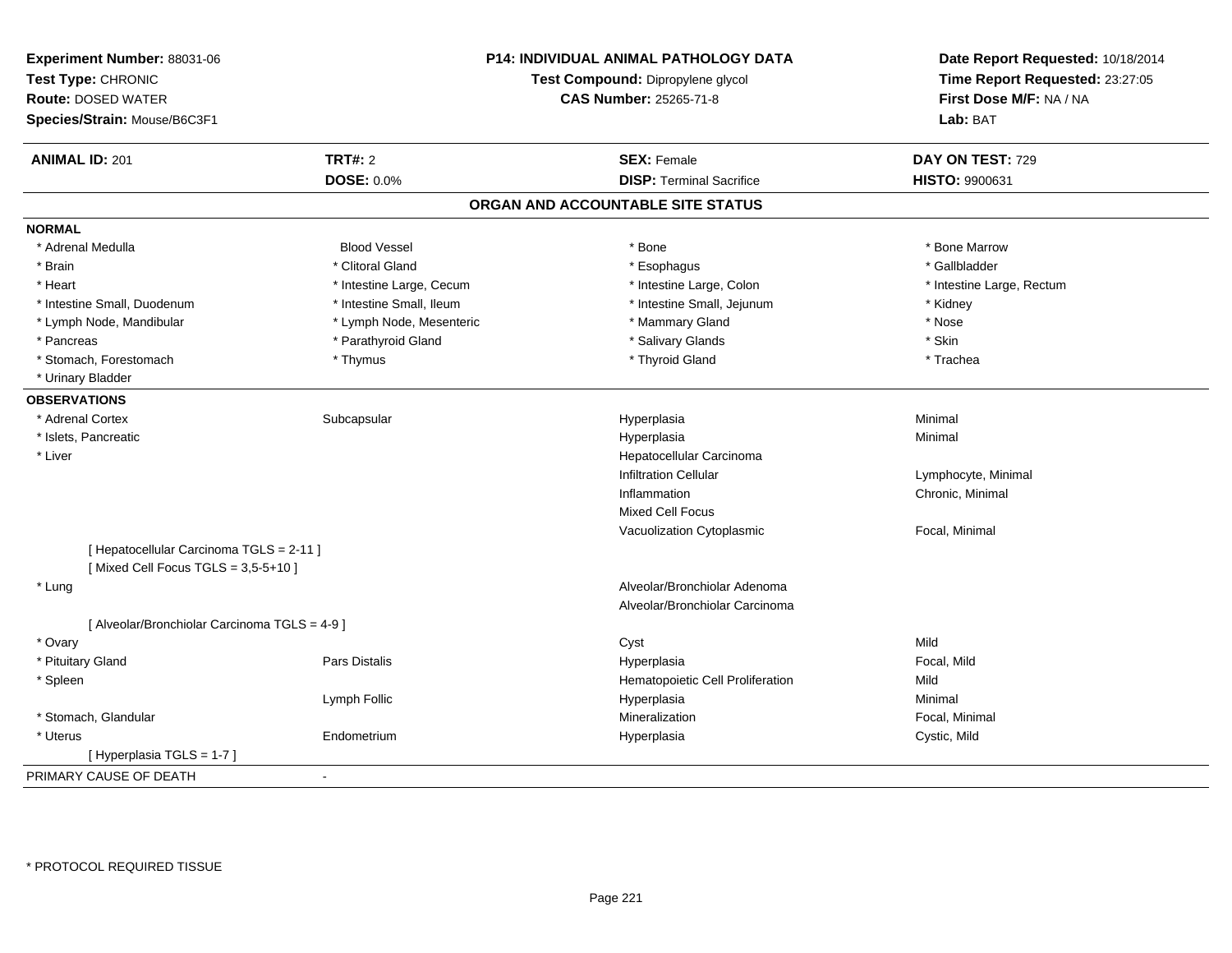| Experiment Number: 88031-06<br>Test Type: CHRONIC<br><b>Route: DOSED WATER</b> |                          | <b>P14: INDIVIDUAL ANIMAL PATHOLOGY DATA</b><br>Test Compound: Dipropylene glycol<br><b>CAS Number: 25265-71-8</b> | Date Report Requested: 10/18/2014<br>Time Report Requested: 23:27:05<br>First Dose M/F: NA / NA |
|--------------------------------------------------------------------------------|--------------------------|--------------------------------------------------------------------------------------------------------------------|-------------------------------------------------------------------------------------------------|
| Species/Strain: Mouse/B6C3F1                                                   |                          |                                                                                                                    | Lab: BAT                                                                                        |
| <b>ANIMAL ID: 202</b>                                                          | <b>TRT#: 2</b>           | <b>SEX: Female</b>                                                                                                 | DAY ON TEST: 728                                                                                |
|                                                                                | <b>DOSE: 0.0%</b>        | <b>DISP: Terminal Sacrifice</b>                                                                                    | HISTO: 9900632                                                                                  |
|                                                                                |                          | ORGAN AND ACCOUNTABLE SITE STATUS                                                                                  |                                                                                                 |
| <b>NORMAL</b>                                                                  |                          |                                                                                                                    |                                                                                                 |
| * Adrenal Medulla                                                              | <b>Blood Vessel</b>      | * Bone                                                                                                             | * Bone Marrow                                                                                   |
| * Brain                                                                        | * Clitoral Gland         | * Esophagus                                                                                                        | * Gallbladder                                                                                   |
| * Heart                                                                        | * Intestine Large, Cecum | * Intestine Large, Colon                                                                                           | * Intestine Large, Rectum                                                                       |
| * Intestine Small, Duodenum                                                    | * Intestine Small, Ileum | * Intestine Small, Jejunum                                                                                         | * Lung                                                                                          |
| * Lymph Node, Mandibular                                                       | * Lymph Node, Mesenteric | * Mammary Gland                                                                                                    | * Nose                                                                                          |
| * Pancreas                                                                     | * Parathyroid Gland      | * Pituitary Gland                                                                                                  | * Salivary Glands                                                                               |
| * Skin                                                                         | * Stomach, Forestomach   | * Stomach, Glandular                                                                                               | * Thymus                                                                                        |
| * Thyroid Gland                                                                | * Trachea                | * Urinary Bladder                                                                                                  |                                                                                                 |
| <b>OBSERVATIONS</b>                                                            |                          |                                                                                                                    |                                                                                                 |
| * Adrenal Cortex                                                               | Subcapsular              | Hyperplasia                                                                                                        | Minimal                                                                                         |
|                                                                                |                          | Hypertrophy                                                                                                        | Focal, Minimal                                                                                  |
| * Islets, Pancreatic                                                           |                          | Hyperplasia                                                                                                        | Minimal                                                                                         |
| * Kidney                                                                       |                          | Infarct                                                                                                            | Minimal                                                                                         |
|                                                                                |                          | Nephropathy                                                                                                        | Mild                                                                                            |
| * Liver                                                                        |                          | Clear Cell Focus                                                                                                   |                                                                                                 |
|                                                                                |                          | Inflammation                                                                                                       | Chronic, Minimal                                                                                |
| [Clear Cell Focus TGLS = 3-5]                                                  |                          |                                                                                                                    |                                                                                                 |
| Mesentery                                                                      | Fat                      | Necrosis                                                                                                           | Moderate                                                                                        |
| [Necrosis $TGLS = 2-9$ ]                                                       |                          |                                                                                                                    |                                                                                                 |
| * Ovary                                                                        |                          | Cyst                                                                                                               | Mild                                                                                            |
| * Spleen                                                                       |                          | Hematopoietic Cell Proliferation                                                                                   | Mild                                                                                            |
| [ Hematopoietic Cell Proliferation TGLS = 1-4 ]                                |                          |                                                                                                                    |                                                                                                 |
| * Uterus                                                                       | Endometrium              | Hyperplasia                                                                                                        | Cystic, Minimal                                                                                 |
| PRIMARY CAUSE OF DEATH                                                         | $\blacksquare$           |                                                                                                                    |                                                                                                 |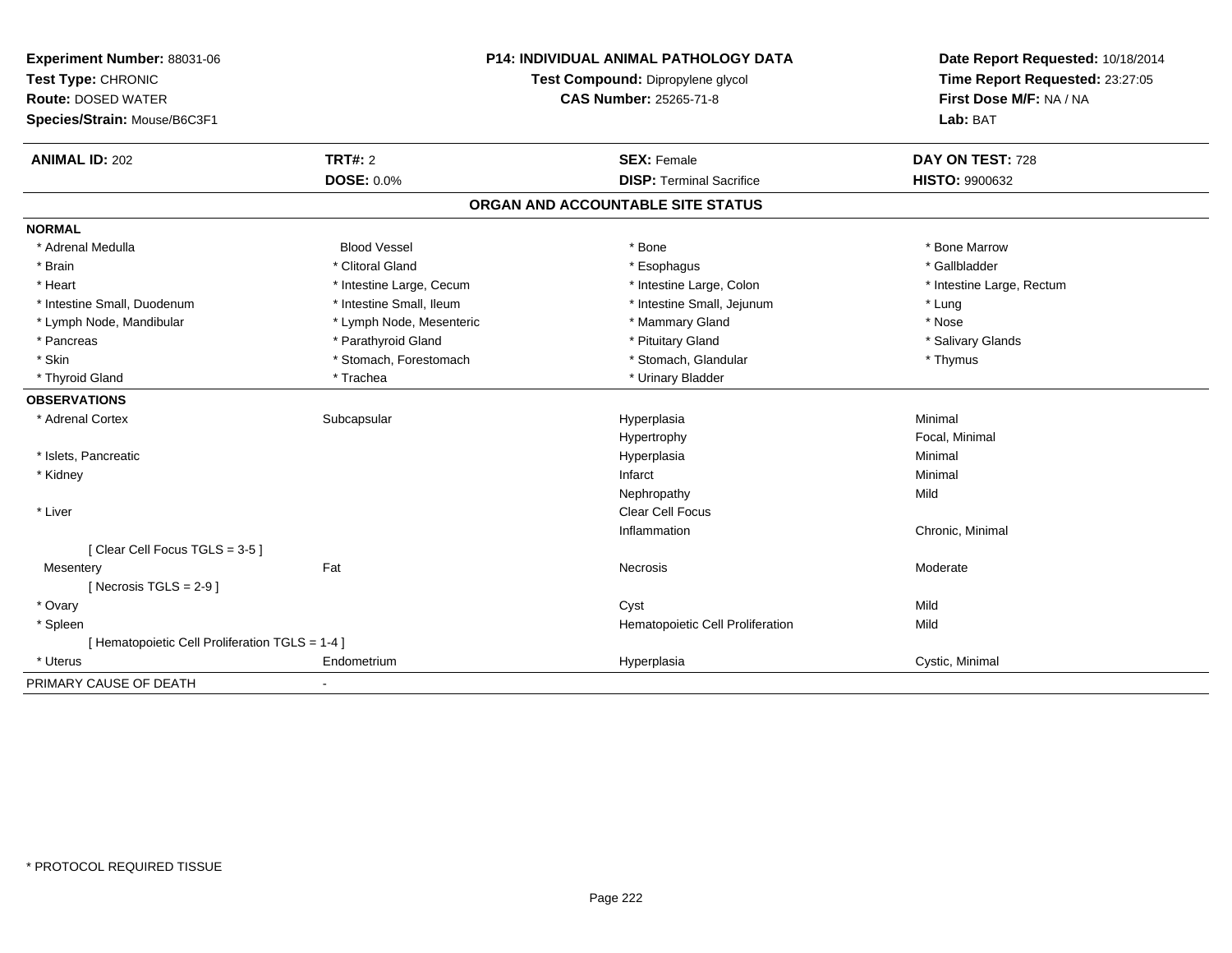| Experiment Number: 88031-06<br>Test Type: CHRONIC<br><b>Route: DOSED WATER</b><br>Species/Strain: Mouse/B6C3F1 |                                                                                        | <b>P14: INDIVIDUAL ANIMAL PATHOLOGY DATA</b><br>Test Compound: Dipropylene glycol<br><b>CAS Number: 25265-71-8</b> | Date Report Requested: 10/18/2014<br>Time Report Requested: 23:27:05<br>First Dose M/F: NA / NA<br>Lab: BAT |
|----------------------------------------------------------------------------------------------------------------|----------------------------------------------------------------------------------------|--------------------------------------------------------------------------------------------------------------------|-------------------------------------------------------------------------------------------------------------|
| <b>ANIMAL ID: 203</b>                                                                                          | TRT#: 2                                                                                | <b>SEX: Female</b>                                                                                                 | DAY ON TEST: 651                                                                                            |
|                                                                                                                | <b>DOSE: 0.0%</b>                                                                      | <b>DISP: Natural Death</b>                                                                                         | <b>HISTO: 9900633</b>                                                                                       |
|                                                                                                                |                                                                                        | ORGAN AND ACCOUNTABLE SITE STATUS                                                                                  |                                                                                                             |
| <b>NORMAL</b>                                                                                                  |                                                                                        |                                                                                                                    |                                                                                                             |
| * Adrenal Cortex                                                                                               | * Adrenal Medulla                                                                      | <b>Blood Vessel</b>                                                                                                | * Bone                                                                                                      |
| * Bone Marrow                                                                                                  | * Brain                                                                                | * Clitoral Gland                                                                                                   | * Esophagus                                                                                                 |
| * Gallbladder                                                                                                  | * Heart                                                                                | * Intestine Large, Cecum                                                                                           | * Intestine Large, Colon                                                                                    |
| * Intestine Large, Rectum                                                                                      | * Intestine Small, Duodenum                                                            | * Intestine Small, Ileum                                                                                           | * Intestine Small, Jejunum                                                                                  |
| * Islets, Pancreatic                                                                                           | * Kidney                                                                               | * Lung                                                                                                             | * Lymph Node, Mandibular                                                                                    |
| * Lymph Node, Mesenteric                                                                                       | * Mammary Gland                                                                        | * Nose                                                                                                             | * Pancreas                                                                                                  |
| * Parathyroid Gland                                                                                            | * Pituitary Gland                                                                      | * Salivary Glands                                                                                                  | * Skin                                                                                                      |
| * Spleen                                                                                                       | * Stomach, Forestomach                                                                 | * Stomach, Glandular                                                                                               | * Thymus                                                                                                    |
| * Thyroid Gland                                                                                                | * Trachea                                                                              | * Urinary Bladder                                                                                                  | * Uterus                                                                                                    |
| <b>OBSERVATIONS</b>                                                                                            |                                                                                        |                                                                                                                    |                                                                                                             |
| * Liver                                                                                                        |                                                                                        | <b>Necrosis</b>                                                                                                    | Focal, Mild                                                                                                 |
| * Ovary                                                                                                        |                                                                                        | Hemorrhage                                                                                                         | Marked                                                                                                      |
| [Hemorrhage TGLS = 1-7]                                                                                        | Note: Animal died from ruptured ovarian hematocyst; the lesion had thrombosed as well. |                                                                                                                    |                                                                                                             |
| PRIMARY CAUSE OF DEATH                                                                                         | Hemorrhage<br>- Ovary                                                                  |                                                                                                                    |                                                                                                             |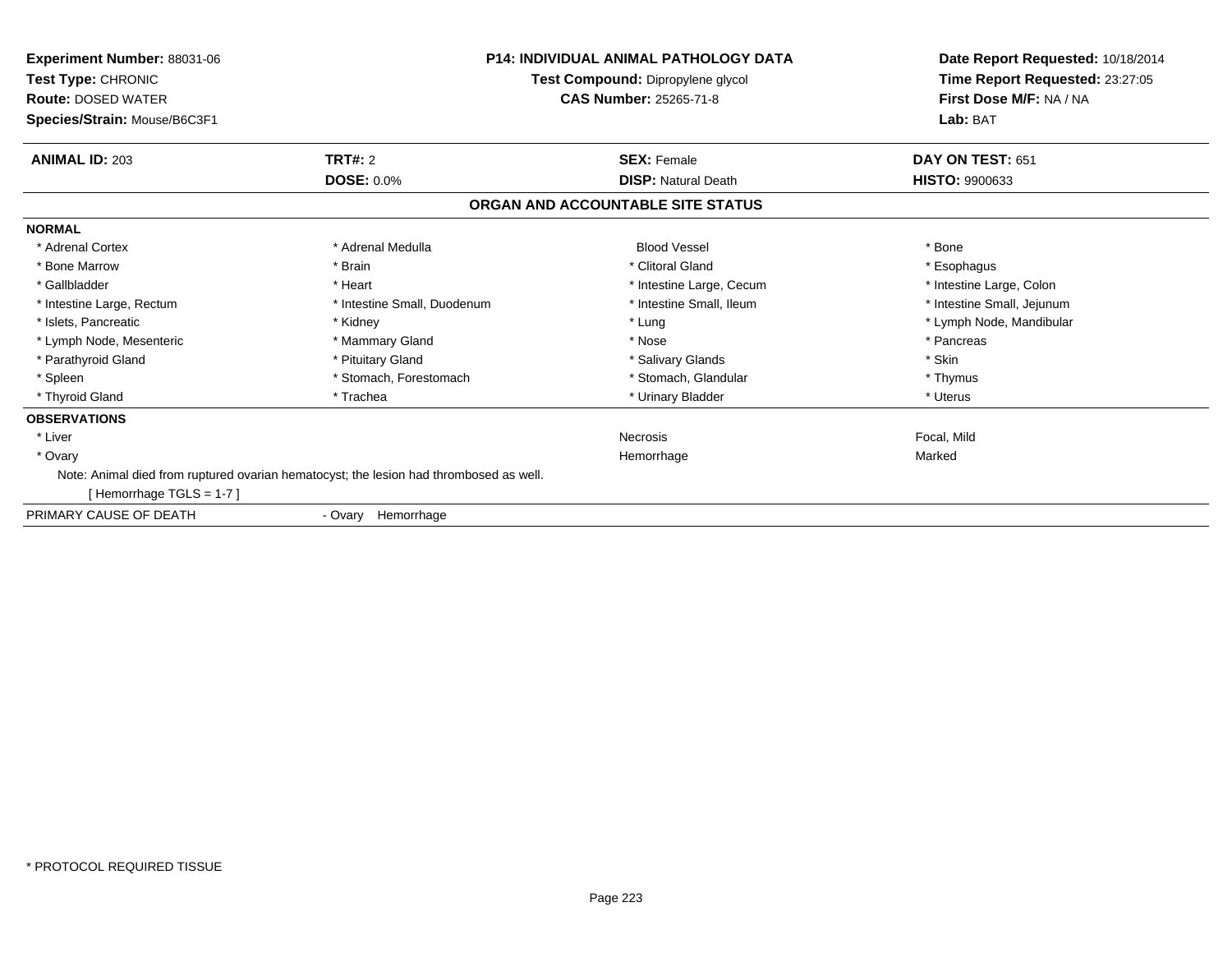| <b>Experiment Number: 88031-06</b> |                                                                                                            | <b>P14: INDIVIDUAL ANIMAL PATHOLOGY DATA</b> | Date Report Requested: 10/18/2014 |
|------------------------------------|------------------------------------------------------------------------------------------------------------|----------------------------------------------|-----------------------------------|
| Test Type: CHRONIC                 |                                                                                                            | Test Compound: Dipropylene glycol            | Time Report Requested: 23:27:05   |
| <b>Route: DOSED WATER</b>          |                                                                                                            | <b>CAS Number: 25265-71-8</b>                | First Dose M/F: NA / NA           |
| Species/Strain: Mouse/B6C3F1       |                                                                                                            |                                              | Lab: BAT                          |
| <b>ANIMAL ID: 204</b>              | TRT#: 2                                                                                                    | <b>SEX: Female</b>                           | DAY ON TEST: 641                  |
|                                    | <b>DOSE: 0.0%</b>                                                                                          | <b>DISP:</b> Moribund Sacrifice              | <b>HISTO: 9900634</b>             |
|                                    |                                                                                                            | ORGAN AND ACCOUNTABLE SITE STATUS            |                                   |
| <b>NORMAL</b>                      |                                                                                                            |                                              |                                   |
| * Adrenal Medulla                  | <b>Blood Vessel</b>                                                                                        | * Bone Marrow                                | * Brain                           |
| * Clitoral Gland                   | * Esophagus                                                                                                | * Gallbladder                                | * Heart                           |
| * Intestine Large, Cecum           | * Intestine Large, Colon                                                                                   | * Intestine Large, Rectum                    | * Intestine Small, Duodenum       |
| * Intestine Small, Ileum           | * Intestine Small, Jejunum                                                                                 | * Kidney                                     | * Liver                           |
| * Lymph Node, Mandibular           | * Lymph Node, Mesenteric                                                                                   | * Mammary Gland                              | * Nose                            |
| * Ovary                            | * Pancreas                                                                                                 | * Parathyroid Gland                          | * Salivary Glands                 |
| * Spleen                           | * Stomach, Forestomach                                                                                     | * Stomach, Glandular                         | * Thymus                          |
| * Thyroid Gland                    | * Trachea                                                                                                  | * Urinary Bladder                            |                                   |
| <b>OBSERVATIONS</b>                |                                                                                                            |                                              |                                   |
| * Adrenal Cortex                   | Subcapsular                                                                                                | Hyperplasia                                  | Minimal                           |
| * Bone                             |                                                                                                            | Fibrosis                                     | Minimal                           |
| * Islets, Pancreatic               |                                                                                                            | Hyperplasia                                  | Minimal                           |
| * Lung                             | Alveolar Epith                                                                                             | Hyperplasia                                  | Focal, Minimal                    |
| Peripheral Nerve                   | Axon, Sciatic                                                                                              | Degeneration                                 | Moderate                          |
| * Pituitary Gland                  | <b>Pars Distalis</b>                                                                                       | Hyperplasia                                  | Focal, Moderate                   |
| <b>Skeletal Muscle</b>             |                                                                                                            | Sarcoma                                      |                                   |
| [Sarcoma TGLS = $1-9$ ]            |                                                                                                            |                                              |                                   |
| * Skin                             | <b>Subcut Tiss</b>                                                                                         | Sarcoma                                      |                                   |
| Spinal Cord                        | Axon                                                                                                       | Degeneration                                 | Moderate                          |
|                                    | Note: Axonal degeneration is more pronounced caudally, indicating caused by a lesion in mid-spinal column. |                                              |                                   |
| * Uterus                           | Endometrium                                                                                                | Hyperplasia                                  | Cystic, Minimal                   |
| PRIMARY CAUSE OF DEATH             | - Skeletal Muscle Sarcoma                                                                                  |                                              |                                   |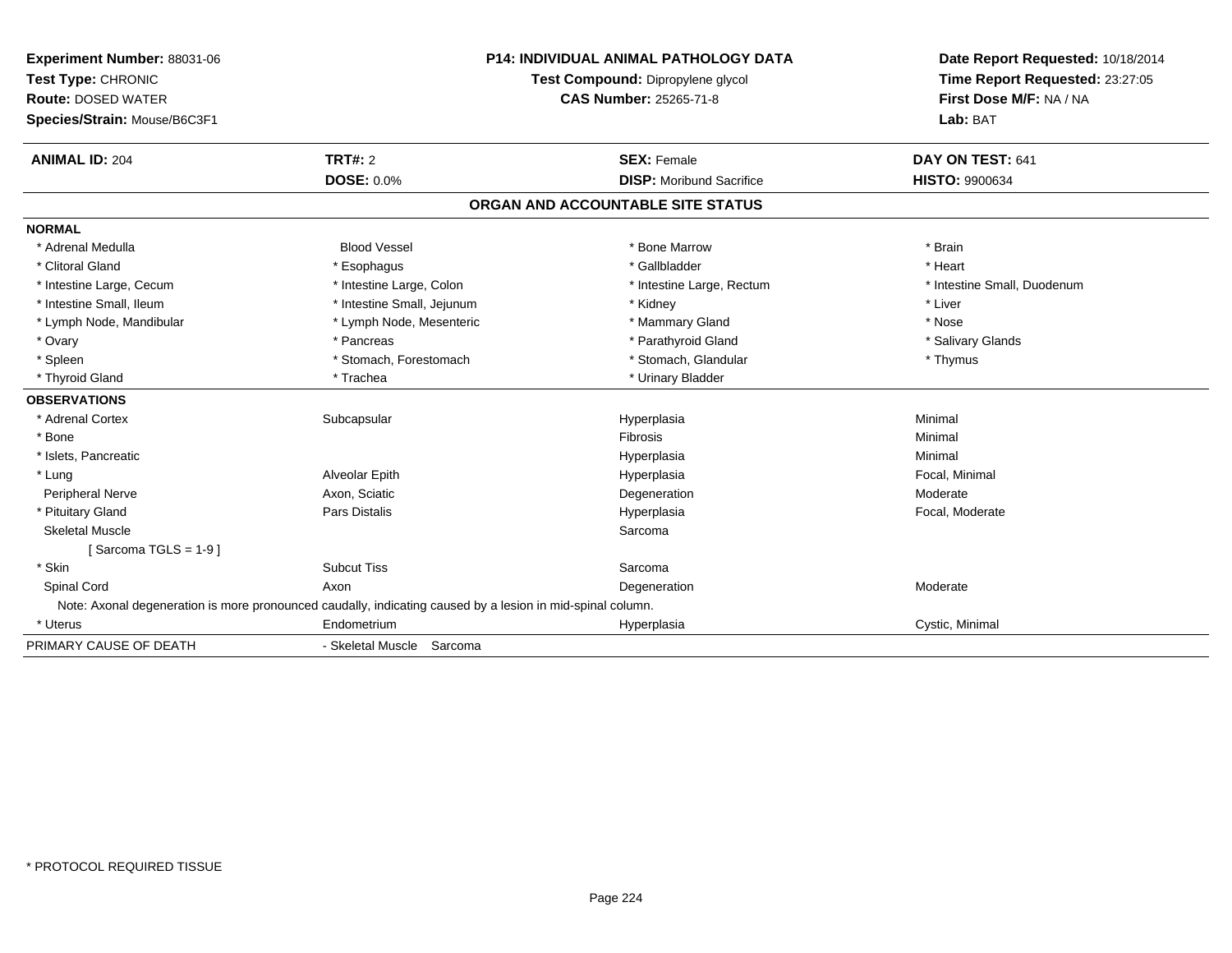| Experiment Number: 88031-06<br>Test Type: CHRONIC<br><b>Route: DOSED WATER</b><br>Species/Strain: Mouse/B6C3F1 |                             | <b>P14: INDIVIDUAL ANIMAL PATHOLOGY DATA</b><br>Test Compound: Dipropylene glycol<br><b>CAS Number: 25265-71-8</b> | Date Report Requested: 10/18/2014<br>Time Report Requested: 23:27:05<br>First Dose M/F: NA / NA<br>Lab: BAT |
|----------------------------------------------------------------------------------------------------------------|-----------------------------|--------------------------------------------------------------------------------------------------------------------|-------------------------------------------------------------------------------------------------------------|
| <b>ANIMAL ID: 205</b>                                                                                          | <b>TRT#: 2</b>              | <b>SEX: Female</b>                                                                                                 | DAY ON TEST: 729                                                                                            |
|                                                                                                                | <b>DOSE: 0.0%</b>           | <b>DISP: Terminal Sacrifice</b>                                                                                    | <b>HISTO: 9900635</b>                                                                                       |
|                                                                                                                |                             | ORGAN AND ACCOUNTABLE SITE STATUS                                                                                  |                                                                                                             |
| <b>NORMAL</b>                                                                                                  |                             |                                                                                                                    |                                                                                                             |
| * Adrenal Cortex                                                                                               | * Adrenal Medulla           | <b>Blood Vessel</b>                                                                                                | * Bone                                                                                                      |
| * Bone Marrow                                                                                                  | * Brain                     | * Clitoral Gland                                                                                                   | * Esophagus                                                                                                 |
| * Gallbladder                                                                                                  | * Heart                     | * Intestine Large, Cecum                                                                                           | * Intestine Large, Colon                                                                                    |
| * Intestine Large, Rectum                                                                                      | * Intestine Small, Duodenum | * Intestine Small. Ileum                                                                                           | * Intestine Small, Jejunum                                                                                  |
| * Islets, Pancreatic                                                                                           | * Kidney                    | * Lung                                                                                                             | * Lymph Node, Mandibular                                                                                    |
| * Lymph Node, Mesenteric                                                                                       | * Mammary Gland             | * Nose                                                                                                             | * Parathyroid Gland                                                                                         |
| * Pituitary Gland                                                                                              | * Salivary Glands           | * Skin                                                                                                             | * Stomach, Forestomach                                                                                      |
| * Stomach, Glandular                                                                                           | * Thymus                    | * Thyroid Gland                                                                                                    | * Trachea                                                                                                   |
| * Urinary Bladder                                                                                              |                             |                                                                                                                    |                                                                                                             |
| <b>OBSERVATIONS</b>                                                                                            |                             |                                                                                                                    |                                                                                                             |
| * Liver                                                                                                        |                             | Hemangioma<br>Hepatocellular Carcinoma<br>Inflammation                                                             | Chronic, Minimal                                                                                            |
| [Hemangioma TGLS = 2-9]<br>[ Hepatocellular Carcinoma TGLS = 3-10 ]                                            |                             |                                                                                                                    |                                                                                                             |
| * Ovary                                                                                                        |                             | Cyst                                                                                                               | Mild                                                                                                        |
| * Pancreas                                                                                                     | Acinus                      | Vacuolization Cytoplasmic                                                                                          | Focal, Minimal                                                                                              |
| * Spleen                                                                                                       |                             | Hematopoietic Cell Proliferation                                                                                   | Minimal                                                                                                     |
| * Uterus                                                                                                       | Endometrium                 | Hyperplasia                                                                                                        | Cystic, Mild                                                                                                |
| [Hyperplasia TGLS = 1-7]                                                                                       |                             |                                                                                                                    |                                                                                                             |
| PRIMARY CAUSE OF DEATH                                                                                         |                             |                                                                                                                    |                                                                                                             |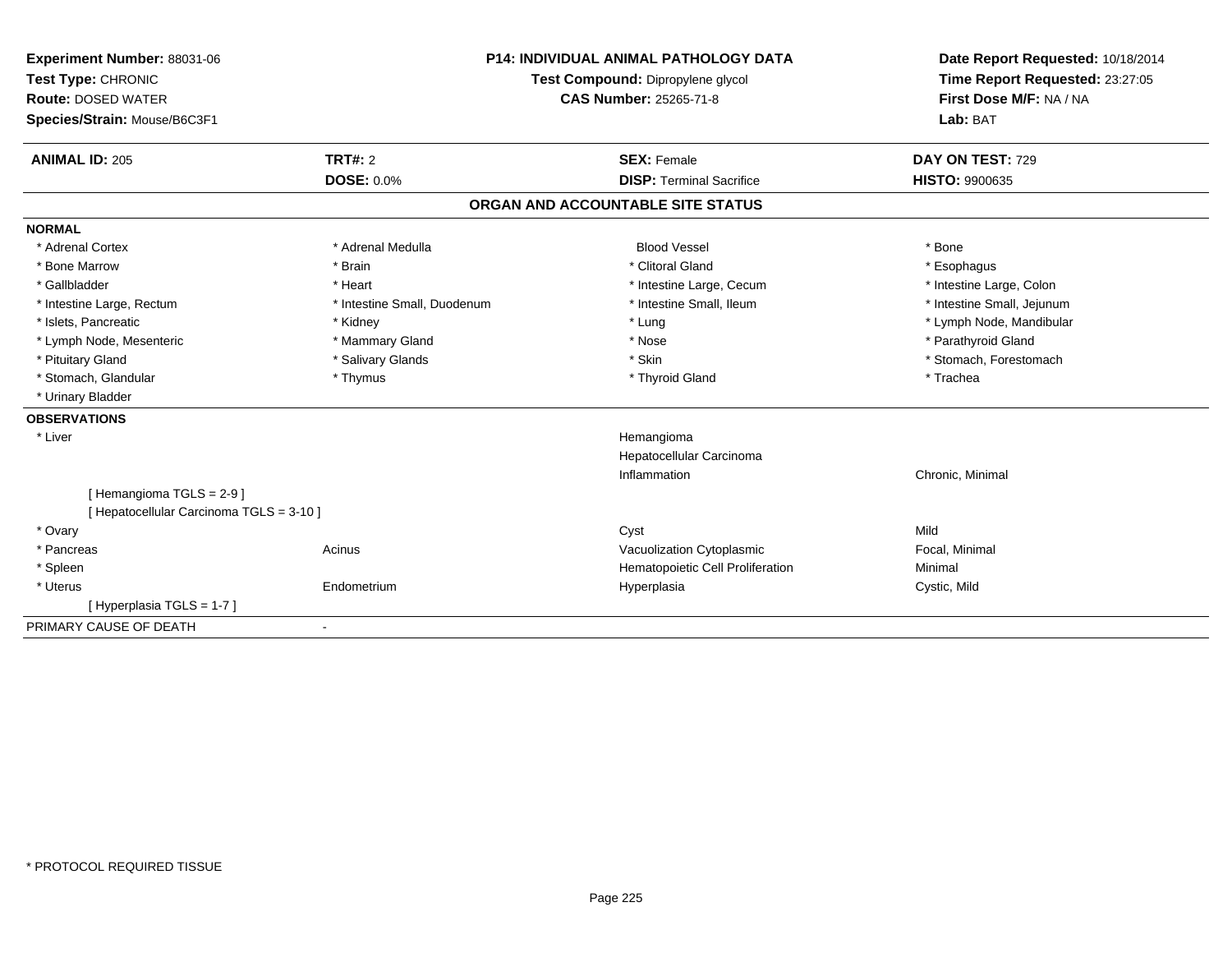| Experiment Number: 88031-06<br>Test Type: CHRONIC<br><b>Route: DOSED WATER</b><br>Species/Strain: Mouse/B6C3F1 |                            | <b>P14: INDIVIDUAL ANIMAL PATHOLOGY DATA</b><br>Test Compound: Dipropylene glycol<br><b>CAS Number: 25265-71-8</b> | Date Report Requested: 10/18/2014<br>Time Report Requested: 23:27:05<br>First Dose M/F: NA / NA<br>Lab: BAT |
|----------------------------------------------------------------------------------------------------------------|----------------------------|--------------------------------------------------------------------------------------------------------------------|-------------------------------------------------------------------------------------------------------------|
| <b>ANIMAL ID: 206</b>                                                                                          | <b>TRT#: 2</b>             | <b>SEX: Female</b>                                                                                                 | DAY ON TEST: 730                                                                                            |
|                                                                                                                | <b>DOSE: 0.0%</b>          | <b>DISP: Terminal Sacrifice</b>                                                                                    | <b>HISTO: 9900636</b>                                                                                       |
|                                                                                                                |                            | ORGAN AND ACCOUNTABLE SITE STATUS                                                                                  |                                                                                                             |
| <b>NORMAL</b>                                                                                                  |                            |                                                                                                                    |                                                                                                             |
| * Adrenal Medulla                                                                                              | * Bone                     | * Bone Marrow                                                                                                      | * Brain                                                                                                     |
| * Clitoral Gland                                                                                               | * Esophagus                | * Gallbladder                                                                                                      | * Heart                                                                                                     |
| * Intestine Large, Cecum                                                                                       | * Intestine Large, Colon   | * Intestine Large, Rectum                                                                                          | * Intestine Small, Duodenum                                                                                 |
| * Intestine Small, Ileum                                                                                       | * Intestine Small, Jejunum | * Lung                                                                                                             | * Lymph Node, Mandibular                                                                                    |
| * Lymph Node, Mesenteric                                                                                       | * Mammary Gland            | * Nose                                                                                                             | * Ovary                                                                                                     |
| * Pancreas                                                                                                     | * Pituitary Gland          | * Salivary Glands                                                                                                  | * Skin                                                                                                      |
| * Stomach, Glandular                                                                                           | * Thymus                   | * Thyroid Gland                                                                                                    | * Trachea                                                                                                   |
| * Urinary Bladder                                                                                              |                            |                                                                                                                    |                                                                                                             |
| <b>MISSING</b>                                                                                                 |                            |                                                                                                                    |                                                                                                             |
| * Parathyroid Gland                                                                                            |                            |                                                                                                                    |                                                                                                             |
| <b>OBSERVATIONS</b>                                                                                            |                            |                                                                                                                    |                                                                                                             |
| * Adrenal Cortex                                                                                               | Subcapsular                | Hyperplasia                                                                                                        | Minimal                                                                                                     |
| <b>Blood Vessel</b>                                                                                            | Aorta                      | Mineralization                                                                                                     | Moderate                                                                                                    |
| * Islets, Pancreatic                                                                                           |                            | Hyperplasia                                                                                                        | Minimal                                                                                                     |
| * Kidney                                                                                                       |                            | Nephropathy                                                                                                        | Minimal                                                                                                     |
| * Liver                                                                                                        |                            | Clear Cell Focus                                                                                                   |                                                                                                             |
|                                                                                                                |                            | <b>Eosinophilic Focus</b>                                                                                          |                                                                                                             |
|                                                                                                                |                            | Hepatocellular Adenoma                                                                                             |                                                                                                             |
|                                                                                                                |                            | <b>Infiltration Cellular</b>                                                                                       | Lymphocyte, Minimal                                                                                         |
|                                                                                                                |                            | Inflammation                                                                                                       | Chronic, Minimal                                                                                            |
| [Clear Cell Focus TGLS = 3,6-4+12]<br>[ Eosinophilic Focus TGLS = 2-10 ]                                       |                            |                                                                                                                    |                                                                                                             |
| [ Hepatocellular Adenoma TGLS = 4-11 ]                                                                         |                            |                                                                                                                    |                                                                                                             |
| Lymph Node                                                                                                     | Lumbar                     | Hematopoietic Cell Proliferation                                                                                   | Minimal                                                                                                     |
|                                                                                                                | Lumbar                     | <b>Infiltration Cellular</b>                                                                                       | Plasma Cell, Moderate                                                                                       |
|                                                                                                                | Mediastinal                | <b>Infiltration Cellular</b>                                                                                       | Histiocyte, Moderate                                                                                        |
|                                                                                                                | Mediastinal                | <b>Infiltration Cellular</b>                                                                                       | Plasma Cell, Mild                                                                                           |
|                                                                                                                | Mediastinal                | Pigmentation                                                                                                       | Hemosiderin, Mild                                                                                           |
| [ Infiltration Cellular TGLS = 1-6 ]<br>[ Infiltration Cellular TGLS = 9-9 ]                                   |                            |                                                                                                                    |                                                                                                             |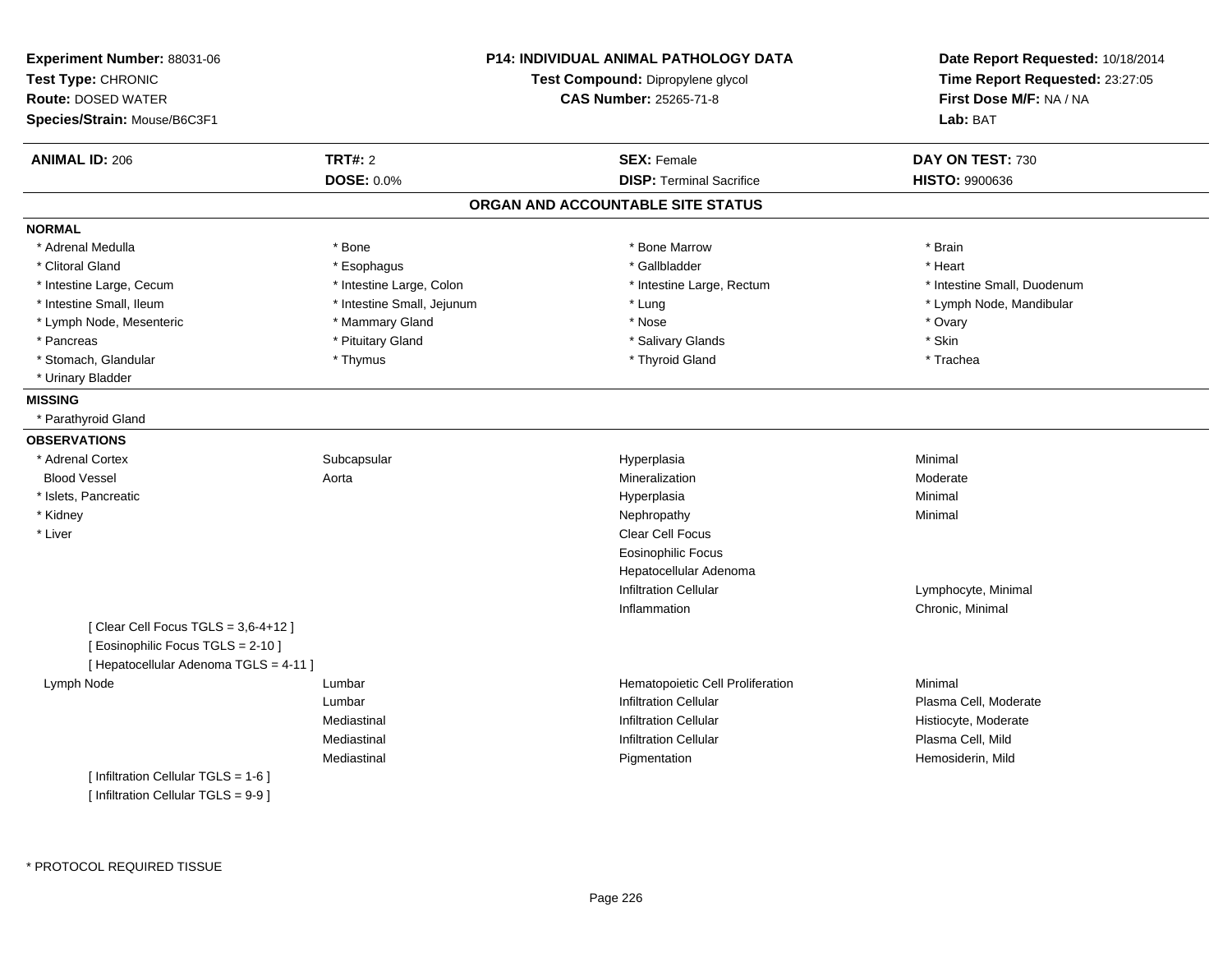| Experiment Number: 88031-06<br>Test Type: CHRONIC<br><b>Route: DOSED WATER</b> |                   | <b>P14: INDIVIDUAL ANIMAL PATHOLOGY DATA</b><br>Test Compound: Dipropylene glycol<br><b>CAS Number: 25265-71-8</b> | Date Report Requested: 10/18/2014<br>Time Report Requested: 23:27:05<br>First Dose M/F: NA / NA |
|--------------------------------------------------------------------------------|-------------------|--------------------------------------------------------------------------------------------------------------------|-------------------------------------------------------------------------------------------------|
| Species/Strain: Mouse/B6C3F1                                                   |                   |                                                                                                                    | Lab: BAT                                                                                        |
| <b>ANIMAL ID: 206</b>                                                          | <b>TRT#: 2</b>    | <b>SEX: Female</b>                                                                                                 | DAY ON TEST: 730                                                                                |
|                                                                                | <b>DOSE: 0.0%</b> | <b>DISP:</b> Terminal Sacrifice                                                                                    | <b>HISTO: 9900636</b>                                                                           |
|                                                                                |                   | ORGAN AND ACCOUNTABLE SITE STATUS                                                                                  |                                                                                                 |
| * Spleen                                                                       |                   | Hematopoietic Cell Proliferation                                                                                   | Minimal                                                                                         |
| * Stomach, Forestomach                                                         |                   | Hyperplasia                                                                                                        | Squamous, Minimal                                                                               |
|                                                                                |                   | Ulcer                                                                                                              | Moderate                                                                                        |
| [Ulcer TGLS = $8-5$ ]                                                          |                   |                                                                                                                    |                                                                                                 |
| * Uterus                                                                       | Endometrium       | Hyperplasia                                                                                                        | Cystic, Minimal                                                                                 |
|                                                                                |                   | Inflammation                                                                                                       | Chronic Active, Mild                                                                            |
| [Inflammation TGLS = $5-7$ ]                                                   |                   |                                                                                                                    |                                                                                                 |
| PRIMARY CAUSE OF DEATH                                                         |                   |                                                                                                                    |                                                                                                 |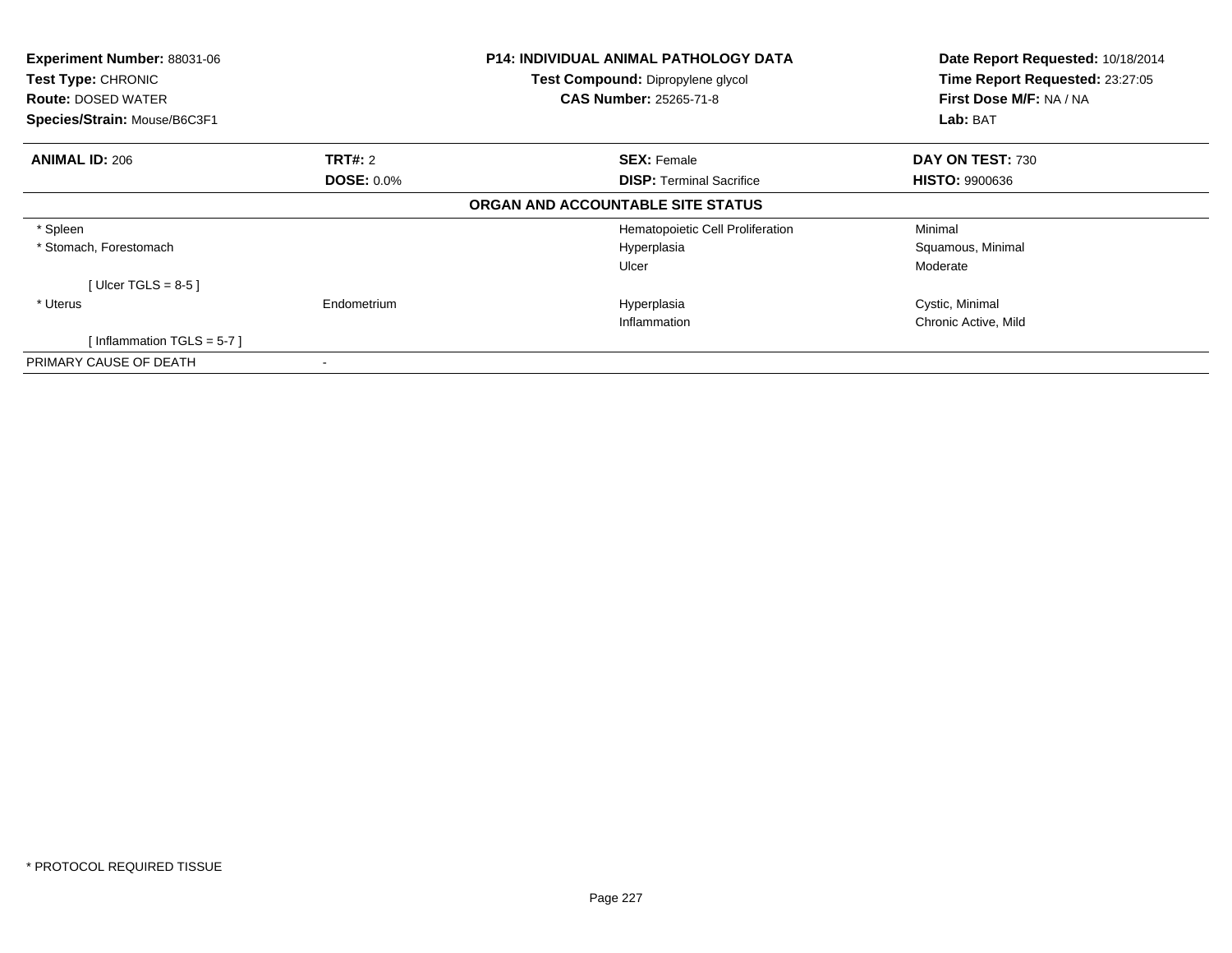| Experiment Number: 88031-06<br>Test Type: CHRONIC<br><b>Route: DOSED WATER</b><br>Species/Strain: Mouse/B6C3F1 |                            | <b>P14: INDIVIDUAL ANIMAL PATHOLOGY DATA</b><br>Test Compound: Dipropylene glycol<br><b>CAS Number: 25265-71-8</b> | Date Report Requested: 10/18/2014<br>Time Report Requested: 23:27:05<br>First Dose M/F: NA / NA<br>Lab: BAT |
|----------------------------------------------------------------------------------------------------------------|----------------------------|--------------------------------------------------------------------------------------------------------------------|-------------------------------------------------------------------------------------------------------------|
| <b>ANIMAL ID: 207</b>                                                                                          | <b>TRT#: 2</b>             | <b>SEX: Female</b>                                                                                                 | DAY ON TEST: 728                                                                                            |
|                                                                                                                | <b>DOSE: 0.0%</b>          | <b>DISP: Terminal Sacrifice</b>                                                                                    | HISTO: 9900637                                                                                              |
|                                                                                                                |                            | ORGAN AND ACCOUNTABLE SITE STATUS                                                                                  |                                                                                                             |
| <b>NORMAL</b>                                                                                                  |                            |                                                                                                                    |                                                                                                             |
| <b>Blood Vessel</b>                                                                                            | * Bone                     | * Bone Marrow                                                                                                      | * Brain                                                                                                     |
| * Clitoral Gland                                                                                               | * Esophagus                | * Gallbladder                                                                                                      | * Heart                                                                                                     |
| * Intestine Large, Cecum                                                                                       | * Intestine Large, Colon   | * Intestine Large, Rectum                                                                                          | * Intestine Small, Duodenum                                                                                 |
| * Intestine Small, Ileum                                                                                       | * Intestine Small, Jejunum | * Lymph Node, Mandibular                                                                                           | * Lymph Node, Mesenteric                                                                                    |
| * Mammary Gland                                                                                                | * Nose                     | * Ovary                                                                                                            | * Pancreas                                                                                                  |
| * Parathyroid Gland                                                                                            | * Salivary Glands          | * Skin                                                                                                             | * Stomach, Forestomach                                                                                      |
| * Stomach, Glandular                                                                                           | * Thyroid Gland            | * Trachea                                                                                                          | * Urinary Bladder                                                                                           |
| <b>OBSERVATIONS</b>                                                                                            |                            |                                                                                                                    |                                                                                                             |
| * Adrenal Cortex                                                                                               | Subcapsular                | Hyperplasia                                                                                                        | Minimal                                                                                                     |
| * Adrenal Medulla                                                                                              |                            | Hyperplasia                                                                                                        | Focal, Minimal                                                                                              |
| * Islets, Pancreatic                                                                                           |                            | Hyperplasia                                                                                                        | Minimal                                                                                                     |
| * Kidney                                                                                                       |                            | Nephropathy                                                                                                        | Minimal                                                                                                     |
| * Liver                                                                                                        |                            | <b>Infiltration Cellular</b>                                                                                       | Lymphocyte, Minimal                                                                                         |
|                                                                                                                |                            | Inflammation                                                                                                       | Chronic, Minimal                                                                                            |
| * Lung                                                                                                         |                            | Alveolar/Bronchiolar Adenoma                                                                                       |                                                                                                             |
| Mesentery                                                                                                      | Fat                        | Necrosis                                                                                                           | Mild                                                                                                        |
| [ Necrosis TGLS = $2-9$ ]                                                                                      |                            |                                                                                                                    |                                                                                                             |
| * Pituitary Gland                                                                                              | Pars Distalis              | Hyperplasia                                                                                                        | Focal, Moderate                                                                                             |
| * Spleen                                                                                                       | Lymph Follic               | Atrophy                                                                                                            | Minimal                                                                                                     |
|                                                                                                                |                            | Hematopoietic Cell Proliferation                                                                                   | Minimal                                                                                                     |
| * Thymus                                                                                                       |                            | Hyperplasia                                                                                                        | Lymphoid, Marked                                                                                            |
| [ Hyperplasia TGLS = 4-6 ]                                                                                     |                            |                                                                                                                    |                                                                                                             |
| * Uterus                                                                                                       | Endometrium                | Hyperplasia                                                                                                        | Cystic, Minimal                                                                                             |
| [Hyperplasia TGLS = 1-7]                                                                                       |                            |                                                                                                                    |                                                                                                             |
| PRIMARY CAUSE OF DEATH                                                                                         | $\blacksquare$             |                                                                                                                    |                                                                                                             |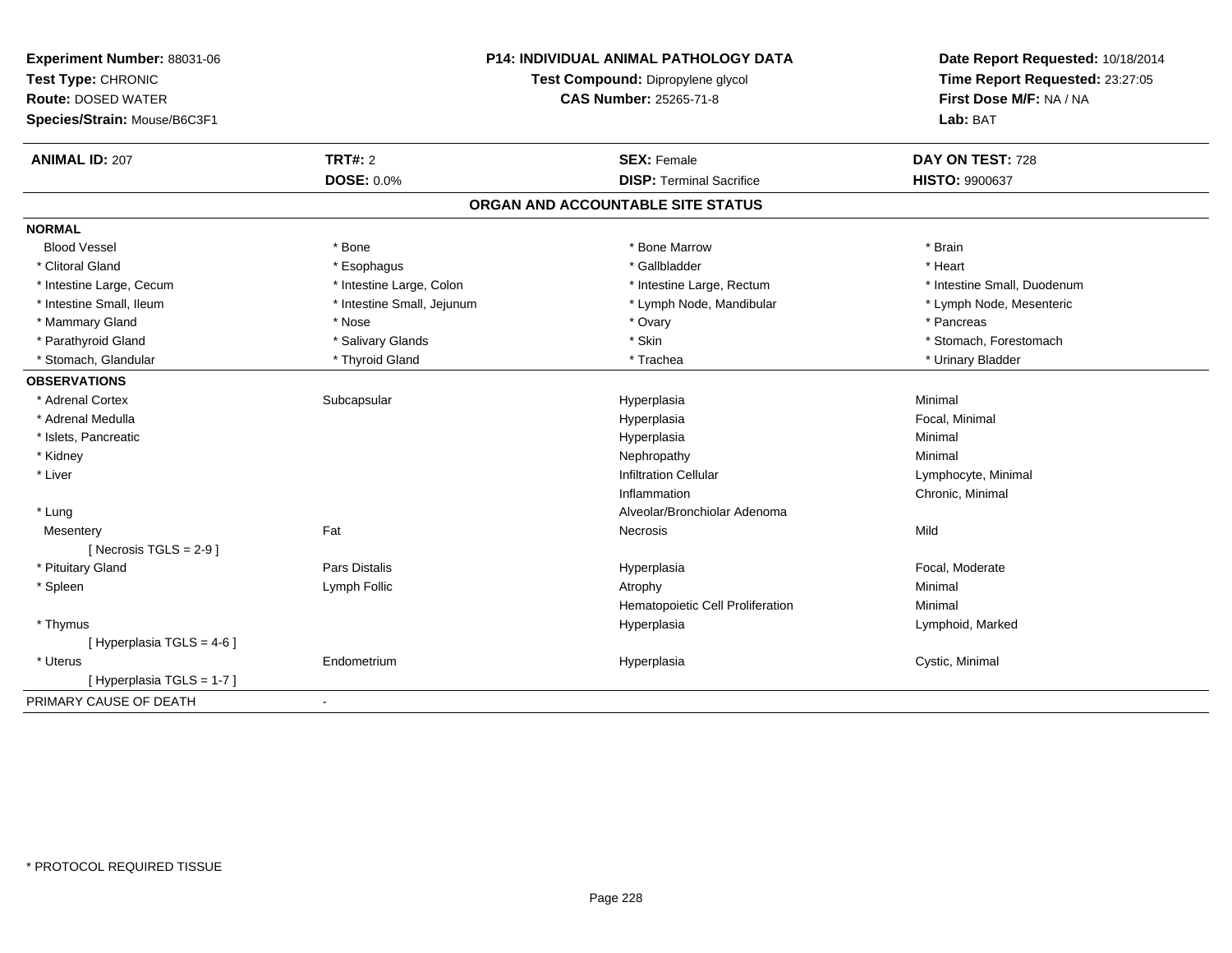| Experiment Number: 88031-06                     |                          | <b>P14: INDIVIDUAL ANIMAL PATHOLOGY DATA</b> | Date Report Requested: 10/18/2014                          |
|-------------------------------------------------|--------------------------|----------------------------------------------|------------------------------------------------------------|
| Test Type: CHRONIC                              |                          | Test Compound: Dipropylene glycol            | Time Report Requested: 23:27:05<br>First Dose M/F: NA / NA |
| <b>Route: DOSED WATER</b>                       |                          | CAS Number: 25265-71-8                       |                                                            |
| Species/Strain: Mouse/B6C3F1                    |                          |                                              | Lab: BAT                                                   |
| <b>ANIMAL ID: 208</b>                           | <b>TRT#: 2</b>           | <b>SEX: Female</b>                           | DAY ON TEST: 728                                           |
|                                                 | <b>DOSE: 0.0%</b>        | <b>DISP: Terminal Sacrifice</b>              | <b>HISTO: 9900638</b>                                      |
|                                                 |                          | ORGAN AND ACCOUNTABLE SITE STATUS            |                                                            |
| <b>NORMAL</b>                                   |                          |                                              |                                                            |
| * Adrenal Medulla                               | <b>Blood Vessel</b>      | * Bone                                       | * Bone Marrow                                              |
| * Brain                                         | * Clitoral Gland         | * Esophagus                                  | * Gallbladder                                              |
| * Heart                                         | * Intestine Large, Cecum | * Intestine Large, Colon                     | * Intestine Large, Rectum                                  |
| * Intestine Small, Duodenum                     | * Intestine Small, Ileum | * Intestine Small, Jejunum                   | * Kidney                                                   |
| * Lymph Node, Mandibular                        | * Lymph Node, Mesenteric | * Mammary Gland                              | * Nose                                                     |
| * Ovary                                         | * Pancreas               | * Parathyroid Gland                          | * Pituitary Gland                                          |
| * Salivary Glands                               | * Skin                   | * Stomach, Forestomach                       | * Stomach, Glandular                                       |
| * Thymus                                        | * Thyroid Gland          | * Trachea                                    | * Urinary Bladder                                          |
| <b>OBSERVATIONS</b>                             |                          |                                              |                                                            |
| * Adrenal Cortex                                | Subcapsular              | Hyperplasia                                  | Minimal                                                    |
|                                                 |                          | Hypertrophy                                  | Focal, Minimal                                             |
| * Islets, Pancreatic                            |                          | Hyperplasia                                  | Minimal                                                    |
| * Liver                                         |                          | <b>Eosinophilic Focus</b>                    |                                                            |
|                                                 |                          | Hepatocellular Adenoma                       | Multiple                                                   |
|                                                 |                          | <b>Mixed Cell Focus</b>                      |                                                            |
| [ Eosinophilic Focus TGLS = 3,5-10+9 ]          |                          |                                              |                                                            |
| [ Hepatocellular Adenoma TGLS = 2,4-5+4 ]       |                          |                                              |                                                            |
| [Mixed Cell Focus TGLS = 5-9]                   |                          |                                              |                                                            |
| * Lung                                          | Alveolar Epith           | Hyperplasia                                  | Focal, Minimal                                             |
| * Spleen                                        |                          | Hematopoietic Cell Proliferation             | Moderate                                                   |
|                                                 | Lymph Follic             | Hyperplasia                                  | Mild                                                       |
| [ Hematopoietic Cell Proliferation TGLS = 1-4 ] |                          |                                              |                                                            |
| * Uterus                                        | Endometrium              | Hyperplasia                                  | Cystic, Mild                                               |
| PRIMARY CAUSE OF DEATH                          | $\blacksquare$           |                                              |                                                            |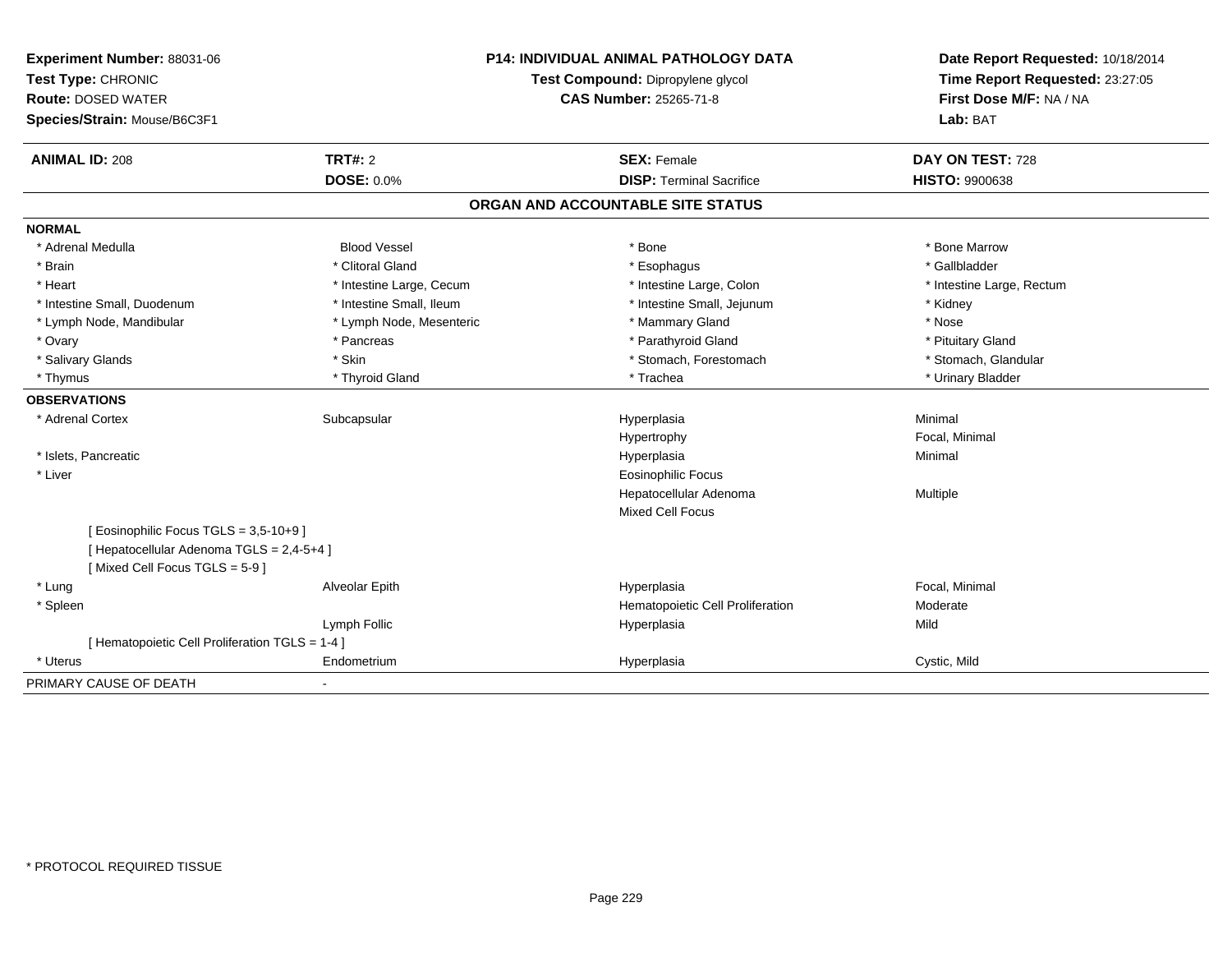| Experiment Number: 88031-06<br>Test Type: CHRONIC<br><b>Route: DOSED WATER</b><br>Species/Strain: Mouse/B6C3F1 |                            | <b>P14: INDIVIDUAL ANIMAL PATHOLOGY DATA</b><br>Test Compound: Dipropylene glycol<br><b>CAS Number: 25265-71-8</b> | Date Report Requested: 10/18/2014<br>Time Report Requested: 23:27:05<br>First Dose M/F: NA / NA<br>Lab: BAT |
|----------------------------------------------------------------------------------------------------------------|----------------------------|--------------------------------------------------------------------------------------------------------------------|-------------------------------------------------------------------------------------------------------------|
| <b>ANIMAL ID: 209</b>                                                                                          | <b>TRT#: 2</b>             | <b>SEX: Female</b>                                                                                                 | DAY ON TEST: 728                                                                                            |
|                                                                                                                | DOSE: 0.0%                 | <b>DISP: Terminal Sacrifice</b>                                                                                    | HISTO: 9900639                                                                                              |
|                                                                                                                |                            | ORGAN AND ACCOUNTABLE SITE STATUS                                                                                  |                                                                                                             |
| <b>NORMAL</b>                                                                                                  |                            |                                                                                                                    |                                                                                                             |
| * Adrenal Medulla                                                                                              | <b>Blood Vessel</b>        | * Bone                                                                                                             | * Bone Marrow                                                                                               |
| * Brain                                                                                                        | * Clitoral Gland           | * Esophagus                                                                                                        | * Gallbladder                                                                                               |
| * Intestine Large, Cecum                                                                                       | * Intestine Large, Colon   | * Intestine Large, Rectum                                                                                          | * Intestine Small, Duodenum                                                                                 |
| * Intestine Small, Ileum                                                                                       | * Intestine Small, Jejunum | * Kidney                                                                                                           | * Lymph Node, Mandibular                                                                                    |
| * Mammary Gland                                                                                                | * Nose                     | * Pancreas                                                                                                         | * Parathyroid Gland                                                                                         |
| * Pituitary Gland                                                                                              | * Salivary Glands          | * Skin                                                                                                             | * Stomach, Forestomach                                                                                      |
| * Stomach, Glandular                                                                                           | * Thyroid Gland            | * Trachea                                                                                                          | * Urinary Bladder                                                                                           |
| <b>MISSING</b>                                                                                                 |                            |                                                                                                                    |                                                                                                             |
| * Lymph Node, Mesenteric                                                                                       |                            |                                                                                                                    |                                                                                                             |
| <b>OBSERVATIONS</b>                                                                                            |                            |                                                                                                                    |                                                                                                             |
| * Adrenal Cortex                                                                                               | Subcapsular                | Hyperplasia                                                                                                        | Minimal                                                                                                     |
| * Heart                                                                                                        | Myocardium                 | Inflammation                                                                                                       | Chronic Active, Focal, Minimal                                                                              |
| * Islets, Pancreatic                                                                                           |                            | Adenoma                                                                                                            |                                                                                                             |
| * Liver                                                                                                        |                            | <b>Eosinophilic Focus</b>                                                                                          |                                                                                                             |
|                                                                                                                |                            | Hepatocellular Adenoma                                                                                             |                                                                                                             |
|                                                                                                                |                            | Hepatocellular Carcinoma                                                                                           |                                                                                                             |
|                                                                                                                |                            | <b>Infiltration Cellular</b>                                                                                       | Lymphocyte, Minimal                                                                                         |
|                                                                                                                |                            | Inflammation                                                                                                       | Chronic, Minimal                                                                                            |
|                                                                                                                |                            | <b>Mixed Cell Focus</b>                                                                                            |                                                                                                             |
| [ Hepatocellular Adenoma TGLS = 5-5]                                                                           |                            |                                                                                                                    |                                                                                                             |
| [ Hepatocellular Carcinoma TGLS = 4-10 ]                                                                       |                            |                                                                                                                    |                                                                                                             |
| [Mixed Cell Focus TGLS = 6-4]                                                                                  |                            |                                                                                                                    |                                                                                                             |
| * Lung                                                                                                         |                            | Hepatocellular Carcinoma                                                                                           | Metastatic (Liver)                                                                                          |
| Mesentery                                                                                                      | Fat                        | Necrosis                                                                                                           | Moderate                                                                                                    |
| [Necrosis $TGLS = 3-9$ ]                                                                                       |                            |                                                                                                                    |                                                                                                             |
| * Ovary                                                                                                        |                            | Cyst                                                                                                               | Mild                                                                                                        |
| [Cyst TGLS = $2-7$ ]                                                                                           |                            |                                                                                                                    |                                                                                                             |
| * Spleen                                                                                                       |                            | Hematopoietic Cell Proliferation                                                                                   | Mild                                                                                                        |
| * Thymus                                                                                                       |                            | Hyperplasia                                                                                                        | Lymphoid, Moderate                                                                                          |
| * Uterus                                                                                                       | Endometrium                | Hyperplasia                                                                                                        | Cystic, Minimal                                                                                             |
|                                                                                                                |                            |                                                                                                                    |                                                                                                             |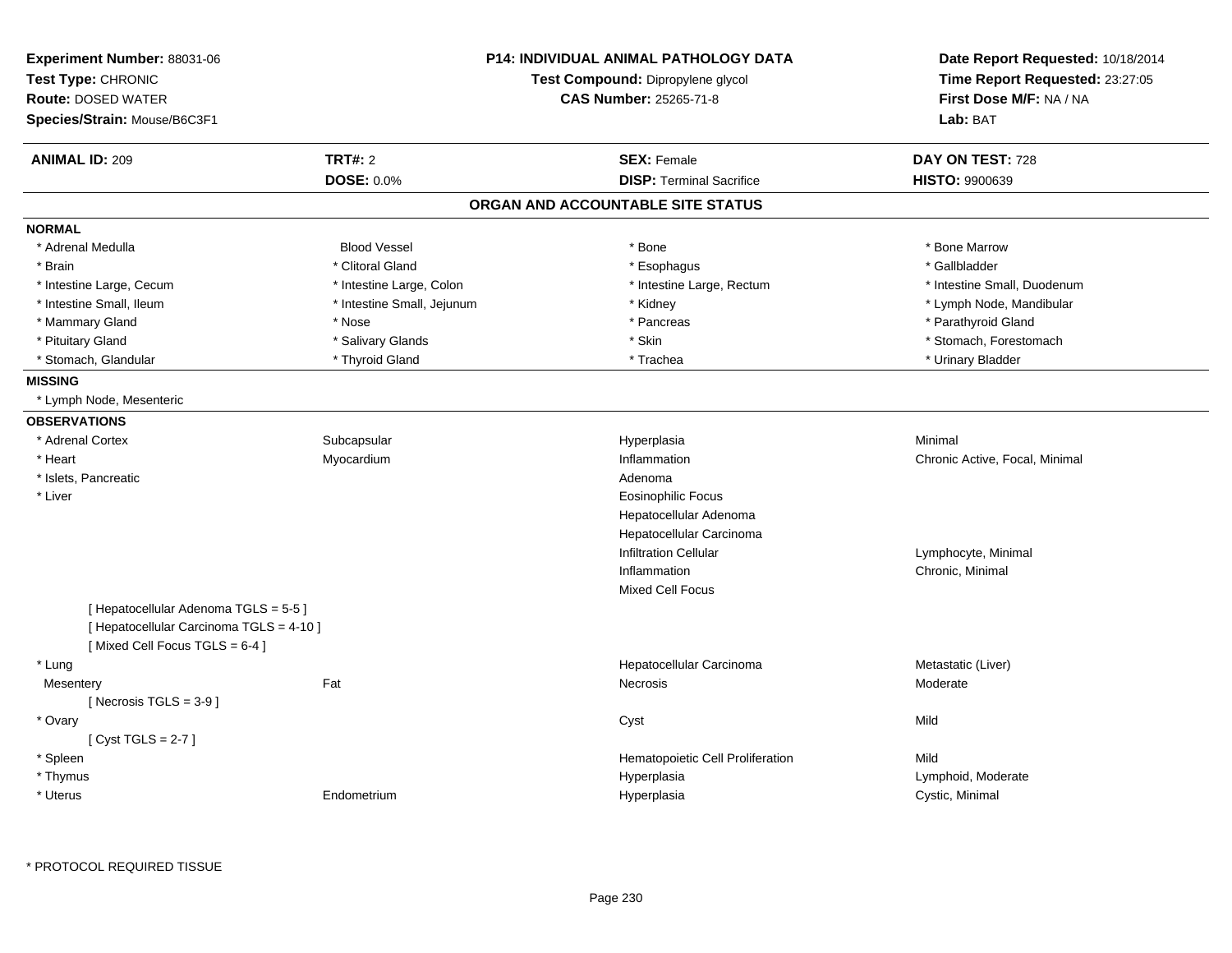| <b>Experiment Number: 88031-06</b><br>Test Type: CHRONIC<br><b>Route: DOSED WATER</b><br>Species/Strain: Mouse/B6C3F1 |                   | <b>P14: INDIVIDUAL ANIMAL PATHOLOGY DATA</b> | Date Report Requested: 10/18/2014 |  |
|-----------------------------------------------------------------------------------------------------------------------|-------------------|----------------------------------------------|-----------------------------------|--|
|                                                                                                                       |                   | Test Compound: Dipropylene glycol            | Time Report Requested: 23:27:05   |  |
|                                                                                                                       |                   | <b>CAS Number: 25265-71-8</b>                | First Dose M/F: NA / NA           |  |
|                                                                                                                       |                   |                                              | Lab: BAT                          |  |
| <b>ANIMAL ID: 209</b>                                                                                                 | TRT#: 2           | <b>SEX: Female</b>                           | <b>DAY ON TEST: 728</b>           |  |
|                                                                                                                       | <b>DOSE: 0.0%</b> | <b>DISP: Terminal Sacrifice</b>              | <b>HISTO: 9900639</b>             |  |
|                                                                                                                       |                   | ORGAN AND ACCOUNTABLE SITE STATUS            |                                   |  |
| [Hyperplasia TGLS = 1-7]                                                                                              |                   |                                              |                                   |  |
| PRIMARY CAUSE OF DEATH                                                                                                |                   |                                              |                                   |  |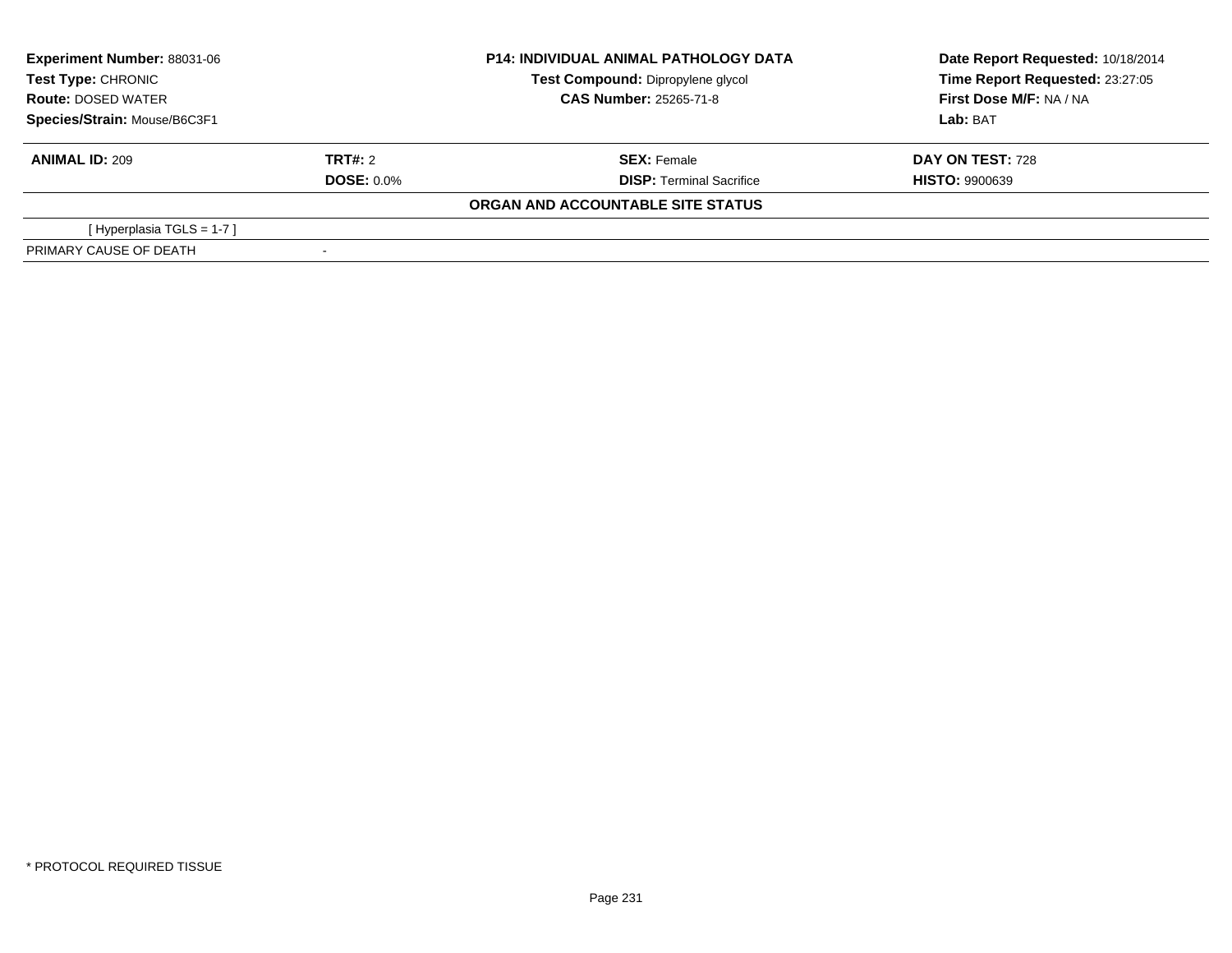| Experiment Number: 88031-06                                              | <b>P14: INDIVIDUAL ANIMAL PATHOLOGY DATA</b><br>Test Compound: Dipropylene glycol |                                   | Date Report Requested: 10/18/2014 |
|--------------------------------------------------------------------------|-----------------------------------------------------------------------------------|-----------------------------------|-----------------------------------|
| Test Type: CHRONIC                                                       |                                                                                   |                                   | Time Report Requested: 23:27:05   |
| <b>Route: DOSED WATER</b>                                                |                                                                                   | CAS Number: 25265-71-8            | First Dose M/F: NA / NA           |
| Species/Strain: Mouse/B6C3F1                                             |                                                                                   |                                   | Lab: BAT                          |
| <b>ANIMAL ID: 210</b>                                                    | TRT#: 2                                                                           | <b>SEX: Female</b>                | DAY ON TEST: 728                  |
|                                                                          | <b>DOSE: 0.0%</b>                                                                 | <b>DISP: Terminal Sacrifice</b>   | <b>HISTO: 9900640</b>             |
|                                                                          |                                                                                   | ORGAN AND ACCOUNTABLE SITE STATUS |                                   |
| <b>NORMAL</b>                                                            |                                                                                   |                                   |                                   |
| * Adrenal Medulla                                                        | <b>Blood Vessel</b>                                                               | * Bone                            | * Bone Marrow                     |
| * Brain                                                                  | * Clitoral Gland                                                                  | * Esophagus                       | * Gallbladder                     |
| * Heart                                                                  | * Intestine Large, Cecum                                                          | * Intestine Large, Colon          | * Intestine Large, Rectum         |
| * Intestine Small, Duodenum                                              | * Intestine Small, Ileum                                                          | * Intestine Small, Jejunum        | * Islets, Pancreatic              |
| * Kidney                                                                 | * Lung                                                                            | * Lymph Node, Mandibular          | * Lymph Node, Mesenteric          |
| * Mammary Gland                                                          | * Nose                                                                            | * Pancreas                        | * Parathyroid Gland               |
| * Pituitary Gland                                                        | * Salivary Glands                                                                 | * Skin                            | * Spleen                          |
| * Stomach, Forestomach                                                   | * Stomach, Glandular                                                              | * Thymus                          | * Thyroid Gland                   |
| * Trachea                                                                | * Urinary Bladder                                                                 |                                   |                                   |
| <b>OBSERVATIONS</b>                                                      |                                                                                   |                                   |                                   |
| * Adrenal Cortex                                                         | Subcapsular                                                                       | Hyperplasia                       | Minimal                           |
| * Liver                                                                  |                                                                                   | <b>Eosinophilic Focus</b>         |                                   |
|                                                                          |                                                                                   | Hepatocellular Adenoma            |                                   |
|                                                                          |                                                                                   | <b>Infiltration Cellular</b>      | Lymphocyte, Minimal               |
|                                                                          |                                                                                   | Inflammation                      | Chronic, Minimal                  |
| [ Eosinophilic Focus TGLS = 2-9 ]<br>[Hepatocellular Adenoma TGLS = 3-4] |                                                                                   |                                   |                                   |
| * Ovary                                                                  |                                                                                   | Angiectasis                       | Minimal                           |
| * Uterus                                                                 | Endometrium                                                                       | Hyperplasia                       | Cystic, Mild                      |
| [Hyperplasia TGLS = 1-7]                                                 |                                                                                   |                                   |                                   |
| PRIMARY CAUSE OF DEATH                                                   | $\blacksquare$                                                                    |                                   |                                   |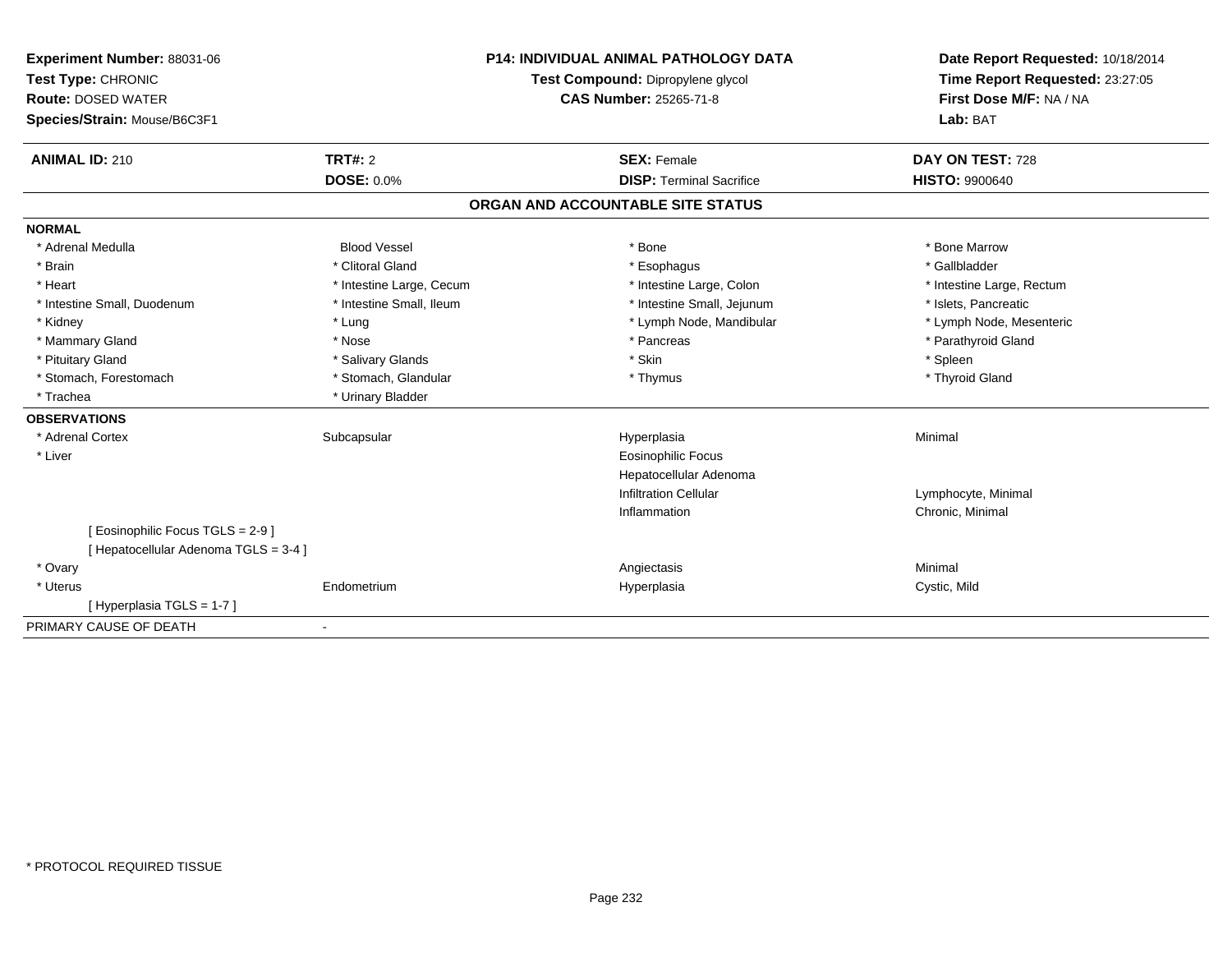| Experiment Number: 88031-06<br>Test Type: CHRONIC<br><b>Route: DOSED WATER</b><br>Species/Strain: Mouse/B6C3F1 |                              | <b>P14: INDIVIDUAL ANIMAL PATHOLOGY DATA</b><br>Test Compound: Dipropylene glycol<br><b>CAS Number: 25265-71-8</b> | Date Report Requested: 10/18/2014<br>Time Report Requested: 23:27:05<br>First Dose M/F: NA / NA<br>Lab: BAT |
|----------------------------------------------------------------------------------------------------------------|------------------------------|--------------------------------------------------------------------------------------------------------------------|-------------------------------------------------------------------------------------------------------------|
| <b>ANIMAL ID: 211</b>                                                                                          | <b>TRT#: 2</b><br>DOSE: 0.0% | <b>SEX: Female</b><br><b>DISP: Terminal Sacrifice</b>                                                              | DAY ON TEST: 729<br><b>HISTO: 9900641</b>                                                                   |
|                                                                                                                |                              |                                                                                                                    |                                                                                                             |
|                                                                                                                |                              | ORGAN AND ACCOUNTABLE SITE STATUS                                                                                  |                                                                                                             |
| <b>NORMAL</b>                                                                                                  |                              |                                                                                                                    |                                                                                                             |
| * Adrenal Medulla                                                                                              | <b>Blood Vessel</b>          | * Bone                                                                                                             | * Bone Marrow                                                                                               |
| * Brain                                                                                                        | * Clitoral Gland             | * Esophagus                                                                                                        | * Intestine Large, Cecum                                                                                    |
| * Intestine Large, Colon                                                                                       | * Intestine Large, Rectum    | * Intestine Small, Duodenum                                                                                        | * Intestine Small, Ileum                                                                                    |
| * Lymph Node, Mandibular                                                                                       | * Lymph Node, Mesenteric     | * Mammary Gland                                                                                                    | * Nose                                                                                                      |
| * Ovary                                                                                                        | * Pancreas                   | * Pituitary Gland                                                                                                  | * Salivary Glands                                                                                           |
| * Skin                                                                                                         | * Stomach, Forestomach       | * Stomach, Glandular                                                                                               | * Thymus                                                                                                    |
| * Thyroid Gland                                                                                                | * Trachea                    | * Urinary Bladder                                                                                                  |                                                                                                             |
| <b>MISSING</b>                                                                                                 |                              |                                                                                                                    |                                                                                                             |
| * Parathyroid Gland                                                                                            |                              |                                                                                                                    |                                                                                                             |
| <b>OBSERVATIONS</b>                                                                                            |                              |                                                                                                                    |                                                                                                             |
| * Adrenal Cortex                                                                                               | Subcapsular                  | Hyperplasia                                                                                                        | Minimal                                                                                                     |
|                                                                                                                |                              | Hyperplasia                                                                                                        | Focal, Minimal                                                                                              |
| * Gallbladder                                                                                                  | Epithelium                   | Cyst                                                                                                               | Minimal                                                                                                     |
| * Heart                                                                                                        | Myocardium                   | Inflammation                                                                                                       | Chronic Active, Focal, Minimal                                                                              |
| * Intestine Small, Jejunum                                                                                     | Peyers Patch                 | Inflammation                                                                                                       | Acute, Mild                                                                                                 |
| * Islets, Pancreatic                                                                                           |                              | Hyperplasia                                                                                                        | Minimal                                                                                                     |
| * Kidney                                                                                                       |                              | Nephropathy                                                                                                        | Minimal                                                                                                     |
| * Liver                                                                                                        |                              | Angiectasis                                                                                                        | Focal, Minimal                                                                                              |
|                                                                                                                |                              | <b>Infiltration Cellular</b>                                                                                       | Lymphocyte, Minimal                                                                                         |
|                                                                                                                |                              | Inflammation                                                                                                       | Chronic, Minimal                                                                                            |
|                                                                                                                |                              | <b>Mixed Cell Focus</b>                                                                                            |                                                                                                             |
| * Lung                                                                                                         |                              | Inflammation                                                                                                       | Granulomatous, Minimal                                                                                      |
| * Spleen                                                                                                       |                              | Hematopoietic Cell Proliferation                                                                                   | Mild                                                                                                        |
| * Uterus                                                                                                       | Endometrium                  | Hyperplasia                                                                                                        | Cystic, Minimal                                                                                             |
| [Hyperplasia TGLS = 1-7]                                                                                       |                              |                                                                                                                    |                                                                                                             |
| PRIMARY CAUSE OF DEATH                                                                                         |                              |                                                                                                                    |                                                                                                             |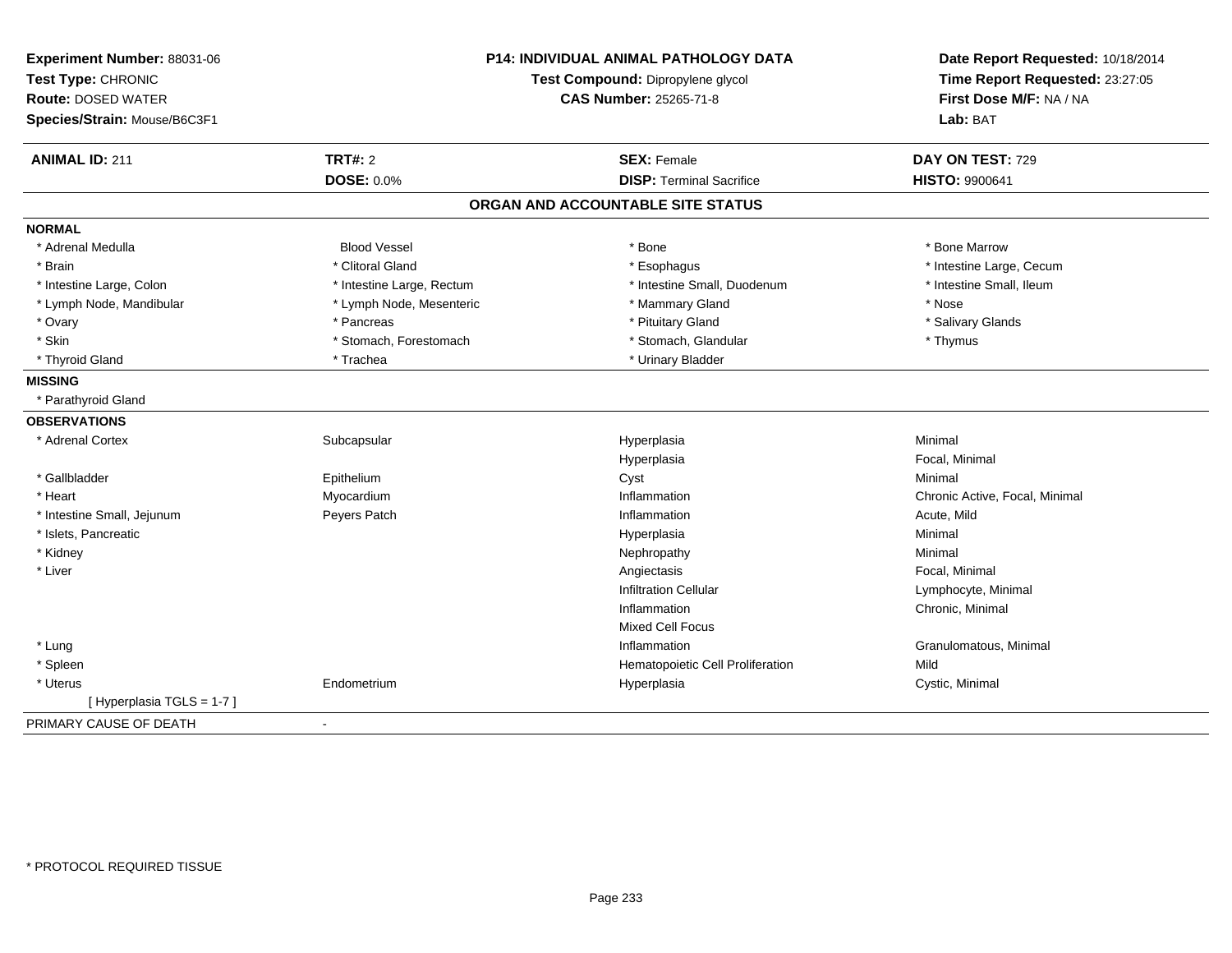| Experiment Number: 88031-06  |                            | <b>P14: INDIVIDUAL ANIMAL PATHOLOGY DATA</b> | Date Report Requested: 10/18/2014                          |
|------------------------------|----------------------------|----------------------------------------------|------------------------------------------------------------|
| Test Type: CHRONIC           |                            | Test Compound: Dipropylene glycol            | Time Report Requested: 23:27:05<br>First Dose M/F: NA / NA |
| <b>Route: DOSED WATER</b>    |                            | <b>CAS Number: 25265-71-8</b>                |                                                            |
| Species/Strain: Mouse/B6C3F1 |                            |                                              | Lab: BAT                                                   |
| <b>ANIMAL ID: 212</b>        | <b>TRT#: 2</b>             | <b>SEX: Female</b>                           | DAY ON TEST: 683                                           |
|                              | <b>DOSE: 0.0%</b>          | <b>DISP: Natural Death</b>                   | <b>HISTO: 9900642</b>                                      |
|                              |                            | ORGAN AND ACCOUNTABLE SITE STATUS            |                                                            |
| <b>NORMAL</b>                |                            |                                              |                                                            |
| * Adrenal Medulla            | <b>Blood Vessel</b>        | * Bone Marrow                                | * Brain                                                    |
| * Clitoral Gland             | * Esophagus                | * Gallbladder                                | * Heart                                                    |
| * Intestine Large, Cecum     | * Intestine Large, Colon   | * Intestine Large, Rectum                    | * Intestine Small, Duodenum                                |
| * Intestine Small, Ileum     | * Intestine Small, Jejunum | * Islets, Pancreatic                         | * Lung                                                     |
| * Lymph Node, Mandibular     | * Lymph Node, Mesenteric   | * Mammary Gland                              | * Nose                                                     |
| * Pancreas                   | * Pituitary Gland          | * Salivary Glands                            | * Skin                                                     |
| * Stomach, Forestomach       | * Stomach, Glandular       | * Thymus                                     | * Thyroid Gland                                            |
| * Trachea                    | * Urinary Bladder          |                                              |                                                            |
| <b>MISSING</b>               |                            |                                              |                                                            |
| * Parathyroid Gland          |                            |                                              |                                                            |
| <b>OBSERVATIONS</b>          |                            |                                              |                                                            |
| * Adrenal Cortex             | Subcapsular                | Hyperplasia                                  | Minimal                                                    |
| * Bone                       |                            | Fibrosis                                     | Minimal                                                    |
| * Kidney                     |                            | Nephropathy                                  | Minimal                                                    |
| * Liver                      |                            | <b>Infiltration Cellular</b>                 | Lymphocyte, Minimal                                        |
|                              |                            | <b>Mixed Cell Focus</b>                      |                                                            |
| * Ovary                      |                            | Angiectasis                                  | Moderate                                                   |
| [Angiectasis TGLS = 3-7]     |                            |                                              |                                                            |
| * Spleen                     | Lymph Follic               | Atrophy                                      | Minimal                                                    |
| [Atrophy TGLS = $2-4$ ]      |                            |                                              |                                                            |
| * Uterus                     | Endometrium                | Hyperplasia                                  | Cystic, Minimal                                            |
| [Hyperplasia TGLS = 1-7]     |                            |                                              |                                                            |
| PRIMARY CAUSE OF DEATH       | - UNCERTAIN                |                                              |                                                            |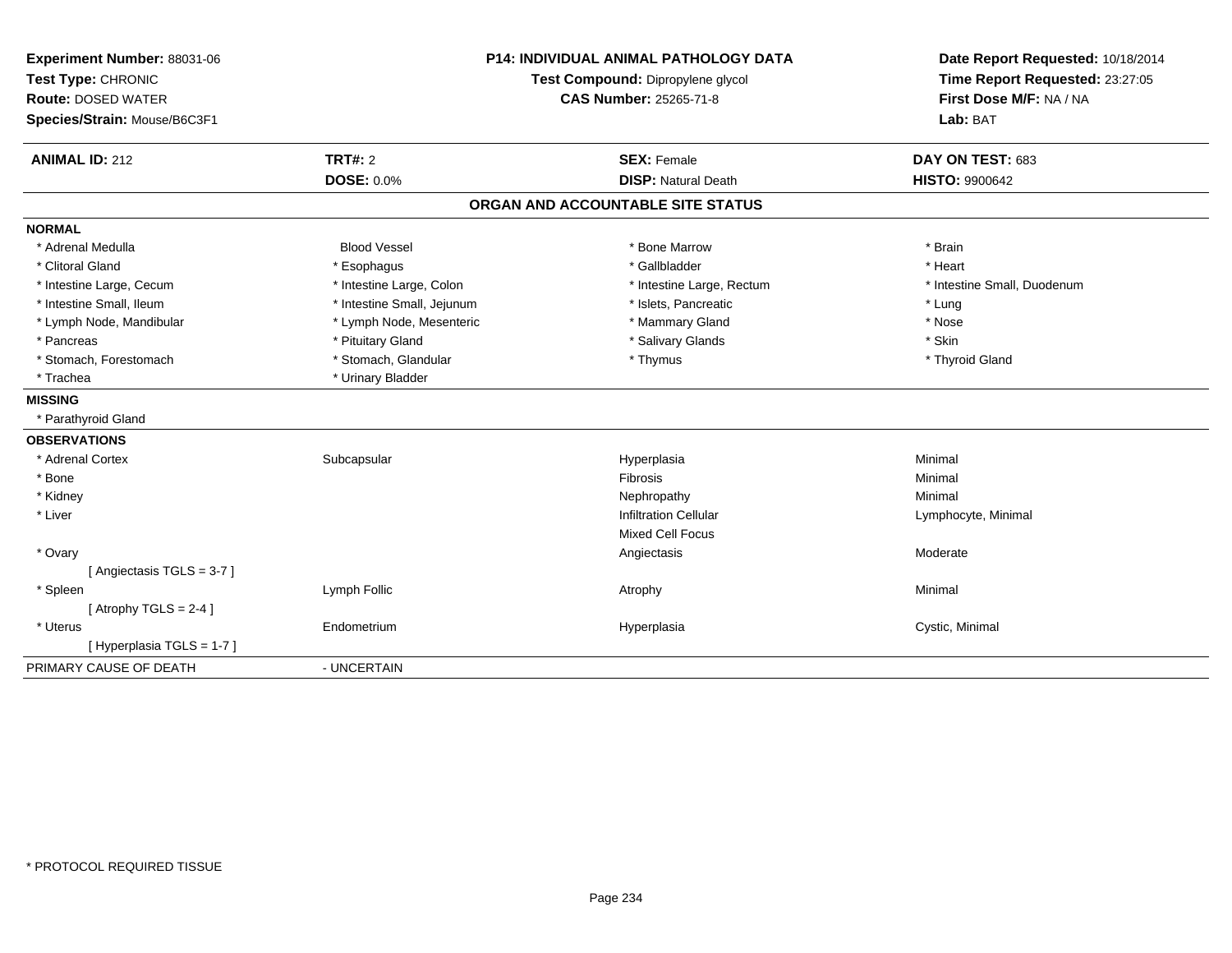| Experiment Number: 88031-06<br>Test Type: CHRONIC<br><b>Route: DOSED WATER</b><br>Species/Strain: Mouse/B6C3F1 |                          | <b>P14: INDIVIDUAL ANIMAL PATHOLOGY DATA</b><br>Test Compound: Dipropylene glycol<br><b>CAS Number: 25265-71-8</b> | Date Report Requested: 10/18/2014<br>Time Report Requested: 23:27:05<br>First Dose M/F: NA / NA<br>Lab: BAT |
|----------------------------------------------------------------------------------------------------------------|--------------------------|--------------------------------------------------------------------------------------------------------------------|-------------------------------------------------------------------------------------------------------------|
| <b>ANIMAL ID: 213</b>                                                                                          | TRT#: 2                  | <b>SEX: Female</b>                                                                                                 | DAY ON TEST: 730                                                                                            |
|                                                                                                                | <b>DOSE: 0.0%</b>        | <b>DISP: Terminal Sacrifice</b>                                                                                    | <b>HISTO: 9900643</b>                                                                                       |
|                                                                                                                |                          | ORGAN AND ACCOUNTABLE SITE STATUS                                                                                  |                                                                                                             |
| <b>NORMAL</b>                                                                                                  |                          |                                                                                                                    |                                                                                                             |
| * Adrenal Medulla                                                                                              | <b>Blood Vessel</b>      | * Bone                                                                                                             | * Bone Marrow                                                                                               |
| * Brain                                                                                                        | * Clitoral Gland         | * Esophagus                                                                                                        | * Gallbladder                                                                                               |
| * Heart                                                                                                        | * Intestine Large, Cecum | * Intestine Large, Colon                                                                                           | * Intestine Large, Rectum                                                                                   |
| * Intestine Small, Duodenum                                                                                    | * Intestine Small, Ileum | * Intestine Small, Jejunum                                                                                         | * Islets, Pancreatic                                                                                        |
| * Lung                                                                                                         | * Lymph Node, Mandibular | * Lymph Node, Mesenteric                                                                                           | * Mammary Gland                                                                                             |
| * Nose                                                                                                         | * Pancreas               | * Pituitary Gland                                                                                                  | * Salivary Glands                                                                                           |
| * Skin                                                                                                         | * Stomach, Forestomach   | * Stomach, Glandular                                                                                               | * Thymus                                                                                                    |
| * Thyroid Gland                                                                                                | * Trachea                | * Urinary Bladder                                                                                                  |                                                                                                             |
| <b>MISSING</b>                                                                                                 |                          |                                                                                                                    |                                                                                                             |
| * Parathyroid Gland                                                                                            |                          |                                                                                                                    |                                                                                                             |
| <b>OBSERVATIONS</b>                                                                                            |                          |                                                                                                                    |                                                                                                             |
| * Adrenal Cortex                                                                                               | Subcapsular              | Hyperplasia                                                                                                        | Minimal                                                                                                     |
| * Kidney                                                                                                       |                          | Infarct                                                                                                            | Minimal                                                                                                     |
| * Liver                                                                                                        |                          | <b>Eosinophilic Focus</b>                                                                                          |                                                                                                             |
|                                                                                                                |                          | <b>Infiltration Cellular</b>                                                                                       | Lymphocyte, Minimal                                                                                         |
|                                                                                                                |                          | Inflammation                                                                                                       | Chronic, Minimal                                                                                            |
| * Ovary                                                                                                        |                          | Cyst                                                                                                               | Mild                                                                                                        |
| * Spleen                                                                                                       |                          | Hematopoietic Cell Proliferation                                                                                   | Minimal                                                                                                     |
| * Uterus                                                                                                       | Endometrium              | Hyperplasia                                                                                                        | Cystic, Mild                                                                                                |
| [Hyperplasia TGLS = 1-7]                                                                                       |                          |                                                                                                                    |                                                                                                             |
| PRIMARY CAUSE OF DEATH                                                                                         | $\blacksquare$           |                                                                                                                    |                                                                                                             |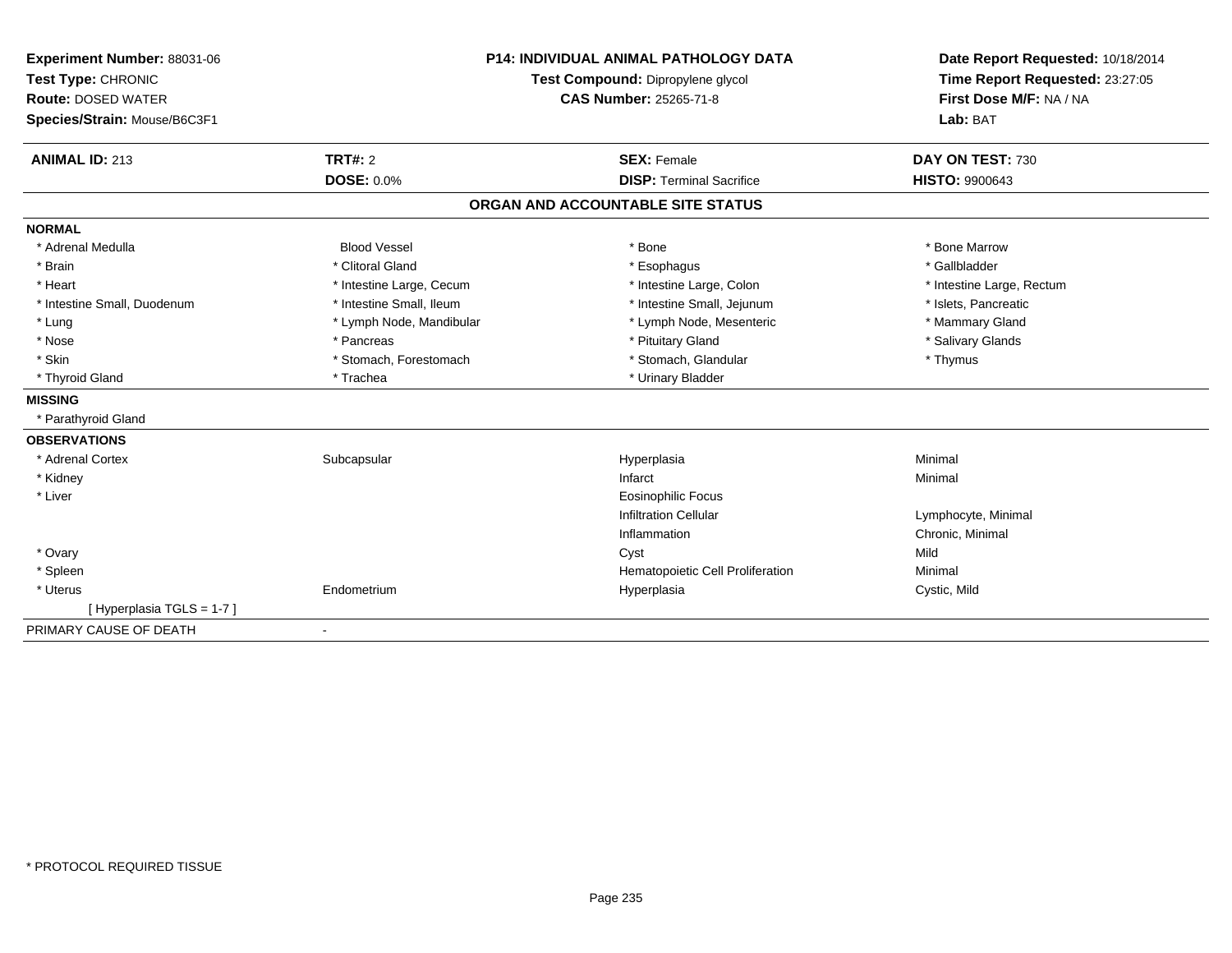| Experiment Number: 88031-06     | <b>P14: INDIVIDUAL ANIMAL PATHOLOGY DATA</b><br>Test Compound: Dipropylene glycol |                                   | Date Report Requested: 10/18/2014 |
|---------------------------------|-----------------------------------------------------------------------------------|-----------------------------------|-----------------------------------|
| Test Type: CHRONIC              |                                                                                   |                                   | Time Report Requested: 23:27:05   |
| <b>Route: DOSED WATER</b>       |                                                                                   | <b>CAS Number: 25265-71-8</b>     | First Dose M/F: NA / NA           |
| Species/Strain: Mouse/B6C3F1    |                                                                                   |                                   | Lab: BAT                          |
| <b>ANIMAL ID: 214</b>           | TRT#: 2                                                                           | <b>SEX: Female</b>                | DAY ON TEST: 729                  |
|                                 | <b>DOSE: 0.0%</b>                                                                 | <b>DISP: Terminal Sacrifice</b>   | <b>HISTO: 9900644</b>             |
|                                 |                                                                                   | ORGAN AND ACCOUNTABLE SITE STATUS |                                   |
| <b>NORMAL</b>                   |                                                                                   |                                   |                                   |
| * Adrenal Medulla               | <b>Blood Vessel</b>                                                               | * Bone                            | * Bone Marrow                     |
| * Brain                         | * Clitoral Gland                                                                  | * Esophagus                       | * Gallbladder                     |
| * Heart                         | * Intestine Large, Cecum                                                          | * Intestine Large, Colon          | * Intestine Large, Rectum         |
| * Intestine Small, Duodenum     | * Intestine Small, Ileum                                                          | * Intestine Small, Jejunum        | * Lung                            |
| * Lymph Node, Mandibular        | * Lymph Node, Mesenteric                                                          | * Mammary Gland                   | * Nose                            |
| * Pancreas                      | * Parathyroid Gland                                                               | * Pituitary Gland                 | * Salivary Glands                 |
| * Skin                          | * Spleen                                                                          | * Stomach, Forestomach            | * Stomach, Glandular              |
| * Thymus                        | * Thyroid Gland                                                                   | * Trachea                         | * Urinary Bladder                 |
| <b>OBSERVATIONS</b>             |                                                                                   |                                   |                                   |
| * Adrenal Cortex                | Subcapsular                                                                       | Hyperplasia                       | Minimal                           |
| * Islets, Pancreatic            |                                                                                   | Hyperplasia                       | Minimal                           |
| * Kidney                        |                                                                                   | Nephropathy                       | Minimal                           |
| * Liver                         |                                                                                   | <b>Eosinophilic Focus</b>         |                                   |
|                                 |                                                                                   | <b>Infiltration Cellular</b>      | Lymphocyte, Minimal               |
|                                 |                                                                                   | Inflammation                      | Chronic, Minimal                  |
|                                 |                                                                                   | Vacuolization Cytoplasmic         | Focal, Minimal                    |
| [Eosinophilic Focus TGLS = 3-3] |                                                                                   |                                   |                                   |
| * Ovary                         |                                                                                   | Cyst                              | Moderate                          |
| [Cyst TGLS = $2-7$ ]            |                                                                                   |                                   |                                   |
| * Uterus                        | Endometrium                                                                       | Hyperplasia                       | Cystic, Minimal                   |
| [Hyperplasia TGLS = 1-7]        |                                                                                   |                                   |                                   |
| PRIMARY CAUSE OF DEATH          |                                                                                   |                                   |                                   |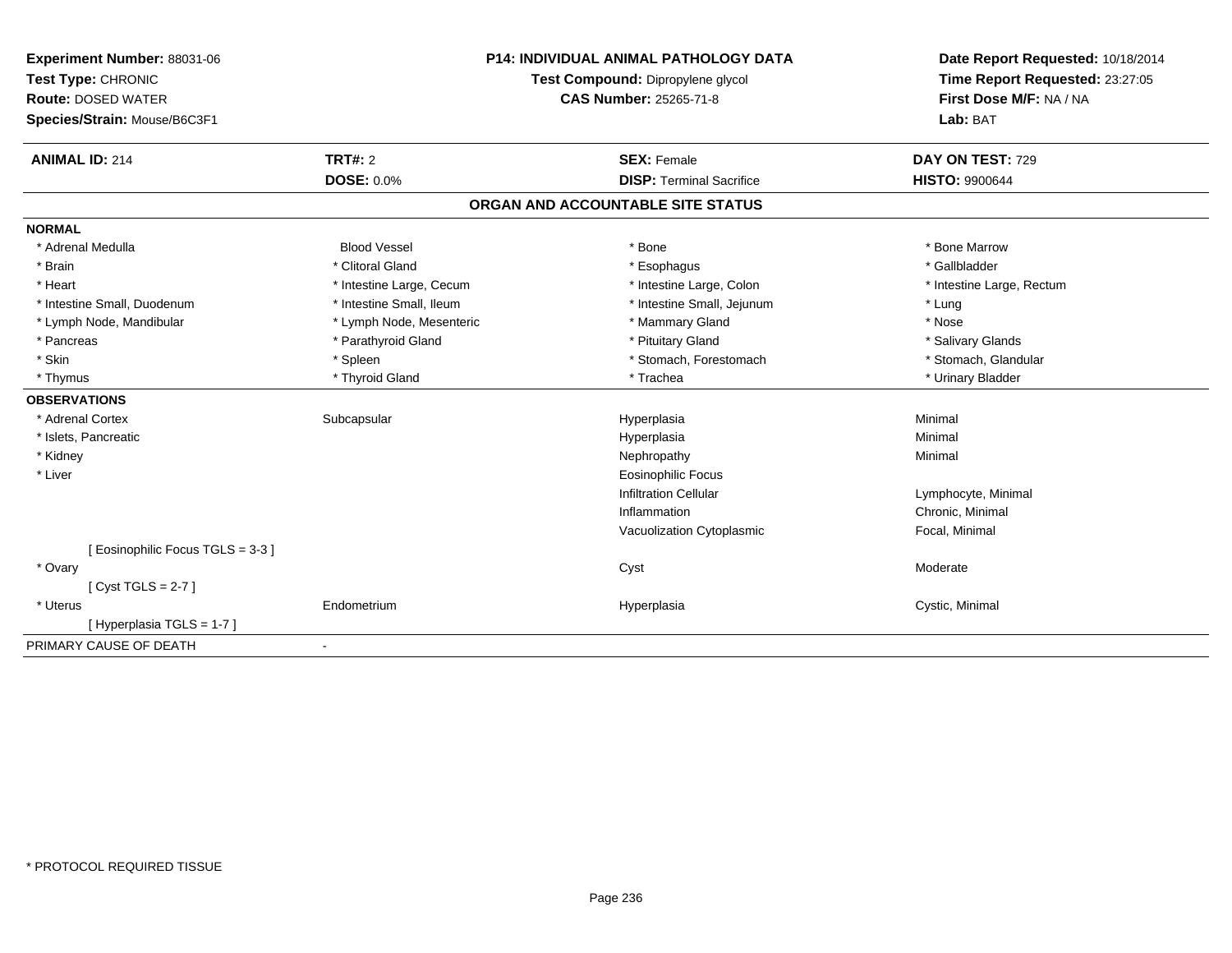| Experiment Number: 88031-06<br>Test Type: CHRONIC<br><b>Route: DOSED WATER</b><br>Species/Strain: Mouse/B6C3F1 | <b>P14: INDIVIDUAL ANIMAL PATHOLOGY DATA</b><br>Test Compound: Dipropylene glycol<br><b>CAS Number: 25265-71-8</b> |                                   | Date Report Requested: 10/18/2014<br>Time Report Requested: 23:27:05<br>First Dose M/F: NA / NA<br>Lab: BAT |  |
|----------------------------------------------------------------------------------------------------------------|--------------------------------------------------------------------------------------------------------------------|-----------------------------------|-------------------------------------------------------------------------------------------------------------|--|
| <b>ANIMAL ID: 215</b>                                                                                          | <b>TRT#: 2</b>                                                                                                     | <b>SEX: Female</b>                | DAY ON TEST: 193                                                                                            |  |
|                                                                                                                | <b>DOSE: 0.0%</b>                                                                                                  | <b>DISP: Natural Death</b>        | <b>HISTO: 9900645</b>                                                                                       |  |
|                                                                                                                |                                                                                                                    | ORGAN AND ACCOUNTABLE SITE STATUS |                                                                                                             |  |
| <b>NORMAL</b>                                                                                                  |                                                                                                                    |                                   |                                                                                                             |  |
| * Adrenal Medulla                                                                                              | <b>Blood Vessel</b>                                                                                                | * Bone                            | * Bone Marrow                                                                                               |  |
| * Brain                                                                                                        | * Esophagus                                                                                                        | * Gallbladder                     | * Intestine Large, Cecum                                                                                    |  |
| * Intestine Large, Colon                                                                                       | * Intestine Large, Rectum                                                                                          | * Intestine Small, Duodenum       | * Intestine Small, Ileum                                                                                    |  |
| * Intestine Small, Jejunum                                                                                     | * Islets, Pancreatic                                                                                               | * Lymph Node, Mesenteric          | * Mammary Gland                                                                                             |  |
| * Nose                                                                                                         | * Pancreas                                                                                                         | * Parathyroid Gland               | * Salivary Glands                                                                                           |  |
| * Skin                                                                                                         | * Stomach, Glandular                                                                                               | * Thyroid Gland                   | * Trachea                                                                                                   |  |
| * Urinary Bladder                                                                                              | * Uterus                                                                                                           |                                   |                                                                                                             |  |
| <b>MISSING</b>                                                                                                 |                                                                                                                    |                                   |                                                                                                             |  |
| * Clitoral Gland                                                                                               | * Pituitary Gland                                                                                                  |                                   |                                                                                                             |  |
| <b>OBSERVATIONS</b>                                                                                            |                                                                                                                    |                                   |                                                                                                             |  |
| * Adrenal Cortex                                                                                               | Subcapsular                                                                                                        | Hyperplasia                       | Minimal                                                                                                     |  |
|                                                                                                                |                                                                                                                    | Lymphoma Malignant                |                                                                                                             |  |
| * Heart                                                                                                        |                                                                                                                    | Lymphoma Malignant                |                                                                                                             |  |
| * Kidney                                                                                                       |                                                                                                                    | Lymphoma Malignant                |                                                                                                             |  |
| * Liver                                                                                                        |                                                                                                                    | Lymphoma Malignant                |                                                                                                             |  |
| * Lung                                                                                                         |                                                                                                                    | Lymphoma Malignant                |                                                                                                             |  |
|                                                                                                                |                                                                                                                    | Thrombosis                        | Moderate                                                                                                    |  |
| * Lymph Node, Mandibular                                                                                       |                                                                                                                    | Lymphoma Malignant                |                                                                                                             |  |
| * Ovary                                                                                                        |                                                                                                                    | Lymphoma Malignant                |                                                                                                             |  |
| * Spleen                                                                                                       |                                                                                                                    | Lymphoma Malignant                |                                                                                                             |  |
| * Stomach, Forestomach                                                                                         |                                                                                                                    | Hyperplasia                       | Squamous, Minimal                                                                                           |  |
|                                                                                                                |                                                                                                                    | Ulcer                             | Minimal                                                                                                     |  |
| * Thymus                                                                                                       |                                                                                                                    | Lymphoma Malignant                |                                                                                                             |  |
| [ Lymphoma Malignant TGLS = 1-9 ]                                                                              |                                                                                                                    |                                   |                                                                                                             |  |
| PRIMARY CAUSE OF DEATH                                                                                         | - Thymus Lymphoma Malignant                                                                                        |                                   |                                                                                                             |  |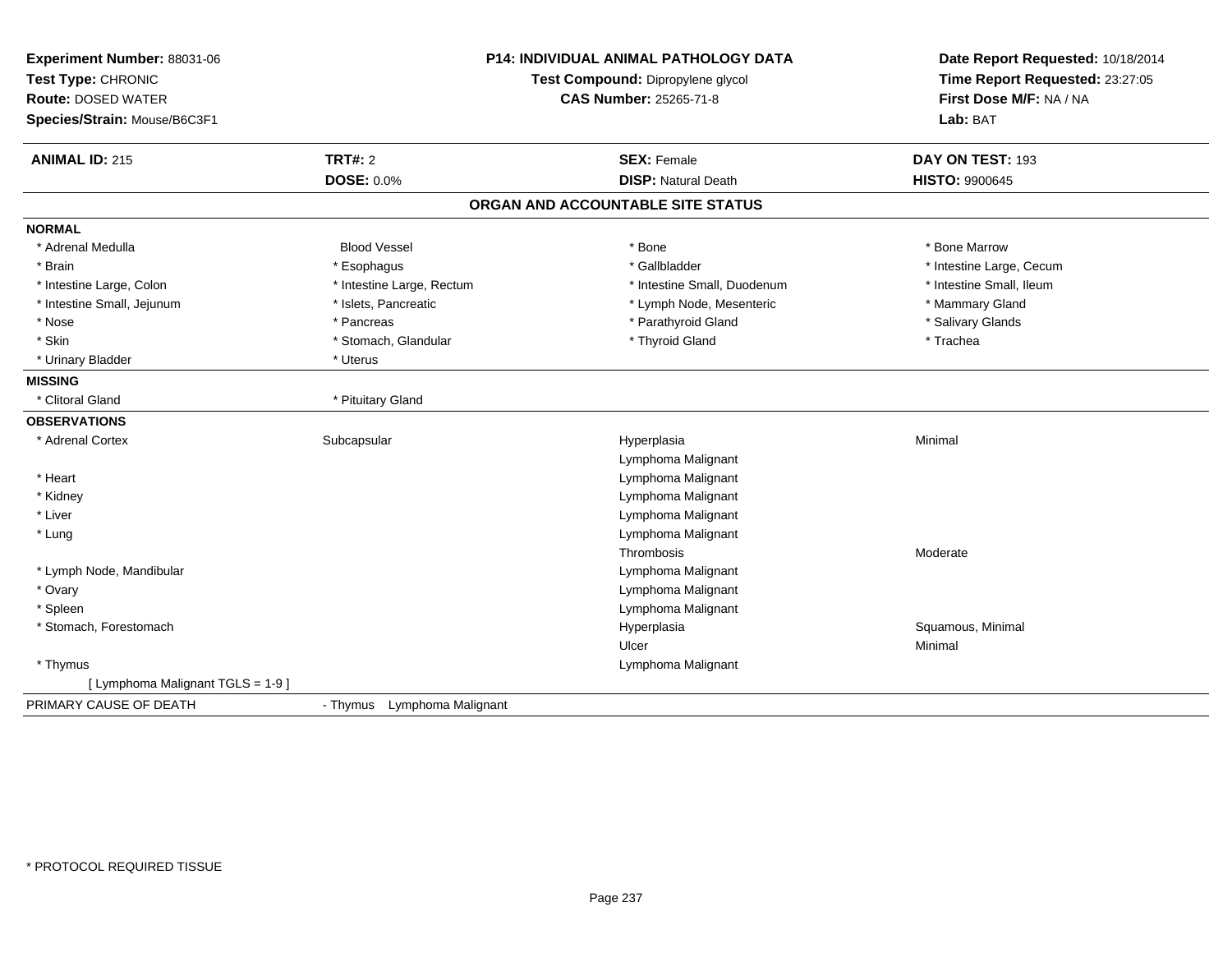| Experiment Number: 88031-06<br>Test Type: CHRONIC<br><b>Route: DOSED WATER</b><br>Species/Strain: Mouse/B6C3F1 |                          | <b>P14: INDIVIDUAL ANIMAL PATHOLOGY DATA</b><br>Test Compound: Dipropylene glycol<br><b>CAS Number: 25265-71-8</b> | Date Report Requested: 10/18/2014<br>Time Report Requested: 23:27:05<br>First Dose M/F: NA / NA<br>Lab: BAT |
|----------------------------------------------------------------------------------------------------------------|--------------------------|--------------------------------------------------------------------------------------------------------------------|-------------------------------------------------------------------------------------------------------------|
| <b>ANIMAL ID: 216</b>                                                                                          | TRT#: 2                  | <b>SEX: Female</b>                                                                                                 | DAY ON TEST: 728                                                                                            |
|                                                                                                                | DOSE: 0.0%               | <b>DISP: Terminal Sacrifice</b>                                                                                    | <b>HISTO: 9900646</b>                                                                                       |
|                                                                                                                |                          | ORGAN AND ACCOUNTABLE SITE STATUS                                                                                  |                                                                                                             |
| <b>NORMAL</b>                                                                                                  |                          |                                                                                                                    |                                                                                                             |
| * Adrenal Medulla                                                                                              | <b>Blood Vessel</b>      | * Bone                                                                                                             | * Bone Marrow                                                                                               |
| * Brain                                                                                                        | * Clitoral Gland         | * Esophagus                                                                                                        | * Gallbladder                                                                                               |
| * Heart                                                                                                        | * Intestine Large, Cecum | * Intestine Large, Colon                                                                                           | * Intestine Large, Rectum                                                                                   |
| * Intestine Small, Duodenum                                                                                    | * Intestine Small, Ileum | * Intestine Small, Jejunum                                                                                         | * Lung                                                                                                      |
| * Mammary Gland                                                                                                | * Nose                   | * Ovary                                                                                                            | * Pituitary Gland                                                                                           |
| * Salivary Glands                                                                                              | * Skin                   | * Stomach, Forestomach                                                                                             | * Stomach, Glandular                                                                                        |
| * Thyroid Gland                                                                                                | * Trachea                | * Urinary Bladder                                                                                                  |                                                                                                             |
| <b>MISSING</b>                                                                                                 |                          |                                                                                                                    |                                                                                                             |
| * Parathyroid Gland                                                                                            |                          |                                                                                                                    |                                                                                                             |
| <b>OBSERVATIONS</b>                                                                                            |                          |                                                                                                                    |                                                                                                             |
| * Adrenal Cortex                                                                                               | Subcapsular              | Hyperplasia                                                                                                        | Minimal                                                                                                     |
| * Islets, Pancreatic                                                                                           |                          | Hyperplasia                                                                                                        | Minimal                                                                                                     |
| * Kidney                                                                                                       |                          | Nephropathy                                                                                                        | Minimal                                                                                                     |
| * Liver                                                                                                        |                          | <b>Eosinophilic Focus</b>                                                                                          |                                                                                                             |
|                                                                                                                |                          | Hepatocellular Adenoma                                                                                             |                                                                                                             |
|                                                                                                                |                          | <b>Infiltration Cellular</b>                                                                                       | Lymphocyte, Minimal                                                                                         |
|                                                                                                                |                          | Inflammation                                                                                                       | Chronic, Minimal                                                                                            |
| [ Eosinophilic Focus TGLS = 4-9 ]<br>[ Hepatocellular Adenoma TGLS = 5-5 ]                                     |                          |                                                                                                                    |                                                                                                             |
| Lymph Node                                                                                                     | Pancreatic               | Lymphoma Malignant                                                                                                 |                                                                                                             |
| * Lymph Node, Mandibular                                                                                       |                          | Lymphoma Malignant                                                                                                 |                                                                                                             |
| * Lymph Node, Mesenteric                                                                                       |                          | Lymphoma Malignant                                                                                                 |                                                                                                             |
| Mesentery                                                                                                      | Fat                      | Necrosis                                                                                                           | Mild                                                                                                        |
| [Necrosis $TGLS = 3-10$ ]                                                                                      |                          |                                                                                                                    |                                                                                                             |
| * Pancreas                                                                                                     |                          | Lymphoma Malignant                                                                                                 |                                                                                                             |
| * Spleen                                                                                                       |                          | Hematopoietic Cell Proliferation                                                                                   | Minimal                                                                                                     |
|                                                                                                                | Lymph Follic             | Hyperplasia                                                                                                        | Mild                                                                                                        |
| [ Hematopoietic Cell Proliferation TGLS = 2-4 ]<br>[ Hyperplasia TGLS = 2-4 ]                                  |                          |                                                                                                                    |                                                                                                             |
| * Thymus                                                                                                       |                          | Lymphoma Malignant                                                                                                 |                                                                                                             |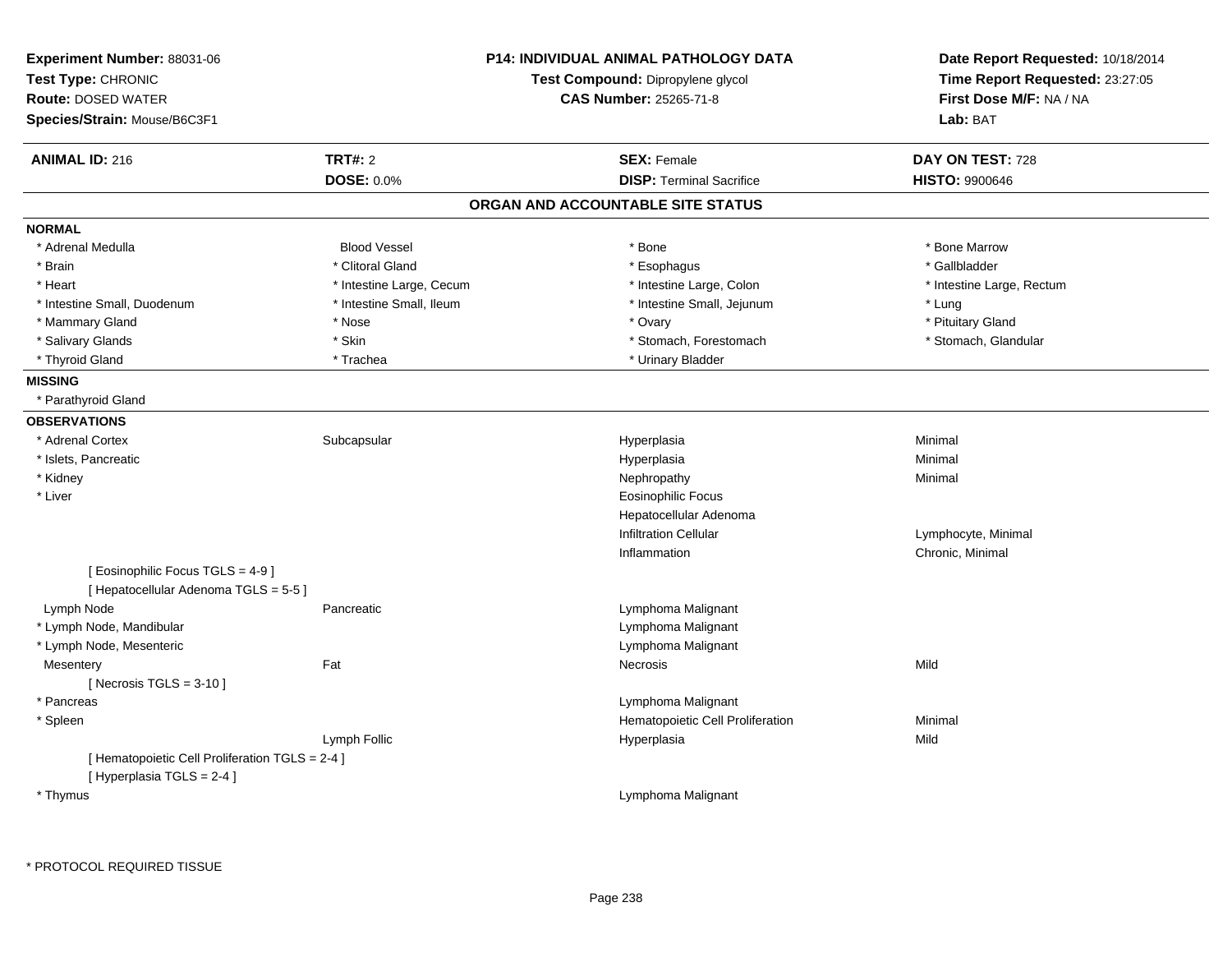| Experiment Number: 88031-06<br><b>Test Type: CHRONIC</b><br><b>Route: DOSED WATER</b><br>Species/Strain: Mouse/B6C3F1 |                   | <b>P14: INDIVIDUAL ANIMAL PATHOLOGY DATA</b> | Date Report Requested: 10/18/2014 |  |
|-----------------------------------------------------------------------------------------------------------------------|-------------------|----------------------------------------------|-----------------------------------|--|
|                                                                                                                       |                   | Test Compound: Dipropylene glycol            | Time Report Requested: 23:27:05   |  |
|                                                                                                                       |                   | <b>CAS Number: 25265-71-8</b>                | First Dose M/F: NA / NA           |  |
|                                                                                                                       |                   |                                              | Lab: BAT                          |  |
| <b>ANIMAL ID: 216</b>                                                                                                 | TRT#: 2           | <b>SEX: Female</b>                           | DAY ON TEST: 728                  |  |
|                                                                                                                       | <b>DOSE: 0.0%</b> | <b>DISP: Terminal Sacrifice</b>              | <b>HISTO: 9900646</b>             |  |
|                                                                                                                       |                   | ORGAN AND ACCOUNTABLE SITE STATUS            |                                   |  |
| * Uterus                                                                                                              | Endometrium       | Hyperplasia                                  | Cystic, Minimal                   |  |
| [Hyperplasia TGLS = $1-7$ ]                                                                                           |                   |                                              |                                   |  |
| PRIMARY CAUSE OF DEATH                                                                                                |                   |                                              |                                   |  |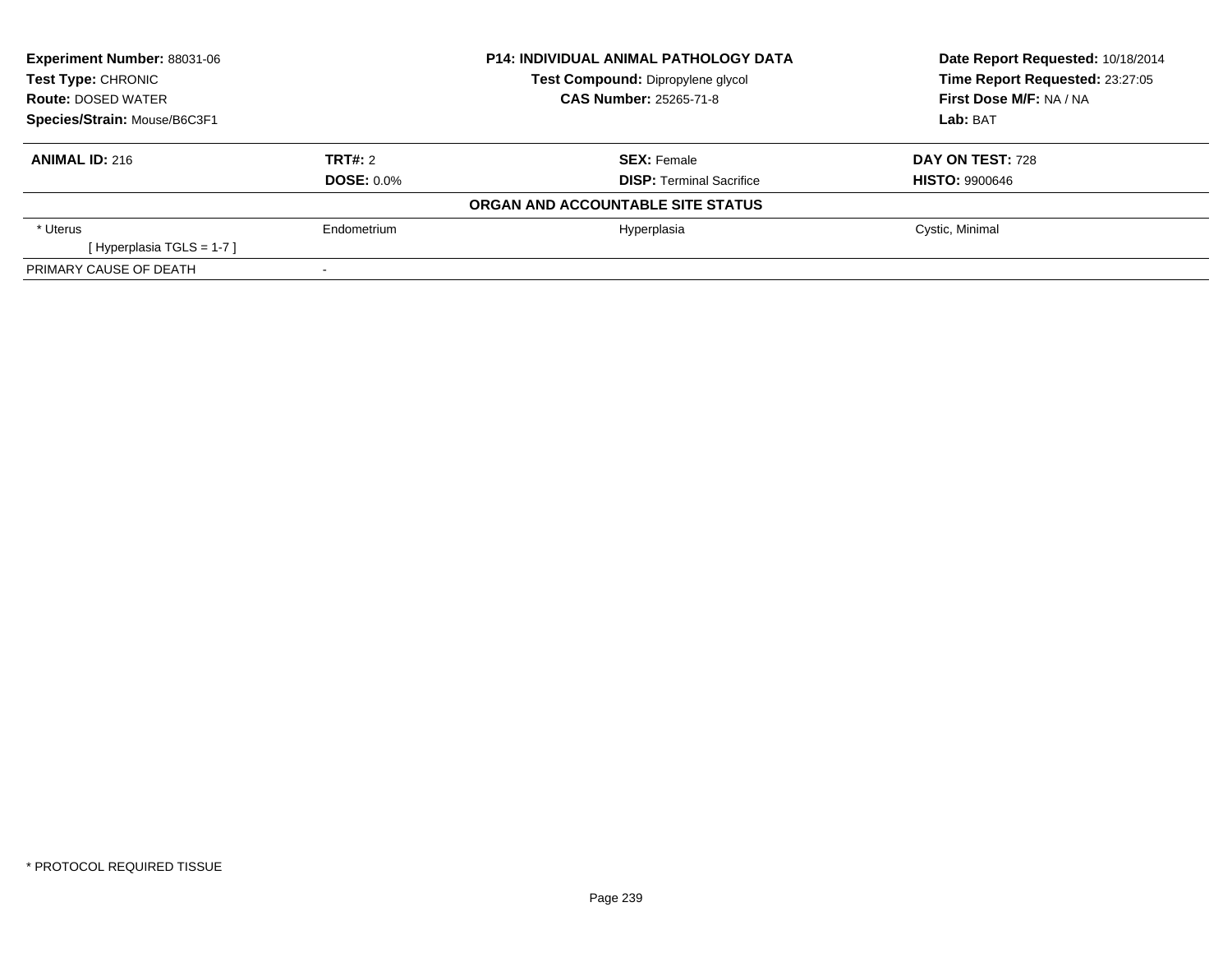| Experiment Number: 88031-06  |                                   | <b>P14: INDIVIDUAL ANIMAL PATHOLOGY DATA</b> | Date Report Requested: 10/18/2014<br>Time Report Requested: 23:27:05 |
|------------------------------|-----------------------------------|----------------------------------------------|----------------------------------------------------------------------|
| Test Type: CHRONIC           | Test Compound: Dipropylene glycol |                                              |                                                                      |
| <b>Route: DOSED WATER</b>    |                                   | <b>CAS Number: 25265-71-8</b>                | First Dose M/F: NA / NA                                              |
| Species/Strain: Mouse/B6C3F1 |                                   |                                              | Lab: BAT                                                             |
| <b>ANIMAL ID: 217</b>        | TRT#: 2                           | <b>SEX: Female</b>                           | DAY ON TEST: 728                                                     |
|                              | DOSE: 0.0%                        | <b>DISP: Terminal Sacrifice</b>              | <b>HISTO: 9900647</b>                                                |
|                              |                                   | ORGAN AND ACCOUNTABLE SITE STATUS            |                                                                      |
| <b>NORMAL</b>                |                                   |                                              |                                                                      |
| * Adrenal Medulla            | <b>Blood Vessel</b>               | * Bone Marrow                                | * Brain                                                              |
| * Clitoral Gland             | * Esophagus                       | * Gallbladder                                | * Heart                                                              |
| * Intestine Large, Cecum     | * Intestine Large, Colon          | * Intestine Large, Rectum                    | * Intestine Small, Duodenum                                          |
| * Intestine Small, Ileum     | * Intestine Small, Jejunum        | * Kidney                                     | * Lung                                                               |
| * Lymph Node, Mandibular     | * Lymph Node, Mesenteric          | * Mammary Gland                              | * Nose                                                               |
| * Pancreas                   | * Parathyroid Gland               | * Salivary Glands                            | * Skin                                                               |
| * Stomach, Forestomach       | * Stomach, Glandular              | * Thymus                                     | * Thyroid Gland                                                      |
| * Trachea                    | * Urinary Bladder                 |                                              |                                                                      |
| <b>OBSERVATIONS</b>          |                                   |                                              |                                                                      |
| * Adrenal Cortex             | Subcapsular                       | Hyperplasia                                  | Minimal                                                              |
| * Bone                       |                                   | <b>Fibrosis</b>                              | Mild                                                                 |
| * Islets, Pancreatic         |                                   | Hyperplasia                                  | Minimal                                                              |
| * Liver                      |                                   | <b>Infiltration Cellular</b>                 | Lymphocyte, Minimal                                                  |
|                              |                                   | Inflammation                                 | Chronic, Minimal                                                     |
| * Ovary                      |                                   | Angiectasis                                  | Minimal                                                              |
|                              |                                   | Granulosa Cell Tumor Benign                  |                                                                      |
| * Pituitary Gland            | Pars Distalis                     | Hyperplasia                                  | Focal, Mild                                                          |
| * Spleen                     | Lymph Follic                      | Hyperplasia                                  | Minimal                                                              |
| * Uterus                     | Endometrium                       | Hyperplasia                                  | Cystic, Mild                                                         |
| [Hyperplasia TGLS = 1-7]     |                                   |                                              |                                                                      |
| PRIMARY CAUSE OF DEATH       | $\blacksquare$                    |                                              |                                                                      |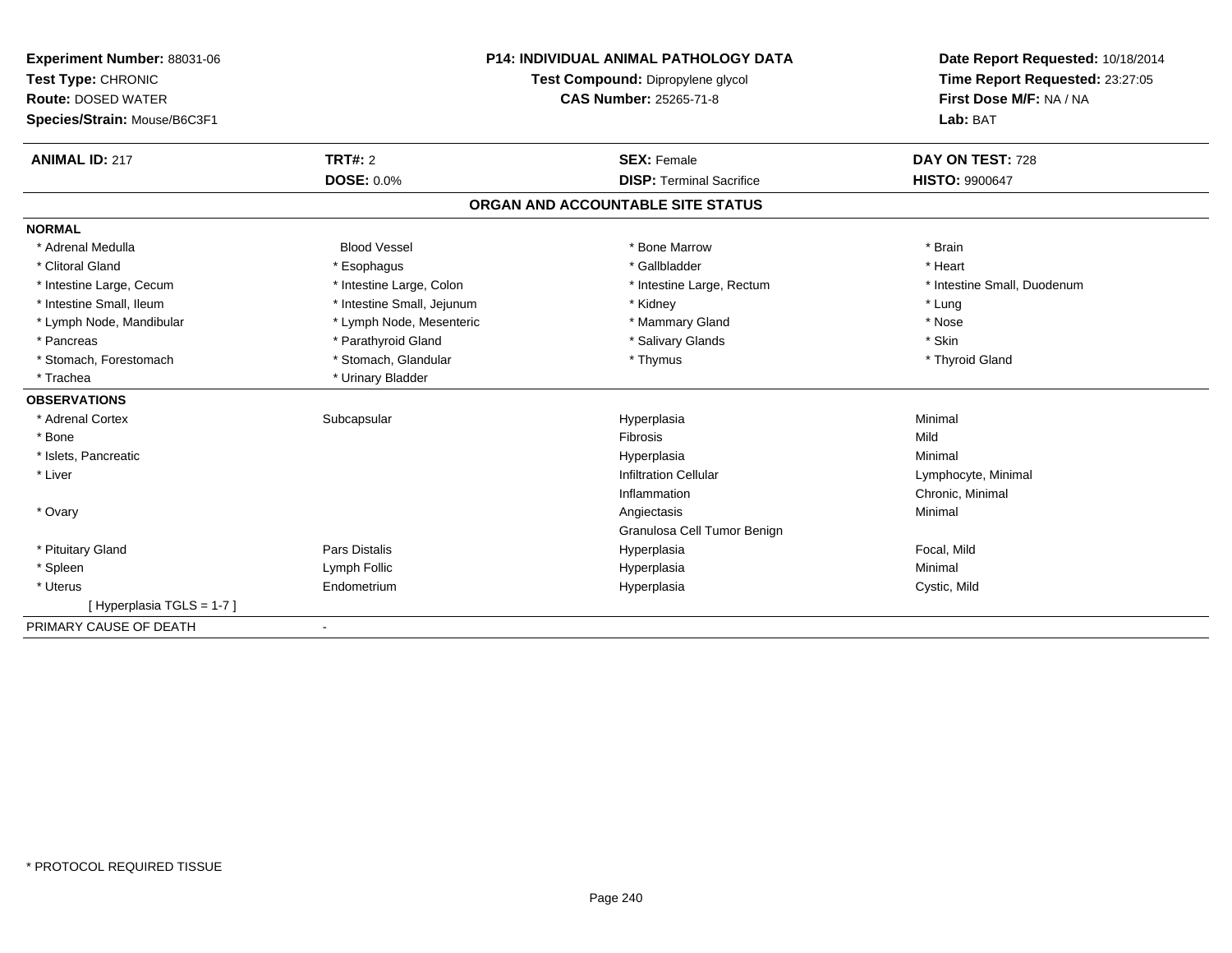| Experiment Number: 88031-06<br>Test Type: CHRONIC<br><b>Route: DOSED WATER</b><br>Species/Strain: Mouse/B6C3F1 | <b>P14: INDIVIDUAL ANIMAL PATHOLOGY DATA</b><br>Test Compound: Dipropylene glycol<br>CAS Number: 25265-71-8 |                                   | Date Report Requested: 10/18/2014<br>Time Report Requested: 23:27:05<br>First Dose M/F: NA / NA<br>Lab: BAT |  |
|----------------------------------------------------------------------------------------------------------------|-------------------------------------------------------------------------------------------------------------|-----------------------------------|-------------------------------------------------------------------------------------------------------------|--|
| <b>ANIMAL ID: 218</b>                                                                                          | <b>TRT#: 2</b>                                                                                              | <b>SEX: Female</b>                | DAY ON TEST: 729                                                                                            |  |
|                                                                                                                | <b>DOSE: 0.0%</b>                                                                                           | <b>DISP: Terminal Sacrifice</b>   | <b>HISTO: 9900648</b>                                                                                       |  |
|                                                                                                                |                                                                                                             | ORGAN AND ACCOUNTABLE SITE STATUS |                                                                                                             |  |
| <b>NORMAL</b>                                                                                                  |                                                                                                             |                                   |                                                                                                             |  |
| * Adrenal Medulla                                                                                              | <b>Blood Vessel</b>                                                                                         | * Bone Marrow                     | * Brain                                                                                                     |  |
| * Clitoral Gland                                                                                               | * Esophagus                                                                                                 | * Heart                           | * Intestine Large, Cecum                                                                                    |  |
| * Intestine Large, Colon                                                                                       | * Intestine Large, Rectum                                                                                   | * Intestine Small, Duodenum       | * Intestine Small, Ileum                                                                                    |  |
| * Intestine Small, Jejunum                                                                                     | * Lymph Node, Mandibular                                                                                    | * Lymph Node, Mesenteric          | * Mammary Gland                                                                                             |  |
| * Nose                                                                                                         | * Ovary                                                                                                     | * Pancreas                        | * Parathyroid Gland                                                                                         |  |
| * Pituitary Gland                                                                                              | * Salivary Glands                                                                                           | * Skin                            | * Stomach, Forestomach                                                                                      |  |
| * Stomach, Glandular                                                                                           | * Thymus                                                                                                    | * Thyroid Gland                   | * Trachea                                                                                                   |  |
| * Urinary Bladder                                                                                              |                                                                                                             |                                   |                                                                                                             |  |
| <b>OBSERVATIONS</b>                                                                                            |                                                                                                             |                                   |                                                                                                             |  |
| * Adrenal Cortex                                                                                               | Subcapsular                                                                                                 | Hyperplasia                       | Minimal                                                                                                     |  |
| * Bone                                                                                                         |                                                                                                             | <b>Fibrosis</b>                   | Moderate                                                                                                    |  |
| * Gallbladder                                                                                                  | Epithelium                                                                                                  | Cyst                              | Mild                                                                                                        |  |
| * Islets, Pancreatic                                                                                           |                                                                                                             | Hyperplasia                       | Minimal                                                                                                     |  |
| * Kidney                                                                                                       |                                                                                                             | Nephropathy                       | Minimal                                                                                                     |  |
| * Liver                                                                                                        |                                                                                                             | <b>Clear Cell Focus</b>           |                                                                                                             |  |
|                                                                                                                |                                                                                                             | <b>Infiltration Cellular</b>      | Lymphocyte, Minimal                                                                                         |  |
|                                                                                                                |                                                                                                             | Inflammation                      | Chronic, Mild                                                                                               |  |
| [Clear Cell Focus TGLS = 2-4]                                                                                  |                                                                                                             |                                   |                                                                                                             |  |
| * Lung                                                                                                         | Alveolar Epith                                                                                              | Hyperplasia                       | Focal, Minimal                                                                                              |  |
|                                                                                                                |                                                                                                             | Inflammation                      | Chronic, Focal, Minimal                                                                                     |  |
| * Spleen                                                                                                       |                                                                                                             | Hematopoietic Cell Proliferation  | Mild                                                                                                        |  |
| * Uterus                                                                                                       | Endometrium                                                                                                 | Hyperplasia                       | Cystic, Minimal                                                                                             |  |
| [Hyperplasia TGLS = 1-7]                                                                                       |                                                                                                             |                                   |                                                                                                             |  |
| PRIMARY CAUSE OF DEATH                                                                                         | $\blacksquare$                                                                                              |                                   |                                                                                                             |  |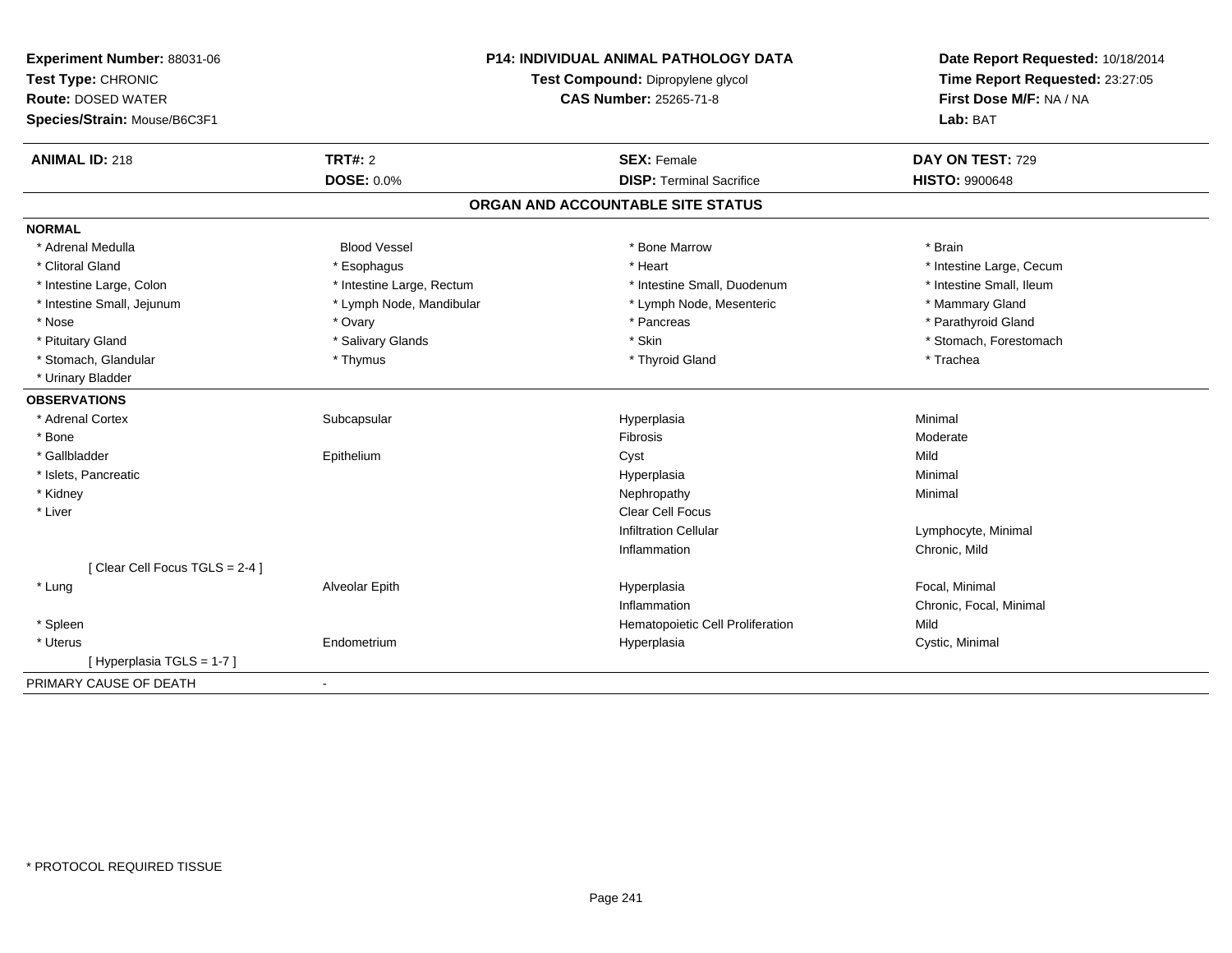| Experiment Number: 88031-06<br>Test Type: CHRONIC<br><b>Route: DOSED WATER</b><br>Species/Strain: Mouse/B6C3F1 |                           | P14: INDIVIDUAL ANIMAL PATHOLOGY DATA<br>Test Compound: Dipropylene glycol<br><b>CAS Number: 25265-71-8</b> | Date Report Requested: 10/18/2014<br>Time Report Requested: 23:27:05<br>First Dose M/F: NA / NA<br>Lab: BAT |  |
|----------------------------------------------------------------------------------------------------------------|---------------------------|-------------------------------------------------------------------------------------------------------------|-------------------------------------------------------------------------------------------------------------|--|
| <b>ANIMAL ID: 219</b>                                                                                          | TRT#: 2                   | <b>SEX: Female</b>                                                                                          | DAY ON TEST: 729                                                                                            |  |
|                                                                                                                | <b>DOSE: 0.0%</b>         | <b>DISP: Terminal Sacrifice</b>                                                                             | <b>HISTO: 9900649</b>                                                                                       |  |
|                                                                                                                |                           | ORGAN AND ACCOUNTABLE SITE STATUS                                                                           |                                                                                                             |  |
| <b>NORMAL</b>                                                                                                  |                           |                                                                                                             |                                                                                                             |  |
| * Adrenal Medulla                                                                                              | <b>Blood Vessel</b>       | * Bone                                                                                                      | * Bone Marrow                                                                                               |  |
| * Brain                                                                                                        | * Clitoral Gland          | * Esophagus                                                                                                 | * Heart                                                                                                     |  |
| * Intestine Large, Cecum                                                                                       | * Intestine Large, Rectum | * Intestine Small, Duodenum                                                                                 | * Intestine Small, Ileum                                                                                    |  |
| * Intestine Small, Jejunum                                                                                     | * Lung                    | * Lymph Node, Mandibular                                                                                    | * Lymph Node, Mesenteric                                                                                    |  |
| * Mammary Gland                                                                                                | * Nose                    | * Pancreas                                                                                                  | * Parathyroid Gland                                                                                         |  |
| * Pituitary Gland                                                                                              | * Salivary Glands         | * Skin                                                                                                      | * Stomach, Forestomach                                                                                      |  |
| * Stomach, Glandular                                                                                           | * Thymus                  | * Thyroid Gland                                                                                             | * Trachea                                                                                                   |  |
| * Urinary Bladder                                                                                              |                           |                                                                                                             |                                                                                                             |  |
| <b>OBSERVATIONS</b>                                                                                            |                           |                                                                                                             |                                                                                                             |  |
| * Adrenal Cortex                                                                                               | Subcapsular               | Hyperplasia                                                                                                 | Minimal                                                                                                     |  |
| * Gallbladder                                                                                                  | Epithelium                | Cyst                                                                                                        | Minimal                                                                                                     |  |
| * Intestine Large, Colon                                                                                       |                           | Leiomyoma                                                                                                   |                                                                                                             |  |
| * Islets, Pancreatic                                                                                           |                           | Hyperplasia                                                                                                 | Minimal                                                                                                     |  |
| * Kidney                                                                                                       |                           | Infarct                                                                                                     | Minimal                                                                                                     |  |
| * Liver                                                                                                        |                           | Angiectasis                                                                                                 | Focal, Mild                                                                                                 |  |
|                                                                                                                |                           | Hepatocellular Adenoma                                                                                      | Multiple                                                                                                    |  |
|                                                                                                                |                           | <b>Infiltration Cellular</b>                                                                                | Lymphocyte, Minimal                                                                                         |  |
|                                                                                                                |                           | Inflammation                                                                                                | Chronic, Minimal                                                                                            |  |
| [Angiectasis TGLS = $2-3+9$ ]                                                                                  |                           |                                                                                                             |                                                                                                             |  |
| [ Hepatocellular Adenoma TGLS = 1,2-5+3+4+9 ]                                                                  |                           |                                                                                                             |                                                                                                             |  |
| Mesentery                                                                                                      | Fat                       | <b>Necrosis</b>                                                                                             | Moderate                                                                                                    |  |
| [Necrosis TGLS = $3-10$ ]                                                                                      |                           |                                                                                                             |                                                                                                             |  |
| * Ovary                                                                                                        |                           | Cyst                                                                                                        | Minimal                                                                                                     |  |
| * Spleen                                                                                                       | Lymph Follic              | Atrophy                                                                                                     | Minimal                                                                                                     |  |
| * Uterus                                                                                                       | Endometrium               | Hyperplasia                                                                                                 | Cystic, Minimal                                                                                             |  |
| PRIMARY CAUSE OF DEATH                                                                                         |                           |                                                                                                             |                                                                                                             |  |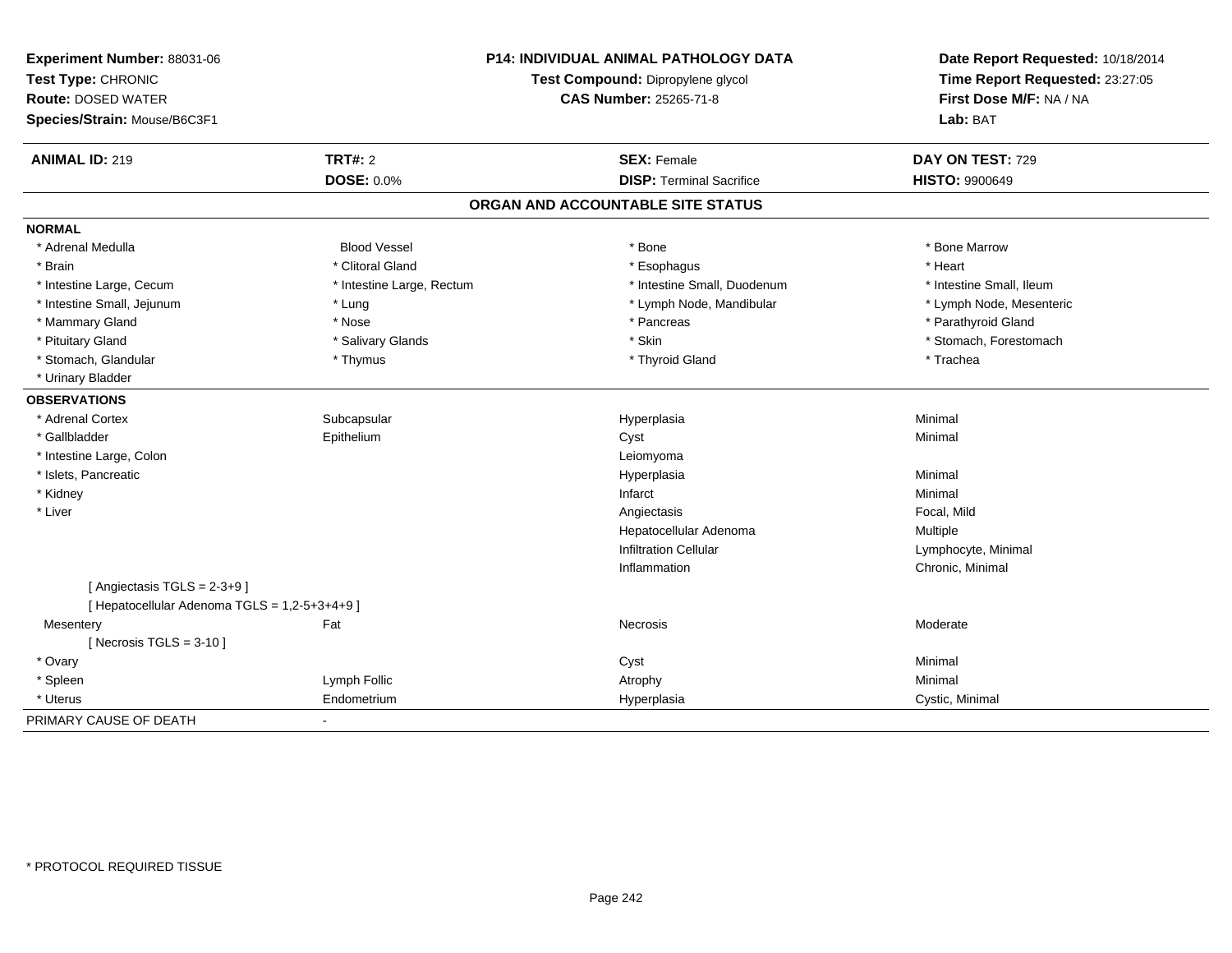| Experiment Number: 88031-06       |                          | <b>P14: INDIVIDUAL ANIMAL PATHOLOGY DATA</b> | Date Report Requested: 10/18/2014 |  |
|-----------------------------------|--------------------------|----------------------------------------------|-----------------------------------|--|
| Test Type: CHRONIC                |                          | Test Compound: Dipropylene glycol            | Time Report Requested: 23:27:05   |  |
| <b>Route: DOSED WATER</b>         |                          | CAS Number: 25265-71-8                       | First Dose M/F: NA / NA           |  |
| Species/Strain: Mouse/B6C3F1      |                          |                                              | Lab: BAT                          |  |
|                                   |                          |                                              |                                   |  |
| <b>ANIMAL ID: 220</b>             | <b>TRT#: 2</b>           | <b>SEX: Female</b>                           | DAY ON TEST: 729                  |  |
|                                   | <b>DOSE: 0.0%</b>        | <b>DISP: Terminal Sacrifice</b>              | <b>HISTO: 9900650</b>             |  |
|                                   |                          | ORGAN AND ACCOUNTABLE SITE STATUS            |                                   |  |
| <b>NORMAL</b>                     |                          |                                              |                                   |  |
| * Adrenal Medulla                 | <b>Blood Vessel</b>      | * Bone                                       | * Bone Marrow                     |  |
| * Brain                           | * Clitoral Gland         | * Esophagus                                  | * Gallbladder                     |  |
| * Heart                           | * Intestine Large, Cecum | * Intestine Large, Colon                     | * Intestine Large, Rectum         |  |
| * Intestine Small, Duodenum       | * Intestine Small, Ileum | * Intestine Small, Jejunum                   | * Kidney                          |  |
| * Lung                            | * Lymph Node, Mandibular | * Lymph Node, Mesenteric                     | * Mammary Gland                   |  |
| * Nose                            | * Ovary                  | * Pancreas                                   | * Parathyroid Gland               |  |
| * Salivary Glands                 | * Skin                   | * Stomach, Forestomach                       | * Stomach, Glandular              |  |
| * Thyroid Gland                   | * Trachea                | * Urinary Bladder                            | * Uterus                          |  |
| <b>OBSERVATIONS</b>               |                          |                                              |                                   |  |
| * Adrenal Cortex                  | Subcapsular              | Hyperplasia                                  | Minimal                           |  |
| * Islets, Pancreatic              |                          | Hyperplasia                                  | Minimal                           |  |
| * Liver                           |                          | <b>Eosinophilic Focus</b>                    |                                   |  |
|                                   |                          | Inflammation                                 | Chronic, Minimal                  |  |
|                                   |                          | <b>Mixed Cell Focus</b>                      |                                   |  |
| [ Eosinophilic Focus TGLS = 1-9 ] |                          |                                              |                                   |  |
| [Mixed Cell Focus TGLS = 1-9]     |                          |                                              |                                   |  |
| * Pituitary Gland                 | <b>Pars Distalis</b>     | Adenoma                                      |                                   |  |
| [Adenoma TGLS = $2-6$ ]           |                          |                                              |                                   |  |
| * Spleen                          |                          | Hematopoietic Cell Proliferation             | Minimal                           |  |
| * Thymus                          |                          | Hyperplasia                                  | Lymphoid, Mild                    |  |
| PRIMARY CAUSE OF DEATH            |                          |                                              |                                   |  |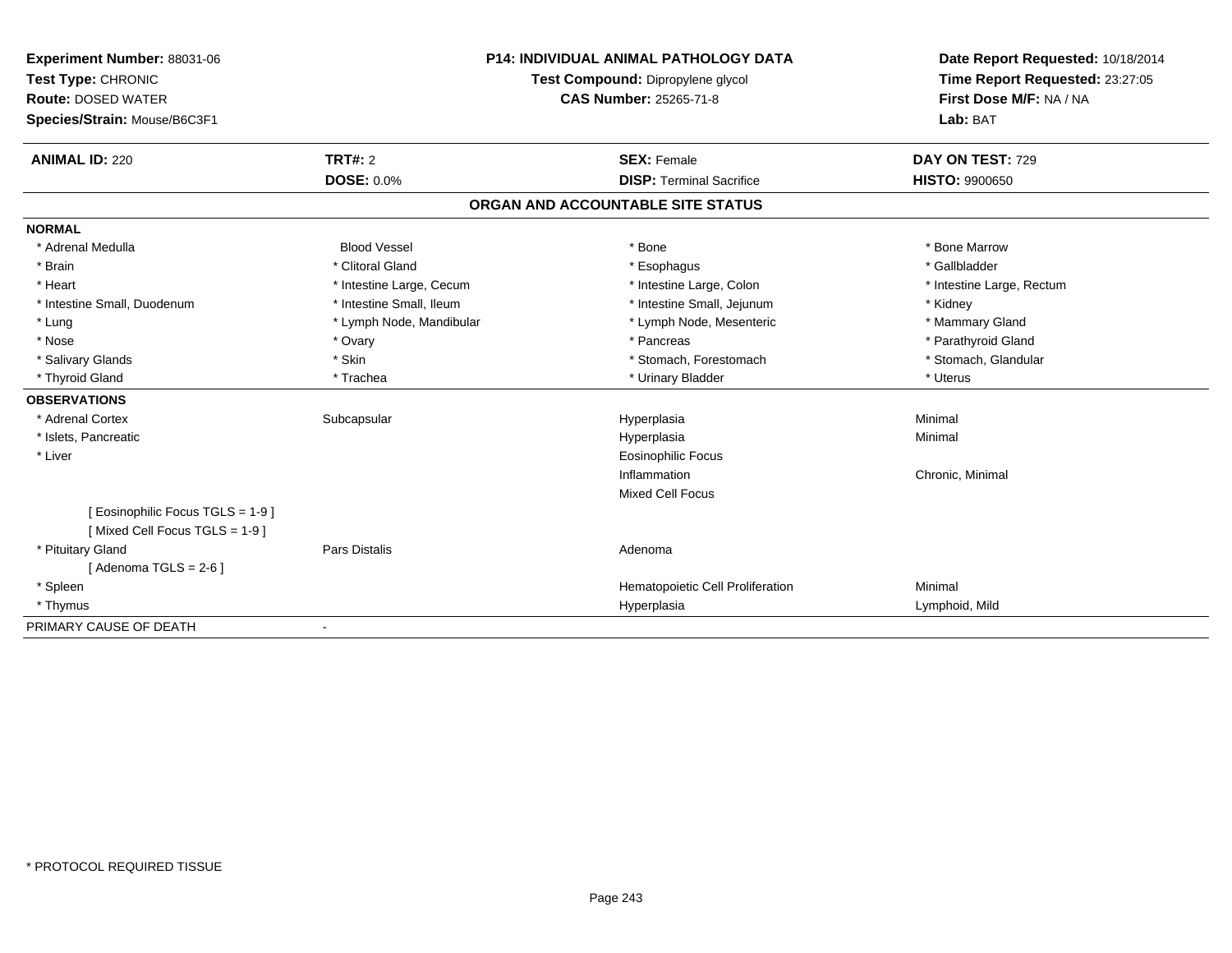| Experiment Number: 88031-06<br>Test Type: CHRONIC<br><b>Route: DOSED WATER</b><br>Species/Strain: Mouse/B6C3F1 |                            | <b>P14: INDIVIDUAL ANIMAL PATHOLOGY DATA</b><br>Test Compound: Dipropylene glycol<br><b>CAS Number: 25265-71-8</b> | Date Report Requested: 10/18/2014<br>Time Report Requested: 23:27:05<br>First Dose M/F: NA / NA<br>Lab: BAT |  |
|----------------------------------------------------------------------------------------------------------------|----------------------------|--------------------------------------------------------------------------------------------------------------------|-------------------------------------------------------------------------------------------------------------|--|
| <b>ANIMAL ID: 221</b>                                                                                          | <b>TRT#: 2</b>             | <b>SEX: Female</b>                                                                                                 | DAY ON TEST: 729                                                                                            |  |
|                                                                                                                | <b>DOSE: 0.0%</b>          | <b>DISP: Terminal Sacrifice</b>                                                                                    | HISTO: 9900651                                                                                              |  |
|                                                                                                                |                            | ORGAN AND ACCOUNTABLE SITE STATUS                                                                                  |                                                                                                             |  |
| <b>NORMAL</b>                                                                                                  |                            |                                                                                                                    |                                                                                                             |  |
| * Adrenal Medulla                                                                                              | <b>Blood Vessel</b>        | * Bone                                                                                                             | * Bone Marrow                                                                                               |  |
| * Brain                                                                                                        | * Clitoral Gland           | * Esophagus                                                                                                        | * Heart                                                                                                     |  |
| * Intestine Large, Cecum                                                                                       | * Intestine Large, Colon   | * Intestine Large, Rectum                                                                                          | * Intestine Small, Duodenum                                                                                 |  |
| * Intestine Small, Ileum                                                                                       | * Intestine Small, Jejunum | * Lymph Node, Mandibular                                                                                           | * Mammary Gland                                                                                             |  |
| * Nose                                                                                                         | * Ovary                    | * Pancreas                                                                                                         | * Parathyroid Gland                                                                                         |  |
| * Pituitary Gland                                                                                              | * Salivary Glands          | * Skin                                                                                                             | * Stomach, Forestomach                                                                                      |  |
| * Stomach, Glandular                                                                                           | * Thymus                   | * Thyroid Gland                                                                                                    | * Trachea                                                                                                   |  |
| * Urinary Bladder                                                                                              |                            |                                                                                                                    |                                                                                                             |  |
| <b>OBSERVATIONS</b>                                                                                            |                            |                                                                                                                    |                                                                                                             |  |
| * Adrenal Cortex                                                                                               | Subcapsular                | Hyperplasia                                                                                                        | Minimal                                                                                                     |  |
| * Gallbladder                                                                                                  | Epithelium                 | <b>Cytoplasmic Alteration</b>                                                                                      | Marked                                                                                                      |  |
| * Islets, Pancreatic                                                                                           |                            | Hyperplasia                                                                                                        | Minimal                                                                                                     |  |
| * Kidney                                                                                                       |                            | Nephropathy                                                                                                        | Minimal                                                                                                     |  |
| * Liver                                                                                                        |                            | Clear Cell Focus                                                                                                   |                                                                                                             |  |
|                                                                                                                |                            | Hepatocellular Carcinoma                                                                                           |                                                                                                             |  |
|                                                                                                                |                            | <b>Infiltration Cellular</b>                                                                                       | Lymphocyte, Minimal                                                                                         |  |
|                                                                                                                |                            | Inflammation                                                                                                       | Chronic, Minimal                                                                                            |  |
| [Clear Cell Focus TGLS = 6-5]<br>[ Hepatocellular Carcinoma TGLS = 5-10 ]                                      |                            |                                                                                                                    |                                                                                                             |  |
| * Lung                                                                                                         |                            | Hepatocellular Carcinoma                                                                                           | Metastatic (Liver)                                                                                          |  |
| Lymph Node                                                                                                     | Renal                      | Lymphoma Malignant                                                                                                 |                                                                                                             |  |
| [ Lymphoma Malignant TGLS = 4-11 ]                                                                             |                            |                                                                                                                    |                                                                                                             |  |
| * Lymph Node, Mesenteric                                                                                       |                            | Lymphoma Malignant                                                                                                 |                                                                                                             |  |
| [ Lymphoma Malignant TGLS = 3-10 ]                                                                             |                            |                                                                                                                    |                                                                                                             |  |
| Mesentery                                                                                                      | Fat                        | Necrosis                                                                                                           | Moderate                                                                                                    |  |
| [Necrosis TGLS = $1-9$ ]                                                                                       |                            |                                                                                                                    |                                                                                                             |  |
| * Spleen                                                                                                       |                            | Hematopoietic Cell Proliferation                                                                                   | Minimal                                                                                                     |  |
| * Uterus                                                                                                       | Endometrium                | Hyperplasia                                                                                                        | Cystic, Minimal                                                                                             |  |
| [ Hyperplasia TGLS = 2-7 ]                                                                                     |                            |                                                                                                                    |                                                                                                             |  |
| PRIMARY CAUSE OF DEATH                                                                                         |                            |                                                                                                                    |                                                                                                             |  |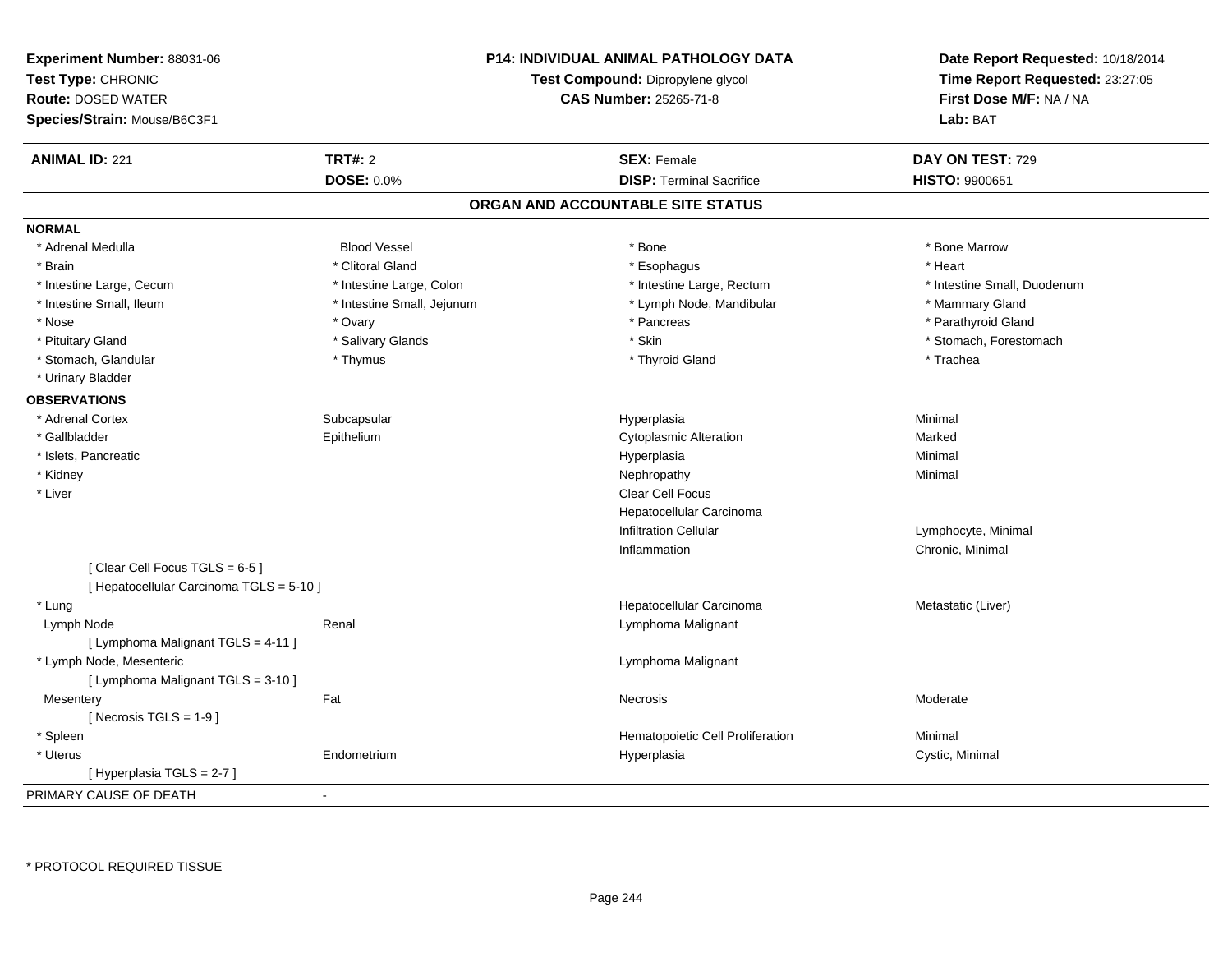|                                                                   | <b>P14: INDIVIDUAL ANIMAL PATHOLOGY DATA</b><br>Experiment Number: 88031-06<br>Test Type: CHRONIC<br>Test Compound: Dipropylene glycol |                                   | Date Report Requested: 10/18/2014 |
|-------------------------------------------------------------------|----------------------------------------------------------------------------------------------------------------------------------------|-----------------------------------|-----------------------------------|
|                                                                   |                                                                                                                                        |                                   | Time Report Requested: 23:27:05   |
| <b>Route: DOSED WATER</b>                                         |                                                                                                                                        | <b>CAS Number: 25265-71-8</b>     | First Dose M/F: NA / NA           |
| Species/Strain: Mouse/B6C3F1                                      |                                                                                                                                        |                                   | Lab: BAT                          |
|                                                                   |                                                                                                                                        |                                   |                                   |
| <b>ANIMAL ID: 222</b>                                             | <b>TRT#: 2</b>                                                                                                                         | <b>SEX: Female</b>                | DAY ON TEST: 728                  |
|                                                                   | <b>DOSE: 0.0%</b>                                                                                                                      | <b>DISP: Terminal Sacrifice</b>   | <b>HISTO: 9900652</b>             |
|                                                                   |                                                                                                                                        | ORGAN AND ACCOUNTABLE SITE STATUS |                                   |
| <b>NORMAL</b>                                                     |                                                                                                                                        |                                   |                                   |
| * Adrenal Medulla                                                 | <b>Blood Vessel</b>                                                                                                                    | * Bone                            | * Bone Marrow                     |
| * Brain                                                           | * Clitoral Gland                                                                                                                       | * Esophagus                       | * Gallbladder                     |
| * Heart                                                           | * Intestine Large, Cecum                                                                                                               | * Intestine Large, Colon          | * Intestine Large, Rectum         |
| * Intestine Small, Duodenum                                       | * Intestine Small, Ileum                                                                                                               | * Intestine Small, Jejunum        | * Kidney                          |
| * Lung                                                            | * Lymph Node, Mandibular                                                                                                               | * Lymph Node, Mesenteric          | * Mammary Gland                   |
| * Nose                                                            | * Ovary                                                                                                                                | * Pancreas                        | * Pituitary Gland                 |
| * Salivary Glands                                                 | * Skin                                                                                                                                 | * Stomach, Forestomach            | * Stomach, Glandular              |
| * Thymus                                                          | * Thyroid Gland                                                                                                                        | * Trachea                         | * Urinary Bladder                 |
| * Uterus                                                          |                                                                                                                                        |                                   |                                   |
| <b>MISSING</b>                                                    |                                                                                                                                        |                                   |                                   |
| * Parathyroid Gland                                               |                                                                                                                                        |                                   |                                   |
| <b>OBSERVATIONS</b>                                               |                                                                                                                                        |                                   |                                   |
| * Adrenal Cortex                                                  | Subcapsular                                                                                                                            | Hyperplasia                       | Minimal                           |
| * Islets, Pancreatic                                              |                                                                                                                                        | Hyperplasia                       | Minimal                           |
| * Liver                                                           |                                                                                                                                        | Eosinophilic Focus                |                                   |
|                                                                   |                                                                                                                                        | Hemangiosarcoma                   |                                   |
|                                                                   |                                                                                                                                        | Inflammation                      | Chronic, Minimal                  |
| [ Eosinophilic Focus TGLS = 2-9 ]<br>[Hemangiosarcoma TGLS = 1-4] |                                                                                                                                        |                                   |                                   |
| * Spleen                                                          | Lymph Follic                                                                                                                           | Atrophy                           | Minimal                           |
|                                                                   |                                                                                                                                        | Hematopoietic Cell Proliferation  | Minimal                           |
| PRIMARY CAUSE OF DEATH                                            |                                                                                                                                        |                                   |                                   |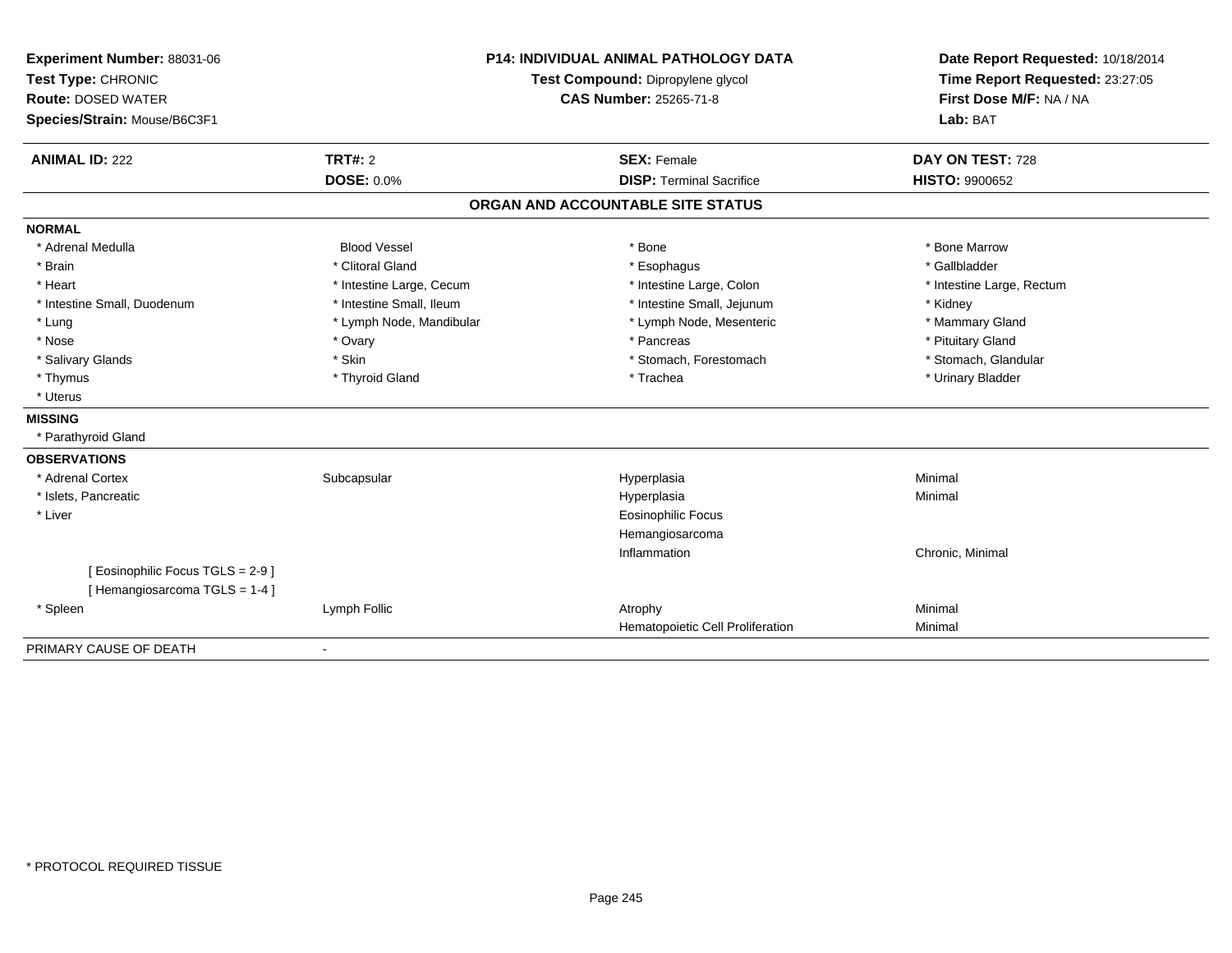| Experiment Number: 88031-06<br>Test Type: CHRONIC<br><b>Route: DOSED WATER</b><br>Species/Strain: Mouse/B6C3F1 |                          | <b>P14: INDIVIDUAL ANIMAL PATHOLOGY DATA</b><br>Test Compound: Dipropylene glycol<br><b>CAS Number: 25265-71-8</b> | Date Report Requested: 10/18/2014<br>Time Report Requested: 23:27:05<br>First Dose M/F: NA / NA<br>Lab: BAT |  |
|----------------------------------------------------------------------------------------------------------------|--------------------------|--------------------------------------------------------------------------------------------------------------------|-------------------------------------------------------------------------------------------------------------|--|
| <b>ANIMAL ID: 223</b>                                                                                          | <b>TRT#: 2</b>           | <b>SEX: Female</b>                                                                                                 | DAY ON TEST: 729                                                                                            |  |
|                                                                                                                | <b>DOSE: 0.0%</b>        | <b>DISP: Terminal Sacrifice</b>                                                                                    | <b>HISTO: 9900653</b>                                                                                       |  |
|                                                                                                                |                          | ORGAN AND ACCOUNTABLE SITE STATUS                                                                                  |                                                                                                             |  |
| <b>NORMAL</b>                                                                                                  |                          |                                                                                                                    |                                                                                                             |  |
| * Adrenal Medulla                                                                                              | <b>Blood Vessel</b>      | * Bone                                                                                                             | * Bone Marrow                                                                                               |  |
| * Brain                                                                                                        | * Clitoral Gland         | * Esophagus                                                                                                        | * Gallbladder                                                                                               |  |
| * Heart                                                                                                        | * Intestine Large, Cecum | * Intestine Large, Colon                                                                                           | * Intestine Large, Rectum                                                                                   |  |
| * Intestine Small, Duodenum                                                                                    | * Intestine Small, Ileum | * Intestine Small, Jejunum                                                                                         | * Kidney                                                                                                    |  |
| * Lung                                                                                                         | * Lymph Node, Mandibular | * Lymph Node, Mesenteric                                                                                           | * Mammary Gland                                                                                             |  |
| * Nose                                                                                                         | * Ovary                  | * Pancreas                                                                                                         | * Salivary Glands                                                                                           |  |
| * Skin                                                                                                         | * Stomach, Glandular     | * Thyroid Gland                                                                                                    | * Trachea                                                                                                   |  |
| * Urinary Bladder                                                                                              | * Uterus                 |                                                                                                                    |                                                                                                             |  |
| <b>MISSING</b>                                                                                                 |                          |                                                                                                                    |                                                                                                             |  |
| * Parathyroid Gland                                                                                            |                          |                                                                                                                    |                                                                                                             |  |
| <b>OBSERVATIONS</b>                                                                                            |                          |                                                                                                                    |                                                                                                             |  |
| * Adrenal Cortex                                                                                               | Subcapsular              | Hyperplasia                                                                                                        | Minimal                                                                                                     |  |
| * Islets, Pancreatic                                                                                           |                          | Hyperplasia                                                                                                        | Minimal                                                                                                     |  |
| * Liver                                                                                                        |                          | <b>Eosinophilic Focus</b>                                                                                          |                                                                                                             |  |
|                                                                                                                |                          | Hemangiosarcoma                                                                                                    |                                                                                                             |  |
|                                                                                                                |                          | <b>Infiltration Cellular</b>                                                                                       | Lymphocyte, Mild                                                                                            |  |
|                                                                                                                |                          | Inflammation                                                                                                       | Chronic, Minimal                                                                                            |  |
|                                                                                                                |                          | <b>Mixed Cell Focus</b>                                                                                            |                                                                                                             |  |
| [Hemangiosarcoma TGLS = 2-4]<br>[Mixed Cell Focus TGLS = 3,4-10]                                               |                          |                                                                                                                    |                                                                                                             |  |
| * Pituitary Gland                                                                                              | Pars Distalis            | Hyperplasia                                                                                                        | Focal, Moderate                                                                                             |  |
| * Spleen                                                                                                       |                          | Hematopoietic Cell Proliferation                                                                                   | Mild                                                                                                        |  |
| * Stomach, Forestomach                                                                                         |                          | Squamous Cell Papilloma                                                                                            |                                                                                                             |  |
| [Squamous Cell Papilloma TGLS = 5-11]                                                                          |                          |                                                                                                                    |                                                                                                             |  |
| * Thymus                                                                                                       |                          | Lymphoma Malignant                                                                                                 |                                                                                                             |  |
| [ Lymphoma Malignant TGLS = 1-9 ]                                                                              |                          |                                                                                                                    |                                                                                                             |  |
| PRIMARY CAUSE OF DEATH                                                                                         |                          |                                                                                                                    |                                                                                                             |  |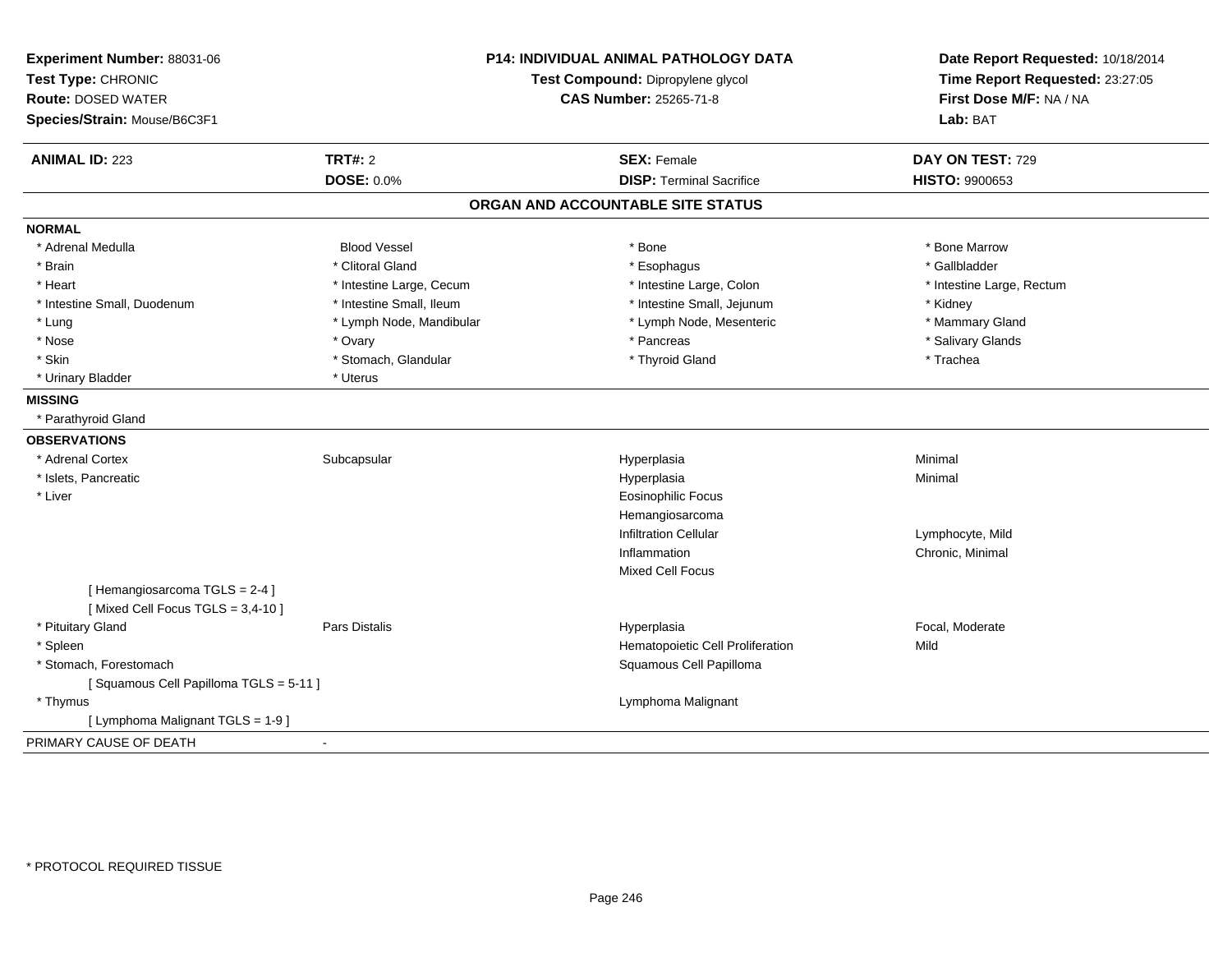| Experiment Number: 88031-06<br>Test Type: CHRONIC<br><b>Route: DOSED WATER</b><br>Species/Strain: Mouse/B6C3F1 |                          | <b>P14: INDIVIDUAL ANIMAL PATHOLOGY DATA</b><br>Test Compound: Dipropylene glycol<br><b>CAS Number: 25265-71-8</b> | Date Report Requested: 10/18/2014<br>Time Report Requested: 23:27:05<br>First Dose M/F: NA / NA<br>Lab: BAT |
|----------------------------------------------------------------------------------------------------------------|--------------------------|--------------------------------------------------------------------------------------------------------------------|-------------------------------------------------------------------------------------------------------------|
| <b>ANIMAL ID: 224</b>                                                                                          | <b>TRT#: 2</b>           | <b>SEX: Female</b>                                                                                                 | DAY ON TEST: 728                                                                                            |
|                                                                                                                | <b>DOSE: 0.0%</b>        | <b>DISP: Terminal Sacrifice</b>                                                                                    | <b>HISTO: 9900654</b>                                                                                       |
|                                                                                                                |                          | ORGAN AND ACCOUNTABLE SITE STATUS                                                                                  |                                                                                                             |
| <b>NORMAL</b>                                                                                                  |                          |                                                                                                                    |                                                                                                             |
| * Adrenal Medulla                                                                                              | <b>Blood Vessel</b>      | * Bone                                                                                                             | * Bone Marrow                                                                                               |
| * Brain                                                                                                        | * Clitoral Gland         | * Esophagus                                                                                                        | * Gallbladder                                                                                               |
| * Heart                                                                                                        | * Intestine Large, Cecum | * Intestine Large, Colon                                                                                           | * Intestine Large, Rectum                                                                                   |
| * Intestine Small, Duodenum                                                                                    | * Intestine Small, Ileum | * Intestine Small, Jejunum                                                                                         | * Islets, Pancreatic                                                                                        |
| * Kidney                                                                                                       | * Lung                   | * Lymph Node, Mandibular                                                                                           | * Lymph Node, Mesenteric                                                                                    |
| * Mammary Gland                                                                                                | * Nose                   | * Ovary                                                                                                            | * Pancreas                                                                                                  |
| * Parathyroid Gland                                                                                            | * Pituitary Gland        | * Salivary Glands                                                                                                  | * Skin                                                                                                      |
| * Stomach, Forestomach                                                                                         | * Thymus                 | * Thyroid Gland                                                                                                    | * Trachea                                                                                                   |
| * Urinary Bladder                                                                                              |                          |                                                                                                                    |                                                                                                             |
| <b>OBSERVATIONS</b>                                                                                            |                          |                                                                                                                    |                                                                                                             |
| * Adrenal Cortex                                                                                               | Subcapsular              | Hyperplasia                                                                                                        | Minimal                                                                                                     |
| * Liver                                                                                                        |                          | <b>Infiltration Cellular</b>                                                                                       | Lymphocyte, Minimal                                                                                         |
|                                                                                                                |                          | Inflammation                                                                                                       | Chronic, Minimal                                                                                            |
| * Spleen                                                                                                       |                          | Hematopoietic Cell Proliferation                                                                                   | Minimal                                                                                                     |
| * Stomach, Glandular                                                                                           |                          | Inflammation                                                                                                       | Chronic, Minimal                                                                                            |
| * Uterus                                                                                                       | Endometrium              | Hyperplasia                                                                                                        | Cystic, Minimal                                                                                             |
| PRIMARY CAUSE OF DEATH                                                                                         |                          |                                                                                                                    |                                                                                                             |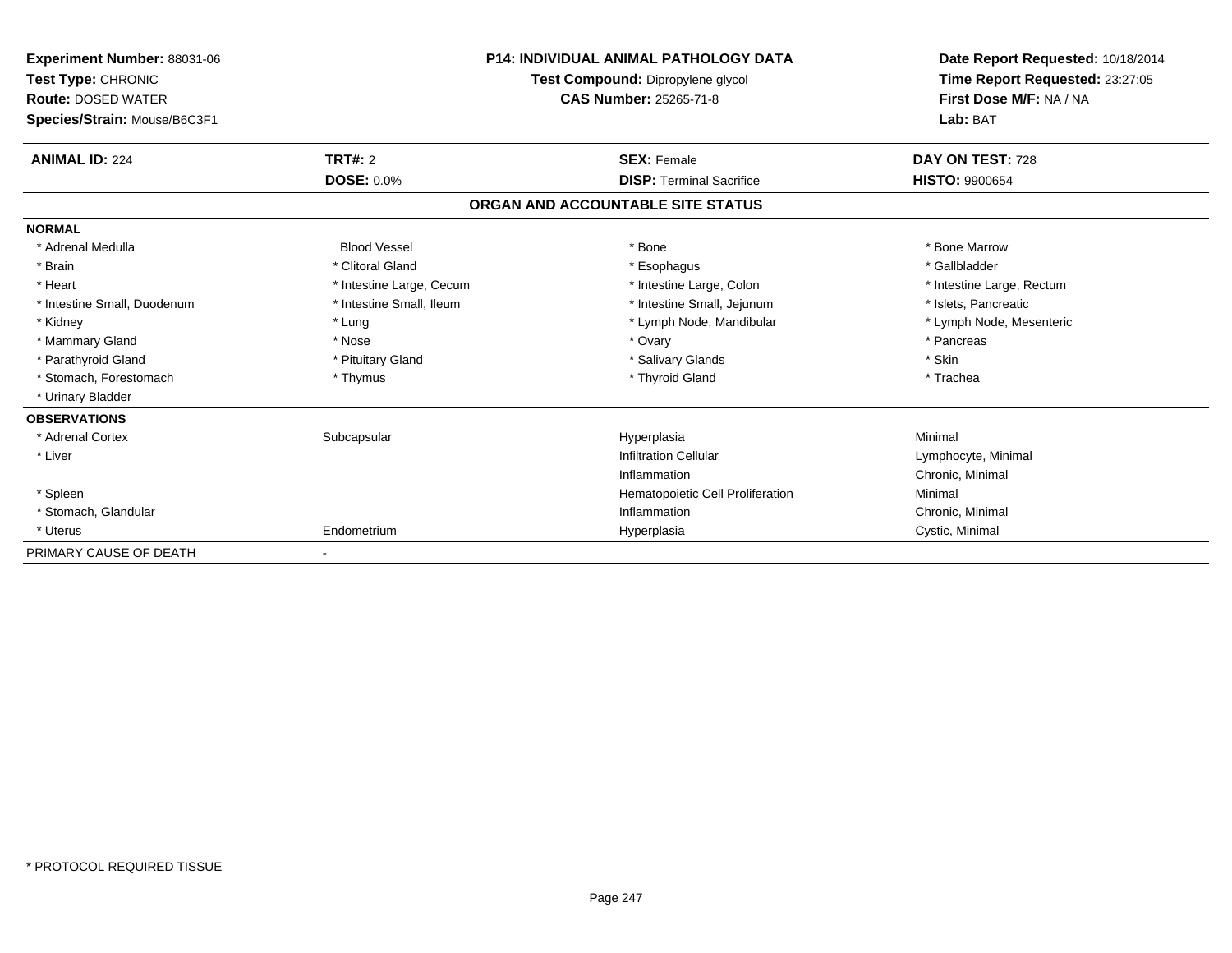| <b>P14: INDIVIDUAL ANIMAL PATHOLOGY DATA</b><br>Experiment Number: 88031-06<br>Test Compound: Dipropylene glycol |                          | Date Report Requested: 10/18/2014<br>Time Report Requested: 23:27:05 |                           |
|------------------------------------------------------------------------------------------------------------------|--------------------------|----------------------------------------------------------------------|---------------------------|
| Test Type: CHRONIC<br><b>Route: DOSED WATER</b>                                                                  | CAS Number: 25265-71-8   |                                                                      | First Dose M/F: NA / NA   |
| Species/Strain: Mouse/B6C3F1                                                                                     |                          |                                                                      | Lab: BAT                  |
|                                                                                                                  |                          |                                                                      |                           |
| <b>ANIMAL ID: 225</b>                                                                                            | <b>TRT#: 2</b>           | <b>SEX: Female</b>                                                   | DAY ON TEST: 729          |
|                                                                                                                  | <b>DOSE: 0.0%</b>        | <b>DISP: Terminal Sacrifice</b>                                      | <b>HISTO: 9900655</b>     |
|                                                                                                                  |                          | ORGAN AND ACCOUNTABLE SITE STATUS                                    |                           |
| <b>NORMAL</b>                                                                                                    |                          |                                                                      |                           |
| * Adrenal Medulla                                                                                                | <b>Blood Vessel</b>      | * Bone                                                               | * Bone Marrow             |
| * Brain                                                                                                          | * Clitoral Gland         | * Esophagus                                                          | * Gallbladder             |
| * Heart                                                                                                          | * Intestine Large, Cecum | * Intestine Large, Colon                                             | * Intestine Large, Rectum |
| * Intestine Small, Duodenum                                                                                      | * Intestine Small, Ileum | * Intestine Small, Jejunum                                           | * Lung                    |
| * Lymph Node, Mandibular                                                                                         | * Lymph Node, Mesenteric | * Ovary                                                              | * Pancreas                |
| * Pituitary Gland                                                                                                | * Salivary Glands        | * Skin                                                               | * Stomach, Forestomach    |
| * Thymus                                                                                                         | * Thyroid Gland          | * Trachea                                                            | * Urinary Bladder         |
| <b>MISSING</b>                                                                                                   |                          |                                                                      |                           |
| * Parathyroid Gland                                                                                              |                          |                                                                      |                           |
| <b>OBSERVATIONS</b>                                                                                              |                          |                                                                      |                           |
| * Adrenal Cortex                                                                                                 | Subcapsular              | Hyperplasia                                                          | Mild                      |
|                                                                                                                  |                          | Hypertrophy                                                          | Focal, Minimal            |
| * Islets, Pancreatic                                                                                             |                          | Hyperplasia                                                          | Mild                      |
| * Kidney                                                                                                         |                          | Infarct                                                              | Minimal                   |
| * Liver                                                                                                          |                          | <b>Infiltration Cellular</b>                                         | Lymphocyte, Minimal       |
|                                                                                                                  |                          | Inflammation                                                         | Chronic, Minimal          |
| * Mammary Gland                                                                                                  |                          | Carcinoma                                                            |                           |
| [Carcinoma TGLS = 2-7]                                                                                           |                          |                                                                      |                           |
| * Nose                                                                                                           | Glands                   | Cyst                                                                 | Minimal                   |
| * Spleen                                                                                                         |                          | Hematopoietic Cell Proliferation                                     | Minimal                   |
| * Stomach, Glandular                                                                                             |                          | Mineralization                                                       | Focal, Minimal            |
| * Uterus                                                                                                         | Endometrium              | Hyperplasia                                                          | Cystic, Mild              |
| [ Hyperplasia TGLS = 1-7 ]                                                                                       |                          |                                                                      |                           |
| PRIMARY CAUSE OF DEATH                                                                                           | $\blacksquare$           |                                                                      |                           |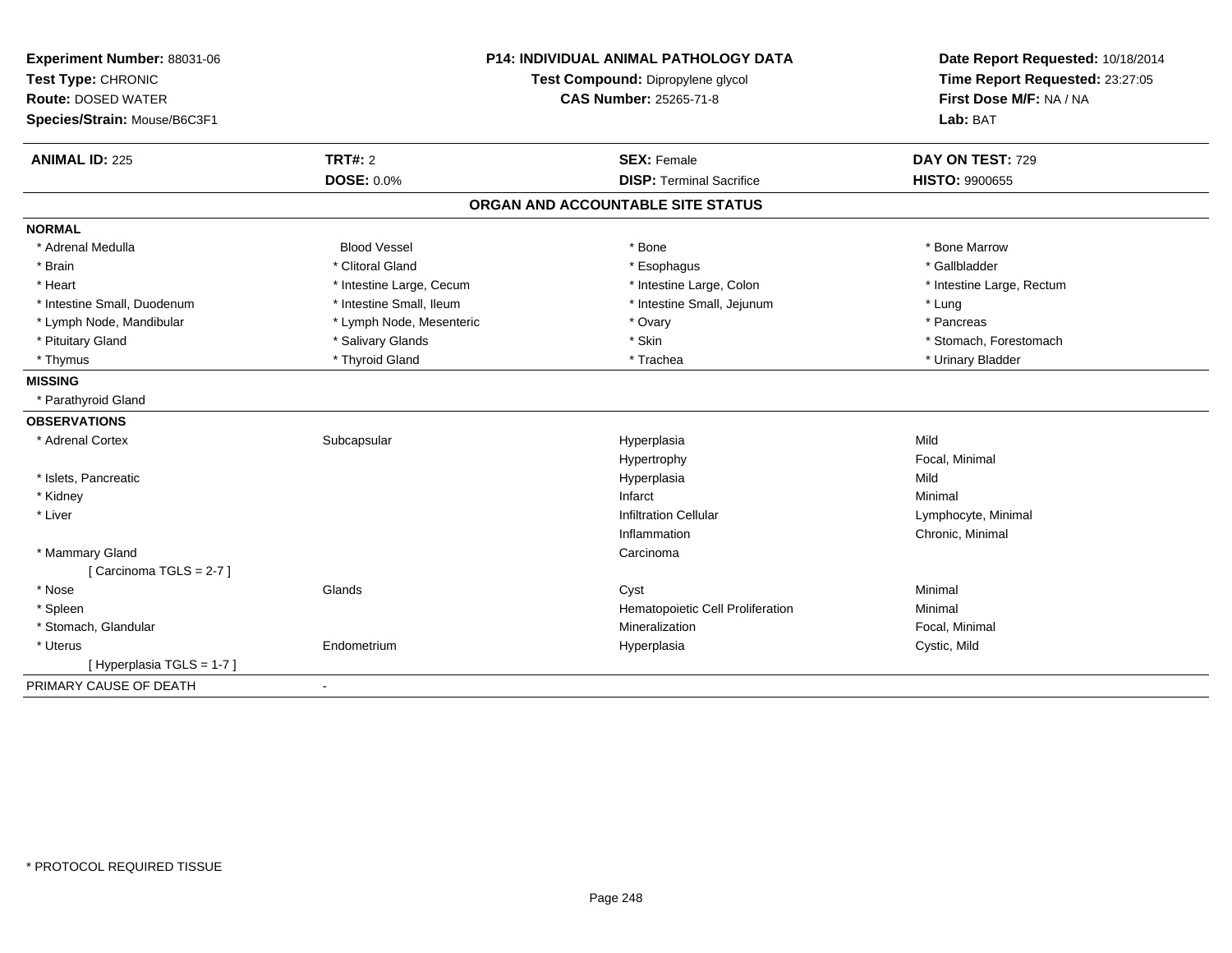| Experiment Number: 88031-06<br>Test Type: CHRONIC<br><b>Route: DOSED WATER</b><br>Species/Strain: Mouse/B6C3F1 |                                     | <b>P14: INDIVIDUAL ANIMAL PATHOLOGY DATA</b><br>Test Compound: Dipropylene glycol<br>CAS Number: 25265-71-8 |                                                  | Date Report Requested: 10/18/2014<br>Time Report Requested: 23:27:05<br>First Dose M/F: NA / NA<br>Lab: BAT |
|----------------------------------------------------------------------------------------------------------------|-------------------------------------|-------------------------------------------------------------------------------------------------------------|--------------------------------------------------|-------------------------------------------------------------------------------------------------------------|
| <b>ANIMAL ID: 226</b>                                                                                          | <b>TRT#: 2</b><br><b>DOSE: 0.0%</b> |                                                                                                             | <b>SEX: Female</b><br><b>DISP: Natural Death</b> | DAY ON TEST: 599<br><b>HISTO: 9900656</b>                                                                   |
|                                                                                                                |                                     | ORGAN AND ACCOUNTABLE SITE STATUS                                                                           |                                                  |                                                                                                             |
| <b>NORMAL</b>                                                                                                  |                                     |                                                                                                             |                                                  |                                                                                                             |
| * Adrenal Medulla                                                                                              | <b>Blood Vessel</b>                 |                                                                                                             | * Bone                                           | * Bone Marrow                                                                                               |
| * Brain                                                                                                        | * Clitoral Gland                    |                                                                                                             | * Esophagus                                      | * Gallbladder                                                                                               |
| * Heart                                                                                                        | * Intestine Large, Cecum            |                                                                                                             | * Intestine Large, Colon                         | * Intestine Large, Rectum                                                                                   |
| * Intestine Small, Duodenum                                                                                    | * Intestine Small. Ileum            |                                                                                                             | * Intestine Small, Jejunum                       | * Islets, Pancreatic                                                                                        |
| * Kidney                                                                                                       | * Lung                              |                                                                                                             | * Lymph Node, Mandibular                         | * Lymph Node, Mesenteric                                                                                    |
| * Mammary Gland                                                                                                | * Nose                              |                                                                                                             | * Pancreas                                       | * Pituitary Gland                                                                                           |
| * Salivary Glands                                                                                              | * Skin                              |                                                                                                             | * Spleen                                         | * Stomach, Forestomach                                                                                      |
| * Stomach, Glandular                                                                                           | * Thymus                            |                                                                                                             | * Trachea                                        | * Urinary Bladder                                                                                           |
| <b>MISSING</b>                                                                                                 |                                     |                                                                                                             |                                                  |                                                                                                             |
| * Parathyroid Gland                                                                                            | * Thyroid Gland                     |                                                                                                             |                                                  |                                                                                                             |
| <b>OBSERVATIONS</b>                                                                                            |                                     |                                                                                                             |                                                  |                                                                                                             |
| * Adrenal Cortex                                                                                               | Subcapsular                         |                                                                                                             | Hyperplasia                                      | Minimal                                                                                                     |
| * Liver                                                                                                        |                                     |                                                                                                             | Eosinophilic Focus                               |                                                                                                             |
| [Eosinophilic Focus TGLS = 4-5]                                                                                |                                     |                                                                                                             |                                                  |                                                                                                             |
| * Ovary                                                                                                        |                                     |                                                                                                             | Hemorrhage                                       | Marked                                                                                                      |
| [Hemorrhage TGLS = $1-9$ ]                                                                                     |                                     |                                                                                                             |                                                  |                                                                                                             |
| * Uterus                                                                                                       | Endometrium                         |                                                                                                             | Hyperplasia                                      | Cystic, Minimal                                                                                             |
| [Hyperplasia TGLS = 3-7]                                                                                       |                                     |                                                                                                             |                                                  |                                                                                                             |
| PRIMARY CAUSE OF DEATH                                                                                         | - Ovary Hemorrhage                  |                                                                                                             |                                                  |                                                                                                             |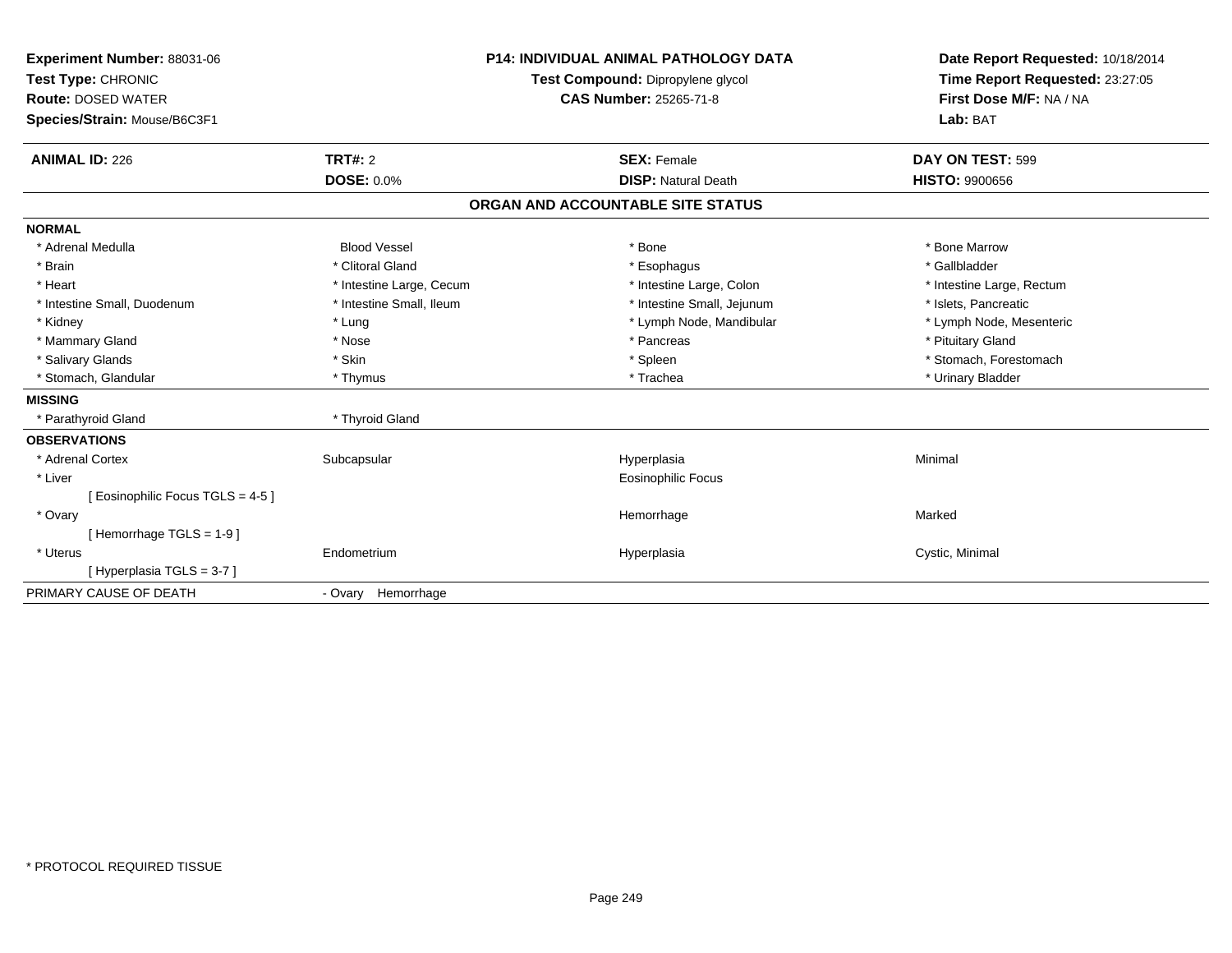| Experiment Number: 88031-06<br>Test Type: CHRONIC<br><b>Route: DOSED WATER</b><br>Species/Strain: Mouse/B6C3F1 |                          | <b>P14: INDIVIDUAL ANIMAL PATHOLOGY DATA</b><br>Test Compound: Dipropylene glycol<br><b>CAS Number: 25265-71-8</b> | Date Report Requested: 10/18/2014<br>Time Report Requested: 23:27:05<br>First Dose M/F: NA / NA<br>Lab: BAT |  |
|----------------------------------------------------------------------------------------------------------------|--------------------------|--------------------------------------------------------------------------------------------------------------------|-------------------------------------------------------------------------------------------------------------|--|
| <b>ANIMAL ID: 227</b>                                                                                          | <b>TRT#: 2</b>           | <b>SEX: Female</b>                                                                                                 | DAY ON TEST: 730                                                                                            |  |
|                                                                                                                | <b>DOSE: 0.0%</b>        | <b>DISP: Terminal Sacrifice</b>                                                                                    | <b>HISTO: 9900657</b>                                                                                       |  |
|                                                                                                                |                          | ORGAN AND ACCOUNTABLE SITE STATUS                                                                                  |                                                                                                             |  |
| <b>NORMAL</b>                                                                                                  |                          |                                                                                                                    |                                                                                                             |  |
| * Adrenal Medulla                                                                                              | <b>Blood Vessel</b>      | * Bone                                                                                                             | * Bone Marrow                                                                                               |  |
| * Brain                                                                                                        | * Clitoral Gland         | * Esophagus                                                                                                        | * Gallbladder                                                                                               |  |
| * Heart                                                                                                        | * Intestine Large, Cecum | * Intestine Large, Colon                                                                                           | * Intestine Large, Rectum                                                                                   |  |
| * Intestine Small, Duodenum                                                                                    | * Intestine Small, Ileum | * Intestine Small, Jejunum                                                                                         | * Kidney                                                                                                    |  |
| * Lung                                                                                                         | * Lymph Node, Mesenteric | * Mammary Gland                                                                                                    | * Nose                                                                                                      |  |
| * Pancreas                                                                                                     | * Parathyroid Gland      | * Salivary Glands                                                                                                  | * Skin                                                                                                      |  |
| * Stomach, Forestomach                                                                                         | * Stomach, Glandular     | * Thymus                                                                                                           | * Thyroid Gland                                                                                             |  |
| * Trachea                                                                                                      | * Urinary Bladder        |                                                                                                                    |                                                                                                             |  |
| <b>OBSERVATIONS</b>                                                                                            |                          |                                                                                                                    |                                                                                                             |  |
| * Adrenal Cortex                                                                                               | Subcapsular              | Hyperplasia                                                                                                        | Minimal                                                                                                     |  |
| Eye                                                                                                            | Cornea                   | Inflammation                                                                                                       | Chronic, Minimal                                                                                            |  |
| [Inflammation TGLS = $1-9$ ]                                                                                   |                          |                                                                                                                    |                                                                                                             |  |
| <b>Harderian Gland</b>                                                                                         |                          | Adenoma                                                                                                            |                                                                                                             |  |
| [Adenoma TGLS = $2-9$ ]                                                                                        |                          |                                                                                                                    |                                                                                                             |  |
| * Islets, Pancreatic                                                                                           |                          | Hyperplasia                                                                                                        | Minimal                                                                                                     |  |
| * Liver                                                                                                        |                          | <b>Basophilic Focus</b>                                                                                            |                                                                                                             |  |
|                                                                                                                |                          | <b>Infiltration Cellular</b>                                                                                       | Lymphocyte, Minimal                                                                                         |  |
|                                                                                                                |                          | Inflammation                                                                                                       | Chronic, Minimal                                                                                            |  |
| [Basophilic Focus TGLS = 8-10]                                                                                 |                          |                                                                                                                    |                                                                                                             |  |
| * Lymph Node, Mandibular                                                                                       |                          | Hyperplasia                                                                                                        | Lymphoid, Moderate                                                                                          |  |
| [ Hyperplasia TGLS = 7-2 ]                                                                                     |                          |                                                                                                                    |                                                                                                             |  |
| Mesentery                                                                                                      | Fat                      | Necrosis                                                                                                           | Moderate                                                                                                    |  |
| [ Necrosis TGLS = $6-10$ ]                                                                                     |                          |                                                                                                                    |                                                                                                             |  |
| * Ovary                                                                                                        |                          | Cyst                                                                                                               | Mild                                                                                                        |  |
| [Cyst TGLS = $4-7$ ]                                                                                           |                          |                                                                                                                    |                                                                                                             |  |
| * Pituitary Gland                                                                                              | <b>Pars Distalis</b>     | Hyperplasia                                                                                                        | Focal, Minimal                                                                                              |  |
| * Spleen                                                                                                       | Lymph Follic             | Hyperplasia                                                                                                        | Mild                                                                                                        |  |
| [Hyperplasia TGLS = 5-4]                                                                                       |                          |                                                                                                                    |                                                                                                             |  |
| * Uterus                                                                                                       | Endometrium              | Hyperplasia                                                                                                        | Cystic, Minimal                                                                                             |  |
| [Hyperplasia TGLS = 3-7]                                                                                       |                          |                                                                                                                    |                                                                                                             |  |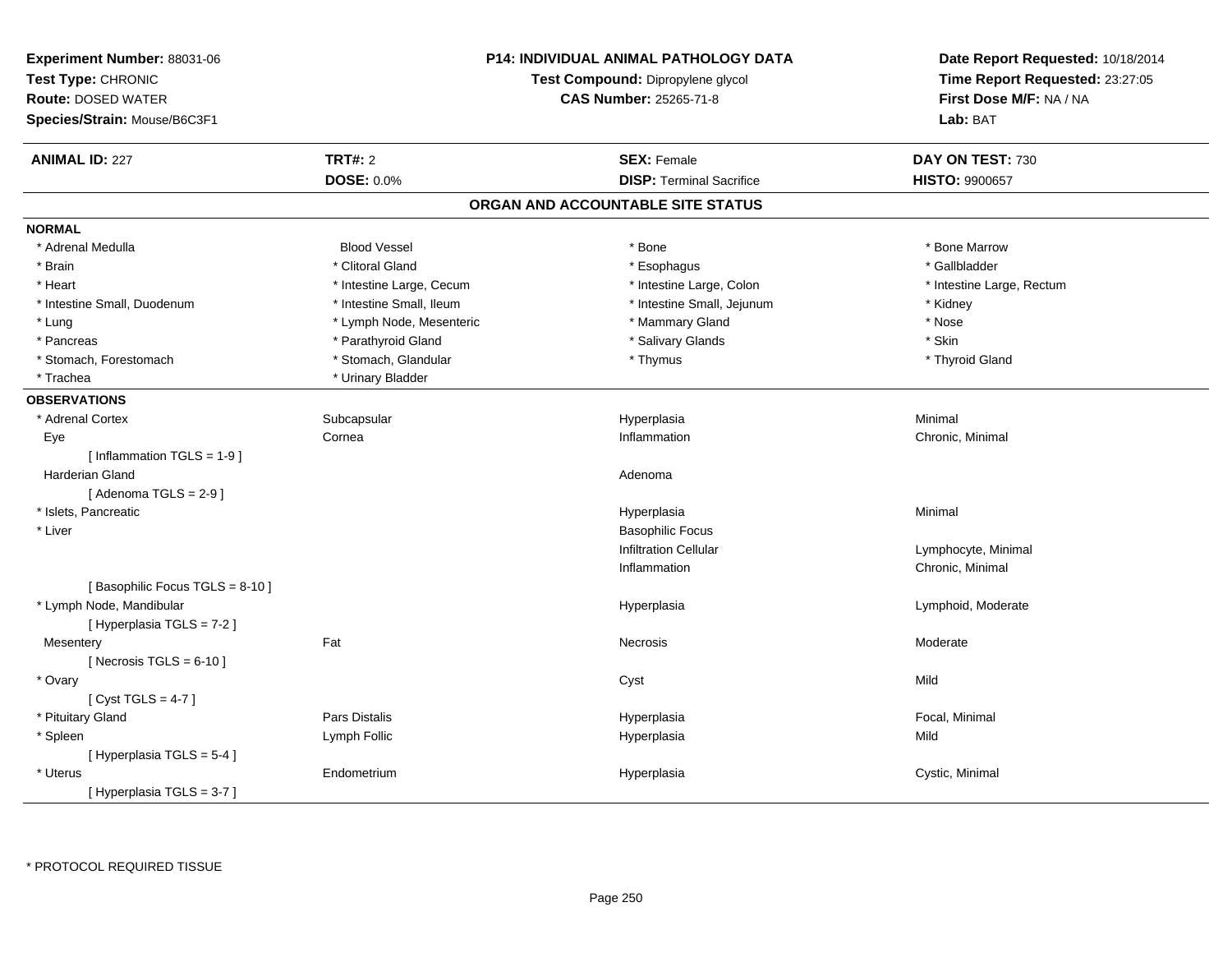| <b>Experiment Number: 88031-06</b> |                   | <b>P14: INDIVIDUAL ANIMAL PATHOLOGY DATA</b> | Date Report Requested: 10/18/2014 |  |
|------------------------------------|-------------------|----------------------------------------------|-----------------------------------|--|
| <b>Test Type: CHRONIC</b>          |                   | Test Compound: Dipropylene glycol            | Time Report Requested: 23:27:05   |  |
| <b>Route: DOSED WATER</b>          |                   | <b>CAS Number: 25265-71-8</b>                | First Dose M/F: NA / NA           |  |
| Species/Strain: Mouse/B6C3F1       |                   |                                              | Lab: BAT                          |  |
| <b>ANIMAL ID: 227</b>              | <b>TRT#:</b> 2    | <b>SEX: Female</b>                           | DAY ON TEST: 730                  |  |
|                                    | <b>DOSE: 0.0%</b> | <b>DISP:</b> Terminal Sacrifice              | <b>HISTO: 9900657</b>             |  |
|                                    |                   | ORGAN AND ACCOUNTABLE SITE STATUS            |                                   |  |
| PRIMARY CAUSE OF DEATH             |                   |                                              |                                   |  |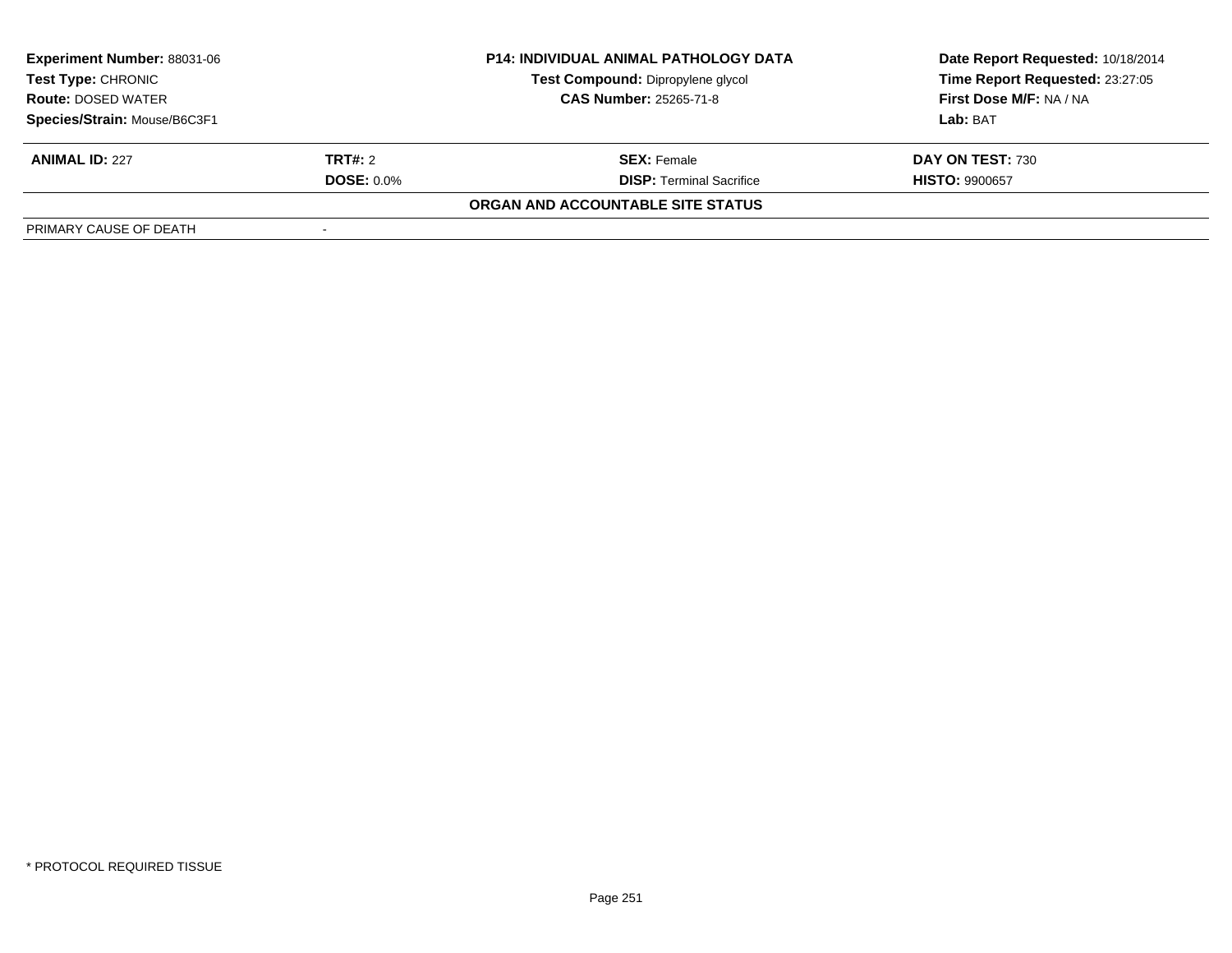| Experiment Number: 88031-06<br>Test Type: CHRONIC<br><b>Route: DOSED WATER</b><br>Species/Strain: Mouse/B6C3F1 | <b>P14: INDIVIDUAL ANIMAL PATHOLOGY DATA</b><br>Test Compound: Dipropylene glycol<br><b>CAS Number: 25265-71-8</b> |                                   | Date Report Requested: 10/18/2014<br>Time Report Requested: 23:27:05<br>First Dose M/F: NA / NA<br>Lab: BAT |  |
|----------------------------------------------------------------------------------------------------------------|--------------------------------------------------------------------------------------------------------------------|-----------------------------------|-------------------------------------------------------------------------------------------------------------|--|
| <b>ANIMAL ID: 228</b>                                                                                          | TRT#: 2                                                                                                            | <b>SEX: Female</b>                | DAY ON TEST: 729                                                                                            |  |
|                                                                                                                | <b>DOSE: 0.0%</b>                                                                                                  | <b>DISP: Terminal Sacrifice</b>   | <b>HISTO: 9900658</b>                                                                                       |  |
|                                                                                                                |                                                                                                                    | ORGAN AND ACCOUNTABLE SITE STATUS |                                                                                                             |  |
| <b>NORMAL</b>                                                                                                  |                                                                                                                    |                                   |                                                                                                             |  |
| * Adrenal Medulla                                                                                              | <b>Blood Vessel</b>                                                                                                | * Bone                            | * Bone Marrow                                                                                               |  |
| * Brain                                                                                                        | * Clitoral Gland                                                                                                   | * Esophagus                       | * Gallbladder                                                                                               |  |
| * Heart                                                                                                        | * Intestine Large, Cecum                                                                                           | * Intestine Large, Colon          | * Intestine Large, Rectum                                                                                   |  |
| * Intestine Small, Duodenum                                                                                    | * Intestine Small, Ileum                                                                                           | * Intestine Small, Jejunum        | * Kidney                                                                                                    |  |
| * Lung                                                                                                         | * Lymph Node, Mandibular                                                                                           | * Lymph Node, Mesenteric          | * Mammary Gland                                                                                             |  |
| * Nose                                                                                                         | * Ovary                                                                                                            | * Pancreas                        | * Parathyroid Gland                                                                                         |  |
| * Pituitary Gland                                                                                              | * Salivary Glands                                                                                                  | * Skin                            | * Stomach, Forestomach                                                                                      |  |
| * Stomach, Glandular                                                                                           | * Thymus                                                                                                           | * Thyroid Gland                   | * Trachea                                                                                                   |  |
| * Urinary Bladder                                                                                              |                                                                                                                    |                                   |                                                                                                             |  |
| <b>OBSERVATIONS</b>                                                                                            |                                                                                                                    |                                   |                                                                                                             |  |
| * Adrenal Cortex                                                                                               | Subcapsular                                                                                                        | Hyperplasia                       | Minimal                                                                                                     |  |
| * Islets, Pancreatic                                                                                           |                                                                                                                    | Hyperplasia                       | Minimal                                                                                                     |  |
| * Liver                                                                                                        |                                                                                                                    | Inflammation                      | Chronic, Minimal                                                                                            |  |
| * Spleen                                                                                                       | Lymph Follic                                                                                                       | Atrophy                           | Mild                                                                                                        |  |
|                                                                                                                |                                                                                                                    | Hematopoietic Cell Proliferation  | Mild                                                                                                        |  |
| * Uterus                                                                                                       | Endometrium                                                                                                        | Hyperplasia                       | Cystic, Mild                                                                                                |  |
| [Hyperplasia TGLS = $1-7$ ]                                                                                    |                                                                                                                    |                                   |                                                                                                             |  |
| PRIMARY CAUSE OF DEATH                                                                                         |                                                                                                                    |                                   |                                                                                                             |  |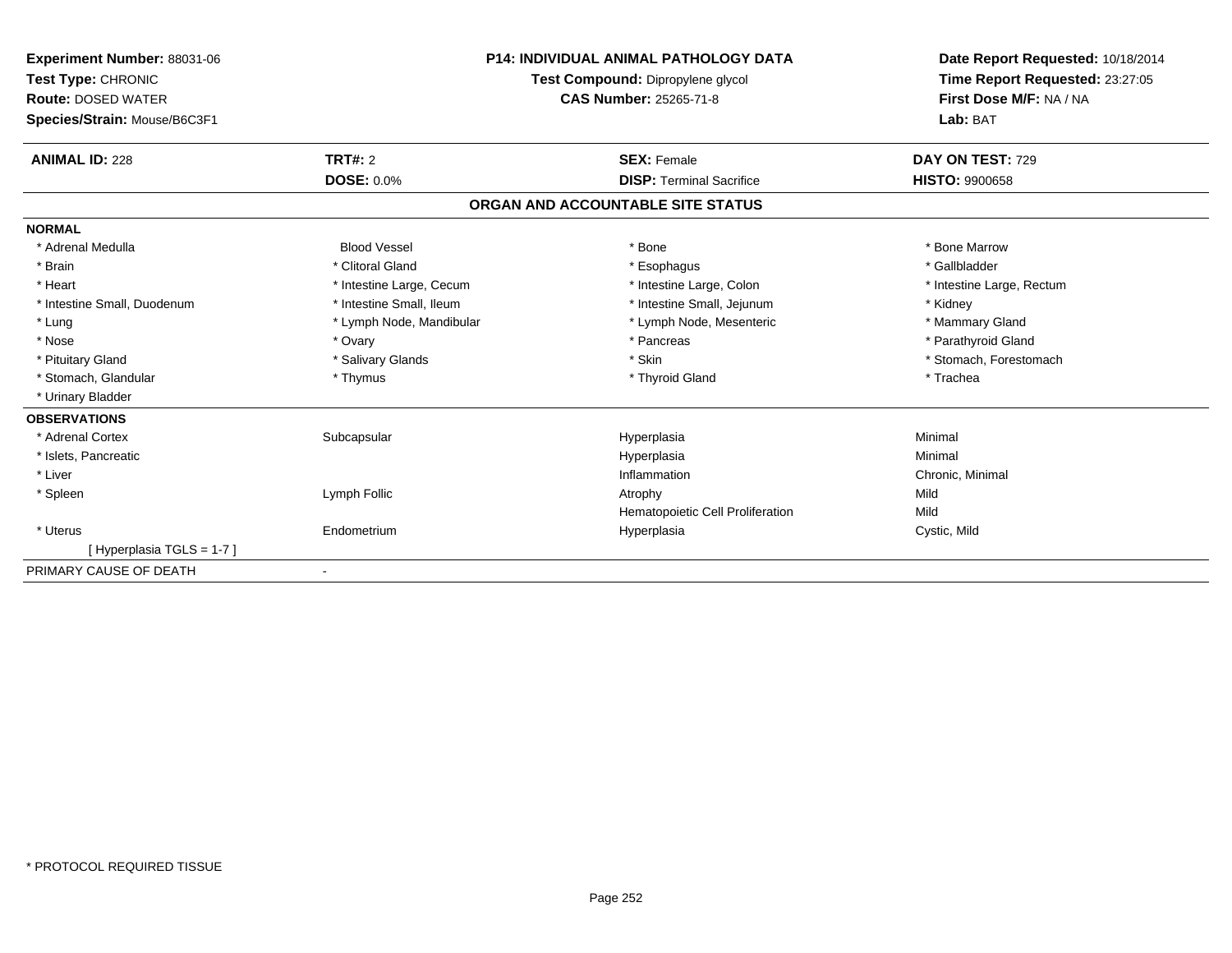| Experiment Number: 88031-06<br>Test Type: CHRONIC<br><b>Route: DOSED WATER</b><br>Species/Strain: Mouse/B6C3F1 |                          | <b>P14: INDIVIDUAL ANIMAL PATHOLOGY DATA</b><br>Test Compound: Dipropylene glycol<br><b>CAS Number: 25265-71-8</b> | Date Report Requested: 10/18/2014<br>Time Report Requested: 23:27:05<br>First Dose M/F: NA / NA<br>Lab: BAT |
|----------------------------------------------------------------------------------------------------------------|--------------------------|--------------------------------------------------------------------------------------------------------------------|-------------------------------------------------------------------------------------------------------------|
|                                                                                                                |                          |                                                                                                                    |                                                                                                             |
| <b>ANIMAL ID: 229</b>                                                                                          | <b>TRT#: 2</b>           | <b>SEX: Female</b>                                                                                                 | DAY ON TEST: 728                                                                                            |
|                                                                                                                | <b>DOSE: 0.0%</b>        | <b>DISP: Terminal Sacrifice</b>                                                                                    | <b>HISTO: 9900659</b>                                                                                       |
|                                                                                                                |                          | ORGAN AND ACCOUNTABLE SITE STATUS                                                                                  |                                                                                                             |
| <b>NORMAL</b>                                                                                                  |                          |                                                                                                                    |                                                                                                             |
| * Adrenal Medulla                                                                                              | <b>Blood Vessel</b>      | * Bone                                                                                                             | * Bone Marrow                                                                                               |
| * Brain                                                                                                        | * Clitoral Gland         | * Esophagus                                                                                                        | * Gallbladder                                                                                               |
| * Heart                                                                                                        | * Intestine Large, Cecum | * Intestine Large, Colon                                                                                           | * Intestine Large, Rectum                                                                                   |
| * Intestine Small, Duodenum                                                                                    | * Intestine Small, Ileum | * Intestine Small, Jejunum                                                                                         | * Kidney                                                                                                    |
| * Lung                                                                                                         | * Lymph Node, Mandibular | * Lymph Node, Mesenteric                                                                                           | * Mammary Gland                                                                                             |
| * Nose                                                                                                         | * Ovary                  | * Pancreas                                                                                                         | * Parathyroid Gland                                                                                         |
| * Pituitary Gland                                                                                              | * Salivary Glands        | * Skin                                                                                                             | * Stomach, Forestomach                                                                                      |
| * Stomach, Glandular                                                                                           | * Thymus                 | * Thyroid Gland                                                                                                    | * Trachea                                                                                                   |
| * Urinary Bladder                                                                                              |                          |                                                                                                                    |                                                                                                             |
| <b>OBSERVATIONS</b>                                                                                            |                          |                                                                                                                    |                                                                                                             |
| * Adrenal Cortex                                                                                               | Subcapsular              | Hyperplasia                                                                                                        | Minimal                                                                                                     |
| * Islets, Pancreatic                                                                                           |                          | Hyperplasia                                                                                                        | Minimal                                                                                                     |
| * Liver                                                                                                        |                          | <b>Eosinophilic Focus</b>                                                                                          |                                                                                                             |
|                                                                                                                |                          | <b>Infiltration Cellular</b>                                                                                       | Lymphocyte, Minimal                                                                                         |
|                                                                                                                |                          | Inflammation                                                                                                       | Chronic, Minimal                                                                                            |
|                                                                                                                |                          | Vacuolization Cytoplasmic                                                                                          | Focal, Minimal                                                                                              |
| [ Eosinophilic Focus TGLS = 2-4 ]                                                                              |                          |                                                                                                                    |                                                                                                             |
| * Spleen                                                                                                       | Lymph Follic             | Hyperplasia                                                                                                        | Mild                                                                                                        |
| * Uterus                                                                                                       | Endometrium              | Hyperplasia                                                                                                        | Cystic, Minimal                                                                                             |
| [Hyperplasia TGLS = 1-7]                                                                                       |                          |                                                                                                                    |                                                                                                             |
| PRIMARY CAUSE OF DEATH                                                                                         |                          |                                                                                                                    |                                                                                                             |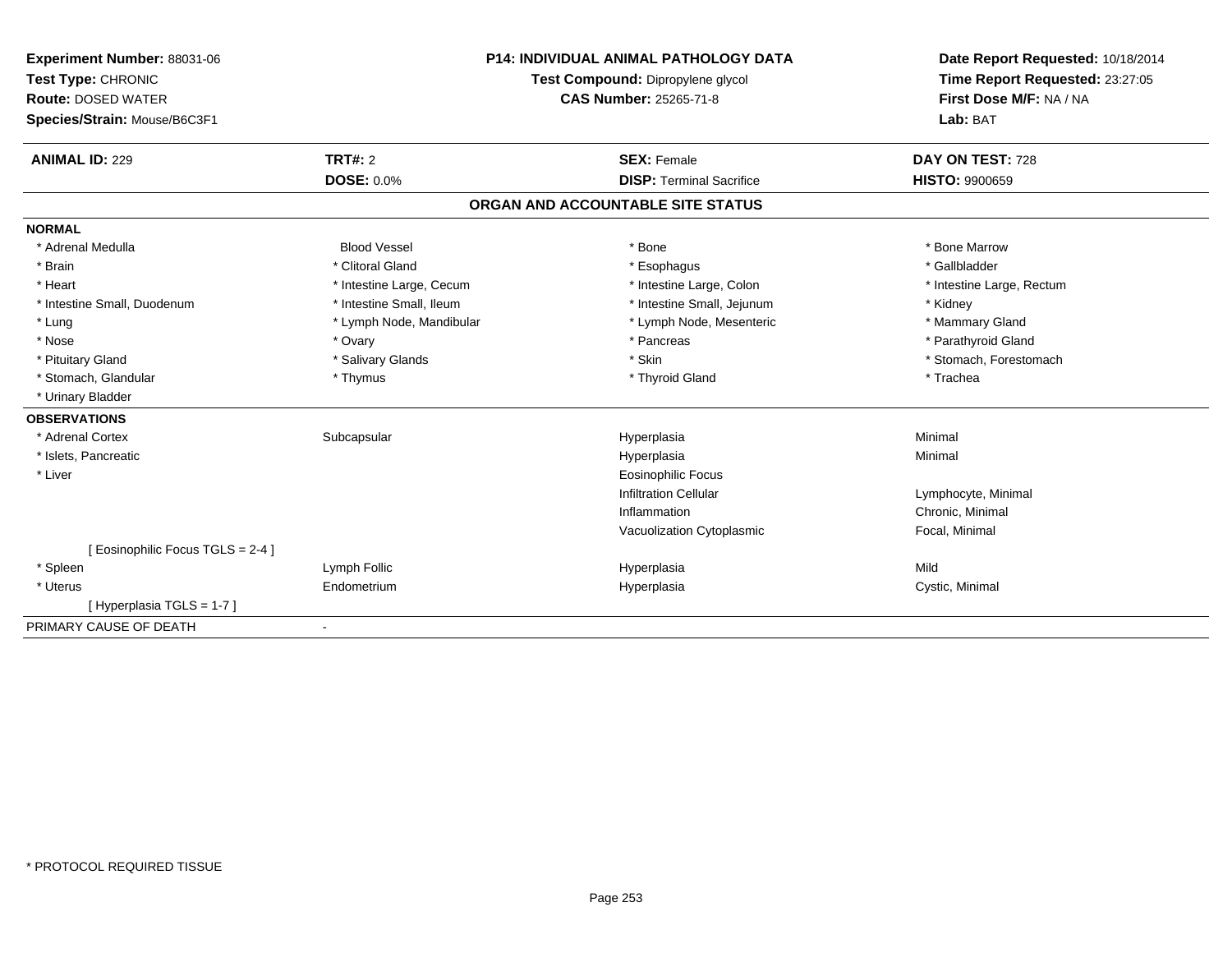| Experiment Number: 88031-06<br>Test Type: CHRONIC<br><b>Route: DOSED WATER</b><br>Species/Strain: Mouse/B6C3F1<br><b>ANIMAL ID: 230</b> | <b>TRT#: 2</b>           | <b>P14: INDIVIDUAL ANIMAL PATHOLOGY DATA</b><br>Test Compound: Dipropylene glycol<br>CAS Number: 25265-71-8<br><b>SEX: Female</b> | Date Report Requested: 10/18/2014<br>Time Report Requested: 23:27:05<br>First Dose M/F: NA / NA<br>Lab: BAT<br>DAY ON TEST: 728 |
|-----------------------------------------------------------------------------------------------------------------------------------------|--------------------------|-----------------------------------------------------------------------------------------------------------------------------------|---------------------------------------------------------------------------------------------------------------------------------|
|                                                                                                                                         | <b>DOSE: 0.0%</b>        | <b>DISP: Terminal Sacrifice</b>                                                                                                   | <b>HISTO: 9900660</b>                                                                                                           |
|                                                                                                                                         |                          | ORGAN AND ACCOUNTABLE SITE STATUS                                                                                                 |                                                                                                                                 |
| <b>NORMAL</b>                                                                                                                           |                          |                                                                                                                                   |                                                                                                                                 |
| * Adrenal Medulla                                                                                                                       | <b>Blood Vessel</b>      | * Bone                                                                                                                            | * Bone Marrow                                                                                                                   |
| * Brain                                                                                                                                 | * Clitoral Gland         | * Esophagus                                                                                                                       | * Gallbladder                                                                                                                   |
| * Heart                                                                                                                                 | * Intestine Large, Cecum | * Intestine Large, Colon                                                                                                          | * Intestine Large, Rectum                                                                                                       |
| * Intestine Small, Duodenum                                                                                                             | * Intestine Small, Ileum | * Intestine Small, Jejunum                                                                                                        | * Kidney                                                                                                                        |
| * Lymph Node, Mandibular                                                                                                                | * Lymph Node, Mesenteric | * Mammary Gland                                                                                                                   | * Nose                                                                                                                          |
| * Ovary                                                                                                                                 | * Pancreas               | * Parathyroid Gland                                                                                                               | * Pituitary Gland                                                                                                               |
| * Salivary Glands                                                                                                                       | * Skin                   | * Stomach, Forestomach                                                                                                            | * Thymus                                                                                                                        |
| * Thyroid Gland                                                                                                                         | * Trachea                | * Urinary Bladder                                                                                                                 |                                                                                                                                 |
| <b>OBSERVATIONS</b>                                                                                                                     |                          |                                                                                                                                   |                                                                                                                                 |
| * Adrenal Cortex                                                                                                                        | Subcapsular              | Hyperplasia                                                                                                                       | Minimal                                                                                                                         |
| * Islets, Pancreatic                                                                                                                    |                          | Hyperplasia                                                                                                                       | Minimal                                                                                                                         |
| * Liver                                                                                                                                 |                          | Inflammation                                                                                                                      | Chronic, Minimal                                                                                                                |
|                                                                                                                                         |                          | <b>Mixed Cell Focus</b>                                                                                                           |                                                                                                                                 |
| [Mixed Cell Focus TGLS = 3-9]                                                                                                           |                          |                                                                                                                                   |                                                                                                                                 |
| * Lung                                                                                                                                  | Artery                   | Inflammation                                                                                                                      | Chronic, Mild                                                                                                                   |
| Mesentery                                                                                                                               | Fat                      | Necrosis                                                                                                                          | Moderate                                                                                                                        |
| [ Necrosis TGLS = $1-9$ ]                                                                                                               |                          |                                                                                                                                   |                                                                                                                                 |
| * Spleen                                                                                                                                |                          | Hematopoietic Cell Proliferation                                                                                                  | Minimal                                                                                                                         |
| * Stomach, Glandular                                                                                                                    |                          | Mineralization                                                                                                                    | Focal, Minimal                                                                                                                  |
| * Uterus                                                                                                                                | Endometrium              | Hyperplasia                                                                                                                       | Cystic, Mild                                                                                                                    |
| [Hyperplasia TGLS = 2-7]                                                                                                                |                          |                                                                                                                                   |                                                                                                                                 |
| PRIMARY CAUSE OF DEATH                                                                                                                  | $\blacksquare$           |                                                                                                                                   |                                                                                                                                 |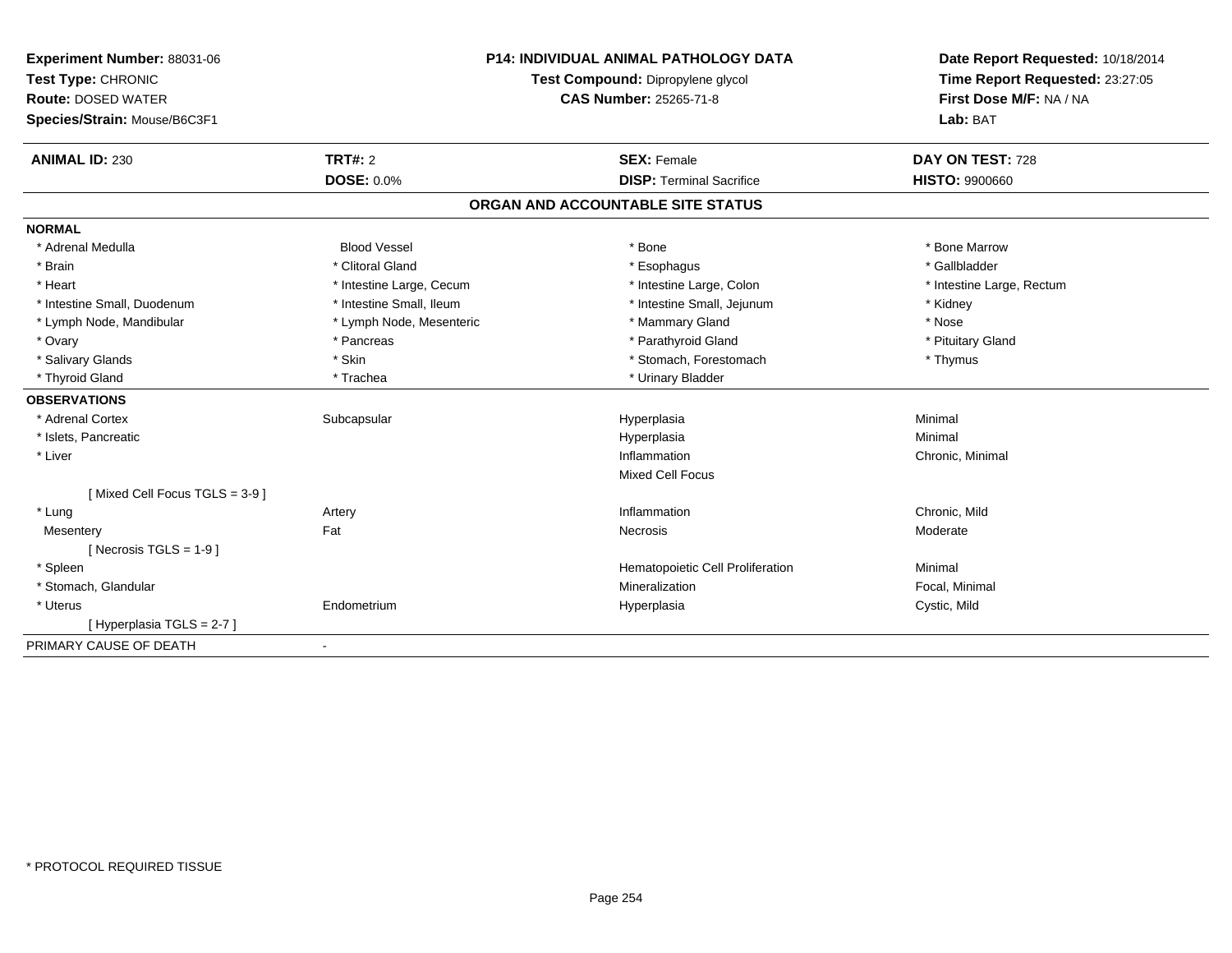| Experiment Number: 88031-06     | <b>P14: INDIVIDUAL ANIMAL PATHOLOGY DATA</b><br>Test Compound: Dipropylene glycol |                                   | Date Report Requested: 10/18/2014 |
|---------------------------------|-----------------------------------------------------------------------------------|-----------------------------------|-----------------------------------|
| Test Type: CHRONIC              |                                                                                   |                                   | Time Report Requested: 23:27:05   |
| <b>Route: DOSED WATER</b>       |                                                                                   | <b>CAS Number: 25265-71-8</b>     | First Dose M/F: NA / NA           |
| Species/Strain: Mouse/B6C3F1    |                                                                                   |                                   | Lab: BAT                          |
| <b>ANIMAL ID: 231</b>           | <b>TRT#: 2</b>                                                                    | <b>SEX: Female</b>                | DAY ON TEST: 729                  |
|                                 | <b>DOSE: 0.0%</b>                                                                 | <b>DISP: Terminal Sacrifice</b>   | <b>HISTO: 9900661</b>             |
|                                 |                                                                                   |                                   |                                   |
|                                 |                                                                                   | ORGAN AND ACCOUNTABLE SITE STATUS |                                   |
| <b>NORMAL</b>                   |                                                                                   |                                   |                                   |
| * Adrenal Medulla               | <b>Blood Vessel</b>                                                               | * Bone                            | * Bone Marrow                     |
| * Brain                         | * Clitoral Gland                                                                  | * Esophagus                       | * Heart                           |
| * Intestine Large, Cecum        | * Intestine Large, Colon                                                          | * Intestine Large, Rectum         | * Intestine Small, Duodenum       |
| * Intestine Small, Ileum        | * Intestine Small, Jejunum                                                        | * Kidney                          | * Lung                            |
| * Lymph Node, Mandibular        | * Lymph Node, Mesenteric                                                          | * Mammary Gland                   | * Nose                            |
| * Ovary                         | * Pancreas                                                                        | * Pituitary Gland                 | * Salivary Glands                 |
| * Skin                          | * Stomach, Forestomach                                                            | * Stomach, Glandular              | * Thymus                          |
| * Thyroid Gland                 | * Trachea                                                                         | * Urinary Bladder                 |                                   |
| <b>MISSING</b>                  |                                                                                   |                                   |                                   |
| * Parathyroid Gland             |                                                                                   |                                   |                                   |
| <b>OBSERVATIONS</b>             |                                                                                   |                                   |                                   |
| * Adrenal Cortex                | Subcapsular                                                                       | Hyperplasia                       | Minimal                           |
| * Gallbladder                   | Epithelium                                                                        | Cyst                              | Minimal                           |
| * Islets, Pancreatic            |                                                                                   | Hyperplasia                       | Mild                              |
| * Liver                         |                                                                                   | <b>Eosinophilic Focus</b>         |                                   |
|                                 |                                                                                   | <b>Infiltration Cellular</b>      | Lymphocyte, Minimal               |
|                                 |                                                                                   | Inflammation                      | Chronic, Minimal                  |
| [Eosinophilic Focus TGLS = 1-9] |                                                                                   |                                   |                                   |
| * Spleen                        | Lymph Follic                                                                      | Atrophy                           | Minimal                           |
|                                 |                                                                                   | Hematopoietic Cell Proliferation  | Minimal                           |
| * Uterus                        | Endometrium                                                                       | Hyperplasia                       | Cystic, Mild                      |
| PRIMARY CAUSE OF DEATH          | $\overline{\phantom{a}}$                                                          |                                   |                                   |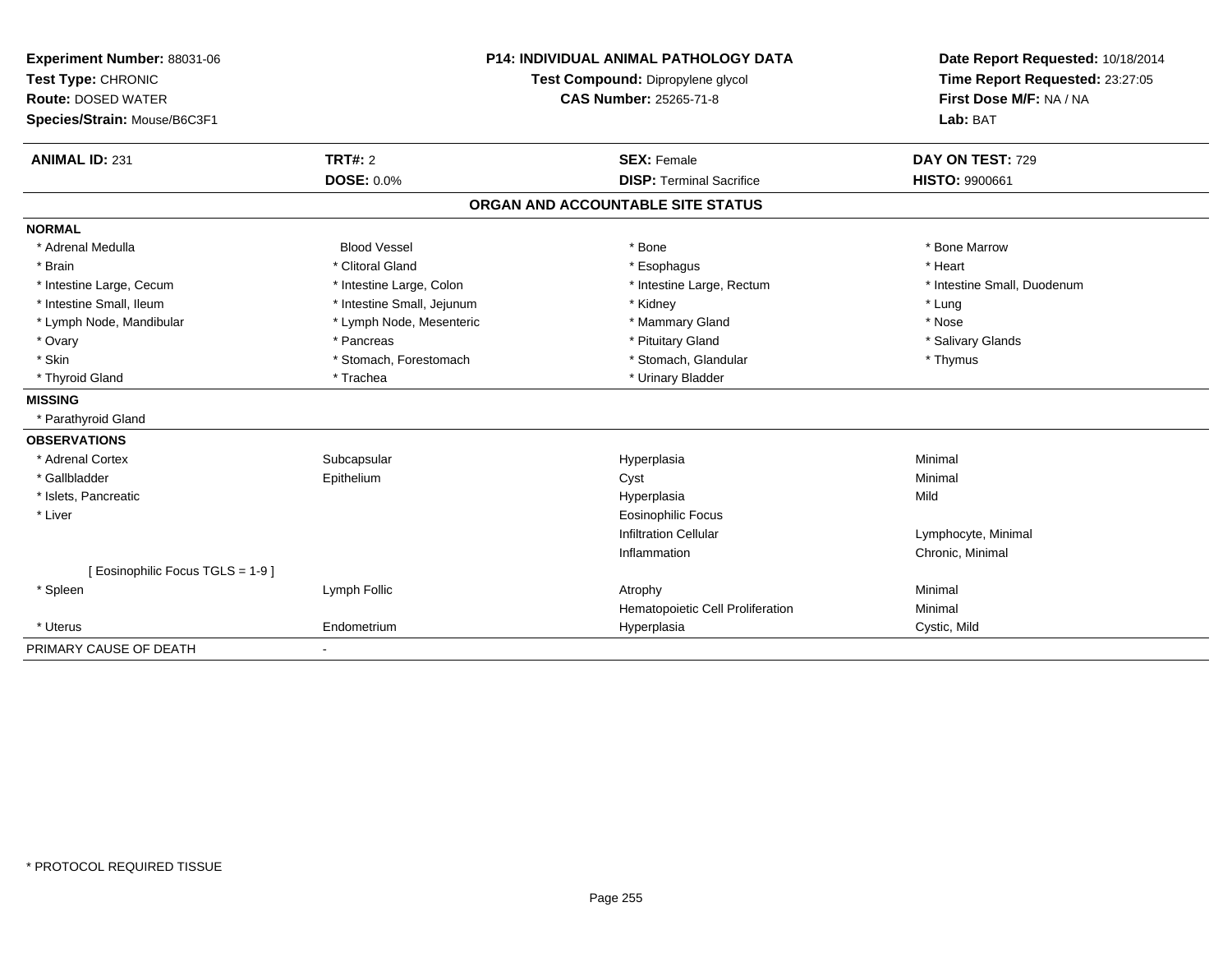| Experiment Number: 88031-06           | <b>P14: INDIVIDUAL ANIMAL PATHOLOGY DATA</b> |                                   | Date Report Requested: 10/18/2014 |
|---------------------------------------|----------------------------------------------|-----------------------------------|-----------------------------------|
| Test Type: CHRONIC                    |                                              | Test Compound: Dipropylene glycol | Time Report Requested: 23:27:05   |
| <b>Route: DOSED WATER</b>             |                                              | CAS Number: 25265-71-8            | First Dose M/F: NA / NA           |
| Species/Strain: Mouse/B6C3F1          |                                              |                                   | Lab: BAT                          |
| <b>ANIMAL ID: 232</b>                 | <b>TRT#: 2</b>                               | <b>SEX: Female</b>                | DAY ON TEST: 728                  |
|                                       | <b>DOSE: 0.0%</b>                            | <b>DISP: Terminal Sacrifice</b>   | <b>HISTO: 9900662</b>             |
|                                       |                                              | ORGAN AND ACCOUNTABLE SITE STATUS |                                   |
| <b>NORMAL</b>                         |                                              |                                   |                                   |
| * Adrenal Medulla                     | <b>Blood Vessel</b>                          | * Bone                            | * Bone Marrow                     |
| * Brain                               | * Clitoral Gland                             | * Esophagus                       | * Gallbladder                     |
| * Heart                               | * Intestine Large, Cecum                     | * Intestine Large, Colon          | * Intestine Large, Rectum         |
| * Intestine Small, Duodenum           | * Intestine Small, Ileum                     | * Intestine Small, Jejunum        | * Kidney                          |
| * Lung                                | * Lymph Node, Mandibular                     | * Lymph Node, Mesenteric          | * Mammary Gland                   |
| * Nose                                | * Ovary                                      | * Pancreas                        | * Pituitary Gland                 |
| * Salivary Glands                     | * Skin                                       | * Spleen                          | * Stomach, Glandular              |
| * Thyroid Gland                       | * Trachea                                    | * Urinary Bladder                 |                                   |
| <b>MISSING</b>                        |                                              |                                   |                                   |
| * Parathyroid Gland                   |                                              |                                   |                                   |
| <b>OBSERVATIONS</b>                   |                                              |                                   |                                   |
| * Adrenal Cortex                      | Subcapsular                                  | Hyperplasia                       | Mild                              |
| * Islets, Pancreatic                  |                                              | Hyperplasia                       | Minimal                           |
| * Liver                               |                                              | <b>Eosinophilic Focus</b>         |                                   |
|                                       |                                              | <b>Infiltration Cellular</b>      | Lymphocyte, Minimal               |
|                                       |                                              | Inflammation                      | Chronic, Minimal                  |
| [ Eosinophilic Focus TGLS = 2-10 ]    |                                              |                                   |                                   |
| Mesentery                             | Fat                                          | Necrosis                          | Moderate                          |
| [ Necrosis $TGLS = 1-9$ ]             |                                              |                                   |                                   |
| * Stomach, Forestomach                |                                              | Squamous Cell Papilloma           |                                   |
| [Squamous Cell Papilloma TGLS = 3-11] |                                              |                                   |                                   |
| * Thymus                              |                                              | Hyperplasia                       | Lymphoid, Minimal                 |
| * Uterus                              | Endometrium                                  | Hyperplasia                       | Cystic, Minimal                   |
| PRIMARY CAUSE OF DEATH                | $\blacksquare$                               |                                   |                                   |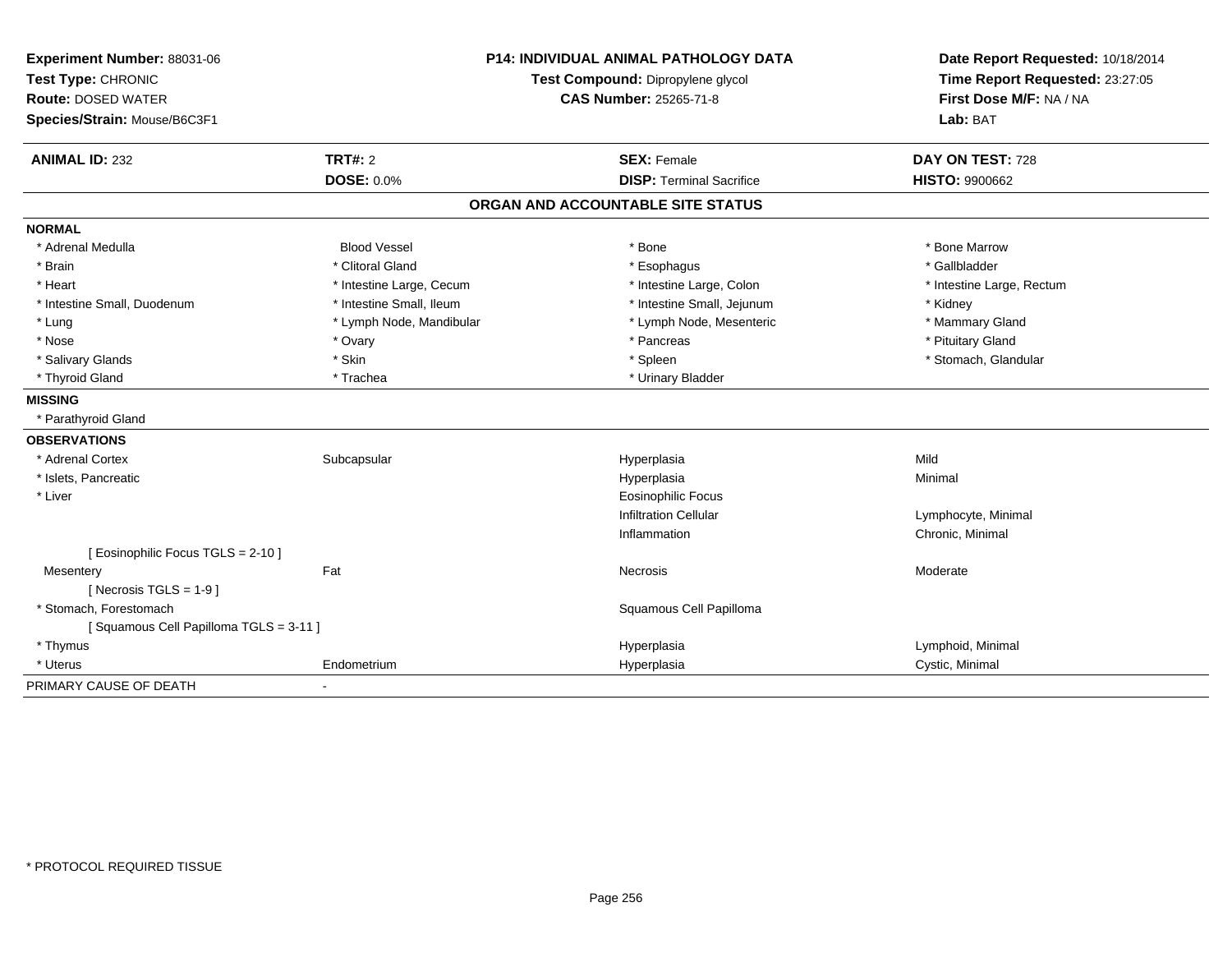| Experiment Number: 88031-06<br>Test Type: CHRONIC<br><b>Route: DOSED WATER</b><br>Species/Strain: Mouse/B6C3F1 | <b>P14: INDIVIDUAL ANIMAL PATHOLOGY DATA</b><br>Test Compound: Dipropylene glycol<br><b>CAS Number: 25265-71-8</b> |                                   | Date Report Requested: 10/18/2014<br>Time Report Requested: 23:27:05<br>First Dose M/F: NA / NA<br>Lab: BAT |
|----------------------------------------------------------------------------------------------------------------|--------------------------------------------------------------------------------------------------------------------|-----------------------------------|-------------------------------------------------------------------------------------------------------------|
| <b>ANIMAL ID: 233</b>                                                                                          | TRT#: 2                                                                                                            | <b>SEX: Female</b>                | DAY ON TEST: 730                                                                                            |
|                                                                                                                | DOSE: 0.0%                                                                                                         | <b>DISP: Terminal Sacrifice</b>   | <b>HISTO: 9900663</b>                                                                                       |
|                                                                                                                |                                                                                                                    | ORGAN AND ACCOUNTABLE SITE STATUS |                                                                                                             |
| <b>NORMAL</b>                                                                                                  |                                                                                                                    |                                   |                                                                                                             |
| * Adrenal Medulla                                                                                              | <b>Blood Vessel</b>                                                                                                | * Bone                            | * Bone Marrow                                                                                               |
| * Brain                                                                                                        | * Clitoral Gland                                                                                                   | * Esophagus                       | * Gallbladder                                                                                               |
| * Heart                                                                                                        | * Intestine Large, Cecum                                                                                           | * Intestine Large, Colon          | * Intestine Large, Rectum                                                                                   |
| * Intestine Small, Duodenum                                                                                    | * Intestine Small, Ileum                                                                                           | * Intestine Small, Jejunum        | * Lung                                                                                                      |
| * Lymph Node, Mandibular                                                                                       | * Lymph Node, Mesenteric                                                                                           | * Mammary Gland                   | * Ovary                                                                                                     |
| * Pancreas                                                                                                     | * Parathyroid Gland                                                                                                | * Pituitary Gland                 | * Salivary Glands                                                                                           |
| * Skin                                                                                                         | * Spleen                                                                                                           | * Stomach, Forestomach            | * Stomach, Glandular                                                                                        |
| * Thymus                                                                                                       | * Thyroid Gland                                                                                                    | * Trachea                         | * Urinary Bladder                                                                                           |
| * Uterus                                                                                                       |                                                                                                                    |                                   |                                                                                                             |
| <b>OBSERVATIONS</b>                                                                                            |                                                                                                                    |                                   |                                                                                                             |
| * Adrenal Cortex                                                                                               | Subcapsular                                                                                                        | Hyperplasia                       | Minimal                                                                                                     |
| * Islets, Pancreatic                                                                                           |                                                                                                                    | Hyperplasia                       | Minimal                                                                                                     |
| * Kidney                                                                                                       |                                                                                                                    | Metaplasia                        | Osseous, Minimal                                                                                            |
|                                                                                                                |                                                                                                                    | Nephropathy                       | Minimal                                                                                                     |
| * Liver                                                                                                        |                                                                                                                    | Hepatocellular Adenoma            | Multiple                                                                                                    |
|                                                                                                                |                                                                                                                    | <b>Infiltration Cellular</b>      | Lymphocyte, Minimal                                                                                         |
|                                                                                                                |                                                                                                                    | Inflammation                      | Chronic, Minimal                                                                                            |
| [ Hepatocellular Adenoma TGLS = 1,2-9+10 ]                                                                     |                                                                                                                    |                                   |                                                                                                             |
| * Nose                                                                                                         |                                                                                                                    | Inflammation                      | Suppurative, Minimal                                                                                        |
| PRIMARY CAUSE OF DEATH                                                                                         |                                                                                                                    |                                   |                                                                                                             |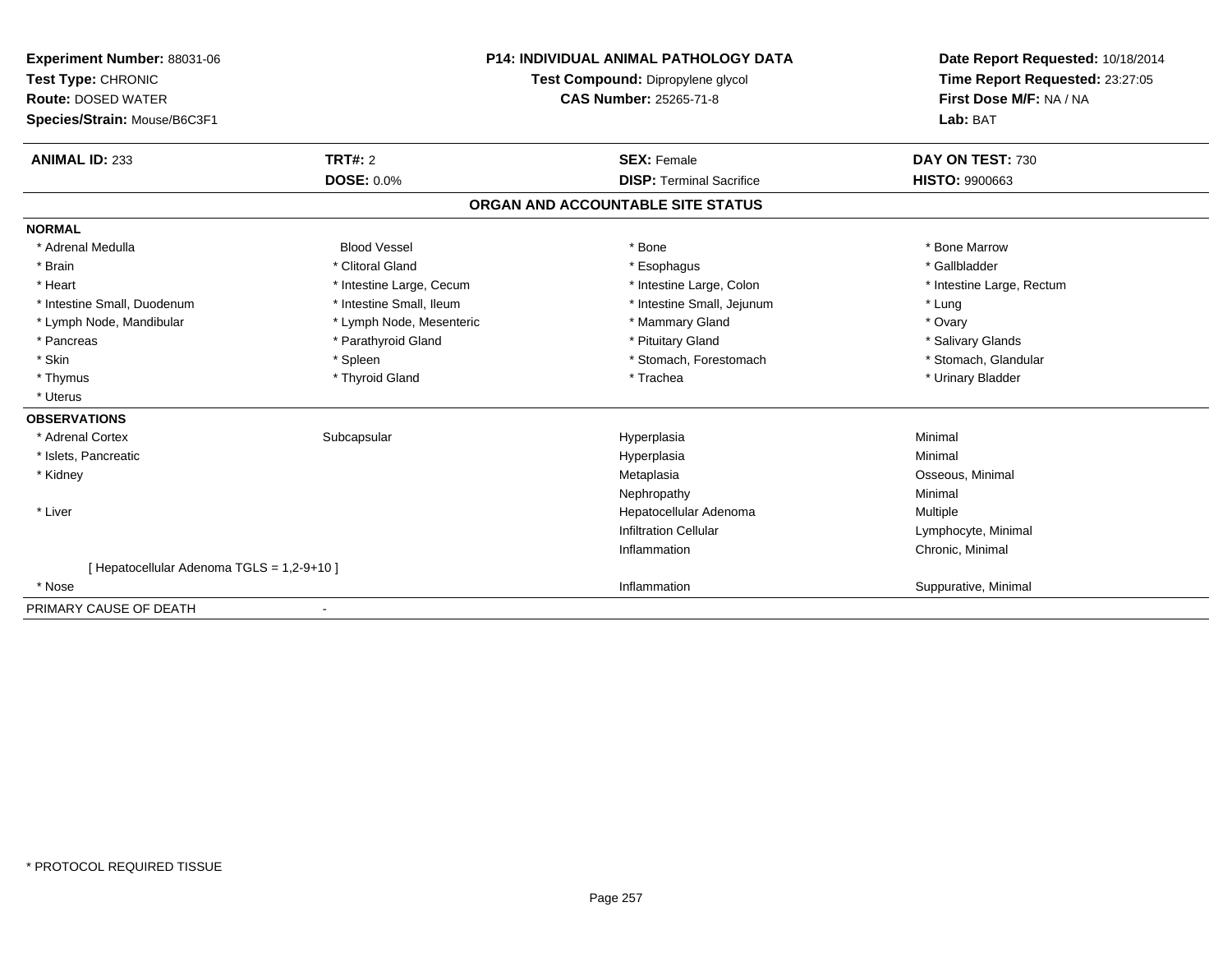| Experiment Number: 88031-06<br>Test Type: CHRONIC |                          | <b>P14: INDIVIDUAL ANIMAL PATHOLOGY DATA</b><br>Test Compound: Dipropylene glycol | Date Report Requested: 10/18/2014                          |
|---------------------------------------------------|--------------------------|-----------------------------------------------------------------------------------|------------------------------------------------------------|
| <b>Route: DOSED WATER</b>                         |                          | <b>CAS Number: 25265-71-8</b>                                                     | Time Report Requested: 23:27:05<br>First Dose M/F: NA / NA |
| Species/Strain: Mouse/B6C3F1                      |                          |                                                                                   | Lab: BAT                                                   |
|                                                   |                          |                                                                                   |                                                            |
| <b>ANIMAL ID: 234</b>                             | <b>TRT#: 2</b>           | <b>SEX: Female</b>                                                                | DAY ON TEST: 729                                           |
|                                                   | <b>DOSE: 0.0%</b>        | <b>DISP: Terminal Sacrifice</b>                                                   | <b>HISTO: 9900664</b>                                      |
|                                                   |                          | ORGAN AND ACCOUNTABLE SITE STATUS                                                 |                                                            |
| <b>NORMAL</b>                                     |                          |                                                                                   |                                                            |
| * Adrenal Medulla                                 | <b>Blood Vessel</b>      | * Bone                                                                            | * Brain                                                    |
| * Clitoral Gland                                  | * Esophagus              | * Gallbladder                                                                     | * Heart                                                    |
| * Intestine Large, Cecum                          | * Intestine Large, Colon | * Intestine Large, Rectum                                                         | * Intestine Small, Duodenum                                |
| * Intestine Small, Ileum                          | * Lung                   | * Lymph Node, Mandibular                                                          | * Lymph Node, Mesenteric                                   |
| * Mammary Gland                                   | * Nose                   | * Pancreas                                                                        | * Parathyroid Gland                                        |
| * Pituitary Gland                                 | * Salivary Glands        | * Skin                                                                            | * Stomach, Forestomach                                     |
| * Stomach, Glandular                              | * Thymus                 | * Trachea                                                                         | * Urinary Bladder                                          |
| <b>OBSERVATIONS</b>                               |                          |                                                                                   |                                                            |
| * Adrenal Cortex                                  | Subcapsular              | Hyperplasia                                                                       | Minimal                                                    |
| * Bone Marrow                                     |                          | Vacuolization Cytoplasmic                                                         | Focal, Mild                                                |
| * Intestine Small, Jejunum                        | Epithelium               | Hyperplasia                                                                       | Focal, Minimal                                             |
| [ Hyperplasia TGLS = 4-9 ]                        |                          |                                                                                   |                                                            |
| * Islets, Pancreatic                              |                          | Hyperplasia                                                                       | Mild                                                       |
| * Kidney                                          | Artery                   | Inflammation                                                                      | Chronic, Moderate                                          |
|                                                   |                          | Nephropathy                                                                       | Minimal                                                    |
| * Liver                                           |                          | <b>Eosinophilic Focus</b>                                                         |                                                            |
|                                                   |                          | Hepatocellular Adenoma                                                            |                                                            |
|                                                   |                          | <b>Infiltration Cellular</b>                                                      | Lymphocyte, Minimal                                        |
|                                                   |                          | Inflammation                                                                      | Chronic, Minimal                                           |
| [ Hepatocellular Adenoma TGLS = 1-9 ]             |                          |                                                                                   |                                                            |
| * Ovary                                           |                          | Cyst                                                                              | Minimal                                                    |
| * Spleen                                          |                          | Hematopoietic Cell Proliferation                                                  | Minimal                                                    |
| [ Hematopoietic Cell Proliferation TGLS = 3-4 ]   |                          |                                                                                   |                                                            |
| * Thyroid Gland                                   |                          | Inflammation                                                                      | Granulomatous, Minimal                                     |
| * Uterus                                          | Endometrium              | Hyperplasia                                                                       | Cystic, Minimal                                            |
| [Hyperplasia TGLS = 2-7]                          |                          |                                                                                   |                                                            |
| PRIMARY CAUSE OF DEATH                            | $\overline{a}$           |                                                                                   |                                                            |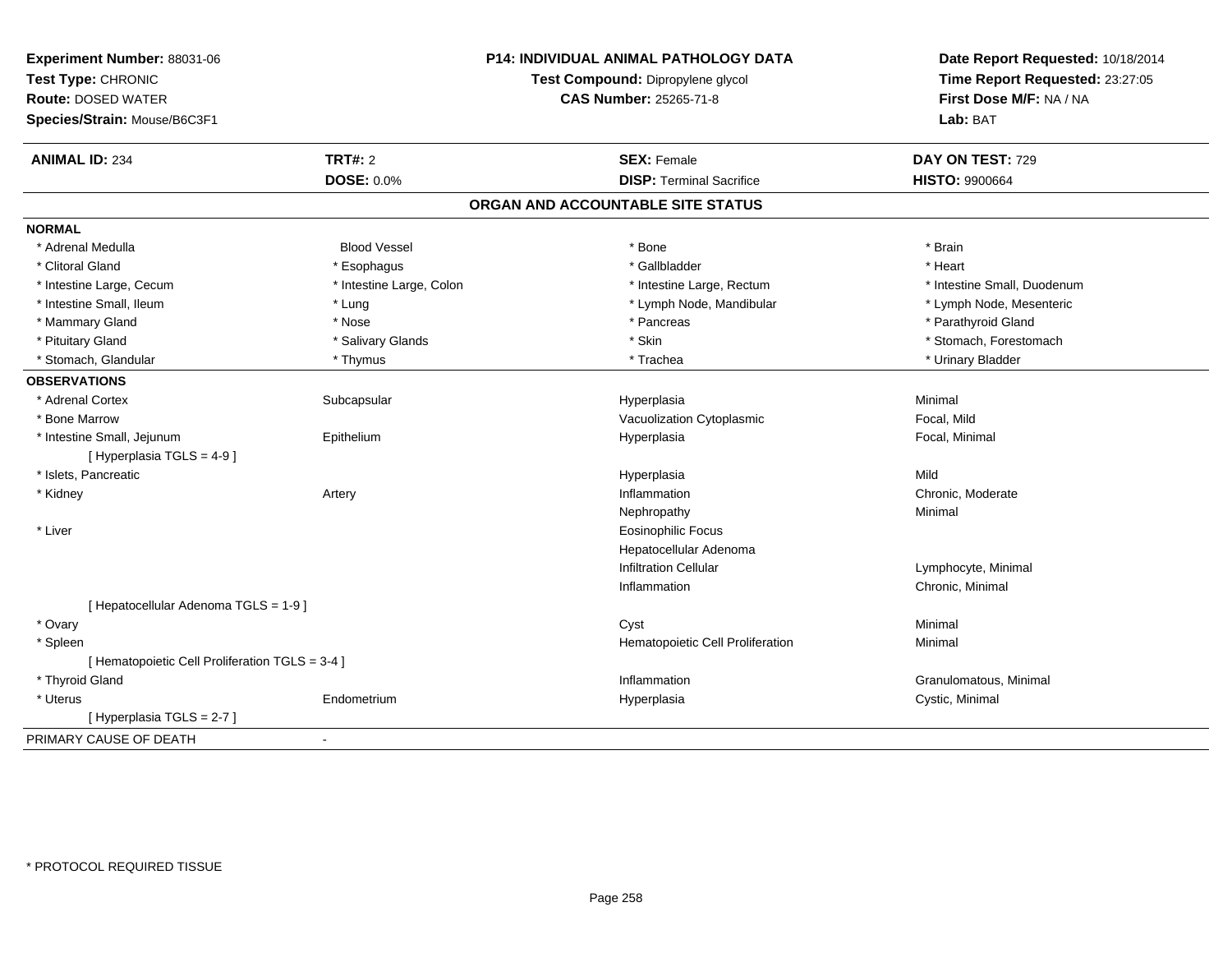| Experiment Number: 88031-06<br>Test Type: CHRONIC<br><b>Route: DOSED WATER</b><br>Species/Strain: Mouse/B6C3F1 | <b>P14: INDIVIDUAL ANIMAL PATHOLOGY DATA</b><br>Test Compound: Dipropylene glycol<br><b>CAS Number: 25265-71-8</b> |                                   | Date Report Requested: 10/18/2014<br>Time Report Requested: 23:27:05<br>First Dose M/F: NA / NA<br>Lab: BAT |
|----------------------------------------------------------------------------------------------------------------|--------------------------------------------------------------------------------------------------------------------|-----------------------------------|-------------------------------------------------------------------------------------------------------------|
| <b>ANIMAL ID: 235</b>                                                                                          | <b>TRT#: 2</b>                                                                                                     | <b>SEX: Female</b>                | DAY ON TEST: 729                                                                                            |
|                                                                                                                | <b>DOSE: 0.0%</b>                                                                                                  | <b>DISP: Terminal Sacrifice</b>   | <b>HISTO: 9900665</b>                                                                                       |
|                                                                                                                |                                                                                                                    | ORGAN AND ACCOUNTABLE SITE STATUS |                                                                                                             |
| <b>NORMAL</b>                                                                                                  |                                                                                                                    |                                   |                                                                                                             |
| * Adrenal Medulla                                                                                              | <b>Blood Vessel</b>                                                                                                | * Bone                            | * Bone Marrow                                                                                               |
| * Brain                                                                                                        | * Clitoral Gland                                                                                                   | * Esophagus                       | * Gallbladder                                                                                               |
| * Heart                                                                                                        | * Intestine Large, Cecum                                                                                           | * Intestine Large, Colon          | * Intestine Large, Rectum                                                                                   |
| * Intestine Small, Duodenum                                                                                    | * Intestine Small, Ileum                                                                                           | * Intestine Small, Jejunum        | * Kidney                                                                                                    |
| * Lung                                                                                                         | * Lymph Node, Mandibular                                                                                           | * Lymph Node, Mesenteric          | * Mammary Gland                                                                                             |
| * Nose                                                                                                         | * Ovary                                                                                                            | * Pancreas                        | * Parathyroid Gland                                                                                         |
| * Pituitary Gland                                                                                              | * Salivary Glands                                                                                                  | * Skin                            | * Stomach, Forestomach                                                                                      |
| * Stomach, Glandular                                                                                           | * Thymus                                                                                                           | * Thyroid Gland                   | * Trachea                                                                                                   |
| * Urinary Bladder                                                                                              | * Uterus                                                                                                           |                                   |                                                                                                             |
| <b>OBSERVATIONS</b>                                                                                            |                                                                                                                    |                                   |                                                                                                             |
| * Adrenal Cortex                                                                                               | Subcapsular                                                                                                        | Hyperplasia                       | Minimal                                                                                                     |
| * Islets, Pancreatic                                                                                           |                                                                                                                    | Hyperplasia                       | Minimal                                                                                                     |
| * Liver                                                                                                        |                                                                                                                    | <b>Basophilic Focus</b>           |                                                                                                             |
|                                                                                                                |                                                                                                                    | <b>Clear Cell Focus</b>           |                                                                                                             |
|                                                                                                                |                                                                                                                    | <b>Infiltration Cellular</b>      | Lymphocyte, Minimal                                                                                         |
|                                                                                                                |                                                                                                                    | Inflammation                      | Chronic, Minimal                                                                                            |
| [Basophilic Focus TGLS = 2-9]                                                                                  |                                                                                                                    |                                   |                                                                                                             |
| [Clear Cell Focus TGLS = 1-4]                                                                                  |                                                                                                                    |                                   |                                                                                                             |
| * Spleen                                                                                                       |                                                                                                                    | Hematopoietic Cell Proliferation  | Mild                                                                                                        |
| PRIMARY CAUSE OF DEATH                                                                                         | $\overline{\phantom{a}}$                                                                                           |                                   |                                                                                                             |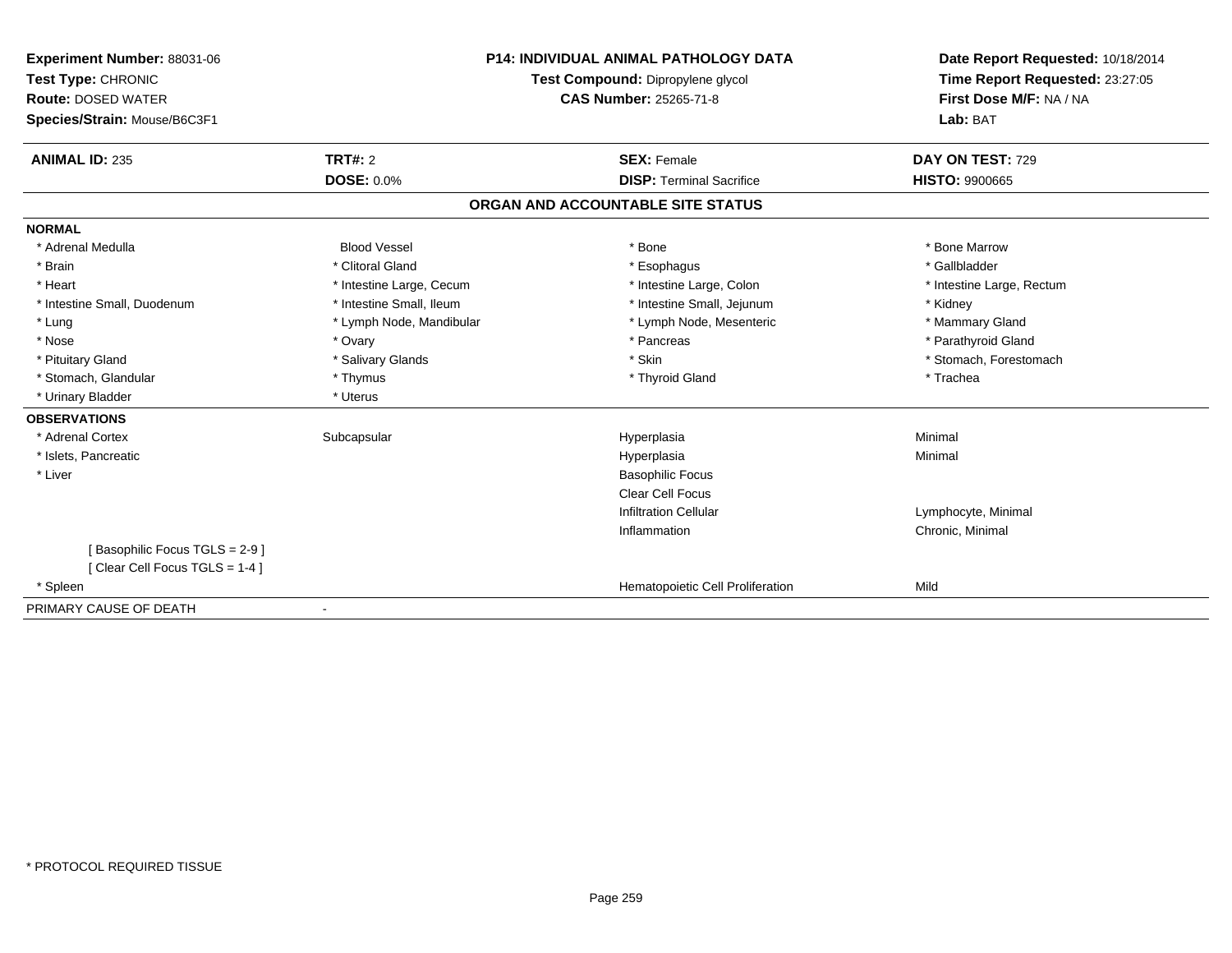| Experiment Number: 88031-06  | <b>P14: INDIVIDUAL ANIMAL PATHOLOGY DATA</b><br>Test Compound: Dipropylene glycol |                                   | Date Report Requested: 10/18/2014<br>Time Report Requested: 23:27:05 |  |
|------------------------------|-----------------------------------------------------------------------------------|-----------------------------------|----------------------------------------------------------------------|--|
| Test Type: CHRONIC           |                                                                                   |                                   |                                                                      |  |
| <b>Route: DOSED WATER</b>    |                                                                                   | <b>CAS Number: 25265-71-8</b>     | First Dose M/F: NA / NA                                              |  |
| Species/Strain: Mouse/B6C3F1 |                                                                                   |                                   | Lab: BAT                                                             |  |
| <b>ANIMAL ID: 236</b>        | <b>TRT#: 2</b>                                                                    | <b>SEX: Female</b>                | DAY ON TEST: 570                                                     |  |
|                              | <b>DOSE: 0.0%</b>                                                                 | <b>DISP: Natural Death</b>        | <b>HISTO: 9900666</b>                                                |  |
|                              |                                                                                   | ORGAN AND ACCOUNTABLE SITE STATUS |                                                                      |  |
| <b>NORMAL</b>                |                                                                                   |                                   |                                                                      |  |
| * Adrenal Medulla            | <b>Blood Vessel</b>                                                               | * Bone                            | * Bone Marrow                                                        |  |
| * Brain                      | * Clitoral Gland                                                                  | * Esophagus                       | * Gallbladder                                                        |  |
| * Intestine Large, Cecum     | * Intestine Large, Colon                                                          | * Intestine Large, Rectum         | * Intestine Small, Duodenum                                          |  |
| * Intestine Small, Ileum     | * Intestine Small, Jejunum                                                        | * Kidney                          | * Liver                                                              |  |
| * Lymph Node, Mandibular     | * Lymph Node, Mesenteric                                                          | * Mammary Gland                   | * Nose                                                               |  |
| * Ovary                      | * Pancreas                                                                        | * Parathyroid Gland               | * Pituitary Gland                                                    |  |
| * Salivary Glands            | * Stomach, Forestomach                                                            | * Stomach, Glandular              | * Thyroid Gland                                                      |  |
| * Trachea                    | * Urinary Bladder                                                                 |                                   |                                                                      |  |
| <b>MISSING</b>               |                                                                                   |                                   |                                                                      |  |
| * Thymus                     |                                                                                   |                                   |                                                                      |  |
| <b>OBSERVATIONS</b>          |                                                                                   |                                   |                                                                      |  |
| * Adrenal Cortex             | Subcapsular                                                                       | Hyperplasia                       | Minimal                                                              |  |
| * Heart                      | Myocardium                                                                        | Mineralization                    | Mild                                                                 |  |
| * Islets, Pancreatic         |                                                                                   | Hyperplasia                       | Minimal                                                              |  |
| * Lung                       |                                                                                   | Inflammation                      | Chronic, Focal, Minimal                                              |  |
| Mesentery                    | Fat                                                                               | Necrosis                          | Mild                                                                 |  |
| [ Necrosis TGLS = $1-10$ ]   |                                                                                   |                                   |                                                                      |  |
| * Skin                       | <b>Subcut Tiss</b>                                                                | Sarcoma                           |                                                                      |  |
| [Sarcoma TGLS = $2-9$ ]      |                                                                                   |                                   |                                                                      |  |
| * Spleen                     | Lymph Follic                                                                      | Atrophy                           | Marked                                                               |  |
| * Uterus                     | Endometrium                                                                       | Hyperplasia                       | Cystic, Minimal                                                      |  |
| PRIMARY CAUSE OF DEATH       |                                                                                   |                                   |                                                                      |  |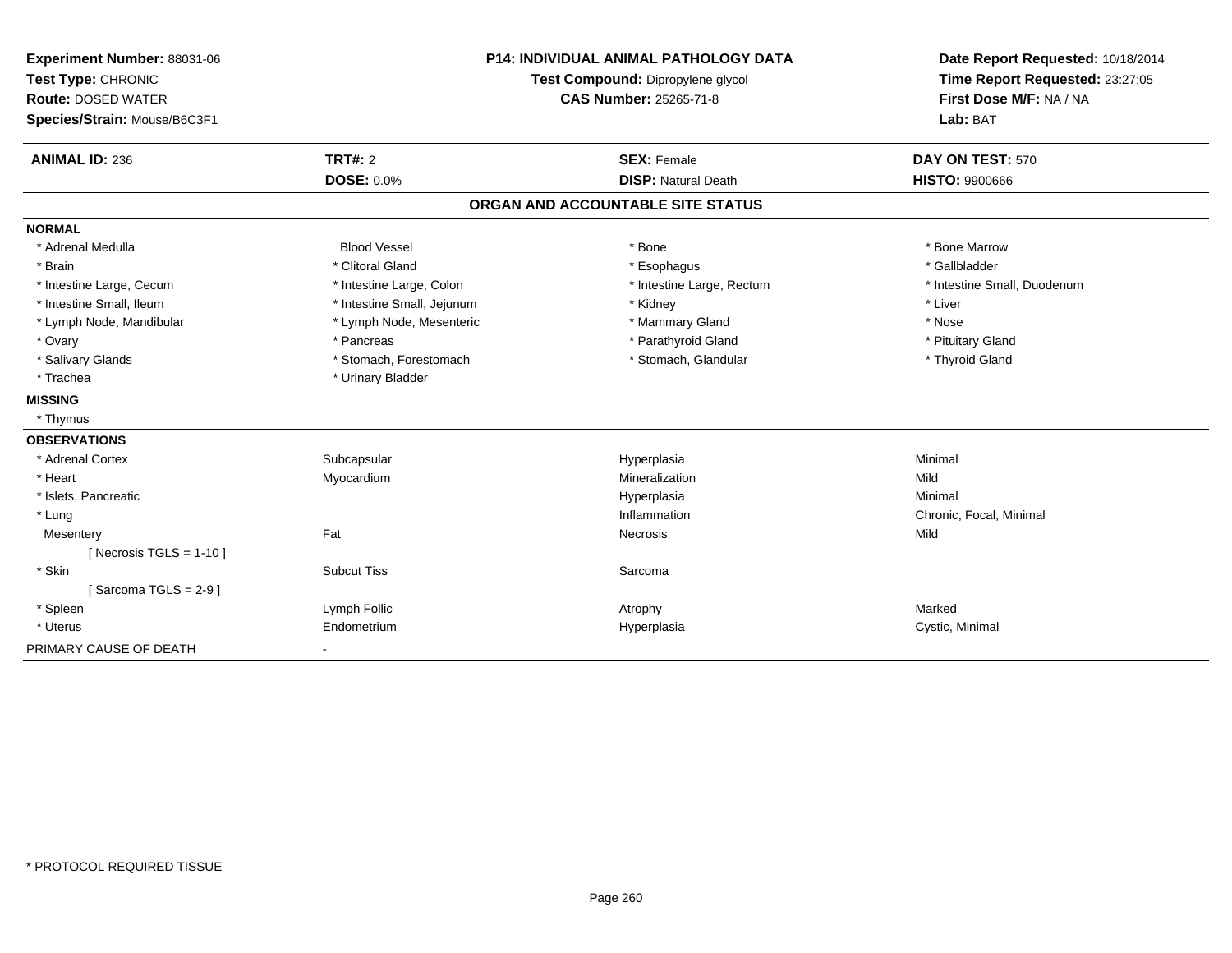| Experiment Number: 88031-06<br>Test Type: CHRONIC |                          | <b>P14: INDIVIDUAL ANIMAL PATHOLOGY DATA</b><br>Test Compound: Dipropylene glycol | Date Report Requested: 10/18/2014<br>Time Report Requested: 23:27:05 |
|---------------------------------------------------|--------------------------|-----------------------------------------------------------------------------------|----------------------------------------------------------------------|
| <b>Route: DOSED WATER</b>                         |                          | <b>CAS Number: 25265-71-8</b>                                                     | First Dose M/F: NA / NA                                              |
| Species/Strain: Mouse/B6C3F1                      |                          |                                                                                   | Lab: BAT                                                             |
| <b>ANIMAL ID: 237</b>                             | <b>TRT#: 2</b>           | <b>SEX: Female</b>                                                                | DAY ON TEST: 729                                                     |
|                                                   | <b>DOSE: 0.0%</b>        | <b>DISP: Terminal Sacrifice</b>                                                   | <b>HISTO: 9900667</b>                                                |
|                                                   |                          | ORGAN AND ACCOUNTABLE SITE STATUS                                                 |                                                                      |
| <b>NORMAL</b>                                     |                          |                                                                                   |                                                                      |
| * Adrenal Medulla                                 | <b>Blood Vessel</b>      | * Bone                                                                            | * Bone Marrow                                                        |
| * Brain                                           | * Clitoral Gland         | * Esophagus                                                                       | * Gallbladder                                                        |
| * Heart                                           | * Intestine Large, Cecum | * Intestine Large, Colon                                                          | * Intestine Large, Rectum                                            |
| * Intestine Small, Duodenum                       | * Intestine Small, Ileum | * Intestine Small, Jejunum                                                        | * Kidney                                                             |
| * Lung                                            | * Lymph Node, Mandibular | * Mammary Gland                                                                   | * Nose                                                               |
| * Ovary                                           | * Pancreas               | * Parathyroid Gland                                                               | * Pituitary Gland                                                    |
| * Salivary Glands                                 | * Spleen                 | * Stomach, Forestomach                                                            | * Stomach, Glandular                                                 |
| * Thyroid Gland                                   | * Trachea                | * Urinary Bladder                                                                 |                                                                      |
| <b>OBSERVATIONS</b>                               |                          |                                                                                   |                                                                      |
| * Adrenal Cortex                                  | Subcapsular              | Hyperplasia                                                                       | Minimal                                                              |
| * Islets, Pancreatic                              |                          | Hyperplasia                                                                       | Minimal                                                              |
| * Liver                                           |                          | <b>Eosinophilic Focus</b>                                                         |                                                                      |
|                                                   |                          | Inflammation                                                                      | Chronic, Minimal                                                     |
|                                                   |                          | Mixed Cell Focus                                                                  |                                                                      |
| [ Eosinophilic Focus TGLS = 2,5,7-4+10+11 ]       |                          |                                                                                   |                                                                      |
| [Mixed Cell Focus TGLS = $6,8-5+10$ ]             |                          |                                                                                   |                                                                      |
| * Lymph Node, Mesenteric                          |                          | Inflammation                                                                      | Granulomatous, Moderate                                              |
| [Inflammation TGLS = $4-5$ ]                      |                          |                                                                                   |                                                                      |
| <b>Skeletal Muscle</b>                            |                          | Sarcoma                                                                           |                                                                      |
| [Sarcoma TGLS = $3-9$ ]                           |                          |                                                                                   |                                                                      |
| * Skin                                            | <b>Subcut Tiss</b>       | Sarcoma                                                                           |                                                                      |
| * Thymus                                          |                          | Hemangioma                                                                        |                                                                      |
| * Uterus                                          | Endometrium              | Hyperplasia                                                                       | Cystic, Marked                                                       |
| [ Hyperplasia TGLS = 1-7 ]                        |                          |                                                                                   |                                                                      |
| PRIMARY CAUSE OF DEATH                            | $\blacksquare$           |                                                                                   |                                                                      |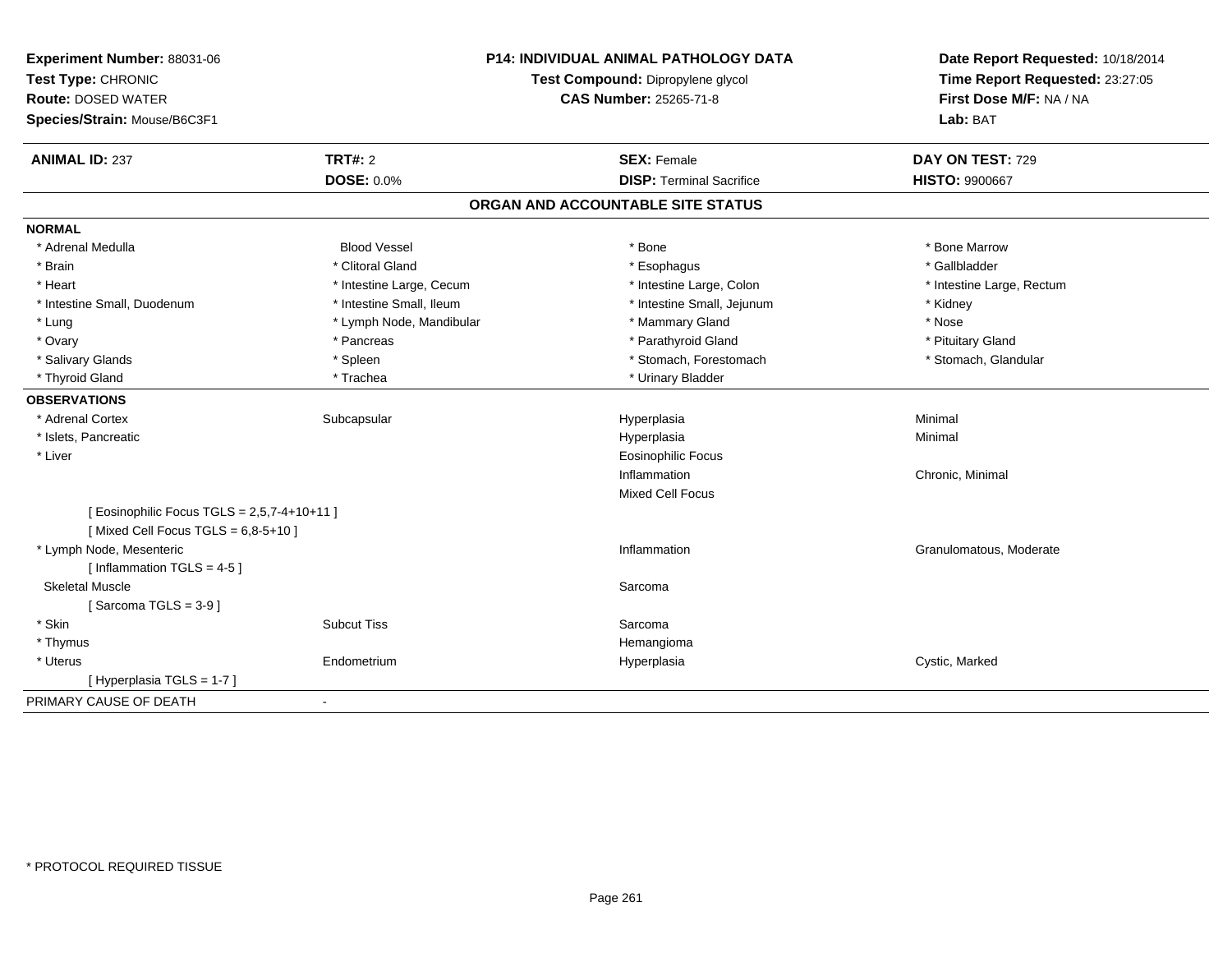| Experiment Number: 88031-06<br>Test Type: CHRONIC<br><b>Route: DOSED WATER</b><br>Species/Strain: Mouse/B6C3F1 | <b>P14: INDIVIDUAL ANIMAL PATHOLOGY DATA</b><br>Test Compound: Dipropylene glycol<br>CAS Number: 25265-71-8 |                                                       | Date Report Requested: 10/18/2014<br>Time Report Requested: 23:27:05<br>First Dose M/F: NA / NA<br>Lab: BAT |
|----------------------------------------------------------------------------------------------------------------|-------------------------------------------------------------------------------------------------------------|-------------------------------------------------------|-------------------------------------------------------------------------------------------------------------|
| <b>ANIMAL ID: 238</b>                                                                                          | TRT#: 2                                                                                                     | <b>SEX: Female</b><br><b>DISP: Terminal Sacrifice</b> | DAY ON TEST: 729                                                                                            |
|                                                                                                                | <b>DOSE: 0.0%</b>                                                                                           |                                                       | <b>HISTO: 9900668</b>                                                                                       |
|                                                                                                                |                                                                                                             | ORGAN AND ACCOUNTABLE SITE STATUS                     |                                                                                                             |
| <b>NORMAL</b>                                                                                                  |                                                                                                             |                                                       |                                                                                                             |
| * Adrenal Medulla                                                                                              | <b>Blood Vessel</b>                                                                                         | * Bone                                                | * Bone Marrow                                                                                               |
| * Brain                                                                                                        | * Clitoral Gland                                                                                            | * Esophagus                                           | * Gallbladder                                                                                               |
| * Heart                                                                                                        | * Intestine Large, Cecum                                                                                    | * Intestine Large, Colon                              | * Intestine Large, Rectum                                                                                   |
| * Intestine Small, Duodenum                                                                                    | * Intestine Small, Ileum                                                                                    | * Intestine Small, Jejunum                            | * Kidney                                                                                                    |
| * Lung                                                                                                         | * Lymph Node, Mandibular                                                                                    | * Lymph Node, Mesenteric                              | * Mammary Gland                                                                                             |
| * Nose                                                                                                         | * Ovary                                                                                                     | * Pancreas                                            | * Parathyroid Gland                                                                                         |
| * Pituitary Gland                                                                                              | * Salivary Glands                                                                                           | * Skin                                                | * Stomach, Forestomach                                                                                      |
| * Stomach, Glandular                                                                                           | * Thymus                                                                                                    | * Thyroid Gland                                       | * Trachea                                                                                                   |
| * Urinary Bladder                                                                                              |                                                                                                             |                                                       |                                                                                                             |
| <b>OBSERVATIONS</b>                                                                                            |                                                                                                             |                                                       |                                                                                                             |
| * Adrenal Cortex                                                                                               | Subcapsular                                                                                                 | Hyperplasia                                           | Minimal                                                                                                     |
| * Islets, Pancreatic                                                                                           |                                                                                                             | Adenoma                                               |                                                                                                             |
| * Liver                                                                                                        |                                                                                                             | Hepatocellular Carcinoma                              |                                                                                                             |
|                                                                                                                |                                                                                                             | Inflammation                                          | Chronic, Minimal                                                                                            |
| [Hepatocellular Carcinoma TGLS = 1-9]                                                                          |                                                                                                             |                                                       |                                                                                                             |
| * Spleen                                                                                                       | Lymph Follic                                                                                                | Atrophy                                               | Mild                                                                                                        |
|                                                                                                                |                                                                                                             | Hematopoietic Cell Proliferation                      | Moderate                                                                                                    |
| * Uterus                                                                                                       | Endometrium                                                                                                 | Hyperplasia                                           | Cystic, Minimal                                                                                             |
| PRIMARY CAUSE OF DEATH                                                                                         | $\overline{\phantom{a}}$                                                                                    |                                                       |                                                                                                             |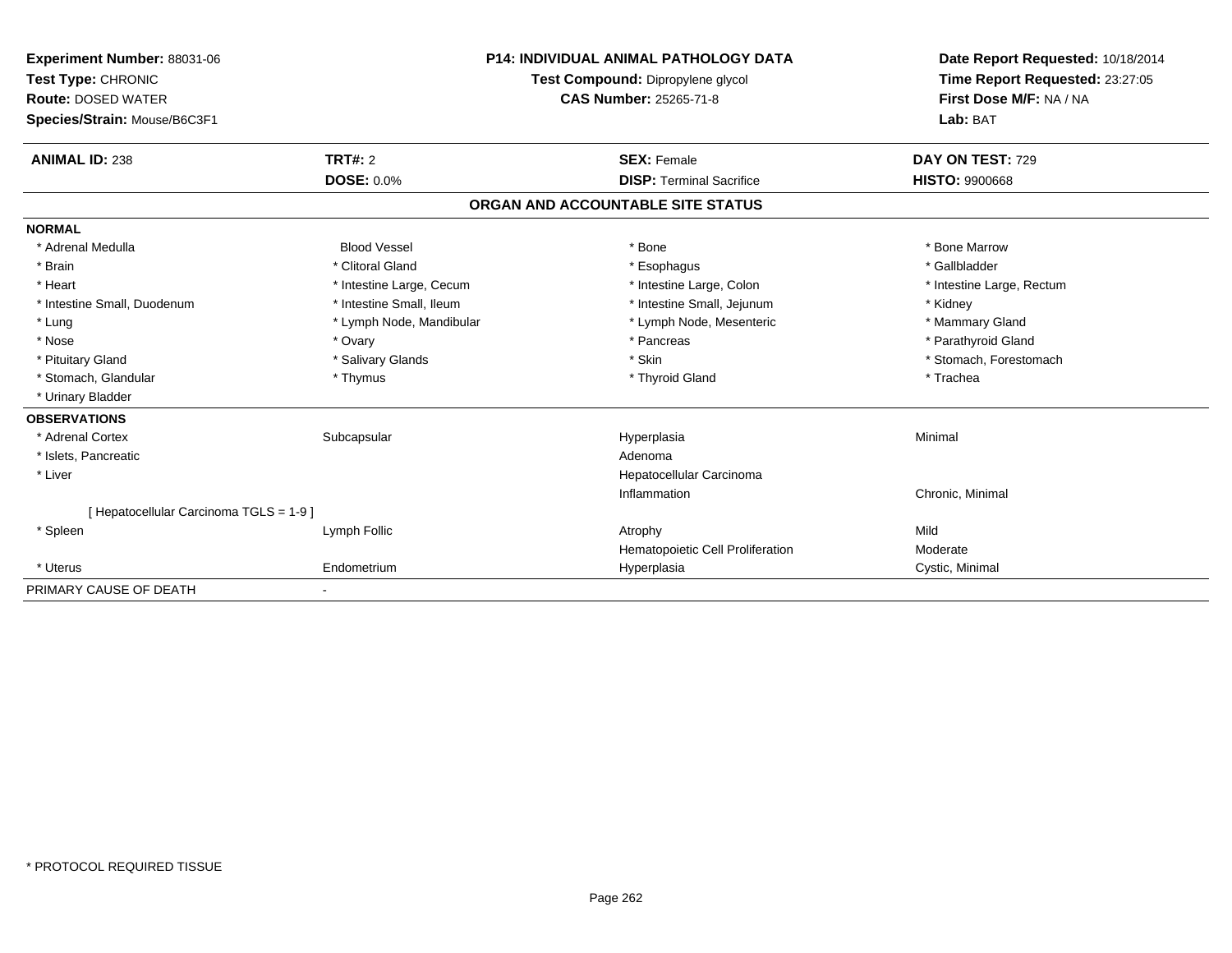| Experiment Number: 88031-06<br>Test Type: CHRONIC<br><b>Route: DOSED WATER</b><br>Species/Strain: Mouse/B6C3F1 |                                     | <b>P14: INDIVIDUAL ANIMAL PATHOLOGY DATA</b><br>Test Compound: Dipropylene glycol<br><b>CAS Number: 25265-71-8</b> | Date Report Requested: 10/18/2014<br>Time Report Requested: 23:27:05<br>First Dose M/F: NA / NA<br>Lab: BAT |
|----------------------------------------------------------------------------------------------------------------|-------------------------------------|--------------------------------------------------------------------------------------------------------------------|-------------------------------------------------------------------------------------------------------------|
| <b>ANIMAL ID: 239</b>                                                                                          | TRT#: 2<br><b>DOSE: 0.0%</b>        | <b>SEX: Female</b><br><b>DISP:</b> Moribund Sacrifice                                                              | DAY ON TEST: 497<br><b>HISTO: 9900669</b>                                                                   |
|                                                                                                                |                                     | ORGAN AND ACCOUNTABLE SITE STATUS                                                                                  |                                                                                                             |
| <b>NORMAL</b>                                                                                                  |                                     |                                                                                                                    |                                                                                                             |
| * Adrenal Medulla                                                                                              | <b>Blood Vessel</b>                 | * Bone                                                                                                             | * Brain                                                                                                     |
| * Clitoral Gland                                                                                               | * Esophagus                         | * Gallbladder                                                                                                      | * Heart                                                                                                     |
| * Intestine Large, Cecum                                                                                       | * Intestine Large, Colon            | * Intestine Large, Rectum                                                                                          | * Intestine Small, Duodenum                                                                                 |
| * Intestine Small, Ileum                                                                                       | * Intestine Small, Jejunum          | * Islets, Pancreatic                                                                                               | * Kidney                                                                                                    |
| * Liver                                                                                                        | * Lymph Node, Mandibular            | * Lymph Node, Mesenteric                                                                                           | * Nose                                                                                                      |
| * Ovary                                                                                                        | * Pancreas                          | * Parathyroid Gland                                                                                                | * Pituitary Gland                                                                                           |
| * Salivary Glands                                                                                              | * Skin                              | * Stomach, Glandular                                                                                               | * Thymus                                                                                                    |
| * Thyroid Gland                                                                                                | * Trachea                           | * Urinary Bladder                                                                                                  | * Uterus                                                                                                    |
| <b>OBSERVATIONS</b>                                                                                            |                                     |                                                                                                                    |                                                                                                             |
| * Adrenal Cortex                                                                                               | Subcapsular                         | Hyperplasia                                                                                                        | Minimal                                                                                                     |
| * Bone Marrow                                                                                                  |                                     | Necrosis                                                                                                           | Acute, Focal, Mild                                                                                          |
| * Lung                                                                                                         |                                     | Hemorrhage                                                                                                         | Focal, Minimal                                                                                              |
| [Hemorrhage TGLS = $2-3$ ]                                                                                     |                                     |                                                                                                                    |                                                                                                             |
| * Mammary Gland                                                                                                | Duct                                | Hyperplasia                                                                                                        | Squamous, Mild                                                                                              |
| * Spleen                                                                                                       | Lymph Follic                        | Atrophy                                                                                                            | Moderate                                                                                                    |
| * Stomach, Forestomach                                                                                         |                                     | Hyperplasia                                                                                                        | Squamous, Minimal                                                                                           |
| Tongue                                                                                                         |                                     | Squamous Cell Carcinoma                                                                                            |                                                                                                             |
| Squamous Cell Carcinoma TGLS = 1-9 ]                                                                           |                                     |                                                                                                                    |                                                                                                             |
| PRIMARY CAUSE OF DEATH                                                                                         | Squamous Cell Carcinoma<br>- Tongue |                                                                                                                    |                                                                                                             |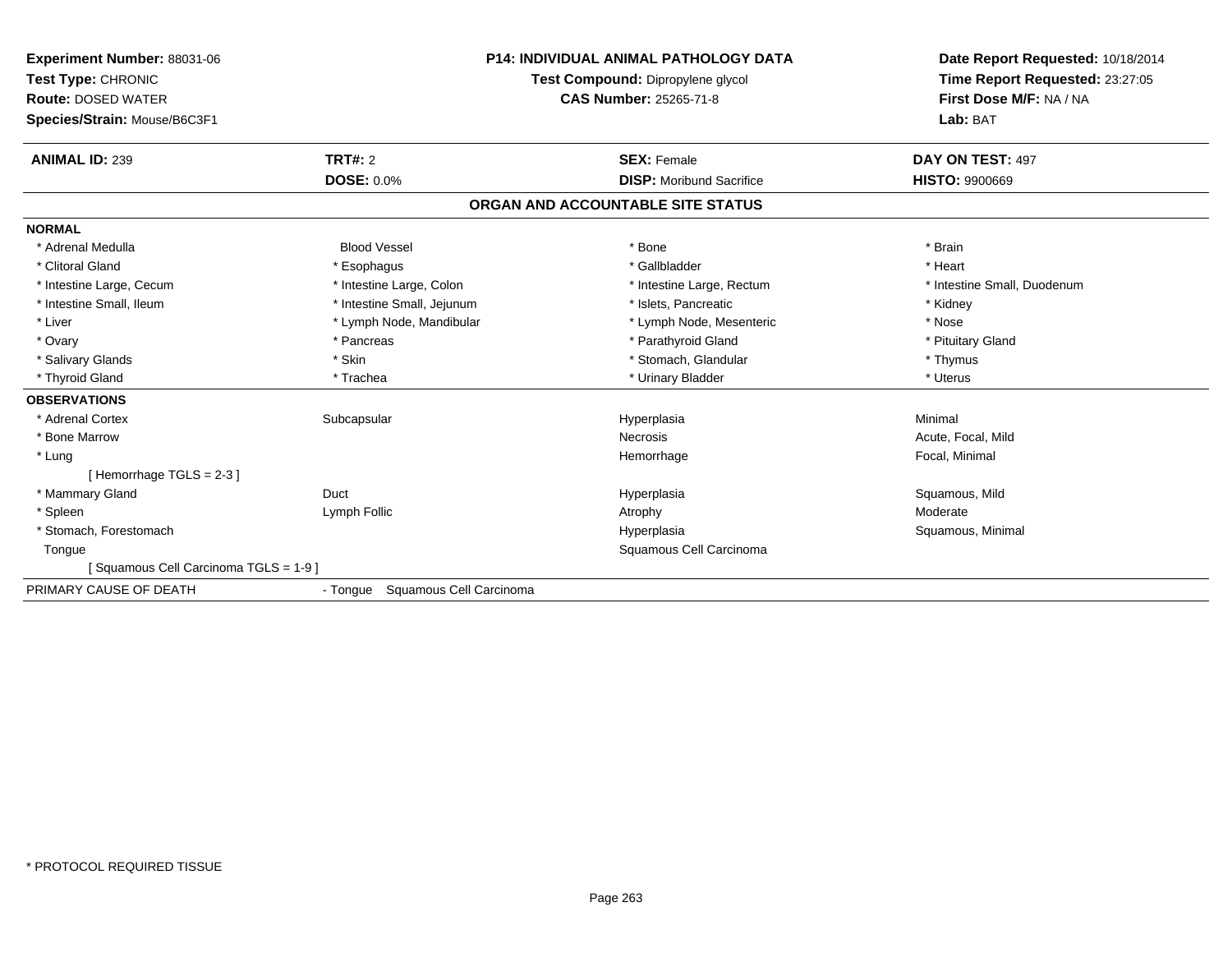| Experiment Number: 88031-06<br>Test Type: CHRONIC<br><b>Route: DOSED WATER</b><br>Species/Strain: Mouse/B6C3F1 | <b>P14: INDIVIDUAL ANIMAL PATHOLOGY DATA</b><br>Test Compound: Dipropylene glycol<br><b>CAS Number: 25265-71-8</b> |                                   | Date Report Requested: 10/18/2014<br>Time Report Requested: 23:27:05<br>First Dose M/F: NA / NA<br>Lab: BAT |
|----------------------------------------------------------------------------------------------------------------|--------------------------------------------------------------------------------------------------------------------|-----------------------------------|-------------------------------------------------------------------------------------------------------------|
| <b>ANIMAL ID: 240</b>                                                                                          | <b>TRT#: 2</b>                                                                                                     | <b>SEX: Female</b>                | DAY ON TEST: 730                                                                                            |
|                                                                                                                | DOSE: 0.0%                                                                                                         | <b>DISP: Terminal Sacrifice</b>   | HISTO: 9900670                                                                                              |
|                                                                                                                |                                                                                                                    | ORGAN AND ACCOUNTABLE SITE STATUS |                                                                                                             |
| <b>NORMAL</b>                                                                                                  |                                                                                                                    |                                   |                                                                                                             |
| * Adrenal Medulla                                                                                              | <b>Blood Vessel</b>                                                                                                | * Bone                            | * Bone Marrow                                                                                               |
| * Brain                                                                                                        | * Clitoral Gland                                                                                                   | * Esophagus                       | * Gallbladder                                                                                               |
| * Heart                                                                                                        | * Intestine Large, Cecum                                                                                           | * Intestine Large, Colon          | * Intestine Large, Rectum                                                                                   |
| * Intestine Small, Duodenum                                                                                    | * Intestine Small, Ileum                                                                                           | * Intestine Small, Jejunum        | * Islets, Pancreatic                                                                                        |
| * Kidney                                                                                                       | * Lymph Node, Mandibular                                                                                           | * Mammary Gland                   | * Nose                                                                                                      |
| * Pancreas                                                                                                     | * Parathyroid Gland                                                                                                | * Pituitary Gland                 | * Salivary Glands                                                                                           |
| * Skin                                                                                                         | * Stomach, Forestomach                                                                                             | * Stomach, Glandular              | * Thymus                                                                                                    |
| * Thyroid Gland                                                                                                | * Trachea                                                                                                          | * Urinary Bladder                 |                                                                                                             |
| <b>OBSERVATIONS</b>                                                                                            |                                                                                                                    |                                   |                                                                                                             |
| * Adrenal Cortex                                                                                               | Subcapsular                                                                                                        | Hyperplasia                       | Minimal                                                                                                     |
| * Liver                                                                                                        |                                                                                                                    | <b>Eosinophilic Focus</b>         |                                                                                                             |
|                                                                                                                |                                                                                                                    | <b>Infiltration Cellular</b>      | Lymphocyte, Minimal                                                                                         |
|                                                                                                                |                                                                                                                    | Inflammation                      | Chronic, Minimal                                                                                            |
| [ Eosinophilic Focus TGLS = 3-9 ]<br>[Inflammation TGLS = $4-5$ ]                                              |                                                                                                                    |                                   |                                                                                                             |
| * Lung                                                                                                         |                                                                                                                    | Inflammation                      | Chronic, Focal, Minimal                                                                                     |
|                                                                                                                |                                                                                                                    | Thrombosis                        | Minimal                                                                                                     |
| * Lymph Node, Mesenteric                                                                                       |                                                                                                                    | Inflammation                      | Granulomatous, Moderate                                                                                     |
| * Ovary                                                                                                        |                                                                                                                    | Cyst                              | Moderate                                                                                                    |
| [Cyst TGLS = $2-7$ ]                                                                                           |                                                                                                                    |                                   |                                                                                                             |
| * Spleen                                                                                                       | Lymph Follic                                                                                                       | Atrophy                           | Minimal                                                                                                     |
|                                                                                                                |                                                                                                                    | Hematopoietic Cell Proliferation  | Minimal                                                                                                     |
| * Uterus                                                                                                       | Endometrium                                                                                                        | Hyperplasia                       | Cystic, Mild                                                                                                |
| [ Hyperplasia TGLS = 1-7 ]                                                                                     |                                                                                                                    |                                   |                                                                                                             |
| PRIMARY CAUSE OF DEATH                                                                                         | $\blacksquare$                                                                                                     |                                   |                                                                                                             |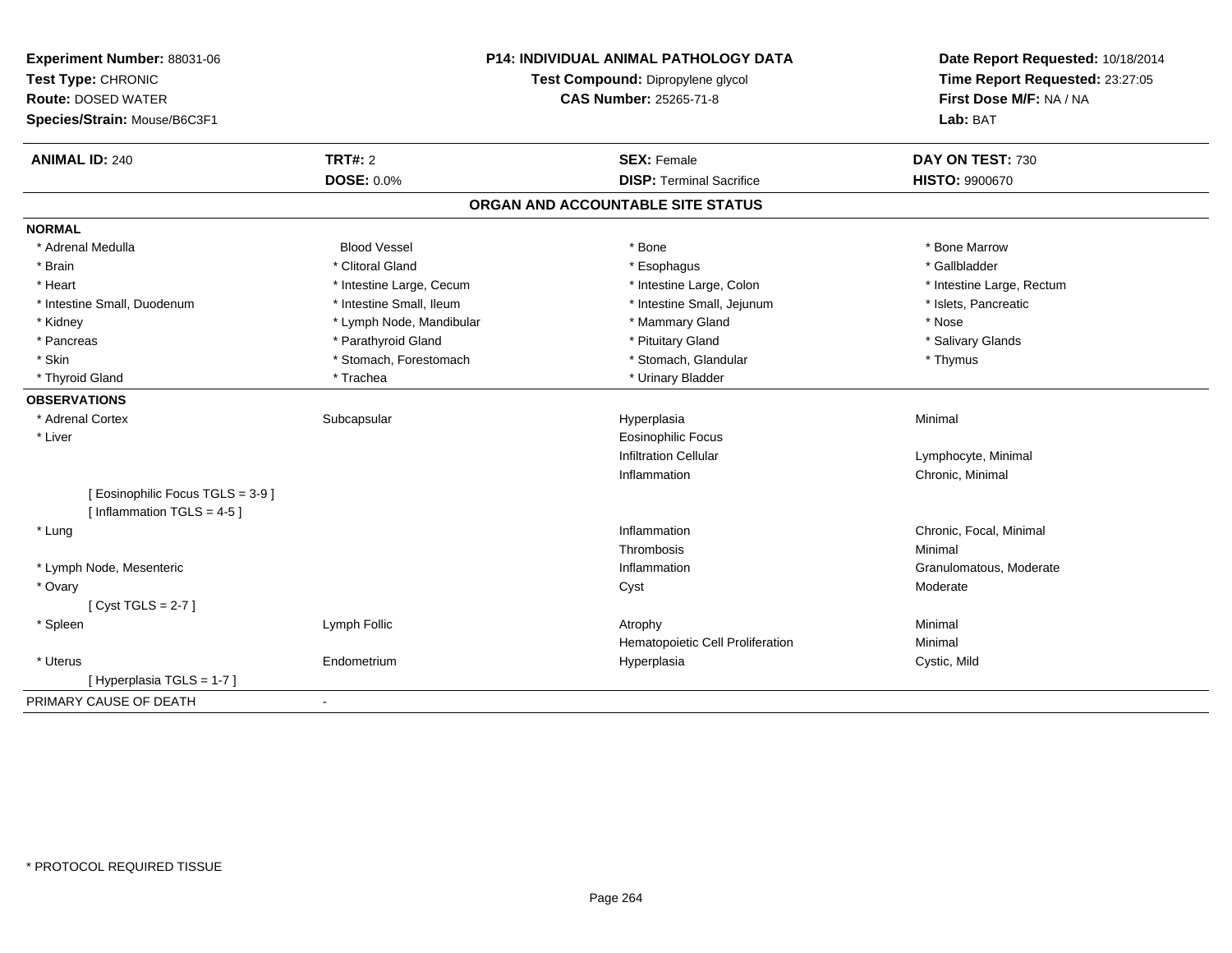| Experiment Number: 88031-06<br>Test Type: CHRONIC<br><b>Route: DOSED WATER</b><br>Species/Strain: Mouse/B6C3F1 | <b>P14: INDIVIDUAL ANIMAL PATHOLOGY DATA</b><br>Test Compound: Dipropylene glycol<br><b>CAS Number: 25265-71-8</b> |                                   | Date Report Requested: 10/18/2014<br>Time Report Requested: 23:27:05<br>First Dose M/F: NA / NA<br>Lab: BAT |  |
|----------------------------------------------------------------------------------------------------------------|--------------------------------------------------------------------------------------------------------------------|-----------------------------------|-------------------------------------------------------------------------------------------------------------|--|
| <b>ANIMAL ID: 241</b>                                                                                          | <b>TRT#: 2</b>                                                                                                     | <b>SEX: Female</b>                | DAY ON TEST: 728                                                                                            |  |
|                                                                                                                | <b>DOSE: 0.0%</b>                                                                                                  | <b>DISP: Terminal Sacrifice</b>   | HISTO: 9900671                                                                                              |  |
|                                                                                                                |                                                                                                                    | ORGAN AND ACCOUNTABLE SITE STATUS |                                                                                                             |  |
| <b>NORMAL</b>                                                                                                  |                                                                                                                    |                                   |                                                                                                             |  |
| * Adrenal Medulla                                                                                              | <b>Blood Vessel</b>                                                                                                | * Bone                            | * Bone Marrow                                                                                               |  |
| * Brain                                                                                                        | * Clitoral Gland                                                                                                   | * Esophagus                       | * Gallbladder                                                                                               |  |
| * Heart                                                                                                        | * Intestine Large, Cecum                                                                                           | * Intestine Large, Colon          | * Intestine Large, Rectum                                                                                   |  |
| * Intestine Small, Duodenum                                                                                    | * Intestine Small, Ileum                                                                                           | * Intestine Small, Jejunum        | * Kidney                                                                                                    |  |
| * Lung                                                                                                         | * Lymph Node, Mandibular                                                                                           | * Lymph Node, Mesenteric          | * Mammary Gland                                                                                             |  |
| * Nose                                                                                                         | * Pancreas                                                                                                         | * Parathyroid Gland               | * Salivary Glands                                                                                           |  |
| * Skin                                                                                                         | * Stomach, Forestomach                                                                                             | * Stomach, Glandular              | * Thymus                                                                                                    |  |
| * Thyroid Gland                                                                                                | * Trachea                                                                                                          | * Urinary Bladder                 |                                                                                                             |  |
| <b>OBSERVATIONS</b>                                                                                            |                                                                                                                    |                                   |                                                                                                             |  |
| * Adrenal Cortex                                                                                               | Subcapsular                                                                                                        | Hyperplasia                       | Minimal                                                                                                     |  |
| * Islets, Pancreatic                                                                                           |                                                                                                                    | Hyperplasia                       | Minimal                                                                                                     |  |
| * Liver                                                                                                        |                                                                                                                    | <b>Eosinophilic Focus</b>         |                                                                                                             |  |
|                                                                                                                |                                                                                                                    | Hepatocellular Adenoma            |                                                                                                             |  |
|                                                                                                                |                                                                                                                    | <b>Infiltration Cellular</b>      | Lymphocyte, Minimal                                                                                         |  |
|                                                                                                                |                                                                                                                    | Inflammation                      | Chronic, Minimal                                                                                            |  |
|                                                                                                                |                                                                                                                    | Mixed Cell Focus                  |                                                                                                             |  |
| [ Eosinophilic Focus TGLS = 1-4 ]                                                                              |                                                                                                                    |                                   |                                                                                                             |  |
| [ Hepatocellular Adenoma TGLS = 1,3-9 ]                                                                        |                                                                                                                    |                                   |                                                                                                             |  |
| [Mixed Cell Focus TGLS = 2-10]                                                                                 |                                                                                                                    |                                   |                                                                                                             |  |
| * Ovary                                                                                                        |                                                                                                                    | Cyst                              | Minimal                                                                                                     |  |
| * Pituitary Gland                                                                                              |                                                                                                                    | Angiectasis                       | Mild                                                                                                        |  |
| [ Angiectasis $TGLS = 4-6$ ]                                                                                   |                                                                                                                    |                                   |                                                                                                             |  |
| * Spleen                                                                                                       |                                                                                                                    | Hematopoietic Cell Proliferation  | Minimal                                                                                                     |  |
|                                                                                                                | Lymph Follic                                                                                                       | Hyperplasia                       | Minimal                                                                                                     |  |
| * Uterus                                                                                                       | Endometrium                                                                                                        | Hyperplasia                       | Cystic, Minimal                                                                                             |  |
| PRIMARY CAUSE OF DEATH                                                                                         |                                                                                                                    |                                   |                                                                                                             |  |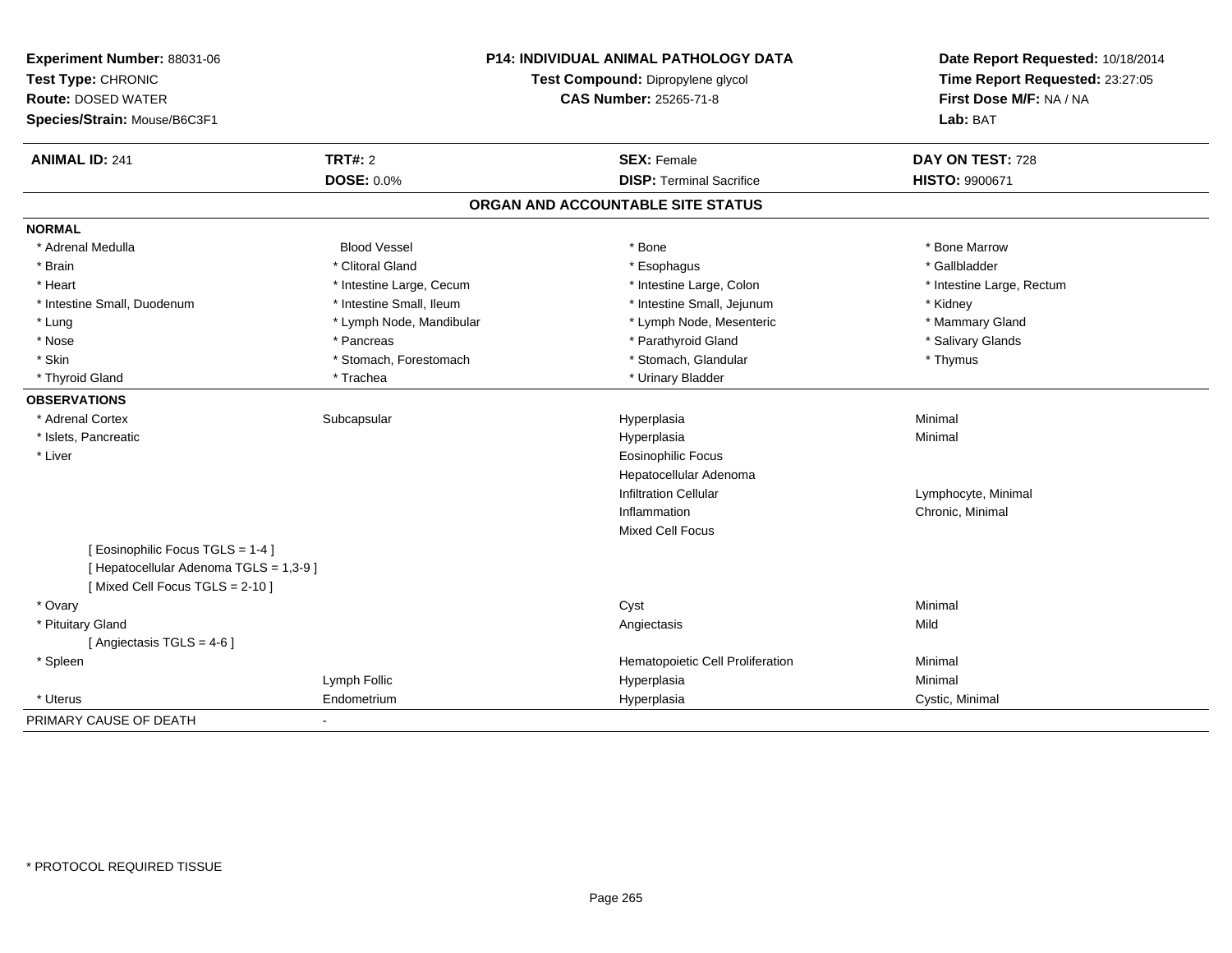| Experiment Number: 88031-06<br>Test Type: CHRONIC<br><b>Route: DOSED WATER</b><br>Species/Strain: Mouse/B6C3F1 | <b>P14: INDIVIDUAL ANIMAL PATHOLOGY DATA</b><br>Test Compound: Dipropylene glycol<br><b>CAS Number: 25265-71-8</b> |                                   | Date Report Requested: 10/18/2014<br>Time Report Requested: 23:27:05<br>First Dose M/F: NA / NA<br>Lab: BAT |  |
|----------------------------------------------------------------------------------------------------------------|--------------------------------------------------------------------------------------------------------------------|-----------------------------------|-------------------------------------------------------------------------------------------------------------|--|
| <b>ANIMAL ID: 242</b>                                                                                          | TRT#: 2                                                                                                            | <b>SEX: Female</b>                | DAY ON TEST: 729                                                                                            |  |
|                                                                                                                | <b>DOSE: 0.0%</b>                                                                                                  | <b>DISP: Terminal Sacrifice</b>   | <b>HISTO: 9900672</b>                                                                                       |  |
|                                                                                                                |                                                                                                                    | ORGAN AND ACCOUNTABLE SITE STATUS |                                                                                                             |  |
| <b>NORMAL</b>                                                                                                  |                                                                                                                    |                                   |                                                                                                             |  |
| * Adrenal Medulla                                                                                              | <b>Blood Vessel</b>                                                                                                | * Bone                            | * Bone Marrow                                                                                               |  |
| * Brain                                                                                                        | * Clitoral Gland                                                                                                   | * Esophagus                       | * Gallbladder                                                                                               |  |
| * Heart                                                                                                        | * Intestine Large, Cecum                                                                                           | * Intestine Large, Colon          | * Intestine Large, Rectum                                                                                   |  |
| * Intestine Small, Duodenum                                                                                    | * Intestine Small, Ileum                                                                                           | * Intestine Small, Jejunum        | * Islets, Pancreatic                                                                                        |  |
| * Kidney                                                                                                       | * Lung                                                                                                             | * Lymph Node, Mandibular          | * Lymph Node, Mesenteric                                                                                    |  |
| * Mammary Gland                                                                                                | * Nose                                                                                                             | * Ovary                           | * Pancreas                                                                                                  |  |
| * Parathyroid Gland                                                                                            | * Pituitary Gland                                                                                                  | * Salivary Glands                 | * Skin                                                                                                      |  |
| * Stomach, Forestomach                                                                                         | * Thymus                                                                                                           | * Thyroid Gland                   | * Trachea                                                                                                   |  |
| * Urinary Bladder                                                                                              |                                                                                                                    |                                   |                                                                                                             |  |
| <b>OBSERVATIONS</b>                                                                                            |                                                                                                                    |                                   |                                                                                                             |  |
| * Adrenal Cortex                                                                                               | Subcapsular                                                                                                        | Hyperplasia                       | Minimal                                                                                                     |  |
| * Liver                                                                                                        |                                                                                                                    | <b>Eosinophilic Focus</b>         |                                                                                                             |  |
|                                                                                                                |                                                                                                                    | <b>Infiltration Cellular</b>      | Lymphocyte, Minimal                                                                                         |  |
|                                                                                                                |                                                                                                                    | Inflammation                      | Chronic, Minimal                                                                                            |  |
|                                                                                                                |                                                                                                                    | <b>Mixed Cell Focus</b>           |                                                                                                             |  |
| [ Eosinophilic Focus TGLS = 1,2-5+4 ]                                                                          |                                                                                                                    |                                   |                                                                                                             |  |
| * Spleen                                                                                                       |                                                                                                                    | Hematopoietic Cell Proliferation  | Mild                                                                                                        |  |
| * Stomach, Glandular                                                                                           |                                                                                                                    | Mineralization                    | Focal, Moderate                                                                                             |  |
| * Uterus                                                                                                       | Endometrium                                                                                                        | Hyperplasia                       | Cystic, Minimal                                                                                             |  |
| PRIMARY CAUSE OF DEATH                                                                                         |                                                                                                                    |                                   |                                                                                                             |  |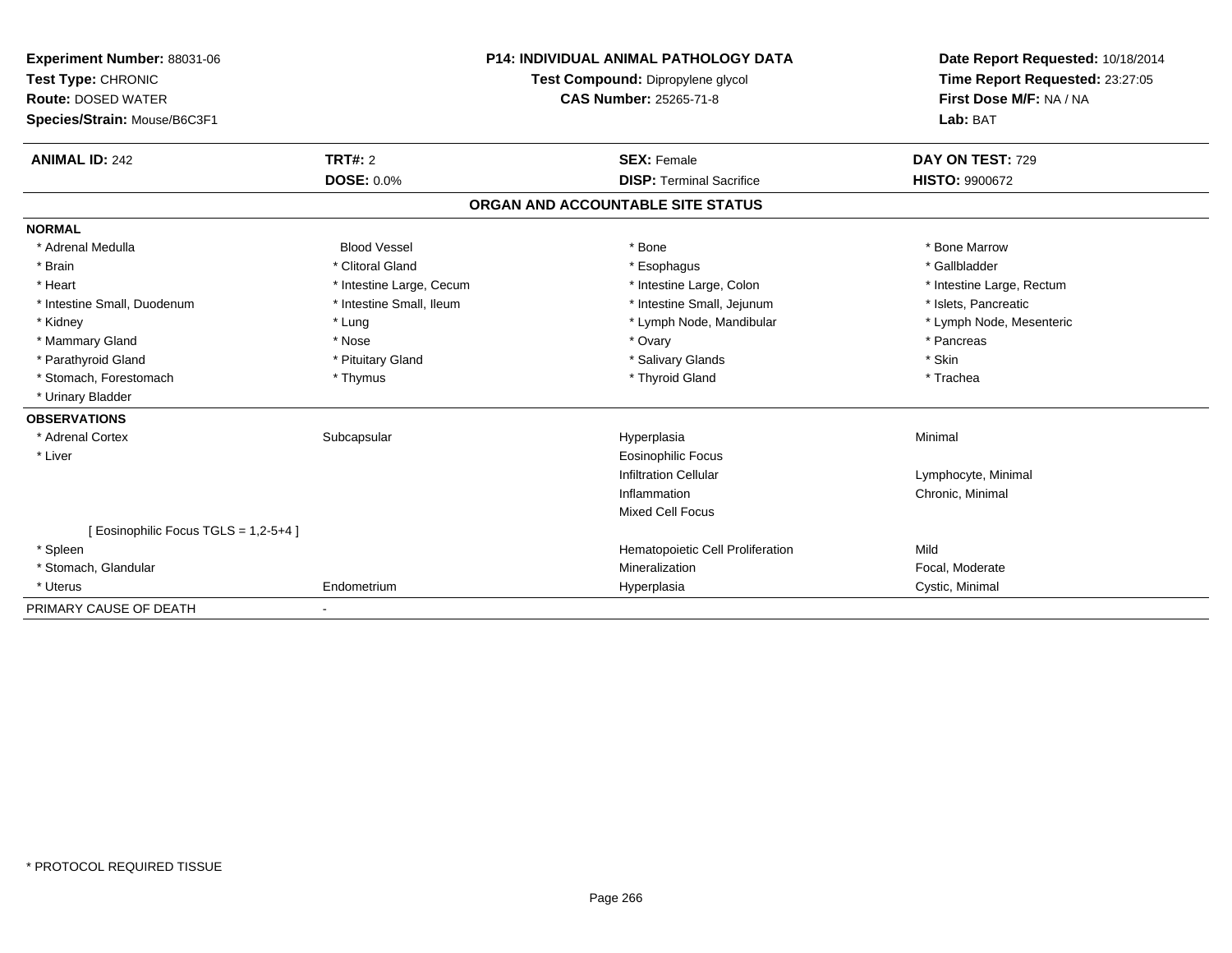| Experiment Number: 88031-06<br>Test Type: CHRONIC<br>Route: DOSED WATER<br>Species/Strain: Mouse/B6C3F1 |                                | <b>P14: INDIVIDUAL ANIMAL PATHOLOGY DATA</b><br>Test Compound: Dipropylene glycol<br>CAS Number: 25265-71-8 | Date Report Requested: 10/18/2014<br>Time Report Requested: 23:27:05<br>First Dose M/F: NA / NA<br>Lab: BAT |
|---------------------------------------------------------------------------------------------------------|--------------------------------|-------------------------------------------------------------------------------------------------------------|-------------------------------------------------------------------------------------------------------------|
| <b>ANIMAL ID: 243</b>                                                                                   | <b>TRT#: 2</b>                 | <b>SEX: Female</b>                                                                                          | DAY ON TEST: 704                                                                                            |
|                                                                                                         | DOSE: 0.0%                     | <b>DISP: Natural Death</b>                                                                                  | HISTO: 9900673                                                                                              |
|                                                                                                         |                                | ORGAN AND ACCOUNTABLE SITE STATUS                                                                           |                                                                                                             |
| <b>NORMAL</b>                                                                                           |                                |                                                                                                             |                                                                                                             |
| * Adrenal Medulla                                                                                       | <b>Blood Vessel</b>            | $*$ Bone                                                                                                    | * Bone Marrow                                                                                               |
| * Brain                                                                                                 | * Clitoral Gland               | * Esophagus                                                                                                 | * Gallbladder                                                                                               |
| * Intestine Large, Cecum                                                                                | * Intestine Large, Colon       | * Intestine Large, Rectum                                                                                   | * Intestine Small, Duodenum                                                                                 |
| * Intestine Small, Ileum                                                                                | * Intestine Small, Jejunum     | * Kidney                                                                                                    | * Lymph Node, Mandibular                                                                                    |
| * Lymph Node, Mesenteric                                                                                | * Mammary Gland                | * Nose                                                                                                      | * Ovary                                                                                                     |
| * Pancreas                                                                                              | * Parathyroid Gland            | * Pituitary Gland                                                                                           | * Salivary Glands                                                                                           |
| * Skin                                                                                                  | * Spleen                       | * Stomach, Forestomach                                                                                      | * Stomach, Glandular                                                                                        |
| * Thymus                                                                                                | * Thyroid Gland                | * Trachea                                                                                                   |                                                                                                             |
| <b>OBSERVATIONS</b>                                                                                     |                                |                                                                                                             |                                                                                                             |
| * Adrenal Cortex                                                                                        | Subcapsular                    | Hyperplasia                                                                                                 | Minimal                                                                                                     |
| * Heart                                                                                                 | Artery                         | Inflammation                                                                                                | Chronic, Minimal                                                                                            |
| * Islets, Pancreatic                                                                                    |                                | Hyperplasia                                                                                                 | Mild                                                                                                        |
| * Liver                                                                                                 |                                | <b>Eosinophilic Focus</b>                                                                                   |                                                                                                             |
|                                                                                                         |                                | Mixed Cell Focus                                                                                            |                                                                                                             |
| [Eosinophilic Focus TGLS = 5-4]                                                                         |                                |                                                                                                             |                                                                                                             |
| * Lung                                                                                                  | <b>Bronchus</b>                | Inflammation                                                                                                | Acute, Mild                                                                                                 |
|                                                                                                         |                                | Thrombosis                                                                                                  | Mild                                                                                                        |
| Lymph Node                                                                                              | Lumbar                         | <b>Infiltration Cellular</b>                                                                                | Histiocyte, Moderate                                                                                        |
|                                                                                                         | Lumbar                         | <b>Infiltration Cellular</b>                                                                                | Plasma Cell, Moderate                                                                                       |
| [ Infiltration Cellular TGLS = 2-9 ]                                                                    |                                |                                                                                                             |                                                                                                             |
| [ Infiltration Cellular TGLS = 2-9 ]                                                                    |                                |                                                                                                             |                                                                                                             |
| Mesentery                                                                                               | Fat                            | Necrosis                                                                                                    | Moderate                                                                                                    |
| [ Necrosis $TGLS = 4-10$ ]                                                                              |                                |                                                                                                             |                                                                                                             |
| * Urinary Bladder                                                                                       |                                | Hemorrhage                                                                                                  | Moderate                                                                                                    |
|                                                                                                         |                                | Inflammation                                                                                                | Acute, Moderate                                                                                             |
| [Hemorrhage TGLS = $1-4$ ]                                                                              |                                |                                                                                                             |                                                                                                             |
| * Uterus                                                                                                | Endometrium                    | Hyperplasia                                                                                                 | Cystic, Minimal                                                                                             |
| [Hyperplasia TGLS = 3-7]                                                                                |                                |                                                                                                             |                                                                                                             |
| PRIMARY CAUSE OF DEATH                                                                                  | - Urinary Bladder Inflammation |                                                                                                             |                                                                                                             |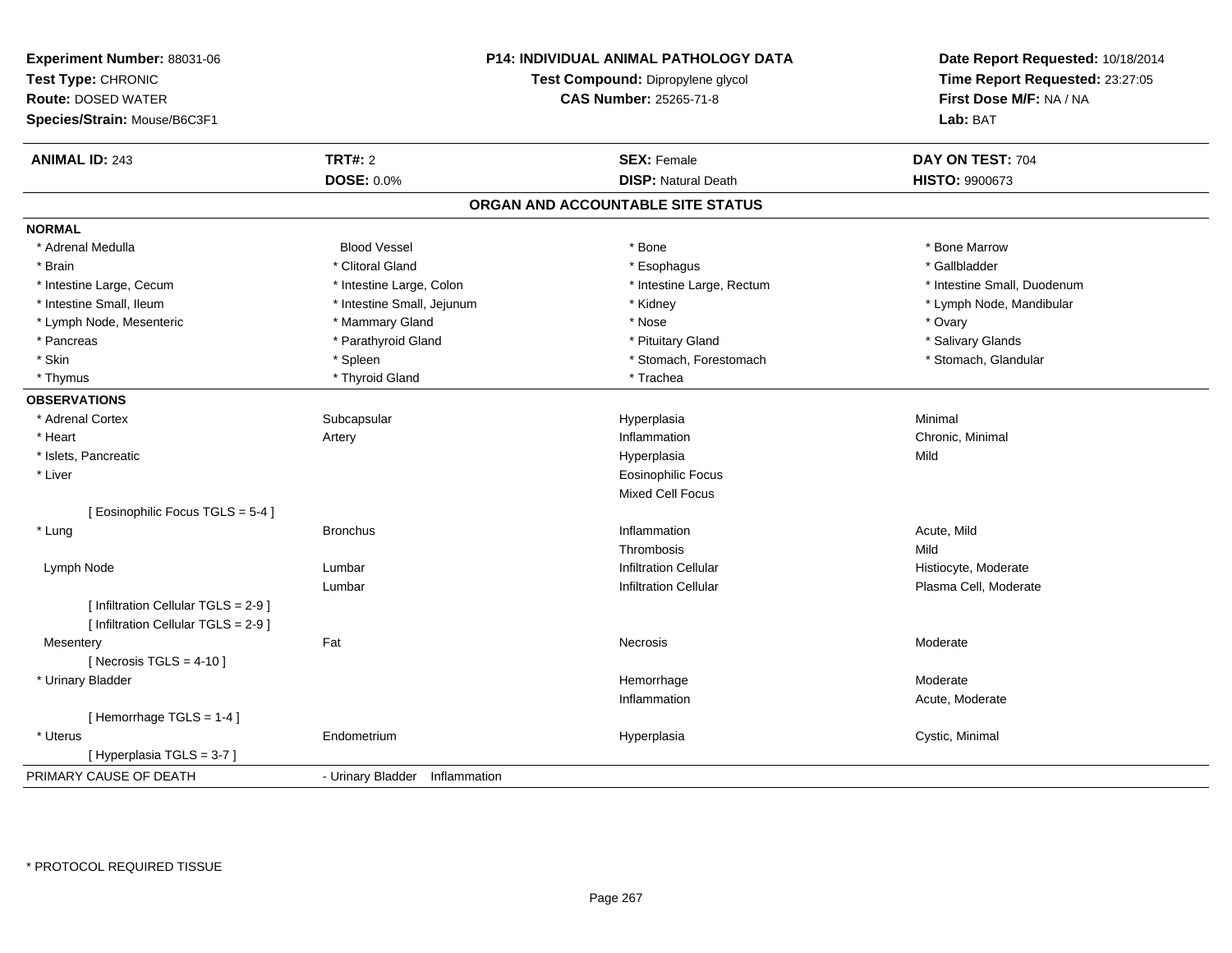| Experiment Number: 88031-06                               | <b>P14: INDIVIDUAL ANIMAL PATHOLOGY DATA</b> |                                   | Date Report Requested: 10/18/2014 |
|-----------------------------------------------------------|----------------------------------------------|-----------------------------------|-----------------------------------|
| Test Type: CHRONIC                                        |                                              | Test Compound: Dipropylene glycol | Time Report Requested: 23:27:05   |
| <b>Route: DOSED WATER</b>                                 | <b>CAS Number: 25265-71-8</b>                |                                   | First Dose M/F: NA / NA           |
| Species/Strain: Mouse/B6C3F1                              |                                              |                                   | Lab: BAT                          |
| <b>ANIMAL ID: 244</b>                                     | TRT#: 2                                      | <b>SEX: Female</b>                | DAY ON TEST: 729                  |
|                                                           | <b>DOSE: 0.0%</b>                            | <b>DISP: Terminal Sacrifice</b>   | HISTO: 9900674                    |
|                                                           |                                              | ORGAN AND ACCOUNTABLE SITE STATUS |                                   |
| <b>NORMAL</b>                                             |                                              |                                   |                                   |
| * Adrenal Medulla                                         | <b>Blood Vessel</b>                          | * Bone                            | * Bone Marrow                     |
| * Brain                                                   | * Clitoral Gland                             | * Esophagus                       | * Gallbladder                     |
| * Intestine Large, Cecum                                  | * Intestine Large, Colon                     | * Intestine Large, Rectum         | * Intestine Small, Duodenum       |
| * Intestine Small, Ileum                                  | * Intestine Small, Jejunum                   | * Islets, Pancreatic              | * Lung                            |
| * Lymph Node, Mandibular                                  | * Lymph Node, Mesenteric                     | * Mammary Gland                   | * Nose                            |
| * Ovary                                                   | * Pancreas                                   | * Pituitary Gland                 | * Salivary Glands                 |
| * Skin                                                    | * Stomach, Forestomach                       | * Stomach, Glandular              | * Trachea                         |
| * Urinary Bladder                                         | * Uterus                                     |                                   |                                   |
| <b>MISSING</b>                                            |                                              |                                   |                                   |
| * Parathyroid Gland                                       |                                              |                                   |                                   |
| <b>OBSERVATIONS</b>                                       |                                              |                                   |                                   |
| * Adrenal Cortex                                          | Subcapsular                                  | Hyperplasia                       | Minimal                           |
| * Heart                                                   |                                              | Cardiomyopathy                    | Minimal                           |
| * Kidney                                                  |                                              | Nephropathy                       | Minimal                           |
| * Liver                                                   |                                              | Angiectasis                       | Focal, Mild                       |
|                                                           |                                              | Inflammation                      | Chronic, Minimal                  |
|                                                           |                                              | <b>Mixed Cell Focus</b>           |                                   |
| [Angiectasis TGLS = 2-4]<br>[Mixed Cell Focus TGLS = 1-5] |                                              |                                   |                                   |
| * Spleen                                                  | Lymph Follic                                 | Atrophy                           | Mild                              |
|                                                           |                                              | Hematopoietic Cell Proliferation  | Minimal                           |
| * Thymus                                                  |                                              | Hyperplasia                       | Lymphoid, Mild                    |
| * Thyroid Gland                                           | Follicle                                     | Cyst                              | Mild                              |
| PRIMARY CAUSE OF DEATH                                    | $\blacksquare$                               |                                   |                                   |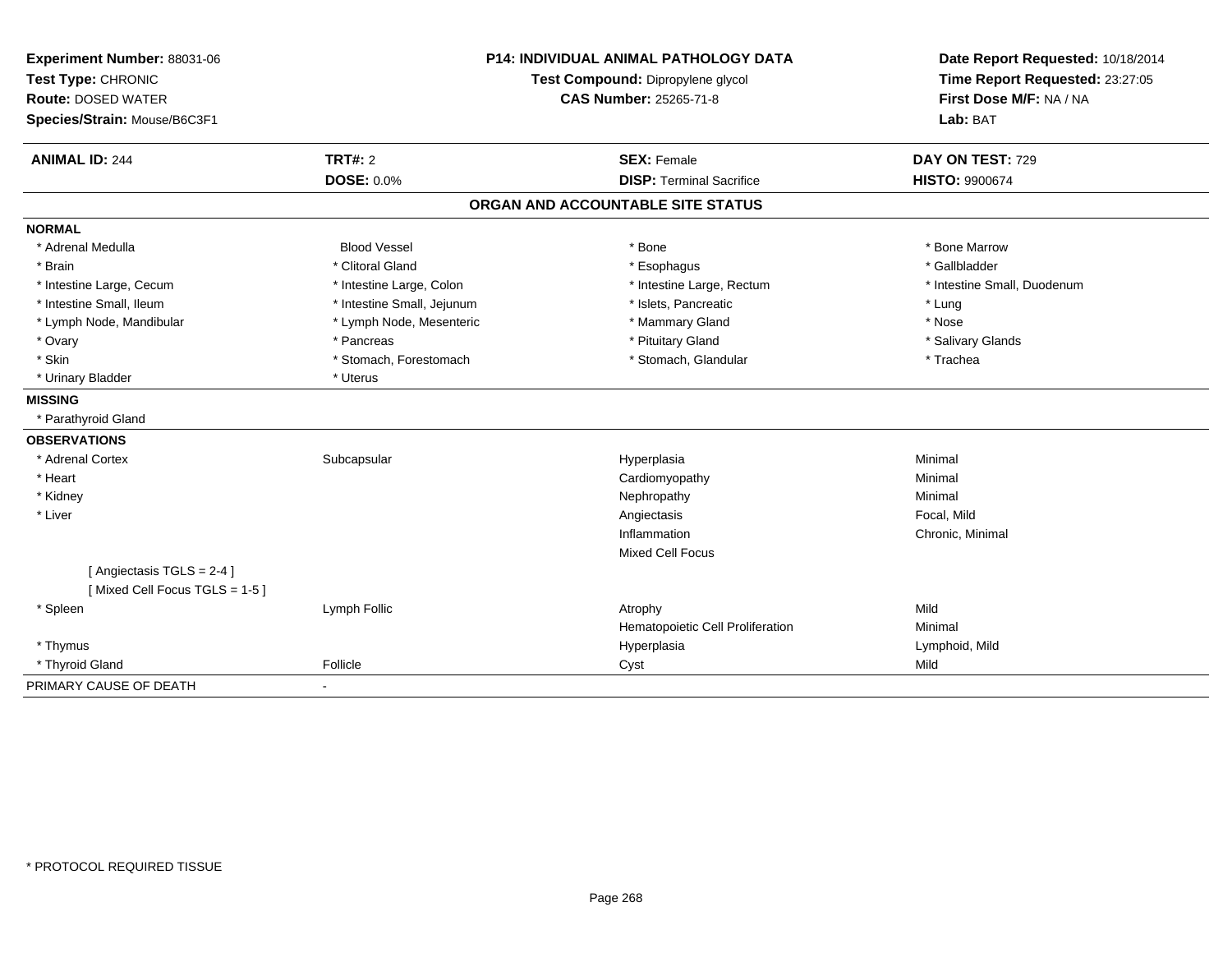| Experiment Number: 88031-06<br>Test Type: CHRONIC<br><b>Route: DOSED WATER</b><br>Species/Strain: Mouse/B6C3F1<br><b>ANIMAL ID: 245</b> | <b>P14: INDIVIDUAL ANIMAL PATHOLOGY DATA</b><br>Test Compound: Dipropylene glycol<br><b>CAS Number: 25265-71-8</b><br>TRT#: 2<br><b>SEX: Female</b> |                                   | Date Report Requested: 10/18/2014<br>Time Report Requested: 23:27:05<br>First Dose M/F: NA / NA<br>Lab: BAT<br>DAY ON TEST: 699 |
|-----------------------------------------------------------------------------------------------------------------------------------------|-----------------------------------------------------------------------------------------------------------------------------------------------------|-----------------------------------|---------------------------------------------------------------------------------------------------------------------------------|
|                                                                                                                                         | <b>DOSE: 0.0%</b>                                                                                                                                   | <b>DISP: Natural Death</b>        | <b>HISTO: 9900675</b>                                                                                                           |
|                                                                                                                                         |                                                                                                                                                     | ORGAN AND ACCOUNTABLE SITE STATUS |                                                                                                                                 |
| <b>NORMAL</b>                                                                                                                           |                                                                                                                                                     |                                   |                                                                                                                                 |
| * Adrenal Medulla                                                                                                                       | <b>Blood Vessel</b>                                                                                                                                 | * Bone                            | * Bone Marrow                                                                                                                   |
| * Brain                                                                                                                                 | * Clitoral Gland                                                                                                                                    | * Esophagus                       | * Gallbladder                                                                                                                   |
| * Heart                                                                                                                                 | * Intestine Large, Cecum                                                                                                                            | * Intestine Large, Colon          | * Intestine Large, Rectum                                                                                                       |
| * Intestine Small, Duodenum                                                                                                             | * Intestine Small, Ileum                                                                                                                            | * Intestine Small, Jejunum        | * Islets, Pancreatic                                                                                                            |
| * Kidney                                                                                                                                | * Lung                                                                                                                                              | * Lymph Node, Mandibular          | * Lymph Node, Mesenteric                                                                                                        |
| * Mammary Gland                                                                                                                         | * Nose                                                                                                                                              | * Ovary                           | * Pancreas                                                                                                                      |
| * Pituitary Gland                                                                                                                       | * Salivary Glands                                                                                                                                   | * Skin                            | * Spleen                                                                                                                        |
| * Stomach, Forestomach                                                                                                                  | * Stomach, Glandular                                                                                                                                | * Thymus                          | * Thyroid Gland                                                                                                                 |
| * Trachea                                                                                                                               | * Urinary Bladder                                                                                                                                   |                                   |                                                                                                                                 |
| <b>MISSING</b>                                                                                                                          |                                                                                                                                                     |                                   |                                                                                                                                 |
| * Parathyroid Gland                                                                                                                     |                                                                                                                                                     |                                   |                                                                                                                                 |
| <b>OBSERVATIONS</b>                                                                                                                     |                                                                                                                                                     |                                   |                                                                                                                                 |
| * Adrenal Cortex                                                                                                                        | Subcapsular                                                                                                                                         | Hyperplasia                       | Minimal                                                                                                                         |
| * Liver                                                                                                                                 |                                                                                                                                                     | Hepatocellular Adenoma            |                                                                                                                                 |
|                                                                                                                                         |                                                                                                                                                     | <b>Infiltration Cellular</b>      | Lymphocyte, Minimal                                                                                                             |
|                                                                                                                                         |                                                                                                                                                     | Vacuolization Cytoplasmic         | Focal, Minimal                                                                                                                  |
| [Hepatocellular Adenoma TGLS = 1-4]                                                                                                     |                                                                                                                                                     |                                   |                                                                                                                                 |
| * Uterus                                                                                                                                | Endometrium                                                                                                                                         | Hyperplasia                       | Cystic, Minimal                                                                                                                 |
| [Hyperplasia TGLS = 2-7]                                                                                                                |                                                                                                                                                     |                                   |                                                                                                                                 |
| PRIMARY CAUSE OF DEATH                                                                                                                  | - Liver Hepatocellular Adenoma                                                                                                                      |                                   |                                                                                                                                 |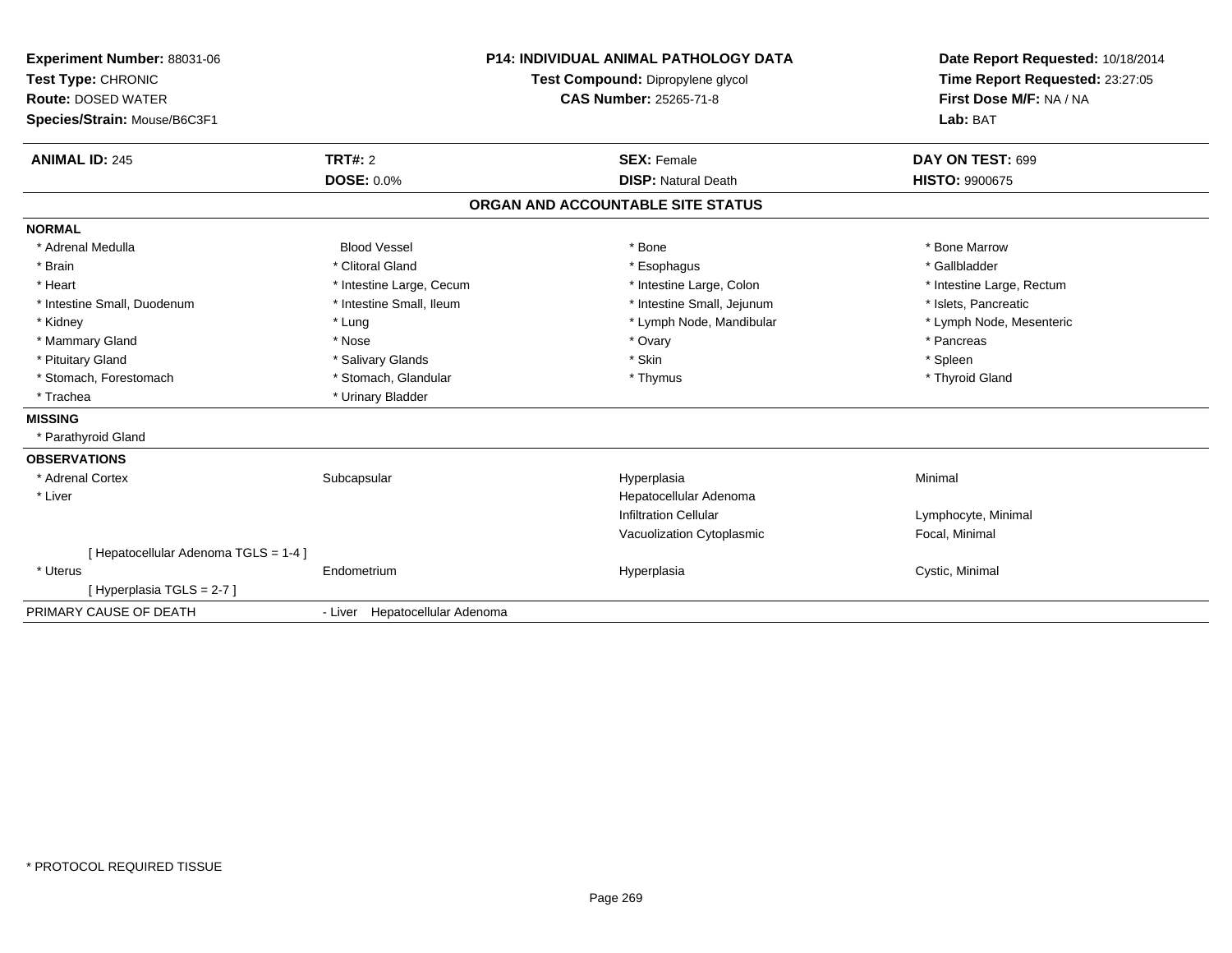| Experiment Number: 88031-06     | <b>P14: INDIVIDUAL ANIMAL PATHOLOGY DATA</b> |                                   | Date Report Requested: 10/18/2014 |
|---------------------------------|----------------------------------------------|-----------------------------------|-----------------------------------|
| Test Type: CHRONIC              |                                              | Test Compound: Dipropylene glycol | Time Report Requested: 23:27:05   |
| <b>Route: DOSED WATER</b>       | <b>CAS Number: 25265-71-8</b>                |                                   | First Dose M/F: NA / NA           |
| Species/Strain: Mouse/B6C3F1    |                                              |                                   | Lab: BAT                          |
| <b>ANIMAL ID: 246</b>           | <b>TRT#: 2</b>                               | <b>SEX: Female</b>                | DAY ON TEST: 730                  |
|                                 | <b>DOSE: 0.0%</b>                            | <b>DISP: Terminal Sacrifice</b>   | <b>HISTO: 9900676</b>             |
|                                 |                                              | ORGAN AND ACCOUNTABLE SITE STATUS |                                   |
| <b>NORMAL</b>                   |                                              |                                   |                                   |
| * Adrenal Medulla               | <b>Blood Vessel</b>                          | * Bone                            | * Bone Marrow                     |
| * Brain                         | * Clitoral Gland                             | * Esophagus                       | * Gallbladder                     |
| * Heart                         | * Intestine Large, Cecum                     | * Intestine Large, Colon          | * Intestine Large, Rectum         |
| * Intestine Small, Duodenum     | * Intestine Small, Ileum                     | * Intestine Small, Jejunum        | * Islets, Pancreatic              |
| * Kidney                        | * Lymph Node, Mandibular                     | * Lymph Node, Mesenteric          | * Mammary Gland                   |
| * Nose                          | * Pancreas                                   | * Pituitary Gland                 | * Salivary Glands                 |
| * Skin                          | * Stomach, Forestomach                       | * Stomach, Glandular              | * Thymus                          |
| * Thyroid Gland                 | * Trachea                                    | * Urinary Bladder                 |                                   |
| <b>MISSING</b>                  |                                              |                                   |                                   |
| * Parathyroid Gland             |                                              |                                   |                                   |
| <b>OBSERVATIONS</b>             |                                              |                                   |                                   |
| * Adrenal Cortex                | Subcapsular                                  | Hyperplasia                       | Mild                              |
| * Liver                         |                                              | <b>Eosinophilic Focus</b>         |                                   |
|                                 |                                              | <b>Infiltration Cellular</b>      | Lymphocyte, Minimal               |
|                                 |                                              | Inflammation                      | Chronic, Minimal                  |
| [Eosinophilic Focus TGLS = 3-5] |                                              |                                   |                                   |
| * Lung                          |                                              | Alveolar/Bronchiolar Carcinoma    |                                   |
| * Ovary                         |                                              | Cyst                              | Moderate                          |
| [Cyst TGLS = $2-7$ ]            |                                              |                                   |                                   |
| * Spleen                        |                                              | Hematopoietic Cell Proliferation  | Minimal                           |
| * Uterus                        | Endometrium                                  | Hyperplasia                       | Cystic, Minimal                   |
| [ Hyperplasia TGLS = 1-7 ]      |                                              |                                   |                                   |
| PRIMARY CAUSE OF DEATH          | $\blacksquare$                               |                                   |                                   |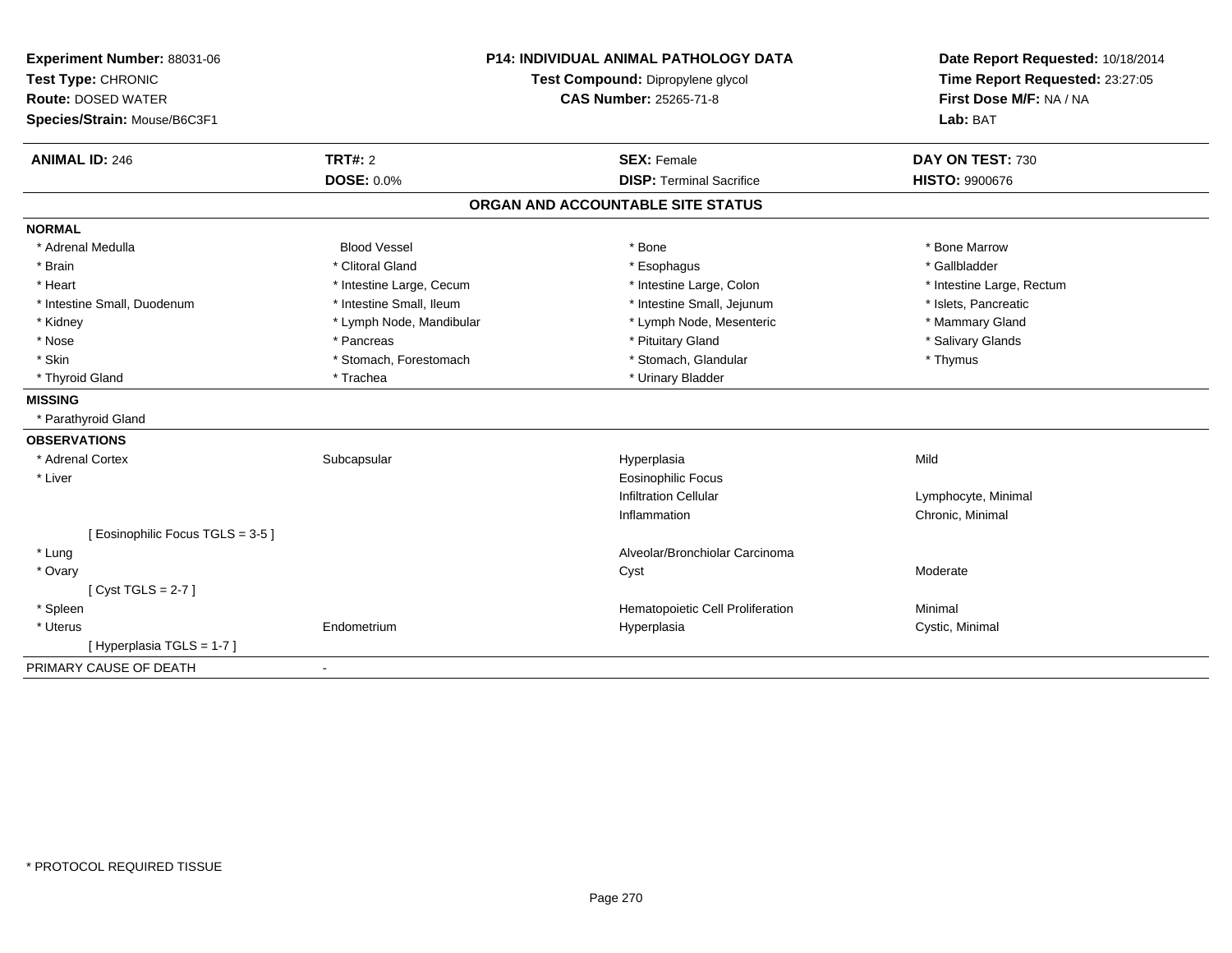| Experiment Number: 88031-06<br>Test Type: CHRONIC<br><b>Route: DOSED WATER</b><br>Species/Strain: Mouse/B6C3F1<br><b>ANIMAL ID: 247</b>                     | TRT#: 2<br><b>DOSE: 0.0%</b>                                                                                                                                             | <b>P14: INDIVIDUAL ANIMAL PATHOLOGY DATA</b><br>Test Compound: Dipropylene glycol<br><b>CAS Number: 25265-71-8</b><br><b>SEX: Female</b><br><b>DISP: Natural Death</b> | Date Report Requested: 10/18/2014<br>Time Report Requested: 23:27:05<br>First Dose M/F: NA / NA<br>Lab: BAT<br>DAY ON TEST: 693<br>HISTO: 9900677        |
|-------------------------------------------------------------------------------------------------------------------------------------------------------------|--------------------------------------------------------------------------------------------------------------------------------------------------------------------------|------------------------------------------------------------------------------------------------------------------------------------------------------------------------|----------------------------------------------------------------------------------------------------------------------------------------------------------|
|                                                                                                                                                             |                                                                                                                                                                          | ORGAN AND ACCOUNTABLE SITE STATUS                                                                                                                                      |                                                                                                                                                          |
| <b>NORMAL</b><br>* Adrenal Medulla<br>* Brain<br>* Intestine Large, Cecum<br>* Intestine Small, Ileum<br>* Lung<br>* Ovary<br>* Salivary Glands<br>* Thymus | <b>Blood Vessel</b><br>* Clitoral Gland<br>* Intestine Large, Colon<br>* Intestine Small, Jejunum<br>* Lymph Node, Mandibular<br>* Pancreas<br>* Skin<br>* Thyroid Gland | * Bone<br>* Esophagus<br>* Intestine Large, Rectum<br>* Islets. Pancreatic<br>* Lymph Node, Mesenteric<br>* Parathyroid Gland<br>* Stomach, Forestomach<br>* Trachea   | * Bone Marrow<br>* Heart<br>* Intestine Small, Duodenum<br>* Kidney<br>* Mammary Gland<br>* Pituitary Gland<br>* Stomach, Glandular<br>* Urinary Bladder |
| <b>OBSERVATIONS</b><br>* Adrenal Cortex<br>* Gallbladder<br>* Liver<br>[Hepatocellular Adenoma TGLS = 1,3,4-9+5]<br>[Mixed Cell Focus TGLS = 2-4]           | Subcapsular<br>Epithelium                                                                                                                                                | Hyperplasia<br>Cyst<br>Hepatocellular Adenoma<br><b>Infiltration Cellular</b><br><b>Mixed Cell Focus</b>                                                               | Minimal<br>Minimal<br>Multiple<br>Lymphocyte, Minimal                                                                                                    |
| * Nose<br>* Spleen<br>* Uterus<br>PRIMARY CAUSE OF DEATH                                                                                                    | Lymph Follic<br>Endometrium<br>- Liver Hepatocellular Adenoma                                                                                                            | Necrosis<br>Atrophy<br>Hyperplasia                                                                                                                                     | Focal, Moderate<br>Moderate<br>Cystic, Minimal                                                                                                           |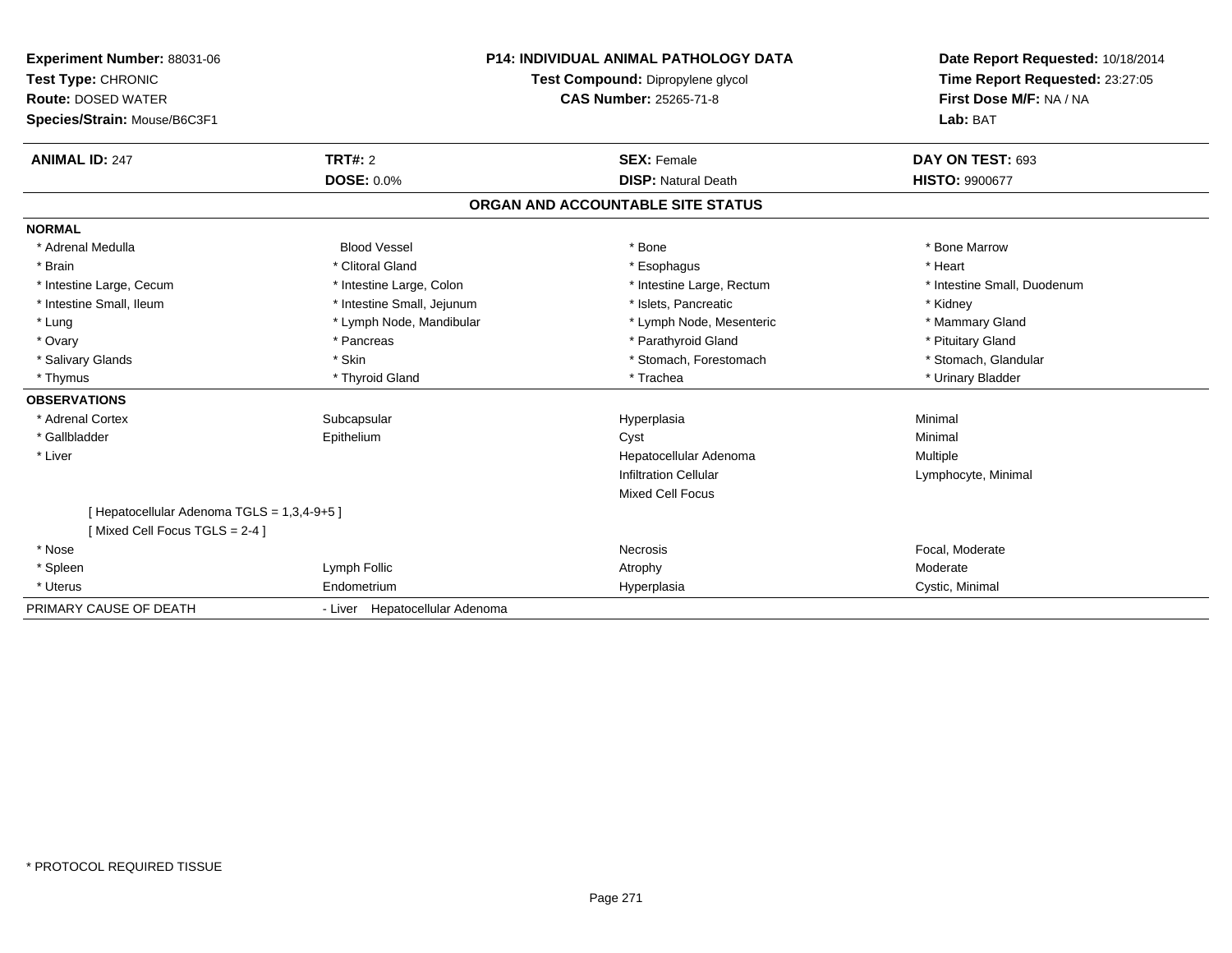| Experiment Number: 88031-06<br>Test Type: CHRONIC<br><b>Route: DOSED WATER</b><br>Species/Strain: Mouse/B6C3F1 |                              | <b>P14: INDIVIDUAL ANIMAL PATHOLOGY DATA</b><br>Test Compound: Dipropylene glycol<br><b>CAS Number: 25265-71-8</b> | Date Report Requested: 10/18/2014<br>Time Report Requested: 23:27:05<br>First Dose M/F: NA / NA<br>Lab: BAT |
|----------------------------------------------------------------------------------------------------------------|------------------------------|--------------------------------------------------------------------------------------------------------------------|-------------------------------------------------------------------------------------------------------------|
| <b>ANIMAL ID: 248</b>                                                                                          | TRT#: 2<br><b>DOSE: 0.0%</b> | <b>SEX: Female</b><br><b>DISP: Natural Death</b>                                                                   | DAY ON TEST: 725<br><b>HISTO: 9900678</b>                                                                   |
|                                                                                                                |                              | ORGAN AND ACCOUNTABLE SITE STATUS                                                                                  |                                                                                                             |
| <b>NORMAL</b>                                                                                                  |                              |                                                                                                                    |                                                                                                             |
| * Adrenal Medulla                                                                                              | <b>Blood Vessel</b>          | * Bone                                                                                                             | * Clitoral Gland                                                                                            |
| * Esophagus                                                                                                    | * Gallbladder                | * Intestine Large, Cecum                                                                                           | * Intestine Large, Colon                                                                                    |
| * Intestine Large, Rectum                                                                                      | * Intestine Small, Duodenum  | * Intestine Small, Ileum                                                                                           | * Intestine Small, Jejunum                                                                                  |
| * Nose                                                                                                         | * Pancreas                   | * Parathyroid Gland                                                                                                | * Pituitary Gland                                                                                           |
| * Salivary Glands                                                                                              | * Skin                       | * Stomach, Forestomach                                                                                             | * Stomach, Glandular                                                                                        |
| * Thymus                                                                                                       | * Thyroid Gland              | * Trachea                                                                                                          |                                                                                                             |
| <b>OBSERVATIONS</b>                                                                                            |                              |                                                                                                                    |                                                                                                             |
| * Adrenal Cortex                                                                                               | Subcapsular                  | Hyperplasia                                                                                                        | Minimal                                                                                                     |
| * Bone Marrow                                                                                                  |                              | Lymphoma Malignant                                                                                                 |                                                                                                             |
| * Brain                                                                                                        |                              | Lymphoma Malignant                                                                                                 |                                                                                                             |
| [ Lymphoma Malignant TGLS = 6,7-2 ]                                                                            |                              |                                                                                                                    |                                                                                                             |
| * Heart                                                                                                        |                              | Lymphoma Malignant                                                                                                 |                                                                                                             |
|                                                                                                                | Myocardium                   | Mineralization                                                                                                     | Mild                                                                                                        |
| * Islets, Pancreatic                                                                                           |                              | Hyperplasia                                                                                                        | Minimal                                                                                                     |
| * Kidney                                                                                                       |                              | Lymphoma Malignant                                                                                                 |                                                                                                             |
| * Liver                                                                                                        |                              | Lymphoma Malignant                                                                                                 |                                                                                                             |
|                                                                                                                |                              | Necrosis                                                                                                           | Focal, Mild                                                                                                 |
| [ Lymphoma Malignant TGLS = 2,3-4+5 ]                                                                          |                              |                                                                                                                    |                                                                                                             |
| * Lung                                                                                                         |                              | Lymphoma Malignant                                                                                                 |                                                                                                             |
| Lymph Node                                                                                                     | Mediastinal                  | Lymphoma Malignant                                                                                                 |                                                                                                             |
| [ Lymphoma Malignant TGLS = 5-11 ]                                                                             |                              |                                                                                                                    |                                                                                                             |
| * Lymph Node, Mandibular                                                                                       |                              | Lymphoma Malignant                                                                                                 |                                                                                                             |
| * Lymph Node, Mesenteric                                                                                       |                              | Lymphoma Malignant                                                                                                 |                                                                                                             |
| [ Lymphoma Malignant TGLS = 8-10 ]                                                                             |                              |                                                                                                                    |                                                                                                             |
| * Mammary Gland                                                                                                |                              | Adenoma                                                                                                            |                                                                                                             |
| [Adenoma TGLS = $4-9$ ]                                                                                        |                              |                                                                                                                    |                                                                                                             |
| * Ovary                                                                                                        |                              | Lymphoma Malignant                                                                                                 |                                                                                                             |
| * Spleen                                                                                                       |                              | Lymphoma Malignant                                                                                                 |                                                                                                             |
| [ Lymphoma Malignant TGLS = 1-4 ]                                                                              |                              |                                                                                                                    |                                                                                                             |
| * Urinary Bladder                                                                                              |                              | Lymphoma Malignant                                                                                                 |                                                                                                             |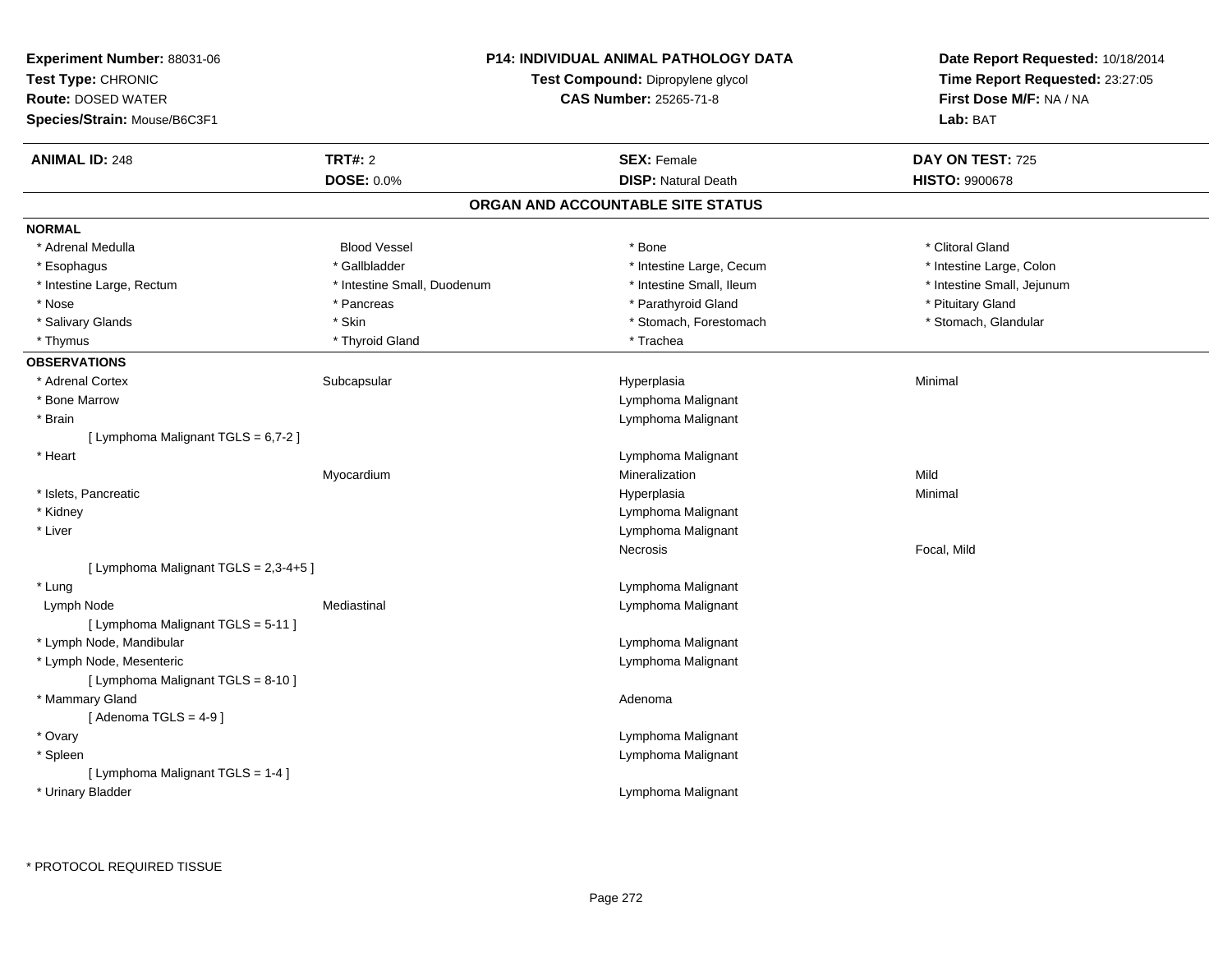| <b>Experiment Number: 88031-06</b> | <b>P14: INDIVIDUAL ANIMAL PATHOLOGY DATA</b><br>Test Compound: Dipropylene glycol |                                   | Date Report Requested: 10/18/2014 |
|------------------------------------|-----------------------------------------------------------------------------------|-----------------------------------|-----------------------------------|
| <b>Test Type: CHRONIC</b>          |                                                                                   |                                   | Time Report Requested: 23:27:05   |
| <b>Route: DOSED WATER</b>          |                                                                                   | <b>CAS Number: 25265-71-8</b>     | First Dose M/F: NA / NA           |
| Species/Strain: Mouse/B6C3F1       |                                                                                   |                                   | Lab: BAT                          |
| <b>ANIMAL ID: 248</b>              | TRT#: 2                                                                           | <b>SEX: Female</b>                | <b>DAY ON TEST: 725</b>           |
|                                    | <b>DOSE: 0.0%</b>                                                                 | <b>DISP: Natural Death</b>        | <b>HISTO: 9900678</b>             |
|                                    |                                                                                   | ORGAN AND ACCOUNTABLE SITE STATUS |                                   |
| * Uterus                           |                                                                                   | Lymphoma Malignant                |                                   |
| PRIMARY CAUSE OF DEATH             | Lymphoma Malignant<br>- Spleen                                                    |                                   |                                   |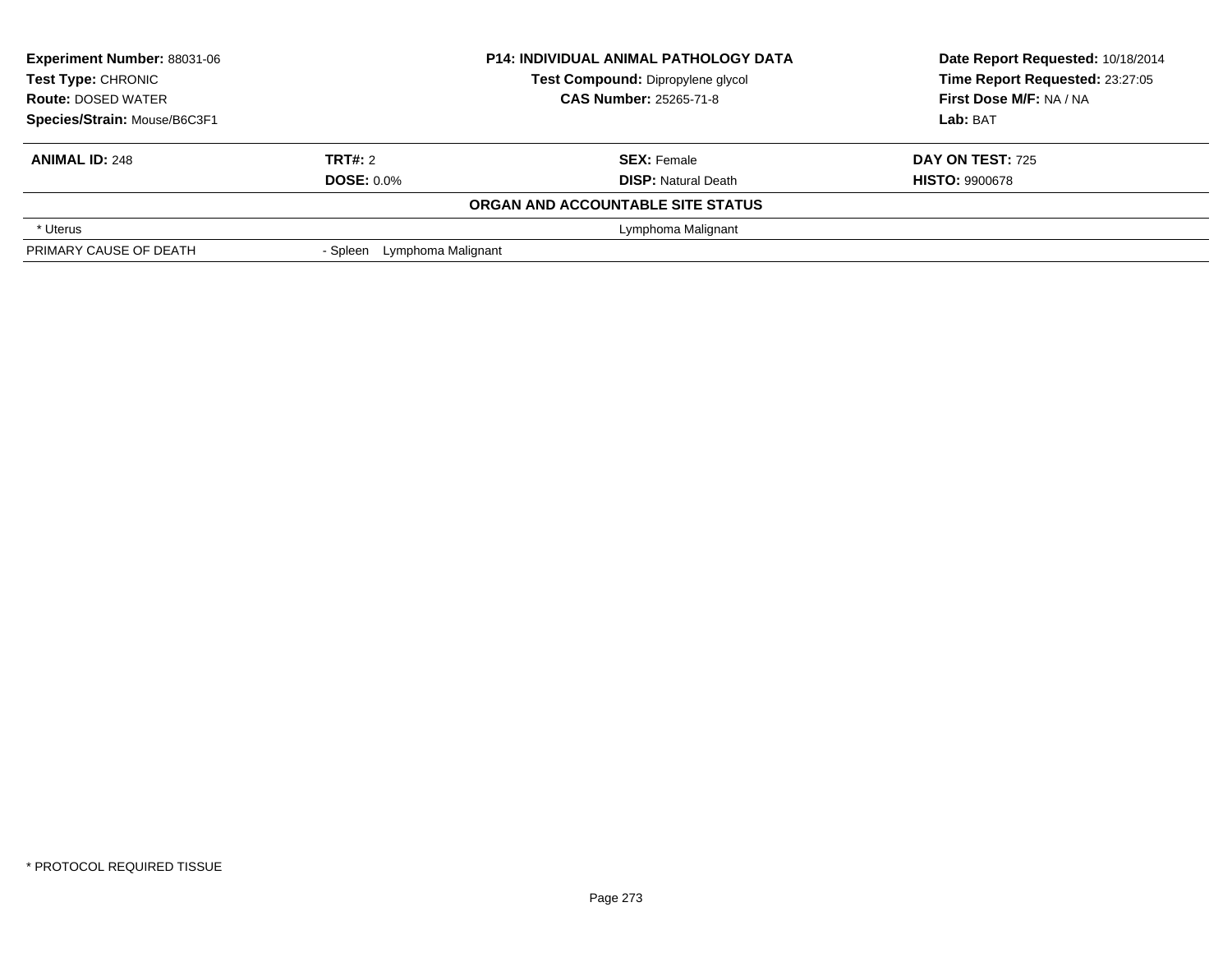| Experiment Number: 88031-06<br>Test Type: CHRONIC |                                                                                                           | <b>P14: INDIVIDUAL ANIMAL PATHOLOGY DATA</b><br>Test Compound: Dipropylene glycol | Date Report Requested: 10/18/2014<br>Time Report Requested: 23:27:05 |
|---------------------------------------------------|-----------------------------------------------------------------------------------------------------------|-----------------------------------------------------------------------------------|----------------------------------------------------------------------|
| <b>Route: DOSED WATER</b>                         |                                                                                                           | <b>CAS Number: 25265-71-8</b>                                                     | First Dose M/F: NA / NA                                              |
|                                                   |                                                                                                           |                                                                                   | Lab: BAT                                                             |
| Species/Strain: Mouse/B6C3F1                      |                                                                                                           |                                                                                   |                                                                      |
| <b>ANIMAL ID: 249</b>                             | TRT#: 2                                                                                                   | <b>SEX: Female</b>                                                                | DAY ON TEST: 621                                                     |
|                                                   | <b>DOSE: 0.0%</b>                                                                                         | <b>DISP: Natural Death</b>                                                        | <b>HISTO: 9900679</b>                                                |
|                                                   |                                                                                                           | ORGAN AND ACCOUNTABLE SITE STATUS                                                 |                                                                      |
| <b>NORMAL</b>                                     |                                                                                                           |                                                                                   |                                                                      |
| * Adrenal Medulla                                 | <b>Blood Vessel</b>                                                                                       | * Bone                                                                            | * Bone Marrow                                                        |
| * Brain                                           | * Clitoral Gland                                                                                          | * Esophagus                                                                       | * Gallbladder                                                        |
| * Heart                                           | * Intestine Large, Cecum                                                                                  | * Intestine Large, Colon                                                          | * Intestine Large, Rectum                                            |
| * Intestine Small, Duodenum                       | * Intestine Small, Ileum                                                                                  | * Intestine Small, Jejunum                                                        | * Islets, Pancreatic                                                 |
| * Kidney                                          | * Lymph Node, Mesenteric                                                                                  | * Mammary Gland                                                                   | * Nose                                                               |
| * Ovary                                           | * Pancreas                                                                                                | * Parathyroid Gland                                                               | * Pituitary Gland                                                    |
| * Salivary Glands                                 | * Skin                                                                                                    | * Stomach, Forestomach                                                            | * Stomach, Glandular                                                 |
| * Thymus                                          | * Thyroid Gland                                                                                           | * Trachea                                                                         | * Urinary Bladder                                                    |
| * Uterus                                          |                                                                                                           |                                                                                   |                                                                      |
| <b>MISSING</b>                                    |                                                                                                           |                                                                                   |                                                                      |
| * Lymph Node, Mandibular                          |                                                                                                           |                                                                                   |                                                                      |
| <b>OBSERVATIONS</b>                               |                                                                                                           |                                                                                   |                                                                      |
| * Adrenal Cortex                                  | Subcapsular                                                                                               | Hyperplasia                                                                       | Minimal                                                              |
| * Liver                                           |                                                                                                           | Hepatocellular Carcinoma                                                          |                                                                      |
| [ Hepatocellular Carcinoma TGLS = 1-5 ]           |                                                                                                           |                                                                                   |                                                                      |
| * Lung                                            | Mediastinum                                                                                               | Hemangiosarcoma                                                                   |                                                                      |
|                                                   | Note: There is a hemangiosarcoma on slide 6, in fat near aorta, so is classified as being in mediastinum. |                                                                                   |                                                                      |
| * Spleen                                          |                                                                                                           | Hemangiosarcoma                                                                   |                                                                      |
|                                                   |                                                                                                           | Hematopoietic Cell Proliferation                                                  | Moderate                                                             |
| [Hemangiosarcoma TGLS = 3-9]                      |                                                                                                           |                                                                                   |                                                                      |
| [ Hematopoietic Cell Proliferation TGLS = 2-4 ]   |                                                                                                           |                                                                                   |                                                                      |
| PRIMARY CAUSE OF DEATH                            | - Spleen Hemangiosarcoma                                                                                  |                                                                                   |                                                                      |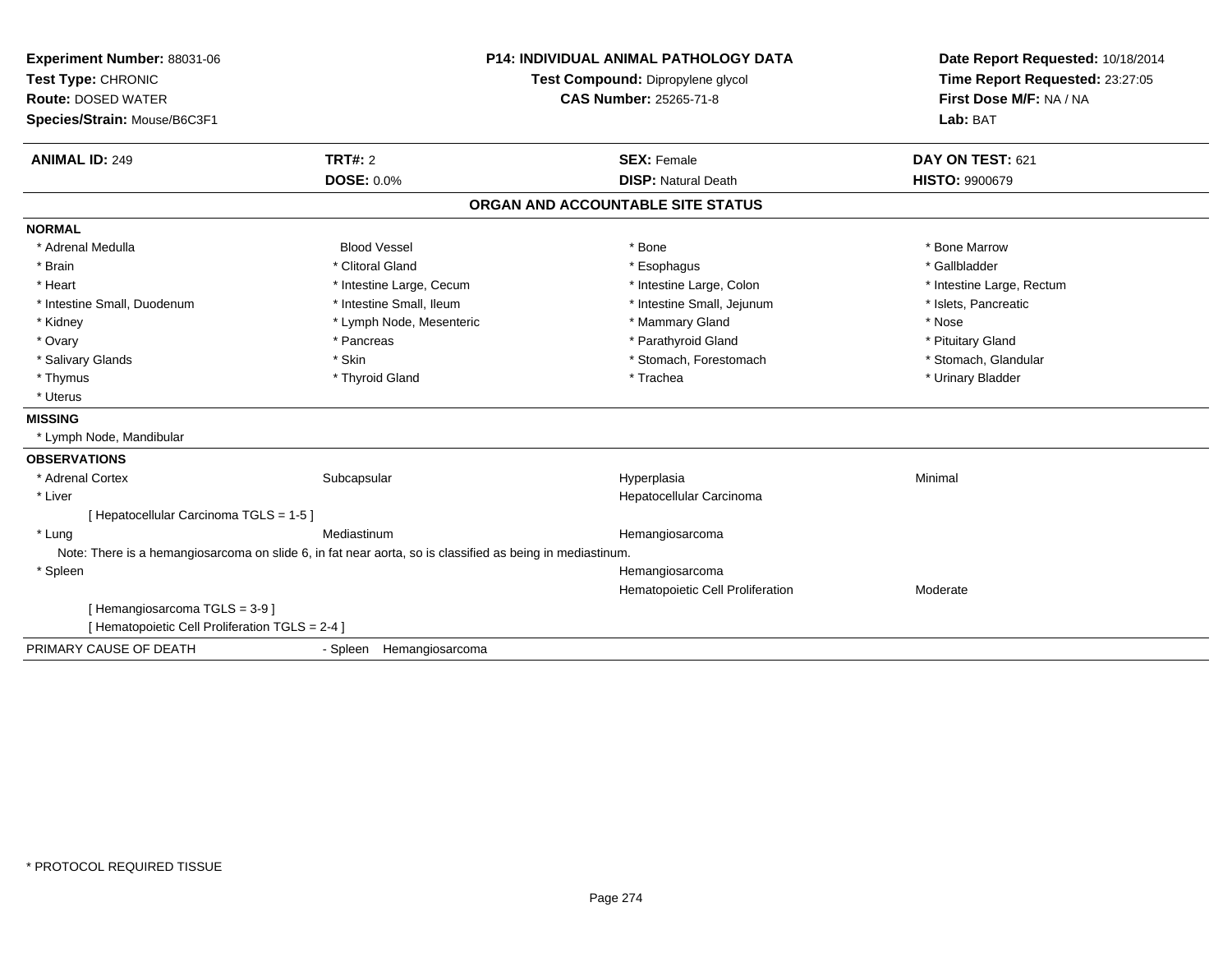| Experiment Number: 88031-06<br>Test Type: CHRONIC | <b>P14: INDIVIDUAL ANIMAL PATHOLOGY DATA</b><br>Test Compound: Dipropylene glycol |                                                                                                                                                       | Date Report Requested: 10/18/2014<br>Time Report Requested: 23:27:05 |
|---------------------------------------------------|-----------------------------------------------------------------------------------|-------------------------------------------------------------------------------------------------------------------------------------------------------|----------------------------------------------------------------------|
| <b>Route: DOSED WATER</b>                         |                                                                                   | <b>CAS Number: 25265-71-8</b>                                                                                                                         | First Dose M/F: NA / NA                                              |
| Species/Strain: Mouse/B6C3F1                      |                                                                                   |                                                                                                                                                       | Lab: BAT                                                             |
| <b>ANIMAL ID: 250</b>                             | <b>TRT#: 2</b>                                                                    | <b>SEX: Female</b>                                                                                                                                    | DAY ON TEST: 721                                                     |
|                                                   | <b>DOSE: 0.0%</b>                                                                 | <b>DISP: Natural Death</b>                                                                                                                            | <b>HISTO: 9900680</b>                                                |
|                                                   |                                                                                   | ORGAN AND ACCOUNTABLE SITE STATUS                                                                                                                     |                                                                      |
| <b>NORMAL</b>                                     |                                                                                   |                                                                                                                                                       |                                                                      |
| * Adrenal Medulla                                 | <b>Blood Vessel</b>                                                               | * Bone                                                                                                                                                | * Bone Marrow                                                        |
| * Brain                                           | * Esophagus                                                                       | * Gallbladder                                                                                                                                         | * Intestine Large, Cecum                                             |
| * Intestine Large, Colon                          | * Intestine Large, Rectum                                                         | * Intestine Small, Duodenum                                                                                                                           | * Intestine Small, Ileum                                             |
| * Intestine Small, Jejunum                        | * Islets, Pancreatic                                                              | * Kidney                                                                                                                                              | * Mammary Gland                                                      |
| * Nose                                            | * Ovary                                                                           | * Pancreas                                                                                                                                            | * Pituitary Gland                                                    |
| * Skin                                            | * Spleen                                                                          | * Stomach, Glandular                                                                                                                                  | * Thyroid Gland                                                      |
| * Trachea                                         | * Urinary Bladder                                                                 | * Uterus                                                                                                                                              |                                                                      |
| <b>MISSING</b>                                    |                                                                                   |                                                                                                                                                       |                                                                      |
| * Clitoral Gland                                  | * Lymph Node, Mandibular                                                          | * Lymph Node, Mesenteric                                                                                                                              | * Parathyroid Gland                                                  |
| * Salivary Glands                                 |                                                                                   |                                                                                                                                                       |                                                                      |
| <b>OBSERVATIONS</b>                               |                                                                                   |                                                                                                                                                       |                                                                      |
| * Adrenal Cortex                                  | Subcapsular                                                                       | Hyperplasia                                                                                                                                           | Minimal                                                              |
| * Heart                                           |                                                                                   | Carcinoma                                                                                                                                             | Metastatic (Tissue Nos)                                              |
| * Liver                                           |                                                                                   | Hepatocellular Carcinoma                                                                                                                              | Multiple                                                             |
| [ Hepatocellular Carcinoma TGLS = 1,2-5+4+9 ]     |                                                                                   |                                                                                                                                                       |                                                                      |
| * Lung                                            |                                                                                   | Carcinoma                                                                                                                                             | Metastatic (Tissue Nos)                                              |
|                                                   |                                                                                   | Note: The metastatic tumor in lung looks like a Harder's Gland carc. Right eye/Harder's Gland was cannibalized, and presumably had the primary tumor. |                                                                      |
| [Carcinoma TGLS = 4-3]                            |                                                                                   |                                                                                                                                                       |                                                                      |
| * Stomach, Forestomach                            |                                                                                   | Hyperplasia                                                                                                                                           | Squamous, Mild                                                       |
|                                                   |                                                                                   | Ulcer                                                                                                                                                 | Moderate                                                             |
| [Ulcer TGLS = $5-5$ ]                             |                                                                                   |                                                                                                                                                       |                                                                      |
| * Thymus                                          |                                                                                   | Carcinoma                                                                                                                                             | Metastatic (Tissue Nos)                                              |
| [Carcinoma TGLS = 3-9]                            |                                                                                   |                                                                                                                                                       |                                                                      |
| PRIMARY CAUSE OF DEATH                            | - Liver Hepatocellular Carcinoma                                                  |                                                                                                                                                       |                                                                      |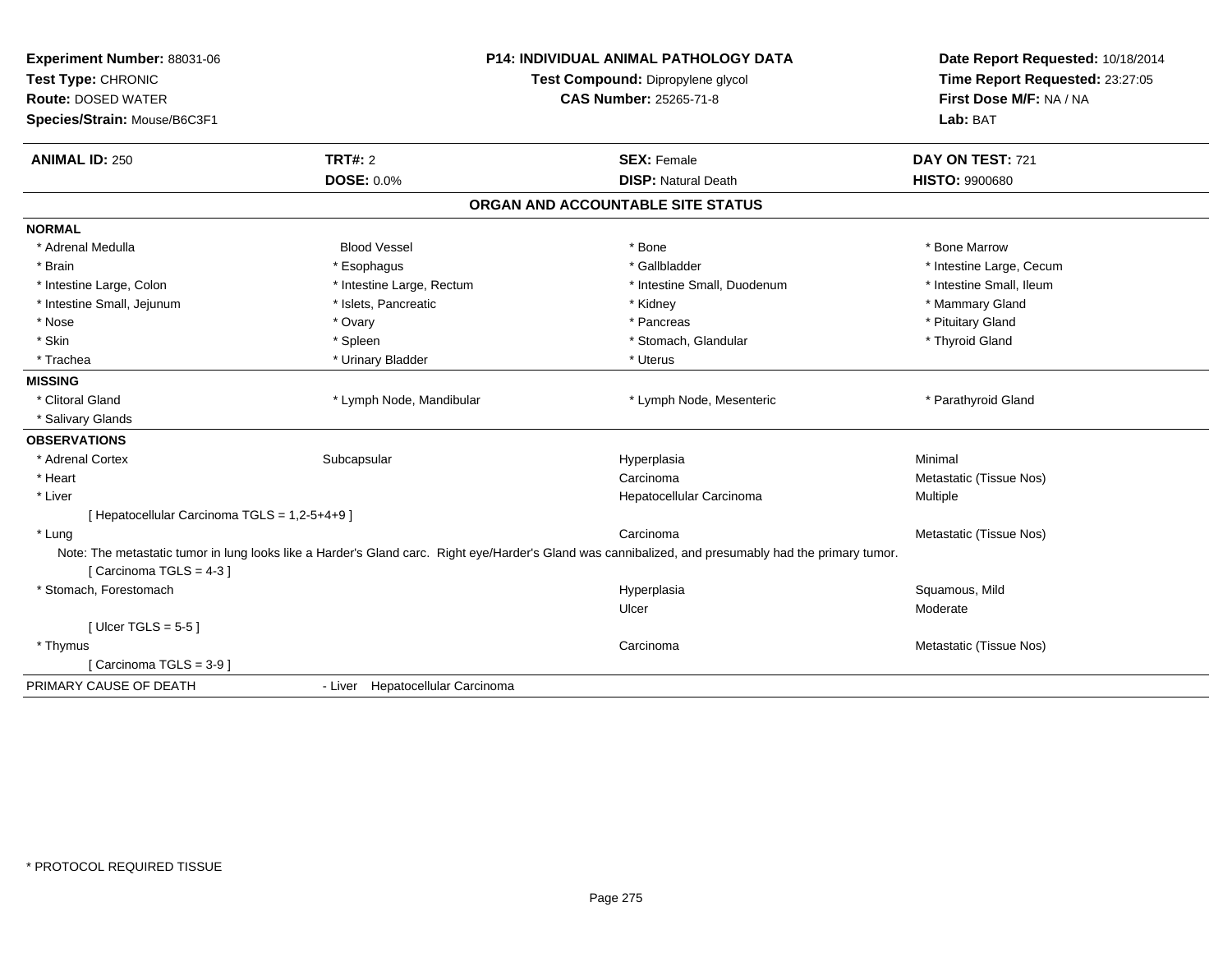| Experiment Number: 88031-06                   | <b>P14: INDIVIDUAL ANIMAL PATHOLOGY DATA</b><br>Test Compound: Dipropylene glycol<br><b>CAS Number: 25265-71-8</b> |                                   | Date Report Requested: 10/18/2014 |
|-----------------------------------------------|--------------------------------------------------------------------------------------------------------------------|-----------------------------------|-----------------------------------|
| Test Type: CHRONIC                            |                                                                                                                    |                                   | Time Report Requested: 23:27:05   |
| <b>Route: DOSED WATER</b>                     |                                                                                                                    |                                   | First Dose M/F: NA / NA           |
| Species/Strain: Mouse/B6C3F1                  |                                                                                                                    |                                   | Lab: BAT                          |
|                                               |                                                                                                                    |                                   |                                   |
| <b>ANIMAL ID: 251</b>                         | <b>TRT#: 4</b>                                                                                                     | <b>SEX: Female</b>                | DAY ON TEST: 730                  |
|                                               | <b>DOSE: 1.0%</b>                                                                                                  | <b>DISP: Terminal Sacrifice</b>   | <b>HISTO: 9900681</b>             |
|                                               |                                                                                                                    | ORGAN AND ACCOUNTABLE SITE STATUS |                                   |
| <b>NORMAL</b>                                 |                                                                                                                    |                                   |                                   |
| * Adrenal Medulla                             | <b>Blood Vessel</b>                                                                                                | * Bone                            | * Bone Marrow                     |
| * Brain                                       | * Clitoral Gland                                                                                                   | * Esophagus                       | * Gallbladder                     |
| * Heart                                       | * Intestine Large, Cecum                                                                                           | * Intestine Large, Colon          | * Intestine Large, Rectum         |
| * Intestine Small, Duodenum                   | * Intestine Small, Ileum                                                                                           | * Intestine Small, Jejunum        | * Islets, Pancreatic              |
| * Kidney                                      | * Lymph Node, Mandibular                                                                                           | * Lymph Node, Mesenteric          | * Mammary Gland                   |
| * Nose                                        | * Ovary                                                                                                            | * Pancreas                        | * Pituitary Gland                 |
| * Salivary Glands                             | * Skin                                                                                                             | * Spleen                          | * Stomach, Forestomach            |
| * Stomach, Glandular                          | * Thymus                                                                                                           | * Thyroid Gland                   | * Trachea                         |
| * Urinary Bladder                             | * Uterus                                                                                                           |                                   |                                   |
| <b>MISSING</b>                                |                                                                                                                    |                                   |                                   |
| * Parathyroid Gland                           |                                                                                                                    |                                   |                                   |
| <b>OBSERVATIONS</b>                           |                                                                                                                    |                                   |                                   |
| * Adrenal Cortex                              | Subcapsular                                                                                                        | Hyperplasia                       | Minimal                           |
| * Liver                                       |                                                                                                                    | <b>Eosinophilic Focus</b>         |                                   |
|                                               |                                                                                                                    | <b>Infiltration Cellular</b>      | Lymphocyte, Minimal               |
|                                               |                                                                                                                    | Inflammation                      | Chronic, Minimal                  |
| [Eosinophilic Focus TGLS = 2-4]               |                                                                                                                    |                                   |                                   |
| * Lung                                        |                                                                                                                    | Alveolar/Bronchiolar Carcinoma    |                                   |
|                                               |                                                                                                                    | Inflammation                      | Chronic, Focal, Minimal           |
| [ Alveolar/Bronchiolar Carcinoma TGLS = 1-9 ] |                                                                                                                    |                                   |                                   |
| PRIMARY CAUSE OF DEATH                        |                                                                                                                    |                                   |                                   |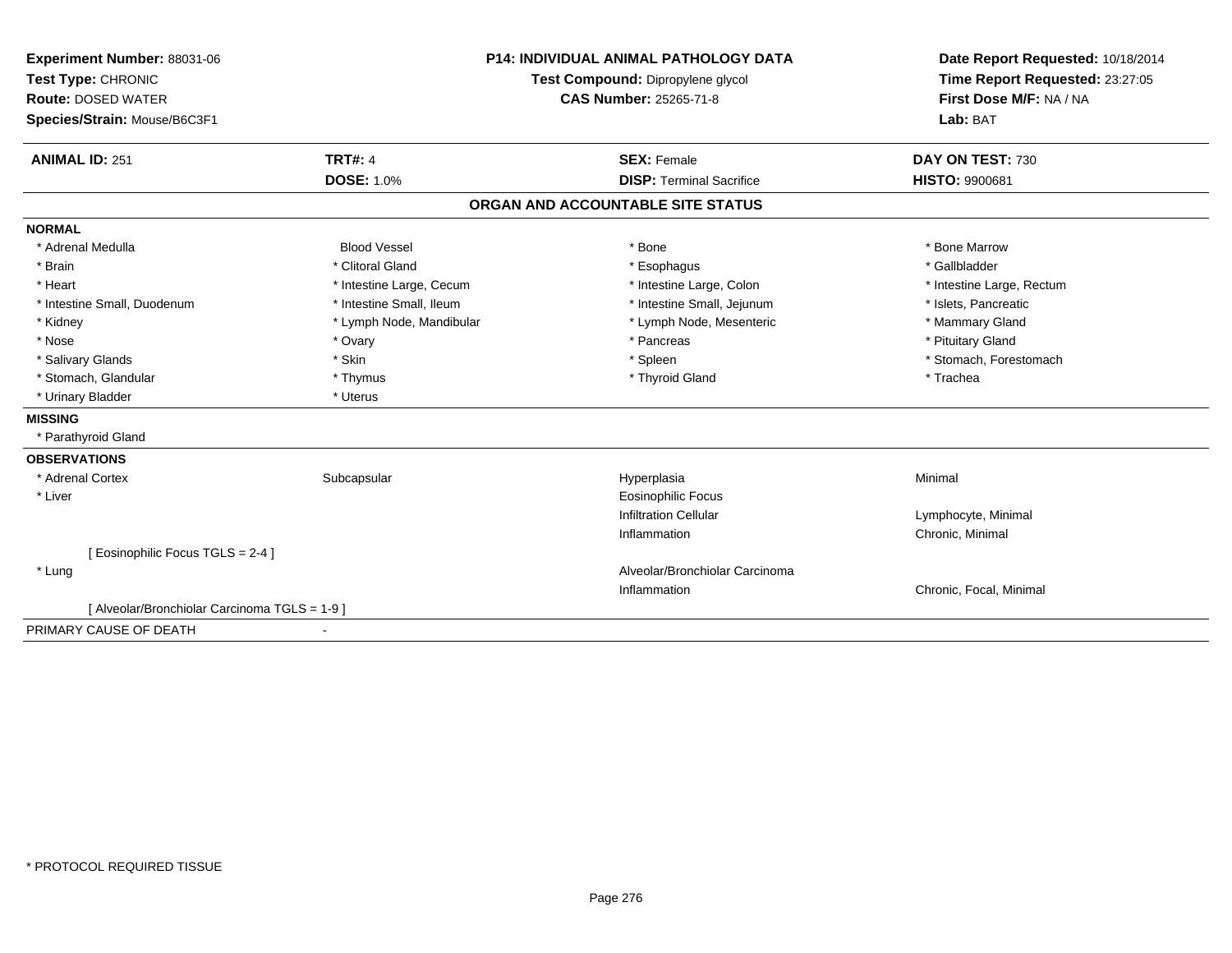| Experiment Number: 88031-06<br>Test Type: CHRONIC<br><b>Route: DOSED WATER</b><br>Species/Strain: Mouse/B6C3F1 |                                     | <b>P14: INDIVIDUAL ANIMAL PATHOLOGY DATA</b><br>Test Compound: Dipropylene glycol<br><b>CAS Number: 25265-71-8</b> | Date Report Requested: 10/18/2014<br>Time Report Requested: 23:27:05<br>First Dose M/F: NA / NA<br>Lab: BAT |
|----------------------------------------------------------------------------------------------------------------|-------------------------------------|--------------------------------------------------------------------------------------------------------------------|-------------------------------------------------------------------------------------------------------------|
| <b>ANIMAL ID: 252</b>                                                                                          | <b>TRT#: 4</b><br><b>DOSE: 1.0%</b> | <b>SEX: Female</b><br><b>DISP: Natural Death</b>                                                                   | DAY ON TEST: 689<br><b>HISTO: 9900682</b>                                                                   |
|                                                                                                                |                                     | ORGAN AND ACCOUNTABLE SITE STATUS                                                                                  |                                                                                                             |
| <b>NORMAL</b>                                                                                                  |                                     |                                                                                                                    |                                                                                                             |
| * Adrenal Medulla                                                                                              | <b>Blood Vessel</b>                 | * Bone                                                                                                             | * Bone Marrow                                                                                               |
| * Brain                                                                                                        | * Clitoral Gland                    | * Esophagus                                                                                                        | * Gallbladder                                                                                               |
| * Heart                                                                                                        | * Intestine Large, Cecum            | * Intestine Large, Colon                                                                                           | * Intestine Large, Rectum                                                                                   |
| * Intestine Small, Duodenum                                                                                    | * Intestine Small, Ileum            | * Intestine Small, Jejunum                                                                                         | * Islets, Pancreatic                                                                                        |
| * Kidney                                                                                                       | * Lung                              | * Lymph Node, Mesenteric                                                                                           | * Mammary Gland                                                                                             |
| * Nose                                                                                                         | * Ovary                             | * Pancreas                                                                                                         | * Parathyroid Gland                                                                                         |
| * Pituitary Gland                                                                                              | * Salivary Glands                   | * Stomach, Forestomach                                                                                             | * Stomach, Glandular                                                                                        |
| * Thymus                                                                                                       | * Thyroid Gland                     | * Trachea                                                                                                          | * Urinary Bladder                                                                                           |
| * Uterus                                                                                                       |                                     |                                                                                                                    |                                                                                                             |
| <b>MISSING</b>                                                                                                 |                                     |                                                                                                                    |                                                                                                             |
| * Lymph Node, Mandibular                                                                                       |                                     |                                                                                                                    |                                                                                                             |
| <b>OBSERVATIONS</b>                                                                                            |                                     |                                                                                                                    |                                                                                                             |
| * Adrenal Cortex                                                                                               | Subcapsular                         | Hyperplasia                                                                                                        | Minimal                                                                                                     |
| * Liver                                                                                                        |                                     | Eosinophilic Focus<br>Hepatocellular Adenoma                                                                       |                                                                                                             |
| [ Hepatocellular Adenoma TGLS = 3-4 ]                                                                          |                                     |                                                                                                                    |                                                                                                             |
| * Skin                                                                                                         | <b>Subcut Tiss</b>                  | Sarcoma                                                                                                            |                                                                                                             |
| [Sarcoma TGLS = $1-9$ ]                                                                                        |                                     |                                                                                                                    |                                                                                                             |
| * Spleen                                                                                                       | Lymph Follic                        | Atrophy<br>Hematopoietic Cell Proliferation                                                                        | Mild<br>Mild                                                                                                |
| [ Hematopoietic Cell Proliferation TGLS = 2-4 ]                                                                |                                     |                                                                                                                    |                                                                                                             |
| PRIMARY CAUSE OF DEATH                                                                                         | - Skin Subcut Tiss Sarcoma          |                                                                                                                    |                                                                                                             |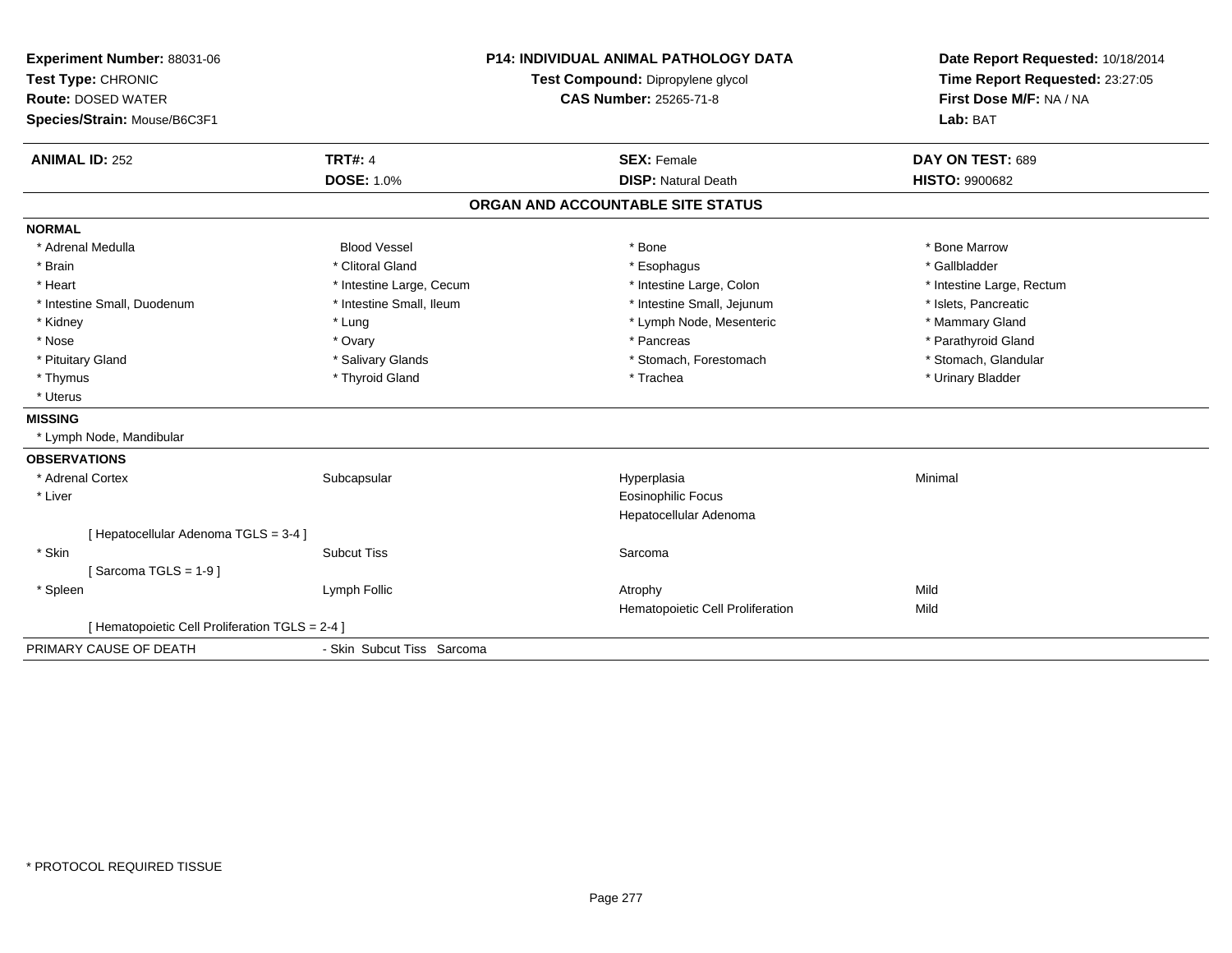| Experiment Number: 88031-06<br>Test Type: CHRONIC<br><b>Route: DOSED WATER</b><br>Species/Strain: Mouse/B6C3F1 |                            | <b>P14: INDIVIDUAL ANIMAL PATHOLOGY DATA</b><br>Test Compound: Dipropylene glycol<br><b>CAS Number: 25265-71-8</b> | Date Report Requested: 10/18/2014<br>Time Report Requested: 23:27:05<br>First Dose M/F: NA / NA<br>Lab: BAT |
|----------------------------------------------------------------------------------------------------------------|----------------------------|--------------------------------------------------------------------------------------------------------------------|-------------------------------------------------------------------------------------------------------------|
| <b>ANIMAL ID: 253</b>                                                                                          | <b>TRT#: 4</b>             | <b>SEX: Female</b>                                                                                                 | DAY ON TEST: 728                                                                                            |
|                                                                                                                | <b>DOSE: 1.0%</b>          | <b>DISP: Terminal Sacrifice</b>                                                                                    | <b>HISTO: 9900683</b>                                                                                       |
|                                                                                                                |                            | ORGAN AND ACCOUNTABLE SITE STATUS                                                                                  |                                                                                                             |
| <b>NORMAL</b>                                                                                                  |                            |                                                                                                                    |                                                                                                             |
| * Adrenal Medulla                                                                                              | <b>Blood Vessel</b>        | * Bone                                                                                                             | * Brain                                                                                                     |
| * Clitoral Gland                                                                                               | * Esophagus                | * Gallbladder                                                                                                      | * Heart                                                                                                     |
| * Intestine Large, Cecum                                                                                       | * Intestine Large, Colon   | * Intestine Large, Rectum                                                                                          | * Intestine Small, Duodenum                                                                                 |
| * Intestine Small, Ileum                                                                                       | * Intestine Small, Jejunum | * Lymph Node, Mesenteric                                                                                           | * Mammary Gland                                                                                             |
| * Nose                                                                                                         | * Ovary                    | * Pancreas                                                                                                         | * Parathyroid Gland                                                                                         |
| * Pituitary Gland                                                                                              | * Salivary Glands          | * Skin                                                                                                             | * Stomach, Forestomach                                                                                      |
| * Stomach, Glandular                                                                                           | * Thymus                   | * Thyroid Gland                                                                                                    | * Trachea                                                                                                   |
| * Urinary Bladder                                                                                              |                            |                                                                                                                    |                                                                                                             |
| <b>OBSERVATIONS</b>                                                                                            |                            |                                                                                                                    |                                                                                                             |
| * Adrenal Cortex                                                                                               | Subcapsular                | Hyperplasia                                                                                                        | Minimal                                                                                                     |
| Harderian Gland                                                                                                |                            | Carcinoma                                                                                                          |                                                                                                             |
| [Carcinoma TGLS = 4-9]                                                                                         |                            |                                                                                                                    |                                                                                                             |
| * Islets, Pancreatic                                                                                           |                            | Hyperplasia                                                                                                        | Minimal                                                                                                     |
| * Kidney                                                                                                       |                            | Infarct                                                                                                            | Moderate                                                                                                    |
| [Infarct TGLS = $3-4$ ]                                                                                        |                            |                                                                                                                    |                                                                                                             |
| * Liver                                                                                                        |                            | Hepatocellular Adenoma                                                                                             |                                                                                                             |
|                                                                                                                |                            | <b>Infiltration Cellular</b>                                                                                       | Lymphocyte, Minimal                                                                                         |
|                                                                                                                |                            | Inflammation                                                                                                       | Chronic, Minimal                                                                                            |
|                                                                                                                |                            | <b>Mixed Cell Focus</b>                                                                                            |                                                                                                             |
|                                                                                                                |                            | Vacuolization Cytoplasmic                                                                                          | Focal, Minimal                                                                                              |
| [ Hepatocellular Adenoma TGLS = 2-10 ]                                                                         |                            |                                                                                                                    |                                                                                                             |
| * Lung                                                                                                         |                            | Carcinoma                                                                                                          | Metastatic (Harderian Gland)                                                                                |
| * Lymph Node, Mandibular                                                                                       |                            | Carcinoma                                                                                                          | Metastatic (Harderian Gland)                                                                                |
| * Spleen                                                                                                       |                            | Hematopoietic Cell Proliferation                                                                                   | Minimal                                                                                                     |
| * Uterus                                                                                                       | Endometrium                | Hyperplasia                                                                                                        | Cystic, Mild                                                                                                |
| [Hyperplasia TGLS = 1-7]                                                                                       |                            |                                                                                                                    |                                                                                                             |
| PRIMARY CAUSE OF DEATH                                                                                         | $\overline{\phantom{a}}$   |                                                                                                                    |                                                                                                             |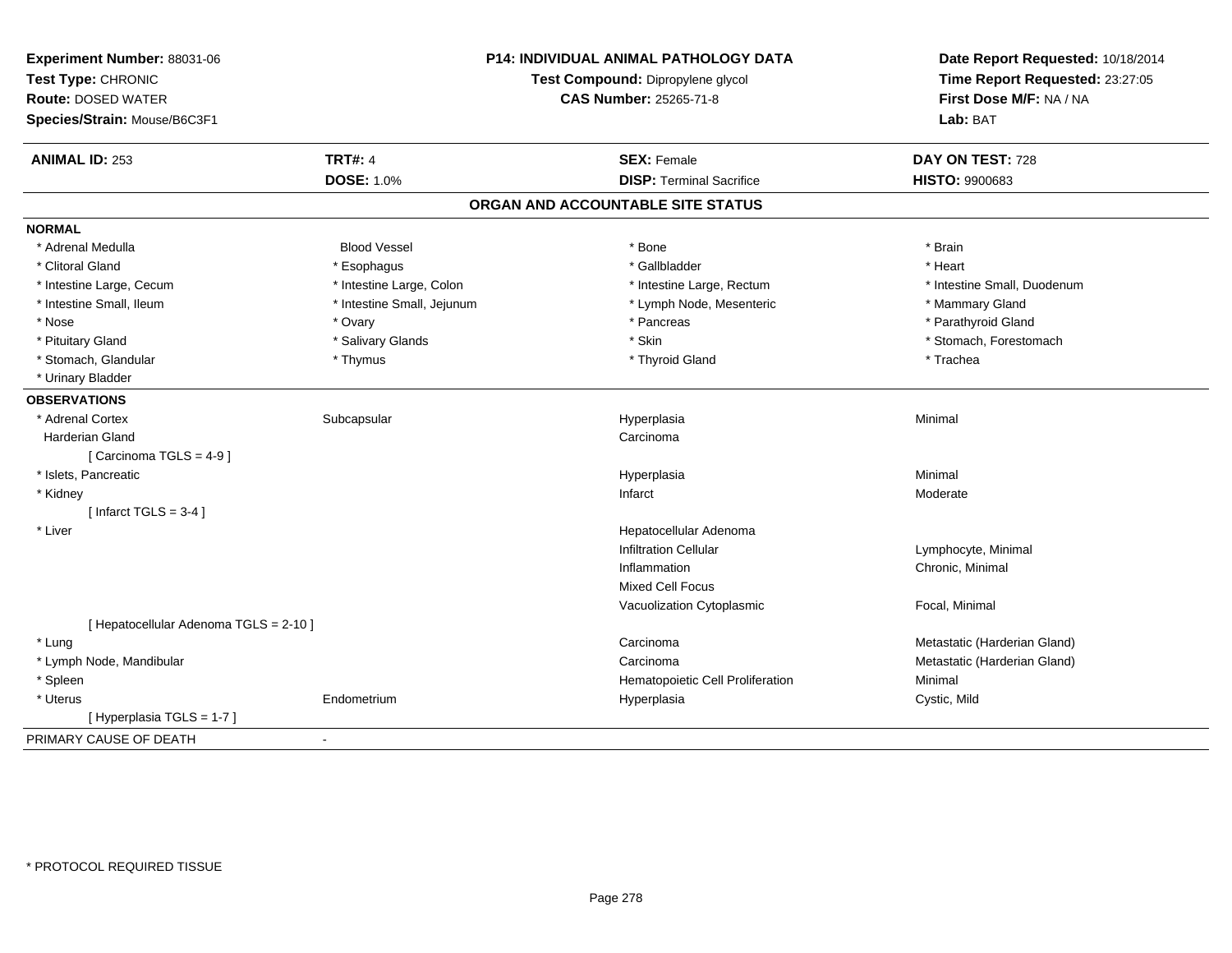| Experiment Number: 88031-06<br>Test Type: CHRONIC<br><b>Route: DOSED WATER</b><br>Species/Strain: Mouse/B6C3F1 |                                | P14: INDIVIDUAL ANIMAL PATHOLOGY DATA<br>Test Compound: Dipropylene glycol<br><b>CAS Number: 25265-71-8</b> | Date Report Requested: 10/18/2014<br>Time Report Requested: 23:27:05<br>First Dose M/F: NA / NA<br>Lab: BAT |
|----------------------------------------------------------------------------------------------------------------|--------------------------------|-------------------------------------------------------------------------------------------------------------|-------------------------------------------------------------------------------------------------------------|
| <b>ANIMAL ID: 254</b>                                                                                          | <b>TRT#: 4</b>                 | <b>SEX: Female</b>                                                                                          | DAY ON TEST: 671                                                                                            |
|                                                                                                                | <b>DOSE: 1.0%</b>              | <b>DISP: Natural Death</b>                                                                                  | <b>HISTO: 9900684</b>                                                                                       |
|                                                                                                                |                                | ORGAN AND ACCOUNTABLE SITE STATUS                                                                           |                                                                                                             |
| <b>NORMAL</b>                                                                                                  |                                |                                                                                                             |                                                                                                             |
| * Adrenal Medulla                                                                                              | <b>Blood Vessel</b>            | * Bone                                                                                                      | * Brain                                                                                                     |
| * Clitoral Gland                                                                                               | * Esophagus                    | * Gallbladder                                                                                               | * Intestine Large, Cecum                                                                                    |
| * Intestine Large, Colon                                                                                       | * Intestine Large, Rectum      | * Intestine Small, Duodenum                                                                                 | * Intestine Small, Ileum                                                                                    |
| * Intestine Small, Jejunum                                                                                     | * Kidney                       | * Mammary Gland                                                                                             | * Nose                                                                                                      |
| * Pancreas                                                                                                     | * Parathyroid Gland            | * Pituitary Gland                                                                                           | * Salivary Glands                                                                                           |
| * Skin                                                                                                         | * Stomach, Forestomach         | * Stomach, Glandular                                                                                        | * Thyroid Gland                                                                                             |
| * Trachea                                                                                                      | * Urinary Bladder              |                                                                                                             |                                                                                                             |
| <b>OBSERVATIONS</b>                                                                                            |                                |                                                                                                             |                                                                                                             |
| * Adrenal Cortex                                                                                               | Subcapsular                    | Hyperplasia                                                                                                 | Minimal                                                                                                     |
| * Bone Marrow                                                                                                  |                                | Lymphoma Malignant                                                                                          |                                                                                                             |
| * Heart                                                                                                        | Epicardium                     | Inflammation                                                                                                | Chronic Active, Mild                                                                                        |
| * Islets, Pancreatic                                                                                           |                                | Hyperplasia                                                                                                 | Minimal                                                                                                     |
| * Liver                                                                                                        |                                | Lymphoma Malignant                                                                                          |                                                                                                             |
| * Lung                                                                                                         |                                | Lymphoma Malignant                                                                                          |                                                                                                             |
| Lymph Node                                                                                                     | Inguinal                       | Lymphoma Malignant                                                                                          |                                                                                                             |
|                                                                                                                | Mediastinal                    | Lymphoma Malignant                                                                                          |                                                                                                             |
| [ Lymphoma Malignant TGLS = 4-10 ]<br>[ Lymphoma Malignant TGLS = 2-9 ]                                        |                                |                                                                                                             |                                                                                                             |
| * Lymph Node, Mandibular<br>[ Lymphoma Malignant TGLS = 1-2 ]                                                  |                                | Lymphoma Malignant                                                                                          |                                                                                                             |
| * Lymph Node, Mesenteric<br>[ Lymphoma Malignant TGLS = 6-5 ]                                                  |                                | Lymphoma Malignant                                                                                          |                                                                                                             |
| * Ovary                                                                                                        |                                | Lymphoma Malignant                                                                                          |                                                                                                             |
| * Spleen                                                                                                       |                                | Lymphoma Malignant                                                                                          |                                                                                                             |
| [ Lymphoma Malignant TGLS = 5-4 ]                                                                              |                                |                                                                                                             |                                                                                                             |
| * Thymus                                                                                                       |                                | Lymphoma Malignant                                                                                          |                                                                                                             |
| [ Lymphoma Malignant TGLS = 3-6 ]                                                                              |                                |                                                                                                             |                                                                                                             |
| * Uterus                                                                                                       |                                | Lymphoma Malignant                                                                                          |                                                                                                             |
| PRIMARY CAUSE OF DEATH                                                                                         | Lymphoma Malignant<br>- Spleen |                                                                                                             |                                                                                                             |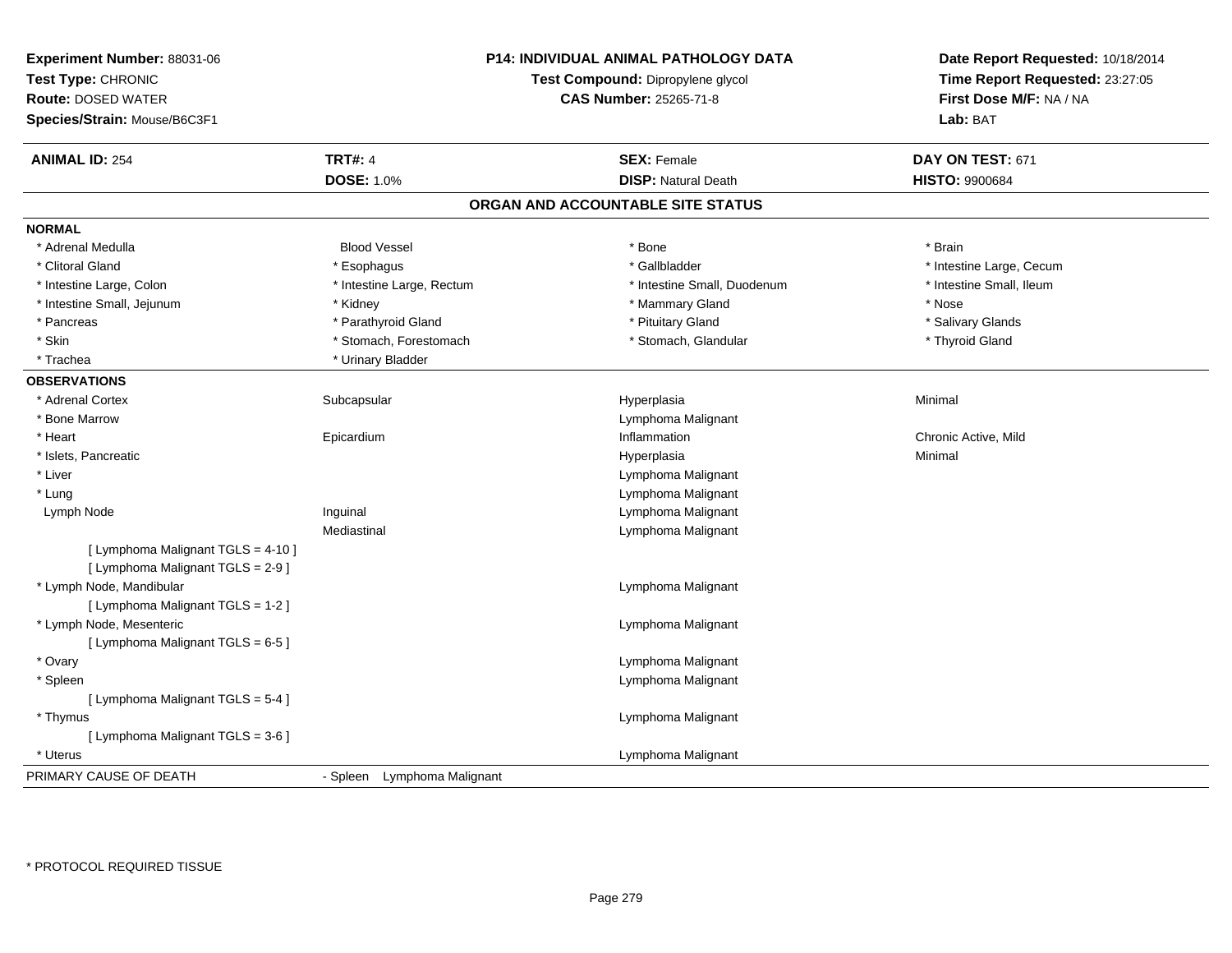| Experiment Number: 88031-06<br>Test Type: CHRONIC<br><b>Route: DOSED WATER</b> |                          | <b>P14: INDIVIDUAL ANIMAL PATHOLOGY DATA</b><br>Test Compound: Dipropylene glycol<br><b>CAS Number: 25265-71-8</b> | Date Report Requested: 10/18/2014<br>Time Report Requested: 23:27:05<br>First Dose M/F: NA / NA |
|--------------------------------------------------------------------------------|--------------------------|--------------------------------------------------------------------------------------------------------------------|-------------------------------------------------------------------------------------------------|
| Species/Strain: Mouse/B6C3F1                                                   |                          |                                                                                                                    | Lab: BAT                                                                                        |
| <b>ANIMAL ID: 255</b>                                                          | <b>TRT#: 4</b>           | <b>SEX: Female</b>                                                                                                 | DAY ON TEST: 643                                                                                |
|                                                                                | <b>DOSE: 1.0%</b>        | <b>DISP: Natural Death</b>                                                                                         | <b>HISTO: 9900685</b>                                                                           |
|                                                                                |                          | ORGAN AND ACCOUNTABLE SITE STATUS                                                                                  |                                                                                                 |
| <b>NORMAL</b>                                                                  |                          |                                                                                                                    |                                                                                                 |
| * Adrenal Medulla                                                              | <b>Blood Vessel</b>      | * Bone                                                                                                             | * Bone Marrow                                                                                   |
| * Brain                                                                        | * Clitoral Gland         | * Esophagus                                                                                                        | * Gallbladder                                                                                   |
| * Heart                                                                        | * Intestine Large, Cecum | * Intestine Large, Colon                                                                                           | * Intestine Large, Rectum                                                                       |
| * Intestine Small, Duodenum                                                    | * Intestine Small, Ileum | * Intestine Small, Jejunum                                                                                         | * Lung                                                                                          |
| * Lymph Node, Mandibular                                                       | * Lymph Node, Mesenteric | * Mammary Gland                                                                                                    | * Nose                                                                                          |
| * Ovary                                                                        | * Pituitary Gland        | * Salivary Glands                                                                                                  | * Skin                                                                                          |
| * Stomach, Forestomach                                                         | * Stomach, Glandular     | * Thymus                                                                                                           | * Thyroid Gland                                                                                 |
| * Trachea                                                                      | * Urinary Bladder        |                                                                                                                    |                                                                                                 |
| <b>MISSING</b>                                                                 |                          |                                                                                                                    |                                                                                                 |
| * Parathyroid Gland                                                            |                          |                                                                                                                    |                                                                                                 |
| <b>OBSERVATIONS</b>                                                            |                          |                                                                                                                    |                                                                                                 |
| * Adrenal Cortex                                                               | Subcapsular              | Hyperplasia                                                                                                        | Minimal                                                                                         |
| * Islets, Pancreatic                                                           |                          | Hyperplasia                                                                                                        | Mild                                                                                            |
| * Kidney                                                                       |                          | Infarct                                                                                                            | Minimal                                                                                         |
| * Liver                                                                        |                          | <b>Infiltration Cellular</b>                                                                                       | Lymphocyte, Minimal                                                                             |
|                                                                                |                          | Mixed Cell Focus                                                                                                   |                                                                                                 |
| Lymph Node                                                                     | Mediastinal              | Sarcoma                                                                                                            | Metastatic (Mesentery)                                                                          |
|                                                                                | Pancreatic               | Sarcoma                                                                                                            | Metastatic (Mesentery)                                                                          |
| Mesentery                                                                      |                          | Sarcoma                                                                                                            |                                                                                                 |
| * Pancreas                                                                     |                          | Sarcoma                                                                                                            | Metastatic (Mesentery)                                                                          |
| * Spleen                                                                       |                          | Hematopoietic Cell Proliferation                                                                                   | Moderate                                                                                        |
| * Uterus                                                                       | Endometrium              | Hyperplasia                                                                                                        | Cystic, Minimal                                                                                 |
| PRIMARY CAUSE OF DEATH                                                         |                          |                                                                                                                    |                                                                                                 |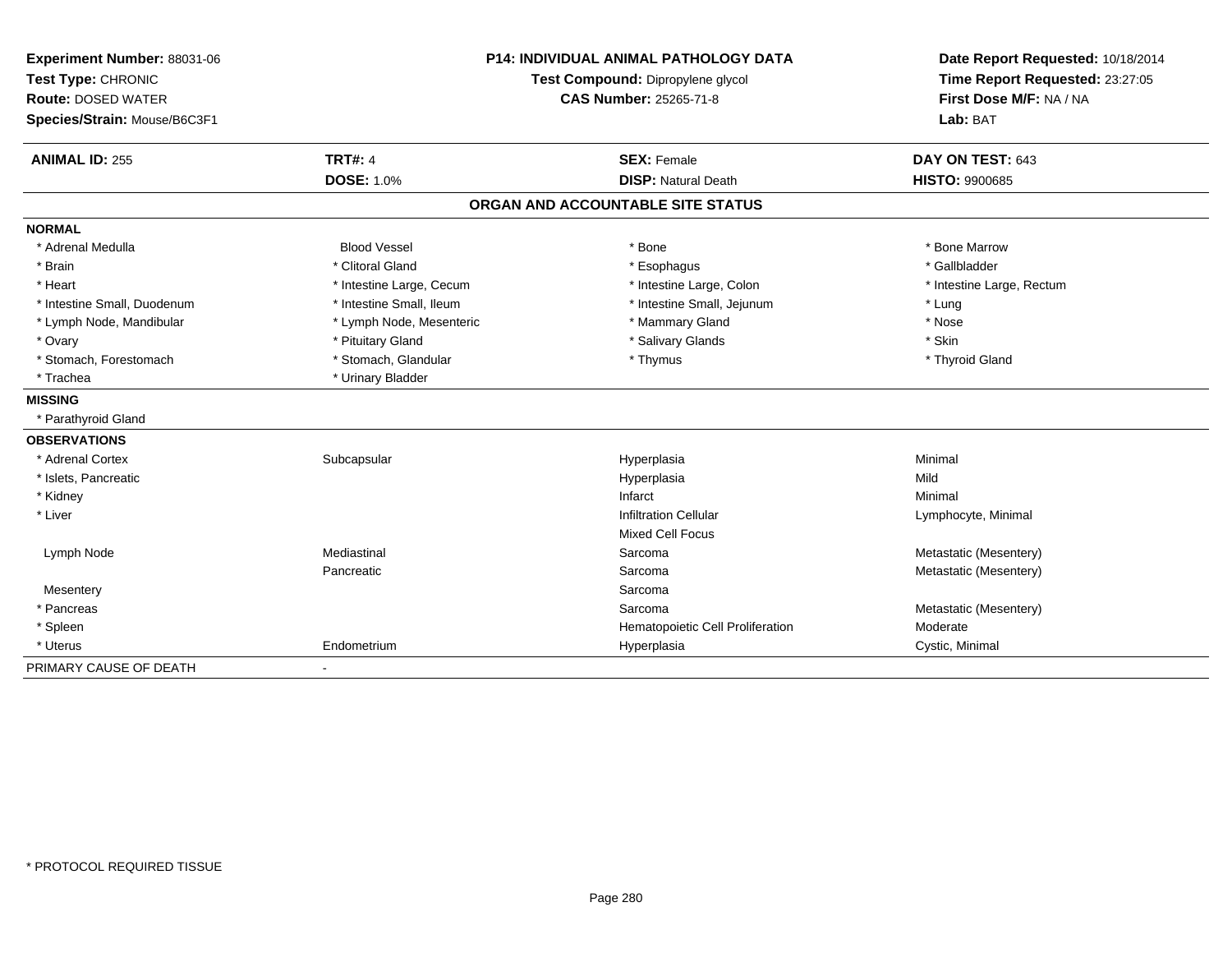| <b>Experiment Number: 88031-06</b><br>Test Type: CHRONIC<br><b>Route: DOSED WATER</b><br>Species/Strain: Mouse/B6C3F1 |                           | <b>P14: INDIVIDUAL ANIMAL PATHOLOGY DATA</b><br>Test Compound: Dipropylene glycol<br><b>CAS Number: 25265-71-8</b> | Date Report Requested: 10/18/2014<br>Time Report Requested: 23:27:05<br>First Dose M/F: NA / NA<br>Lab: BAT |
|-----------------------------------------------------------------------------------------------------------------------|---------------------------|--------------------------------------------------------------------------------------------------------------------|-------------------------------------------------------------------------------------------------------------|
| <b>ANIMAL ID: 256</b>                                                                                                 | <b>TRT#: 4</b>            | <b>SEX: Female</b>                                                                                                 | DAY ON TEST: 687                                                                                            |
|                                                                                                                       | <b>DOSE: 1.0%</b>         | <b>DISP: Natural Death</b>                                                                                         | <b>HISTO: 9900686</b>                                                                                       |
|                                                                                                                       |                           | ORGAN AND ACCOUNTABLE SITE STATUS                                                                                  |                                                                                                             |
| <b>NORMAL</b>                                                                                                         |                           |                                                                                                                    |                                                                                                             |
| * Adrenal Medulla                                                                                                     | * Bone                    | * Bone Marrow                                                                                                      | * Brain                                                                                                     |
| * Clitoral Gland                                                                                                      | * Esophagus               | * Gallbladder                                                                                                      | * Intestine Large, Cecum                                                                                    |
| * Intestine Large, Colon                                                                                              | * Intestine Large, Rectum | * Intestine Small, Duodenum                                                                                        | * Intestine Small, Ileum                                                                                    |
| * Intestine Small, Jejunum                                                                                            | * Islets, Pancreatic      | * Kidney                                                                                                           | * Lung                                                                                                      |
| * Lymph Node, Mandibular                                                                                              | * Lymph Node, Mesenteric  | * Mammary Gland                                                                                                    | * Nose                                                                                                      |
| * Ovary                                                                                                               | * Pancreas                | * Parathyroid Gland                                                                                                | * Pituitary Gland                                                                                           |
| * Salivary Glands                                                                                                     | * Spleen                  | * Stomach, Forestomach                                                                                             | * Stomach, Glandular                                                                                        |
| * Thymus                                                                                                              | * Thyroid Gland           | * Trachea                                                                                                          | * Urinary Bladder                                                                                           |
| * Uterus                                                                                                              |                           |                                                                                                                    |                                                                                                             |
| <b>OBSERVATIONS</b>                                                                                                   |                           |                                                                                                                    |                                                                                                             |
| * Adrenal Cortex                                                                                                      | Subcapsular               | Hyperplasia                                                                                                        | Minimal                                                                                                     |
| <b>Blood Vessel</b>                                                                                                   | Aorta                     | Mineralization                                                                                                     | Moderate                                                                                                    |
| * Heart                                                                                                               | Myocardium                | Mineralization                                                                                                     | Mild                                                                                                        |
| * Liver                                                                                                               |                           | Hepatocellular Adenoma                                                                                             |                                                                                                             |
| * Skin                                                                                                                | <b>Subcut Tiss</b>        | Sarcoma                                                                                                            |                                                                                                             |
| PRIMARY CAUSE OF DEATH                                                                                                |                           |                                                                                                                    |                                                                                                             |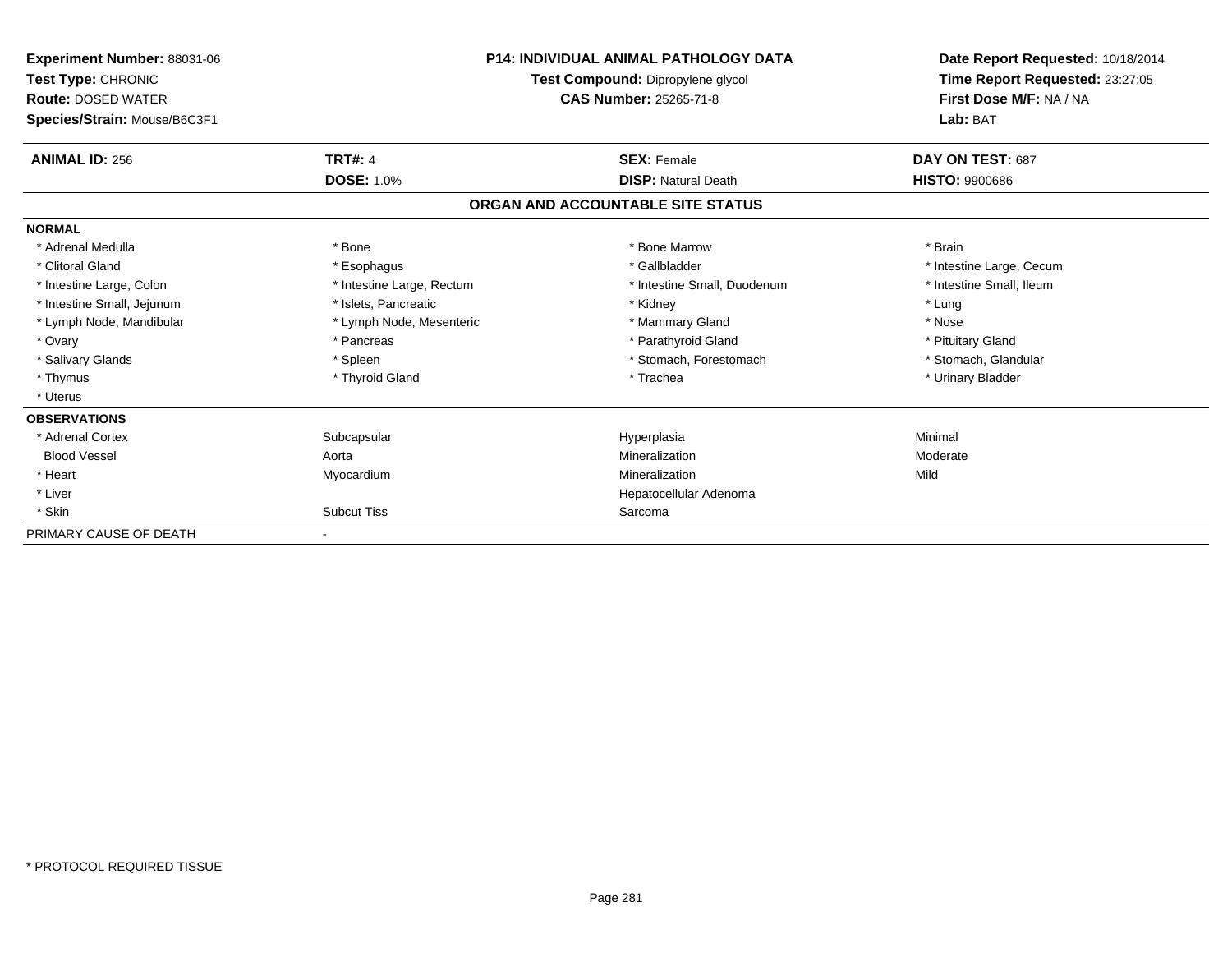| Experiment Number: 88031-06<br>Test Type: CHRONIC<br><b>Route: DOSED WATER</b><br>Species/Strain: Mouse/B6C3F1 |                          | <b>P14: INDIVIDUAL ANIMAL PATHOLOGY DATA</b><br>Test Compound: Dipropylene glycol<br><b>CAS Number: 25265-71-8</b> | Date Report Requested: 10/18/2014<br>Time Report Requested: 23:27:05<br>First Dose M/F: NA / NA<br>Lab: BAT |
|----------------------------------------------------------------------------------------------------------------|--------------------------|--------------------------------------------------------------------------------------------------------------------|-------------------------------------------------------------------------------------------------------------|
| <b>ANIMAL ID: 257</b>                                                                                          | <b>TRT#: 4</b>           | <b>SEX: Female</b>                                                                                                 | DAY ON TEST: 729                                                                                            |
|                                                                                                                | <b>DOSE: 1.0%</b>        | <b>DISP: Terminal Sacrifice</b>                                                                                    | <b>HISTO: 9900687</b>                                                                                       |
|                                                                                                                |                          | ORGAN AND ACCOUNTABLE SITE STATUS                                                                                  |                                                                                                             |
| <b>NORMAL</b>                                                                                                  |                          |                                                                                                                    |                                                                                                             |
| * Adrenal Medulla                                                                                              | <b>Blood Vessel</b>      | * Bone                                                                                                             | * Bone Marrow                                                                                               |
| * Brain                                                                                                        | * Clitoral Gland         | * Esophagus                                                                                                        | * Gallbladder                                                                                               |
| * Heart                                                                                                        | * Intestine Large, Cecum | * Intestine Large, Colon                                                                                           | * Intestine Large, Rectum                                                                                   |
| * Intestine Small, Duodenum                                                                                    | * Intestine Small, Ileum | * Intestine Small, Jejunum                                                                                         | * Lung                                                                                                      |
| * Lymph Node, Mandibular                                                                                       | * Lymph Node, Mesenteric | * Nose                                                                                                             | * Ovary                                                                                                     |
| * Pancreas                                                                                                     | * Parathyroid Gland      | * Pituitary Gland                                                                                                  | * Salivary Glands                                                                                           |
| * Skin                                                                                                         | * Stomach, Forestomach   | * Stomach, Glandular                                                                                               | * Thymus                                                                                                    |
| * Thyroid Gland                                                                                                | * Trachea                | * Urinary Bladder                                                                                                  | * Uterus                                                                                                    |
| <b>OBSERVATIONS</b>                                                                                            |                          |                                                                                                                    |                                                                                                             |
| * Adrenal Cortex                                                                                               | Subcapsular              | Hyperplasia                                                                                                        | Minimal                                                                                                     |
| * Islets, Pancreatic                                                                                           |                          | Hyperplasia                                                                                                        | Minimal                                                                                                     |
| * Kidney                                                                                                       |                          | Nephropathy                                                                                                        | Minimal                                                                                                     |
| * Liver                                                                                                        |                          | Clear Cell Focus                                                                                                   |                                                                                                             |
|                                                                                                                |                          | <b>Eosinophilic Focus</b>                                                                                          |                                                                                                             |
|                                                                                                                |                          | Hepatocellular Carcinoma                                                                                           |                                                                                                             |
|                                                                                                                |                          | <b>Infiltration Cellular</b>                                                                                       | Lymphocyte, Minimal                                                                                         |
|                                                                                                                |                          | Inflammation                                                                                                       | Chronic, Minimal                                                                                            |
|                                                                                                                |                          | Mixed Cell Focus                                                                                                   |                                                                                                             |
| [ Hepatocellular Carcinoma TGLS = 3-11 ]<br>[Mixed Cell Focus TGLS = $4,5-4+5$ ]                               |                          |                                                                                                                    |                                                                                                             |
| * Mammary Gland                                                                                                |                          | Carcinoma                                                                                                          |                                                                                                             |
| [Carcinoma TGLS = 1-10]                                                                                        |                          |                                                                                                                    |                                                                                                             |
| Mesentery                                                                                                      | Fat                      | Necrosis                                                                                                           | Mild                                                                                                        |
| [ Necrosis $TGLS = 2-9$ ]                                                                                      |                          |                                                                                                                    |                                                                                                             |
| * Spleen                                                                                                       |                          | Hematopoietic Cell Proliferation                                                                                   | Moderate                                                                                                    |
| PRIMARY CAUSE OF DEATH                                                                                         |                          |                                                                                                                    |                                                                                                             |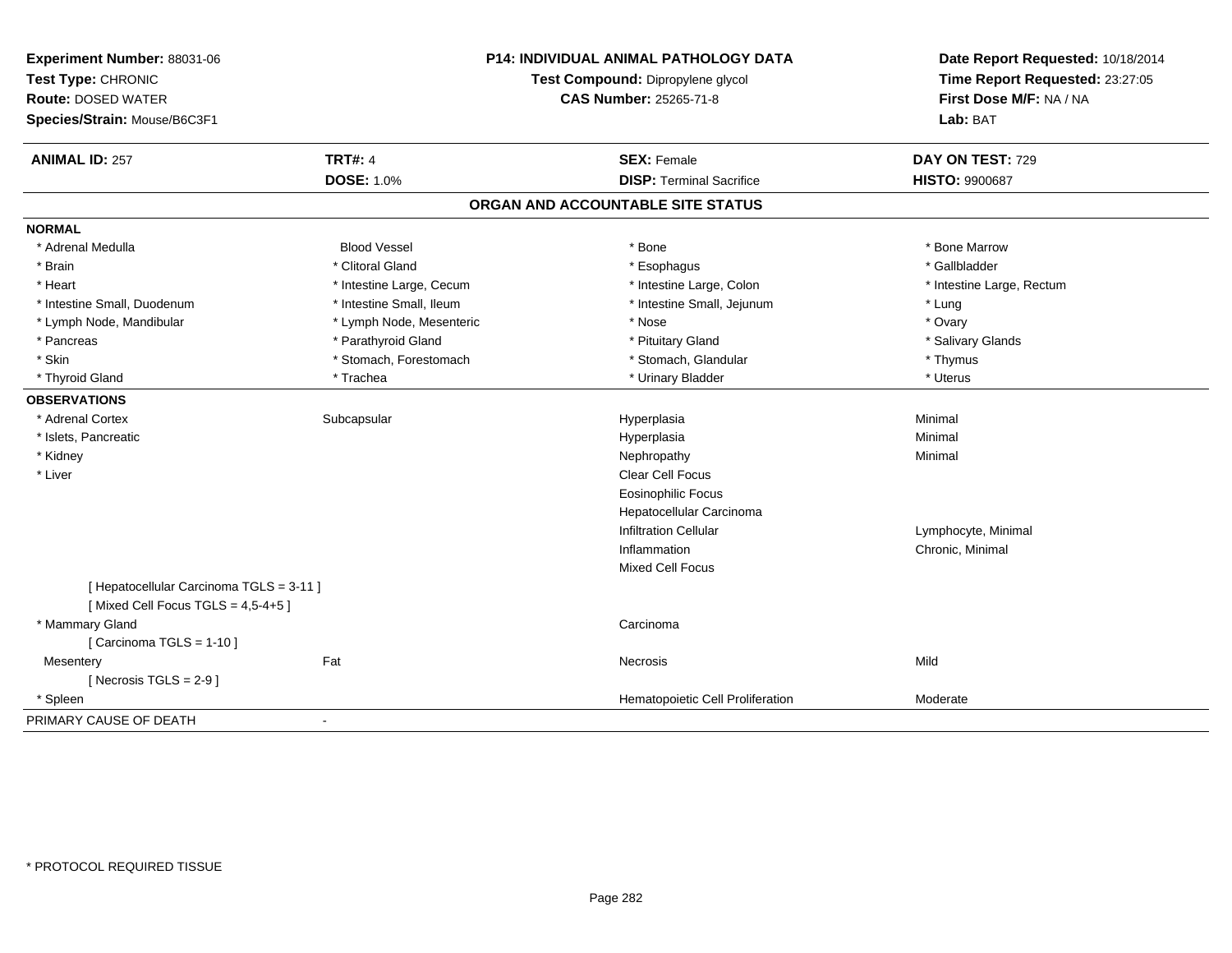| Experiment Number: 88031-06  |                                                             | <b>P14: INDIVIDUAL ANIMAL PATHOLOGY DATA</b> | Date Report Requested: 10/18/2014 |
|------------------------------|-------------------------------------------------------------|----------------------------------------------|-----------------------------------|
| Test Type: CHRONIC           | Test Compound: Dipropylene glycol<br>CAS Number: 25265-71-8 |                                              | Time Report Requested: 23:27:05   |
| <b>Route: DOSED WATER</b>    |                                                             |                                              | First Dose M/F: NA / NA           |
| Species/Strain: Mouse/B6C3F1 |                                                             |                                              | Lab: BAT                          |
| <b>ANIMAL ID: 258</b>        | <b>TRT#: 4</b>                                              | <b>SEX: Female</b>                           | DAY ON TEST: 730                  |
|                              | <b>DOSE: 1.0%</b>                                           | <b>DISP: Terminal Sacrifice</b>              | <b>HISTO: 9900688</b>             |
|                              |                                                             | ORGAN AND ACCOUNTABLE SITE STATUS            |                                   |
| <b>NORMAL</b>                |                                                             |                                              |                                   |
| * Adrenal Medulla            | <b>Blood Vessel</b>                                         | * Bone                                       | * Bone Marrow                     |
| * Brain                      | * Clitoral Gland                                            | * Esophagus                                  | * Gallbladder                     |
| * Heart                      | * Intestine Large, Cecum                                    | * Intestine Large, Colon                     | * Intestine Large, Rectum         |
| * Intestine Small, Duodenum  | * Intestine Small, Ileum                                    | * Intestine Small, Jejunum                   | * Lung                            |
| * Lymph Node, Mandibular     | * Lymph Node, Mesenteric                                    | * Mammary Gland                              | * Nose                            |
| * Ovary                      | * Pancreas                                                  | * Parathyroid Gland                          | * Salivary Glands                 |
| * Skin                       | * Stomach, Forestomach                                      | * Stomach, Glandular                         | * Thymus                          |
| * Thyroid Gland              | * Trachea                                                   | * Urinary Bladder                            |                                   |
| <b>OBSERVATIONS</b>          |                                                             |                                              |                                   |
| * Adrenal Cortex             | Subcapsular                                                 | Hyperplasia                                  | Minimal                           |
|                              |                                                             | Hypertrophy                                  | Focal, Minimal                    |
| <b>Harderian Gland</b>       |                                                             | Adenoma                                      |                                   |
| [Adenoma TGLS = $1-9$ ]      |                                                             |                                              |                                   |
| * Islets, Pancreatic         |                                                             | Hyperplasia                                  | Mild                              |
| * Kidney                     |                                                             | Nephropathy                                  | Minimal                           |
| * Liver                      |                                                             | <b>Infiltration Cellular</b>                 | Lymphocyte, Minimal               |
| * Pituitary Gland            | Pars Distalis                                               | Hyperplasia                                  | Focal, Mild                       |
| * Spleen                     |                                                             | Hematopoietic Cell Proliferation             | Mild                              |
| * Uterus                     | Endometrium                                                 | Hyperplasia                                  | Cystic, Minimal                   |
| [Hyperplasia TGLS = 2-7]     |                                                             |                                              |                                   |
| PRIMARY CAUSE OF DEATH       | $\overline{\phantom{a}}$                                    |                                              |                                   |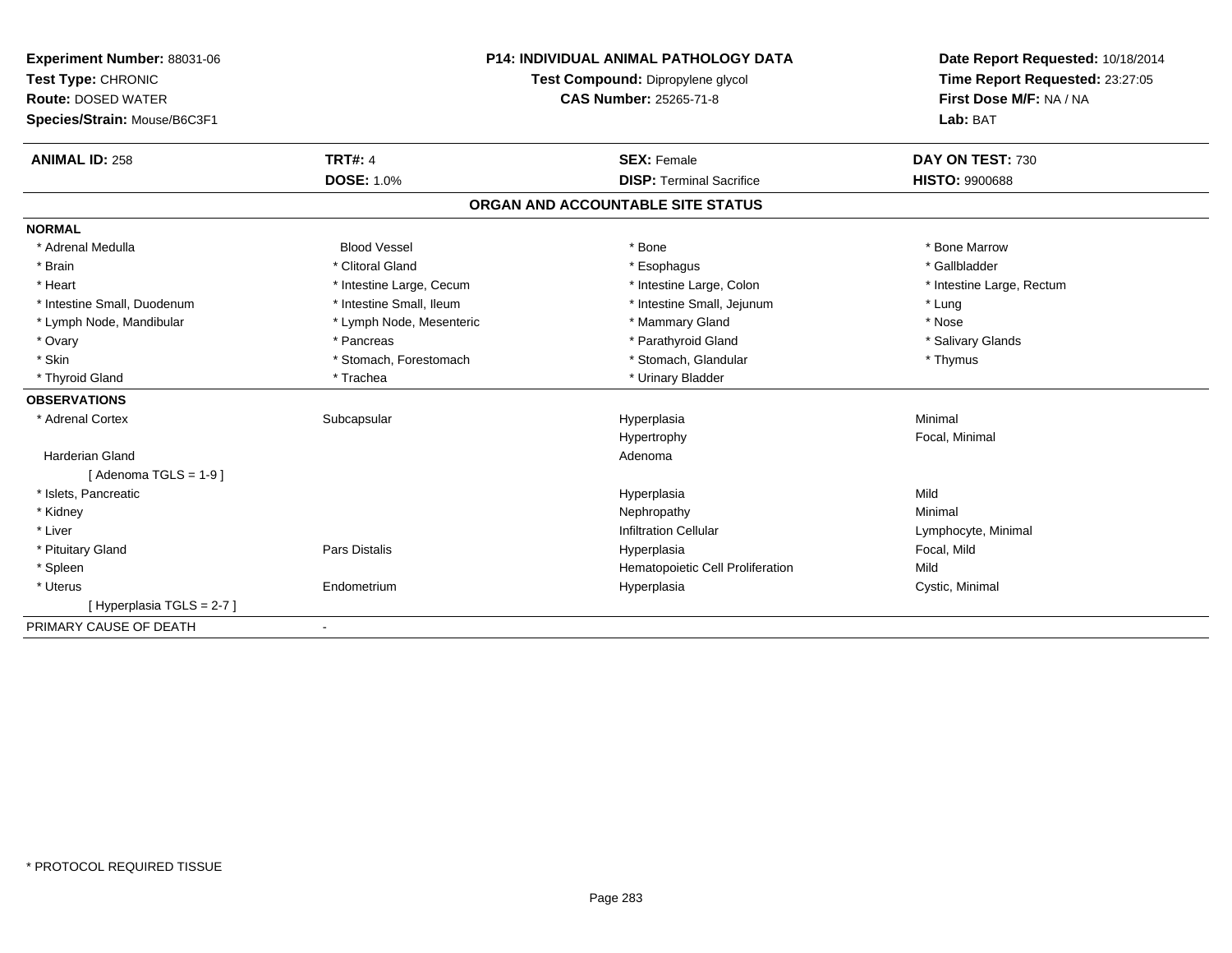| Experiment Number: 88031-06<br>Test Type: CHRONIC<br><b>Route: DOSED WATER</b><br>Species/Strain: Mouse/B6C3F1<br><b>ANIMAL ID: 259</b> | <b>TRT#: 4</b>           | <b>P14: INDIVIDUAL ANIMAL PATHOLOGY DATA</b><br>Test Compound: Dipropylene glycol<br><b>CAS Number: 25265-71-8</b><br><b>SEX: Female</b> | Date Report Requested: 10/18/2014<br>Time Report Requested: 23:27:05<br>First Dose M/F: NA / NA<br>Lab: BAT<br>DAY ON TEST: 728 |
|-----------------------------------------------------------------------------------------------------------------------------------------|--------------------------|------------------------------------------------------------------------------------------------------------------------------------------|---------------------------------------------------------------------------------------------------------------------------------|
|                                                                                                                                         | DOSE: 1.0%               | <b>DISP: Terminal Sacrifice</b>                                                                                                          | <b>HISTO: 9900689</b>                                                                                                           |
|                                                                                                                                         |                          | ORGAN AND ACCOUNTABLE SITE STATUS                                                                                                        |                                                                                                                                 |
| <b>NORMAL</b>                                                                                                                           |                          |                                                                                                                                          |                                                                                                                                 |
| * Adrenal Medulla                                                                                                                       | <b>Blood Vessel</b>      | * Bone                                                                                                                                   | * Bone Marrow                                                                                                                   |
| * Brain                                                                                                                                 | * Clitoral Gland         | * Esophagus                                                                                                                              | * Gallbladder                                                                                                                   |
| * Heart                                                                                                                                 | * Intestine Large, Cecum | * Intestine Large, Colon                                                                                                                 | * Intestine Large, Rectum                                                                                                       |
| * Intestine Small, Duodenum                                                                                                             | * Intestine Small, Ileum | * Intestine Small, Jejunum                                                                                                               | * Lung                                                                                                                          |
| * Lymph Node, Mandibular                                                                                                                | * Lymph Node, Mesenteric | * Mammary Gland                                                                                                                          | * Nose                                                                                                                          |
| * Ovary                                                                                                                                 | * Pancreas               | * Parathyroid Gland                                                                                                                      | * Salivary Glands                                                                                                               |
| * Skin                                                                                                                                  | * Stomach, Forestomach   | * Stomach, Glandular                                                                                                                     | * Thymus                                                                                                                        |
| * Thyroid Gland                                                                                                                         | * Trachea                | * Urinary Bladder                                                                                                                        |                                                                                                                                 |
| <b>OBSERVATIONS</b>                                                                                                                     |                          |                                                                                                                                          |                                                                                                                                 |
| * Adrenal Cortex                                                                                                                        | Subcapsular              | Hyperplasia                                                                                                                              | Minimal                                                                                                                         |
| * Islets, Pancreatic                                                                                                                    |                          | Hyperplasia                                                                                                                              | Minimal                                                                                                                         |
| * Kidney                                                                                                                                |                          | Metaplasia                                                                                                                               | Osseous, Minimal                                                                                                                |
| * Liver                                                                                                                                 |                          | <b>Infiltration Cellular</b>                                                                                                             | Lymphocyte, Minimal                                                                                                             |
| Mesentery                                                                                                                               | Vein                     | Thrombosis                                                                                                                               | Mild                                                                                                                            |
| [Thrombosis $TGLS = 1-9$ ]                                                                                                              |                          |                                                                                                                                          |                                                                                                                                 |
| * Pituitary Gland                                                                                                                       | Pars Distalis            | Hyperplasia                                                                                                                              | Focal, Minimal                                                                                                                  |
| * Spleen                                                                                                                                | Lymph Follic             | Hyperplasia                                                                                                                              | Minimal                                                                                                                         |
| * Uterus                                                                                                                                | Endometrium              | Hyperplasia                                                                                                                              | Cystic, Mild                                                                                                                    |
| [Hyperplasia TGLS = 2-7]                                                                                                                |                          |                                                                                                                                          |                                                                                                                                 |
| PRIMARY CAUSE OF DEATH                                                                                                                  | $\blacksquare$           |                                                                                                                                          |                                                                                                                                 |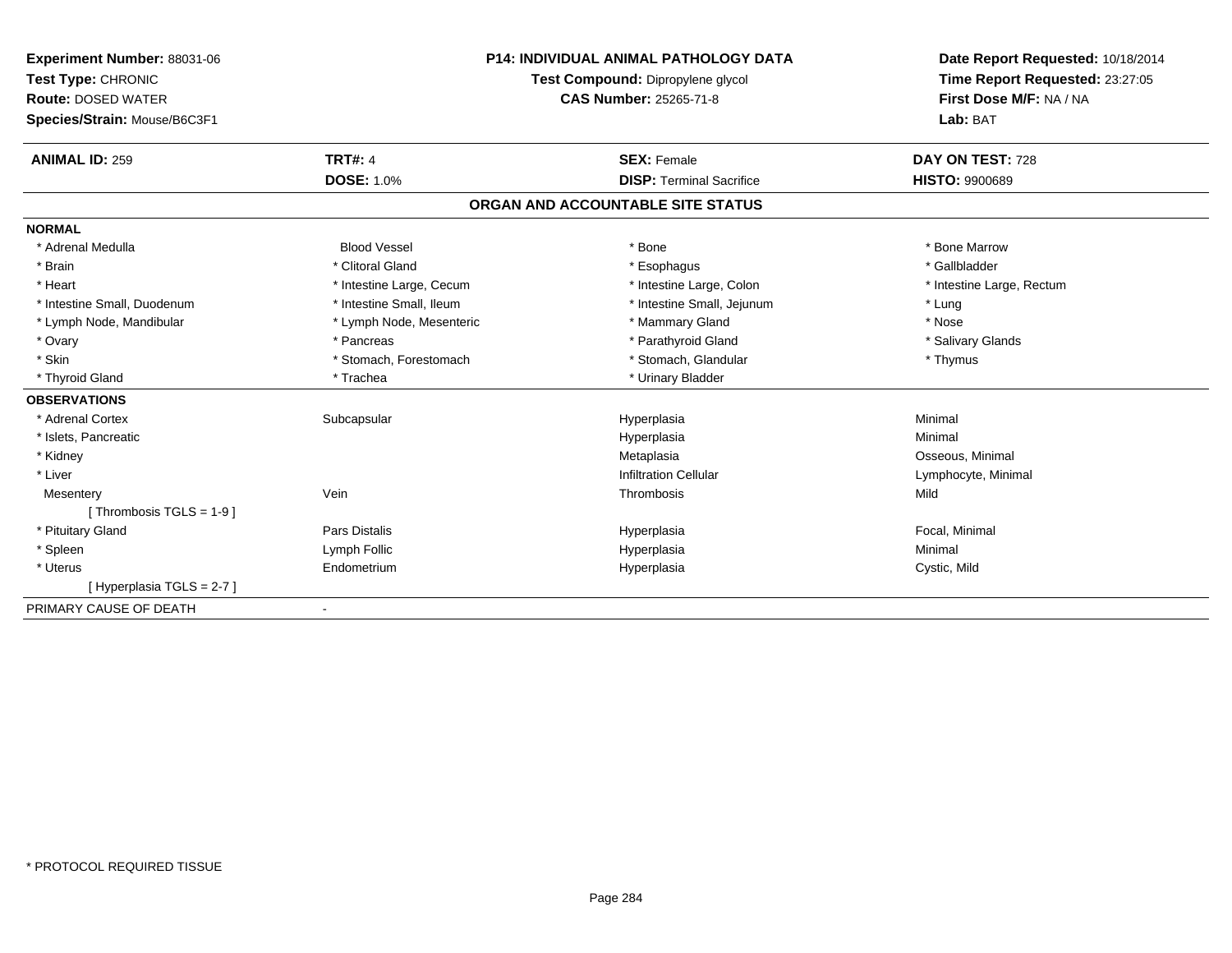| Experiment Number: 88031-06           |                                   | <b>P14: INDIVIDUAL ANIMAL PATHOLOGY DATA</b> | Date Report Requested: 10/18/2014 |
|---------------------------------------|-----------------------------------|----------------------------------------------|-----------------------------------|
| Test Type: CHRONIC                    | Test Compound: Dipropylene glycol |                                              | Time Report Requested: 23:27:05   |
| <b>Route: DOSED WATER</b>             |                                   | <b>CAS Number: 25265-71-8</b>                | First Dose M/F: NA / NA           |
| Species/Strain: Mouse/B6C3F1          |                                   |                                              | Lab: BAT                          |
| <b>ANIMAL ID: 260</b>                 | <b>TRT#: 4</b>                    | <b>SEX: Female</b>                           | DAY ON TEST: 729                  |
|                                       | <b>DOSE: 1.0%</b>                 | <b>DISP: Terminal Sacrifice</b>              | <b>HISTO: 9900690</b>             |
|                                       |                                   | ORGAN AND ACCOUNTABLE SITE STATUS            |                                   |
| <b>NORMAL</b>                         |                                   |                                              |                                   |
| * Adrenal Medulla                     | <b>Blood Vessel</b>               | * Bone                                       | * Bone Marrow                     |
| * Brain                               | * Clitoral Gland                  | * Esophagus                                  | * Gallbladder                     |
| * Heart                               | * Intestine Large, Cecum          | * Intestine Large, Colon                     | * Intestine Large, Rectum         |
| * Intestine Small, Duodenum           | * Intestine Small, Ileum          | * Intestine Small, Jejunum                   | * Kidney                          |
| * Lung                                | * Lymph Node, Mandibular          | * Lymph Node, Mesenteric                     | * Mammary Gland                   |
| * Nose                                | * Ovary                           | * Pancreas                                   | * Pituitary Gland                 |
| * Salivary Glands                     | * Skin                            | * Spleen                                     | * Stomach, Forestomach            |
| * Stomach, Glandular                  | * Thymus                          | * Thyroid Gland                              | * Trachea                         |
| * Urinary Bladder                     |                                   |                                              |                                   |
| <b>MISSING</b>                        |                                   |                                              |                                   |
| * Parathyroid Gland                   |                                   |                                              |                                   |
| <b>OBSERVATIONS</b>                   |                                   |                                              |                                   |
| * Adrenal Cortex                      | Subcapsular                       | Hyperplasia                                  | Mild                              |
| * Islets, Pancreatic                  |                                   | Hyperplasia                                  | Minimal                           |
| * Liver                               |                                   | Hepatocellular Adenoma                       |                                   |
|                                       |                                   | <b>Infiltration Cellular</b>                 | Lymphocyte, Minimal               |
|                                       |                                   | Inflammation                                 | Chronic, Minimal                  |
| [ Hepatocellular Adenoma TGLS = 2-4 ] |                                   |                                              |                                   |
| * Uterus                              | Endometrium                       | Hyperplasia                                  | Cystic, Minimal                   |
| [Hyperplasia TGLS = 1-7]              |                                   |                                              |                                   |
| PRIMARY CAUSE OF DEATH                |                                   |                                              |                                   |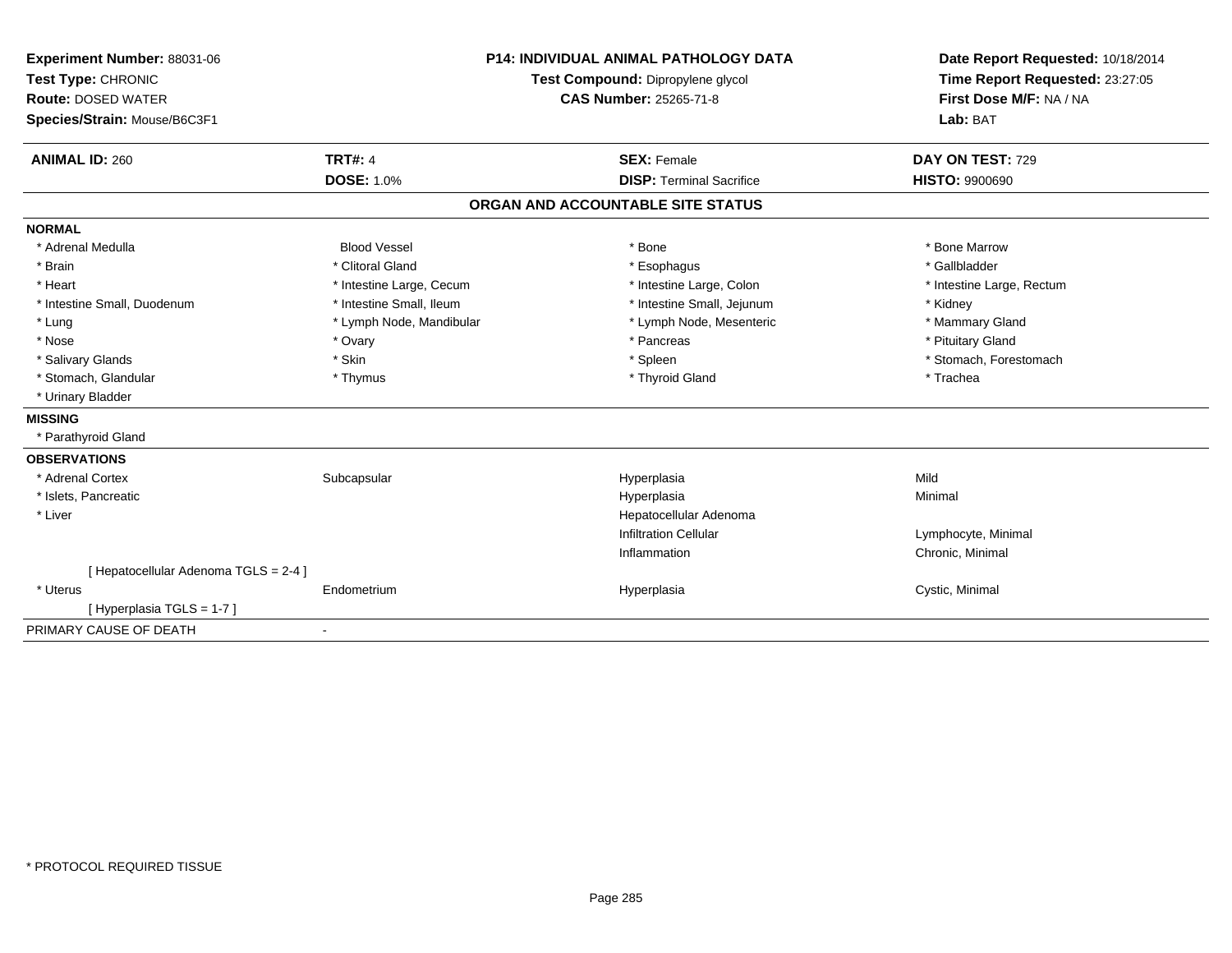| <b>Experiment Number: 88031-06</b><br>Test Type: CHRONIC | <b>P14: INDIVIDUAL ANIMAL PATHOLOGY DATA</b><br>Test Compound: Dipropylene glycol |                                   | Date Report Requested: 10/18/2014<br>Time Report Requested: 23:27:05 |
|----------------------------------------------------------|-----------------------------------------------------------------------------------|-----------------------------------|----------------------------------------------------------------------|
| <b>Route: DOSED WATER</b>                                |                                                                                   | <b>CAS Number: 25265-71-8</b>     | First Dose M/F: NA / NA                                              |
| Species/Strain: Mouse/B6C3F1                             |                                                                                   |                                   | Lab: BAT                                                             |
| <b>ANIMAL ID: 261</b>                                    | <b>TRT#: 4</b>                                                                    | <b>SEX: Female</b>                | DAY ON TEST: 728                                                     |
|                                                          | <b>DOSE: 1.0%</b>                                                                 | <b>DISP: Terminal Sacrifice</b>   | HISTO: 9900691                                                       |
|                                                          |                                                                                   | ORGAN AND ACCOUNTABLE SITE STATUS |                                                                      |
| <b>NORMAL</b>                                            |                                                                                   |                                   |                                                                      |
| * Adrenal Medulla                                        | <b>Blood Vessel</b>                                                               | * Bone Marrow                     | * Brain                                                              |
| * Clitoral Gland                                         | * Esophagus                                                                       | * Gallbladder                     | * Heart                                                              |
| * Intestine Large, Cecum                                 | * Intestine Large, Colon                                                          | * Intestine Large, Rectum         | * Intestine Small, Duodenum                                          |
| * Intestine Small, Ileum                                 | * Intestine Small, Jejunum                                                        | * Islets, Pancreatic              | * Kidney                                                             |
| * Lung                                                   | * Lymph Node, Mandibular                                                          | * Mammary Gland                   | * Nose                                                               |
| * Ovary                                                  | * Pancreas                                                                        | * Parathyroid Gland               | * Pituitary Gland                                                    |
| * Salivary Glands                                        | * Skin                                                                            | * Stomach, Forestomach            | * Stomach, Glandular                                                 |
| * Thymus                                                 | * Thyroid Gland                                                                   | * Trachea                         | * Urinary Bladder                                                    |
| <b>OBSERVATIONS</b>                                      |                                                                                   |                                   |                                                                      |
| * Adrenal Cortex                                         | Subcapsular                                                                       | Hyperplasia                       | Minimal                                                              |
| * Bone                                                   |                                                                                   | Fibrosis                          | Minimal                                                              |
| * Liver                                                  |                                                                                   | Hepatocellular Adenoma            | Multiple                                                             |
|                                                          |                                                                                   | <b>Infiltration Cellular</b>      | Lymphocyte, Minimal                                                  |
|                                                          |                                                                                   | <b>Mixed Cell Focus</b>           |                                                                      |
|                                                          |                                                                                   | Vacuolization Cytoplasmic         | Focal, Minimal                                                       |
| [ Hepatocellular Adenoma TGLS = 2-5,3-9 ]                |                                                                                   |                                   |                                                                      |
| * Lymph Node, Mesenteric                                 |                                                                                   | <b>Infiltration Cellular</b>      | Plasma Cell, Mild                                                    |
| [ Infiltration Cellular TGLS = 4-5 ]                     |                                                                                   |                                   |                                                                      |
| * Spleen                                                 |                                                                                   | Hematopoietic Cell Proliferation  | Minimal                                                              |
| * Uterus                                                 | Endometrium                                                                       | Hyperplasia                       | Cystic, Mild                                                         |
| [Hyperplasia TGLS = 1-7]                                 |                                                                                   |                                   |                                                                      |
| PRIMARY CAUSE OF DEATH                                   |                                                                                   |                                   |                                                                      |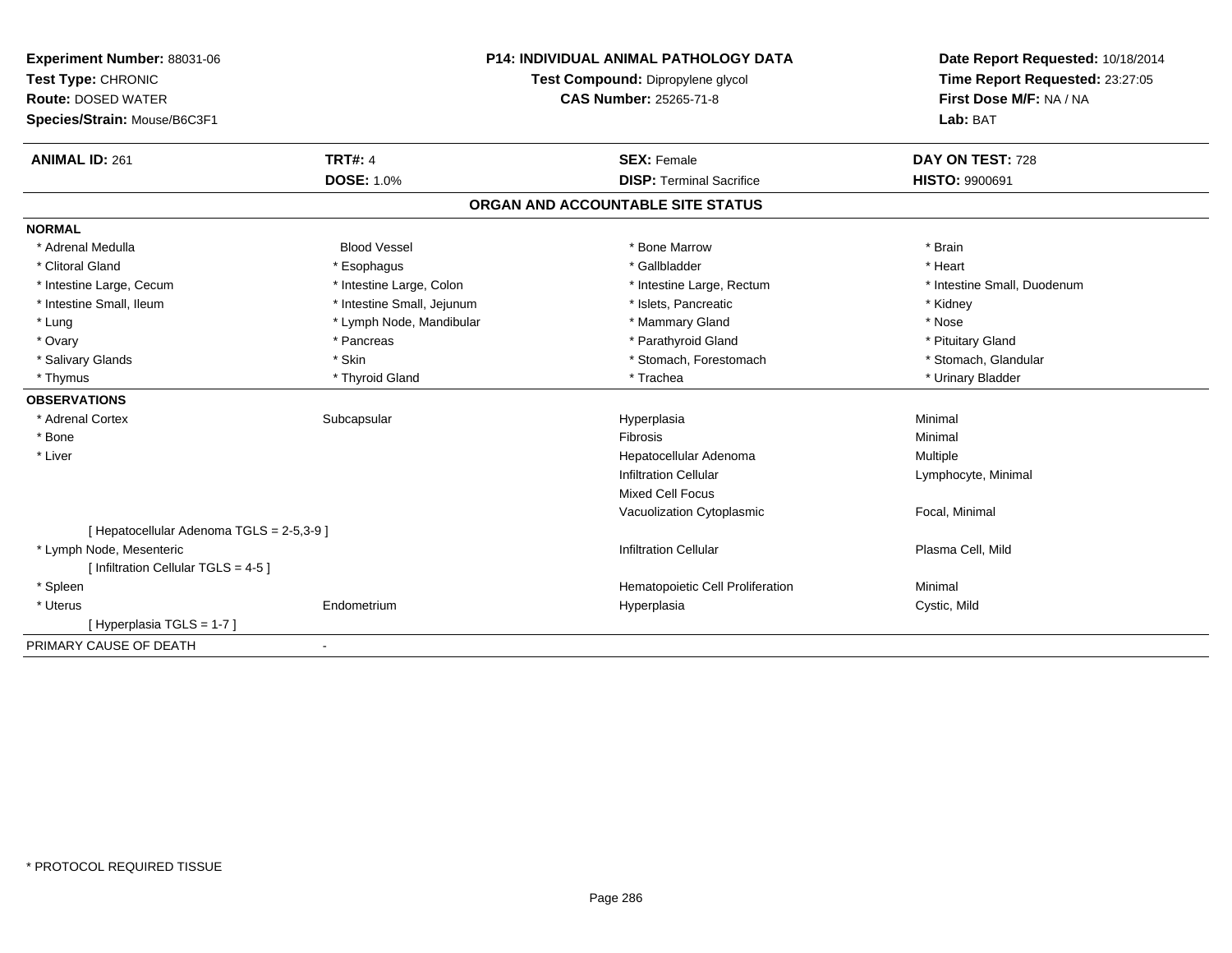| <b>Experiment Number: 88031-06</b><br>Test Type: CHRONIC<br><b>Route: DOSED WATER</b><br>Species/Strain: Mouse/B6C3F1 |                                                | <b>P14: INDIVIDUAL ANIMAL PATHOLOGY DATA</b><br>Test Compound: Dipropylene glycol<br><b>CAS Number: 25265-71-8</b> | Date Report Requested: 10/18/2014<br>Time Report Requested: 23:27:05<br>First Dose M/F: NA / NA<br>Lab: BAT |
|-----------------------------------------------------------------------------------------------------------------------|------------------------------------------------|--------------------------------------------------------------------------------------------------------------------|-------------------------------------------------------------------------------------------------------------|
| <b>ANIMAL ID: 262</b>                                                                                                 | <b>TRT#: 4</b>                                 | <b>SEX: Female</b>                                                                                                 | DAY ON TEST: 711                                                                                            |
|                                                                                                                       | <b>DOSE: 1.0%</b>                              | <b>DISP: Natural Death</b>                                                                                         | <b>HISTO: 9900692</b>                                                                                       |
|                                                                                                                       |                                                | ORGAN AND ACCOUNTABLE SITE STATUS                                                                                  |                                                                                                             |
| <b>NORMAL</b>                                                                                                         |                                                |                                                                                                                    |                                                                                                             |
| * Adrenal Medulla                                                                                                     | <b>Blood Vessel</b>                            | * Bone                                                                                                             | * Bone Marrow                                                                                               |
| * Brain                                                                                                               | * Clitoral Gland                               | * Esophagus                                                                                                        | * Gallbladder                                                                                               |
| * Heart                                                                                                               | * Intestine Large, Cecum                       | * Intestine Large, Colon                                                                                           | * Intestine Large, Rectum                                                                                   |
| * Intestine Small, Duodenum                                                                                           | * Intestine Small, Ileum                       | * Intestine Small, Jejunum                                                                                         | * Islets, Pancreatic                                                                                        |
| * Kidney                                                                                                              | * Lymph Node, Mandibular                       | * Lymph Node, Mesenteric                                                                                           | * Mammary Gland                                                                                             |
| * Nose                                                                                                                | * Ovary                                        | * Pancreas                                                                                                         | * Parathyroid Gland                                                                                         |
| * Pituitary Gland                                                                                                     | * Salivary Glands                              | * Skin                                                                                                             | * Stomach, Glandular                                                                                        |
| * Thymus                                                                                                              | * Thyroid Gland                                | * Trachea                                                                                                          | * Urinary Bladder                                                                                           |
| * Uterus                                                                                                              |                                                |                                                                                                                    |                                                                                                             |
| <b>OBSERVATIONS</b>                                                                                                   |                                                |                                                                                                                    |                                                                                                             |
| * Adrenal Cortex                                                                                                      | Subcapsular                                    | Hyperplasia                                                                                                        | Mild                                                                                                        |
| * Liver                                                                                                               |                                                | <b>Infiltration Cellular</b>                                                                                       | Lymphocyte, Mild                                                                                            |
|                                                                                                                       |                                                | Necrosis                                                                                                           | Focal, Mild                                                                                                 |
| * Lung                                                                                                                |                                                | Squamous Cell Carcinoma                                                                                            | Metastatic (Stomach, Forestomach)                                                                           |
| * Spleen                                                                                                              | Lymph Follic                                   | Atrophy                                                                                                            | Marked                                                                                                      |
|                                                                                                                       |                                                | Hematopoietic Cell Proliferation                                                                                   | Mild                                                                                                        |
| * Stomach. Forestomach                                                                                                |                                                | Squamous Cell Carcinoma                                                                                            |                                                                                                             |
| Squamous Cell Carcinoma TGLS = 1-9 ]                                                                                  |                                                |                                                                                                                    |                                                                                                             |
| PRIMARY CAUSE OF DEATH                                                                                                | - Stomach, Forestomach Squamous Cell Carcinoma |                                                                                                                    |                                                                                                             |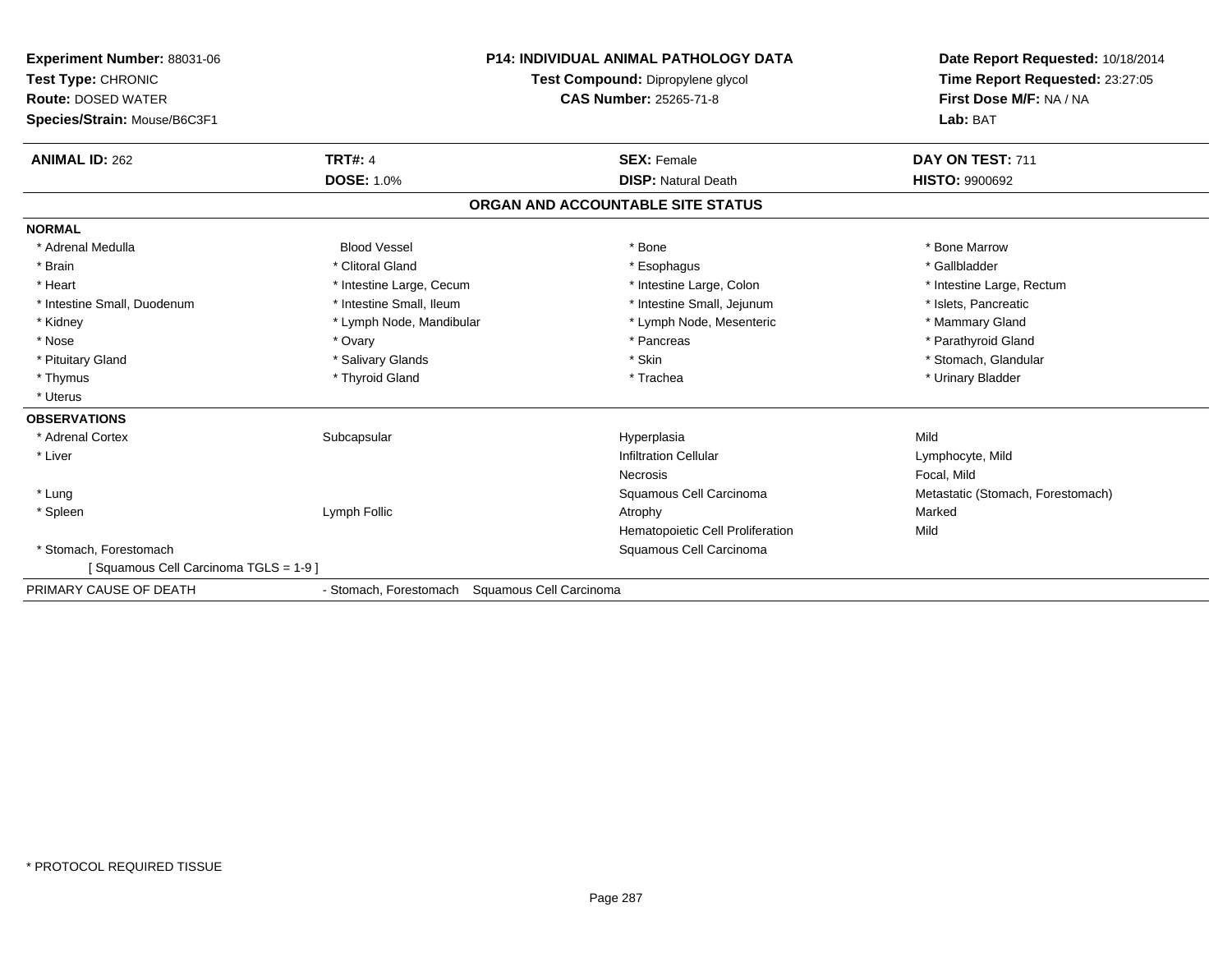| Experiment Number: 88031-06  |                          | <b>P14: INDIVIDUAL ANIMAL PATHOLOGY DATA</b> | Date Report Requested: 10/18/2014 |
|------------------------------|--------------------------|----------------------------------------------|-----------------------------------|
| Test Type: CHRONIC           |                          | Test Compound: Dipropylene glycol            | Time Report Requested: 23:27:05   |
| <b>Route: DOSED WATER</b>    |                          | <b>CAS Number: 25265-71-8</b>                | First Dose M/F: NA / NA           |
| Species/Strain: Mouse/B6C3F1 |                          |                                              | Lab: BAT                          |
| <b>ANIMAL ID: 263</b>        | <b>TRT#: 4</b>           | <b>SEX: Female</b>                           | DAY ON TEST: 730                  |
|                              | <b>DOSE: 1.0%</b>        | <b>DISP: Terminal Sacrifice</b>              | <b>HISTO: 9900693</b>             |
|                              |                          | ORGAN AND ACCOUNTABLE SITE STATUS            |                                   |
| <b>NORMAL</b>                |                          |                                              |                                   |
| * Adrenal Medulla            | <b>Blood Vessel</b>      | * Bone                                       | * Bone Marrow                     |
| * Brain                      | * Clitoral Gland         | * Esophagus                                  | * Gallbladder                     |
| * Heart                      | * Intestine Large, Cecum | * Intestine Large, Colon                     | * Intestine Large, Rectum         |
| * Intestine Small, Duodenum  | * Intestine Small, Ileum | * Intestine Small, Jejunum                   | * Kidney                          |
| * Lung                       | * Lymph Node, Mandibular | * Lymph Node, Mesenteric                     | * Mammary Gland                   |
| * Nose                       | * Pancreas               | * Parathyroid Gland                          | * Pituitary Gland                 |
| * Salivary Glands            | * Skin                   | * Stomach, Forestomach                       | * Stomach, Glandular              |
| * Thymus                     | * Thyroid Gland          | * Trachea                                    |                                   |
| <b>MISSING</b>               |                          |                                              |                                   |
| * Urinary Bladder            |                          |                                              |                                   |
| <b>OBSERVATIONS</b>          |                          |                                              |                                   |
| * Adrenal Cortex             | Subcapsular              | Hyperplasia                                  | Minimal                           |
| * Islets, Pancreatic         |                          | Hyperplasia                                  | Minimal                           |
| * Liver                      |                          | <b>Infiltration Cellular</b>                 | Lymphocyte, Minimal               |
|                              |                          | Inflammation                                 | Chronic, Minimal                  |
| * Ovary                      |                          | Cyst                                         | Mild                              |
| * Spleen                     | Lymph Follic             | Hyperplasia                                  | Minimal                           |
| * Uterus                     | Endometrium              | Hyperplasia                                  | Cystic, Minimal                   |
| [Hyperplasia TGLS = 1-7]     |                          |                                              |                                   |
| PRIMARY CAUSE OF DEATH       | $\blacksquare$           |                                              |                                   |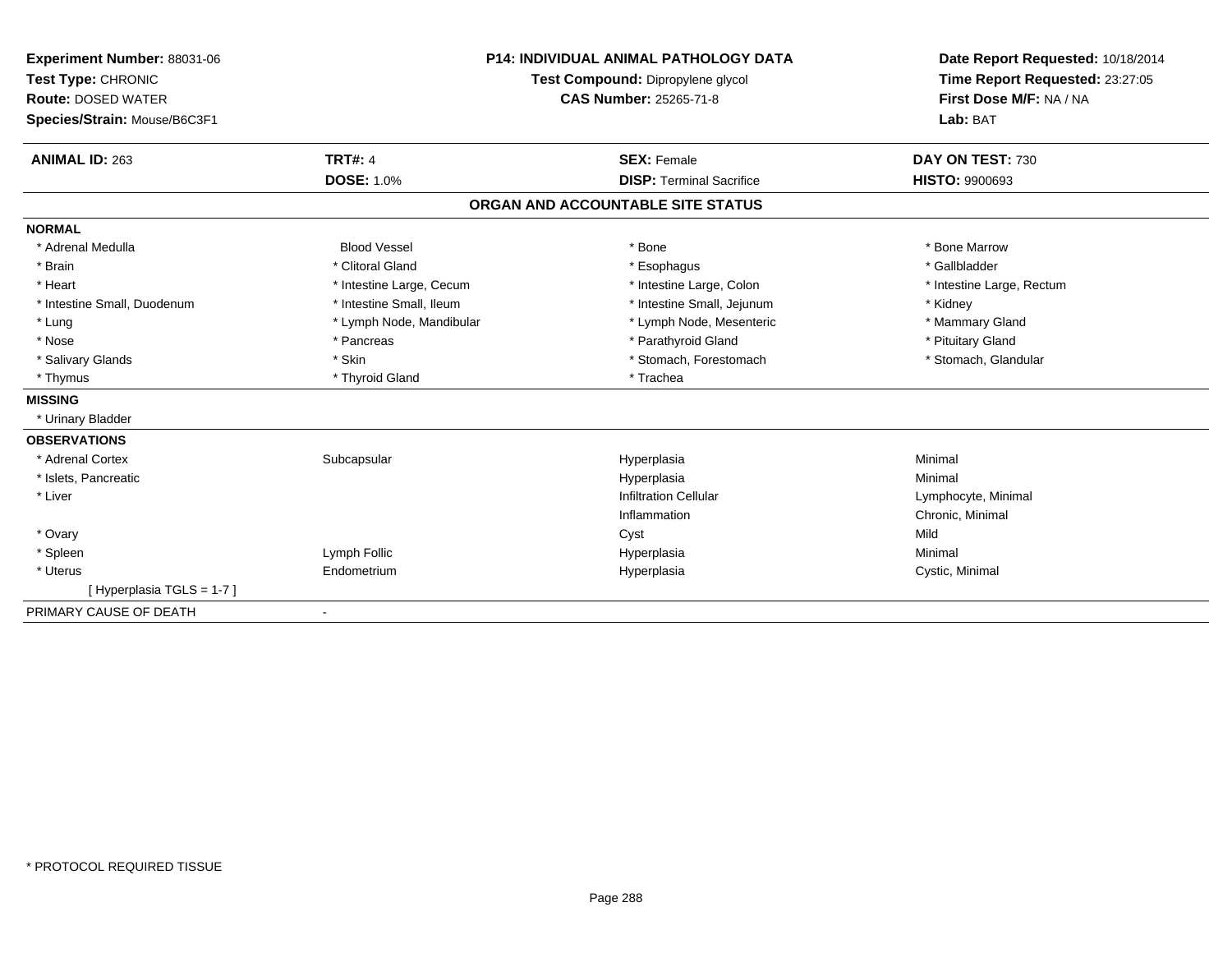| Experiment Number: 88031-06<br>Test Type: CHRONIC<br><b>Route: DOSED WATER</b><br>Species/Strain: Mouse/B6C3F1 |                          | P14: INDIVIDUAL ANIMAL PATHOLOGY DATA<br>Test Compound: Dipropylene glycol<br><b>CAS Number: 25265-71-8</b> | Date Report Requested: 10/18/2014<br>Time Report Requested: 23:27:05<br>First Dose M/F: NA / NA<br>Lab: BAT |
|----------------------------------------------------------------------------------------------------------------|--------------------------|-------------------------------------------------------------------------------------------------------------|-------------------------------------------------------------------------------------------------------------|
| <b>ANIMAL ID: 264</b>                                                                                          | <b>TRT#: 4</b>           | <b>SEX: Female</b>                                                                                          | DAY ON TEST: 728                                                                                            |
|                                                                                                                | DOSE: 1.0%               | <b>DISP: Terminal Sacrifice</b>                                                                             | <b>HISTO: 9900694</b>                                                                                       |
|                                                                                                                |                          | ORGAN AND ACCOUNTABLE SITE STATUS                                                                           |                                                                                                             |
| <b>NORMAL</b>                                                                                                  |                          |                                                                                                             |                                                                                                             |
| * Adrenal Medulla                                                                                              | <b>Blood Vessel</b>      | * Bone                                                                                                      | * Bone Marrow                                                                                               |
| * Brain                                                                                                        | * Clitoral Gland         | * Esophagus                                                                                                 | * Gallbladder                                                                                               |
| * Heart                                                                                                        | * Intestine Large, Cecum | * Intestine Large, Colon                                                                                    | * Intestine Large, Rectum                                                                                   |
| * Intestine Small, Duodenum                                                                                    | * Intestine Small, Ileum | * Intestine Small, Jejunum                                                                                  | * Lymph Node, Mandibular                                                                                    |
| * Lymph Node, Mesenteric                                                                                       | * Mammary Gland          | * Nose                                                                                                      | * Ovary                                                                                                     |
| * Pancreas                                                                                                     | * Parathyroid Gland      | * Pituitary Gland                                                                                           | * Salivary Glands                                                                                           |
| * Stomach, Forestomach                                                                                         | * Stomach, Glandular     | * Thymus                                                                                                    | * Trachea                                                                                                   |
| * Urinary Bladder                                                                                              |                          |                                                                                                             |                                                                                                             |
| <b>OBSERVATIONS</b>                                                                                            |                          |                                                                                                             |                                                                                                             |
| * Adrenal Cortex                                                                                               | Subcapsular              | Hyperplasia                                                                                                 | Minimal                                                                                                     |
| * Islets, Pancreatic                                                                                           |                          | Hyperplasia                                                                                                 | Minimal                                                                                                     |
| * Kidney                                                                                                       |                          | Infarct                                                                                                     | Minimal                                                                                                     |
| * Liver                                                                                                        |                          | <b>Infiltration Cellular</b>                                                                                | Lymphocyte, Minimal                                                                                         |
|                                                                                                                |                          | Inflammation                                                                                                | Chronic, Minimal                                                                                            |
| * Lung                                                                                                         |                          | Inflammation                                                                                                | Granulomatous, Minimal                                                                                      |
| Mesentery                                                                                                      | Fat                      | <b>Necrosis</b>                                                                                             | Moderate                                                                                                    |
| [ Necrosis $TGLS = 3-10$ ]                                                                                     |                          |                                                                                                             |                                                                                                             |
| * Skin                                                                                                         | <b>Subcut Tiss</b>       | Sarcoma                                                                                                     |                                                                                                             |
| * Spleen                                                                                                       |                          | Hematopoietic Cell Proliferation                                                                            | Mild                                                                                                        |
|                                                                                                                | Lymph Follic             | Hyperplasia                                                                                                 | Mild                                                                                                        |
| [ Hematopoietic Cell Proliferation TGLS = 1-4 ]                                                                |                          |                                                                                                             |                                                                                                             |
| [ Hyperplasia TGLS = 1-4 ]                                                                                     |                          |                                                                                                             |                                                                                                             |
| * Thyroid Gland                                                                                                | Follicle                 | Adenoma                                                                                                     |                                                                                                             |
| * Uterus                                                                                                       | Endometrium              | Hyperplasia                                                                                                 | Cystic, Mild                                                                                                |
| [ Hyperplasia TGLS = 2-7 ]                                                                                     |                          |                                                                                                             |                                                                                                             |
| PRIMARY CAUSE OF DEATH                                                                                         | $\blacksquare$           |                                                                                                             |                                                                                                             |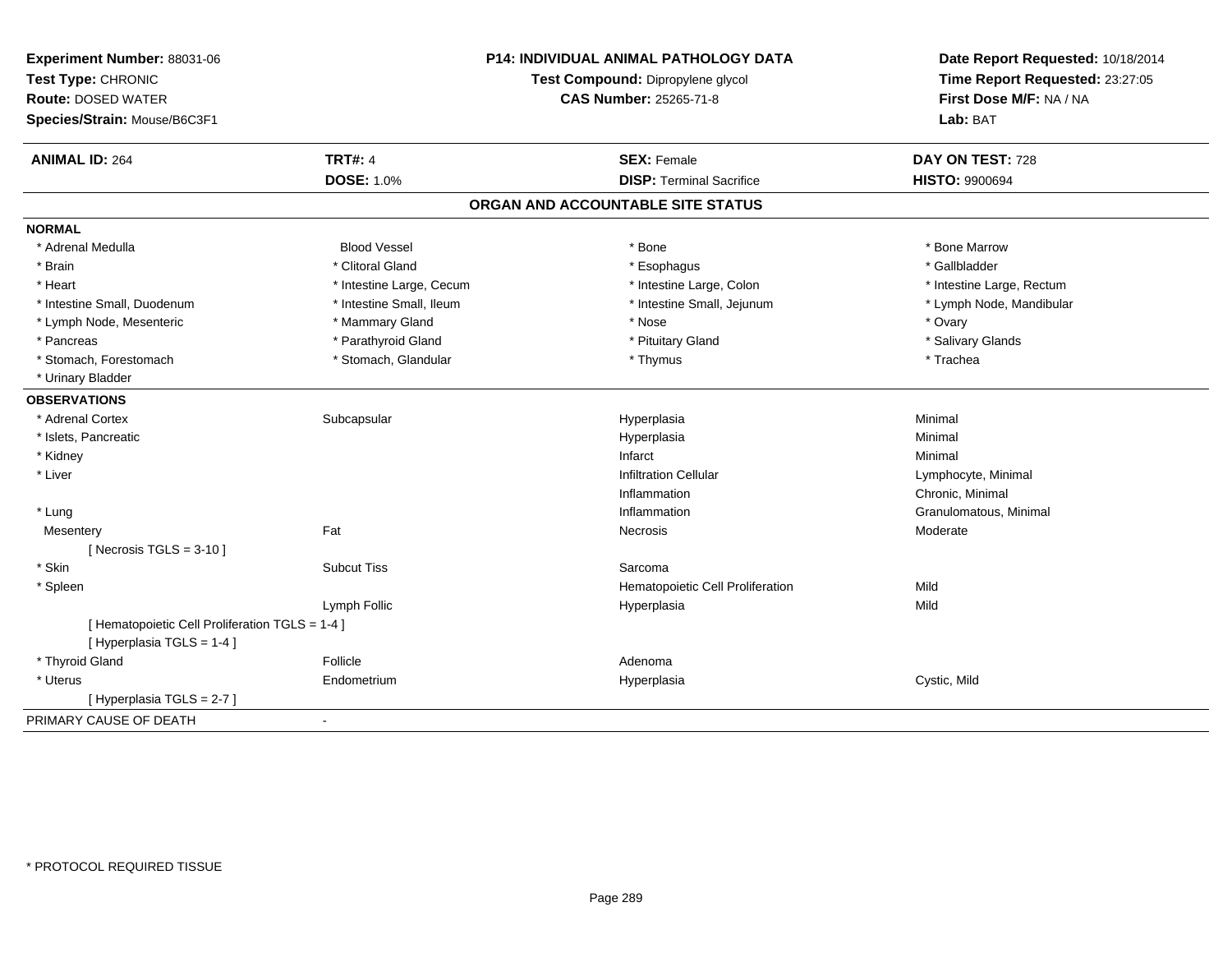| Experiment Number: 88031-06<br>Test Type: CHRONIC<br><b>Route: DOSED WATER</b><br>Species/Strain: Mouse/B6C3F1 |                            | <b>P14: INDIVIDUAL ANIMAL PATHOLOGY DATA</b><br>Test Compound: Dipropylene glycol<br><b>CAS Number: 25265-71-8</b> | Date Report Requested: 10/18/2014<br>Time Report Requested: 23:27:05<br>First Dose M/F: NA / NA<br>Lab: BAT |
|----------------------------------------------------------------------------------------------------------------|----------------------------|--------------------------------------------------------------------------------------------------------------------|-------------------------------------------------------------------------------------------------------------|
| <b>ANIMAL ID: 265</b>                                                                                          | <b>TRT#: 4</b>             | <b>SEX: Female</b>                                                                                                 | DAY ON TEST: 730                                                                                            |
|                                                                                                                | <b>DOSE: 1.0%</b>          | <b>DISP: Terminal Sacrifice</b>                                                                                    | <b>HISTO: 9900695</b>                                                                                       |
|                                                                                                                |                            | ORGAN AND ACCOUNTABLE SITE STATUS                                                                                  |                                                                                                             |
| <b>NORMAL</b>                                                                                                  |                            |                                                                                                                    |                                                                                                             |
| * Adrenal Medulla                                                                                              | <b>Blood Vessel</b>        | * Bone                                                                                                             | * Brain                                                                                                     |
| * Clitoral Gland                                                                                               | * Esophagus                | * Gallbladder                                                                                                      | * Heart                                                                                                     |
| * Intestine Large, Cecum                                                                                       | * Intestine Large, Colon   | * Intestine Large, Rectum                                                                                          | * Intestine Small, Duodenum                                                                                 |
| * Intestine Small, Ileum                                                                                       | * Intestine Small, Jejunum | * Islets, Pancreatic                                                                                               | * Lymph Node, Mandibular                                                                                    |
| * Lymph Node, Mesenteric                                                                                       | * Mammary Gland            | * Nose                                                                                                             | * Ovary                                                                                                     |
| * Pancreas                                                                                                     | * Parathyroid Gland        | * Pituitary Gland                                                                                                  | * Salivary Glands                                                                                           |
| * Skin                                                                                                         | * Stomach, Forestomach     | * Stomach, Glandular                                                                                               | * Thymus                                                                                                    |
| * Thyroid Gland                                                                                                | * Trachea                  | * Urinary Bladder                                                                                                  |                                                                                                             |
| <b>OBSERVATIONS</b>                                                                                            |                            |                                                                                                                    |                                                                                                             |
| * Adrenal Cortex                                                                                               | Subcapsular                | Hyperplasia                                                                                                        | Minimal                                                                                                     |
| * Bone Marrow                                                                                                  |                            | Hemangiosarcoma                                                                                                    |                                                                                                             |
| * Kidney                                                                                                       |                            | Nephropathy                                                                                                        | Minimal                                                                                                     |
| * Liver                                                                                                        |                            | <b>Eosinophilic Focus</b>                                                                                          |                                                                                                             |
|                                                                                                                |                            | Hepatocellular Adenoma                                                                                             |                                                                                                             |
|                                                                                                                |                            | Hepatocellular Carcinoma                                                                                           |                                                                                                             |
|                                                                                                                |                            | <b>Mixed Cell Focus</b>                                                                                            |                                                                                                             |
| [Eosinophilic Focus TGLS = 6-3+5]                                                                              |                            |                                                                                                                    |                                                                                                             |
| [ Hepatocellular Adenoma TGLS = 5-11 ]                                                                         |                            |                                                                                                                    |                                                                                                             |
| [ Hepatocellular Carcinoma TGLS = 4-9 ]                                                                        |                            |                                                                                                                    |                                                                                                             |
| [Mixed Cell Focus TGLS = 7-10]                                                                                 |                            |                                                                                                                    |                                                                                                             |
| * Lung                                                                                                         |                            | Hepatocellular Carcinoma                                                                                           | Metastatic (Liver)                                                                                          |
| Mesentery                                                                                                      |                            | Liposarcoma                                                                                                        |                                                                                                             |
| [ Liposarcoma TGLS = 2-10 ]                                                                                    |                            |                                                                                                                    |                                                                                                             |
| * Spleen                                                                                                       |                            | Hematopoietic Cell Proliferation                                                                                   | Mild                                                                                                        |
| [ Hematopoietic Cell Proliferation TGLS = 3-4 ]                                                                |                            |                                                                                                                    |                                                                                                             |
| * Uterus                                                                                                       | Endometrium                | Hyperplasia                                                                                                        | Cystic, Minimal                                                                                             |
| [Hyperplasia TGLS = 1-7]                                                                                       |                            |                                                                                                                    |                                                                                                             |
| PRIMARY CAUSE OF DEATH                                                                                         | $\sim$                     |                                                                                                                    |                                                                                                             |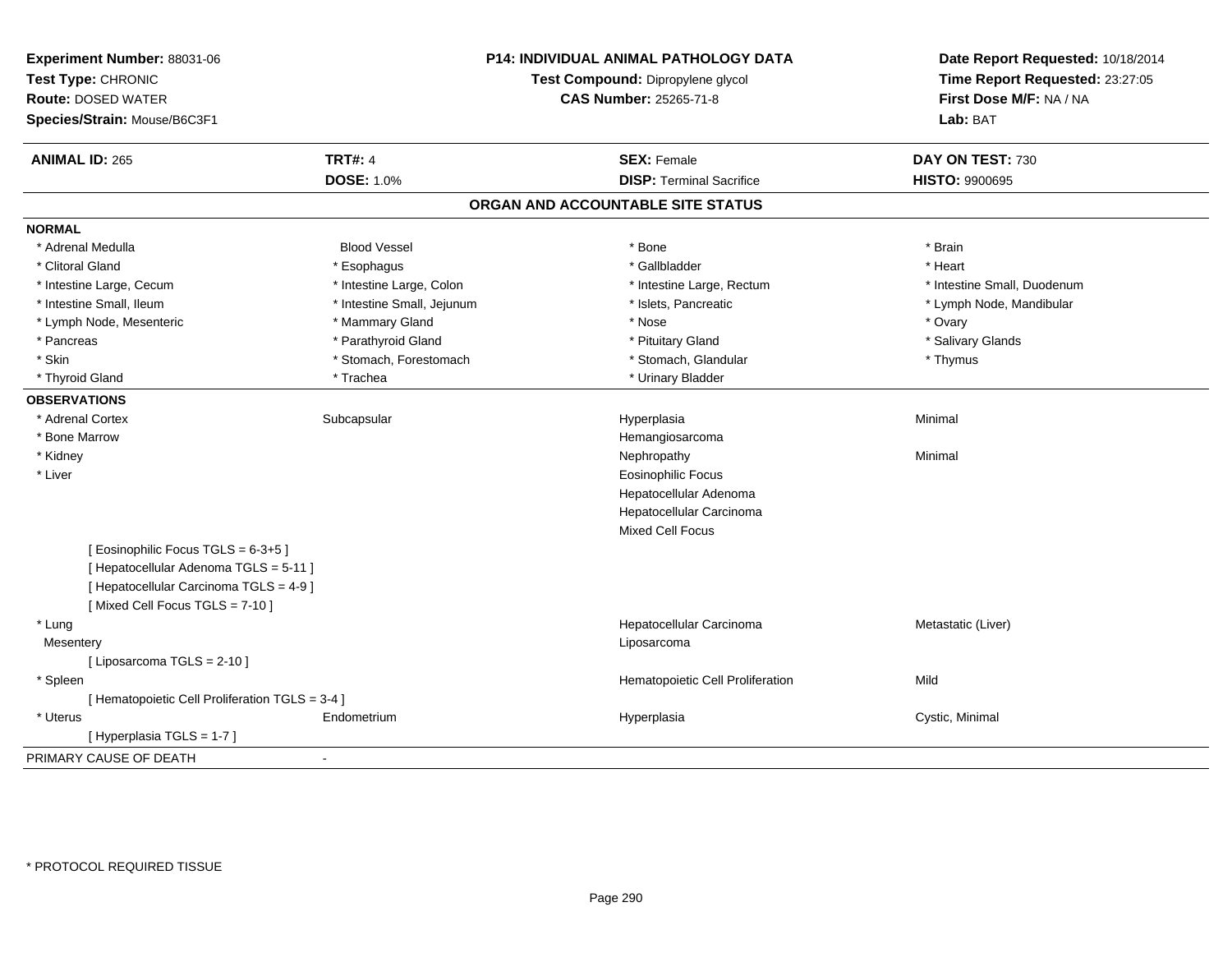| Experiment Number: 88031-06<br>Test Type: CHRONIC<br><b>Route: DOSED WATER</b><br>Species/Strain: Mouse/B6C3F1 | <b>P14: INDIVIDUAL ANIMAL PATHOLOGY DATA</b><br>Test Compound: Dipropylene glycol<br><b>CAS Number: 25265-71-8</b> |                                   | Date Report Requested: 10/18/2014<br>Time Report Requested: 23:27:05<br>First Dose M/F: NA / NA<br>Lab: BAT |  |
|----------------------------------------------------------------------------------------------------------------|--------------------------------------------------------------------------------------------------------------------|-----------------------------------|-------------------------------------------------------------------------------------------------------------|--|
| <b>ANIMAL ID: 266</b>                                                                                          | <b>TRT#: 4</b>                                                                                                     | <b>SEX: Female</b>                | DAY ON TEST: 729                                                                                            |  |
|                                                                                                                | <b>DOSE: 1.0%</b>                                                                                                  | <b>DISP: Terminal Sacrifice</b>   | <b>HISTO: 9900696</b>                                                                                       |  |
|                                                                                                                |                                                                                                                    | ORGAN AND ACCOUNTABLE SITE STATUS |                                                                                                             |  |
| <b>NORMAL</b>                                                                                                  |                                                                                                                    |                                   |                                                                                                             |  |
| * Adrenal Medulla                                                                                              | <b>Blood Vessel</b>                                                                                                | * Bone                            | * Bone Marrow                                                                                               |  |
| * Brain                                                                                                        | * Clitoral Gland                                                                                                   | * Esophagus                       | * Gallbladder                                                                                               |  |
| * Heart                                                                                                        | * Intestine Large, Cecum                                                                                           | * Intestine Large, Colon          | * Intestine Large, Rectum                                                                                   |  |
| * Intestine Small, Duodenum                                                                                    | * Intestine Small, Ileum                                                                                           | * Intestine Small, Jejunum        | * Kidney                                                                                                    |  |
| * Lung                                                                                                         | * Lymph Node, Mandibular                                                                                           | * Lymph Node, Mesenteric          | * Mammary Gland                                                                                             |  |
| * Nose                                                                                                         | * Ovary                                                                                                            | * Pancreas                        | * Parathyroid Gland                                                                                         |  |
| * Pituitary Gland                                                                                              | * Salivary Glands                                                                                                  | * Skin                            | * Stomach, Forestomach                                                                                      |  |
| * Stomach, Glandular                                                                                           | * Thymus                                                                                                           | * Thyroid Gland                   | * Trachea                                                                                                   |  |
| * Urinary Bladder                                                                                              |                                                                                                                    |                                   |                                                                                                             |  |
| <b>OBSERVATIONS</b>                                                                                            |                                                                                                                    |                                   |                                                                                                             |  |
| * Adrenal Cortex                                                                                               | Subcapsular                                                                                                        | Hyperplasia                       | Mild                                                                                                        |  |
| * Islets, Pancreatic                                                                                           |                                                                                                                    | Hyperplasia                       | Minimal                                                                                                     |  |
| * Liver                                                                                                        |                                                                                                                    | Angiectasis                       | Focal, Mild                                                                                                 |  |
|                                                                                                                |                                                                                                                    | <b>Eosinophilic Focus</b>         |                                                                                                             |  |
|                                                                                                                |                                                                                                                    | Hepatocellular Adenoma            |                                                                                                             |  |
|                                                                                                                |                                                                                                                    | <b>Infiltration Cellular</b>      | Lymphocyte, Minimal                                                                                         |  |
|                                                                                                                |                                                                                                                    | Inflammation                      | Chronic, Minimal                                                                                            |  |
| [ Eosinophilic Focus TGLS = 2-4 ]                                                                              |                                                                                                                    |                                   |                                                                                                             |  |
| [ Hepatocellular Adenoma TGLS = 3-10 ]                                                                         |                                                                                                                    |                                   |                                                                                                             |  |
| Mesentery                                                                                                      | Fat                                                                                                                | Necrosis                          | Mild                                                                                                        |  |
| [Necrosis TGLS = $4-9$ ]                                                                                       |                                                                                                                    |                                   |                                                                                                             |  |
| * Spleen                                                                                                       |                                                                                                                    | Hematopoietic Cell Proliferation  | Minimal                                                                                                     |  |
| * Uterus                                                                                                       | Endometrium                                                                                                        | Hyperplasia                       | Cystic, Minimal                                                                                             |  |
| [Hyperplasia TGLS = 1-7]                                                                                       |                                                                                                                    |                                   |                                                                                                             |  |
| PRIMARY CAUSE OF DEATH                                                                                         |                                                                                                                    |                                   |                                                                                                             |  |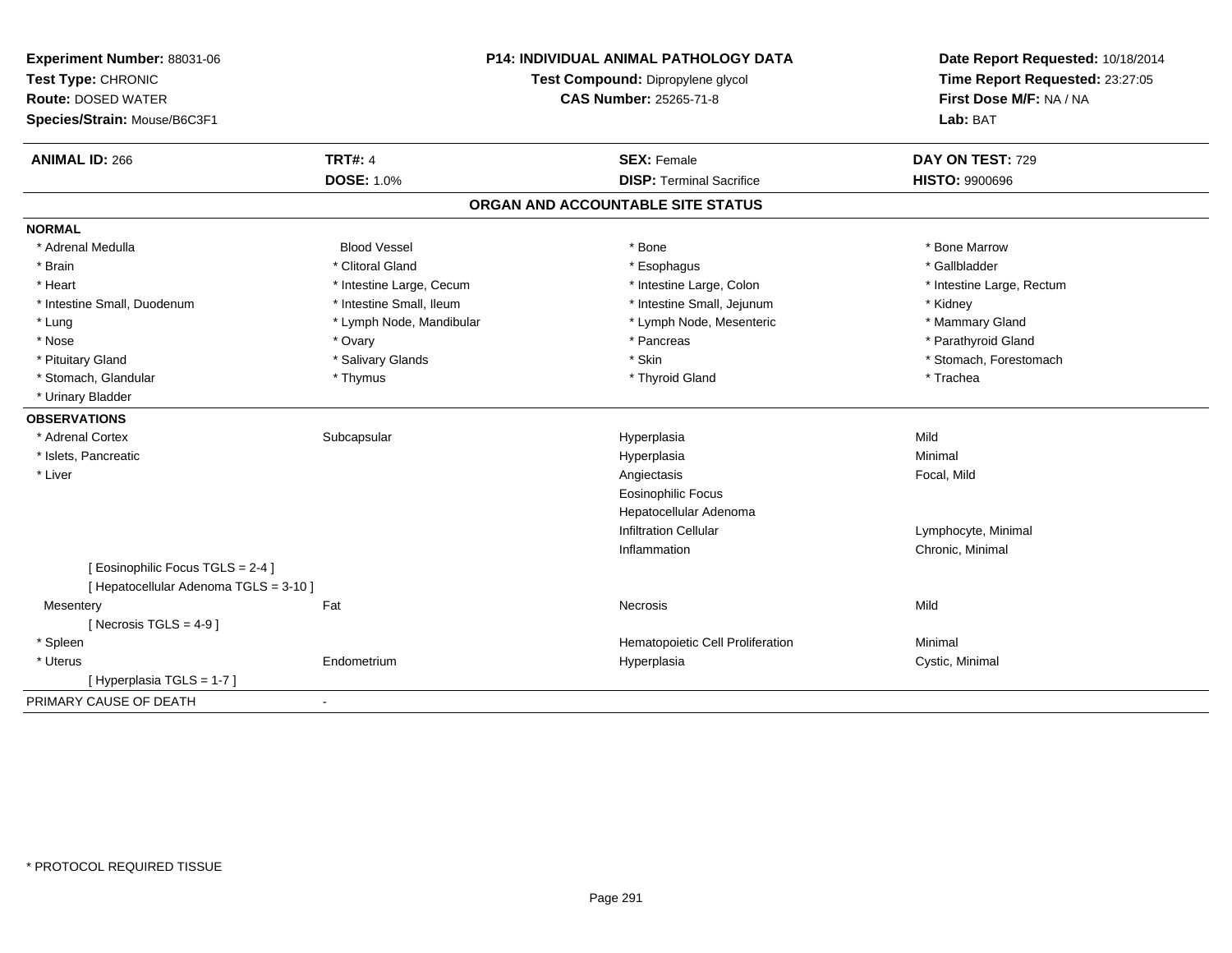| <b>Experiment Number: 88031-06</b> | <b>P14: INDIVIDUAL ANIMAL PATHOLOGY DATA</b> |                                   | Date Report Requested: 10/18/2014 |  |
|------------------------------------|----------------------------------------------|-----------------------------------|-----------------------------------|--|
| Test Type: CHRONIC                 |                                              | Test Compound: Dipropylene glycol | Time Report Requested: 23:27:05   |  |
| <b>Route: DOSED WATER</b>          |                                              | <b>CAS Number: 25265-71-8</b>     | First Dose M/F: NA / NA           |  |
| Species/Strain: Mouse/B6C3F1       |                                              |                                   | Lab: BAT                          |  |
| <b>ANIMAL ID: 267</b>              | <b>TRT#: 4</b>                               | <b>SEX: Female</b>                | DAY ON TEST: 728                  |  |
|                                    | <b>DOSE: 1.0%</b>                            | <b>DISP: Terminal Sacrifice</b>   | <b>HISTO: 9900697</b>             |  |
|                                    |                                              | ORGAN AND ACCOUNTABLE SITE STATUS |                                   |  |
| <b>NORMAL</b>                      |                                              |                                   |                                   |  |
| * Adrenal Medulla                  | <b>Blood Vessel</b>                          | * Bone                            | * Bone Marrow                     |  |
| * Brain                            | * Clitoral Gland                             | * Esophagus                       | * Gallbladder                     |  |
| * Heart                            | * Intestine Large, Cecum                     | * Intestine Large, Colon          | * Intestine Large, Rectum         |  |
| * Intestine Small, Duodenum        | * Intestine Small, Ileum                     | * Intestine Small, Jejunum        | * Kidney                          |  |
| * Lung                             | * Lymph Node, Mandibular                     | * Lymph Node, Mesenteric          | * Mammary Gland                   |  |
| * Nose                             | * Ovary                                      | * Pancreas                        | * Parathyroid Gland               |  |
| * Pituitary Gland                  | * Salivary Glands                            | * Skin                            | * Spleen                          |  |
| * Stomach, Forestomach             | * Thymus                                     | * Thyroid Gland                   | * Trachea                         |  |
| * Urinary Bladder                  | * Uterus                                     |                                   |                                   |  |
| <b>OBSERVATIONS</b>                |                                              |                                   |                                   |  |
| * Adrenal Cortex                   | Subcapsular                                  | Hyperplasia                       | Mild                              |  |
| * Islets, Pancreatic               |                                              | Hyperplasia                       | Minimal                           |  |
| * Liver                            |                                              | Clear Cell Focus                  |                                   |  |
|                                    |                                              | <b>Eosinophilic Focus</b>         |                                   |  |
|                                    |                                              | <b>Infiltration Cellular</b>      | Lymphocyte, Minimal               |  |
|                                    |                                              | Inflammation                      | Chronic, Minimal                  |  |
|                                    |                                              | <b>Mixed Cell Focus</b>           |                                   |  |
| [Clear Cell Focus TGLS = 2-9]      |                                              |                                   |                                   |  |
| [ Eosinophilic Focus TGLS = 1-4 ]  |                                              |                                   |                                   |  |
| [Mixed Cell Focus TGLS = 1-4]      |                                              |                                   |                                   |  |
| * Stomach. Glandular               |                                              | Inflammation                      | Chronic, Minimal                  |  |
| PRIMARY CAUSE OF DEATH             |                                              |                                   |                                   |  |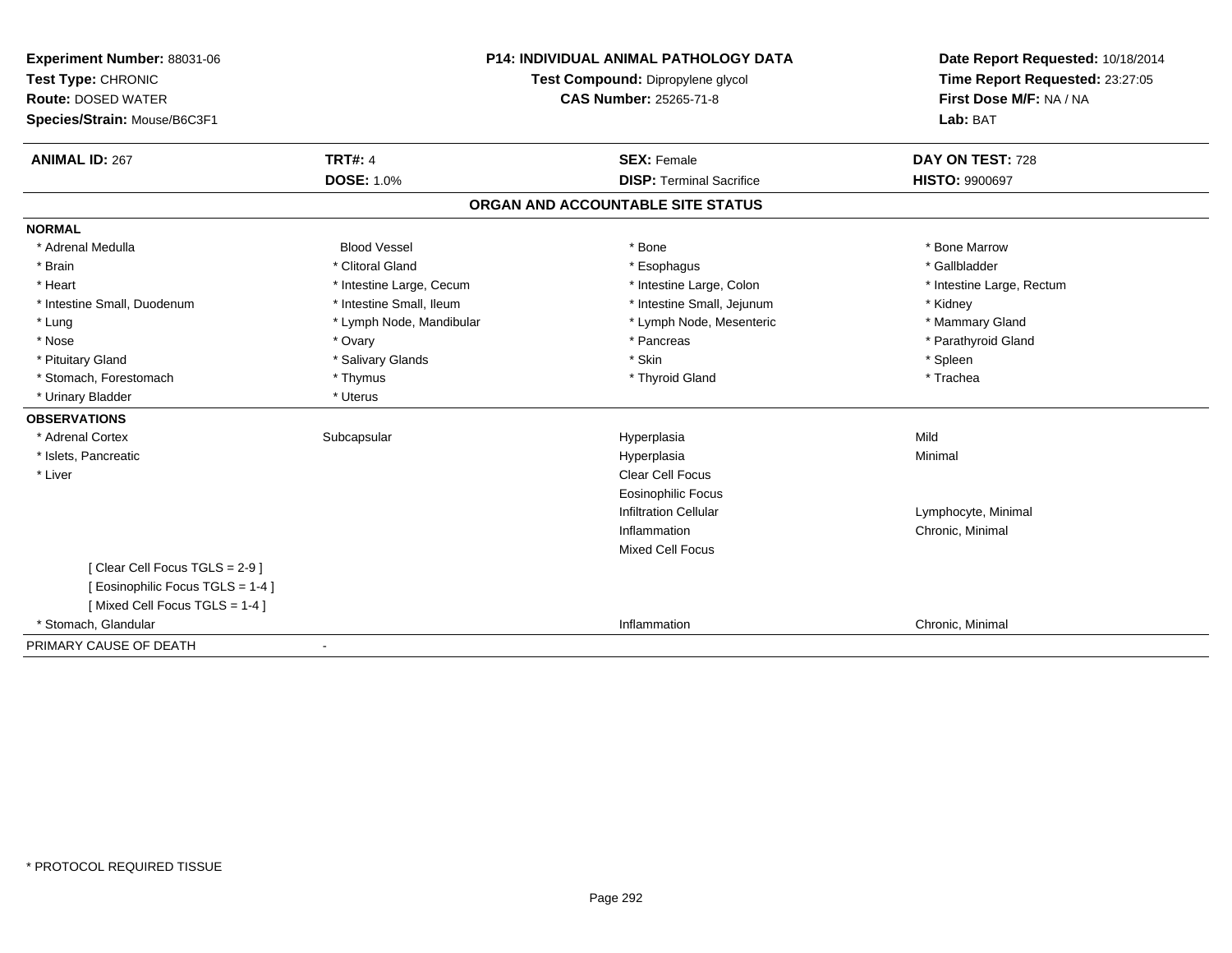| Experiment Number: 88031-06<br>Test Type: CHRONIC<br><b>Route: DOSED WATER</b><br>Species/Strain: Mouse/B6C3F1 | <b>P14: INDIVIDUAL ANIMAL PATHOLOGY DATA</b><br>Test Compound: Dipropylene glycol<br><b>CAS Number: 25265-71-8</b> |                                   | Date Report Requested: 10/18/2014<br>Time Report Requested: 23:27:05<br>First Dose M/F: NA / NA<br>Lab: BAT |
|----------------------------------------------------------------------------------------------------------------|--------------------------------------------------------------------------------------------------------------------|-----------------------------------|-------------------------------------------------------------------------------------------------------------|
| <b>ANIMAL ID: 268</b>                                                                                          | <b>TRT#: 4</b>                                                                                                     | <b>SEX: Female</b>                | DAY ON TEST: 728                                                                                            |
|                                                                                                                | <b>DOSE: 1.0%</b>                                                                                                  | <b>DISP: Terminal Sacrifice</b>   | <b>HISTO: 9900698</b>                                                                                       |
|                                                                                                                |                                                                                                                    | ORGAN AND ACCOUNTABLE SITE STATUS |                                                                                                             |
| <b>NORMAL</b>                                                                                                  |                                                                                                                    |                                   |                                                                                                             |
| * Adrenal Medulla                                                                                              | <b>Blood Vessel</b>                                                                                                | * Bone                            | * Bone Marrow                                                                                               |
| * Brain                                                                                                        | * Clitoral Gland                                                                                                   | * Esophagus                       | * Gallbladder                                                                                               |
| * Heart                                                                                                        | * Intestine Large, Cecum                                                                                           | * Intestine Large, Colon          | * Intestine Large, Rectum                                                                                   |
| * Intestine Small, Duodenum                                                                                    | * Intestine Small, Ileum                                                                                           | * Intestine Small, Jejunum        | * Islets, Pancreatic                                                                                        |
| * Lung                                                                                                         | * Lymph Node, Mandibular                                                                                           | * Lymph Node, Mesenteric          | * Mammary Gland                                                                                             |
| * Nose                                                                                                         | * Pancreas                                                                                                         | * Parathyroid Gland               | * Pituitary Gland                                                                                           |
| * Salivary Glands                                                                                              | * Skin                                                                                                             | * Stomach, Forestomach            | * Stomach, Glandular                                                                                        |
| * Thyroid Gland                                                                                                | * Trachea                                                                                                          | * Urinary Bladder                 |                                                                                                             |
| <b>OBSERVATIONS</b>                                                                                            |                                                                                                                    |                                   |                                                                                                             |
| * Adrenal Cortex                                                                                               | Subcapsular                                                                                                        | Hyperplasia                       | Minimal                                                                                                     |
| * Kidney                                                                                                       | <b>Renal Tubule</b>                                                                                                | Adenoma                           |                                                                                                             |
| * Liver                                                                                                        |                                                                                                                    | <b>Infiltration Cellular</b>      | Lymphocyte, Mild                                                                                            |
|                                                                                                                |                                                                                                                    | Inflammation                      | Chronic, Minimal                                                                                            |
|                                                                                                                |                                                                                                                    | <b>Mixed Cell Focus</b>           |                                                                                                             |
| [Mixed Cell Focus TGLS = 4-10]                                                                                 |                                                                                                                    |                                   |                                                                                                             |
| Mesentery                                                                                                      | Fat                                                                                                                | Necrosis                          | Marked                                                                                                      |
| [ Necrosis TGLS = $3-9$ ]                                                                                      |                                                                                                                    |                                   |                                                                                                             |
| * Ovary                                                                                                        |                                                                                                                    | Cyst                              | Moderate                                                                                                    |
| [Cyst TGLS = $2-7$ ]                                                                                           |                                                                                                                    |                                   |                                                                                                             |
| * Spleen                                                                                                       |                                                                                                                    | Hematopoietic Cell Proliferation  | Minimal                                                                                                     |
| * Thymus                                                                                                       |                                                                                                                    | Hyperplasia                       | Lymphoid, Minimal                                                                                           |
| * Uterus                                                                                                       | Endometrium                                                                                                        | Hyperplasia                       | Cystic, Mild                                                                                                |
| [Hyperplasia TGLS = 1-7]                                                                                       |                                                                                                                    |                                   |                                                                                                             |
| PRIMARY CAUSE OF DEATH                                                                                         | $\blacksquare$                                                                                                     |                                   |                                                                                                             |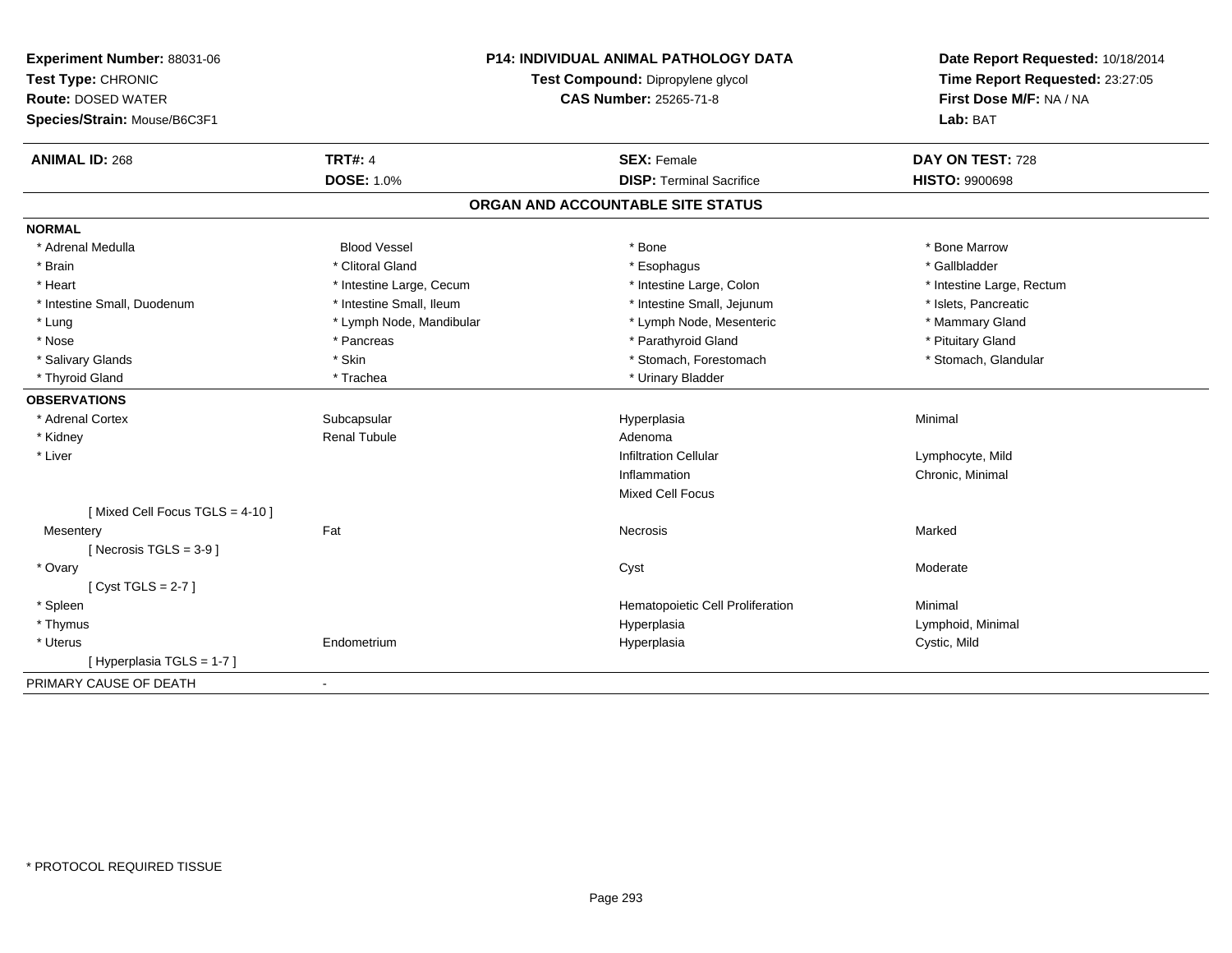| <b>Experiment Number: 88031-06</b><br>Test Type: CHRONIC<br><b>Route: DOSED WATER</b><br>Species/Strain: Mouse/B6C3F1 |                            | <b>P14: INDIVIDUAL ANIMAL PATHOLOGY DATA</b><br>Test Compound: Dipropylene glycol<br><b>CAS Number: 25265-71-8</b> | Date Report Requested: 10/18/2014<br>Time Report Requested: 23:27:05<br>First Dose M/F: NA / NA<br>Lab: BAT |
|-----------------------------------------------------------------------------------------------------------------------|----------------------------|--------------------------------------------------------------------------------------------------------------------|-------------------------------------------------------------------------------------------------------------|
| <b>ANIMAL ID: 269</b>                                                                                                 | <b>TRT#: 4</b>             | <b>SEX: Female</b>                                                                                                 | DAY ON TEST: 728                                                                                            |
|                                                                                                                       | <b>DOSE: 1.0%</b>          | <b>DISP: Terminal Sacrifice</b>                                                                                    | <b>HISTO: 9900699</b>                                                                                       |
|                                                                                                                       |                            | ORGAN AND ACCOUNTABLE SITE STATUS                                                                                  |                                                                                                             |
| <b>NORMAL</b>                                                                                                         |                            |                                                                                                                    |                                                                                                             |
| * Adrenal Medulla                                                                                                     | <b>Blood Vessel</b>        | * Bone Marrow                                                                                                      | * Brain                                                                                                     |
| * Clitoral Gland                                                                                                      | * Esophagus                | * Gallbladder                                                                                                      | * Heart                                                                                                     |
| * Intestine Large, Cecum                                                                                              | * Intestine Large, Colon   | * Intestine Large, Rectum                                                                                          | * Intestine Small, Duodenum                                                                                 |
| * Intestine Small, Ileum                                                                                              | * Intestine Small, Jejunum | * Kidney                                                                                                           | * Lung                                                                                                      |
| * Lymph Node, Mandibular                                                                                              | * Lymph Node, Mesenteric   | * Mammary Gland                                                                                                    | * Nose                                                                                                      |
| * Ovary                                                                                                               | * Pancreas                 | * Parathyroid Gland                                                                                                | * Pituitary Gland                                                                                           |
| * Salivary Glands                                                                                                     | * Skin                     | * Spleen                                                                                                           | * Stomach, Forestomach                                                                                      |
| * Stomach, Glandular                                                                                                  | * Thymus                   | * Thyroid Gland                                                                                                    | * Trachea                                                                                                   |
| * Urinary Bladder                                                                                                     | * Uterus                   |                                                                                                                    |                                                                                                             |
| <b>OBSERVATIONS</b>                                                                                                   |                            |                                                                                                                    |                                                                                                             |
| * Adrenal Cortex                                                                                                      | Subcapsular                | Hyperplasia                                                                                                        | Mild                                                                                                        |
| * Bone                                                                                                                |                            | Fibrosarcoma                                                                                                       |                                                                                                             |
| [Fibrosarcoma TGLS = 1-9]                                                                                             |                            |                                                                                                                    |                                                                                                             |
| * Islets, Pancreatic                                                                                                  |                            | Hyperplasia                                                                                                        | Minimal                                                                                                     |
| * Liver                                                                                                               |                            | <b>Infiltration Cellular</b>                                                                                       | Lymphocyte, Minimal                                                                                         |
|                                                                                                                       |                            | Inflammation                                                                                                       | Chronic, Minimal                                                                                            |
| Mesentery                                                                                                             |                            | Fibrosarcoma                                                                                                       | Metastatic (Bone)                                                                                           |
| PRIMARY CAUSE OF DEATH                                                                                                |                            |                                                                                                                    |                                                                                                             |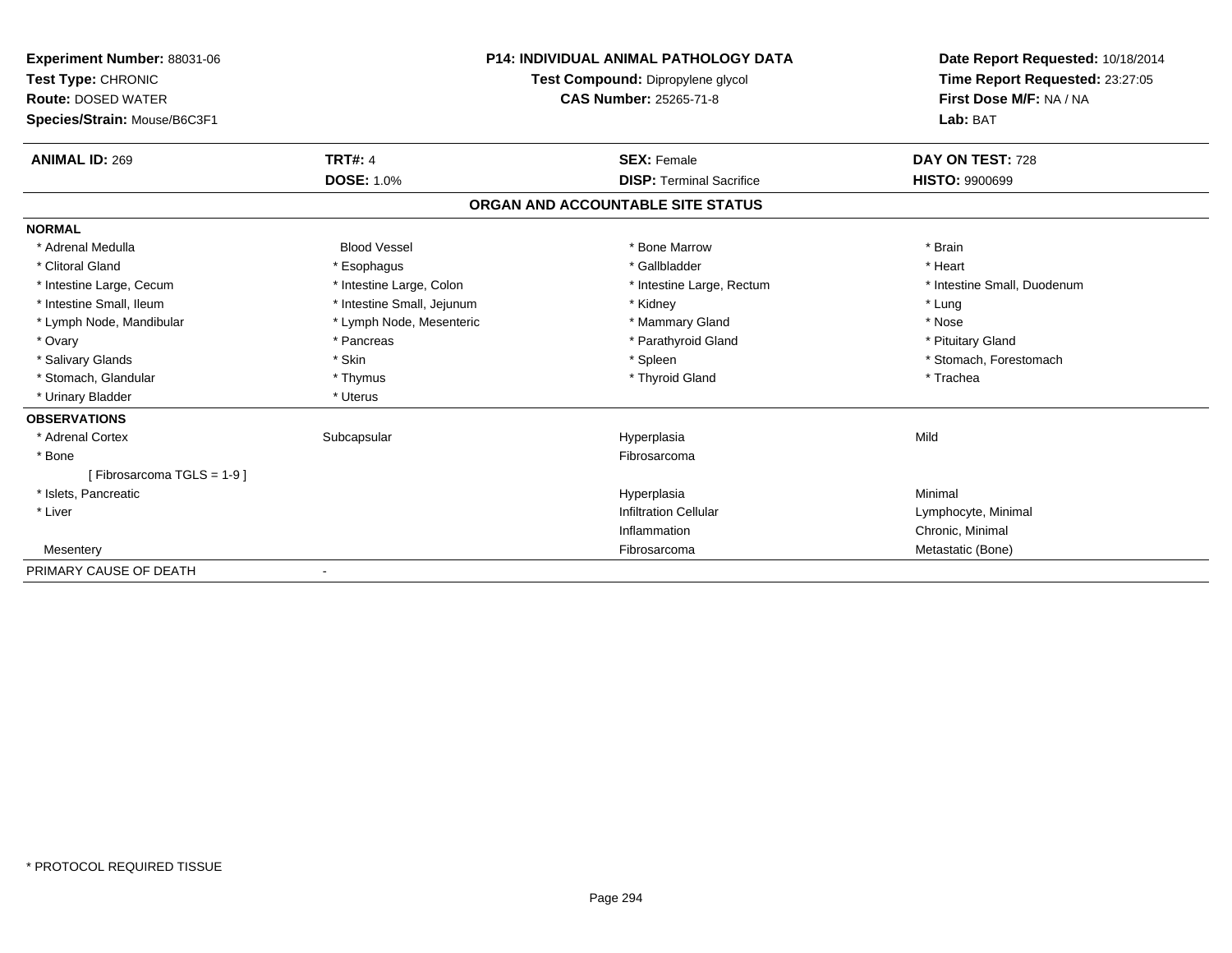| <b>Experiment Number: 88031-06</b><br>Test Type: CHRONIC<br><b>Route: DOSED WATER</b><br>Species/Strain: Mouse/B6C3F1 | <b>P14: INDIVIDUAL ANIMAL PATHOLOGY DATA</b><br>Test Compound: Dipropylene glycol<br>CAS Number: 25265-71-8 |                                   | Date Report Requested: 10/18/2014<br>Time Report Requested: 23:27:05<br>First Dose M/F: NA / NA<br>Lab: BAT |  |
|-----------------------------------------------------------------------------------------------------------------------|-------------------------------------------------------------------------------------------------------------|-----------------------------------|-------------------------------------------------------------------------------------------------------------|--|
| <b>ANIMAL ID: 270</b>                                                                                                 | <b>TRT#: 4</b>                                                                                              | <b>SEX: Female</b>                | DAY ON TEST: 494                                                                                            |  |
|                                                                                                                       | <b>DOSE: 1.0%</b>                                                                                           | <b>DISP: Natural Death</b>        | <b>HISTO: 9900700</b>                                                                                       |  |
|                                                                                                                       |                                                                                                             | ORGAN AND ACCOUNTABLE SITE STATUS |                                                                                                             |  |
| <b>NORMAL</b>                                                                                                         |                                                                                                             |                                   |                                                                                                             |  |
| * Adrenal Medulla                                                                                                     | <b>Blood Vessel</b>                                                                                         | * Bone                            | * Bone Marrow                                                                                               |  |
| * Brain                                                                                                               | * Clitoral Gland                                                                                            | * Esophagus                       | * Gallbladder                                                                                               |  |
| * Heart                                                                                                               | * Intestine Large, Cecum                                                                                    | * Intestine Large, Colon          | * Intestine Large, Rectum                                                                                   |  |
| * Intestine Small, Duodenum                                                                                           | * Intestine Small, Ileum                                                                                    | * Intestine Small, Jejunum        | * Kidney                                                                                                    |  |
| * Lung                                                                                                                | * Lymph Node, Mandibular                                                                                    | * Lymph Node, Mesenteric          | * Mammary Gland                                                                                             |  |
| * Nose                                                                                                                | * Ovary                                                                                                     | * Pancreas                        | * Parathyroid Gland                                                                                         |  |
| * Pituitary Gland                                                                                                     | * Salivary Glands                                                                                           | * Skin                            | * Stomach, Forestomach                                                                                      |  |
| * Thymus                                                                                                              | * Thyroid Gland                                                                                             | * Trachea                         | * Urinary Bladder                                                                                           |  |
| <b>OBSERVATIONS</b>                                                                                                   |                                                                                                             |                                   |                                                                                                             |  |
| * Adrenal Cortex                                                                                                      | Subcapsular                                                                                                 | Hyperplasia                       | Minimal                                                                                                     |  |
| * Islets, Pancreatic                                                                                                  |                                                                                                             | Hyperplasia                       | Mild                                                                                                        |  |
| * Liver                                                                                                               |                                                                                                             | <b>Infiltration Cellular</b>      | Lymphocyte, Minimal                                                                                         |  |
| Mesentery                                                                                                             | Fat                                                                                                         | Necrosis                          | Mild                                                                                                        |  |
| [ Necrosis TGLS = $1-9$ ]                                                                                             |                                                                                                             |                                   |                                                                                                             |  |
| * Spleen                                                                                                              | Lymph Follic                                                                                                | Atrophy                           | Moderate                                                                                                    |  |
| * Stomach, Glandular                                                                                                  |                                                                                                             | Ulcer                             | Mild                                                                                                        |  |
| * Uterus                                                                                                              | Endometrium                                                                                                 | Hyperplasia                       | Cystic, Minimal                                                                                             |  |
| PRIMARY CAUSE OF DEATH                                                                                                | - Stomach, Glandular Ulcer                                                                                  |                                   |                                                                                                             |  |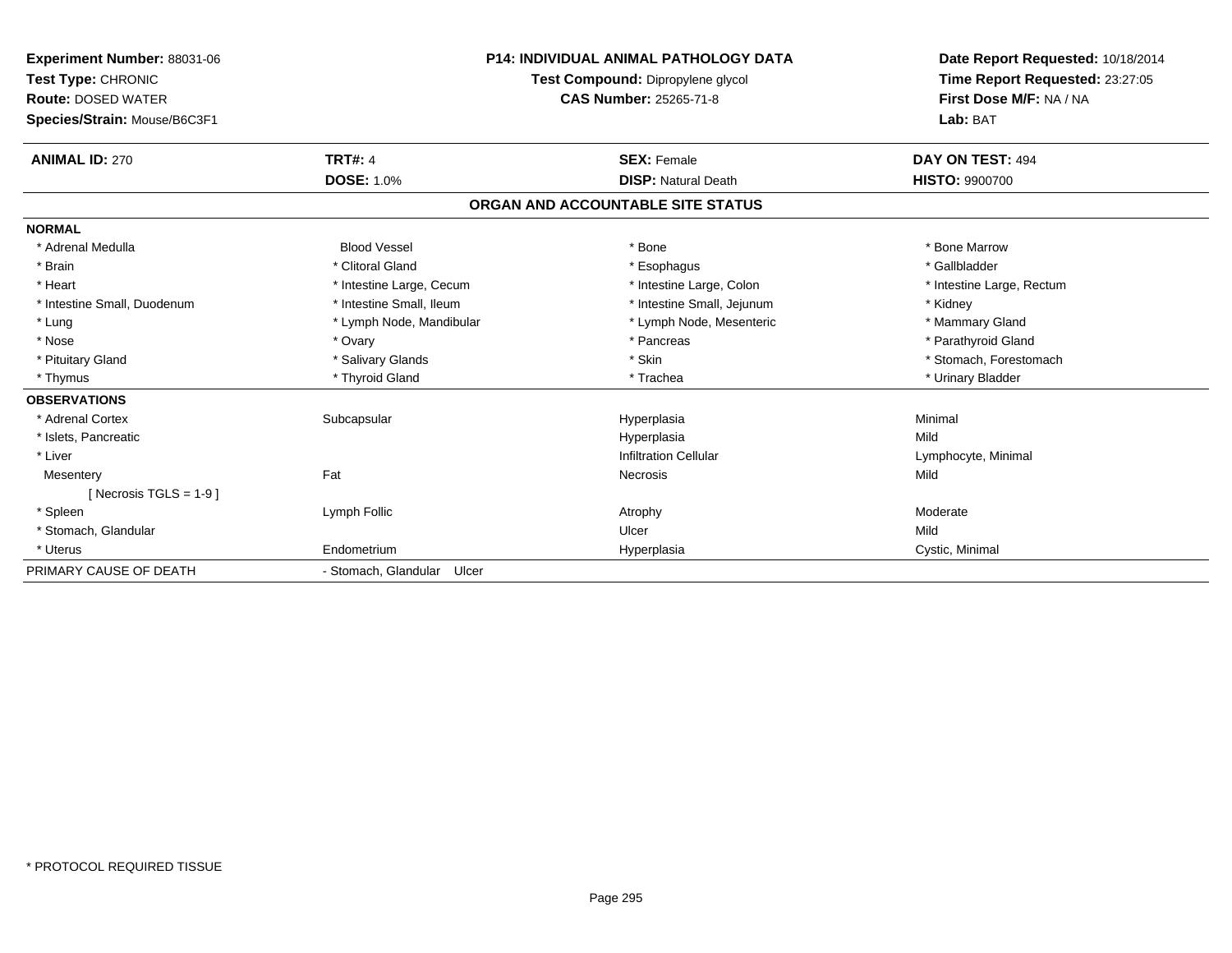| Experiment Number: 88031-06   |                                   | <b>P14: INDIVIDUAL ANIMAL PATHOLOGY DATA</b> | Date Report Requested: 10/18/2014 |
|-------------------------------|-----------------------------------|----------------------------------------------|-----------------------------------|
| Test Type: CHRONIC            | Test Compound: Dipropylene glycol |                                              | Time Report Requested: 23:27:05   |
| <b>Route: DOSED WATER</b>     |                                   | <b>CAS Number: 25265-71-8</b>                | First Dose M/F: NA / NA           |
| Species/Strain: Mouse/B6C3F1  |                                   |                                              | Lab: BAT                          |
| <b>ANIMAL ID: 271</b>         | <b>TRT#: 4</b>                    | <b>SEX: Female</b>                           | DAY ON TEST: 728                  |
|                               | <b>DOSE: 1.0%</b>                 | <b>DISP: Terminal Sacrifice</b>              | HISTO: 9900701                    |
|                               |                                   | ORGAN AND ACCOUNTABLE SITE STATUS            |                                   |
| <b>NORMAL</b>                 |                                   |                                              |                                   |
| * Adrenal Medulla             | <b>Blood Vessel</b>               | * Bone                                       | * Bone Marrow                     |
| * Clitoral Gland              | * Esophagus                       | * Gallbladder                                | * Heart                           |
| * Intestine Large, Cecum      | * Intestine Large, Colon          | * Intestine Large, Rectum                    | * Intestine Small, Duodenum       |
| * Intestine Small, Ileum      | * Intestine Small, Jejunum        | * Lung                                       | * Lymph Node, Mesenteric          |
| * Nose                        | * Ovary                           | * Pancreas                                   | * Parathyroid Gland               |
| * Salivary Glands             | * Skin                            | * Stomach, Forestomach                       | * Thymus                          |
| * Thyroid Gland               | * Trachea                         | * Urinary Bladder                            |                                   |
| <b>MISSING</b>                |                                   |                                              |                                   |
| * Lymph Node, Mandibular      |                                   |                                              |                                   |
| <b>OBSERVATIONS</b>           |                                   |                                              |                                   |
| * Adrenal Cortex              | Subcapsular                       | Hyperplasia                                  | Mild                              |
| * Brain                       | Hypothalamus                      | Compression                                  | Marked                            |
| * Islets, Pancreatic          |                                   | Hyperplasia                                  | Mild                              |
| * Kidney                      |                                   | Infarct                                      | Minimal                           |
| * Liver                       |                                   | Clear Cell Focus                             |                                   |
|                               |                                   | <b>Mixed Cell Focus</b>                      |                                   |
| [Mixed Cell Focus TGLS = 3-4] |                                   |                                              |                                   |
| * Mammary Gland               |                                   | Hyperplasia                                  | Minimal                           |
| Mesentery                     | Fat                               | Necrosis                                     | Mild                              |
| [Necrosis $TGLS = 2-9$ ]      |                                   |                                              |                                   |
| * Pituitary Gland             | Pars Distalis                     | Adenoma                                      |                                   |
| [Adenoma TGLS = $1-6$ ]       |                                   |                                              |                                   |
| * Spleen                      | Lymph Follic                      | Hyperplasia                                  | Minimal                           |
| * Stomach, Glandular          |                                   | Mineralization                               | Focal, Minimal                    |
| * Uterus                      | Endometrium                       | Hyperplasia                                  | Cystic, Minimal                   |
| PRIMARY CAUSE OF DEATH        |                                   |                                              |                                   |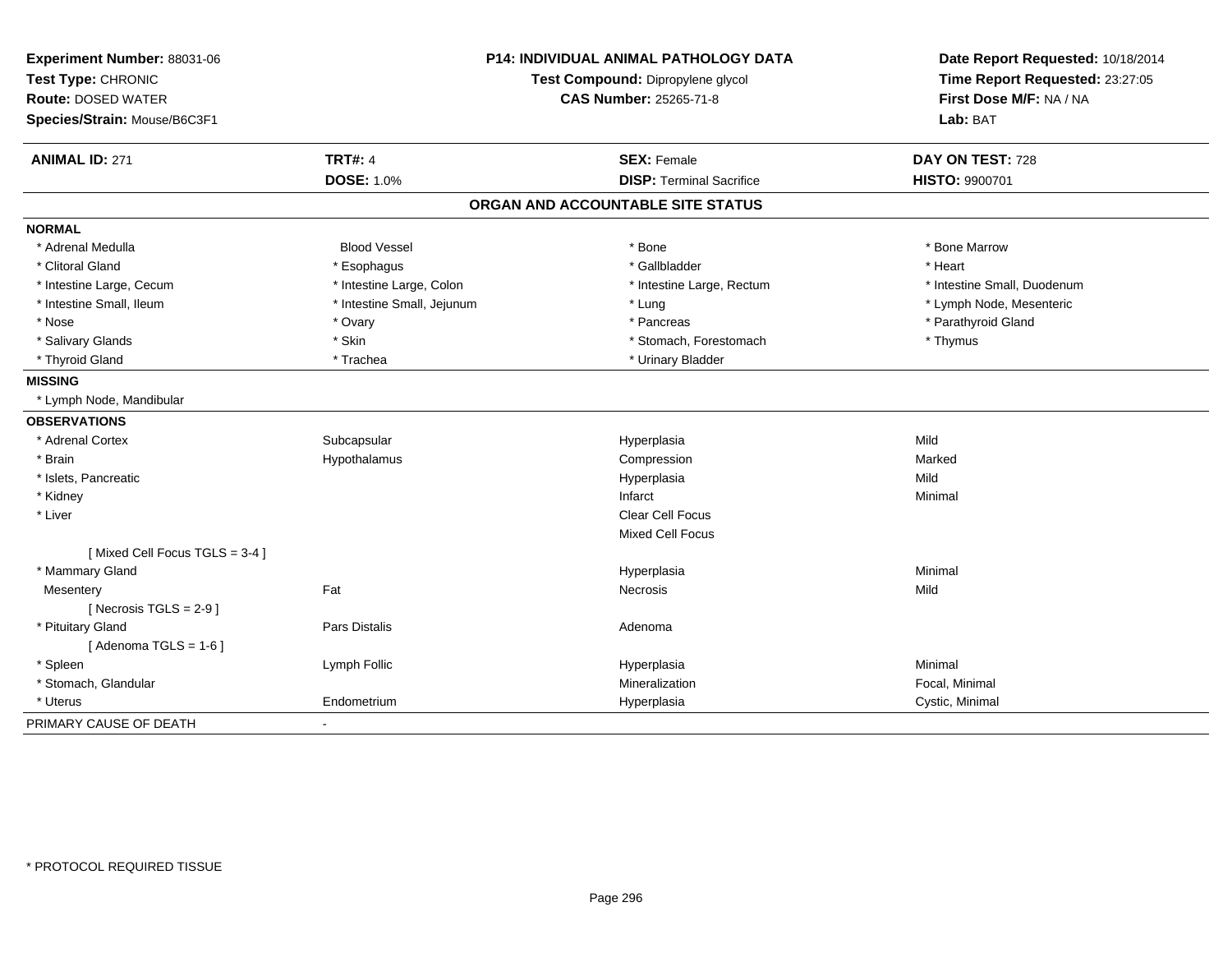| Experiment Number: 88031-06<br>Test Type: CHRONIC<br><b>Route: DOSED WATER</b><br>Species/Strain: Mouse/B6C3F1 | P14: INDIVIDUAL ANIMAL PATHOLOGY DATA<br>Test Compound: Dipropylene glycol<br>CAS Number: 25265-71-8 |                                   | Date Report Requested: 10/18/2014<br>Time Report Requested: 23:27:05<br>First Dose M/F: NA / NA<br>Lab: BAT |
|----------------------------------------------------------------------------------------------------------------|------------------------------------------------------------------------------------------------------|-----------------------------------|-------------------------------------------------------------------------------------------------------------|
| <b>ANIMAL ID: 272</b>                                                                                          | <b>TRT#: 4</b>                                                                                       | <b>SEX: Female</b>                | DAY ON TEST: 728                                                                                            |
|                                                                                                                | <b>DOSE: 1.0%</b>                                                                                    | <b>DISP: Terminal Sacrifice</b>   | HISTO: 9900702                                                                                              |
|                                                                                                                |                                                                                                      | ORGAN AND ACCOUNTABLE SITE STATUS |                                                                                                             |
| <b>NORMAL</b>                                                                                                  |                                                                                                      |                                   |                                                                                                             |
| * Adrenal Medulla                                                                                              | <b>Blood Vessel</b>                                                                                  | * Bone                            | * Bone Marrow                                                                                               |
| * Brain                                                                                                        | * Clitoral Gland                                                                                     | * Esophagus                       | * Gallbladder                                                                                               |
| * Heart                                                                                                        | * Intestine Large, Cecum                                                                             | * Intestine Large, Colon          | * Intestine Large, Rectum                                                                                   |
| * Intestine Small, Duodenum                                                                                    | * Intestine Small, Ileum                                                                             | * Intestine Small, Jejunum        | * Kidney                                                                                                    |
| * Lung                                                                                                         | * Lymph Node, Mandibular                                                                             | * Lymph Node, Mesenteric          | * Mammary Gland                                                                                             |
| * Nose                                                                                                         | * Pancreas                                                                                           | * Parathyroid Gland               | * Salivary Glands                                                                                           |
| * Skin                                                                                                         | * Stomach, Forestomach                                                                               | * Stomach, Glandular              | * Thymus                                                                                                    |
| * Thyroid Gland                                                                                                | * Trachea                                                                                            | * Urinary Bladder                 |                                                                                                             |
| <b>OBSERVATIONS</b>                                                                                            |                                                                                                      |                                   |                                                                                                             |
| * Adrenal Cortex                                                                                               | Subcapsular                                                                                          | Hyperplasia                       | Minimal                                                                                                     |
| * Islets, Pancreatic                                                                                           |                                                                                                      | Hyperplasia                       | Mild                                                                                                        |
| * Liver                                                                                                        |                                                                                                      | <b>Eosinophilic Focus</b>         |                                                                                                             |
|                                                                                                                |                                                                                                      | Hepatocellular Adenoma            | Multiple                                                                                                    |
|                                                                                                                |                                                                                                      | <b>Infiltration Cellular</b>      | Lymphocyte, Minimal                                                                                         |
|                                                                                                                |                                                                                                      | Inflammation                      | Chronic, Minimal                                                                                            |
|                                                                                                                |                                                                                                      | Mixed Cell Focus                  |                                                                                                             |
| [ Eosinophilic Focus TGLS = 7-9 ]                                                                              |                                                                                                      |                                   |                                                                                                             |
| [ Hepatocellular Adenoma TGLS = 4-5,5-10 ]                                                                     |                                                                                                      |                                   |                                                                                                             |
| [Mixed Cell Focus TGLS = $6,8-10+11$ ]                                                                         |                                                                                                      |                                   |                                                                                                             |
| Mesentery                                                                                                      | Fat                                                                                                  | Necrosis                          | Mild                                                                                                        |
| [Necrosis TGLS = $1-9$ ]                                                                                       |                                                                                                      |                                   |                                                                                                             |
| * Ovary                                                                                                        |                                                                                                      | Cyst                              | Moderate                                                                                                    |
| [Cyst TGLS = $3-7$ ]                                                                                           |                                                                                                      |                                   |                                                                                                             |
| * Pituitary Gland                                                                                              | Pars Distalis                                                                                        | Hyperplasia                       | Focal, Minimal                                                                                              |
| * Spleen                                                                                                       |                                                                                                      | Hematopoietic Cell Proliferation  | Minimal                                                                                                     |
| * Uterus                                                                                                       | Endometrium                                                                                          | Hyperplasia                       | Cystic, Mild                                                                                                |
| [ Hyperplasia TGLS = 2-7 ]                                                                                     |                                                                                                      |                                   |                                                                                                             |
| PRIMARY CAUSE OF DEATH                                                                                         | $\blacksquare$                                                                                       |                                   |                                                                                                             |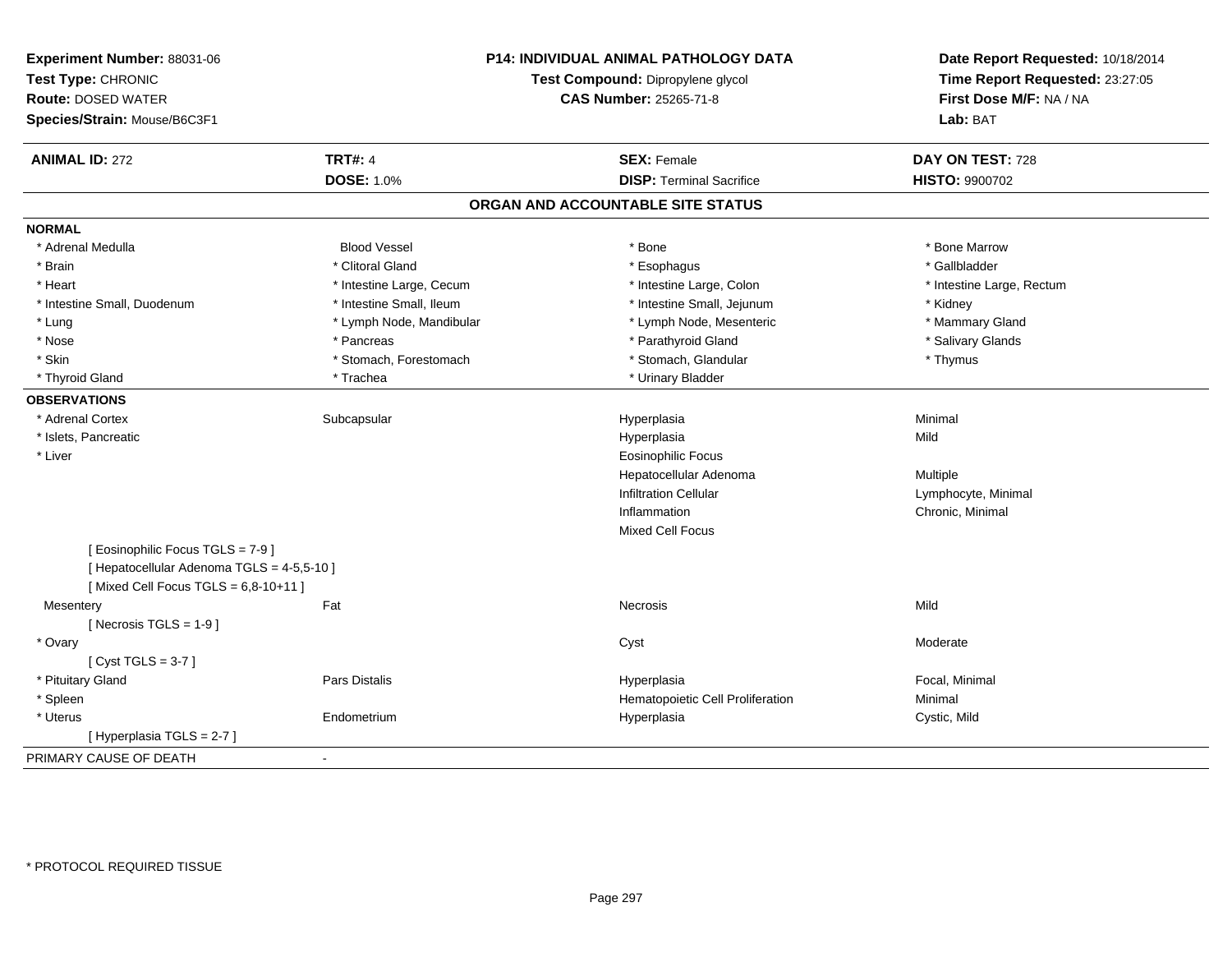| Experiment Number: 88031-06<br>Test Type: CHRONIC<br><b>Route: DOSED WATER</b> | <b>P14: INDIVIDUAL ANIMAL PATHOLOGY DATA</b><br>Test Compound: Dipropylene glycol<br><b>CAS Number: 25265-71-8</b> |                                   | Date Report Requested: 10/18/2014<br>Time Report Requested: 23:27:05<br>First Dose M/F: NA / NA<br>Lab: BAT |  |
|--------------------------------------------------------------------------------|--------------------------------------------------------------------------------------------------------------------|-----------------------------------|-------------------------------------------------------------------------------------------------------------|--|
| Species/Strain: Mouse/B6C3F1                                                   |                                                                                                                    |                                   |                                                                                                             |  |
| <b>ANIMAL ID: 273</b>                                                          | <b>TRT#: 4</b>                                                                                                     | <b>SEX: Female</b>                | DAY ON TEST: 729                                                                                            |  |
|                                                                                | <b>DOSE: 1.0%</b>                                                                                                  | <b>DISP: Terminal Sacrifice</b>   | <b>HISTO: 9900703</b>                                                                                       |  |
|                                                                                |                                                                                                                    | ORGAN AND ACCOUNTABLE SITE STATUS |                                                                                                             |  |
| <b>NORMAL</b>                                                                  |                                                                                                                    |                                   |                                                                                                             |  |
| <b>Blood Vessel</b>                                                            | * Bone                                                                                                             | * Bone Marrow                     | * Brain                                                                                                     |  |
| * Clitoral Gland                                                               | * Esophagus                                                                                                        | * Gallbladder                     | * Heart                                                                                                     |  |
| * Intestine Large, Cecum                                                       | * Intestine Large, Colon                                                                                           | * Intestine Large, Rectum         | * Intestine Small, Duodenum                                                                                 |  |
| * Intestine Small, Ileum                                                       | * Intestine Small, Jejunum                                                                                         | * Lung                            | * Lymph Node, Mandibular                                                                                    |  |
| * Lymph Node, Mesenteric                                                       | * Mammary Gland                                                                                                    | * Nose                            | * Pancreas                                                                                                  |  |
| * Parathyroid Gland                                                            | * Salivary Glands                                                                                                  | * Skin                            | * Stomach, Forestomach                                                                                      |  |
| * Stomach, Glandular                                                           | * Thymus                                                                                                           | * Thyroid Gland                   | * Trachea                                                                                                   |  |
| * Urinary Bladder                                                              |                                                                                                                    |                                   |                                                                                                             |  |
| <b>MISSING</b>                                                                 |                                                                                                                    |                                   |                                                                                                             |  |
| * Adrenal Medulla                                                              |                                                                                                                    |                                   |                                                                                                             |  |
| <b>OBSERVATIONS</b>                                                            |                                                                                                                    |                                   |                                                                                                             |  |
| * Adrenal Cortex                                                               | Subcapsular                                                                                                        | Hyperplasia                       | Minimal                                                                                                     |  |
| * Islets, Pancreatic                                                           |                                                                                                                    | Hyperplasia                       | Minimal                                                                                                     |  |
| * Kidney                                                                       |                                                                                                                    | Infarct                           | Minimal                                                                                                     |  |
| * Liver                                                                        |                                                                                                                    | <b>Infiltration Cellular</b>      | Lymphocyte, Minimal                                                                                         |  |
|                                                                                |                                                                                                                    | Inflammation                      | Chronic, Minimal                                                                                            |  |
|                                                                                |                                                                                                                    | Vacuolization Cytoplasmic         | Focal, Minimal                                                                                              |  |
| * Ovary                                                                        |                                                                                                                    | Cyst                              | Moderate                                                                                                    |  |
| [Cyst TGLS = $2-7$ ]                                                           |                                                                                                                    |                                   |                                                                                                             |  |
| * Pituitary Gland                                                              | Pars Distalis                                                                                                      | Adenoma                           |                                                                                                             |  |
| * Spleen                                                                       |                                                                                                                    | Hematopoietic Cell Proliferation  | Mild                                                                                                        |  |
|                                                                                | Lymph Follic                                                                                                       | Hyperplasia                       | Minimal                                                                                                     |  |
| * Uterus                                                                       | Endometrium                                                                                                        | Hyperplasia                       | Cystic, Mild                                                                                                |  |
| [ Hyperplasia TGLS = 1-7 ]                                                     |                                                                                                                    |                                   |                                                                                                             |  |
| PRIMARY CAUSE OF DEATH                                                         | $\sim$                                                                                                             |                                   |                                                                                                             |  |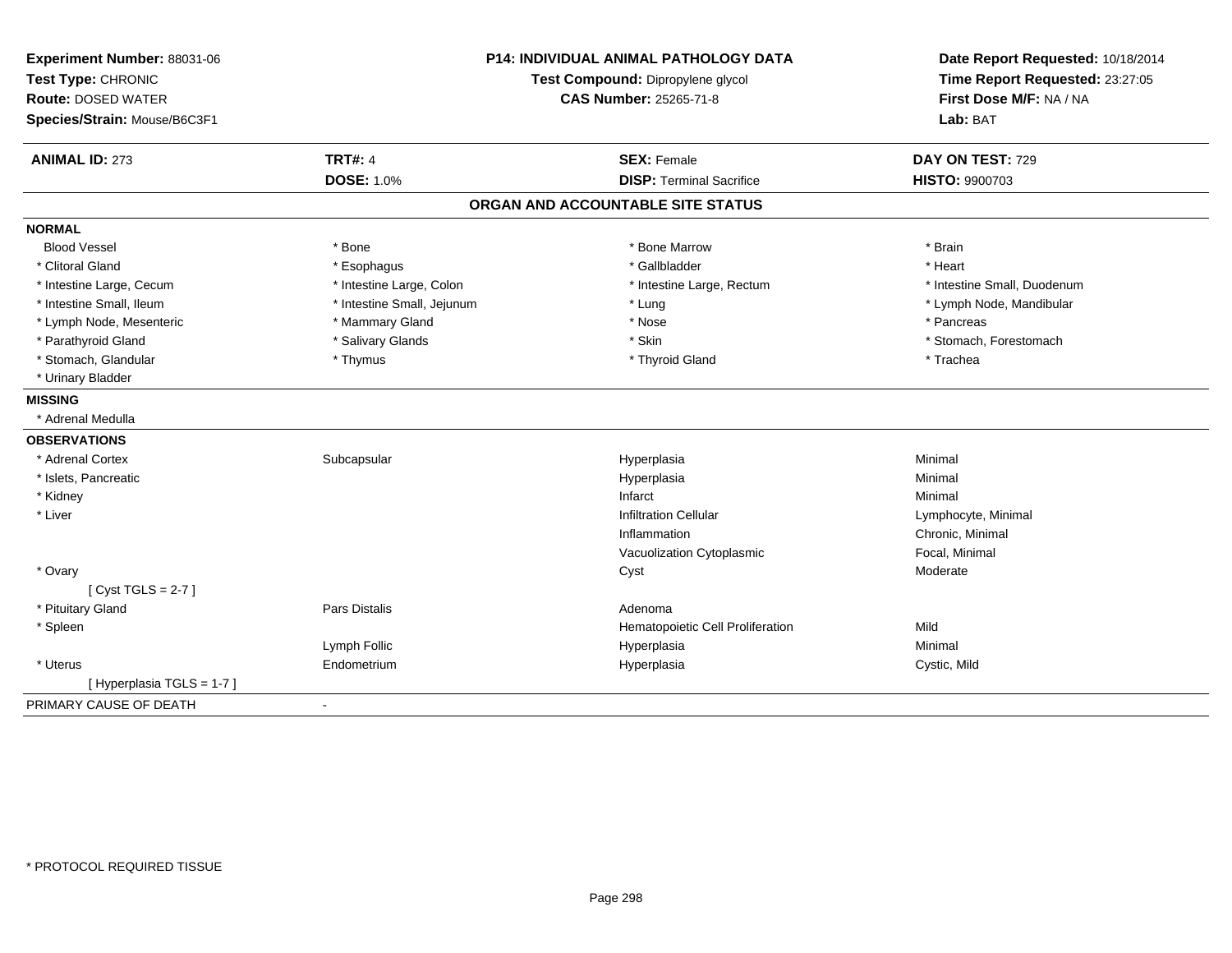| Experiment Number: 88031-06<br>Test Type: CHRONIC                             |                           | <b>P14: INDIVIDUAL ANIMAL PATHOLOGY DATA</b><br>Test Compound: Dipropylene glycol | Date Report Requested: 10/18/2014<br>Time Report Requested: 23:27:05<br>First Dose M/F: NA / NA |
|-------------------------------------------------------------------------------|---------------------------|-----------------------------------------------------------------------------------|-------------------------------------------------------------------------------------------------|
| <b>Route: DOSED WATER</b>                                                     |                           | <b>CAS Number: 25265-71-8</b>                                                     |                                                                                                 |
| Species/Strain: Mouse/B6C3F1                                                  |                           |                                                                                   | Lab: BAT                                                                                        |
| <b>ANIMAL ID: 274</b>                                                         | <b>TRT#: 4</b>            | <b>SEX: Female</b>                                                                | DAY ON TEST: 728                                                                                |
|                                                                               | <b>DOSE: 1.0%</b>         | <b>DISP: Terminal Sacrifice</b>                                                   | HISTO: 9900704                                                                                  |
|                                                                               |                           | ORGAN AND ACCOUNTABLE SITE STATUS                                                 |                                                                                                 |
| <b>NORMAL</b>                                                                 |                           |                                                                                   |                                                                                                 |
| * Adrenal Medulla                                                             | <b>Blood Vessel</b>       | * Bone Marrow                                                                     | * Brain                                                                                         |
| * Clitoral Gland                                                              | * Esophagus               | * Heart                                                                           | * Intestine Large, Cecum                                                                        |
| * Intestine Large, Colon                                                      | * Intestine Large, Rectum | * Intestine Small, Duodenum                                                       | * Intestine Small, Ileum                                                                        |
| * Intestine Small, Jejunum                                                    | * Islets, Pancreatic      | * Kidney                                                                          | * Lung                                                                                          |
| * Lymph Node, Mandibular                                                      | * Lymph Node, Mesenteric  | * Mammary Gland                                                                   | * Nose                                                                                          |
| * Pancreas                                                                    | * Parathyroid Gland       | * Pituitary Gland                                                                 | * Salivary Glands                                                                               |
| * Skin                                                                        | * Stomach, Forestomach    | * Stomach, Glandular                                                              | * Thymus                                                                                        |
| * Thyroid Gland                                                               | * Trachea                 | * Urinary Bladder                                                                 | * Uterus                                                                                        |
| <b>OBSERVATIONS</b>                                                           |                           |                                                                                   |                                                                                                 |
| * Adrenal Cortex                                                              | Subcapsular               | Hyperplasia                                                                       | Minimal                                                                                         |
|                                                                               |                           | Hypertrophy                                                                       | Focal, Minimal                                                                                  |
| * Bone                                                                        |                           | <b>Fibrosis</b>                                                                   | Minimal                                                                                         |
| * Gallbladder                                                                 | Epithelium                | Cyst                                                                              | Mild                                                                                            |
| * Liver                                                                       |                           | <b>Clear Cell Focus</b>                                                           |                                                                                                 |
|                                                                               |                           | <b>Infiltration Cellular</b>                                                      | Lymphocyte, Mild                                                                                |
|                                                                               |                           | Inflammation                                                                      | Chronic, Minimal                                                                                |
|                                                                               |                           | Mixed Cell Focus                                                                  |                                                                                                 |
| [Mixed Cell Focus TGLS = 1-5]                                                 |                           |                                                                                   |                                                                                                 |
| * Ovary                                                                       | Periovarn Tiss            | <b>Infiltration Cellular</b>                                                      | Lymphocyte, Marked                                                                              |
| * Spleen                                                                      |                           | Hematopoietic Cell Proliferation                                                  | Mild                                                                                            |
|                                                                               | Lymph Follic              | Hyperplasia                                                                       | Mild                                                                                            |
| [ Hematopoietic Cell Proliferation TGLS = 2-4 ]<br>[ Hyperplasia TGLS = 2-4 ] |                           |                                                                                   |                                                                                                 |
| PRIMARY CAUSE OF DEATH                                                        | $\blacksquare$            |                                                                                   |                                                                                                 |
|                                                                               |                           |                                                                                   |                                                                                                 |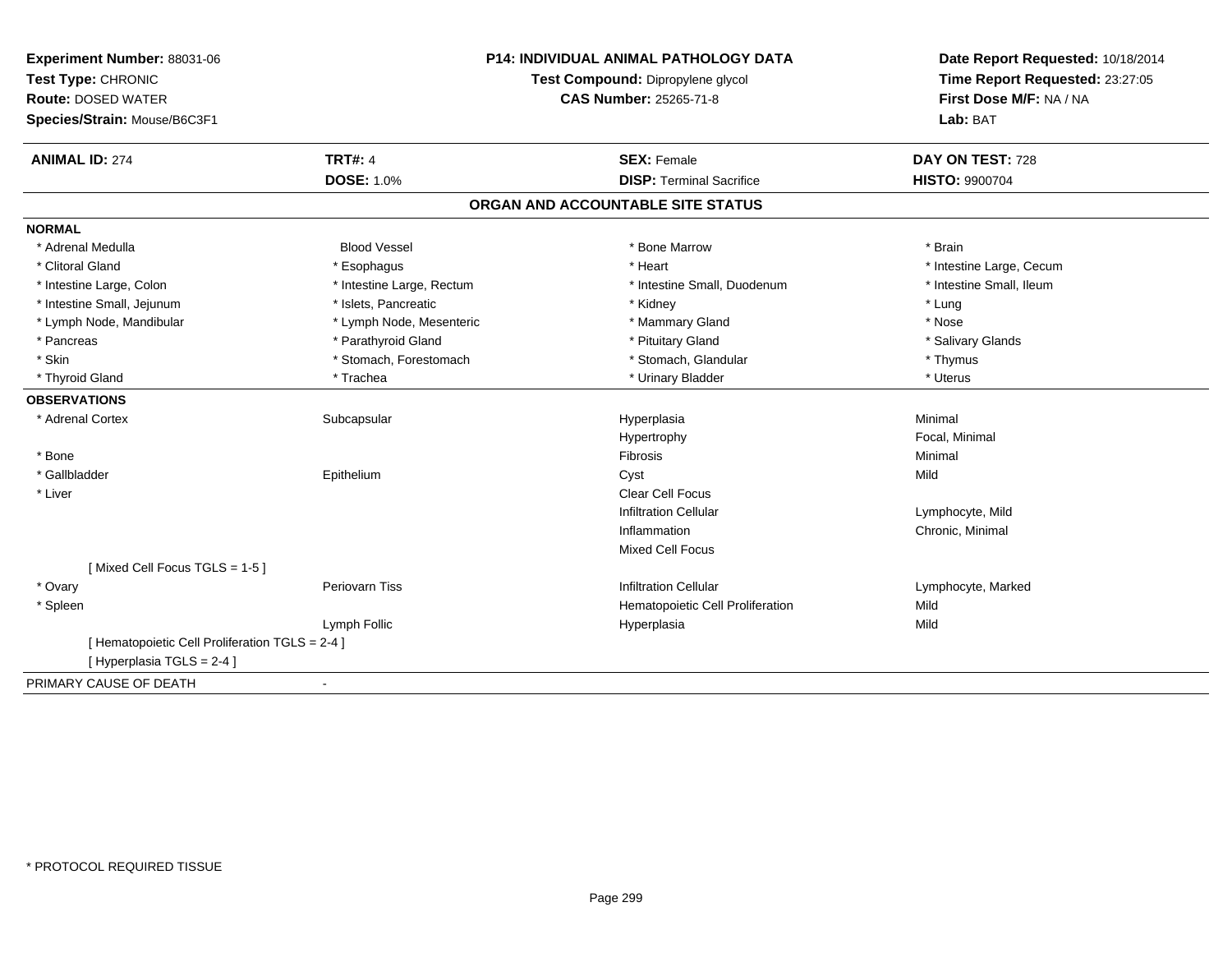| Experiment Number: 88031-06            | <b>P14: INDIVIDUAL ANIMAL PATHOLOGY DATA</b><br>Test Compound: Dipropylene glycol |                                   | Date Report Requested: 10/18/2014 |  |
|----------------------------------------|-----------------------------------------------------------------------------------|-----------------------------------|-----------------------------------|--|
| Test Type: CHRONIC                     |                                                                                   |                                   | Time Report Requested: 23:27:05   |  |
| <b>Route: DOSED WATER</b>              |                                                                                   | <b>CAS Number: 25265-71-8</b>     | First Dose M/F: NA / NA           |  |
| Species/Strain: Mouse/B6C3F1           |                                                                                   |                                   | Lab: BAT                          |  |
| <b>ANIMAL ID: 275</b>                  | <b>TRT#: 4</b>                                                                    | <b>SEX: Female</b>                | DAY ON TEST: 693                  |  |
|                                        | <b>DOSE: 1.0%</b>                                                                 | <b>DISP: Natural Death</b>        | <b>HISTO: 9900705</b>             |  |
|                                        |                                                                                   | ORGAN AND ACCOUNTABLE SITE STATUS |                                   |  |
| <b>NORMAL</b>                          |                                                                                   |                                   |                                   |  |
| * Adrenal Medulla                      | <b>Blood Vessel</b>                                                               | * Bone                            | * Bone Marrow                     |  |
| * Esophagus                            | * Gallbladder                                                                     | * Heart                           | * Intestine Large, Cecum          |  |
| * Intestine Large, Colon               | * Intestine Large, Rectum                                                         | * Intestine Small, Duodenum       | * Intestine Small, Ileum          |  |
| * Intestine Small, Jejunum             | * Islets, Pancreatic                                                              | * Lung                            | * Lymph Node, Mesenteric          |  |
| * Mammary Gland                        | * Ovary                                                                           | * Pancreas                        | * Skin                            |  |
| * Stomach, Forestomach                 | * Stomach, Glandular                                                              | * Thymus                          | * Urinary Bladder                 |  |
| <b>MISSING</b>                         |                                                                                   |                                   |                                   |  |
| * Brain                                | * Clitoral Gland                                                                  | * Lymph Node, Mandibular          | * Nose                            |  |
| * Parathyroid Gland                    | * Pituitary Gland                                                                 | * Salivary Glands                 | * Thyroid Gland                   |  |
| * Trachea                              |                                                                                   |                                   |                                   |  |
| <b>OBSERVATIONS</b>                    |                                                                                   |                                   |                                   |  |
| * Adrenal Cortex                       | Subcapsular                                                                       | Hyperplasia                       | Minimal                           |  |
| * Kidney                               |                                                                                   | Sarcoma                           | Metastatic (Mesentery)            |  |
| [Sarcoma TGLS = $2-4$ ]                |                                                                                   |                                   |                                   |  |
| * Liver                                |                                                                                   | Inflammation                      | Chronic, Mild                     |  |
|                                        |                                                                                   | Sarcoma                           | Metastatic (Mesentery)            |  |
| [Sarcoma TGLS = $4,5,6,7-5+4+9+3+10$ ] |                                                                                   |                                   |                                   |  |
| Mesentery                              |                                                                                   | Sarcoma                           |                                   |  |
| * Spleen                               | Lymph Follic                                                                      | Atrophy                           | Moderate                          |  |
| * Uterus                               | Endometrium                                                                       | Hyperplasia                       | Cystic, Minimal                   |  |
| [Hyperplasia TGLS = 1-7]               |                                                                                   |                                   |                                   |  |
| PRIMARY CAUSE OF DEATH                 |                                                                                   |                                   |                                   |  |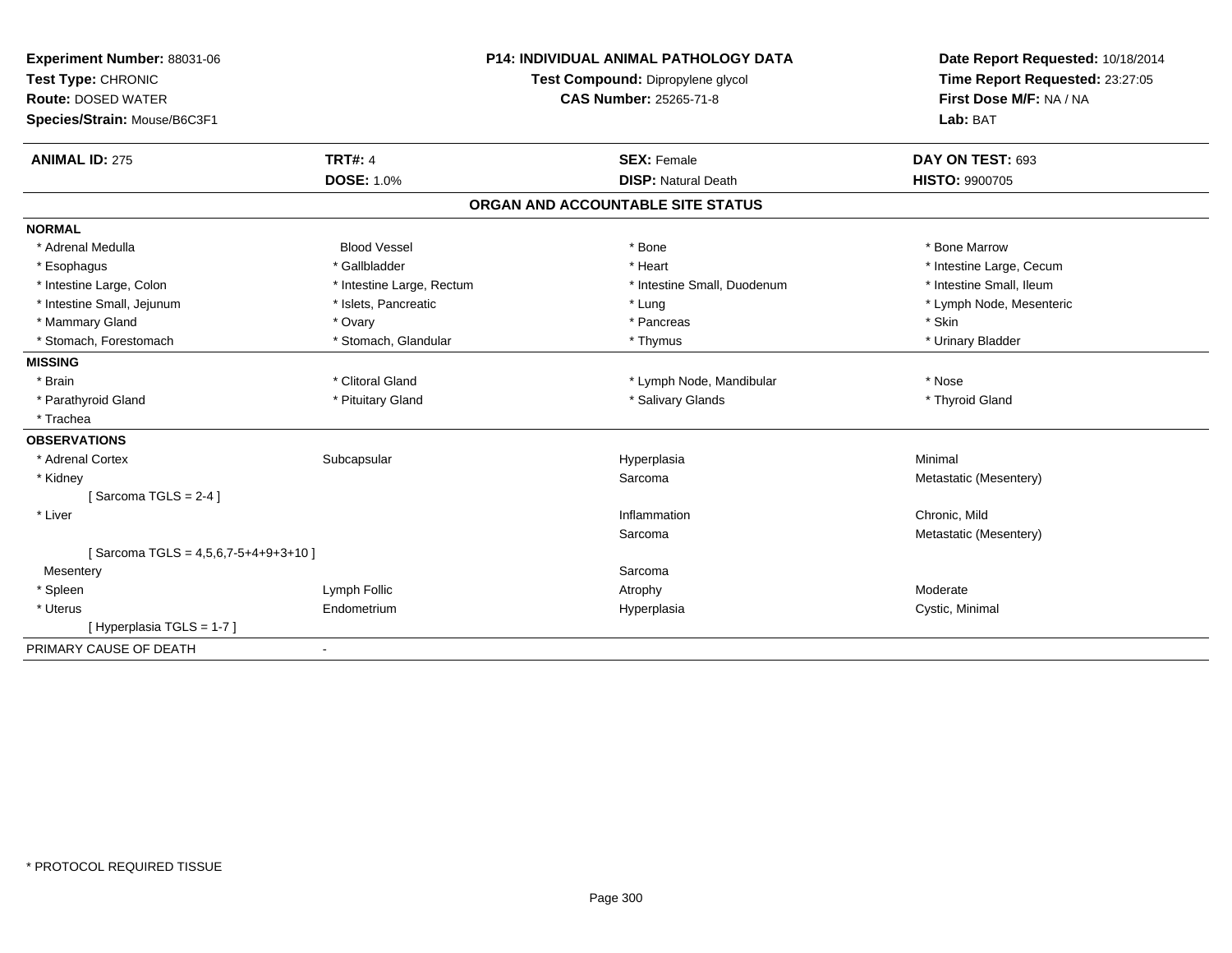| Experiment Number: 88031-06<br>Test Type: CHRONIC<br><b>Route: DOSED WATER</b><br>Species/Strain: Mouse/B6C3F1 | <b>P14: INDIVIDUAL ANIMAL PATHOLOGY DATA</b><br>Test Compound: Dipropylene glycol<br><b>CAS Number: 25265-71-8</b> |                                                       | Date Report Requested: 10/18/2014<br>Time Report Requested: 23:27:05<br>First Dose M/F: NA / NA<br>Lab: BAT |  |  |
|----------------------------------------------------------------------------------------------------------------|--------------------------------------------------------------------------------------------------------------------|-------------------------------------------------------|-------------------------------------------------------------------------------------------------------------|--|--|
| <b>ANIMAL ID: 276</b>                                                                                          | <b>TRT#: 4</b><br><b>DOSE: 1.0%</b>                                                                                | <b>SEX: Female</b><br><b>DISP: Terminal Sacrifice</b> | DAY ON TEST: 729<br>HISTO: 9900706                                                                          |  |  |
|                                                                                                                |                                                                                                                    | ORGAN AND ACCOUNTABLE SITE STATUS                     |                                                                                                             |  |  |
| <b>NORMAL</b>                                                                                                  |                                                                                                                    |                                                       |                                                                                                             |  |  |
| * Adrenal Medulla                                                                                              | <b>Blood Vessel</b>                                                                                                | * Bone                                                | * Bone Marrow                                                                                               |  |  |
| * Brain                                                                                                        | * Clitoral Gland                                                                                                   | * Esophagus                                           | * Gallbladder                                                                                               |  |  |
| * Heart                                                                                                        | * Intestine Large, Cecum                                                                                           | * Intestine Large, Colon                              | * Intestine Large, Rectum                                                                                   |  |  |
| * Intestine Small, Duodenum                                                                                    | * Intestine Small, Ileum                                                                                           | * Intestine Small, Jejunum                            | * Lung                                                                                                      |  |  |
| * Lymph Node, Mandibular                                                                                       | * Lymph Node, Mesenteric                                                                                           | * Mammary Gland                                       | * Nose                                                                                                      |  |  |
| * Ovary                                                                                                        | * Pancreas                                                                                                         | * Parathyroid Gland                                   | * Pituitary Gland                                                                                           |  |  |
| * Salivary Glands                                                                                              | * Skin                                                                                                             | * Thymus                                              | * Thyroid Gland                                                                                             |  |  |
| * Trachea                                                                                                      | * Urinary Bladder                                                                                                  |                                                       |                                                                                                             |  |  |
| <b>OBSERVATIONS</b>                                                                                            |                                                                                                                    |                                                       |                                                                                                             |  |  |
| * Adrenal Cortex                                                                                               | Subcapsular                                                                                                        | Hyperplasia                                           | Minimal                                                                                                     |  |  |
| * Islets, Pancreatic                                                                                           |                                                                                                                    | Hyperplasia                                           | Minimal                                                                                                     |  |  |
| * Kidney                                                                                                       |                                                                                                                    | Nephropathy                                           | Minimal                                                                                                     |  |  |
| * Liver                                                                                                        |                                                                                                                    | <b>Eosinophilic Focus</b>                             |                                                                                                             |  |  |
|                                                                                                                |                                                                                                                    | <b>Infiltration Cellular</b>                          | Lymphocyte, Minimal                                                                                         |  |  |
|                                                                                                                |                                                                                                                    | Inflammation                                          | Chronic, Minimal                                                                                            |  |  |
|                                                                                                                |                                                                                                                    | Mixed Cell Focus                                      |                                                                                                             |  |  |
| [Mixed Cell Focus TGLS = $2,3-5+9$ ]                                                                           |                                                                                                                    |                                                       |                                                                                                             |  |  |
| * Spleen                                                                                                       |                                                                                                                    | Hematopoietic Cell Proliferation                      | Minimal                                                                                                     |  |  |
|                                                                                                                |                                                                                                                    | Inflammation                                          | Granulomatous, Minimal                                                                                      |  |  |
| * Stomach, Forestomach                                                                                         |                                                                                                                    | Hyperplasia                                           | Squamous, Minimal                                                                                           |  |  |
| * Stomach, Glandular                                                                                           |                                                                                                                    | Mineralization                                        | Focal, Minimal                                                                                              |  |  |
| * Uterus                                                                                                       | Endometrium                                                                                                        | Hyperplasia                                           | Cystic, Minimal                                                                                             |  |  |
| [ Hyperplasia TGLS = 1-7 ]                                                                                     |                                                                                                                    |                                                       |                                                                                                             |  |  |
| PRIMARY CAUSE OF DEATH                                                                                         | $\blacksquare$                                                                                                     |                                                       |                                                                                                             |  |  |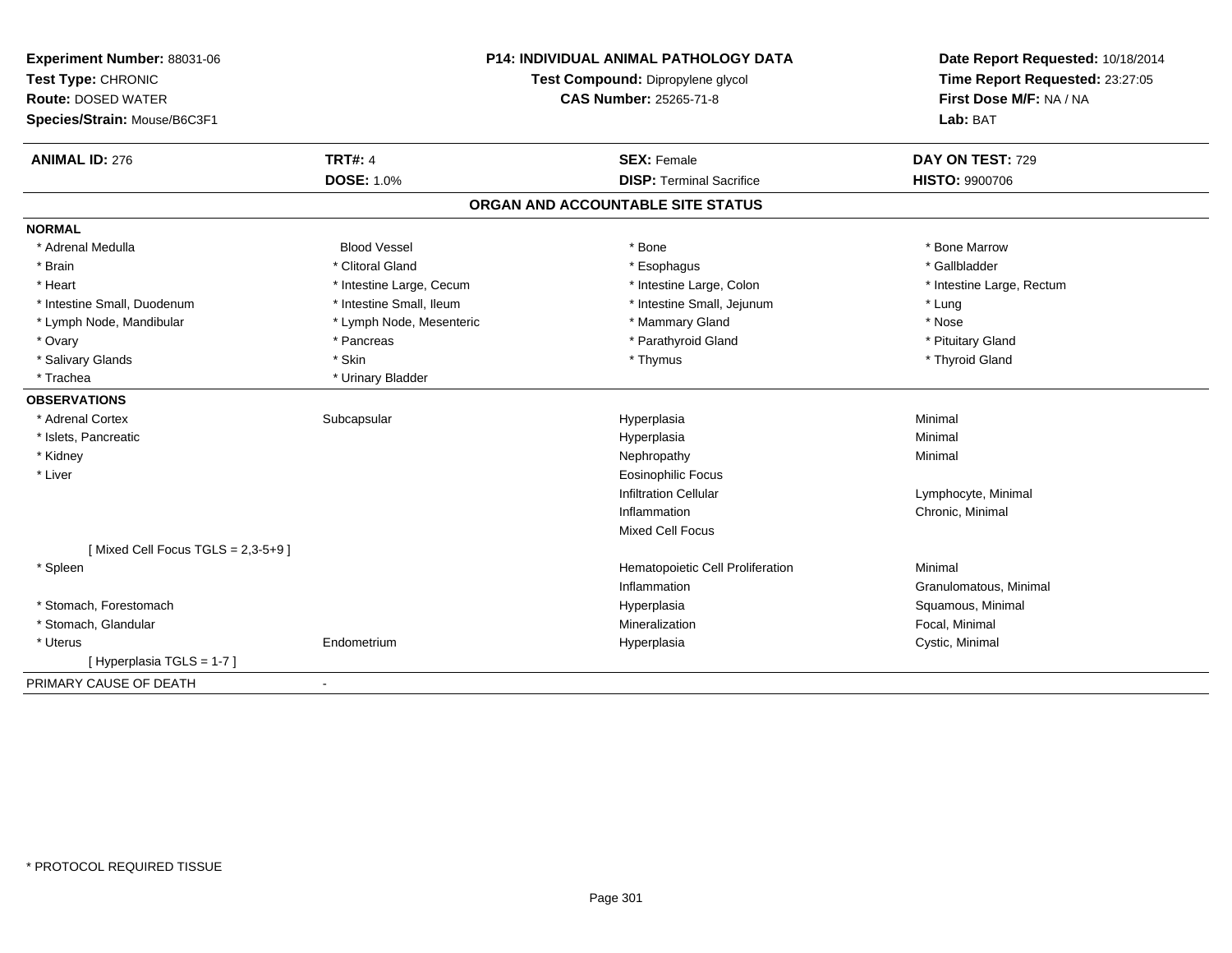| <b>Experiment Number: 88031-06</b><br>Test Type: CHRONIC<br><b>Route: DOSED WATER</b><br>Species/Strain: Mouse/B6C3F1 |                                           | <b>P14: INDIVIDUAL ANIMAL PATHOLOGY DATA</b><br>Test Compound: Dipropylene glycol<br>CAS Number: 25265-71-8 | Date Report Requested: 10/18/2014<br>Time Report Requested: 23:27:05<br>First Dose M/F: NA / NA<br>Lab: BAT |
|-----------------------------------------------------------------------------------------------------------------------|-------------------------------------------|-------------------------------------------------------------------------------------------------------------|-------------------------------------------------------------------------------------------------------------|
| <b>ANIMAL ID: 277</b>                                                                                                 | <b>TRT#: 4</b>                            | <b>SEX: Female</b>                                                                                          | DAY ON TEST: 561                                                                                            |
|                                                                                                                       | <b>DOSE: 1.0%</b>                         | <b>DISP: Natural Death</b>                                                                                  | <b>HISTO: 9900707</b>                                                                                       |
|                                                                                                                       |                                           | ORGAN AND ACCOUNTABLE SITE STATUS                                                                           |                                                                                                             |
| <b>NORMAL</b>                                                                                                         |                                           |                                                                                                             |                                                                                                             |
| * Adrenal Cortex                                                                                                      | * Adrenal Medulla                         | <b>Blood Vessel</b>                                                                                         | * Bone                                                                                                      |
| * Bone Marrow                                                                                                         | * Brain                                   | * Clitoral Gland                                                                                            | * Esophagus                                                                                                 |
| * Gallbladder                                                                                                         | * Heart                                   | * Intestine Large, Cecum                                                                                    | * Intestine Large, Colon                                                                                    |
| * Intestine Large, Rectum                                                                                             | * Intestine Small, Duodenum               | * Intestine Small. Ileum                                                                                    | * Islets, Pancreatic                                                                                        |
| * Kidney                                                                                                              | * Liver                                   | * Lung                                                                                                      | * Lymph Node, Mesenteric                                                                                    |
| * Mammary Gland                                                                                                       | * Nose                                    | * Ovary                                                                                                     | * Pancreas                                                                                                  |
| * Pituitary Gland                                                                                                     | * Salivary Glands                         | * Spleen                                                                                                    | * Stomach, Forestomach                                                                                      |
| * Stomach, Glandular                                                                                                  | * Trachea                                 | * Urinary Bladder                                                                                           | * Uterus                                                                                                    |
| <b>MISSING</b>                                                                                                        |                                           |                                                                                                             |                                                                                                             |
| * Lymph Node, Mandibular                                                                                              | * Parathyroid Gland                       | * Thymus                                                                                                    | * Thyroid Gland                                                                                             |
| <b>OBSERVATIONS</b>                                                                                                   |                                           |                                                                                                             |                                                                                                             |
| * Intestine Small, Jejunum                                                                                            |                                           | Leiomyosarcoma                                                                                              |                                                                                                             |
| [Leiomyosarcoma TGLS = 4-10]                                                                                          |                                           |                                                                                                             |                                                                                                             |
| Mesentery                                                                                                             | Fat                                       | <b>Necrosis</b>                                                                                             | Moderate                                                                                                    |
| [Necrosis TGLS = $2-9+10$ ]                                                                                           |                                           |                                                                                                             |                                                                                                             |
| * Skin                                                                                                                | <b>Subcut Tiss</b>                        | Sarcoma                                                                                                     |                                                                                                             |
| [Sarcoma TGLS = $1-9$ ]                                                                                               |                                           |                                                                                                             |                                                                                                             |
| PRIMARY CAUSE OF DEATH                                                                                                | - Intestine Small, Jejunum Leiomyosarcoma |                                                                                                             |                                                                                                             |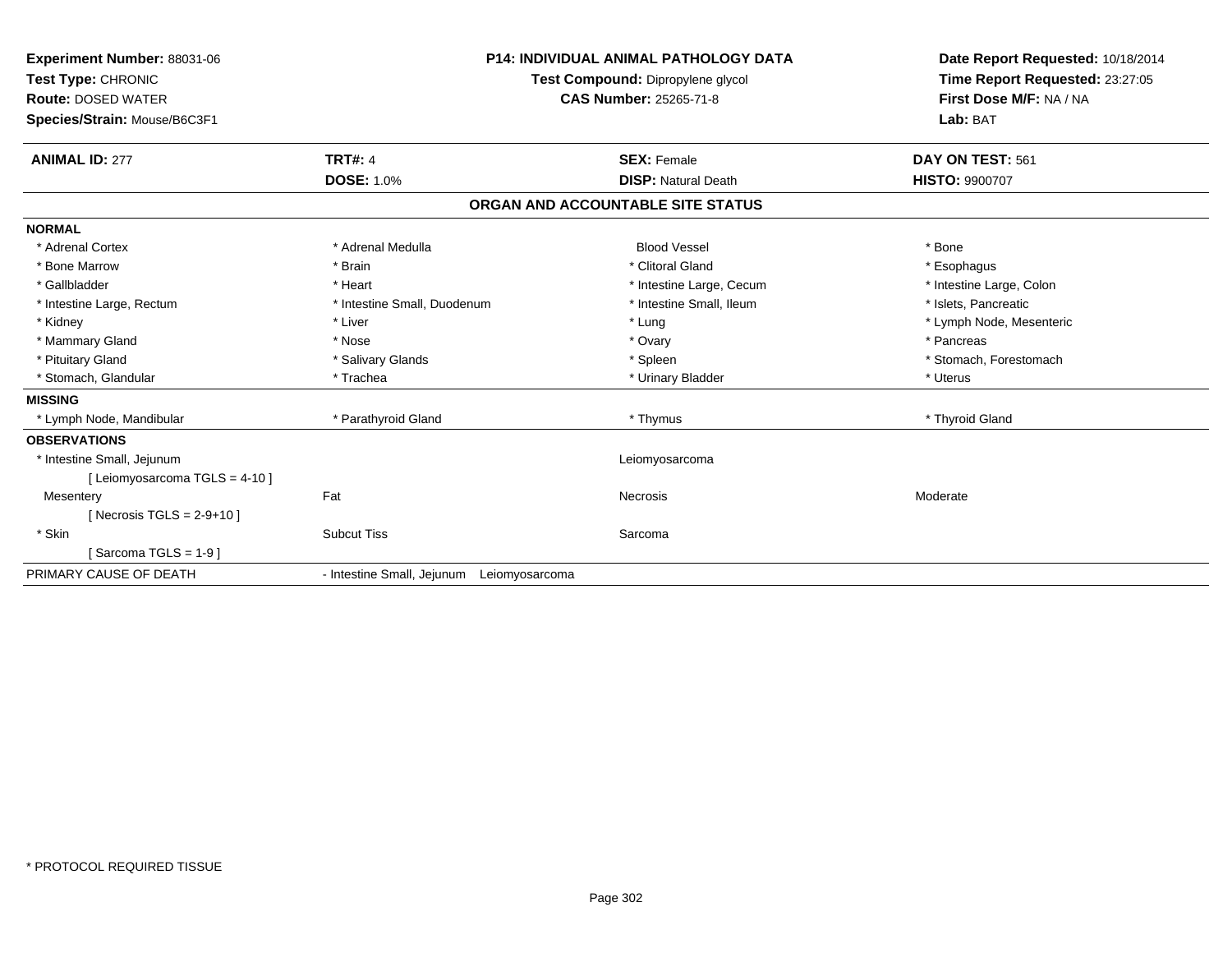| Experiment Number: 88031-06<br>Test Type: CHRONIC<br><b>Route: DOSED WATER</b><br>Species/Strain: Mouse/B6C3F1 |                            | <b>P14: INDIVIDUAL ANIMAL PATHOLOGY DATA</b><br>Test Compound: Dipropylene glycol<br>CAS Number: 25265-71-8 | Date Report Requested: 10/18/2014<br>Time Report Requested: 23:27:05<br>First Dose M/F: NA / NA<br>Lab: BAT |  |  |
|----------------------------------------------------------------------------------------------------------------|----------------------------|-------------------------------------------------------------------------------------------------------------|-------------------------------------------------------------------------------------------------------------|--|--|
| <b>ANIMAL ID: 278</b>                                                                                          | <b>TRT#: 4</b>             | <b>SEX: Female</b>                                                                                          | DAY ON TEST: 585                                                                                            |  |  |
|                                                                                                                | <b>DOSE: 1.0%</b>          | <b>DISP: Natural Death</b>                                                                                  | <b>HISTO: 9900708</b>                                                                                       |  |  |
|                                                                                                                |                            | ORGAN AND ACCOUNTABLE SITE STATUS                                                                           |                                                                                                             |  |  |
| <b>NORMAL</b>                                                                                                  |                            |                                                                                                             |                                                                                                             |  |  |
| * Adrenal Medulla                                                                                              | * Bone                     | * Bone Marrow                                                                                               | * Brain                                                                                                     |  |  |
| * Clitoral Gland                                                                                               | * Esophagus                | * Gallbladder                                                                                               | * Heart                                                                                                     |  |  |
| * Intestine Large, Cecum                                                                                       | * Intestine Large, Colon   | * Intestine Large, Rectum                                                                                   | * Intestine Small, Duodenum                                                                                 |  |  |
| * Intestine Small, Ileum                                                                                       | * Intestine Small, Jejunum | * Islets, Pancreatic                                                                                        | * Kidney                                                                                                    |  |  |
| * Liver                                                                                                        | * Lung                     | * Lymph Node, Mandibular                                                                                    | * Lymph Node, Mesenteric                                                                                    |  |  |
| * Mammary Gland                                                                                                | * Nose                     | * Ovary                                                                                                     | * Pancreas                                                                                                  |  |  |
| * Pituitary Gland                                                                                              | * Salivary Glands          | * Skin                                                                                                      | * Stomach, Forestomach                                                                                      |  |  |
| * Stomach, Glandular                                                                                           | * Thymus                   | * Thyroid Gland                                                                                             | * Trachea                                                                                                   |  |  |
| * Urinary Bladder                                                                                              | * Uterus                   |                                                                                                             |                                                                                                             |  |  |
| <b>MISSING</b>                                                                                                 |                            |                                                                                                             |                                                                                                             |  |  |
| * Parathyroid Gland                                                                                            |                            |                                                                                                             |                                                                                                             |  |  |
| <b>OBSERVATIONS</b>                                                                                            |                            |                                                                                                             |                                                                                                             |  |  |
| * Adrenal Cortex                                                                                               | Subcapsular                | Hyperplasia                                                                                                 | Minimal                                                                                                     |  |  |
| <b>Blood Vessel</b>                                                                                            | Aorta                      | Mineralization                                                                                              | Moderate                                                                                                    |  |  |
| * Spleen                                                                                                       | Lymph Follic               | Atrophy                                                                                                     | Moderate                                                                                                    |  |  |
| PRIMARY CAUSE OF DEATH                                                                                         | - UNCERTAIN                |                                                                                                             |                                                                                                             |  |  |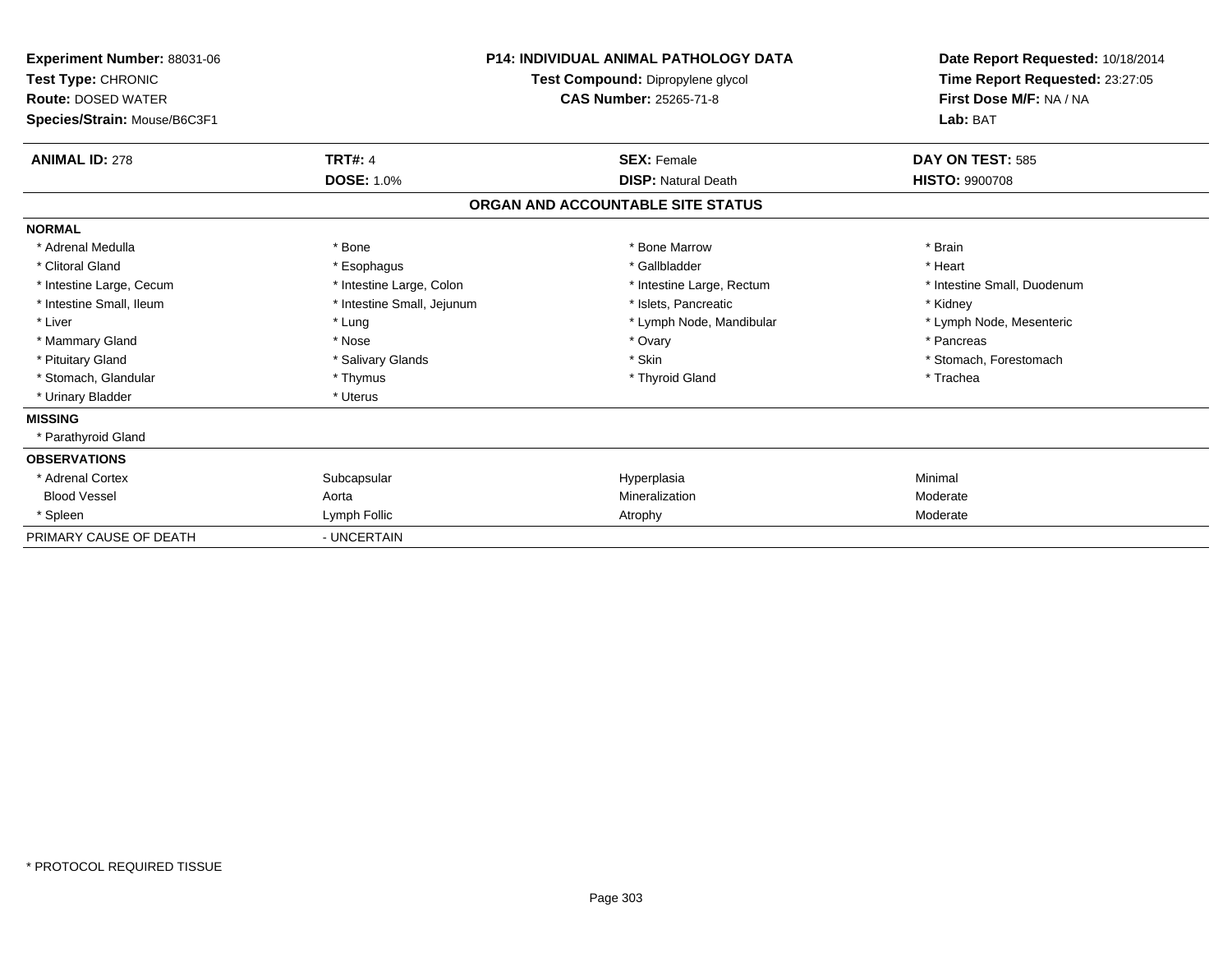| <b>Experiment Number: 88031-06</b><br>Test Type: CHRONIC<br><b>Route: DOSED WATER</b><br>Species/Strain: Mouse/B6C3F1<br><b>ANIMAL ID: 279</b> | <b>TRT#: 4</b>           | <b>P14: INDIVIDUAL ANIMAL PATHOLOGY DATA</b><br>Test Compound: Dipropylene glycol<br>CAS Number: 25265-71-8<br><b>SEX: Female</b> | Date Report Requested: 10/18/2014<br>Time Report Requested: 23:27:05<br>First Dose M/F: NA / NA<br>Lab: BAT<br>DAY ON TEST: 728 |
|------------------------------------------------------------------------------------------------------------------------------------------------|--------------------------|-----------------------------------------------------------------------------------------------------------------------------------|---------------------------------------------------------------------------------------------------------------------------------|
|                                                                                                                                                | <b>DOSE: 1.0%</b>        | <b>DISP: Terminal Sacrifice</b>                                                                                                   | <b>HISTO: 9900709</b>                                                                                                           |
|                                                                                                                                                |                          | ORGAN AND ACCOUNTABLE SITE STATUS                                                                                                 |                                                                                                                                 |
| <b>NORMAL</b>                                                                                                                                  |                          |                                                                                                                                   |                                                                                                                                 |
| * Adrenal Medulla                                                                                                                              | <b>Blood Vessel</b>      | * Bone                                                                                                                            | * Bone Marrow                                                                                                                   |
| * Brain                                                                                                                                        | * Clitoral Gland         | * Esophagus                                                                                                                       | * Gallbladder                                                                                                                   |
| * Heart                                                                                                                                        | * Intestine Large, Cecum | * Intestine Large, Colon                                                                                                          | * Intestine Large, Rectum                                                                                                       |
| * Intestine Small, Duodenum                                                                                                                    | * Intestine Small, Ileum | * Intestine Small, Jejunum                                                                                                        | * Islets. Pancreatic                                                                                                            |
| * Lung                                                                                                                                         | * Lymph Node, Mandibular | * Lymph Node, Mesenteric                                                                                                          | * Mammary Gland                                                                                                                 |
| * Nose                                                                                                                                         | * Ovary                  | * Pancreas                                                                                                                        | * Parathyroid Gland                                                                                                             |
| * Pituitary Gland                                                                                                                              | * Salivary Glands        | * Skin                                                                                                                            | * Spleen                                                                                                                        |
| * Stomach, Forestomach                                                                                                                         | * Stomach, Glandular     | * Thymus                                                                                                                          | * Thyroid Gland                                                                                                                 |
| * Trachea                                                                                                                                      | * Urinary Bladder        |                                                                                                                                   |                                                                                                                                 |
| <b>OBSERVATIONS</b>                                                                                                                            |                          |                                                                                                                                   |                                                                                                                                 |
| * Adrenal Cortex                                                                                                                               | Subcapsular              | Hyperplasia                                                                                                                       | Minimal                                                                                                                         |
| * Kidney                                                                                                                                       |                          | Metaplasia                                                                                                                        | Osseous, Minimal                                                                                                                |
| * Liver                                                                                                                                        |                          | <b>Infiltration Cellular</b>                                                                                                      | Lymphocyte, Minimal                                                                                                             |
|                                                                                                                                                |                          | Inflammation                                                                                                                      | Chronic, Minimal                                                                                                                |
|                                                                                                                                                |                          | Vacuolization Cytoplasmic                                                                                                         | Focal, Minimal                                                                                                                  |
| Mesentery                                                                                                                                      | Fat                      | <b>Necrosis</b>                                                                                                                   | Mild                                                                                                                            |
| [Necrosis TGLS = $2-9$ ]                                                                                                                       |                          |                                                                                                                                   |                                                                                                                                 |
| * Uterus                                                                                                                                       | Endometrium              | Hyperplasia                                                                                                                       | Cystic, Minimal                                                                                                                 |
| [Hyperplasia TGLS = 1-7]                                                                                                                       |                          |                                                                                                                                   |                                                                                                                                 |
| PRIMARY CAUSE OF DEATH                                                                                                                         |                          |                                                                                                                                   |                                                                                                                                 |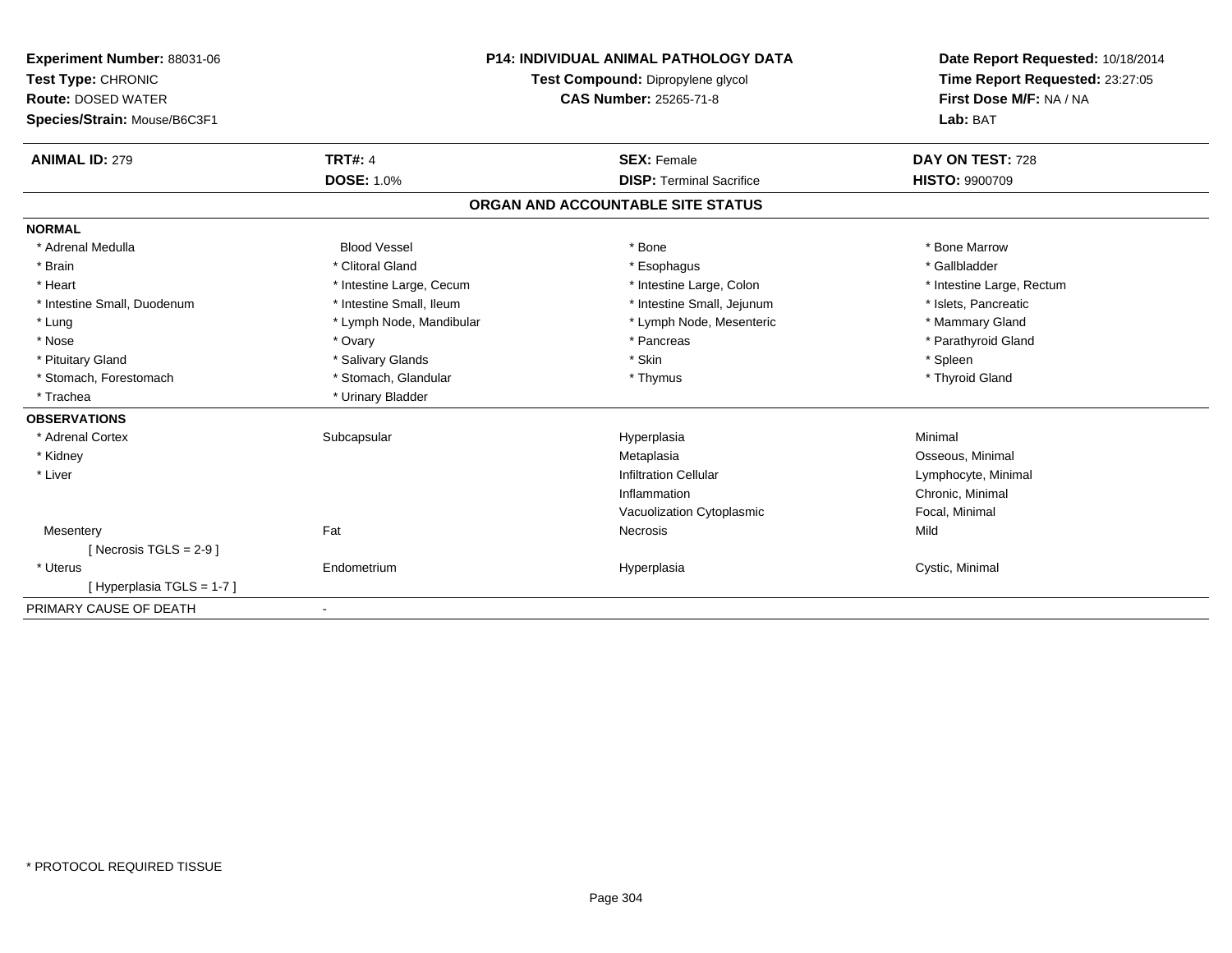| Experiment Number: 88031-06          |                            | <b>P14: INDIVIDUAL ANIMAL PATHOLOGY DATA</b> | Date Report Requested: 10/18/2014 |  |
|--------------------------------------|----------------------------|----------------------------------------------|-----------------------------------|--|
| Test Type: CHRONIC                   |                            | Test Compound: Dipropylene glycol            | Time Report Requested: 23:27:05   |  |
| <b>Route: DOSED WATER</b>            |                            | CAS Number: 25265-71-8                       | First Dose M/F: NA / NA           |  |
| Species/Strain: Mouse/B6C3F1         |                            |                                              | Lab: BAT                          |  |
| <b>ANIMAL ID: 280</b>                | <b>TRT#: 4</b>             | <b>SEX: Female</b>                           | DAY ON TEST: 730                  |  |
|                                      | <b>DOSE: 1.0%</b>          | <b>DISP: Terminal Sacrifice</b>              | HISTO: 9900710                    |  |
|                                      |                            | ORGAN AND ACCOUNTABLE SITE STATUS            |                                   |  |
| <b>NORMAL</b>                        |                            |                                              |                                   |  |
| * Adrenal Medulla                    | <b>Blood Vessel</b>        | * Bone                                       | * Brain                           |  |
| * Clitoral Gland                     | * Esophagus                | * Gallbladder                                | * Heart                           |  |
| * Intestine Large, Cecum             | * Intestine Large, Colon   | * Intestine Large, Rectum                    | * Intestine Small, Duodenum       |  |
| * Intestine Small, Ileum             | * Intestine Small, Jejunum | * Lung                                       | * Lymph Node, Mandibular          |  |
| * Mammary Gland                      | * Nose                     | * Ovary                                      | * Pancreas                        |  |
| * Salivary Glands                    | * Skin                     | * Stomach, Forestomach                       | * Stomach, Glandular              |  |
| * Thymus                             | * Trachea                  | * Urinary Bladder                            |                                   |  |
| <b>MISSING</b>                       |                            |                                              |                                   |  |
| * Parathyroid Gland                  |                            |                                              |                                   |  |
| <b>OBSERVATIONS</b>                  |                            |                                              |                                   |  |
| * Adrenal Cortex                     | Subcapsular                | Hyperplasia                                  | Minimal                           |  |
| * Bone Marrow                        |                            | <b>Fibrosis</b>                              | Moderate                          |  |
| * Islets, Pancreatic                 |                            | Hyperplasia                                  | Minimal                           |  |
| * Kidney                             |                            | Infarct                                      | Minimal                           |  |
| * Liver                              |                            | <b>Infiltration Cellular</b>                 | Lymphocyte, Minimal               |  |
|                                      |                            | Inflammation                                 | Chronic, Minimal                  |  |
| * Lymph Node, Mesenteric             |                            | Hyperplasia                                  | Lymphoid, Mild                    |  |
|                                      |                            | <b>Infiltration Cellular</b>                 | Histiocyte, Mild                  |  |
| [Hyperplasia TGLS = 1-5]             |                            |                                              |                                   |  |
| [ Infiltration Cellular TGLS = 1-5 ] |                            |                                              |                                   |  |
| * Pituitary Gland                    | Pars Distalis              | Hyperplasia                                  | Focal, Mild                       |  |
| * Spleen                             |                            | Hematopoietic Cell Proliferation             | Mild                              |  |
| * Thyroid Gland                      |                            | Inflammation                                 | Granulomatous, Minimal            |  |
| * Uterus                             | Endometrium                | Hyperplasia                                  | Cystic, Minimal                   |  |
| PRIMARY CAUSE OF DEATH               |                            |                                              |                                   |  |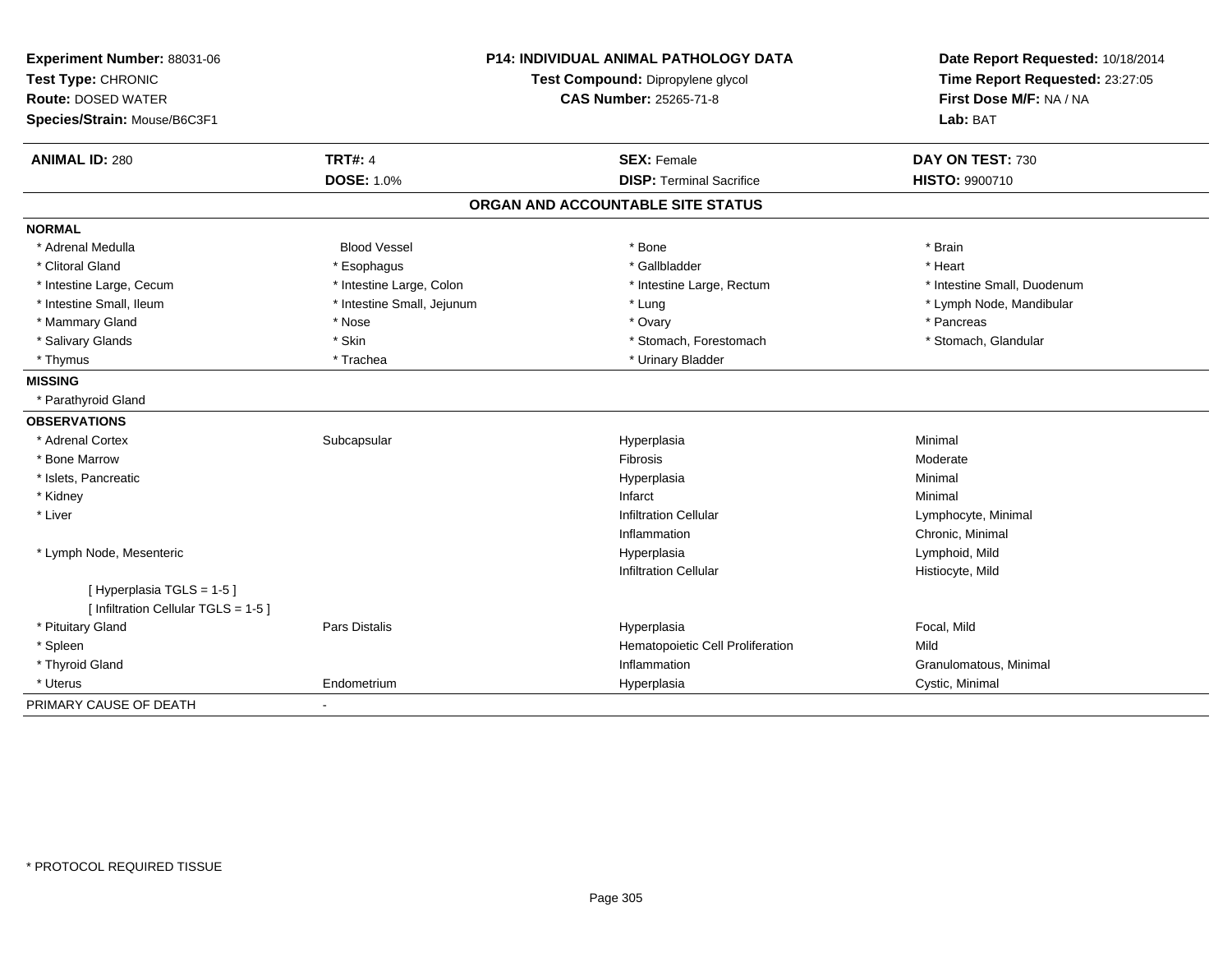| Experiment Number: 88031-06<br>Test Type: CHRONIC<br><b>Route: DOSED WATER</b><br>Species/Strain: Mouse/B6C3F1<br><b>ANIMAL ID: 281</b> | <b>TRT#: 4</b>             | <b>P14: INDIVIDUAL ANIMAL PATHOLOGY DATA</b><br>Test Compound: Dipropylene glycol<br><b>CAS Number: 25265-71-8</b><br><b>SEX: Female</b> | Date Report Requested: 10/18/2014<br>Time Report Requested: 23:27:05<br>First Dose M/F: NA / NA<br>Lab: BAT<br>DAY ON TEST: 728 |
|-----------------------------------------------------------------------------------------------------------------------------------------|----------------------------|------------------------------------------------------------------------------------------------------------------------------------------|---------------------------------------------------------------------------------------------------------------------------------|
|                                                                                                                                         | <b>DOSE: 1.0%</b>          | <b>DISP: Terminal Sacrifice</b>                                                                                                          | HISTO: 9900711                                                                                                                  |
|                                                                                                                                         |                            | ORGAN AND ACCOUNTABLE SITE STATUS                                                                                                        |                                                                                                                                 |
| <b>NORMAL</b>                                                                                                                           |                            |                                                                                                                                          |                                                                                                                                 |
| * Adrenal Medulla                                                                                                                       | <b>Blood Vessel</b>        | * Bone                                                                                                                                   | * Bone Marrow                                                                                                                   |
| * Brain                                                                                                                                 | * Clitoral Gland           | * Esophagus                                                                                                                              | * Gallbladder                                                                                                                   |
| * Heart                                                                                                                                 | * Intestine Large, Cecum   | * Intestine Large, Colon                                                                                                                 | * Intestine Large, Rectum                                                                                                       |
| * Intestine Small, Ileum                                                                                                                | * Intestine Small, Jejunum | * Kidney                                                                                                                                 | * Lung                                                                                                                          |
| * Lymph Node, Mandibular                                                                                                                | * Lymph Node, Mesenteric   | * Mammary Gland                                                                                                                          | * Nose                                                                                                                          |
| * Ovary                                                                                                                                 | * Pancreas                 | * Parathyroid Gland                                                                                                                      | * Pituitary Gland                                                                                                               |
| * Salivary Glands                                                                                                                       | * Skin                     | * Stomach, Forestomach                                                                                                                   | * Stomach, Glandular                                                                                                            |
| * Thymus                                                                                                                                | * Thyroid Gland            | * Trachea                                                                                                                                | * Urinary Bladder                                                                                                               |
| <b>OBSERVATIONS</b>                                                                                                                     |                            |                                                                                                                                          |                                                                                                                                 |
| * Adrenal Cortex                                                                                                                        | Subcapsular                | Hyperplasia                                                                                                                              | Minimal                                                                                                                         |
| * Intestine Small, Duodenum                                                                                                             |                            | Polyp Adenomatous                                                                                                                        |                                                                                                                                 |
| [Polyp Adenomatous TGLS = 2-5]                                                                                                          |                            |                                                                                                                                          |                                                                                                                                 |
| * Islets, Pancreatic                                                                                                                    |                            | Hyperplasia                                                                                                                              | Minimal                                                                                                                         |
| * Liver                                                                                                                                 |                            | <b>Infiltration Cellular</b>                                                                                                             | Lymphocyte, Minimal                                                                                                             |
|                                                                                                                                         |                            | Inflammation                                                                                                                             | Chronic, Minimal                                                                                                                |
| Mesentery                                                                                                                               | Fat                        | Necrosis                                                                                                                                 | Mild                                                                                                                            |
| [ Necrosis TGLS = $1-9$ ]                                                                                                               |                            |                                                                                                                                          |                                                                                                                                 |
| * Spleen                                                                                                                                | Lymph Follic               | Atrophy                                                                                                                                  | Minimal                                                                                                                         |
| * Uterus                                                                                                                                | Endometrium                | Hyperplasia                                                                                                                              | Cystic, Minimal                                                                                                                 |
| PRIMARY CAUSE OF DEATH                                                                                                                  |                            |                                                                                                                                          |                                                                                                                                 |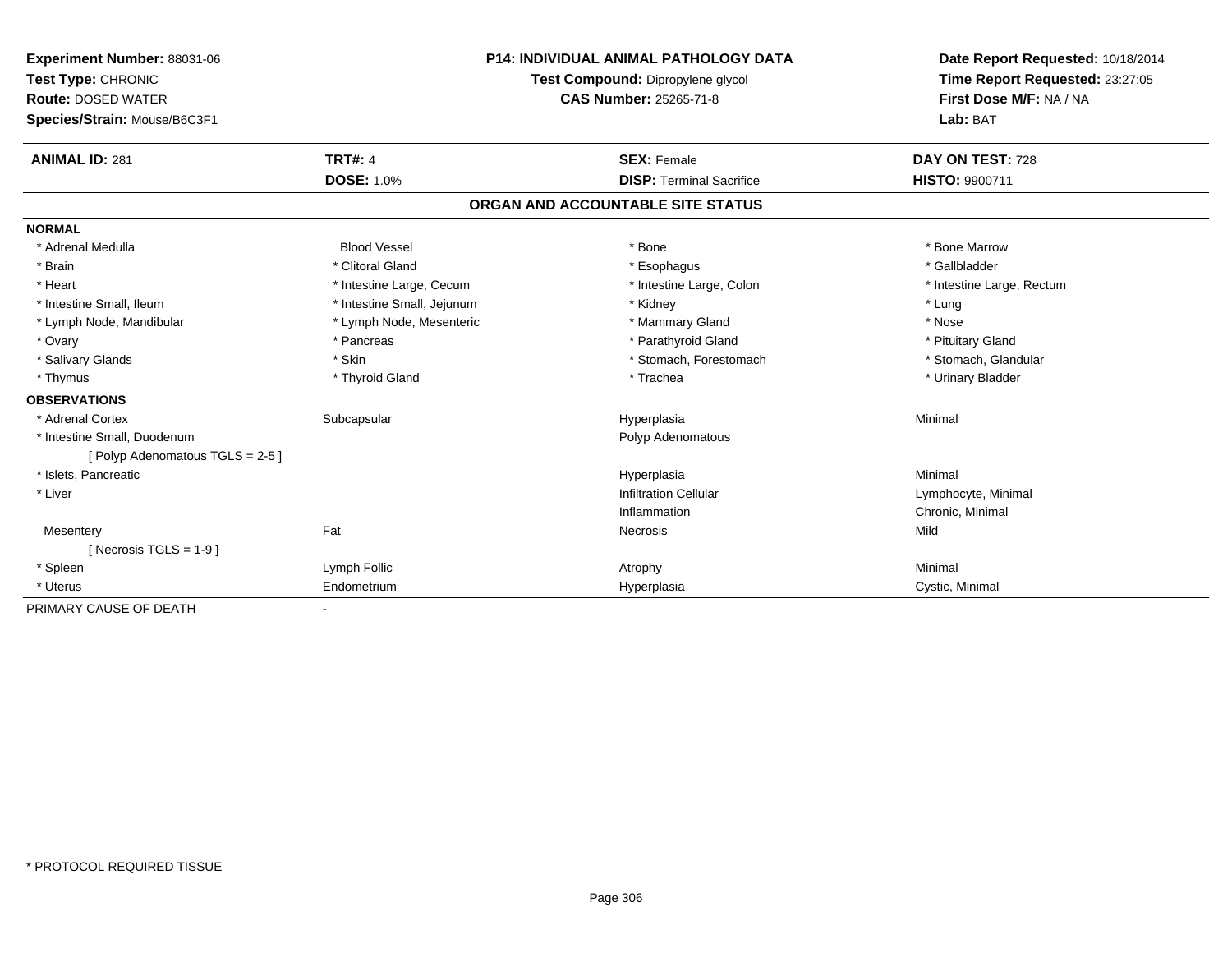| Experiment Number: 88031-06<br>Test Type: CHRONIC<br><b>Route: DOSED WATER</b><br>Species/Strain: Mouse/B6C3F1 |                          | <b>P14: INDIVIDUAL ANIMAL PATHOLOGY DATA</b><br>Test Compound: Dipropylene glycol<br><b>CAS Number: 25265-71-8</b> | Date Report Requested: 10/18/2014<br>Time Report Requested: 23:27:05<br>First Dose M/F: NA / NA<br>Lab: BAT |  |
|----------------------------------------------------------------------------------------------------------------|--------------------------|--------------------------------------------------------------------------------------------------------------------|-------------------------------------------------------------------------------------------------------------|--|
| <b>ANIMAL ID: 282</b>                                                                                          | <b>TRT#: 4</b>           | <b>SEX: Female</b>                                                                                                 | DAY ON TEST: 729                                                                                            |  |
|                                                                                                                | <b>DOSE: 1.0%</b>        | <b>DISP: Terminal Sacrifice</b>                                                                                    | HISTO: 9900712                                                                                              |  |
|                                                                                                                |                          | ORGAN AND ACCOUNTABLE SITE STATUS                                                                                  |                                                                                                             |  |
| <b>NORMAL</b>                                                                                                  |                          |                                                                                                                    |                                                                                                             |  |
| * Adrenal Medulla                                                                                              | <b>Blood Vessel</b>      | * Bone                                                                                                             | * Bone Marrow                                                                                               |  |
| * Brain                                                                                                        | * Clitoral Gland         | * Esophagus                                                                                                        | * Gallbladder                                                                                               |  |
| * Heart                                                                                                        | * Intestine Large, Cecum | * Intestine Large, Colon                                                                                           | * Intestine Large, Rectum                                                                                   |  |
| * Intestine Small, Duodenum                                                                                    | * Intestine Small, Ileum | * Intestine Small, Jejunum                                                                                         | * Lung                                                                                                      |  |
| * Lymph Node, Mandibular                                                                                       | * Lymph Node, Mesenteric | * Mammary Gland                                                                                                    | * Nose                                                                                                      |  |
| * Ovary                                                                                                        | * Pancreas               | * Parathyroid Gland                                                                                                | * Pituitary Gland                                                                                           |  |
| * Salivary Glands                                                                                              | * Skin                   | * Spleen                                                                                                           | * Stomach, Forestomach                                                                                      |  |
| * Stomach, Glandular                                                                                           | * Thymus                 | * Thyroid Gland                                                                                                    | * Trachea                                                                                                   |  |
| * Urinary Bladder                                                                                              |                          |                                                                                                                    |                                                                                                             |  |
| <b>OBSERVATIONS</b>                                                                                            |                          |                                                                                                                    |                                                                                                             |  |
| * Adrenal Cortex                                                                                               | Subcapsular              | Hyperplasia                                                                                                        | Minimal                                                                                                     |  |
| * Islets, Pancreatic                                                                                           |                          | Hyperplasia                                                                                                        | Minimal                                                                                                     |  |
| * Kidney                                                                                                       |                          | Nephropathy                                                                                                        | Minimal                                                                                                     |  |
| * Liver                                                                                                        |                          | <b>Eosinophilic Focus</b>                                                                                          |                                                                                                             |  |
|                                                                                                                |                          | <b>Infiltration Cellular</b>                                                                                       | Lymphocyte, Minimal                                                                                         |  |
|                                                                                                                |                          | Inflammation                                                                                                       | Chronic, Minimal                                                                                            |  |
|                                                                                                                |                          | <b>Mixed Cell Focus</b>                                                                                            |                                                                                                             |  |
| [Eosinophilic Focus TGLS = 2-5]                                                                                |                          |                                                                                                                    |                                                                                                             |  |
| * Uterus                                                                                                       | Endometrium              | Hyperplasia                                                                                                        | Cystic, Minimal                                                                                             |  |
| [Hyperplasia TGLS = 1-7]                                                                                       |                          |                                                                                                                    |                                                                                                             |  |
| PRIMARY CAUSE OF DEATH                                                                                         |                          |                                                                                                                    |                                                                                                             |  |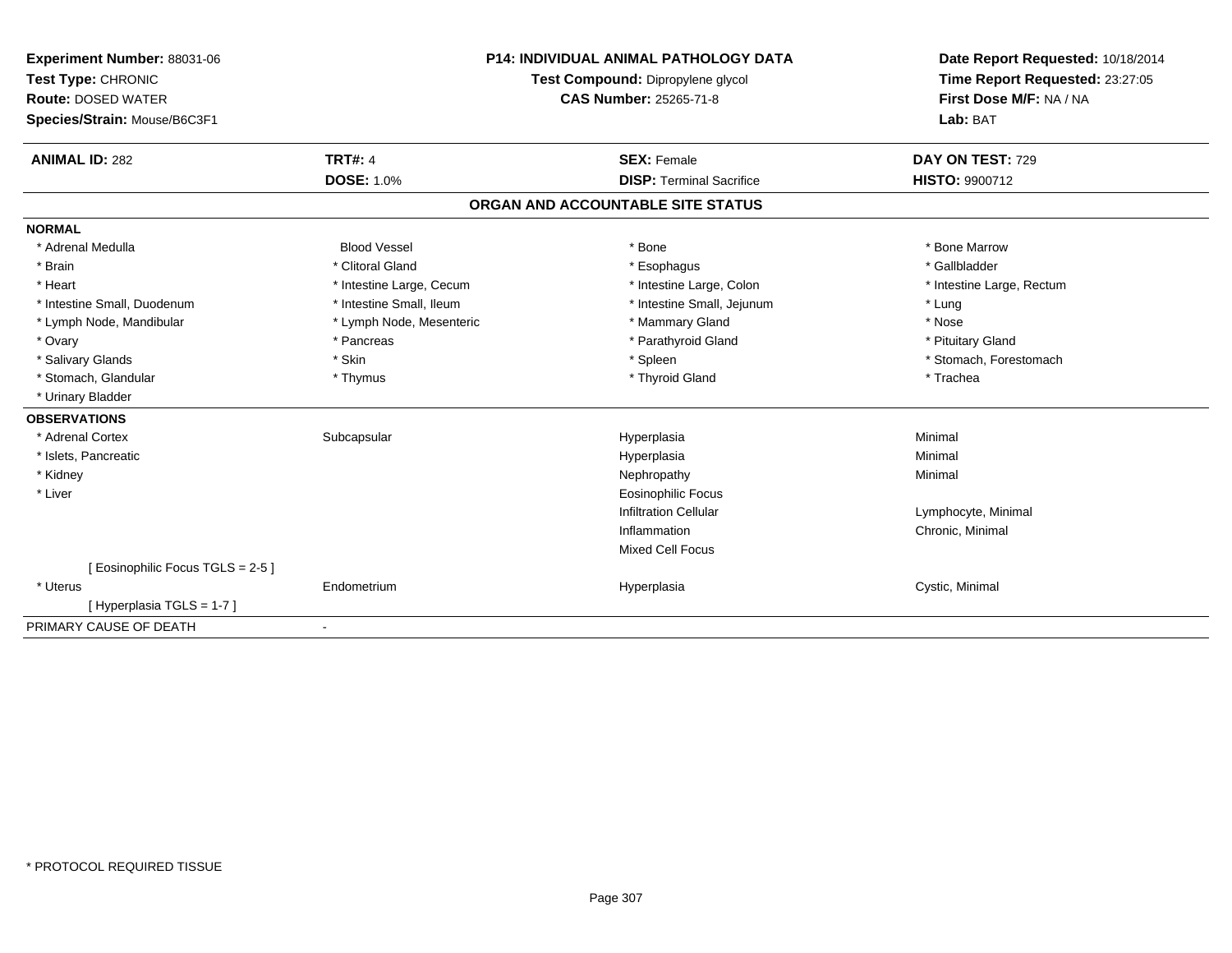| Experiment Number: 88031-06<br>Test Type: CHRONIC<br><b>Route: DOSED WATER</b><br>Species/Strain: Mouse/B6C3F1 |                                     | <b>P14: INDIVIDUAL ANIMAL PATHOLOGY DATA</b><br>Test Compound: Dipropylene glycol<br><b>CAS Number: 25265-71-8</b> |                                                  | Date Report Requested: 10/18/2014<br>Time Report Requested: 23:27:05<br>First Dose M/F: NA / NA<br>Lab: BAT |
|----------------------------------------------------------------------------------------------------------------|-------------------------------------|--------------------------------------------------------------------------------------------------------------------|--------------------------------------------------|-------------------------------------------------------------------------------------------------------------|
| <b>ANIMAL ID: 283</b>                                                                                          | <b>TRT#: 4</b><br><b>DOSE: 1.0%</b> |                                                                                                                    | <b>SEX: Female</b><br><b>DISP: Natural Death</b> | <b>DAY ON TEST: 726</b><br>HISTO: 9900713                                                                   |
|                                                                                                                |                                     |                                                                                                                    |                                                  |                                                                                                             |
|                                                                                                                |                                     |                                                                                                                    | ORGAN AND ACCOUNTABLE SITE STATUS                |                                                                                                             |
| <b>NORMAL</b>                                                                                                  |                                     |                                                                                                                    |                                                  |                                                                                                             |
| * Adrenal Medulla                                                                                              | * Bone                              |                                                                                                                    | * Bone Marrow                                    | * Brain                                                                                                     |
| * Clitoral Gland                                                                                               | * Esophagus                         |                                                                                                                    | * Gallbladder                                    | * Heart                                                                                                     |
| * Intestine Large, Cecum                                                                                       | * Intestine Large, Colon            |                                                                                                                    | * Intestine Large, Rectum                        | * Intestine Small, Duodenum                                                                                 |
| * Intestine Small, Ileum                                                                                       | * Intestine Small, Jejunum          |                                                                                                                    | * Islets, Pancreatic                             | * Kidney                                                                                                    |
| * Lymph Node, Mandibular                                                                                       | * Lymph Node, Mesenteric            |                                                                                                                    | * Mammary Gland                                  | * Nose                                                                                                      |
| * Ovary                                                                                                        | * Pancreas                          |                                                                                                                    | * Parathyroid Gland                              | * Pituitary Gland                                                                                           |
| * Salivary Glands                                                                                              | * Stomach, Forestomach              |                                                                                                                    | * Stomach, Glandular                             | * Thymus                                                                                                    |
| * Thyroid Gland                                                                                                | * Trachea                           |                                                                                                                    | * Urinary Bladder                                |                                                                                                             |
| <b>OBSERVATIONS</b>                                                                                            |                                     |                                                                                                                    |                                                  |                                                                                                             |
| * Adrenal Cortex                                                                                               | Subcapsular                         |                                                                                                                    | Hyperplasia                                      | Minimal                                                                                                     |
| <b>Blood Vessel</b>                                                                                            | Aorta                               |                                                                                                                    | Mineralization                                   | Moderate                                                                                                    |
| * Liver                                                                                                        |                                     |                                                                                                                    | Vacuolization Cytoplasmic                        | Focal, Minimal                                                                                              |
| * Lung                                                                                                         | Artery                              |                                                                                                                    | Mineralization                                   | Moderate                                                                                                    |
| * Skin                                                                                                         | <b>Subcut Tiss</b>                  |                                                                                                                    | Sarcoma                                          |                                                                                                             |
| [Sarcoma TGLS = $1-9$ ]                                                                                        |                                     |                                                                                                                    |                                                  |                                                                                                             |
| * Spleen                                                                                                       |                                     |                                                                                                                    | Hematopoietic Cell Proliferation                 | Mild                                                                                                        |
| [ Hematopoietic Cell Proliferation TGLS = 3-4 ]                                                                |                                     |                                                                                                                    |                                                  |                                                                                                             |
| * Uterus                                                                                                       | Endometrium                         |                                                                                                                    | Hyperplasia                                      | Cystic, Minimal                                                                                             |
| [Hyperplasia TGLS = 2-7]                                                                                       |                                     |                                                                                                                    |                                                  |                                                                                                             |
| PRIMARY CAUSE OF DEATH                                                                                         | - UNCERTAIN                         |                                                                                                                    |                                                  |                                                                                                             |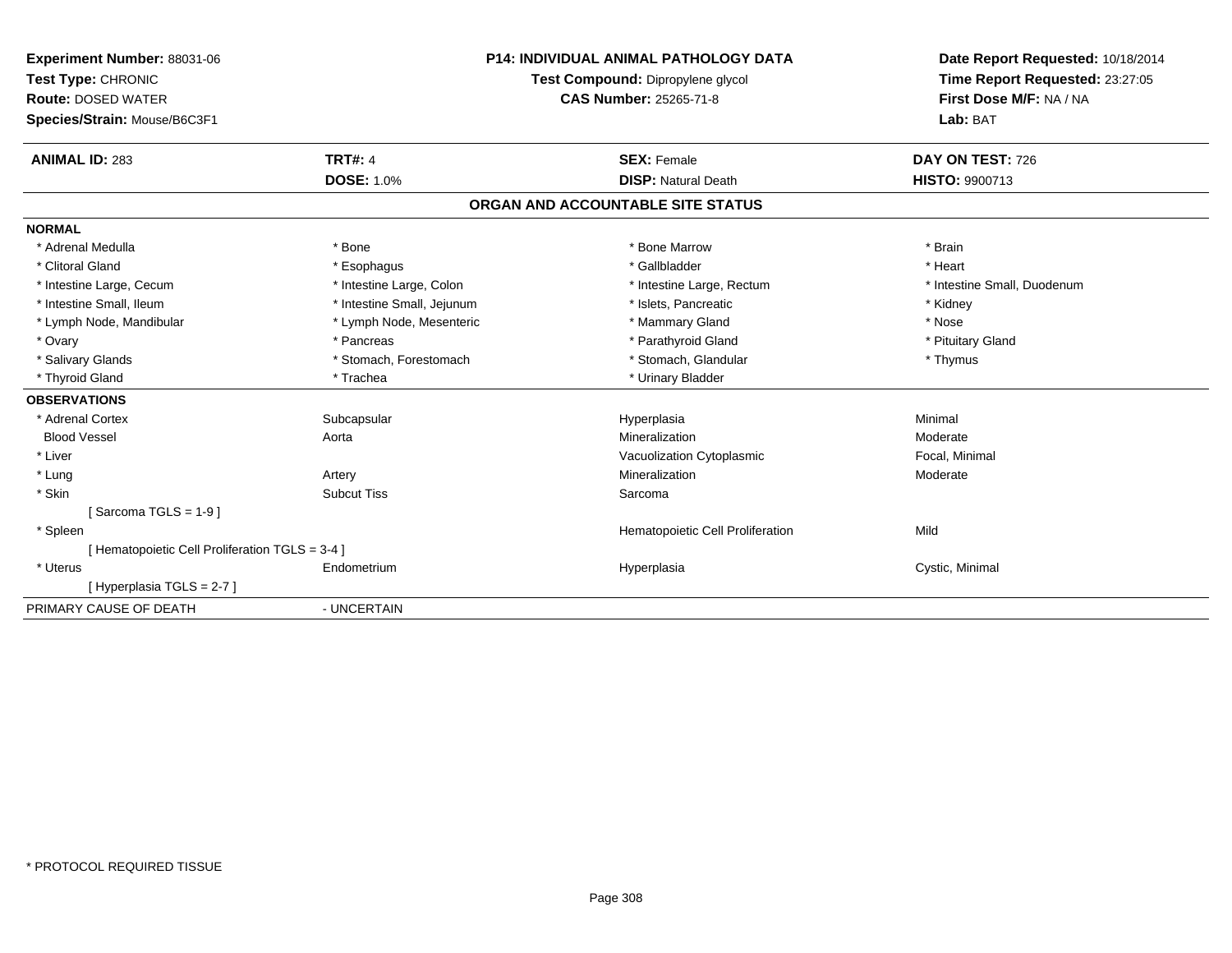| Experiment Number: 88031-06<br>Test Type: CHRONIC<br><b>Route: DOSED WATER</b><br>Species/Strain: Mouse/B6C3F1 |                          | <b>P14: INDIVIDUAL ANIMAL PATHOLOGY DATA</b><br>Test Compound: Dipropylene glycol<br><b>CAS Number: 25265-71-8</b> | Date Report Requested: 10/18/2014<br>Time Report Requested: 23:27:05<br>First Dose M/F: NA / NA<br>Lab: BAT |
|----------------------------------------------------------------------------------------------------------------|--------------------------|--------------------------------------------------------------------------------------------------------------------|-------------------------------------------------------------------------------------------------------------|
| <b>ANIMAL ID: 284</b>                                                                                          | <b>TRT#: 4</b>           | <b>SEX: Female</b>                                                                                                 | DAY ON TEST: 729                                                                                            |
|                                                                                                                | <b>DOSE: 1.0%</b>        | <b>DISP: Terminal Sacrifice</b>                                                                                    | <b>HISTO: 9900714</b>                                                                                       |
|                                                                                                                |                          | ORGAN AND ACCOUNTABLE SITE STATUS                                                                                  |                                                                                                             |
| <b>NORMAL</b>                                                                                                  |                          |                                                                                                                    |                                                                                                             |
| * Adrenal Medulla                                                                                              | <b>Blood Vessel</b>      | * Bone                                                                                                             | * Bone Marrow                                                                                               |
| * Brain                                                                                                        | * Clitoral Gland         | * Esophagus                                                                                                        | * Gallbladder                                                                                               |
| * Heart                                                                                                        | * Intestine Large, Cecum | * Intestine Large, Colon                                                                                           | * Intestine Large, Rectum                                                                                   |
| * Intestine Small, Duodenum                                                                                    | * Intestine Small, Ileum | * Intestine Small, Jejunum                                                                                         | * Kidney                                                                                                    |
| * Lung                                                                                                         | * Lymph Node, Mandibular | * Lymph Node, Mesenteric                                                                                           | * Mammary Gland                                                                                             |
| * Nose                                                                                                         | * Ovary                  | * Pancreas                                                                                                         | * Parathyroid Gland                                                                                         |
| * Pituitary Gland                                                                                              | * Salivary Glands        | * Skin                                                                                                             | * Stomach, Forestomach                                                                                      |
| * Stomach, Glandular                                                                                           | * Thymus                 | * Thyroid Gland                                                                                                    | * Trachea                                                                                                   |
| * Urinary Bladder                                                                                              |                          |                                                                                                                    |                                                                                                             |
| <b>OBSERVATIONS</b>                                                                                            |                          |                                                                                                                    |                                                                                                             |
| * Adrenal Cortex                                                                                               | Subcapsular              | Hyperplasia                                                                                                        | Minimal                                                                                                     |
| * Islets, Pancreatic                                                                                           |                          | Hyperplasia                                                                                                        | Minimal                                                                                                     |
| * Liver                                                                                                        |                          | Hepatocellular Adenoma                                                                                             |                                                                                                             |
|                                                                                                                |                          | <b>Infiltration Cellular</b>                                                                                       | Lymphocyte, Mild                                                                                            |
|                                                                                                                |                          | Inflammation                                                                                                       | Chronic, Minimal                                                                                            |
|                                                                                                                |                          | <b>Mixed Cell Focus</b>                                                                                            |                                                                                                             |
| [ Hepatocellular Adenoma TGLS = 3-5 ]                                                                          |                          |                                                                                                                    |                                                                                                             |
| Mesentery                                                                                                      | Fat                      | Necrosis                                                                                                           | Mild                                                                                                        |
| [Necrosis $TGLS = 2-9$ ]                                                                                       |                          |                                                                                                                    |                                                                                                             |
| * Spleen                                                                                                       |                          | Hematopoietic Cell Proliferation                                                                                   | Minimal                                                                                                     |
| * Uterus                                                                                                       | Endometrium              | Hyperplasia                                                                                                        | Cystic, Minimal                                                                                             |
| [ Hyperplasia TGLS = 1-7 ]                                                                                     |                          |                                                                                                                    |                                                                                                             |
| PRIMARY CAUSE OF DEATH                                                                                         |                          |                                                                                                                    |                                                                                                             |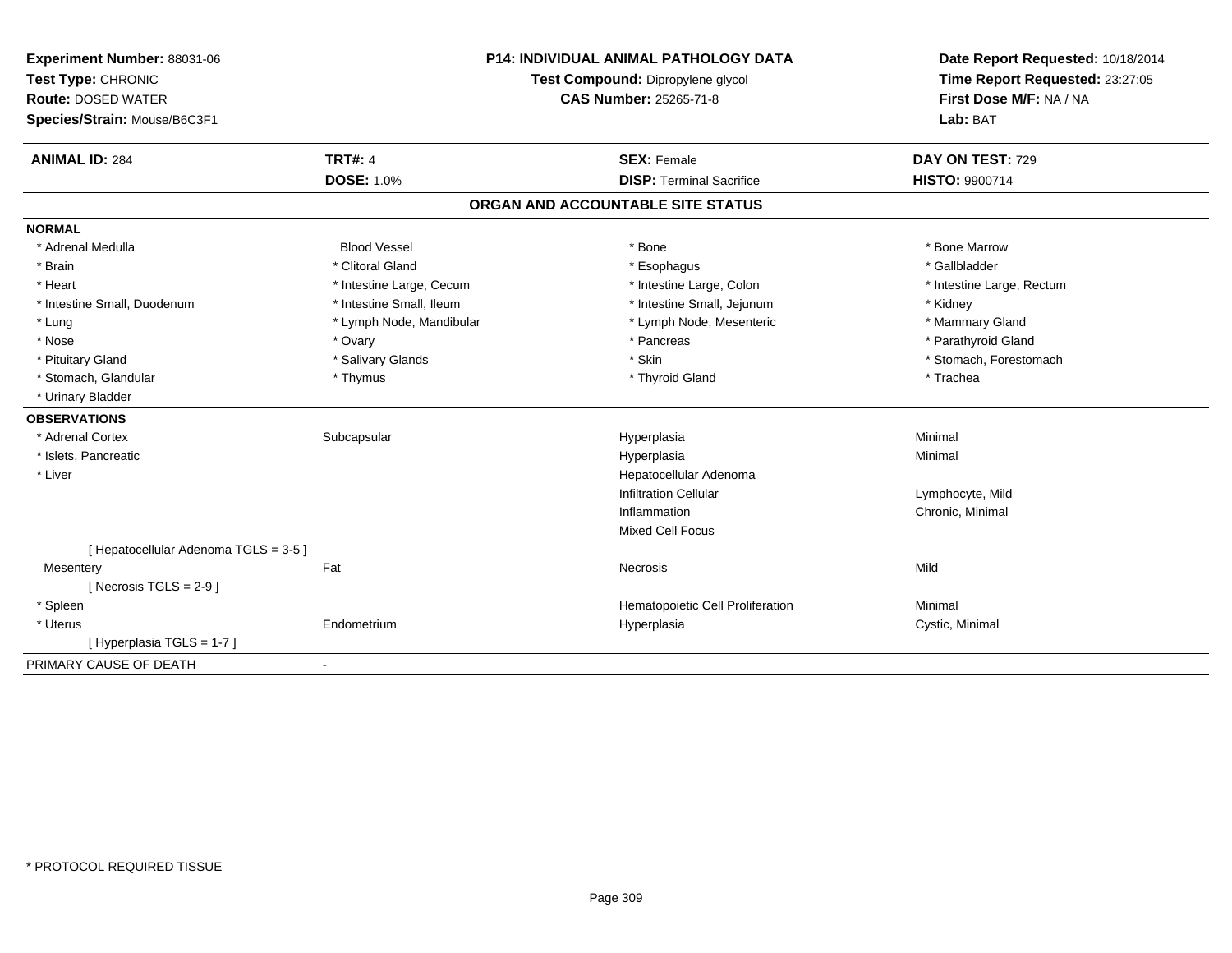| Experiment Number: 88031-06<br>Test Type: CHRONIC<br><b>Route: DOSED WATER</b><br>Species/Strain: Mouse/B6C3F1 |                            | <b>P14: INDIVIDUAL ANIMAL PATHOLOGY DATA</b><br>Test Compound: Dipropylene glycol<br>CAS Number: 25265-71-8 | Date Report Requested: 10/18/2014<br>Time Report Requested: 23:27:05<br>First Dose M/F: NA / NA<br>Lab: BAT |
|----------------------------------------------------------------------------------------------------------------|----------------------------|-------------------------------------------------------------------------------------------------------------|-------------------------------------------------------------------------------------------------------------|
| <b>ANIMAL ID: 285</b>                                                                                          | <b>TRT#: 4</b>             | <b>SEX: Female</b>                                                                                          | DAY ON TEST: 641                                                                                            |
|                                                                                                                | <b>DOSE: 1.0%</b>          | <b>DISP: Natural Death</b>                                                                                  | HISTO: 9900715                                                                                              |
|                                                                                                                |                            | ORGAN AND ACCOUNTABLE SITE STATUS                                                                           |                                                                                                             |
| <b>NORMAL</b>                                                                                                  |                            |                                                                                                             |                                                                                                             |
| * Adrenal Medulla                                                                                              | <b>Blood Vessel</b>        | * Bone                                                                                                      | * Bone Marrow                                                                                               |
| * Brain                                                                                                        | * Clitoral Gland           | * Esophagus                                                                                                 | * Gallbladder                                                                                               |
| * Heart                                                                                                        | * Intestine Large, Cecum   | * Intestine Large, Colon                                                                                    | * Intestine Large, Rectum                                                                                   |
| * Intestine Small. Duodenum                                                                                    | * Intestine Small, Ileum   | * Intestine Small, Jejunum                                                                                  | * Lymph Node, Mandibular                                                                                    |
| * Lymph Node, Mesenteric                                                                                       | * Mammary Gland            | * Nose                                                                                                      | * Ovary                                                                                                     |
| * Pancreas                                                                                                     | * Parathyroid Gland        | * Pituitary Gland                                                                                           | * Salivary Glands                                                                                           |
| * Stomach, Forestomach                                                                                         | * Stomach, Glandular       | * Thymus                                                                                                    | * Thyroid Gland                                                                                             |
| * Trachea                                                                                                      | * Urinary Bladder          |                                                                                                             |                                                                                                             |
| <b>OBSERVATIONS</b>                                                                                            |                            |                                                                                                             |                                                                                                             |
| * Adrenal Cortex                                                                                               |                            | Hematopoietic Cell Proliferation                                                                            | Minimal                                                                                                     |
|                                                                                                                | Subcapsular                | Hyperplasia                                                                                                 | Minimal                                                                                                     |
| <b>Harderian Gland</b>                                                                                         |                            | Adenoma                                                                                                     |                                                                                                             |
| [Adenoma TGLS = $1-10$ ]                                                                                       |                            |                                                                                                             |                                                                                                             |
| * Islets, Pancreatic                                                                                           |                            | Hyperplasia                                                                                                 | Minimal                                                                                                     |
| * Kidney                                                                                                       | <b>Renal Tubule</b>        | Hyperplasia                                                                                                 | Focal, Minimal                                                                                              |
|                                                                                                                |                            | Metaplasia                                                                                                  | Osseous, Minimal                                                                                            |
| * Liver                                                                                                        |                            | <b>Infiltration Cellular</b>                                                                                | Lymphocyte, Minimal                                                                                         |
| * Lung                                                                                                         |                            | Inflammation                                                                                                | Granulomatous, Minimal                                                                                      |
| * Skin                                                                                                         | <b>Subcut Tiss</b>         | Sarcoma                                                                                                     |                                                                                                             |
| [Sarcoma TGLS = $2-9$ ]                                                                                        |                            |                                                                                                             |                                                                                                             |
| * Spleen                                                                                                       | Lymph Follic               | Atrophy                                                                                                     | Marked                                                                                                      |
|                                                                                                                |                            | Hematopoietic Cell Proliferation                                                                            | Marked                                                                                                      |
| [ Hematopoietic Cell Proliferation TGLS = 3-4 ]                                                                |                            |                                                                                                             |                                                                                                             |
| * Uterus                                                                                                       | Endometrium                | Hyperplasia                                                                                                 | Cystic, Mild                                                                                                |
| PRIMARY CAUSE OF DEATH                                                                                         | - Skin Subcut Tiss Sarcoma |                                                                                                             |                                                                                                             |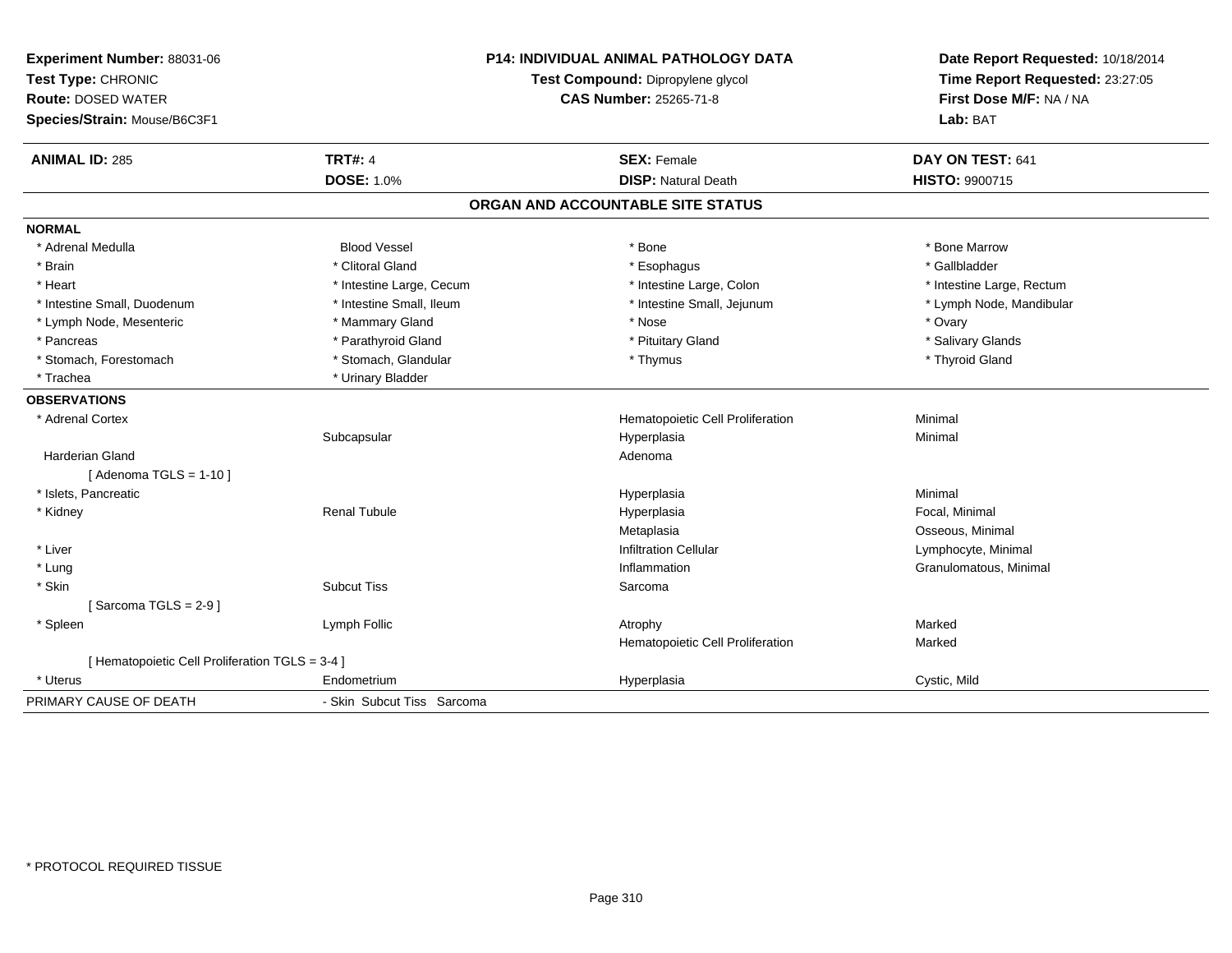| Experiment Number: 88031-06<br>Test Type: CHRONIC<br><b>Route: DOSED WATER</b><br>Species/Strain: Mouse/B6C3F1 |                          | <b>P14: INDIVIDUAL ANIMAL PATHOLOGY DATA</b><br>Test Compound: Dipropylene glycol<br><b>CAS Number: 25265-71-8</b> |                                   | Date Report Requested: 10/18/2014<br>Time Report Requested: 23:27:05<br>First Dose M/F: NA / NA<br>Lab: BAT |
|----------------------------------------------------------------------------------------------------------------|--------------------------|--------------------------------------------------------------------------------------------------------------------|-----------------------------------|-------------------------------------------------------------------------------------------------------------|
| <b>ANIMAL ID: 286</b>                                                                                          | <b>TRT#: 4</b>           |                                                                                                                    | <b>SEX: Female</b>                | DAY ON TEST: 729                                                                                            |
|                                                                                                                | <b>DOSE: 1.0%</b>        |                                                                                                                    | <b>DISP: Terminal Sacrifice</b>   | HISTO: 9900716                                                                                              |
|                                                                                                                |                          |                                                                                                                    | ORGAN AND ACCOUNTABLE SITE STATUS |                                                                                                             |
| <b>NORMAL</b>                                                                                                  |                          |                                                                                                                    |                                   |                                                                                                             |
| * Adrenal Medulla                                                                                              | <b>Blood Vessel</b>      |                                                                                                                    | * Bone                            | * Bone Marrow                                                                                               |
| * Brain                                                                                                        | * Clitoral Gland         |                                                                                                                    | * Esophagus                       | * Gallbladder                                                                                               |
| * Heart                                                                                                        | * Intestine Large, Cecum |                                                                                                                    | * Intestine Large, Colon          | * Intestine Large, Rectum                                                                                   |
| * Intestine Small, Duodenum                                                                                    | * Intestine Small, Ileum |                                                                                                                    | * Intestine Small, Jejunum        | * Islets, Pancreatic                                                                                        |
| * Kidney                                                                                                       | * Lung                   |                                                                                                                    | * Lymph Node, Mandibular          | * Lymph Node, Mesenteric                                                                                    |
| * Mammary Gland                                                                                                | * Nose                   |                                                                                                                    | * Ovary                           | * Pancreas                                                                                                  |
| * Parathyroid Gland                                                                                            | * Pituitary Gland        |                                                                                                                    | * Salivary Glands                 | * Skin                                                                                                      |
| * Stomach, Forestomach                                                                                         | * Stomach, Glandular     |                                                                                                                    | * Thymus                          | * Thyroid Gland                                                                                             |
| * Trachea                                                                                                      | * Urinary Bladder        |                                                                                                                    |                                   |                                                                                                             |
| <b>OBSERVATIONS</b>                                                                                            |                          |                                                                                                                    |                                   |                                                                                                             |
| * Adrenal Cortex                                                                                               | Subcapsular              |                                                                                                                    | Hyperplasia                       | Minimal                                                                                                     |
| * Liver                                                                                                        |                          |                                                                                                                    | Hepatocellular Adenoma            |                                                                                                             |
|                                                                                                                |                          |                                                                                                                    | <b>Infiltration Cellular</b>      | Lymphocyte, Minimal                                                                                         |
|                                                                                                                |                          |                                                                                                                    | Inflammation                      | Chronic, Minimal                                                                                            |
| [ Hepatocellular Adenoma TGLS = 2-9 ]                                                                          |                          |                                                                                                                    |                                   |                                                                                                             |
| * Spleen                                                                                                       | Lymph Follic             |                                                                                                                    | Hyperplasia                       | Mild                                                                                                        |
| [Hyperplasia TGLS = 1-4]                                                                                       |                          |                                                                                                                    |                                   |                                                                                                             |
| * Uterus                                                                                                       | Endometrium              |                                                                                                                    | Hyperplasia                       | Cystic, Mild                                                                                                |
| PRIMARY CAUSE OF DEATH                                                                                         |                          |                                                                                                                    |                                   |                                                                                                             |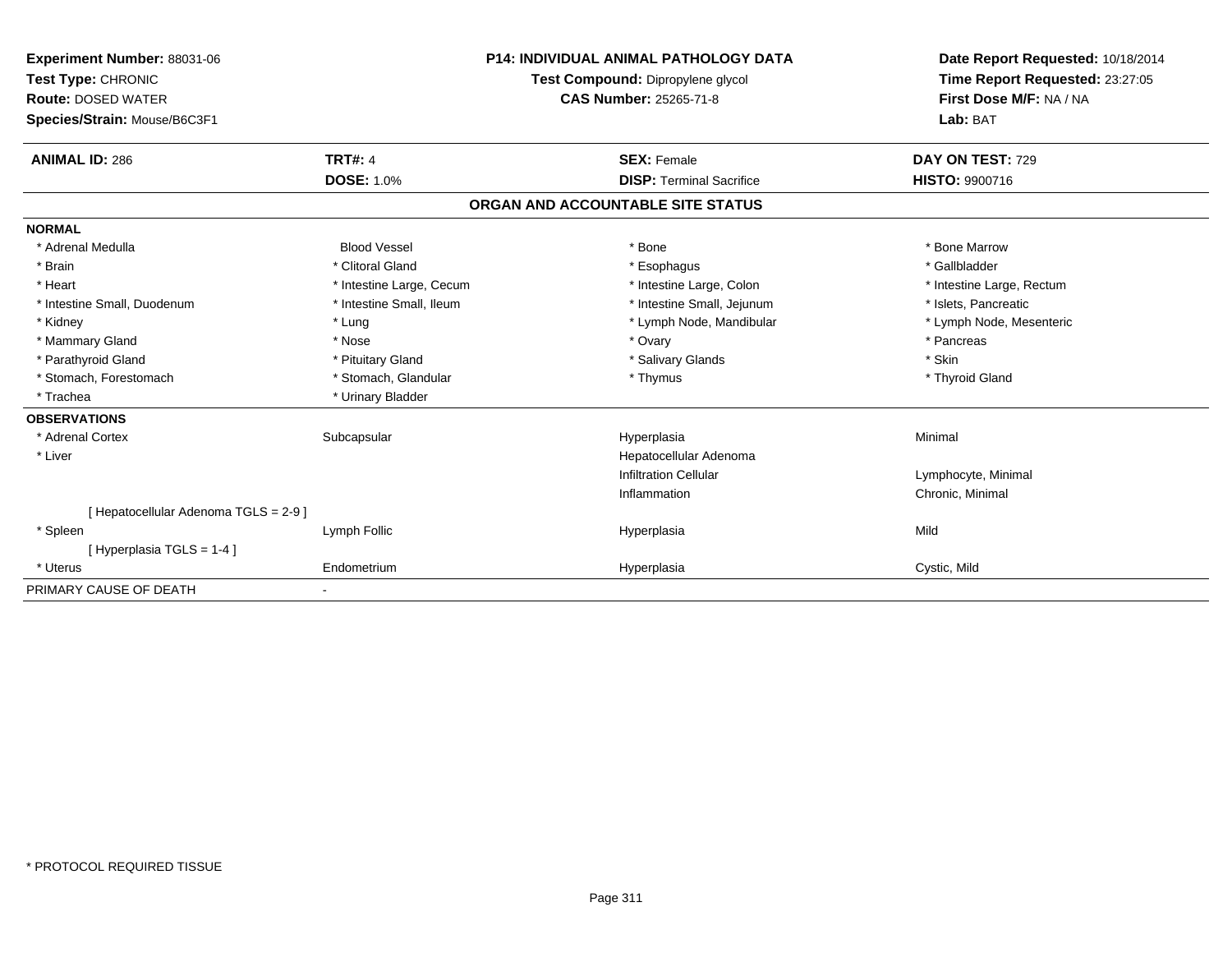| Experiment Number: 88031-06  | <b>P14: INDIVIDUAL ANIMAL PATHOLOGY DATA</b> |                               | Date Report Requested: 10/18/2014 |                           |
|------------------------------|----------------------------------------------|-------------------------------|-----------------------------------|---------------------------|
| Test Type: CHRONIC           | Test Compound: Dipropylene glycol            |                               | Time Report Requested: 23:27:05   |                           |
| <b>Route: DOSED WATER</b>    |                                              | <b>CAS Number: 25265-71-8</b> |                                   | First Dose M/F: NA / NA   |
| Species/Strain: Mouse/B6C3F1 |                                              |                               |                                   | Lab: BAT                  |
| <b>ANIMAL ID: 287</b>        | <b>TRT#: 4</b>                               |                               | <b>SEX: Female</b>                | DAY ON TEST: 728          |
|                              | <b>DOSE: 1.0%</b>                            |                               | <b>DISP: Terminal Sacrifice</b>   | HISTO: 9900717            |
|                              |                                              |                               | ORGAN AND ACCOUNTABLE SITE STATUS |                           |
| <b>NORMAL</b>                |                                              |                               |                                   |                           |
| * Adrenal Medulla            | <b>Blood Vessel</b>                          |                               | * Bone                            | * Bone Marrow             |
| * Brain                      | * Clitoral Gland                             |                               | * Esophagus                       | * Gallbladder             |
| * Heart                      | * Intestine Large, Cecum                     |                               | * Intestine Large, Colon          | * Intestine Large, Rectum |
| * Intestine Small, Duodenum  | * Intestine Small, Ileum                     |                               | * Intestine Small, Jejunum        | * Kidney                  |
| * Lung                       | * Lymph Node, Mandibular                     |                               | * Lymph Node, Mesenteric          | * Mammary Gland           |
| * Nose                       | * Pancreas                                   |                               | * Parathyroid Gland               | * Salivary Glands         |
| * Skin                       | * Stomach, Forestomach                       |                               | * Stomach, Glandular              | * Thymus                  |
| * Thyroid Gland              | * Trachea                                    |                               | * Urinary Bladder                 |                           |
| <b>OBSERVATIONS</b>          |                                              |                               |                                   |                           |
| * Adrenal Cortex             | Subcapsular                                  |                               | Hyperplasia                       | Minimal                   |
| * Islets, Pancreatic         |                                              |                               | Hyperplasia                       | Minimal                   |
| * Liver                      |                                              |                               | <b>Infiltration Cellular</b>      | Lymphocyte, Moderate      |
|                              |                                              |                               | Inflammation                      | Chronic, Minimal          |
| Mesentery                    | Fat                                          |                               | Necrosis                          | Mild                      |
| [ Necrosis TGLS = $1-9$ ]    |                                              |                               |                                   |                           |
| * Ovary                      |                                              |                               | Cyst                              | Mild                      |
| * Pituitary Gland            | <b>Pars Distalis</b>                         |                               | Hyperplasia                       | Focal, Minimal            |
| * Spleen                     |                                              |                               | Hematopoietic Cell Proliferation  | Mild                      |
| * Uterus                     | Endometrium                                  |                               | Hyperplasia                       | Cystic, Mild              |
| [Hyperplasia TGLS = 2-7]     |                                              |                               |                                   |                           |
| PRIMARY CAUSE OF DEATH       |                                              |                               |                                   |                           |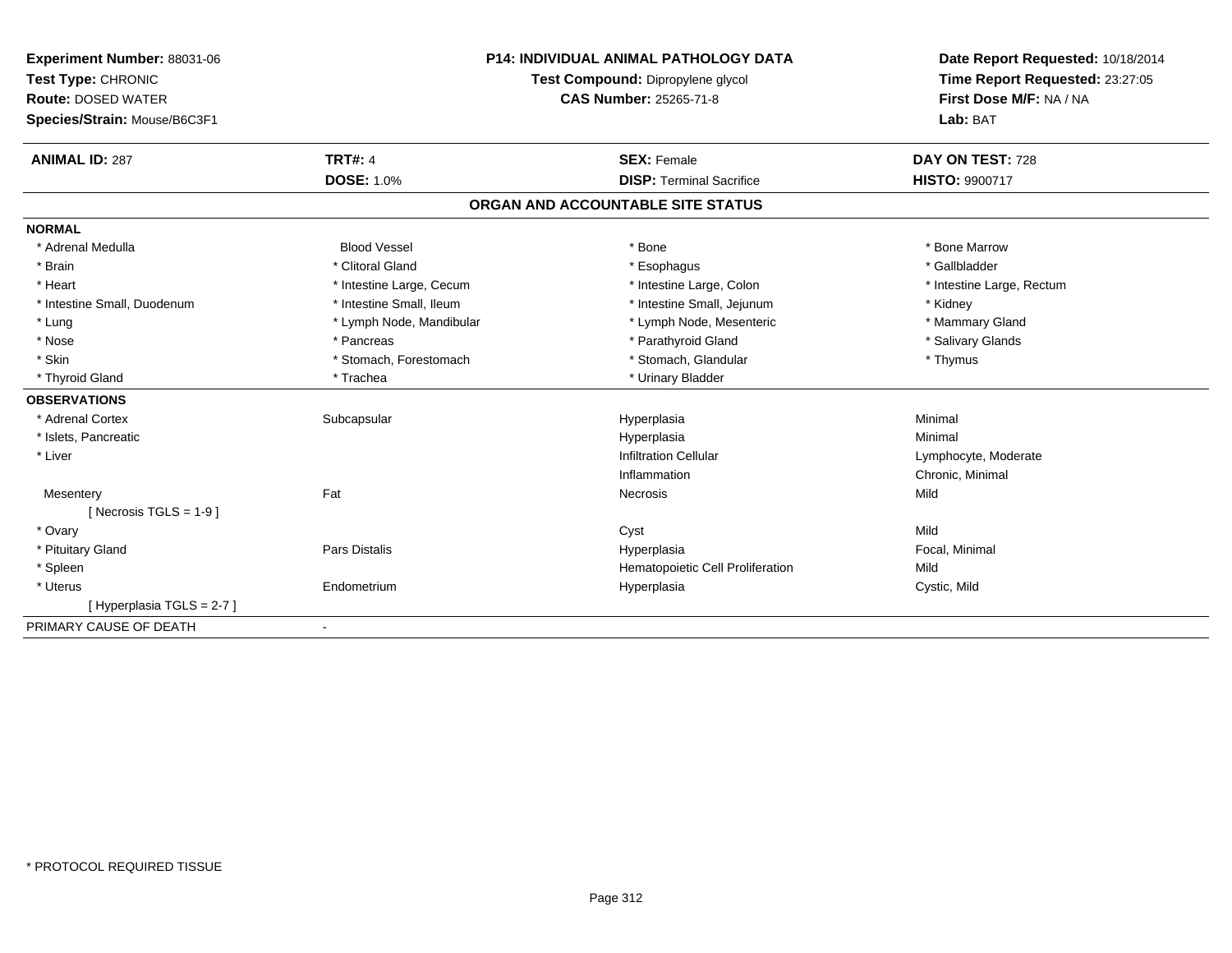| Experiment Number: 88031-06   | <b>P14: INDIVIDUAL ANIMAL PATHOLOGY DATA</b><br>Test Compound: Dipropylene glycol |                                   | Date Report Requested: 10/18/2014 |
|-------------------------------|-----------------------------------------------------------------------------------|-----------------------------------|-----------------------------------|
| Test Type: CHRONIC            |                                                                                   |                                   | Time Report Requested: 23:27:05   |
| <b>Route: DOSED WATER</b>     |                                                                                   | <b>CAS Number: 25265-71-8</b>     | First Dose M/F: NA / NA           |
| Species/Strain: Mouse/B6C3F1  |                                                                                   |                                   | Lab: BAT                          |
| <b>ANIMAL ID: 288</b>         | <b>TRT#: 4</b>                                                                    | <b>SEX: Female</b>                | DAY ON TEST: 729                  |
|                               | <b>DOSE: 1.0%</b>                                                                 | <b>DISP: Terminal Sacrifice</b>   | HISTO: 9900718                    |
|                               |                                                                                   | ORGAN AND ACCOUNTABLE SITE STATUS |                                   |
| <b>NORMAL</b>                 |                                                                                   |                                   |                                   |
| * Adrenal Medulla             | <b>Blood Vessel</b>                                                               | * Bone                            | * Bone Marrow                     |
| * Brain                       | * Clitoral Gland                                                                  | * Esophagus                       | * Gallbladder                     |
| * Heart                       | * Intestine Large, Cecum                                                          | * Intestine Large, Colon          | * Intestine Large, Rectum         |
| * Intestine Small, Duodenum   | * Intestine Small, Ileum                                                          | * Intestine Small, Jejunum        | * Islets, Pancreatic              |
| * Lymph Node, Mandibular      | * Mammary Gland                                                                   | * Nose                            | * Ovary                           |
| * Pancreas                    | * Parathyroid Gland                                                               | * Pituitary Gland                 | * Salivary Glands                 |
| * Skin                        | * Spleen                                                                          | * Stomach, Forestomach            | * Thymus                          |
| * Thyroid Gland               | * Trachea                                                                         | * Urinary Bladder                 |                                   |
| <b>MISSING</b>                |                                                                                   |                                   |                                   |
| * Lymph Node, Mesenteric      |                                                                                   |                                   |                                   |
| <b>OBSERVATIONS</b>           |                                                                                   |                                   |                                   |
| * Adrenal Cortex              | Subcapsular                                                                       | Hyperplasia                       | Mild                              |
| * Kidney                      |                                                                                   | Nephropathy                       | Minimal                           |
| * Liver                       |                                                                                   | <b>Eosinophilic Focus</b>         |                                   |
|                               |                                                                                   | <b>Infiltration Cellular</b>      | Lymphocyte, Minimal               |
|                               |                                                                                   | Inflammation                      | Chronic, Minimal                  |
|                               |                                                                                   | <b>Mixed Cell Focus</b>           |                                   |
| [Mixed Cell Focus TGLS = 2-9] |                                                                                   |                                   |                                   |
| * Lung                        | Alveolar Epith                                                                    | Hyperplasia                       | Focal, Minimal                    |
|                               |                                                                                   | Inflammation                      | Chronic, Focal, Minimal           |
| * Stomach, Glandular          |                                                                                   | <b>Infiltration Cellular</b>      | Lymphocyte, Minimal               |
| * Uterus                      | Endometrium                                                                       | Hyperplasia                       | Cystic, Minimal                   |
| [Hyperplasia TGLS = 1-7]      |                                                                                   |                                   |                                   |
| PRIMARY CAUSE OF DEATH        | $\blacksquare$                                                                    |                                   |                                   |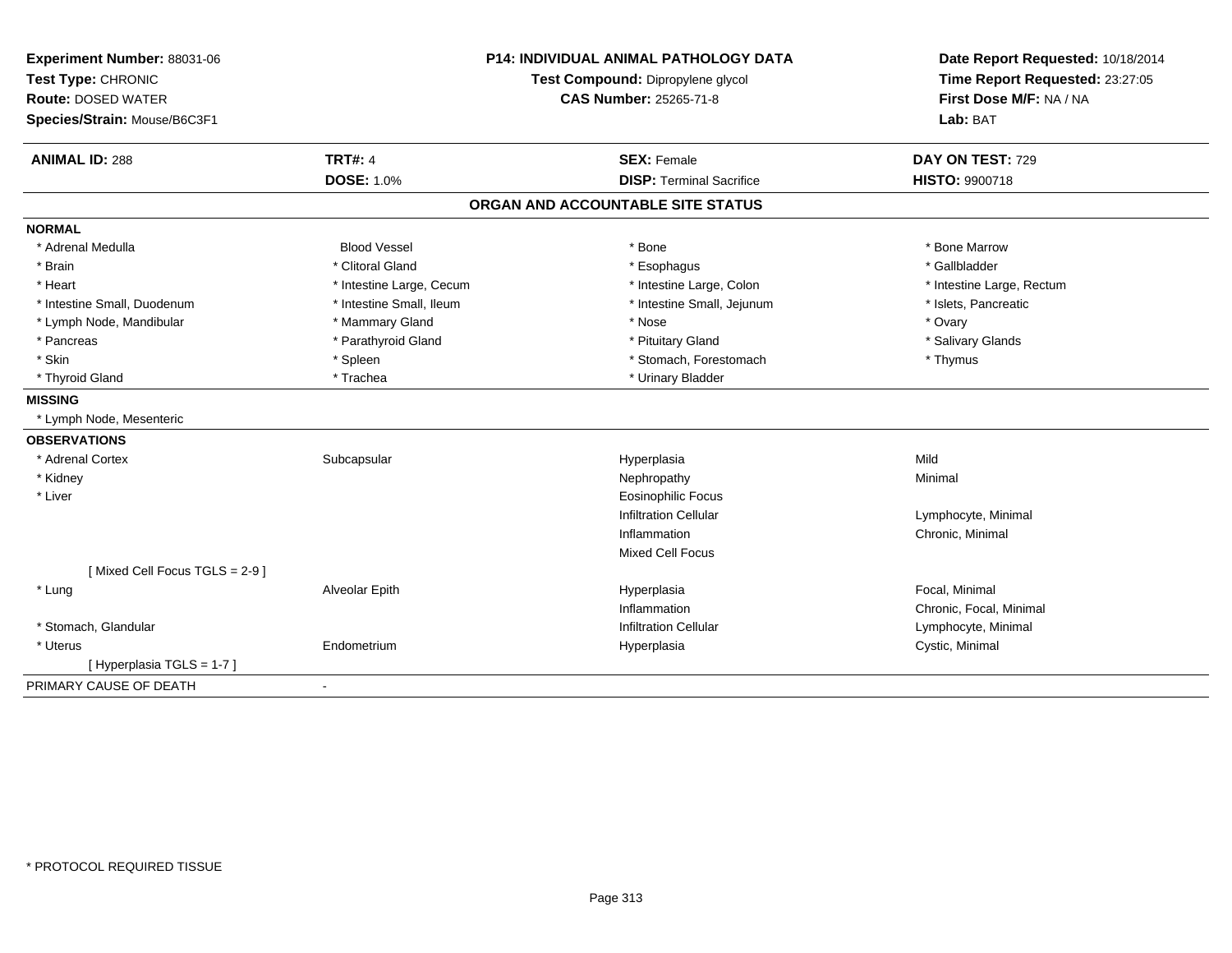| Experiment Number: 88031-06<br>Test Type: CHRONIC<br><b>Route: DOSED WATER</b><br>Species/Strain: Mouse/B6C3F1 |                          | P14: INDIVIDUAL ANIMAL PATHOLOGY DATA<br>Test Compound: Dipropylene glycol<br><b>CAS Number: 25265-71-8</b> | Date Report Requested: 10/18/2014<br>Time Report Requested: 23:27:05<br>First Dose M/F: NA / NA<br>Lab: BAT |
|----------------------------------------------------------------------------------------------------------------|--------------------------|-------------------------------------------------------------------------------------------------------------|-------------------------------------------------------------------------------------------------------------|
| <b>ANIMAL ID: 289</b>                                                                                          | <b>TRT#: 4</b>           | <b>SEX: Female</b>                                                                                          | DAY ON TEST: 729                                                                                            |
|                                                                                                                | <b>DOSE: 1.0%</b>        | <b>DISP: Terminal Sacrifice</b>                                                                             | HISTO: 9900719                                                                                              |
|                                                                                                                |                          | ORGAN AND ACCOUNTABLE SITE STATUS                                                                           |                                                                                                             |
| <b>NORMAL</b>                                                                                                  |                          |                                                                                                             |                                                                                                             |
| * Adrenal Medulla                                                                                              | <b>Blood Vessel</b>      | * Bone                                                                                                      | * Bone Marrow                                                                                               |
| * Brain                                                                                                        | * Clitoral Gland         | * Esophagus                                                                                                 | * Gallbladder                                                                                               |
| * Heart                                                                                                        | * Intestine Large, Cecum | * Intestine Large, Colon                                                                                    | * Intestine Large, Rectum                                                                                   |
| * Intestine Small, Duodenum                                                                                    | * Intestine Small, Ileum | * Intestine Small, Jejunum                                                                                  | * Islets, Pancreatic                                                                                        |
| * Lung                                                                                                         | * Mammary Gland          | * Nose                                                                                                      | * Pancreas                                                                                                  |
| * Parathyroid Gland                                                                                            | * Pituitary Gland        | * Salivary Glands                                                                                           | * Skin                                                                                                      |
| * Stomach, Forestomach                                                                                         | * Stomach, Glandular     | * Thymus                                                                                                    | * Thyroid Gland                                                                                             |
| * Trachea                                                                                                      |                          |                                                                                                             |                                                                                                             |
| <b>OBSERVATIONS</b>                                                                                            |                          |                                                                                                             |                                                                                                             |
| * Adrenal Cortex                                                                                               | Subcapsular              | Hyperplasia                                                                                                 | Minimal                                                                                                     |
| * Kidney                                                                                                       |                          | Infarct                                                                                                     | Moderate                                                                                                    |
|                                                                                                                |                          | Lymphoma Malignant                                                                                          |                                                                                                             |
| * Liver                                                                                                        |                          | Eosinophilic Focus                                                                                          |                                                                                                             |
|                                                                                                                |                          | Inflammation                                                                                                | Chronic, Minimal                                                                                            |
|                                                                                                                |                          | Lymphoma Malignant                                                                                          |                                                                                                             |
|                                                                                                                |                          | Necrosis                                                                                                    | Focal, Minimal                                                                                              |
| [ Lymphoma Malignant TGLS = 8,9-9+4+5 ]                                                                        |                          |                                                                                                             |                                                                                                             |
| Lymph Node                                                                                                     | Lumbar                   | Lymphoma Malignant                                                                                          |                                                                                                             |
|                                                                                                                | Mediastinal              | Lymphoma Malignant                                                                                          |                                                                                                             |
|                                                                                                                | Renal                    | Lymphoma Malignant                                                                                          |                                                                                                             |
| [ Lymphoma Malignant TGLS = 4-9 ]                                                                              |                          |                                                                                                             |                                                                                                             |
| [ Lymphoma Malignant TGLS = 6-6 ]                                                                              |                          |                                                                                                             |                                                                                                             |
| [ Lymphoma Malignant TGLS = 5-10 ]                                                                             |                          |                                                                                                             |                                                                                                             |
| * Lymph Node, Mandibular                                                                                       |                          | Lymphoma Malignant                                                                                          |                                                                                                             |
| [ Lymphoma Malignant TGLS = 2-2 ]                                                                              |                          |                                                                                                             |                                                                                                             |
| * Lymph Node, Mesenteric                                                                                       |                          | Lymphoma Malignant                                                                                          |                                                                                                             |
| [ Lymphoma Malignant TGLS = 7-5 ]                                                                              |                          |                                                                                                             |                                                                                                             |
| * Ovary                                                                                                        |                          | Cyst                                                                                                        | Mild                                                                                                        |
| * Spleen                                                                                                       |                          | Lymphoma Malignant                                                                                          |                                                                                                             |
| [ Lymphoma Malignant TGLS = 1-4 ]                                                                              |                          |                                                                                                             |                                                                                                             |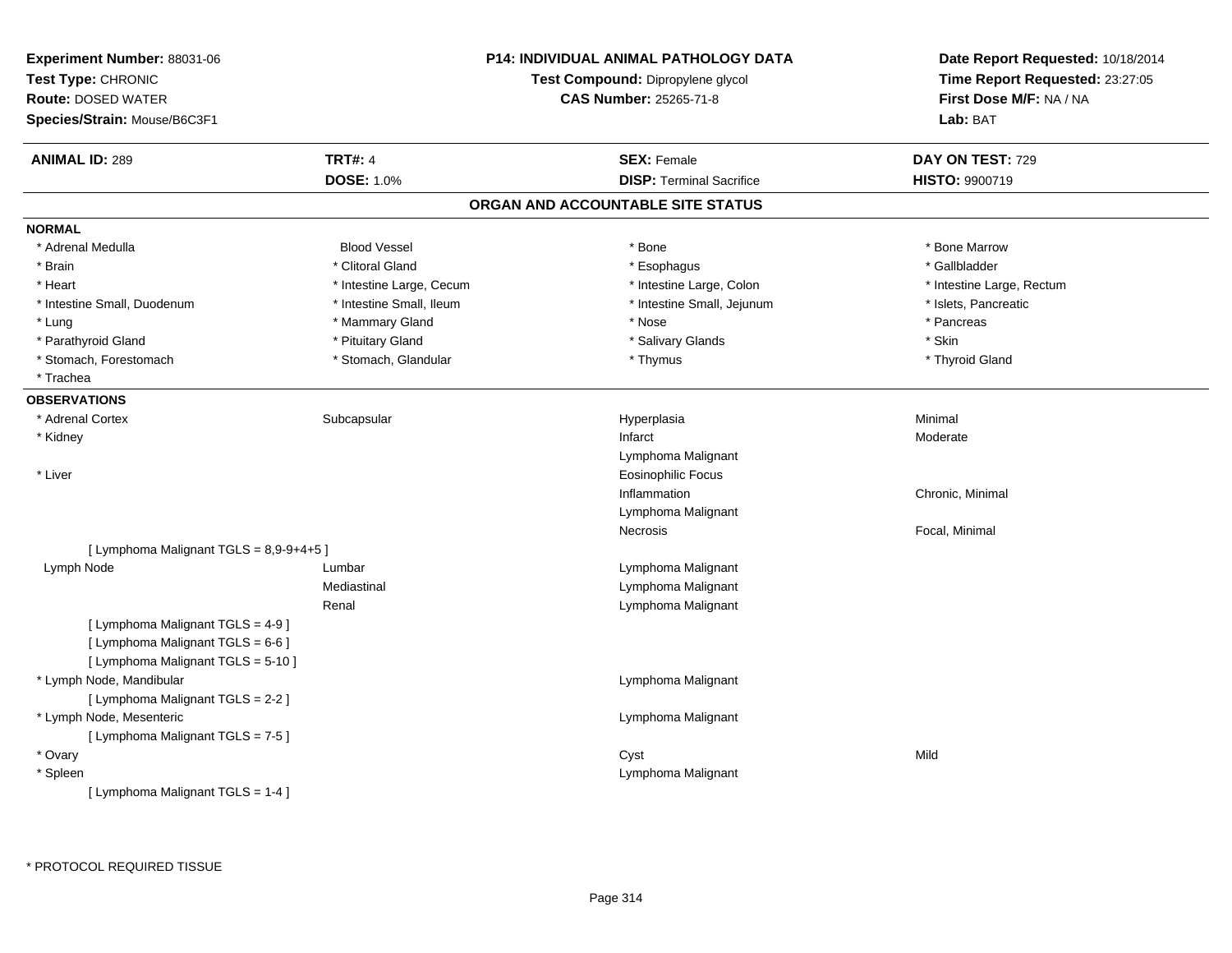| <b>Experiment Number: 88031-06</b><br>Test Type: CHRONIC |                   | <b>P14: INDIVIDUAL ANIMAL PATHOLOGY DATA</b> | Date Report Requested: 10/18/2014<br>Time Report Requested: 23:27:05 |
|----------------------------------------------------------|-------------------|----------------------------------------------|----------------------------------------------------------------------|
|                                                          |                   | Test Compound: Dipropylene glycol            |                                                                      |
| <b>Route: DOSED WATER</b>                                |                   | <b>CAS Number: 25265-71-8</b>                | First Dose M/F: NA / NA                                              |
| Species/Strain: Mouse/B6C3F1                             |                   |                                              | Lab: BAT                                                             |
| <b>ANIMAL ID: 289</b>                                    | <b>TRT#: 4</b>    | <b>SEX: Female</b>                           | DAY ON TEST: 729                                                     |
|                                                          | <b>DOSE: 1.0%</b> | <b>DISP: Terminal Sacrifice</b>              | <b>HISTO: 9900719</b>                                                |
|                                                          |                   | ORGAN AND ACCOUNTABLE SITE STATUS            |                                                                      |
| * Urinary Bladder                                        |                   | Lymphoma Malignant                           |                                                                      |
| * Uterus                                                 | Endometrium       | Hyperplasia                                  | Cystic, Minimal                                                      |
| [Hyperplasia TGLS = $3-7$ ]                              |                   |                                              |                                                                      |
| PRIMARY CAUSE OF DEATH                                   |                   |                                              |                                                                      |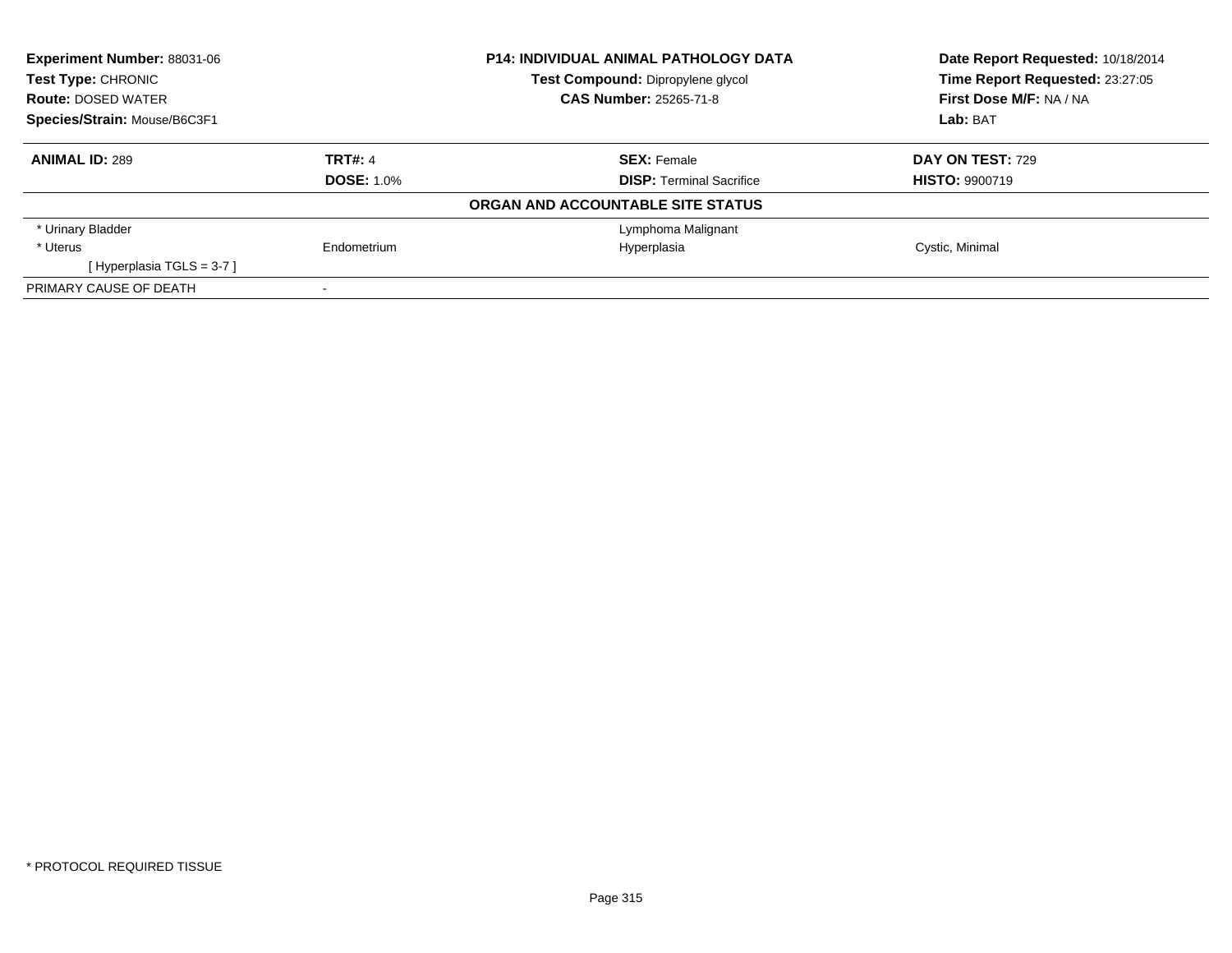| Experiment Number: 88031-06<br>Test Type: CHRONIC<br><b>Route: DOSED WATER</b><br>Species/Strain: Mouse/B6C3F1 |                          | P14: INDIVIDUAL ANIMAL PATHOLOGY DATA<br>Test Compound: Dipropylene glycol<br><b>CAS Number: 25265-71-8</b> | Date Report Requested: 10/18/2014<br>Time Report Requested: 23:27:05<br>First Dose M/F: NA / NA<br>Lab: BAT |
|----------------------------------------------------------------------------------------------------------------|--------------------------|-------------------------------------------------------------------------------------------------------------|-------------------------------------------------------------------------------------------------------------|
| <b>ANIMAL ID: 290</b>                                                                                          | <b>TRT#: 4</b>           | <b>SEX: Female</b>                                                                                          | DAY ON TEST: 729                                                                                            |
|                                                                                                                | <b>DOSE: 1.0%</b>        | <b>DISP: Terminal Sacrifice</b>                                                                             | <b>HISTO: 9900720</b>                                                                                       |
|                                                                                                                |                          | ORGAN AND ACCOUNTABLE SITE STATUS                                                                           |                                                                                                             |
| <b>NORMAL</b>                                                                                                  |                          |                                                                                                             |                                                                                                             |
| * Adrenal Medulla                                                                                              | <b>Blood Vessel</b>      | * Bone                                                                                                      | * Bone Marrow                                                                                               |
| * Brain                                                                                                        | * Clitoral Gland         | * Esophagus                                                                                                 | * Gallbladder                                                                                               |
| * Heart                                                                                                        | * Intestine Large, Cecum | * Intestine Large, Colon                                                                                    | * Intestine Large, Rectum                                                                                   |
| * Intestine Small, Duodenum                                                                                    | * Intestine Small, Ileum | * Intestine Small, Jejunum                                                                                  | * Islets, Pancreatic                                                                                        |
| * Kidney                                                                                                       | * Lung                   | * Lymph Node, Mandibular                                                                                    | * Lymph Node, Mesenteric                                                                                    |
| * Mammary Gland                                                                                                | * Nose                   | * Ovary                                                                                                     | * Pancreas                                                                                                  |
| * Parathyroid Gland                                                                                            | * Pituitary Gland        | * Salivary Glands                                                                                           | * Skin                                                                                                      |
| * Stomach, Forestomach                                                                                         | * Stomach, Glandular     | * Thymus                                                                                                    | * Thyroid Gland                                                                                             |
| * Trachea                                                                                                      | * Urinary Bladder        |                                                                                                             |                                                                                                             |
| <b>OBSERVATIONS</b>                                                                                            |                          |                                                                                                             |                                                                                                             |
| * Adrenal Cortex                                                                                               | Subcapsular              | Hyperplasia                                                                                                 | Minimal                                                                                                     |
| * Liver                                                                                                        |                          | <b>Clear Cell Focus</b>                                                                                     |                                                                                                             |
|                                                                                                                |                          | Eosinophilic Focus                                                                                          |                                                                                                             |
|                                                                                                                |                          | Hepatocellular Adenoma                                                                                      |                                                                                                             |
|                                                                                                                |                          | <b>Infiltration Cellular</b>                                                                                | Lymphocyte, Minimal                                                                                         |
|                                                                                                                |                          | Inflammation                                                                                                | Chronic, Minimal                                                                                            |
|                                                                                                                |                          | <b>Mixed Cell Focus</b>                                                                                     |                                                                                                             |
| [Clear Cell Focus TGLS = 2-9]                                                                                  |                          |                                                                                                             |                                                                                                             |
| [ Eosinophilic Focus TGLS = 4-10 ]                                                                             |                          |                                                                                                             |                                                                                                             |
| [ Hepatocellular Adenoma TGLS = 3-4 ]                                                                          |                          |                                                                                                             |                                                                                                             |
| [Mixed Cell Focus TGLS = 5-5]                                                                                  |                          |                                                                                                             |                                                                                                             |
| * Spleen                                                                                                       | Lymph Follic             | Atrophy                                                                                                     | Minimal                                                                                                     |
| * Uterus                                                                                                       | Endometrium              | Hyperplasia                                                                                                 | Cystic, Minimal                                                                                             |
| [Hyperplasia TGLS = 1-7]                                                                                       |                          |                                                                                                             |                                                                                                             |
| PRIMARY CAUSE OF DEATH                                                                                         | $\sim$                   |                                                                                                             |                                                                                                             |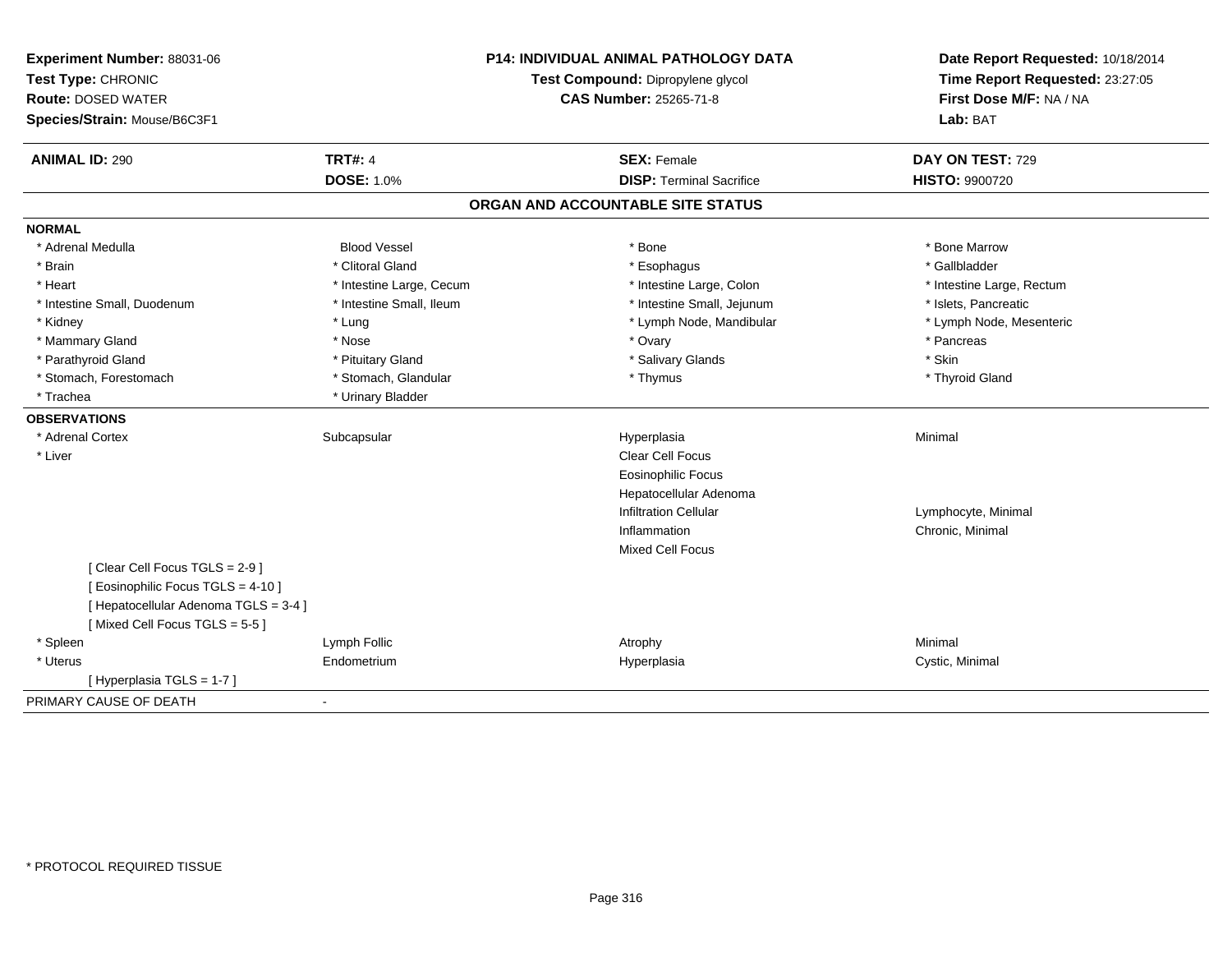| Experiment Number: 88031-06   | <b>P14: INDIVIDUAL ANIMAL PATHOLOGY DATA</b><br>Test Compound: Dipropylene glycol |                                   | Date Report Requested: 10/18/2014 |
|-------------------------------|-----------------------------------------------------------------------------------|-----------------------------------|-----------------------------------|
| Test Type: CHRONIC            |                                                                                   |                                   | Time Report Requested: 23:27:05   |
| <b>Route: DOSED WATER</b>     |                                                                                   | CAS Number: 25265-71-8            | First Dose M/F: NA / NA           |
| Species/Strain: Mouse/B6C3F1  |                                                                                   |                                   | Lab: BAT                          |
| <b>ANIMAL ID: 291</b>         | <b>TRT#: 4</b>                                                                    | <b>SEX: Female</b>                | DAY ON TEST: 730                  |
|                               | <b>DOSE: 1.0%</b>                                                                 | <b>DISP: Terminal Sacrifice</b>   | HISTO: 9900721                    |
|                               |                                                                                   | ORGAN AND ACCOUNTABLE SITE STATUS |                                   |
| <b>NORMAL</b>                 |                                                                                   |                                   |                                   |
| * Adrenal Medulla             | <b>Blood Vessel</b>                                                               | * Bone Marrow                     | * Brain                           |
| * Clitoral Gland              | * Esophagus                                                                       | * Gallbladder                     | * Heart                           |
| * Intestine Large, Cecum      | * Intestine Large, Colon                                                          | * Intestine Large, Rectum         | * Intestine Small. Duodenum       |
| * Intestine Small. Ileum      | * Intestine Small, Jejunum                                                        | * Kidney                          | * Lymph Node, Mesenteric          |
| * Mammary Gland               | * Nose                                                                            | * Pancreas                        | * Salivary Glands                 |
| * Skin                        | * Spleen                                                                          | * Stomach, Forestomach            | * Stomach, Glandular              |
| * Thymus                      | * Thyroid Gland                                                                   | * Trachea                         | * Urinary Bladder                 |
| <b>MISSING</b>                |                                                                                   |                                   |                                   |
| * Lymph Node, Mandibular      | * Parathyroid Gland                                                               |                                   |                                   |
| <b>OBSERVATIONS</b>           |                                                                                   |                                   |                                   |
| * Adrenal Cortex              | Subcapsular                                                                       | Hyperplasia                       | Minimal                           |
|                               |                                                                                   | Hyperplasia                       | Focal, Minimal                    |
| * Bone                        |                                                                                   | Fibrosis                          | Moderate                          |
| * Islets, Pancreatic          |                                                                                   | Hyperplasia                       | Mild                              |
| * Liver                       |                                                                                   | <b>Mixed Cell Focus</b>           |                                   |
|                               |                                                                                   | Vacuolization Cytoplasmic         | Focal, Minimal                    |
| [Mixed Cell Focus TGLS = 2-4] |                                                                                   |                                   |                                   |
| * Lung                        |                                                                                   | Alveolar/Bronchiolar Carcinoma    |                                   |
| * Ovary                       |                                                                                   | Cyst                              | Moderate                          |
| * Pituitary Gland             | <b>Pars Distalis</b>                                                              | Adenoma                           |                                   |
|                               | <b>Pars Distalis</b>                                                              | Hyperplasia                       | Focal, Minimal                    |
| * Uterus                      | Endometrium                                                                       | Hyperplasia                       | Cystic, Mild                      |
| [Hyperplasia TGLS = 1-7]      |                                                                                   |                                   |                                   |
| PRIMARY CAUSE OF DEATH        | $\blacksquare$                                                                    |                                   |                                   |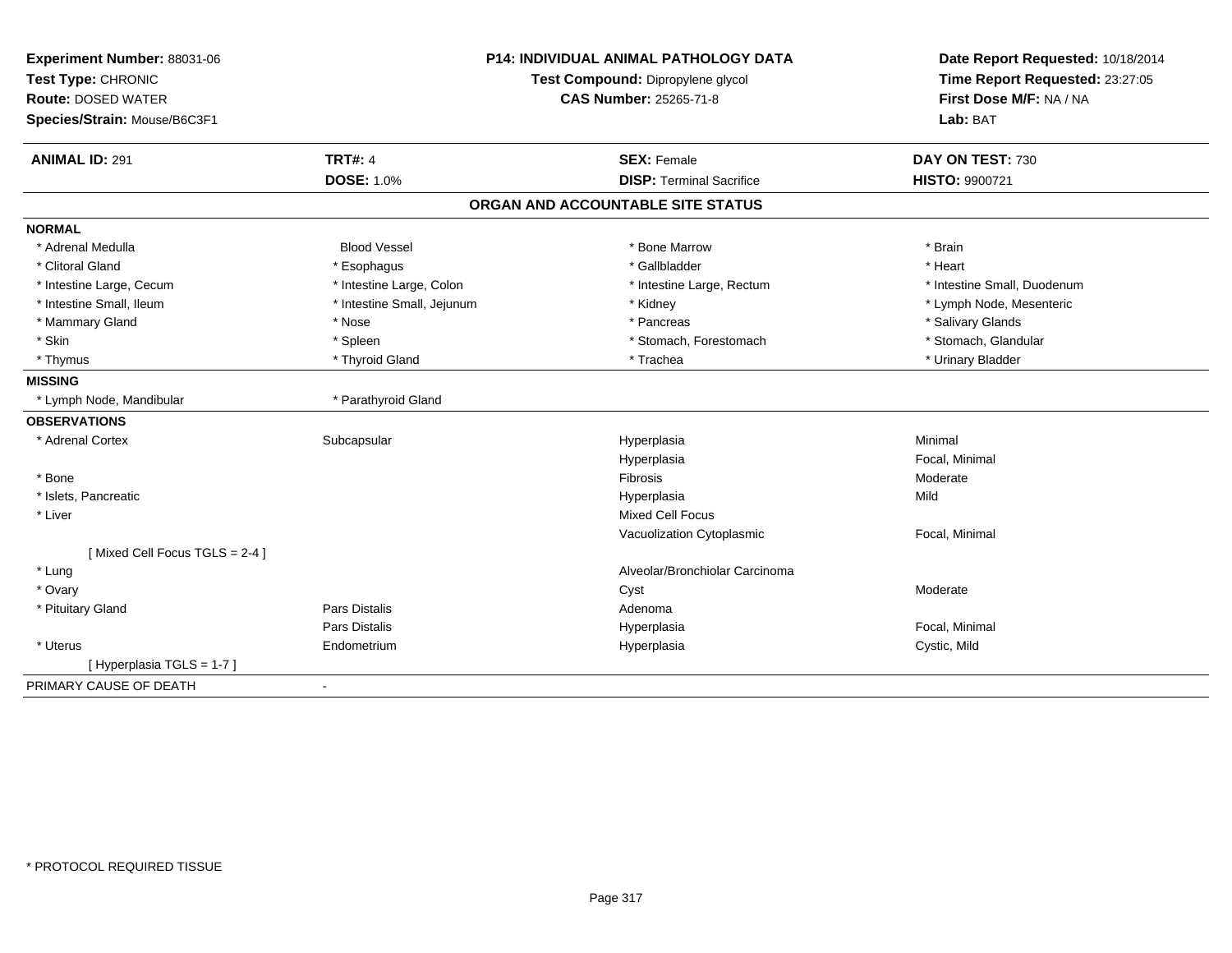| Experiment Number: 88031-06<br>Test Type: CHRONIC<br><b>Route: DOSED WATER</b><br>Species/Strain: Mouse/B6C3F1 | <b>P14: INDIVIDUAL ANIMAL PATHOLOGY DATA</b><br>Test Compound: Dipropylene glycol<br><b>CAS Number: 25265-71-8</b> |                                                       | Date Report Requested: 10/18/2014<br>Time Report Requested: 23:27:05<br>First Dose M/F: NA / NA<br>Lab: BAT |
|----------------------------------------------------------------------------------------------------------------|--------------------------------------------------------------------------------------------------------------------|-------------------------------------------------------|-------------------------------------------------------------------------------------------------------------|
| <b>ANIMAL ID: 292</b>                                                                                          | <b>TRT#: 4</b><br><b>DOSE: 1.0%</b>                                                                                | <b>SEX: Female</b><br><b>DISP: Terminal Sacrifice</b> | DAY ON TEST: 729<br><b>HISTO: 9900722</b>                                                                   |
|                                                                                                                |                                                                                                                    | ORGAN AND ACCOUNTABLE SITE STATUS                     |                                                                                                             |
| <b>NORMAL</b>                                                                                                  |                                                                                                                    |                                                       |                                                                                                             |
| * Adrenal Medulla                                                                                              | <b>Blood Vessel</b>                                                                                                | * Bone                                                | * Bone Marrow                                                                                               |
| * Brain                                                                                                        | * Clitoral Gland                                                                                                   | * Esophagus                                           | * Gallbladder                                                                                               |
| * Heart                                                                                                        | * Intestine Large, Cecum                                                                                           | * Intestine Large, Colon                              | * Intestine Large, Rectum                                                                                   |
| * Intestine Small, Duodenum                                                                                    | * Intestine Small, Ileum                                                                                           | * Intestine Small, Jejunum                            | * Kidney                                                                                                    |
| * Lung                                                                                                         | * Lymph Node, Mandibular                                                                                           | * Lymph Node, Mesenteric                              | * Mammary Gland                                                                                             |
| * Nose                                                                                                         | * Ovary                                                                                                            | * Pancreas                                            | * Parathyroid Gland                                                                                         |
| * Pituitary Gland                                                                                              | * Salivary Glands                                                                                                  | * Skin                                                | * Stomach, Forestomach                                                                                      |
| * Stomach, Glandular                                                                                           | * Thymus                                                                                                           | * Thyroid Gland                                       | * Trachea                                                                                                   |
| * Urinary Bladder                                                                                              | * Uterus                                                                                                           |                                                       |                                                                                                             |
| <b>OBSERVATIONS</b>                                                                                            |                                                                                                                    |                                                       |                                                                                                             |
| * Adrenal Cortex                                                                                               | Subcapsular                                                                                                        | Hyperplasia                                           | Minimal                                                                                                     |
|                                                                                                                |                                                                                                                    | Hypertrophy                                           | Focal, Minimal                                                                                              |
| * Islets, Pancreatic                                                                                           |                                                                                                                    | Hyperplasia                                           | Minimal                                                                                                     |
| * Liver                                                                                                        |                                                                                                                    | <b>Eosinophilic Focus</b>                             |                                                                                                             |
|                                                                                                                |                                                                                                                    | Hepatocellular Adenoma                                | Multiple                                                                                                    |
|                                                                                                                |                                                                                                                    | <b>Infiltration Cellular</b>                          | Lymphocyte, Minimal                                                                                         |
|                                                                                                                |                                                                                                                    | Inflammation                                          | Chronic, Minimal                                                                                            |
|                                                                                                                |                                                                                                                    | <b>Mixed Cell Focus</b>                               |                                                                                                             |
|                                                                                                                |                                                                                                                    | Vacuolization Cytoplasmic                             | Focal, Minimal                                                                                              |
| [ Eosinophilic Focus TGLS = 4-5,5-9 ]                                                                          |                                                                                                                    |                                                       |                                                                                                             |
| [ Hepatocellular Adenoma TGLS = 1-10,2-9,3-9 ]                                                                 |                                                                                                                    |                                                       |                                                                                                             |
| [Mixed Cell Focus TGLS = 6-10]                                                                                 |                                                                                                                    |                                                       |                                                                                                             |
| * Spleen                                                                                                       |                                                                                                                    | Hematopoietic Cell Proliferation                      | Minimal                                                                                                     |
| PRIMARY CAUSE OF DEATH                                                                                         |                                                                                                                    |                                                       |                                                                                                             |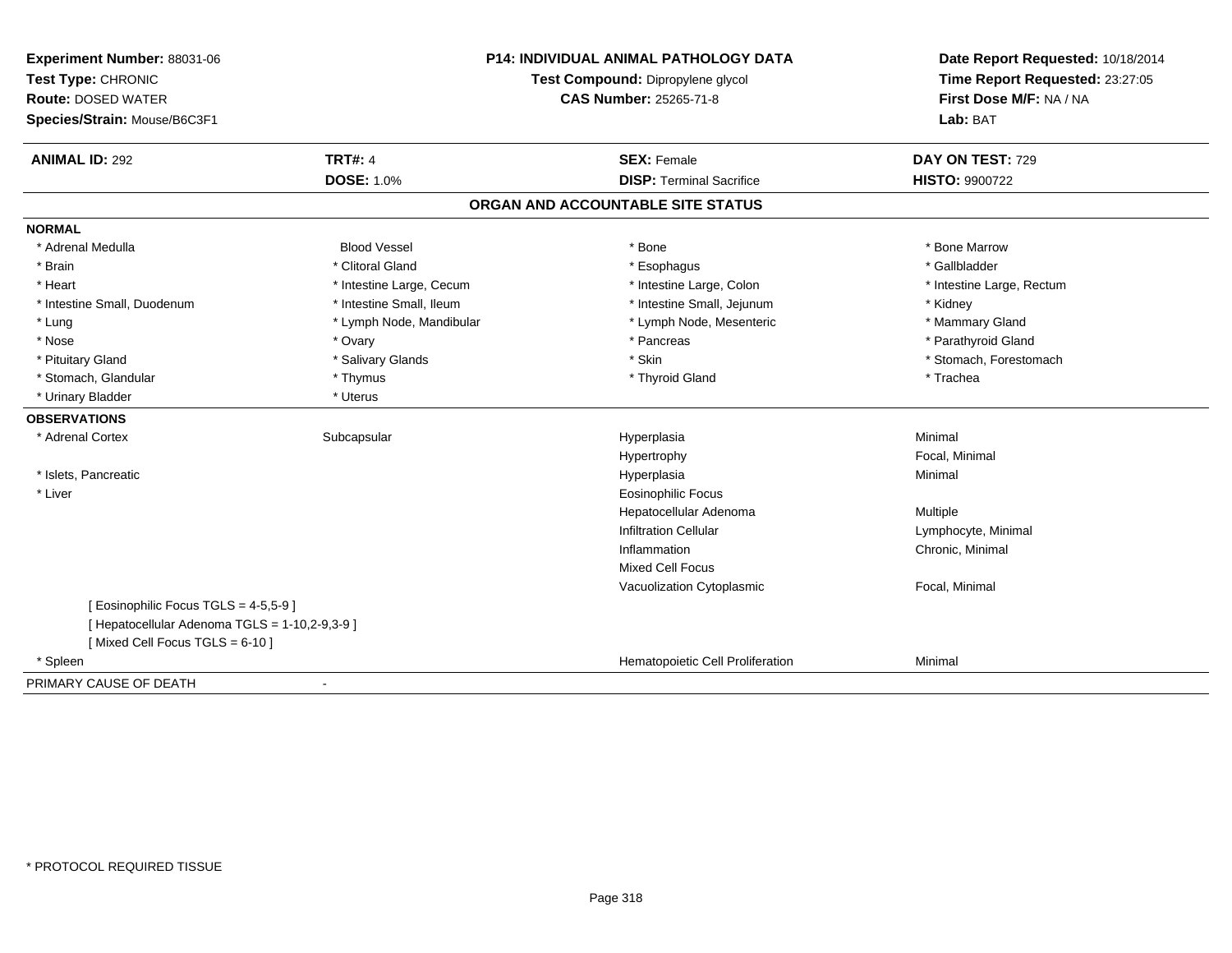| Experiment Number: 88031-06  |                          | <b>P14: INDIVIDUAL ANIMAL PATHOLOGY DATA</b> | Date Report Requested: 10/18/2014 |
|------------------------------|--------------------------|----------------------------------------------|-----------------------------------|
| Test Type: CHRONIC           |                          | Test Compound: Dipropylene glycol            | Time Report Requested: 23:27:05   |
| <b>Route: DOSED WATER</b>    |                          | <b>CAS Number: 25265-71-8</b>                | First Dose M/F: NA / NA           |
| Species/Strain: Mouse/B6C3F1 |                          |                                              | Lab: BAT                          |
| <b>ANIMAL ID: 293</b>        | <b>TRT#: 4</b>           | <b>SEX: Female</b>                           | DAY ON TEST: 543                  |
|                              | <b>DOSE: 1.0%</b>        | <b>DISP:</b> Moribund Sacrifice              | HISTO: 9900723                    |
|                              |                          | ORGAN AND ACCOUNTABLE SITE STATUS            |                                   |
| <b>NORMAL</b>                |                          |                                              |                                   |
| * Adrenal Medulla            | <b>Blood Vessel</b>      | * Bone                                       | * Bone Marrow                     |
| * Brain                      | * Clitoral Gland         | * Esophagus                                  | * Gallbladder                     |
| * Heart                      | * Intestine Large, Cecum | * Intestine Large, Colon                     | * Intestine Large, Rectum         |
| * Intestine Small, Duodenum  | * Intestine Small, Ileum | * Intestine Small, Jejunum                   | * Islets, Pancreatic              |
| * Kidney                     | * Lung                   | * Lymph Node, Mandibular                     | * Lymph Node, Mesenteric          |
| * Mammary Gland              | * Nose                   | * Pancreas                                   | * Pituitary Gland                 |
| * Salivary Glands            | * Skin                   | * Stomach, Forestomach                       | * Stomach, Glandular              |
| * Thymus                     | * Thyroid Gland          | * Trachea                                    | * Urinary Bladder                 |
| <b>MISSING</b>               |                          |                                              |                                   |
| * Parathyroid Gland          |                          |                                              |                                   |
| <b>OBSERVATIONS</b>          |                          |                                              |                                   |
| * Adrenal Cortex             | Subcapsular              | Hyperplasia                                  | Minimal                           |
| * Liver                      |                          | <b>Infiltration Cellular</b>                 | Lymphocyte, Minimal               |
|                              |                          | Inflammation                                 | Chronic, Minimal                  |
|                              |                          | Vacuolization Cytoplasmic                    | Focal, Minimal                    |
| Mesentery                    | Fat                      | Necrosis                                     | Mild                              |
| [ Necrosis TGLS = $1-9$ ]    |                          |                                              |                                   |
| * Ovary                      |                          | Cyst                                         | Minimal                           |
| * Spleen                     | Lymph Follic             | Atrophy                                      | Marked                            |
| * Uterus                     | Endometrium              | Hyperplasia                                  | Cystic, Minimal                   |
| [Hyperplasia TGLS = 2-7]     |                          |                                              |                                   |
| PRIMARY CAUSE OF DEATH       | - UNCERTAIN              |                                              |                                   |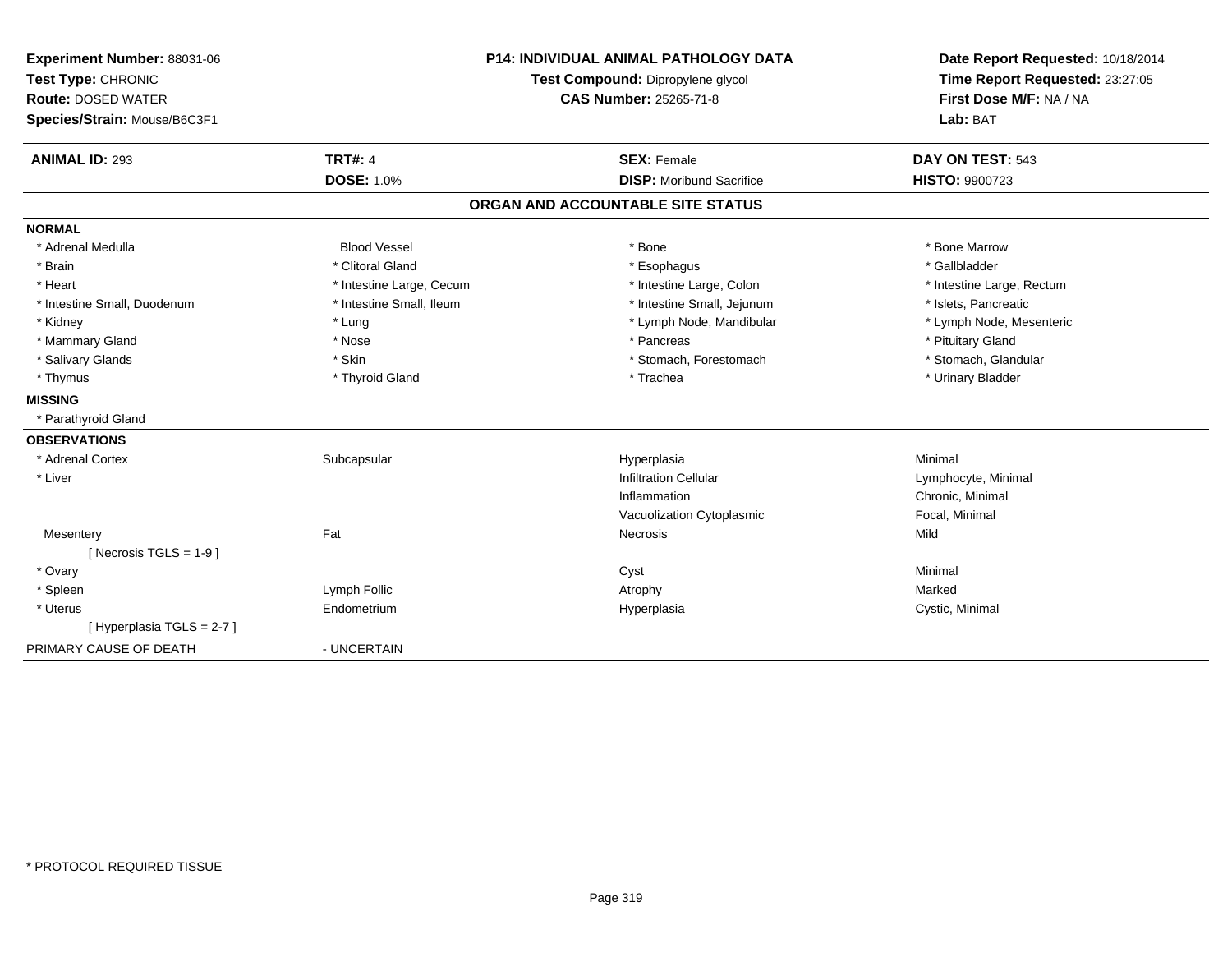| Experiment Number: 88031-06  | <b>P14: INDIVIDUAL ANIMAL PATHOLOGY DATA</b><br>Test Compound: Dipropylene glycol<br><b>CAS Number: 25265-71-8</b> |                                   | Date Report Requested: 10/18/2014 |
|------------------------------|--------------------------------------------------------------------------------------------------------------------|-----------------------------------|-----------------------------------|
| Test Type: CHRONIC           |                                                                                                                    |                                   | Time Report Requested: 23:27:05   |
| <b>Route: DOSED WATER</b>    |                                                                                                                    |                                   | First Dose M/F: NA / NA           |
| Species/Strain: Mouse/B6C3F1 |                                                                                                                    |                                   | Lab: BAT                          |
| <b>ANIMAL ID: 294</b>        | <b>TRT#: 4</b>                                                                                                     | <b>SEX: Female</b>                | DAY ON TEST: 728                  |
|                              | <b>DOSE: 1.0%</b>                                                                                                  | <b>DISP: Terminal Sacrifice</b>   | <b>HISTO: 9900724</b>             |
|                              |                                                                                                                    | ORGAN AND ACCOUNTABLE SITE STATUS |                                   |
| <b>NORMAL</b>                |                                                                                                                    |                                   |                                   |
| * Adrenal Medulla            | <b>Blood Vessel</b>                                                                                                | * Bone                            | * Bone Marrow                     |
| * Brain                      | * Clitoral Gland                                                                                                   | * Esophagus                       | * Gallbladder                     |
| * Heart                      | * Intestine Large, Cecum                                                                                           | * Intestine Large, Colon          | * Intestine Large, Rectum         |
| * Intestine Small, Duodenum  | * Intestine Small, Ileum                                                                                           | * Intestine Small, Jejunum        | * Kidney                          |
| * Lung                       | * Lymph Node, Mandibular                                                                                           | * Lymph Node, Mesenteric          | * Mammary Gland                   |
| * Nose                       | * Pancreas                                                                                                         | * Parathyroid Gland               | * Salivary Glands                 |
| * Skin                       | * Stomach, Forestomach                                                                                             | * Stomach, Glandular              | * Thymus                          |
| * Thyroid Gland              | * Trachea                                                                                                          | * Urinary Bladder                 |                                   |
| <b>OBSERVATIONS</b>          |                                                                                                                    |                                   |                                   |
| * Adrenal Cortex             | Subcapsular                                                                                                        | Hyperplasia                       | Minimal                           |
| * Islets, Pancreatic         |                                                                                                                    | Hyperplasia                       | Minimal                           |
| * Liver                      |                                                                                                                    | <b>Infiltration Cellular</b>      | Lymphocyte, Minimal               |
|                              |                                                                                                                    | Inflammation                      | Chronic, Minimal                  |
|                              |                                                                                                                    | Vacuolization Cytoplasmic         | Focal, Minimal                    |
| * Ovary                      |                                                                                                                    | Cyst                              | Mild                              |
|                              |                                                                                                                    | Cystadenoma                       |                                   |
| [Cyst TGLS = $2-7$ ]         |                                                                                                                    |                                   |                                   |
| [Cystadenoma TGLS = 1-7]     |                                                                                                                    |                                   |                                   |
| * Pituitary Gland            | Pars Distalis                                                                                                      | Hyperplasia                       | Focal, Minimal                    |
| * Spleen                     |                                                                                                                    | Hematopoietic Cell Proliferation  | Minimal                           |
| * Uterus                     | Endometrium                                                                                                        | Hyperplasia                       | Cystic, Minimal                   |
| PRIMARY CAUSE OF DEATH       | $\blacksquare$                                                                                                     |                                   |                                   |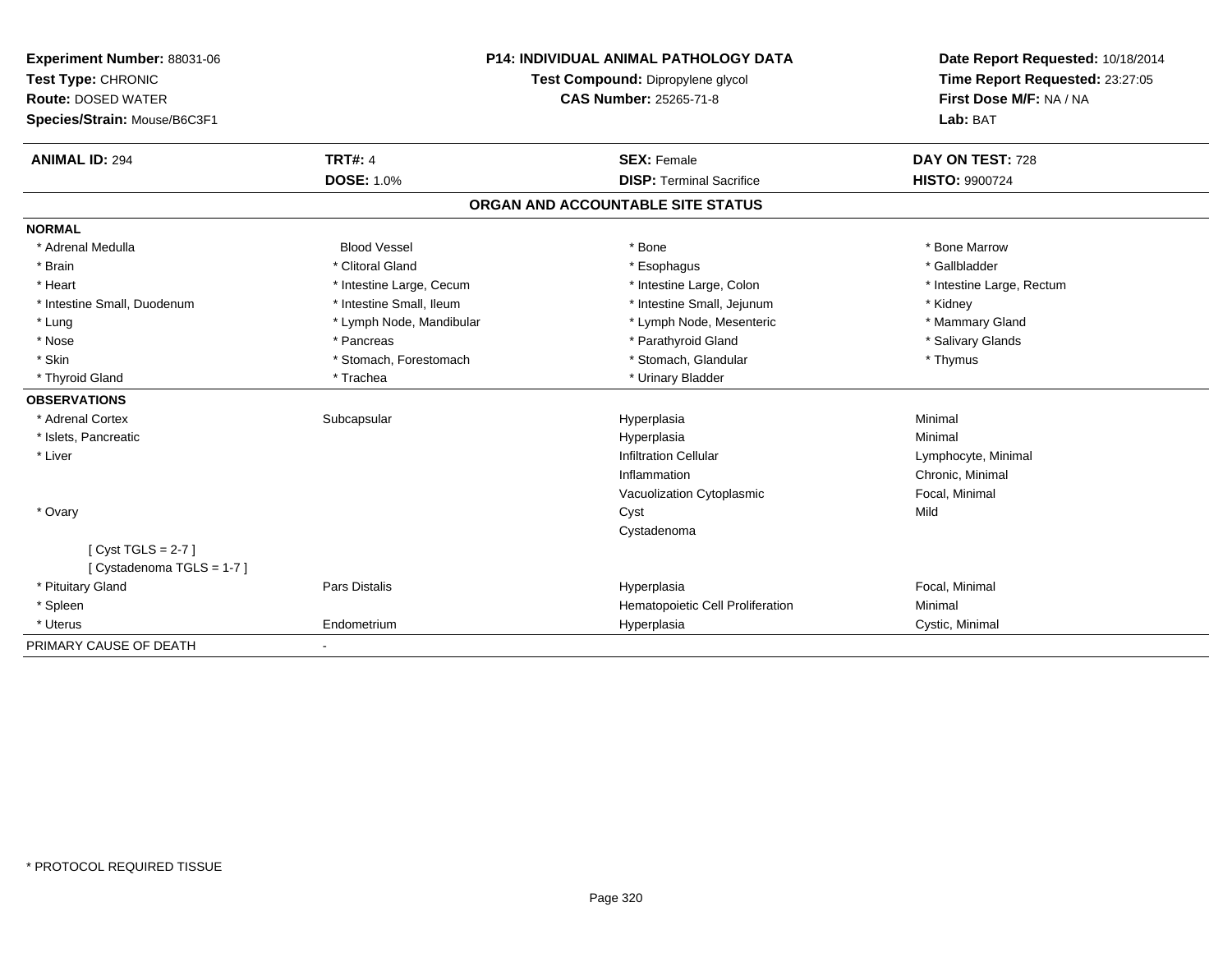| Experiment Number: 88031-06<br>Test Type: CHRONIC |                          | <b>P14: INDIVIDUAL ANIMAL PATHOLOGY DATA</b> | Date Report Requested: 10/18/2014 |  |
|---------------------------------------------------|--------------------------|----------------------------------------------|-----------------------------------|--|
|                                                   |                          | Test Compound: Dipropylene glycol            | Time Report Requested: 23:27:05   |  |
| <b>Route: DOSED WATER</b>                         |                          | <b>CAS Number: 25265-71-8</b>                | First Dose M/F: NA / NA           |  |
| Species/Strain: Mouse/B6C3F1                      |                          |                                              | Lab: BAT                          |  |
| <b>ANIMAL ID: 295</b>                             | <b>TRT#: 4</b>           | <b>SEX: Female</b>                           | DAY ON TEST: 730                  |  |
|                                                   | <b>DOSE: 1.0%</b>        | <b>DISP: Terminal Sacrifice</b>              | <b>HISTO: 9900725</b>             |  |
|                                                   |                          | ORGAN AND ACCOUNTABLE SITE STATUS            |                                   |  |
| <b>NORMAL</b>                                     |                          |                                              |                                   |  |
| * Adrenal Medulla                                 | <b>Blood Vessel</b>      | * Bone                                       | * Bone Marrow                     |  |
| * Brain                                           | * Clitoral Gland         | * Esophagus                                  | * Gallbladder                     |  |
| * Heart                                           | * Intestine Large, Cecum | * Intestine Large, Colon                     | * Intestine Large, Rectum         |  |
| * Intestine Small, Duodenum                       | * Intestine Small, Ileum | * Intestine Small, Jejunum                   | * Islets, Pancreatic              |  |
| * Kidney                                          | * Lung                   | * Lymph Node, Mandibular                     | * Lymph Node, Mesenteric          |  |
| * Mammary Gland                                   | * Nose                   | * Pancreas                                   | * Pituitary Gland                 |  |
| * Salivary Glands                                 | * Skin                   | * Spleen                                     | * Stomach, Forestomach            |  |
| * Stomach, Glandular                              | * Thymus                 | * Thyroid Gland                              | * Trachea                         |  |
| * Urinary Bladder                                 |                          |                                              |                                   |  |
| <b>MISSING</b>                                    |                          |                                              |                                   |  |
| * Parathyroid Gland                               |                          |                                              |                                   |  |
| <b>OBSERVATIONS</b>                               |                          |                                              |                                   |  |
| * Adrenal Cortex                                  | Subcapsular              | Hyperplasia                                  | Minimal                           |  |
| * Liver                                           |                          | <b>Infiltration Cellular</b>                 | Lymphocyte, Minimal               |  |
|                                                   |                          | Inflammation                                 | Chronic, Minimal                  |  |
|                                                   |                          | <b>Mixed Cell Focus</b>                      |                                   |  |
|                                                   |                          | Vacuolization Cytoplasmic                    | Focal, Minimal                    |  |
| [Mixed Cell Focus TGLS = 1,2-4+5]                 |                          |                                              |                                   |  |
| * Ovary                                           |                          | Cystadenoma                                  |                                   |  |
| * Uterus                                          | Endometrium              | Hyperplasia                                  | Cystic, Mild                      |  |
| [Hyperplasia TGLS = 3-7]                          |                          |                                              |                                   |  |
| PRIMARY CAUSE OF DEATH                            |                          |                                              |                                   |  |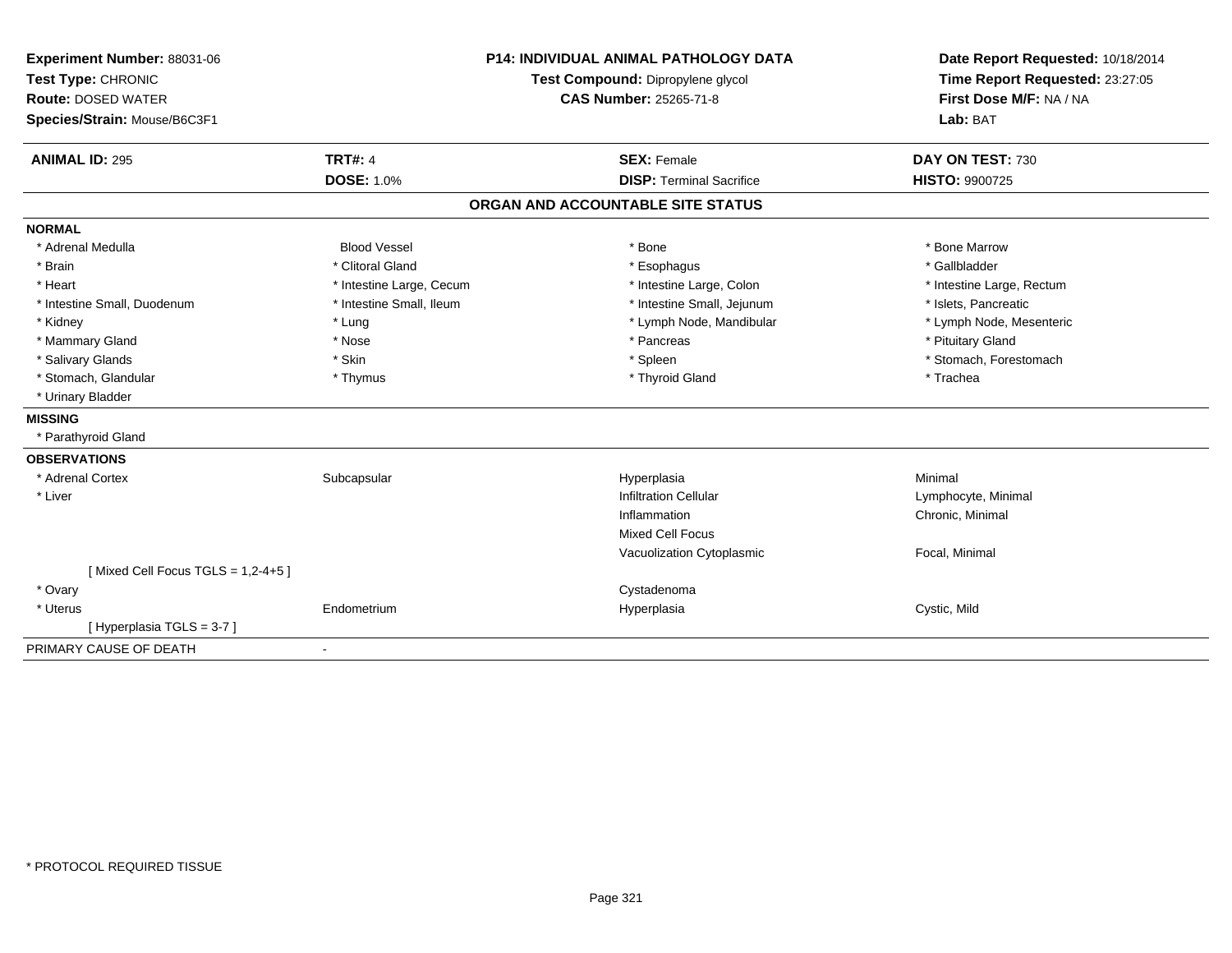| Experiment Number: 88031-06<br>Test Type: CHRONIC<br><b>Route: DOSED WATER</b><br>Species/Strain: Mouse/B6C3F1 | <b>P14: INDIVIDUAL ANIMAL PATHOLOGY DATA</b><br>Test Compound: Dipropylene glycol<br><b>CAS Number: 25265-71-8</b> |                                   | Date Report Requested: 10/18/2014<br>Time Report Requested: 23:27:05<br>First Dose M/F: NA / NA<br>Lab: BAT |
|----------------------------------------------------------------------------------------------------------------|--------------------------------------------------------------------------------------------------------------------|-----------------------------------|-------------------------------------------------------------------------------------------------------------|
| <b>ANIMAL ID: 296</b>                                                                                          | <b>TRT#: 4</b>                                                                                                     | <b>SEX: Female</b>                | DAY ON TEST: 728                                                                                            |
|                                                                                                                | <b>DOSE: 1.0%</b>                                                                                                  | <b>DISP: Terminal Sacrifice</b>   | <b>HISTO: 9900726</b>                                                                                       |
|                                                                                                                |                                                                                                                    | ORGAN AND ACCOUNTABLE SITE STATUS |                                                                                                             |
| <b>NORMAL</b>                                                                                                  |                                                                                                                    |                                   |                                                                                                             |
| * Adrenal Medulla                                                                                              | <b>Blood Vessel</b>                                                                                                | * Bone                            | * Bone Marrow                                                                                               |
| * Brain                                                                                                        | * Clitoral Gland                                                                                                   | * Esophagus                       | * Gallbladder                                                                                               |
| * Heart                                                                                                        | * Intestine Large, Cecum                                                                                           | * Intestine Large, Colon          | * Intestine Large, Rectum                                                                                   |
| * Intestine Small, Duodenum                                                                                    | * Intestine Small, Ileum                                                                                           | * Intestine Small, Jejunum        | * Kidney                                                                                                    |
| * Lymph Node, Mandibular                                                                                       | * Lymph Node, Mesenteric                                                                                           | * Mammary Gland                   | * Nose                                                                                                      |
| * Ovary                                                                                                        | * Pancreas                                                                                                         | * Pituitary Gland                 | * Salivary Glands                                                                                           |
| * Skin                                                                                                         | * Stomach, Forestomach                                                                                             | * Stomach, Glandular              | * Thymus                                                                                                    |
| * Thyroid Gland                                                                                                | * Trachea                                                                                                          | * Urinary Bladder                 |                                                                                                             |
| <b>MISSING</b>                                                                                                 |                                                                                                                    |                                   |                                                                                                             |
| * Parathyroid Gland                                                                                            |                                                                                                                    |                                   |                                                                                                             |
| <b>OBSERVATIONS</b>                                                                                            |                                                                                                                    |                                   |                                                                                                             |
| * Adrenal Cortex                                                                                               | Subcapsular                                                                                                        | Hyperplasia                       | Minimal                                                                                                     |
| * Islets, Pancreatic                                                                                           |                                                                                                                    | Hyperplasia                       | Minimal                                                                                                     |
| * Liver                                                                                                        |                                                                                                                    | Hepatocellular Adenoma            |                                                                                                             |
|                                                                                                                |                                                                                                                    | <b>Infiltration Cellular</b>      | Lymphocyte, Minimal                                                                                         |
|                                                                                                                |                                                                                                                    | Inflammation                      | Chronic, Minimal                                                                                            |
| [ Hepatocellular Adenoma TGLS = 3-9 ]                                                                          |                                                                                                                    |                                   |                                                                                                             |
| * Lung                                                                                                         |                                                                                                                    | Hemorrhage                        | Focal. Minimal                                                                                              |
|                                                                                                                |                                                                                                                    | Inflammation                      | Granulomatous, Minimal                                                                                      |
| [Hemorrhage TGLS = 1-10]                                                                                       |                                                                                                                    |                                   |                                                                                                             |
| * Spleen                                                                                                       |                                                                                                                    | Hematopoietic Cell Proliferation  | Minimal                                                                                                     |
| * Uterus                                                                                                       |                                                                                                                    | Angiectasis                       | Mild                                                                                                        |
|                                                                                                                | Endometrium                                                                                                        | Hyperplasia                       | Cystic, Minimal                                                                                             |
| [Angiectasis TGLS = 2-7]                                                                                       |                                                                                                                    |                                   |                                                                                                             |
| PRIMARY CAUSE OF DEATH                                                                                         | $\blacksquare$                                                                                                     |                                   |                                                                                                             |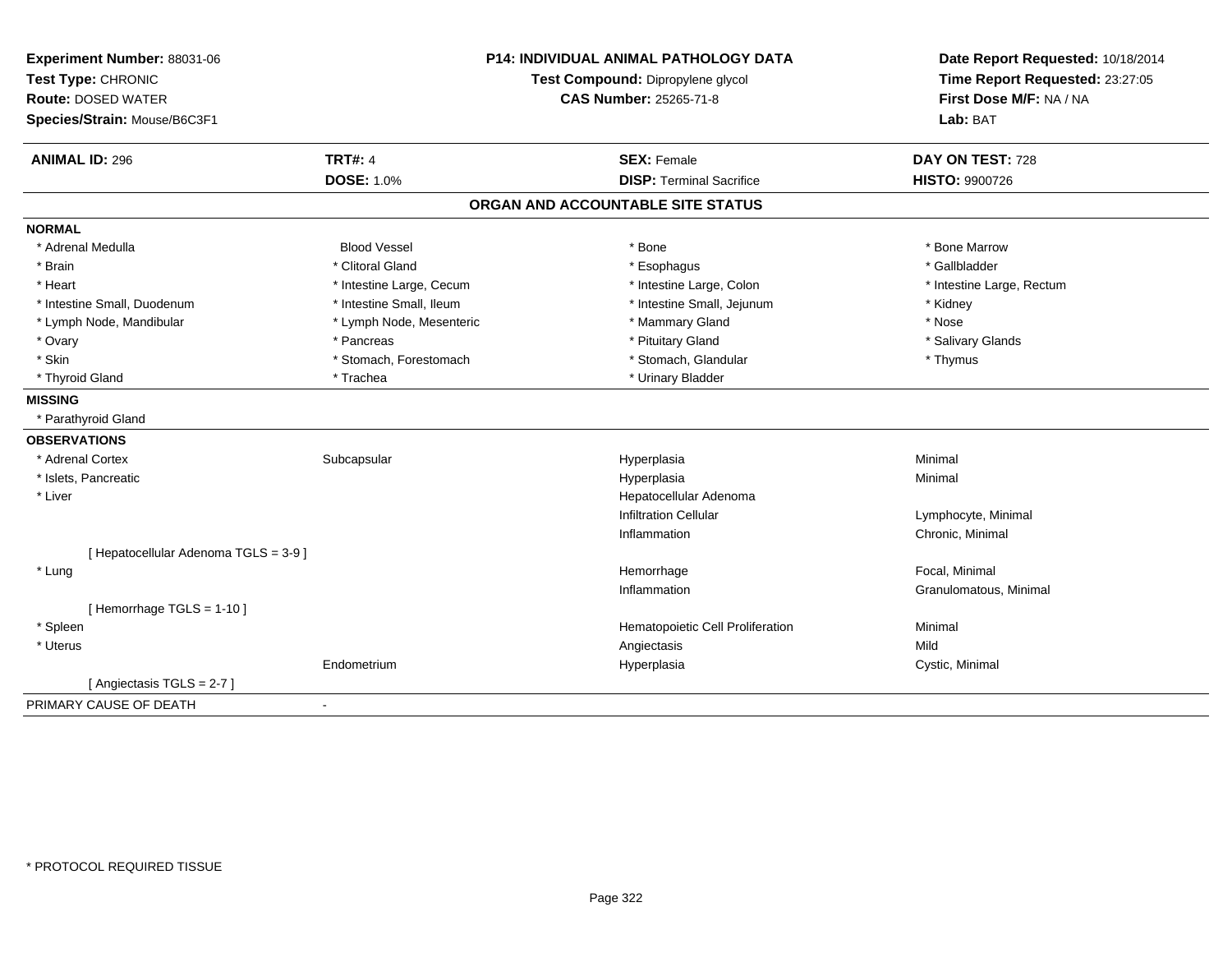| Experiment Number: 88031-06<br>Test Type: CHRONIC<br><b>Route: DOSED WATER</b><br>Species/Strain: Mouse/B6C3F1 |                          | <b>P14: INDIVIDUAL ANIMAL PATHOLOGY DATA</b><br>Test Compound: Dipropylene glycol<br>CAS Number: 25265-71-8 | Date Report Requested: 10/18/2014<br>Time Report Requested: 23:27:05<br>First Dose M/F: NA / NA<br>Lab: BAT |
|----------------------------------------------------------------------------------------------------------------|--------------------------|-------------------------------------------------------------------------------------------------------------|-------------------------------------------------------------------------------------------------------------|
| <b>ANIMAL ID: 297</b>                                                                                          | <b>TRT#: 4</b>           | <b>SEX: Female</b>                                                                                          | DAY ON TEST: 728                                                                                            |
|                                                                                                                | <b>DOSE: 1.0%</b>        | <b>DISP: Terminal Sacrifice</b>                                                                             | <b>HISTO: 9900727</b>                                                                                       |
|                                                                                                                |                          | ORGAN AND ACCOUNTABLE SITE STATUS                                                                           |                                                                                                             |
| <b>NORMAL</b>                                                                                                  |                          |                                                                                                             |                                                                                                             |
| * Adrenal Medulla                                                                                              | <b>Blood Vessel</b>      | * Bone                                                                                                      | * Bone Marrow                                                                                               |
| * Brain                                                                                                        | * Clitoral Gland         | * Esophagus                                                                                                 | * Gallbladder                                                                                               |
| * Heart                                                                                                        | * Intestine Large, Cecum | * Intestine Large, Colon                                                                                    | * Intestine Large, Rectum                                                                                   |
| * Intestine Small, Duodenum                                                                                    | * Intestine Small, Ileum | * Intestine Small, Jejunum                                                                                  | * Kidney                                                                                                    |
| * Lung                                                                                                         | * Lymph Node, Mandibular | * Lymph Node, Mesenteric                                                                                    | * Mammary Gland                                                                                             |
| * Nose                                                                                                         | * Ovary                  | * Pancreas                                                                                                  | * Parathyroid Gland                                                                                         |
| * Pituitary Gland                                                                                              | * Salivary Glands        | * Skin                                                                                                      | * Spleen                                                                                                    |
| * Stomach, Forestomach                                                                                         | * Stomach, Glandular     | * Thymus                                                                                                    | * Thyroid Gland                                                                                             |
| * Trachea                                                                                                      | * Urinary Bladder        |                                                                                                             |                                                                                                             |
| <b>OBSERVATIONS</b>                                                                                            |                          |                                                                                                             |                                                                                                             |
| * Adrenal Cortex                                                                                               | Subcapsular              | Hyperplasia                                                                                                 | Minimal                                                                                                     |
| * Islets, Pancreatic                                                                                           |                          | Hyperplasia                                                                                                 | Minimal                                                                                                     |
| * Liver                                                                                                        |                          | Hepatocellular Adenoma                                                                                      |                                                                                                             |
|                                                                                                                |                          | <b>Infiltration Cellular</b>                                                                                | Lymphocyte, Minimal                                                                                         |
|                                                                                                                |                          | Inflammation                                                                                                | Chronic, Minimal                                                                                            |
| [ Hepatocellular Adenoma TGLS = 2-9 ]                                                                          |                          |                                                                                                             |                                                                                                             |
| * Uterus                                                                                                       | Endometrium              | Hyperplasia                                                                                                 | Cystic, Minimal                                                                                             |
| [Hyperplasia TGLS = 1-7]                                                                                       |                          |                                                                                                             |                                                                                                             |
| PRIMARY CAUSE OF DEATH                                                                                         | $\blacksquare$           |                                                                                                             |                                                                                                             |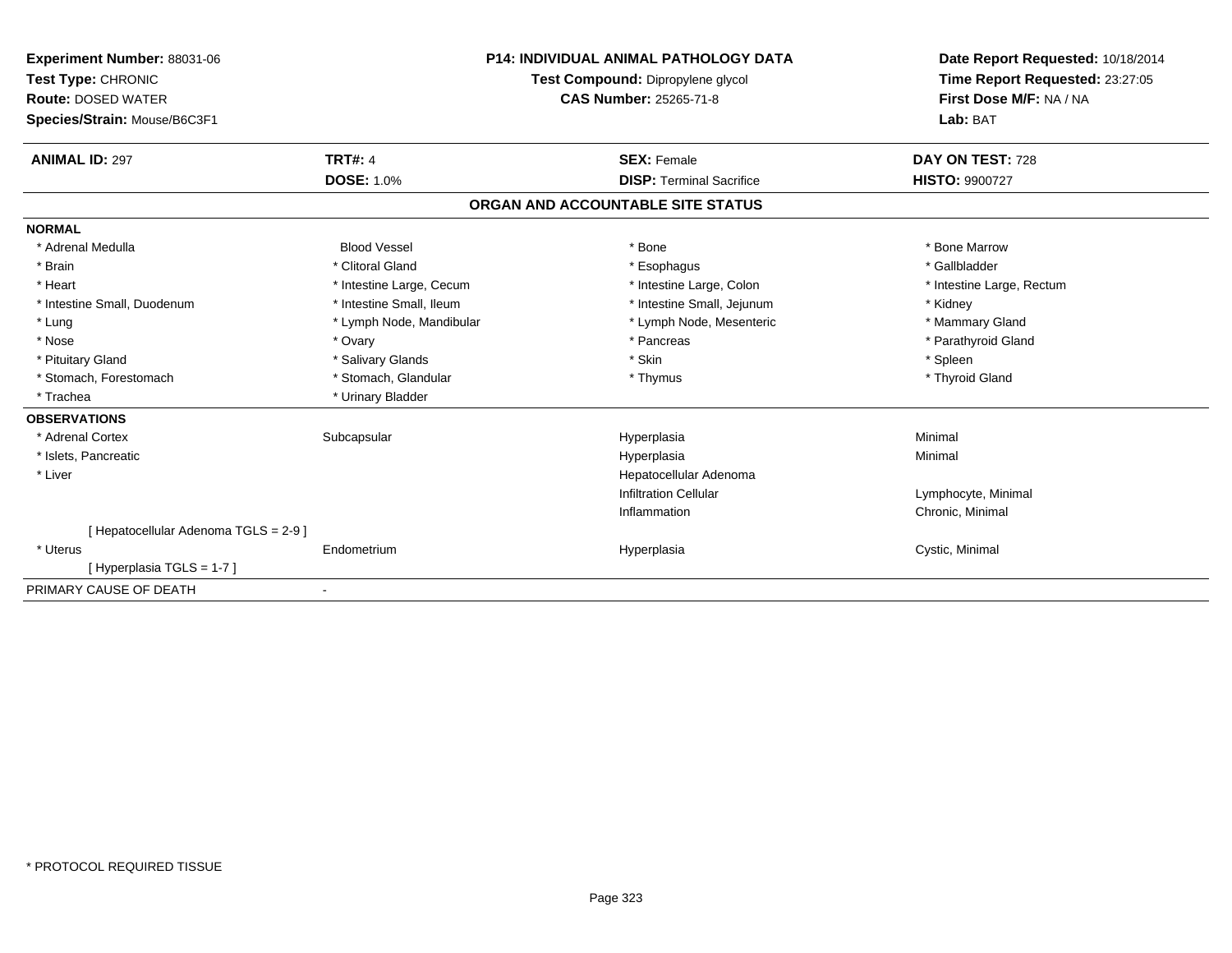| Experiment Number: 88031-06   | <b>P14: INDIVIDUAL ANIMAL PATHOLOGY DATA</b> |                                   | Date Report Requested: 10/18/2014<br>Time Report Requested: 23:27:05 |  |
|-------------------------------|----------------------------------------------|-----------------------------------|----------------------------------------------------------------------|--|
| Test Type: CHRONIC            |                                              | Test Compound: Dipropylene glycol |                                                                      |  |
| <b>Route: DOSED WATER</b>     |                                              | <b>CAS Number: 25265-71-8</b>     | First Dose M/F: NA / NA                                              |  |
| Species/Strain: Mouse/B6C3F1  |                                              |                                   | Lab: BAT                                                             |  |
| <b>ANIMAL ID: 298</b>         | <b>TRT#: 4</b>                               | <b>SEX: Female</b>                | DAY ON TEST: 730                                                     |  |
|                               | <b>DOSE: 1.0%</b>                            | <b>DISP: Terminal Sacrifice</b>   | <b>HISTO: 9900728</b>                                                |  |
|                               |                                              | ORGAN AND ACCOUNTABLE SITE STATUS |                                                                      |  |
| <b>NORMAL</b>                 |                                              |                                   |                                                                      |  |
| * Adrenal Medulla             | <b>Blood Vessel</b>                          | * Bone                            | * Bone Marrow                                                        |  |
| * Brain                       | * Clitoral Gland                             | * Esophagus                       | * Gallbladder                                                        |  |
| * Heart                       | * Intestine Large, Cecum                     | * Intestine Large, Colon          | * Intestine Large, Rectum                                            |  |
| * Intestine Small, Duodenum   | * Intestine Small, Ileum                     | * Intestine Small, Jejunum        | * Lung                                                               |  |
| * Lymph Node, Mesenteric      | * Mammary Gland                              | * Nose                            | * Pancreas                                                           |  |
| * Parathyroid Gland           | * Pituitary Gland                            | * Salivary Glands                 | * Skin                                                               |  |
| * Stomach, Forestomach        | * Stomach, Glandular                         | * Thymus                          | * Thyroid Gland                                                      |  |
| * Trachea                     | * Urinary Bladder                            |                                   |                                                                      |  |
| <b>OBSERVATIONS</b>           |                                              |                                   |                                                                      |  |
| * Adrenal Cortex              | Subcapsular                                  | Hyperplasia                       | Minimal                                                              |  |
| * Islets, Pancreatic          |                                              | Hyperplasia                       | Minimal                                                              |  |
| * Kidney                      |                                              | Nephropathy                       | Minimal                                                              |  |
| * Liver                       |                                              | <b>Infiltration Cellular</b>      | Lymphocyte, Moderate                                                 |  |
|                               |                                              | <b>Mixed Cell Focus</b>           |                                                                      |  |
| [Mixed Cell Focus TGLS = 3-9] |                                              |                                   |                                                                      |  |
| * Lymph Node, Mandibular      |                                              | Hyperplasia                       | Lymphoid, Moderate                                                   |  |
| * Ovary                       |                                              | Cyst                              | Moderate                                                             |  |
| [Cyst TGLS = $2-7$ ]          |                                              |                                   |                                                                      |  |
| * Spleen                      | Lymph Follic                                 | Hyperplasia                       | Minimal                                                              |  |
| * Uterus                      | Endometrium                                  | Hyperplasia                       | Cystic, Minimal                                                      |  |
| [Hyperplasia TGLS = 1-7]      |                                              |                                   |                                                                      |  |
| PRIMARY CAUSE OF DEATH        | $\blacksquare$                               |                                   |                                                                      |  |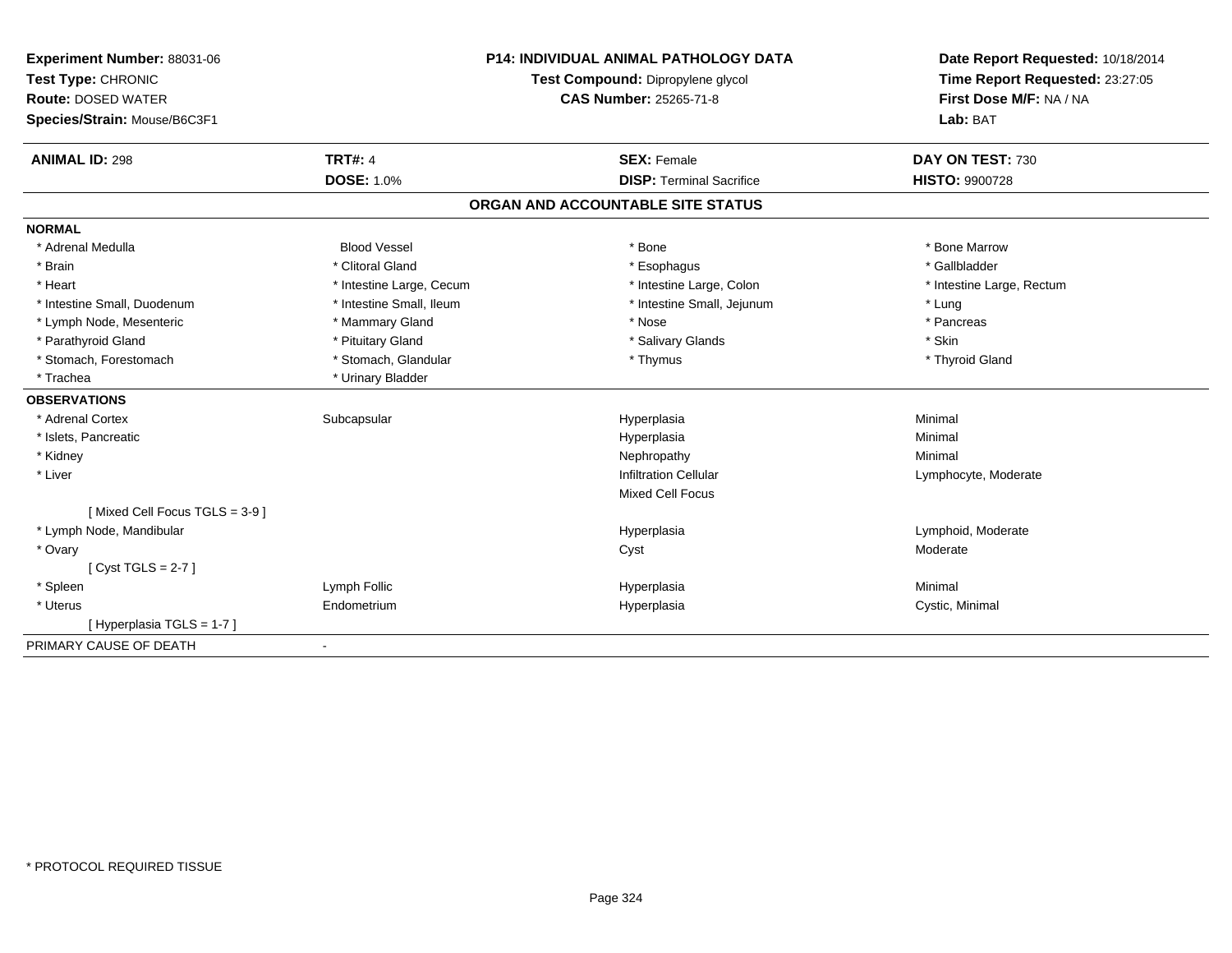| Experiment Number: 88031-06<br>Test Type: CHRONIC<br><b>Route: DOSED WATER</b><br>Species/Strain: Mouse/B6C3F1 |                            | <b>P14: INDIVIDUAL ANIMAL PATHOLOGY DATA</b><br>Test Compound: Dipropylene glycol<br><b>CAS Number: 25265-71-8</b> | Date Report Requested: 10/18/2014<br>Time Report Requested: 23:27:05<br>First Dose M/F: NA / NA<br>Lab: BAT |
|----------------------------------------------------------------------------------------------------------------|----------------------------|--------------------------------------------------------------------------------------------------------------------|-------------------------------------------------------------------------------------------------------------|
| <b>ANIMAL ID: 299</b>                                                                                          | <b>TRT#: 4</b>             | <b>SEX: Female</b>                                                                                                 | DAY ON TEST: 729                                                                                            |
|                                                                                                                | <b>DOSE: 1.0%</b>          | <b>DISP: Terminal Sacrifice</b>                                                                                    | <b>HISTO: 9900729</b>                                                                                       |
|                                                                                                                |                            | ORGAN AND ACCOUNTABLE SITE STATUS                                                                                  |                                                                                                             |
| <b>NORMAL</b>                                                                                                  |                            |                                                                                                                    |                                                                                                             |
| * Adrenal Medulla                                                                                              | <b>Blood Vessel</b>        | * Bone                                                                                                             | * Bone Marrow                                                                                               |
| * Brain                                                                                                        | * Esophagus                | * Gallbladder                                                                                                      | * Heart                                                                                                     |
| * Intestine Large, Cecum                                                                                       | * Intestine Large, Colon   | * Intestine Large, Rectum                                                                                          | * Intestine Small, Duodenum                                                                                 |
| * Intestine Small, Ileum                                                                                       | * Intestine Small, Jejunum | * Islets, Pancreatic                                                                                               | * Kidney                                                                                                    |
| * Lung                                                                                                         | * Lymph Node, Mandibular   | * Mammary Gland                                                                                                    | * Nose                                                                                                      |
| * Pancreas                                                                                                     | * Parathyroid Gland        | * Salivary Glands                                                                                                  | * Stomach, Forestomach                                                                                      |
| * Stomach, Glandular                                                                                           | * Thymus                   | * Thyroid Gland                                                                                                    | * Trachea                                                                                                   |
| * Urinary Bladder                                                                                              |                            |                                                                                                                    |                                                                                                             |
| <b>MISSING</b>                                                                                                 |                            |                                                                                                                    |                                                                                                             |
| * Lymph Node, Mesenteric                                                                                       |                            |                                                                                                                    |                                                                                                             |
| <b>OBSERVATIONS</b>                                                                                            |                            |                                                                                                                    |                                                                                                             |
| * Adrenal Cortex                                                                                               | Subcapsular                | Hyperplasia                                                                                                        | Moderate                                                                                                    |
| * Clitoral Gland                                                                                               |                            | Inflammation                                                                                                       | Granulomatous, Minimal                                                                                      |
| [Inflammation TGLS = 4-8]                                                                                      |                            |                                                                                                                    |                                                                                                             |
| * Liver                                                                                                        |                            | <b>Infiltration Cellular</b>                                                                                       | Lymphocyte, Minimal                                                                                         |
|                                                                                                                |                            | Inflammation                                                                                                       | Chronic, Minimal                                                                                            |
| * Ovary                                                                                                        |                            | Cyst                                                                                                               | Minimal                                                                                                     |
| * Pituitary Gland                                                                                              | Pars Distalis              | Hyperplasia                                                                                                        | Focal, Minimal                                                                                              |
| * Skin                                                                                                         | <b>Subcut Tiss</b>         | Sarcoma                                                                                                            |                                                                                                             |
| [Sarcoma TGLS = $1-9$ ]                                                                                        |                            |                                                                                                                    |                                                                                                             |
| * Spleen                                                                                                       | Lymph Follic               | Atrophy                                                                                                            | Mild                                                                                                        |
|                                                                                                                |                            | Hematopoietic Cell Proliferation                                                                                   | Moderate                                                                                                    |
| [ Hematopoietic Cell Proliferation TGLS = 3-4 ]                                                                |                            |                                                                                                                    |                                                                                                             |
| * Uterus                                                                                                       | Endometrium                | Hyperplasia                                                                                                        | Cystic, Minimal                                                                                             |
| [ Hyperplasia TGLS = 2-7 ]                                                                                     |                            |                                                                                                                    |                                                                                                             |
| PRIMARY CAUSE OF DEATH                                                                                         | $\blacksquare$             |                                                                                                                    |                                                                                                             |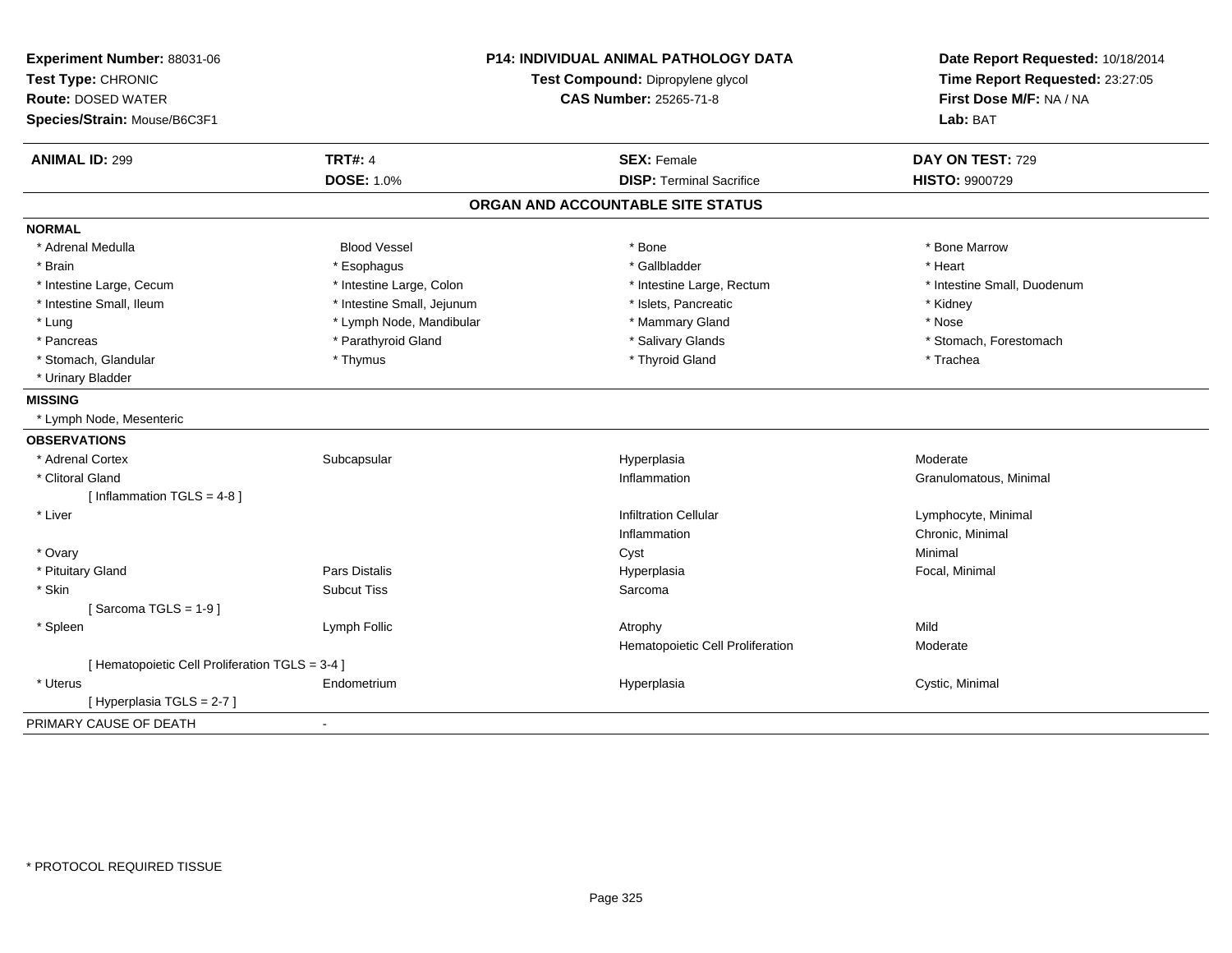| Experiment Number: 88031-06<br>Test Type: CHRONIC<br><b>Route: DOSED WATER</b><br>Species/Strain: Mouse/B6C3F1 |                            | <b>P14: INDIVIDUAL ANIMAL PATHOLOGY DATA</b><br>Test Compound: Dipropylene glycol<br><b>CAS Number: 25265-71-8</b> | Date Report Requested: 10/18/2014<br>Time Report Requested: 23:27:06<br>First Dose M/F: NA / NA<br>Lab: BAT |
|----------------------------------------------------------------------------------------------------------------|----------------------------|--------------------------------------------------------------------------------------------------------------------|-------------------------------------------------------------------------------------------------------------|
| <b>ANIMAL ID: 300</b>                                                                                          | <b>TRT#: 4</b>             | <b>SEX: Female</b>                                                                                                 | DAY ON TEST: 730                                                                                            |
|                                                                                                                | <b>DOSE: 1.0%</b>          | <b>DISP:</b> Terminal Sacrifice                                                                                    | <b>HISTO: 9900730</b>                                                                                       |
|                                                                                                                |                            | ORGAN AND ACCOUNTABLE SITE STATUS                                                                                  |                                                                                                             |
| <b>NORMAL</b>                                                                                                  |                            |                                                                                                                    |                                                                                                             |
| * Adrenal Medulla                                                                                              | <b>Blood Vessel</b>        | * Bone Marrow                                                                                                      | * Brain                                                                                                     |
| * Clitoral Gland                                                                                               | * Esophagus                | * Gallbladder                                                                                                      | * Heart                                                                                                     |
| * Intestine Large, Cecum                                                                                       | * Intestine Large, Colon   | * Intestine Large, Rectum                                                                                          | * Intestine Small, Duodenum                                                                                 |
| * Intestine Small, Ileum                                                                                       | * Intestine Small, Jejunum | * Islets, Pancreatic                                                                                               | * Lung                                                                                                      |
| * Lymph Node, Mandibular                                                                                       | * Lymph Node, Mesenteric   | * Mammary Gland                                                                                                    | * Nose                                                                                                      |
| * Ovary                                                                                                        | * Pancreas                 | * Parathyroid Gland                                                                                                | * Pituitary Gland                                                                                           |
| * Salivary Glands                                                                                              | * Skin                     | * Spleen                                                                                                           | * Stomach, Forestomach                                                                                      |
| * Stomach, Glandular                                                                                           | * Thymus                   | * Thyroid Gland                                                                                                    | * Trachea                                                                                                   |
| * Urinary Bladder                                                                                              |                            |                                                                                                                    |                                                                                                             |
| <b>OBSERVATIONS</b>                                                                                            |                            |                                                                                                                    |                                                                                                             |
| * Adrenal Cortex                                                                                               | Subcapsular                | Hyperplasia                                                                                                        | Minimal                                                                                                     |
| * Bone                                                                                                         |                            | <b>Fibrosis</b>                                                                                                    | Minimal                                                                                                     |
| * Kidney                                                                                                       |                            | Nephropathy                                                                                                        | Minimal                                                                                                     |
| * Liver                                                                                                        |                            | <b>Infiltration Cellular</b>                                                                                       | Lymphocyte, Minimal                                                                                         |
|                                                                                                                |                            | Inflammation                                                                                                       | Chronic, Minimal                                                                                            |
| * Uterus                                                                                                       | Endometrium                | Hyperplasia                                                                                                        | Cystic, Minimal                                                                                             |
| [Hyperplasia TGLS = 1-7]                                                                                       |                            |                                                                                                                    |                                                                                                             |
| PRIMARY CAUSE OF DEATH                                                                                         |                            |                                                                                                                    |                                                                                                             |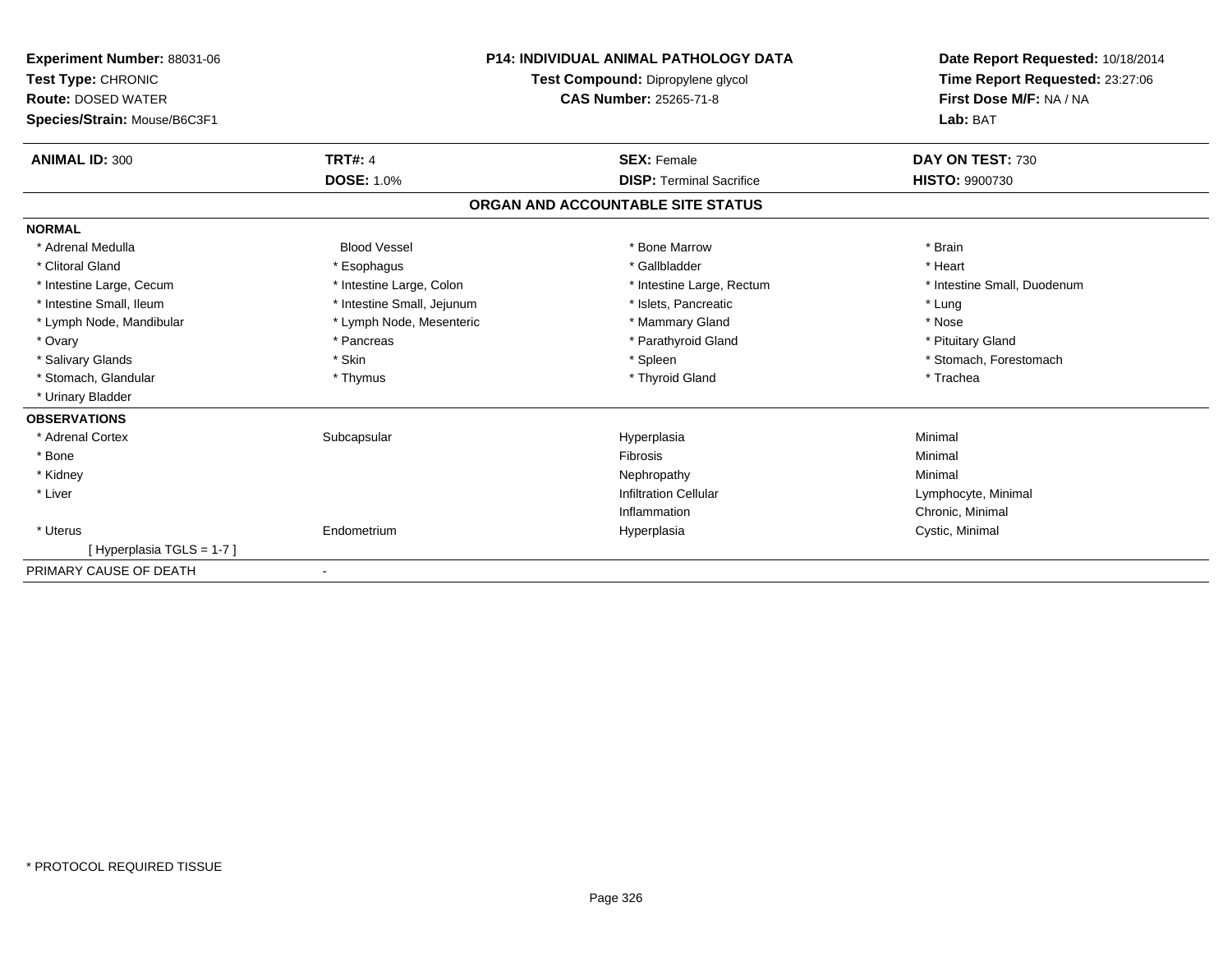| Experiment Number: 88031-06  |                                   | <b>P14: INDIVIDUAL ANIMAL PATHOLOGY DATA</b> | Date Report Requested: 10/18/2014 |
|------------------------------|-----------------------------------|----------------------------------------------|-----------------------------------|
| Test Type: CHRONIC           | Test Compound: Dipropylene glycol |                                              | Time Report Requested: 23:27:06   |
| <b>Route: DOSED WATER</b>    |                                   | <b>CAS Number: 25265-71-8</b>                | First Dose M/F: NA / NA           |
| Species/Strain: Mouse/B6C3F1 |                                   |                                              | Lab: BAT                          |
| <b>ANIMAL ID: 301</b>        | <b>TRT#: 6</b>                    | <b>SEX: Female</b>                           | DAY ON TEST: 729                  |
|                              | <b>DOSE: 2.0%</b>                 | <b>DISP: Terminal Sacrifice</b>              | HISTO: 9900731                    |
|                              |                                   | ORGAN AND ACCOUNTABLE SITE STATUS            |                                   |
| <b>NORMAL</b>                |                                   |                                              |                                   |
| * Adrenal Medulla            | <b>Blood Vessel</b>               | * Bone                                       | * Bone Marrow                     |
| * Brain                      | * Clitoral Gland                  | * Esophagus                                  | * Gallbladder                     |
| * Heart                      | * Intestine Large, Cecum          | * Intestine Large, Colon                     | * Intestine Large, Rectum         |
| * Intestine Small, Duodenum  | * Intestine Small, Ileum          | * Intestine Small, Jejunum                   | * Lung                            |
| * Lymph Node, Mandibular     | * Lymph Node, Mesenteric          | * Mammary Gland                              | * Nose                            |
| * Pancreas                   | * Pituitary Gland                 | * Salivary Glands                            | * Skin                            |
| * Stomach, Forestomach       | * Stomach, Glandular              | * Thymus                                     | * Thyroid Gland                   |
| * Trachea                    | * Urinary Bladder                 |                                              |                                   |
| <b>MISSING</b>               |                                   |                                              |                                   |
| * Parathyroid Gland          |                                   |                                              |                                   |
| <b>OBSERVATIONS</b>          |                                   |                                              |                                   |
| * Adrenal Cortex             | Subcapsular                       | Hyperplasia                                  | Minimal                           |
| * Islets, Pancreatic         |                                   | Hyperplasia                                  | Minimal                           |
| * Kidney                     |                                   | Nephropathy                                  | Minimal                           |
| * Liver                      |                                   | <b>Infiltration Cellular</b>                 | Lymphocyte, Minimal               |
|                              |                                   | Inflammation                                 | Chronic, Minimal                  |
| * Ovary                      |                                   | Cyst                                         | Moderate                          |
| [Cyst TGLS = $2-7$ ]         |                                   |                                              |                                   |
| * Spleen                     |                                   | Hematopoietic Cell Proliferation             | Minimal                           |
| * Uterus                     | Endometrium                       | Hyperplasia                                  | Cystic, Minimal                   |
| [Hyperplasia TGLS = 1-7]     |                                   |                                              |                                   |
| PRIMARY CAUSE OF DEATH       | $\blacksquare$                    |                                              |                                   |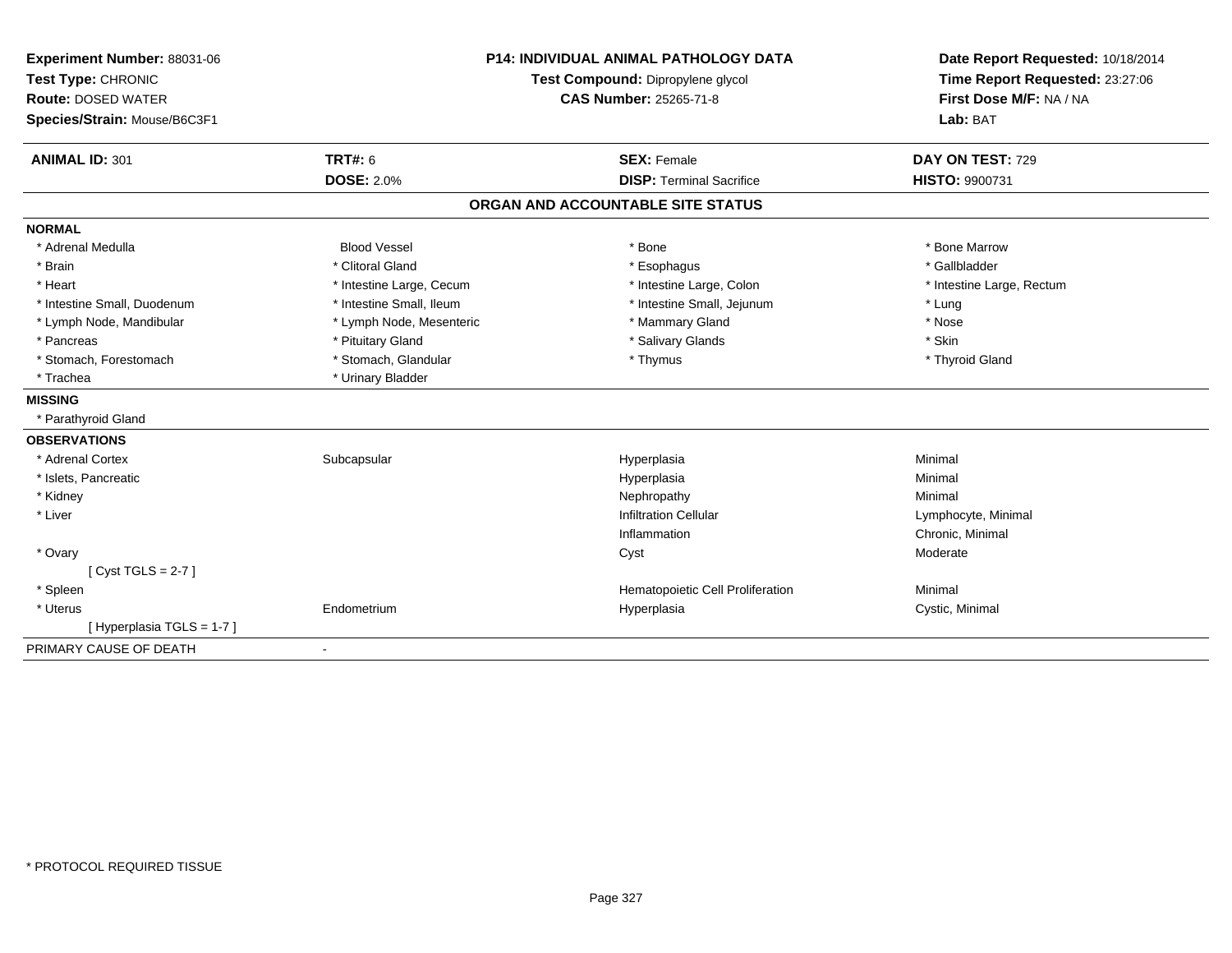| Experiment Number: 88031-06<br>Test Type: CHRONIC |                                                                                   | <b>P14: INDIVIDUAL ANIMAL PATHOLOGY DATA</b><br>Test Compound: Dipropylene glycol | Date Report Requested: 10/18/2014<br>Time Report Requested: 23:27:06 |
|---------------------------------------------------|-----------------------------------------------------------------------------------|-----------------------------------------------------------------------------------|----------------------------------------------------------------------|
| <b>Route: DOSED WATER</b>                         |                                                                                   | <b>CAS Number: 25265-71-8</b>                                                     | First Dose M/F: NA / NA                                              |
| Species/Strain: Mouse/B6C3F1                      |                                                                                   |                                                                                   | Lab: BAT                                                             |
| <b>ANIMAL ID: 302</b>                             | <b>TRT#: 6</b>                                                                    | <b>SEX: Female</b>                                                                | DAY ON TEST: 728                                                     |
|                                                   | <b>DOSE: 2.0%</b>                                                                 | <b>DISP: Terminal Sacrifice</b>                                                   | <b>HISTO: 9900732</b>                                                |
|                                                   |                                                                                   | ORGAN AND ACCOUNTABLE SITE STATUS                                                 |                                                                      |
| <b>NORMAL</b>                                     |                                                                                   |                                                                                   |                                                                      |
| * Adrenal Medulla                                 | <b>Blood Vessel</b>                                                               | * Bone                                                                            | * Bone Marrow                                                        |
| * Brain                                           | * Clitoral Gland                                                                  | * Esophagus                                                                       | * Gallbladder                                                        |
| * Heart                                           | * Intestine Large, Cecum                                                          | * Intestine Large, Colon                                                          | * Intestine Large, Rectum                                            |
| * Intestine Small, Duodenum                       | * Intestine Small, Ileum                                                          | * Islets, Pancreatic                                                              | * Lymph Node, Mandibular                                             |
| * Lymph Node, Mesenteric                          | * Mammary Gland                                                                   | * Nose                                                                            | * Pancreas                                                           |
| * Parathyroid Gland                               | * Pituitary Gland                                                                 | * Salivary Glands                                                                 | * Skin                                                               |
| * Stomach, Forestomach                            | * Stomach, Glandular                                                              | * Thymus                                                                          | * Thyroid Gland                                                      |
| * Trachea                                         | * Urinary Bladder                                                                 |                                                                                   |                                                                      |
| <b>OBSERVATIONS</b>                               |                                                                                   |                                                                                   |                                                                      |
| * Adrenal Cortex                                  | Subcapsular                                                                       | Hyperplasia                                                                       | Minimal                                                              |
|                                                   |                                                                                   | Hyperplasia                                                                       | Focal, Minimal                                                       |
|                                                   |                                                                                   | Hypertrophy                                                                       | Focal, Minimal                                                       |
| * Intestine Small, Jejunum                        | Serosa                                                                            | Fibrosis                                                                          | Minimal                                                              |
| [Fibrosis TGLS = $2-5$ ]                          | Note: Intussusception present, but microscopic diagnosis of intuss. not available |                                                                                   |                                                                      |
| * Kidney                                          |                                                                                   | Nephropathy                                                                       | Minimal                                                              |
| * Liver                                           |                                                                                   | Hemangioma                                                                        |                                                                      |
|                                                   |                                                                                   | <b>Infiltration Cellular</b>                                                      | Lymphocyte, Minimal                                                  |
|                                                   |                                                                                   | Inflammation                                                                      | Chronic, Minimal                                                     |
| [Hemangioma TGLS = 1-4]                           |                                                                                   |                                                                                   |                                                                      |
| * Lung                                            |                                                                                   | Inflammation                                                                      | Chronic, Focal, Minimal                                              |
| * Ovary                                           |                                                                                   | Cyst                                                                              | Mild                                                                 |
| * Spleen                                          |                                                                                   | Hematopoietic Cell Proliferation                                                  | Minimal                                                              |
| * Uterus                                          | Endometrium                                                                       | Hyperplasia                                                                       | Cystic, Minimal                                                      |
| PRIMARY CAUSE OF DEATH                            | $\blacksquare$                                                                    |                                                                                   |                                                                      |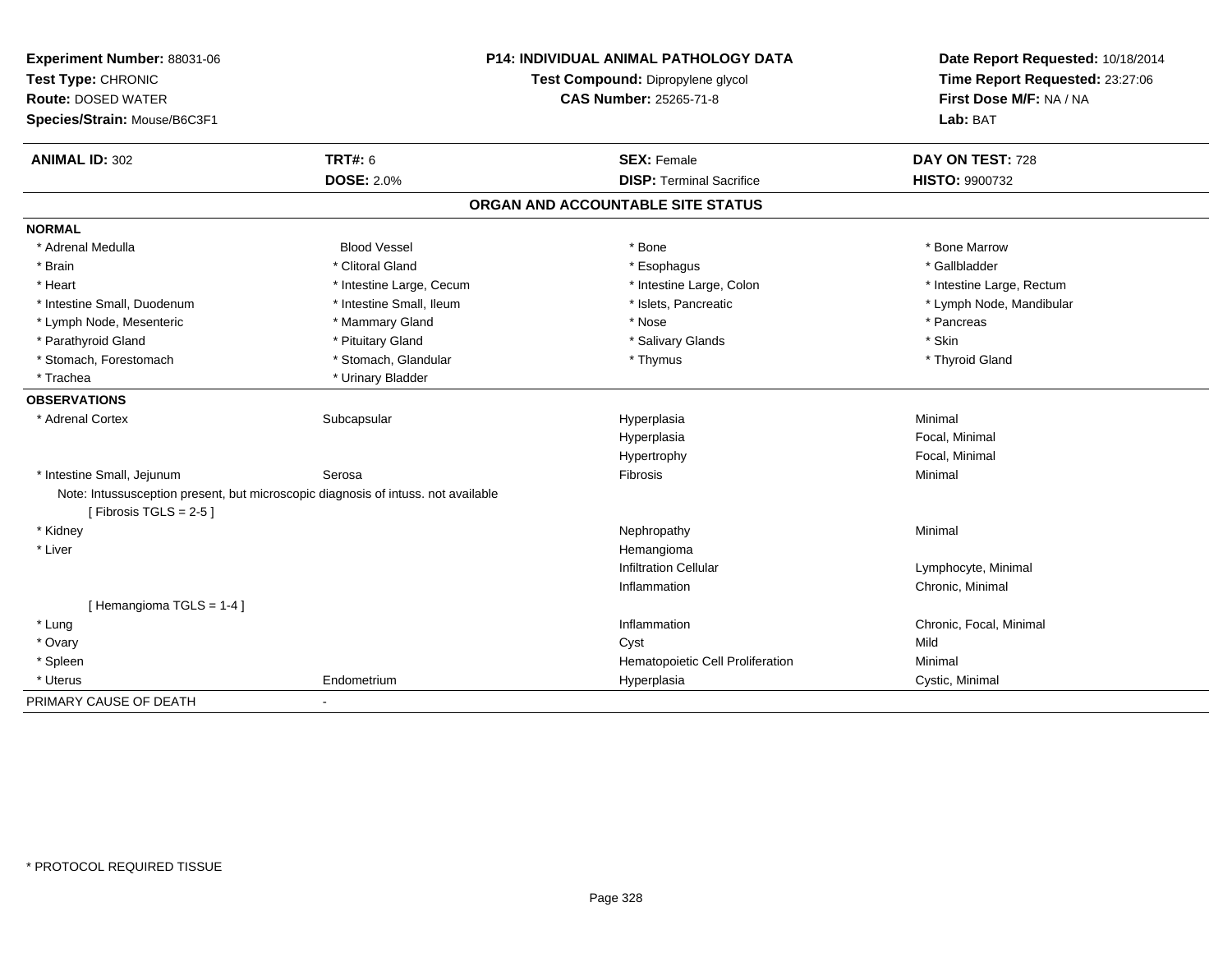| Experiment Number: 88031-06  |                                   | <b>P14: INDIVIDUAL ANIMAL PATHOLOGY DATA</b> | Date Report Requested: 10/18/2014 |
|------------------------------|-----------------------------------|----------------------------------------------|-----------------------------------|
| Test Type: CHRONIC           | Test Compound: Dipropylene glycol |                                              | Time Report Requested: 23:27:06   |
| <b>Route: DOSED WATER</b>    |                                   | <b>CAS Number: 25265-71-8</b>                | First Dose M/F: NA / NA           |
| Species/Strain: Mouse/B6C3F1 |                                   |                                              | Lab: BAT                          |
| <b>ANIMAL ID: 303</b>        | <b>TRT#: 6</b>                    | <b>SEX: Female</b>                           | DAY ON TEST: 728                  |
|                              | <b>DOSE: 2.0%</b>                 | <b>DISP: Terminal Sacrifice</b>              | <b>HISTO: 9900733</b>             |
|                              |                                   | ORGAN AND ACCOUNTABLE SITE STATUS            |                                   |
| <b>NORMAL</b>                |                                   |                                              |                                   |
| * Adrenal Medulla            | <b>Blood Vessel</b>               | * Bone                                       | * Bone Marrow                     |
| * Brain                      | * Clitoral Gland                  | * Esophagus                                  | * Gallbladder                     |
| * Heart                      | * Intestine Large, Cecum          | * Intestine Large, Colon                     | * Intestine Large, Rectum         |
| * Intestine Small, Duodenum  | * Intestine Small, Ileum          | * Intestine Small, Jejunum                   | * Islets, Pancreatic              |
| * Lung                       | * Lymph Node, Mandibular          | * Lymph Node, Mesenteric                     | * Mammary Gland                   |
| * Nose                       | * Pancreas                        | * Parathyroid Gland                          | * Salivary Glands                 |
| * Skin                       | * Stomach, Forestomach            | * Stomach, Glandular                         | * Thymus                          |
| * Thyroid Gland              | * Trachea                         | * Urinary Bladder                            |                                   |
| <b>OBSERVATIONS</b>          |                                   |                                              |                                   |
| * Adrenal Cortex             | Subcapsular                       | Hyperplasia                                  | Minimal                           |
| * Kidney                     |                                   | Nephropathy                                  | Minimal                           |
| * Liver                      |                                   | <b>Infiltration Cellular</b>                 | Lymphocyte, Minimal               |
|                              |                                   | Inflammation                                 | Chronic, Minimal                  |
|                              |                                   | Vacuolization Cytoplasmic                    | Focal, Minimal                    |
| * Ovary                      |                                   | Cyst                                         | Moderate                          |
| [Cyst TGLS = $1-7$ ]         |                                   |                                              |                                   |
| * Pituitary Gland            | <b>Pars Distalis</b>              | Hyperplasia                                  | Focal, Minimal                    |
| * Spleen                     | Lymph Follic                      | Atrophy                                      | Mild                              |
| * Uterus                     | Endometrium                       | Hyperplasia                                  | Cystic, Minimal                   |
| [Hyperplasia TGLS = 2-7]     |                                   |                                              |                                   |
| PRIMARY CAUSE OF DEATH       | $\blacksquare$                    |                                              |                                   |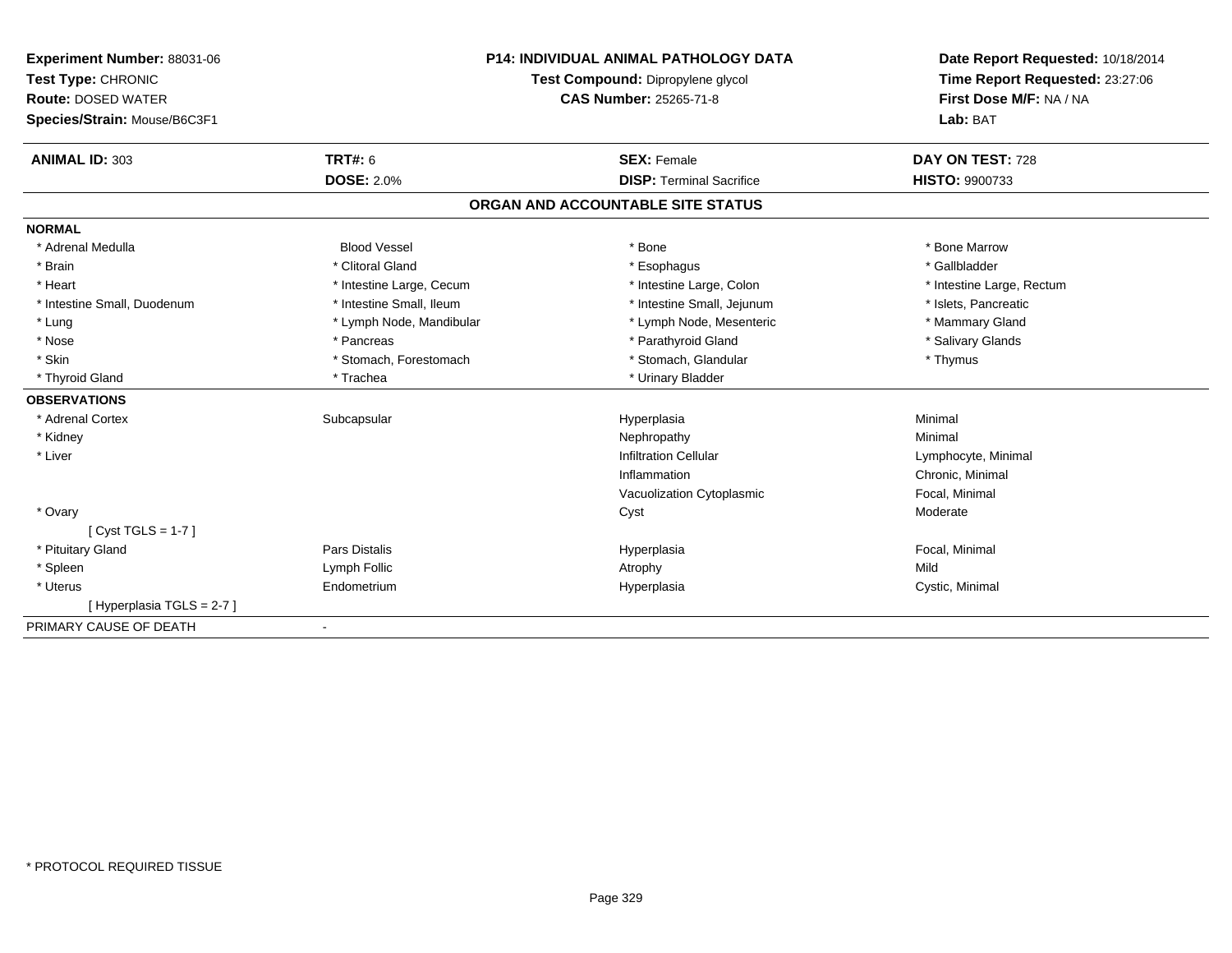| Experiment Number: 88031-06<br>Test Type: CHRONIC<br><b>Route: DOSED WATER</b><br>Species/Strain: Mouse/B6C3F1 |                            | <b>P14: INDIVIDUAL ANIMAL PATHOLOGY DATA</b><br>Test Compound: Dipropylene glycol<br><b>CAS Number: 25265-71-8</b> | Date Report Requested: 10/18/2014<br>Time Report Requested: 23:27:06<br>First Dose M/F: NA / NA<br>Lab: BAT |
|----------------------------------------------------------------------------------------------------------------|----------------------------|--------------------------------------------------------------------------------------------------------------------|-------------------------------------------------------------------------------------------------------------|
| <b>ANIMAL ID: 304</b>                                                                                          | <b>TRT#: 6</b>             | <b>SEX: Female</b>                                                                                                 | DAY ON TEST: 340                                                                                            |
|                                                                                                                | <b>DOSE: 2.0%</b>          | <b>DISP: Natural Death</b>                                                                                         | <b>HISTO: 9900734</b>                                                                                       |
|                                                                                                                |                            | ORGAN AND ACCOUNTABLE SITE STATUS                                                                                  |                                                                                                             |
| <b>NORMAL</b>                                                                                                  |                            |                                                                                                                    |                                                                                                             |
| <b>Blood Vessel</b>                                                                                            | * Bone                     | * Bone Marrow                                                                                                      | * Brain                                                                                                     |
| * Clitoral Gland                                                                                               | * Esophagus                | * Gallbladder                                                                                                      | * Heart                                                                                                     |
| * Intestine Large, Cecum                                                                                       | * Intestine Large, Colon   | * Intestine Large, Rectum                                                                                          | * Intestine Small, Duodenum                                                                                 |
| * Intestine Small, Ileum                                                                                       | * Intestine Small, Jejunum | * Islets, Pancreatic                                                                                               | * Liver                                                                                                     |
| * Lung                                                                                                         | * Lymph Node, Mandibular   | * Lymph Node, Mesenteric                                                                                           | * Mammary Gland                                                                                             |
| * Nose                                                                                                         | * Ovary                    | * Pancreas                                                                                                         | * Parathyroid Gland                                                                                         |
| * Pituitary Gland                                                                                              | * Salivary Glands          | * Skin                                                                                                             | * Spleen                                                                                                    |
| * Stomach, Forestomach                                                                                         | * Stomach, Glandular       | * Thyroid Gland                                                                                                    | * Trachea                                                                                                   |
| * Urinary Bladder                                                                                              | * Uterus                   |                                                                                                                    |                                                                                                             |
| <b>MISSING</b>                                                                                                 |                            |                                                                                                                    |                                                                                                             |
| * Adrenal Cortex                                                                                               | * Adrenal Medulla          | * Thymus                                                                                                           |                                                                                                             |
| <b>OBSERVATIONS</b>                                                                                            |                            |                                                                                                                    |                                                                                                             |
| * Kidney                                                                                                       |                            | Hydronephrosis                                                                                                     | Mild                                                                                                        |
| [Hydronephrosis TGLS = 1-4]                                                                                    |                            |                                                                                                                    |                                                                                                             |
| PRIMARY CAUSE OF DEATH                                                                                         | - UNCERTAIN                |                                                                                                                    |                                                                                                             |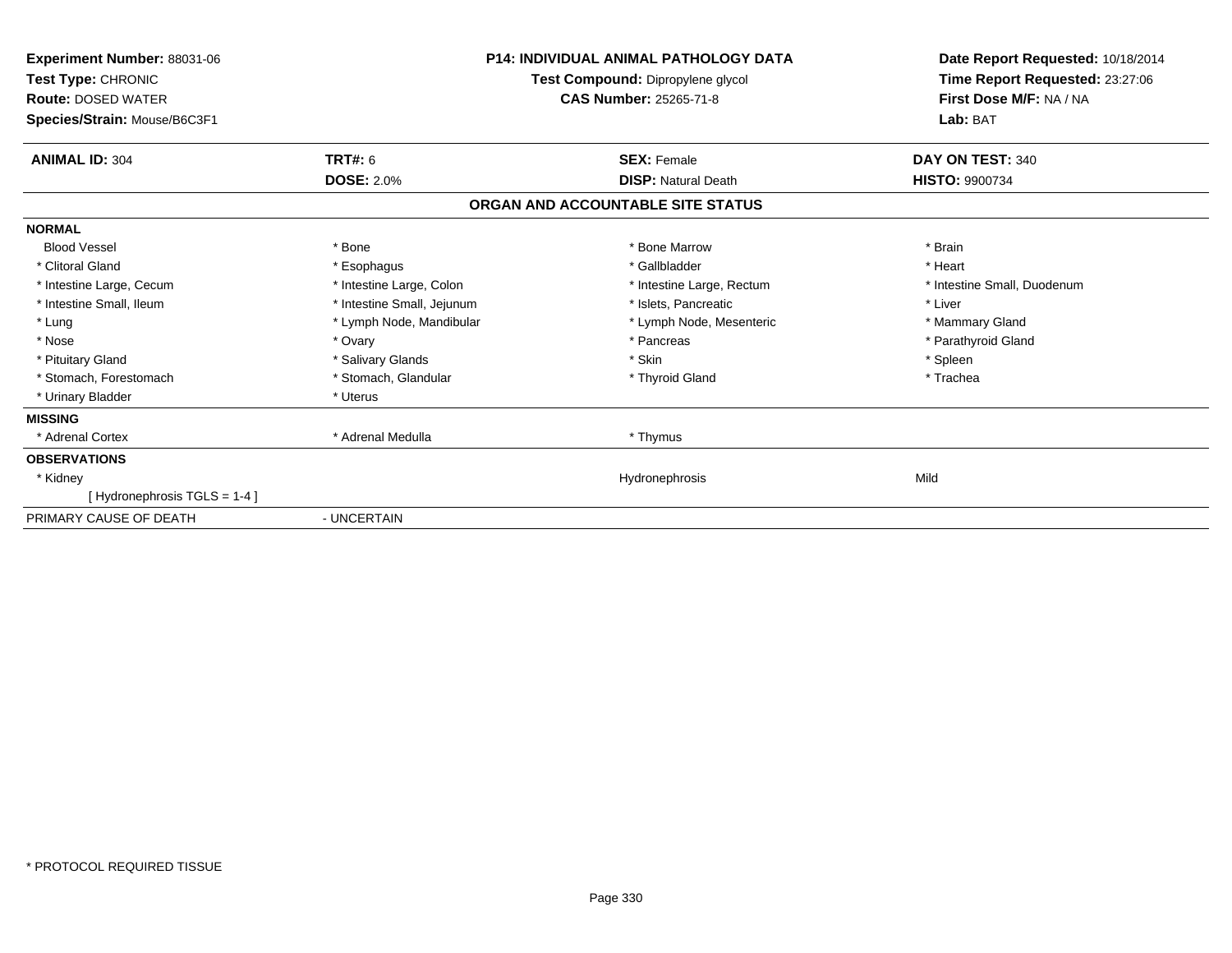| Experiment Number: 88031-06<br>Test Type: CHRONIC<br><b>Route: DOSED WATER</b> |                          | <b>P14: INDIVIDUAL ANIMAL PATHOLOGY DATA</b><br>Test Compound: Dipropylene glycol<br><b>CAS Number: 25265-71-8</b> | Date Report Requested: 10/18/2014<br>Time Report Requested: 23:27:06<br>First Dose M/F: NA / NA |
|--------------------------------------------------------------------------------|--------------------------|--------------------------------------------------------------------------------------------------------------------|-------------------------------------------------------------------------------------------------|
| Species/Strain: Mouse/B6C3F1                                                   |                          |                                                                                                                    | Lab: BAT                                                                                        |
| <b>ANIMAL ID: 305</b>                                                          | TRT#: 6                  | <b>SEX: Female</b>                                                                                                 | DAY ON TEST: 729                                                                                |
|                                                                                | <b>DOSE: 2.0%</b>        | <b>DISP: Terminal Sacrifice</b>                                                                                    | <b>HISTO: 9900735</b>                                                                           |
|                                                                                |                          | ORGAN AND ACCOUNTABLE SITE STATUS                                                                                  |                                                                                                 |
| <b>NORMAL</b>                                                                  |                          |                                                                                                                    |                                                                                                 |
| <b>Blood Vessel</b>                                                            | * Bone                   | * Bone Marrow                                                                                                      | * Brain                                                                                         |
| * Clitoral Gland                                                               | * Esophagus              | * Gallbladder                                                                                                      | * Heart                                                                                         |
| * Intestine Large, Cecum                                                       | * Intestine Large, Colon | * Intestine Large, Rectum                                                                                          | * Intestine Small, Duodenum                                                                     |
| * Intestine Small, Ileum                                                       | * Islets, Pancreatic     | * Kidney                                                                                                           | * Lung                                                                                          |
| * Lymph Node, Mandibular                                                       | * Lymph Node, Mesenteric | * Mammary Gland                                                                                                    | * Nose                                                                                          |
| * Pancreas                                                                     | * Parathyroid Gland      | * Pituitary Gland                                                                                                  | * Salivary Glands                                                                               |
| * Skin                                                                         | * Spleen                 | * Stomach. Forestomach                                                                                             | * Thymus                                                                                        |
| * Thyroid Gland                                                                | * Trachea                | * Urinary Bladder                                                                                                  | * Uterus                                                                                        |
| <b>OBSERVATIONS</b>                                                            |                          |                                                                                                                    |                                                                                                 |
| * Adrenal Cortex                                                               | Subcapsular              | Hyperplasia                                                                                                        | Minimal                                                                                         |
| * Adrenal Medulla                                                              |                          | Hyperplasia                                                                                                        | Focal, Minimal                                                                                  |
| * Intestine Small, Jejunum                                                     | Muscularis               | Inflammation                                                                                                       | Chronic, Mild                                                                                   |
| * Liver                                                                        |                          | <b>Infiltration Cellular</b>                                                                                       | Lymphocyte, Minimal                                                                             |
|                                                                                |                          | Inflammation                                                                                                       | Chronic, Minimal                                                                                |
| * Ovary                                                                        |                          | Cyst                                                                                                               | Marked                                                                                          |
| $[Cyst TGLS = 1-7]$                                                            |                          |                                                                                                                    |                                                                                                 |
| * Stomach, Glandular                                                           |                          | Inflammation                                                                                                       | Chronic, Minimal                                                                                |
| PRIMARY CAUSE OF DEATH                                                         |                          |                                                                                                                    |                                                                                                 |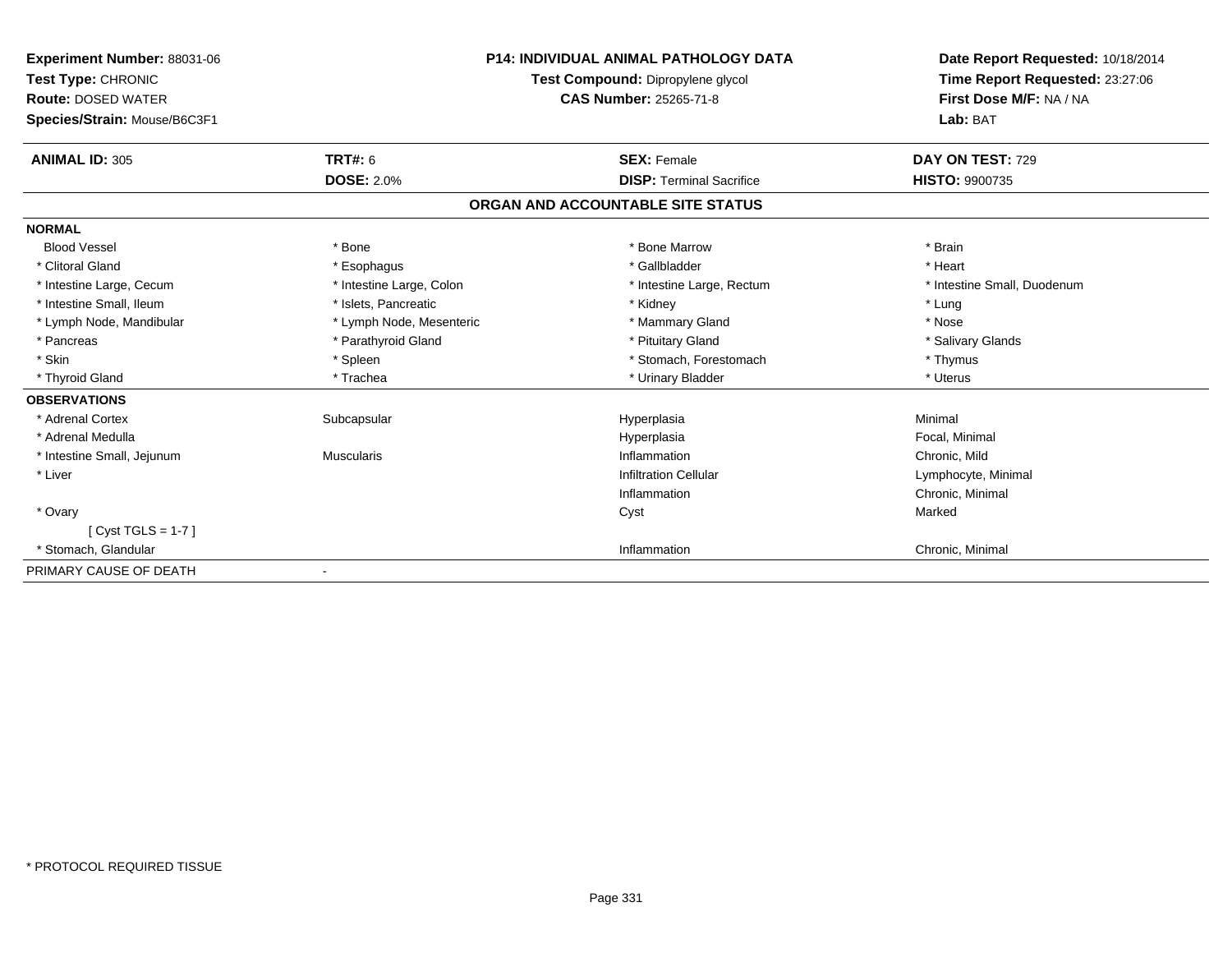| Experiment Number: 88031-06<br>Test Type: CHRONIC<br><b>Route: DOSED WATER</b><br>Species/Strain: Mouse/B6C3F1 |                          | P14: INDIVIDUAL ANIMAL PATHOLOGY DATA<br>Test Compound: Dipropylene glycol<br><b>CAS Number: 25265-71-8</b> | Date Report Requested: 10/18/2014<br>Time Report Requested: 23:27:06<br>First Dose M/F: NA / NA<br>Lab: BAT |
|----------------------------------------------------------------------------------------------------------------|--------------------------|-------------------------------------------------------------------------------------------------------------|-------------------------------------------------------------------------------------------------------------|
| <b>ANIMAL ID: 306</b>                                                                                          | <b>TRT#: 6</b>           | <b>SEX: Female</b>                                                                                          | DAY ON TEST: 729                                                                                            |
|                                                                                                                | <b>DOSE: 2.0%</b>        | <b>DISP: Terminal Sacrifice</b>                                                                             | HISTO: 9900736                                                                                              |
|                                                                                                                |                          | ORGAN AND ACCOUNTABLE SITE STATUS                                                                           |                                                                                                             |
| <b>NORMAL</b>                                                                                                  |                          |                                                                                                             |                                                                                                             |
| * Adrenal Medulla                                                                                              | <b>Blood Vessel</b>      | * Bone                                                                                                      | * Bone Marrow                                                                                               |
| * Brain                                                                                                        | * Clitoral Gland         | * Esophagus                                                                                                 | * Gallbladder                                                                                               |
| * Heart                                                                                                        | * Intestine Large, Cecum | * Intestine Large, Colon                                                                                    | * Intestine Large, Rectum                                                                                   |
| * Intestine Small, Duodenum                                                                                    | * Intestine Small, Ileum | * Intestine Small, Jejunum                                                                                  | * Lung                                                                                                      |
| * Lymph Node, Mandibular                                                                                       | * Lymph Node, Mesenteric | * Mammary Gland                                                                                             | * Nose                                                                                                      |
| * Ovary                                                                                                        | * Pancreas               | * Parathyroid Gland                                                                                         | * Pituitary Gland                                                                                           |
| * Salivary Glands                                                                                              | * Skin                   | * Stomach, Forestomach                                                                                      | * Thymus                                                                                                    |
| * Thyroid Gland                                                                                                | * Trachea                | * Urinary Bladder                                                                                           |                                                                                                             |
| <b>OBSERVATIONS</b>                                                                                            |                          |                                                                                                             |                                                                                                             |
| * Adrenal Cortex                                                                                               | Subcapsular              | Hyperplasia                                                                                                 | Minimal                                                                                                     |
| * Islets, Pancreatic                                                                                           |                          | Hyperplasia                                                                                                 | Mild                                                                                                        |
| * Kidney                                                                                                       |                          | Nephropathy                                                                                                 | Minimal                                                                                                     |
| * Liver                                                                                                        |                          | Eosinophilic Focus                                                                                          |                                                                                                             |
|                                                                                                                |                          | Hepatocellular Adenoma                                                                                      |                                                                                                             |
|                                                                                                                |                          | <b>Infiltration Cellular</b>                                                                                | Lymphocyte, Minimal                                                                                         |
|                                                                                                                |                          | Inflammation                                                                                                | Chronic, Minimal                                                                                            |
|                                                                                                                |                          | Mixed Cell Focus                                                                                            |                                                                                                             |
|                                                                                                                |                          | Necrosis                                                                                                    | Focal, Minimal                                                                                              |
| [Eosinophilic Focus TGLS = 5-4+11]                                                                             |                          |                                                                                                             |                                                                                                             |
| [ Hepatocellular Adenoma TGLS = 2-9 ]                                                                          |                          |                                                                                                             |                                                                                                             |
| [Mixed Cell Focus TGLS = 3-10]                                                                                 |                          |                                                                                                             |                                                                                                             |
| Mesentery                                                                                                      | Fat                      | <b>Necrosis</b>                                                                                             | Minimal                                                                                                     |
| * Spleen                                                                                                       |                          | Hematopoietic Cell Proliferation                                                                            | Mild                                                                                                        |
|                                                                                                                | Lymph Follic             | Hyperplasia                                                                                                 | Minimal                                                                                                     |
| [ Hematopoietic Cell Proliferation TGLS = 1-4 ]                                                                |                          |                                                                                                             |                                                                                                             |
| * Stomach, Glandular                                                                                           |                          | Mineralization                                                                                              | Focal, Minimal                                                                                              |
| * Uterus                                                                                                       | Endometrium              | Hyperplasia                                                                                                 | Cystic, Minimal                                                                                             |
| [Hyperplasia TGLS = 4-7]                                                                                       |                          |                                                                                                             |                                                                                                             |
| PRIMARY CAUSE OF DEATH                                                                                         |                          |                                                                                                             |                                                                                                             |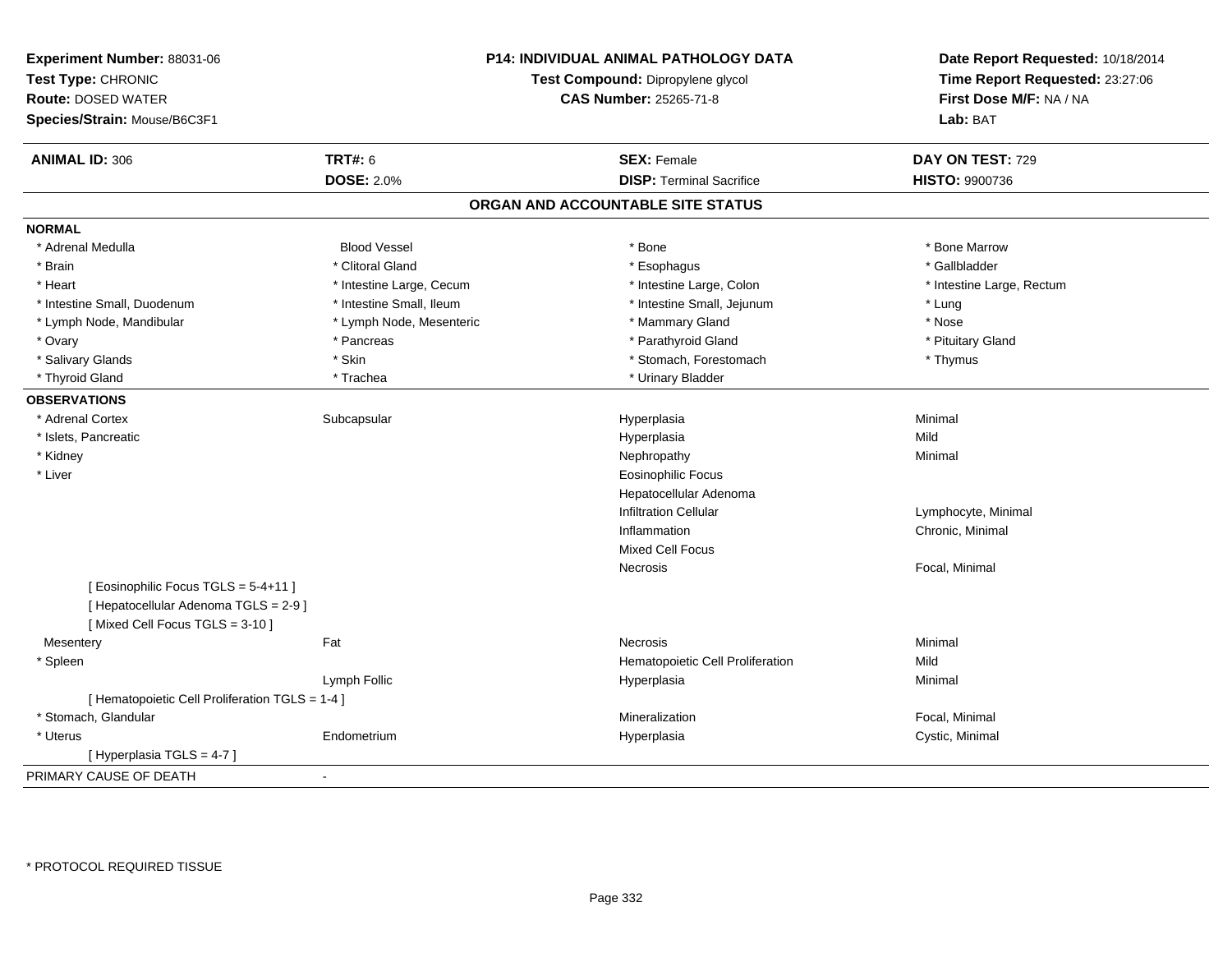| <b>Experiment Number: 88031-06</b><br>Test Type: CHRONIC<br><b>Route: DOSED WATER</b><br>Species/Strain: Mouse/B6C3F1<br><b>ANIMAL ID: 307</b> | <b>TRT#: 6</b><br><b>DOSE: 2.0%</b> | <b>P14: INDIVIDUAL ANIMAL PATHOLOGY DATA</b><br>Test Compound: Dipropylene glycol<br>CAS Number: 25265-71-8<br><b>SEX: Female</b><br><b>DISP: Natural Death</b> | Date Report Requested: 10/18/2014<br>Time Report Requested: 23:27:06<br>First Dose M/F: NA / NA<br>Lab: BAT<br>DAY ON TEST: 515<br><b>HISTO: 9900737</b> |
|------------------------------------------------------------------------------------------------------------------------------------------------|-------------------------------------|-----------------------------------------------------------------------------------------------------------------------------------------------------------------|----------------------------------------------------------------------------------------------------------------------------------------------------------|
|                                                                                                                                                |                                     | ORGAN AND ACCOUNTABLE SITE STATUS                                                                                                                               |                                                                                                                                                          |
| <b>NORMAL</b>                                                                                                                                  |                                     |                                                                                                                                                                 |                                                                                                                                                          |
| * Adrenal Medulla                                                                                                                              | <b>Blood Vessel</b>                 | * Bone                                                                                                                                                          | * Bone Marrow                                                                                                                                            |
| * Brain                                                                                                                                        | * Clitoral Gland                    | * Esophagus                                                                                                                                                     | * Gallbladder                                                                                                                                            |
| * Heart                                                                                                                                        | * Intestine Large, Cecum            | * Intestine Large, Colon                                                                                                                                        | * Intestine Large, Rectum                                                                                                                                |
| * Intestine Small, Duodenum                                                                                                                    | * Intestine Small, Jejunum          | * Islets. Pancreatic                                                                                                                                            | * Kidney                                                                                                                                                 |
| * Liver                                                                                                                                        | * Lung                              | * Lymph Node, Mandibular                                                                                                                                        | * Mammary Gland                                                                                                                                          |
| * Nose                                                                                                                                         | * Ovary                             | * Pancreas                                                                                                                                                      | * Parathyroid Gland                                                                                                                                      |
| * Pituitary Gland                                                                                                                              | * Salivary Glands                   | * Skin                                                                                                                                                          | * Stomach, Forestomach                                                                                                                                   |
| * Stomach, Glandular                                                                                                                           | * Thymus                            | * Thyroid Gland                                                                                                                                                 | * Trachea                                                                                                                                                |
| * Urinary Bladder                                                                                                                              |                                     |                                                                                                                                                                 |                                                                                                                                                          |
| <b>OBSERVATIONS</b>                                                                                                                            |                                     |                                                                                                                                                                 |                                                                                                                                                          |
| * Adrenal Cortex                                                                                                                               | Subcapsular                         | Hyperplasia                                                                                                                                                     | Minimal                                                                                                                                                  |
| * Intestine Small, Ileum                                                                                                                       | Epithelium                          | Inflammation                                                                                                                                                    | Chronic, Mild                                                                                                                                            |
| * Lymph Node, Mesenteric                                                                                                                       |                                     | Inflammation                                                                                                                                                    | Granulomatous, Mild                                                                                                                                      |
| Mesentery                                                                                                                                      | Fat                                 | Necrosis                                                                                                                                                        | Moderate                                                                                                                                                 |
| [Necrosis $TGLS = 2-9$ ]                                                                                                                       |                                     |                                                                                                                                                                 |                                                                                                                                                          |
| * Spleen                                                                                                                                       | Lymph Follic                        | Atrophy                                                                                                                                                         | Mild                                                                                                                                                     |
|                                                                                                                                                |                                     | Hematopoietic Cell Proliferation                                                                                                                                | Mild                                                                                                                                                     |
| * Uterus                                                                                                                                       | Endometrium                         | Hyperplasia                                                                                                                                                     | Cystic, Minimal                                                                                                                                          |
| [Hyperplasia TGLS = 1-7]                                                                                                                       |                                     |                                                                                                                                                                 |                                                                                                                                                          |
| PRIMARY CAUSE OF DEATH                                                                                                                         | - UNCERTAIN                         |                                                                                                                                                                 |                                                                                                                                                          |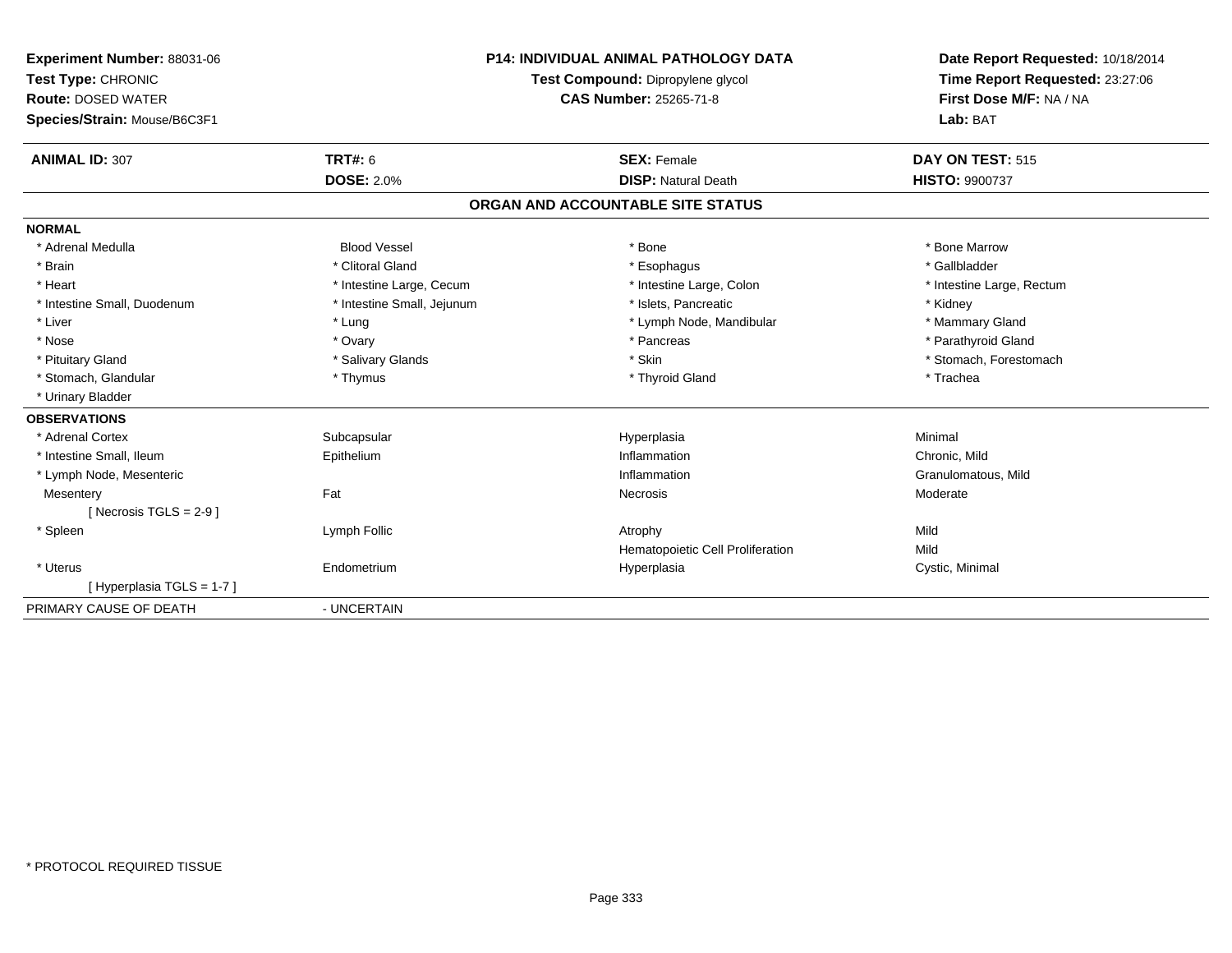| Experiment Number: 88031-06<br>Test Type: CHRONIC<br><b>Route: DOSED WATER</b><br>Species/Strain: Mouse/B6C3F1 |                            | <b>P14: INDIVIDUAL ANIMAL PATHOLOGY DATA</b><br>Test Compound: Dipropylene glycol<br><b>CAS Number: 25265-71-8</b> | Date Report Requested: 10/18/2014<br>Time Report Requested: 23:27:06<br>First Dose M/F: NA / NA<br>Lab: BAT |
|----------------------------------------------------------------------------------------------------------------|----------------------------|--------------------------------------------------------------------------------------------------------------------|-------------------------------------------------------------------------------------------------------------|
| <b>ANIMAL ID: 308</b>                                                                                          | <b>TRT#: 6</b>             | <b>SEX: Female</b>                                                                                                 | DAY ON TEST: 654                                                                                            |
|                                                                                                                | <b>DOSE: 2.0%</b>          | <b>DISP:</b> Moribund Sacrifice                                                                                    | <b>HISTO: 9900738</b>                                                                                       |
|                                                                                                                |                            | ORGAN AND ACCOUNTABLE SITE STATUS                                                                                  |                                                                                                             |
| <b>NORMAL</b>                                                                                                  |                            |                                                                                                                    |                                                                                                             |
| * Adrenal Medulla                                                                                              | <b>Blood Vessel</b>        | * Bone                                                                                                             | * Bone Marrow                                                                                               |
| * Clitoral Gland                                                                                               | * Esophagus                | * Gallbladder                                                                                                      | * Heart                                                                                                     |
| * Intestine Large, Cecum                                                                                       | * Intestine Large, Colon   | * Intestine Large, Rectum                                                                                          | * Intestine Small, Duodenum                                                                                 |
| * Intestine Small, Ileum                                                                                       | * Intestine Small, Jejunum | * Islets, Pancreatic                                                                                               | * Lymph Node, Mandibular                                                                                    |
| * Lymph Node, Mesenteric                                                                                       | * Mammary Gland            | * Nose                                                                                                             | * Ovary                                                                                                     |
| * Pancreas                                                                                                     | * Parathyroid Gland        | * Pituitary Gland                                                                                                  | * Salivary Glands                                                                                           |
| * Skin                                                                                                         | * Stomach, Glandular       | * Thymus                                                                                                           | * Thyroid Gland                                                                                             |
| * Trachea                                                                                                      | * Urinary Bladder          | * Uterus                                                                                                           |                                                                                                             |
| <b>OBSERVATIONS</b>                                                                                            |                            |                                                                                                                    |                                                                                                             |
| * Adrenal Cortex                                                                                               | Subcapsular                | Hyperplasia                                                                                                        | Minimal                                                                                                     |
| * Brain                                                                                                        |                            | <b>Necrosis</b>                                                                                                    | Acute, Focal, Moderate                                                                                      |
| [Necrosis TGLS = $4-2$ ]                                                                                       |                            |                                                                                                                    |                                                                                                             |
| * Kidney                                                                                                       |                            | Infarct                                                                                                            | Moderate                                                                                                    |
| [Infarct TGLS = $2-4$ ]                                                                                        |                            |                                                                                                                    |                                                                                                             |
| * Liver                                                                                                        |                            | <b>Infiltration Cellular</b>                                                                                       | Lymphocyte, Minimal                                                                                         |
| * Lung                                                                                                         |                            | Alveolar/Bronchiolar Carcinoma                                                                                     |                                                                                                             |
|                                                                                                                |                            | Inflammation                                                                                                       | Chronic, Focal, Mild                                                                                        |
| [ Alveolar/Bronchiolar Carcinoma TGLS = 3-10 ]                                                                 |                            |                                                                                                                    |                                                                                                             |
| Mesentery                                                                                                      | Fat                        | Necrosis                                                                                                           | Minimal                                                                                                     |
| [Necrosis TGLS = $1-9$ ]                                                                                       |                            |                                                                                                                    |                                                                                                             |
| * Spleen                                                                                                       | Lymph Follic               | Atrophy                                                                                                            | Marked                                                                                                      |
| * Stomach, Forestomach                                                                                         | Epithelium                 | Cyst                                                                                                               | Minimal                                                                                                     |
| PRIMARY CAUSE OF DEATH                                                                                         | - Brain Necrosis           |                                                                                                                    |                                                                                                             |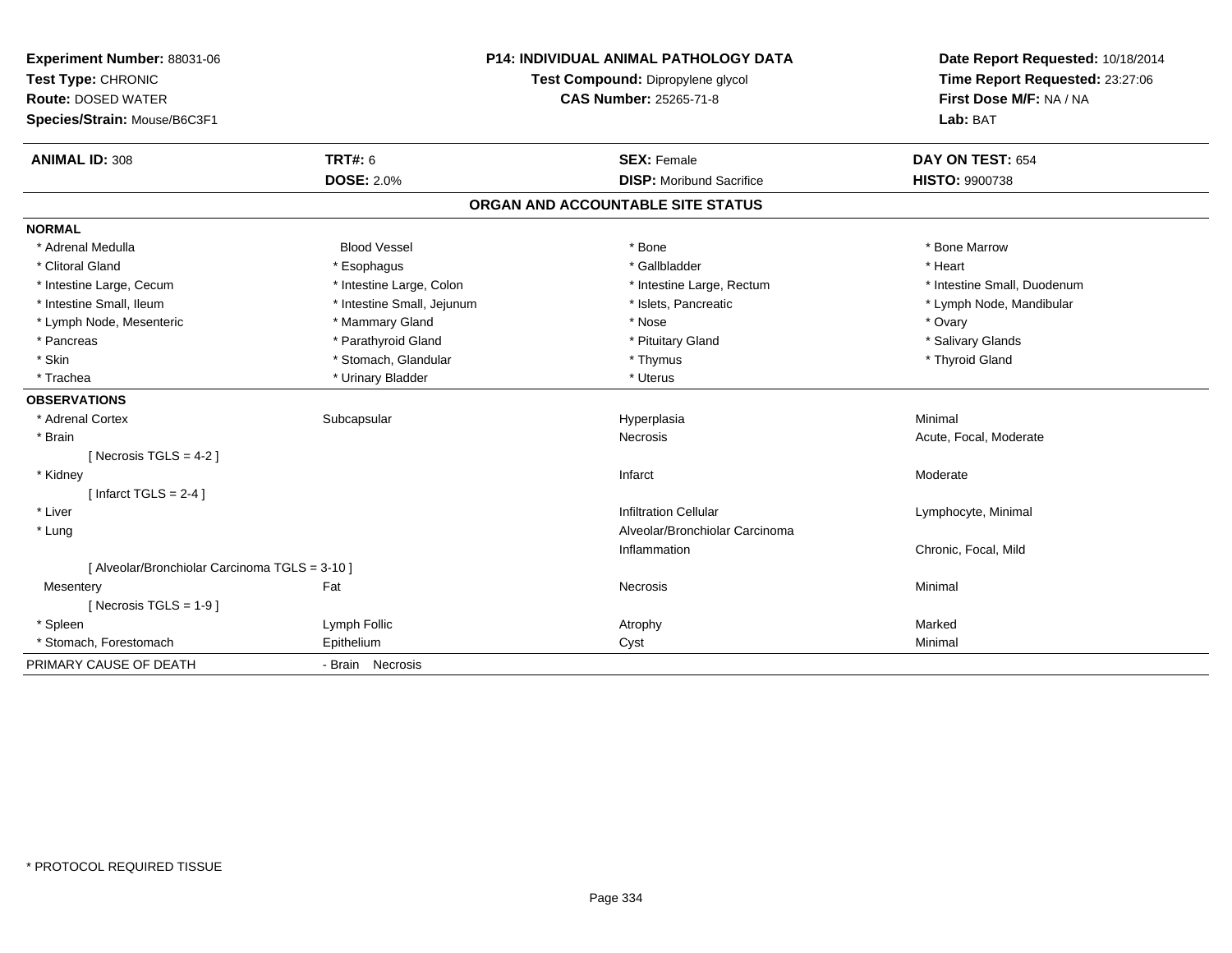| Experiment Number: 88031-06                 |                                   | <b>P14: INDIVIDUAL ANIMAL PATHOLOGY DATA</b> | Date Report Requested: 10/18/2014 |
|---------------------------------------------|-----------------------------------|----------------------------------------------|-----------------------------------|
| Test Type: CHRONIC                          | Test Compound: Dipropylene glycol |                                              | Time Report Requested: 23:27:06   |
| <b>Route: DOSED WATER</b>                   |                                   | <b>CAS Number: 25265-71-8</b>                | First Dose M/F: NA / NA           |
| Species/Strain: Mouse/B6C3F1                |                                   |                                              | Lab: BAT                          |
| <b>ANIMAL ID: 309</b>                       | <b>TRT#: 6</b>                    | <b>SEX: Female</b>                           | DAY ON TEST: 728                  |
|                                             | <b>DOSE: 2.0%</b>                 | <b>DISP: Terminal Sacrifice</b>              | HISTO: 9900739                    |
|                                             |                                   | ORGAN AND ACCOUNTABLE SITE STATUS            |                                   |
| <b>NORMAL</b>                               |                                   |                                              |                                   |
| * Adrenal Medulla                           | <b>Blood Vessel</b>               | * Bone                                       | * Bone Marrow                     |
| * Brain                                     | * Clitoral Gland                  | * Esophagus                                  | * Gallbladder                     |
| * Heart                                     | * Intestine Large, Cecum          | * Intestine Large, Colon                     | * Intestine Large, Rectum         |
| * Intestine Small, Ileum                    | * Intestine Small, Jejunum        | * Kidney                                     | * Lymph Node, Mesenteric          |
| * Mammary Gland                             | * Nose                            | * Ovary                                      | * Pancreas                        |
| * Parathyroid Gland                         | * Salivary Glands                 | * Skin                                       | * Stomach, Forestomach            |
| * Stomach, Glandular                        | * Thymus                          | * Thyroid Gland                              | * Trachea                         |
| * Urinary Bladder                           |                                   |                                              |                                   |
| <b>OBSERVATIONS</b>                         |                                   |                                              |                                   |
| * Adrenal Cortex                            | Subcapsular                       | Hyperplasia                                  | Mild                              |
| * Intestine Small, Duodenum                 |                                   | Polyp Adenomatous                            |                                   |
| [ Polyp Adenomatous TGLS = 4-10 ]           |                                   |                                              |                                   |
| * Islets, Pancreatic                        |                                   | Hyperplasia                                  | Moderate                          |
| * Liver                                     |                                   | <b>Infiltration Cellular</b>                 | Lymphocyte, Minimal               |
|                                             |                                   | Inflammation                                 | Chronic, Minimal                  |
| * Lung                                      |                                   | Alveolar/Bronchiolar Adenoma                 |                                   |
| [ Alveolar/Bronchiolar Adenoma TGLS = 3-9 ] |                                   |                                              |                                   |
| * Lymph Node, Mandibular                    |                                   | Hematopoietic Cell Proliferation             | Mild                              |
| * Pituitary Gland                           | <b>Pars Distalis</b>              | Adenoma                                      |                                   |
|                                             | Pars Distalis                     | Hyperplasia                                  | Focal, Minimal                    |
| [Adenoma TGLS = $2-6$ ]                     |                                   |                                              |                                   |
| * Spleen                                    |                                   | Hematopoietic Cell Proliferation             | Minimal                           |
| * Uterus                                    | Endometrium                       | Hyperplasia                                  | Cystic, Minimal                   |
| [ Hyperplasia TGLS = 1-7 ]                  |                                   |                                              |                                   |
| PRIMARY CAUSE OF DEATH                      | $\blacksquare$                    |                                              |                                   |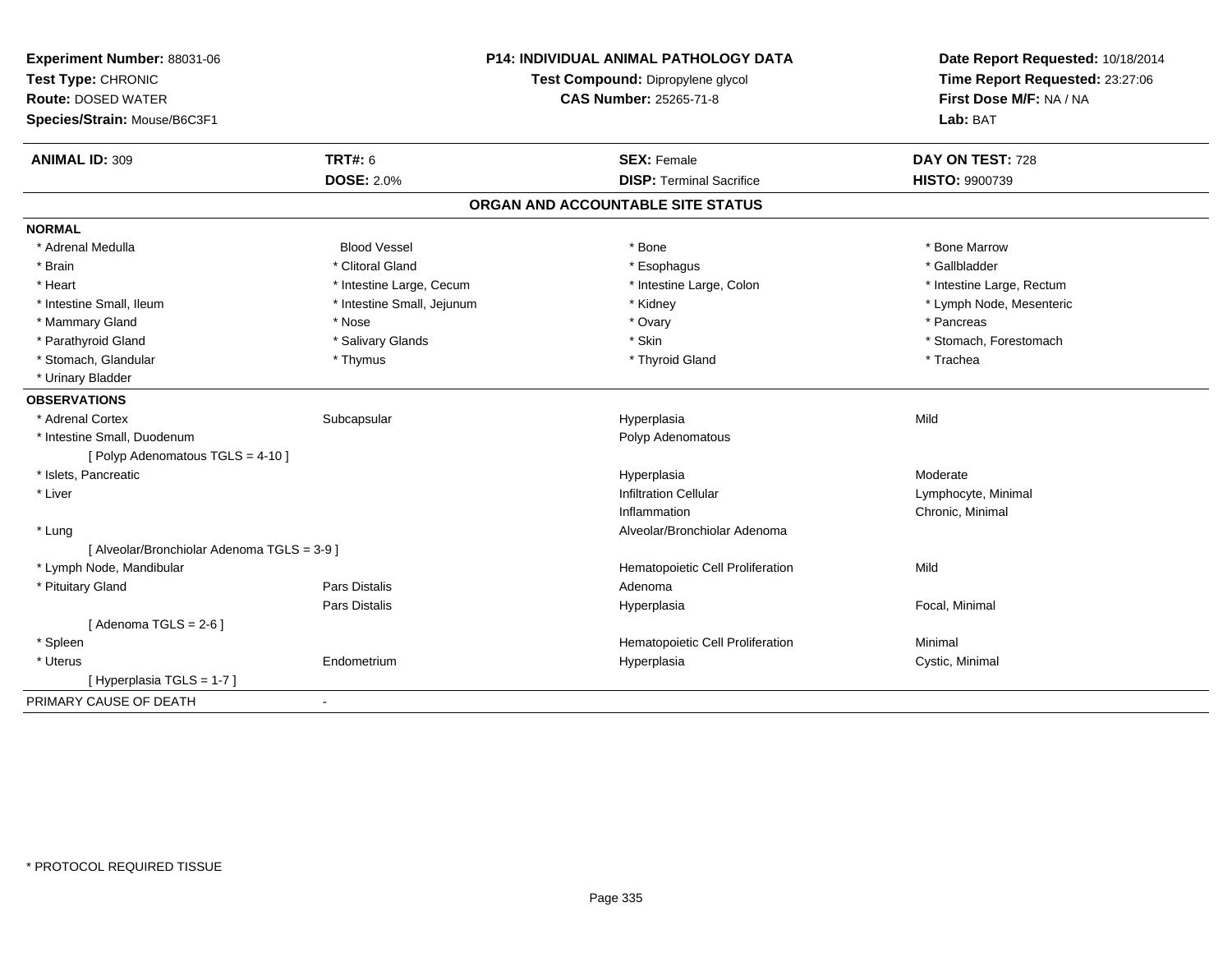| Experiment Number: 88031-06           |                            | <b>P14: INDIVIDUAL ANIMAL PATHOLOGY DATA</b> | Date Report Requested: 10/18/2014 |
|---------------------------------------|----------------------------|----------------------------------------------|-----------------------------------|
| Test Type: CHRONIC                    |                            | Test Compound: Dipropylene glycol            | Time Report Requested: 23:27:06   |
| <b>Route: DOSED WATER</b>             |                            | CAS Number: 25265-71-8                       | First Dose M/F: NA / NA           |
| Species/Strain: Mouse/B6C3F1          |                            |                                              | Lab: BAT                          |
|                                       |                            |                                              |                                   |
| <b>ANIMAL ID: 310</b>                 | <b>TRT#: 6</b>             | <b>SEX: Female</b>                           | DAY ON TEST: 728                  |
|                                       | <b>DOSE: 2.0%</b>          | <b>DISP: Terminal Sacrifice</b>              | <b>HISTO: 9900740</b>             |
|                                       |                            | ORGAN AND ACCOUNTABLE SITE STATUS            |                                   |
| <b>NORMAL</b>                         |                            |                                              |                                   |
| * Adrenal Medulla                     | <b>Blood Vessel</b>        | * Bone Marrow                                | * Brain                           |
| * Clitoral Gland                      | * Esophagus                | * Gallbladder                                | * Heart                           |
| * Intestine Large, Cecum              | * Intestine Large, Colon   | * Intestine Large, Rectum                    | * Intestine Small, Duodenum       |
| * Intestine Small, Ileum              | * Intestine Small, Jejunum | * Kidney                                     | * Lung                            |
| * Lymph Node, Mandibular              | * Lymph Node, Mesenteric   | * Mammary Gland                              | * Nose                            |
| * Pancreas                            | * Parathyroid Gland        | * Pituitary Gland                            | * Salivary Glands                 |
| * Skin                                | * Spleen                   | * Stomach, Forestomach                       | * Stomach, Glandular              |
| * Thymus                              | * Thyroid Gland            | * Trachea                                    | * Urinary Bladder                 |
| <b>OBSERVATIONS</b>                   |                            |                                              |                                   |
| * Adrenal Cortex                      | Subcapsular                | Hyperplasia                                  | Mild                              |
| * Bone                                |                            | <b>Fibrosis</b>                              | Minimal                           |
| * Islets, Pancreatic                  |                            | Hyperplasia                                  | Mild                              |
| * Liver                               |                            | Hepatocellular Adenoma                       |                                   |
|                                       |                            | <b>Infiltration Cellular</b>                 | Lymphocyte, Marked                |
|                                       |                            | Inflammation                                 | Chronic, Mild                     |
|                                       |                            | Mixed Cell Focus                             |                                   |
| [ Hepatocellular Adenoma TGLS = 2-4 ] |                            |                                              |                                   |
| * Ovary                               |                            | Cyst                                         | Minimal                           |
| * Uterus                              | Endometrium                | Hyperplasia                                  | Cystic, Minimal                   |
| [Hyperplasia TGLS = 1-7]              |                            |                                              |                                   |
| PRIMARY CAUSE OF DEATH                |                            |                                              |                                   |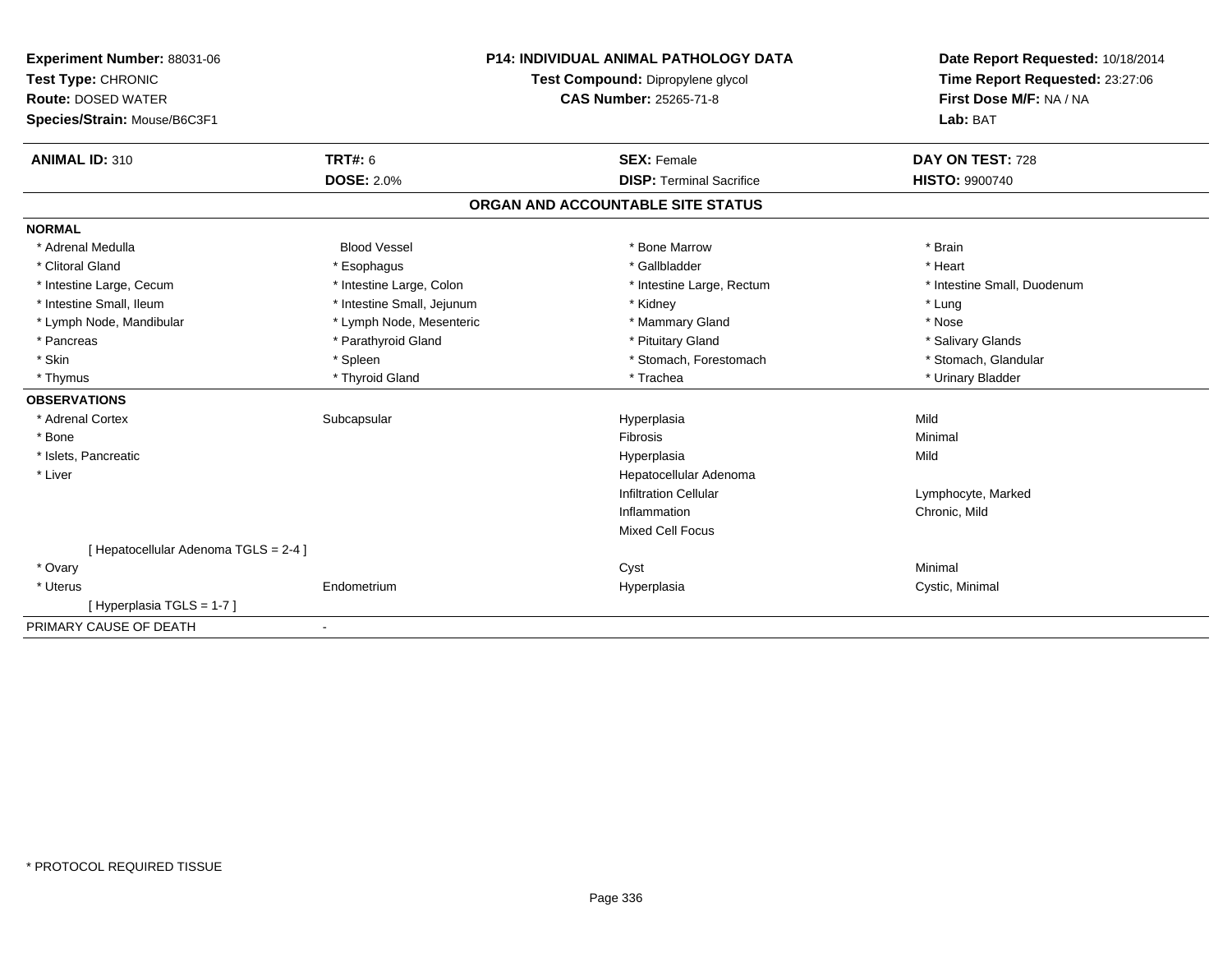| Experiment Number: 88031-06          |                                   | <b>P14: INDIVIDUAL ANIMAL PATHOLOGY DATA</b> | Date Report Requested: 10/18/2014 |
|--------------------------------------|-----------------------------------|----------------------------------------------|-----------------------------------|
| Test Type: CHRONIC                   | Test Compound: Dipropylene glycol |                                              | Time Report Requested: 23:27:06   |
| <b>Route: DOSED WATER</b>            |                                   | <b>CAS Number: 25265-71-8</b>                | First Dose M/F: NA / NA           |
| Species/Strain: Mouse/B6C3F1         |                                   |                                              | Lab: BAT                          |
| <b>ANIMAL ID: 311</b>                | <b>TRT#: 6</b>                    | <b>SEX: Female</b>                           | DAY ON TEST: 730                  |
|                                      | <b>DOSE: 2.0%</b>                 | <b>DISP: Terminal Sacrifice</b>              | HISTO: 9900741                    |
|                                      |                                   | ORGAN AND ACCOUNTABLE SITE STATUS            |                                   |
| <b>NORMAL</b>                        |                                   |                                              |                                   |
| * Adrenal Medulla                    | <b>Blood Vessel</b>               | * Bone                                       | * Bone Marrow                     |
| * Brain                              | * Clitoral Gland                  | * Esophagus                                  | * Gallbladder                     |
| * Heart                              | * Intestine Large, Cecum          | * Intestine Large, Colon                     | * Intestine Large, Rectum         |
| * Intestine Small, Duodenum          | * Intestine Small, Ileum          | * Intestine Small, Jejunum                   | * Lung                            |
| * Lymph Node, Mandibular             | * Lymph Node, Mesenteric          | * Mammary Gland                              | * Nose                            |
| * Ovary                              | * Pancreas                        | * Parathyroid Gland                          | * Salivary Glands                 |
| * Skin                               | * Stomach, Forestomach            | * Stomach, Glandular                         | * Thymus                          |
| * Thyroid Gland                      | * Trachea                         | * Urinary Bladder                            |                                   |
| <b>OBSERVATIONS</b>                  |                                   |                                              |                                   |
| * Adrenal Cortex                     | Subcapsular                       | Hyperplasia                                  | Marked                            |
| <b>Harderian Gland</b>               |                                   | Adenoma                                      |                                   |
| [Adenoma TGLS = 1-9]                 |                                   |                                              |                                   |
| * Islets, Pancreatic                 |                                   | Hyperplasia                                  | Mild                              |
| * Kidney                             |                                   | Infarct                                      | Mild                              |
|                                      |                                   | Nephropathy                                  | Minimal                           |
| * Liver                              |                                   | <b>Infiltration Cellular</b>                 | Lymphocyte, Minimal               |
|                                      |                                   | Inflammation                                 | Chronic, Minimal                  |
|                                      |                                   | <b>Mixed Cell Focus</b>                      |                                   |
| [Mixed Cell Focus TGLS = $2,3-5+4$ ] |                                   |                                              |                                   |
| * Pituitary Gland                    | Pars Distalis                     | Hyperplasia                                  | Focal, Mild                       |
| * Spleen                             |                                   | Hematopoietic Cell Proliferation             | Minimal                           |
| * Uterus                             | Endometrium                       | Hyperplasia                                  | Cystic, Minimal                   |
| PRIMARY CAUSE OF DEATH               | $\overline{\phantom{a}}$          |                                              |                                   |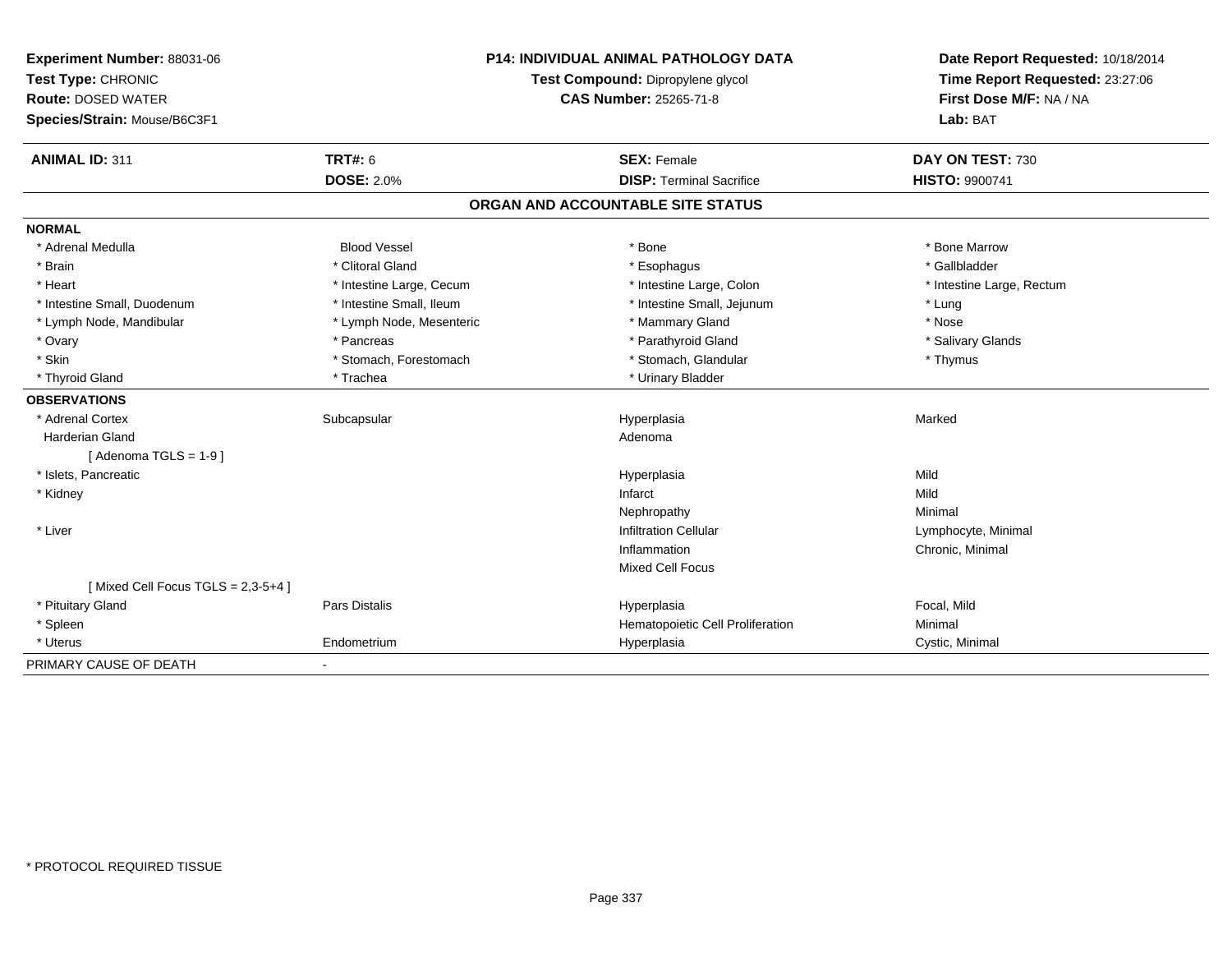| <b>Experiment Number: 88031-06</b><br>Test Type: CHRONIC<br><b>Route: DOSED WATER</b><br>Species/Strain: Mouse/B6C3F1 |                          | <b>P14: INDIVIDUAL ANIMAL PATHOLOGY DATA</b><br>Test Compound: Dipropylene glycol<br><b>CAS Number: 25265-71-8</b> | Date Report Requested: 10/18/2014<br>Time Report Requested: 23:27:06<br>First Dose M/F: NA / NA<br>Lab: BAT |
|-----------------------------------------------------------------------------------------------------------------------|--------------------------|--------------------------------------------------------------------------------------------------------------------|-------------------------------------------------------------------------------------------------------------|
| <b>ANIMAL ID: 312</b>                                                                                                 | <b>TRT#: 6</b>           | <b>SEX: Female</b>                                                                                                 | DAY ON TEST: 728                                                                                            |
|                                                                                                                       | <b>DOSE: 2.0%</b>        | <b>DISP: Terminal Sacrifice</b>                                                                                    | <b>HISTO: 9900742</b>                                                                                       |
|                                                                                                                       |                          | ORGAN AND ACCOUNTABLE SITE STATUS                                                                                  |                                                                                                             |
| <b>NORMAL</b>                                                                                                         |                          |                                                                                                                    |                                                                                                             |
| * Adrenal Medulla                                                                                                     | <b>Blood Vessel</b>      | * Bone                                                                                                             | * Bone Marrow                                                                                               |
| * Brain                                                                                                               | * Clitoral Gland         | * Esophagus                                                                                                        | * Gallbladder                                                                                               |
| * Heart                                                                                                               | * Intestine Large, Cecum | * Intestine Large, Colon                                                                                           | * Intestine Large, Rectum                                                                                   |
| * Intestine Small, Duodenum                                                                                           | * Intestine Small, Ileum | * Intestine Small, Jejunum                                                                                         | * Islets, Pancreatic                                                                                        |
| * Kidney                                                                                                              | * Lung                   | * Lymph Node, Mandibular                                                                                           | * Lymph Node, Mesenteric                                                                                    |
| * Mammary Gland                                                                                                       | * Nose                   | * Pancreas                                                                                                         | * Parathyroid Gland                                                                                         |
| * Pituitary Gland                                                                                                     | * Salivary Glands        | * Skin                                                                                                             | * Spleen                                                                                                    |
| * Stomach, Forestomach                                                                                                | * Stomach, Glandular     | * Thymus                                                                                                           | * Thyroid Gland                                                                                             |
| * Trachea                                                                                                             | * Urinary Bladder        |                                                                                                                    |                                                                                                             |
| <b>OBSERVATIONS</b>                                                                                                   |                          |                                                                                                                    |                                                                                                             |
| * Adrenal Cortex                                                                                                      | Subcapsular              | Hyperplasia                                                                                                        | Minimal                                                                                                     |
| * Liver                                                                                                               |                          | <b>Infiltration Cellular</b>                                                                                       | Lymphocyte, Minimal                                                                                         |
|                                                                                                                       |                          | Inflammation                                                                                                       | Chronic, Minimal                                                                                            |
| * Ovary                                                                                                               |                          | Angiectasis                                                                                                        | Mild                                                                                                        |
|                                                                                                                       |                          | Cyst                                                                                                               | Minimal                                                                                                     |
| * Uterus                                                                                                              | Endometrium              | Hyperplasia                                                                                                        | Cystic, Minimal                                                                                             |
| PRIMARY CAUSE OF DEATH                                                                                                |                          |                                                                                                                    |                                                                                                             |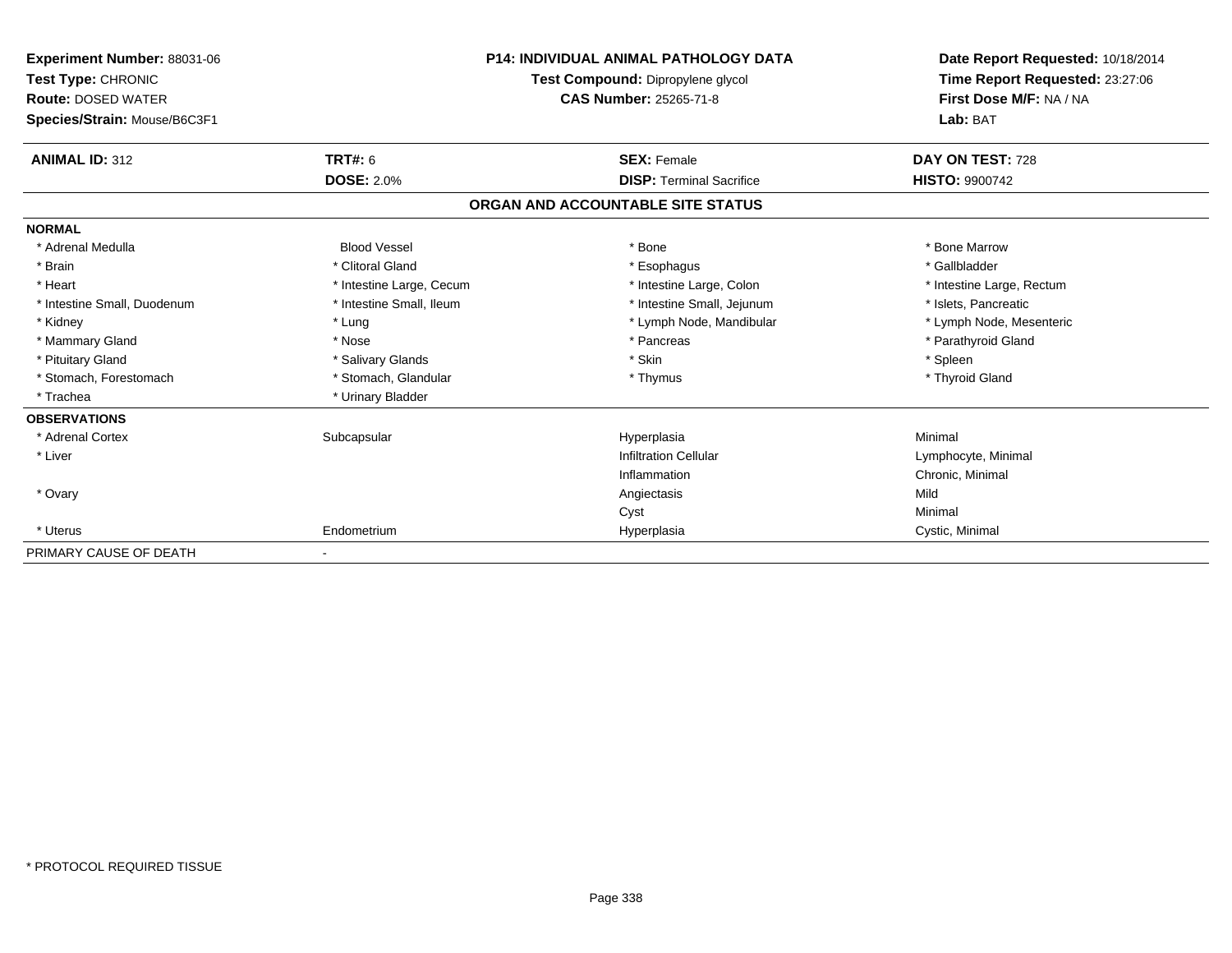| Experiment Number: 88031-06  |                          | <b>P14: INDIVIDUAL ANIMAL PATHOLOGY DATA</b> | Date Report Requested: 10/18/2014 |
|------------------------------|--------------------------|----------------------------------------------|-----------------------------------|
| Test Type: CHRONIC           |                          | Test Compound: Dipropylene glycol            | Time Report Requested: 23:27:06   |
| <b>Route: DOSED WATER</b>    |                          | CAS Number: 25265-71-8                       | First Dose M/F: NA / NA           |
| Species/Strain: Mouse/B6C3F1 |                          |                                              | Lab: BAT                          |
| <b>ANIMAL ID: 313</b>        | <b>TRT#: 6</b>           | <b>SEX: Female</b>                           | DAY ON TEST: 576                  |
|                              | <b>DOSE: 2.0%</b>        | <b>DISP: Natural Death</b>                   | HISTO: 9900743                    |
|                              |                          | ORGAN AND ACCOUNTABLE SITE STATUS            |                                   |
| <b>NORMAL</b>                |                          |                                              |                                   |
| * Adrenal Medulla            | <b>Blood Vessel</b>      | * Bone                                       | * Bone Marrow                     |
| * Brain                      | * Clitoral Gland         | * Esophagus                                  | * Gallbladder                     |
| * Heart                      | * Intestine Large, Cecum | * Intestine Large, Colon                     | * Intestine Large, Rectum         |
| * Intestine Small, Duodenum  | * Intestine Small, Ileum | * Kidney                                     | * Liver                           |
| * Lung                       | * Lymph Node, Mandibular | * Mammary Gland                              | * Nose                            |
| * Ovary                      | * Pancreas               | * Parathyroid Gland                          | * Pituitary Gland                 |
| * Skin                       | * Stomach, Forestomach   | * Stomach, Glandular                         | * Thymus                          |
| * Thyroid Gland              | * Trachea                | * Urinary Bladder                            | * Uterus                          |
| <b>OBSERVATIONS</b>          |                          |                                              |                                   |
| * Adrenal Cortex             | Subcapsular              | Hyperplasia                                  | Minimal                           |
| * Intestine Small, Jejunum   |                          | Sarcoma                                      |                                   |
| * Islets, Pancreatic         |                          | Hyperplasia                                  | Mild                              |
| * Lymph Node, Mesenteric     |                          | Sarcoma                                      |                                   |
| [Sarcoma TGLS = $3-9$ ]      |                          |                                              |                                   |
| * Salivary Glands            |                          | Atrophy                                      | Moderate                          |
| [Atrophy TGLS = $4-2$ ]      |                          |                                              |                                   |
| * Spleen                     | Lymph Follic             | Atrophy                                      | Marked                            |
|                              |                          | <b>Hematopoietic Cell Proliferation</b>      | Mild                              |
| PRIMARY CAUSE OF DEATH       | $\overline{\phantom{a}}$ |                                              |                                   |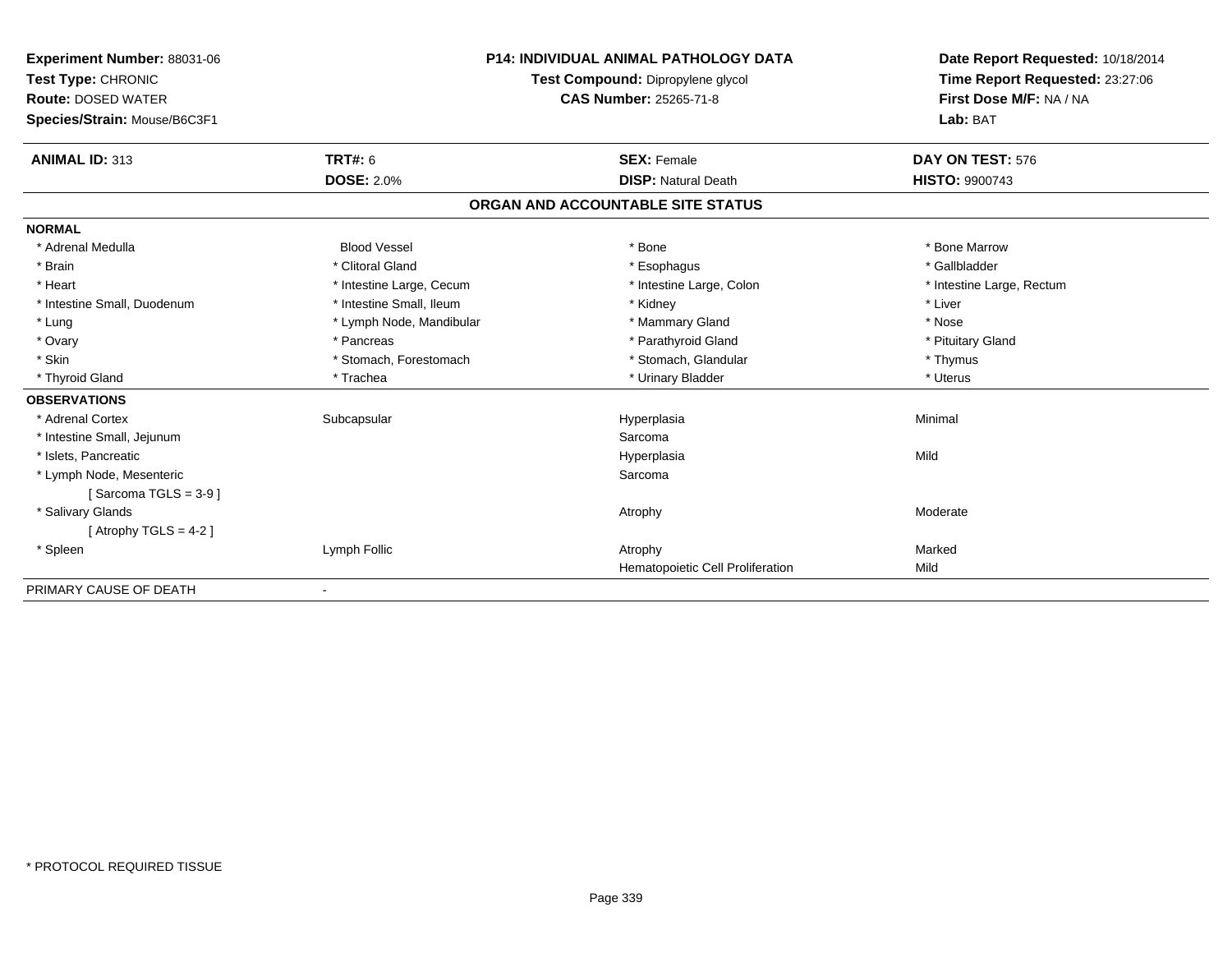| Experiment Number: 88031-06<br>Test Type: CHRONIC<br><b>Route: DOSED WATER</b><br>Species/Strain: Mouse/B6C3F1 |                            | <b>P14: INDIVIDUAL ANIMAL PATHOLOGY DATA</b><br>Test Compound: Dipropylene glycol<br><b>CAS Number: 25265-71-8</b> | Date Report Requested: 10/18/2014<br>Time Report Requested: 23:27:06<br>First Dose M/F: NA / NA<br>Lab: BAT |
|----------------------------------------------------------------------------------------------------------------|----------------------------|--------------------------------------------------------------------------------------------------------------------|-------------------------------------------------------------------------------------------------------------|
| <b>ANIMAL ID: 314</b>                                                                                          | <b>TRT#: 6</b>             | <b>SEX: Female</b>                                                                                                 | DAY ON TEST: 729                                                                                            |
|                                                                                                                | <b>DOSE: 2.0%</b>          | <b>DISP: Terminal Sacrifice</b>                                                                                    | <b>HISTO: 9900744</b>                                                                                       |
|                                                                                                                |                            | ORGAN AND ACCOUNTABLE SITE STATUS                                                                                  |                                                                                                             |
| <b>NORMAL</b>                                                                                                  |                            |                                                                                                                    |                                                                                                             |
| * Adrenal Medulla                                                                                              | <b>Blood Vessel</b>        | * Bone                                                                                                             | * Bone Marrow                                                                                               |
| * Brain                                                                                                        | * Clitoral Gland           | * Esophagus                                                                                                        | * Heart                                                                                                     |
| * Intestine Large, Cecum                                                                                       | * Intestine Large, Colon   | * Intestine Large, Rectum                                                                                          | * Intestine Small, Duodenum                                                                                 |
| * Intestine Small. Ileum                                                                                       | * Intestine Small, Jejunum | * Lung                                                                                                             | * Lymph Node, Mandibular                                                                                    |
| * Lymph Node, Mesenteric                                                                                       | * Mammary Gland            | * Nose                                                                                                             | * Ovary                                                                                                     |
| * Pancreas                                                                                                     | * Parathyroid Gland        | * Pituitary Gland                                                                                                  | * Salivary Glands                                                                                           |
| * Skin                                                                                                         | * Stomach, Forestomach     | * Stomach, Glandular                                                                                               | * Thymus                                                                                                    |
| * Thyroid Gland                                                                                                | * Trachea                  | * Urinary Bladder                                                                                                  |                                                                                                             |
| <b>OBSERVATIONS</b>                                                                                            |                            |                                                                                                                    |                                                                                                             |
| * Adrenal Cortex                                                                                               | Subcapsular                | Hyperplasia                                                                                                        | Minimal                                                                                                     |
| * Gallbladder                                                                                                  | Epithelium                 | Cyst                                                                                                               | Mild                                                                                                        |
| * Islets, Pancreatic                                                                                           |                            | Hyperplasia                                                                                                        | Minimal                                                                                                     |
| * Kidney                                                                                                       |                            | Nephropathy                                                                                                        | Minimal                                                                                                     |
| * Liver                                                                                                        |                            | <b>Eosinophilic Focus</b>                                                                                          |                                                                                                             |
|                                                                                                                |                            | <b>Infiltration Cellular</b>                                                                                       | Lymphocyte, Minimal                                                                                         |
|                                                                                                                |                            | Inflammation                                                                                                       | Chronic, Minimal                                                                                            |
| * Spleen                                                                                                       |                            | Hematopoietic Cell Proliferation                                                                                   | Minimal                                                                                                     |
| * Uterus                                                                                                       | Endometrium                | Hyperplasia                                                                                                        | Cystic, Minimal                                                                                             |
| PRIMARY CAUSE OF DEATH                                                                                         | $\blacksquare$             |                                                                                                                    |                                                                                                             |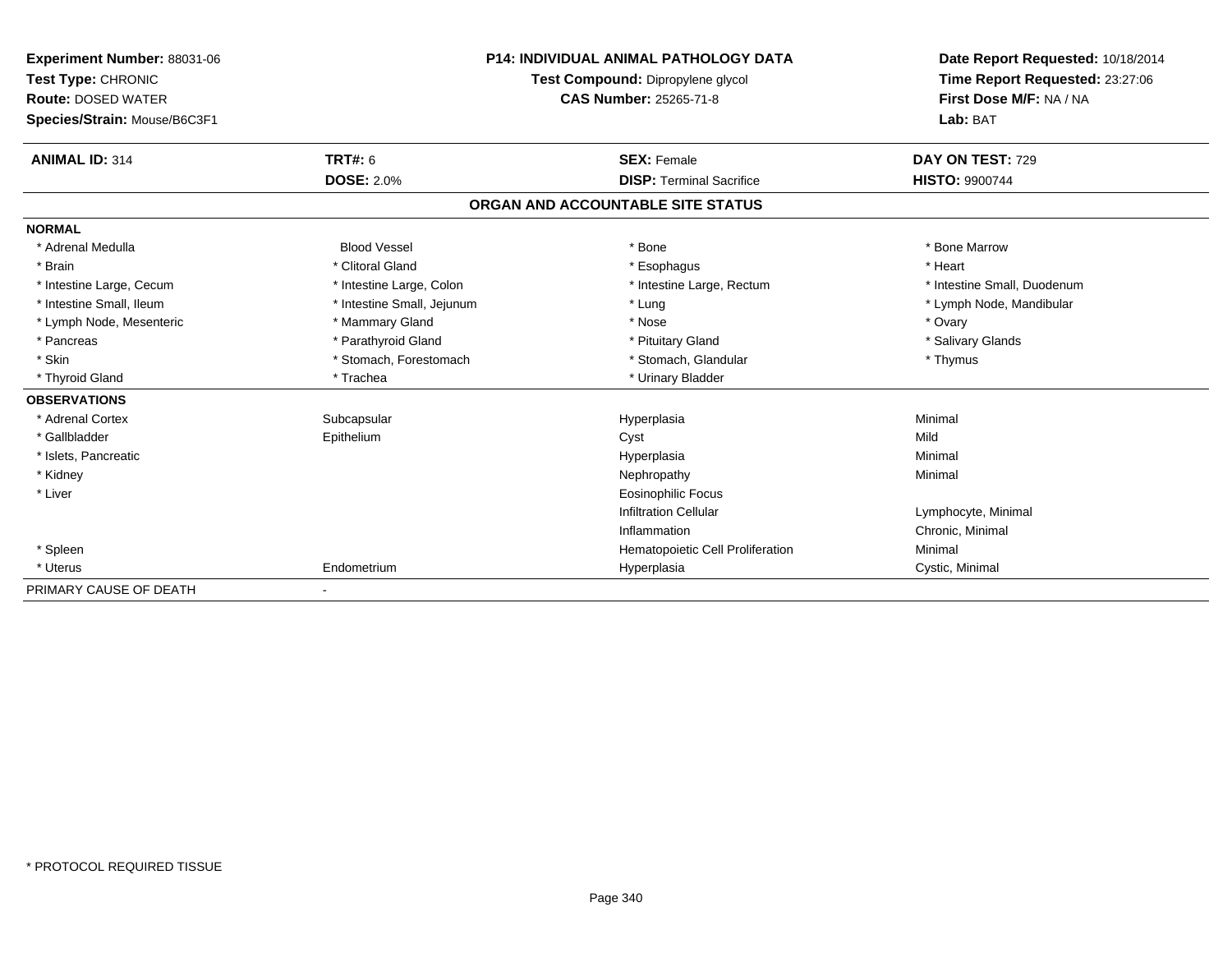| Experiment Number: 88031-06<br>Test Type: CHRONIC<br><b>Route: DOSED WATER</b><br>Species/Strain: Mouse/B6C3F1 |                            | <b>P14: INDIVIDUAL ANIMAL PATHOLOGY DATA</b><br>Test Compound: Dipropylene glycol<br>CAS Number: 25265-71-8 | Date Report Requested: 10/18/2014<br>Time Report Requested: 23:27:06<br>First Dose M/F: NA / NA<br>Lab: BAT |
|----------------------------------------------------------------------------------------------------------------|----------------------------|-------------------------------------------------------------------------------------------------------------|-------------------------------------------------------------------------------------------------------------|
| <b>ANIMAL ID: 315</b>                                                                                          | TRT#: 6                    | <b>SEX: Female</b>                                                                                          | DAY ON TEST: 730                                                                                            |
|                                                                                                                | <b>DOSE: 2.0%</b>          | <b>DISP: Terminal Sacrifice</b>                                                                             | <b>HISTO: 9900745</b>                                                                                       |
|                                                                                                                |                            | ORGAN AND ACCOUNTABLE SITE STATUS                                                                           |                                                                                                             |
| <b>NORMAL</b>                                                                                                  |                            |                                                                                                             |                                                                                                             |
| * Adrenal Medulla                                                                                              | <b>Blood Vessel</b>        | * Bone Marrow                                                                                               | * Brain                                                                                                     |
| * Clitoral Gland                                                                                               | * Esophagus                | * Gallbladder                                                                                               | * Heart                                                                                                     |
| * Intestine Large, Cecum                                                                                       | * Intestine Large, Colon   | * Intestine Large, Rectum                                                                                   | * Intestine Small, Duodenum                                                                                 |
| * Intestine Small, Ileum                                                                                       | * Intestine Small, Jejunum | * Kidney                                                                                                    | * Lung                                                                                                      |
| * Lymph Node, Mandibular                                                                                       | * Lymph Node, Mesenteric   | * Mammary Gland                                                                                             | * Nose                                                                                                      |
| * Ovary                                                                                                        | * Pancreas                 | * Parathyroid Gland                                                                                         | * Pituitary Gland                                                                                           |
| * Salivary Glands                                                                                              | * Skin                     | * Spleen                                                                                                    | * Stomach, Forestomach                                                                                      |
| * Stomach, Glandular                                                                                           | * Thymus                   | * Thyroid Gland                                                                                             | * Trachea                                                                                                   |
| * Urinary Bladder                                                                                              |                            |                                                                                                             |                                                                                                             |
| <b>OBSERVATIONS</b>                                                                                            |                            |                                                                                                             |                                                                                                             |
| * Adrenal Cortex                                                                                               | Subcapsular                | Hyperplasia                                                                                                 | Minimal                                                                                                     |
| * Bone                                                                                                         |                            | <b>Fibrosis</b>                                                                                             | Minimal                                                                                                     |
| * Islets, Pancreatic                                                                                           |                            | Hyperplasia                                                                                                 | Mild                                                                                                        |
| * Liver                                                                                                        |                            | Hepatocellular Adenoma                                                                                      |                                                                                                             |
|                                                                                                                |                            | <b>Infiltration Cellular</b>                                                                                | Lymphocyte, Minimal                                                                                         |
|                                                                                                                |                            | Inflammation                                                                                                | Chronic, Minimal                                                                                            |
| [ Hepatocellular Adenoma TGLS = 1-4 ]                                                                          |                            |                                                                                                             |                                                                                                             |
| * Uterus                                                                                                       | Endometrium                | Hyperplasia                                                                                                 | Cystic, Minimal                                                                                             |
| PRIMARY CAUSE OF DEATH                                                                                         |                            |                                                                                                             |                                                                                                             |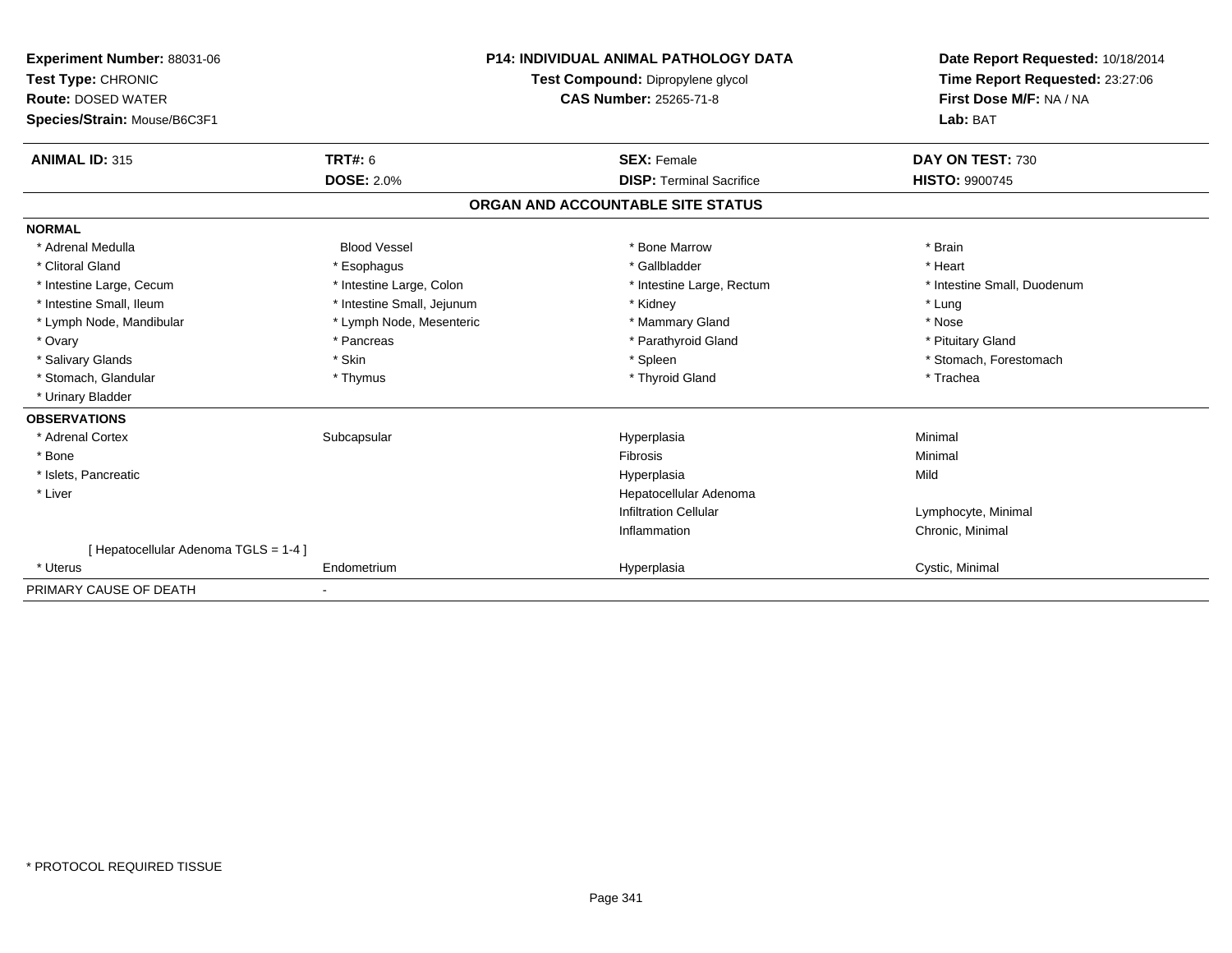| Experiment Number: 88031-06<br>Test Type: CHRONIC<br><b>Route: DOSED WATER</b><br>Species/Strain: Mouse/B6C3F1 |                                                                                             | P14: INDIVIDUAL ANIMAL PATHOLOGY DATA<br>Test Compound: Dipropylene glycol<br><b>CAS Number: 25265-71-8</b> | Date Report Requested: 10/18/2014<br>Time Report Requested: 23:27:06<br>First Dose M/F: NA / NA<br>Lab: BAT |
|----------------------------------------------------------------------------------------------------------------|---------------------------------------------------------------------------------------------|-------------------------------------------------------------------------------------------------------------|-------------------------------------------------------------------------------------------------------------|
| <b>ANIMAL ID: 316</b>                                                                                          | <b>TRT#: 6</b>                                                                              | <b>SEX: Female</b>                                                                                          | DAY ON TEST: 730                                                                                            |
|                                                                                                                | <b>DOSE: 2.0%</b>                                                                           | <b>DISP: Terminal Sacrifice</b>                                                                             | <b>HISTO: 9900746</b>                                                                                       |
|                                                                                                                |                                                                                             | ORGAN AND ACCOUNTABLE SITE STATUS                                                                           |                                                                                                             |
| <b>NORMAL</b>                                                                                                  |                                                                                             |                                                                                                             |                                                                                                             |
| * Adrenal Medulla                                                                                              | <b>Blood Vessel</b>                                                                         | * Bone                                                                                                      | * Bone Marrow                                                                                               |
| * Brain                                                                                                        | * Clitoral Gland                                                                            | * Esophagus                                                                                                 | * Gallbladder                                                                                               |
| * Heart                                                                                                        | * Intestine Large, Cecum                                                                    | * Intestine Large, Colon                                                                                    | * Intestine Large, Rectum                                                                                   |
| * Intestine Small, Duodenum                                                                                    | * Intestine Small, Ileum                                                                    | * Intestine Small, Jejunum                                                                                  | * Lung                                                                                                      |
| * Lymph Node, Mandibular                                                                                       | * Lymph Node, Mesenteric                                                                    | * Mammary Gland                                                                                             | * Nose                                                                                                      |
| * Pancreas                                                                                                     | * Parathyroid Gland                                                                         | * Salivary Glands                                                                                           | * Skin                                                                                                      |
| * Spleen                                                                                                       | * Stomach, Forestomach                                                                      | * Stomach, Glandular                                                                                        | * Thymus                                                                                                    |
| * Thyroid Gland                                                                                                | * Trachea                                                                                   | * Urinary Bladder                                                                                           |                                                                                                             |
| <b>OBSERVATIONS</b>                                                                                            |                                                                                             |                                                                                                             |                                                                                                             |
| * Adrenal Cortex                                                                                               | Subcapsular                                                                                 | Hyperplasia                                                                                                 | Minimal                                                                                                     |
| * Islets, Pancreatic                                                                                           |                                                                                             | Hyperplasia                                                                                                 | Minimal                                                                                                     |
| * Kidney                                                                                                       |                                                                                             | Nephropathy                                                                                                 | Minimal                                                                                                     |
| * Liver                                                                                                        |                                                                                             | <b>Eosinophilic Focus</b>                                                                                   |                                                                                                             |
|                                                                                                                |                                                                                             | <b>Infiltration Cellular</b>                                                                                | Lymphocyte, Minimal                                                                                         |
|                                                                                                                |                                                                                             | Inflammation                                                                                                | Chronic, Minimal                                                                                            |
|                                                                                                                |                                                                                             | Mixed Cell Focus                                                                                            |                                                                                                             |
| [ Eosinophilic Focus TGLS = 2,4-9+4 ]<br>[Mixed Cell Focus TGLS = 3-5]                                         |                                                                                             |                                                                                                             |                                                                                                             |
| * Ovary                                                                                                        |                                                                                             | Cyst                                                                                                        | Minimal                                                                                                     |
| * Pituitary Gland                                                                                              | Pars Distalis                                                                               | Hyperplasia                                                                                                 | Focal, Mild                                                                                                 |
| * Uterus                                                                                                       |                                                                                             | Angiectasis                                                                                                 | Moderate                                                                                                    |
|                                                                                                                | Endometrium                                                                                 | Hyperplasia                                                                                                 | Cystic, Mild                                                                                                |
| [ Angiectasis TGLS = 1-7 ]                                                                                     | Note: There is a uterine prolapse, but no code exists to enter this result microscopically. |                                                                                                             |                                                                                                             |
| [Hyperplasia TGLS = 1-7]                                                                                       |                                                                                             |                                                                                                             |                                                                                                             |
| PRIMARY CAUSE OF DEATH                                                                                         | $\blacksquare$                                                                              |                                                                                                             |                                                                                                             |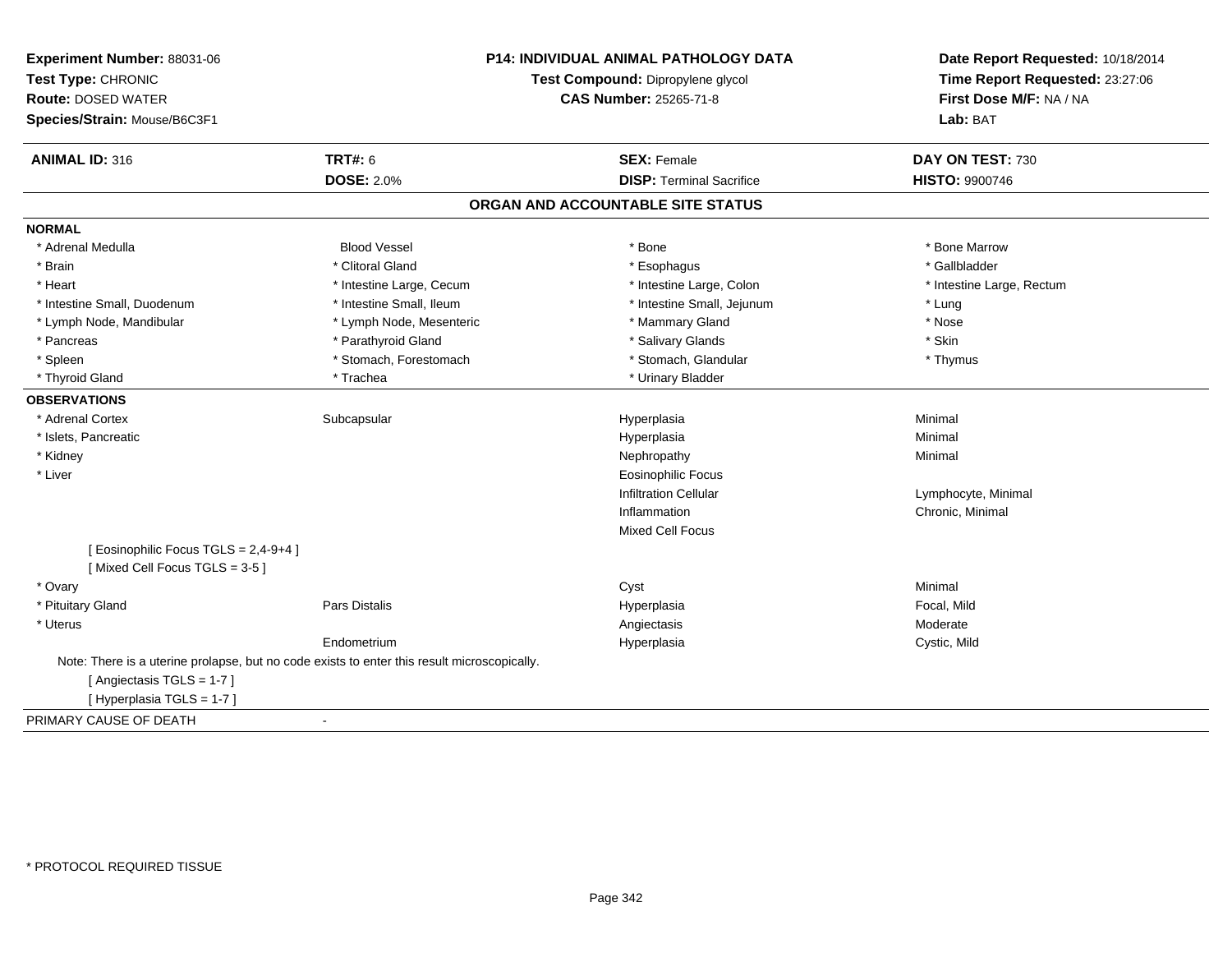| <b>Experiment Number: 88031-06</b><br>Test Type: CHRONIC<br><b>Route: DOSED WATER</b><br>Species/Strain: Mouse/B6C3F1 |                          | <b>P14: INDIVIDUAL ANIMAL PATHOLOGY DATA</b><br>Test Compound: Dipropylene glycol<br>CAS Number: 25265-71-8 | Date Report Requested: 10/18/2014<br>Time Report Requested: 23:27:06<br>First Dose M/F: NA / NA<br>Lab: BAT |
|-----------------------------------------------------------------------------------------------------------------------|--------------------------|-------------------------------------------------------------------------------------------------------------|-------------------------------------------------------------------------------------------------------------|
| <b>ANIMAL ID: 317</b>                                                                                                 | <b>TRT#: 6</b>           | <b>SEX: Female</b>                                                                                          | DAY ON TEST: 728                                                                                            |
|                                                                                                                       | <b>DOSE: 2.0%</b>        | <b>DISP: Terminal Sacrifice</b>                                                                             | <b>HISTO: 9900747</b>                                                                                       |
|                                                                                                                       |                          | ORGAN AND ACCOUNTABLE SITE STATUS                                                                           |                                                                                                             |
| <b>NORMAL</b>                                                                                                         |                          |                                                                                                             |                                                                                                             |
| * Adrenal Medulla                                                                                                     | <b>Blood Vessel</b>      | * Bone                                                                                                      | * Bone Marrow                                                                                               |
| * Brain                                                                                                               | * Clitoral Gland         | * Esophagus                                                                                                 | * Gallbladder                                                                                               |
| * Heart                                                                                                               | * Intestine Large, Cecum | * Intestine Large, Colon                                                                                    | * Intestine Large, Rectum                                                                                   |
| * Intestine Small, Duodenum                                                                                           | * Intestine Small, Ileum | * Intestine Small, Jejunum                                                                                  | * Kidney                                                                                                    |
| * Lung                                                                                                                | * Lymph Node, Mandibular | * Lymph Node, Mesenteric                                                                                    | * Mammary Gland                                                                                             |
| * Nose                                                                                                                | * Ovary                  | * Pancreas                                                                                                  | * Parathyroid Gland                                                                                         |
| * Salivary Glands                                                                                                     | * Skin                   | * Stomach, Forestomach                                                                                      | * Stomach, Glandular                                                                                        |
| * Thymus                                                                                                              | * Thyroid Gland          | * Trachea                                                                                                   | * Urinary Bladder                                                                                           |
| <b>OBSERVATIONS</b>                                                                                                   |                          |                                                                                                             |                                                                                                             |
| * Adrenal Cortex                                                                                                      | Subcapsular              | Hyperplasia                                                                                                 | Minimal                                                                                                     |
| * Islets, Pancreatic                                                                                                  |                          | Hyperplasia                                                                                                 | Mild                                                                                                        |
| * Liver                                                                                                               |                          | <b>Eosinophilic Focus</b>                                                                                   |                                                                                                             |
|                                                                                                                       |                          | <b>Infiltration Cellular</b>                                                                                | Lymphocyte, Minimal                                                                                         |
|                                                                                                                       |                          | Inflammation                                                                                                | Chronic, Minimal                                                                                            |
| [ Eosinophilic Focus TGLS = 3-4 ]                                                                                     |                          |                                                                                                             |                                                                                                             |
| Mesentery                                                                                                             | Fat                      | Necrosis                                                                                                    | Moderate                                                                                                    |
| [ Necrosis TGLS = $2-9$ ]                                                                                             |                          |                                                                                                             |                                                                                                             |
| * Pituitary Gland                                                                                                     | Pars Distalis            | Hyperplasia                                                                                                 | Focal, Minimal                                                                                              |
| * Spleen                                                                                                              |                          | Hematopoietic Cell Proliferation                                                                            | Minimal                                                                                                     |
| * Uterus                                                                                                              | Endometrium              | Hyperplasia                                                                                                 | Cystic, Minimal                                                                                             |
| [Hyperplasia TGLS = 1-7]                                                                                              |                          |                                                                                                             |                                                                                                             |
| PRIMARY CAUSE OF DEATH                                                                                                | $\blacksquare$           |                                                                                                             |                                                                                                             |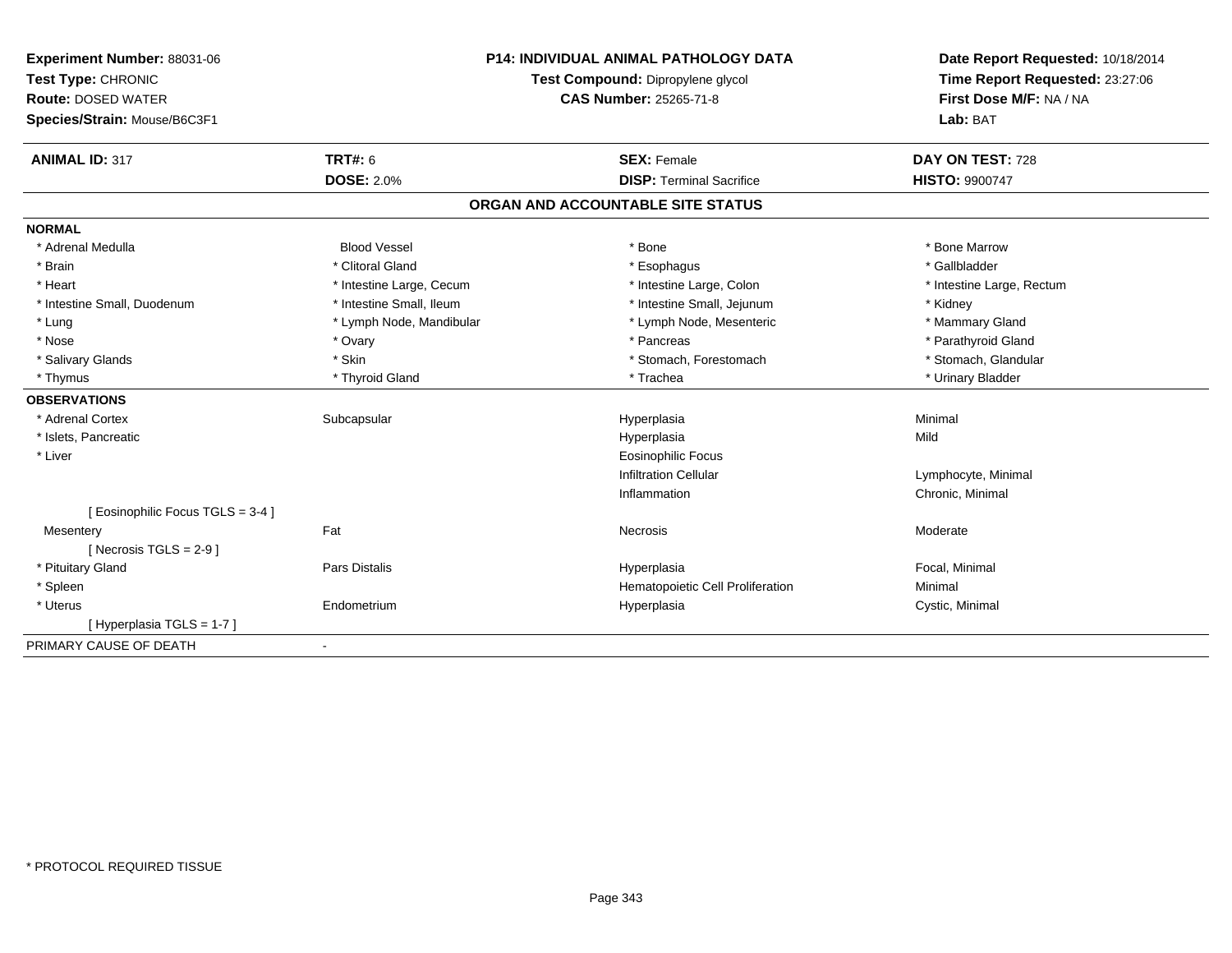| Experiment Number: 88031-06<br>Test Type: CHRONIC<br><b>Route: DOSED WATER</b><br>Species/Strain: Mouse/B6C3F1 |                          | P14: INDIVIDUAL ANIMAL PATHOLOGY DATA<br>Test Compound: Dipropylene glycol<br><b>CAS Number: 25265-71-8</b> | Date Report Requested: 10/18/2014<br>Time Report Requested: 23:27:06<br>First Dose M/F: NA / NA<br>Lab: BAT |
|----------------------------------------------------------------------------------------------------------------|--------------------------|-------------------------------------------------------------------------------------------------------------|-------------------------------------------------------------------------------------------------------------|
| <b>ANIMAL ID: 318</b>                                                                                          | <b>TRT#: 6</b>           | <b>SEX: Female</b>                                                                                          | DAY ON TEST: 729                                                                                            |
|                                                                                                                | <b>DOSE: 2.0%</b>        | <b>DISP: Terminal Sacrifice</b>                                                                             | <b>HISTO: 9900748</b>                                                                                       |
|                                                                                                                |                          | ORGAN AND ACCOUNTABLE SITE STATUS                                                                           |                                                                                                             |
| <b>NORMAL</b>                                                                                                  |                          |                                                                                                             |                                                                                                             |
| * Adrenal Medulla                                                                                              | <b>Blood Vessel</b>      | * Bone                                                                                                      | * Bone Marrow                                                                                               |
| * Brain                                                                                                        | * Clitoral Gland         | * Esophagus                                                                                                 | * Gallbladder                                                                                               |
| * Heart                                                                                                        | * Intestine Large, Cecum | * Intestine Large, Colon                                                                                    | * Intestine Large, Rectum                                                                                   |
| * Intestine Small, Duodenum                                                                                    | * Intestine Small, Ileum | * Intestine Small, Jejunum                                                                                  | * Islets, Pancreatic                                                                                        |
| * Lung                                                                                                         | * Lymph Node, Mandibular | * Lymph Node, Mesenteric                                                                                    | * Mammary Gland                                                                                             |
| * Nose                                                                                                         | * Ovary                  | * Pancreas                                                                                                  | * Parathyroid Gland                                                                                         |
| * Pituitary Gland                                                                                              | * Salivary Glands        | * Skin                                                                                                      | * Stomach, Forestomach                                                                                      |
| * Stomach, Glandular                                                                                           | * Thymus                 | * Thyroid Gland                                                                                             | * Trachea                                                                                                   |
| * Urinary Bladder                                                                                              |                          |                                                                                                             |                                                                                                             |
| <b>OBSERVATIONS</b>                                                                                            |                          |                                                                                                             |                                                                                                             |
| * Adrenal Cortex                                                                                               | Subcapsular              | Hyperplasia                                                                                                 | Minimal                                                                                                     |
| <b>Harderian Gland</b>                                                                                         |                          | Adenoma                                                                                                     |                                                                                                             |
| [Adenoma TGLS = $2-9$ ]                                                                                        |                          |                                                                                                             |                                                                                                             |
| * Kidney                                                                                                       |                          | Nephropathy                                                                                                 | Minimal                                                                                                     |
| * Liver                                                                                                        |                          | Hepatocellular Adenoma                                                                                      |                                                                                                             |
|                                                                                                                |                          | <b>Infiltration Cellular</b>                                                                                | Lymphocyte, Minimal                                                                                         |
|                                                                                                                |                          | Inflammation                                                                                                | Chronic, Minimal                                                                                            |
|                                                                                                                |                          | Mixed Cell Focus                                                                                            |                                                                                                             |
|                                                                                                                |                          | Vacuolization Cytoplasmic                                                                                   | Focal, Minimal                                                                                              |
| [ Hepatocellular Adenoma TGLS = 4-10 ]                                                                         |                          |                                                                                                             |                                                                                                             |
| [Mixed Cell Focus TGLS = 5-10]                                                                                 |                          |                                                                                                             |                                                                                                             |
| * Spleen                                                                                                       |                          | Hematopoietic Cell Proliferation                                                                            | Minimal                                                                                                     |
| [ Hematopoietic Cell Proliferation TGLS = 3-4 ]                                                                |                          |                                                                                                             |                                                                                                             |
| * Uterus                                                                                                       | Endometrium              | Hyperplasia                                                                                                 | Cystic, Minimal                                                                                             |
| [ Hyperplasia TGLS = 1-7 ]                                                                                     |                          |                                                                                                             |                                                                                                             |
| PRIMARY CAUSE OF DEATH                                                                                         |                          |                                                                                                             |                                                                                                             |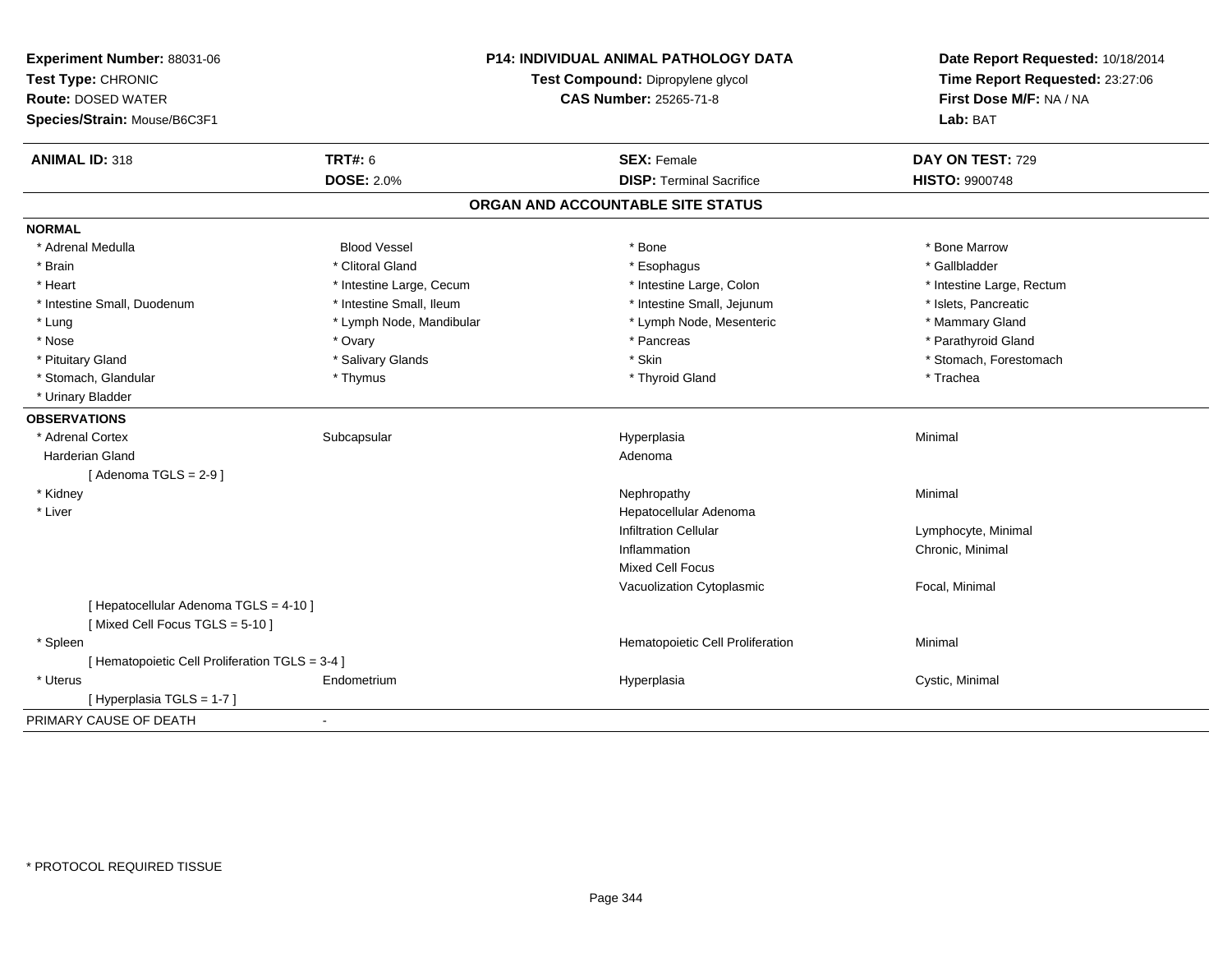| Experiment Number: 88031-06<br>Test Type: CHRONIC<br><b>Route: DOSED WATER</b><br>Species/Strain: Mouse/B6C3F1<br><b>ANIMAL ID: 319</b> | <b>TRT#: 6</b>           | <b>P14: INDIVIDUAL ANIMAL PATHOLOGY DATA</b><br>Test Compound: Dipropylene glycol<br><b>CAS Number: 25265-71-8</b><br><b>SEX: Female</b> | Date Report Requested: 10/18/2014<br>Time Report Requested: 23:27:06<br>First Dose M/F: NA / NA<br>Lab: BAT<br>DAY ON TEST: 729 |
|-----------------------------------------------------------------------------------------------------------------------------------------|--------------------------|------------------------------------------------------------------------------------------------------------------------------------------|---------------------------------------------------------------------------------------------------------------------------------|
|                                                                                                                                         | <b>DOSE: 2.0%</b>        | <b>DISP: Terminal Sacrifice</b>                                                                                                          | <b>HISTO: 9900749</b>                                                                                                           |
|                                                                                                                                         |                          | ORGAN AND ACCOUNTABLE SITE STATUS                                                                                                        |                                                                                                                                 |
| <b>NORMAL</b>                                                                                                                           |                          |                                                                                                                                          |                                                                                                                                 |
| * Adrenal Medulla                                                                                                                       | <b>Blood Vessel</b>      | * Bone                                                                                                                                   | * Bone Marrow                                                                                                                   |
| * Brain                                                                                                                                 | * Clitoral Gland         | * Esophagus                                                                                                                              | * Gallbladder                                                                                                                   |
| * Heart                                                                                                                                 | * Intestine Large, Cecum | * Intestine Large, Colon                                                                                                                 | * Intestine Large, Rectum                                                                                                       |
| * Intestine Small, Duodenum                                                                                                             | * Intestine Small, Ileum | * Intestine Small, Jejunum                                                                                                               | * Islets, Pancreatic                                                                                                            |
| * Kidney                                                                                                                                | * Lung                   | * Lymph Node, Mandibular                                                                                                                 | * Lymph Node, Mesenteric                                                                                                        |
| * Mammary Gland                                                                                                                         | * Nose                   | * Pancreas                                                                                                                               | * Parathyroid Gland                                                                                                             |
| * Salivary Glands                                                                                                                       | * Skin                   | * Stomach, Forestomach                                                                                                                   | * Stomach, Glandular                                                                                                            |
| * Thymus                                                                                                                                | * Thyroid Gland          | * Trachea                                                                                                                                | * Urinary Bladder                                                                                                               |
| <b>OBSERVATIONS</b>                                                                                                                     |                          |                                                                                                                                          |                                                                                                                                 |
| * Adrenal Cortex                                                                                                                        | Subcapsular              | Hyperplasia                                                                                                                              | Minimal                                                                                                                         |
| * Liver                                                                                                                                 |                          | Hepatocellular Carcinoma                                                                                                                 |                                                                                                                                 |
|                                                                                                                                         |                          | <b>Infiltration Cellular</b>                                                                                                             | Lymphocyte, Minimal                                                                                                             |
|                                                                                                                                         |                          | Inflammation                                                                                                                             | Chronic, Minimal                                                                                                                |
|                                                                                                                                         |                          | Mixed Cell Focus                                                                                                                         |                                                                                                                                 |
| [ Hepatocellular Carcinoma TGLS = 1-9 ]                                                                                                 |                          |                                                                                                                                          |                                                                                                                                 |
| * Ovary                                                                                                                                 |                          | Cyst                                                                                                                                     | Minimal                                                                                                                         |
| * Pituitary Gland                                                                                                                       | Pars Distalis            | Hyperplasia                                                                                                                              | Focal, Moderate                                                                                                                 |
| * Spleen                                                                                                                                |                          | Hematopoietic Cell Proliferation                                                                                                         | Mild                                                                                                                            |
| * Uterus                                                                                                                                | Endometrium              | Hyperplasia                                                                                                                              | Cystic, Minimal                                                                                                                 |
| PRIMARY CAUSE OF DEATH                                                                                                                  | $\overline{\phantom{a}}$ |                                                                                                                                          |                                                                                                                                 |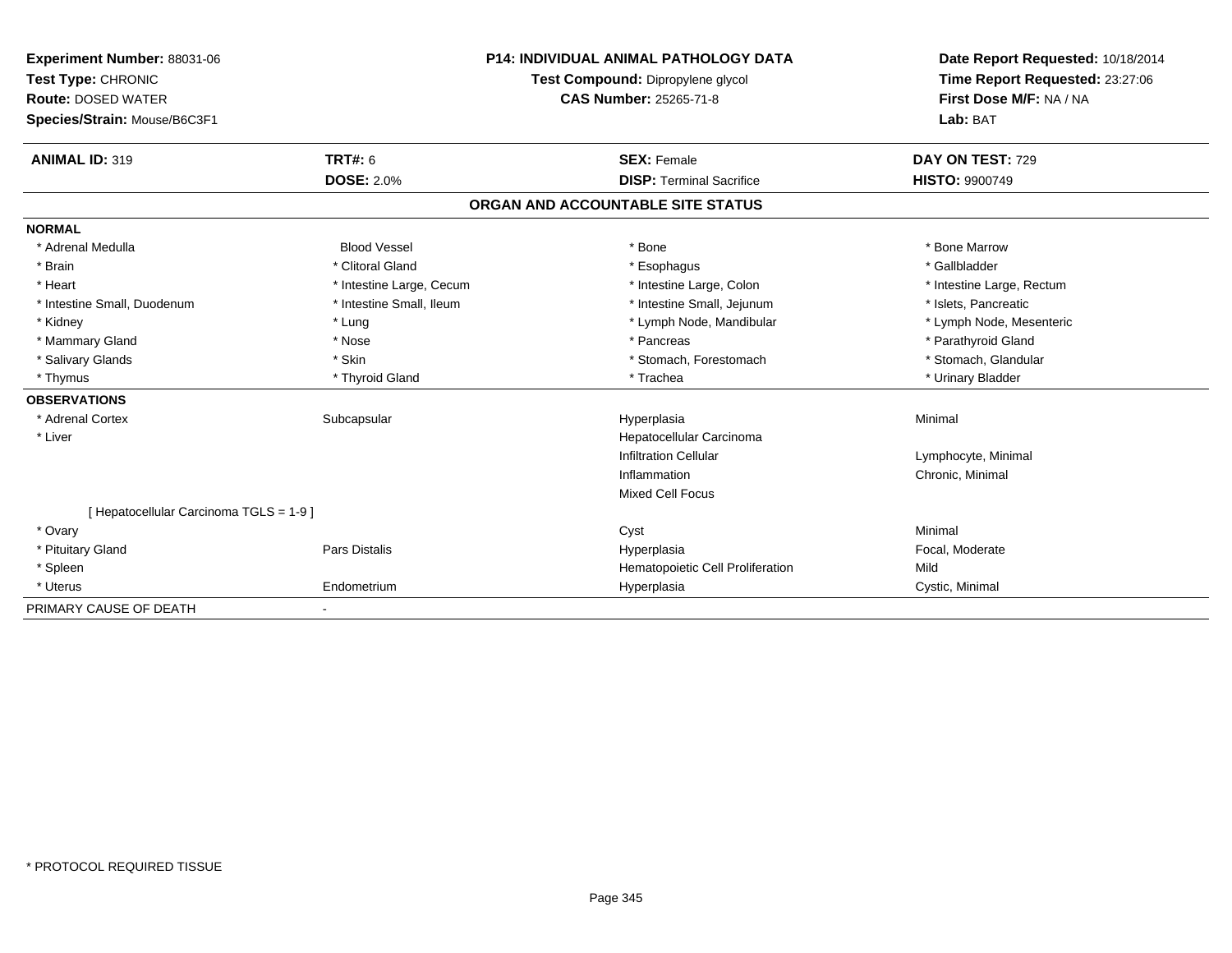| Experiment Number: 88031-06                                                                                      |                            | <b>P14: INDIVIDUAL ANIMAL PATHOLOGY DATA</b> | Date Report Requested: 10/18/2014 |
|------------------------------------------------------------------------------------------------------------------|----------------------------|----------------------------------------------|-----------------------------------|
| Test Type: CHRONIC                                                                                               |                            | Test Compound: Dipropylene glycol            | Time Report Requested: 23:27:06   |
| <b>Route: DOSED WATER</b>                                                                                        |                            | <b>CAS Number: 25265-71-8</b>                | First Dose M/F: NA / NA           |
| Species/Strain: Mouse/B6C3F1                                                                                     |                            |                                              | Lab: BAT                          |
| <b>ANIMAL ID: 320</b>                                                                                            | TRT#: 6                    | <b>SEX: Female</b>                           | DAY ON TEST: 599                  |
|                                                                                                                  | <b>DOSE: 2.0%</b>          | <b>DISP: Natural Death</b>                   | <b>HISTO: 9900750</b>             |
|                                                                                                                  |                            | ORGAN AND ACCOUNTABLE SITE STATUS            |                                   |
| <b>NORMAL</b>                                                                                                    |                            |                                              |                                   |
| * Adrenal Medulla                                                                                                | <b>Blood Vessel</b>        | * Bone                                       | * Bone Marrow                     |
| * Intestine Large, Cecum                                                                                         | * Intestine Large, Colon   | * Intestine Large, Rectum                    | * Intestine Small, Duodenum       |
| * Intestine Small, Ileum                                                                                         | * Intestine Small, Jejunum | * Islets, Pancreatic                         | * Mammary Gland                   |
| * Nose                                                                                                           | * Ovary                    | * Pancreas                                   | * Skin                            |
| * Spleen                                                                                                         | * Stomach, Forestomach     | * Stomach, Glandular                         | * Uterus                          |
| <b>MISSING</b>                                                                                                   |                            |                                              |                                   |
| * Brain                                                                                                          | * Clitoral Gland           | * Esophagus                                  | * Gallbladder                     |
| * Heart                                                                                                          | * Lung                     | * Lymph Node, Mandibular                     | * Parathyroid Gland               |
| * Pituitary Gland                                                                                                | * Salivary Glands          | * Thymus                                     | * Thyroid Gland                   |
| * Trachea                                                                                                        | * Urinary Bladder          |                                              |                                   |
| <b>OBSERVATIONS</b>                                                                                              |                            |                                              |                                   |
| * Adrenal Cortex                                                                                                 | Subcapsular                | Hyperplasia                                  | Minimal                           |
| * Kidney                                                                                                         |                            | Infarct                                      | Mild                              |
| * Liver                                                                                                          |                            | Sarcoma                                      | Metastatic (Mesentery)            |
| [Sarcoma TGLS = $2-9$ ]                                                                                          |                            |                                              |                                   |
| * Lymph Node, Mesenteric                                                                                         |                            | Sarcoma                                      | Metastatic (Mesentery)            |
| Mesentery                                                                                                        |                            | Sarcoma                                      |                                   |
| Note: Would like to classify this tumor as primary osteosarcoma of mesentery, but that diagnosis is not on menu. |                            |                                              |                                   |
| [Sarcoma TGLS = $1-10$ ]                                                                                         |                            |                                              |                                   |
| PRIMARY CAUSE OF DEATH                                                                                           | - Mesentery Sarcoma        |                                              |                                   |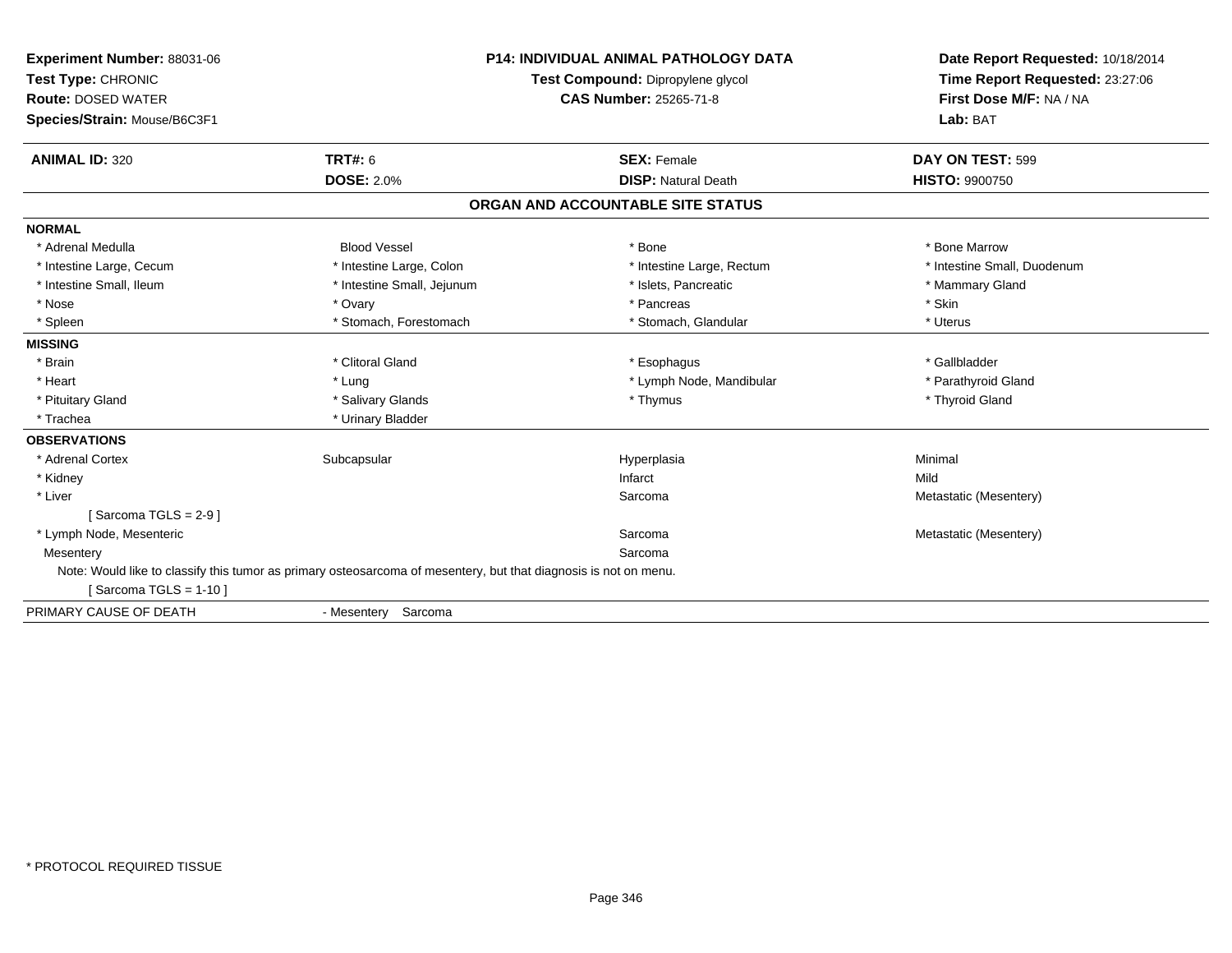| Experiment Number: 88031-06<br>Test Type: CHRONIC<br><b>Route: DOSED WATER</b><br>Species/Strain: Mouse/B6C3F1 |                          | <b>P14: INDIVIDUAL ANIMAL PATHOLOGY DATA</b><br>Test Compound: Dipropylene glycol<br>CAS Number: 25265-71-8 | Date Report Requested: 10/18/2014<br>Time Report Requested: 23:27:06<br>First Dose M/F: NA / NA<br>Lab: BAT |
|----------------------------------------------------------------------------------------------------------------|--------------------------|-------------------------------------------------------------------------------------------------------------|-------------------------------------------------------------------------------------------------------------|
| <b>ANIMAL ID: 321</b>                                                                                          | TRT#: 6                  | <b>SEX: Female</b>                                                                                          | DAY ON TEST: 728                                                                                            |
|                                                                                                                | <b>DOSE: 2.0%</b>        | <b>DISP: Terminal Sacrifice</b>                                                                             | <b>HISTO: 9900751</b>                                                                                       |
|                                                                                                                |                          | ORGAN AND ACCOUNTABLE SITE STATUS                                                                           |                                                                                                             |
| <b>NORMAL</b>                                                                                                  |                          |                                                                                                             |                                                                                                             |
| * Adrenal Medulla                                                                                              | <b>Blood Vessel</b>      | * Bone                                                                                                      | * Bone Marrow                                                                                               |
| * Brain                                                                                                        | * Clitoral Gland         | * Esophagus                                                                                                 | * Gallbladder                                                                                               |
| * Heart                                                                                                        | * Intestine Large, Cecum | * Intestine Large, Colon                                                                                    | * Intestine Large, Rectum                                                                                   |
| * Intestine Small, Duodenum                                                                                    | * Intestine Small, Ileum | * Intestine Small, Jejunum                                                                                  | * Kidney                                                                                                    |
| * Lung                                                                                                         | * Lymph Node, Mandibular | * Lymph Node, Mesenteric                                                                                    | * Mammary Gland                                                                                             |
| * Nose                                                                                                         | * Ovary                  | * Pancreas                                                                                                  | * Parathyroid Gland                                                                                         |
| * Pituitary Gland                                                                                              | * Salivary Glands        | * Skin                                                                                                      | * Spleen                                                                                                    |
| * Stomach, Forestomach                                                                                         | * Stomach, Glandular     | * Thymus                                                                                                    | * Thyroid Gland                                                                                             |
| * Trachea                                                                                                      | * Urinary Bladder        |                                                                                                             |                                                                                                             |
| <b>OBSERVATIONS</b>                                                                                            |                          |                                                                                                             |                                                                                                             |
| * Adrenal Cortex                                                                                               | Subcapsular              | Hyperplasia                                                                                                 | Minimal                                                                                                     |
| * Islets, Pancreatic                                                                                           |                          | Hyperplasia                                                                                                 | Minimal                                                                                                     |
| * Liver                                                                                                        |                          | Inflammation                                                                                                | Chronic, Minimal                                                                                            |
|                                                                                                                |                          | <b>Mixed Cell Focus</b>                                                                                     |                                                                                                             |
| [Mixed Cell Focus TGLS = 2-4]                                                                                  |                          |                                                                                                             |                                                                                                             |
| * Uterus                                                                                                       | Endometrium              | Hyperplasia                                                                                                 | Cystic, Mild                                                                                                |
| [Hyperplasia TGLS = 1-7]                                                                                       |                          |                                                                                                             |                                                                                                             |
| PRIMARY CAUSE OF DEATH                                                                                         |                          |                                                                                                             |                                                                                                             |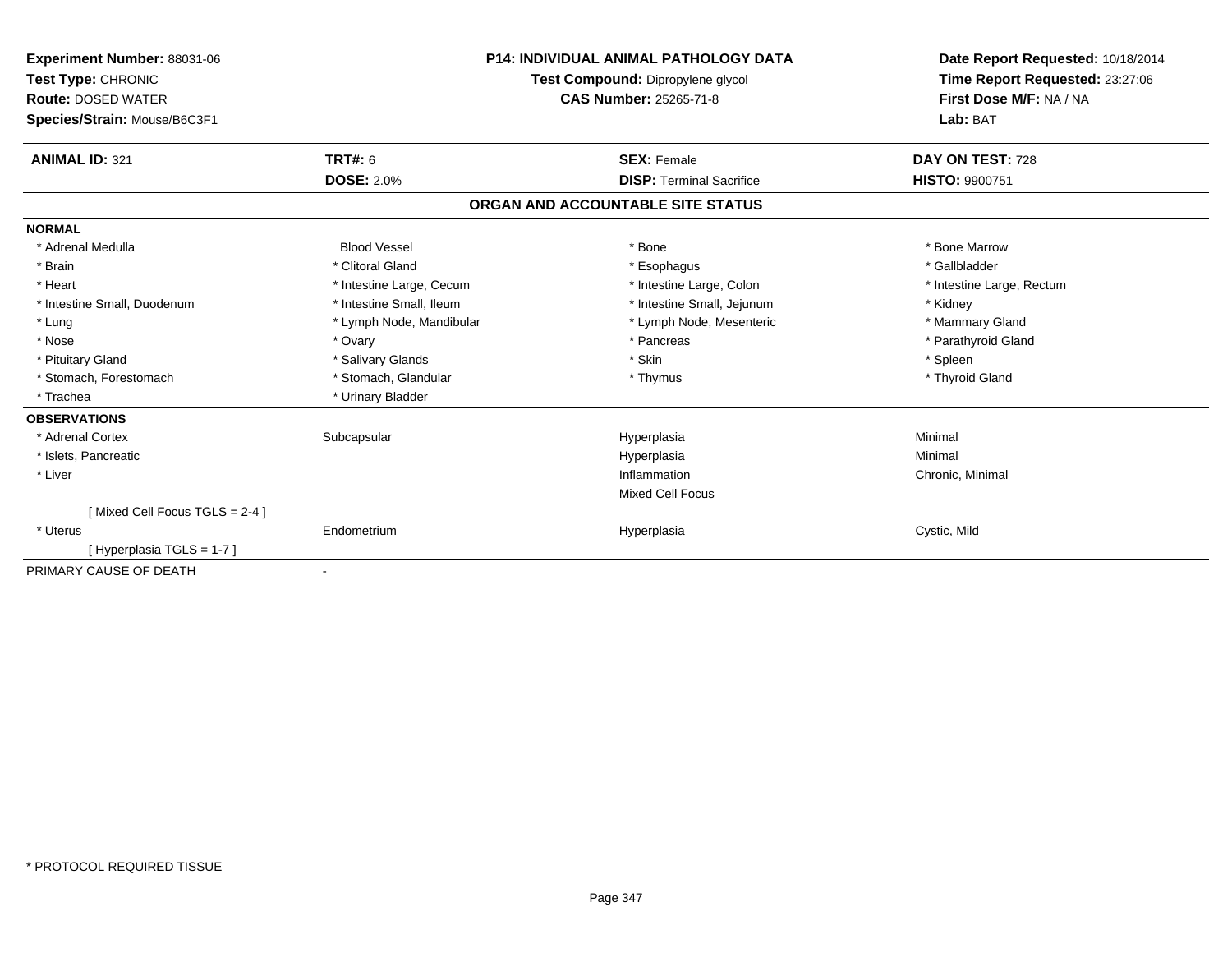| Experiment Number: 88031-06<br>Test Type: CHRONIC<br><b>Route: DOSED WATER</b><br>Species/Strain: Mouse/B6C3F1 |                          | P14: INDIVIDUAL ANIMAL PATHOLOGY DATA<br>Test Compound: Dipropylene glycol<br><b>CAS Number: 25265-71-8</b> | Date Report Requested: 10/18/2014<br>Time Report Requested: 23:27:06<br>First Dose M/F: NA / NA<br>Lab: BAT |
|----------------------------------------------------------------------------------------------------------------|--------------------------|-------------------------------------------------------------------------------------------------------------|-------------------------------------------------------------------------------------------------------------|
| <b>ANIMAL ID: 322</b>                                                                                          | <b>TRT#: 6</b>           | <b>SEX: Female</b>                                                                                          | DAY ON TEST: 730                                                                                            |
|                                                                                                                | <b>DOSE: 2.0%</b>        | <b>DISP: Terminal Sacrifice</b>                                                                             | HISTO: 9900752                                                                                              |
|                                                                                                                |                          | ORGAN AND ACCOUNTABLE SITE STATUS                                                                           |                                                                                                             |
| <b>NORMAL</b>                                                                                                  |                          |                                                                                                             |                                                                                                             |
| * Adrenal Medulla                                                                                              | <b>Blood Vessel</b>      | * Bone                                                                                                      | * Bone Marrow                                                                                               |
| * Brain                                                                                                        | * Clitoral Gland         | * Esophagus                                                                                                 | * Gallbladder                                                                                               |
| * Heart                                                                                                        | * Intestine Large, Cecum | * Intestine Large, Colon                                                                                    | * Intestine Large, Rectum                                                                                   |
| * Intestine Small, Duodenum                                                                                    | * Intestine Small, Ileum | * Kidney                                                                                                    | * Lung                                                                                                      |
| * Lymph Node, Mandibular                                                                                       | * Mammary Gland          | * Nose                                                                                                      | * Pancreas                                                                                                  |
| * Parathyroid Gland                                                                                            | * Salivary Glands        | * Skin                                                                                                      | * Spleen                                                                                                    |
| * Stomach, Forestomach                                                                                         | * Stomach, Glandular     | * Thymus                                                                                                    | * Thyroid Gland                                                                                             |
| * Trachea                                                                                                      | * Urinary Bladder        |                                                                                                             |                                                                                                             |
| <b>OBSERVATIONS</b>                                                                                            |                          |                                                                                                             |                                                                                                             |
| * Adrenal Cortex                                                                                               | Subcapsular              | Hyperplasia                                                                                                 | Minimal                                                                                                     |
| * Intestine Small, Jejunum                                                                                     | Peyers Patch             | Lymphoma Malignant                                                                                          |                                                                                                             |
| [ Lymphoma Malignant TGLS = 4-10 ]                                                                             |                          |                                                                                                             |                                                                                                             |
| * Islets, Pancreatic                                                                                           |                          | Hyperplasia                                                                                                 | Mild                                                                                                        |
| * Liver                                                                                                        |                          | Clear Cell Focus                                                                                            |                                                                                                             |
|                                                                                                                |                          | Hepatocellular Adenoma                                                                                      |                                                                                                             |
|                                                                                                                |                          | <b>Infiltration Cellular</b>                                                                                | Lymphocyte, Minimal                                                                                         |
|                                                                                                                |                          | Inflammation                                                                                                | Chronic, Minimal                                                                                            |
|                                                                                                                |                          | Mixed Cell Focus                                                                                            |                                                                                                             |
| [ Hepatocellular Adenoma TGLS = 2-9 ]                                                                          |                          |                                                                                                             |                                                                                                             |
| * Lymph Node, Mesenteric                                                                                       |                          | Lymphoma Malignant                                                                                          |                                                                                                             |
| [ Lymphoma Malignant TGLS = 5-5 ]                                                                              |                          |                                                                                                             |                                                                                                             |
| Mesentery                                                                                                      | Fat                      | Necrosis                                                                                                    | Mild                                                                                                        |
| [Necrosis TGLS = $3-9$ ]                                                                                       |                          |                                                                                                             |                                                                                                             |
| * Ovary                                                                                                        |                          | Cyst                                                                                                        | Moderate                                                                                                    |
| * Pituitary Gland                                                                                              | Pars Distalis            | Adenoma                                                                                                     |                                                                                                             |
| * Uterus                                                                                                       | Endometrium              | Hyperplasia                                                                                                 | Cystic, Minimal                                                                                             |
| [Hyperplasia TGLS = 1-7]                                                                                       |                          |                                                                                                             |                                                                                                             |
| PRIMARY CAUSE OF DEATH                                                                                         | $\overline{a}$           |                                                                                                             |                                                                                                             |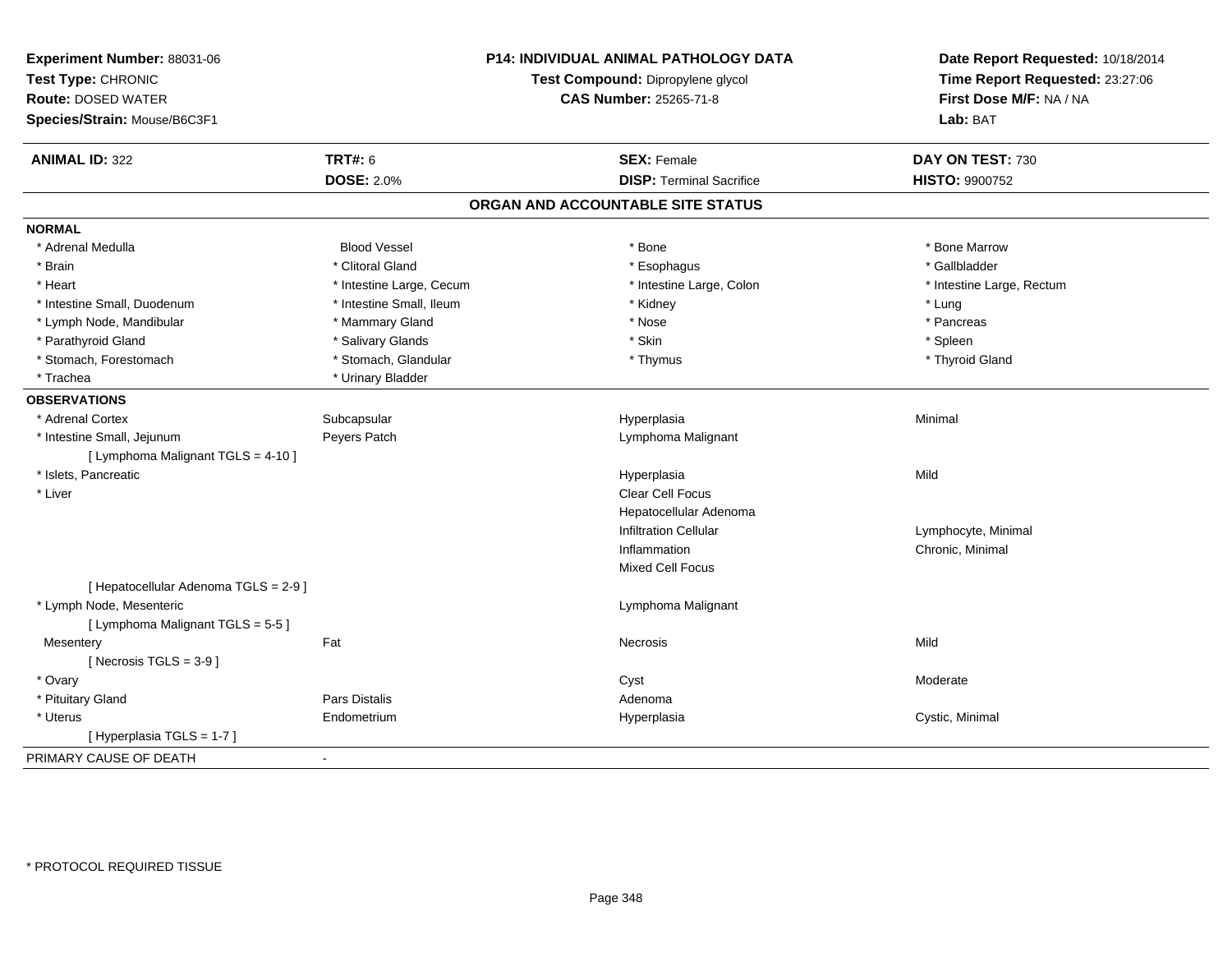| Experiment Number: 88031-06<br>Test Type: CHRONIC<br><b>Route: DOSED WATER</b><br>Species/Strain: Mouse/B6C3F1 |                          | <b>P14: INDIVIDUAL ANIMAL PATHOLOGY DATA</b><br>Test Compound: Dipropylene glycol<br><b>CAS Number: 25265-71-8</b> | Date Report Requested: 10/18/2014<br>Time Report Requested: 23:27:06<br>First Dose M/F: NA / NA<br>Lab: BAT |
|----------------------------------------------------------------------------------------------------------------|--------------------------|--------------------------------------------------------------------------------------------------------------------|-------------------------------------------------------------------------------------------------------------|
| <b>ANIMAL ID: 323</b>                                                                                          | <b>TRT#: 6</b>           | <b>SEX: Female</b>                                                                                                 | DAY ON TEST: 729                                                                                            |
|                                                                                                                | <b>DOSE: 2.0%</b>        | <b>DISP: Terminal Sacrifice</b>                                                                                    | HISTO: 9900753                                                                                              |
|                                                                                                                |                          | ORGAN AND ACCOUNTABLE SITE STATUS                                                                                  |                                                                                                             |
| <b>NORMAL</b>                                                                                                  |                          |                                                                                                                    |                                                                                                             |
| * Adrenal Medulla                                                                                              | <b>Blood Vessel</b>      | * Bone                                                                                                             | * Bone Marrow                                                                                               |
| * Brain                                                                                                        | * Clitoral Gland         | * Esophagus                                                                                                        | * Gallbladder                                                                                               |
| * Heart                                                                                                        | * Intestine Large, Cecum | * Intestine Large, Colon                                                                                           | * Intestine Large, Rectum                                                                                   |
| * Intestine Small, Duodenum                                                                                    | * Intestine Small, Ileum | * Intestine Small, Jejunum                                                                                         | * Kidney                                                                                                    |
| * Lung                                                                                                         | * Lymph Node, Mandibular | * Lymph Node, Mesenteric                                                                                           | * Mammary Gland                                                                                             |
| * Nose                                                                                                         | * Pancreas               | * Parathyroid Gland                                                                                                | * Pituitary Gland                                                                                           |
| * Salivary Glands                                                                                              | * Skin                   | * Spleen                                                                                                           | * Stomach, Forestomach                                                                                      |
| * Stomach, Glandular                                                                                           | * Thymus                 | * Thyroid Gland                                                                                                    | * Trachea                                                                                                   |
| * Urinary Bladder                                                                                              |                          |                                                                                                                    |                                                                                                             |
| <b>OBSERVATIONS</b>                                                                                            |                          |                                                                                                                    |                                                                                                             |
| * Adrenal Cortex                                                                                               | Subcapsular              | Hyperplasia                                                                                                        | Minimal                                                                                                     |
| * Islets, Pancreatic                                                                                           |                          | Hyperplasia                                                                                                        | Minimal                                                                                                     |
| * Liver                                                                                                        |                          | Eosinophilic Focus                                                                                                 |                                                                                                             |
|                                                                                                                |                          | Hepatocellular Adenoma                                                                                             |                                                                                                             |
|                                                                                                                |                          | <b>Infiltration Cellular</b>                                                                                       | Lymphocyte, Minimal                                                                                         |
|                                                                                                                |                          | Inflammation                                                                                                       | Chronic, Minimal                                                                                            |
|                                                                                                                |                          | <b>Mixed Cell Focus</b>                                                                                            |                                                                                                             |
| [ Eosinophilic Focus TGLS = 4-5 ]                                                                              |                          |                                                                                                                    |                                                                                                             |
| [ Hepatocellular Adenoma TGLS = 2-9 ]                                                                          |                          |                                                                                                                    |                                                                                                             |
| [Mixed Cell Focus TGLS = 3-10]                                                                                 |                          |                                                                                                                    |                                                                                                             |
| * Ovary                                                                                                        |                          | Angiectasis                                                                                                        | Minimal                                                                                                     |
|                                                                                                                |                          | Cyst                                                                                                               | Minimal                                                                                                     |
| * Uterus                                                                                                       | Endometrium              | Hyperplasia                                                                                                        | Cystic, Minimal                                                                                             |
| [Hyperplasia TGLS = 1-7]                                                                                       |                          |                                                                                                                    |                                                                                                             |
| PRIMARY CAUSE OF DEATH                                                                                         | $\sim$                   |                                                                                                                    |                                                                                                             |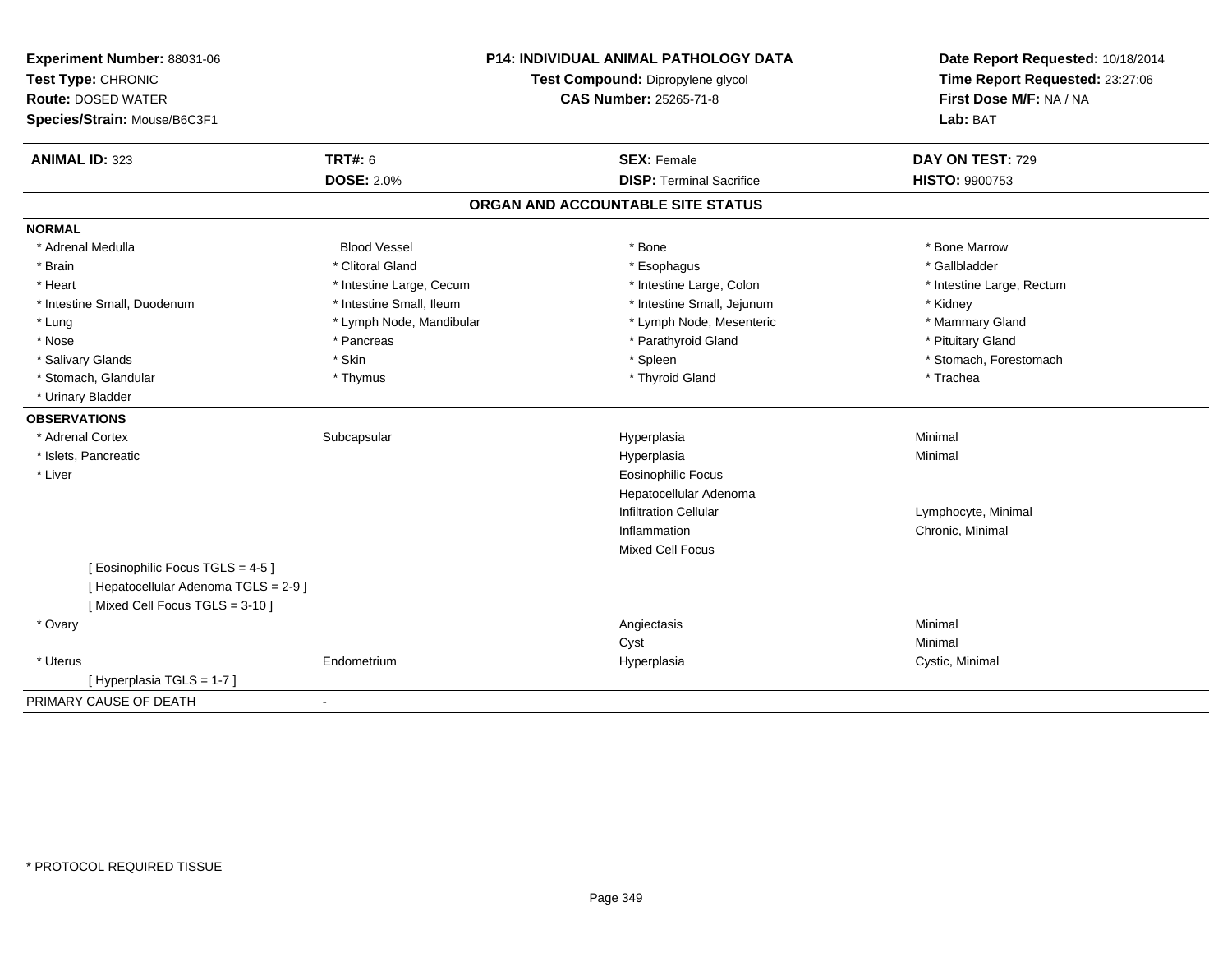| Experiment Number: 88031-06<br>Test Type: CHRONIC<br><b>Route: DOSED WATER</b><br>Species/Strain: Mouse/B6C3F1 |                          | <b>P14: INDIVIDUAL ANIMAL PATHOLOGY DATA</b><br>Test Compound: Dipropylene glycol<br>CAS Number: 25265-71-8 | Date Report Requested: 10/18/2014<br>Time Report Requested: 23:27:06<br>First Dose M/F: NA / NA<br>Lab: BAT |
|----------------------------------------------------------------------------------------------------------------|--------------------------|-------------------------------------------------------------------------------------------------------------|-------------------------------------------------------------------------------------------------------------|
| <b>ANIMAL ID: 324</b>                                                                                          | TRT#: 6                  | <b>SEX: Female</b>                                                                                          | DAY ON TEST: 728                                                                                            |
|                                                                                                                | <b>DOSE: 2.0%</b>        | <b>DISP: Terminal Sacrifice</b>                                                                             | <b>HISTO: 9900754</b>                                                                                       |
|                                                                                                                |                          | ORGAN AND ACCOUNTABLE SITE STATUS                                                                           |                                                                                                             |
| <b>NORMAL</b>                                                                                                  |                          |                                                                                                             |                                                                                                             |
| * Adrenal Medulla                                                                                              | <b>Blood Vessel</b>      | * Bone                                                                                                      | * Bone Marrow                                                                                               |
| * Brain                                                                                                        | * Clitoral Gland         | * Esophagus                                                                                                 | * Gallbladder                                                                                               |
| * Heart                                                                                                        | * Intestine Large, Cecum | * Intestine Large, Colon                                                                                    | * Intestine Large, Rectum                                                                                   |
| * Intestine Small, Duodenum                                                                                    | * Intestine Small, Ileum | * Intestine Small, Jejunum                                                                                  | * Kidney                                                                                                    |
| * Lung                                                                                                         | * Lymph Node, Mandibular | * Lymph Node, Mesenteric                                                                                    | * Mammary Gland                                                                                             |
| * Nose                                                                                                         | * Ovary                  | * Pancreas                                                                                                  | * Parathyroid Gland                                                                                         |
| * Pituitary Gland                                                                                              | * Salivary Glands        | * Skin                                                                                                      | * Stomach, Forestomach                                                                                      |
| * Stomach, Glandular                                                                                           | * Thymus                 | * Thyroid Gland                                                                                             | * Trachea                                                                                                   |
| * Urinary Bladder                                                                                              |                          |                                                                                                             |                                                                                                             |
| <b>OBSERVATIONS</b>                                                                                            |                          |                                                                                                             |                                                                                                             |
| * Adrenal Cortex                                                                                               | Subcapsular              | Hyperplasia                                                                                                 | Minimal                                                                                                     |
| * Islets, Pancreatic                                                                                           |                          | Hyperplasia                                                                                                 | Mild                                                                                                        |
| * Liver                                                                                                        |                          | <b>Infiltration Cellular</b>                                                                                | Lymphocyte, Mild                                                                                            |
|                                                                                                                |                          | <b>Mixed Cell Focus</b>                                                                                     |                                                                                                             |
|                                                                                                                |                          | Vacuolization Cytoplasmic                                                                                   | Focal, Minimal                                                                                              |
| * Spleen                                                                                                       |                          | Hematopoietic Cell Proliferation                                                                            | Minimal                                                                                                     |
| * Uterus                                                                                                       | Endometrium              | Hyperplasia                                                                                                 | Cystic, Minimal                                                                                             |
| [Hyperplasia TGLS = 1-7]                                                                                       |                          |                                                                                                             |                                                                                                             |
| PRIMARY CAUSE OF DEATH                                                                                         | $\blacksquare$           |                                                                                                             |                                                                                                             |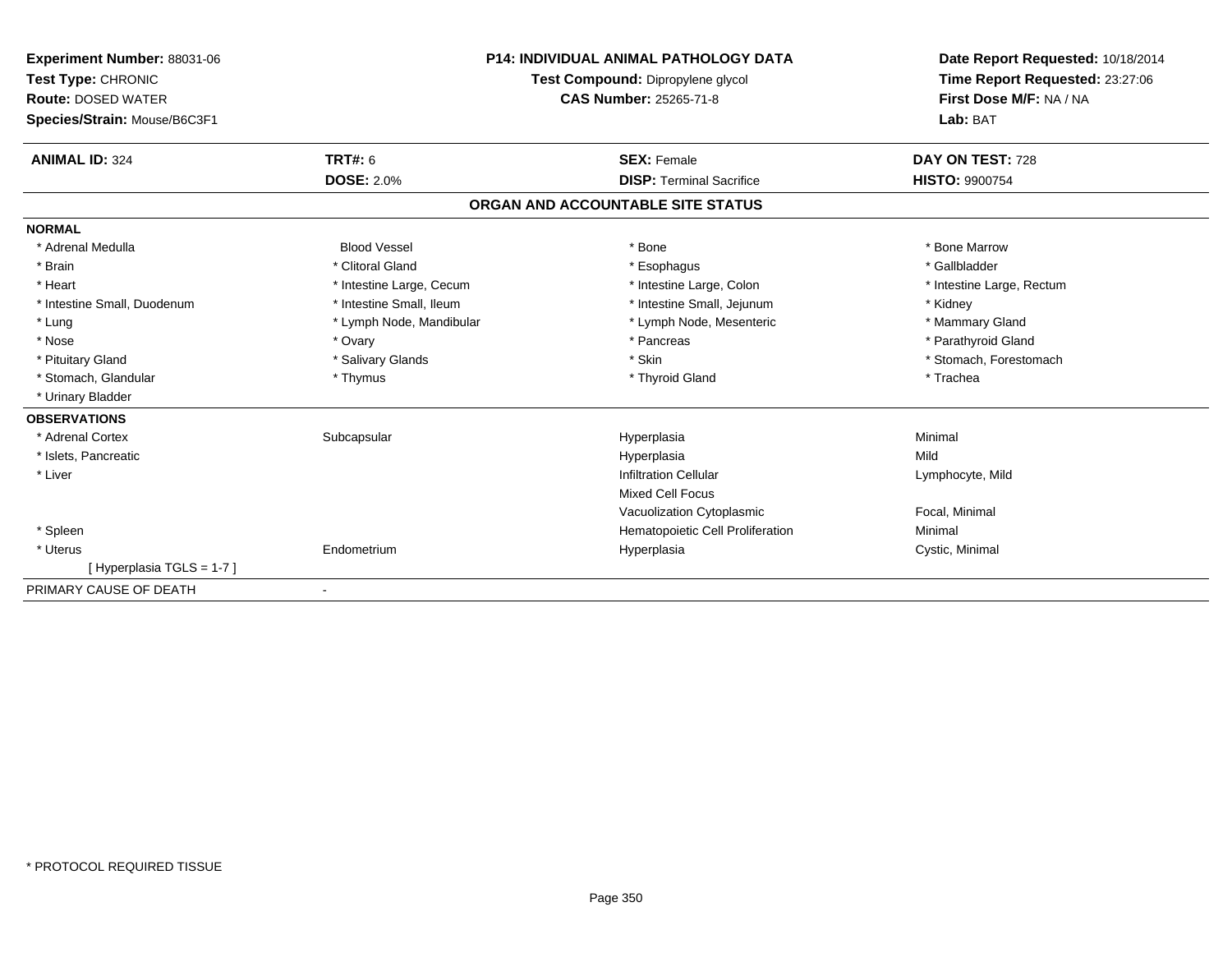| <b>Experiment Number: 88031-06</b><br>Test Type: CHRONIC<br><b>Route: DOSED WATER</b><br>Species/Strain: Mouse/B6C3F1 |                                | <b>P14: INDIVIDUAL ANIMAL PATHOLOGY DATA</b><br>Test Compound: Dipropylene glycol<br>CAS Number: 25265-71-8 | Date Report Requested: 10/18/2014<br>Time Report Requested: 23:27:06<br>First Dose M/F: NA / NA<br>Lab: BAT |
|-----------------------------------------------------------------------------------------------------------------------|--------------------------------|-------------------------------------------------------------------------------------------------------------|-------------------------------------------------------------------------------------------------------------|
| <b>ANIMAL ID: 325</b>                                                                                                 | <b>TRT#: 6</b>                 | <b>SEX: Female</b>                                                                                          | DAY ON TEST: 708                                                                                            |
|                                                                                                                       | <b>DOSE: 2.0%</b>              | <b>DISP: Natural Death</b>                                                                                  | <b>HISTO: 9900755</b>                                                                                       |
|                                                                                                                       |                                | ORGAN AND ACCOUNTABLE SITE STATUS                                                                           |                                                                                                             |
| <b>NORMAL</b>                                                                                                         |                                |                                                                                                             |                                                                                                             |
| * Adrenal Medulla                                                                                                     | <b>Blood Vessel</b>            | * Bone                                                                                                      | * Bone Marrow                                                                                               |
| * Brain                                                                                                               | * Clitoral Gland               | * Esophagus                                                                                                 | * Gallbladder                                                                                               |
| * Intestine Large, Cecum                                                                                              | * Intestine Large, Colon       | * Intestine Large, Rectum                                                                                   | * Intestine Small, Duodenum                                                                                 |
| * Intestine Small, Ileum                                                                                              | * Intestine Small, Jejunum     | * Islets, Pancreatic                                                                                        | * Kidney                                                                                                    |
| * Lung                                                                                                                | * Lymph Node, Mandibular       | * Lymph Node, Mesenteric                                                                                    | * Mammary Gland                                                                                             |
| * Nose                                                                                                                | * Ovary                        | * Pancreas                                                                                                  | * Parathyroid Gland                                                                                         |
| * Pituitary Gland                                                                                                     | * Salivary Glands              | * Skin                                                                                                      | * Spleen                                                                                                    |
| * Stomach, Forestomach                                                                                                | * Stomach, Glandular           | * Thyroid Gland                                                                                             | * Trachea                                                                                                   |
| * Urinary Bladder                                                                                                     | * Uterus                       |                                                                                                             |                                                                                                             |
| <b>OBSERVATIONS</b>                                                                                                   |                                |                                                                                                             |                                                                                                             |
| * Adrenal Cortex                                                                                                      | Subcapsular                    | Hyperplasia                                                                                                 | Minimal                                                                                                     |
| * Heart                                                                                                               |                                | Lymphoma Malignant                                                                                          |                                                                                                             |
| * Liver                                                                                                               |                                | <b>Eosinophilic Focus</b>                                                                                   |                                                                                                             |
|                                                                                                                       |                                | Lymphoma Malignant                                                                                          |                                                                                                             |
| [ Lymphoma Malignant TGLS = 2-9 ]                                                                                     |                                |                                                                                                             |                                                                                                             |
| * Thymus                                                                                                              |                                | Lymphoma Malignant                                                                                          |                                                                                                             |
| [ Lymphoma Malignant TGLS = 1-6 ]                                                                                     |                                |                                                                                                             |                                                                                                             |
| PRIMARY CAUSE OF DEATH                                                                                                | Lymphoma Malignant<br>- Thymus |                                                                                                             |                                                                                                             |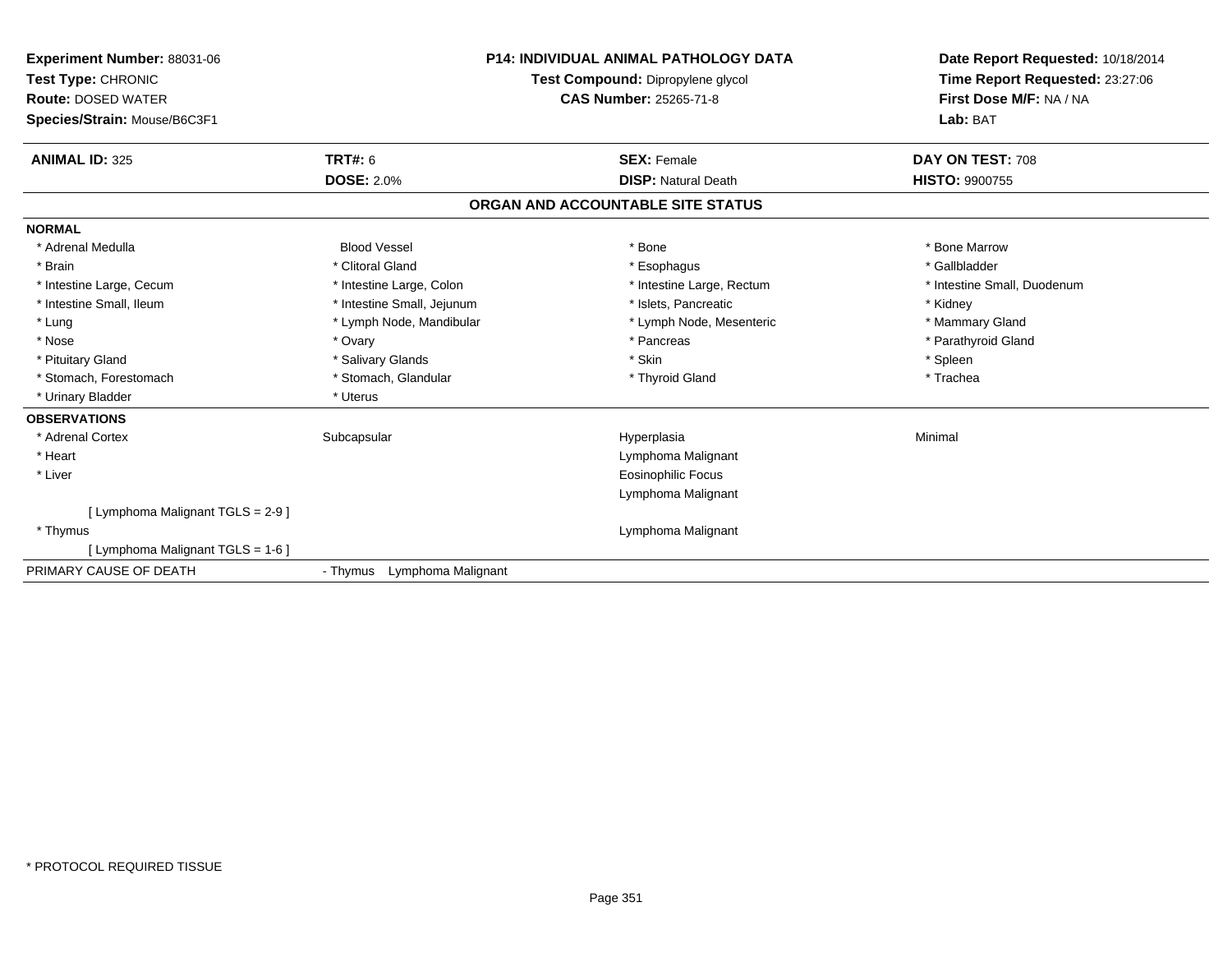| Experiment Number: 88031-06<br>Test Type: CHRONIC<br><b>Route: DOSED WATER</b><br>Species/Strain: Mouse/B6C3F1    |                          | <b>P14: INDIVIDUAL ANIMAL PATHOLOGY DATA</b><br>Test Compound: Dipropylene glycol<br><b>CAS Number: 25265-71-8</b> | Date Report Requested: 10/18/2014<br>Time Report Requested: 23:27:06<br>First Dose M/F: NA / NA<br>Lab: BAT |
|-------------------------------------------------------------------------------------------------------------------|--------------------------|--------------------------------------------------------------------------------------------------------------------|-------------------------------------------------------------------------------------------------------------|
| <b>ANIMAL ID: 326</b>                                                                                             | <b>TRT#: 6</b>           | <b>SEX: Female</b>                                                                                                 | DAY ON TEST: 484                                                                                            |
|                                                                                                                   | <b>DOSE: 2.0%</b>        | <b>DISP: Natural Death</b>                                                                                         | <b>HISTO: 9900756</b>                                                                                       |
|                                                                                                                   |                          | ORGAN AND ACCOUNTABLE SITE STATUS                                                                                  |                                                                                                             |
| <b>NORMAL</b>                                                                                                     |                          |                                                                                                                    |                                                                                                             |
| * Adrenal Medulla                                                                                                 | <b>Blood Vessel</b>      | * Bone                                                                                                             | * Bone Marrow                                                                                               |
| * Brain                                                                                                           | * Clitoral Gland         | * Esophagus                                                                                                        | * Gallbladder                                                                                               |
| * Intestine Large, Cecum                                                                                          | * Intestine Large, Colon | * Intestine Large, Rectum                                                                                          | * Intestine Small, Duodenum                                                                                 |
| * Intestine Small, Ileum                                                                                          | * Islets, Pancreatic     | * Lung                                                                                                             | * Lymph Node, Mandibular                                                                                    |
| * Mammary Gland                                                                                                   | * Nose                   | * Ovary                                                                                                            | * Parathyroid Gland                                                                                         |
| * Pituitary Gland                                                                                                 | * Salivary Glands        | * Skin                                                                                                             | * Stomach, Forestomach                                                                                      |
| * Stomach, Glandular                                                                                              | * Thymus                 | * Thyroid Gland                                                                                                    | * Trachea                                                                                                   |
| * Urinary Bladder                                                                                                 |                          |                                                                                                                    |                                                                                                             |
| <b>MISSING</b>                                                                                                    |                          |                                                                                                                    |                                                                                                             |
| * Lymph Node, Mesenteric                                                                                          |                          |                                                                                                                    |                                                                                                             |
| <b>OBSERVATIONS</b>                                                                                               |                          |                                                                                                                    |                                                                                                             |
| * Adrenal Cortex                                                                                                  | Subcapsular              | Hyperplasia                                                                                                        | Minimal                                                                                                     |
| * Heart                                                                                                           | Valve                    | Inflammation                                                                                                       | Chronic, Marked                                                                                             |
| * Intestine Small, Jejunum                                                                                        | Peyers Patch             | Hyperplasia                                                                                                        | Lymphoid, Marked                                                                                            |
| [Hyperplasia TGLS = $5-9$ ]                                                                                       |                          |                                                                                                                    |                                                                                                             |
| * Kidney                                                                                                          |                          | Inflammation                                                                                                       | Suppurative, Focal, Mild                                                                                    |
| * Liver                                                                                                           |                          | <b>Eosinophilic Focus</b>                                                                                          |                                                                                                             |
|                                                                                                                   |                          | <b>Infiltration Cellular</b>                                                                                       | Lymphocyte, Mild                                                                                            |
|                                                                                                                   |                          | Inflammation                                                                                                       | Suppurative, Focal, Mild                                                                                    |
| Lymph Node                                                                                                        | Mediastinal              | Congestion                                                                                                         | Moderate                                                                                                    |
|                                                                                                                   | Mediastinal              | Hyperplasia                                                                                                        | Lymphoid, Moderate                                                                                          |
|                                                                                                                   | Renal                    | Hyperplasia                                                                                                        | Lymphoid, Marked                                                                                            |
|                                                                                                                   | Pancreatic               | Inflammation                                                                                                       | Granulomatous, Marked                                                                                       |
| [Congestion TGLS = 3-6]<br>[ Hyperplasia TGLS = 3-6 ]<br>[ Hyperplasia TGLS = 4-10 ]<br>[Inflammation TGLS = 2-5] |                          |                                                                                                                    |                                                                                                             |
| * Pancreas                                                                                                        |                          | Inflammation                                                                                                       | Granulomatous, Marked                                                                                       |
| * Spleen                                                                                                          | Lymph Follic             | Atrophy<br>Hematopoietic Cell Proliferation                                                                        | Marked<br>Marked                                                                                            |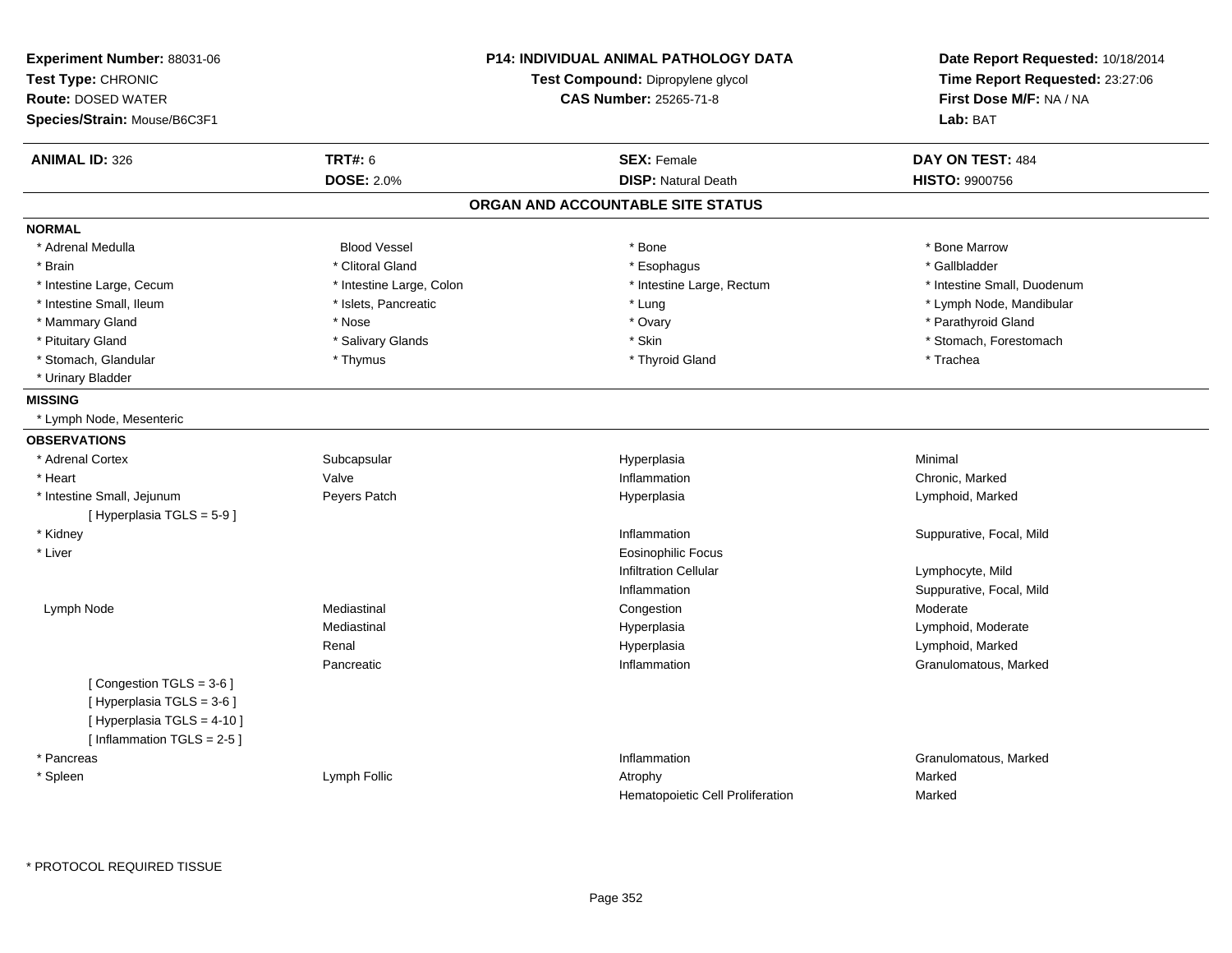| Experiment Number: 88031-06                    |                            | <b>P14: INDIVIDUAL ANIMAL PATHOLOGY DATA</b> | Date Report Requested: 10/18/2014 |
|------------------------------------------------|----------------------------|----------------------------------------------|-----------------------------------|
| <b>Test Type: CHRONIC</b>                      |                            | Test Compound: Dipropylene glycol            | Time Report Requested: 23:27:06   |
| <b>Route: DOSED WATER</b>                      |                            | <b>CAS Number: 25265-71-8</b>                | First Dose M/F: NA / NA           |
| Species/Strain: Mouse/B6C3F1                   |                            |                                              | Lab: BAT                          |
| <b>ANIMAL ID: 326</b>                          | <b>TRT#: 6</b>             | <b>SEX: Female</b>                           | DAY ON TEST: 484                  |
|                                                | <b>DOSE: 2.0%</b>          | <b>DISP: Natural Death</b>                   | <b>HISTO: 9900756</b>             |
|                                                |                            | ORGAN AND ACCOUNTABLE SITE STATUS            |                                   |
| [Hematopoietic Cell Proliferation TGLS = 1-4 ] |                            |                                              |                                   |
| * Uterus                                       | Endometrium                | Hyperplasia                                  | Cystic, Minimal                   |
| PRIMARY CAUSE OF DEATH                         | - Heart Valve Inflammation |                                              |                                   |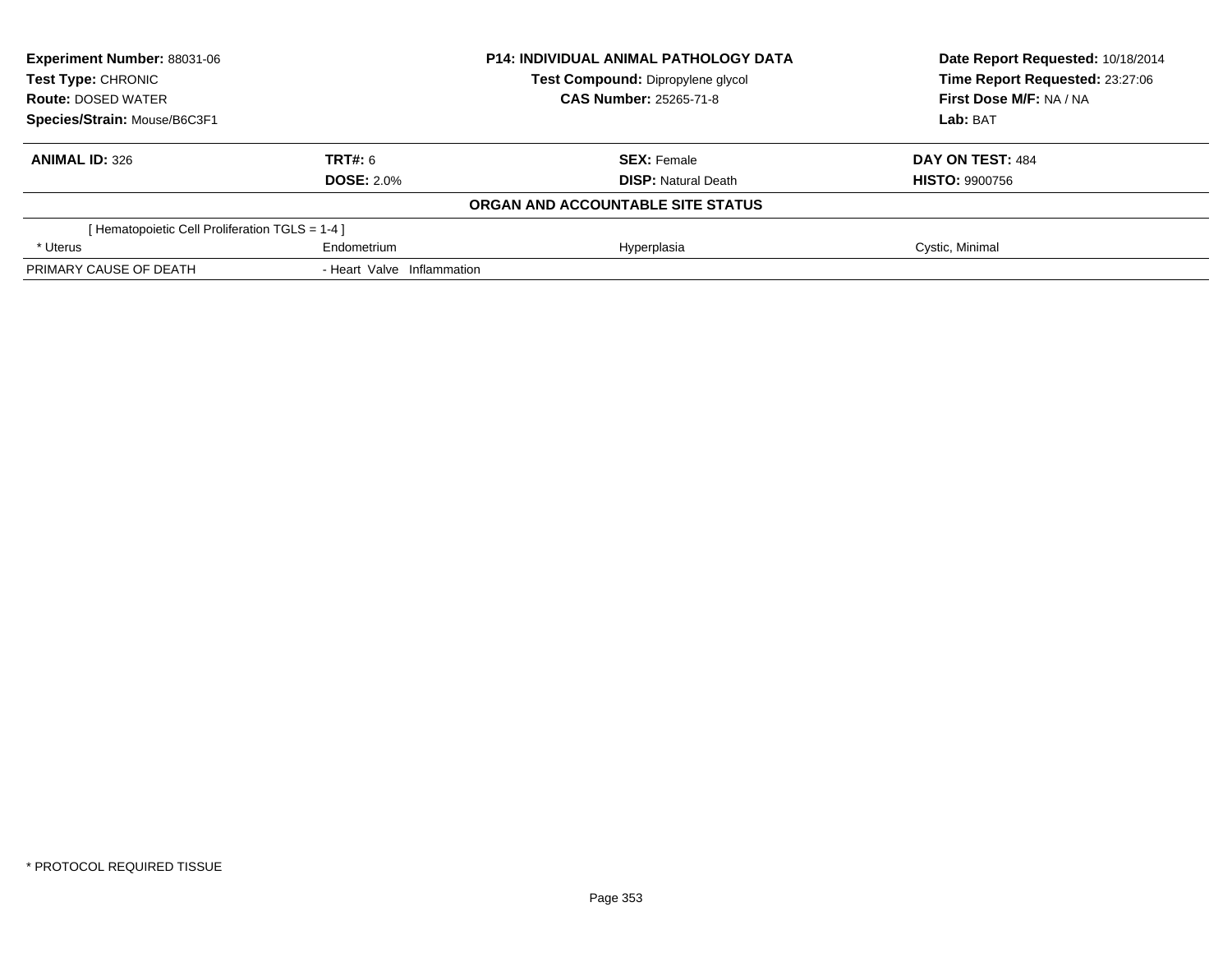| Experiment Number: 88031-06  | <b>P14: INDIVIDUAL ANIMAL PATHOLOGY DATA</b> |                                   | Date Report Requested: 10/18/2014 |
|------------------------------|----------------------------------------------|-----------------------------------|-----------------------------------|
| Test Type: CHRONIC           |                                              | Test Compound: Dipropylene glycol | Time Report Requested: 23:27:06   |
| <b>Route: DOSED WATER</b>    |                                              | <b>CAS Number: 25265-71-8</b>     | First Dose M/F: NA / NA           |
| Species/Strain: Mouse/B6C3F1 |                                              |                                   | Lab: BAT                          |
| <b>ANIMAL ID: 327</b>        | <b>TRT#: 6</b>                               | <b>SEX: Female</b>                | DAY ON TEST: 543                  |
|                              | <b>DOSE: 2.0%</b>                            | <b>DISP:</b> Moribund Sacrifice   | <b>HISTO: 9900757</b>             |
|                              |                                              | ORGAN AND ACCOUNTABLE SITE STATUS |                                   |
| <b>NORMAL</b>                |                                              |                                   |                                   |
| * Adrenal Medulla            | <b>Blood Vessel</b>                          | * Bone                            | * Bone Marrow                     |
| * Brain                      | * Clitoral Gland                             | * Esophagus                       | * Gallbladder                     |
| * Heart                      | * Intestine Large, Cecum                     | * Intestine Large, Colon          | * Intestine Large, Rectum         |
| * Intestine Small, Duodenum  | * Intestine Small, Ileum                     | * Intestine Small, Jejunum        | * Lung                            |
| * Lymph Node, Mandibular     | * Lymph Node, Mesenteric                     | * Mammary Gland                   | * Nose                            |
| * Pancreas                   | * Parathyroid Gland                          | * Pituitary Gland                 | * Salivary Glands                 |
| * Skin                       | * Stomach, Forestomach                       | * Stomach, Glandular              | * Thyroid Gland                   |
| * Trachea                    | * Urinary Bladder                            |                                   |                                   |
| <b>OBSERVATIONS</b>          |                                              |                                   |                                   |
| * Adrenal Cortex             | Subcapsular                                  | Hyperplasia                       | Minimal                           |
| * Islets, Pancreatic         |                                              | Hyperplasia                       | Mild                              |
| * Kidney                     |                                              | Nephropathy                       | Moderate                          |
| * Liver                      |                                              | <b>Infiltration Cellular</b>      | Lymphocyte, Mild                  |
|                              |                                              | Inflammation                      | Chronic, Minimal                  |
| * Ovary                      |                                              | Cyst                              | Moderate                          |
| * Spleen                     | Lymph Follic                                 | Hyperplasia                       | Mild                              |
| [Hyperplasia TGLS = 1-4]     |                                              |                                   |                                   |
| * Thymus                     |                                              | Hyperplasia                       | Lymphoid, Mild                    |
| * Uterus                     | Endometrium                                  | Hyperplasia                       | Cystic, Minimal                   |
| [Hyperplasia TGLS = 2-7]     |                                              |                                   |                                   |
| PRIMARY CAUSE OF DEATH       | - UNCERTAIN                                  |                                   |                                   |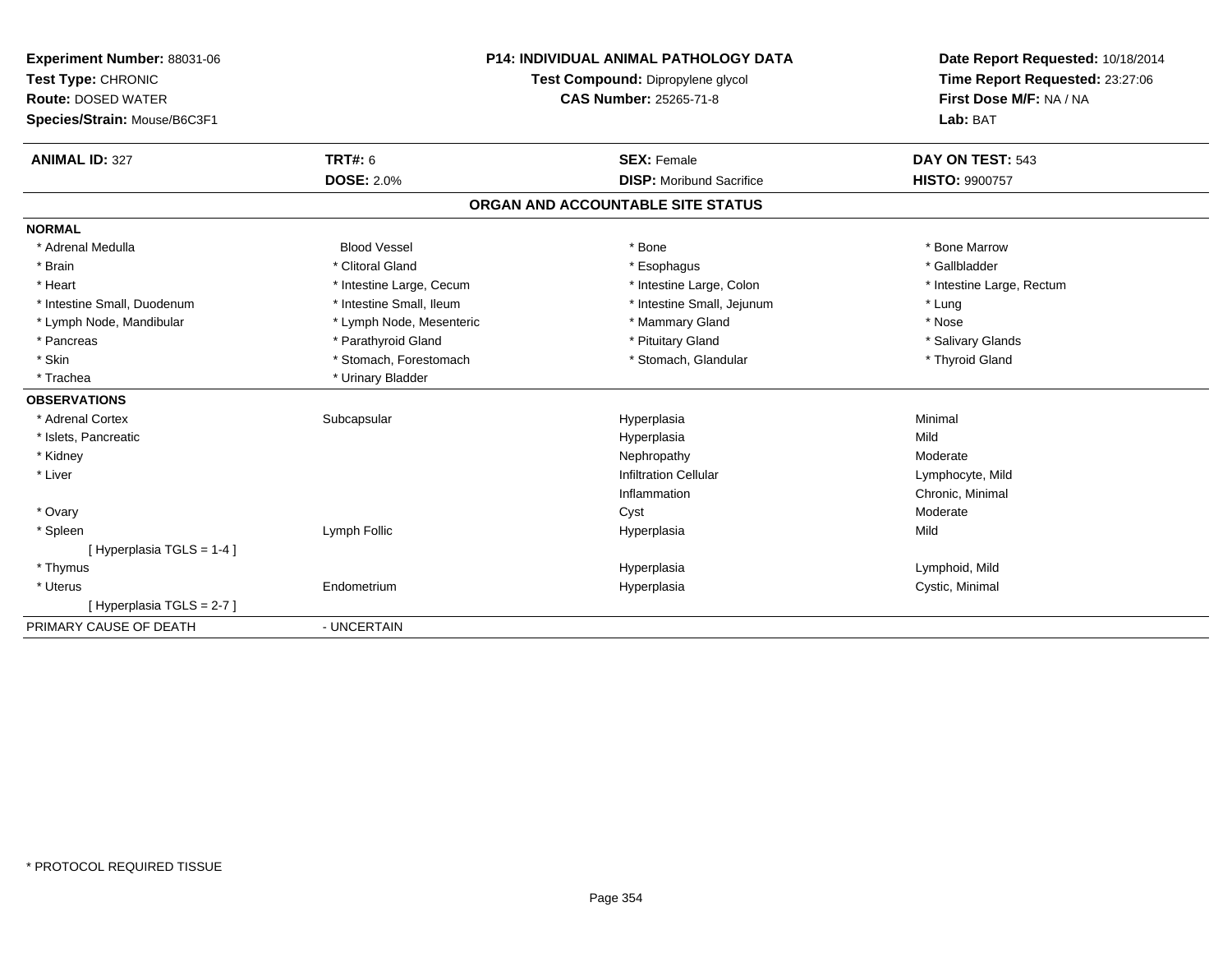| Experiment Number: 88031-06<br>Test Type: CHRONIC<br><b>Route: DOSED WATER</b><br>Species/Strain: Mouse/B6C3F1 | <b>P14: INDIVIDUAL ANIMAL PATHOLOGY DATA</b><br>Test Compound: Dipropylene glycol<br><b>CAS Number: 25265-71-8</b> |                                                       | Date Report Requested: 10/18/2014<br>Time Report Requested: 23:27:06<br>First Dose M/F: NA / NA<br>Lab: BAT |
|----------------------------------------------------------------------------------------------------------------|--------------------------------------------------------------------------------------------------------------------|-------------------------------------------------------|-------------------------------------------------------------------------------------------------------------|
| <b>ANIMAL ID: 328</b>                                                                                          | <b>TRT#: 6</b><br><b>DOSE: 2.0%</b>                                                                                | <b>SEX: Female</b><br><b>DISP: Terminal Sacrifice</b> | DAY ON TEST: 728<br><b>HISTO: 9900758</b>                                                                   |
|                                                                                                                |                                                                                                                    |                                                       |                                                                                                             |
|                                                                                                                |                                                                                                                    | ORGAN AND ACCOUNTABLE SITE STATUS                     |                                                                                                             |
| <b>NORMAL</b>                                                                                                  |                                                                                                                    |                                                       |                                                                                                             |
| * Adrenal Medulla                                                                                              | <b>Blood Vessel</b>                                                                                                | * Bone                                                | * Bone Marrow                                                                                               |
| * Brain                                                                                                        | * Clitoral Gland                                                                                                   | * Esophagus                                           | * Gallbladder                                                                                               |
| * Heart                                                                                                        | * Intestine Large, Cecum                                                                                           | * Intestine Large, Colon                              | * Intestine Large, Rectum                                                                                   |
| * Intestine Small, Duodenum                                                                                    | * Intestine Small, Ileum                                                                                           | * Intestine Small, Jejunum                            | * Kidney                                                                                                    |
| * Lung                                                                                                         | * Lymph Node, Mandibular                                                                                           | * Lymph Node, Mesenteric                              | * Mammary Gland                                                                                             |
| * Nose                                                                                                         | * Ovary                                                                                                            | * Pancreas                                            | * Parathyroid Gland                                                                                         |
| * Pituitary Gland                                                                                              | * Salivary Glands                                                                                                  | * Skin                                                | * Spleen                                                                                                    |
| * Stomach, Forestomach                                                                                         | * Stomach, Glandular                                                                                               | * Thymus                                              | * Thyroid Gland                                                                                             |
| * Trachea                                                                                                      | * Urinary Bladder                                                                                                  |                                                       |                                                                                                             |
| <b>OBSERVATIONS</b>                                                                                            |                                                                                                                    |                                                       |                                                                                                             |
| * Adrenal Cortex                                                                                               | Subcapsular                                                                                                        | Hyperplasia                                           | Minimal                                                                                                     |
| * Islets, Pancreatic                                                                                           |                                                                                                                    | Hyperplasia                                           | Mild                                                                                                        |
| * Liver                                                                                                        |                                                                                                                    | <b>Infiltration Cellular</b>                          | Lymphocyte, Minimal                                                                                         |
|                                                                                                                |                                                                                                                    | Inflammation                                          | Chronic, Minimal                                                                                            |
|                                                                                                                |                                                                                                                    | <b>Mixed Cell Focus</b>                               |                                                                                                             |
| [Mixed Cell Focus TGLS = $2,3-4+5$ ]                                                                           |                                                                                                                    |                                                       |                                                                                                             |
| * Uterus                                                                                                       | Endometrium                                                                                                        | Hyperplasia                                           | Cystic, Minimal                                                                                             |
| [Hyperplasia TGLS = 1-7]                                                                                       |                                                                                                                    |                                                       |                                                                                                             |
| PRIMARY CAUSE OF DEATH                                                                                         | $\blacksquare$                                                                                                     |                                                       |                                                                                                             |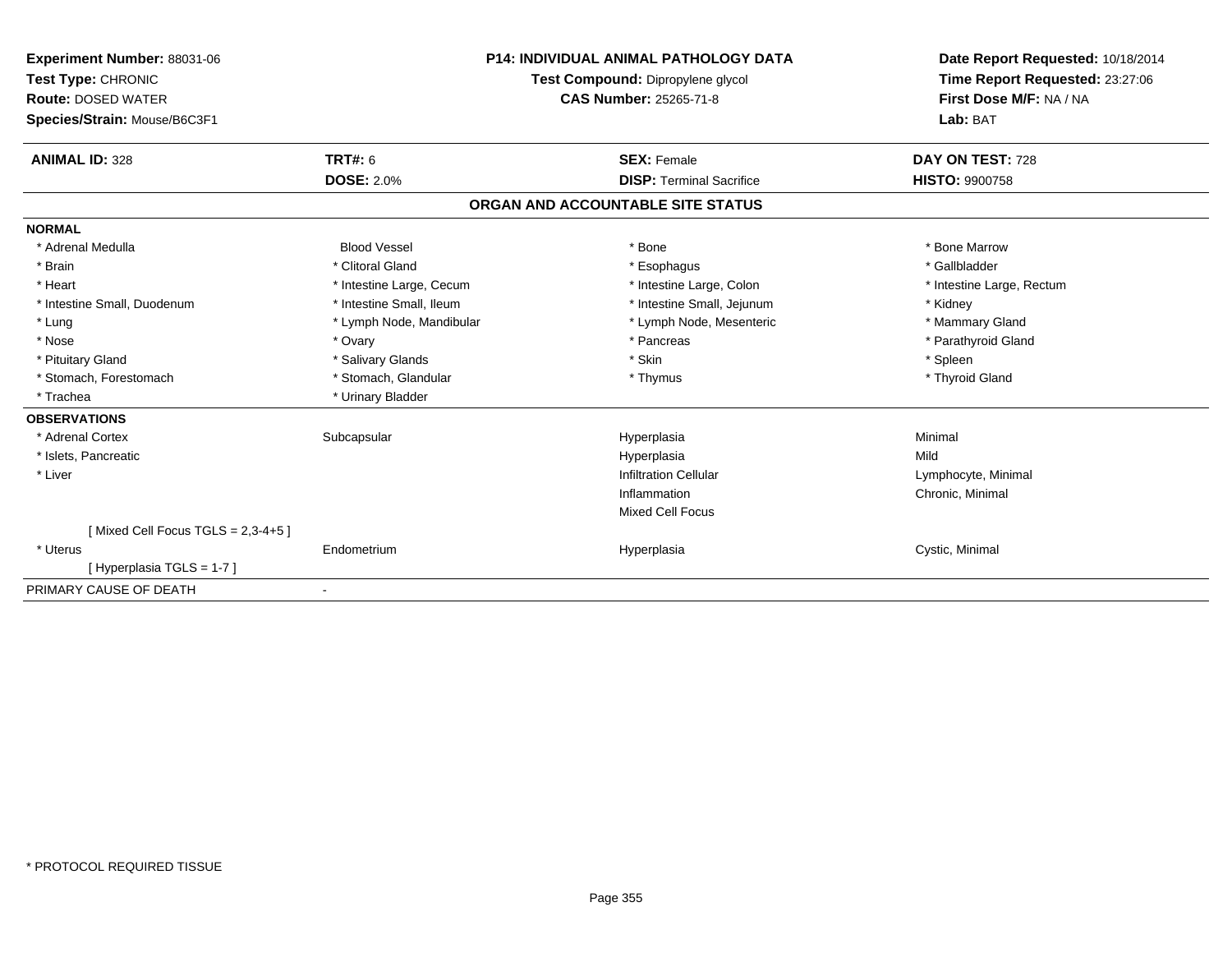| <b>Experiment Number: 88031-06</b><br>Test Type: CHRONIC<br><b>Route: DOSED WATER</b><br>Species/Strain: Mouse/B6C3F1 |                          | <b>P14: INDIVIDUAL ANIMAL PATHOLOGY DATA</b><br>Test Compound: Dipropylene glycol<br><b>CAS Number: 25265-71-8</b> | Date Report Requested: 10/18/2014<br>Time Report Requested: 23:27:06<br>First Dose M/F: NA / NA<br>Lab: BAT |
|-----------------------------------------------------------------------------------------------------------------------|--------------------------|--------------------------------------------------------------------------------------------------------------------|-------------------------------------------------------------------------------------------------------------|
| <b>ANIMAL ID: 329</b>                                                                                                 | <b>TRT#: 6</b>           | <b>SEX: Female</b>                                                                                                 | DAY ON TEST: 728                                                                                            |
|                                                                                                                       | <b>DOSE: 2.0%</b>        | <b>DISP: Terminal Sacrifice</b>                                                                                    | <b>HISTO: 9900759</b>                                                                                       |
|                                                                                                                       |                          | ORGAN AND ACCOUNTABLE SITE STATUS                                                                                  |                                                                                                             |
| <b>NORMAL</b>                                                                                                         |                          |                                                                                                                    |                                                                                                             |
| * Adrenal Medulla                                                                                                     | <b>Blood Vessel</b>      | * Bone                                                                                                             | * Bone Marrow                                                                                               |
| * Brain                                                                                                               | * Clitoral Gland         | * Esophagus                                                                                                        | * Gallbladder                                                                                               |
| * Heart                                                                                                               | * Intestine Large, Cecum | * Intestine Large, Colon                                                                                           | * Intestine Large, Rectum                                                                                   |
| * Intestine Small, Duodenum                                                                                           | * Intestine Small, Ileum | * Intestine Small, Jejunum                                                                                         | * Lymph Node, Mandibular                                                                                    |
| * Lymph Node, Mesenteric                                                                                              | * Mammary Gland          | * Nose                                                                                                             | * Ovary                                                                                                     |
| * Pancreas                                                                                                            | * Parathyroid Gland      | * Salivary Glands                                                                                                  | * Skin                                                                                                      |
| * Spleen                                                                                                              | * Stomach, Forestomach   | * Stomach, Glandular                                                                                               | * Thymus                                                                                                    |
| * Thyroid Gland                                                                                                       | * Trachea                | * Urinary Bladder                                                                                                  |                                                                                                             |
| <b>OBSERVATIONS</b>                                                                                                   |                          |                                                                                                                    |                                                                                                             |
| * Adrenal Cortex                                                                                                      | Subcapsular              | Hyperplasia                                                                                                        | Minimal                                                                                                     |
| * Islets, Pancreatic                                                                                                  |                          | Hyperplasia                                                                                                        | Minimal                                                                                                     |
| * Kidney                                                                                                              |                          | Nephropathy                                                                                                        | Minimal                                                                                                     |
| * Liver                                                                                                               |                          | <b>Infiltration Cellular</b>                                                                                       | Lymphocyte, Minimal                                                                                         |
| * Lung                                                                                                                | Alveolar Epith           | Hyperplasia                                                                                                        | Focal, Minimal                                                                                              |
| * Pituitary Gland                                                                                                     | Pars Distalis            | Adenoma                                                                                                            |                                                                                                             |
| * Uterus                                                                                                              | Endometrium              | Hyperplasia                                                                                                        | Cystic, Mild                                                                                                |
| PRIMARY CAUSE OF DEATH                                                                                                |                          |                                                                                                                    |                                                                                                             |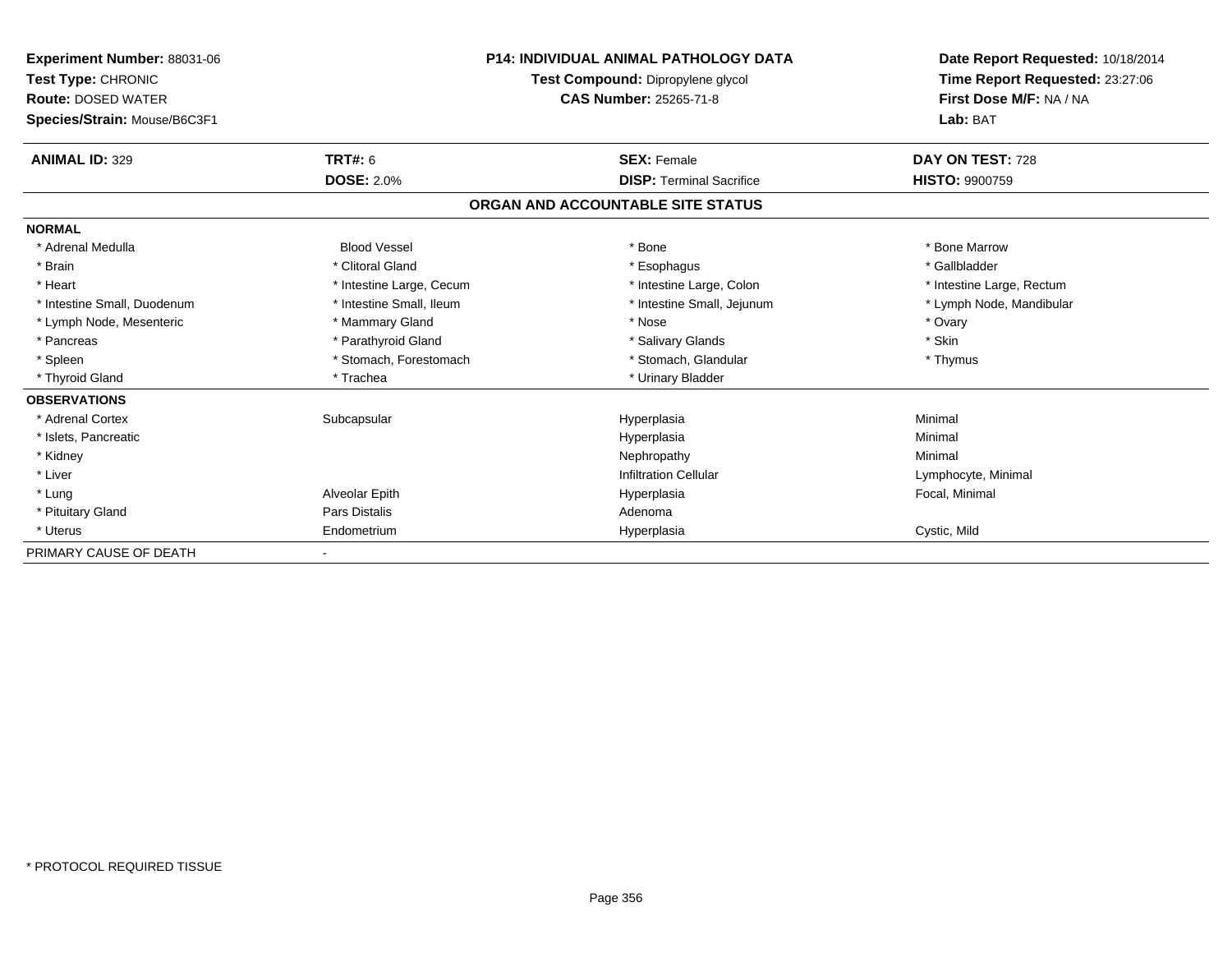| Experiment Number: 88031-06  | <b>P14: INDIVIDUAL ANIMAL PATHOLOGY DATA</b> |                                   | Date Report Requested: 10/18/2014                          |
|------------------------------|----------------------------------------------|-----------------------------------|------------------------------------------------------------|
| Test Type: CHRONIC           |                                              | Test Compound: Dipropylene glycol | Time Report Requested: 23:27:06<br>First Dose M/F: NA / NA |
| <b>Route: DOSED WATER</b>    |                                              | <b>CAS Number: 25265-71-8</b>     |                                                            |
| Species/Strain: Mouse/B6C3F1 |                                              |                                   | Lab: BAT                                                   |
| <b>ANIMAL ID: 330</b>        | <b>TRT#: 6</b>                               | <b>SEX: Female</b>                | DAY ON TEST: 728                                           |
|                              | <b>DOSE: 2.0%</b>                            | <b>DISP: Terminal Sacrifice</b>   | <b>HISTO: 9900760</b>                                      |
|                              |                                              | ORGAN AND ACCOUNTABLE SITE STATUS |                                                            |
| <b>NORMAL</b>                |                                              |                                   |                                                            |
| * Adrenal Medulla            | <b>Blood Vessel</b>                          | * Bone Marrow                     | * Brain                                                    |
| * Clitoral Gland             | * Esophagus                                  | * Gallbladder                     | * Heart                                                    |
| * Intestine Large, Cecum     | * Intestine Large, Colon                     | * Intestine Large, Rectum         | * Intestine Small, Duodenum                                |
| * Intestine Small, Ileum     | * Intestine Small, Jejunum                   | * Islets, Pancreatic              | * Lung                                                     |
| * Lymph Node, Mandibular     | * Lymph Node, Mesenteric                     | * Mammary Gland                   | * Nose                                                     |
| * Pancreas                   | * Parathyroid Gland                          | * Pituitary Gland                 | * Salivary Glands                                          |
| * Skin                       | * Stomach, Forestomach                       | * Stomach, Glandular              | * Thymus                                                   |
| * Thyroid Gland              | * Trachea                                    | * Urinary Bladder                 |                                                            |
| <b>OBSERVATIONS</b>          |                                              |                                   |                                                            |
| * Adrenal Cortex             | Subcapsular                                  | Hyperplasia                       | Minimal                                                    |
| * Bone                       |                                              | Fibrosis                          | Minimal                                                    |
| * Kidney                     |                                              | Infarct                           | Moderate                                                   |
| [Infarct TGLS = $2-4$ ]      |                                              |                                   |                                                            |
| * Liver                      |                                              | Inflammation                      | Chronic, Minimal                                           |
| * Ovary                      |                                              | Cyst                              | Moderate                                                   |
|                              |                                              | Cystadenoma                       |                                                            |
| [Cyst TGLS = $3-7$ ]         |                                              |                                   |                                                            |
| [ Cystadenoma TGLS = 4-7 ]   |                                              |                                   |                                                            |
| * Spleen                     | Lymph Follic                                 | Atrophy                           | Mild                                                       |
|                              |                                              | Hematopoietic Cell Proliferation  | Moderate                                                   |
| * Uterus                     | Endometrium                                  | Hyperplasia                       | Cystic, Mild                                               |
| [Hyperplasia TGLS = 1-7]     |                                              |                                   |                                                            |
| PRIMARY CAUSE OF DEATH       | $\blacksquare$                               |                                   |                                                            |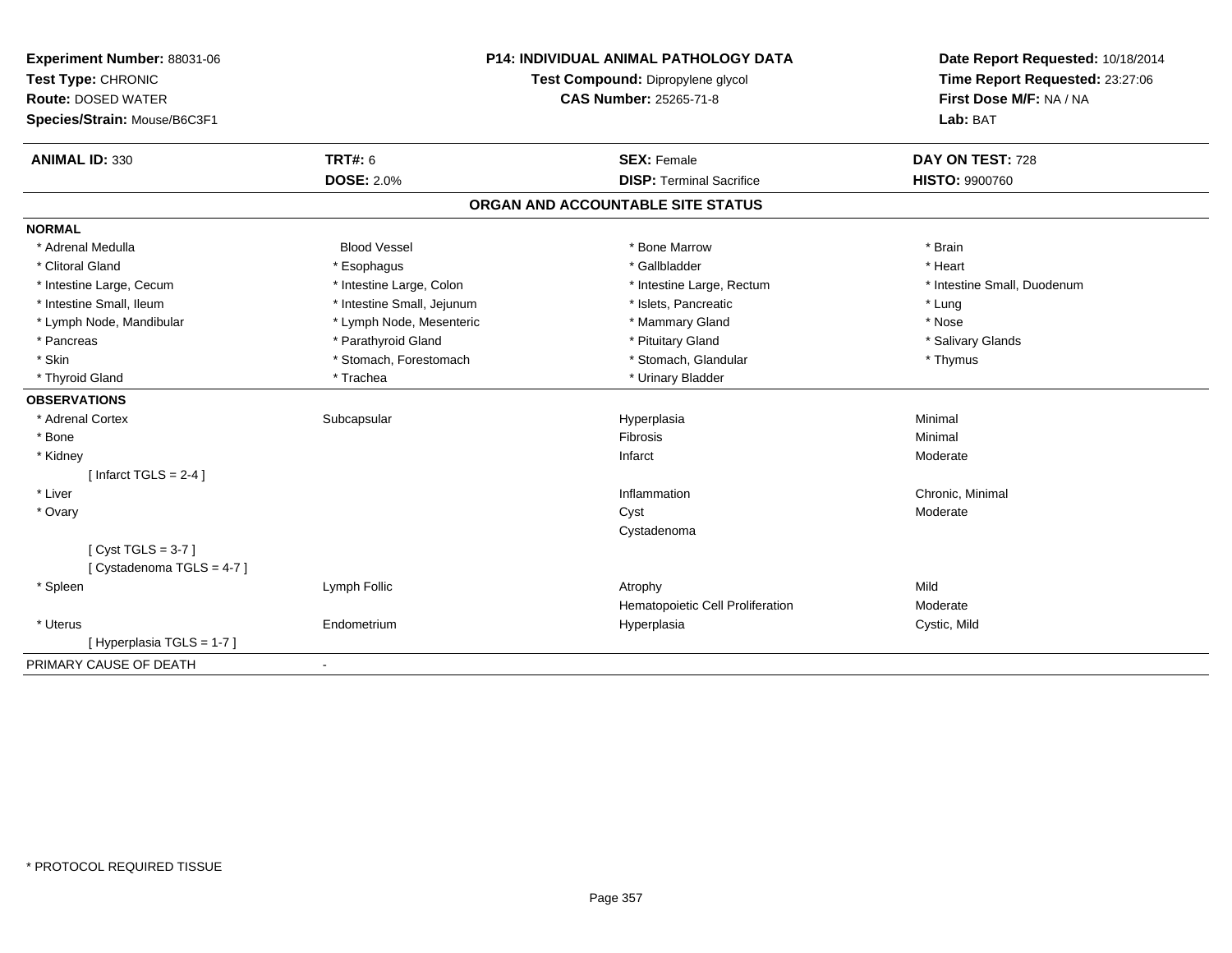| Experiment Number: 88031-06<br>Test Type: CHRONIC<br><b>Route: DOSED WATER</b> | <b>P14: INDIVIDUAL ANIMAL PATHOLOGY DATA</b><br>Test Compound: Dipropylene glycol<br><b>CAS Number: 25265-71-8</b> |                                   | Date Report Requested: 10/18/2014<br>Time Report Requested: 23:27:06<br>First Dose M/F: NA / NA |
|--------------------------------------------------------------------------------|--------------------------------------------------------------------------------------------------------------------|-----------------------------------|-------------------------------------------------------------------------------------------------|
| Species/Strain: Mouse/B6C3F1                                                   |                                                                                                                    |                                   | Lab: BAT                                                                                        |
| <b>ANIMAL ID: 331</b>                                                          | <b>TRT#: 6</b>                                                                                                     | <b>SEX: Female</b>                | DAY ON TEST: 728                                                                                |
|                                                                                | <b>DOSE: 2.0%</b>                                                                                                  | <b>DISP: Terminal Sacrifice</b>   | HISTO: 9900761                                                                                  |
|                                                                                |                                                                                                                    | ORGAN AND ACCOUNTABLE SITE STATUS |                                                                                                 |
| <b>NORMAL</b>                                                                  |                                                                                                                    |                                   |                                                                                                 |
| <b>Blood Vessel</b>                                                            | * Bone                                                                                                             | * Bone Marrow                     | * Brain                                                                                         |
| * Clitoral Gland                                                               | * Esophagus                                                                                                        | * Gallbladder                     | * Heart                                                                                         |
| * Intestine Large, Cecum                                                       | * Intestine Large, Colon                                                                                           | * Intestine Large, Rectum         | * Intestine Small, Duodenum                                                                     |
| * Intestine Small, Ileum                                                       | * Intestine Small, Jejunum                                                                                         | * Lung                            | * Lymph Node, Mandibular                                                                        |
| * Lymph Node, Mesenteric                                                       | * Mammary Gland                                                                                                    | * Nose                            | * Ovary                                                                                         |
| * Pancreas                                                                     | * Parathyroid Gland                                                                                                | * Pituitary Gland                 | * Salivary Glands                                                                               |
| * Skin                                                                         | * Spleen                                                                                                           | * Stomach, Forestomach            | * Thyroid Gland                                                                                 |
| * Trachea                                                                      | * Urinary Bladder                                                                                                  |                                   |                                                                                                 |
| <b>OBSERVATIONS</b>                                                            |                                                                                                                    |                                   |                                                                                                 |
| * Adrenal Cortex                                                               | Subcapsular                                                                                                        | Hyperplasia                       | Minimal                                                                                         |
| * Adrenal Medulla                                                              |                                                                                                                    | Pheochromocytoma Malignant        |                                                                                                 |
| [ Pheochromocytoma Malignant TGLS = 3-6 ]                                      |                                                                                                                    |                                   |                                                                                                 |
| * Islets, Pancreatic                                                           |                                                                                                                    | Hyperplasia                       | Minimal                                                                                         |
| * Kidney                                                                       |                                                                                                                    | Hydronephrosis                    | Minimal                                                                                         |
|                                                                                |                                                                                                                    | Infarct                           | Mild                                                                                            |
|                                                                                | Artery                                                                                                             | Inflammation                      | Chronic, Mild                                                                                   |
|                                                                                |                                                                                                                    | Nephropathy                       | Minimal                                                                                         |
| [Hydronephrosis TGLS = 2-4]                                                    |                                                                                                                    |                                   |                                                                                                 |
| * Liver                                                                        |                                                                                                                    | Inflammation                      | Chronic, Minimal                                                                                |
|                                                                                |                                                                                                                    | <b>Mixed Cell Focus</b>           |                                                                                                 |
| [Mixed Cell Focus TGLS = 5-9]                                                  |                                                                                                                    |                                   |                                                                                                 |
| Mesentery                                                                      | Fat                                                                                                                | Necrosis                          | Mild                                                                                            |
| [Necrosis TGLS = $4-10$ ]                                                      |                                                                                                                    |                                   |                                                                                                 |
| * Stomach, Glandular                                                           |                                                                                                                    | Mineralization                    | Focal, Minimal                                                                                  |
| * Thymus                                                                       |                                                                                                                    | Hyperplasia                       | Lymphoid, Minimal                                                                               |
| * Uterus                                                                       | Endometrium                                                                                                        | Hyperplasia                       | Cystic, Minimal                                                                                 |
| [ Hyperplasia TGLS = 1-7 ]                                                     |                                                                                                                    |                                   |                                                                                                 |
| PRIMARY CAUSE OF DEATH                                                         | $\blacksquare$                                                                                                     |                                   |                                                                                                 |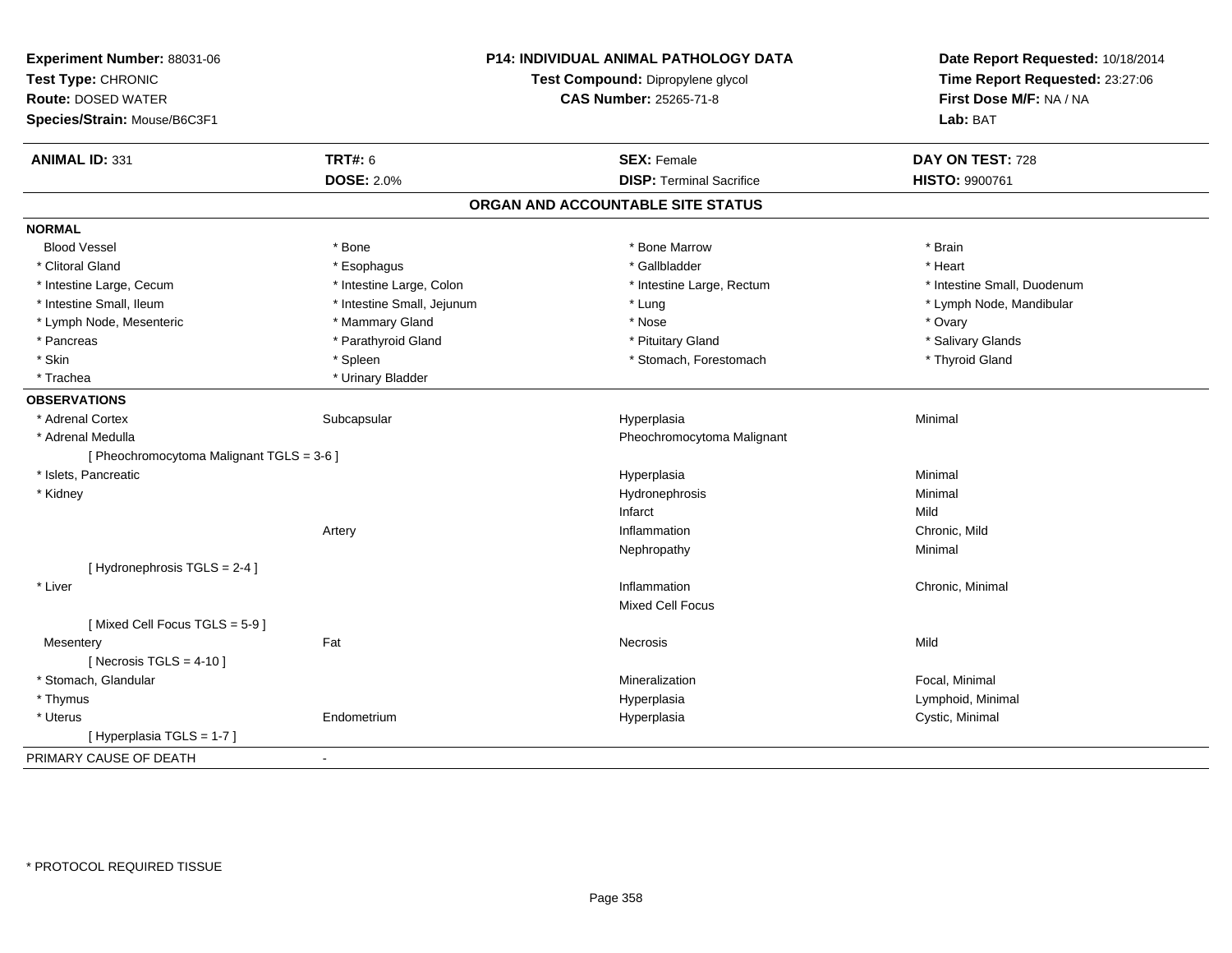| Experiment Number: 88031-06<br>Test Type: CHRONIC<br><b>Route: DOSED WATER</b><br>Species/Strain: Mouse/B6C3F1 | <b>P14: INDIVIDUAL ANIMAL PATHOLOGY DATA</b><br>Test Compound: Dipropylene glycol<br><b>CAS Number: 25265-71-8</b> |                                   | Date Report Requested: 10/18/2014<br>Time Report Requested: 23:27:06<br>First Dose M/F: NA / NA<br>Lab: BAT |  |
|----------------------------------------------------------------------------------------------------------------|--------------------------------------------------------------------------------------------------------------------|-----------------------------------|-------------------------------------------------------------------------------------------------------------|--|
| <b>ANIMAL ID: 332</b>                                                                                          | <b>TRT#: 6</b>                                                                                                     | <b>SEX: Female</b>                | DAY ON TEST: 729                                                                                            |  |
|                                                                                                                | <b>DOSE: 2.0%</b>                                                                                                  | <b>DISP: Terminal Sacrifice</b>   | <b>HISTO: 9900762</b>                                                                                       |  |
|                                                                                                                |                                                                                                                    | ORGAN AND ACCOUNTABLE SITE STATUS |                                                                                                             |  |
| <b>NORMAL</b>                                                                                                  |                                                                                                                    |                                   |                                                                                                             |  |
| * Adrenal Medulla                                                                                              | <b>Blood Vessel</b>                                                                                                | * Bone                            | * Bone Marrow                                                                                               |  |
| * Brain                                                                                                        | * Clitoral Gland                                                                                                   | * Esophagus                       | * Gallbladder                                                                                               |  |
| * Heart                                                                                                        | * Intestine Large, Cecum                                                                                           | * Intestine Large, Colon          | * Intestine Large, Rectum                                                                                   |  |
| * Intestine Small, Duodenum                                                                                    | * Intestine Small, Ileum                                                                                           | * Intestine Small, Jejunum        | * Islets, Pancreatic                                                                                        |  |
| * Lymph Node, Mandibular                                                                                       | * Lymph Node, Mesenteric                                                                                           | * Mammary Gland                   | * Nose                                                                                                      |  |
| * Pancreas                                                                                                     | * Parathyroid Gland                                                                                                | * Pituitary Gland                 | * Salivary Glands                                                                                           |  |
| * Skin                                                                                                         | * Stomach, Forestomach                                                                                             | * Stomach, Glandular              | * Thymus                                                                                                    |  |
| * Thyroid Gland                                                                                                | * Trachea                                                                                                          | * Urinary Bladder                 | * Uterus                                                                                                    |  |
| <b>OBSERVATIONS</b>                                                                                            |                                                                                                                    |                                   |                                                                                                             |  |
| * Adrenal Cortex                                                                                               | Subcapsular                                                                                                        | Hyperplasia                       | Minimal                                                                                                     |  |
| * Kidney                                                                                                       |                                                                                                                    | Infarct                           | Minimal                                                                                                     |  |
| * Liver                                                                                                        |                                                                                                                    | Hepatocellular Adenoma            |                                                                                                             |  |
|                                                                                                                |                                                                                                                    | Hepatocellular Carcinoma          | <b>Multiple</b>                                                                                             |  |
| [ Hepatocellular Adenoma TGLS = 5-10 ]                                                                         |                                                                                                                    |                                   |                                                                                                             |  |
| [ Hepatocellular Carcinoma TGLS = 4,6-5+9 ]                                                                    |                                                                                                                    |                                   |                                                                                                             |  |
| * Lung                                                                                                         |                                                                                                                    | Carcinoma                         | Metastatic (Mesentery)                                                                                      |  |
|                                                                                                                |                                                                                                                    | Hepatocellular Carcinoma          | Metastatic (Liver)                                                                                          |  |
| [ Carcinoma TGLS = 2,3-11 ]                                                                                    |                                                                                                                    |                                   |                                                                                                             |  |
| Mesentery                                                                                                      |                                                                                                                    | Carcinoma Nos                     |                                                                                                             |  |
|                                                                                                                | Fat                                                                                                                | <b>Necrosis</b>                   | Mild                                                                                                        |  |
| [ Necrosis TGLS = $1-9$ ]                                                                                      |                                                                                                                    |                                   |                                                                                                             |  |
| * Ovary                                                                                                        |                                                                                                                    | Angiectasis                       | Moderate                                                                                                    |  |
| * Spleen                                                                                                       | Lymph Follic                                                                                                       | Atrophy                           | Moderate                                                                                                    |  |
|                                                                                                                |                                                                                                                    | Hematopoietic Cell Proliferation  | Marked                                                                                                      |  |
| PRIMARY CAUSE OF DEATH                                                                                         | $\overline{\phantom{a}}$                                                                                           |                                   |                                                                                                             |  |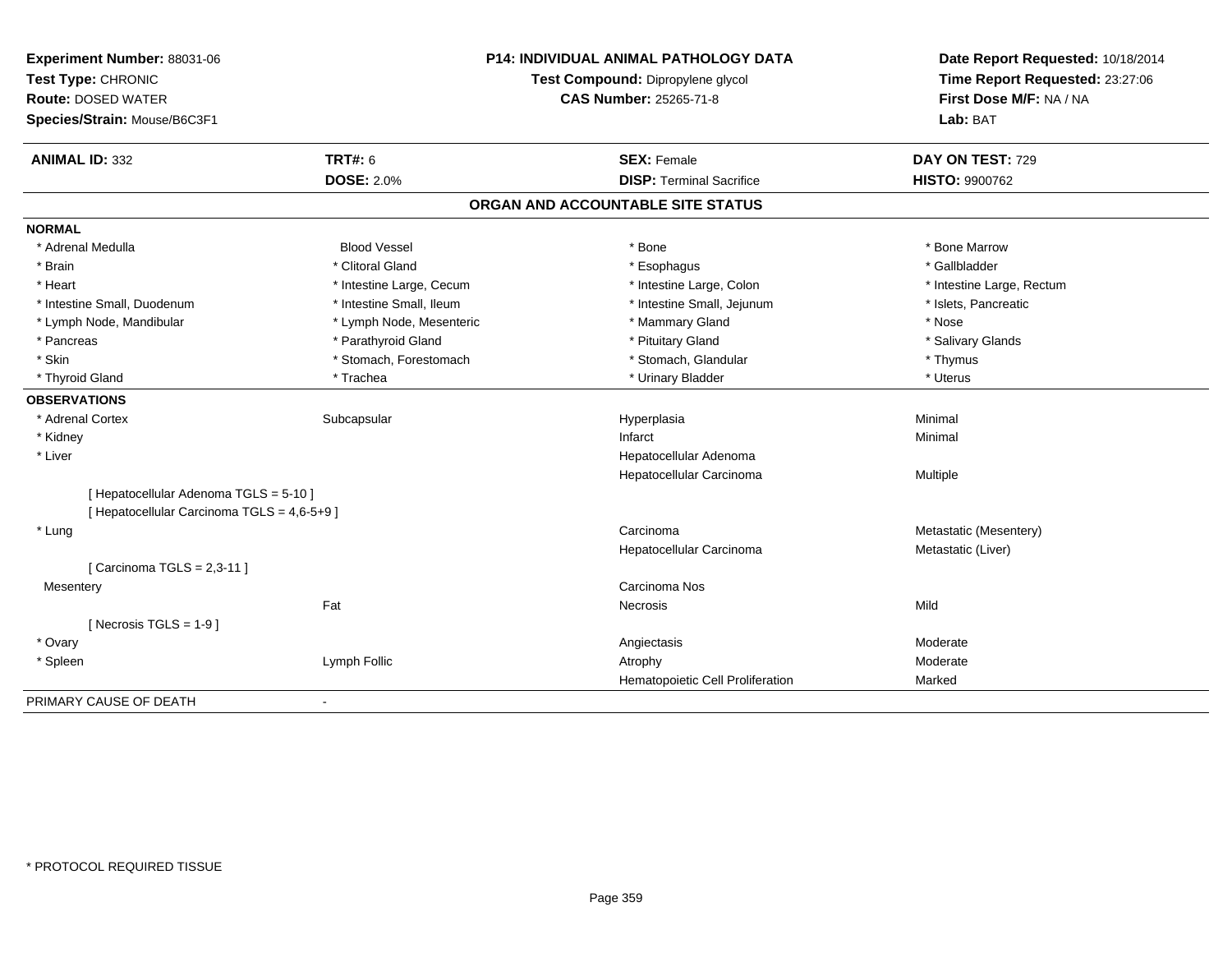| Experiment Number: 88031-06<br>Test Type: CHRONIC<br><b>Route: DOSED WATER</b><br>Species/Strain: Mouse/B6C3F1 | <b>P14: INDIVIDUAL ANIMAL PATHOLOGY DATA</b><br>Test Compound: Dipropylene glycol<br><b>CAS Number: 25265-71-8</b> |                                   | Date Report Requested: 10/18/2014<br>Time Report Requested: 23:27:06<br>First Dose M/F: NA / NA<br>Lab: BAT |  |
|----------------------------------------------------------------------------------------------------------------|--------------------------------------------------------------------------------------------------------------------|-----------------------------------|-------------------------------------------------------------------------------------------------------------|--|
|                                                                                                                |                                                                                                                    |                                   |                                                                                                             |  |
| <b>ANIMAL ID: 333</b>                                                                                          | <b>TRT#: 6</b>                                                                                                     | <b>SEX: Female</b>                | DAY ON TEST: 729                                                                                            |  |
|                                                                                                                | <b>DOSE: 2.0%</b>                                                                                                  | <b>DISP: Terminal Sacrifice</b>   | HISTO: 9900763                                                                                              |  |
|                                                                                                                |                                                                                                                    | ORGAN AND ACCOUNTABLE SITE STATUS |                                                                                                             |  |
| <b>NORMAL</b>                                                                                                  |                                                                                                                    |                                   |                                                                                                             |  |
| * Adrenal Medulla                                                                                              | <b>Blood Vessel</b>                                                                                                | * Bone                            | * Bone Marrow                                                                                               |  |
| * Brain                                                                                                        | * Clitoral Gland                                                                                                   | * Esophagus                       | * Gallbladder                                                                                               |  |
| * Heart                                                                                                        | * Intestine Large, Cecum                                                                                           | * Intestine Large, Colon          | * Intestine Large, Rectum                                                                                   |  |
| * Intestine Small, Duodenum                                                                                    | * Intestine Small, Ileum                                                                                           | * Intestine Small, Jejunum        | * Lung                                                                                                      |  |
| * Lymph Node, Mandibular                                                                                       | * Lymph Node, Mesenteric                                                                                           | * Mammary Gland                   | * Nose                                                                                                      |  |
| * Pancreas                                                                                                     | * Parathyroid Gland                                                                                                | * Pituitary Gland                 | * Salivary Glands                                                                                           |  |
| * Skin                                                                                                         | * Spleen                                                                                                           | * Stomach, Forestomach            | * Stomach, Glandular                                                                                        |  |
| * Thyroid Gland                                                                                                | * Trachea                                                                                                          | * Urinary Bladder                 |                                                                                                             |  |
| <b>OBSERVATIONS</b>                                                                                            |                                                                                                                    |                                   |                                                                                                             |  |
| * Adrenal Cortex                                                                                               | Subcapsular                                                                                                        | Hyperplasia                       | Minimal                                                                                                     |  |
|                                                                                                                |                                                                                                                    | Hypertrophy                       | Focal, Mild                                                                                                 |  |
| * Islets, Pancreatic                                                                                           |                                                                                                                    | Hyperplasia                       | Mild                                                                                                        |  |
| * Kidney                                                                                                       |                                                                                                                    | Infarct                           | Mild                                                                                                        |  |
| * Liver                                                                                                        |                                                                                                                    | <b>Eosinophilic Focus</b>         |                                                                                                             |  |
|                                                                                                                |                                                                                                                    | <b>Infiltration Cellular</b>      | Lymphocyte, Minimal                                                                                         |  |
|                                                                                                                |                                                                                                                    | Inflammation                      | Chronic, Minimal                                                                                            |  |
|                                                                                                                |                                                                                                                    | Mixed Cell Focus                  |                                                                                                             |  |
|                                                                                                                |                                                                                                                    | Vacuolization Cytoplasmic         | Focal, Minimal                                                                                              |  |
| [ Eosinophilic Focus TGLS = 4-10 ]<br>[Mixed Cell Focus TGLS = $2,3-4+9$ ]                                     |                                                                                                                    |                                   |                                                                                                             |  |
| * Ovary                                                                                                        |                                                                                                                    | Angiectasis                       | Minimal                                                                                                     |  |
| * Thymus                                                                                                       |                                                                                                                    | Hemangioma                        |                                                                                                             |  |
| * Uterus                                                                                                       | Endometrium                                                                                                        | Hyperplasia                       | Cystic, Minimal                                                                                             |  |
| [Hyperplasia TGLS = 1-7]                                                                                       |                                                                                                                    |                                   |                                                                                                             |  |
| PRIMARY CAUSE OF DEATH                                                                                         | $\blacksquare$                                                                                                     |                                   |                                                                                                             |  |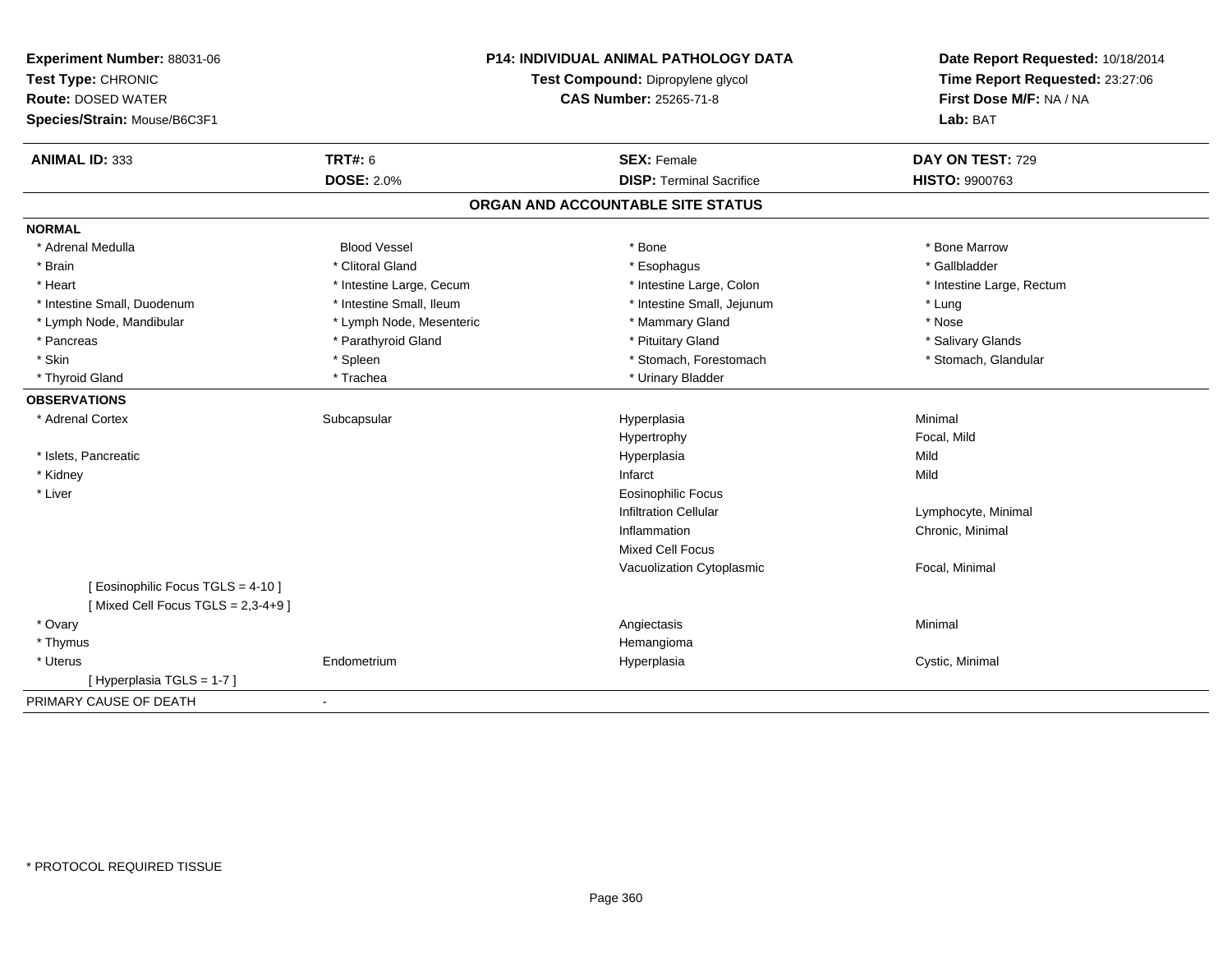| Experiment Number: 88031-06<br>Test Type: CHRONIC<br><b>Route: DOSED WATER</b><br>Species/Strain: Mouse/B6C3F1 | <b>P14: INDIVIDUAL ANIMAL PATHOLOGY DATA</b><br>Test Compound: Dipropylene glycol<br><b>CAS Number: 25265-71-8</b> |                                   | Date Report Requested: 10/18/2014<br>Time Report Requested: 23:27:06<br>First Dose M/F: NA / NA<br>Lab: BAT |
|----------------------------------------------------------------------------------------------------------------|--------------------------------------------------------------------------------------------------------------------|-----------------------------------|-------------------------------------------------------------------------------------------------------------|
| <b>ANIMAL ID: 334</b>                                                                                          | <b>TRT#: 6</b>                                                                                                     | <b>SEX: Female</b>                | DAY ON TEST: 728                                                                                            |
|                                                                                                                | <b>DOSE: 2.0%</b>                                                                                                  | <b>DISP: Terminal Sacrifice</b>   | HISTO: 9900764                                                                                              |
|                                                                                                                |                                                                                                                    | ORGAN AND ACCOUNTABLE SITE STATUS |                                                                                                             |
| <b>NORMAL</b>                                                                                                  |                                                                                                                    |                                   |                                                                                                             |
| * Adrenal Medulla                                                                                              | <b>Blood Vessel</b>                                                                                                | * Bone                            | * Bone Marrow                                                                                               |
| * Brain                                                                                                        | * Clitoral Gland                                                                                                   | * Esophagus                       | * Gallbladder                                                                                               |
| * Heart                                                                                                        | * Intestine Large, Cecum                                                                                           | * Intestine Large, Colon          | * Intestine Large, Rectum                                                                                   |
| * Intestine Small, Duodenum                                                                                    | * Intestine Small, Ileum                                                                                           | * Islets, Pancreatic              | * Kidney                                                                                                    |
| * Lymph Node, Mandibular                                                                                       | * Lymph Node, Mesenteric                                                                                           | * Mammary Gland                   | * Nose                                                                                                      |
| * Ovary                                                                                                        | * Pancreas                                                                                                         | * Parathyroid Gland               | * Pituitary Gland                                                                                           |
| * Salivary Glands                                                                                              | * Skin                                                                                                             | * Stomach, Forestomach            | * Stomach, Glandular                                                                                        |
| * Thymus                                                                                                       | * Thyroid Gland                                                                                                    | * Trachea                         | * Urinary Bladder                                                                                           |
| <b>OBSERVATIONS</b>                                                                                            |                                                                                                                    |                                   |                                                                                                             |
| * Adrenal Cortex                                                                                               | Subcapsular                                                                                                        | Hyperplasia                       | Minimal                                                                                                     |
| * Intestine Small, Jejunum                                                                                     | Peyers Patch                                                                                                       | Hyperplasia                       | Lymphoid, Mild                                                                                              |
| * Liver                                                                                                        |                                                                                                                    | <b>Eosinophilic Focus</b>         |                                                                                                             |
|                                                                                                                |                                                                                                                    | Hepatocellular Adenoma            |                                                                                                             |
|                                                                                                                |                                                                                                                    | <b>Infiltration Cellular</b>      | Lymphocyte, Minimal                                                                                         |
|                                                                                                                |                                                                                                                    | Inflammation                      | Chronic, Minimal                                                                                            |
| [ Hepatocellular Adenoma TGLS = 4-5,5-10 ]                                                                     |                                                                                                                    |                                   |                                                                                                             |
| * Lung                                                                                                         |                                                                                                                    | Alveolar/Bronchiolar Adenoma      |                                                                                                             |
| Mesentery                                                                                                      | Fat                                                                                                                | Necrosis                          | Minimal                                                                                                     |
| [Necrosis $TGLS = 2-9$ ]                                                                                       |                                                                                                                    |                                   |                                                                                                             |
| * Spleen                                                                                                       |                                                                                                                    | Hematopoietic Cell Proliferation  | Minimal                                                                                                     |
| [ Hematopoietic Cell Proliferation TGLS = 3-4 ]                                                                |                                                                                                                    |                                   |                                                                                                             |
| * Uterus                                                                                                       | Endometrium                                                                                                        | Hyperplasia                       | Cystic, Mild                                                                                                |
| [Hyperplasia TGLS = 1-7]                                                                                       |                                                                                                                    |                                   |                                                                                                             |
| PRIMARY CAUSE OF DEATH                                                                                         | $\blacksquare$                                                                                                     |                                   |                                                                                                             |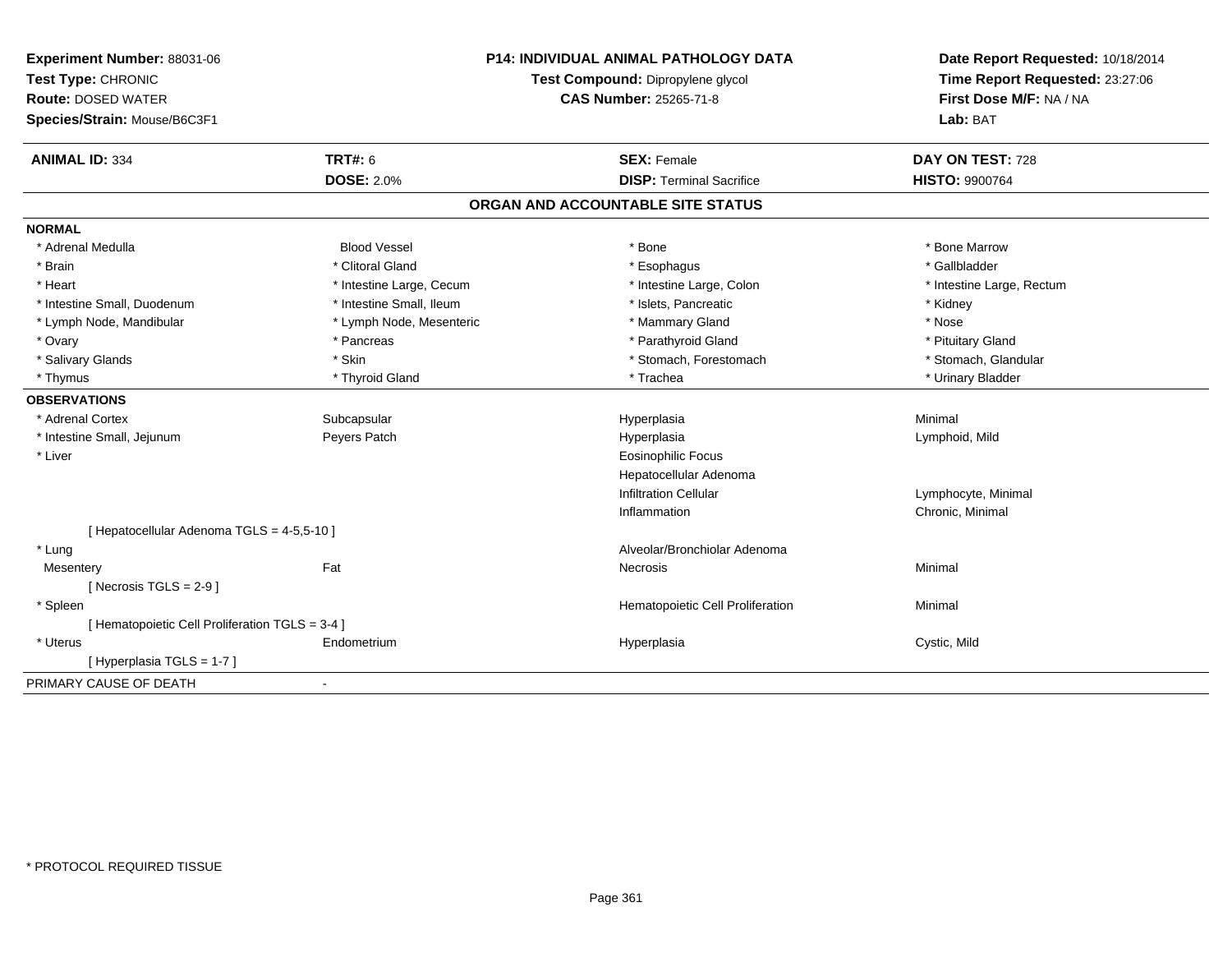| Experiment Number: 88031-06<br>Test Type: CHRONIC<br><b>Route: DOSED WATER</b> | <b>P14: INDIVIDUAL ANIMAL PATHOLOGY DATA</b><br>Test Compound: Dipropylene glycol<br><b>CAS Number: 25265-71-8</b> |                                   | Date Report Requested: 10/18/2014<br>Time Report Requested: 23:27:06<br>First Dose M/F: NA / NA |  |
|--------------------------------------------------------------------------------|--------------------------------------------------------------------------------------------------------------------|-----------------------------------|-------------------------------------------------------------------------------------------------|--|
| Species/Strain: Mouse/B6C3F1                                                   |                                                                                                                    |                                   | Lab: BAT                                                                                        |  |
| <b>ANIMAL ID: 335</b>                                                          | <b>TRT#: 6</b>                                                                                                     | <b>SEX: Female</b>                | DAY ON TEST: 730                                                                                |  |
|                                                                                | <b>DOSE: 2.0%</b>                                                                                                  | <b>DISP: Terminal Sacrifice</b>   | <b>HISTO: 9900765</b>                                                                           |  |
|                                                                                |                                                                                                                    | ORGAN AND ACCOUNTABLE SITE STATUS |                                                                                                 |  |
| <b>NORMAL</b>                                                                  |                                                                                                                    |                                   |                                                                                                 |  |
| * Adrenal Medulla                                                              | <b>Blood Vessel</b>                                                                                                | * Bone                            | * Bone Marrow                                                                                   |  |
| * Brain                                                                        | * Clitoral Gland                                                                                                   | * Esophagus                       | * Gallbladder                                                                                   |  |
| * Heart                                                                        | * Intestine Large, Cecum                                                                                           | * Intestine Large, Colon          | * Intestine Large, Rectum                                                                       |  |
| * Intestine Small, Duodenum                                                    | * Intestine Small, Ileum                                                                                           | * Intestine Small, Jejunum        | * Islets, Pancreatic                                                                            |  |
| * Kidney                                                                       | * Lung                                                                                                             | * Lymph Node, Mandibular          | * Lymph Node, Mesenteric                                                                        |  |
| * Mammary Gland                                                                | * Nose                                                                                                             | * Ovary                           | * Pancreas                                                                                      |  |
| * Parathyroid Gland                                                            | * Pituitary Gland                                                                                                  | * Salivary Glands                 | * Skin                                                                                          |  |
| * Stomach, Forestomach                                                         | * Thymus                                                                                                           | * Thyroid Gland                   | * Trachea                                                                                       |  |
| * Urinary Bladder                                                              |                                                                                                                    |                                   |                                                                                                 |  |
| <b>OBSERVATIONS</b>                                                            |                                                                                                                    |                                   |                                                                                                 |  |
| * Adrenal Cortex                                                               | Subcapsular                                                                                                        | Hyperplasia                       | Minimal                                                                                         |  |
| * Liver                                                                        |                                                                                                                    | Angiectasis                       | Focal, Mild                                                                                     |  |
|                                                                                |                                                                                                                    | <b>Eosinophilic Focus</b>         |                                                                                                 |  |
|                                                                                |                                                                                                                    | <b>Infiltration Cellular</b>      | Lymphocyte, Minimal                                                                             |  |
|                                                                                |                                                                                                                    | Inflammation                      | Chronic, Minimal                                                                                |  |
|                                                                                |                                                                                                                    | <b>Mixed Cell Focus</b>           |                                                                                                 |  |
|                                                                                |                                                                                                                    | Vacuolization Cytoplasmic         | Focal, Minimal                                                                                  |  |
| [ Angiectasis TGLS = 1-10 ]                                                    |                                                                                                                    |                                   |                                                                                                 |  |
| [ Eosinophilic Focus TGLS = 3-9 ]                                              |                                                                                                                    |                                   |                                                                                                 |  |
| [Mixed Cell Focus TGLS = 1,2,3-10+5+4]                                         |                                                                                                                    |                                   |                                                                                                 |  |
| * Spleen                                                                       | Lymph Follic                                                                                                       | Hyperplasia                       | Minimal                                                                                         |  |
| * Stomach, Glandular                                                           |                                                                                                                    | Mineralization                    | Focal, Minimal                                                                                  |  |
| * Uterus                                                                       | Endometrium                                                                                                        | Hyperplasia                       | Cystic, Minimal                                                                                 |  |
| PRIMARY CAUSE OF DEATH                                                         |                                                                                                                    |                                   |                                                                                                 |  |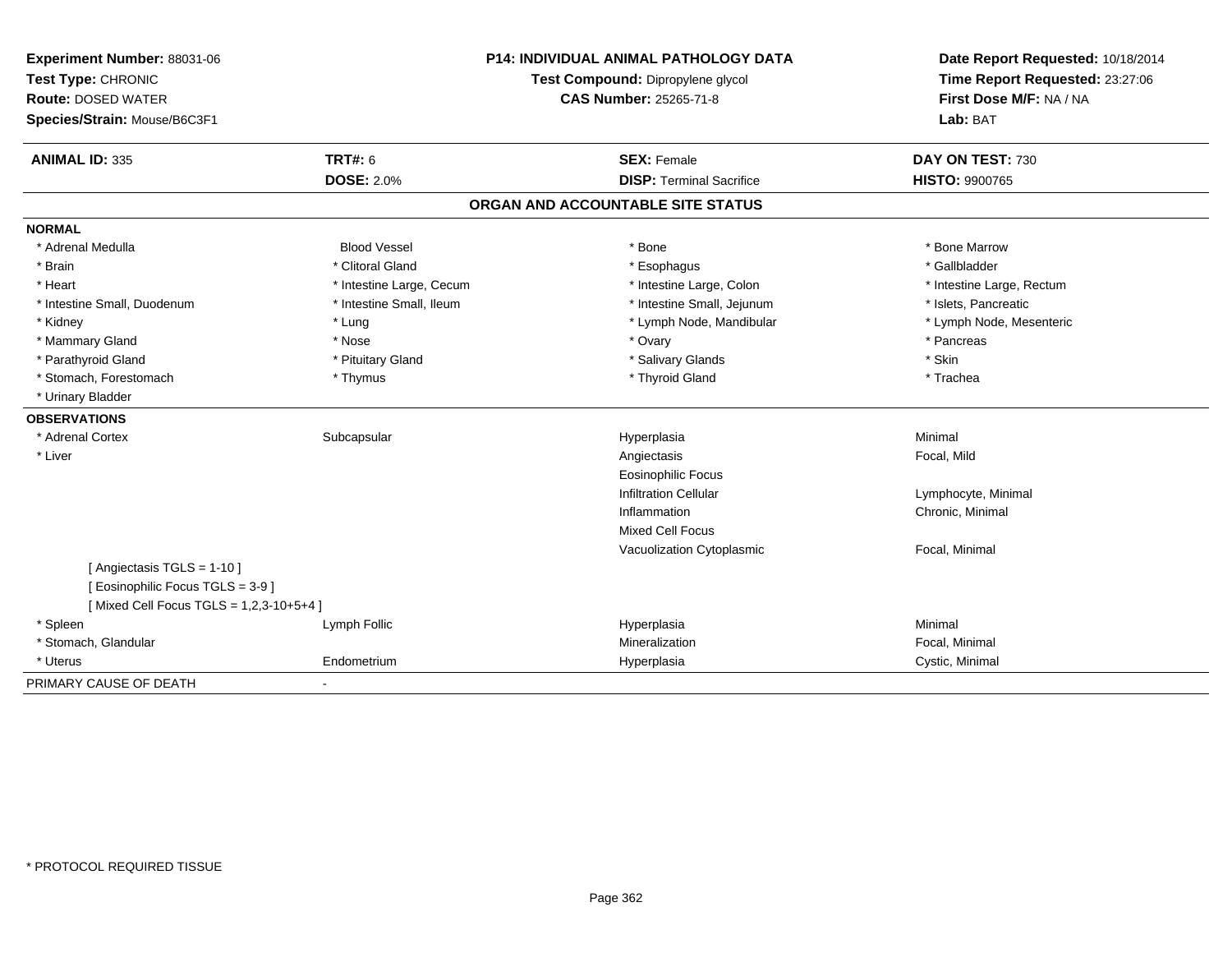| <b>Experiment Number: 88031-06</b><br>Test Type: CHRONIC<br><b>Route: DOSED WATER</b><br>Species/Strain: Mouse/B6C3F1 |                          | <b>P14: INDIVIDUAL ANIMAL PATHOLOGY DATA</b><br>Test Compound: Dipropylene glycol<br>CAS Number: 25265-71-8 | Date Report Requested: 10/18/2014<br>Time Report Requested: 23:27:06<br>First Dose M/F: NA / NA<br>Lab: BAT |
|-----------------------------------------------------------------------------------------------------------------------|--------------------------|-------------------------------------------------------------------------------------------------------------|-------------------------------------------------------------------------------------------------------------|
| <b>ANIMAL ID: 336</b>                                                                                                 | <b>TRT#: 6</b>           | <b>SEX: Female</b>                                                                                          | DAY ON TEST: 730                                                                                            |
|                                                                                                                       | <b>DOSE: 2.0%</b>        | <b>DISP: Terminal Sacrifice</b>                                                                             | <b>HISTO: 9900766</b>                                                                                       |
|                                                                                                                       |                          | ORGAN AND ACCOUNTABLE SITE STATUS                                                                           |                                                                                                             |
| <b>NORMAL</b>                                                                                                         |                          |                                                                                                             |                                                                                                             |
| * Adrenal Medulla                                                                                                     | <b>Blood Vessel</b>      | * Bone                                                                                                      | * Bone Marrow                                                                                               |
| * Brain                                                                                                               | * Clitoral Gland         | * Esophagus                                                                                                 | * Gallbladder                                                                                               |
| * Heart                                                                                                               | * Intestine Large, Cecum | * Intestine Large, Colon                                                                                    | * Intestine Large, Rectum                                                                                   |
| * Intestine Small, Duodenum                                                                                           | * Intestine Small, Ileum | * Intestine Small, Jejunum                                                                                  | * Kidney                                                                                                    |
| * Lymph Node, Mandibular                                                                                              | * Lymph Node, Mesenteric | * Mammary Gland                                                                                             | * Nose                                                                                                      |
| * Ovary                                                                                                               | * Pancreas               | * Parathyroid Gland                                                                                         | * Pituitary Gland                                                                                           |
| * Salivary Glands                                                                                                     | * Skin                   | * Stomach, Glandular                                                                                        | * Thymus                                                                                                    |
| * Thyroid Gland                                                                                                       | * Trachea                | * Urinary Bladder                                                                                           |                                                                                                             |
| <b>OBSERVATIONS</b>                                                                                                   |                          |                                                                                                             |                                                                                                             |
| * Adrenal Cortex                                                                                                      | Subcapsular              | Hyperplasia                                                                                                 | Minimal                                                                                                     |
| * Islets, Pancreatic                                                                                                  |                          | Hyperplasia                                                                                                 | Minimal                                                                                                     |
| * Liver                                                                                                               |                          | <b>Infiltration Cellular</b>                                                                                | Lymphocyte, Minimal                                                                                         |
|                                                                                                                       |                          | Inflammation                                                                                                | Chronic, Minimal                                                                                            |
|                                                                                                                       |                          | <b>Mixed Cell Focus</b>                                                                                     |                                                                                                             |
|                                                                                                                       |                          | Vacuolization Cytoplasmic                                                                                   | Focal, Minimal                                                                                              |
| [Mixed Cell Focus TGLS = 2-4]                                                                                         |                          |                                                                                                             |                                                                                                             |
| * Lung                                                                                                                |                          | Inflammation                                                                                                | Chronic, Focal, Minimal                                                                                     |
| * Spleen                                                                                                              |                          | Hematopoietic Cell Proliferation                                                                            | Minimal                                                                                                     |
| * Stomach, Forestomach                                                                                                |                          | Hyperplasia                                                                                                 | Squamous, Minimal                                                                                           |
| * Uterus                                                                                                              | Endometrium              | Hyperplasia                                                                                                 | Cystic, Minimal                                                                                             |
| [Hyperplasia TGLS = 1-7]                                                                                              |                          |                                                                                                             |                                                                                                             |
| PRIMARY CAUSE OF DEATH                                                                                                | $\blacksquare$           |                                                                                                             |                                                                                                             |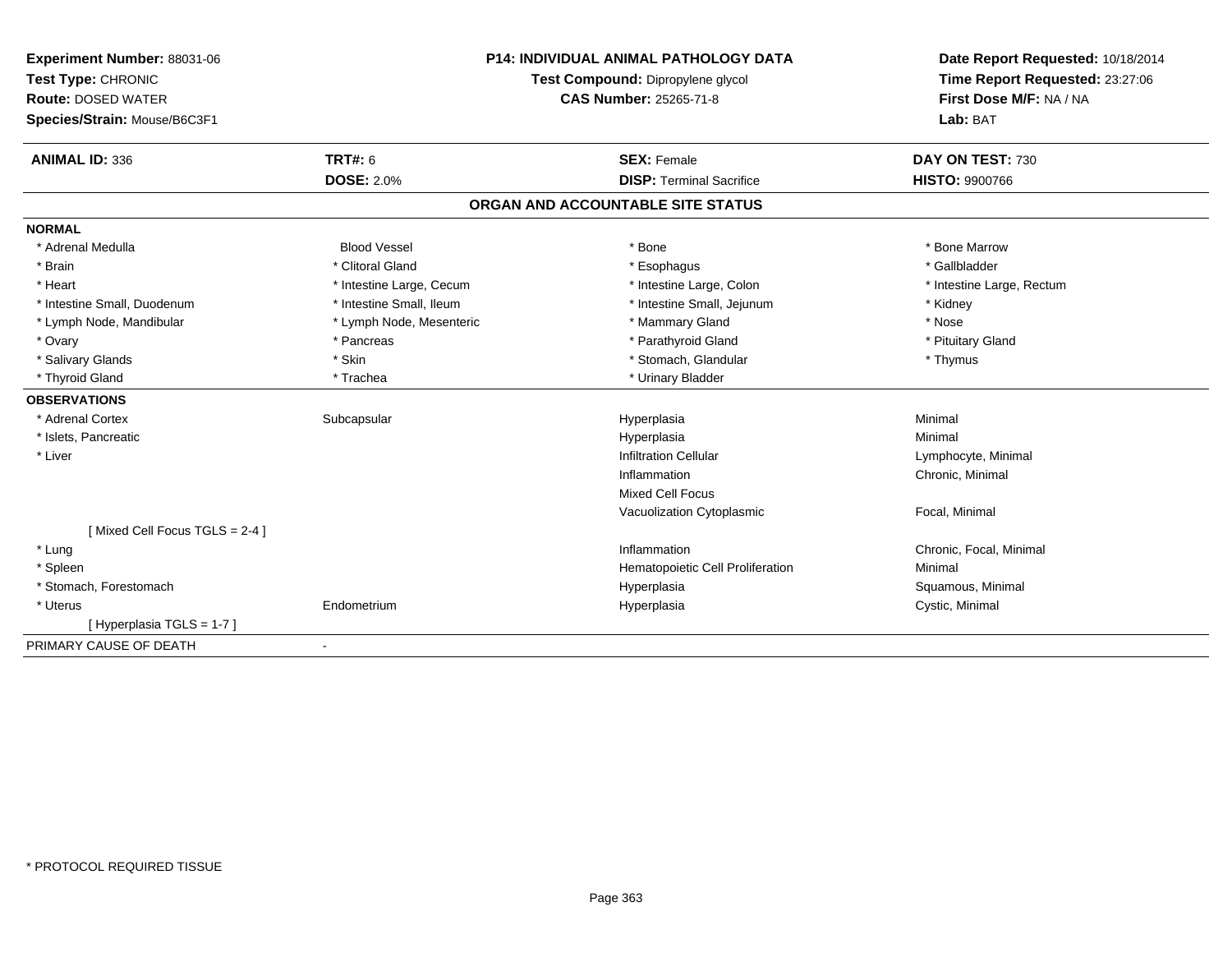| Experiment Number: 88031-06<br>Test Type: CHRONIC<br><b>Route: DOSED WATER</b> |                            | <b>P14: INDIVIDUAL ANIMAL PATHOLOGY DATA</b><br>Test Compound: Dipropylene glycol<br><b>CAS Number: 25265-71-8</b> | Date Report Requested: 10/18/2014<br>Time Report Requested: 23:27:06<br>First Dose M/F: NA / NA |  |
|--------------------------------------------------------------------------------|----------------------------|--------------------------------------------------------------------------------------------------------------------|-------------------------------------------------------------------------------------------------|--|
| Species/Strain: Mouse/B6C3F1                                                   |                            |                                                                                                                    | Lab: BAT                                                                                        |  |
| <b>ANIMAL ID: 337</b>                                                          | <b>TRT#: 6</b>             | <b>SEX: Female</b>                                                                                                 | DAY ON TEST: 728                                                                                |  |
|                                                                                | <b>DOSE: 2.0%</b>          | <b>DISP: Terminal Sacrifice</b>                                                                                    | HISTO: 9900767                                                                                  |  |
|                                                                                |                            | ORGAN AND ACCOUNTABLE SITE STATUS                                                                                  |                                                                                                 |  |
| <b>NORMAL</b>                                                                  |                            |                                                                                                                    |                                                                                                 |  |
| * Adrenal Medulla                                                              | <b>Blood Vessel</b>        | * Bone                                                                                                             | * Brain                                                                                         |  |
| * Clitoral Gland                                                               | * Esophagus                | * Gallbladder                                                                                                      | * Heart                                                                                         |  |
| * Intestine Large, Cecum                                                       | * Intestine Large, Colon   | * Intestine Large, Rectum                                                                                          | * Intestine Small, Duodenum                                                                     |  |
| * Intestine Small, Ileum                                                       | * Intestine Small, Jejunum | * Lymph Node, Mandibular                                                                                           | * Mammary Gland                                                                                 |  |
| * Nose                                                                         | * Pancreas                 | * Parathyroid Gland                                                                                                | * Pituitary Gland                                                                               |  |
| * Salivary Glands                                                              | * Skin                     | * Stomach, Forestomach                                                                                             | * Stomach, Glandular                                                                            |  |
| * Thymus                                                                       | * Thyroid Gland            | * Trachea                                                                                                          | * Urinary Bladder                                                                               |  |
| <b>OBSERVATIONS</b>                                                            |                            |                                                                                                                    |                                                                                                 |  |
| * Adrenal Cortex                                                               | Subcapsular                | Hyperplasia                                                                                                        | Minimal                                                                                         |  |
| * Bone Marrow                                                                  |                            | Histiocytic Sarcoma                                                                                                |                                                                                                 |  |
| * Islets, Pancreatic                                                           |                            | Hyperplasia                                                                                                        | Mild                                                                                            |  |
| * Kidney                                                                       |                            | Infarct                                                                                                            | Minimal                                                                                         |  |
| * Liver                                                                        |                            | Histiocytic Sarcoma                                                                                                |                                                                                                 |  |
| [ Histiocytic Sarcoma TGLS = 2-4+5 ]                                           |                            |                                                                                                                    |                                                                                                 |  |
| * Lung                                                                         |                            | Histiocytic Sarcoma                                                                                                |                                                                                                 |  |
| * Lymph Node, Mesenteric                                                       |                            | Histiocytic Sarcoma                                                                                                |                                                                                                 |  |
| [Histiocytic Sarcoma TGLS = 3-5]                                               |                            |                                                                                                                    |                                                                                                 |  |
| * Ovary                                                                        |                            | Cyst                                                                                                               | Moderate                                                                                        |  |
|                                                                                |                            | Histiocytic Sarcoma                                                                                                |                                                                                                 |  |
| * Spleen                                                                       | Lymph Follic               | Atrophy                                                                                                            | Moderate                                                                                        |  |
|                                                                                |                            | Histiocytic Sarcoma                                                                                                |                                                                                                 |  |
| [ Histiocytic Sarcoma TGLS = 1-4 ]                                             |                            |                                                                                                                    |                                                                                                 |  |
| * Uterus                                                                       |                            | Angiectasis                                                                                                        | Moderate                                                                                        |  |
|                                                                                | Endometrium                | Hyperplasia                                                                                                        | Cystic, Mild                                                                                    |  |
|                                                                                |                            | Polyp Stromal                                                                                                      |                                                                                                 |  |
| [Polyp Stromal TGLS = 4-7]                                                     |                            |                                                                                                                    |                                                                                                 |  |
| PRIMARY CAUSE OF DEATH                                                         | $\blacksquare$             |                                                                                                                    |                                                                                                 |  |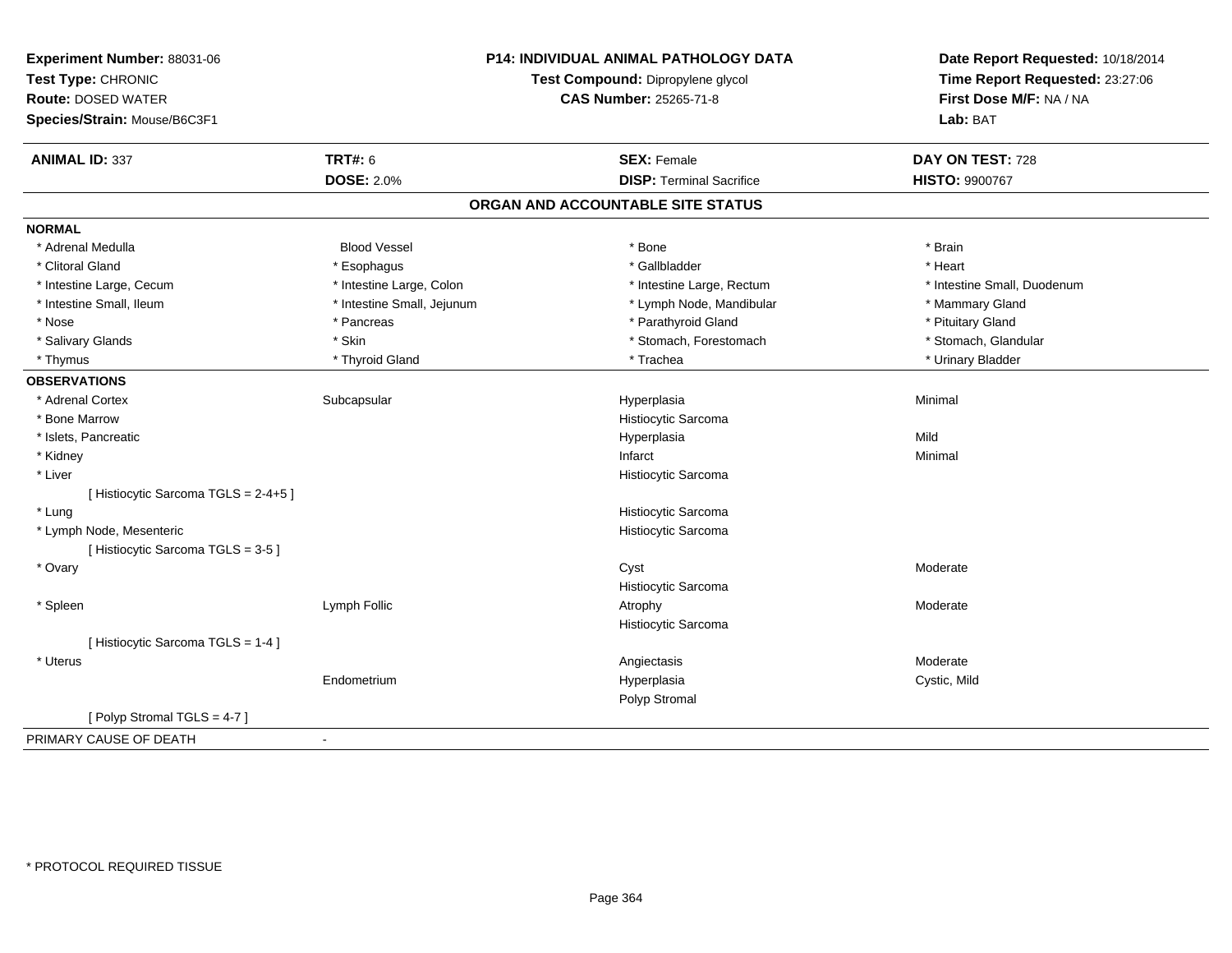| Experiment Number: 88031-06                     |                            | <b>P14: INDIVIDUAL ANIMAL PATHOLOGY DATA</b>                       | Date Report Requested: 10/18/2014<br>Time Report Requested: 23:27:06 |  |
|-------------------------------------------------|----------------------------|--------------------------------------------------------------------|----------------------------------------------------------------------|--|
| Test Type: CHRONIC<br><b>Route: DOSED WATER</b> |                            | Test Compound: Dipropylene glycol<br><b>CAS Number: 25265-71-8</b> | First Dose M/F: NA / NA                                              |  |
|                                                 |                            |                                                                    |                                                                      |  |
| Species/Strain: Mouse/B6C3F1                    |                            |                                                                    | Lab: BAT                                                             |  |
| <b>ANIMAL ID: 338</b>                           | TRT#: 6                    | <b>SEX: Female</b>                                                 | DAY ON TEST: 729                                                     |  |
|                                                 | <b>DOSE: 2.0%</b>          | <b>DISP: Terminal Sacrifice</b>                                    | <b>HISTO: 9900768</b>                                                |  |
|                                                 |                            | ORGAN AND ACCOUNTABLE SITE STATUS                                  |                                                                      |  |
| <b>NORMAL</b>                                   |                            |                                                                    |                                                                      |  |
| * Adrenal Medulla                               | <b>Blood Vessel</b>        | * Bone Marrow                                                      | * Brain                                                              |  |
| * Clitoral Gland                                | * Esophagus                | * Gallbladder                                                      | * Heart                                                              |  |
| * Intestine Large, Cecum                        | * Intestine Large, Colon   | * Intestine Large, Rectum                                          | * Intestine Small, Duodenum                                          |  |
| * Intestine Small, Ileum                        | * Intestine Small, Jejunum | * Kidney                                                           | * Lung                                                               |  |
| * Lymph Node, Mandibular                        | * Lymph Node, Mesenteric   | * Mammary Gland                                                    | * Nose                                                               |  |
| * Ovary                                         | * Pancreas                 | * Parathyroid Gland                                                | * Pituitary Gland                                                    |  |
| * Salivary Glands                               | * Skin                     | * Stomach, Forestomach                                             | * Stomach, Glandular                                                 |  |
| * Thymus                                        | * Thyroid Gland            | * Trachea                                                          | * Urinary Bladder                                                    |  |
| <b>OBSERVATIONS</b>                             |                            |                                                                    |                                                                      |  |
| * Adrenal Cortex                                | Subcapsular                | Hyperplasia                                                        | Minimal                                                              |  |
| * Bone                                          |                            | Fibrosis                                                           | Mild                                                                 |  |
| * Islets, Pancreatic                            |                            | Hyperplasia                                                        | Minimal                                                              |  |
| * Liver                                         |                            | Angiectasis                                                        | Mild                                                                 |  |
|                                                 |                            | Hepatocellular Adenoma                                             | Multiple                                                             |  |
|                                                 |                            | <b>Infiltration Cellular</b>                                       | Lymphocyte, Minimal                                                  |  |
|                                                 |                            | Inflammation                                                       | Chronic, Minimal                                                     |  |
| [Angiectasis TGLS = 2-5]                        |                            |                                                                    |                                                                      |  |
| [ Hepatocellular Adenoma TGLS = 3-9 ]           |                            |                                                                    |                                                                      |  |
| * Spleen                                        |                            | Hematopoietic Cell Proliferation                                   | Mild                                                                 |  |
| * Uterus                                        | Endometrium                | Hyperplasia                                                        | Cystic, Minimal                                                      |  |
| [Hyperplasia TGLS = 1-7]                        |                            |                                                                    |                                                                      |  |
| PRIMARY CAUSE OF DEATH                          | $\blacksquare$             |                                                                    |                                                                      |  |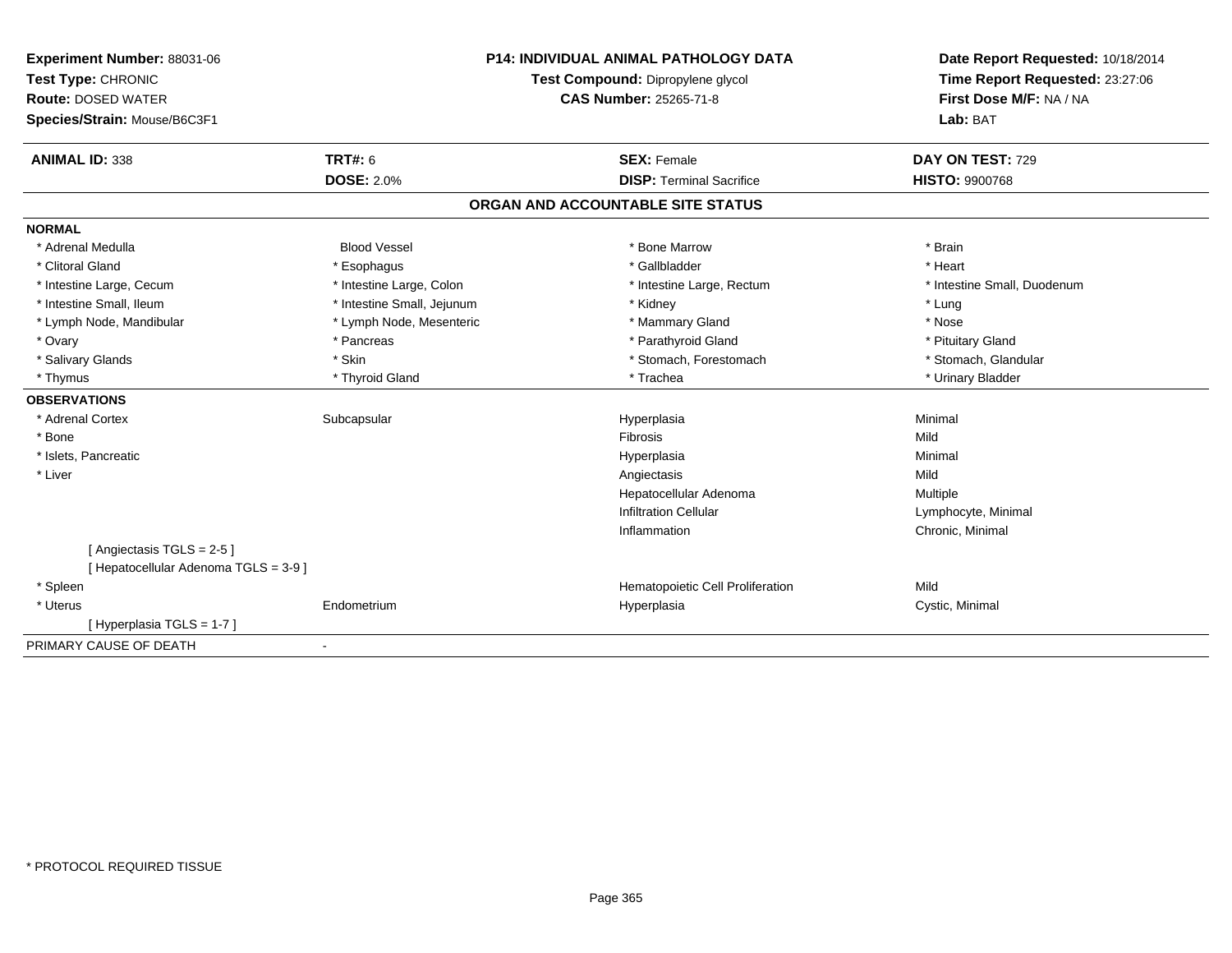| Experiment Number: 88031-06<br>Test Type: CHRONIC<br><b>Route: DOSED WATER</b> |                          | <b>P14: INDIVIDUAL ANIMAL PATHOLOGY DATA</b> | Date Report Requested: 10/18/2014                          |
|--------------------------------------------------------------------------------|--------------------------|----------------------------------------------|------------------------------------------------------------|
|                                                                                |                          | Test Compound: Dipropylene glycol            | Time Report Requested: 23:27:06<br>First Dose M/F: NA / NA |
|                                                                                |                          | <b>CAS Number: 25265-71-8</b>                |                                                            |
| Species/Strain: Mouse/B6C3F1                                                   |                          |                                              | Lab: BAT                                                   |
| <b>ANIMAL ID: 339</b>                                                          | <b>TRT#: 6</b>           | <b>SEX: Female</b>                           | DAY ON TEST: 654                                           |
|                                                                                | <b>DOSE: 2.0%</b>        | <b>DISP:</b> Moribund Sacrifice              | <b>HISTO: 9900769</b>                                      |
|                                                                                |                          | ORGAN AND ACCOUNTABLE SITE STATUS            |                                                            |
| <b>NORMAL</b>                                                                  |                          |                                              |                                                            |
| * Adrenal Medulla                                                              | <b>Blood Vessel</b>      | * Bone                                       | * Bone Marrow                                              |
| * Brain                                                                        | * Clitoral Gland         | * Esophagus                                  | * Gallbladder                                              |
| * Heart                                                                        | * Intestine Large, Cecum | * Intestine Large, Colon                     | * Intestine Large, Rectum                                  |
| * Intestine Small, Duodenum                                                    | * Intestine Small, Ileum | * Intestine Small, Jejunum                   | * Lymph Node, Mandibular                                   |
| * Lymph Node, Mesenteric                                                       | * Mammary Gland          | * Nose                                       | * Ovary                                                    |
| * Pancreas                                                                     | * Parathyroid Gland      | * Pituitary Gland                            | * Salivary Glands                                          |
| * Stomach, Forestomach                                                         | * Thymus                 | * Thyroid Gland                              | * Trachea                                                  |
| * Urinary Bladder                                                              | * Uterus                 |                                              |                                                            |
| <b>OBSERVATIONS</b>                                                            |                          |                                              |                                                            |
| * Adrenal Cortex                                                               | Subcapsular              | Hyperplasia                                  | Minimal                                                    |
| * Islets, Pancreatic                                                           |                          | Hyperplasia                                  | Mild                                                       |
| * Kidney                                                                       |                          | Nephropathy                                  | Moderate                                                   |
| * Liver                                                                        |                          | Angiectasis                                  | Focal, Mild                                                |
|                                                                                |                          | Eosinophilic Focus                           |                                                            |
| [ Eosinophilic Focus TGLS = 4,5-4+5 ]                                          |                          |                                              |                                                            |
| * Lung                                                                         |                          | Sarcoma                                      | Metastatic (Skin)                                          |
| Mesentery                                                                      | Fat                      | Necrosis                                     | Mild                                                       |
| [ Necrosis $TGLS = 3-10$ ]                                                     |                          |                                              |                                                            |
| * Skin                                                                         | <b>Subcut Tiss</b>       | Sarcoma                                      |                                                            |
| [Sarcoma TGLS = $1,2-9$ ]                                                      |                          |                                              |                                                            |
| * Spleen                                                                       |                          | Hematopoietic Cell Proliferation             | Minimal                                                    |
| * Stomach, Glandular                                                           |                          | Mineralization                               | Focal, Mild                                                |
| PRIMARY CAUSE OF DEATH                                                         |                          |                                              |                                                            |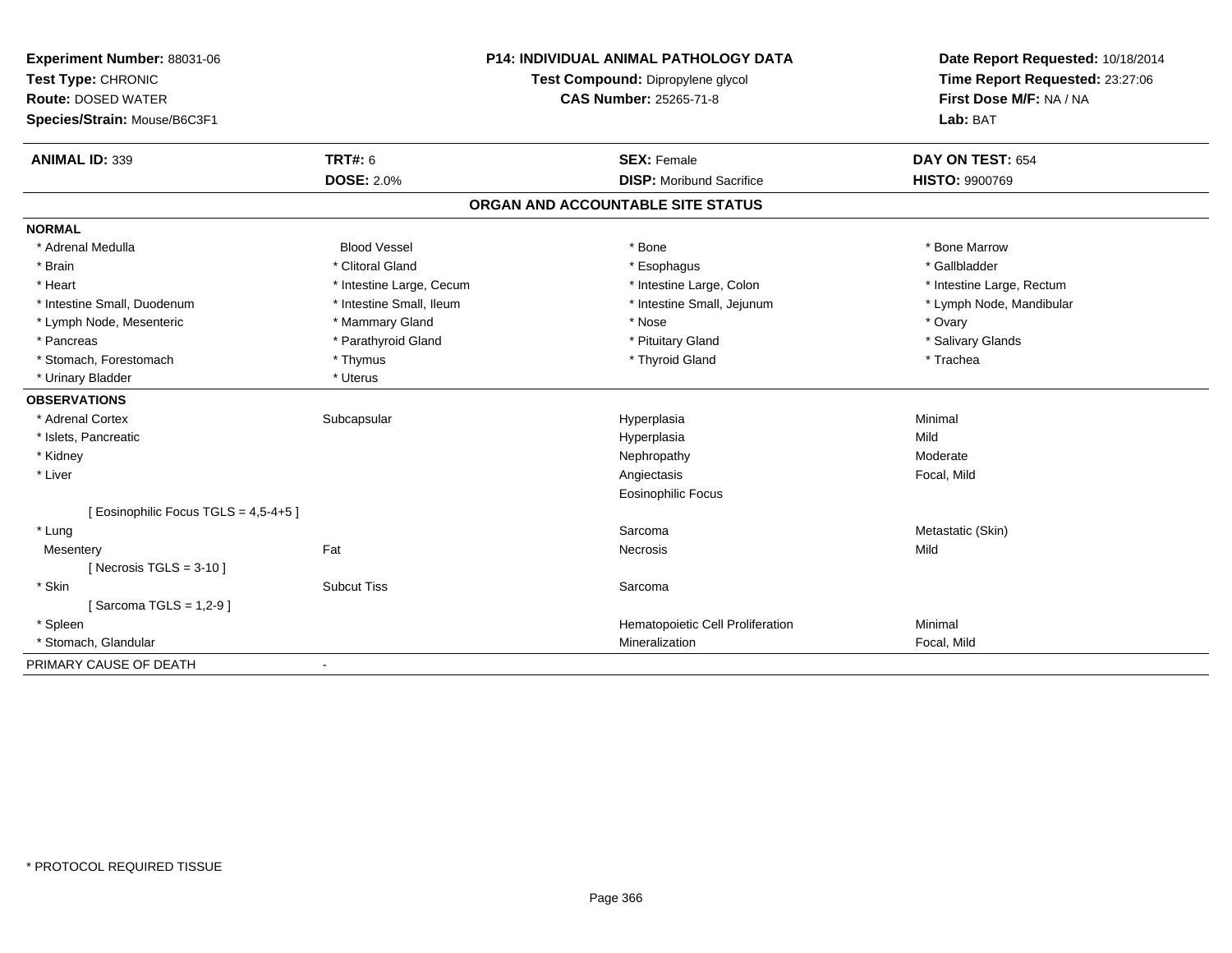| Experiment Number: 88031-06           |                          | <b>P14: INDIVIDUAL ANIMAL PATHOLOGY DATA</b> |                                   | Date Report Requested: 10/18/2014 |  |
|---------------------------------------|--------------------------|----------------------------------------------|-----------------------------------|-----------------------------------|--|
| Test Type: CHRONIC                    |                          |                                              | Test Compound: Dipropylene glycol | Time Report Requested: 23:27:06   |  |
| <b>Route: DOSED WATER</b>             |                          |                                              | <b>CAS Number: 25265-71-8</b>     | First Dose M/F: NA / NA           |  |
| Species/Strain: Mouse/B6C3F1          |                          |                                              |                                   | Lab: BAT                          |  |
| <b>ANIMAL ID: 340</b>                 | <b>TRT#: 6</b>           |                                              | <b>SEX: Female</b>                | DAY ON TEST: 728                  |  |
|                                       | <b>DOSE: 2.0%</b>        |                                              | <b>DISP: Terminal Sacrifice</b>   | <b>HISTO: 9900770</b>             |  |
|                                       |                          |                                              | ORGAN AND ACCOUNTABLE SITE STATUS |                                   |  |
| <b>NORMAL</b>                         |                          |                                              |                                   |                                   |  |
| * Adrenal Medulla                     | <b>Blood Vessel</b>      |                                              | * Bone                            | * Bone Marrow                     |  |
| * Brain                               | * Clitoral Gland         |                                              | * Esophagus                       | * Gallbladder                     |  |
| * Heart                               | * Intestine Large, Cecum |                                              | * Intestine Large, Colon          | * Intestine Large, Rectum         |  |
| * Intestine Small, Duodenum           | * Intestine Small, Ileum |                                              | * Intestine Small, Jejunum        | * Kidney                          |  |
| * Lung                                | * Lymph Node, Mandibular |                                              | * Lymph Node, Mesenteric          | * Mammary Gland                   |  |
| * Nose                                | * Ovary                  |                                              | * Pancreas                        | * Parathyroid Gland               |  |
| * Pituitary Gland                     | * Salivary Glands        |                                              | * Skin                            | * Stomach, Forestomach            |  |
| * Stomach, Glandular                  | * Thymus                 |                                              | * Thyroid Gland                   | * Trachea                         |  |
| * Urinary Bladder                     |                          |                                              |                                   |                                   |  |
| <b>OBSERVATIONS</b>                   |                          |                                              |                                   |                                   |  |
| * Adrenal Cortex                      | Subcapsular              |                                              | Hyperplasia                       | Minimal                           |  |
| * Islets, Pancreatic                  |                          |                                              | Hyperplasia                       | Minimal                           |  |
| * Liver                               |                          |                                              | Hepatocellular Adenoma            |                                   |  |
|                                       |                          |                                              | <b>Infiltration Cellular</b>      | Lymphocyte, Minimal               |  |
|                                       |                          |                                              | Inflammation                      | Chronic, Minimal                  |  |
|                                       |                          |                                              | <b>Mixed Cell Focus</b>           |                                   |  |
| [ Hepatocellular Adenoma TGLS = 1-4 ] |                          |                                              |                                   |                                   |  |
| [Mixed Cell Focus TGLS = 2-9]         |                          |                                              |                                   |                                   |  |
| * Spleen                              | Lymph Follic             |                                              | Atrophy                           | Minimal                           |  |
| * Uterus                              | Endometrium              |                                              | Hyperplasia                       | Cystic, Minimal                   |  |
| PRIMARY CAUSE OF DEATH                |                          |                                              |                                   |                                   |  |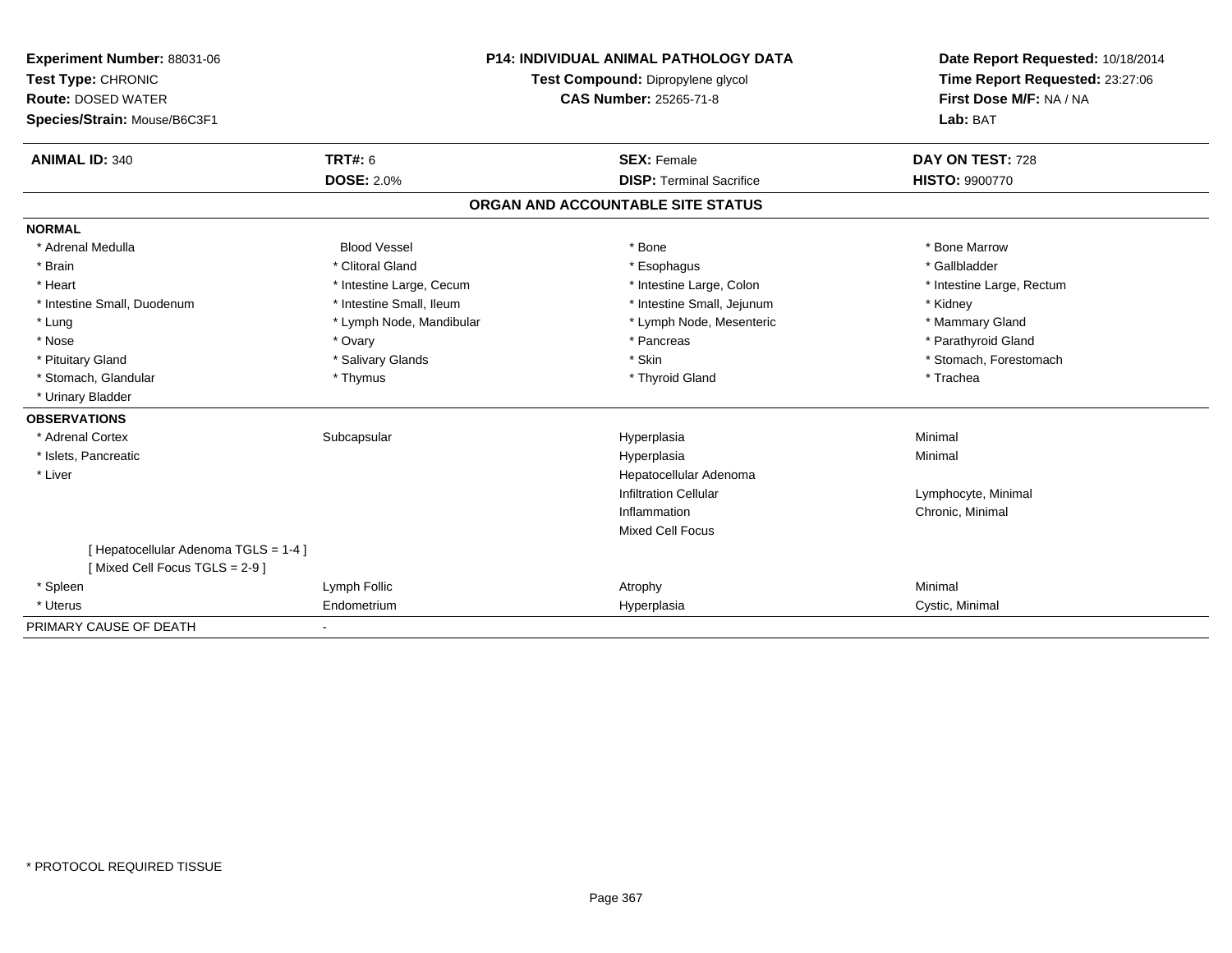| Experiment Number: 88031-06<br>Test Type: CHRONIC<br><b>Route: DOSED WATER</b><br>Species/Strain: Mouse/B6C3F1 |                          | P14: INDIVIDUAL ANIMAL PATHOLOGY DATA<br>Test Compound: Dipropylene glycol<br><b>CAS Number: 25265-71-8</b> | Date Report Requested: 10/18/2014<br>Time Report Requested: 23:27:06<br>First Dose M/F: NA / NA<br>Lab: BAT |  |
|----------------------------------------------------------------------------------------------------------------|--------------------------|-------------------------------------------------------------------------------------------------------------|-------------------------------------------------------------------------------------------------------------|--|
| <b>ANIMAL ID: 341</b>                                                                                          | TRT#: 6                  | <b>SEX: Female</b>                                                                                          | DAY ON TEST: 729                                                                                            |  |
|                                                                                                                | <b>DOSE: 2.0%</b>        | <b>DISP: Terminal Sacrifice</b>                                                                             | <b>HISTO: 9900771</b>                                                                                       |  |
|                                                                                                                |                          | ORGAN AND ACCOUNTABLE SITE STATUS                                                                           |                                                                                                             |  |
| <b>NORMAL</b>                                                                                                  |                          |                                                                                                             |                                                                                                             |  |
| * Adrenal Medulla                                                                                              | <b>Blood Vessel</b>      | * Bone                                                                                                      | * Bone Marrow                                                                                               |  |
| * Brain                                                                                                        | * Clitoral Gland         | * Esophagus                                                                                                 | * Gallbladder                                                                                               |  |
| * Heart                                                                                                        | * Intestine Large, Cecum | * Intestine Large, Colon                                                                                    | * Intestine Large, Rectum                                                                                   |  |
| * Intestine Small, Duodenum                                                                                    | * Intestine Small, Ileum | * Intestine Small, Jejunum                                                                                  | * Islets, Pancreatic                                                                                        |  |
| * Lung                                                                                                         | * Lymph Node, Mandibular | * Lymph Node, Mesenteric                                                                                    | * Mammary Gland                                                                                             |  |
| * Nose                                                                                                         | * Ovary                  | * Parathyroid Gland                                                                                         | * Pituitary Gland                                                                                           |  |
| * Salivary Glands                                                                                              | * Stomach, Forestomach   | * Stomach, Glandular                                                                                        | * Thymus                                                                                                    |  |
| * Thyroid Gland                                                                                                | * Trachea                | * Urinary Bladder                                                                                           |                                                                                                             |  |
| <b>OBSERVATIONS</b>                                                                                            |                          |                                                                                                             |                                                                                                             |  |
| * Adrenal Cortex                                                                                               | Subcapsular              | Hyperplasia                                                                                                 | Minimal                                                                                                     |  |
| * Kidney                                                                                                       | Papilla                  | Necrosis                                                                                                    | Mild                                                                                                        |  |
|                                                                                                                |                          | Nephropathy                                                                                                 | Moderate                                                                                                    |  |
| * Liver                                                                                                        | Sinusoid                 | Amyloid Deposition                                                                                          | Mild                                                                                                        |  |
|                                                                                                                |                          | <b>Eosinophilic Focus</b>                                                                                   |                                                                                                             |  |
| [Eosinophilic Focus TGLS = 4-5]                                                                                |                          |                                                                                                             |                                                                                                             |  |
| * Pancreas                                                                                                     | Acinus                   | Atrophy                                                                                                     | Mild                                                                                                        |  |
| * Skin                                                                                                         | Epidermis                | Cyst                                                                                                        | Mild                                                                                                        |  |
|                                                                                                                | Epidermis                | Hyperplasia                                                                                                 | Focal, Mild                                                                                                 |  |
|                                                                                                                |                          | Ulcer                                                                                                       | Moderate                                                                                                    |  |
| [ Ulcer TGLS = 1,2-9 ]                                                                                         |                          |                                                                                                             |                                                                                                             |  |
| * Spleen                                                                                                       | Lymph Follic             | Amyloid Deposition                                                                                          | Mild                                                                                                        |  |
|                                                                                                                |                          | Hematopoietic Cell Proliferation                                                                            | Minimal                                                                                                     |  |
| [ Amyloid Deposition TGLS = 3-4 ]                                                                              |                          |                                                                                                             |                                                                                                             |  |
| [ Hematopoietic Cell Proliferation TGLS = 3-4 ]                                                                |                          |                                                                                                             |                                                                                                             |  |
| * Uterus                                                                                                       | Endometrium              | Hyperplasia                                                                                                 | Cystic, Minimal                                                                                             |  |
| PRIMARY CAUSE OF DEATH                                                                                         | $\blacksquare$           |                                                                                                             |                                                                                                             |  |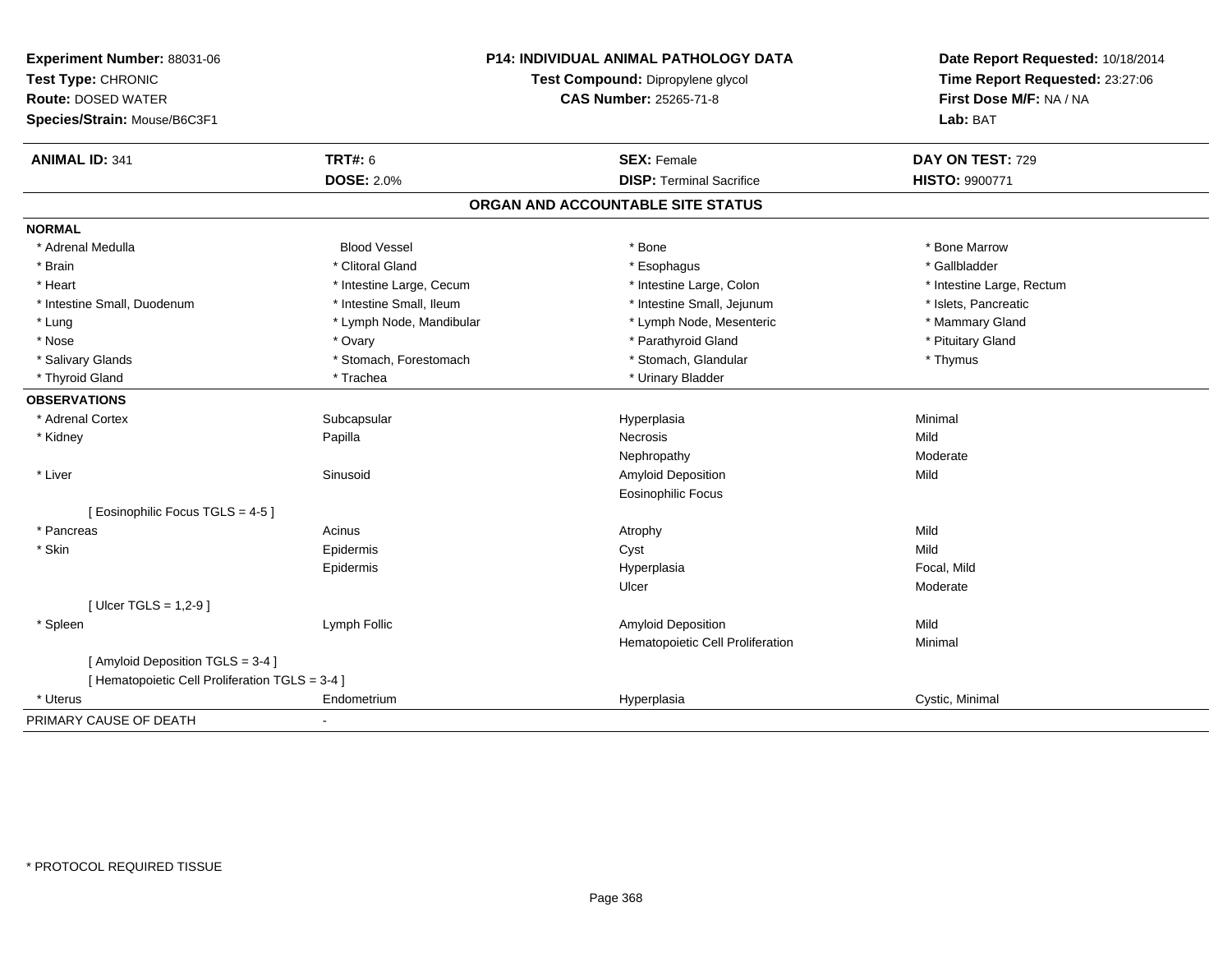| Experiment Number: 88031-06            | <b>P14: INDIVIDUAL ANIMAL PATHOLOGY DATA</b> |                                   | Date Report Requested: 10/18/2014 |  |
|----------------------------------------|----------------------------------------------|-----------------------------------|-----------------------------------|--|
| Test Type: CHRONIC                     |                                              | Test Compound: Dipropylene glycol | Time Report Requested: 23:27:06   |  |
| <b>Route: DOSED WATER</b>              |                                              | <b>CAS Number: 25265-71-8</b>     | First Dose M/F: NA / NA           |  |
| Species/Strain: Mouse/B6C3F1           |                                              |                                   | Lab: BAT                          |  |
| <b>ANIMAL ID: 342</b>                  | <b>TRT#: 6</b>                               | <b>SEX: Female</b>                | DAY ON TEST: 693                  |  |
|                                        | <b>DOSE: 2.0%</b>                            | <b>DISP: Natural Death</b>        | <b>HISTO: 9900772</b>             |  |
|                                        |                                              | ORGAN AND ACCOUNTABLE SITE STATUS |                                   |  |
| <b>NORMAL</b>                          |                                              |                                   |                                   |  |
| <b>Blood Vessel</b>                    | * Bone                                       | * Bone Marrow                     | * Brain                           |  |
| * Clitoral Gland                       | * Esophagus                                  | * Gallbladder                     | * Intestine Large, Cecum          |  |
| * Intestine Large, Colon               | * Intestine Large, Rectum                    | * Intestine Small, Duodenum       | * Intestine Small, Ileum          |  |
| * Intestine Small, Jejunum             | * Islets, Pancreatic                         | * Kidney                          | * Lung                            |  |
| * Lymph Node, Mesenteric               | * Mammary Gland                              | * Nose                            | * Ovary                           |  |
| * Pancreas                             | * Parathyroid Gland                          | * Pituitary Gland                 | * Salivary Glands                 |  |
| * Skin                                 | * Spleen                                     | * Stomach, Glandular              | * Thymus                          |  |
| * Thyroid Gland                        | * Trachea                                    | * Urinary Bladder                 | * Uterus                          |  |
| <b>MISSING</b>                         |                                              |                                   |                                   |  |
| * Lymph Node, Mandibular               |                                              |                                   |                                   |  |
| <b>OBSERVATIONS</b>                    |                                              |                                   |                                   |  |
| * Adrenal Cortex                       | Subcapsular                                  | Hyperplasia                       | Minimal                           |  |
| * Adrenal Medulla                      |                                              | Pheochromocytoma Benign           |                                   |  |
| [ Pheochromocytoma Benign TGLS = 1-6 ] |                                              |                                   |                                   |  |
| * Heart                                | Myocardium                                   | Mineralization                    | Minimal                           |  |
| * Liver                                |                                              | <b>Eosinophilic Focus</b>         |                                   |  |
|                                        |                                              | Hepatoblastoma                    |                                   |  |
|                                        |                                              | <b>Infiltration Cellular</b>      | Lymphocyte, Minimal               |  |
|                                        |                                              | Vacuolization Cytoplasmic         | Focal, Mild                       |  |
| [ Eosinophilic Focus TGLS = 5-9 ]      |                                              |                                   |                                   |  |
| [Hepatoblastoma TGLS = 3,4-5]          |                                              |                                   |                                   |  |
| Mesentery                              | Fat                                          | <b>Necrosis</b>                   | Mild                              |  |
| [ Necrosis TGLS = $6-9$ ]              |                                              |                                   |                                   |  |
| * Stomach, Forestomach                 |                                              | Ulcer                             | Mild                              |  |
| PRIMARY CAUSE OF DEATH                 | - UNCERTAIN                                  |                                   |                                   |  |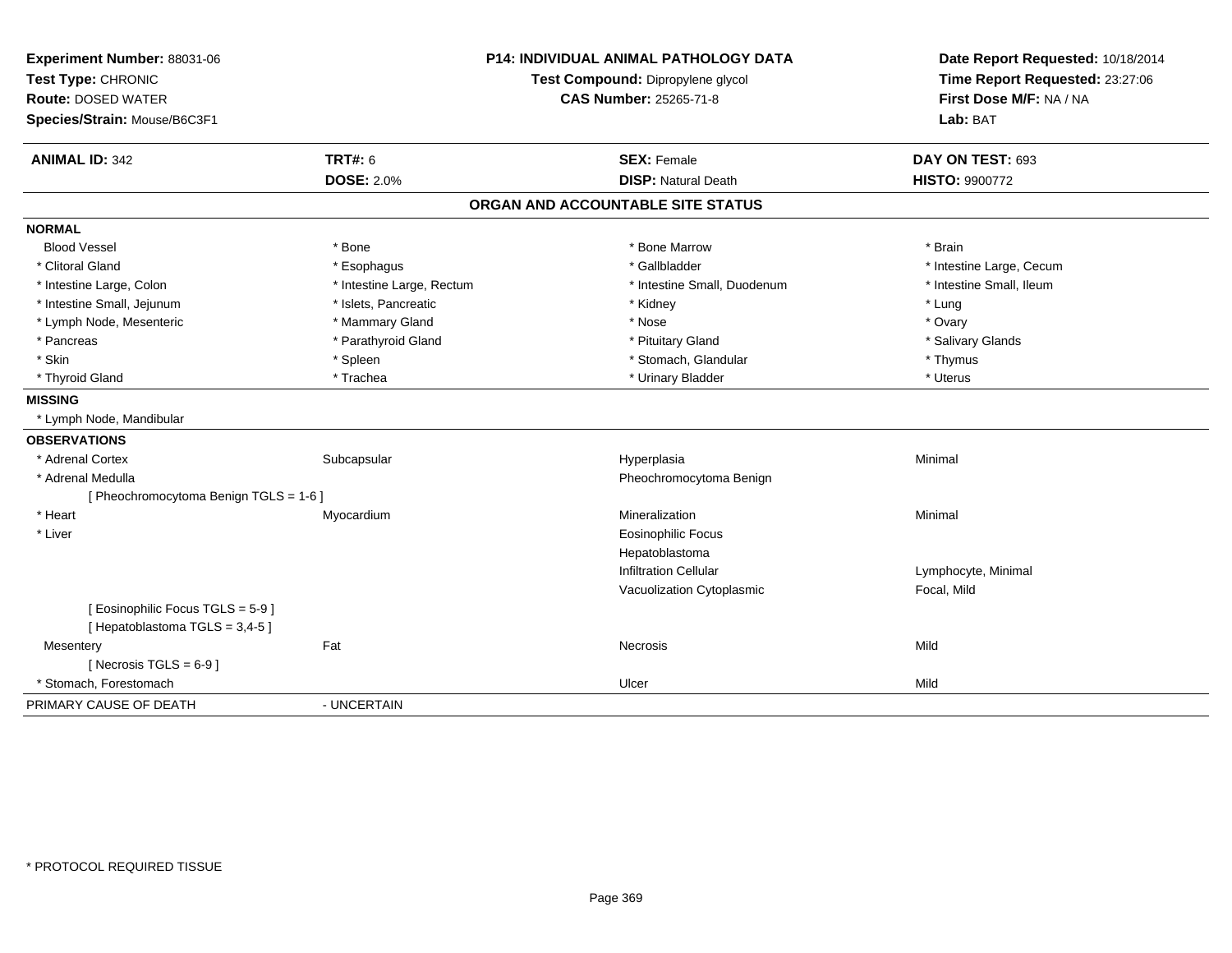| <b>Experiment Number: 88031-06</b><br>Test Type: CHRONIC<br><b>Route: DOSED WATER</b><br>Species/Strain: Mouse/B6C3F1 |                          | <b>P14: INDIVIDUAL ANIMAL PATHOLOGY DATA</b><br>Test Compound: Dipropylene glycol<br><b>CAS Number: 25265-71-8</b> | Date Report Requested: 10/18/2014<br>Time Report Requested: 23:27:06<br>First Dose M/F: NA / NA<br>Lab: BAT |
|-----------------------------------------------------------------------------------------------------------------------|--------------------------|--------------------------------------------------------------------------------------------------------------------|-------------------------------------------------------------------------------------------------------------|
| <b>ANIMAL ID: 343</b>                                                                                                 | TRT#: 6                  | <b>SEX: Female</b>                                                                                                 | DAY ON TEST: 406                                                                                            |
|                                                                                                                       | <b>DOSE: 2.0%</b>        | <b>DISP: Natural Death</b>                                                                                         | <b>HISTO: 9900773</b>                                                                                       |
|                                                                                                                       |                          | ORGAN AND ACCOUNTABLE SITE STATUS                                                                                  |                                                                                                             |
| <b>NORMAL</b>                                                                                                         |                          |                                                                                                                    |                                                                                                             |
| * Adrenal Medulla                                                                                                     | <b>Blood Vessel</b>      | * Bone                                                                                                             | * Bone Marrow                                                                                               |
| * Brain                                                                                                               | * Clitoral Gland         | * Esophagus                                                                                                        | * Gallbladder                                                                                               |
| * Heart                                                                                                               | * Intestine Large, Cecum | * Intestine Large, Colon                                                                                           | * Intestine Large, Rectum                                                                                   |
| * Intestine Small, Duodenum                                                                                           | * Intestine Small, Ileum | * Intestine Small, Jejunum                                                                                         | * Islets, Pancreatic                                                                                        |
| * Lung                                                                                                                | * Lymph Node, Mandibular | * Lymph Node, Mesenteric                                                                                           | * Mammary Gland                                                                                             |
| * Nose                                                                                                                | * Ovary                  | * Pancreas                                                                                                         | * Pituitary Gland                                                                                           |
| * Salivary Glands                                                                                                     | * Skin                   | * Stomach, Forestomach                                                                                             | * Stomach, Glandular                                                                                        |
| * Thymus                                                                                                              | * Thyroid Gland          | * Trachea                                                                                                          | * Urinary Bladder                                                                                           |
| * Uterus                                                                                                              |                          |                                                                                                                    |                                                                                                             |
| <b>MISSING</b>                                                                                                        |                          |                                                                                                                    |                                                                                                             |
| * Parathyroid Gland                                                                                                   |                          |                                                                                                                    |                                                                                                             |
| <b>OBSERVATIONS</b>                                                                                                   |                          |                                                                                                                    |                                                                                                             |
| * Adrenal Cortex                                                                                                      | Subcapsular              | Hyperplasia                                                                                                        | Minimal                                                                                                     |
| * Kidney                                                                                                              |                          | Nephropathy                                                                                                        | Minimal                                                                                                     |
| * Liver                                                                                                               |                          | Vacuolization Cytoplasmic                                                                                          | Focal, Minimal                                                                                              |
| * Spleen                                                                                                              | Lymph Follic             | Atrophy                                                                                                            | Mild                                                                                                        |
| PRIMARY CAUSE OF DEATH                                                                                                | - UNCERTAIN              |                                                                                                                    |                                                                                                             |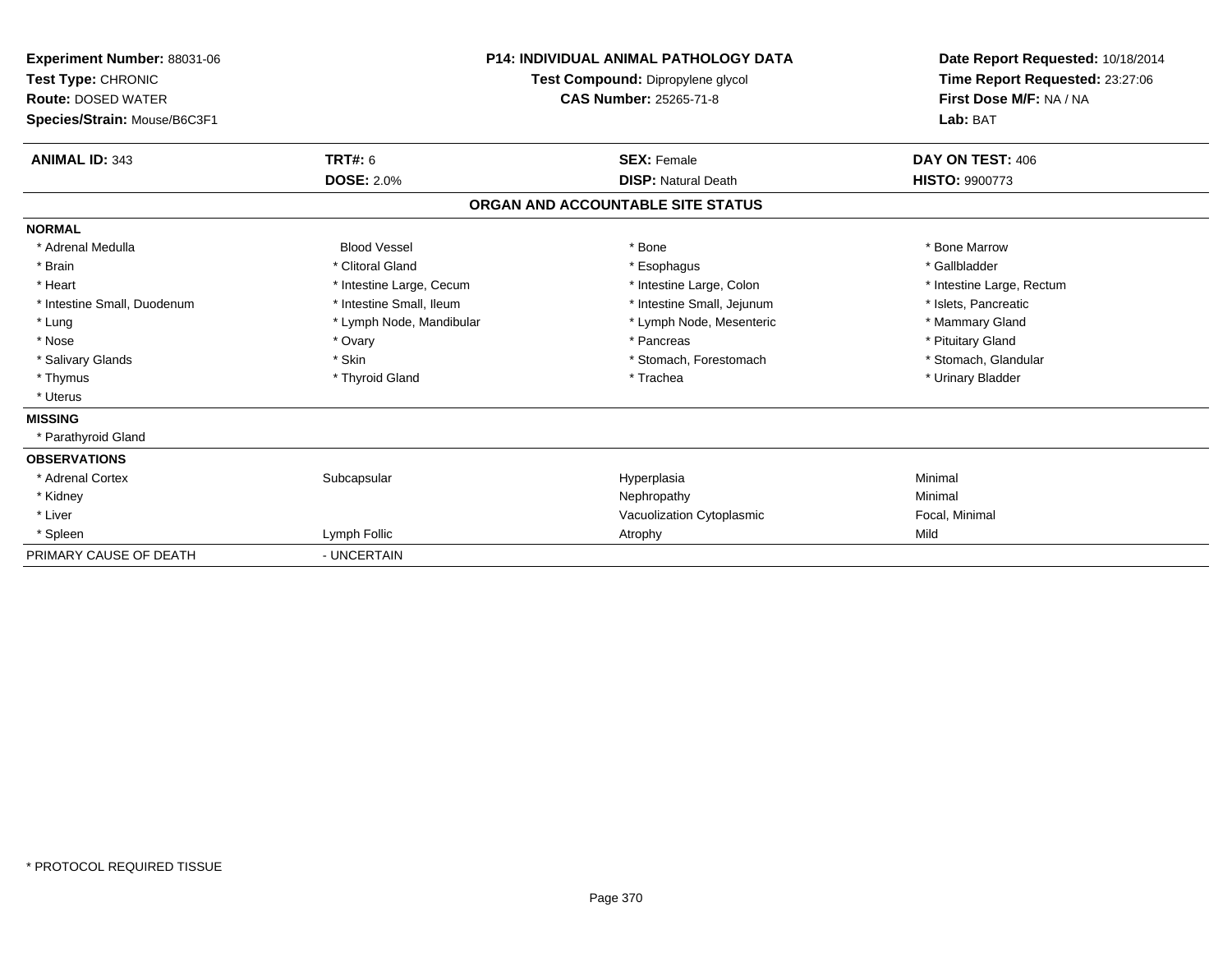| <b>Experiment Number: 88031-06</b>    | P14: INDIVIDUAL ANIMAL PATHOLOGY DATA |                                   | Date Report Requested: 10/18/2014 |  |
|---------------------------------------|---------------------------------------|-----------------------------------|-----------------------------------|--|
| Test Type: CHRONIC                    |                                       | Test Compound: Dipropylene glycol | Time Report Requested: 23:27:06   |  |
| <b>Route: DOSED WATER</b>             |                                       | CAS Number: 25265-71-8            | First Dose M/F: NA / NA           |  |
| Species/Strain: Mouse/B6C3F1          |                                       |                                   | Lab: BAT                          |  |
| <b>ANIMAL ID: 344</b>                 | <b>TRT#: 6</b>                        | <b>SEX: Female</b>                | DAY ON TEST: 729                  |  |
|                                       | <b>DOSE: 2.0%</b>                     | <b>DISP: Terminal Sacrifice</b>   | <b>HISTO: 9900774</b>             |  |
|                                       |                                       | ORGAN AND ACCOUNTABLE SITE STATUS |                                   |  |
| <b>NORMAL</b>                         |                                       |                                   |                                   |  |
| * Adrenal Medulla                     | <b>Blood Vessel</b>                   | * Bone                            | * Bone Marrow                     |  |
| * Brain                               | * Clitoral Gland                      | * Esophagus                       | * Gallbladder                     |  |
| * Heart                               | * Intestine Large, Cecum              | * Intestine Large, Colon          | * Intestine Large, Rectum         |  |
| * Intestine Small, Duodenum           | * Intestine Small, Ileum              | * Intestine Small, Jejunum        | * Islets, Pancreatic              |  |
| * Lymph Node, Mandibular              | * Lymph Node, Mesenteric              | * Mammary Gland                   | * Nose                            |  |
| * Pancreas                            | * Parathyroid Gland                   | * Pituitary Gland                 | * Salivary Glands                 |  |
| * Skin                                | * Stomach, Forestomach                | * Stomach, Glandular              | * Thymus                          |  |
| * Thyroid Gland                       | * Trachea                             | * Urinary Bladder                 |                                   |  |
| <b>OBSERVATIONS</b>                   |                                       |                                   |                                   |  |
| * Adrenal Cortex                      | Subcapsular                           | Hyperplasia                       | Minimal                           |  |
| * Kidney                              |                                       | Nephropathy                       | Minimal                           |  |
| * Liver                               |                                       | <b>Eosinophilic Focus</b>         |                                   |  |
|                                       |                                       | Hepatocellular Adenoma            |                                   |  |
|                                       |                                       | <b>Infiltration Cellular</b>      | Lymphocyte, Minimal               |  |
|                                       |                                       | Inflammation                      | Chronic, Minimal                  |  |
| [ Eosinophilic Focus TGLS = 1,3-4+9 ] |                                       |                                   |                                   |  |
| [ Hepatocellular Adenoma TGLS = 2-5 ] |                                       |                                   |                                   |  |
| * Lung                                |                                       | Inflammation                      | Chronic, Focal, Minimal           |  |
| * Ovary                               |                                       | Cyst                              | Mild                              |  |
| * Spleen                              | Lymph Follic                          | Hyperplasia                       | Minimal                           |  |
| * Uterus                              | Endometrium                           | Hyperplasia                       | Cystic, Mild                      |  |
| PRIMARY CAUSE OF DEATH                |                                       |                                   |                                   |  |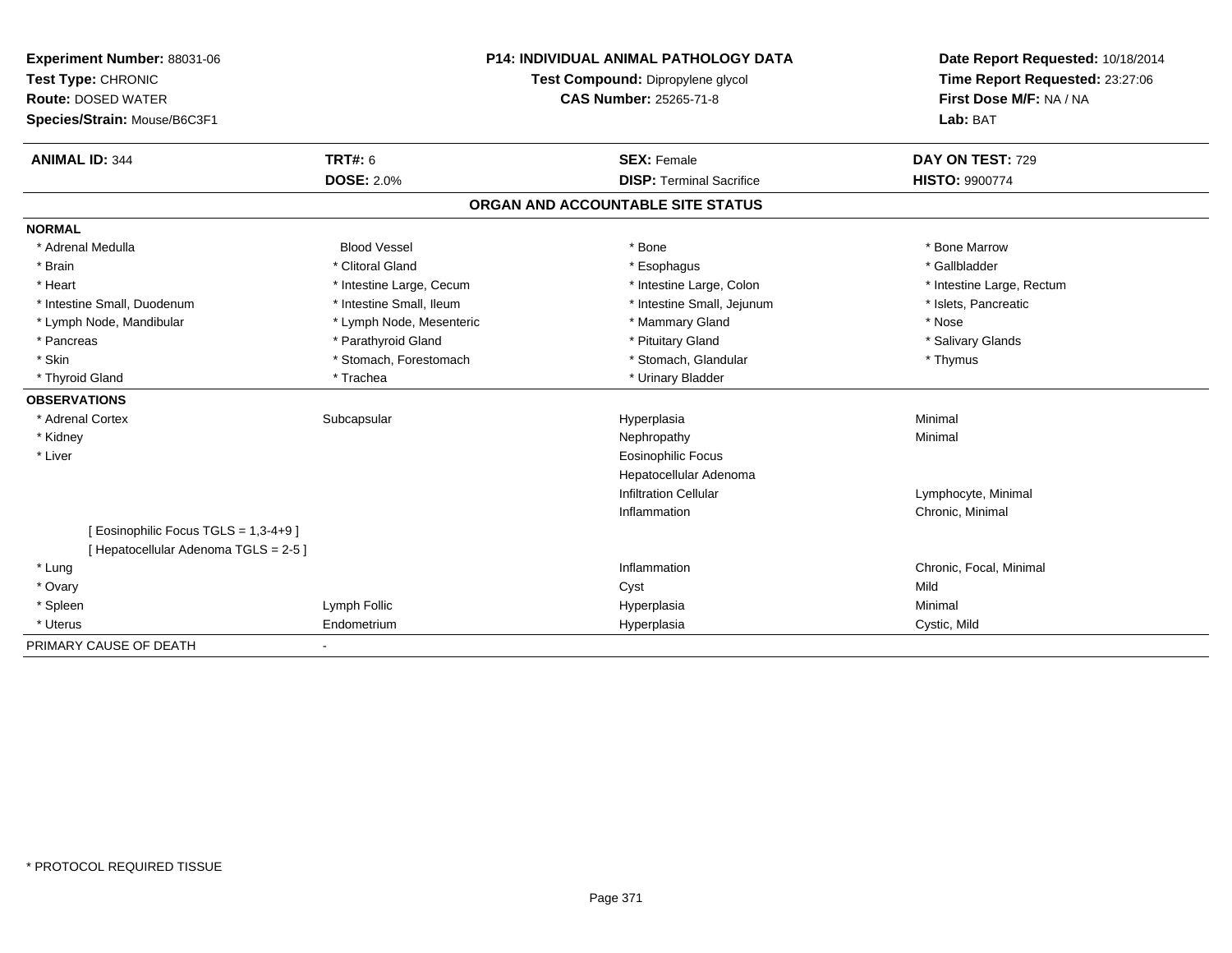| Experiment Number: 88031-06                   | <b>P14: INDIVIDUAL ANIMAL PATHOLOGY DATA</b> |                                   | Date Report Requested: 10/18/2014 |                           |
|-----------------------------------------------|----------------------------------------------|-----------------------------------|-----------------------------------|---------------------------|
| Test Type: CHRONIC                            | Test Compound: Dipropylene glycol            |                                   | Time Report Requested: 23:27:06   |                           |
| <b>Route: DOSED WATER</b>                     |                                              | <b>CAS Number: 25265-71-8</b>     |                                   | First Dose M/F: NA / NA   |
| Species/Strain: Mouse/B6C3F1                  |                                              |                                   |                                   | Lab: BAT                  |
|                                               |                                              |                                   |                                   |                           |
| <b>ANIMAL ID: 345</b>                         | <b>TRT#: 6</b>                               |                                   | <b>SEX: Female</b>                | DAY ON TEST: 728          |
|                                               | <b>DOSE: 2.0%</b>                            |                                   | <b>DISP: Terminal Sacrifice</b>   | HISTO: 9900775            |
|                                               |                                              | ORGAN AND ACCOUNTABLE SITE STATUS |                                   |                           |
| <b>NORMAL</b>                                 |                                              |                                   |                                   |                           |
| * Adrenal Medulla                             | <b>Blood Vessel</b>                          |                                   | * Bone                            | * Bone Marrow             |
| * Brain                                       | * Clitoral Gland                             |                                   | * Esophagus                       | * Gallbladder             |
| * Heart                                       | * Intestine Large, Cecum                     |                                   | * Intestine Large, Colon          | * Intestine Large, Rectum |
| * Intestine Small, Duodenum                   | * Intestine Small, Ileum                     |                                   | * Intestine Small, Jejunum        | * Kidney                  |
| * Lymph Node, Mandibular                      | * Lymph Node, Mesenteric                     |                                   | * Mammary Gland                   | * Nose                    |
| * Pancreas                                    | * Parathyroid Gland                          |                                   | * Pituitary Gland                 | * Salivary Glands         |
| * Skin                                        | * Stomach, Forestomach                       |                                   | * Stomach, Glandular              | * Thymus                  |
| * Thyroid Gland                               | * Trachea                                    |                                   | * Urinary Bladder                 |                           |
| <b>OBSERVATIONS</b>                           |                                              |                                   |                                   |                           |
| * Adrenal Cortex                              | Subcapsular                                  |                                   | Hyperplasia                       | Minimal                   |
| * Islets, Pancreatic                          |                                              |                                   | Hyperplasia                       | Minimal                   |
| * Liver                                       |                                              |                                   | <b>Infiltration Cellular</b>      | Lymphocyte, Minimal       |
|                                               |                                              |                                   | Inflammation                      | Chronic, Minimal          |
|                                               |                                              |                                   | <b>Mixed Cell Focus</b>           |                           |
| [Mixed Cell Focus TGLS = 1-5]                 |                                              |                                   |                                   |                           |
| * Lung                                        |                                              |                                   | Alveolar/Bronchiolar Carcinoma    |                           |
| [ Alveolar/Bronchiolar Carcinoma TGLS = 2-9 ] |                                              |                                   |                                   |                           |
| * Ovary                                       |                                              |                                   | Angiectasis                       | Minimal                   |
| * Spleen                                      |                                              |                                   | Hematopoietic Cell Proliferation  | Minimal                   |
| * Uterus                                      | Endometrium                                  |                                   | Hyperplasia                       | Cystic, Minimal           |
| PRIMARY CAUSE OF DEATH                        |                                              |                                   |                                   |                           |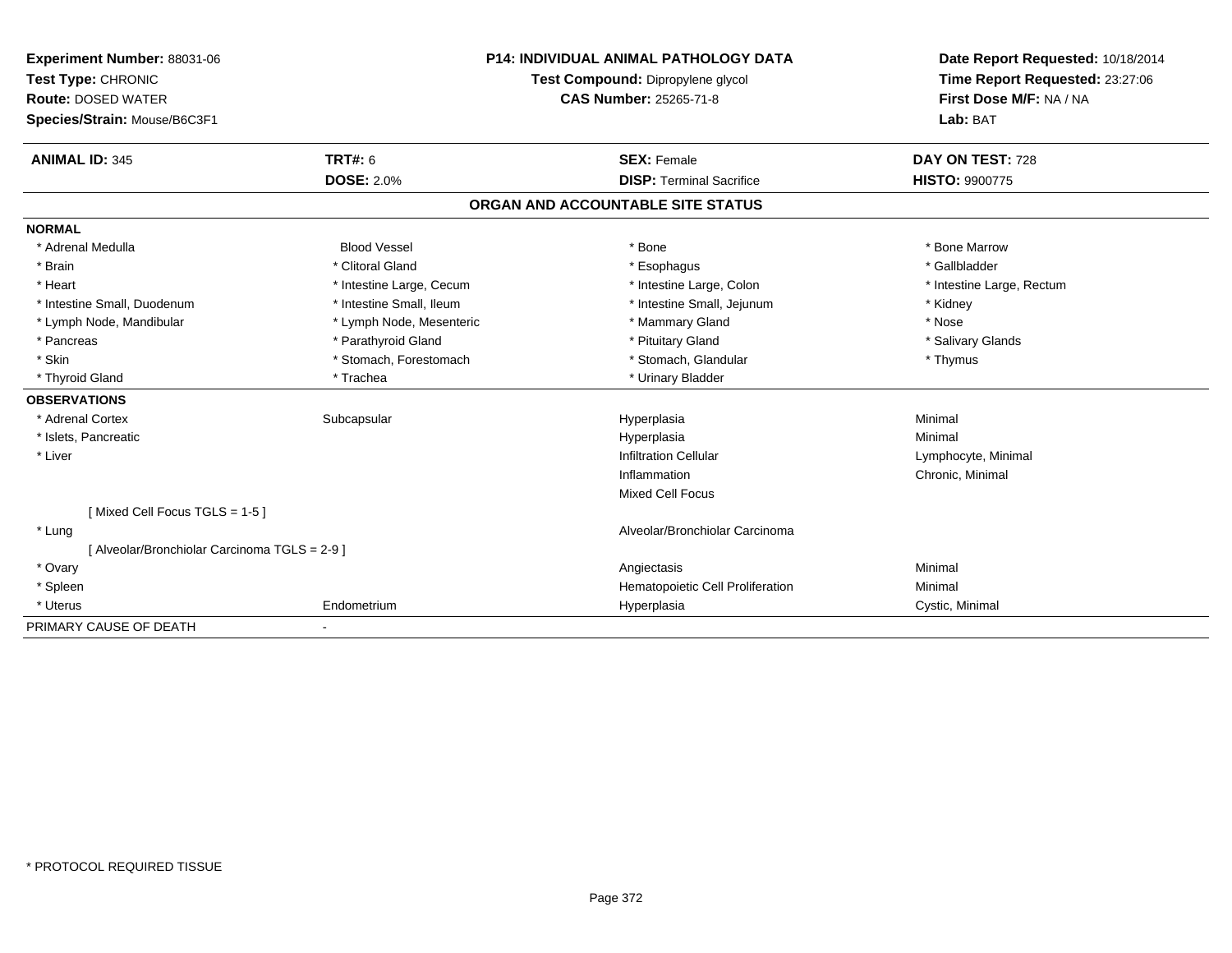| Experiment Number: 88031-06<br>Test Type: CHRONIC<br><b>Route: DOSED WATER</b><br>Species/Strain: Mouse/B6C3F1 |                          | P14: INDIVIDUAL ANIMAL PATHOLOGY DATA<br>Test Compound: Dipropylene glycol<br>CAS Number: 25265-71-8 | Date Report Requested: 10/18/2014<br>Time Report Requested: 23:27:06<br>First Dose M/F: NA / NA<br>Lab: BAT |
|----------------------------------------------------------------------------------------------------------------|--------------------------|------------------------------------------------------------------------------------------------------|-------------------------------------------------------------------------------------------------------------|
| <b>ANIMAL ID: 346</b>                                                                                          | <b>TRT#: 6</b>           | <b>SEX: Female</b>                                                                                   | DAY ON TEST: 728                                                                                            |
|                                                                                                                | <b>DOSE: 2.0%</b>        | <b>DISP: Terminal Sacrifice</b>                                                                      | <b>HISTO: 9900776</b>                                                                                       |
|                                                                                                                |                          | ORGAN AND ACCOUNTABLE SITE STATUS                                                                    |                                                                                                             |
| <b>NORMAL</b>                                                                                                  |                          |                                                                                                      |                                                                                                             |
| * Adrenal Medulla                                                                                              | <b>Blood Vessel</b>      | * Bone                                                                                               | * Bone Marrow                                                                                               |
| * Brain                                                                                                        | * Clitoral Gland         | * Esophagus                                                                                          | * Gallbladder                                                                                               |
| * Heart                                                                                                        | * Intestine Large, Cecum | * Intestine Large, Colon                                                                             | * Intestine Large, Rectum                                                                                   |
| * Intestine Small, Duodenum                                                                                    | * Intestine Small, Ileum | * Intestine Small, Jejunum                                                                           | * Islets, Pancreatic                                                                                        |
| * Kidney                                                                                                       | * Lung                   | * Lymph Node, Mandibular                                                                             | * Lymph Node, Mesenteric                                                                                    |
| * Mammary Gland                                                                                                | * Nose                   | * Ovary                                                                                              | * Pancreas                                                                                                  |
| * Parathyroid Gland                                                                                            | * Pituitary Gland        | * Salivary Glands                                                                                    | * Skin                                                                                                      |
| * Stomach, Forestomach                                                                                         | * Stomach, Glandular     | * Thymus                                                                                             | * Thyroid Gland                                                                                             |
| * Trachea                                                                                                      | * Urinary Bladder        |                                                                                                      |                                                                                                             |
| <b>OBSERVATIONS</b>                                                                                            |                          |                                                                                                      |                                                                                                             |
| * Adrenal Cortex                                                                                               | Subcapsular              | Hyperplasia                                                                                          | Minimal                                                                                                     |
|                                                                                                                |                          | Hyperplasia                                                                                          | Focal, Minimal                                                                                              |
| * Liver                                                                                                        |                          | <b>Eosinophilic Focus</b>                                                                            |                                                                                                             |
|                                                                                                                |                          | Hepatocellular Adenoma                                                                               |                                                                                                             |
|                                                                                                                |                          | <b>Infiltration Cellular</b>                                                                         | Lymphocyte, Mild                                                                                            |
|                                                                                                                |                          | Inflammation                                                                                         | Chronic, Minimal                                                                                            |
|                                                                                                                |                          | <b>Mixed Cell Focus</b>                                                                              |                                                                                                             |
|                                                                                                                |                          | Necrosis                                                                                             | Focal, Mild                                                                                                 |
| [ Eosinophilic Focus TGLS = 7-10 ]                                                                             |                          |                                                                                                      |                                                                                                             |
| [ Hepatocellular Adenoma TGLS = 4-9]                                                                           |                          |                                                                                                      |                                                                                                             |
| [Mixed Cell Focus TGLS = 6-5]                                                                                  |                          |                                                                                                      |                                                                                                             |
| [Necrosis $TGLS = 5-9$ ]                                                                                       |                          |                                                                                                      |                                                                                                             |
| Mesentery                                                                                                      |                          | Fibrosarcoma                                                                                         |                                                                                                             |
| [Fibrosarcoma TGLS = 2-9]                                                                                      |                          |                                                                                                      |                                                                                                             |
| * Spleen                                                                                                       |                          | Hematopoietic Cell Proliferation                                                                     | Mild                                                                                                        |
|                                                                                                                | Lymph Follic             | Hyperplasia                                                                                          | Minimal                                                                                                     |
| [ Hematopoietic Cell Proliferation TGLS = 3-4 ]                                                                |                          |                                                                                                      |                                                                                                             |
| * Uterus                                                                                                       | Endometrium              | Hyperplasia                                                                                          | Cystic, Minimal                                                                                             |
| [Hyperplasia TGLS = 1-7]                                                                                       |                          |                                                                                                      |                                                                                                             |
| PRIMARY CAUSE OF DEATH                                                                                         | $\blacksquare$           |                                                                                                      |                                                                                                             |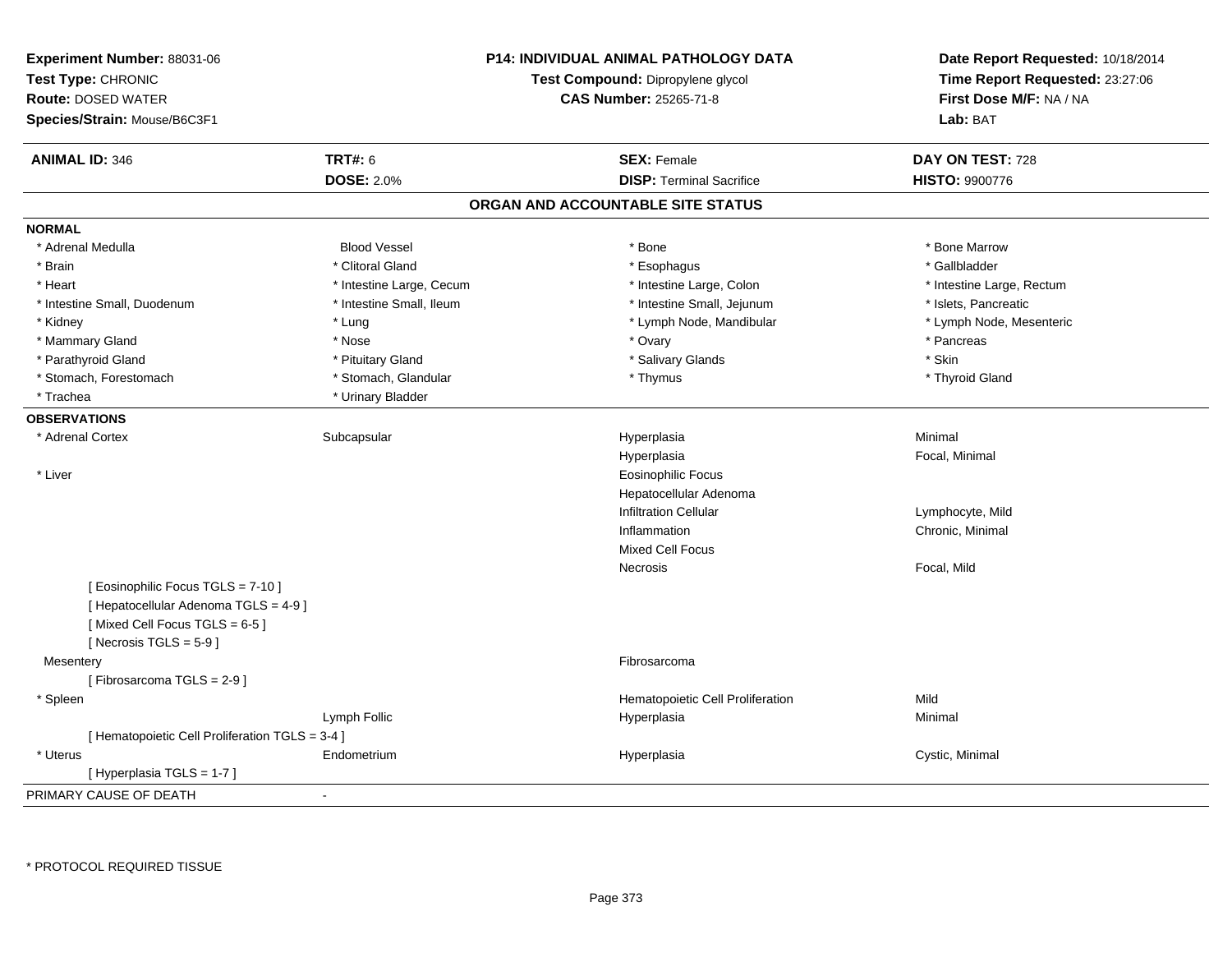| Experiment Number: 88031-06             | <b>P14: INDIVIDUAL ANIMAL PATHOLOGY DATA</b> |                                   | Date Report Requested: 10/18/2014                          |
|-----------------------------------------|----------------------------------------------|-----------------------------------|------------------------------------------------------------|
| Test Type: CHRONIC                      |                                              | Test Compound: Dipropylene glycol | Time Report Requested: 23:27:06<br>First Dose M/F: NA / NA |
| <b>Route: DOSED WATER</b>               |                                              | CAS Number: 25265-71-8            |                                                            |
| Species/Strain: Mouse/B6C3F1            |                                              |                                   | Lab: BAT                                                   |
| <b>ANIMAL ID: 347</b>                   | TRT#: 6                                      | <b>SEX: Female</b>                | DAY ON TEST: 728                                           |
|                                         | <b>DOSE: 2.0%</b>                            | <b>DISP: Terminal Sacrifice</b>   | <b>HISTO: 9900777</b>                                      |
|                                         |                                              | ORGAN AND ACCOUNTABLE SITE STATUS |                                                            |
| <b>NORMAL</b>                           |                                              |                                   |                                                            |
| * Adrenal Medulla                       | <b>Blood Vessel</b>                          | * Bone                            | * Bone Marrow                                              |
| * Brain                                 | * Clitoral Gland                             | * Esophagus                       | * Gallbladder                                              |
| * Heart                                 | * Intestine Large, Cecum                     | * Intestine Large, Colon          | * Intestine Large, Rectum                                  |
| * Intestine Small, Duodenum             | * Intestine Small, Ileum                     | * Intestine Small, Jejunum        | * Kidney                                                   |
| * Lymph Node, Mandibular                | * Lymph Node, Mesenteric                     | * Mammary Gland                   | * Nose                                                     |
| * Pancreas                              | * Parathyroid Gland                          | * Pituitary Gland                 | * Salivary Glands                                          |
| * Skin                                  | * Stomach, Forestomach                       | * Stomach, Glandular              | * Thyroid Gland                                            |
| * Trachea                               | * Urinary Bladder                            |                                   |                                                            |
| <b>OBSERVATIONS</b>                     |                                              |                                   |                                                            |
| * Adrenal Cortex                        | Subcapsular                                  | Hyperplasia                       | Minimal                                                    |
| * Islets, Pancreatic                    |                                              | Hyperplasia                       | Minimal                                                    |
| * Liver                                 |                                              | <b>Clear Cell Focus</b>           |                                                            |
|                                         |                                              | <b>Eosinophilic Focus</b>         |                                                            |
|                                         |                                              | Inflammation                      | Chronic, Minimal                                           |
|                                         |                                              | <b>Mixed Cell Focus</b>           |                                                            |
| [Clear Cell Focus TGLS = 5-9]           |                                              |                                   |                                                            |
| [Mixed Cell Focus TGLS = 2,3,4-4+11+10] |                                              |                                   |                                                            |
| * Lung                                  |                                              | Alveolar/Bronchiolar Adenoma      |                                                            |
| * Ovary                                 |                                              | Cystadenoma                       |                                                            |
| [Cystadenoma TGLS = 1-7]                |                                              |                                   |                                                            |
| * Spleen                                |                                              | Hematopoietic Cell Proliferation  | Minimal                                                    |
| * Thymus                                |                                              | Hyperplasia                       | Lymphoid, Minimal                                          |
| * Uterus                                | Endometrium                                  | Hyperplasia                       | Cystic, Minimal                                            |
| PRIMARY CAUSE OF DEATH                  | $\blacksquare$                               |                                   |                                                            |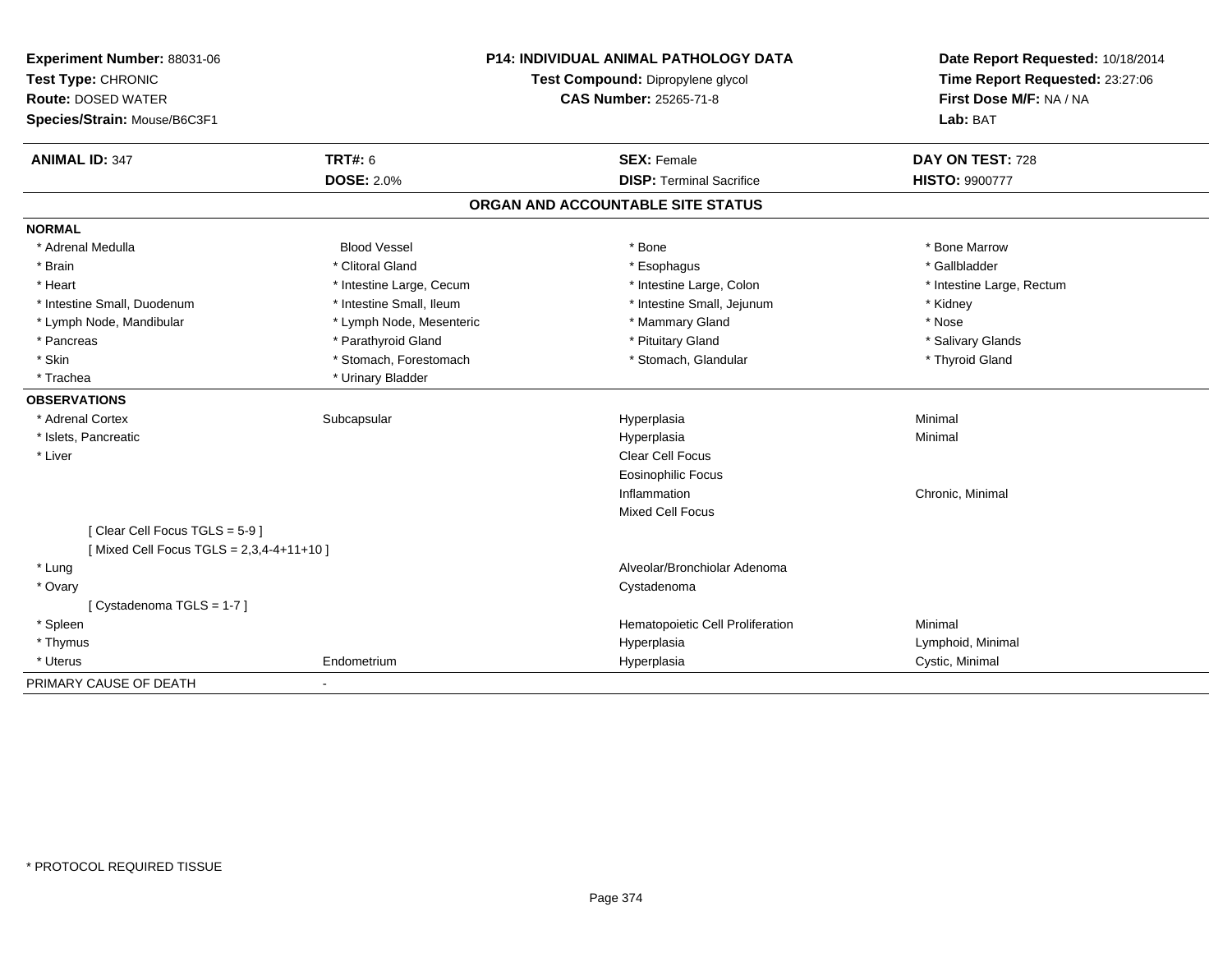| Experiment Number: 88031-06<br>Test Type: CHRONIC<br><b>Route: DOSED WATER</b><br>Species/Strain: Mouse/B6C3F1 | <b>P14: INDIVIDUAL ANIMAL PATHOLOGY DATA</b><br>Test Compound: Dipropylene glycol<br>CAS Number: 25265-71-8 |                                   | Date Report Requested: 10/18/2014<br>Time Report Requested: 23:27:06<br>First Dose M/F: NA / NA<br>Lab: BAT |
|----------------------------------------------------------------------------------------------------------------|-------------------------------------------------------------------------------------------------------------|-----------------------------------|-------------------------------------------------------------------------------------------------------------|
| <b>ANIMAL ID: 348</b>                                                                                          | <b>TRT#: 6</b>                                                                                              | <b>SEX: Female</b>                | DAY ON TEST: 729                                                                                            |
|                                                                                                                | <b>DOSE: 2.0%</b>                                                                                           | <b>DISP: Terminal Sacrifice</b>   | <b>HISTO: 9900778</b>                                                                                       |
|                                                                                                                |                                                                                                             | ORGAN AND ACCOUNTABLE SITE STATUS |                                                                                                             |
| <b>NORMAL</b>                                                                                                  |                                                                                                             |                                   |                                                                                                             |
| * Adrenal Medulla                                                                                              | <b>Blood Vessel</b>                                                                                         | * Bone                            | * Bone Marrow                                                                                               |
| * Brain                                                                                                        | * Clitoral Gland                                                                                            | * Esophagus                       | * Gallbladder                                                                                               |
| * Heart                                                                                                        | * Intestine Large, Cecum                                                                                    | * Intestine Large, Colon          | * Intestine Large, Rectum                                                                                   |
| * Intestine Small, Duodenum                                                                                    | * Intestine Small, Ileum                                                                                    | * Intestine Small, Jejunum        | * Lung                                                                                                      |
| * Lymph Node, Mandibular                                                                                       | * Lymph Node, Mesenteric                                                                                    | * Mammary Gland                   | * Nose                                                                                                      |
| * Ovary                                                                                                        | * Pancreas                                                                                                  | * Parathyroid Gland               | * Pituitary Gland                                                                                           |
| * Salivary Glands                                                                                              | * Skin                                                                                                      | * Stomach, Forestomach            | * Stomach, Glandular                                                                                        |
| * Thymus                                                                                                       | * Thyroid Gland                                                                                             | * Trachea                         | * Urinary Bladder                                                                                           |
| <b>OBSERVATIONS</b>                                                                                            |                                                                                                             |                                   |                                                                                                             |
| * Adrenal Cortex                                                                                               | Subcapsular                                                                                                 | Hyperplasia                       | Minimal                                                                                                     |
| * Islets, Pancreatic                                                                                           |                                                                                                             | Hyperplasia                       | Mild                                                                                                        |
| * Kidney                                                                                                       |                                                                                                             | Infarct                           | Minimal                                                                                                     |
| * Liver                                                                                                        |                                                                                                             | <b>Infiltration Cellular</b>      | Lymphocyte, Mild                                                                                            |
|                                                                                                                |                                                                                                             | Inflammation                      | Chronic, Minimal                                                                                            |
|                                                                                                                |                                                                                                             | <b>Mixed Cell Focus</b>           |                                                                                                             |
|                                                                                                                |                                                                                                             | Vacuolization Cytoplasmic         | Focal, Minimal                                                                                              |
| [Mixed Cell Focus TGLS = 3-4]                                                                                  |                                                                                                             |                                   |                                                                                                             |
| Mesentery                                                                                                      | Fat                                                                                                         | <b>Necrosis</b>                   | Moderate                                                                                                    |
| [Necrosis TGLS = $2-9$ ]                                                                                       |                                                                                                             |                                   |                                                                                                             |
| * Spleen                                                                                                       |                                                                                                             | Hematopoietic Cell Proliferation  | Minimal                                                                                                     |
| * Uterus                                                                                                       | Endometrium                                                                                                 | Hyperplasia                       | Cystic, Mild                                                                                                |
| [Hyperplasia TGLS = 1-7]                                                                                       |                                                                                                             |                                   |                                                                                                             |
| PRIMARY CAUSE OF DEATH                                                                                         | $\sim$                                                                                                      |                                   |                                                                                                             |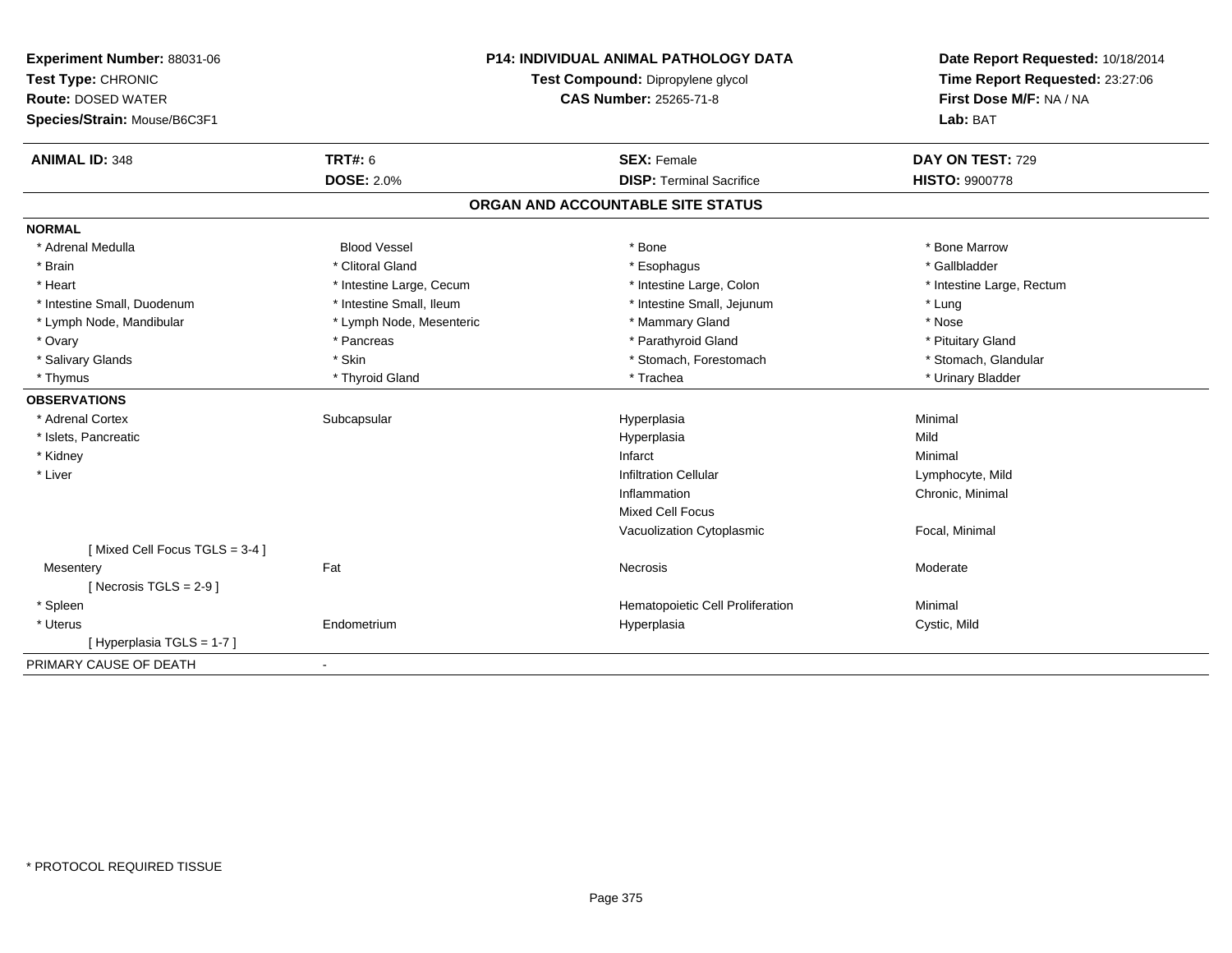| Experiment Number: 88031-06<br>Test Type: CHRONIC<br><b>Route: DOSED WATER</b><br>Species/Strain: Mouse/B6C3F1 | <b>P14: INDIVIDUAL ANIMAL PATHOLOGY DATA</b><br>Test Compound: Dipropylene glycol<br><b>CAS Number: 25265-71-8</b> |                                   | Date Report Requested: 10/18/2014<br>Time Report Requested: 23:27:06<br>First Dose M/F: NA / NA<br>Lab: BAT |
|----------------------------------------------------------------------------------------------------------------|--------------------------------------------------------------------------------------------------------------------|-----------------------------------|-------------------------------------------------------------------------------------------------------------|
| <b>ANIMAL ID: 349</b>                                                                                          | <b>TRT#: 6</b>                                                                                                     | <b>SEX: Female</b>                | DAY ON TEST: 728                                                                                            |
|                                                                                                                | <b>DOSE: 2.0%</b>                                                                                                  | <b>DISP: Terminal Sacrifice</b>   | HISTO: 9900779                                                                                              |
|                                                                                                                |                                                                                                                    | ORGAN AND ACCOUNTABLE SITE STATUS |                                                                                                             |
| <b>NORMAL</b>                                                                                                  |                                                                                                                    |                                   |                                                                                                             |
| * Adrenal Medulla                                                                                              | <b>Blood Vessel</b>                                                                                                | * Bone                            | * Bone Marrow                                                                                               |
| * Brain                                                                                                        | * Clitoral Gland                                                                                                   | * Esophagus                       | * Gallbladder                                                                                               |
| * Heart                                                                                                        | * Intestine Large, Cecum                                                                                           | * Intestine Large, Colon          | * Intestine Large, Rectum                                                                                   |
| * Intestine Small, Duodenum                                                                                    | * Intestine Small, Ileum                                                                                           | * Intestine Small, Jejunum        | * Kidney                                                                                                    |
| * Lung                                                                                                         | * Lymph Node, Mandibular                                                                                           | * Lymph Node, Mesenteric          | * Mammary Gland                                                                                             |
| * Nose                                                                                                         | * Ovary                                                                                                            | * Pancreas                        | * Parathyroid Gland                                                                                         |
| * Pituitary Gland                                                                                              | * Salivary Glands                                                                                                  | * Skin                            | * Stomach, Forestomach                                                                                      |
| * Stomach, Glandular                                                                                           | * Thyroid Gland                                                                                                    | * Trachea                         | * Urinary Bladder                                                                                           |
| <b>OBSERVATIONS</b>                                                                                            |                                                                                                                    |                                   |                                                                                                             |
| * Adrenal Cortex                                                                                               | Subcapsular                                                                                                        | Hyperplasia                       | Minimal                                                                                                     |
| * Islets, Pancreatic                                                                                           |                                                                                                                    | Hyperplasia                       | Mild                                                                                                        |
| * Liver                                                                                                        |                                                                                                                    | <b>Basophilic Focus</b>           |                                                                                                             |
|                                                                                                                |                                                                                                                    | <b>Infiltration Cellular</b>      | Lymphocyte, Minimal                                                                                         |
|                                                                                                                |                                                                                                                    | Inflammation                      | Chronic, Minimal                                                                                            |
|                                                                                                                |                                                                                                                    | <b>Mixed Cell Focus</b>           |                                                                                                             |
| [Basophilic Focus TGLS = 5-5]                                                                                  |                                                                                                                    |                                   |                                                                                                             |
| [Mixed Cell Focus TGLS = 3-4]                                                                                  |                                                                                                                    |                                   |                                                                                                             |
| * Spleen                                                                                                       | Capsule                                                                                                            | Fibrosis                          | Focal, Minimal                                                                                              |
|                                                                                                                | Lymph Follic                                                                                                       | Hyperplasia                       | Mild                                                                                                        |
| [Hyperplasia TGLS = 4-4]                                                                                       |                                                                                                                    |                                   |                                                                                                             |
| * Thymus                                                                                                       |                                                                                                                    | Hyperplasia                       | Lymphoid, Mild                                                                                              |
| * Uterus                                                                                                       | Endometrium                                                                                                        | Hyperplasia                       | Cystic, Minimal                                                                                             |
| [ Hyperplasia TGLS = 1,2-7 ]                                                                                   |                                                                                                                    |                                   |                                                                                                             |
| PRIMARY CAUSE OF DEATH                                                                                         | $\blacksquare$                                                                                                     |                                   |                                                                                                             |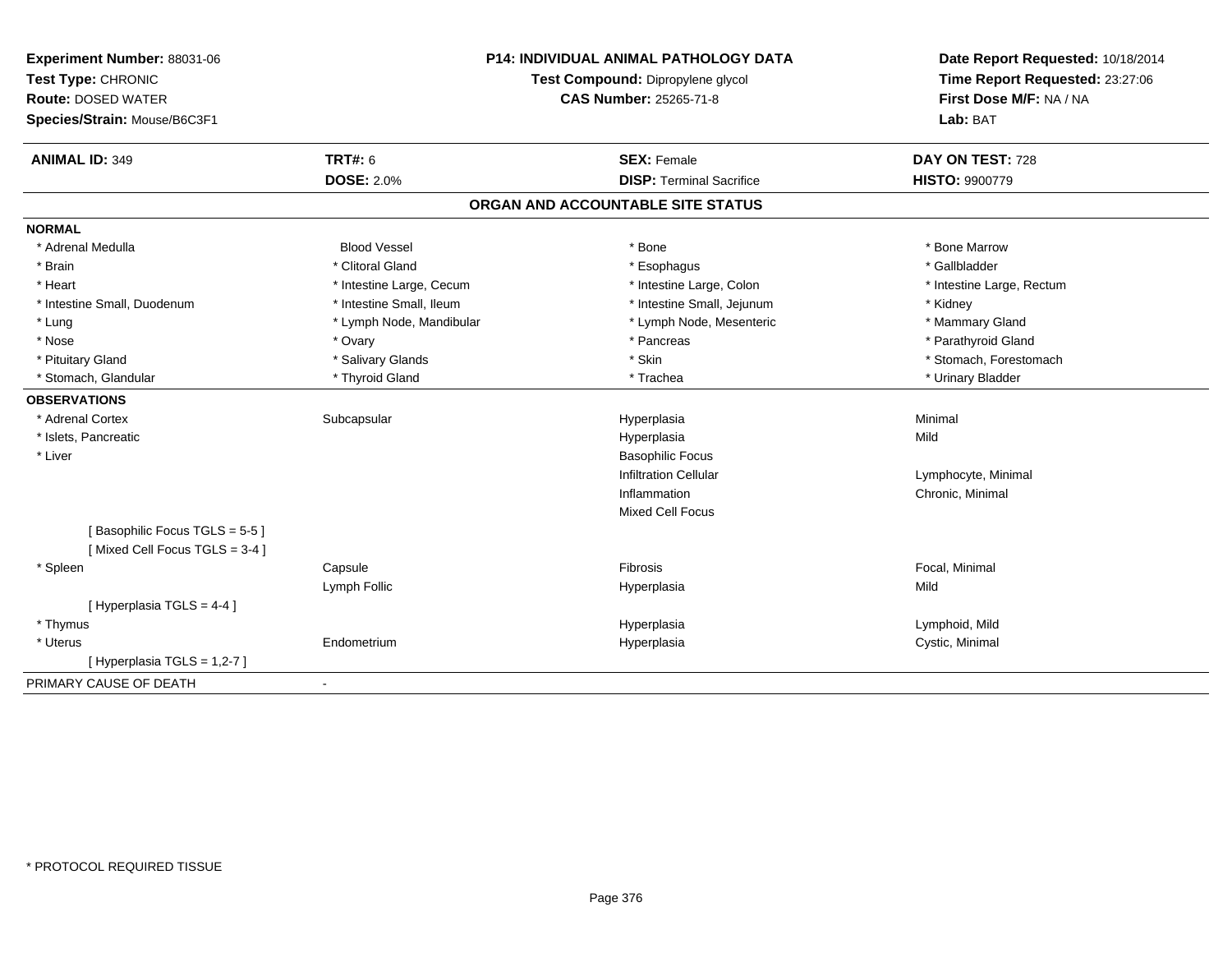| Experiment Number: 88031-06  |                            | <b>P14: INDIVIDUAL ANIMAL PATHOLOGY DATA</b> | Date Report Requested: 10/18/2014 |
|------------------------------|----------------------------|----------------------------------------------|-----------------------------------|
| Test Type: CHRONIC           |                            | Test Compound: Dipropylene glycol            | Time Report Requested: 23:27:06   |
| <b>Route: DOSED WATER</b>    |                            | CAS Number: 25265-71-8                       | First Dose M/F: NA / NA           |
| Species/Strain: Mouse/B6C3F1 |                            |                                              | Lab: BAT                          |
| <b>ANIMAL ID: 350</b>        | <b>TRT#: 6</b>             | <b>SEX: Female</b>                           | DAY ON TEST: 576                  |
|                              | <b>DOSE: 2.0%</b>          | <b>DISP:</b> Moribund Sacrifice              | <b>HISTO: 9900780</b>             |
|                              |                            | ORGAN AND ACCOUNTABLE SITE STATUS            |                                   |
| <b>NORMAL</b>                |                            |                                              |                                   |
| * Adrenal Medulla            | <b>Blood Vessel</b>        | * Bone                                       | * Bone Marrow                     |
| * Brain                      | * Clitoral Gland           | * Esophagus                                  | * Gallbladder                     |
| * Heart                      | * Intestine Large, Cecum   | * Intestine Large, Colon                     | * Intestine Large, Rectum         |
| * Intestine Small, Duodenum  | * Intestine Small, Ileum   | * Intestine Small, Jejunum                   | * Kidney                          |
| * Lymph Node, Mandibular     | * Lymph Node, Mesenteric   | * Mammary Gland                              | * Nose                            |
| * Pancreas                   | * Parathyroid Gland        | * Pituitary Gland                            | * Salivary Glands                 |
| * Stomach, Forestomach       | * Thymus                   | * Thyroid Gland                              | * Trachea                         |
| * Uterus                     |                            |                                              |                                   |
| <b>OBSERVATIONS</b>          |                            |                                              |                                   |
| * Adrenal Cortex             | Subcapsular                | Hyperplasia                                  | Minimal                           |
| * Islets, Pancreatic         |                            | Hyperplasia                                  | Mild                              |
| * Liver                      |                            | Inflammation                                 | Chronic, Minimal                  |
| * Lung                       |                            | Alveolar/Bronchiolar Adenoma                 |                                   |
|                              |                            | Sarcoma                                      | Metastatic (Skin)                 |
| * Ovary                      |                            | Cyst                                         | Minimal                           |
| * Skin                       | <b>Subcut Tiss</b>         | Sarcoma                                      |                                   |
| [Sarcoma TGLS = 1,2-9+10]    |                            |                                              |                                   |
| * Spleen                     |                            | Hematopoietic Cell Proliferation             | Mild                              |
| * Stomach, Glandular         |                            | Mineralization                               | Focal, Minimal                    |
| * Urinary Bladder            |                            | Sarcoma                                      | Metastatic (Skin)                 |
| PRIMARY CAUSE OF DEATH       | - Skin Subcut Tiss Sarcoma |                                              |                                   |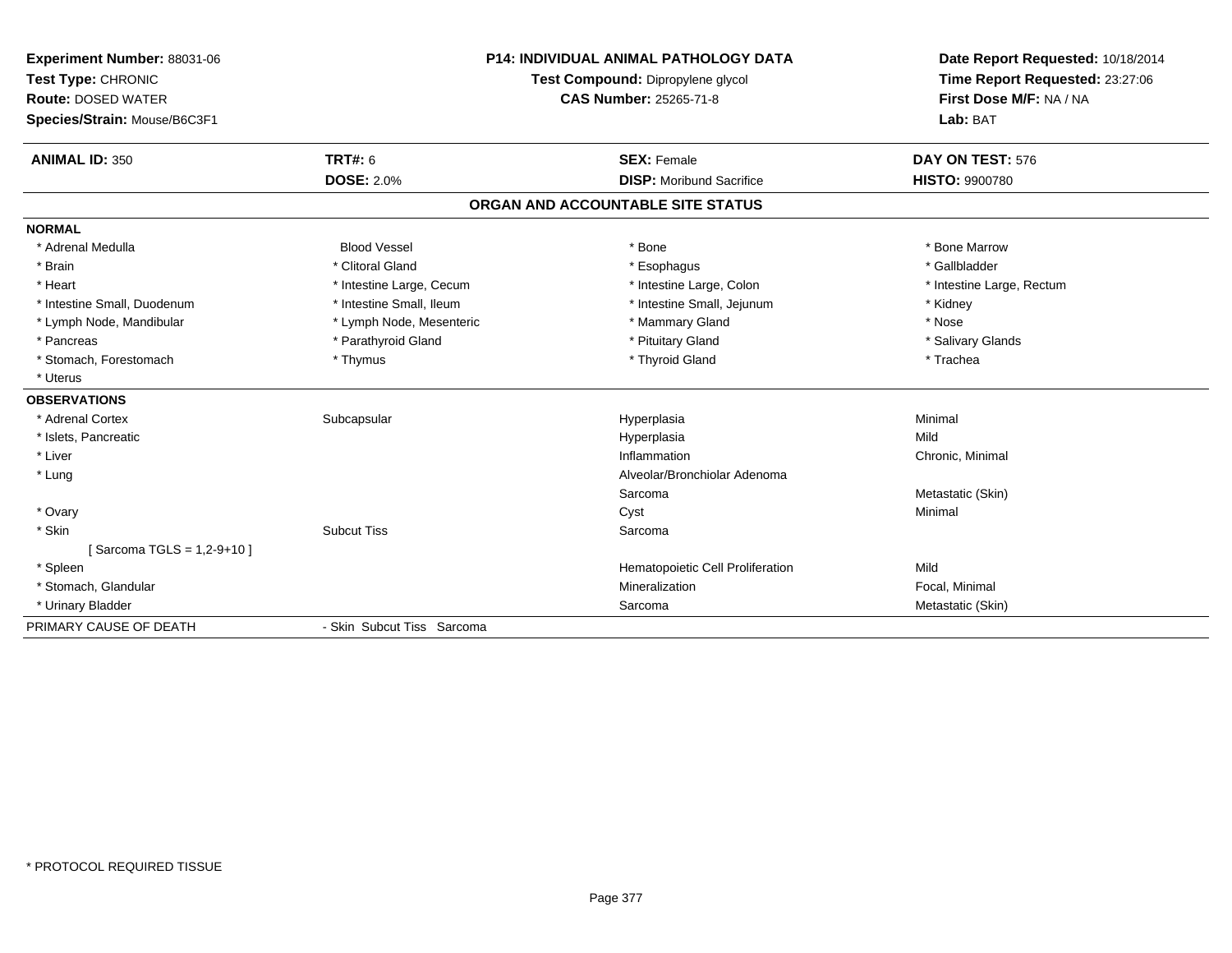| Experiment Number: 88031-06<br>Test Type: CHRONIC |                          | <b>P14: INDIVIDUAL ANIMAL PATHOLOGY DATA</b><br>Test Compound: Dipropylene glycol | Date Report Requested: 10/18/2014<br>Time Report Requested: 23:27:06<br>First Dose M/F: NA / NA |
|---------------------------------------------------|--------------------------|-----------------------------------------------------------------------------------|-------------------------------------------------------------------------------------------------|
| <b>Route: DOSED WATER</b>                         |                          | <b>CAS Number: 25265-71-8</b>                                                     |                                                                                                 |
| Species/Strain: Mouse/B6C3F1                      |                          |                                                                                   | Lab: BAT                                                                                        |
| <b>ANIMAL ID: 351</b>                             | TRT#: 8                  | <b>SEX: Female</b>                                                                | DAY ON TEST: 501                                                                                |
|                                                   | <b>DOSE: 4.0%</b>        | <b>DISP:</b> Moribund Sacrifice                                                   | HISTO: 9900781                                                                                  |
|                                                   |                          | ORGAN AND ACCOUNTABLE SITE STATUS                                                 |                                                                                                 |
| <b>NORMAL</b>                                     |                          |                                                                                   |                                                                                                 |
| * Adrenal Medulla                                 | <b>Blood Vessel</b>      | * Bone                                                                            | * Bone Marrow                                                                                   |
| * Brain                                           | * Clitoral Gland         | * Esophagus                                                                       | * Gallbladder                                                                                   |
| * Heart                                           | * Intestine Large, Cecum | * Intestine Large, Colon                                                          | * Intestine Large, Rectum                                                                       |
| * Intestine Small, Duodenum                       | * Intestine Small, Ileum | * Intestine Small, Jejunum                                                        | * Kidney                                                                                        |
| * Lung                                            | * Lymph Node, Mandibular | * Lymph Node, Mesenteric                                                          | * Mammary Gland                                                                                 |
| * Ovary                                           | * Pancreas               | * Pituitary Gland                                                                 | * Salivary Glands                                                                               |
| * Skin                                            | * Stomach, Forestomach   | * Stomach, Glandular                                                              | * Thymus                                                                                        |
| * Thyroid Gland                                   | * Trachea                | * Urinary Bladder                                                                 |                                                                                                 |
| <b>MISSING</b>                                    |                          |                                                                                   |                                                                                                 |
| * Parathyroid Gland                               |                          |                                                                                   |                                                                                                 |
| <b>OBSERVATIONS</b>                               |                          |                                                                                   |                                                                                                 |
| * Adrenal Cortex                                  | Subcapsular              | Hyperplasia                                                                       | Minimal                                                                                         |
| * Islets, Pancreatic                              |                          | Hyperplasia                                                                       | Mild                                                                                            |
| * Liver                                           |                          | Inflammation                                                                      | Chronic, Minimal                                                                                |
|                                                   |                          | <b>Mixed Cell Focus</b>                                                           |                                                                                                 |
|                                                   |                          | Vacuolization Cytoplasmic                                                         | Focal, Minimal                                                                                  |
| [Mixed Cell Focus TGLS = 2-9]                     |                          |                                                                                   |                                                                                                 |
| Mesentery                                         | Fat                      | <b>Necrosis</b>                                                                   | Moderate                                                                                        |
| [ Necrosis $TGLS = 1-9$ ]                         |                          |                                                                                   |                                                                                                 |
| * Nose                                            |                          | Inflammation                                                                      | Acute, Minimal                                                                                  |
| * Spleen                                          | Lymph Follic             | Atrophy                                                                           | Moderate                                                                                        |
|                                                   |                          | Hematopoietic Cell Proliferation                                                  | Mild                                                                                            |
| * Uterus                                          | Endometrium              | Hyperplasia                                                                       | Cystic, Minimal                                                                                 |
| PRIMARY CAUSE OF DEATH                            | - UNCERTAIN              |                                                                                   |                                                                                                 |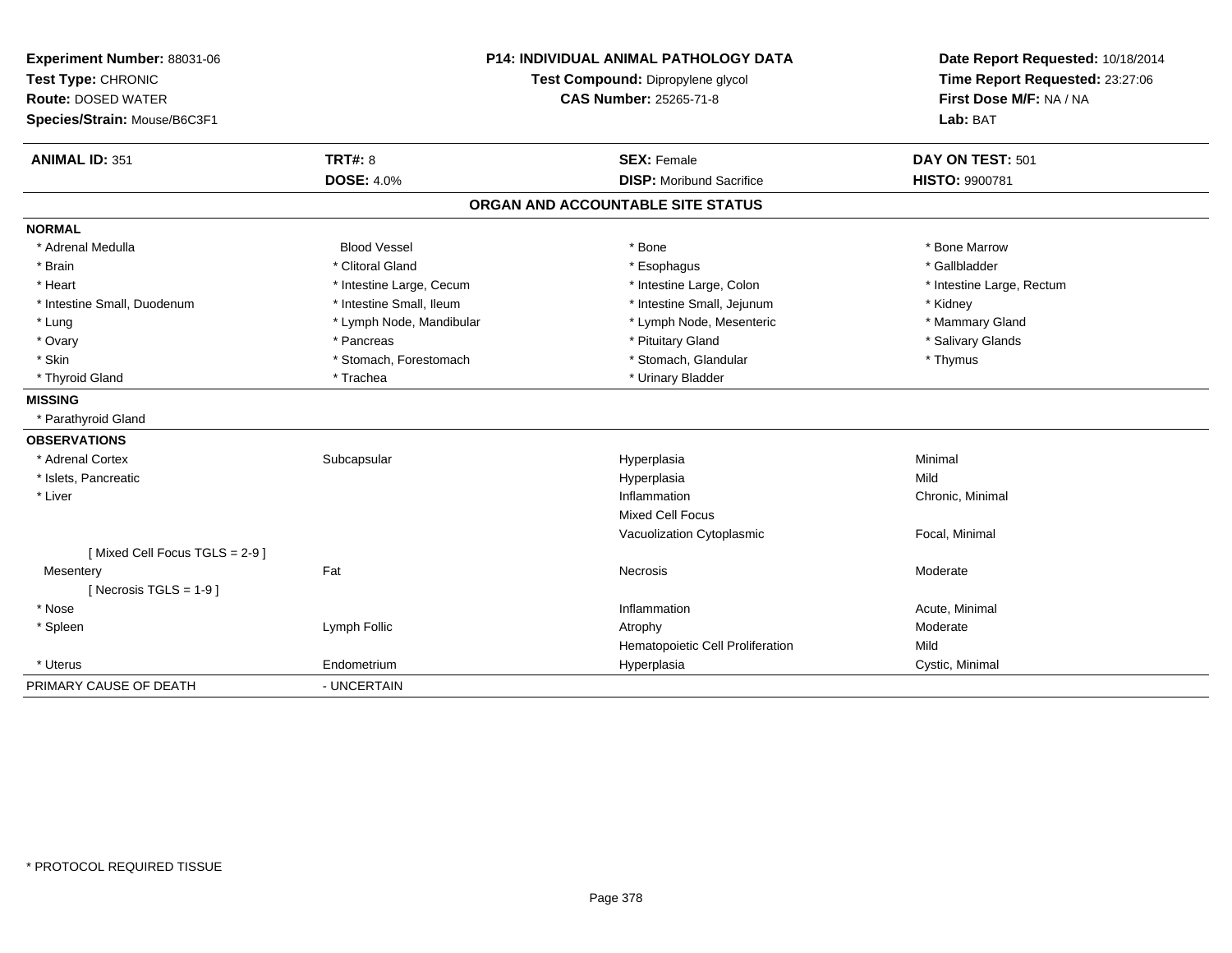| Experiment Number: 88031-06                        | <b>P14: INDIVIDUAL ANIMAL PATHOLOGY DATA</b> |                                   | Date Report Requested: 10/18/2014                          |
|----------------------------------------------------|----------------------------------------------|-----------------------------------|------------------------------------------------------------|
| Test Type: CHRONIC                                 |                                              | Test Compound: Dipropylene glycol | Time Report Requested: 23:27:06<br>First Dose M/F: NA / NA |
| <b>Route: DOSED WATER</b>                          |                                              | <b>CAS Number: 25265-71-8</b>     |                                                            |
| Species/Strain: Mouse/B6C3F1                       |                                              |                                   | Lab: BAT                                                   |
| <b>ANIMAL ID: 352</b>                              | <b>TRT#: 8</b>                               | <b>SEX: Female</b>                | DAY ON TEST: 504                                           |
|                                                    | <b>DOSE: 4.0%</b>                            | <b>DISP: Natural Death</b>        | <b>HISTO: 9900782</b>                                      |
|                                                    |                                              | ORGAN AND ACCOUNTABLE SITE STATUS |                                                            |
| <b>NORMAL</b>                                      |                                              |                                   |                                                            |
| * Adrenal Medulla                                  | <b>Blood Vessel</b>                          | * Bone                            | * Bone Marrow                                              |
| * Brain                                            | * Clitoral Gland                             | * Esophagus                       | * Gallbladder                                              |
| * Heart                                            | * Intestine Large, Cecum                     | * Intestine Large, Colon          | * Intestine Large, Rectum                                  |
| * Intestine Small, Duodenum                        | * Intestine Small, Ileum                     | * Intestine Small, Jejunum        | * Lung                                                     |
| * Lymph Node, Mandibular                           | * Mammary Gland                              | * Nose                            | * Ovary                                                    |
| * Pancreas                                         | * Parathyroid Gland                          | * Pituitary Gland                 | * Salivary Glands                                          |
| * Skin                                             | * Stomach, Forestomach                       | * Thymus                          | * Thyroid Gland                                            |
| * Trachea                                          | * Urinary Bladder                            |                                   |                                                            |
| <b>OBSERVATIONS</b>                                |                                              |                                   |                                                            |
| * Adrenal Cortex                                   | Subcapsular                                  | Hyperplasia                       | Mild                                                       |
| * Islets, Pancreatic                               |                                              | Hyperplasia                       | Minimal                                                    |
| * Kidney                                           | <b>Renal Tubule</b>                          | Vacuolization Cytoplasmic         | Minimal                                                    |
| [Vacuolization Cytoplasmic TGLS = 3-4 ]            |                                              |                                   |                                                            |
| * Liver                                            |                                              | <b>Clear Cell Focus</b>           |                                                            |
|                                                    |                                              | Vacuolization Cytoplasmic         | Focal, Minimal                                             |
| Note: Pale liver = Glycogen infiltration, diffuse. |                                              |                                   |                                                            |
| [Clear Cell Focus TGLS = 2-9]                      |                                              |                                   |                                                            |
| * Lymph Node, Mesenteric                           |                                              | Hemangioma                        |                                                            |
| * Spleen                                           | Lymph Follic                                 | Atrophy                           | Moderate                                                   |
| [Atrophy TGLS = $1-4$ ]                            |                                              |                                   |                                                            |
| * Stomach, Glandular                               |                                              | Ulcer                             | Mild                                                       |
| [Ulcer TGLS = $5-10$ ]                             |                                              |                                   |                                                            |
| * Uterus                                           | Endometrium                                  | Hyperplasia                       | Cystic, Minimal                                            |
| PRIMARY CAUSE OF DEATH                             | - UNCERTAIN                                  |                                   |                                                            |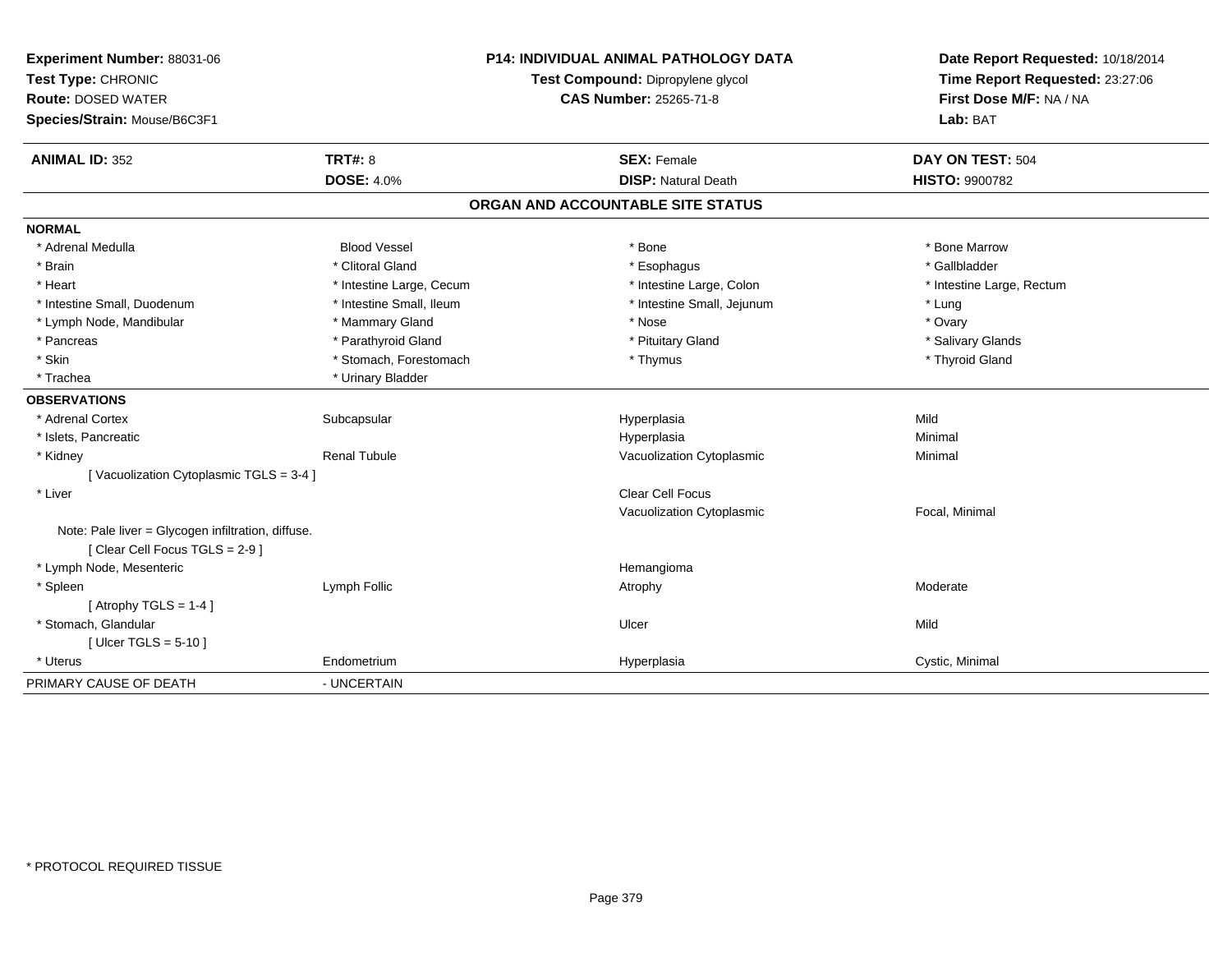| Experiment Number: 88031-06           | <b>P14: INDIVIDUAL ANIMAL PATHOLOGY DATA</b> |                                   | Date Report Requested: 10/18/2014<br>Time Report Requested: 23:27:06 |
|---------------------------------------|----------------------------------------------|-----------------------------------|----------------------------------------------------------------------|
| Test Type: CHRONIC                    |                                              | Test Compound: Dipropylene glycol |                                                                      |
| <b>Route: DOSED WATER</b>             |                                              | <b>CAS Number: 25265-71-8</b>     | First Dose M/F: NA / NA                                              |
| Species/Strain: Mouse/B6C3F1          |                                              |                                   | Lab: BAT                                                             |
|                                       |                                              |                                   |                                                                      |
| <b>ANIMAL ID: 353</b>                 | <b>TRT#: 8</b>                               | <b>SEX: Female</b>                | DAY ON TEST: 729                                                     |
|                                       | <b>DOSE: 4.0%</b>                            | <b>DISP: Terminal Sacrifice</b>   | <b>HISTO: 9900783</b>                                                |
|                                       |                                              | ORGAN AND ACCOUNTABLE SITE STATUS |                                                                      |
| <b>NORMAL</b>                         |                                              |                                   |                                                                      |
| * Adrenal Medulla                     | <b>Blood Vessel</b>                          | * Bone                            | * Bone Marrow                                                        |
| * Brain                               | * Clitoral Gland                             | * Esophagus                       | * Gallbladder                                                        |
| * Heart                               | * Intestine Large, Cecum                     | * Intestine Large, Colon          | * Intestine Large, Rectum                                            |
| * Intestine Small, Duodenum           | * Intestine Small, Ileum                     | * Intestine Small, Jejunum        | * Kidney                                                             |
| * Lung                                | * Lymph Node, Mandibular                     | * Lymph Node, Mesenteric          | * Mammary Gland                                                      |
| * Nose                                | * Ovary                                      | * Pancreas                        | * Pituitary Gland                                                    |
| * Salivary Glands                     | * Skin                                       | * Stomach, Forestomach            | * Stomach, Glandular                                                 |
| * Thymus                              | * Thyroid Gland                              | * Trachea                         | * Urinary Bladder                                                    |
| <b>MISSING</b>                        |                                              |                                   |                                                                      |
| * Parathyroid Gland                   |                                              |                                   |                                                                      |
| <b>OBSERVATIONS</b>                   |                                              |                                   |                                                                      |
| * Adrenal Cortex                      | Subcapsular                                  | Hyperplasia                       | Mild                                                                 |
| * Islets, Pancreatic                  |                                              | Hyperplasia                       | Minimal                                                              |
| * Liver                               |                                              | <b>Eosinophilic Focus</b>         |                                                                      |
|                                       |                                              | <b>Infiltration Cellular</b>      | Lymphocyte, Minimal                                                  |
|                                       |                                              | Inflammation                      | Chronic, Minimal                                                     |
| [ Eosinophilic Focus TGLS = 4-4,2-9 ] |                                              |                                   |                                                                      |
| * Spleen                              |                                              | Hematopoietic Cell Proliferation  | Minimal                                                              |
| * Uterus                              | Endometrium                                  | Hyperplasia                       | Cystic, Mild                                                         |
| [Hyperplasia TGLS = $3-7$ ]           |                                              |                                   |                                                                      |
| PRIMARY CAUSE OF DEATH                | ٠                                            |                                   |                                                                      |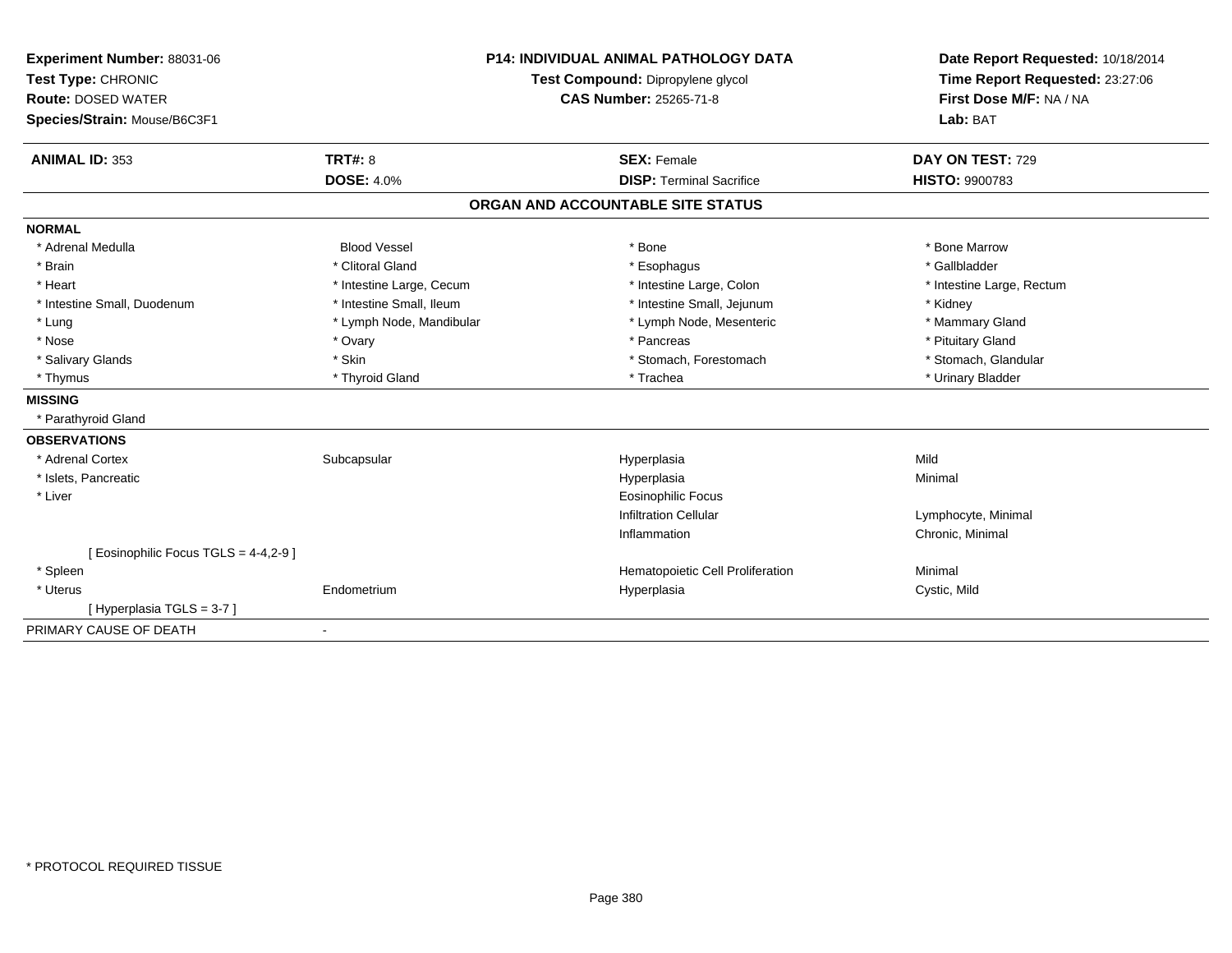| Experiment Number: 88031-06  | <b>P14: INDIVIDUAL ANIMAL PATHOLOGY DATA</b><br>Test Compound: Dipropylene glycol<br>CAS Number: 25265-71-8 |                                   | Date Report Requested: 10/18/2014                          |
|------------------------------|-------------------------------------------------------------------------------------------------------------|-----------------------------------|------------------------------------------------------------|
| Test Type: CHRONIC           |                                                                                                             |                                   | Time Report Requested: 23:27:06<br>First Dose M/F: NA / NA |
| <b>Route: DOSED WATER</b>    |                                                                                                             |                                   |                                                            |
| Species/Strain: Mouse/B6C3F1 |                                                                                                             |                                   | Lab: BAT                                                   |
| <b>ANIMAL ID: 354</b>        | TRT#: 8                                                                                                     | <b>SEX: Female</b>                | DAY ON TEST: 501                                           |
|                              | <b>DOSE: 4.0%</b>                                                                                           | <b>DISP:</b> Moribund Sacrifice   | <b>HISTO: 9900784</b>                                      |
|                              |                                                                                                             | ORGAN AND ACCOUNTABLE SITE STATUS |                                                            |
| <b>NORMAL</b>                |                                                                                                             |                                   |                                                            |
| * Adrenal Medulla            | <b>Blood Vessel</b>                                                                                         | * Bone                            | * Bone Marrow                                              |
| * Brain                      | * Clitoral Gland                                                                                            | * Esophagus                       | * Gallbladder                                              |
| * Heart                      | * Intestine Large, Cecum                                                                                    | * Intestine Large, Colon          | * Intestine Large, Rectum                                  |
| * Intestine Small, Duodenum  | * Intestine Small, Ileum                                                                                    | * Intestine Small, Jejunum        | * Islets, Pancreatic                                       |
| * Kidney                     | * Lung                                                                                                      | * Lymph Node, Mandibular          | * Lymph Node, Mesenteric                                   |
| * Mammary Gland              | * Pancreas                                                                                                  | * Parathyroid Gland               | * Pituitary Gland                                          |
| * Salivary Glands            | * Skin                                                                                                      | * Stomach, Glandular              | * Thymus                                                   |
| * Thyroid Gland              | * Trachea                                                                                                   | * Urinary Bladder                 |                                                            |
| <b>OBSERVATIONS</b>          |                                                                                                             |                                   |                                                            |
| * Adrenal Cortex             | Subcapsular                                                                                                 | Hyperplasia                       | Minimal                                                    |
| * Liver                      |                                                                                                             | Clear Cell Focus                  |                                                            |
|                              |                                                                                                             | Inflammation                      | Chronic, Minimal                                           |
|                              |                                                                                                             | Necrosis                          | Focal, Minimal                                             |
|                              |                                                                                                             | Vacuolization Cytoplasmic         | Focal, Minimal                                             |
| * Nose                       |                                                                                                             | Inflammation                      | Suppurative, Minimal                                       |
| * Ovary                      |                                                                                                             | Cyst                              | Minimal                                                    |
| [ $Cyst TGLS = 1-7$ ]        |                                                                                                             |                                   |                                                            |
| * Spleen                     | Lymph Follic                                                                                                | Atrophy                           | Moderate                                                   |
|                              |                                                                                                             | Hematopoietic Cell Proliferation  | Minimal                                                    |
| * Stomach, Forestomach       |                                                                                                             | Hemorrhage                        | Mild                                                       |
| * Uterus                     | Endometrium                                                                                                 | Hyperplasia                       | Cystic, Minimal                                            |
| PRIMARY CAUSE OF DEATH       | - UNCERTAIN                                                                                                 |                                   |                                                            |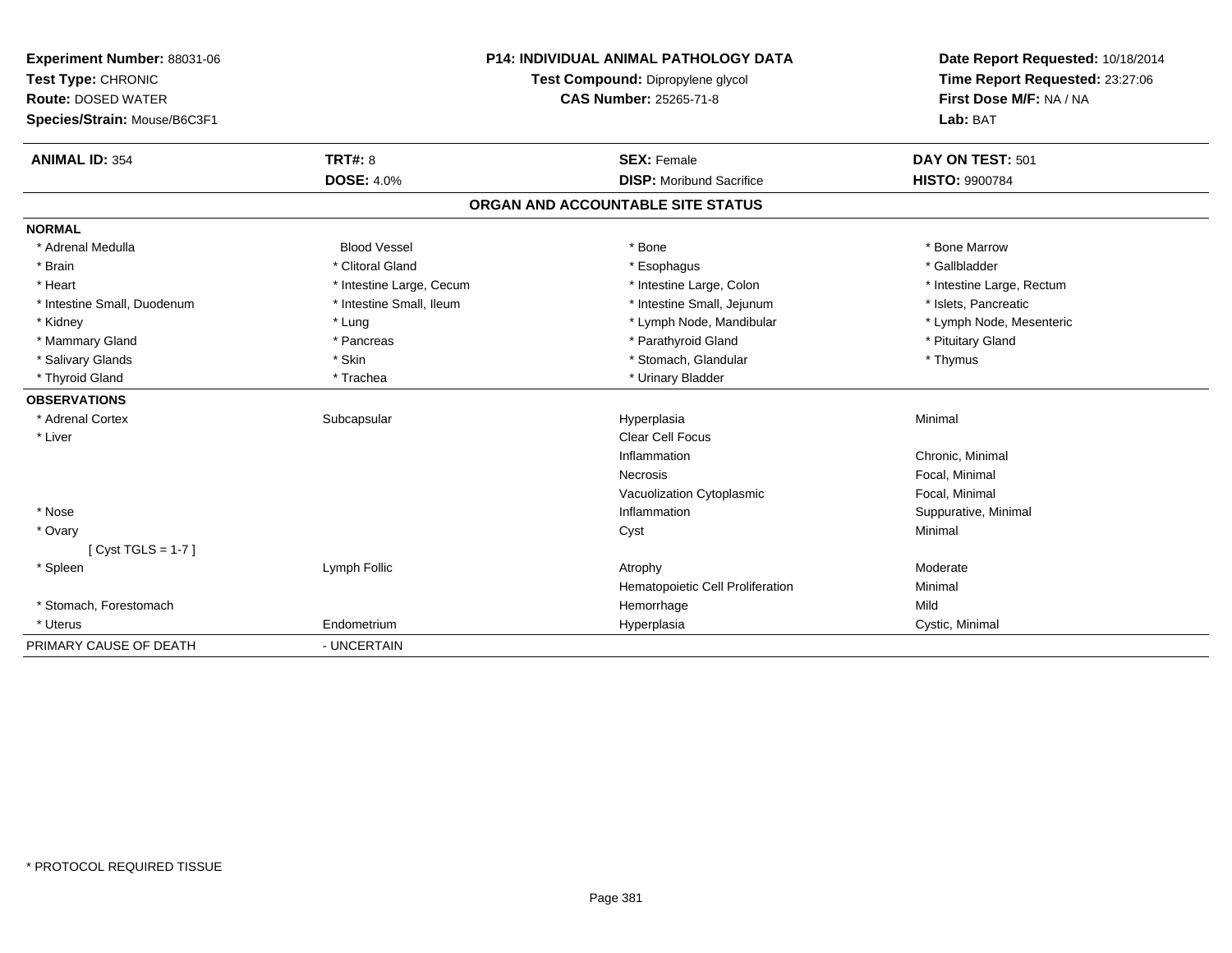| Experiment Number: 88031-06              | <b>P14: INDIVIDUAL ANIMAL PATHOLOGY DATA</b> |                                   | Date Report Requested: 10/18/2014                          |
|------------------------------------------|----------------------------------------------|-----------------------------------|------------------------------------------------------------|
| Test Type: CHRONIC                       |                                              | Test Compound: Dipropylene glycol | Time Report Requested: 23:27:06<br>First Dose M/F: NA / NA |
| <b>Route: DOSED WATER</b>                |                                              | <b>CAS Number: 25265-71-8</b>     |                                                            |
| Species/Strain: Mouse/B6C3F1             |                                              |                                   | Lab: BAT                                                   |
| <b>ANIMAL ID: 355</b>                    | TRT#: 8                                      | <b>SEX: Female</b>                | DAY ON TEST: 730                                           |
|                                          | <b>DOSE: 4.0%</b>                            | <b>DISP: Terminal Sacrifice</b>   | HISTO: 9900785                                             |
|                                          |                                              | ORGAN AND ACCOUNTABLE SITE STATUS |                                                            |
| <b>NORMAL</b>                            |                                              |                                   |                                                            |
| * Adrenal Cortex                         | * Adrenal Medulla                            | <b>Blood Vessel</b>               | * Bone                                                     |
| * Bone Marrow                            | * Brain                                      | * Clitoral Gland                  | * Esophagus                                                |
| * Gallbladder                            | * Heart                                      | * Intestine Large, Cecum          | * Intestine Large, Colon                                   |
| * Intestine Large, Rectum                | * Intestine Small, Duodenum                  | * Intestine Small, Ileum          | * Intestine Small, Jejunum                                 |
| * Islets, Pancreatic                     | * Lung                                       | * Lymph Node, Mandibular          | * Lymph Node, Mesenteric                                   |
| * Mammary Gland                          | * Nose                                       | * Ovary                           | * Pancreas                                                 |
| * Pituitary Gland                        | * Salivary Glands                            | * Skin                            | * Stomach, Forestomach                                     |
| * Stomach, Glandular                     | * Thymus                                     | * Thyroid Gland                   | * Trachea                                                  |
| * Urinary Bladder                        |                                              |                                   |                                                            |
| <b>MISSING</b>                           |                                              |                                   |                                                            |
| * Parathyroid Gland                      |                                              |                                   |                                                            |
| <b>OBSERVATIONS</b>                      |                                              |                                   |                                                            |
| * Kidney                                 |                                              | Infarct                           | Mild                                                       |
| * Liver                                  |                                              | <b>Eosinophilic Focus</b>         |                                                            |
|                                          |                                              | Hepatocellular Carcinoma          |                                                            |
|                                          |                                              | <b>Infiltration Cellular</b>      | Lymphocyte, Minimal                                        |
|                                          |                                              | Inflammation                      | Chronic, Minimal                                           |
|                                          |                                              | Vacuolization Cytoplasmic         | Focal, Minimal                                             |
| [ Eosinophilic Focus TGLS = 3-3+4+5+9 ]  |                                              |                                   |                                                            |
| [ Hepatocellular Carcinoma TGLS = 1-10 ] |                                              |                                   |                                                            |
| * Spleen                                 | Lymph Follic                                 | Hyperplasia                       | Moderate                                                   |
| [Hyperplasia TGLS = $2-4$ ]              |                                              |                                   |                                                            |
| * Uterus                                 | Endometrium                                  | Hyperplasia                       | Cystic, Mild                                               |
| PRIMARY CAUSE OF DEATH                   | $\blacksquare$                               |                                   |                                                            |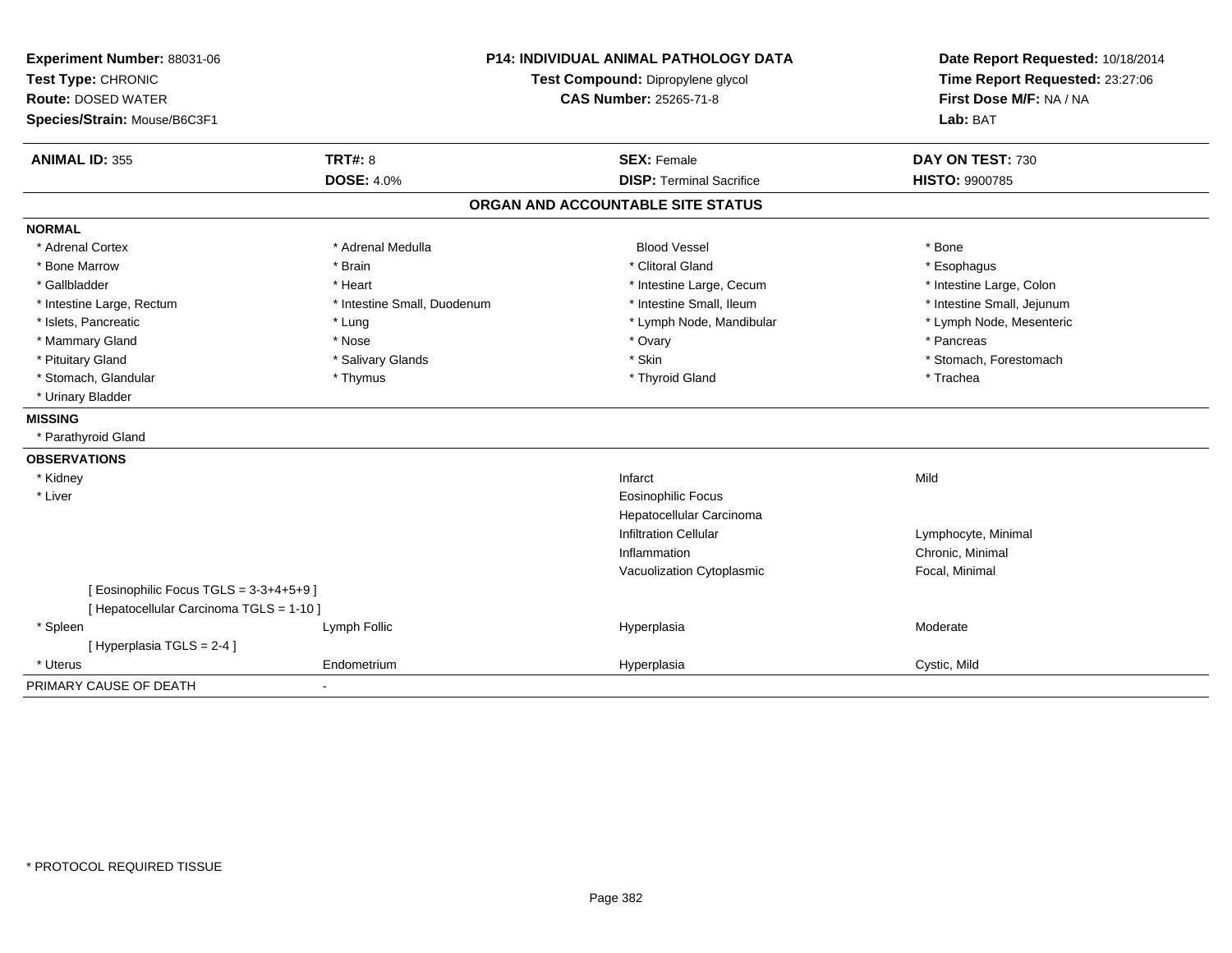| Experiment Number: 88031-06           | <b>P14: INDIVIDUAL ANIMAL PATHOLOGY DATA</b> |                                   | Date Report Requested: 10/18/2014                          |
|---------------------------------------|----------------------------------------------|-----------------------------------|------------------------------------------------------------|
| Test Type: CHRONIC                    |                                              | Test Compound: Dipropylene glycol | Time Report Requested: 23:27:06<br>First Dose M/F: NA / NA |
| <b>Route: DOSED WATER</b>             |                                              | <b>CAS Number: 25265-71-8</b>     |                                                            |
| Species/Strain: Mouse/B6C3F1          |                                              |                                   | Lab: BAT                                                   |
| <b>ANIMAL ID: 356</b>                 | <b>TRT#: 8</b>                               | <b>SEX: Female</b>                | DAY ON TEST: 729                                           |
|                                       | <b>DOSE: 4.0%</b>                            | <b>DISP: Terminal Sacrifice</b>   | <b>HISTO: 9900786</b>                                      |
|                                       |                                              | ORGAN AND ACCOUNTABLE SITE STATUS |                                                            |
| <b>NORMAL</b>                         |                                              |                                   |                                                            |
| * Adrenal Medulla                     | <b>Blood Vessel</b>                          | * Bone                            | * Bone Marrow                                              |
| * Brain                               | * Clitoral Gland                             | * Esophagus                       | * Gallbladder                                              |
| * Heart                               | * Intestine Large, Cecum                     | * Intestine Large, Colon          | * Intestine Large, Rectum                                  |
| * Intestine Small, Duodenum           | * Intestine Small, Ileum                     | * Intestine Small, Jejunum        | * Islets, Pancreatic                                       |
| * Kidney                              | * Lymph Node, Mandibular                     | * Lymph Node, Mesenteric          | * Mammary Gland                                            |
| * Nose                                | * Pancreas                                   | * Parathyroid Gland               | * Salivary Glands                                          |
| * Skin                                | * Stomach, Forestomach                       | * Stomach, Glandular              | * Thymus                                                   |
| * Thyroid Gland                       | * Trachea                                    | * Urinary Bladder                 |                                                            |
| <b>MISSING</b>                        |                                              |                                   |                                                            |
| * Pituitary Gland                     |                                              |                                   |                                                            |
| <b>OBSERVATIONS</b>                   |                                              |                                   |                                                            |
| * Adrenal Cortex                      | Subcapsular                                  | Hyperplasia                       | Minimal                                                    |
| * Liver                               |                                              | <b>Eosinophilic Focus</b>         |                                                            |
|                                       |                                              | <b>Infiltration Cellular</b>      | Lymphocyte, Minimal                                        |
|                                       |                                              | Inflammation                      | Chronic, Minimal                                           |
| [ Eosinophilic Focus TGLS = 2,3-4+5 ] |                                              |                                   |                                                            |
| * Lung                                |                                              | Inflammation                      | Chronic, Focal, Minimal                                    |
| Mesentery                             | Fat                                          | Necrosis                          | Mild                                                       |
| [ Necrosis TGLS = $1-9$ ]             |                                              |                                   |                                                            |
| * Ovary                               |                                              | Cyst                              | Minimal                                                    |
| * Spleen                              |                                              | Hematopoietic Cell Proliferation  | Moderate                                                   |
| * Uterus                              | Endometrium                                  | Hyperplasia                       | Cystic, Mild                                               |
| PRIMARY CAUSE OF DEATH                | $\blacksquare$                               |                                   |                                                            |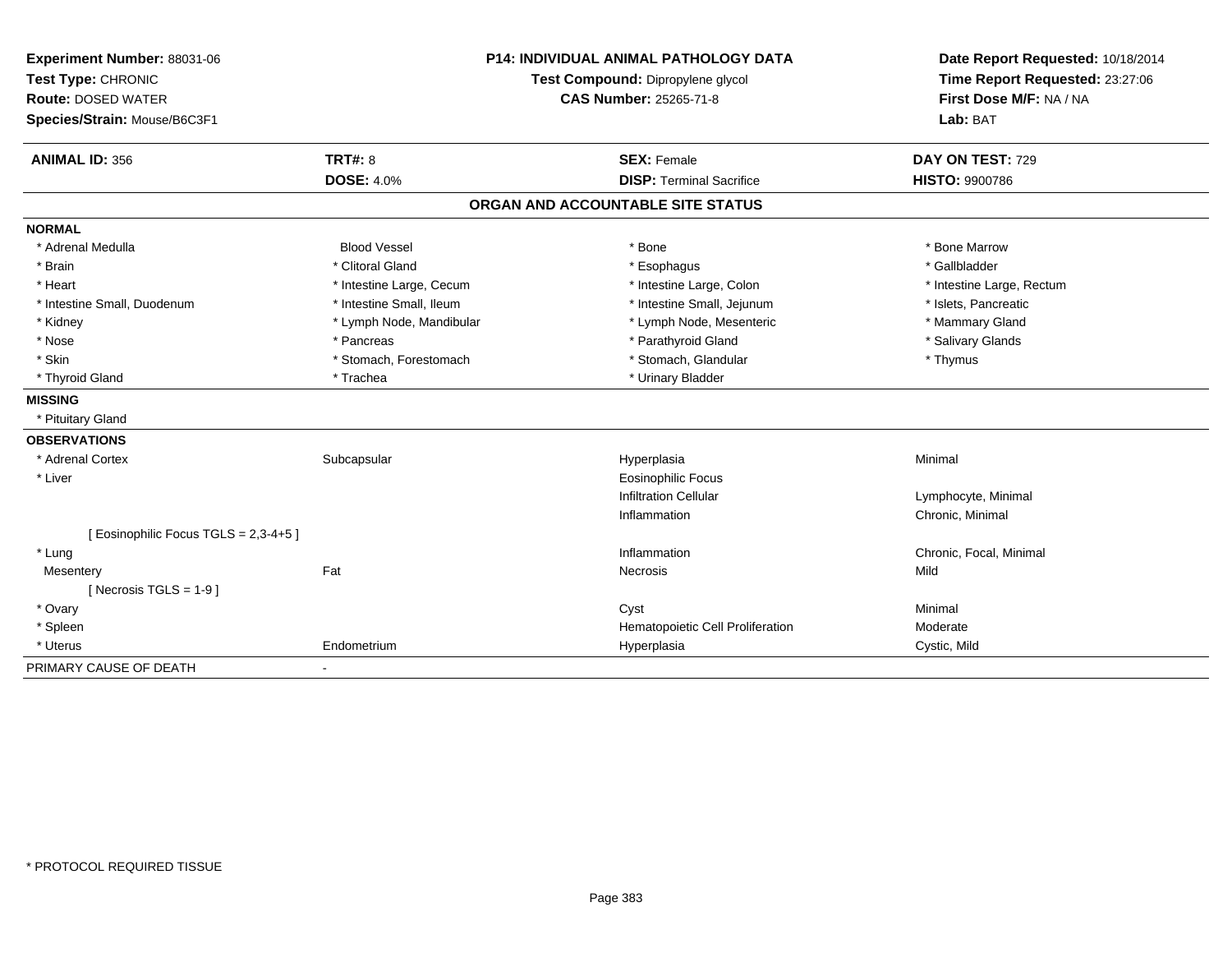| Experiment Number: 88031-06<br>Test Type: CHRONIC<br><b>Route: DOSED WATER</b><br>Species/Strain: Mouse/B6C3F1<br><b>ANIMAL ID: 357</b> | TRT#: 8<br><b>DOSE: 4.0%</b> | <b>P14: INDIVIDUAL ANIMAL PATHOLOGY DATA</b><br>Test Compound: Dipropylene glycol<br><b>CAS Number: 25265-71-8</b><br><b>SEX: Female</b><br><b>DISP: Natural Death</b> | Date Report Requested: 10/18/2014<br>Time Report Requested: 23:27:06<br>First Dose M/F: NA / NA<br>Lab: BAT<br>DAY ON TEST: 728<br><b>HISTO: 9900787</b> |
|-----------------------------------------------------------------------------------------------------------------------------------------|------------------------------|------------------------------------------------------------------------------------------------------------------------------------------------------------------------|----------------------------------------------------------------------------------------------------------------------------------------------------------|
|                                                                                                                                         |                              | ORGAN AND ACCOUNTABLE SITE STATUS                                                                                                                                      |                                                                                                                                                          |
| <b>NORMAL</b>                                                                                                                           |                              |                                                                                                                                                                        |                                                                                                                                                          |
| * Adrenal Medulla                                                                                                                       | <b>Blood Vessel</b>          | * Bone                                                                                                                                                                 | * Bone Marrow                                                                                                                                            |
| * Brain                                                                                                                                 | * Clitoral Gland             | * Esophagus                                                                                                                                                            | * Gallbladder                                                                                                                                            |
| * Heart                                                                                                                                 | * Intestine Large, Cecum     | * Intestine Large, Colon                                                                                                                                               | * Intestine Large, Rectum                                                                                                                                |
| * Intestine Small, Duodenum                                                                                                             | * Intestine Small, Ileum     | * Intestine Small, Jejunum                                                                                                                                             | * Kidney                                                                                                                                                 |
| * Liver                                                                                                                                 | * Lung                       | * Lymph Node, Mandibular                                                                                                                                               | * Lymph Node, Mesenteric                                                                                                                                 |
| * Mammary Gland                                                                                                                         | * Nose                       | * Ovary                                                                                                                                                                | * Pancreas                                                                                                                                               |
| * Parathyroid Gland                                                                                                                     | * Pituitary Gland            | * Salivary Glands                                                                                                                                                      | * Stomach, Forestomach                                                                                                                                   |
| * Stomach, Glandular                                                                                                                    | * Thymus                     | * Thyroid Gland                                                                                                                                                        | * Trachea                                                                                                                                                |
| * Urinary Bladder                                                                                                                       | * Uterus                     |                                                                                                                                                                        |                                                                                                                                                          |
| <b>OBSERVATIONS</b>                                                                                                                     |                              |                                                                                                                                                                        |                                                                                                                                                          |
| * Adrenal Cortex                                                                                                                        | Subcapsular                  | Hyperplasia                                                                                                                                                            | Minimal                                                                                                                                                  |
| * Islets, Pancreatic                                                                                                                    |                              | Hyperplasia                                                                                                                                                            | Minimal                                                                                                                                                  |
| Mesentery                                                                                                                               | Fat                          | Necrosis                                                                                                                                                               | Minimal                                                                                                                                                  |
| [ Necrosis TGLS = $3-10$ ]                                                                                                              |                              |                                                                                                                                                                        |                                                                                                                                                          |
| * Skin                                                                                                                                  | <b>Subcut Tiss</b>           | Sarcoma                                                                                                                                                                |                                                                                                                                                          |
| [Sarcoma TGLS = $1-9$ ]                                                                                                                 |                              |                                                                                                                                                                        |                                                                                                                                                          |
| * Spleen                                                                                                                                | Lymph Follic                 | Atrophy                                                                                                                                                                | Marked                                                                                                                                                   |
|                                                                                                                                         |                              | Hematopoietic Cell Proliferation                                                                                                                                       | Mild                                                                                                                                                     |
| [Atrophy TGLS = 2-4]                                                                                                                    |                              |                                                                                                                                                                        |                                                                                                                                                          |
| PRIMARY CAUSE OF DEATH                                                                                                                  | - Skin Subcut Tiss Sarcoma   |                                                                                                                                                                        |                                                                                                                                                          |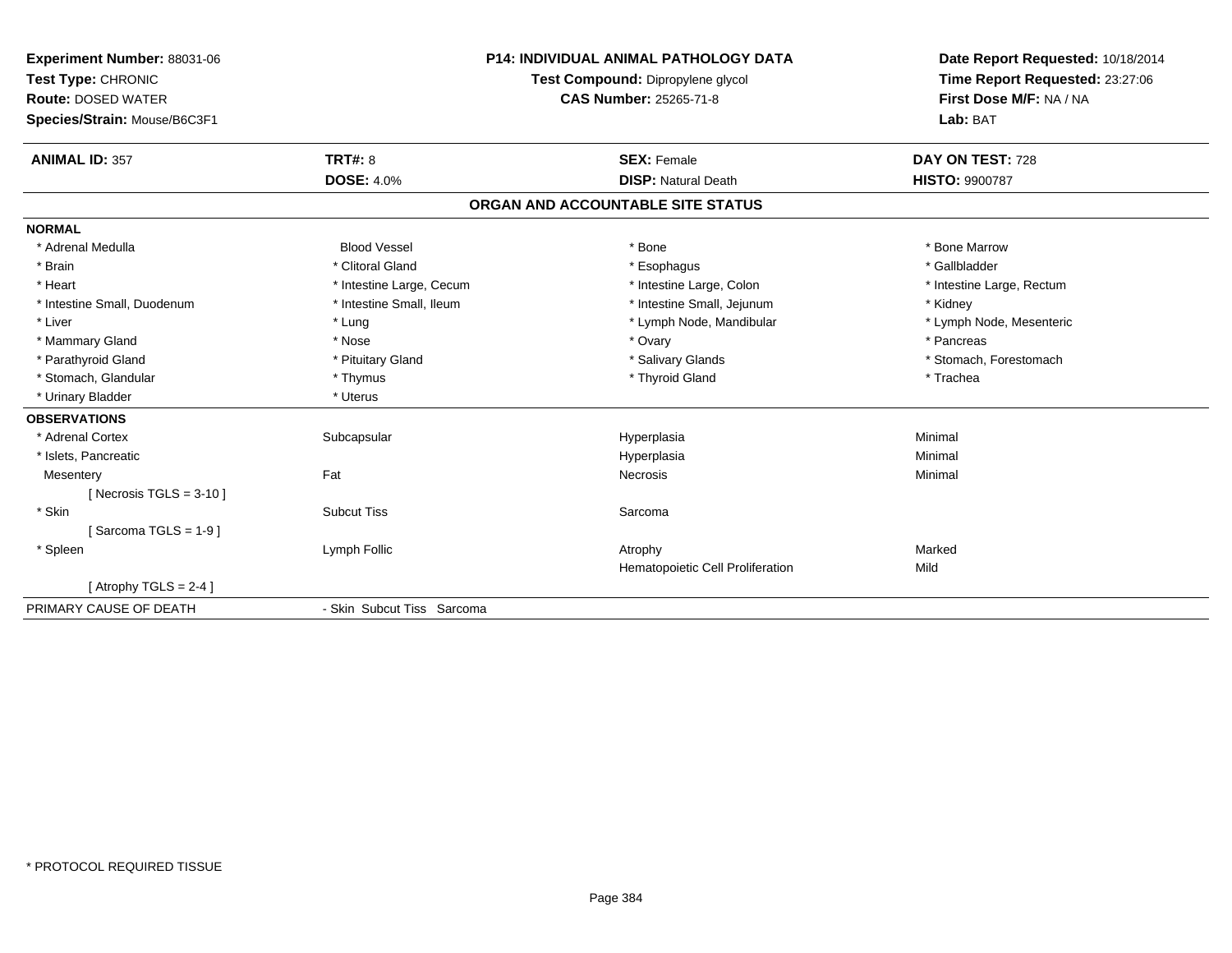| Experiment Number: 88031-06<br>Test Type: CHRONIC<br><b>Route: DOSED WATER</b><br>Species/Strain: Mouse/B6C3F1 |                          | <b>P14: INDIVIDUAL ANIMAL PATHOLOGY DATA</b><br>Test Compound: Dipropylene glycol<br><b>CAS Number: 25265-71-8</b> | Date Report Requested: 10/18/2014<br>Time Report Requested: 23:27:06<br>First Dose M/F: NA / NA<br>Lab: BAT |  |
|----------------------------------------------------------------------------------------------------------------|--------------------------|--------------------------------------------------------------------------------------------------------------------|-------------------------------------------------------------------------------------------------------------|--|
| <b>ANIMAL ID: 358</b>                                                                                          | <b>TRT#: 8</b>           | <b>SEX: Female</b>                                                                                                 | DAY ON TEST: 647                                                                                            |  |
|                                                                                                                | <b>DOSE: 4.0%</b>        | <b>DISP: Natural Death</b>                                                                                         | <b>HISTO: 9900788</b>                                                                                       |  |
|                                                                                                                |                          | ORGAN AND ACCOUNTABLE SITE STATUS                                                                                  |                                                                                                             |  |
| <b>NORMAL</b>                                                                                                  |                          |                                                                                                                    |                                                                                                             |  |
| * Adrenal Medulla                                                                                              | <b>Blood Vessel</b>      | * Bone                                                                                                             | * Bone Marrow                                                                                               |  |
| * Brain                                                                                                        | * Clitoral Gland         | * Esophagus                                                                                                        | * Gallbladder                                                                                               |  |
| * Heart                                                                                                        | * Intestine Large, Cecum | * Intestine Large, Colon                                                                                           | * Intestine Large, Rectum                                                                                   |  |
| * Intestine Small, Duodenum                                                                                    | * Intestine Small, Ileum | * Intestine Small, Jejunum                                                                                         | * Islets, Pancreatic                                                                                        |  |
| * Kidney                                                                                                       | * Liver                  | * Lymph Node, Mandibular                                                                                           | * Lymph Node, Mesenteric                                                                                    |  |
| * Mammary Gland                                                                                                | * Nose                   | * Ovary                                                                                                            | * Pancreas                                                                                                  |  |
| * Pituitary Gland                                                                                              | * Salivary Glands        | * Skin                                                                                                             | * Spleen                                                                                                    |  |
| * Stomach, Forestomach                                                                                         | * Thymus                 | * Thyroid Gland                                                                                                    | * Trachea                                                                                                   |  |
| * Urinary Bladder                                                                                              | * Uterus                 |                                                                                                                    |                                                                                                             |  |
| <b>MISSING</b>                                                                                                 |                          |                                                                                                                    |                                                                                                             |  |
| * Parathyroid Gland                                                                                            |                          |                                                                                                                    |                                                                                                             |  |
| <b>OBSERVATIONS</b>                                                                                            |                          |                                                                                                                    |                                                                                                             |  |
| * Adrenal Cortex                                                                                               | Subcapsular              | Hyperplasia                                                                                                        | Minimal                                                                                                     |  |
| * Lung                                                                                                         |                          | Congestion                                                                                                         | Moderate                                                                                                    |  |
| [Congestion TGLS = 1-3]                                                                                        |                          |                                                                                                                    |                                                                                                             |  |
| * Stomach, Glandular                                                                                           |                          | Ulcer                                                                                                              | Mild                                                                                                        |  |
| PRIMARY CAUSE OF DEATH                                                                                         | - UNCERTAIN              |                                                                                                                    |                                                                                                             |  |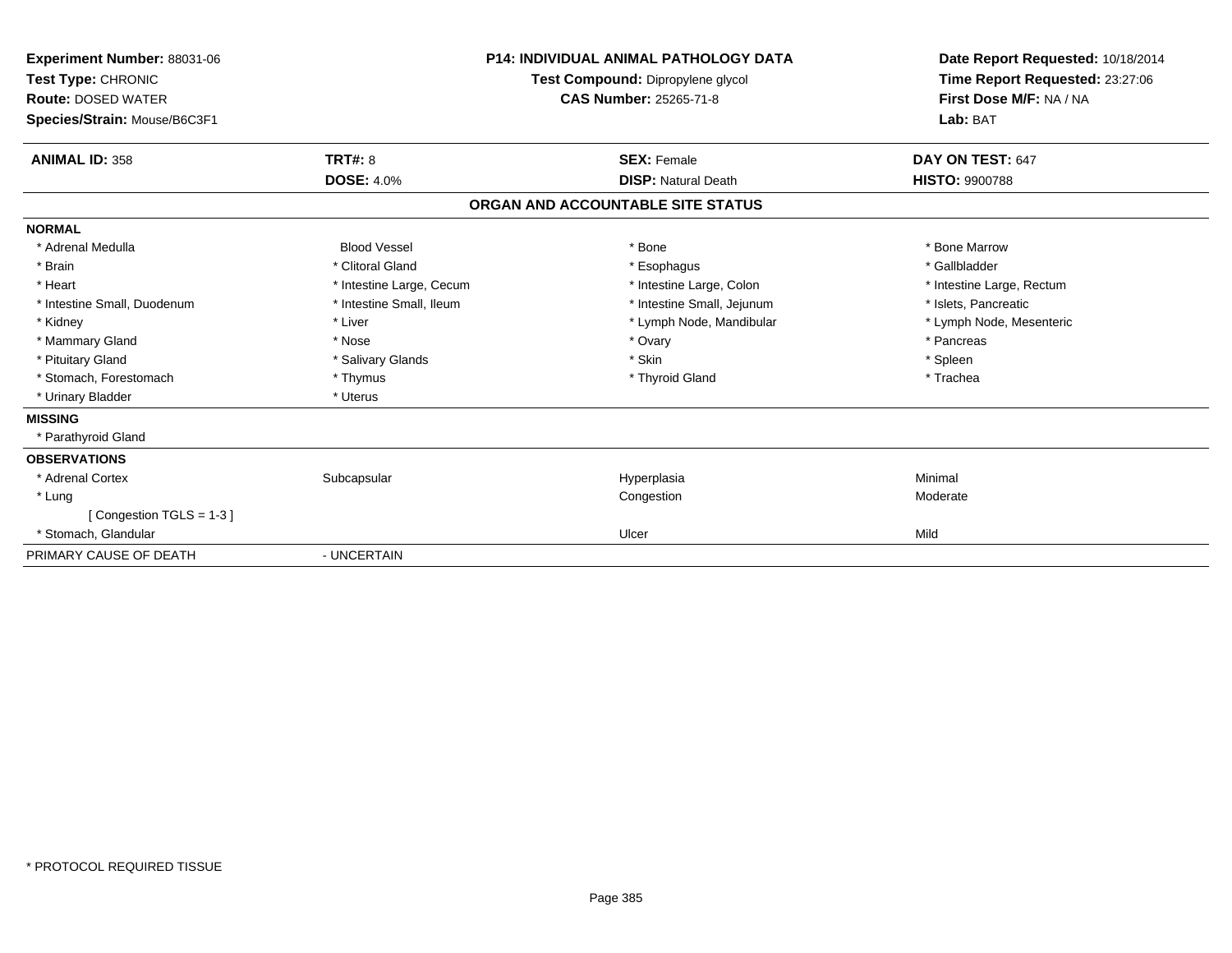| Experiment Number: 88031-06<br>Test Type: CHRONIC<br><b>Route: DOSED WATER</b><br>Species/Strain: Mouse/B6C3F1 |                          | <b>P14: INDIVIDUAL ANIMAL PATHOLOGY DATA</b><br>Test Compound: Dipropylene glycol<br><b>CAS Number: 25265-71-8</b> | Date Report Requested: 10/18/2014<br>Time Report Requested: 23:27:06<br>First Dose M/F: NA / NA<br>Lab: BAT |  |
|----------------------------------------------------------------------------------------------------------------|--------------------------|--------------------------------------------------------------------------------------------------------------------|-------------------------------------------------------------------------------------------------------------|--|
| <b>ANIMAL ID: 359</b>                                                                                          | <b>TRT#: 8</b>           | <b>SEX: Female</b>                                                                                                 | DAY ON TEST: 729                                                                                            |  |
|                                                                                                                | <b>DOSE: 4.0%</b>        | <b>DISP: Terminal Sacrifice</b>                                                                                    | <b>HISTO: 9900789</b>                                                                                       |  |
|                                                                                                                |                          | ORGAN AND ACCOUNTABLE SITE STATUS                                                                                  |                                                                                                             |  |
| <b>NORMAL</b>                                                                                                  |                          |                                                                                                                    |                                                                                                             |  |
| * Adrenal Medulla                                                                                              | <b>Blood Vessel</b>      | * Bone                                                                                                             | * Bone Marrow                                                                                               |  |
| * Brain                                                                                                        | * Clitoral Gland         | * Esophagus                                                                                                        | * Gallbladder                                                                                               |  |
| * Heart                                                                                                        | * Intestine Large, Cecum | * Intestine Large, Colon                                                                                           | * Intestine Large, Rectum                                                                                   |  |
| * Intestine Small, Duodenum                                                                                    | * Intestine Small, Ileum | * Kidney                                                                                                           | * Lymph Node, Mandibular                                                                                    |  |
| * Mammary Gland                                                                                                | * Nose                   | * Pancreas                                                                                                         | * Parathyroid Gland                                                                                         |  |
| * Pituitary Gland                                                                                              | * Salivary Glands        | * Skin                                                                                                             | * Spleen                                                                                                    |  |
| * Stomach, Forestomach                                                                                         | * Stomach, Glandular     | * Thymus                                                                                                           | * Thyroid Gland                                                                                             |  |
| * Trachea                                                                                                      | * Urinary Bladder        |                                                                                                                    |                                                                                                             |  |
| <b>OBSERVATIONS</b>                                                                                            |                          |                                                                                                                    |                                                                                                             |  |
| * Adrenal Cortex                                                                                               | Subcapsular              | Hyperplasia                                                                                                        | Mild                                                                                                        |  |
| * Intestine Small, Jejunum                                                                                     | Peyers Patch             | Hyperplasia                                                                                                        | Lymphoid, Moderate                                                                                          |  |
| [Hyperplasia TGLS = 4-5]                                                                                       |                          |                                                                                                                    |                                                                                                             |  |
| * Islets, Pancreatic                                                                                           |                          | Hyperplasia                                                                                                        | Minimal                                                                                                     |  |
| * Liver                                                                                                        |                          | <b>Eosinophilic Focus</b>                                                                                          |                                                                                                             |  |
|                                                                                                                |                          | <b>Infiltration Cellular</b>                                                                                       | Lymphocyte, Minimal                                                                                         |  |
|                                                                                                                |                          | Inflammation                                                                                                       | Chronic, Minimal                                                                                            |  |
|                                                                                                                |                          | <b>Mixed Cell Focus</b>                                                                                            |                                                                                                             |  |
| [Eosinophilic Focus TGLS = 3-9]<br>[Mixed Cell Focus TGLS = 2-3]                                               |                          |                                                                                                                    |                                                                                                             |  |
| * Lung                                                                                                         | Alveolar Epith           | Hyperplasia                                                                                                        | Focal, Minimal                                                                                              |  |
| * Lymph Node, Mesenteric<br>[Hyperplasia TGLS = 5-5]                                                           |                          | Hyperplasia                                                                                                        | Lymphoid, Mild                                                                                              |  |
| * Ovary                                                                                                        |                          | Angiectasis                                                                                                        | Marked                                                                                                      |  |
| * Uterus                                                                                                       | Endometrium              | Hyperplasia                                                                                                        | Cystic, Minimal                                                                                             |  |
| [Hyperplasia TGLS = 1-7]                                                                                       |                          |                                                                                                                    |                                                                                                             |  |
| PRIMARY CAUSE OF DEATH                                                                                         | $\blacksquare$           |                                                                                                                    |                                                                                                             |  |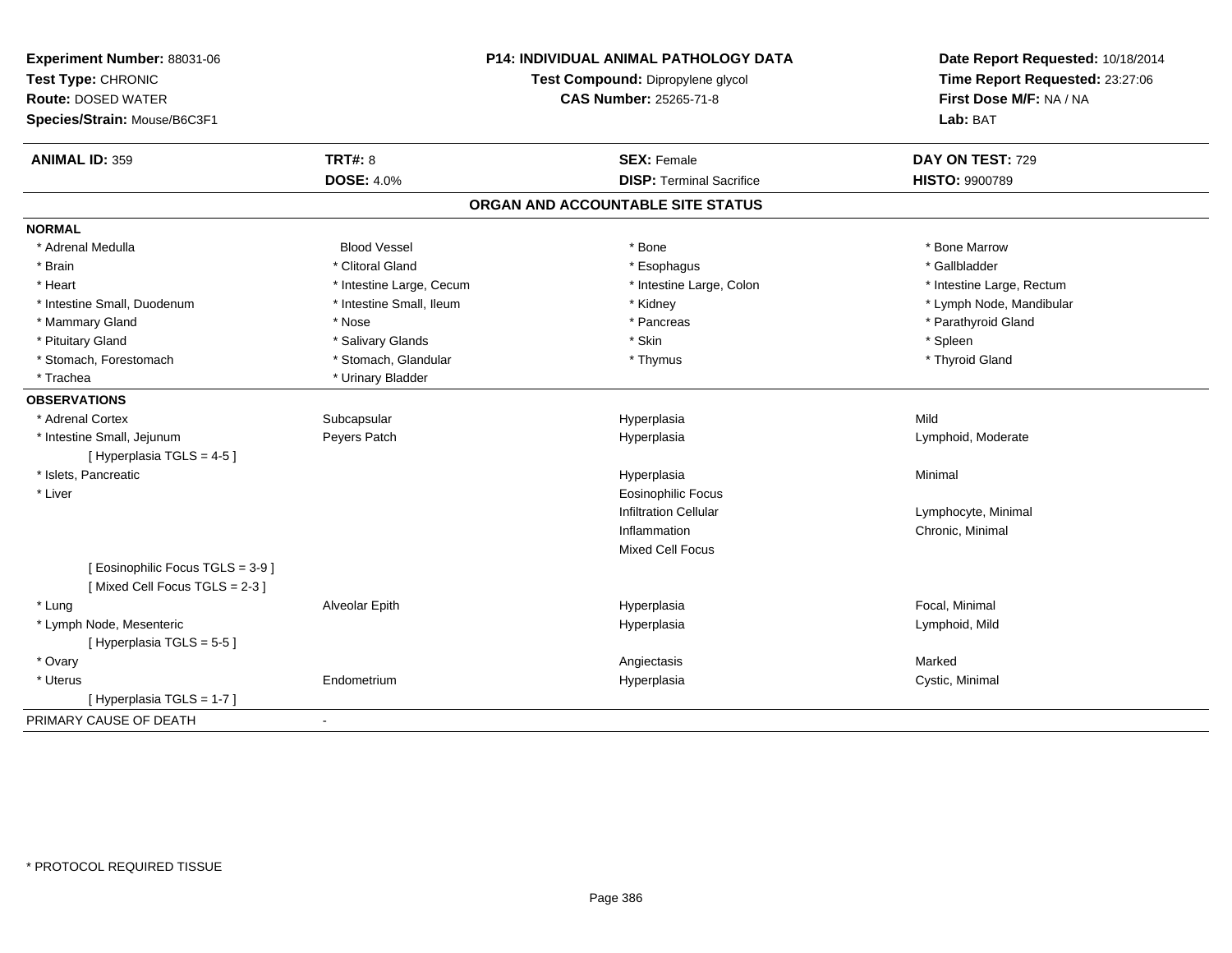| Experiment Number: 88031-06<br>Test Type: CHRONIC<br><b>Route: DOSED WATER</b><br>Species/Strain: Mouse/B6C3F1 |                          | <b>P14: INDIVIDUAL ANIMAL PATHOLOGY DATA</b><br>Test Compound: Dipropylene glycol<br><b>CAS Number: 25265-71-8</b> | Date Report Requested: 10/18/2014<br>Time Report Requested: 23:27:06<br>First Dose M/F: NA / NA<br>Lab: BAT |  |
|----------------------------------------------------------------------------------------------------------------|--------------------------|--------------------------------------------------------------------------------------------------------------------|-------------------------------------------------------------------------------------------------------------|--|
| <b>ANIMAL ID: 360</b>                                                                                          | <b>TRT#: 8</b>           | <b>SEX: Female</b>                                                                                                 | DAY ON TEST: 728                                                                                            |  |
|                                                                                                                | <b>DOSE: 4.0%</b>        | <b>DISP: Terminal Sacrifice</b>                                                                                    | <b>HISTO: 9900790</b>                                                                                       |  |
|                                                                                                                |                          | ORGAN AND ACCOUNTABLE SITE STATUS                                                                                  |                                                                                                             |  |
| <b>NORMAL</b>                                                                                                  |                          |                                                                                                                    |                                                                                                             |  |
| * Adrenal Medulla                                                                                              | <b>Blood Vessel</b>      | * Bone                                                                                                             | * Bone Marrow                                                                                               |  |
| * Brain                                                                                                        | * Clitoral Gland         | * Esophagus                                                                                                        | * Gallbladder                                                                                               |  |
| * Heart                                                                                                        | * Intestine Large, Cecum | * Intestine Large, Colon                                                                                           | * Intestine Large, Rectum                                                                                   |  |
| * Intestine Small, Duodenum                                                                                    | * Intestine Small, Ileum | * Intestine Small, Jejunum                                                                                         | * Islets, Pancreatic                                                                                        |  |
| * Kidney                                                                                                       | * Lymph Node, Mandibular | * Lymph Node, Mesenteric                                                                                           | * Mammary Gland                                                                                             |  |
| * Nose                                                                                                         | * Ovary                  | * Pancreas                                                                                                         | * Parathyroid Gland                                                                                         |  |
| * Pituitary Gland                                                                                              | * Salivary Glands        | * Skin                                                                                                             | * Stomach, Forestomach                                                                                      |  |
| * Stomach, Glandular                                                                                           | * Thymus                 | * Thyroid Gland                                                                                                    | * Trachea                                                                                                   |  |
| * Urinary Bladder                                                                                              |                          |                                                                                                                    |                                                                                                             |  |
| <b>OBSERVATIONS</b>                                                                                            |                          |                                                                                                                    |                                                                                                             |  |
| * Adrenal Cortex                                                                                               | Subcapsular              | Hyperplasia                                                                                                        | Minimal                                                                                                     |  |
| * Liver                                                                                                        |                          | Hepatocellular Adenoma                                                                                             |                                                                                                             |  |
|                                                                                                                |                          | <b>Infiltration Cellular</b>                                                                                       | Lymphocyte, Minimal                                                                                         |  |
|                                                                                                                |                          | Inflammation                                                                                                       | Chronic, Minimal                                                                                            |  |
|                                                                                                                |                          | Mixed Cell Focus                                                                                                   |                                                                                                             |  |
| [ Hepatocellular Adenoma TGLS = 2-10 ]                                                                         |                          |                                                                                                                    |                                                                                                             |  |
| [Mixed Cell Focus TGLS = $3,5-11+4$ ]                                                                          |                          |                                                                                                                    |                                                                                                             |  |
| * Lung                                                                                                         |                          | Alveolar/Bronchiolar Adenoma                                                                                       |                                                                                                             |  |
| [Alveolar/Bronchiolar Adenoma TGLS = 6-9]                                                                      |                          |                                                                                                                    |                                                                                                             |  |
| * Spleen                                                                                                       |                          | Hematopoietic Cell Proliferation                                                                                   | Mild                                                                                                        |  |
| * Uterus                                                                                                       | Endometrium              | Hyperplasia                                                                                                        | Cystic, Minimal                                                                                             |  |
| [ Hyperplasia TGLS = 1-7 ]                                                                                     |                          |                                                                                                                    |                                                                                                             |  |
| PRIMARY CAUSE OF DEATH                                                                                         |                          |                                                                                                                    |                                                                                                             |  |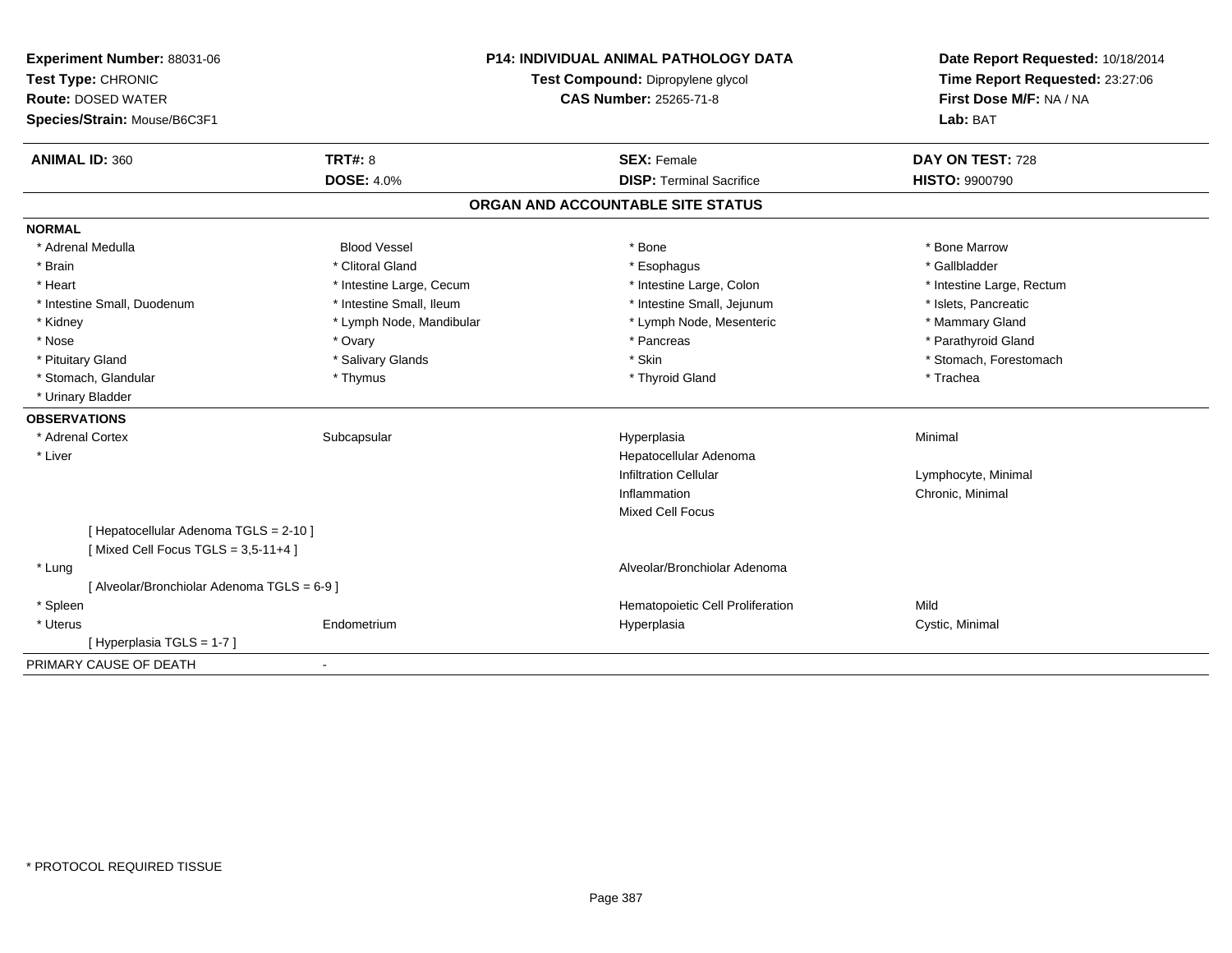| <b>Experiment Number: 88031-06</b><br>Test Type: CHRONIC<br><b>Route: DOSED WATER</b><br>Species/Strain: Mouse/B6C3F1 | <b>P14: INDIVIDUAL ANIMAL PATHOLOGY DATA</b><br>Test Compound: Dipropylene glycol<br><b>CAS Number: 25265-71-8</b> |                                   | Date Report Requested: 10/18/2014<br>Time Report Requested: 23:27:06<br>First Dose M/F: NA / NA<br>Lab: BAT |
|-----------------------------------------------------------------------------------------------------------------------|--------------------------------------------------------------------------------------------------------------------|-----------------------------------|-------------------------------------------------------------------------------------------------------------|
| <b>ANIMAL ID: 361</b>                                                                                                 | TRT#: 8                                                                                                            | <b>SEX: Female</b>                | DAY ON TEST: 542                                                                                            |
|                                                                                                                       | <b>DOSE: 4.0%</b>                                                                                                  | <b>DISP: Accidentally Killed</b>  | <b>HISTO: 9900791</b>                                                                                       |
|                                                                                                                       |                                                                                                                    | ORGAN AND ACCOUNTABLE SITE STATUS |                                                                                                             |
| <b>NORMAL</b>                                                                                                         |                                                                                                                    |                                   |                                                                                                             |
| * Adrenal Medulla                                                                                                     | <b>Blood Vessel</b>                                                                                                | * Bone                            | * Bone Marrow                                                                                               |
| * Brain                                                                                                               | * Clitoral Gland                                                                                                   | * Esophagus                       | * Gallbladder                                                                                               |
| * Heart                                                                                                               | * Intestine Large, Cecum                                                                                           | * Intestine Large, Colon          | * Intestine Large, Rectum                                                                                   |
| * Intestine Small, Duodenum                                                                                           | * Intestine Small, Ileum                                                                                           | * Intestine Small, Jejunum        | * Kidney                                                                                                    |
| * Lymph Node, Mandibular                                                                                              | * Lymph Node, Mesenteric                                                                                           | * Mammary Gland                   | * Nose                                                                                                      |
| * Ovary                                                                                                               | * Pancreas                                                                                                         | * Parathyroid Gland               | * Pituitary Gland                                                                                           |
| * Salivary Glands                                                                                                     | * Skin                                                                                                             | * Stomach, Forestomach            | * Stomach, Glandular                                                                                        |
| * Thymus                                                                                                              | * Thyroid Gland                                                                                                    | * Trachea                         | * Urinary Bladder                                                                                           |
| <b>OBSERVATIONS</b>                                                                                                   |                                                                                                                    |                                   |                                                                                                             |
| * Adrenal Cortex                                                                                                      | Subcapsular                                                                                                        | Hyperplasia                       | Minimal                                                                                                     |
| * Islets, Pancreatic                                                                                                  |                                                                                                                    | Hyperplasia                       | Minimal                                                                                                     |
| * Liver                                                                                                               |                                                                                                                    | <b>Mixed Cell Focus</b>           |                                                                                                             |
| [Mixed Cell Focus TGLS = 2-5]                                                                                         |                                                                                                                    |                                   |                                                                                                             |
| * Lung                                                                                                                | <b>Bronchus</b>                                                                                                    | Foreign Body                      |                                                                                                             |
|                                                                                                                       | <b>Bronchus</b>                                                                                                    | Inflammation                      | Acute, Moderate                                                                                             |
| * Spleen                                                                                                              | Lymph Follic                                                                                                       | Atrophy                           | Moderate                                                                                                    |
| * Uterus                                                                                                              | Endometrium                                                                                                        | Hyperplasia                       | Cystic, Minimal                                                                                             |
| PRIMARY CAUSE OF DEATH                                                                                                | - Lung Bronchus Inflammation                                                                                       |                                   |                                                                                                             |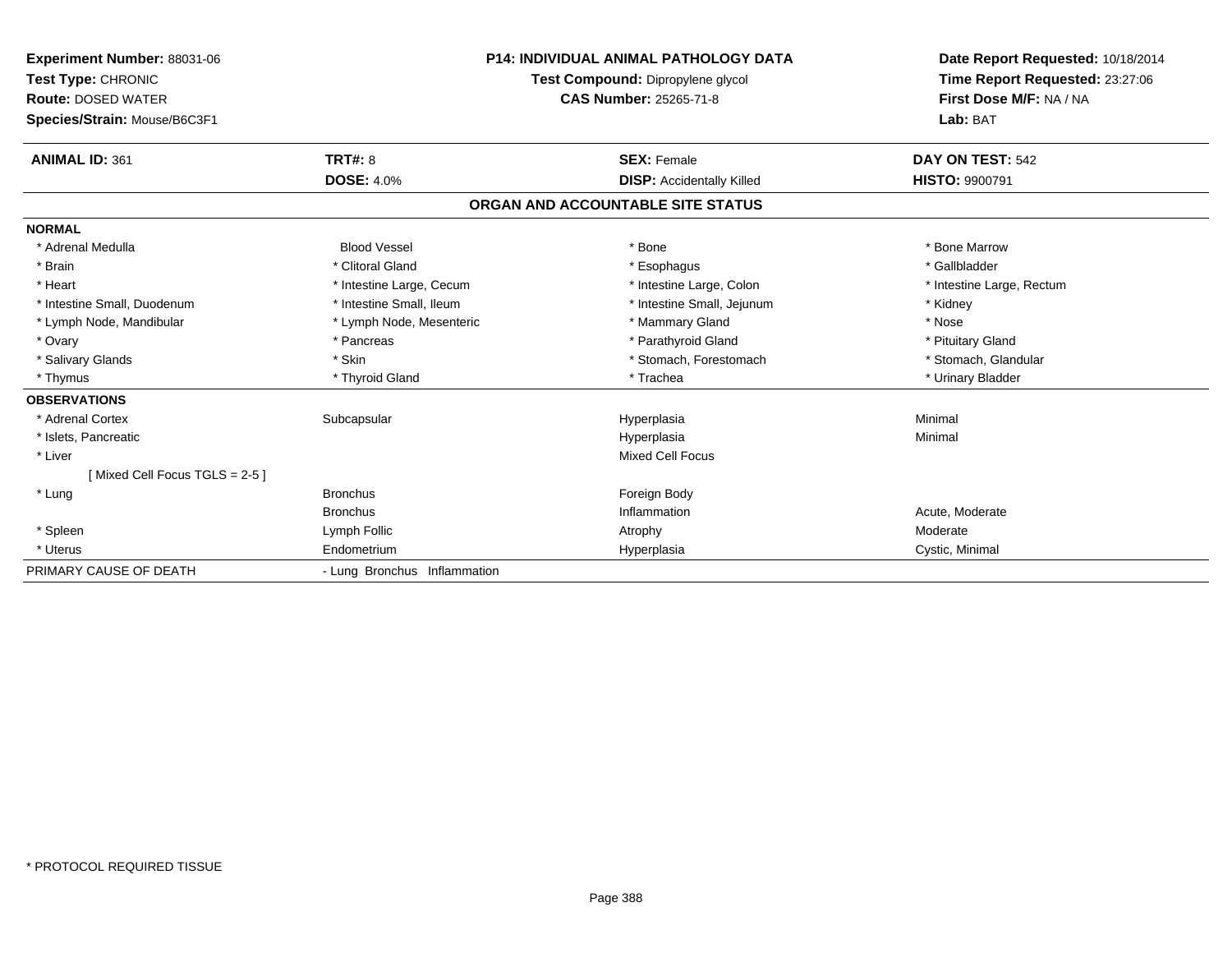| Experiment Number: 88031-06<br>Test Type: CHRONIC<br><b>Route: DOSED WATER</b><br>Species/Strain: Mouse/B6C3F1 |                              | <b>P14: INDIVIDUAL ANIMAL PATHOLOGY DATA</b><br>Test Compound: Dipropylene glycol<br><b>CAS Number: 25265-71-8</b> | Date Report Requested: 10/18/2014<br>Time Report Requested: 23:27:06<br>First Dose M/F: NA / NA<br>Lab: BAT |  |
|----------------------------------------------------------------------------------------------------------------|------------------------------|--------------------------------------------------------------------------------------------------------------------|-------------------------------------------------------------------------------------------------------------|--|
| <b>ANIMAL ID: 362</b>                                                                                          | <b>TRT#: 8</b>               | <b>SEX: Female</b>                                                                                                 | DAY ON TEST: 542                                                                                            |  |
|                                                                                                                | <b>DOSE: 4.0%</b>            | <b>DISP:</b> Accidentally Killed                                                                                   | <b>HISTO: 9900792</b>                                                                                       |  |
|                                                                                                                |                              | ORGAN AND ACCOUNTABLE SITE STATUS                                                                                  |                                                                                                             |  |
| <b>NORMAL</b>                                                                                                  |                              |                                                                                                                    |                                                                                                             |  |
| * Adrenal Medulla                                                                                              | <b>Blood Vessel</b>          | * Bone                                                                                                             | * Bone Marrow                                                                                               |  |
| * Brain                                                                                                        | * Clitoral Gland             | * Esophagus                                                                                                        | * Gallbladder                                                                                               |  |
| * Heart                                                                                                        | * Intestine Large, Cecum     | * Intestine Large, Colon                                                                                           | * Intestine Large, Rectum                                                                                   |  |
| * Intestine Small, Duodenum                                                                                    | * Intestine Small. Ileum     | * Intestine Small, Jejunum                                                                                         | * Islets, Pancreatic                                                                                        |  |
| * Kidney                                                                                                       | * Lymph Node, Mandibular     | * Lymph Node, Mesenteric                                                                                           | * Mammary Gland                                                                                             |  |
| * Ovary                                                                                                        | * Pancreas                   | * Salivary Glands                                                                                                  | * Skin                                                                                                      |  |
| * Stomach, Forestomach                                                                                         | * Stomach, Glandular         | * Thymus                                                                                                           | * Thyroid Gland                                                                                             |  |
| * Trachea                                                                                                      | * Urinary Bladder            |                                                                                                                    |                                                                                                             |  |
| <b>MISSING</b>                                                                                                 |                              |                                                                                                                    |                                                                                                             |  |
| * Parathyroid Gland                                                                                            |                              |                                                                                                                    |                                                                                                             |  |
| <b>OBSERVATIONS</b>                                                                                            |                              |                                                                                                                    |                                                                                                             |  |
| * Adrenal Cortex                                                                                               | Subcapsular                  | Hyperplasia                                                                                                        | Mild                                                                                                        |  |
| * Liver                                                                                                        |                              | Vacuolization Cytoplasmic                                                                                          | Focal, Minimal                                                                                              |  |
| * Lung                                                                                                         | <b>Bronchus</b>              | Foreign Body                                                                                                       |                                                                                                             |  |
|                                                                                                                | <b>Bronchus</b>              | Inflammation                                                                                                       | Acute, Moderate                                                                                             |  |
| * Nose                                                                                                         |                              | Inflammation                                                                                                       | Acute, Mild                                                                                                 |  |
| * Pituitary Gland                                                                                              | Pars Distalis                | Hyperplasia                                                                                                        | Focal, Minimal                                                                                              |  |
| * Spleen                                                                                                       | Lymph Follic                 | Atrophy                                                                                                            | Mild                                                                                                        |  |
| * Uterus                                                                                                       |                              | Deciduoma Benign                                                                                                   |                                                                                                             |  |
| [Deciduoma Benign TGLS = 1-7]                                                                                  |                              |                                                                                                                    |                                                                                                             |  |
| PRIMARY CAUSE OF DEATH                                                                                         | - Lung Bronchus Inflammation |                                                                                                                    |                                                                                                             |  |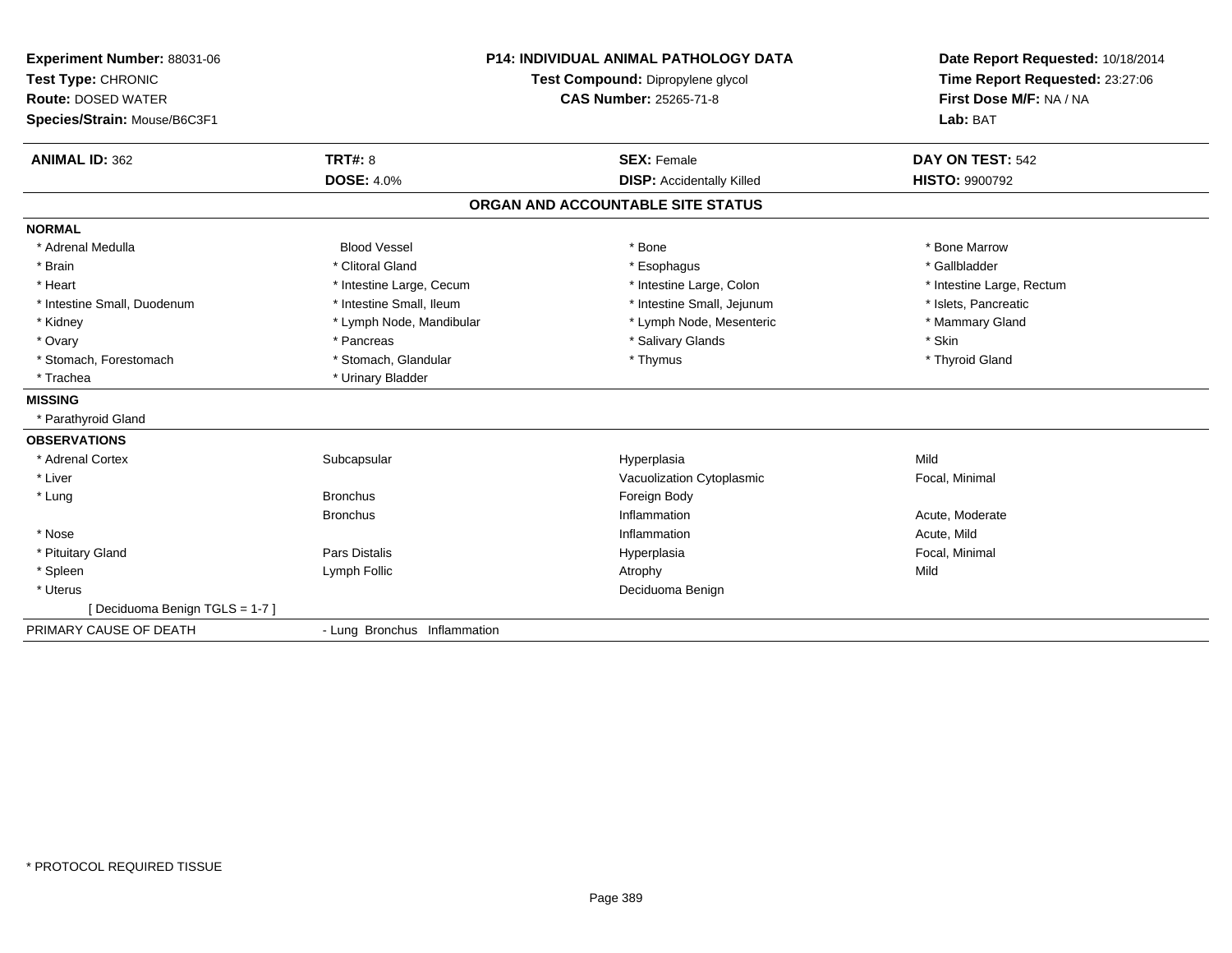| Experiment Number: 88031-06<br>Test Type: CHRONIC<br><b>Route: DOSED WATER</b><br>Species/Strain: Mouse/B6C3F1 | <b>P14: INDIVIDUAL ANIMAL PATHOLOGY DATA</b><br>Test Compound: Dipropylene glycol<br><b>CAS Number: 25265-71-8</b> |                                   | Date Report Requested: 10/18/2014<br>Time Report Requested: 23:27:06<br>First Dose M/F: NA / NA<br>Lab: BAT |  |
|----------------------------------------------------------------------------------------------------------------|--------------------------------------------------------------------------------------------------------------------|-----------------------------------|-------------------------------------------------------------------------------------------------------------|--|
| ANIMAL ID: 363                                                                                                 | <b>TRT#: 8</b>                                                                                                     | <b>SEX: Female</b>                | DAY ON TEST: 542                                                                                            |  |
|                                                                                                                | <b>DOSE: 4.0%</b>                                                                                                  | <b>DISP:</b> Accidentally Killed  | <b>HISTO: 9900793</b>                                                                                       |  |
|                                                                                                                |                                                                                                                    | ORGAN AND ACCOUNTABLE SITE STATUS |                                                                                                             |  |
| <b>NORMAL</b>                                                                                                  |                                                                                                                    |                                   |                                                                                                             |  |
| * Adrenal Medulla                                                                                              | <b>Blood Vessel</b>                                                                                                | $*$ Bone                          | * Bone Marrow                                                                                               |  |
| * Brain                                                                                                        | * Clitoral Gland                                                                                                   | * Esophagus                       | * Gallbladder                                                                                               |  |
| * Heart                                                                                                        | * Intestine Large, Cecum                                                                                           | * Intestine Large, Colon          | * Intestine Large, Rectum                                                                                   |  |
| * Intestine Small, Duodenum                                                                                    | * Intestine Small, Ileum                                                                                           | * Intestine Small, Jejunum        | * Kidney                                                                                                    |  |
| * Lymph Node, Mandibular                                                                                       | * Lymph Node, Mesenteric                                                                                           | * Mammary Gland                   | * Ovary                                                                                                     |  |
| * Pancreas                                                                                                     | * Pituitary Gland                                                                                                  | * Salivary Glands                 | * Skin                                                                                                      |  |
| * Stomach, Forestomach                                                                                         | * Stomach, Glandular                                                                                               | * Thymus                          | * Thyroid Gland                                                                                             |  |
| * Trachea                                                                                                      | * Urinary Bladder                                                                                                  |                                   |                                                                                                             |  |
| <b>MISSING</b>                                                                                                 |                                                                                                                    |                                   |                                                                                                             |  |
| * Parathyroid Gland                                                                                            |                                                                                                                    |                                   |                                                                                                             |  |
| <b>OBSERVATIONS</b>                                                                                            |                                                                                                                    |                                   |                                                                                                             |  |
| * Adrenal Cortex                                                                                               | Subcapsular                                                                                                        | Hyperplasia                       | Minimal                                                                                                     |  |
| * Islets, Pancreatic                                                                                           |                                                                                                                    | Hyperplasia                       | Minimal                                                                                                     |  |
| * Liver                                                                                                        |                                                                                                                    | <b>Eosinophilic Focus</b>         |                                                                                                             |  |
|                                                                                                                |                                                                                                                    | Hepatocellular Adenoma            |                                                                                                             |  |
|                                                                                                                |                                                                                                                    | Vacuolization Cytoplasmic         | Focal, Minimal                                                                                              |  |
| [Eosinophilic Focus TGLS = 2-4]                                                                                |                                                                                                                    |                                   |                                                                                                             |  |
| [ Hepatocellular Adenoma TGLS = 3-9 ]                                                                          |                                                                                                                    |                                   |                                                                                                             |  |
| * Lung                                                                                                         | <b>Bronchus</b>                                                                                                    | Foreign Body                      |                                                                                                             |  |
|                                                                                                                | <b>Bronchus</b>                                                                                                    | Inflammation                      | Acute, Moderate                                                                                             |  |
| * Nose                                                                                                         |                                                                                                                    | Inflammation                      | Acute, Mild                                                                                                 |  |
| * Spleen                                                                                                       | Lymph Follic                                                                                                       | Atrophy                           | Minimal                                                                                                     |  |
| * Uterus                                                                                                       | Endometrium                                                                                                        | Hyperplasia                       | Cystic, Minimal                                                                                             |  |
| [Hyperplasia TGLS = 1-7]                                                                                       |                                                                                                                    |                                   |                                                                                                             |  |
| PRIMARY CAUSE OF DEATH                                                                                         | - Lung Bronchus Inflammation                                                                                       |                                   |                                                                                                             |  |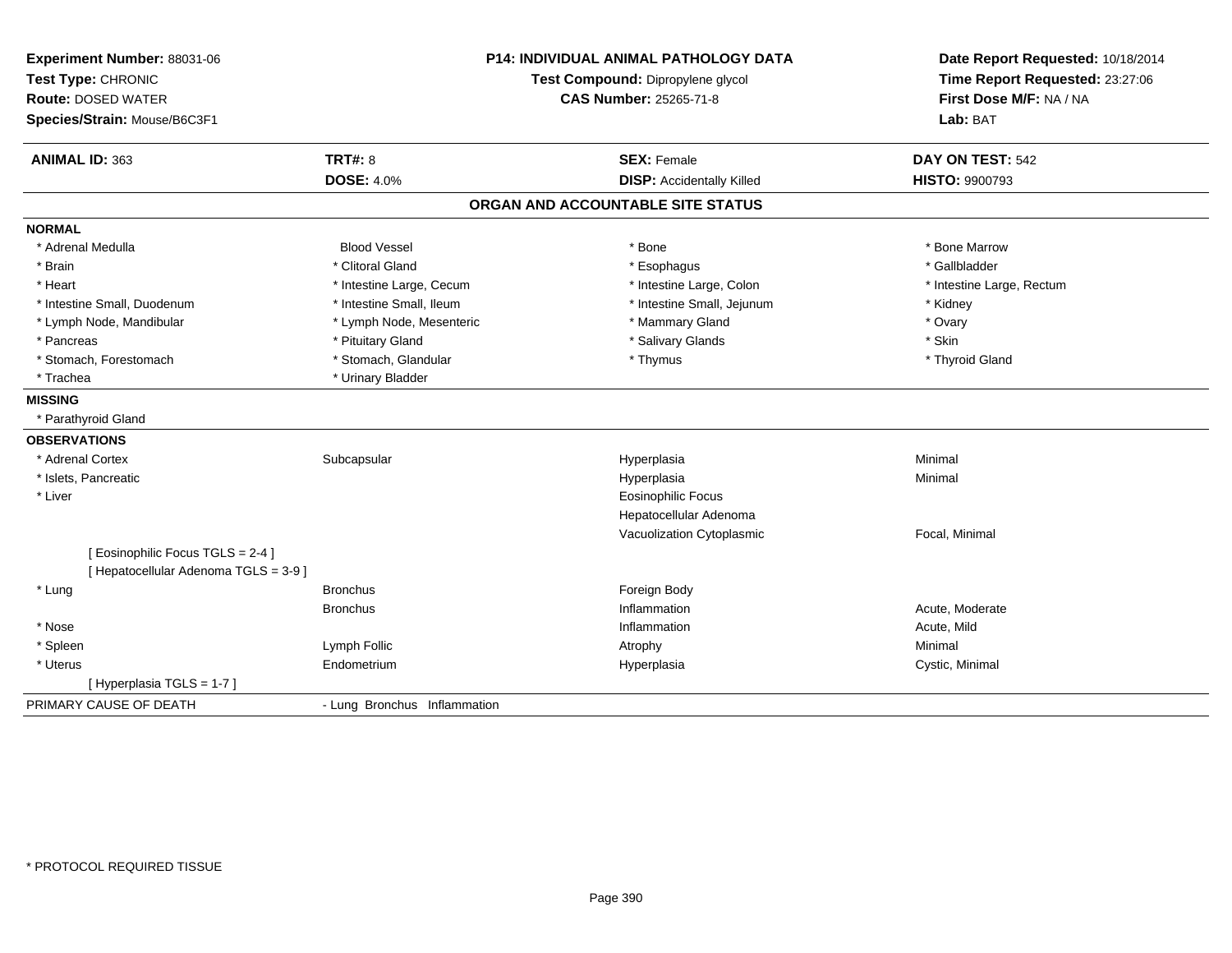| Experiment Number: 88031-06<br>Test Type: CHRONIC |                                  | <b>P14: INDIVIDUAL ANIMAL PATHOLOGY DATA</b><br>Test Compound: Dipropylene glycol | Date Report Requested: 10/18/2014<br>Time Report Requested: 23:27:06 |  |
|---------------------------------------------------|----------------------------------|-----------------------------------------------------------------------------------|----------------------------------------------------------------------|--|
| <b>Route: DOSED WATER</b>                         | <b>CAS Number: 25265-71-8</b>    |                                                                                   | First Dose M/F: NA / NA                                              |  |
| Species/Strain: Mouse/B6C3F1                      |                                  |                                                                                   | Lab: BAT                                                             |  |
|                                                   |                                  |                                                                                   |                                                                      |  |
| <b>ANIMAL ID: 364</b>                             | <b>TRT#: 8</b>                   | <b>SEX: Female</b>                                                                | DAY ON TEST: 542                                                     |  |
|                                                   | <b>DOSE: 4.0%</b>                | <b>DISP:</b> Moribund Sacrifice                                                   | <b>HISTO: 9900794</b>                                                |  |
|                                                   |                                  | ORGAN AND ACCOUNTABLE SITE STATUS                                                 |                                                                      |  |
| <b>NORMAL</b>                                     |                                  |                                                                                   |                                                                      |  |
| * Adrenal Medulla                                 | <b>Blood Vessel</b>              | * Bone                                                                            | * Bone Marrow                                                        |  |
| * Brain                                           | * Clitoral Gland                 | * Esophagus                                                                       | * Gallbladder                                                        |  |
| * Heart                                           | * Intestine Large, Cecum         | * Intestine Large, Colon                                                          | * Intestine Large, Rectum                                            |  |
| * Intestine Small, Duodenum                       | * Intestine Small, Ileum         | * Intestine Small, Jejunum                                                        | * Lung                                                               |  |
| * Lymph Node, Mandibular                          | * Lymph Node, Mesenteric         | * Mammary Gland                                                                   | * Nose                                                               |  |
| * Ovary                                           | * Pancreas                       | * Parathyroid Gland                                                               | * Pituitary Gland                                                    |  |
| * Salivary Glands                                 | * Skin                           | * Stomach, Forestomach                                                            | * Stomach, Glandular                                                 |  |
| * Thymus                                          | * Thyroid Gland                  | * Trachea                                                                         | * Urinary Bladder                                                    |  |
| <b>OBSERVATIONS</b>                               |                                  |                                                                                   |                                                                      |  |
| * Adrenal Cortex                                  | Subcapsular                      | Hyperplasia                                                                       | Minimal                                                              |  |
| * Islets, Pancreatic                              |                                  | Hyperplasia                                                                       | Minimal                                                              |  |
| * Kidney                                          |                                  | Nephropathy                                                                       | Minimal                                                              |  |
| * Liver                                           |                                  | <b>Eosinophilic Focus</b>                                                         |                                                                      |  |
|                                                   |                                  | Hepatocellular Carcinoma                                                          |                                                                      |  |
|                                                   |                                  | <b>Mixed Cell Focus</b>                                                           |                                                                      |  |
| [ Eosinophilic Focus TGLS = 1,3-4+9 ]             |                                  |                                                                                   |                                                                      |  |
| [ Hepatocellular Carcinoma TGLS = 2-10 ]          |                                  |                                                                                   |                                                                      |  |
| [Mixed Cell Focus TGLS = 3-9]                     |                                  |                                                                                   |                                                                      |  |
| * Spleen                                          | Lymph Follic                     | Atrophy                                                                           | Mild                                                                 |  |
|                                                   |                                  | Hematopoietic Cell Proliferation                                                  | Mild                                                                 |  |
| * Uterus                                          | Endometrium                      | Hyperplasia                                                                       | Cystic, Minimal                                                      |  |
| PRIMARY CAUSE OF DEATH                            | - Liver Hepatocellular Carcinoma |                                                                                   |                                                                      |  |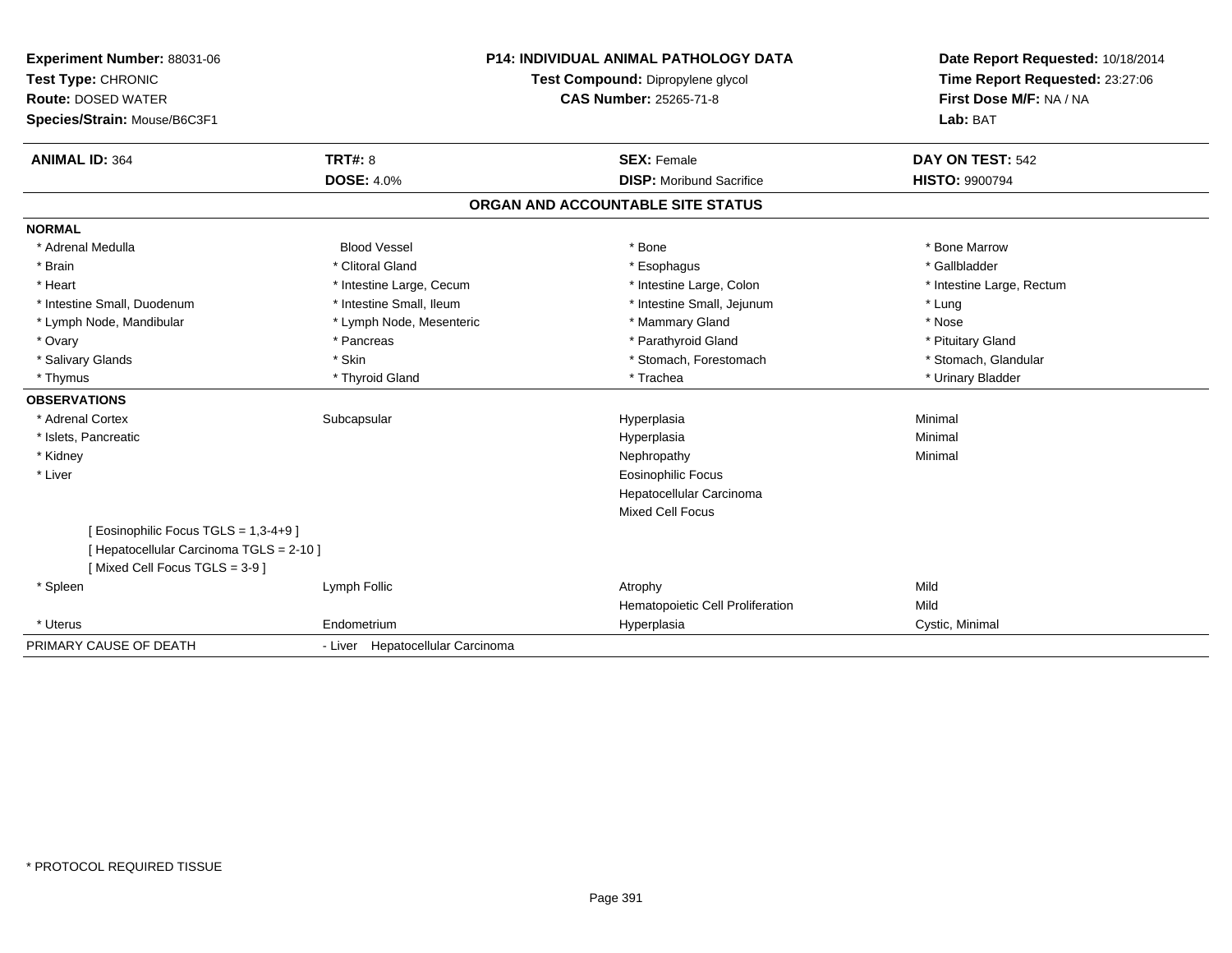| Experiment Number: 88031-06<br>Test Type: CHRONIC<br><b>Route: DOSED WATER</b><br>Species/Strain: Mouse/B6C3F1 |                              | <b>P14: INDIVIDUAL ANIMAL PATHOLOGY DATA</b><br>Test Compound: Dipropylene glycol<br><b>CAS Number: 25265-71-8</b> | Date Report Requested: 10/18/2014<br>Time Report Requested: 23:27:06<br>First Dose M/F: NA / NA<br>Lab: BAT |  |
|----------------------------------------------------------------------------------------------------------------|------------------------------|--------------------------------------------------------------------------------------------------------------------|-------------------------------------------------------------------------------------------------------------|--|
| <b>ANIMAL ID: 365</b>                                                                                          | <b>TRT#: 8</b>               | <b>SEX: Female</b>                                                                                                 | DAY ON TEST: 542                                                                                            |  |
|                                                                                                                | <b>DOSE: 4.0%</b>            | <b>DISP:</b> Accidentally Killed                                                                                   | <b>HISTO: 9900795</b>                                                                                       |  |
|                                                                                                                |                              | ORGAN AND ACCOUNTABLE SITE STATUS                                                                                  |                                                                                                             |  |
| <b>NORMAL</b>                                                                                                  |                              |                                                                                                                    |                                                                                                             |  |
| * Adrenal Medulla                                                                                              | <b>Blood Vessel</b>          | * Bone                                                                                                             | * Bone Marrow                                                                                               |  |
| * Brain                                                                                                        | * Clitoral Gland             | * Esophagus                                                                                                        | * Gallbladder                                                                                               |  |
| * Heart                                                                                                        | * Intestine Large, Cecum     | * Intestine Large, Colon                                                                                           | * Intestine Large, Rectum                                                                                   |  |
| * Intestine Small. Duodenum                                                                                    | * Intestine Small, Ileum     | * Intestine Small, Jejunum                                                                                         | * Kidney                                                                                                    |  |
| * Lymph Node, Mandibular                                                                                       | * Lymph Node, Mesenteric     | * Mammary Gland                                                                                                    | * Nose                                                                                                      |  |
| * Ovary                                                                                                        | * Pancreas                   | * Parathyroid Gland                                                                                                | * Pituitary Gland                                                                                           |  |
| * Salivary Glands                                                                                              | * Skin                       | * Stomach, Forestomach                                                                                             | * Stomach, Glandular                                                                                        |  |
| * Thymus                                                                                                       | * Thyroid Gland              | * Trachea                                                                                                          | * Urinary Bladder                                                                                           |  |
| * Uterus                                                                                                       |                              |                                                                                                                    |                                                                                                             |  |
| <b>OBSERVATIONS</b>                                                                                            |                              |                                                                                                                    |                                                                                                             |  |
| * Adrenal Cortex                                                                                               | Subcapsular                  | Hyperplasia                                                                                                        | Minimal                                                                                                     |  |
| * Islets, Pancreatic                                                                                           |                              | Hyperplasia                                                                                                        | Minimal                                                                                                     |  |
| * Liver                                                                                                        |                              | <b>Eosinophilic Focus</b>                                                                                          |                                                                                                             |  |
|                                                                                                                |                              | <b>Infiltration Cellular</b>                                                                                       | Lymphocyte, Minimal                                                                                         |  |
|                                                                                                                |                              | Inflammation                                                                                                       | Chronic, Minimal                                                                                            |  |
|                                                                                                                |                              | <b>Mixed Cell Focus</b>                                                                                            |                                                                                                             |  |
| [ Eosinophilic Focus TGLS = 1-9 ]<br>[Mixed Cell Focus TGLS = 1-9]                                             |                              |                                                                                                                    |                                                                                                             |  |
| * Lung                                                                                                         | <b>Bronchus</b>              | Foreign Body                                                                                                       |                                                                                                             |  |
|                                                                                                                | <b>Bronchus</b>              | Inflammation                                                                                                       | Acute, Moderate                                                                                             |  |
| * Spleen                                                                                                       | Lymph Follic                 | Atrophy                                                                                                            | Mild                                                                                                        |  |
|                                                                                                                |                              | Hematopoietic Cell Proliferation                                                                                   | Mild                                                                                                        |  |
| PRIMARY CAUSE OF DEATH                                                                                         | - Lung Bronchus Inflammation |                                                                                                                    |                                                                                                             |  |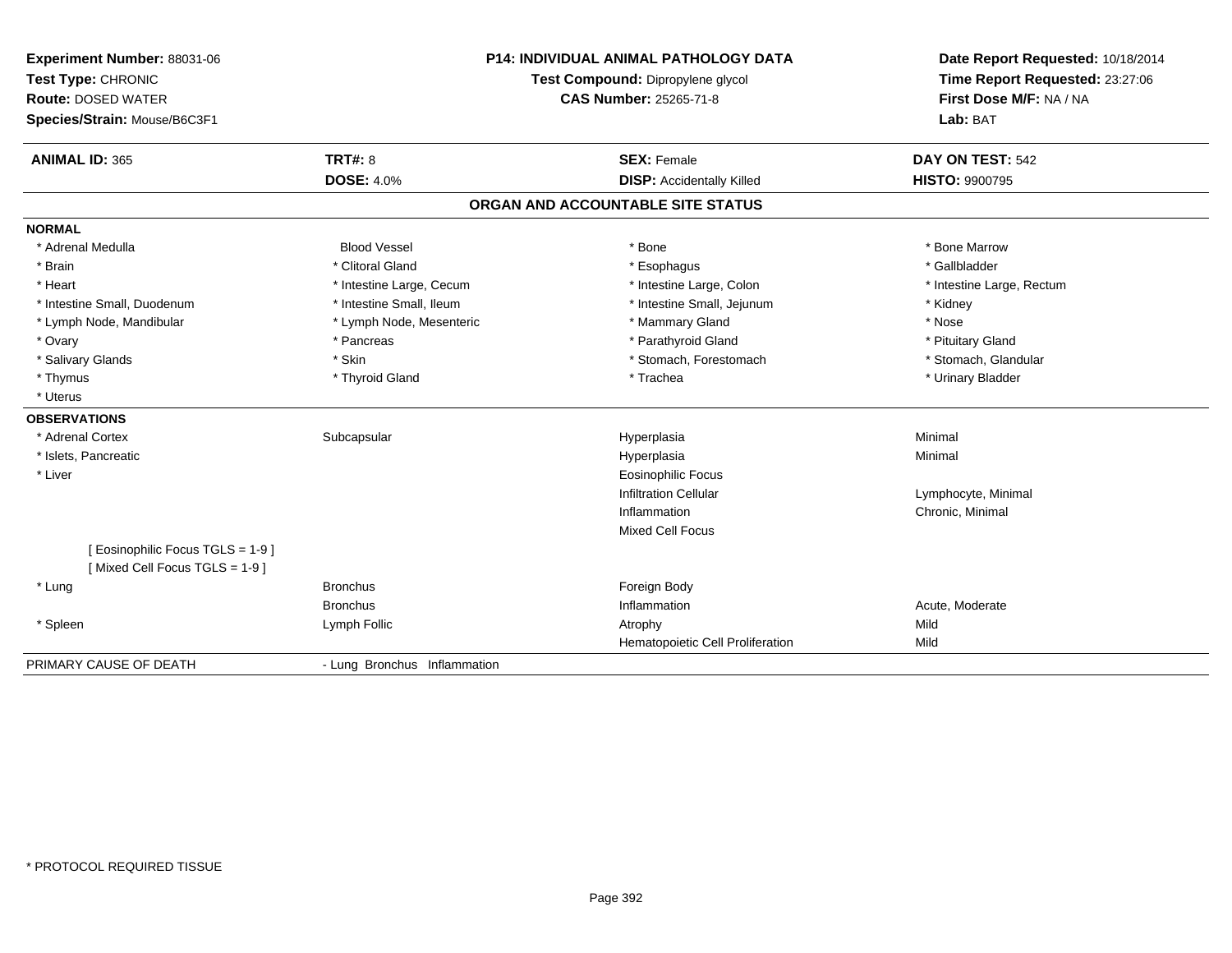| <b>Experiment Number: 88031-06</b><br>Test Type: CHRONIC<br><b>Route: DOSED WATER</b><br>Species/Strain: Mouse/B6C3F1 |                          | <b>P14: INDIVIDUAL ANIMAL PATHOLOGY DATA</b><br>Test Compound: Dipropylene glycol<br><b>CAS Number: 25265-71-8</b> | Date Report Requested: 10/18/2014<br>Time Report Requested: 23:27:06<br>First Dose M/F: NA / NA<br>Lab: BAT |  |
|-----------------------------------------------------------------------------------------------------------------------|--------------------------|--------------------------------------------------------------------------------------------------------------------|-------------------------------------------------------------------------------------------------------------|--|
| <b>ANIMAL ID: 366</b>                                                                                                 | TRT#: 8                  | <b>SEX: Female</b>                                                                                                 | DAY ON TEST: 729                                                                                            |  |
|                                                                                                                       | <b>DOSE: 4.0%</b>        | <b>DISP: Terminal Sacrifice</b>                                                                                    | <b>HISTO: 9900796</b>                                                                                       |  |
|                                                                                                                       |                          | ORGAN AND ACCOUNTABLE SITE STATUS                                                                                  |                                                                                                             |  |
| <b>NORMAL</b>                                                                                                         |                          |                                                                                                                    |                                                                                                             |  |
| * Adrenal Medulla                                                                                                     | <b>Blood Vessel</b>      | * Bone                                                                                                             | * Bone Marrow                                                                                               |  |
| * Brain                                                                                                               | * Clitoral Gland         | * Esophagus                                                                                                        | * Gallbladder                                                                                               |  |
| * Heart                                                                                                               | * Intestine Large, Cecum | * Intestine Large, Colon                                                                                           | * Intestine Large, Rectum                                                                                   |  |
| * Intestine Small, Duodenum                                                                                           | * Intestine Small, Ileum | * Intestine Small, Jejunum                                                                                         | * Kidney                                                                                                    |  |
| * Lung                                                                                                                | * Lymph Node, Mandibular | * Lymph Node, Mesenteric                                                                                           | * Mammary Gland                                                                                             |  |
| * Nose                                                                                                                | * Ovary                  | * Pancreas                                                                                                         | * Parathyroid Gland                                                                                         |  |
| * Pituitary Gland                                                                                                     | * Salivary Glands        | * Skin                                                                                                             | * Stomach, Forestomach                                                                                      |  |
| * Stomach, Glandular                                                                                                  | * Thymus                 | * Thyroid Gland                                                                                                    | * Trachea                                                                                                   |  |
| * Urinary Bladder                                                                                                     |                          |                                                                                                                    |                                                                                                             |  |
| <b>OBSERVATIONS</b>                                                                                                   |                          |                                                                                                                    |                                                                                                             |  |
| * Adrenal Cortex                                                                                                      | Subcapsular              | Hyperplasia                                                                                                        | Minimal                                                                                                     |  |
| * Islets, Pancreatic                                                                                                  |                          | Hyperplasia                                                                                                        | Minimal                                                                                                     |  |
| * Liver                                                                                                               |                          | <b>Infiltration Cellular</b>                                                                                       | Lymphocyte, Minimal                                                                                         |  |
|                                                                                                                       |                          | Inflammation                                                                                                       | Chronic, Minimal                                                                                            |  |
| * Spleen                                                                                                              |                          | Hematopoietic Cell Proliferation                                                                                   | Minimal                                                                                                     |  |
| * Uterus                                                                                                              | Endometrium              | Hyperplasia                                                                                                        | Cystic, Minimal                                                                                             |  |
| [Hyperplasia TGLS = 1-7]                                                                                              |                          |                                                                                                                    |                                                                                                             |  |
| PRIMARY CAUSE OF DEATH                                                                                                |                          |                                                                                                                    |                                                                                                             |  |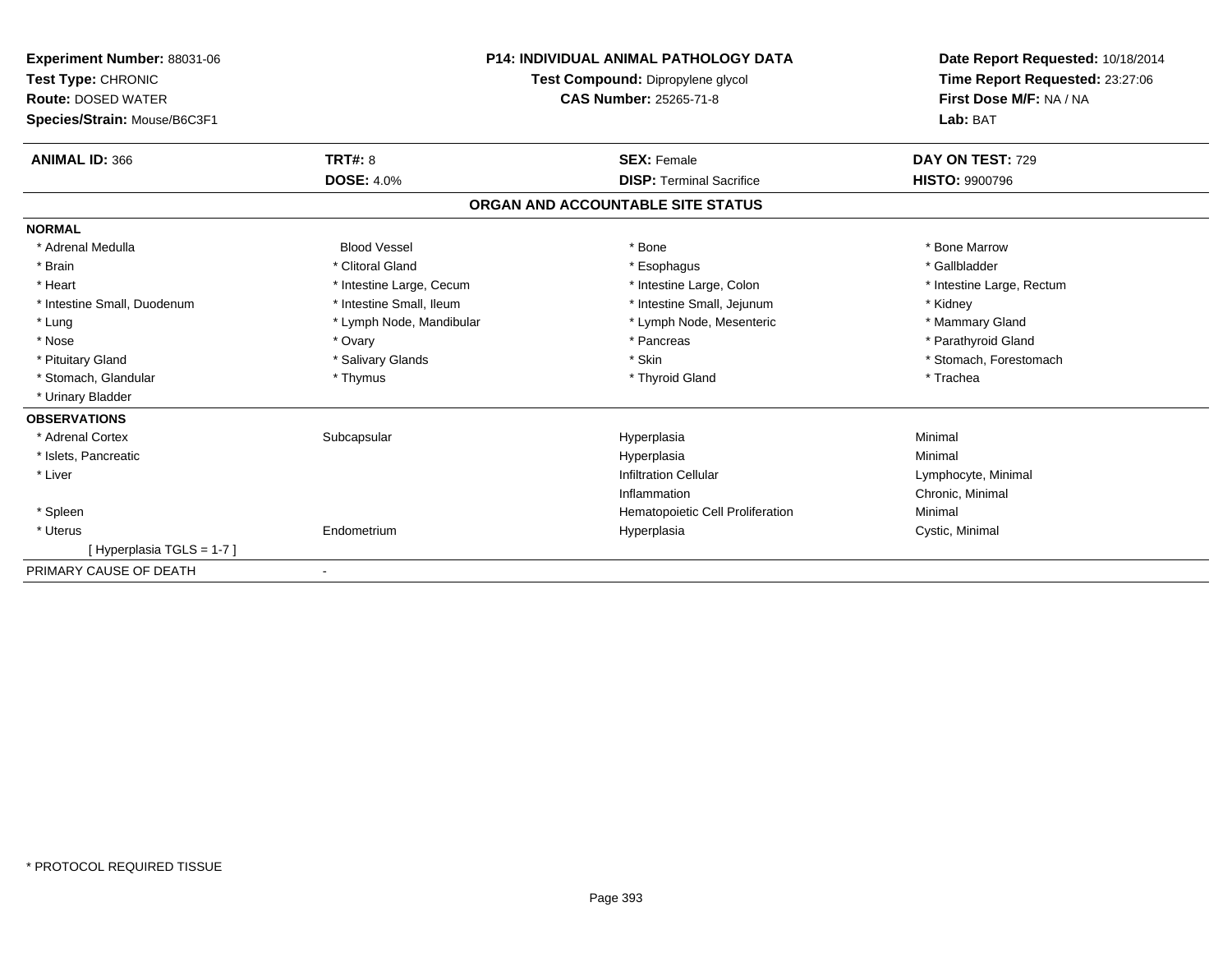| Experiment Number: 88031-06<br>Test Type: CHRONIC |                          | <b>P14: INDIVIDUAL ANIMAL PATHOLOGY DATA</b><br>Test Compound: Dipropylene glycol | Date Report Requested: 10/18/2014<br>Time Report Requested: 23:27:06 |  |
|---------------------------------------------------|--------------------------|-----------------------------------------------------------------------------------|----------------------------------------------------------------------|--|
| <b>Route: DOSED WATER</b>                         |                          | <b>CAS Number: 25265-71-8</b>                                                     | First Dose M/F: NA / NA                                              |  |
| Species/Strain: Mouse/B6C3F1                      |                          |                                                                                   | Lab: BAT                                                             |  |
| <b>ANIMAL ID: 367</b>                             | TRT#: 8                  | <b>SEX: Female</b>                                                                | DAY ON TEST: 452                                                     |  |
|                                                   | <b>DOSE: 4.0%</b>        | <b>DISP:</b> Moribund Sacrifice                                                   | <b>HISTO: 9900797</b>                                                |  |
|                                                   |                          | ORGAN AND ACCOUNTABLE SITE STATUS                                                 |                                                                      |  |
| <b>NORMAL</b>                                     |                          |                                                                                   |                                                                      |  |
| * Adrenal Medulla                                 | <b>Blood Vessel</b>      | * Bone                                                                            | * Bone Marrow                                                        |  |
| * Brain                                           | * Clitoral Gland         | * Esophagus                                                                       | * Gallbladder                                                        |  |
| * Heart                                           | * Intestine Large, Cecum | * Intestine Large, Colon                                                          | * Intestine Large, Rectum                                            |  |
| * Intestine Small, Duodenum                       | * Intestine Small, Ileum | * Intestine Small, Jejunum                                                        | * Kidney                                                             |  |
| * Lung                                            | * Lymph Node, Mandibular | * Lymph Node, Mesenteric                                                          | * Mammary Gland                                                      |  |
| * Nose                                            | * Ovary                  | * Pancreas                                                                        | * Parathyroid Gland                                                  |  |
| * Salivary Glands                                 | * Skin                   | * Stomach, Forestomach                                                            | * Stomach, Glandular                                                 |  |
| * Thymus                                          | * Thyroid Gland          | * Trachea                                                                         | * Urinary Bladder                                                    |  |
| <b>OBSERVATIONS</b>                               |                          |                                                                                   |                                                                      |  |
| * Adrenal Cortex                                  | Subcapsular              | Hyperplasia                                                                       | Minimal                                                              |  |
| * Islets, Pancreatic                              |                          | Hyperplasia                                                                       | Minimal                                                              |  |
| * Liver                                           |                          | <b>Clear Cell Focus</b>                                                           |                                                                      |  |
|                                                   |                          | <b>Infiltration Cellular</b>                                                      | Lymphocyte, Minimal                                                  |  |
|                                                   |                          | Inflammation                                                                      | Chronic, Minimal                                                     |  |
| Mesentery                                         | Fat                      | Necrosis                                                                          | Mild                                                                 |  |
| [ Necrosis TGLS = $2-9$ ]                         |                          |                                                                                   |                                                                      |  |
| * Pituitary Gland                                 | <b>Pars Distalis</b>     | Hyperplasia                                                                       | Focal, Minimal                                                       |  |
| * Spleen                                          |                          | Hematopoietic Cell Proliferation                                                  | Minimal                                                              |  |
|                                                   | Lymph Follic             | Hyperplasia                                                                       | Minimal                                                              |  |
| * Uterus                                          | Endometrium              | Hyperplasia                                                                       | Cystic, Minimal                                                      |  |
| [Hyperplasia TGLS = 1-7]                          |                          |                                                                                   |                                                                      |  |
| PRIMARY CAUSE OF DEATH                            | - UNCERTAIN              |                                                                                   |                                                                      |  |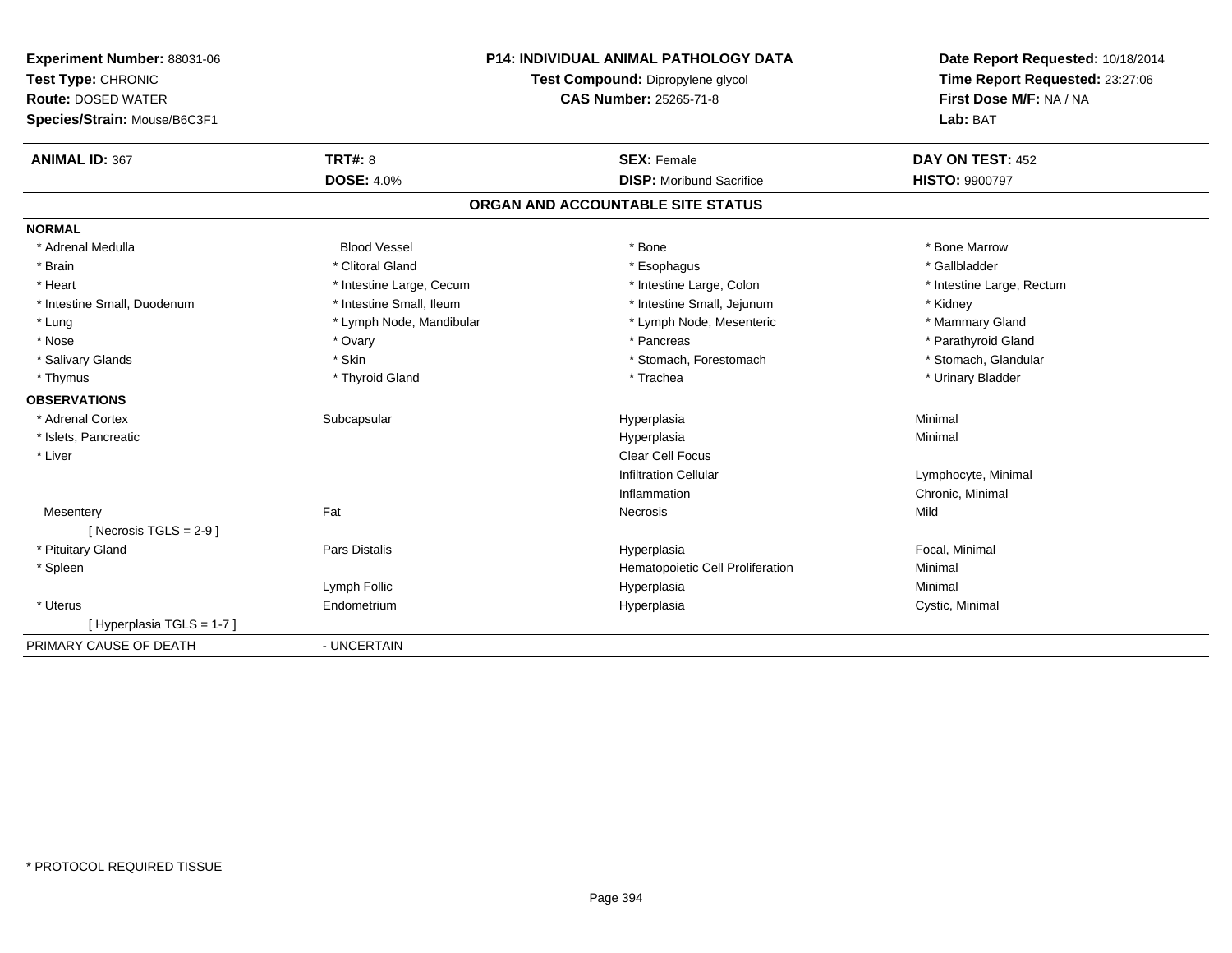| Experiment Number: 88031-06<br>Test Type: CHRONIC<br><b>Route: DOSED WATER</b><br>Species/Strain: Mouse/B6C3F1 | <b>P14: INDIVIDUAL ANIMAL PATHOLOGY DATA</b><br>Test Compound: Dipropylene glycol<br><b>CAS Number: 25265-71-8</b> |                                   | Date Report Requested: 10/18/2014<br>Time Report Requested: 23:27:06<br>First Dose M/F: NA / NA<br>Lab: BAT |  |
|----------------------------------------------------------------------------------------------------------------|--------------------------------------------------------------------------------------------------------------------|-----------------------------------|-------------------------------------------------------------------------------------------------------------|--|
| <b>ANIMAL ID: 368</b>                                                                                          | <b>TRT#: 8</b>                                                                                                     | <b>SEX: Female</b>                | DAY ON TEST: 729                                                                                            |  |
|                                                                                                                | <b>DOSE: 4.0%</b>                                                                                                  | <b>DISP: Terminal Sacrifice</b>   | <b>HISTO: 9900798</b>                                                                                       |  |
|                                                                                                                |                                                                                                                    | ORGAN AND ACCOUNTABLE SITE STATUS |                                                                                                             |  |
| <b>NORMAL</b>                                                                                                  |                                                                                                                    |                                   |                                                                                                             |  |
| * Adrenal Medulla                                                                                              | <b>Blood Vessel</b>                                                                                                | * Bone                            | * Bone Marrow                                                                                               |  |
| * Brain                                                                                                        | * Clitoral Gland                                                                                                   | * Esophagus                       | * Gallbladder                                                                                               |  |
| * Heart                                                                                                        | * Intestine Large, Cecum                                                                                           | * Intestine Large, Colon          | * Intestine Large, Rectum                                                                                   |  |
| * Intestine Small, Duodenum                                                                                    | * Intestine Small, Ileum                                                                                           | * Intestine Small, Jejunum        | * Lung                                                                                                      |  |
| * Lymph Node, Mandibular                                                                                       | * Lymph Node, Mesenteric                                                                                           | * Mammary Gland                   | * Nose                                                                                                      |  |
| * Ovary                                                                                                        | * Pancreas                                                                                                         | * Parathyroid Gland               | * Pituitary Gland                                                                                           |  |
| * Salivary Glands                                                                                              | * Skin                                                                                                             | * Stomach, Forestomach            | * Stomach, Glandular                                                                                        |  |
| * Thymus                                                                                                       | * Trachea                                                                                                          | * Urinary Bladder                 |                                                                                                             |  |
| <b>OBSERVATIONS</b>                                                                                            |                                                                                                                    |                                   |                                                                                                             |  |
| * Adrenal Cortex                                                                                               | Subcapsular                                                                                                        | Hyperplasia                       | Minimal                                                                                                     |  |
| * Islets, Pancreatic                                                                                           |                                                                                                                    | Hyperplasia                       | Mild                                                                                                        |  |
| * Kidney                                                                                                       |                                                                                                                    | Nephropathy                       | Minimal                                                                                                     |  |
| * Liver                                                                                                        |                                                                                                                    | <b>Eosinophilic Focus</b>         |                                                                                                             |  |
|                                                                                                                |                                                                                                                    | <b>Infiltration Cellular</b>      | Lymphocyte, Minimal                                                                                         |  |
|                                                                                                                |                                                                                                                    | Inflammation                      | Chronic, Minimal                                                                                            |  |
|                                                                                                                |                                                                                                                    | <b>Mixed Cell Focus</b>           |                                                                                                             |  |
| [Eosinophilic Focus TGLS = 3-5]<br>[Mixed Cell Focus TGLS = $5,6-11+10$ ]                                      |                                                                                                                    |                                   |                                                                                                             |  |
| Mesentery                                                                                                      | Fat                                                                                                                | <b>Necrosis</b>                   | Moderate                                                                                                    |  |
| [ Necrosis $TGLS = 2-9$ ]                                                                                      |                                                                                                                    |                                   |                                                                                                             |  |
| * Spleen                                                                                                       |                                                                                                                    | Hematopoietic Cell Proliferation  | Minimal                                                                                                     |  |
| * Thyroid Gland                                                                                                | Follicle                                                                                                           | Adenoma                           |                                                                                                             |  |
| [Adenoma TGLS = $7-3$ ]                                                                                        |                                                                                                                    |                                   |                                                                                                             |  |
| * Uterus                                                                                                       | Endometrium                                                                                                        | Hyperplasia                       | Cystic, Mild                                                                                                |  |
| [Hyperplasia TGLS = $1-7$ ]                                                                                    |                                                                                                                    |                                   |                                                                                                             |  |
| PRIMARY CAUSE OF DEATH                                                                                         | $\blacksquare$                                                                                                     |                                   |                                                                                                             |  |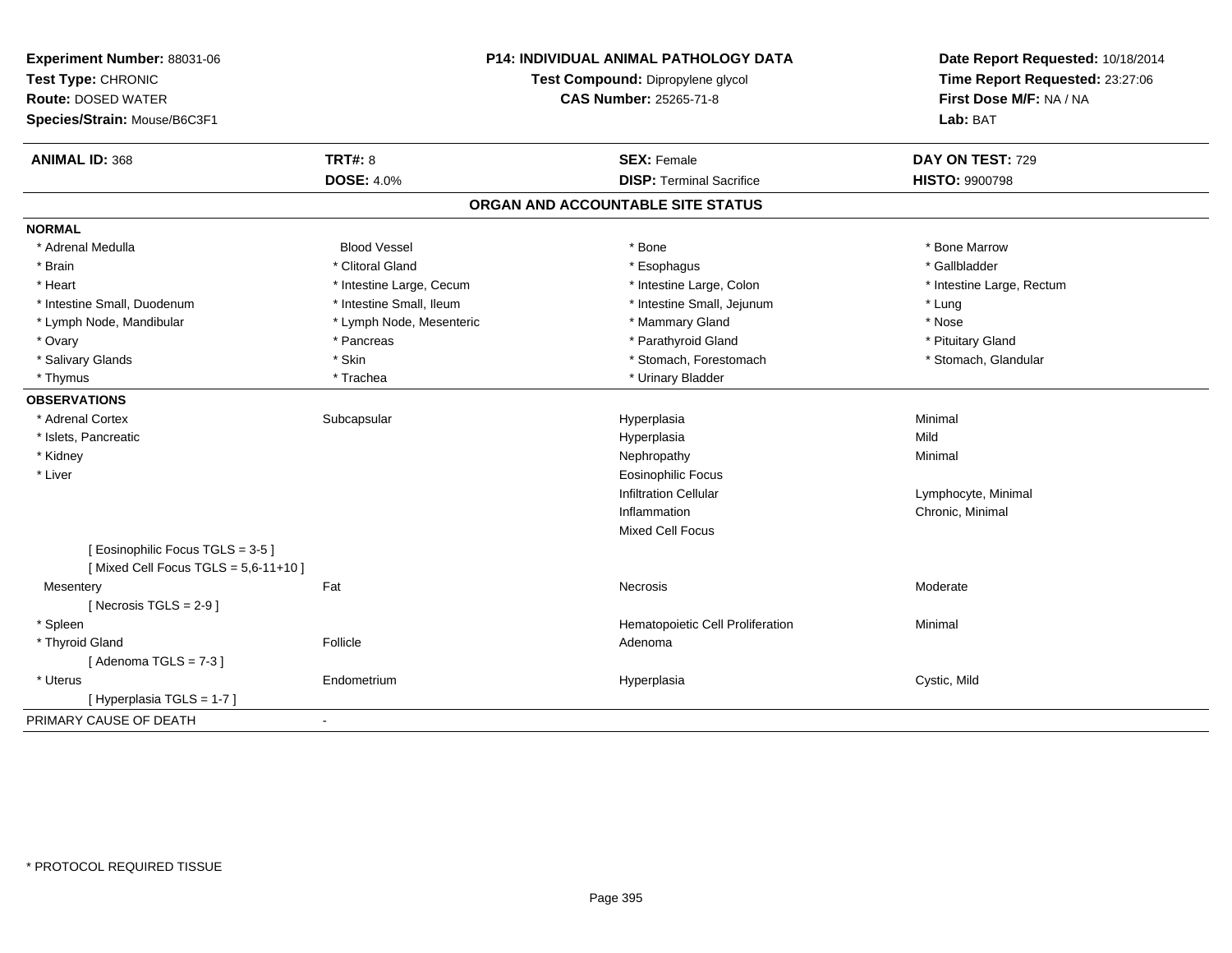| Experiment Number: 88031-06                                            | <b>P14: INDIVIDUAL ANIMAL PATHOLOGY DATA</b><br>Test Compound: Dipropylene glycol<br><b>CAS Number: 25265-71-8</b> |                                   | Date Report Requested: 10/18/2014 |
|------------------------------------------------------------------------|--------------------------------------------------------------------------------------------------------------------|-----------------------------------|-----------------------------------|
| Test Type: CHRONIC                                                     |                                                                                                                    |                                   | Time Report Requested: 23:27:06   |
| <b>Route: DOSED WATER</b>                                              |                                                                                                                    |                                   | First Dose M/F: NA / NA           |
| Species/Strain: Mouse/B6C3F1                                           |                                                                                                                    |                                   | Lab: BAT                          |
| <b>ANIMAL ID: 369</b>                                                  | TRT#: 8                                                                                                            | <b>SEX: Female</b>                | DAY ON TEST: 729                  |
|                                                                        | <b>DOSE: 4.0%</b>                                                                                                  | <b>DISP: Terminal Sacrifice</b>   | <b>HISTO: 9900799</b>             |
|                                                                        |                                                                                                                    | ORGAN AND ACCOUNTABLE SITE STATUS |                                   |
| <b>NORMAL</b>                                                          |                                                                                                                    |                                   |                                   |
| * Adrenal Medulla                                                      | <b>Blood Vessel</b>                                                                                                | * Bone                            | * Bone Marrow                     |
| * Brain                                                                | * Clitoral Gland                                                                                                   | * Esophagus                       | * Gallbladder                     |
| * Heart                                                                | * Intestine Large, Cecum                                                                                           | * Intestine Large, Colon          | * Intestine Large, Rectum         |
| * Intestine Small, Duodenum                                            | * Intestine Small, Ileum                                                                                           | * Intestine Small, Jejunum        | * Islets, Pancreatic              |
| * Lung                                                                 | * Lymph Node, Mandibular                                                                                           | * Lymph Node, Mesenteric          | * Mammary Gland                   |
| * Nose                                                                 | * Ovary                                                                                                            | * Pancreas                        | * Parathyroid Gland               |
| * Pituitary Gland                                                      | * Salivary Glands                                                                                                  | * Skin                            | * Spleen                          |
| * Stomach, Forestomach                                                 | * Stomach, Glandular                                                                                               | * Thymus                          | * Thyroid Gland                   |
| * Trachea                                                              | * Urinary Bladder                                                                                                  |                                   |                                   |
| <b>OBSERVATIONS</b>                                                    |                                                                                                                    |                                   |                                   |
| * Adrenal Cortex                                                       | Subcapsular                                                                                                        | Hyperplasia                       | Minimal                           |
| * Kidney                                                               |                                                                                                                    | Infarct                           | Minimal                           |
|                                                                        |                                                                                                                    | Nephropathy                       | Minimal                           |
| * Liver                                                                |                                                                                                                    | Hepatocellular Adenoma            |                                   |
|                                                                        |                                                                                                                    | <b>Infiltration Cellular</b>      | Lymphocyte, Minimal               |
|                                                                        |                                                                                                                    | Inflammation                      | Chronic, Minimal                  |
|                                                                        |                                                                                                                    | <b>Mixed Cell Focus</b>           |                                   |
| [ Hepatocellular Adenoma TGLS = 2-4 ]<br>[Mixed Cell Focus TGLS = 1-5] |                                                                                                                    |                                   |                                   |
| * Uterus                                                               | Endometrium                                                                                                        | Hyperplasia                       | Cystic, Minimal                   |
| [Hyperplasia TGLS = 3-7]                                               |                                                                                                                    |                                   |                                   |
| PRIMARY CAUSE OF DEATH                                                 |                                                                                                                    |                                   |                                   |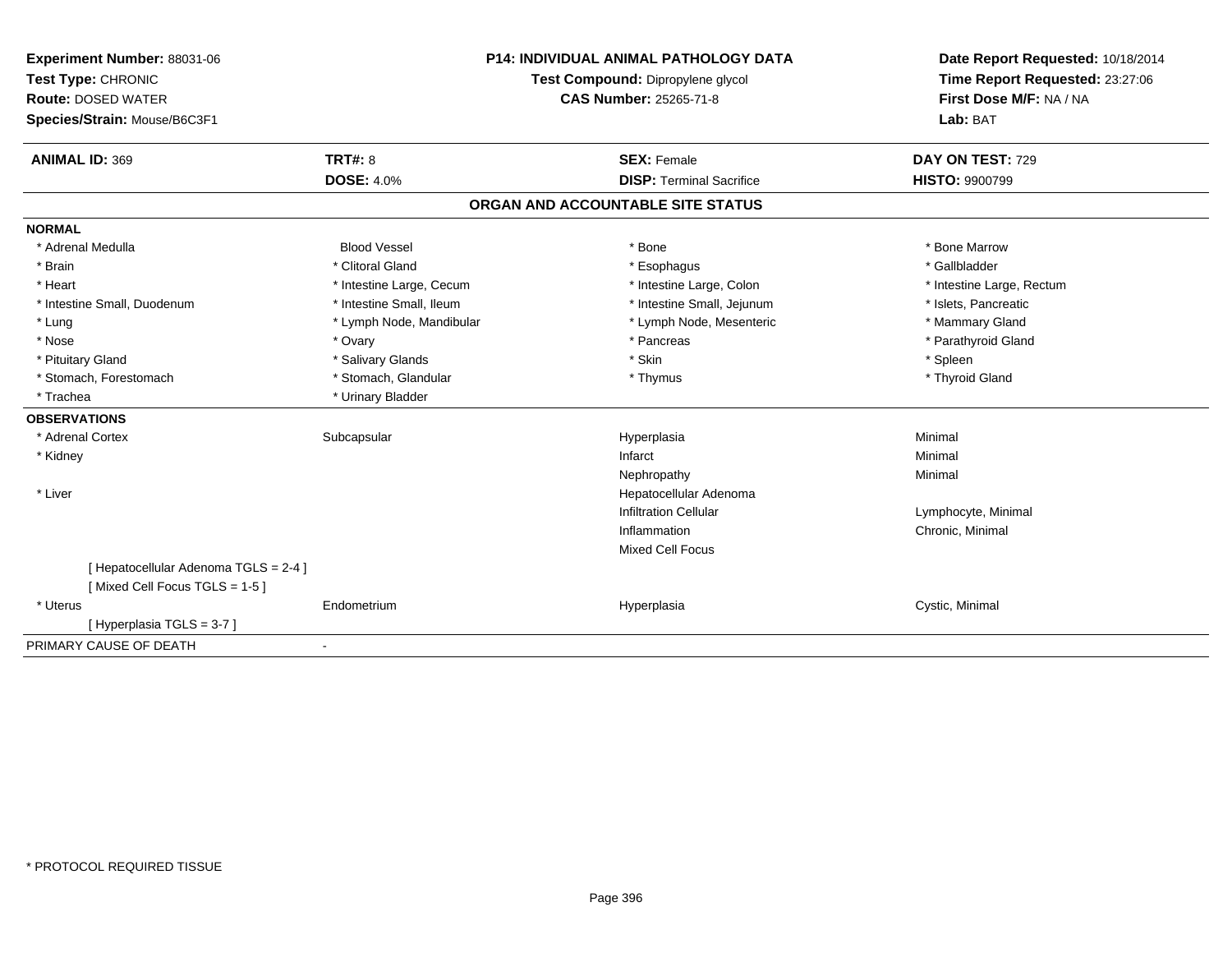| Experiment Number: 88031-06                   |                          | <b>P14: INDIVIDUAL ANIMAL PATHOLOGY DATA</b> | Date Report Requested: 10/18/2014 |
|-----------------------------------------------|--------------------------|----------------------------------------------|-----------------------------------|
| Test Type: CHRONIC                            |                          | Test Compound: Dipropylene glycol            | Time Report Requested: 23:27:06   |
| <b>Route: DOSED WATER</b>                     |                          | <b>CAS Number: 25265-71-8</b>                | First Dose M/F: NA / NA           |
| Species/Strain: Mouse/B6C3F1                  |                          |                                              | Lab: BAT                          |
| <b>ANIMAL ID: 370</b>                         | <b>TRT#: 8</b>           | <b>SEX: Female</b>                           | DAY ON TEST: 730                  |
|                                               | <b>DOSE: 4.0%</b>        | <b>DISP: Terminal Sacrifice</b>              | <b>HISTO: 9900800</b>             |
|                                               |                          | ORGAN AND ACCOUNTABLE SITE STATUS            |                                   |
| <b>NORMAL</b>                                 |                          |                                              |                                   |
| * Adrenal Medulla                             | <b>Blood Vessel</b>      | * Bone                                       | * Bone Marrow                     |
| * Brain                                       | * Clitoral Gland         | * Esophagus                                  | * Gallbladder                     |
| * Heart                                       | * Intestine Large, Cecum | * Intestine Large, Colon                     | * Intestine Large, Rectum         |
| * Intestine Small, Duodenum                   | * Intestine Small, Ileum | * Intestine Small, Jejunum                   | * Islets, Pancreatic              |
| * Lymph Node, Mandibular                      | * Lymph Node, Mesenteric | * Mammary Gland                              | * Nose                            |
| * Pancreas                                    | * Parathyroid Gland      | * Pituitary Gland                            | * Salivary Glands                 |
| * Skin                                        | * Stomach, Forestomach   | * Stomach, Glandular                         | * Thymus                          |
| * Thyroid Gland                               | * Trachea                | * Urinary Bladder                            |                                   |
| <b>OBSERVATIONS</b>                           |                          |                                              |                                   |
| * Adrenal Cortex                              | Subcapsular              | Hyperplasia                                  | Mild                              |
| * Kidney                                      |                          | Infarct                                      | Mild                              |
| * Liver                                       |                          | Clear Cell Focus                             |                                   |
|                                               |                          | Hepatocellular Adenoma                       |                                   |
|                                               |                          | <b>Infiltration Cellular</b>                 | Lymphocyte, Minimal               |
|                                               |                          | Inflammation                                 | Chronic, Minimal                  |
| [Clear Cell Focus TGLS = 3-5]                 |                          |                                              |                                   |
| [ Hepatocellular Adenoma TGLS = 1-9 ]         |                          |                                              |                                   |
| * Lung                                        |                          | Alveolar/Bronchiolar Carcinoma               |                                   |
| [ Alveolar/Bronchiolar Carcinoma TGLS = 2-3 ] |                          |                                              |                                   |
| * Ovary                                       |                          | Cyst                                         | Minimal                           |
| * Spleen                                      |                          | Hematopoietic Cell Proliferation             | Minimal                           |
| * Uterus                                      | Endometrium              | Hyperplasia                                  | Cystic, Minimal                   |
| PRIMARY CAUSE OF DEATH                        | $\sim$                   |                                              |                                   |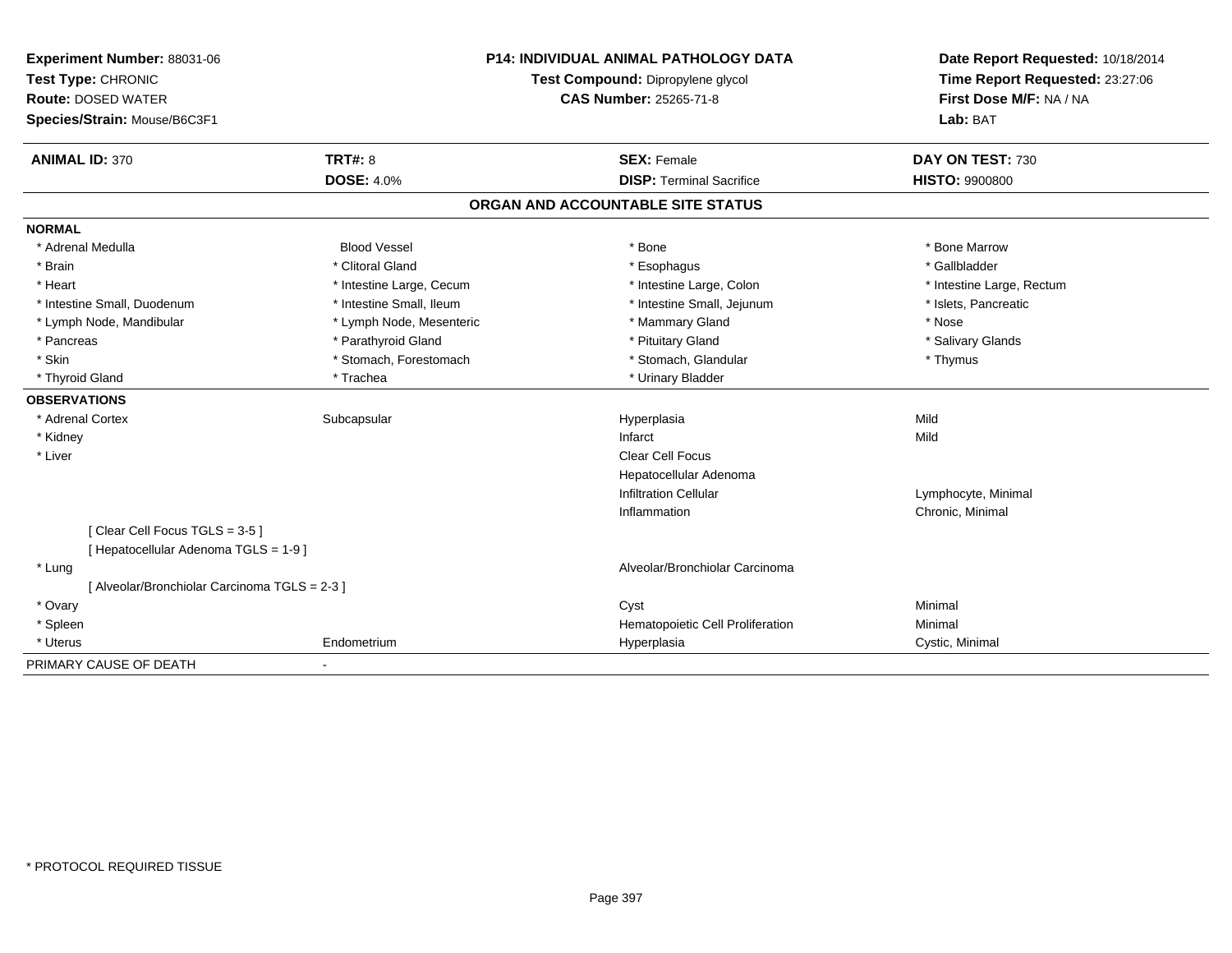| Experiment Number: 88031-06<br>Test Type: CHRONIC<br><b>Route: DOSED WATER</b> |                          | <b>P14: INDIVIDUAL ANIMAL PATHOLOGY DATA</b><br>Test Compound: Dipropylene glycol<br><b>CAS Number: 25265-71-8</b> | Date Report Requested: 10/18/2014<br>Time Report Requested: 23:27:06<br>First Dose M/F: NA / NA |
|--------------------------------------------------------------------------------|--------------------------|--------------------------------------------------------------------------------------------------------------------|-------------------------------------------------------------------------------------------------|
| Species/Strain: Mouse/B6C3F1                                                   |                          |                                                                                                                    | Lab: BAT                                                                                        |
| <b>ANIMAL ID: 371</b>                                                          | <b>TRT#: 8</b>           | <b>SEX: Female</b>                                                                                                 | DAY ON TEST: 729                                                                                |
|                                                                                | <b>DOSE: 4.0%</b>        | <b>DISP: Terminal Sacrifice</b>                                                                                    | <b>HISTO: 9900801</b>                                                                           |
|                                                                                |                          | ORGAN AND ACCOUNTABLE SITE STATUS                                                                                  |                                                                                                 |
| <b>NORMAL</b>                                                                  |                          |                                                                                                                    |                                                                                                 |
| * Adrenal Medulla                                                              | <b>Blood Vessel</b>      | * Bone                                                                                                             | * Bone Marrow                                                                                   |
| * Brain                                                                        | * Clitoral Gland         | * Esophagus                                                                                                        | * Gallbladder                                                                                   |
| * Heart                                                                        | * Intestine Large, Cecum | * Intestine Large, Colon                                                                                           | * Intestine Large, Rectum                                                                       |
| * Intestine Small, Duodenum                                                    | * Intestine Small, Ileum | * Intestine Small, Jejunum                                                                                         | * Lung                                                                                          |
| * Lymph Node, Mandibular                                                       | * Lymph Node, Mesenteric | * Mammary Gland                                                                                                    | * Nose                                                                                          |
| * Ovary                                                                        | * Pancreas               | * Pituitary Gland                                                                                                  | * Salivary Glands                                                                               |
| * Stomach, Forestomach                                                         | * Stomach, Glandular     | * Thymus                                                                                                           | * Thyroid Gland                                                                                 |
| * Trachea                                                                      | * Urinary Bladder        |                                                                                                                    |                                                                                                 |
| <b>MISSING</b>                                                                 |                          |                                                                                                                    |                                                                                                 |
| * Parathyroid Gland                                                            |                          |                                                                                                                    |                                                                                                 |
| <b>OBSERVATIONS</b>                                                            |                          |                                                                                                                    |                                                                                                 |
| * Adrenal Cortex                                                               | Subcapsular              | Hyperplasia                                                                                                        | Mild                                                                                            |
| <b>Harderian Gland</b>                                                         |                          | Adenoma                                                                                                            |                                                                                                 |
| [Adenoma TGLS = $3-10$ ]                                                       |                          |                                                                                                                    |                                                                                                 |
| * Islets, Pancreatic                                                           |                          | Hyperplasia                                                                                                        | Minimal                                                                                         |
| * Kidney                                                                       |                          | Nephropathy                                                                                                        | Minimal                                                                                         |
| * Liver                                                                        |                          | <b>Infiltration Cellular</b>                                                                                       | Lymphocyte, Minimal                                                                             |
|                                                                                |                          | Inflammation                                                                                                       | Chronic, Minimal                                                                                |
| * Skin                                                                         | <b>Subcut Tiss</b>       | Sarcoma                                                                                                            |                                                                                                 |
| * Spleen                                                                       |                          | Hematopoietic Cell Proliferation                                                                                   | Minimal                                                                                         |
| * Uterus                                                                       | Endometrium              | Hyperplasia                                                                                                        | Cystic, Minimal                                                                                 |
| [Hyperplasia TGLS = 2-7]                                                       |                          |                                                                                                                    |                                                                                                 |
| PRIMARY CAUSE OF DEATH                                                         | $\overline{\phantom{a}}$ |                                                                                                                    |                                                                                                 |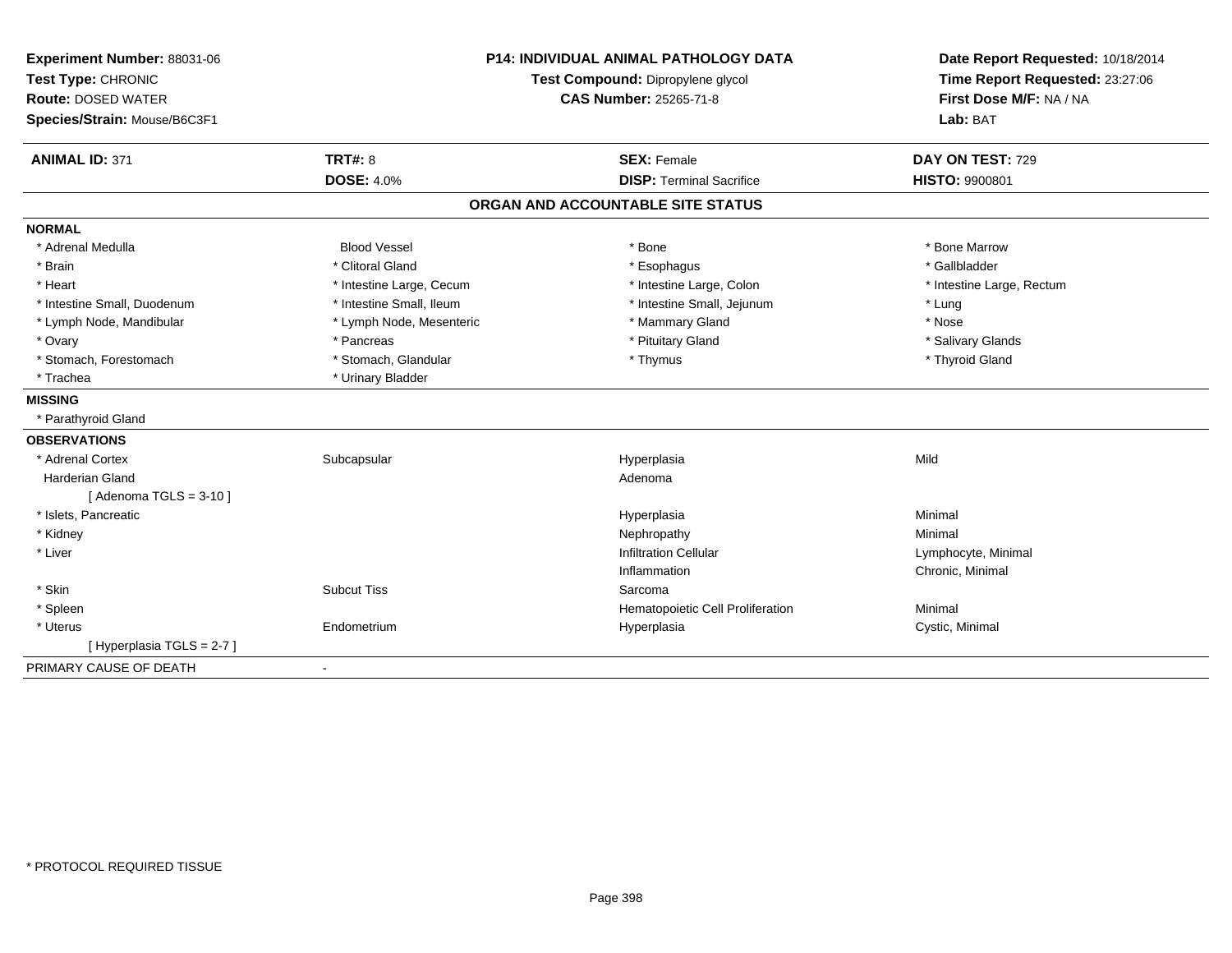| Experiment Number: 88031-06<br>Test Type: CHRONIC<br><b>Route: DOSED WATER</b><br>Species/Strain: Mouse/B6C3F1 |                          | <b>P14: INDIVIDUAL ANIMAL PATHOLOGY DATA</b><br>Test Compound: Dipropylene glycol<br><b>CAS Number: 25265-71-8</b> | Date Report Requested: 10/18/2014<br>Time Report Requested: 23:27:06<br>First Dose M/F: NA / NA<br>Lab: BAT |
|----------------------------------------------------------------------------------------------------------------|--------------------------|--------------------------------------------------------------------------------------------------------------------|-------------------------------------------------------------------------------------------------------------|
| <b>ANIMAL ID: 372</b>                                                                                          | <b>TRT#: 8</b>           | <b>SEX: Female</b>                                                                                                 | DAY ON TEST: 20                                                                                             |
|                                                                                                                | <b>DOSE: 4.0%</b>        | <b>DISP: Natural Death</b><br>ORGAN AND ACCOUNTABLE SITE STATUS                                                    | <b>HISTO: 9900802</b>                                                                                       |
| <b>NORMAL</b>                                                                                                  |                          |                                                                                                                    |                                                                                                             |
| * Adrenal Medulla                                                                                              | <b>Blood Vessel</b>      | * Bone                                                                                                             | * Bone Marrow                                                                                               |
| * Brain                                                                                                        | * Clitoral Gland         | * Esophagus                                                                                                        | * Gallbladder                                                                                               |
| * Heart                                                                                                        | * Intestine Large, Cecum | * Intestine Large, Colon                                                                                           | * Intestine Large, Rectum                                                                                   |
| * Intestine Small, Duodenum                                                                                    | * Intestine Small, Ileum | * Intestine Small, Jejunum                                                                                         | * Islets, Pancreatic                                                                                        |
| * Kidney                                                                                                       | * Liver                  | * Lung                                                                                                             | * Lymph Node, Mandibular                                                                                    |
| * Lymph Node, Mesenteric                                                                                       | * Nose                   | * Ovary                                                                                                            | * Pancreas                                                                                                  |
| * Pituitary Gland                                                                                              | * Salivary Glands        | * Skin                                                                                                             | * Spleen                                                                                                    |
| * Stomach, Forestomach                                                                                         | * Stomach, Glandular     | * Thymus                                                                                                           | * Trachea                                                                                                   |
| * Urinary Bladder                                                                                              | * Uterus                 |                                                                                                                    |                                                                                                             |
| <b>MISSING</b>                                                                                                 |                          |                                                                                                                    |                                                                                                             |
| * Mammary Gland                                                                                                | * Parathyroid Gland      | * Thyroid Gland                                                                                                    |                                                                                                             |
| <b>OBSERVATIONS</b>                                                                                            |                          |                                                                                                                    |                                                                                                             |
| * Adrenal Cortex                                                                                               | Subcapsular              | Hyperplasia                                                                                                        | Minimal                                                                                                     |
| PRIMARY CAUSE OF DEATH                                                                                         | - UNCERTAIN              |                                                                                                                    |                                                                                                             |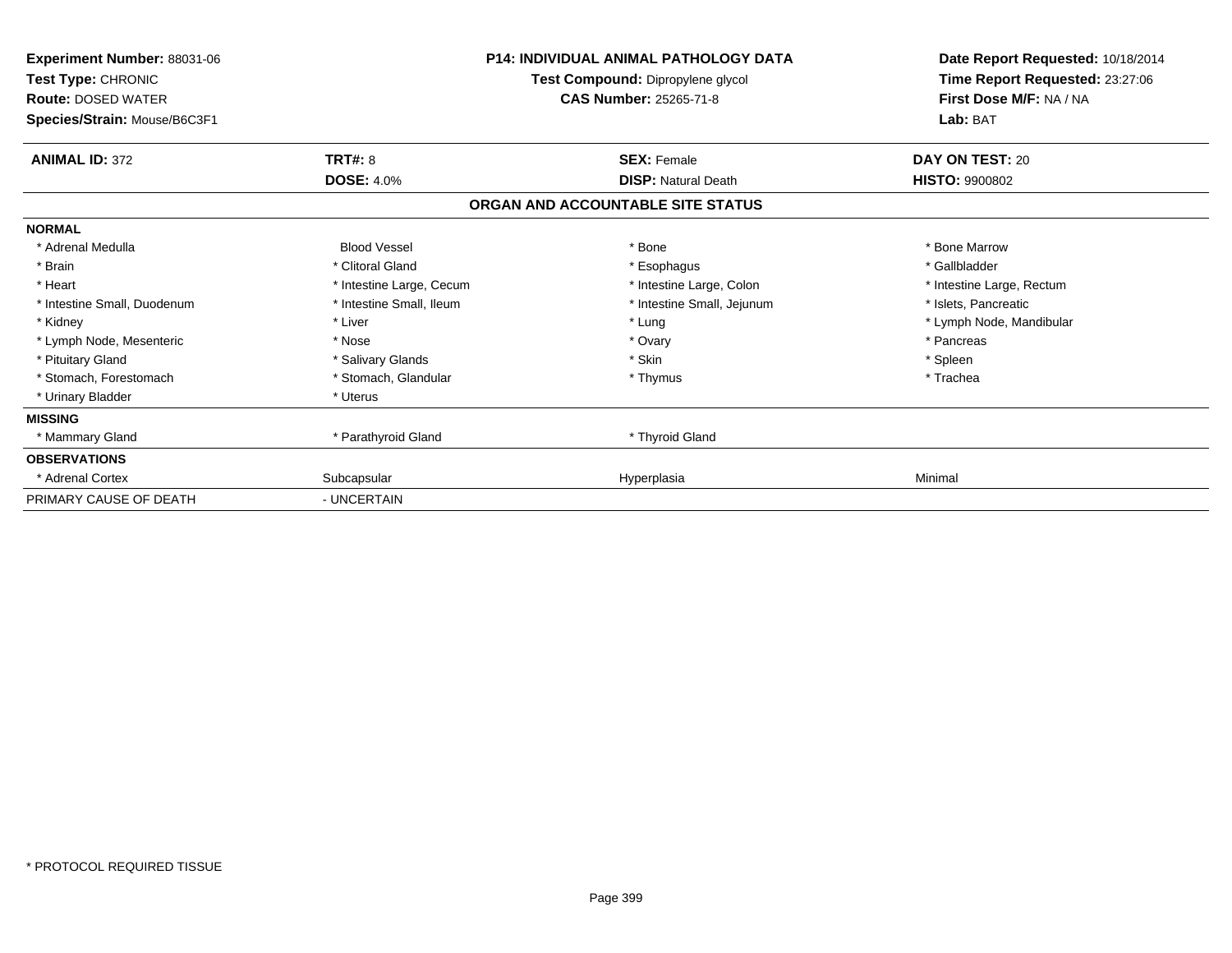| Experiment Number: 88031-06<br>Test Type: CHRONIC<br><b>Route: DOSED WATER</b> |                           | <b>P14: INDIVIDUAL ANIMAL PATHOLOGY DATA</b><br>Test Compound: Dipropylene glycol<br><b>CAS Number: 25265-71-8</b> | Date Report Requested: 10/18/2014<br>Time Report Requested: 23:27:06<br>First Dose M/F: NA / NA |
|--------------------------------------------------------------------------------|---------------------------|--------------------------------------------------------------------------------------------------------------------|-------------------------------------------------------------------------------------------------|
| Species/Strain: Mouse/B6C3F1                                                   |                           |                                                                                                                    | Lab: BAT                                                                                        |
| <b>ANIMAL ID: 373</b>                                                          | <b>TRT#: 8</b>            | <b>SEX: Female</b>                                                                                                 | DAY ON TEST: 730                                                                                |
|                                                                                | <b>DOSE: 4.0%</b>         | <b>DISP: Terminal Sacrifice</b>                                                                                    | HISTO: 9900803                                                                                  |
|                                                                                |                           | ORGAN AND ACCOUNTABLE SITE STATUS                                                                                  |                                                                                                 |
| <b>NORMAL</b>                                                                  |                           |                                                                                                                    |                                                                                                 |
| * Adrenal Medulla                                                              | * Bone                    | * Bone Marrow                                                                                                      | * Clitoral Gland                                                                                |
| * Esophagus                                                                    | * Gallbladder             | Harderian Gland                                                                                                    | * Intestine Large, Cecum                                                                        |
| * Intestine Large, Colon                                                       | * Intestine Large, Rectum | * Intestine Small, Duodenum                                                                                        | * Intestine Small, Ileum                                                                        |
| * Intestine Small, Jejunum                                                     | * Kidney                  | * Lung                                                                                                             | * Lymph Node, Mandibular                                                                        |
| * Lymph Node, Mesenteric                                                       | * Mammary Gland           | * Nose                                                                                                             | * Pancreas                                                                                      |
| * Parathyroid Gland                                                            | * Pituitary Gland         | * Salivary Glands                                                                                                  | * Skin                                                                                          |
| * Spleen                                                                       | * Stomach, Forestomach    | * Stomach, Glandular                                                                                               | * Thymus                                                                                        |
| * Thyroid Gland                                                                | * Trachea                 | * Urinary Bladder                                                                                                  |                                                                                                 |
| <b>OBSERVATIONS</b>                                                            |                           |                                                                                                                    |                                                                                                 |
| * Adrenal Cortex                                                               | Subcapsular               | Hyperplasia                                                                                                        | Mild                                                                                            |
| <b>Blood Vessel</b>                                                            | Aorta                     | Inflammation                                                                                                       | Chronic. Mild                                                                                   |
| * Brain                                                                        | Artery, Meninges          | Inflammation                                                                                                       | Chronic, Moderate                                                                               |
| Eye                                                                            |                           | Atrophy                                                                                                            | Marked                                                                                          |
| [Atrophy TGLS = $1-9$ ]                                                        |                           |                                                                                                                    |                                                                                                 |
| * Heart                                                                        | Artery                    | Inflammation                                                                                                       | Chronic, Mild                                                                                   |
| * Islets, Pancreatic                                                           |                           | Hyperplasia                                                                                                        | Minimal                                                                                         |
| * Liver                                                                        |                           | <b>Infiltration Cellular</b>                                                                                       | Lymphocyte, Minimal                                                                             |
|                                                                                |                           | Inflammation                                                                                                       | Chronic, Minimal                                                                                |
| Mesentery                                                                      | Artery                    | Inflammation                                                                                                       | Chronic, Moderate                                                                               |
| * Ovary                                                                        |                           | Cyst                                                                                                               | Minimal                                                                                         |
| * Uterus                                                                       | Endometrium               | Hyperplasia                                                                                                        | Cystic, Minimal                                                                                 |
| [ Hyperplasia TGLS = 4-7 ]                                                     |                           |                                                                                                                    |                                                                                                 |
| PRIMARY CAUSE OF DEATH                                                         | $\blacksquare$            |                                                                                                                    |                                                                                                 |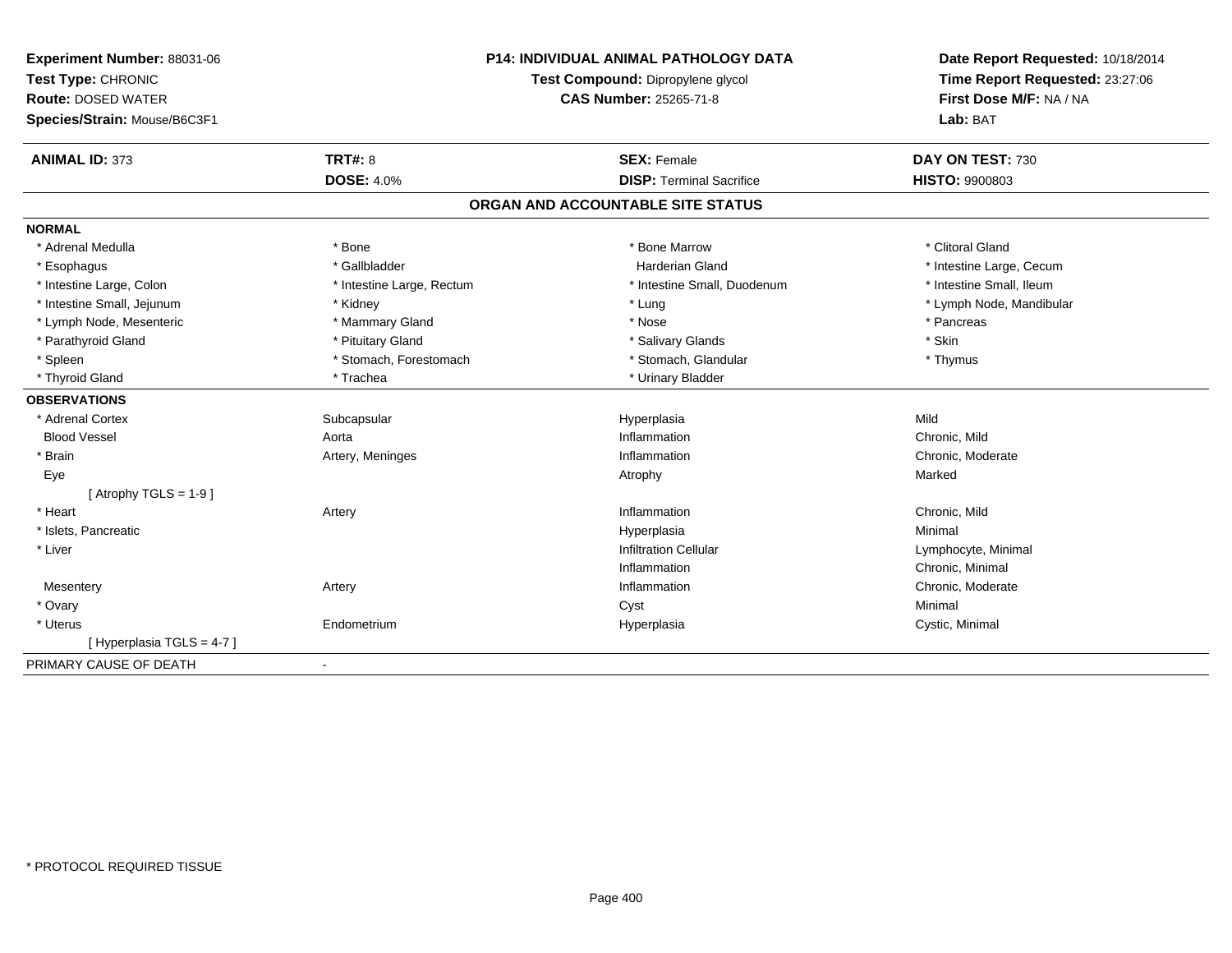| Experiment Number: 88031-06<br>Test Type: CHRONIC         |                          | <b>P14: INDIVIDUAL ANIMAL PATHOLOGY DATA</b><br>Test Compound: Dipropylene glycol | Date Report Requested: 10/18/2014<br>Time Report Requested: 23:27:06 |
|-----------------------------------------------------------|--------------------------|-----------------------------------------------------------------------------------|----------------------------------------------------------------------|
| <b>Route: DOSED WATER</b><br>Species/Strain: Mouse/B6C3F1 |                          | CAS Number: 25265-71-8                                                            | First Dose M/F: NA / NA<br>Lab: BAT                                  |
| <b>ANIMAL ID: 374</b>                                     | <b>TRT#: 8</b>           | <b>SEX: Female</b>                                                                | DAY ON TEST: 729                                                     |
|                                                           | <b>DOSE: 4.0%</b>        | <b>DISP: Terminal Sacrifice</b>                                                   | <b>HISTO: 9900804</b>                                                |
|                                                           |                          | ORGAN AND ACCOUNTABLE SITE STATUS                                                 |                                                                      |
| <b>NORMAL</b>                                             |                          |                                                                                   |                                                                      |
| * Adrenal Medulla                                         | <b>Blood Vessel</b>      | * Bone                                                                            | * Bone Marrow                                                        |
| * Brain                                                   | * Clitoral Gland         | * Esophagus                                                                       | * Gallbladder                                                        |
| * Heart                                                   | * Intestine Large, Cecum | * Intestine Large, Colon                                                          | * Intestine Large, Rectum                                            |
| * Intestine Small, Duodenum                               | * Intestine Small, Ileum | * Islets, Pancreatic                                                              | * Kidney                                                             |
| * Lung                                                    | * Lymph Node, Mandibular | * Mammary Gland                                                                   | * Nose                                                               |
| * Ovary                                                   | * Pancreas               | * Parathyroid Gland                                                               | * Pituitary Gland                                                    |
| * Salivary Glands                                         | * Skin                   | * Stomach, Forestomach                                                            | * Stomach, Glandular                                                 |
| * Thymus                                                  | * Thyroid Gland          | * Trachea                                                                         | * Urinary Bladder                                                    |
| <b>OBSERVATIONS</b>                                       |                          |                                                                                   |                                                                      |
| * Adrenal Cortex                                          | Subcapsular              | Hyperplasia                                                                       | Mild                                                                 |
| * Intestine Small, Jejunum                                |                          | Lymphoma Malignant                                                                |                                                                      |
| [ Lymphoma Malignant TGLS = 4-5 ]                         |                          |                                                                                   |                                                                      |
| * Liver                                                   |                          | <b>Infiltration Cellular</b>                                                      | Lymphocyte, Mild                                                     |
|                                                           |                          | Inflammation                                                                      | Chronic, Minimal                                                     |
|                                                           |                          | <b>Mixed Cell Focus</b>                                                           |                                                                      |
| [Mixed Cell Focus TGLS = 3-5]                             |                          |                                                                                   |                                                                      |
| * Lymph Node, Mesenteric                                  |                          | Lymphoma Malignant                                                                |                                                                      |
| [ Lymphoma Malignant TGLS = 5-5 ]                         |                          |                                                                                   |                                                                      |
| Mesentery                                                 | Fat                      | Necrosis                                                                          | Moderate                                                             |
| [Necrosis TGLS = $2-9$ ]                                  |                          |                                                                                   |                                                                      |
| Oviduct                                                   |                          | Cyst                                                                              | Moderate                                                             |
| * Spleen                                                  | Lymph Follic             | Hyperplasia                                                                       | Minimal                                                              |
| * Uterus                                                  | Endometrium              | Hyperplasia                                                                       | Cystic, Mild                                                         |
| [Hyperplasia TGLS = 1-7]                                  |                          |                                                                                   |                                                                      |
| PRIMARY CAUSE OF DEATH                                    | $\blacksquare$           |                                                                                   |                                                                      |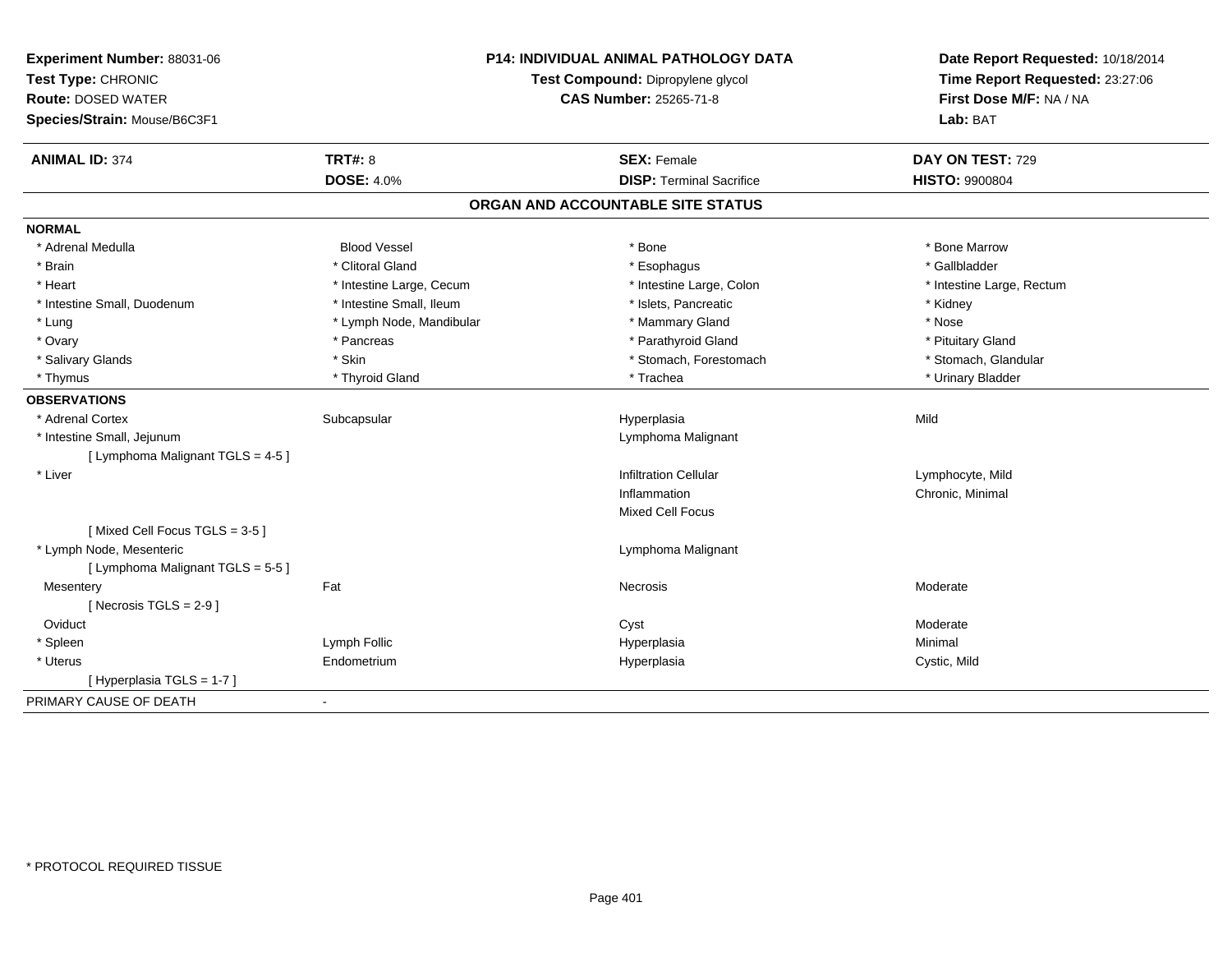| Experiment Number: 88031-06<br>Test Type: CHRONIC |                               | <b>P14: INDIVIDUAL ANIMAL PATHOLOGY DATA</b><br>Test Compound: Dipropylene glycol | Date Report Requested: 10/18/2014<br>Time Report Requested: 23:27:06 |
|---------------------------------------------------|-------------------------------|-----------------------------------------------------------------------------------|----------------------------------------------------------------------|
| <b>Route: DOSED WATER</b>                         | <b>CAS Number: 25265-71-8</b> |                                                                                   | First Dose M/F: NA / NA                                              |
| Species/Strain: Mouse/B6C3F1                      |                               |                                                                                   | Lab: BAT                                                             |
| <b>ANIMAL ID: 375</b>                             | <b>TRT#: 8</b>                | <b>SEX: Female</b>                                                                | DAY ON TEST: 728                                                     |
|                                                   | <b>DOSE: 4.0%</b>             | <b>DISP: Terminal Sacrifice</b>                                                   | <b>HISTO: 9900805</b>                                                |
|                                                   |                               | ORGAN AND ACCOUNTABLE SITE STATUS                                                 |                                                                      |
| <b>NORMAL</b>                                     |                               |                                                                                   |                                                                      |
| * Adrenal Medulla                                 | <b>Blood Vessel</b>           | * Bone                                                                            | * Bone Marrow                                                        |
| * Brain                                           | * Clitoral Gland              | * Esophagus                                                                       | * Gallbladder                                                        |
| * Heart                                           | * Intestine Large, Cecum      | * Intestine Large, Colon                                                          | * Intestine Large, Rectum                                            |
| * Intestine Small, Duodenum                       | * Intestine Small, Ileum      | * Intestine Small, Jejunum                                                        | * Lymph Node, Mandibular                                             |
| * Lymph Node, Mesenteric                          | * Mammary Gland               | * Nose                                                                            | * Pancreas                                                           |
| * Parathyroid Gland                               | * Salivary Glands             | * Skin                                                                            | * Spleen                                                             |
| * Stomach, Forestomach                            | * Stomach, Glandular          | * Thymus                                                                          | * Thyroid Gland                                                      |
| * Trachea                                         | * Urinary Bladder             |                                                                                   |                                                                      |
| <b>OBSERVATIONS</b>                               |                               |                                                                                   |                                                                      |
| * Adrenal Cortex                                  | Subcapsular                   | Hyperplasia                                                                       | Minimal                                                              |
| * Islets, Pancreatic                              |                               | Hyperplasia                                                                       | Mild                                                                 |
| * Kidney                                          |                               | Nephropathy                                                                       | Minimal                                                              |
| * Liver                                           |                               | <b>Eosinophilic Focus</b>                                                         |                                                                      |
|                                                   |                               | <b>Infiltration Cellular</b>                                                      | Lymphocyte, Minimal                                                  |
|                                                   |                               | Inflammation                                                                      | Chronic, Minimal                                                     |
| [ Eosinophilic Focus TGLS = 4-4 ]                 |                               |                                                                                   |                                                                      |
| * Lung                                            |                               | Alveolar/Bronchiolar Carcinoma                                                    |                                                                      |
| [ Alveolar/Bronchiolar Carcinoma TGLS = 2,3-3 ]   |                               |                                                                                   |                                                                      |
| * Ovary                                           |                               | Cyst                                                                              | Moderate                                                             |
| * Pituitary Gland                                 | <b>Pars Distalis</b>          | Adenoma                                                                           |                                                                      |
| * Uterus                                          | Endometrium                   | Hyperplasia                                                                       | Cystic, Minimal                                                      |
| [Hyperplasia TGLS = 1-7]                          |                               |                                                                                   |                                                                      |
| PRIMARY CAUSE OF DEATH                            | $\blacksquare$                |                                                                                   |                                                                      |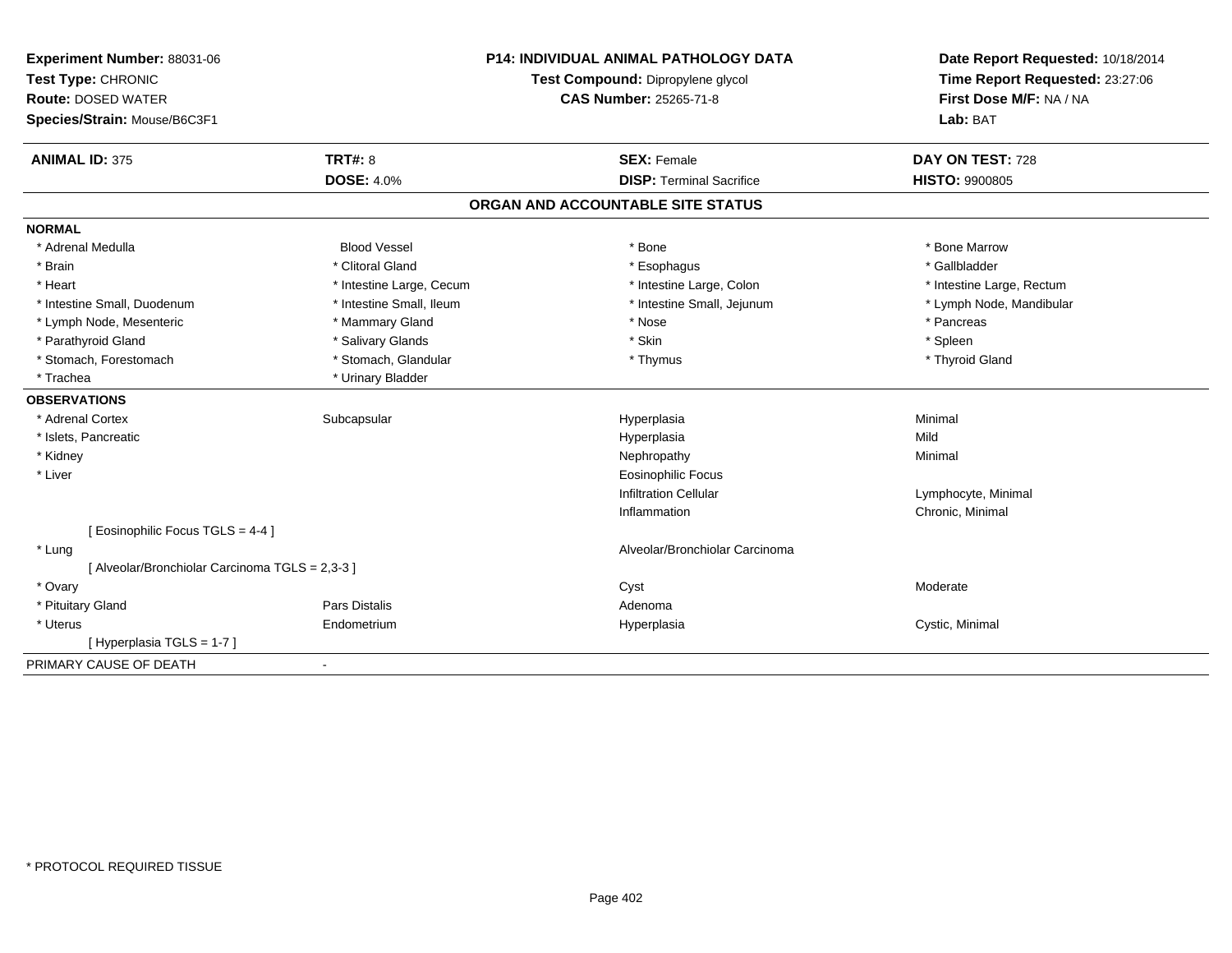| Experiment Number: 88031-06<br>Test Type: CHRONIC<br><b>Route: DOSED WATER</b><br>Species/Strain: Mouse/B6C3F1 |                            | <b>P14: INDIVIDUAL ANIMAL PATHOLOGY DATA</b><br>Test Compound: Dipropylene glycol<br><b>CAS Number: 25265-71-8</b> | Date Report Requested: 10/18/2014<br>Time Report Requested: 23:27:06<br>First Dose M/F: NA / NA<br>Lab: BAT |
|----------------------------------------------------------------------------------------------------------------|----------------------------|--------------------------------------------------------------------------------------------------------------------|-------------------------------------------------------------------------------------------------------------|
| <b>ANIMAL ID: 376</b>                                                                                          | <b>TRT#: 8</b>             | <b>SEX: Female</b>                                                                                                 | DAY ON TEST: 228                                                                                            |
|                                                                                                                | <b>DOSE: 4.0%</b>          | <b>DISP: Natural Death</b>                                                                                         | <b>HISTO: 9900806</b>                                                                                       |
|                                                                                                                |                            | ORGAN AND ACCOUNTABLE SITE STATUS                                                                                  |                                                                                                             |
| <b>NORMAL</b>                                                                                                  |                            |                                                                                                                    |                                                                                                             |
| * Adrenal Medulla                                                                                              | <b>Blood Vessel</b>        | * Bone                                                                                                             | * Bone Marrow                                                                                               |
| * Brain                                                                                                        | * Clitoral Gland           | * Gallbladder                                                                                                      | * Heart                                                                                                     |
| * Intestine Large, Cecum                                                                                       | * Intestine Large, Colon   | * Intestine Large, Rectum                                                                                          | * Intestine Small, Duodenum                                                                                 |
| * Intestine Small, Ileum                                                                                       | * Intestine Small, Jejunum | * Islets, Pancreatic                                                                                               | * Kidney                                                                                                    |
| * Liver                                                                                                        | * Lymph Node, Mesenteric   | * Mammary Gland                                                                                                    | * Nose                                                                                                      |
| * Ovary                                                                                                        | * Pancreas                 | * Pituitary Gland                                                                                                  | * Skin                                                                                                      |
| * Spleen                                                                                                       | * Stomach, Forestomach     | * Stomach, Glandular                                                                                               | * Thymus                                                                                                    |
| * Urinary Bladder                                                                                              | * Uterus                   |                                                                                                                    |                                                                                                             |
| <b>MISSING</b>                                                                                                 |                            |                                                                                                                    |                                                                                                             |
| * Esophagus                                                                                                    | * Lymph Node, Mandibular   | * Parathyroid Gland                                                                                                | * Salivary Glands                                                                                           |
| * Thyroid Gland                                                                                                | * Trachea                  |                                                                                                                    |                                                                                                             |
| <b>OBSERVATIONS</b>                                                                                            |                            |                                                                                                                    |                                                                                                             |
| * Adrenal Cortex                                                                                               | Subcapsular                | Hyperplasia                                                                                                        | Minimal                                                                                                     |
| * Lung                                                                                                         |                            | Inflammation                                                                                                       | Granulomatous, Marked                                                                                       |
| [Inflammation TGLS = $1-3$ ]                                                                                   |                            |                                                                                                                    |                                                                                                             |
| PRIMARY CAUSE OF DEATH                                                                                         | - Lung Inflammation        |                                                                                                                    |                                                                                                             |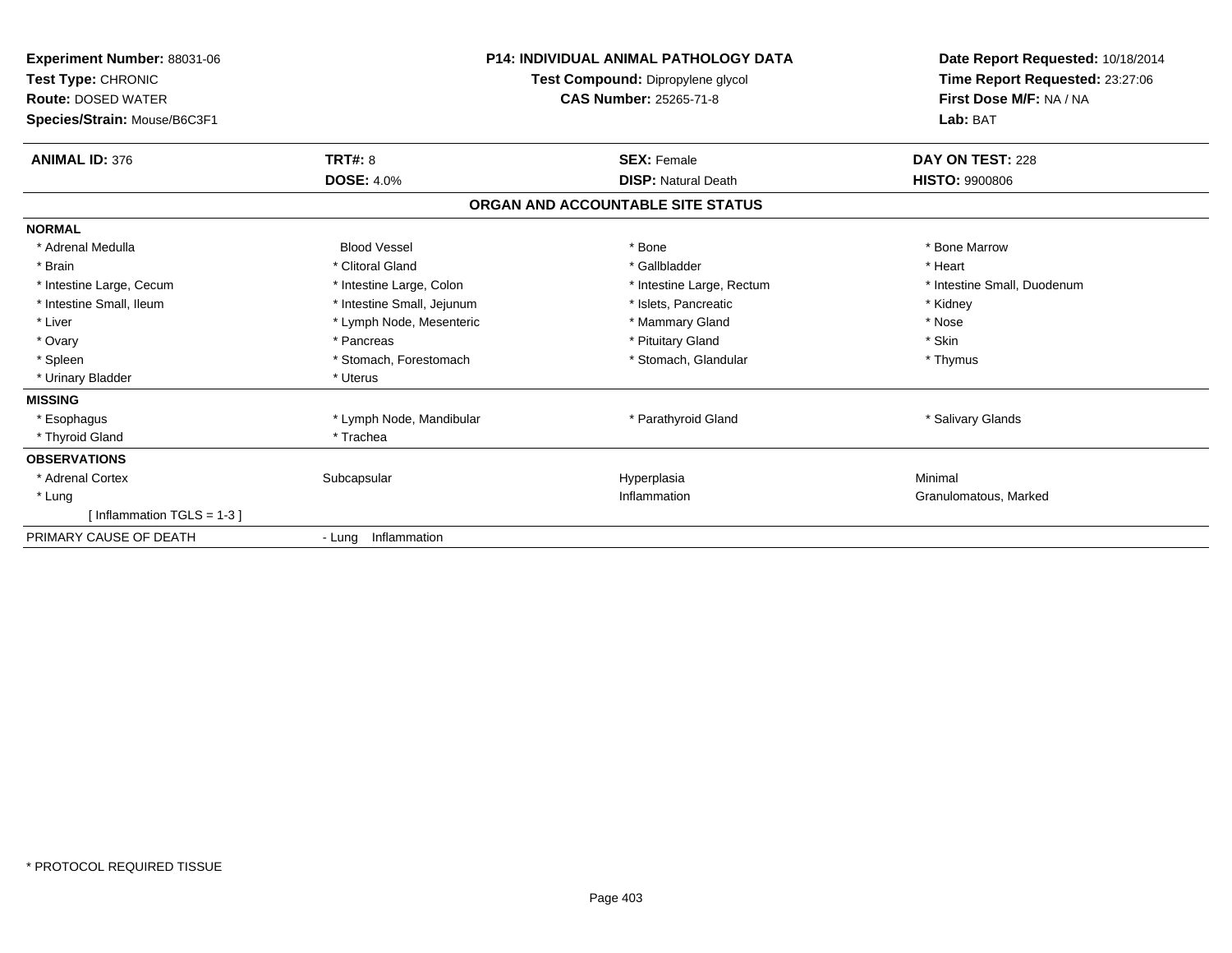| Experiment Number: 88031-06  | <b>P14: INDIVIDUAL ANIMAL PATHOLOGY DATA</b> |                                   | Date Report Requested: 10/18/2014 |
|------------------------------|----------------------------------------------|-----------------------------------|-----------------------------------|
| Test Type: CHRONIC           |                                              | Test Compound: Dipropylene glycol | Time Report Requested: 23:27:06   |
| <b>Route: DOSED WATER</b>    |                                              | <b>CAS Number: 25265-71-8</b>     | First Dose M/F: NA / NA           |
| Species/Strain: Mouse/B6C3F1 |                                              |                                   | Lab: BAT                          |
| <b>ANIMAL ID: 377</b>        | <b>TRT#: 8</b>                               | <b>SEX: Female</b>                | DAY ON TEST: 654                  |
|                              | <b>DOSE: 4.0%</b>                            | <b>DISP:</b> Moribund Sacrifice   | <b>HISTO: 9900807</b>             |
|                              |                                              | ORGAN AND ACCOUNTABLE SITE STATUS |                                   |
| <b>NORMAL</b>                |                                              |                                   |                                   |
| * Adrenal Medulla            | <b>Blood Vessel</b>                          | * Bone                            | * Bone Marrow                     |
| * Clitoral Gland             | * Esophagus                                  | * Gallbladder                     | * Heart                           |
| * Intestine Large, Cecum     | * Intestine Large, Colon                     | * Intestine Large, Rectum         | * Intestine Small, Duodenum       |
| * Intestine Small. Ileum     | * Intestine Small, Jejunum                   | * Kidney                          | * Lung                            |
| * Lymph Node, Mandibular     | * Lymph Node, Mesenteric                     | * Mammary Gland                   | * Nose                            |
| * Pancreas                   | * Parathyroid Gland                          | * Salivary Glands                 | * Skin                            |
| * Spleen                     | * Stomach, Forestomach                       | * Stomach, Glandular              | * Thymus                          |
| * Thyroid Gland              | * Trachea                                    | * Urinary Bladder                 | * Uterus                          |
| <b>OBSERVATIONS</b>          |                                              |                                   |                                   |
| * Adrenal Cortex             | Subcapsular                                  | Hyperplasia                       | Minimal                           |
| * Brain                      | Hypothalamus                                 | Compression                       | Marked                            |
|                              |                                              | Hydrocephalus                     | Mild                              |
| * Islets, Pancreatic         |                                              | Hyperplasia                       | Mild                              |
| * Liver                      |                                              | <b>Eosinophilic Focus</b>         |                                   |
|                              |                                              | <b>Infiltration Cellular</b>      | Lymphocyte, Minimal               |
|                              |                                              | Inflammation                      | Chronic, Minimal                  |
| Mesentery                    | Fat                                          | Necrosis                          | Mild                              |
| [ Necrosis $TGLS = 1-9$ ]    |                                              |                                   |                                   |
| * Ovary                      |                                              | Cyst                              | Mild                              |
| * Pituitary Gland            | <b>Pars Distalis</b>                         | Adenoma                           |                                   |
| [Adenoma TGLS = $4-6$ ]      |                                              |                                   |                                   |
| PRIMARY CAUSE OF DEATH       | - Pituitary Gland Pars Distalis Adenoma      |                                   |                                   |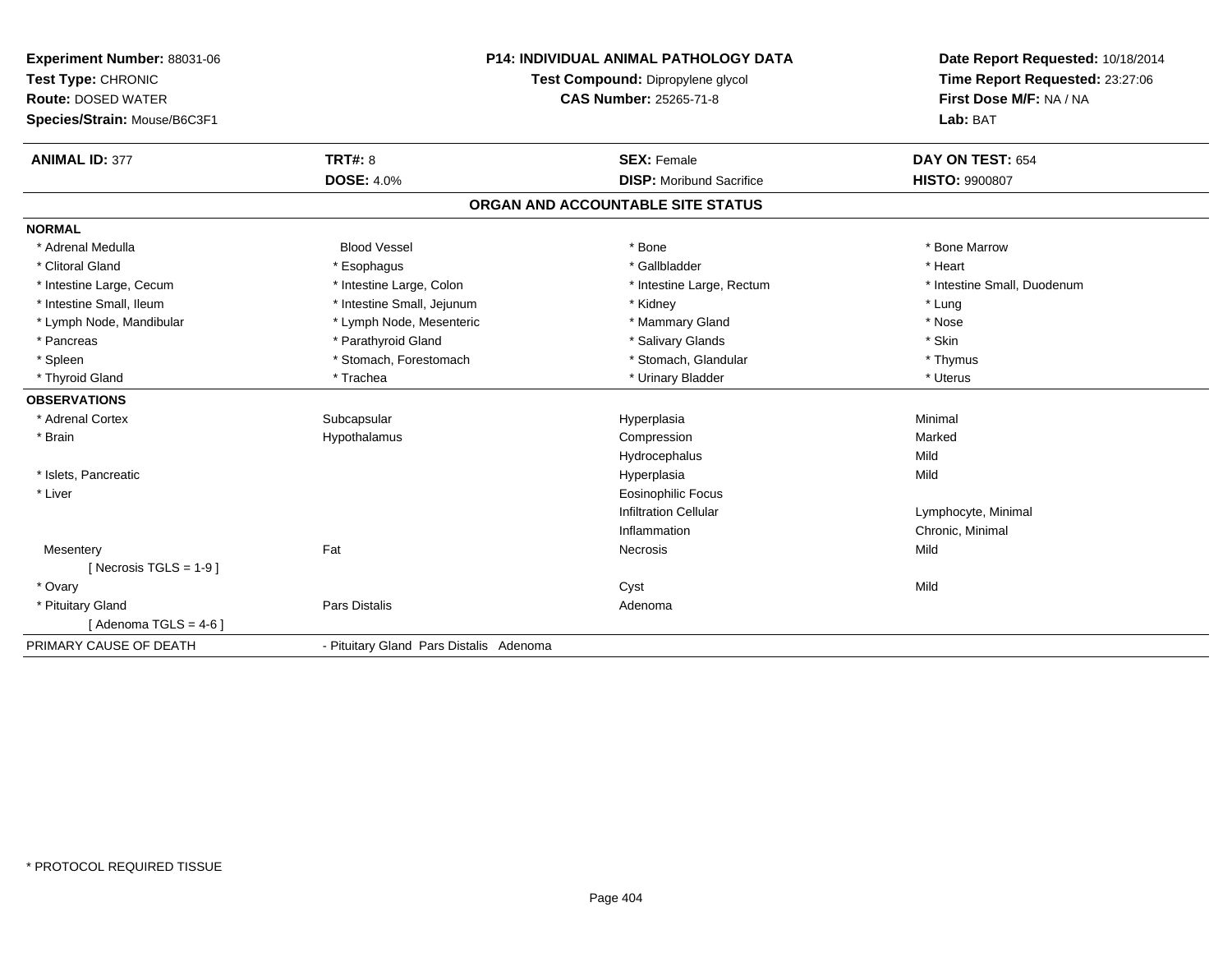| Experiment Number: 88031-06<br>Test Type: CHRONIC<br><b>Route: DOSED WATER</b><br>Species/Strain: Mouse/B6C3F1 |                          | <b>P14: INDIVIDUAL ANIMAL PATHOLOGY DATA</b><br>Test Compound: Dipropylene glycol<br><b>CAS Number: 25265-71-8</b> | Date Report Requested: 10/18/2014<br>Time Report Requested: 23:27:06<br>First Dose M/F: NA / NA<br>Lab: BAT |
|----------------------------------------------------------------------------------------------------------------|--------------------------|--------------------------------------------------------------------------------------------------------------------|-------------------------------------------------------------------------------------------------------------|
| <b>ANIMAL ID: 378</b>                                                                                          | TRT#: 8                  | <b>SEX: Female</b>                                                                                                 | DAY ON TEST: 730                                                                                            |
|                                                                                                                | <b>DOSE: 4.0%</b>        | <b>DISP: Terminal Sacrifice</b>                                                                                    | <b>HISTO: 9900808</b>                                                                                       |
|                                                                                                                |                          | ORGAN AND ACCOUNTABLE SITE STATUS                                                                                  |                                                                                                             |
| <b>NORMAL</b>                                                                                                  |                          |                                                                                                                    |                                                                                                             |
| * Adrenal Medulla                                                                                              | <b>Blood Vessel</b>      | * Bone                                                                                                             | * Bone Marrow                                                                                               |
| * Brain                                                                                                        | * Clitoral Gland         | * Esophagus                                                                                                        | * Gallbladder                                                                                               |
| * Heart                                                                                                        | * Intestine Large, Cecum | * Intestine Large, Colon                                                                                           | * Intestine Large, Rectum                                                                                   |
| * Intestine Small, Duodenum                                                                                    | * Intestine Small, Ileum | * Intestine Small, Jejunum                                                                                         | * Islets, Pancreatic                                                                                        |
| * Lung                                                                                                         | * Lymph Node, Mandibular | * Lymph Node, Mesenteric                                                                                           | * Mammary Gland                                                                                             |
| * Nose                                                                                                         | * Pancreas               | * Parathyroid Gland                                                                                                | * Pituitary Gland                                                                                           |
| * Salivary Glands                                                                                              | * Skin                   | * Spleen                                                                                                           | * Stomach, Forestomach                                                                                      |
| * Stomach, Glandular                                                                                           | * Thymus                 | * Trachea                                                                                                          | * Urinary Bladder                                                                                           |
| <b>OBSERVATIONS</b>                                                                                            |                          |                                                                                                                    |                                                                                                             |
| * Adrenal Cortex                                                                                               | Subcapsular              | Hyperplasia                                                                                                        | Minimal                                                                                                     |
| * Kidney                                                                                                       |                          | Nephropathy                                                                                                        | Minimal                                                                                                     |
| * Liver                                                                                                        |                          | <b>Infiltration Cellular</b>                                                                                       | Lymphocyte, Minimal                                                                                         |
|                                                                                                                |                          | Inflammation                                                                                                       | Chronic, Minimal                                                                                            |
| * Ovary                                                                                                        |                          | Cystadenoma                                                                                                        |                                                                                                             |
| [Cystadenoma TGLS = 2-7]                                                                                       |                          |                                                                                                                    |                                                                                                             |
| * Thyroid Gland                                                                                                |                          | Inflammation                                                                                                       | Granulomatous, Minimal                                                                                      |
| * Uterus                                                                                                       | Endometrium              | Hyperplasia                                                                                                        | Cystic, Mild                                                                                                |
| [Hyperplasia TGLS = 1-7]                                                                                       |                          |                                                                                                                    |                                                                                                             |
| PRIMARY CAUSE OF DEATH                                                                                         | $\overline{\phantom{a}}$ |                                                                                                                    |                                                                                                             |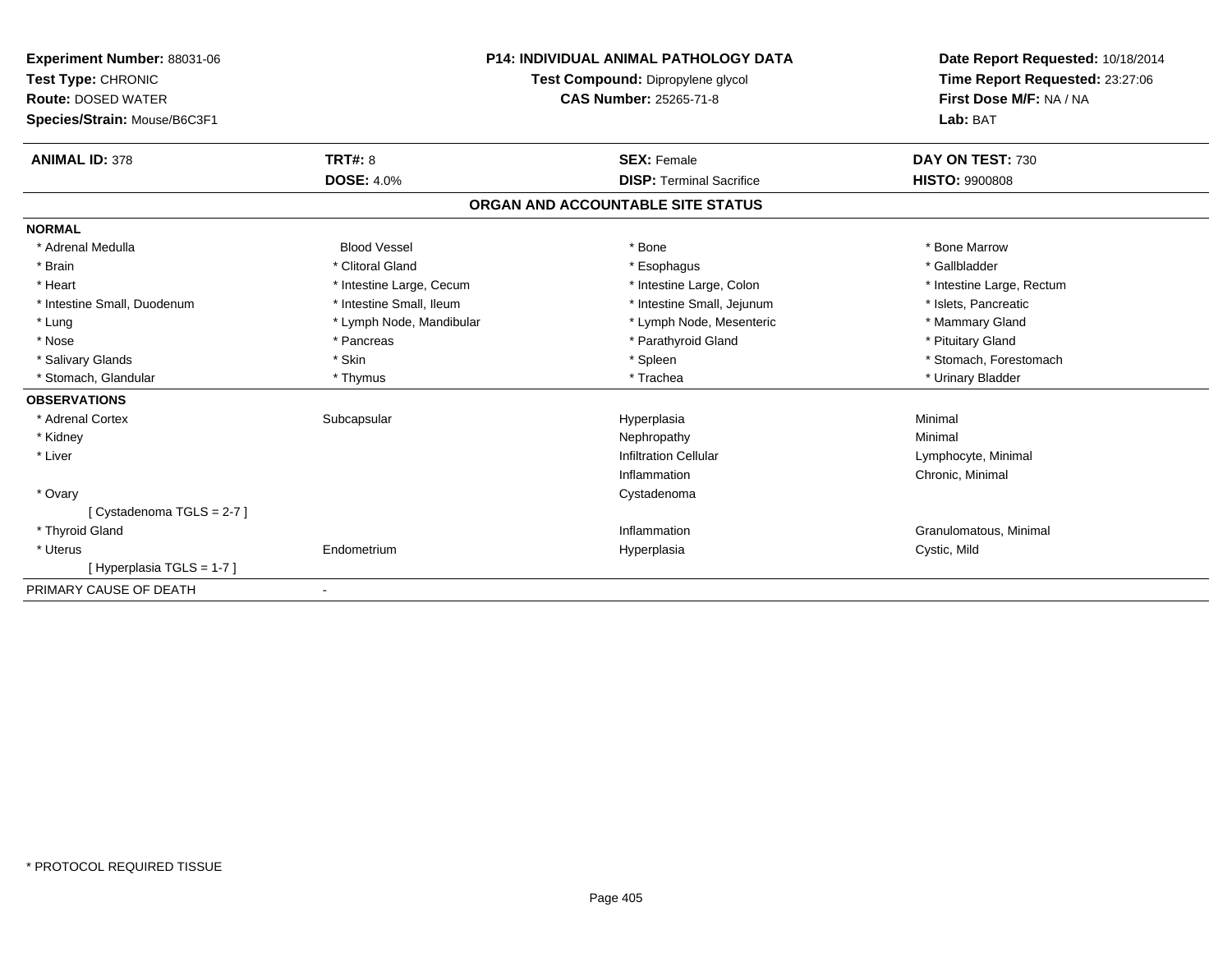| Experiment Number: 88031-06                       | <b>P14: INDIVIDUAL ANIMAL PATHOLOGY DATA</b> |                                   | Date Report Requested: 10/18/2014                          |
|---------------------------------------------------|----------------------------------------------|-----------------------------------|------------------------------------------------------------|
| Test Type: CHRONIC                                |                                              | Test Compound: Dipropylene glycol | Time Report Requested: 23:27:06<br>First Dose M/F: NA / NA |
| <b>Route: DOSED WATER</b>                         |                                              | <b>CAS Number: 25265-71-8</b>     |                                                            |
| Species/Strain: Mouse/B6C3F1                      |                                              |                                   | Lab: BAT                                                   |
| <b>ANIMAL ID: 379</b>                             | <b>TRT#: 8</b>                               | <b>SEX: Female</b>                | DAY ON TEST: 728                                           |
|                                                   | <b>DOSE: 4.0%</b>                            | <b>DISP: Terminal Sacrifice</b>   | <b>HISTO: 9900809</b>                                      |
|                                                   |                                              | ORGAN AND ACCOUNTABLE SITE STATUS |                                                            |
| <b>NORMAL</b>                                     |                                              |                                   |                                                            |
| * Adrenal Medulla                                 | <b>Blood Vessel</b>                          | * Bone                            | * Bone Marrow                                              |
| * Brain                                           | * Clitoral Gland                             | * Esophagus                       | * Gallbladder                                              |
| * Heart                                           | * Intestine Large, Cecum                     | * Intestine Large, Colon          | * Intestine Large, Rectum                                  |
| * Intestine Small, Duodenum                       | * Intestine Small, Ileum                     | * Intestine Small, Jejunum        | * Islets, Pancreatic                                       |
| $*$ Lung                                          | * Lymph Node, Mandibular                     | * Lymph Node, Mesenteric          | * Mammary Gland                                            |
| * Nose                                            | * Pancreas                                   | * Salivary Glands                 | * Skin                                                     |
| * Stomach, Forestomach                            | * Stomach, Glandular                         | * Thymus                          | * Thyroid Gland                                            |
| * Trachea                                         | * Urinary Bladder                            | * Uterus                          |                                                            |
| <b>MISSING</b>                                    |                                              |                                   |                                                            |
| * Parathyroid Gland                               |                                              |                                   |                                                            |
| <b>OBSERVATIONS</b>                               |                                              |                                   |                                                            |
| * Adrenal Cortex                                  | Subcapsular                                  | Hyperplasia                       | Minimal                                                    |
| * Kidney                                          |                                              | Nephropathy                       | Minimal                                                    |
| * Liver                                           |                                              | <b>Eosinophilic Focus</b>         |                                                            |
|                                                   |                                              | Hepatocellular Adenoma            |                                                            |
|                                                   |                                              | <b>Infiltration Cellular</b>      | Lymphocyte, Minimal                                        |
|                                                   |                                              | Inflammation                      | Chronic, Minimal                                           |
|                                                   |                                              | <b>Mixed Cell Focus</b>           |                                                            |
| [ Eosinophilic Focus TGLS = 2,3,4,5,6-5+9+10+11 ] |                                              |                                   |                                                            |
| [Mixed Cell Focus TGLS = 1-4]                     |                                              |                                   |                                                            |
| * Ovary                                           |                                              | Cyst                              | Minimal                                                    |
| * Pituitary Gland                                 | Pars Distalis                                | Adenoma                           |                                                            |
| * Spleen                                          |                                              | Hematopoietic Cell Proliferation  | Minimal                                                    |
| PRIMARY CAUSE OF DEATH                            |                                              |                                   |                                                            |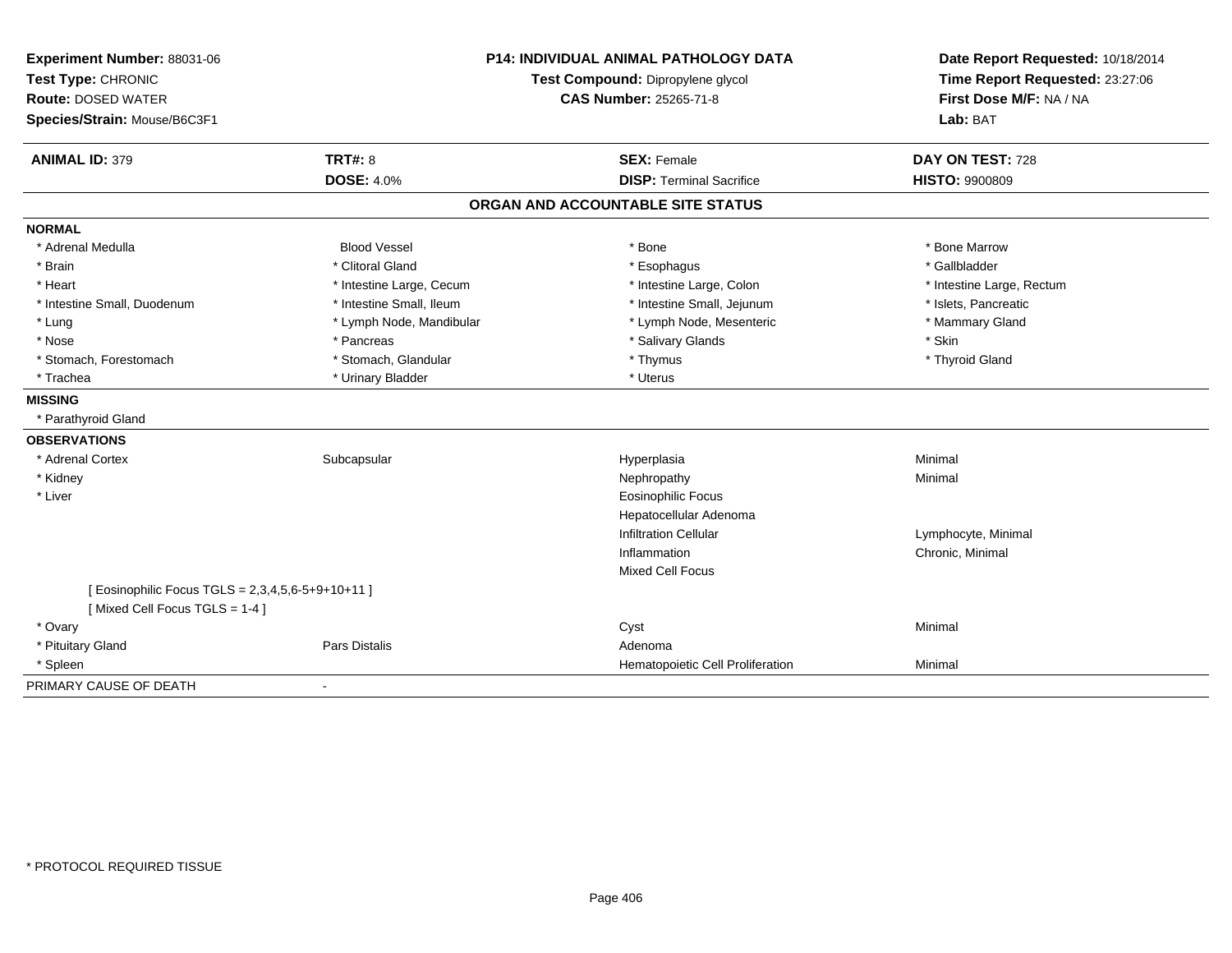| Experiment Number: 88031-06       | <b>P14: INDIVIDUAL ANIMAL PATHOLOGY DATA</b><br>Test Compound: Dipropylene glycol |                                   | Date Report Requested: 10/18/2014 |
|-----------------------------------|-----------------------------------------------------------------------------------|-----------------------------------|-----------------------------------|
| Test Type: CHRONIC                |                                                                                   |                                   | Time Report Requested: 23:27:06   |
| <b>Route: DOSED WATER</b>         |                                                                                   | <b>CAS Number: 25265-71-8</b>     | First Dose M/F: NA / NA           |
| Species/Strain: Mouse/B6C3F1      |                                                                                   |                                   | Lab: BAT                          |
| <b>ANIMAL ID: 380</b>             | <b>TRT#: 8</b>                                                                    | <b>SEX: Female</b>                | DAY ON TEST: 728                  |
|                                   | <b>DOSE: 4.0%</b>                                                                 | <b>DISP: Terminal Sacrifice</b>   | HISTO: 9900810                    |
|                                   |                                                                                   | ORGAN AND ACCOUNTABLE SITE STATUS |                                   |
| <b>NORMAL</b>                     |                                                                                   |                                   |                                   |
| * Adrenal Medulla                 | <b>Blood Vessel</b>                                                               | * Bone                            | * Bone Marrow                     |
| * Brain                           | * Esophagus                                                                       | * Gallbladder                     | * Heart                           |
| * Intestine Large, Cecum          | * Intestine Large, Colon                                                          | * Intestine Large, Rectum         | * Intestine Small, Duodenum       |
| * Intestine Small, Ileum          | * Lung                                                                            | * Lymph Node, Mandibular          | * Lymph Node, Mesenteric          |
| * Mammary Gland                   | * Nose                                                                            | * Ovary                           | * Pancreas                        |
| * Parathyroid Gland               | * Pituitary Gland                                                                 | * Salivary Glands                 | * Skin                            |
| * Spleen                          | * Stomach, Forestomach                                                            | * Stomach, Glandular              | * Thymus                          |
| * Thyroid Gland                   | * Trachea                                                                         | * Urinary Bladder                 |                                   |
| <b>OBSERVATIONS</b>               |                                                                                   |                                   |                                   |
| * Adrenal Cortex                  | Subcapsular                                                                       | Hyperplasia                       | Minimal                           |
| * Clitoral Gland                  |                                                                                   | Cyst                              | Mild                              |
| [ $Cyst TGLS = 2-8$ ]             |                                                                                   |                                   |                                   |
| Harderian Gland                   |                                                                                   | Adenoma                           |                                   |
| [Adenoma TGLS = $1-10$ ]          |                                                                                   |                                   |                                   |
| * Intestine Small, Jejunum        | Peyers Patch                                                                      | Inflammation                      | Acute, Mild                       |
| * Islets, Pancreatic              |                                                                                   | Hyperplasia                       | Minimal                           |
| * Kidney                          |                                                                                   | Infarct                           | Minimal                           |
|                                   |                                                                                   | Nephropathy                       | Mild                              |
| * Liver                           |                                                                                   | <b>Eosinophilic Focus</b>         |                                   |
|                                   |                                                                                   | <b>Infiltration Cellular</b>      | Lymphocyte, Minimal               |
|                                   |                                                                                   | Inflammation                      | Chronic, Minimal                  |
| [ Eosinophilic Focus TGLS = 3-9 ] |                                                                                   |                                   |                                   |
| * Uterus                          | Endometrium                                                                       | Hyperplasia                       | Cystic, Minimal                   |
| PRIMARY CAUSE OF DEATH            |                                                                                   |                                   |                                   |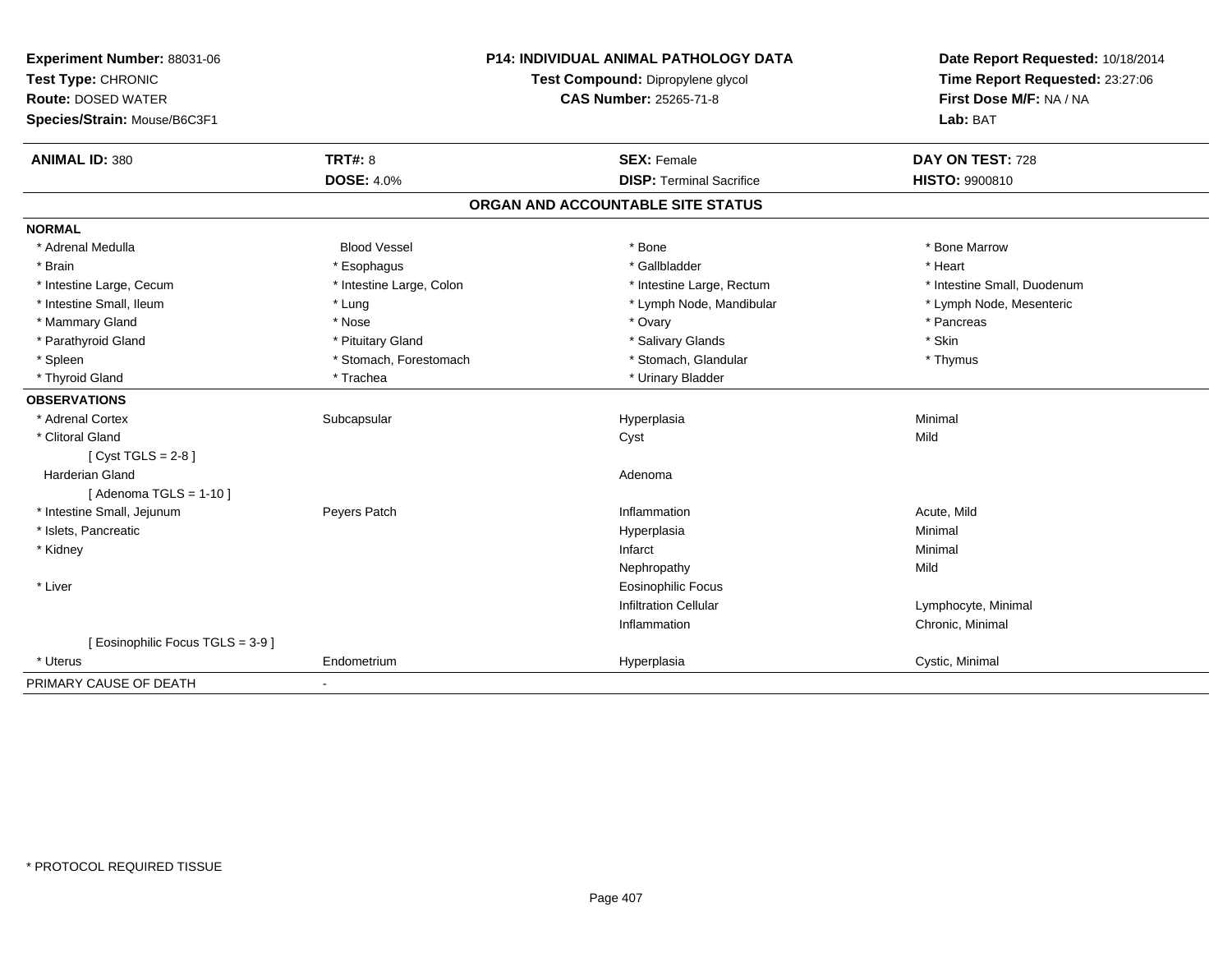| Experiment Number: 88031-06<br>Test Type: CHRONIC<br><b>Route: DOSED WATER</b><br>Species/Strain: Mouse/B6C3F1 |                          | P14: INDIVIDUAL ANIMAL PATHOLOGY DATA<br>Test Compound: Dipropylene glycol<br><b>CAS Number: 25265-71-8</b> | Date Report Requested: 10/18/2014<br>Time Report Requested: 23:27:06<br>First Dose M/F: NA / NA<br>Lab: BAT |
|----------------------------------------------------------------------------------------------------------------|--------------------------|-------------------------------------------------------------------------------------------------------------|-------------------------------------------------------------------------------------------------------------|
| <b>ANIMAL ID: 381</b>                                                                                          | <b>TRT#: 8</b>           | <b>SEX: Female</b>                                                                                          | DAY ON TEST: 728                                                                                            |
|                                                                                                                | <b>DOSE: 4.0%</b>        | <b>DISP: Terminal Sacrifice</b>                                                                             | HISTO: 9900811                                                                                              |
|                                                                                                                |                          | ORGAN AND ACCOUNTABLE SITE STATUS                                                                           |                                                                                                             |
| <b>NORMAL</b>                                                                                                  |                          |                                                                                                             |                                                                                                             |
| * Adrenal Medulla                                                                                              | <b>Blood Vessel</b>      | * Bone                                                                                                      | * Bone Marrow                                                                                               |
| * Brain                                                                                                        | * Clitoral Gland         | * Esophagus                                                                                                 | * Gallbladder                                                                                               |
| * Heart                                                                                                        | * Intestine Large, Cecum | * Intestine Large, Colon                                                                                    | * Intestine Large, Rectum                                                                                   |
| * Intestine Small, Duodenum                                                                                    | * Intestine Small, Ileum | * Intestine Small, Jejunum                                                                                  | * Kidney                                                                                                    |
| * Lung                                                                                                         | * Lymph Node, Mandibular | * Mammary Gland                                                                                             | * Nose                                                                                                      |
| * Pancreas                                                                                                     | * Parathyroid Gland      | * Pituitary Gland                                                                                           | * Salivary Glands                                                                                           |
| * Skin                                                                                                         | * Stomach, Forestomach   | * Stomach, Glandular                                                                                        | * Thymus                                                                                                    |
| * Thyroid Gland                                                                                                | * Trachea                | * Urinary Bladder                                                                                           |                                                                                                             |
| <b>OBSERVATIONS</b>                                                                                            |                          |                                                                                                             |                                                                                                             |
| * Adrenal Cortex                                                                                               | Subcapsular              | Hyperplasia                                                                                                 | Minimal                                                                                                     |
| * Islets, Pancreatic                                                                                           |                          | Hyperplasia                                                                                                 | Minimal                                                                                                     |
| * Liver                                                                                                        |                          | <b>Eosinophilic Focus</b>                                                                                   |                                                                                                             |
|                                                                                                                |                          | Hepatocellular Adenoma                                                                                      |                                                                                                             |
|                                                                                                                |                          | <b>Infiltration Cellular</b>                                                                                | Lymphocyte, Mild                                                                                            |
|                                                                                                                |                          | <b>Mixed Cell Focus</b>                                                                                     |                                                                                                             |
|                                                                                                                |                          | Vacuolization Cytoplasmic                                                                                   | Focal, Minimal                                                                                              |
| [Eosinophilic Focus TGLS = 5-4]<br>[ Hepatocellular Adenoma TGLS = 4-5 ]<br>[Mixed Cell Focus TGLS = 6-10]     |                          |                                                                                                             |                                                                                                             |
| Lymph Node                                                                                                     | Mediastinal              | Lymphoma Malignant                                                                                          |                                                                                                             |
| [ Lymphoma Malignant TGLS = 7-9 ]                                                                              |                          |                                                                                                             |                                                                                                             |
| * Lymph Node, Mesenteric                                                                                       |                          | Lymphoma Malignant                                                                                          |                                                                                                             |
| * Ovary                                                                                                        |                          | Cyst                                                                                                        | Moderate                                                                                                    |
| [Cyst TGLS = $3-7$ ]                                                                                           |                          |                                                                                                             |                                                                                                             |
| * Spleen                                                                                                       |                          | Lymphoma Malignant                                                                                          |                                                                                                             |
| [ Lymphoma Malignant TGLS = 1-4 ]                                                                              |                          |                                                                                                             |                                                                                                             |
| * Uterus                                                                                                       | Endometrium              | Hyperplasia                                                                                                 | Cystic, Mild                                                                                                |
| [Hyperplasia TGLS = 2-7 ]                                                                                      |                          |                                                                                                             |                                                                                                             |
| PRIMARY CAUSE OF DEATH                                                                                         |                          |                                                                                                             |                                                                                                             |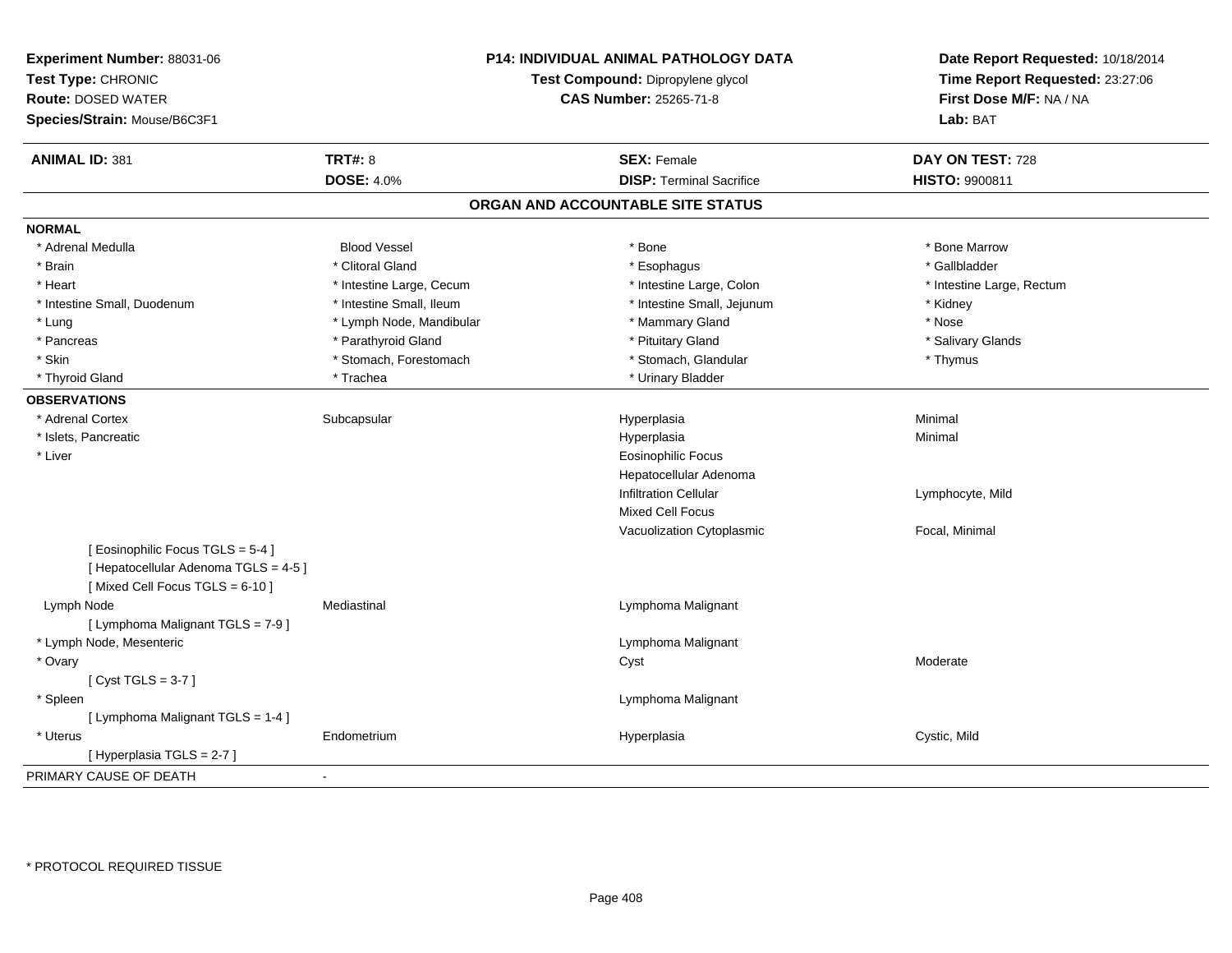| Experiment Number: 88031-06<br>Test Type: CHRONIC<br><b>Route: DOSED WATER</b><br>Species/Strain: Mouse/B6C3F1 |                                           | P14: INDIVIDUAL ANIMAL PATHOLOGY DATA<br>Test Compound: Dipropylene glycol<br>CAS Number: 25265-71-8 | Date Report Requested: 10/18/2014<br>Time Report Requested: 23:27:06<br>First Dose M/F: NA / NA<br>Lab: BAT |
|----------------------------------------------------------------------------------------------------------------|-------------------------------------------|------------------------------------------------------------------------------------------------------|-------------------------------------------------------------------------------------------------------------|
| <b>ANIMAL ID: 382</b>                                                                                          | <b>TRT#: 8</b>                            | <b>SEX: Female</b>                                                                                   | DAY ON TEST: 395                                                                                            |
|                                                                                                                | <b>DOSE: 4.0%</b>                         | <b>DISP:</b> Moribund Sacrifice                                                                      | HISTO: 9900812                                                                                              |
|                                                                                                                |                                           | ORGAN AND ACCOUNTABLE SITE STATUS                                                                    |                                                                                                             |
| <b>NORMAL</b>                                                                                                  |                                           |                                                                                                      |                                                                                                             |
| <b>Blood Vessel</b>                                                                                            | * Bone                                    | * Bone Marrow                                                                                        | * Esophagus                                                                                                 |
| * Gallbladder                                                                                                  | * Heart                                   | * Intestine Large, Cecum                                                                             | * Intestine Large, Rectum                                                                                   |
| * Intestine Small, Duodenum                                                                                    | * Intestine Small, Ileum                  | * Intestine Small, Jejunum                                                                           | * Kidney                                                                                                    |
| * Liver                                                                                                        | * Lymph Node, Mandibular                  | * Lymph Node, Mesenteric                                                                             | * Nose                                                                                                      |
| * Ovary                                                                                                        | * Pancreas                                | * Parathyroid Gland                                                                                  | * Salivary Glands                                                                                           |
| * Skin                                                                                                         | * Stomach, Forestomach                    | * Stomach, Glandular                                                                                 | * Thymus                                                                                                    |
| * Trachea                                                                                                      | * Urinary Bladder                         | * Uterus                                                                                             |                                                                                                             |
| <b>OBSERVATIONS</b>                                                                                            |                                           |                                                                                                      |                                                                                                             |
| * Adrenal Cortex                                                                                               | Subcapsular                               | Hyperplasia                                                                                          | Minimal                                                                                                     |
| * Adrenal Medulla                                                                                              |                                           | Pheochromocytoma Benign                                                                              |                                                                                                             |
| * Brain                                                                                                        | Hypothalamus                              | Compression                                                                                          | Moderate                                                                                                    |
|                                                                                                                |                                           | Hydrocephalus                                                                                        | Mild                                                                                                        |
| * Clitoral Gland                                                                                               |                                           | Hyperplasia                                                                                          | Mild                                                                                                        |
| * Intestine Large, Colon                                                                                       |                                           | Polyp Adenomatous                                                                                    | Multiple                                                                                                    |
| * Islets, Pancreatic                                                                                           |                                           | Adenoma                                                                                              |                                                                                                             |
|                                                                                                                |                                           | Hyperplasia                                                                                          | Moderate                                                                                                    |
| * Lung<br>[Inflammation TGLS = $2-3$ ]                                                                         |                                           | Inflammation                                                                                         | Chronic, Focal, Minimal                                                                                     |
| * Mammary Gland                                                                                                |                                           | Hyperplasia                                                                                          | Moderate                                                                                                    |
| * Pituitary Gland                                                                                              | Pars Intermed                             | Carcinoma                                                                                            |                                                                                                             |
| * Spleen                                                                                                       | Lymph Follic                              | Atrophy                                                                                              | Marked                                                                                                      |
|                                                                                                                |                                           | Hematopoietic Cell Proliferation                                                                     | Mild                                                                                                        |
| * Thyroid Gland                                                                                                | C Cell                                    | Carcinoma                                                                                            |                                                                                                             |
| [Carcinoma TGLS = 1-3]                                                                                         |                                           |                                                                                                      |                                                                                                             |
| Tooth                                                                                                          |                                           | Malformation                                                                                         |                                                                                                             |
| PRIMARY CAUSE OF DEATH                                                                                         | - Pituitary Gland Pars Intermed Carcinoma |                                                                                                      |                                                                                                             |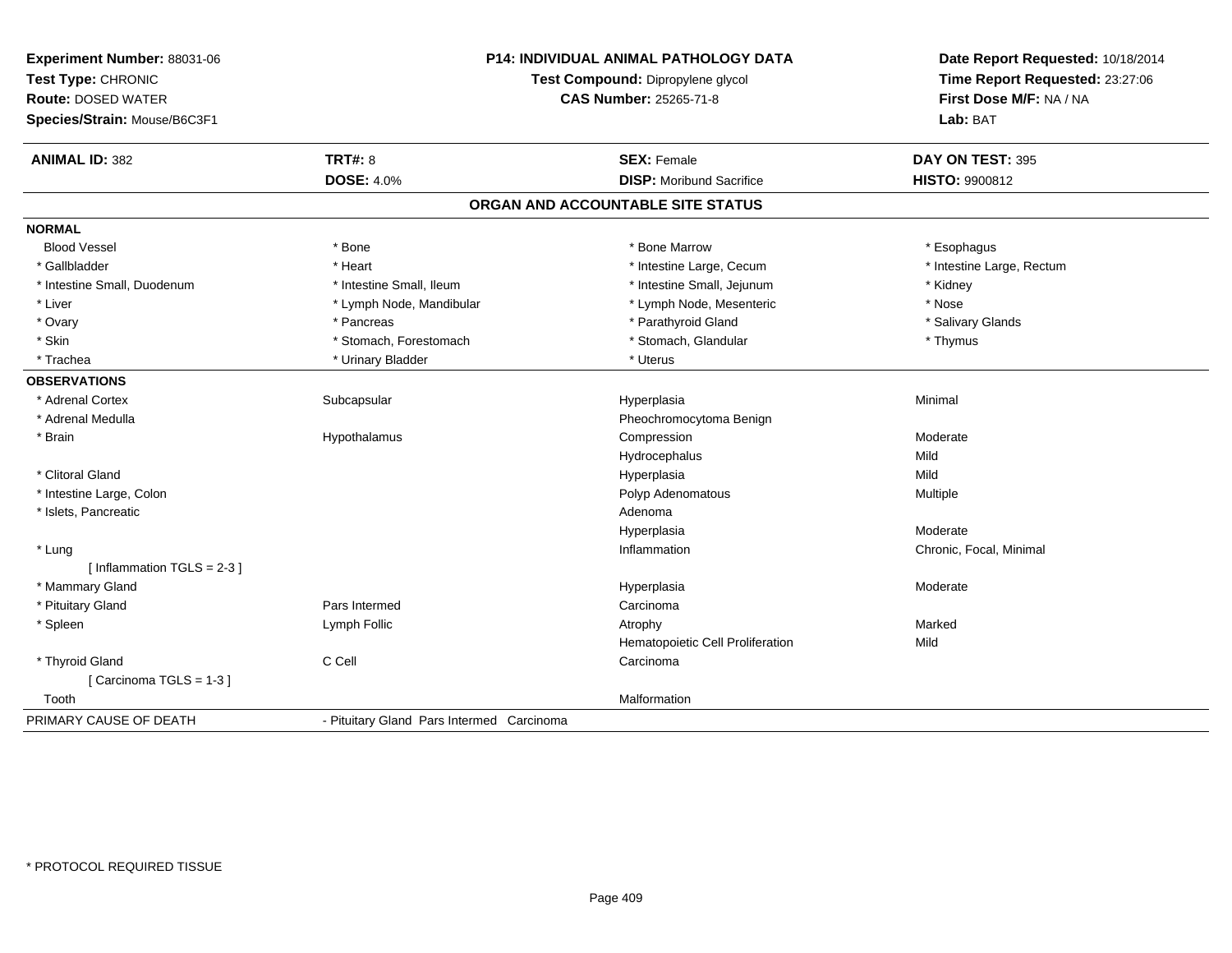| <b>P14: INDIVIDUAL ANIMAL PATHOLOGY DATA</b><br>Experiment Number: 88031-06<br>Test Type: CHRONIC<br>Test Compound: Dipropylene glycol<br><b>Route: DOSED WATER</b><br><b>CAS Number: 25265-71-8</b><br>Species/Strain: Mouse/B6C3F1 |                             | Date Report Requested: 10/18/2014<br>Time Report Requested: 23:27:06<br>First Dose M/F: NA / NA<br>Lab: BAT |                             |
|--------------------------------------------------------------------------------------------------------------------------------------------------------------------------------------------------------------------------------------|-----------------------------|-------------------------------------------------------------------------------------------------------------|-----------------------------|
| <b>ANIMAL ID: 383</b>                                                                                                                                                                                                                | <b>TRT#: 8</b>              | <b>SEX: Female</b>                                                                                          | DAY ON TEST: 687            |
|                                                                                                                                                                                                                                      | <b>DOSE: 4.0%</b>           | <b>DISP: Natural Death</b>                                                                                  | HISTO: 9900813              |
|                                                                                                                                                                                                                                      |                             | ORGAN AND ACCOUNTABLE SITE STATUS                                                                           |                             |
| <b>NORMAL</b>                                                                                                                                                                                                                        |                             |                                                                                                             |                             |
| * Adrenal Cortex                                                                                                                                                                                                                     | * Adrenal Medulla           | <b>Blood Vessel</b>                                                                                         | * Bone                      |
| * Bone Marrow                                                                                                                                                                                                                        | * Brain                     | * Clitoral Gland                                                                                            | * Gallbladder               |
| * Intestine Large, Cecum                                                                                                                                                                                                             | * Intestine Large, Colon    | * Intestine Large, Rectum                                                                                   | * Intestine Small, Duodenum |
| * Intestine Small, Ileum                                                                                                                                                                                                             | * Intestine Small, Jejunum  | * Lymph Node, Mandibular                                                                                    | * Mammary Gland             |
| * Nose                                                                                                                                                                                                                               | * Ovary                     | * Pancreas                                                                                                  | * Pituitary Gland           |
| * Salivary Glands                                                                                                                                                                                                                    | * Skin                      | * Stomach, Glandular                                                                                        | * Thymus                    |
| * Thyroid Gland                                                                                                                                                                                                                      | * Trachea                   | * Urinary Bladder                                                                                           |                             |
| <b>MISSING</b>                                                                                                                                                                                                                       |                             |                                                                                                             |                             |
| * Parathyroid Gland                                                                                                                                                                                                                  |                             |                                                                                                             |                             |
| <b>OBSERVATIONS</b>                                                                                                                                                                                                                  |                             |                                                                                                             |                             |
| * Esophagus                                                                                                                                                                                                                          |                             | Ulcer                                                                                                       | Marked                      |
| * Heart                                                                                                                                                                                                                              | Myocardium                  | Inflammation                                                                                                | Chronic Active, Focal, Mild |
| * Islets, Pancreatic                                                                                                                                                                                                                 |                             | Hyperplasia                                                                                                 | Minimal                     |
| * Kidney                                                                                                                                                                                                                             |                             | Nephropathy                                                                                                 | Minimal                     |
| * Liver                                                                                                                                                                                                                              |                             | Histiocytic Sarcoma                                                                                         |                             |
| [Histiocytic Sarcoma TGLS = 2-4+5]                                                                                                                                                                                                   |                             |                                                                                                             |                             |
| * Lung                                                                                                                                                                                                                               |                             | Histiocytic Sarcoma                                                                                         |                             |
| * Lymph Node, Mesenteric                                                                                                                                                                                                             |                             | Hyperplasia                                                                                                 | Lymphoid, Minimal           |
| [Hyperplasia TGLS = 3-5]                                                                                                                                                                                                             |                             |                                                                                                             |                             |
| Mesentery                                                                                                                                                                                                                            | Fat                         | <b>Necrosis</b>                                                                                             | Marked                      |
| [ Necrosis $TGLS = 1-9$ ]                                                                                                                                                                                                            |                             |                                                                                                             |                             |
| * Spleen                                                                                                                                                                                                                             | Lymph Follic                | Atrophy                                                                                                     | Marked                      |
|                                                                                                                                                                                                                                      |                             | Hematopoietic Cell Proliferation                                                                            | Moderate                    |
| * Stomach, Forestomach                                                                                                                                                                                                               |                             | Ulcer                                                                                                       | Moderate                    |
| * Uterus                                                                                                                                                                                                                             | Endometrium                 | Hyperplasia                                                                                                 | Cystic, Minimal             |
| PRIMARY CAUSE OF DEATH                                                                                                                                                                                                               | - Liver Histiocytic Sarcoma |                                                                                                             |                             |
| CONTRIBUTORY CAUSE OF DEATH                                                                                                                                                                                                          | - Mesentery Fat Necrosis    |                                                                                                             |                             |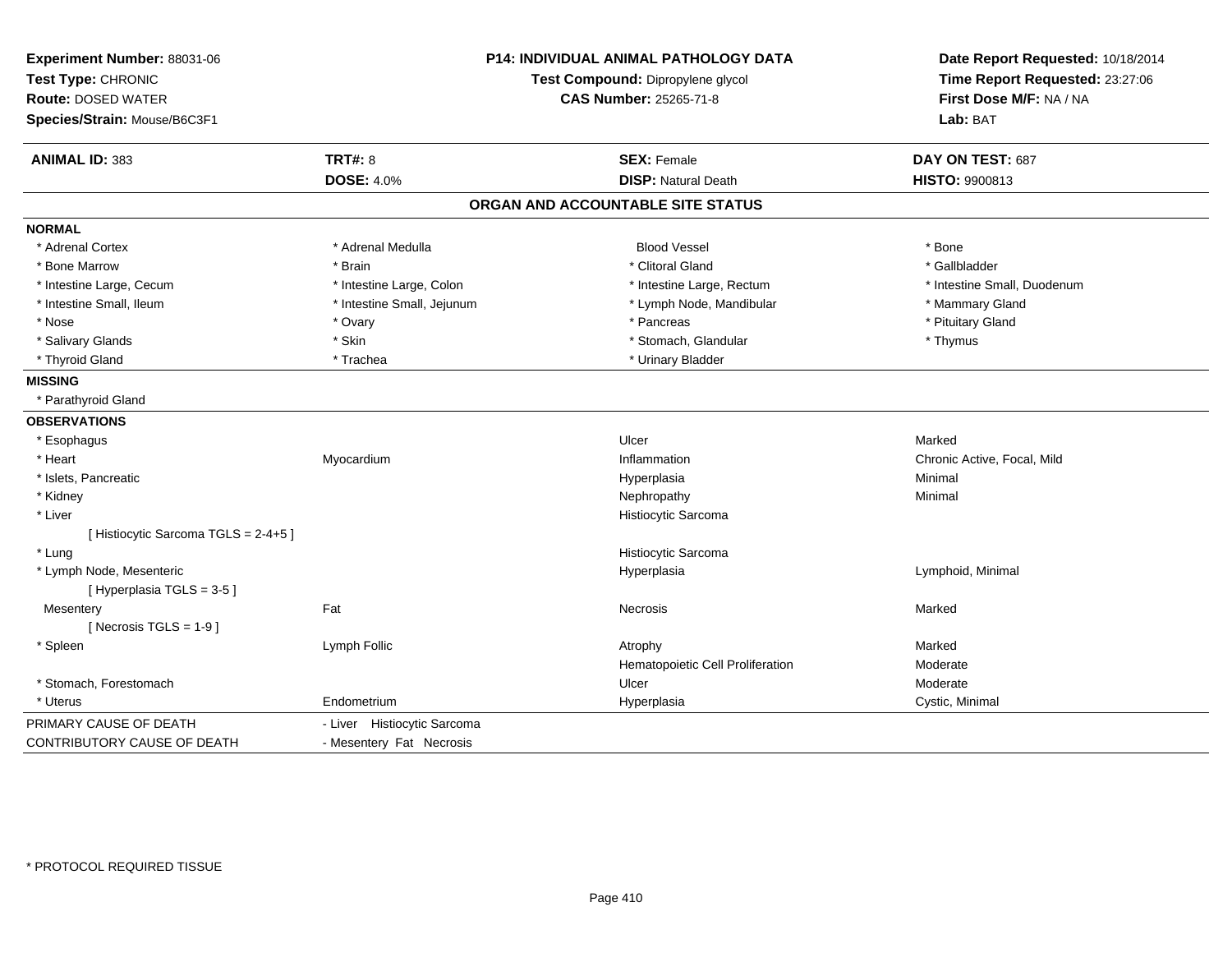| Experiment Number: 88031-06<br>Test Type: CHRONIC<br><b>Route: DOSED WATER</b><br>Species/Strain: Mouse/B6C3F1 |                            | <b>P14: INDIVIDUAL ANIMAL PATHOLOGY DATA</b><br>Test Compound: Dipropylene glycol<br><b>CAS Number: 25265-71-8</b> | Date Report Requested: 10/18/2014<br>Time Report Requested: 23:27:06<br>First Dose M/F: NA / NA<br>Lab: BAT |
|----------------------------------------------------------------------------------------------------------------|----------------------------|--------------------------------------------------------------------------------------------------------------------|-------------------------------------------------------------------------------------------------------------|
| <b>ANIMAL ID: 384</b>                                                                                          | <b>TRT#: 8</b>             | <b>SEX: Female</b>                                                                                                 | DAY ON TEST: 698                                                                                            |
|                                                                                                                | <b>DOSE: 4.0%</b>          | <b>DISP: Natural Death</b>                                                                                         | HISTO: 9900814                                                                                              |
|                                                                                                                |                            | ORGAN AND ACCOUNTABLE SITE STATUS                                                                                  |                                                                                                             |
| <b>NORMAL</b>                                                                                                  |                            |                                                                                                                    |                                                                                                             |
| * Adrenal Medulla                                                                                              | <b>Blood Vessel</b>        | * Bone                                                                                                             | * Bone Marrow                                                                                               |
| * Gallbladder                                                                                                  | * Intestine Large, Cecum   | * Intestine Large, Rectum                                                                                          | * Intestine Small, Duodenum                                                                                 |
| * Intestine Small, Ileum                                                                                       | * Intestine Small, Jejunum | * Islets, Pancreatic                                                                                               | * Lymph Node, Mesenteric                                                                                    |
| * Mammary Gland                                                                                                | * Nose                     | * Pancreas                                                                                                         | * Pituitary Gland                                                                                           |
| * Salivary Glands                                                                                              | * Thyroid Gland            | * Trachea                                                                                                          |                                                                                                             |
| <b>MISSING</b>                                                                                                 |                            |                                                                                                                    |                                                                                                             |
| * Parathyroid Gland                                                                                            |                            |                                                                                                                    |                                                                                                             |
| <b>OBSERVATIONS</b>                                                                                            |                            |                                                                                                                    |                                                                                                             |
| * Adrenal Cortex                                                                                               | Subcapsular                | Hyperplasia                                                                                                        | Minimal                                                                                                     |
|                                                                                                                |                            | Lymphoma Malignant                                                                                                 |                                                                                                             |
| * Brain                                                                                                        |                            | Lymphoma Malignant                                                                                                 |                                                                                                             |
| * Clitoral Gland                                                                                               |                            | Lymphoma Malignant                                                                                                 |                                                                                                             |
| * Esophagus                                                                                                    |                            | Lymphoma Malignant                                                                                                 |                                                                                                             |
| * Heart                                                                                                        | Myocardium                 | Mineralization                                                                                                     | Minimal                                                                                                     |
| * Intestine Large, Colon                                                                                       |                            | Lymphoma Malignant                                                                                                 |                                                                                                             |
| * Kidney                                                                                                       |                            | Lymphoma Malignant                                                                                                 |                                                                                                             |
| * Liver                                                                                                        |                            | Lymphoma Malignant                                                                                                 |                                                                                                             |
| * Lung                                                                                                         |                            | Lymphoma Malignant                                                                                                 |                                                                                                             |
| * Lymph Node, Mandibular                                                                                       |                            | Lymphoma Malignant                                                                                                 |                                                                                                             |
| [ Lymphoma Malignant TGLS = 1-2 ]                                                                              |                            |                                                                                                                    |                                                                                                             |
| * Ovary                                                                                                        |                            | Lymphoma Malignant                                                                                                 |                                                                                                             |
| * Skin                                                                                                         | <b>Subcut Tiss</b>         | Lymphoma Malignant                                                                                                 |                                                                                                             |
| * Spleen                                                                                                       |                            | Lymphoma Malignant                                                                                                 |                                                                                                             |
| [ Lymphoma Malignant TGLS = 2-4 ]                                                                              |                            |                                                                                                                    |                                                                                                             |
| * Stomach, Forestomach                                                                                         |                            | Lymphoma Malignant                                                                                                 |                                                                                                             |
| * Stomach, Glandular                                                                                           |                            | Lymphoma Malignant                                                                                                 |                                                                                                             |
| * Thymus                                                                                                       |                            | Lymphoma Malignant                                                                                                 |                                                                                                             |
| * Urinary Bladder                                                                                              |                            | Lymphoma Malignant                                                                                                 |                                                                                                             |
| * Uterus                                                                                                       | Endometrium                | Hyperplasia                                                                                                        | Cystic, Minimal                                                                                             |
|                                                                                                                |                            | Lymphoma Malignant                                                                                                 |                                                                                                             |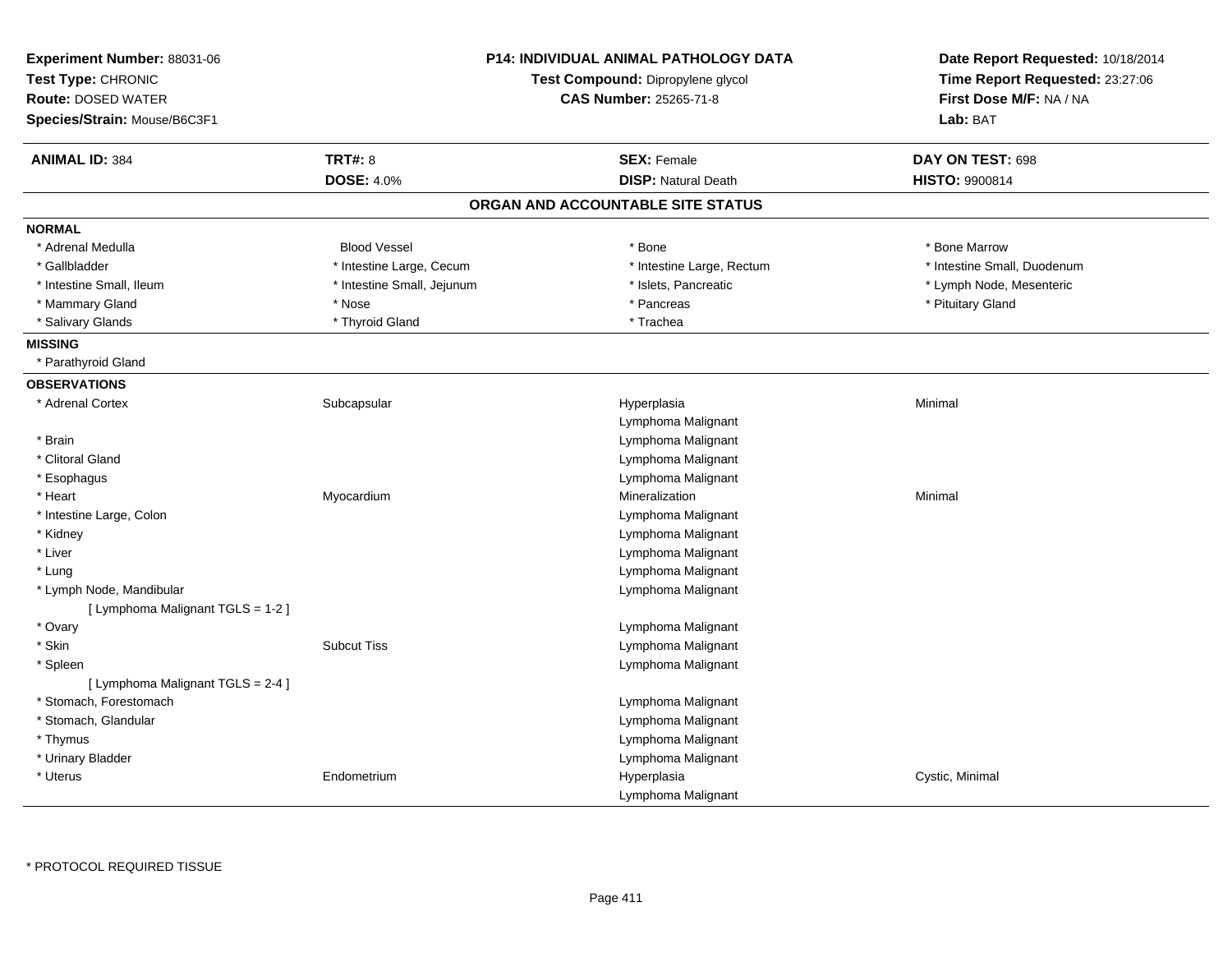| <b>Experiment Number: 88031-06</b><br><b>Test Type: CHRONIC</b><br><b>Route: DOSED WATER</b><br>Species/Strain: Mouse/B6C3F1 |                                     | <b>P14: INDIVIDUAL ANIMAL PATHOLOGY DATA</b><br><b>Test Compound: Dipropylene glycol</b><br><b>CAS Number: 25265-71-8</b> | Date Report Requested: 10/18/2014<br>Time Report Requested: 23:27:06<br>First Dose M/F: NA / NA<br>Lab: BAT |
|------------------------------------------------------------------------------------------------------------------------------|-------------------------------------|---------------------------------------------------------------------------------------------------------------------------|-------------------------------------------------------------------------------------------------------------|
|                                                                                                                              |                                     |                                                                                                                           |                                                                                                             |
| <b>ANIMAL ID: 384</b>                                                                                                        | <b>TRT#: 8</b><br><b>DOSE: 4.0%</b> | <b>SEX:</b> Female<br><b>DISP:</b> Natural Death                                                                          | DAY ON TEST: 698<br><b>HISTO: 9900814</b>                                                                   |
| PRIMARY CAUSE OF DEATH                                                                                                       | Lymphoma Malignant<br>- Spleen      | ORGAN AND ACCOUNTABLE SITE STATUS                                                                                         |                                                                                                             |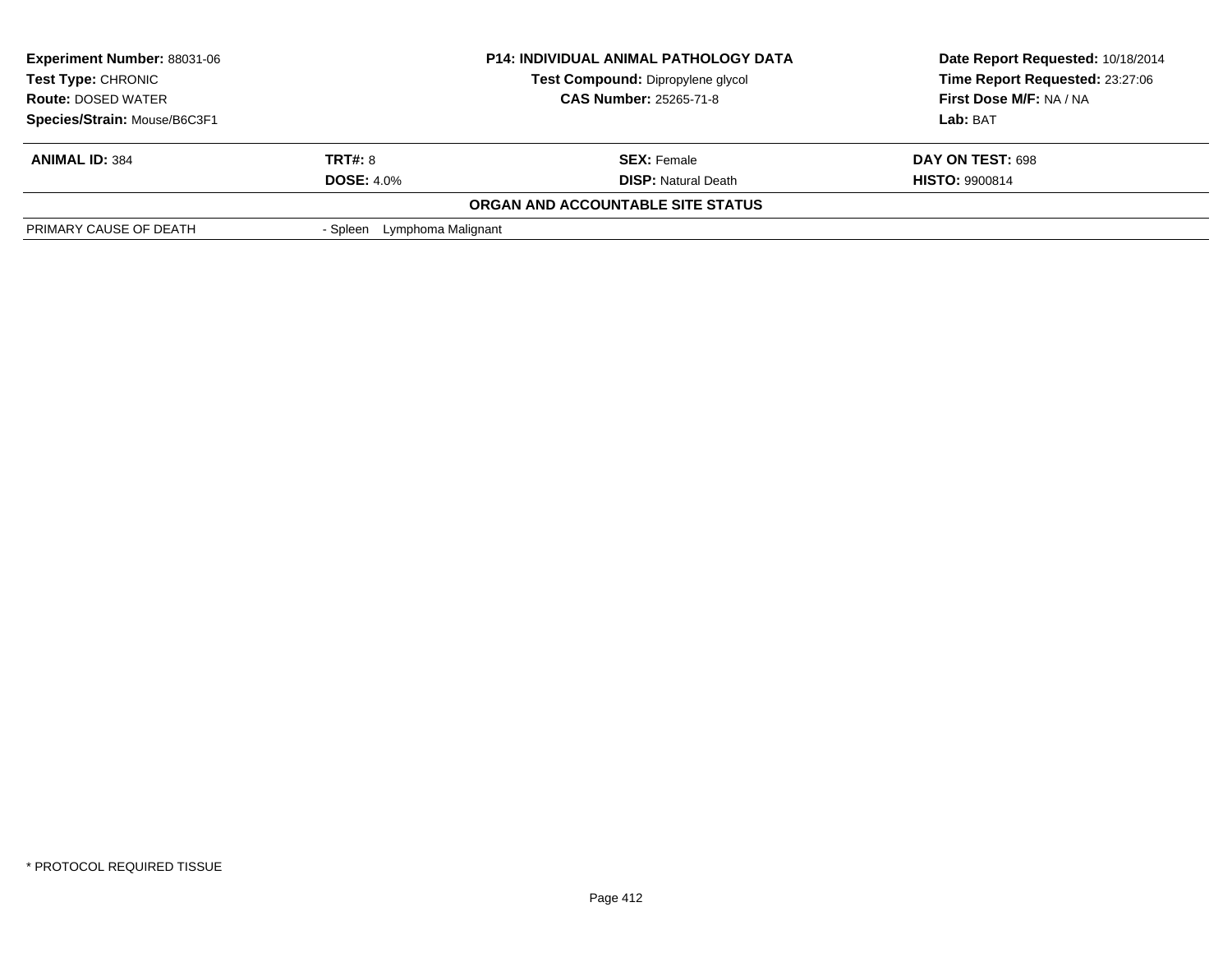| Experiment Number: 88031-06<br>Test Type: CHRONIC<br><b>Route: DOSED WATER</b><br>Species/Strain: Mouse/B6C3F1 |                            | <b>P14: INDIVIDUAL ANIMAL PATHOLOGY DATA</b><br>Test Compound: Dipropylene glycol<br><b>CAS Number: 25265-71-8</b> | Date Report Requested: 10/18/2014<br>Time Report Requested: 23:27:06<br>First Dose M/F: NA / NA<br>Lab: BAT |
|----------------------------------------------------------------------------------------------------------------|----------------------------|--------------------------------------------------------------------------------------------------------------------|-------------------------------------------------------------------------------------------------------------|
| <b>ANIMAL ID: 385</b>                                                                                          | TRT#: 8                    | <b>SEX: Female</b>                                                                                                 | DAY ON TEST: 565                                                                                            |
|                                                                                                                | <b>DOSE: 4.0%</b>          | <b>DISP: Natural Death</b>                                                                                         | <b>HISTO: 9900815</b>                                                                                       |
|                                                                                                                |                            | ORGAN AND ACCOUNTABLE SITE STATUS                                                                                  |                                                                                                             |
| <b>NORMAL</b>                                                                                                  |                            |                                                                                                                    |                                                                                                             |
| * Adrenal Medulla                                                                                              | <b>Blood Vessel</b>        | * Bone                                                                                                             | * Bone Marrow                                                                                               |
| * Brain                                                                                                        | * Clitoral Gland           | * Esophagus                                                                                                        | * Gallbladder                                                                                               |
| * Intestine Large, Cecum                                                                                       | * Intestine Large, Colon   | * Intestine Large, Rectum                                                                                          | * Intestine Small, Duodenum                                                                                 |
| * Intestine Small, Ileum                                                                                       | * Intestine Small, Jejunum | * Islets, Pancreatic                                                                                               | * Kidney                                                                                                    |
| * Liver                                                                                                        | * Lung                     | * Lymph Node, Mandibular                                                                                           | * Mammary Gland                                                                                             |
| * Nose                                                                                                         | * Ovary                    | * Pancreas                                                                                                         | * Pituitary Gland                                                                                           |
| * Salivary Glands                                                                                              | * Stomach, Forestomach     | * Stomach, Glandular                                                                                               | * Thymus                                                                                                    |
| * Thyroid Gland                                                                                                | * Trachea                  | * Urinary Bladder                                                                                                  | * Uterus                                                                                                    |
| <b>MISSING</b>                                                                                                 |                            |                                                                                                                    |                                                                                                             |
| * Lymph Node, Mesenteric                                                                                       | * Parathyroid Gland        |                                                                                                                    |                                                                                                             |
| <b>OBSERVATIONS</b>                                                                                            |                            |                                                                                                                    |                                                                                                             |
| * Adrenal Cortex                                                                                               | Subcapsular                | Hyperplasia                                                                                                        | Mild                                                                                                        |
| * Heart                                                                                                        | Myocardium                 | Mineralization                                                                                                     | Mild                                                                                                        |
| * Skin                                                                                                         | <b>Subcut Tiss</b>         | Sarcoma                                                                                                            |                                                                                                             |
| * Spleen                                                                                                       | Lymph Follic               | Atrophy                                                                                                            | Mild                                                                                                        |
| PRIMARY CAUSE OF DEATH                                                                                         |                            |                                                                                                                    |                                                                                                             |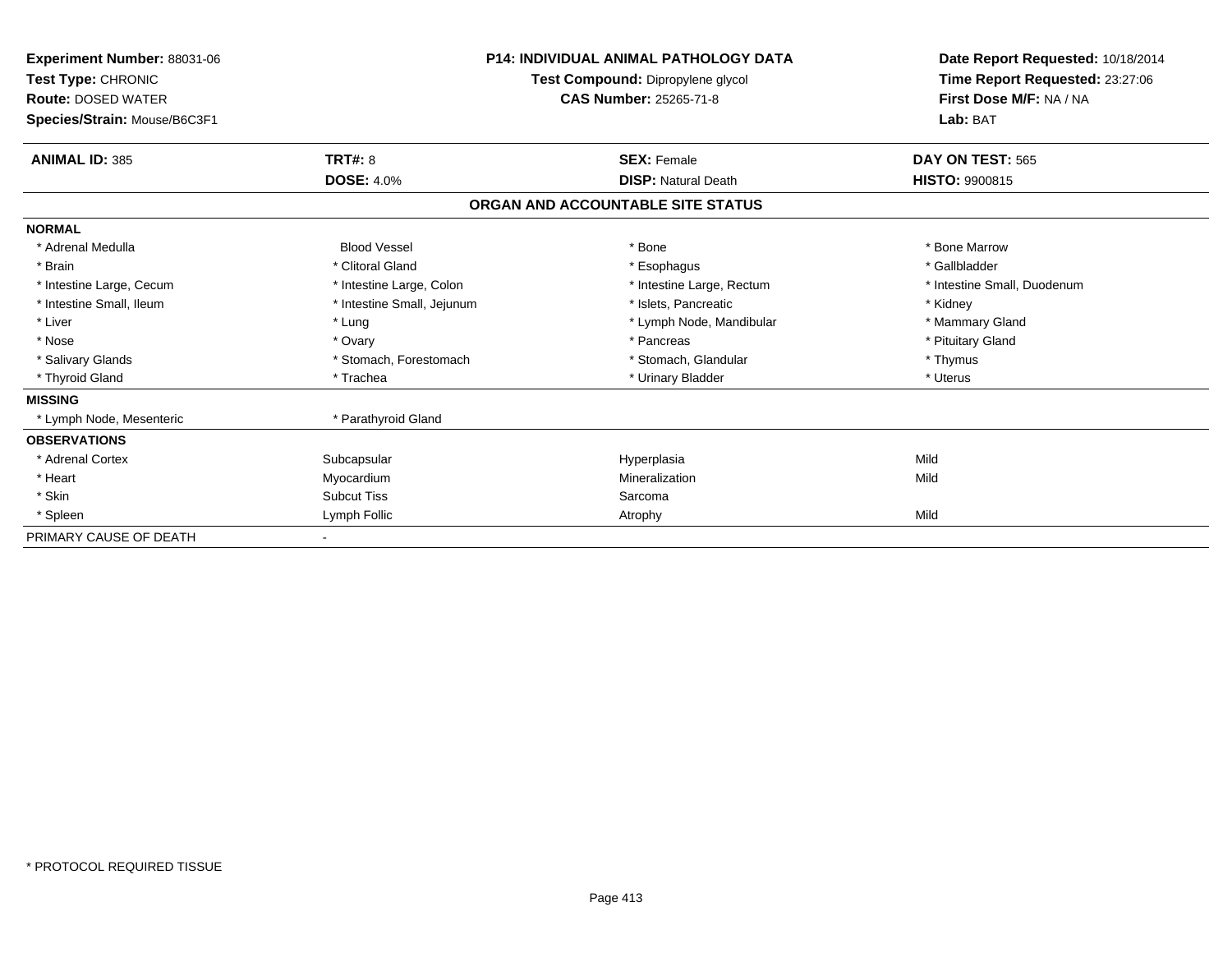| Experiment Number: 88031-06<br>Test Type: CHRONIC<br><b>Route: DOSED WATER</b><br>Species/Strain: Mouse/B6C3F1 | <b>P14: INDIVIDUAL ANIMAL PATHOLOGY DATA</b><br>Test Compound: Dipropylene glycol<br><b>CAS Number: 25265-71-8</b> |                                   | Date Report Requested: 10/18/2014<br>Time Report Requested: 23:27:06<br>First Dose M/F: NA / NA<br>Lab: BAT |
|----------------------------------------------------------------------------------------------------------------|--------------------------------------------------------------------------------------------------------------------|-----------------------------------|-------------------------------------------------------------------------------------------------------------|
| <b>ANIMAL ID: 386</b>                                                                                          | TRT#: 8                                                                                                            | <b>SEX: Female</b>                | DAY ON TEST: 729                                                                                            |
|                                                                                                                | <b>DOSE: 4.0%</b>                                                                                                  | <b>DISP: Terminal Sacrifice</b>   | <b>HISTO: 9900816</b>                                                                                       |
|                                                                                                                |                                                                                                                    | ORGAN AND ACCOUNTABLE SITE STATUS |                                                                                                             |
| <b>NORMAL</b>                                                                                                  |                                                                                                                    |                                   |                                                                                                             |
| * Adrenal Medulla                                                                                              | <b>Blood Vessel</b>                                                                                                | * Bone                            | * Bone Marrow                                                                                               |
| * Brain                                                                                                        | * Clitoral Gland                                                                                                   | * Esophagus                       | * Heart                                                                                                     |
| * Intestine Large, Cecum                                                                                       | * Intestine Large, Colon                                                                                           | * Intestine Large, Rectum         | * Intestine Small, Duodenum                                                                                 |
| * Intestine Small, Ileum                                                                                       | * Intestine Small, Jejunum                                                                                         | * Kidney                          | * Lung                                                                                                      |
| * Lymph Node, Mandibular                                                                                       | * Lymph Node, Mesenteric                                                                                           | * Mammary Gland                   | * Nose                                                                                                      |
| * Ovary                                                                                                        | * Pancreas                                                                                                         | * Parathyroid Gland               | * Pituitary Gland                                                                                           |
| * Salivary Glands                                                                                              | * Skin                                                                                                             | * Stomach, Forestomach            | * Stomach, Glandular                                                                                        |
| * Thymus                                                                                                       | * Thyroid Gland                                                                                                    | * Trachea                         | * Urinary Bladder                                                                                           |
| <b>OBSERVATIONS</b>                                                                                            |                                                                                                                    |                                   |                                                                                                             |
| * Adrenal Cortex                                                                                               | Subcapsular                                                                                                        | Hyperplasia                       | Minimal                                                                                                     |
| * Gallbladder                                                                                                  | Epithelium                                                                                                         | Cyst                              | Minimal                                                                                                     |
| * Islets, Pancreatic                                                                                           |                                                                                                                    | Hyperplasia                       | Minimal                                                                                                     |
| * Liver                                                                                                        |                                                                                                                    | Inflammation                      | Chronic, Minimal                                                                                            |
|                                                                                                                |                                                                                                                    | Vacuolization Cytoplasmic         | Focal, Minimal                                                                                              |
| * Spleen                                                                                                       |                                                                                                                    | Hematopoietic Cell Proliferation  | Minimal                                                                                                     |
| * Uterus                                                                                                       | Endometrium                                                                                                        | Hyperplasia                       | Cystic, Mild                                                                                                |
| [Hyperplasia TGLS = 1-7]                                                                                       |                                                                                                                    |                                   |                                                                                                             |
| PRIMARY CAUSE OF DEATH                                                                                         |                                                                                                                    |                                   |                                                                                                             |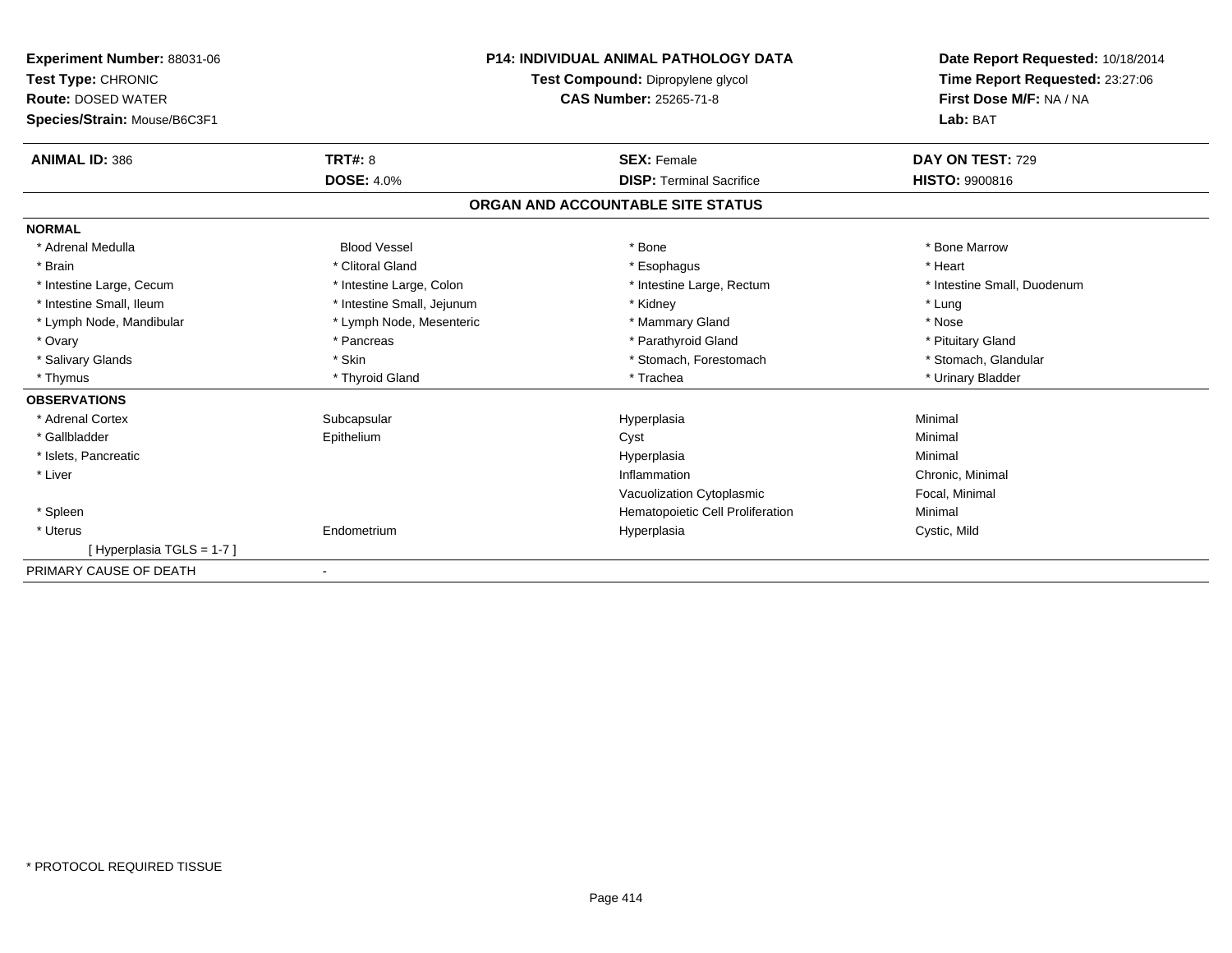| Experiment Number: 88031-06<br>Test Type: CHRONIC<br><b>Route: DOSED WATER</b><br>Species/Strain: Mouse/B6C3F1<br><b>ANIMAL ID: 387</b> | <b>TRT#: 8</b>           | <b>P14: INDIVIDUAL ANIMAL PATHOLOGY DATA</b><br>Test Compound: Dipropylene glycol<br>CAS Number: 25265-71-8<br><b>SEX: Female</b> |                                  | Date Report Requested: 10/18/2014<br>Time Report Requested: 23:27:06<br>First Dose M/F: NA / NA<br>Lab: BAT<br>DAY ON TEST: 729 |
|-----------------------------------------------------------------------------------------------------------------------------------------|--------------------------|-----------------------------------------------------------------------------------------------------------------------------------|----------------------------------|---------------------------------------------------------------------------------------------------------------------------------|
|                                                                                                                                         | <b>DOSE: 4.0%</b>        |                                                                                                                                   | <b>DISP: Terminal Sacrifice</b>  | <b>HISTO: 9900817</b>                                                                                                           |
|                                                                                                                                         |                          | ORGAN AND ACCOUNTABLE SITE STATUS                                                                                                 |                                  |                                                                                                                                 |
| <b>NORMAL</b>                                                                                                                           |                          |                                                                                                                                   |                                  |                                                                                                                                 |
| * Adrenal Medulla                                                                                                                       | <b>Blood Vessel</b>      | * Bone                                                                                                                            |                                  | * Bone Marrow                                                                                                                   |
| * Brain                                                                                                                                 | * Clitoral Gland         | * Esophagus                                                                                                                       |                                  | * Gallbladder                                                                                                                   |
| * Heart                                                                                                                                 | * Intestine Large, Cecum |                                                                                                                                   | * Intestine Large, Colon         | * Intestine Large, Rectum                                                                                                       |
| * Intestine Small, Duodenum                                                                                                             | * Intestine Small, Ileum |                                                                                                                                   | * Intestine Small, Jejunum       | * Lung                                                                                                                          |
| * Lymph Node, Mandibular                                                                                                                | * Lymph Node, Mesenteric | * Mammary Gland                                                                                                                   |                                  | * Nose                                                                                                                          |
| * Ovary                                                                                                                                 | * Pancreas               | * Parathyroid Gland                                                                                                               |                                  | * Salivary Glands                                                                                                               |
| * Skin                                                                                                                                  | * Stomach, Forestomach   |                                                                                                                                   | * Stomach, Glandular             | * Thymus                                                                                                                        |
| * Thyroid Gland                                                                                                                         | * Trachea                | * Urinary Bladder                                                                                                                 |                                  |                                                                                                                                 |
| <b>OBSERVATIONS</b>                                                                                                                     |                          |                                                                                                                                   |                                  |                                                                                                                                 |
| * Adrenal Cortex                                                                                                                        | Subcapsular              | Hyperplasia                                                                                                                       |                                  | Mild                                                                                                                            |
| * Islets, Pancreatic                                                                                                                    |                          | Hyperplasia                                                                                                                       |                                  | Minimal                                                                                                                         |
| * Kidney                                                                                                                                |                          | Nephropathy                                                                                                                       |                                  | Minimal                                                                                                                         |
| * Liver                                                                                                                                 |                          | <b>Eosinophilic Focus</b>                                                                                                         |                                  |                                                                                                                                 |
|                                                                                                                                         |                          |                                                                                                                                   | Hepatocellular Adenoma           |                                                                                                                                 |
|                                                                                                                                         |                          | <b>Infiltration Cellular</b>                                                                                                      |                                  | Lymphocyte, Minimal                                                                                                             |
| [ Hepatocellular Adenoma TGLS = 2-9 ]                                                                                                   |                          |                                                                                                                                   |                                  |                                                                                                                                 |
| * Pituitary Gland                                                                                                                       | <b>Pars Distalis</b>     | Hyperplasia                                                                                                                       |                                  | Focal, Minimal                                                                                                                  |
| * Spleen                                                                                                                                |                          |                                                                                                                                   | Hematopoietic Cell Proliferation | Minimal                                                                                                                         |
| * Uterus                                                                                                                                | Endometrium              | Hyperplasia                                                                                                                       |                                  | Cystic, Moderate                                                                                                                |
| [Hyperplasia TGLS = 1-7]                                                                                                                |                          |                                                                                                                                   |                                  |                                                                                                                                 |
| PRIMARY CAUSE OF DEATH                                                                                                                  | $\blacksquare$           |                                                                                                                                   |                                  |                                                                                                                                 |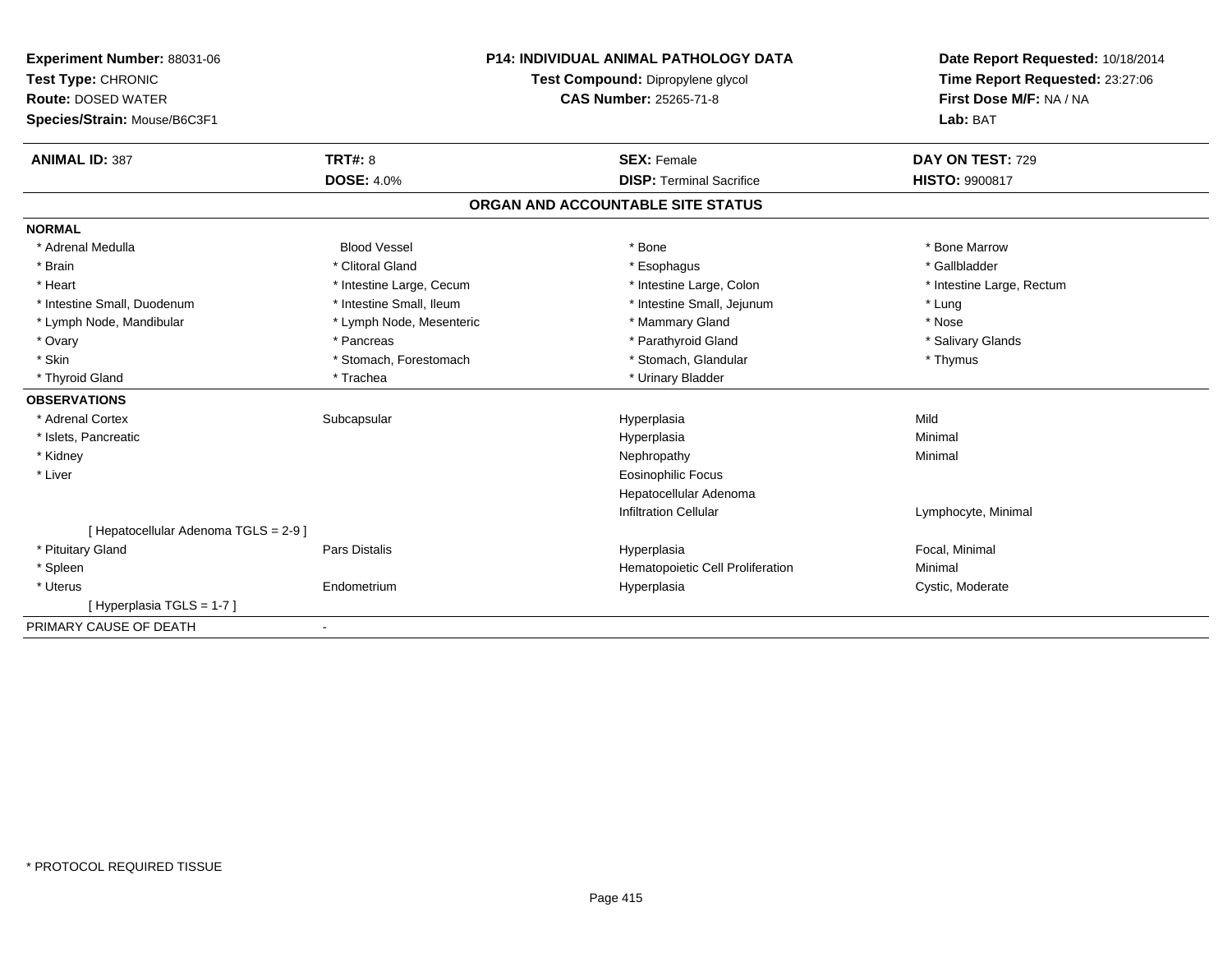| Experiment Number: 88031-06  | <b>P14: INDIVIDUAL ANIMAL PATHOLOGY DATA</b><br>Test Compound: Dipropylene glycol |                                   | Date Report Requested: 10/18/2014 |
|------------------------------|-----------------------------------------------------------------------------------|-----------------------------------|-----------------------------------|
| Test Type: CHRONIC           |                                                                                   |                                   | Time Report Requested: 23:27:06   |
| <b>Route: DOSED WATER</b>    |                                                                                   | <b>CAS Number: 25265-71-8</b>     | First Dose M/F: NA / NA           |
| Species/Strain: Mouse/B6C3F1 |                                                                                   |                                   | Lab: BAT                          |
|                              |                                                                                   |                                   |                                   |
| <b>ANIMAL ID: 388</b>        | <b>TRT#: 8</b>                                                                    | <b>SEX: Female</b>                | DAY ON TEST: 730                  |
|                              | <b>DOSE: 4.0%</b>                                                                 | <b>DISP: Terminal Sacrifice</b>   | <b>HISTO: 9900818</b>             |
|                              |                                                                                   | ORGAN AND ACCOUNTABLE SITE STATUS |                                   |
| <b>NORMAL</b>                |                                                                                   |                                   |                                   |
| * Adrenal Medulla            | <b>Blood Vessel</b>                                                               | * Bone                            | * Bone Marrow                     |
| * Brain                      | * Clitoral Gland                                                                  | * Esophagus                       | * Gallbladder                     |
| * Heart                      | * Intestine Large, Cecum                                                          | * Intestine Large, Colon          | * Intestine Large, Rectum         |
| * Intestine Small, Duodenum  | * Intestine Small, Ileum                                                          | * Intestine Small, Jejunum        | * Kidney                          |
| * Lung                       | * Lymph Node, Mandibular                                                          | * Lymph Node, Mesenteric          | * Mammary Gland                   |
| * Nose                       | * Pancreas                                                                        | * Pituitary Gland                 | * Salivary Glands                 |
| * Skin                       | * Spleen                                                                          | * Stomach, Forestomach            | * Stomach, Glandular              |
| * Thymus                     | * Thyroid Gland                                                                   | * Trachea                         | * Urinary Bladder                 |
| <b>MISSING</b>               |                                                                                   |                                   |                                   |
| * Parathyroid Gland          |                                                                                   |                                   |                                   |
| <b>OBSERVATIONS</b>          |                                                                                   |                                   |                                   |
| * Adrenal Cortex             | Subcapsular                                                                       | Hyperplasia                       | Mild                              |
|                              |                                                                                   | Hypertrophy                       | Focal, Minimal                    |
| * Islets, Pancreatic         |                                                                                   | Hyperplasia                       | Minimal                           |
| * Liver                      |                                                                                   | <b>Clear Cell Focus</b>           |                                   |
|                              |                                                                                   | Inflammation                      | Chronic, Minimal                  |
|                              |                                                                                   | Vacuolization Cytoplasmic         | Focal, Minimal                    |
| * Ovary                      |                                                                                   | Cyst                              | Moderate                          |
| * Uterus                     | Endometrium                                                                       | Hyperplasia                       | Cystic, Mild                      |
| [Hyperplasia TGLS = 1-7]     |                                                                                   |                                   |                                   |
| PRIMARY CAUSE OF DEATH       |                                                                                   |                                   |                                   |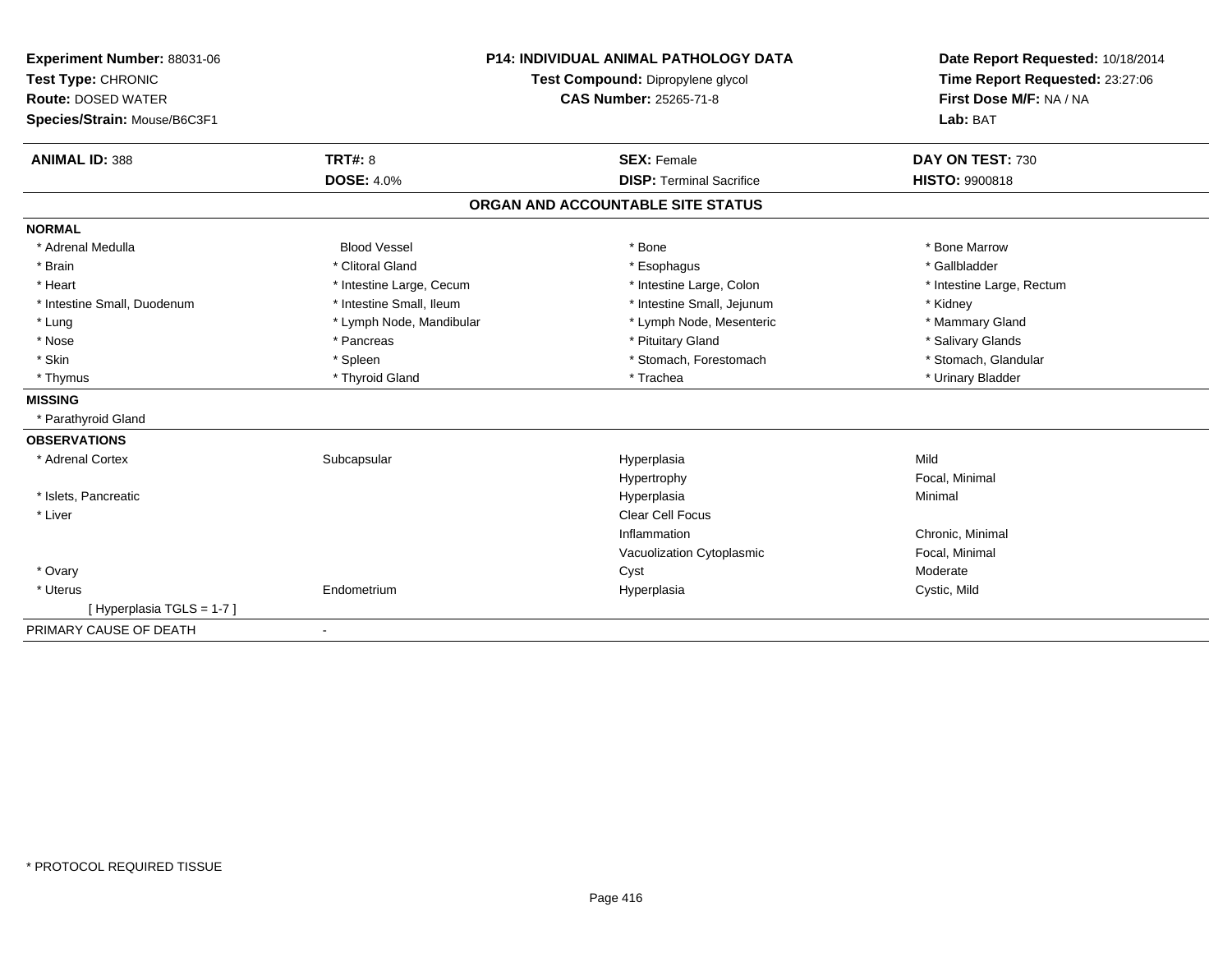| Experiment Number: 88031-06<br>Test Type: CHRONIC<br><b>Route: DOSED WATER</b><br>Species/Strain: Mouse/B6C3F1 |                          | <b>P14: INDIVIDUAL ANIMAL PATHOLOGY DATA</b><br>Test Compound: Dipropylene glycol<br><b>CAS Number: 25265-71-8</b> | Date Report Requested: 10/18/2014<br>Time Report Requested: 23:27:06<br>First Dose M/F: NA / NA<br>Lab: BAT |
|----------------------------------------------------------------------------------------------------------------|--------------------------|--------------------------------------------------------------------------------------------------------------------|-------------------------------------------------------------------------------------------------------------|
| <b>ANIMAL ID: 389</b>                                                                                          | <b>TRT#: 8</b>           | <b>SEX: Female</b>                                                                                                 | DAY ON TEST: 729                                                                                            |
|                                                                                                                | <b>DOSE: 4.0%</b>        | <b>DISP: Terminal Sacrifice</b>                                                                                    | <b>HISTO: 9900819</b>                                                                                       |
|                                                                                                                |                          | ORGAN AND ACCOUNTABLE SITE STATUS                                                                                  |                                                                                                             |
| <b>NORMAL</b>                                                                                                  |                          |                                                                                                                    |                                                                                                             |
| * Adrenal Medulla                                                                                              | <b>Blood Vessel</b>      | * Bone                                                                                                             | * Bone Marrow                                                                                               |
| * Brain                                                                                                        | * Clitoral Gland         | * Esophagus                                                                                                        | * Gallbladder                                                                                               |
| * Heart                                                                                                        | * Intestine Large, Cecum | * Intestine Large, Colon                                                                                           | * Intestine Large, Rectum                                                                                   |
| * Intestine Small, Duodenum                                                                                    | * Intestine Small, Ileum | * Intestine Small, Jejunum                                                                                         | * Lung                                                                                                      |
| * Lymph Node, Mandibular                                                                                       | * Lymph Node, Mesenteric | * Mammary Gland                                                                                                    | * Nose                                                                                                      |
| * Ovary                                                                                                        | * Pancreas               | * Parathyroid Gland                                                                                                | * Pituitary Gland                                                                                           |
| * Salivary Glands                                                                                              | * Skin                   | * Spleen                                                                                                           | * Stomach, Forestomach                                                                                      |
| * Stomach, Glandular                                                                                           | * Thyroid Gland          | * Trachea                                                                                                          | * Urinary Bladder                                                                                           |
| <b>OBSERVATIONS</b>                                                                                            |                          |                                                                                                                    |                                                                                                             |
| * Adrenal Cortex                                                                                               | Subcapsular              | Hyperplasia                                                                                                        | Minimal                                                                                                     |
| * Islets, Pancreatic                                                                                           |                          | Hyperplasia                                                                                                        | Minimal                                                                                                     |
| * Kidney                                                                                                       |                          | Infarct                                                                                                            | Mild                                                                                                        |
| * Liver                                                                                                        |                          | Clear Cell Focus                                                                                                   |                                                                                                             |
|                                                                                                                |                          | <b>Infiltration Cellular</b>                                                                                       | Lymphocyte, Minimal                                                                                         |
|                                                                                                                |                          | Inflammation                                                                                                       | Chronic, Minimal                                                                                            |
| * Thymus                                                                                                       |                          | Hyperplasia                                                                                                        | Lymphoid, Minimal                                                                                           |
| * Uterus                                                                                                       | Endometrium              | Hyperplasia                                                                                                        | Cystic, Minimal                                                                                             |
| [Hyperplasia TGLS = 1-7]                                                                                       |                          |                                                                                                                    |                                                                                                             |
| PRIMARY CAUSE OF DEATH                                                                                         | $\blacksquare$           |                                                                                                                    |                                                                                                             |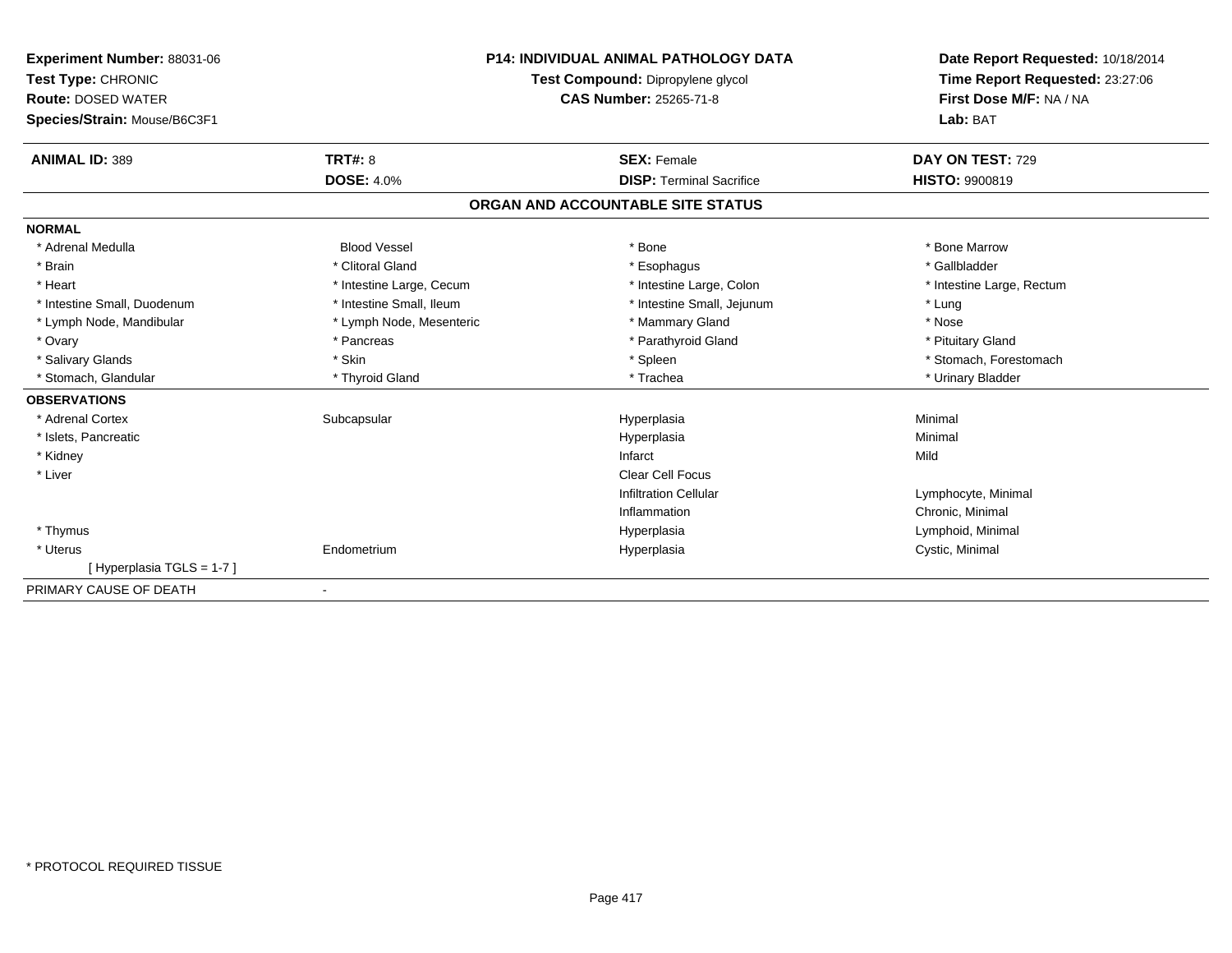| Experiment Number: 88031-06<br>Test Type: CHRONIC<br><b>Route: DOSED WATER</b><br>Species/Strain: Mouse/B6C3F1 | <b>P14: INDIVIDUAL ANIMAL PATHOLOGY DATA</b><br>Test Compound: Dipropylene glycol<br><b>CAS Number: 25265-71-8</b> |                                   | Date Report Requested: 10/18/2014<br>Time Report Requested: 23:27:06<br>First Dose M/F: NA / NA<br>Lab: BAT |
|----------------------------------------------------------------------------------------------------------------|--------------------------------------------------------------------------------------------------------------------|-----------------------------------|-------------------------------------------------------------------------------------------------------------|
| <b>ANIMAL ID: 390</b>                                                                                          | <b>TRT#: 8</b>                                                                                                     | <b>SEX: Female</b>                | DAY ON TEST: 728                                                                                            |
|                                                                                                                | <b>DOSE: 4.0%</b>                                                                                                  | <b>DISP: Terminal Sacrifice</b>   | HISTO: 9900820                                                                                              |
|                                                                                                                |                                                                                                                    | ORGAN AND ACCOUNTABLE SITE STATUS |                                                                                                             |
| <b>NORMAL</b>                                                                                                  |                                                                                                                    |                                   |                                                                                                             |
| * Adrenal Medulla                                                                                              | <b>Blood Vessel</b>                                                                                                | * Bone                            | * Bone Marrow                                                                                               |
| * Brain                                                                                                        | * Clitoral Gland                                                                                                   | * Esophagus                       | * Gallbladder                                                                                               |
| * Heart                                                                                                        | * Intestine Large, Cecum                                                                                           | * Intestine Large, Colon          | * Intestine Large, Rectum                                                                                   |
| * Intestine Small, Duodenum                                                                                    | * Intestine Small, Ileum                                                                                           | * Intestine Small, Jejunum        | * Lung                                                                                                      |
| * Lymph Node, Mandibular                                                                                       | * Lymph Node, Mesenteric                                                                                           | * Mammary Gland                   | * Nose                                                                                                      |
| * Ovary                                                                                                        | * Pancreas                                                                                                         | * Pituitary Gland                 | * Salivary Glands                                                                                           |
| * Skin                                                                                                         | * Stomach, Forestomach                                                                                             | * Stomach, Glandular              | * Thymus                                                                                                    |
| * Thyroid Gland                                                                                                | * Trachea                                                                                                          | * Urinary Bladder                 |                                                                                                             |
| <b>MISSING</b>                                                                                                 |                                                                                                                    |                                   |                                                                                                             |
| * Parathyroid Gland                                                                                            |                                                                                                                    |                                   |                                                                                                             |
| <b>OBSERVATIONS</b>                                                                                            |                                                                                                                    |                                   |                                                                                                             |
| * Adrenal Cortex                                                                                               | Subcapsular                                                                                                        | Hyperplasia                       | Minimal                                                                                                     |
| * Islets, Pancreatic                                                                                           |                                                                                                                    | Hyperplasia                       | Minimal                                                                                                     |
| * Kidney                                                                                                       |                                                                                                                    | Nephropathy                       | Minimal                                                                                                     |
| * Liver                                                                                                        |                                                                                                                    | Angiectasis                       | Focal, Minimal                                                                                              |
|                                                                                                                |                                                                                                                    | Hepatodiaphragmatic Nodule        |                                                                                                             |
|                                                                                                                |                                                                                                                    | <b>Infiltration Cellular</b>      | Lymphocyte, Minimal                                                                                         |
|                                                                                                                |                                                                                                                    | Inflammation                      | Chronic, Minimal                                                                                            |
|                                                                                                                |                                                                                                                    | <b>Mixed Cell Focus</b>           |                                                                                                             |
| [Hepatodiaphragmatic Nodule TGLS = 2-5]                                                                        |                                                                                                                    |                                   |                                                                                                             |
| Mesentery                                                                                                      | Fat                                                                                                                | Necrosis                          | Mild                                                                                                        |
| [Necrosis TGLS = $3-9$ ]                                                                                       |                                                                                                                    |                                   |                                                                                                             |
| * Spleen                                                                                                       |                                                                                                                    | Hematopoietic Cell Proliferation  | Minimal                                                                                                     |
| * Uterus                                                                                                       | Endometrium                                                                                                        | Hyperplasia                       | Cystic, Mild                                                                                                |
| [Hyperplasia TGLS = 1-7]                                                                                       |                                                                                                                    |                                   |                                                                                                             |
| PRIMARY CAUSE OF DEATH                                                                                         | $\blacksquare$                                                                                                     |                                   |                                                                                                             |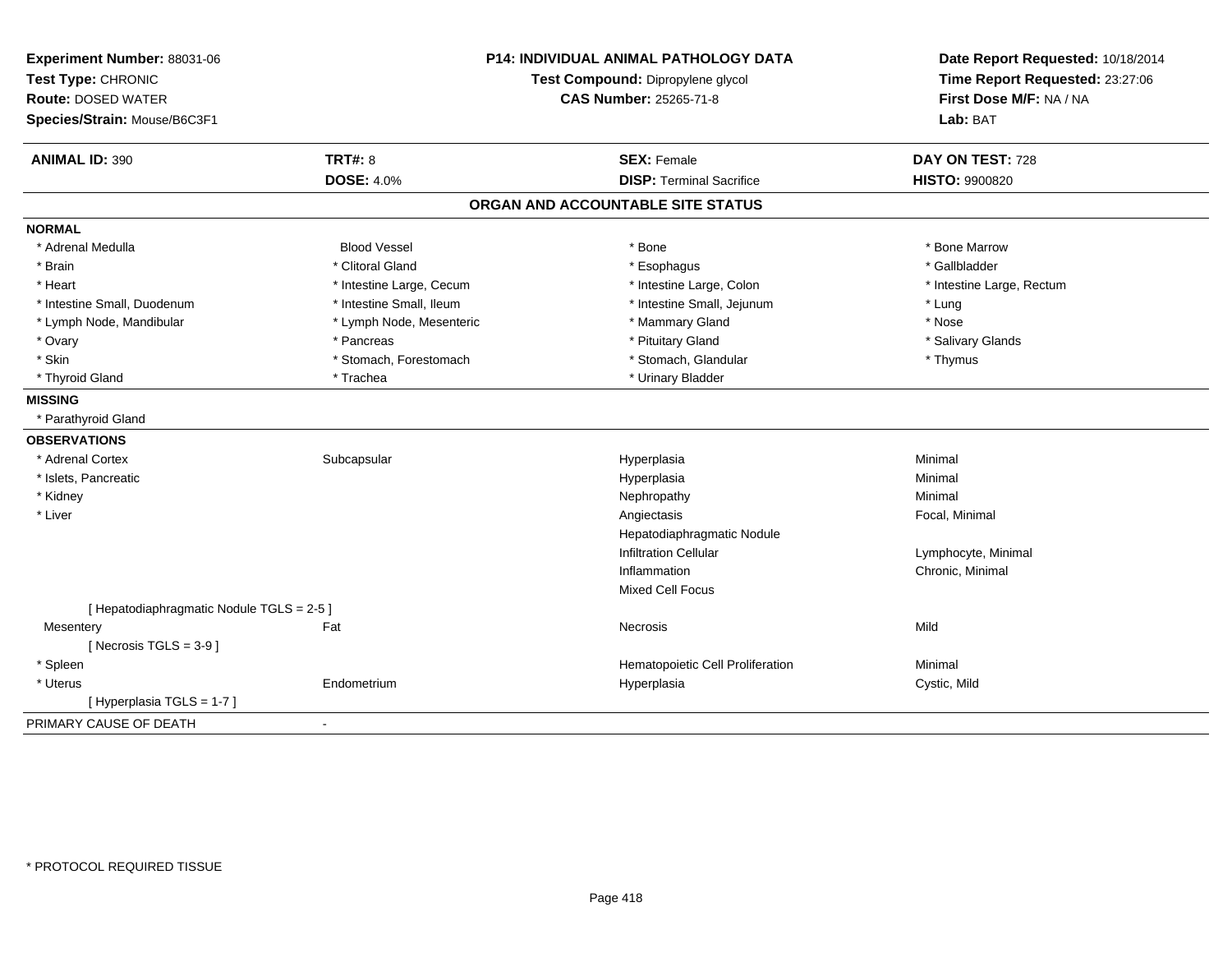| Experiment Number: 88031-06                      | <b>P14: INDIVIDUAL ANIMAL PATHOLOGY DATA</b> |                                   | Date Report Requested: 10/18/2014                          |  |
|--------------------------------------------------|----------------------------------------------|-----------------------------------|------------------------------------------------------------|--|
| Test Type: CHRONIC                               |                                              | Test Compound: Dipropylene glycol | Time Report Requested: 23:27:06<br>First Dose M/F: NA / NA |  |
| <b>Route: DOSED WATER</b>                        |                                              | <b>CAS Number: 25265-71-8</b>     |                                                            |  |
| Species/Strain: Mouse/B6C3F1                     |                                              |                                   | Lab: BAT                                                   |  |
| <b>ANIMAL ID: 391</b>                            | <b>TRT#: 8</b>                               | <b>SEX: Female</b>                | DAY ON TEST: 729                                           |  |
|                                                  | <b>DOSE: 4.0%</b>                            | <b>DISP: Terminal Sacrifice</b>   | <b>HISTO: 9900821</b>                                      |  |
|                                                  |                                              | ORGAN AND ACCOUNTABLE SITE STATUS |                                                            |  |
| <b>NORMAL</b>                                    |                                              |                                   |                                                            |  |
| * Adrenal Medulla                                | <b>Blood Vessel</b>                          | * Bone                            | * Bone Marrow                                              |  |
| * Brain                                          | * Clitoral Gland                             | * Esophagus                       | * Gallbladder                                              |  |
| * Heart                                          | * Intestine Large, Cecum                     | * Intestine Large, Colon          | * Intestine Large, Rectum                                  |  |
| * Intestine Small, Duodenum                      | * Intestine Small, Ileum                     | * Islets, Pancreatic              | * Lung                                                     |  |
| * Lymph Node, Mandibular                         | * Lymph Node, Mesenteric                     | * Mammary Gland                   | * Nose                                                     |  |
| * Pancreas                                       | * Pituitary Gland                            | * Salivary Glands                 | * Skin                                                     |  |
| * Spleen                                         | * Stomach, Forestomach                       | * Stomach, Glandular              | * Thymus                                                   |  |
| * Thyroid Gland                                  | * Trachea                                    | * Urinary Bladder                 |                                                            |  |
| <b>MISSING</b>                                   |                                              |                                   |                                                            |  |
| * Parathyroid Gland                              |                                              |                                   |                                                            |  |
| <b>OBSERVATIONS</b>                              |                                              |                                   |                                                            |  |
| * Adrenal Cortex                                 | Subcapsular                                  | Hyperplasia                       | Minimal                                                    |  |
| * Intestine Small, Jejunum                       | Peyers Patch                                 | Hyperplasia                       | Lymphoid, Mild                                             |  |
| [Hyperplasia TGLS = 2-9]                         |                                              |                                   |                                                            |  |
| * Kidney                                         |                                              | Infarct                           | Mild                                                       |  |
| * Liver                                          |                                              | Inflammation                      | Chronic, Minimal                                           |  |
| * Ovary                                          |                                              | Angiectasis                       | Mild                                                       |  |
|                                                  |                                              | Cyst                              | Mild                                                       |  |
| * Uterus                                         | Endometrium                                  | Hyperplasia                       | Cystic, Mild                                               |  |
| [Hyperplasia TGLS = 1-7]                         |                                              |                                   |                                                            |  |
| PRIMARY CAUSE OF DEATH                           | $\blacksquare$                               |                                   |                                                            |  |
| Animal Note: TGL 3-4 - "No Corresponding Lesion" |                                              |                                   |                                                            |  |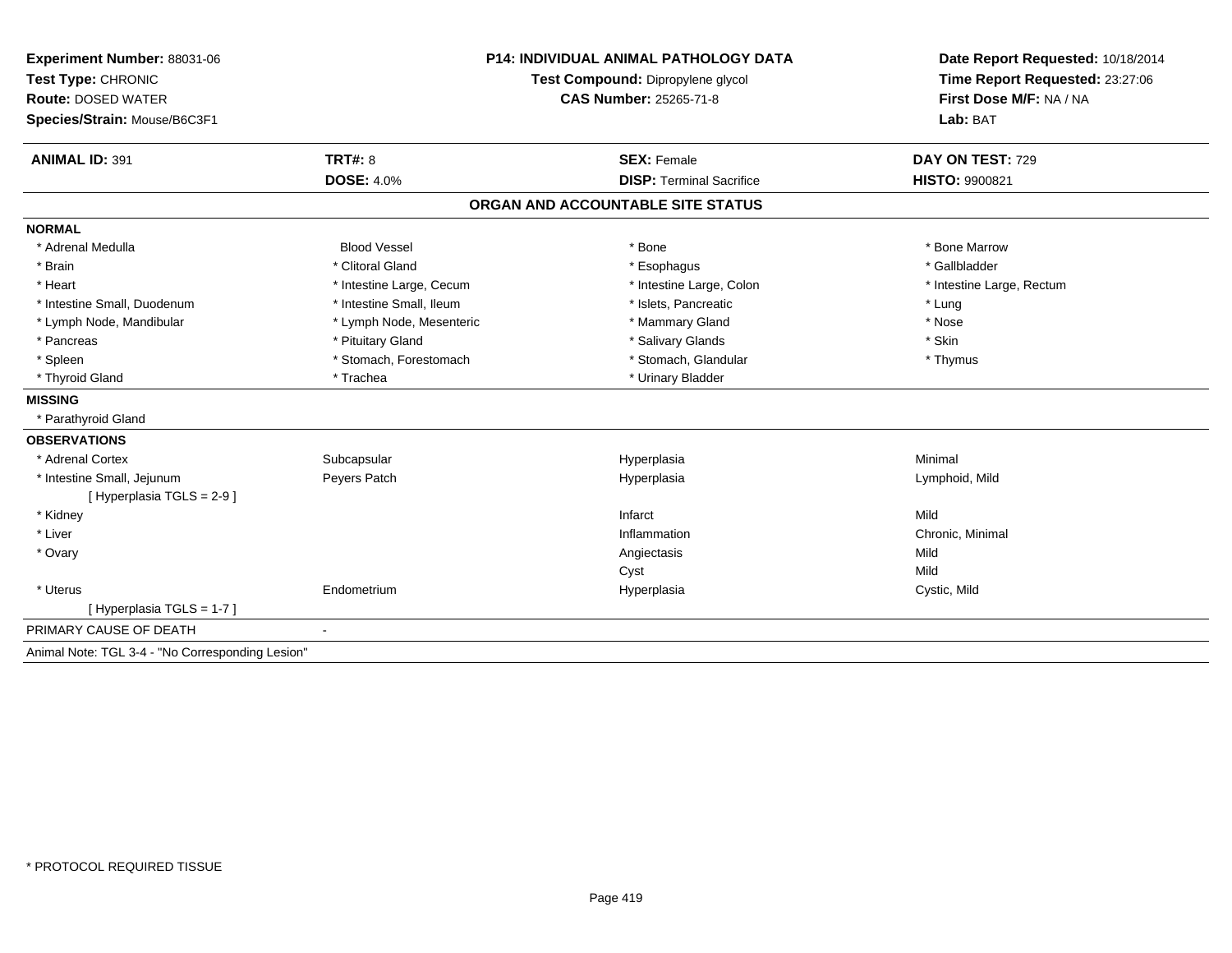| Experiment Number: 88031-06<br>Test Type: CHRONIC<br><b>Route: DOSED WATER</b><br>Species/Strain: Mouse/B6C3F1 |                          | P14: INDIVIDUAL ANIMAL PATHOLOGY DATA<br>Test Compound: Dipropylene glycol<br><b>CAS Number: 25265-71-8</b> | Date Report Requested: 10/18/2014<br>Time Report Requested: 23:27:06<br>First Dose M/F: NA / NA<br>Lab: BAT |
|----------------------------------------------------------------------------------------------------------------|--------------------------|-------------------------------------------------------------------------------------------------------------|-------------------------------------------------------------------------------------------------------------|
| <b>ANIMAL ID: 392</b>                                                                                          | <b>TRT#: 8</b>           | <b>SEX: Female</b>                                                                                          | DAY ON TEST: 728                                                                                            |
|                                                                                                                | <b>DOSE: 4.0%</b>        | <b>DISP: Terminal Sacrifice</b>                                                                             | <b>HISTO: 9900822</b>                                                                                       |
|                                                                                                                |                          | ORGAN AND ACCOUNTABLE SITE STATUS                                                                           |                                                                                                             |
| <b>NORMAL</b>                                                                                                  |                          |                                                                                                             |                                                                                                             |
| * Adrenal Medulla                                                                                              | <b>Blood Vessel</b>      | * Bone                                                                                                      | * Bone Marrow                                                                                               |
| * Brain                                                                                                        | * Clitoral Gland         | * Esophagus                                                                                                 | * Gallbladder                                                                                               |
| * Heart                                                                                                        | * Intestine Large, Cecum | * Intestine Large, Colon                                                                                    | * Intestine Large, Rectum                                                                                   |
| * Intestine Small, Duodenum                                                                                    | * Intestine Small, Ileum | * Intestine Small, Jejunum                                                                                  | * Lymph Node, Mandibular                                                                                    |
| * Lymph Node, Mesenteric                                                                                       | * Mammary Gland          | * Nose                                                                                                      | * Ovary                                                                                                     |
| * Pancreas                                                                                                     | * Parathyroid Gland      | * Pituitary Gland                                                                                           | * Salivary Glands                                                                                           |
| * Skin                                                                                                         | * Stomach, Forestomach   | * Stomach, Glandular                                                                                        | * Thymus                                                                                                    |
| * Thyroid Gland                                                                                                | * Trachea                | * Urinary Bladder                                                                                           | * Uterus                                                                                                    |
| <b>OBSERVATIONS</b>                                                                                            |                          |                                                                                                             |                                                                                                             |
| * Adrenal Cortex                                                                                               | Subcapsular              | Hyperplasia                                                                                                 | Minimal                                                                                                     |
| Eye                                                                                                            |                          | Degeneration                                                                                                | Marked                                                                                                      |
| [ Degeneration TGLS = 1-9 ]                                                                                    |                          |                                                                                                             |                                                                                                             |
| Harderian Gland                                                                                                |                          | Adenoma                                                                                                     |                                                                                                             |
| [Adenoma TGLS = $2-10$ ]                                                                                       |                          |                                                                                                             |                                                                                                             |
| * Islets, Pancreatic                                                                                           |                          | Hyperplasia                                                                                                 | Mild                                                                                                        |
| * Kidney                                                                                                       |                          | Nephropathy                                                                                                 | Minimal                                                                                                     |
| * Liver                                                                                                        |                          | <b>Eosinophilic Focus</b>                                                                                   |                                                                                                             |
|                                                                                                                |                          | Hemangioma                                                                                                  |                                                                                                             |
|                                                                                                                |                          | Hepatocellular Adenoma                                                                                      |                                                                                                             |
|                                                                                                                |                          | Inflammation                                                                                                | Chronic, Minimal                                                                                            |
| [ Eosinophilic Focus TGLS = 5-5+11 ]                                                                           |                          |                                                                                                             |                                                                                                             |
| [ Hepatocellular Adenoma TGLS = 4-12 ]                                                                         |                          |                                                                                                             |                                                                                                             |
| * Lung                                                                                                         |                          | Inflammation                                                                                                | Granulomatous, Minimal                                                                                      |
| * Spleen                                                                                                       |                          | Hematopoietic Cell Proliferation                                                                            | Mild                                                                                                        |
| PRIMARY CAUSE OF DEATH                                                                                         |                          |                                                                                                             |                                                                                                             |
| Animal Note: TGL 3-4 - "No Corresponding Lesion"                                                               |                          |                                                                                                             |                                                                                                             |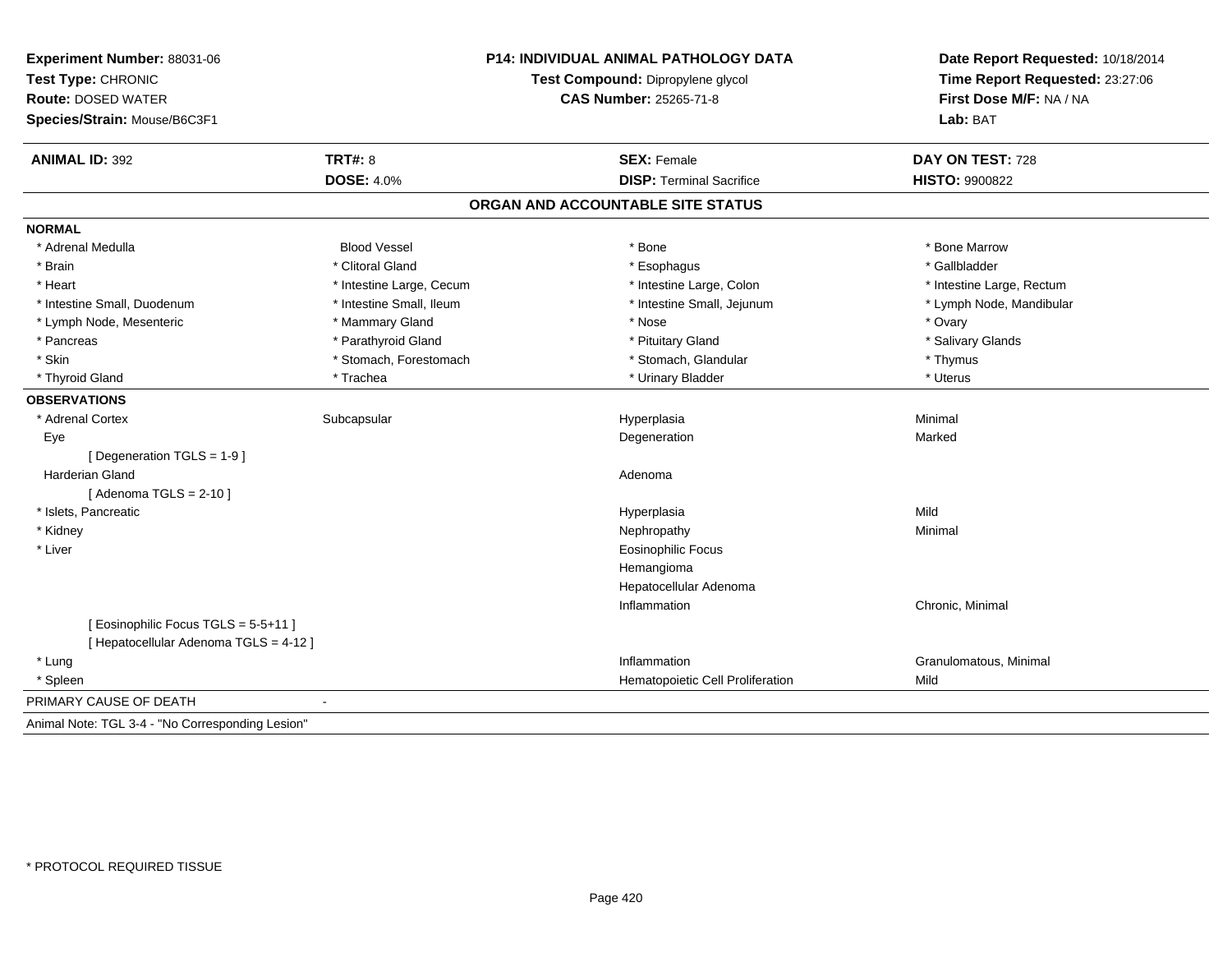| Experiment Number: 88031-06            | <b>P14: INDIVIDUAL ANIMAL PATHOLOGY DATA</b> |                                   | Date Report Requested: 10/18/2014 |  |  |
|----------------------------------------|----------------------------------------------|-----------------------------------|-----------------------------------|--|--|
| Test Type: CHRONIC                     |                                              | Test Compound: Dipropylene glycol | Time Report Requested: 23:27:06   |  |  |
| <b>Route: DOSED WATER</b>              |                                              | <b>CAS Number: 25265-71-8</b>     | First Dose M/F: NA / NA           |  |  |
| Species/Strain: Mouse/B6C3F1           |                                              |                                   | Lab: BAT                          |  |  |
| <b>ANIMAL ID: 393</b>                  | <b>TRT#: 8</b>                               | <b>SEX: Female</b>                | DAY ON TEST: 729                  |  |  |
|                                        | <b>DOSE: 4.0%</b>                            | <b>DISP: Terminal Sacrifice</b>   | <b>HISTO: 9900823</b>             |  |  |
|                                        |                                              | ORGAN AND ACCOUNTABLE SITE STATUS |                                   |  |  |
| <b>NORMAL</b>                          |                                              |                                   |                                   |  |  |
| * Adrenal Medulla                      | <b>Blood Vessel</b>                          | * Bone                            | * Bone Marrow                     |  |  |
| * Brain                                | * Clitoral Gland                             | * Esophagus                       | * Gallbladder                     |  |  |
| * Heart                                | * Intestine Large, Cecum                     | * Intestine Large, Colon          | * Intestine Large, Rectum         |  |  |
| * Intestine Small, Duodenum            | * Intestine Small, Ileum                     | * Intestine Small, Jejunum        | * Kidney                          |  |  |
| * Lung                                 | * Lymph Node, Mandibular                     | * Lymph Node, Mesenteric          | * Mammary Gland                   |  |  |
| * Nose                                 | * Ovary                                      | * Pancreas                        | * Pituitary Gland                 |  |  |
| * Salivary Glands                      | * Skin                                       | * Stomach, Forestomach            | * Stomach, Glandular              |  |  |
| * Thymus                               | * Thyroid Gland                              | * Trachea                         | * Urinary Bladder                 |  |  |
| <b>MISSING</b>                         |                                              |                                   |                                   |  |  |
| * Parathyroid Gland                    |                                              |                                   |                                   |  |  |
| <b>OBSERVATIONS</b>                    |                                              |                                   |                                   |  |  |
| * Adrenal Cortex                       | Subcapsular                                  | Hyperplasia                       | Minimal                           |  |  |
| * Islets, Pancreatic                   |                                              | Hyperplasia                       | Minimal                           |  |  |
| * Liver                                |                                              | Hepatocellular Adenoma            |                                   |  |  |
|                                        |                                              | <b>Infiltration Cellular</b>      | Lymphocyte, Marked                |  |  |
|                                        |                                              | Inflammation                      | Chronic, Minimal                  |  |  |
| [ Hepatocellular Adenoma TGLS = 2-10 ] |                                              |                                   |                                   |  |  |
| Mesentery                              | Fat                                          | Necrosis                          | Moderate                          |  |  |
| [Necrosis TGLS = $1-9$ ]               |                                              |                                   |                                   |  |  |
| * Spleen                               |                                              | Hematopoietic Cell Proliferation  | Minimal                           |  |  |
|                                        | Lymph Follic                                 | Hyperplasia                       | Minimal                           |  |  |
| * Uterus                               | Endometrium                                  | Hyperplasia                       | Cystic, Minimal                   |  |  |
| PRIMARY CAUSE OF DEATH                 | ٠                                            |                                   |                                   |  |  |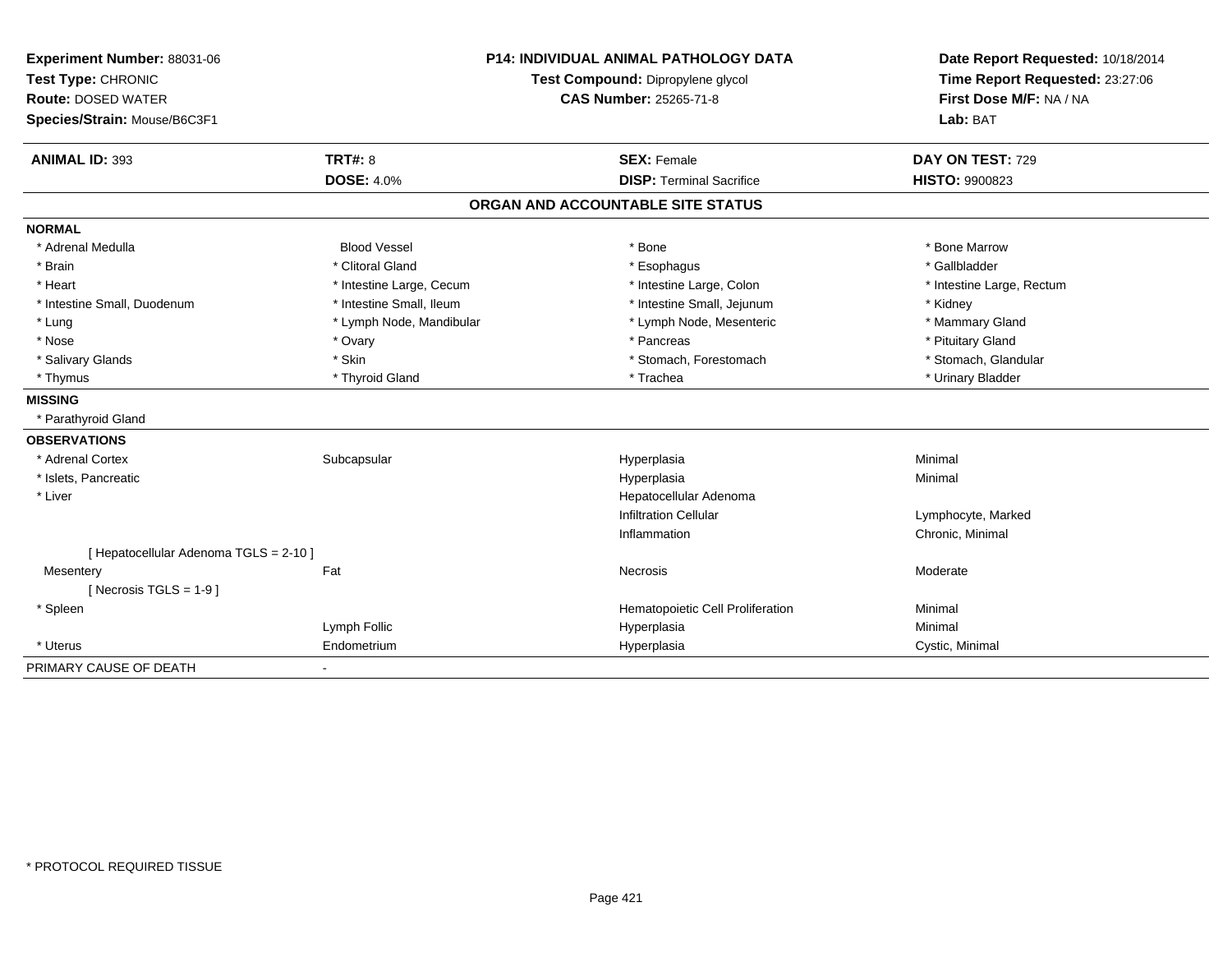| Experiment Number: 88031-06<br>Test Type: CHRONIC<br><b>Route: DOSED WATER</b><br>Species/Strain: Mouse/B6C3F1 |                          | <b>P14: INDIVIDUAL ANIMAL PATHOLOGY DATA</b><br>Test Compound: Dipropylene glycol<br><b>CAS Number: 25265-71-8</b> | Date Report Requested: 10/18/2014<br>Time Report Requested: 23:27:06<br>First Dose M/F: NA / NA<br>Lab: BAT |  |
|----------------------------------------------------------------------------------------------------------------|--------------------------|--------------------------------------------------------------------------------------------------------------------|-------------------------------------------------------------------------------------------------------------|--|
| <b>ANIMAL ID: 394</b>                                                                                          | <b>TRT#: 8</b>           | <b>SEX: Female</b>                                                                                                 | DAY ON TEST: 729                                                                                            |  |
|                                                                                                                | <b>DOSE: 4.0%</b>        | <b>DISP: Terminal Sacrifice</b>                                                                                    | HISTO: 9900824                                                                                              |  |
|                                                                                                                |                          | ORGAN AND ACCOUNTABLE SITE STATUS                                                                                  |                                                                                                             |  |
| <b>NORMAL</b>                                                                                                  |                          |                                                                                                                    |                                                                                                             |  |
| * Adrenal Medulla                                                                                              | <b>Blood Vessel</b>      | * Bone                                                                                                             | * Bone Marrow                                                                                               |  |
| * Brain                                                                                                        | * Clitoral Gland         | * Esophagus                                                                                                        | * Gallbladder                                                                                               |  |
| * Heart                                                                                                        | * Intestine Large, Cecum | * Intestine Large, Colon                                                                                           | * Intestine Large, Rectum                                                                                   |  |
| * Intestine Small, Duodenum                                                                                    | * Intestine Small, Ileum | * Intestine Small, Jejunum                                                                                         | * Kidney                                                                                                    |  |
| * Lung                                                                                                         | * Lymph Node, Mesenteric | * Mammary Gland                                                                                                    | * Nose                                                                                                      |  |
| * Pancreas                                                                                                     | * Salivary Glands        | * Skin                                                                                                             | * Stomach, Forestomach                                                                                      |  |
| * Stomach, Glandular                                                                                           | * Thymus                 | * Thyroid Gland                                                                                                    | * Trachea                                                                                                   |  |
| * Urinary Bladder                                                                                              |                          |                                                                                                                    |                                                                                                             |  |
| <b>MISSING</b>                                                                                                 |                          |                                                                                                                    |                                                                                                             |  |
| * Lymph Node, Mandibular                                                                                       | * Parathyroid Gland      |                                                                                                                    |                                                                                                             |  |
| <b>OBSERVATIONS</b>                                                                                            |                          |                                                                                                                    |                                                                                                             |  |
| * Adrenal Cortex                                                                                               | Subcapsular              | Hyperplasia                                                                                                        | Mild                                                                                                        |  |
| * Islets, Pancreatic                                                                                           |                          | Hyperplasia                                                                                                        | Minimal                                                                                                     |  |
| * Liver                                                                                                        |                          | <b>Infiltration Cellular</b>                                                                                       | Lymphocyte, Minimal                                                                                         |  |
|                                                                                                                |                          | Inflammation                                                                                                       | Chronic, Minimal                                                                                            |  |
|                                                                                                                |                          | <b>Mixed Cell Focus</b>                                                                                            |                                                                                                             |  |
| [Mixed Cell Focus TGLS = 3-4]                                                                                  |                          |                                                                                                                    |                                                                                                             |  |
| Mesentery                                                                                                      | Fat                      | Necrosis                                                                                                           | Mild                                                                                                        |  |
| [Necrosis TGLS = $4-9$ ]                                                                                       |                          |                                                                                                                    |                                                                                                             |  |
| * Ovary                                                                                                        |                          | Cyst                                                                                                               | Moderate                                                                                                    |  |
| [Cyst TGLS = $2-7$ ]                                                                                           |                          |                                                                                                                    |                                                                                                             |  |
| * Pituitary Gland                                                                                              | Pars Distalis            | Hyperplasia                                                                                                        | Focal, Moderate                                                                                             |  |
| * Spleen                                                                                                       |                          | Hematopoietic Cell Proliferation                                                                                   | Minimal                                                                                                     |  |
| * Uterus                                                                                                       | Endometrium              | Hyperplasia                                                                                                        | Cystic, Mild                                                                                                |  |
| [Hyperplasia TGLS = 1-7]                                                                                       |                          |                                                                                                                    |                                                                                                             |  |
| PRIMARY CAUSE OF DEATH                                                                                         | $\mathbf{r}$             |                                                                                                                    |                                                                                                             |  |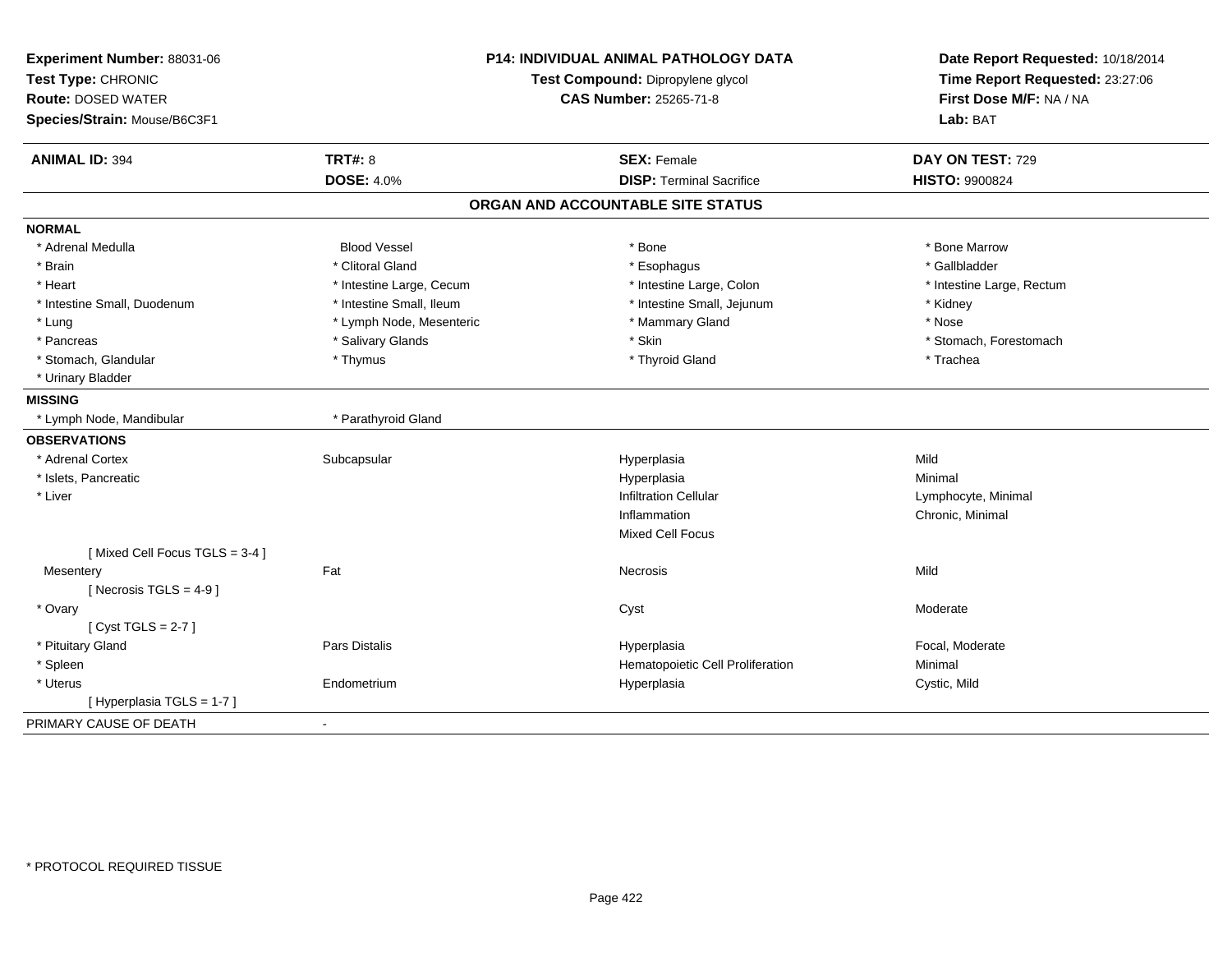| Experiment Number: 88031-06<br>Test Type: CHRONIC<br><b>Route: DOSED WATER</b><br>Species/Strain: Mouse/B6C3F1 | <b>P14: INDIVIDUAL ANIMAL PATHOLOGY DATA</b><br>Test Compound: Dipropylene glycol<br>CAS Number: 25265-71-8 |                                                       | Date Report Requested: 10/18/2014<br>Time Report Requested: 23:27:06<br>First Dose M/F: NA / NA<br>Lab: BAT |  |
|----------------------------------------------------------------------------------------------------------------|-------------------------------------------------------------------------------------------------------------|-------------------------------------------------------|-------------------------------------------------------------------------------------------------------------|--|
| <b>ANIMAL ID: 395</b>                                                                                          | <b>TRT#: 8</b><br><b>DOSE: 4.0%</b>                                                                         | <b>SEX: Female</b><br><b>DISP: Terminal Sacrifice</b> | DAY ON TEST: 729<br>HISTO: 9900825                                                                          |  |
|                                                                                                                |                                                                                                             |                                                       |                                                                                                             |  |
|                                                                                                                |                                                                                                             | ORGAN AND ACCOUNTABLE SITE STATUS                     |                                                                                                             |  |
| <b>NORMAL</b>                                                                                                  |                                                                                                             |                                                       |                                                                                                             |  |
| * Adrenal Medulla                                                                                              | <b>Blood Vessel</b>                                                                                         | * Bone                                                | * Bone Marrow                                                                                               |  |
| * Brain                                                                                                        | * Clitoral Gland                                                                                            | * Esophagus                                           | * Gallbladder                                                                                               |  |
| * Heart                                                                                                        | * Intestine Large, Cecum                                                                                    | * Intestine Large, Colon                              | * Intestine Large, Rectum                                                                                   |  |
| * Intestine Small, Duodenum                                                                                    | * Intestine Small, Ileum                                                                                    | * Intestine Small, Jejunum                            | * Kidney                                                                                                    |  |
| * Lung                                                                                                         | * Lymph Node, Mandibular                                                                                    | * Lymph Node, Mesenteric                              | * Mammary Gland                                                                                             |  |
| * Nose                                                                                                         | * Ovary                                                                                                     | * Pancreas                                            | * Parathyroid Gland                                                                                         |  |
| * Pituitary Gland                                                                                              | * Salivary Glands                                                                                           | * Skin                                                | * Spleen                                                                                                    |  |
| * Stomach, Glandular                                                                                           | * Thymus                                                                                                    | * Thyroid Gland                                       | * Trachea                                                                                                   |  |
| * Urinary Bladder                                                                                              |                                                                                                             |                                                       |                                                                                                             |  |
| <b>OBSERVATIONS</b>                                                                                            |                                                                                                             |                                                       |                                                                                                             |  |
| * Adrenal Cortex                                                                                               | Subcapsular                                                                                                 | Hyperplasia                                           | Minimal                                                                                                     |  |
| * Islets, Pancreatic                                                                                           |                                                                                                             | Hyperplasia                                           | Mild                                                                                                        |  |
| * Liver                                                                                                        |                                                                                                             | Clear Cell Focus                                      |                                                                                                             |  |
|                                                                                                                |                                                                                                             | Hepatocellular Adenoma                                | Multiple                                                                                                    |  |
|                                                                                                                |                                                                                                             | <b>Infiltration Cellular</b>                          | Lymphocyte, Minimal                                                                                         |  |
|                                                                                                                |                                                                                                             | Inflammation                                          | Chronic, Minimal                                                                                            |  |
|                                                                                                                |                                                                                                             | <b>Mixed Cell Focus</b>                               |                                                                                                             |  |
| [ Clear Cell Focus TGLS = 4-10 ]                                                                               |                                                                                                             |                                                       |                                                                                                             |  |
| [ Hepatocellular Adenoma TGLS = 2,3-5+9 ]                                                                      |                                                                                                             |                                                       |                                                                                                             |  |
| [Mixed Cell Focus TGLS = 5-11]                                                                                 |                                                                                                             |                                                       |                                                                                                             |  |
| * Stomach, Forestomach                                                                                         |                                                                                                             | Hyperplasia                                           | Squamous, Mild                                                                                              |  |
| [Hyperplasia TGLS = 6-12]                                                                                      |                                                                                                             |                                                       |                                                                                                             |  |
| * Uterus                                                                                                       | Endometrium                                                                                                 | Hyperplasia                                           | Cystic, Minimal                                                                                             |  |
| [Hyperplasia TGLS = 1-7]                                                                                       |                                                                                                             |                                                       |                                                                                                             |  |
| PRIMARY CAUSE OF DEATH                                                                                         |                                                                                                             |                                                       |                                                                                                             |  |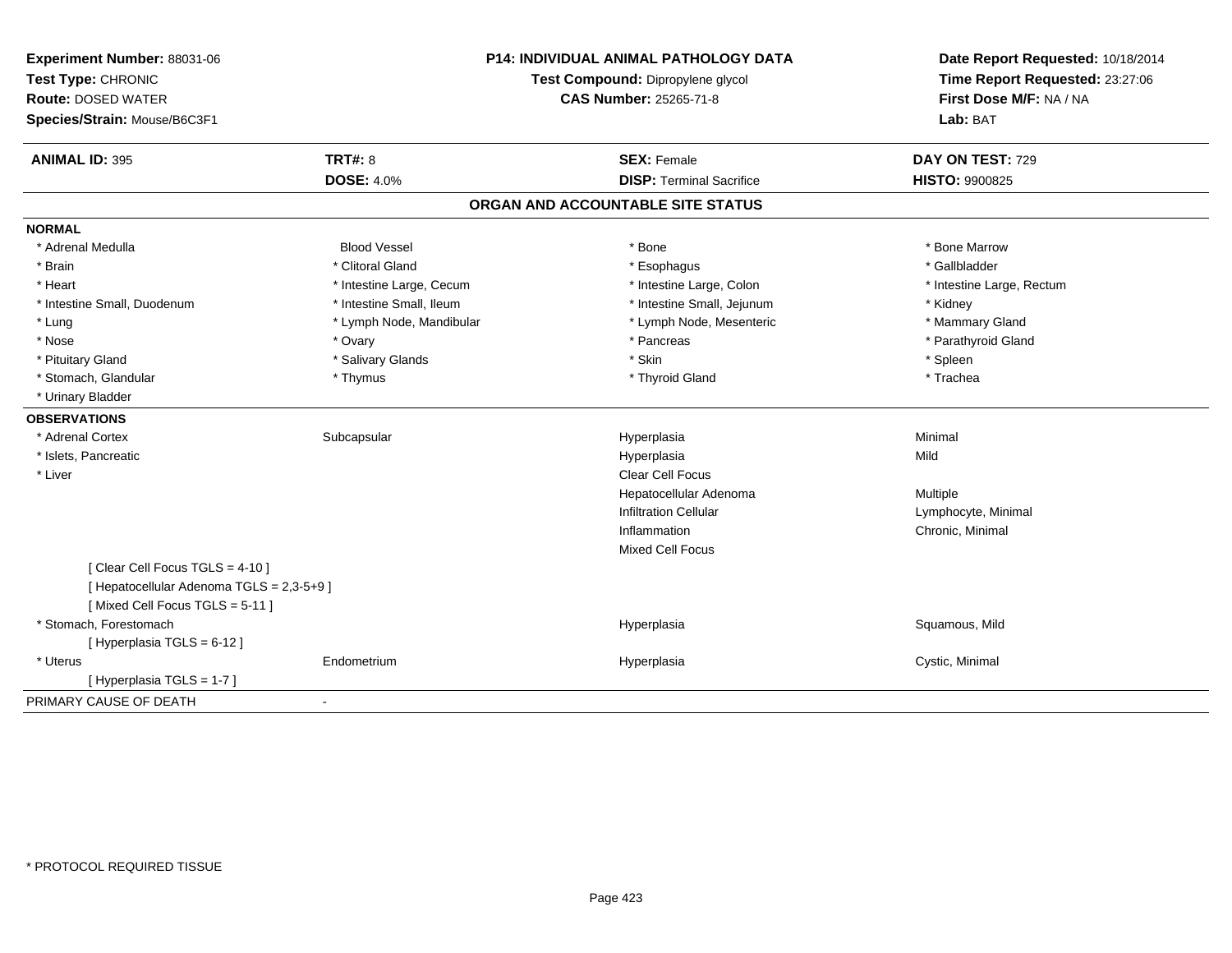| Experiment Number: 88031-06<br>Test Type: CHRONIC<br><b>Route: DOSED WATER</b><br>Species/Strain: Mouse/B6C3F1 |                          | <b>P14: INDIVIDUAL ANIMAL PATHOLOGY DATA</b><br>Test Compound: Dipropylene glycol<br><b>CAS Number: 25265-71-8</b> | Date Report Requested: 10/18/2014<br>Time Report Requested: 23:27:06<br>First Dose M/F: NA / NA<br>Lab: BAT |  |
|----------------------------------------------------------------------------------------------------------------|--------------------------|--------------------------------------------------------------------------------------------------------------------|-------------------------------------------------------------------------------------------------------------|--|
| <b>ANIMAL ID: 396</b>                                                                                          | TRT#: 8                  | <b>SEX: Female</b>                                                                                                 | DAY ON TEST: 728                                                                                            |  |
|                                                                                                                | <b>DOSE: 4.0%</b>        | <b>DISP: Terminal Sacrifice</b>                                                                                    | <b>HISTO: 9900826</b>                                                                                       |  |
|                                                                                                                |                          | ORGAN AND ACCOUNTABLE SITE STATUS                                                                                  |                                                                                                             |  |
| <b>NORMAL</b>                                                                                                  |                          |                                                                                                                    |                                                                                                             |  |
| * Adrenal Medulla                                                                                              | <b>Blood Vessel</b>      | * Bone                                                                                                             | * Bone Marrow                                                                                               |  |
| * Brain                                                                                                        | * Clitoral Gland         | * Esophagus                                                                                                        | * Gallbladder                                                                                               |  |
| * Heart                                                                                                        | * Intestine Large, Cecum | * Intestine Large, Colon                                                                                           | * Intestine Large, Rectum                                                                                   |  |
| * Intestine Small, Duodenum                                                                                    | * Intestine Small, Ileum | * Intestine Small, Jejunum                                                                                         | * Kidney                                                                                                    |  |
| * Lung                                                                                                         | * Lymph Node, Mandibular | * Lymph Node, Mesenteric                                                                                           | * Mammary Gland                                                                                             |  |
| * Nose                                                                                                         | * Ovary                  | * Pancreas                                                                                                         | * Parathyroid Gland                                                                                         |  |
| * Pituitary Gland                                                                                              | * Salivary Glands        | * Skin                                                                                                             | * Stomach, Forestomach                                                                                      |  |
| * Stomach, Glandular                                                                                           | * Thymus                 | * Thyroid Gland                                                                                                    | * Trachea                                                                                                   |  |
| * Urinary Bladder                                                                                              |                          |                                                                                                                    |                                                                                                             |  |
| <b>OBSERVATIONS</b>                                                                                            |                          |                                                                                                                    |                                                                                                             |  |
| * Adrenal Cortex                                                                                               | Subcapsular              | Hyperplasia                                                                                                        | Minimal                                                                                                     |  |
| * Islets, Pancreatic                                                                                           |                          | Hyperplasia                                                                                                        | Minimal                                                                                                     |  |
| * Liver                                                                                                        |                          | <b>Infiltration Cellular</b>                                                                                       | Lymphocyte, Minimal                                                                                         |  |
|                                                                                                                |                          | Inflammation                                                                                                       | Chronic, Minimal                                                                                            |  |
|                                                                                                                |                          | Vacuolization Cytoplasmic                                                                                          | Focal, Minimal                                                                                              |  |
| * Spleen                                                                                                       | Lymph Follic             | Hyperplasia                                                                                                        | Mild                                                                                                        |  |
| * Uterus                                                                                                       | Endometrium              | Hyperplasia                                                                                                        | Cystic, Minimal                                                                                             |  |
| [Hyperplasia TGLS = 1-7]                                                                                       |                          |                                                                                                                    |                                                                                                             |  |
| PRIMARY CAUSE OF DEATH                                                                                         |                          |                                                                                                                    |                                                                                                             |  |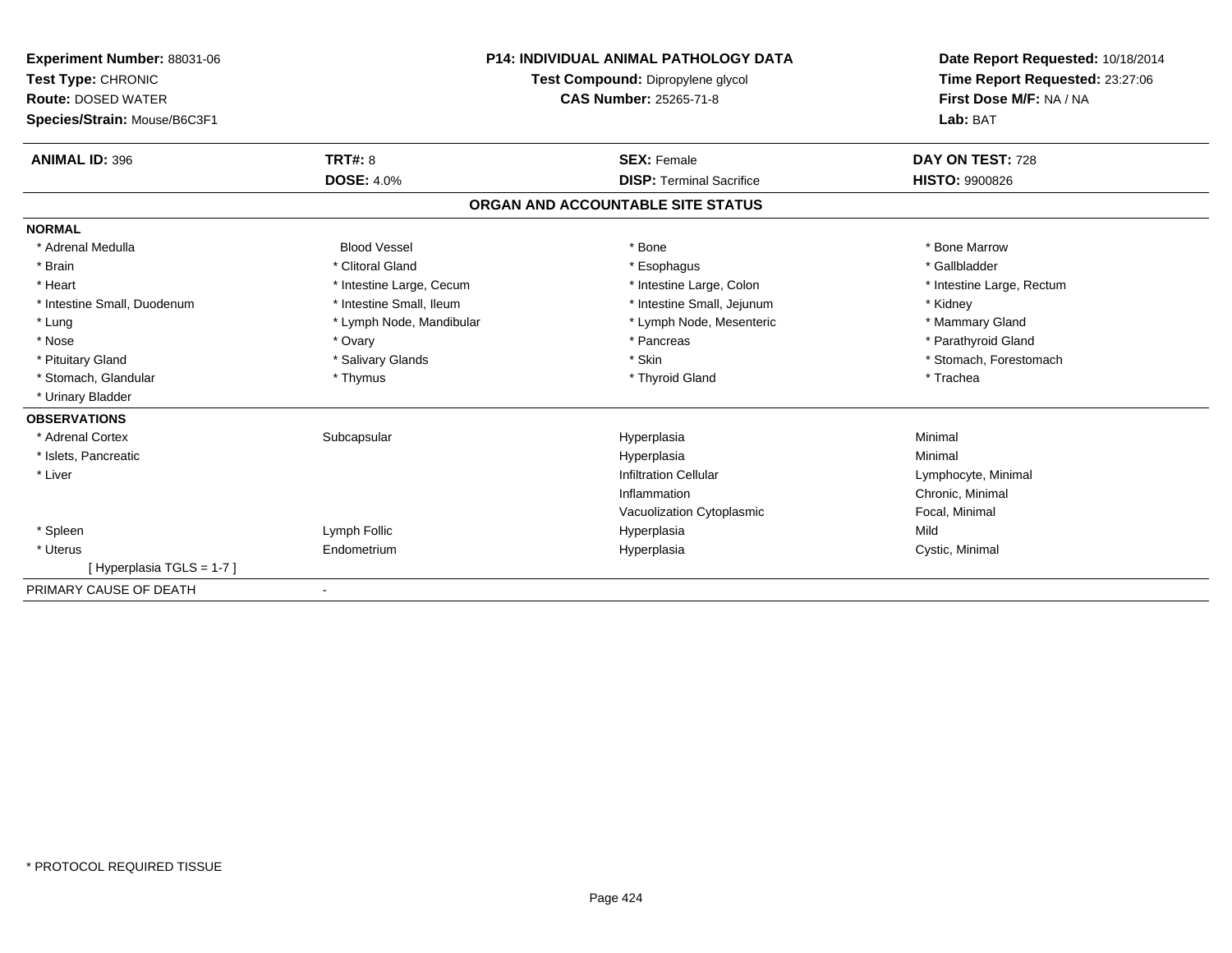| Experiment Number: 88031-06<br>Test Type: CHRONIC<br><b>Route: DOSED WATER</b><br>Species/Strain: Mouse/B6C3F1 |                          | <b>P14: INDIVIDUAL ANIMAL PATHOLOGY DATA</b><br>Test Compound: Dipropylene glycol<br><b>CAS Number: 25265-71-8</b> | Date Report Requested: 10/18/2014<br>Time Report Requested: 23:27:06<br>First Dose M/F: NA / NA<br>Lab: BAT |  |
|----------------------------------------------------------------------------------------------------------------|--------------------------|--------------------------------------------------------------------------------------------------------------------|-------------------------------------------------------------------------------------------------------------|--|
| <b>ANIMAL ID: 397</b>                                                                                          | <b>TRT#: 8</b>           | <b>SEX: Female</b>                                                                                                 | DAY ON TEST: 729                                                                                            |  |
|                                                                                                                | <b>DOSE: 4.0%</b>        | <b>DISP: Terminal Sacrifice</b>                                                                                    | <b>HISTO: 9900827</b>                                                                                       |  |
|                                                                                                                |                          | ORGAN AND ACCOUNTABLE SITE STATUS                                                                                  |                                                                                                             |  |
| <b>NORMAL</b>                                                                                                  |                          |                                                                                                                    |                                                                                                             |  |
| * Adrenal Medulla                                                                                              | <b>Blood Vessel</b>      | * Bone                                                                                                             | * Bone Marrow                                                                                               |  |
| * Brain                                                                                                        | * Clitoral Gland         | * Esophagus                                                                                                        | * Gallbladder                                                                                               |  |
| * Heart                                                                                                        | * Intestine Large, Cecum | * Intestine Large, Colon                                                                                           | * Intestine Large, Rectum                                                                                   |  |
| * Intestine Small, Duodenum                                                                                    | * Intestine Small, Ileum | * Intestine Small, Jejunum                                                                                         | * Kidney                                                                                                    |  |
| * Lung                                                                                                         | * Lymph Node, Mandibular | * Lymph Node, Mesenteric                                                                                           | * Mammary Gland                                                                                             |  |
| * Nose                                                                                                         | * Pancreas               | * Parathyroid Gland                                                                                                | * Pituitary Gland                                                                                           |  |
| * Salivary Glands                                                                                              | * Skin                   | * Spleen                                                                                                           | * Stomach, Forestomach                                                                                      |  |
| * Stomach, Glandular                                                                                           | * Thymus                 | * Thyroid Gland                                                                                                    | * Trachea                                                                                                   |  |
| * Urinary Bladder                                                                                              |                          |                                                                                                                    |                                                                                                             |  |
| <b>OBSERVATIONS</b>                                                                                            |                          |                                                                                                                    |                                                                                                             |  |
| * Adrenal Cortex                                                                                               | Subcapsular              | Hyperplasia                                                                                                        | Minimal                                                                                                     |  |
| * Islets, Pancreatic                                                                                           |                          | Hyperplasia                                                                                                        | Minimal                                                                                                     |  |
| * Liver                                                                                                        |                          | <b>Clear Cell Focus</b>                                                                                            |                                                                                                             |  |
|                                                                                                                |                          | <b>Infiltration Cellular</b>                                                                                       | Lymphocyte, Minimal                                                                                         |  |
| * Ovary                                                                                                        |                          | Cyst                                                                                                               | Mild                                                                                                        |  |
| * Uterus                                                                                                       | Endometrium              | Hyperplasia                                                                                                        | Cystic, Minimal                                                                                             |  |
| PRIMARY CAUSE OF DEATH                                                                                         |                          |                                                                                                                    |                                                                                                             |  |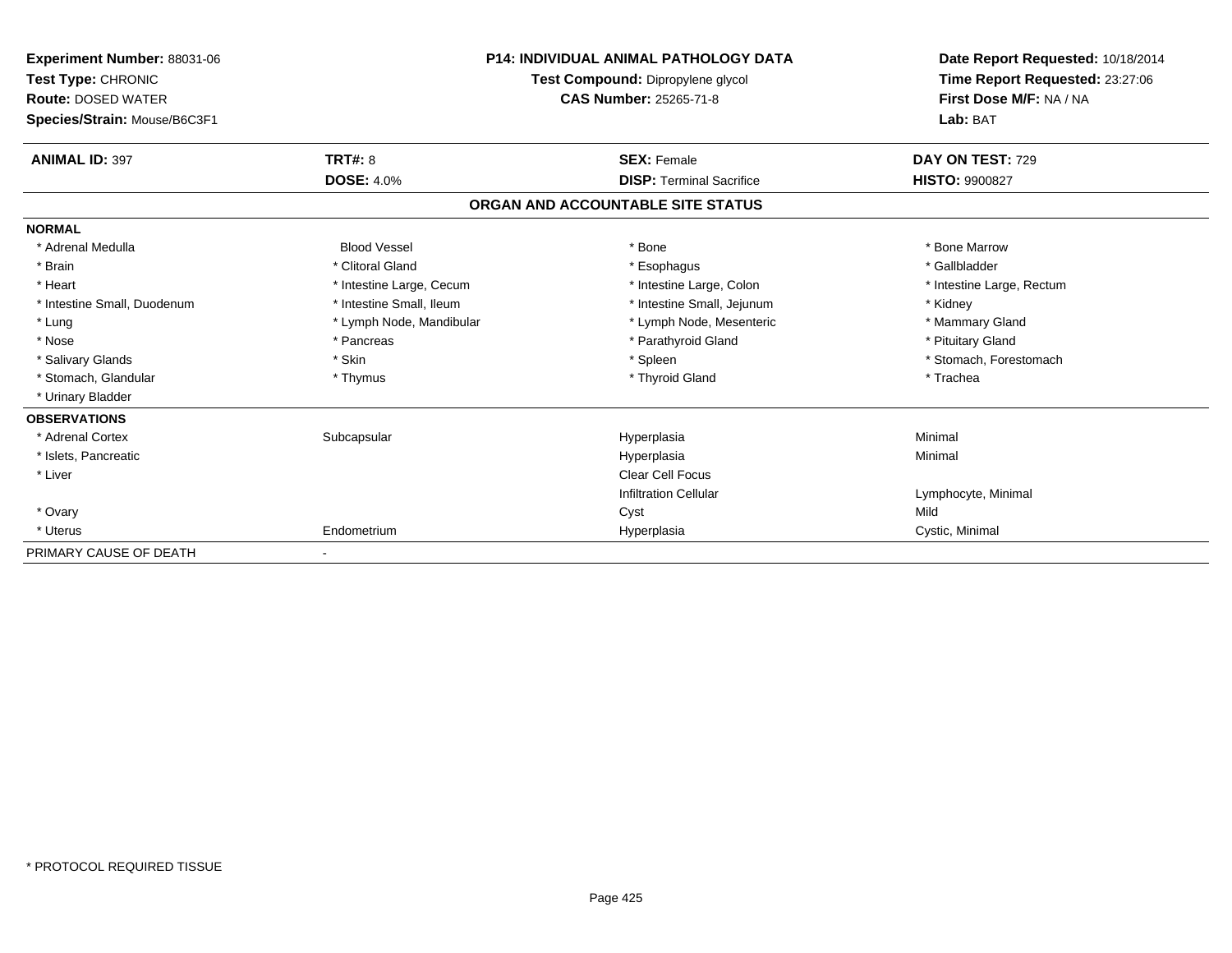| Experiment Number: 88031-06<br>Test Type: CHRONIC<br><b>Route: DOSED WATER</b><br>Species/Strain: Mouse/B6C3F1 | P14: INDIVIDUAL ANIMAL PATHOLOGY DATA<br>Test Compound: Dipropylene glycol<br>CAS Number: 25265-71-8 |                                   | Date Report Requested: 10/18/2014<br>Time Report Requested: 23:27:06<br>First Dose M/F: NA / NA<br>Lab: BAT |  |
|----------------------------------------------------------------------------------------------------------------|------------------------------------------------------------------------------------------------------|-----------------------------------|-------------------------------------------------------------------------------------------------------------|--|
| <b>ANIMAL ID: 398</b>                                                                                          | <b>TRT#: 8</b>                                                                                       | <b>SEX: Female</b>                | DAY ON TEST: 730                                                                                            |  |
|                                                                                                                | <b>DOSE: 4.0%</b>                                                                                    | <b>DISP: Terminal Sacrifice</b>   | <b>HISTO: 9900828</b>                                                                                       |  |
|                                                                                                                |                                                                                                      | ORGAN AND ACCOUNTABLE SITE STATUS |                                                                                                             |  |
| <b>NORMAL</b>                                                                                                  |                                                                                                      |                                   |                                                                                                             |  |
| * Adrenal Medulla                                                                                              | <b>Blood Vessel</b>                                                                                  | * Bone                            | * Bone Marrow                                                                                               |  |
| * Brain                                                                                                        | * Clitoral Gland                                                                                     | * Esophagus                       | * Gallbladder                                                                                               |  |
| * Heart                                                                                                        | * Intestine Large, Cecum                                                                             | * Intestine Large, Colon          | * Intestine Large, Rectum                                                                                   |  |
| * Intestine Small, Duodenum                                                                                    | * Intestine Small, Ileum                                                                             | * Intestine Small, Jejunum        | * Islets, Pancreatic                                                                                        |  |
| * Kidney                                                                                                       | * Lung                                                                                               | * Lymph Node, Mandibular          | * Mammary Gland                                                                                             |  |
| * Nose                                                                                                         | * Ovary                                                                                              | * Pituitary Gland                 | * Salivary Glands                                                                                           |  |
| * Skin                                                                                                         | * Stomach, Forestomach                                                                               | * Stomach, Glandular              | * Thymus                                                                                                    |  |
| * Thyroid Gland                                                                                                | * Trachea                                                                                            | * Urinary Bladder                 |                                                                                                             |  |
| <b>MISSING</b>                                                                                                 |                                                                                                      |                                   |                                                                                                             |  |
| * Parathyroid Gland                                                                                            |                                                                                                      |                                   |                                                                                                             |  |
| <b>OBSERVATIONS</b>                                                                                            |                                                                                                      |                                   |                                                                                                             |  |
| * Adrenal Cortex                                                                                               | Subcapsular                                                                                          | Hyperplasia                       | Mild                                                                                                        |  |
| * Liver                                                                                                        |                                                                                                      | Eosinophilic Focus                |                                                                                                             |  |
|                                                                                                                |                                                                                                      | Inflammation                      | Chronic, Minimal                                                                                            |  |
|                                                                                                                |                                                                                                      | Lymphoma Malignant                |                                                                                                             |  |
| Lymph Node                                                                                                     | Renal                                                                                                | Lymphoma Malignant                |                                                                                                             |  |
| [ Lymphoma Malignant TGLS = 2-10 ]                                                                             |                                                                                                      |                                   |                                                                                                             |  |
| * Lymph Node, Mesenteric                                                                                       |                                                                                                      | Lymphoma Malignant                |                                                                                                             |  |
| Mesentery                                                                                                      | Fat                                                                                                  | <b>Necrosis</b>                   | Mild                                                                                                        |  |
| [ Necrosis $TGLS = 1-9$ ]                                                                                      |                                                                                                      |                                   |                                                                                                             |  |
| * Pancreas                                                                                                     | Acinus                                                                                               | Atrophy                           | Moderate                                                                                                    |  |
|                                                                                                                | Duct                                                                                                 | Cyst                              | Moderate                                                                                                    |  |
| [ $Cyst TGLS = 3-11$ ]                                                                                         |                                                                                                      |                                   |                                                                                                             |  |
| * Spleen                                                                                                       |                                                                                                      | Lymphoma Malignant                |                                                                                                             |  |
| * Uterus                                                                                                       | Endometrium                                                                                          | Hyperplasia                       | Cystic, Mild                                                                                                |  |
| PRIMARY CAUSE OF DEATH                                                                                         | ٠                                                                                                    |                                   |                                                                                                             |  |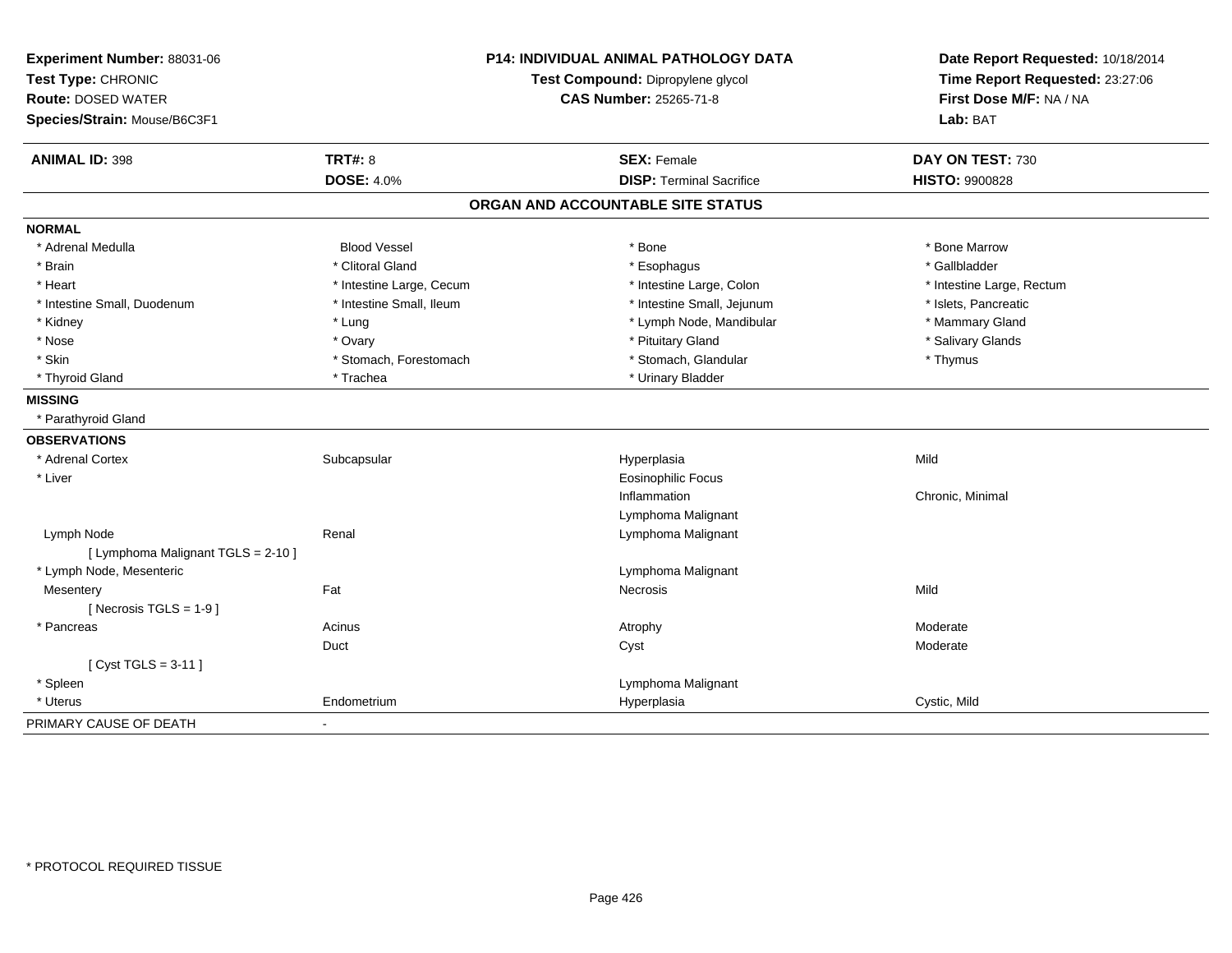| Experiment Number: 88031-06<br>Test Type: CHRONIC<br><b>Route: DOSED WATER</b><br>Species/Strain: Mouse/B6C3F1 |                            | <b>P14: INDIVIDUAL ANIMAL PATHOLOGY DATA</b><br>Test Compound: Dipropylene glycol<br><b>CAS Number: 25265-71-8</b> | Date Report Requested: 10/18/2014<br>Time Report Requested: 23:27:06<br>First Dose M/F: NA / NA<br>Lab: BAT |
|----------------------------------------------------------------------------------------------------------------|----------------------------|--------------------------------------------------------------------------------------------------------------------|-------------------------------------------------------------------------------------------------------------|
| <b>ANIMAL ID: 399</b>                                                                                          | <b>TRT#: 8</b>             | <b>SEX: Female</b>                                                                                                 | DAY ON TEST: 728                                                                                            |
|                                                                                                                | <b>DOSE: 4.0%</b>          | <b>DISP: Terminal Sacrifice</b>                                                                                    | <b>HISTO: 9900829</b>                                                                                       |
|                                                                                                                |                            | ORGAN AND ACCOUNTABLE SITE STATUS                                                                                  |                                                                                                             |
| <b>NORMAL</b>                                                                                                  |                            |                                                                                                                    |                                                                                                             |
| * Adrenal Medulla                                                                                              | * Bone                     | * Bone Marrow                                                                                                      | * Brain                                                                                                     |
| * Clitoral Gland                                                                                               | * Esophagus                | * Gallbladder                                                                                                      | * Heart                                                                                                     |
| * Intestine Large, Cecum                                                                                       | * Intestine Large, Colon   | * Intestine Large, Rectum                                                                                          | * Intestine Small, Duodenum                                                                                 |
| * Intestine Small, Ileum                                                                                       | * Intestine Small, Jejunum | * Lung                                                                                                             | * Lymph Node, Mandibular                                                                                    |
| * Lymph Node, Mesenteric                                                                                       | * Mammary Gland            | * Nose                                                                                                             | * Pancreas                                                                                                  |
| * Pituitary Gland                                                                                              | * Salivary Glands          | * Skin                                                                                                             | * Stomach, Glandular                                                                                        |
| * Thymus                                                                                                       | * Trachea                  | * Urinary Bladder                                                                                                  |                                                                                                             |
| <b>MISSING</b>                                                                                                 |                            |                                                                                                                    |                                                                                                             |
| * Parathyroid Gland                                                                                            |                            |                                                                                                                    |                                                                                                             |
| <b>OBSERVATIONS</b>                                                                                            |                            |                                                                                                                    |                                                                                                             |
| * Adrenal Cortex                                                                                               | Subcapsular                | Hyperplasia                                                                                                        | Minimal                                                                                                     |
| <b>Blood Vessel</b>                                                                                            | Aorta                      | Inflammation                                                                                                       | Chronic, Mild                                                                                               |
| * Islets, Pancreatic                                                                                           |                            | Hyperplasia                                                                                                        | Mild                                                                                                        |
| * Kidney                                                                                                       |                            | Infarct                                                                                                            | Minimal                                                                                                     |
| * Liver                                                                                                        |                            | <b>Basophilic Focus</b>                                                                                            |                                                                                                             |
|                                                                                                                |                            | <b>Eosinophilic Focus</b>                                                                                          |                                                                                                             |
|                                                                                                                |                            | <b>Infiltration Cellular</b>                                                                                       | Lymphocyte, Minimal                                                                                         |
|                                                                                                                |                            | Inflammation                                                                                                       | Chronic, Minimal                                                                                            |
| [Basophilic Focus TGLS = 3-9]<br>[ Eosinophilic Focus TGLS = 3-9 ]                                             |                            |                                                                                                                    |                                                                                                             |
| * Ovary                                                                                                        |                            | Cyst                                                                                                               | Moderate                                                                                                    |
| [Cyst TGLS = $1-7$ ]                                                                                           |                            |                                                                                                                    |                                                                                                             |
| * Spleen                                                                                                       |                            | Hematopoietic Cell Proliferation                                                                                   | Moderate                                                                                                    |
|                                                                                                                | Lymph Follic               | Hyperplasia                                                                                                        | Minimal                                                                                                     |
| [ Hematopoietic Cell Proliferation TGLS = 2-4 ]                                                                |                            |                                                                                                                    |                                                                                                             |
| * Stomach, Forestomach                                                                                         |                            | Hyperplasia                                                                                                        | Squamous, Mild                                                                                              |
|                                                                                                                |                            | Inflammation                                                                                                       | Suppurative, Focal, Minimal                                                                                 |
|                                                                                                                |                            | Squamous Cell Papilloma                                                                                            |                                                                                                             |
| [ Hyperplasia TGLS = 4-10 ]                                                                                    |                            |                                                                                                                    |                                                                                                             |
| [ Inflammation TGLS = $4-10$ ]                                                                                 |                            |                                                                                                                    |                                                                                                             |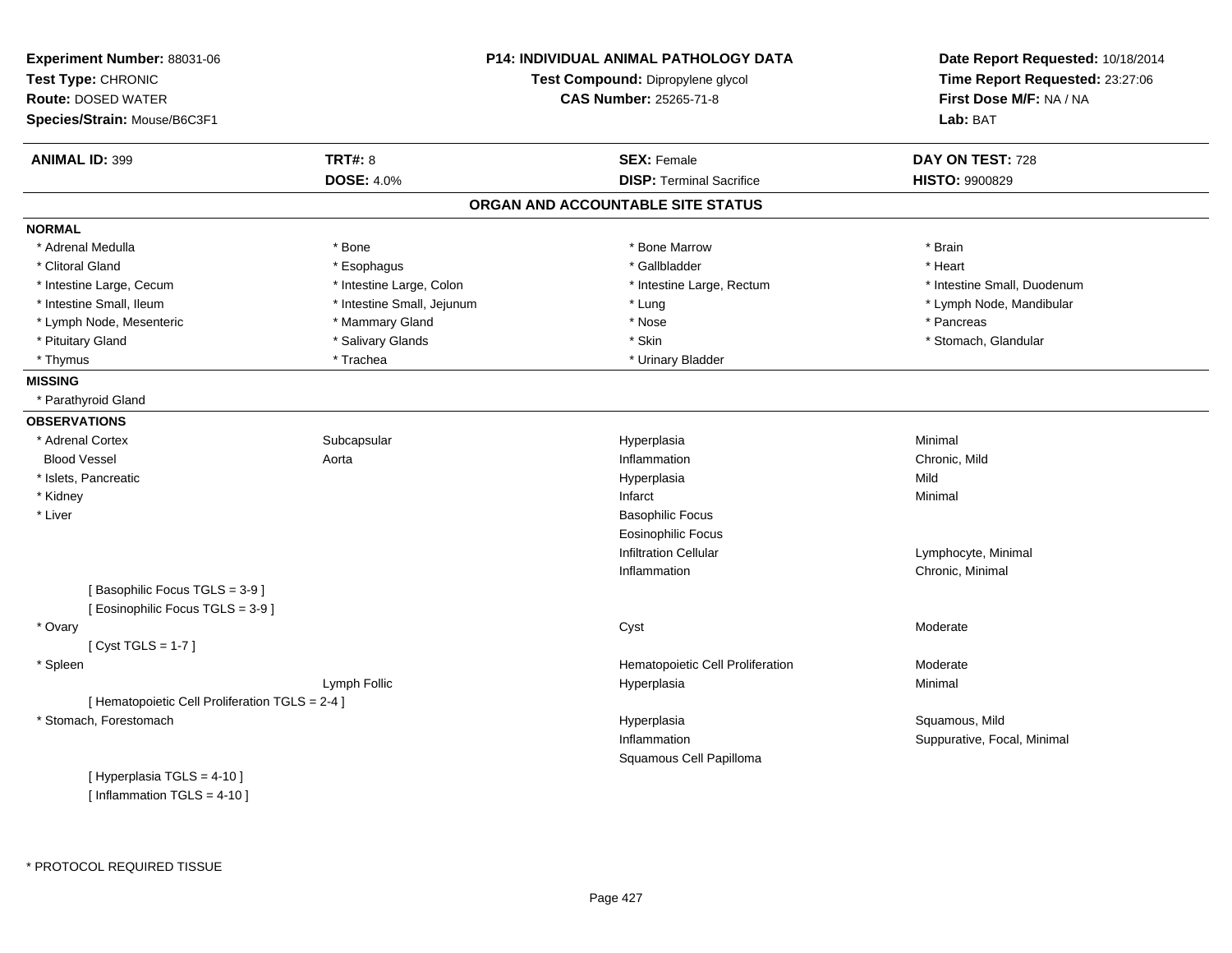| <b>Experiment Number: 88031-06</b><br>Test Type: CHRONIC |                   | <b>P14: INDIVIDUAL ANIMAL PATHOLOGY DATA</b> | Date Report Requested: 10/18/2014<br>Time Report Requested: 23:27:06 |  |
|----------------------------------------------------------|-------------------|----------------------------------------------|----------------------------------------------------------------------|--|
|                                                          |                   | Test Compound: Dipropylene glycol            |                                                                      |  |
| <b>Route: DOSED WATER</b>                                |                   | <b>CAS Number: 25265-71-8</b>                | First Dose M/F: NA / NA                                              |  |
| Species/Strain: Mouse/B6C3F1                             |                   |                                              | Lab: BAT                                                             |  |
| <b>ANIMAL ID: 399</b>                                    | <b>TRT#: 8</b>    | <b>SEX: Female</b>                           | DAY ON TEST: 728                                                     |  |
|                                                          | <b>DOSE: 4.0%</b> | <b>DISP:</b> Terminal Sacrifice              | <b>HISTO: 9900829</b>                                                |  |
|                                                          |                   | ORGAN AND ACCOUNTABLE SITE STATUS            |                                                                      |  |
| [Squamous Cell Papilloma TGLS = 4-10]                    |                   |                                              |                                                                      |  |
| * Thyroid Gland                                          |                   | Inflammation                                 | Granulomatous, Minimal                                               |  |
| * Uterus                                                 | Endometrium       | Hyperplasia                                  | Cystic, Minimal                                                      |  |
| PRIMARY CAUSE OF DEATH                                   |                   |                                              |                                                                      |  |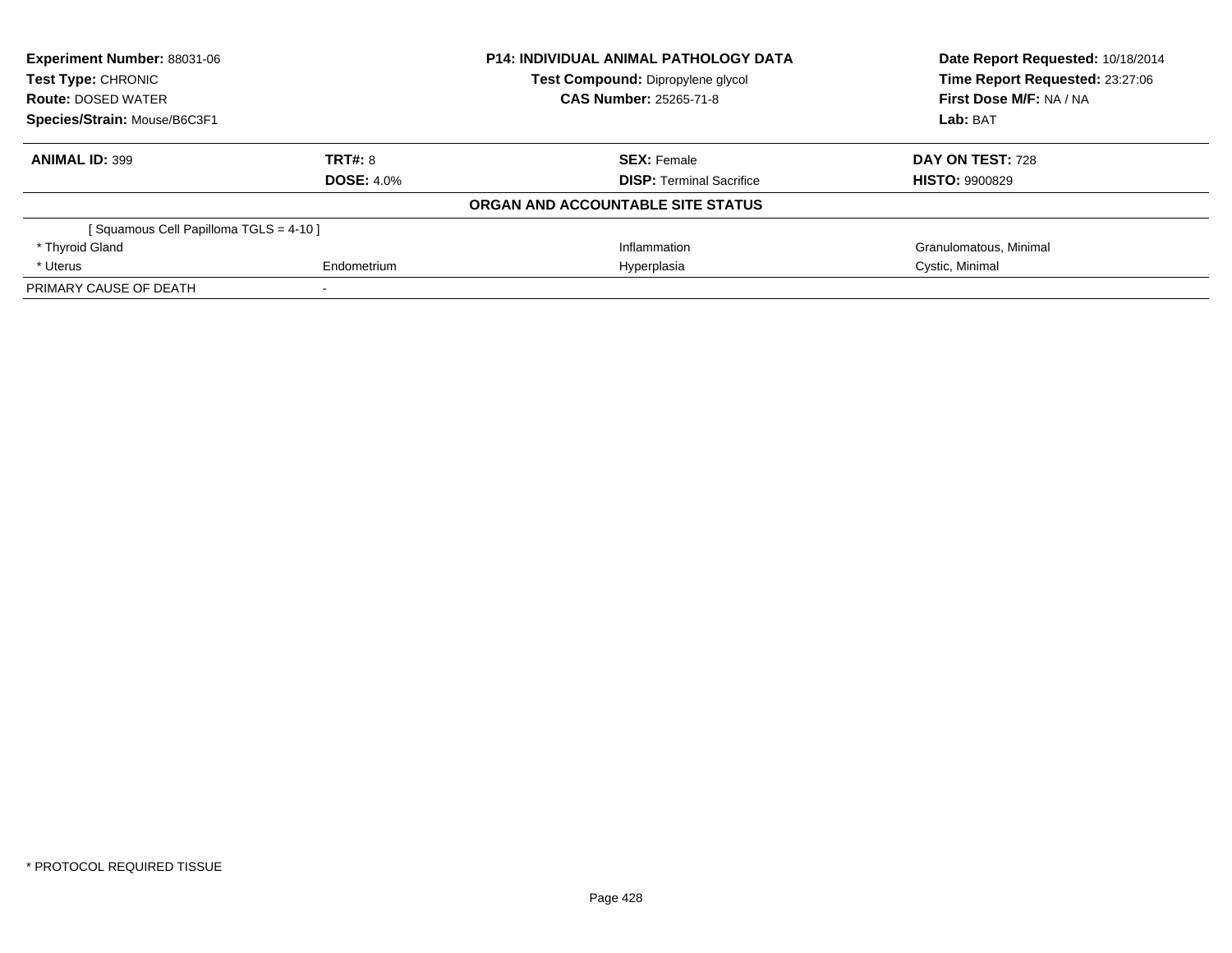| Experiment Number: 88031-06<br>Test Type: CHRONIC<br><b>Route: DOSED WATER</b><br>Species/Strain: Mouse/B6C3F1 | <b>P14: INDIVIDUAL ANIMAL PATHOLOGY DATA</b><br>Test Compound: Dipropylene glycol<br><b>CAS Number: 25265-71-8</b> |  | Date Report Requested: 10/18/2014<br>Time Report Requested: 23:27:06<br>First Dose M/F: NA / NA<br>Lab: BAT |                           |
|----------------------------------------------------------------------------------------------------------------|--------------------------------------------------------------------------------------------------------------------|--|-------------------------------------------------------------------------------------------------------------|---------------------------|
| <b>ANIMAL ID: 400</b>                                                                                          | <b>TRT#: 8</b>                                                                                                     |  | <b>SEX: Female</b>                                                                                          | DAY ON TEST: 728          |
|                                                                                                                | <b>DOSE: 4.0%</b>                                                                                                  |  | <b>DISP: Terminal Sacrifice</b>                                                                             | HISTO: 9900830            |
|                                                                                                                |                                                                                                                    |  | ORGAN AND ACCOUNTABLE SITE STATUS                                                                           |                           |
| <b>NORMAL</b>                                                                                                  |                                                                                                                    |  |                                                                                                             |                           |
| * Adrenal Medulla                                                                                              | <b>Blood Vessel</b>                                                                                                |  | * Bone                                                                                                      | * Bone Marrow             |
| * Brain                                                                                                        | * Clitoral Gland                                                                                                   |  | * Esophagus                                                                                                 | * Gallbladder             |
| * Heart                                                                                                        | * Intestine Large, Cecum                                                                                           |  | * Intestine Large, Colon                                                                                    | * Intestine Large, Rectum |
| * Intestine Small, Duodenum                                                                                    | * Intestine Small, Ileum                                                                                           |  | * Intestine Small, Jejunum                                                                                  | * Lung                    |
| * Lymph Node, Mandibular                                                                                       | * Lymph Node, Mesenteric                                                                                           |  | * Nose                                                                                                      | * Pancreas                |
| * Parathyroid Gland                                                                                            | * Salivary Glands                                                                                                  |  | * Skin                                                                                                      | * Stomach, Forestomach    |
| * Stomach, Glandular                                                                                           | * Thymus                                                                                                           |  | * Thyroid Gland                                                                                             | * Trachea                 |
| * Urinary Bladder                                                                                              |                                                                                                                    |  |                                                                                                             |                           |
| <b>OBSERVATIONS</b>                                                                                            |                                                                                                                    |  |                                                                                                             |                           |
| * Adrenal Cortex                                                                                               | Subcapsular                                                                                                        |  | Hyperplasia                                                                                                 | Minimal                   |
| * Islets, Pancreatic                                                                                           |                                                                                                                    |  | Hyperplasia                                                                                                 | Minimal                   |
| * Kidney                                                                                                       |                                                                                                                    |  | Infarct                                                                                                     | Minimal                   |
| * Liver                                                                                                        |                                                                                                                    |  | Hepatocellular Adenoma                                                                                      |                           |
|                                                                                                                |                                                                                                                    |  | <b>Infiltration Cellular</b>                                                                                | Lymphocyte, Minimal       |
|                                                                                                                |                                                                                                                    |  | Inflammation                                                                                                | Chronic, Minimal          |
|                                                                                                                |                                                                                                                    |  | <b>Mixed Cell Focus</b>                                                                                     |                           |
| [ Hepatocellular Adenoma TGLS = 4-10 ]<br>[Mixed Cell Focus TGLS = 5-10]                                       |                                                                                                                    |  |                                                                                                             |                           |
| * Mammary Gland                                                                                                |                                                                                                                    |  | Carcinoma                                                                                                   |                           |
| [Carcinoma TGLS = 2-9]                                                                                         |                                                                                                                    |  |                                                                                                             |                           |
| Mesentery                                                                                                      | Fat                                                                                                                |  | Necrosis                                                                                                    | Mild                      |
| [Necrosis TGLS = $3-10$ ]                                                                                      |                                                                                                                    |  |                                                                                                             |                           |
| * Ovary                                                                                                        |                                                                                                                    |  | Cyst                                                                                                        | Minimal                   |
| * Pituitary Gland                                                                                              | Pars Distalis                                                                                                      |  | Hyperplasia                                                                                                 | Focal, Minimal            |
| * Spleen                                                                                                       |                                                                                                                    |  | Hematopoietic Cell Proliferation                                                                            | Minimal                   |
|                                                                                                                | Lymph Follic                                                                                                       |  | Hyperplasia                                                                                                 | Minimal                   |
| * Uterus                                                                                                       |                                                                                                                    |  | Angiectasis                                                                                                 | Moderate                  |
|                                                                                                                | Endometrium                                                                                                        |  | Hyperplasia                                                                                                 | Cystic, Mild              |
| [Angiectasis TGLS = 1-7]                                                                                       |                                                                                                                    |  |                                                                                                             |                           |
| [ Hyperplasia TGLS = 1-7 ]                                                                                     |                                                                                                                    |  |                                                                                                             |                           |